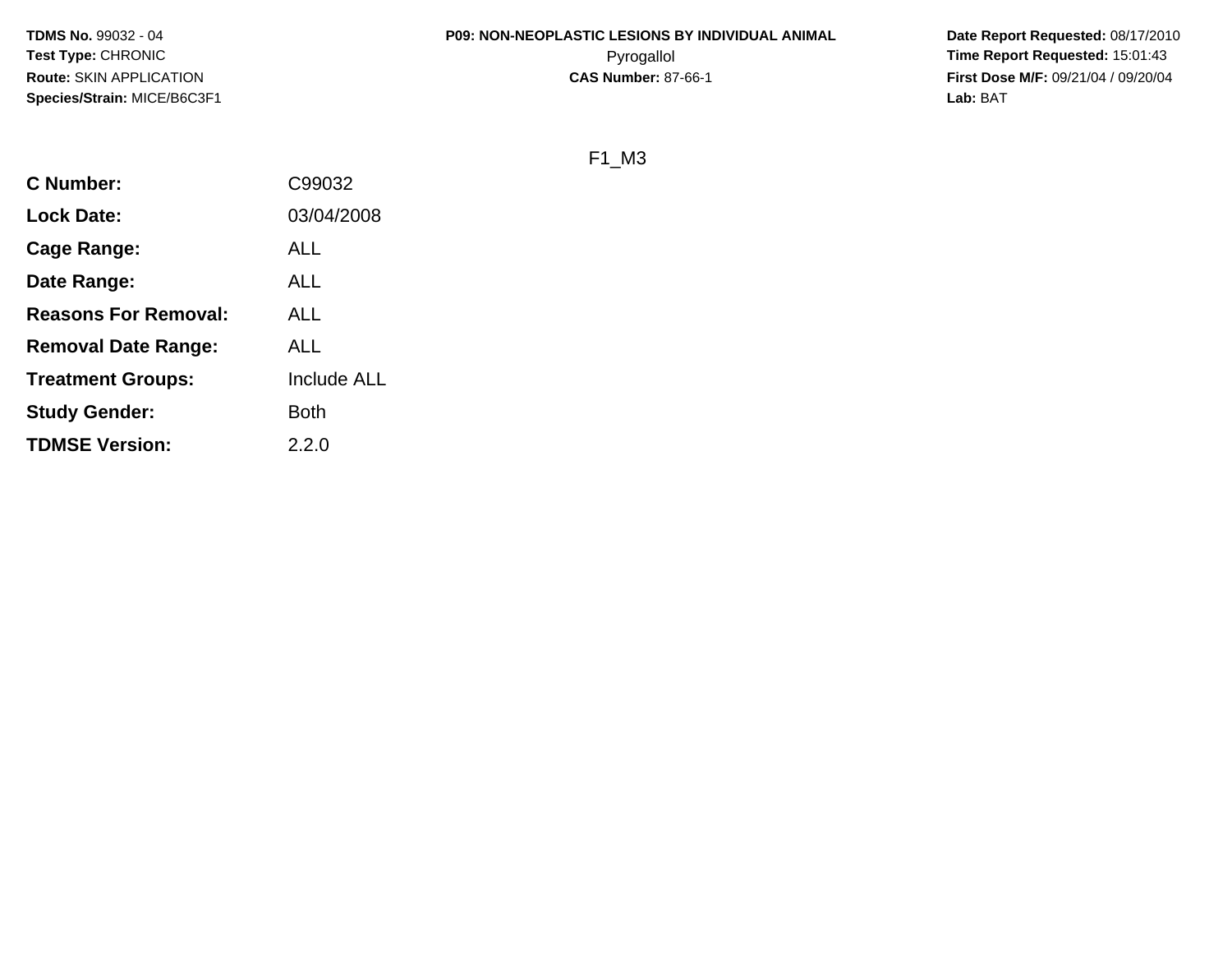# **P09: NON-NEOPLASTIC LESIONS BY INDIVIDUAL ANIMAL**Pyrogallol **Time Report Requested:** 15:01:43

| <b>B6C3F1 MICE MALE</b><br>0 MG/KG                                                                                                                                                            | DAY ON TEST<br><b>ANIMAL ID</b> | $\frac{0}{7}$<br>$\mathbf{3}$<br>$\mathsf{O}\xspace$<br>$\mathsf 0$<br>$\pmb{0}$<br>$\pmb{0}$ | $\frac{0}{7}$<br>3<br>$\mathbf{1}$<br>0<br>$\mathbf 0$<br>$\mathbf 0$ | $\begin{array}{c} 0 \\ 7 \end{array}$<br>$\sqrt{3}$<br>$\mathbf 0$<br>$\mathbf 0$<br>0<br>$\mathsf{O}\xspace$ | $\begin{array}{c} 0 \\ 7 \end{array}$<br>$\sqrt{3}$<br>$\mathbf 0$<br>$\mathbf 0$<br>$\mathbf 0$<br>$\mathbf 0$ | $\begin{array}{c} 0 \\ 7 \end{array}$<br>$_{\rm 0}^3$<br>$\mathbf 0$<br>$\mathbf 0$<br>$\mathbf 0$ | $\frac{0}{7}$<br>$\sqrt{3}$<br>$\mathbf 0$<br>$\mathbf 0$<br>$\mathbf 0$<br>$\mathbf 0$ | $\pmb{0}$<br>$\overline{7}$<br>$\ensuremath{\mathsf{3}}$<br>$\mathbf 0$<br>$\mathbf 0$<br>$\mathbf 0$<br>$\mathbf 0$ | $\frac{0}{7}$<br>$\ensuremath{\mathsf{3}}$<br>$\mathbf 0$<br>$\mathbf 0$<br>$\mathbf 0$<br>$\mathbf 0$ | $\frac{0}{7}$<br>$\overline{c}$<br>$\overline{4}$<br>0<br>$\mathbf 0$<br>$\mathbf 0$ | $\begin{array}{c} 0 \\ 7 \end{array}$<br>$\ensuremath{\mathsf{3}}$<br>$\mathbf{1}$<br>$\mathbf 0$<br>$\mathbf 0$<br>$\mathbf 0$ | 0<br>5<br>5<br>5<br>$\mathbf 0$<br>$\pmb{0}$<br>$\pmb{0}$ | $\begin{array}{c} 0 \\ 5 \end{array}$<br>$\overline{4}$<br>$\overline{7}$<br>$\mathbf 0$<br>$\mathbf 0$<br>$\mathbf 0$ | $\begin{array}{c} 0 \\ 7 \end{array}$<br>$\ensuremath{\mathsf{3}}$<br>$\overline{0}$<br>$\mathbf 0$<br>$\mathbf 0$<br>$\mathsf{O}\xspace$ | $\frac{0}{7}$<br>$\mathbf{3}$<br>$\mathbf{1}$<br>$\mathbf 0$<br>$\mathbf 0$<br>$\mathbf 0$ | $\begin{array}{c} 0 \\ 7 \end{array}$<br>3<br>$\mathbf 0$<br>$\Omega$<br>$\mathbf 0$<br>$\mathbf 0$ | $\pmb{0}$<br>$\overline{4}$<br>3<br>$\overline{7}$<br>$\mathbf 0$<br>0<br>$\mathsf 0$ | $\begin{array}{c} 0 \\ 7 \end{array}$<br>$\frac{2}{9}$<br>$\Omega$<br>$\mathbf 0$<br>$\mathbf 0$ | $\begin{array}{c} 0 \\ 7 \end{array}$<br>$\sqrt{3}$<br>$\mathbf 0$<br>$\mathbf 0$<br>$\mathbf 0$<br>$\mathsf{O}\xspace$ | $\begin{array}{c} 0 \\ 7 \end{array}$<br>$\sqrt{3}$<br>$\mathbf 0$<br>$\Omega$<br>$\mathbf{0}$<br>$\mathbf 0$ | $\frac{0}{7}$<br>$\frac{3}{1}$<br>$\mathbf 0$<br>$\mathbf 0$<br>$\mathbf 0$ | 0<br>$\overline{7}$<br>3<br>$\overline{1}$<br>$\Omega$<br>$\mathbf 0$<br>$\mathbf 0$ | $\frac{0}{7}$<br>$\ensuremath{\mathsf{3}}$<br>$\mathbf 0$<br>$\Omega$<br>$\Omega$<br>$\mathbf 0$ | $\frac{0}{7}$<br>$\frac{2}{9}$<br>$\mathbf 0$<br>$\mathbf 0$<br>$\mathbf 0$ | $\begin{array}{c} 0 \\ 7 \end{array}$<br>3<br>$\mathbf{1}$<br>$\Omega$<br>$\mathbf 0$<br>$\mathbf 0$ | $\frac{0}{7}$<br>$\overline{c}$<br>9<br>$\mathbf 0$<br>$\mathbf 0$<br>$\mathbf 0$ |                        |
|-----------------------------------------------------------------------------------------------------------------------------------------------------------------------------------------------|---------------------------------|-----------------------------------------------------------------------------------------------|-----------------------------------------------------------------------|---------------------------------------------------------------------------------------------------------------|-----------------------------------------------------------------------------------------------------------------|----------------------------------------------------------------------------------------------------|-----------------------------------------------------------------------------------------|----------------------------------------------------------------------------------------------------------------------|--------------------------------------------------------------------------------------------------------|--------------------------------------------------------------------------------------|---------------------------------------------------------------------------------------------------------------------------------|-----------------------------------------------------------|------------------------------------------------------------------------------------------------------------------------|-------------------------------------------------------------------------------------------------------------------------------------------|--------------------------------------------------------------------------------------------|-----------------------------------------------------------------------------------------------------|---------------------------------------------------------------------------------------|--------------------------------------------------------------------------------------------------|-------------------------------------------------------------------------------------------------------------------------|---------------------------------------------------------------------------------------------------------------|-----------------------------------------------------------------------------|--------------------------------------------------------------------------------------|--------------------------------------------------------------------------------------------------|-----------------------------------------------------------------------------|------------------------------------------------------------------------------------------------------|-----------------------------------------------------------------------------------|------------------------|
|                                                                                                                                                                                               |                                 | $\pmb{0}$<br>$\mathbf{1}$                                                                     | 0<br>$\overline{2}$                                                   | 0<br>3                                                                                                        | $\mathbf 0$<br>$\boldsymbol{\Lambda}$                                                                           | $\begin{array}{c} 0 \\ 5 \end{array}$                                                              | 0<br>6                                                                                  | 0<br>$\overline{7}$                                                                                                  | $\mathbf 0$<br>8                                                                                       | 0<br>9                                                                               | $\mathbf{1}$<br>0                                                                                                               | 1                                                         | $\mathbf{1}$<br>$\overline{2}$                                                                                         | $\mathbf{1}$<br>3                                                                                                                         | $\mathbf{1}$<br>$\overline{4}$                                                             | 1<br>$\overline{5}$                                                                                 | $\mathbf{1}$<br>6                                                                     | $\mathbf{1}$<br>$\overline{7}$                                                                   | 1<br>8                                                                                                                  | $\mathbf{1}$<br>9                                                                                             | $\frac{2}{0}$                                                               | $\overline{\mathbf{c}}$<br>$\overline{1}$                                            | $\frac{2}{2}$                                                                                    | $\frac{2}{3}$                                                               | $\frac{2}{4}$                                                                                        | $\frac{2}{5}$                                                                     | males<br>$($ cont $)$  |
| <b>ALIMENTARY SYSTEM</b>                                                                                                                                                                      |                                 |                                                                                               |                                                                       |                                                                                                               |                                                                                                                 |                                                                                                    |                                                                                         |                                                                                                                      |                                                                                                        |                                                                                      |                                                                                                                                 |                                                           |                                                                                                                        |                                                                                                                                           |                                                                                            |                                                                                                     |                                                                                       |                                                                                                  |                                                                                                                         |                                                                                                               |                                                                             |                                                                                      |                                                                                                  |                                                                             |                                                                                                      |                                                                                   |                        |
| Esophagus                                                                                                                                                                                     |                                 |                                                                                               |                                                                       |                                                                                                               |                                                                                                                 |                                                                                                    |                                                                                         |                                                                                                                      |                                                                                                        |                                                                                      |                                                                                                                                 |                                                           |                                                                                                                        |                                                                                                                                           |                                                                                            |                                                                                                     |                                                                                       |                                                                                                  |                                                                                                                         |                                                                                                               |                                                                             |                                                                                      |                                                                                                  |                                                                             |                                                                                                      |                                                                                   |                        |
| Gallbladder<br>Cyst<br>Infiltration Cellular, Mononuclear Cell<br>Epithelium, Hyperplasia                                                                                                     |                                 |                                                                                               |                                                                       |                                                                                                               |                                                                                                                 |                                                                                                    |                                                                                         |                                                                                                                      |                                                                                                        |                                                                                      |                                                                                                                                 |                                                           |                                                                                                                        |                                                                                                                                           |                                                                                            |                                                                                                     |                                                                                       |                                                                                                  |                                                                                                                         |                                                                                                               |                                                                             | $\overline{1}$                                                                       |                                                                                                  |                                                                             |                                                                                                      |                                                                                   |                        |
| Intestine Large, Cecum                                                                                                                                                                        |                                 |                                                                                               |                                                                       |                                                                                                               |                                                                                                                 |                                                                                                    |                                                                                         |                                                                                                                      |                                                                                                        |                                                                                      |                                                                                                                                 |                                                           |                                                                                                                        |                                                                                                                                           |                                                                                            |                                                                                                     |                                                                                       |                                                                                                  |                                                                                                                         |                                                                                                               |                                                                             |                                                                                      |                                                                                                  |                                                                             |                                                                                                      | $+$                                                                               |                        |
| Intestine Large, Colon                                                                                                                                                                        |                                 |                                                                                               |                                                                       |                                                                                                               |                                                                                                                 |                                                                                                    |                                                                                         |                                                                                                                      |                                                                                                        |                                                                                      |                                                                                                                                 |                                                           |                                                                                                                        |                                                                                                                                           |                                                                                            |                                                                                                     |                                                                                       |                                                                                                  |                                                                                                                         |                                                                                                               |                                                                             |                                                                                      |                                                                                                  |                                                                             |                                                                                                      | $+$                                                                               |                        |
| Intestine Large, Rectum                                                                                                                                                                       |                                 |                                                                                               |                                                                       |                                                                                                               |                                                                                                                 |                                                                                                    |                                                                                         |                                                                                                                      |                                                                                                        |                                                                                      |                                                                                                                                 |                                                           |                                                                                                                        |                                                                                                                                           |                                                                                            |                                                                                                     |                                                                                       |                                                                                                  |                                                                                                                         |                                                                                                               |                                                                             |                                                                                      |                                                                                                  |                                                                             |                                                                                                      | $\overline{+}$                                                                    |                        |
| Intestine Small, Duodenum                                                                                                                                                                     |                                 |                                                                                               |                                                                       |                                                                                                               |                                                                                                                 |                                                                                                    |                                                                                         |                                                                                                                      |                                                                                                        |                                                                                      |                                                                                                                                 |                                                           |                                                                                                                        |                                                                                                                                           |                                                                                            |                                                                                                     |                                                                                       |                                                                                                  |                                                                                                                         |                                                                                                               |                                                                             |                                                                                      |                                                                                                  |                                                                             |                                                                                                      | $+$                                                                               |                        |
| Intestine Small, Ileum                                                                                                                                                                        |                                 |                                                                                               |                                                                       |                                                                                                               |                                                                                                                 |                                                                                                    |                                                                                         |                                                                                                                      |                                                                                                        |                                                                                      |                                                                                                                                 |                                                           |                                                                                                                        |                                                                                                                                           |                                                                                            |                                                                                                     |                                                                                       |                                                                                                  |                                                                                                                         |                                                                                                               |                                                                             |                                                                                      |                                                                                                  |                                                                             |                                                                                                      | $+$                                                                               |                        |
| Intestine Small, Jejunum<br>Hyperplasia, Lymphoid<br>Inflammation<br>Inflammation, Granulomatous                                                                                              |                                 |                                                                                               | -1                                                                    |                                                                                                               | $\overline{1}$<br>-1                                                                                            | $\overline{2}$                                                                                     |                                                                                         |                                                                                                                      |                                                                                                        |                                                                                      |                                                                                                                                 |                                                           |                                                                                                                        |                                                                                                                                           |                                                                                            |                                                                                                     |                                                                                       |                                                                                                  |                                                                                                                         |                                                                                                               |                                                                             |                                                                                      |                                                                                                  |                                                                             |                                                                                                      | $\overline{+}$                                                                    |                        |
| Liver<br><b>Basophilic Focus</b><br>Clear Cell Focus<br><b>Eosinophilic Focus</b><br>Fibrosis                                                                                                 |                                 | X<br>$\times$                                                                                 |                                                                       |                                                                                                               | $X$ $X$ $X$ $X$                                                                                                 |                                                                                                    | X X X X                                                                                 |                                                                                                                      |                                                                                                        |                                                                                      |                                                                                                                                 |                                                           |                                                                                                                        | $\mathsf{X}$<br>$\times$                                                                                                                  | $\times$                                                                                   | $X$ $X$                                                                                             |                                                                                       |                                                                                                  | X X X X X X X                                                                                                           |                                                                                                               | x x x x x                                                                   |                                                                                      |                                                                                                  |                                                                             |                                                                                                      | $\ddot{}$<br>X<br>$X$ $X$                                                         |                        |
| Hepatodiaphragmatic Nodule<br>Inflammation                                                                                                                                                    |                                 |                                                                                               |                                                                       |                                                                                                               |                                                                                                                 | -1                                                                                                 |                                                                                         |                                                                                                                      |                                                                                                        |                                                                                      |                                                                                                                                 | 2                                                         |                                                                                                                        | -1                                                                                                                                        | Χ                                                                                          | -1                                                                                                  |                                                                                       | $\mathbf{1}$                                                                                     | $\overline{1}$                                                                                                          | $\overline{1}$                                                                                                | $\overline{1}$                                                              | $\overline{1}$                                                                       | $\overline{1}$                                                                                   | $\mathbf{3}$                                                                | $\overline{2}$                                                                                       | $\overline{\mathbf{1}}$                                                           |                        |
| *  Total animals with tissue examined microscopically; Total animals with lesion and mean severity grade<br>+  Tissue examined microscopically<br>X  Lesion present<br>I  Insufficient tissue |                                 |                                                                                               |                                                                       |                                                                                                               |                                                                                                                 |                                                                                                    | M  Missing tissue                                                                       |                                                                                                                      |                                                                                                        | BLANK  Not examined microscopically                                                  |                                                                                                                                 | A  Autolysis precludes evaluation                         |                                                                                                                        |                                                                                                                                           |                                                                                            |                                                                                                     |                                                                                       |                                                                                                  |                                                                                                                         |                                                                                                               |                                                                             |                                                                                      | 1-4  Lesion qualified as:                                                                        | 2) Mild                                                                     |                                                                                                      | 4) Marked                                                                         | 1) Minimal 3) Moderate |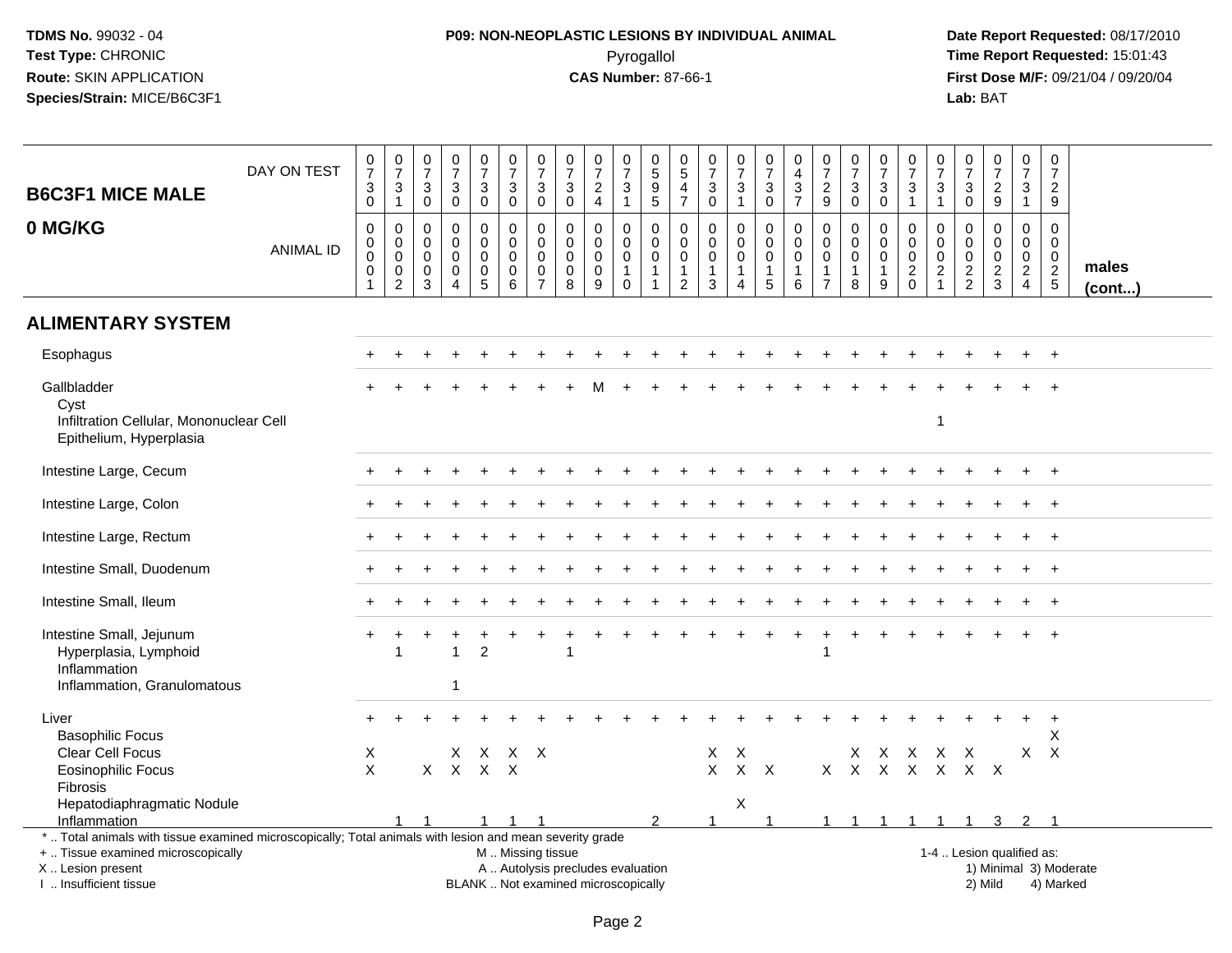# **P09: NON-NEOPLASTIC LESIONS BY INDIVIDUAL ANIMAL**Pyrogallol **Time Report Requested:** 15:01:43

 **Date Report Requested:** 08/17/2010 **First Dose M/F:** 09/21/04 / 09/20/04<br>**Lab:** BAT **Lab:** BAT

| <b>B6C3F1 MICE MALE</b>                                                                                                                                                                                                                                                                       | DAY ON TEST      | $\frac{0}{7}$<br>$\ensuremath{\mathsf{3}}$<br>0 | $\frac{0}{7}$<br>$\ensuremath{\mathsf{3}}$<br>$\mathbf{1}$       | 0<br>$\overline{7}$<br>$\sqrt{3}$<br>0            | $\begin{array}{c} 0 \\ 7 \end{array}$<br>$\sqrt{3}$<br>0 | $\begin{smallmatrix}0\\7\end{smallmatrix}$<br>$\ensuremath{\mathsf{3}}$<br>$\mathbf 0$ | $\begin{smallmatrix}0\\7\end{smallmatrix}$<br>$\ensuremath{\mathsf{3}}$<br>$\mathbf 0$ | $\frac{0}{7}$<br>$\mathbf{3}$<br>$\mathbf 0$                     | $\pmb{0}$<br>$\overline{7}$<br>$\mathbf{3}$<br>$\mathbf 0$ | $\frac{0}{7}$<br>$\frac{2}{4}$                              | $\frac{0}{7}$<br>3<br>$\mathbf{1}$                          | $^{\rm 0}_{\rm 5}$<br>$\frac{9}{5}$                    | $\begin{array}{c} 0 \\ 5 \end{array}$<br>$\overline{4}$<br>$\overline{7}$ | $\frac{0}{7}$<br>$\sqrt{3}$<br>$\mathbf 0$               | $\frac{0}{7}$<br>$\ensuremath{\mathsf{3}}$<br>$\mathbf{1}$ | $\frac{0}{7}$<br>$\sqrt{3}$<br>$\mathbf 0$                 | 0<br>$\begin{array}{c} 4 \\ 3 \\ 7 \end{array}$      | $\frac{0}{7}$<br>$\overline{c}$<br>9                              | $\frac{0}{7}$<br>$\ensuremath{\mathsf{3}}$<br>0          | $\frac{0}{7}$<br>$\ensuremath{\mathsf{3}}$<br>$\mathbf 0$                        | $\begin{smallmatrix}0\\7\end{smallmatrix}$<br>$\ensuremath{\mathsf{3}}$<br>$\overline{1}$ | $\frac{0}{7}$<br>$\sqrt{3}$<br>$\mathbf{1}$                                 | 0<br>$\overline{7}$<br>3<br>$\mathbf 0$                    | $\frac{0}{7}$<br>9                                           | $\frac{0}{7}$<br>$\mathfrak{S}$<br>$\mathbf{1}$                       | $\frac{0}{7}$<br>$\frac{2}{9}$                 |                 |
|-----------------------------------------------------------------------------------------------------------------------------------------------------------------------------------------------------------------------------------------------------------------------------------------------|------------------|-------------------------------------------------|------------------------------------------------------------------|---------------------------------------------------|----------------------------------------------------------|----------------------------------------------------------------------------------------|----------------------------------------------------------------------------------------|------------------------------------------------------------------|------------------------------------------------------------|-------------------------------------------------------------|-------------------------------------------------------------|--------------------------------------------------------|---------------------------------------------------------------------------|----------------------------------------------------------|------------------------------------------------------------|------------------------------------------------------------|------------------------------------------------------|-------------------------------------------------------------------|----------------------------------------------------------|----------------------------------------------------------------------------------|-------------------------------------------------------------------------------------------|-----------------------------------------------------------------------------|------------------------------------------------------------|--------------------------------------------------------------|-----------------------------------------------------------------------|------------------------------------------------|-----------------|
| 0 MG/KG                                                                                                                                                                                                                                                                                       | <b>ANIMAL ID</b> | 0<br>0<br>0<br>0<br>$\mathbf{1}$                | $\mathbf 0$<br>$\mathbf 0$<br>$\mathbf 0$<br>0<br>$\overline{c}$ | $\mathbf 0$<br>$\mathbf 0$<br>0<br>$\pmb{0}$<br>3 | $\mathbf 0$<br>$\mathbf 0$<br>0<br>0<br>$\overline{4}$   | $\mathbf 0$<br>$\pmb{0}$<br>$\mathbf 0$<br>$\begin{array}{c} 0 \\ 5 \end{array}$       | $\mathbf 0$<br>$\mathbf 0$<br>$\mathbf 0$<br>$\mathbf 0$<br>6                          | $\mathbf 0$<br>$\mathbf 0$<br>$\mathbf 0$<br>0<br>$\overline{7}$ | $\mathbf 0$<br>$\mathbf 0$<br>$\mathbf 0$<br>0<br>8        | $\mathbf 0$<br>$\pmb{0}$<br>$\mathbf 0$<br>$\mathbf 0$<br>9 | 0<br>$\mathbf 0$<br>$\mathbf 0$<br>$\mathbf{1}$<br>$\Omega$ | 0<br>$\mathsf{O}$<br>0<br>$\mathbf{1}$<br>$\mathbf{1}$ | $\mathbf 0$<br>$\mathsf 0$<br>$\mathsf 0$<br>$\mathbf{1}$<br>2            | $\mathbf 0$<br>$\pmb{0}$<br>$\mathbf 0$<br>$\frac{1}{3}$ | $\mathbf 0$<br>0<br>0<br>$\mathbf{1}$<br>$\overline{4}$    | $\mathbf 0$<br>$\pmb{0}$<br>$\pmb{0}$<br>$\mathbf{1}$<br>5 | 0<br>$\mathbf 0$<br>$\mathbf 0$<br>$\mathbf{1}$<br>6 | $\mathbf 0$<br>$\mathbf 0$<br>0<br>$\mathbf{1}$<br>$\overline{7}$ | $\mathbf 0$<br>0<br>$\pmb{0}$<br>$\mathbf{1}$<br>$\,8\,$ | $\mathbf 0$<br>$\begin{smallmatrix} 0\\0 \end{smallmatrix}$<br>$\mathbf{1}$<br>9 | $\mathbf 0$<br>$\mathbf 0$<br>$\mathbf 0$<br>$^2_{0}$                                     | $\mathbf 0$<br>$\mathbf 0$<br>$\mathbf 0$<br>$\overline{c}$<br>$\mathbf{1}$ | $\mathbf 0$<br>$\mathbf 0$<br>$\mathbf 0$<br>$\frac{2}{2}$ | $\mathbf 0$<br>$\mathbf 0$<br>$\mathbf 0$<br>$\frac{2}{3}$   | 0<br>$\mathsf{O}$<br>$\mathsf{O}$<br>$\overline{2}$<br>$\overline{4}$ | $\mathbf 0$<br>$\mathbf 0$<br>0<br>$rac{2}{5}$ | males<br>(cont) |
| Metaplasia, Osseous<br><b>Mixed Cell Focus</b><br>Necrosis<br>Pigmentation<br>Regeneration<br><b>Tension Lipidosis</b><br>Vacuolization Cytoplasmic<br>Bile Duct, Hyperplasia<br>Hepatocyte, Hypertrophy<br>Kupffer Cell, Hyperplasia<br>Kupffer Cell, Pigmentation<br>Oval Cell, Hyperplasia |                  |                                                 |                                                                  | $\boldsymbol{\mathsf{X}}$                         | $\overline{2}$                                           |                                                                                        |                                                                                        |                                                                  |                                                            |                                                             |                                                             | $\overline{2}$                                         | $\overline{2}$                                                            | $\mathbf{3}$                                             |                                                            | 1                                                          |                                                      |                                                                   |                                                          |                                                                                  |                                                                                           | $2 \quad 2$                                                                 |                                                            | $\overline{a}$<br>3<br>3<br>$\overline{c}$<br>$\overline{2}$ | X<br>$\overline{2}$                                                   | $\overline{2}$                                 |                 |
| Mesentery<br>Inflammation<br>Fat, Necrosis                                                                                                                                                                                                                                                    |                  |                                                 | $\ddot{}$<br>3                                                   |                                                   |                                                          | $+$<br>$\sqrt{3}$                                                                      |                                                                                        |                                                                  |                                                            |                                                             |                                                             |                                                        |                                                                           |                                                          |                                                            |                                                            | $\ddot{}$<br>3                                       |                                                                   | $+$                                                      | $\overline{1}$<br>Δ                                                              |                                                                                           |                                                                             |                                                            |                                                              | $\ddot{}$<br>$\mathbf{1}$                                             |                                                |                 |
| Pancreas<br>Cytoplasmic Alteration, Focal<br>Infiltration Cellular, Mononuclear Cell<br>Inflammation<br>Vacuolization Cytoplasmic<br>Acinus, Atrophy<br>Duct, Cyst                                                                                                                            |                  |                                                 |                                                                  |                                                   |                                                          |                                                                                        |                                                                                        | $\overline{1}$                                                   |                                                            |                                                             | $\ensuremath{\mathsf{3}}$<br>3                              |                                                        |                                                                           | -1                                                       |                                                            |                                                            | 1                                                    |                                                                   |                                                          |                                                                                  |                                                                                           | $\mathbf 1$                                                                 |                                                            |                                                              | -1                                                                    |                                                |                 |
| <b>Salivary Glands</b><br>Infiltration Cellular, Mononuclear Cell<br>Mineralization<br>Submandibular Gland, Vacuolization<br>Cytoplasmic                                                                                                                                                      |                  | $\mathbf{1}$                                    | $\overline{2}$                                                   |                                                   |                                                          |                                                                                        | $\overline{2}$                                                                         |                                                                  |                                                            |                                                             |                                                             |                                                        |                                                                           |                                                          |                                                            |                                                            | $\overline{2}$                                       |                                                                   |                                                          | 1                                                                                |                                                                                           |                                                                             |                                                            | 1                                                            | $\mathbf{1}$                                                          | $\ddot{}$<br>$\overline{1}$                    |                 |

+ .. Tissue examined microscopically

X .. Lesion present

I .. Insufficient tissue

M .. Missing tissue

BLANK .. Not examined microscopically

1-4 .. Lesion qualified as:<br>1) Minimal 3) Moderate A .. Autolysis precludes evaluation 19 and 10 minimal 3) Moderate 1 and 20 minimal 3) Moderate 19 minimal 3) Moderat<br>19 and 19 and 19 and 19 and 19 and 19 and 19 and 19 and 19 and 19 and 19 and 19 and 19 and 19 and 19 and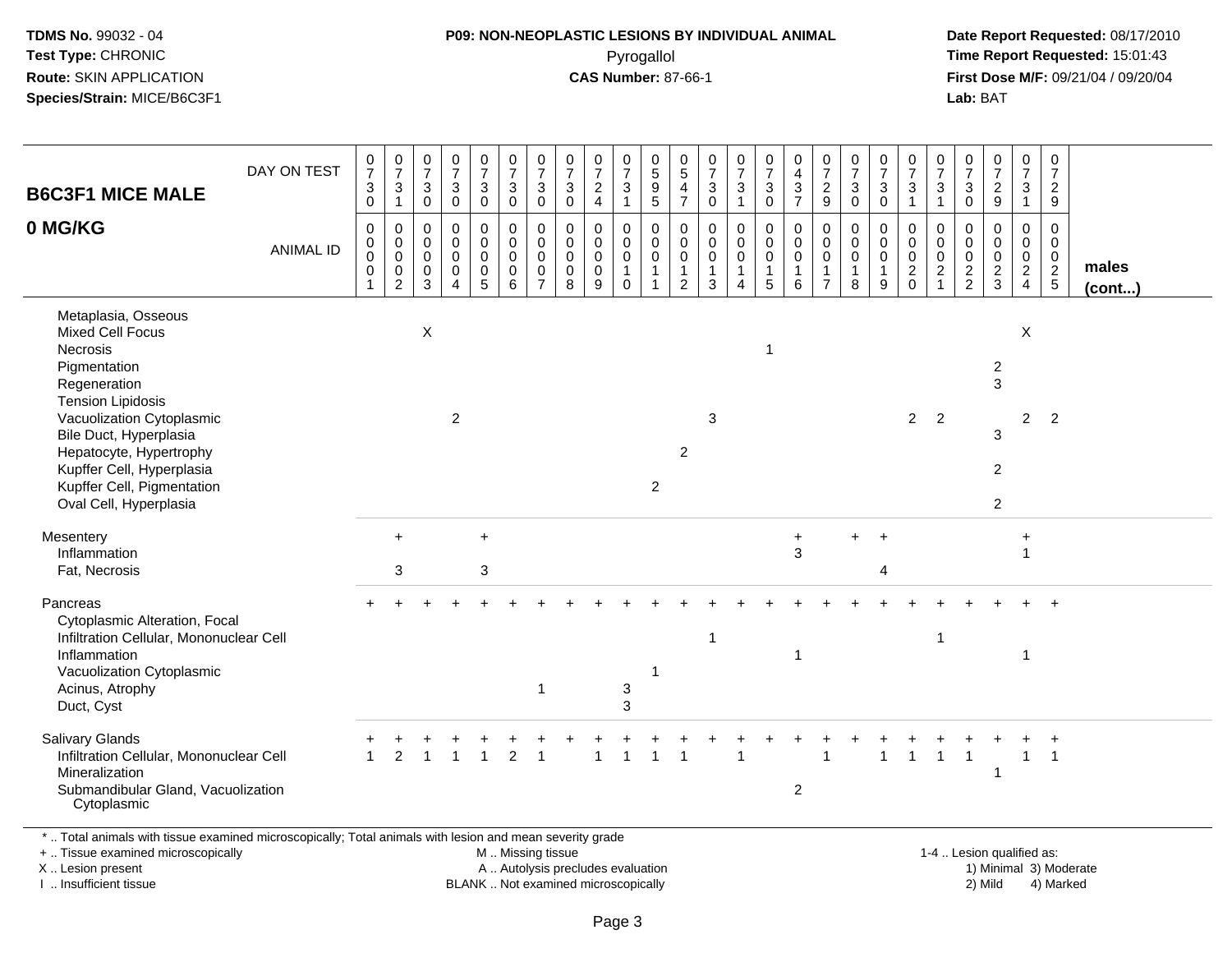# **P09: NON-NEOPLASTIC LESIONS BY INDIVIDUAL ANIMAL**Pyrogallol **Time Report Requested:** 15:01:43

| <b>B6C3F1 MICE MALE</b>                                                                                                                                                                       | DAY ON TEST      | $\frac{0}{7}$<br>$\ensuremath{\mathsf{3}}$<br>$\mathbf 0$ | $\frac{0}{7}$<br>$\ensuremath{\mathsf{3}}$<br>$\mathbf{1}$         | $\begin{smallmatrix}0\\7\end{smallmatrix}$<br>$\sqrt{3}$<br>$\mathbf 0$  | $\begin{array}{c} 0 \\ 7 \end{array}$<br>$\ensuremath{\mathsf{3}}$<br>$\mathbf 0$ | $\frac{0}{7}$<br>3<br>$\pmb{0}$                        | $\frac{0}{7}$<br>$\ensuremath{\mathsf{3}}$<br>$\mathbf 0$      | $\frac{0}{7}$<br>3<br>$\mathbf 0$                                 | 0<br>$\overline{7}$<br>$\sqrt{3}$<br>0 | $\frac{0}{7}$<br>$\frac{2}{4}$                                           | 0<br>$\overline{7}$<br>3<br>$\mathbf{1}$   | $\pmb{0}$<br>$\overline{5}$<br>$\frac{9}{5}$                                | 0<br>$\overline{5}$<br>4<br>$\overline{7}$   | $\begin{array}{c} 0 \\ 7 \end{array}$<br>$\ensuremath{\mathsf{3}}$<br>$\pmb{0}$ | $\frac{0}{7}$<br>$\ensuremath{\mathsf{3}}$<br>$\mathbf{1}$     | $\mathbf 0$<br>$\overline{7}$<br>$\ensuremath{\mathsf{3}}$<br>$\mathbf 0$   | 0<br>$\overline{\mathbf{4}}$<br>$\frac{3}{7}$                        | 0<br>$\overline{7}$<br>$\sqrt{2}$<br>9                  | $\frac{0}{7}$<br>$\ensuremath{\mathsf{3}}$<br>$\mathbf 0$    | $\frac{0}{7}$<br>$\mathbf{3}$<br>$\mathbf 0$ | $\frac{0}{7}$<br>$\frac{3}{1}$                        | $\pmb{0}$<br>$\overline{7}$<br>$\ensuremath{\mathsf{3}}$<br>$\mathbf{1}$ | 0<br>$\overline{7}$<br>$_{\rm 0}^3$              | $\begin{array}{c} 0 \\ 7 \end{array}$<br>$\frac{2}{9}$     | 0<br>$\overline{7}$<br>$\mathbf{3}$<br>$\mathbf{1}$                           | $\begin{array}{c} 0 \\ 7 \end{array}$<br>$\overline{c}$<br>9 |                       |
|-----------------------------------------------------------------------------------------------------------------------------------------------------------------------------------------------|------------------|-----------------------------------------------------------|--------------------------------------------------------------------|--------------------------------------------------------------------------|-----------------------------------------------------------------------------------|--------------------------------------------------------|----------------------------------------------------------------|-------------------------------------------------------------------|----------------------------------------|--------------------------------------------------------------------------|--------------------------------------------|-----------------------------------------------------------------------------|----------------------------------------------|---------------------------------------------------------------------------------|----------------------------------------------------------------|-----------------------------------------------------------------------------|----------------------------------------------------------------------|---------------------------------------------------------|--------------------------------------------------------------|----------------------------------------------|-------------------------------------------------------|--------------------------------------------------------------------------|--------------------------------------------------|------------------------------------------------------------|-------------------------------------------------------------------------------|--------------------------------------------------------------|-----------------------|
| 0 MG/KG                                                                                                                                                                                       | <b>ANIMAL ID</b> | $\mathbf 0$<br>0<br>0<br>0<br>$\overline{1}$              | $\mathbf 0$<br>$\pmb{0}$<br>$\,0\,$<br>$\pmb{0}$<br>$\overline{2}$ | $\mathbf 0$<br>$\mathbf 0$<br>$\mathbf 0$<br>$\mathbf 0$<br>$\mathbf{3}$ | $\mathbf 0$<br>$\mathbf 0$<br>$\Omega$<br>$\mathbf 0$<br>$\overline{4}$           | 0<br>0<br>$\mathbf 0$<br>$\mathbf 0$<br>$\overline{5}$ | 0<br>$\mathbf 0$<br>$\mathbf 0$<br>$\pmb{0}$<br>$\overline{6}$ | $\mathbf 0$<br>$\mathbf 0$<br>$\mathbf{0}$<br>0<br>$\overline{7}$ | $\mathbf 0$<br>0<br>0<br>0<br>8        | $\mathbf 0$<br>$\mathbf 0$<br>$\pmb{0}$<br>$\mathbf 0$<br>$9\,$          | 0<br>0<br>0<br>$\mathbf{1}$<br>$\mathbf 0$ | $\mathbf 0$<br>$\mathbf 0$<br>$\mathbf 0$<br>$\mathbf{1}$<br>$\overline{1}$ | $\mathbf 0$<br>0<br>0<br>1<br>$\overline{c}$ | $\mathbf 0$<br>$\mathbf 0$<br>$\Omega$<br>$\mathbf{1}$<br>3                     | $\mathbf 0$<br>$\mathbf 0$<br>$\pmb{0}$<br>1<br>$\overline{4}$ | $\mathbf 0$<br>$\mathbf 0$<br>$\mathbf 0$<br>$\mathbf{1}$<br>$\overline{5}$ | $\mathbf 0$<br>$\mathbf 0$<br>$\mathbf 0$<br>$\mathbf{1}$<br>$\,6\,$ | $\mathbf 0$<br>0<br>$\mathbf{0}$<br>1<br>$\overline{7}$ | $\mathbf 0$<br>$\mathbf 0$<br>$\pmb{0}$<br>$\mathbf{1}$<br>8 | 0<br>0<br>$\mathbf 0$<br>$\mathbf{1}$<br>9   | 0<br>$\pmb{0}$<br>$\mathsf{O}\xspace$<br>$^2_{\rm 0}$ | $\mathbf 0$<br>0<br>$\pmb{0}$<br>$\frac{2}{1}$                           | $\mathbf 0$<br>0<br>$\mathbf 0$<br>$\frac{2}{2}$ | $\mathbf 0$<br>$\mathbf 0$<br>$\mathbf 0$<br>$\frac{2}{3}$ | $\mathbf 0$<br>$\mathbf 0$<br>$\mathbf 0$<br>$\overline{a}$<br>$\overline{4}$ | $\mathbf 0$<br>0<br>$\mathbf 0$<br>$\frac{2}{5}$             | males<br>$($ cont $)$ |
| Stomach, Forestomach<br>Inflammation<br>Ulcer<br>Epithelium, Hyperkeratosis<br>Epithelium, Hyperplasia, Squamous                                                                              |                  |                                                           |                                                                    |                                                                          |                                                                                   |                                                        |                                                                |                                                                   |                                        |                                                                          |                                            |                                                                             |                                              |                                                                                 |                                                                |                                                                             | $\overline{2}$<br>$\overline{c}$<br>3                                |                                                         |                                                              |                                              |                                                       |                                                                          |                                                  |                                                            |                                                                               |                                                              |                       |
| Stomach, Glandular<br>Cyst<br>Hyperplasia<br>Mineralization                                                                                                                                   |                  |                                                           |                                                                    |                                                                          |                                                                                   |                                                        |                                                                | $\overline{2}$                                                    |                                        |                                                                          |                                            |                                                                             |                                              |                                                                                 |                                                                | 2                                                                           |                                                                      |                                                         |                                                              |                                              |                                                       |                                                                          |                                                  |                                                            |                                                                               |                                                              |                       |
| Tooth<br>Dysplasia                                                                                                                                                                            |                  | $\ddot{}$<br>X                                            | X.                                                                 | $\mathsf{X}$                                                             | $\mathsf{X}$                                                                      | $\mathsf{X}$                                           | $\mathsf{X}$                                                   |                                                                   |                                        | X X X X                                                                  |                                            |                                                                             |                                              | $\ddot{}$<br>$X$ $X$                                                            | $\ddot{}$                                                      |                                                                             |                                                                      |                                                         | $X$ $X$                                                      | $\mathsf{X}$                                 | $X$ X                                                 |                                                                          |                                                  | +                                                          | $+$<br>$X$ $X$                                                                |                                                              |                       |
| <b>CARDIOVASCULAR SYSTEM</b>                                                                                                                                                                  |                  |                                                           |                                                                    |                                                                          |                                                                                   |                                                        |                                                                |                                                                   |                                        |                                                                          |                                            |                                                                             |                                              |                                                                                 |                                                                |                                                                             |                                                                      |                                                         |                                                              |                                              |                                                       |                                                                          |                                                  |                                                            |                                                                               |                                                              |                       |
| <b>Blood Vessel</b><br>Carotid Artery, Inflammation                                                                                                                                           |                  | $+$                                                       |                                                                    |                                                                          |                                                                                   |                                                        |                                                                |                                                                   |                                        |                                                                          |                                            |                                                                             | 1                                            |                                                                                 |                                                                |                                                                             |                                                                      |                                                         |                                                              |                                              |                                                       |                                                                          |                                                  |                                                            |                                                                               | $+$                                                          |                       |
| Heart<br>Cardiomyopathy<br>Infiltration Cellular, Mononuclear Cell<br>Inflammation                                                                                                            |                  | $\overline{1}$                                            | 2                                                                  |                                                                          | -1                                                                                | 1                                                      |                                                                | $\overline{2}$                                                    |                                        | 2                                                                        | 2                                          |                                                                             |                                              | $\mathfrak{p}$                                                                  | $\overline{2}$                                                 | $\overline{3}$                                                              | $\mathfrak{p}$                                                       |                                                         |                                                              |                                              |                                                       |                                                                          | $\overline{2}$                                   | 3                                                          | 3                                                                             | $\ddot{}$<br>2                                               |                       |
| Mineralization<br><b>Necrosis</b><br>Thrombosis                                                                                                                                               |                  |                                                           |                                                                    |                                                                          |                                                                                   |                                                        |                                                                |                                                                   |                                        |                                                                          |                                            |                                                                             |                                              |                                                                                 |                                                                |                                                                             | -1<br>$\overline{2}$                                                 |                                                         |                                                              |                                              |                                                       |                                                                          |                                                  |                                                            |                                                                               |                                                              |                       |
| <b>ENDOCRINE SYSTEM</b>                                                                                                                                                                       |                  |                                                           |                                                                    |                                                                          |                                                                                   |                                                        |                                                                |                                                                   |                                        |                                                                          |                                            |                                                                             |                                              |                                                                                 |                                                                |                                                                             |                                                                      |                                                         |                                                              |                                              |                                                       |                                                                          |                                                  |                                                            |                                                                               |                                                              |                       |
| <b>Adrenal Cortex</b>                                                                                                                                                                         |                  |                                                           |                                                                    |                                                                          |                                                                                   |                                                        |                                                                |                                                                   |                                        |                                                                          |                                            |                                                                             |                                              |                                                                                 |                                                                |                                                                             |                                                                      |                                                         |                                                              |                                              |                                                       |                                                                          |                                                  |                                                            |                                                                               |                                                              |                       |
| *  Total animals with tissue examined microscopically; Total animals with lesion and mean severity grade<br>+  Tissue examined microscopically<br>X  Lesion present<br>I  Insufficient tissue |                  |                                                           |                                                                    |                                                                          |                                                                                   |                                                        | M  Missing tissue                                              |                                                                   |                                        | A  Autolysis precludes evaluation<br>BLANK  Not examined microscopically |                                            |                                                                             |                                              |                                                                                 |                                                                |                                                                             |                                                                      |                                                         |                                                              |                                              |                                                       |                                                                          |                                                  | 1-4  Lesion qualified as:<br>2) Mild                       |                                                                               | 1) Minimal 3) Moderate<br>4) Marked                          |                       |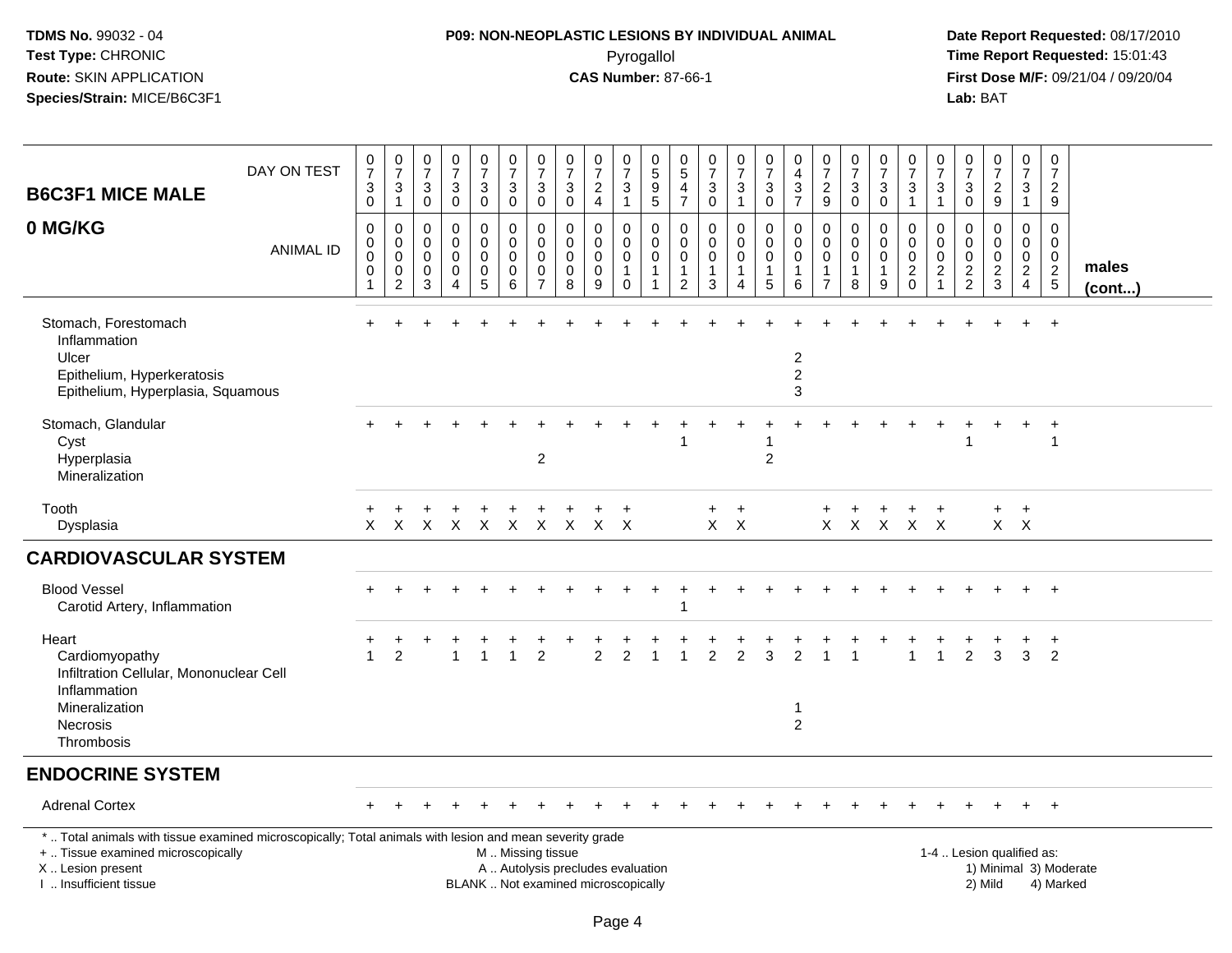# **P09: NON-NEOPLASTIC LESIONS BY INDIVIDUAL ANIMAL**Pyrogallol **Time Report Requested:** 15:01:43

| <b>B6C3F1 MICE MALE</b>                                                                                                                                                                       | DAY ON TEST      | $\frac{0}{7}$<br>$_{\rm 0}^3$                                    | $\frac{0}{7}$<br>$\frac{3}{1}$                                           | $\frac{0}{7}$<br>$\mathbf{3}$<br>$\mathbf 0$           | $\frac{0}{7}$<br>$\sqrt{3}$<br>$\overline{0}$                              | $\frac{0}{7}$<br>$_0^3$                                              | $\begin{array}{c} 0 \\ 7 \end{array}$<br>$_0^3$                                               | $\begin{array}{c} 0 \\ 7 \end{array}$<br>$\sqrt{3}$<br>$\ddot{\mathbf{0}}$     | $\frac{0}{7}$<br>$\sqrt{3}$<br>$\overline{0}$               | $\begin{array}{c} 0 \\ 7 \end{array}$<br>$\overline{2}$<br>$\overline{4}$ | $\frac{0}{7}$<br>3<br>$\overline{1}$       | $\begin{array}{c} 0 \\ 5 \end{array}$<br>$\begin{array}{c} 9 \\ 5 \end{array}$      | $\begin{array}{c} 0 \\ 5 \end{array}$<br>4<br>$\overline{7}$ | $\frac{0}{7}$<br>$_0^3$                              | $\frac{0}{7}$<br>3<br>$\mathbf{1}$                                                | $\frac{0}{7}$<br>$_0^3$                                           | $\begin{smallmatrix}0\\4\end{smallmatrix}$<br>$\frac{3}{7}$                   | $\begin{array}{c} 0 \\ 7 \end{array}$<br>$\frac{2}{9}$           | $\begin{array}{c} 0 \\ 7 \end{array}$<br>$\mathbf 3$<br>$\overline{0}$ | $\frac{0}{7}$<br>3<br>$\overline{0}$    | $\frac{0}{7}$<br>$\frac{3}{1}$               | $\frac{0}{7}$<br>3<br>$\mathbf{1}$                             | $\frac{0}{7}$<br>$_{\rm 0}^3$          | $\begin{array}{c} 0 \\ 7 \end{array}$<br>$\frac{2}{9}$        | $\begin{smallmatrix}0\\7\end{smallmatrix}$<br>$\frac{3}{1}$ | $\pmb{0}$<br>$\overline{7}$<br>$\overline{2}$<br>$\boldsymbol{9}$ |                                     |
|-----------------------------------------------------------------------------------------------------------------------------------------------------------------------------------------------|------------------|------------------------------------------------------------------|--------------------------------------------------------------------------|--------------------------------------------------------|----------------------------------------------------------------------------|----------------------------------------------------------------------|-----------------------------------------------------------------------------------------------|--------------------------------------------------------------------------------|-------------------------------------------------------------|---------------------------------------------------------------------------|--------------------------------------------|-------------------------------------------------------------------------------------|--------------------------------------------------------------|------------------------------------------------------|-----------------------------------------------------------------------------------|-------------------------------------------------------------------|-------------------------------------------------------------------------------|------------------------------------------------------------------|------------------------------------------------------------------------|-----------------------------------------|----------------------------------------------|----------------------------------------------------------------|----------------------------------------|---------------------------------------------------------------|-------------------------------------------------------------|-------------------------------------------------------------------|-------------------------------------|
| 0 MG/KG                                                                                                                                                                                       | <b>ANIMAL ID</b> | $\mathbf 0$<br>0<br>$\mathbf 0$<br>$\mathbf 0$<br>$\overline{1}$ | $\mathbf 0$<br>$\mathbf 0$<br>$\mathbf 0$<br>$\pmb{0}$<br>$\overline{2}$ | $\mathbf 0$<br>$\overline{0}$<br>$\mathbf 0$<br>0<br>3 | $\mathbf 0$<br>$\mathbf 0$<br>$\mathbf 0$<br>$\mathbf 0$<br>$\overline{4}$ | 0<br>$\overline{0}$<br>$\pmb{0}$<br>$\begin{matrix}0\\5\end{matrix}$ | 0<br>$\ddot{\mathbf{0}}$<br>$\mathsf{O}\xspace$<br>$\mathbf 0$<br>$6\phantom{1}6$             | $\mathbf 0$<br>$\ddot{\mathbf{0}}$<br>$\pmb{0}$<br>$\pmb{0}$<br>$\overline{7}$ | $\mathbf 0$<br>$\mathbf 0$<br>$\pmb{0}$<br>$\mathbf 0$<br>8 | $\mathbf 0$<br>$\mathbf 0$<br>$\mathbf 0$<br>$\boldsymbol{0}$<br>9        | 0<br>0<br>$\mathsf 0$<br>$\mathbf{1}$<br>0 | $\mathbf 0$<br>$\ddot{\mathbf{0}}$<br>$\mathbf 0$<br>$\mathbf{1}$<br>$\overline{1}$ | 0<br>$\mathbf 0$<br>$\pmb{0}$<br>1<br>$\overline{2}$         | 0<br>$\mathbf 0$<br>$\mathsf 0$<br>$\mathbf{1}$<br>3 | $\mathsf 0$<br>$\ddot{\mathbf{0}}$<br>$\pmb{0}$<br>$\mathbf{1}$<br>$\overline{4}$ | 0<br>$\mathbf 0$<br>$\mathbf 0$<br>$\mathbf{1}$<br>$\overline{5}$ | $\mathbf 0$<br>$\overline{0}$<br>$\pmb{0}$<br>$\mathbf{1}$<br>$6\phantom{1}6$ | 0<br>$\Omega$<br>$\mathbf 0$<br>$\overline{1}$<br>$\overline{7}$ | $\mathbf 0$<br>$\mathbf 0$<br>$\pmb{0}$<br>$\mathbf{1}$<br>8           | 0<br>$\mathbf 0$<br>$\pmb{0}$<br>1<br>9 | $\pmb{0}$<br>$\overline{0}$<br>$\frac{0}{2}$ | 0<br>$\Omega$<br>$\mathbf 0$<br>$\overline{c}$<br>$\mathbf{1}$ | 0<br>0<br>$\mathbf 0$<br>$\frac{2}{2}$ | $\mathbf 0$<br>$\overline{0}$<br>$\mathbf 0$<br>$\frac{2}{3}$ | $\mathbf 0$<br>$\mathbf 0$<br>$\frac{0}{2}$                 | $\mathbf 0$<br>$\mathbf 0$<br>$\mathbf 0$<br>$\frac{2}{5}$        | males<br>(cont)                     |
| <b>Fibrosis</b><br>Hyperplasia<br>Hypertrophy<br>Subcapsular, Hyperplasia                                                                                                                     |                  | $\mathbf{1}$                                                     | $\overline{2}$                                                           | $\overline{2}$                                         | $\overline{2}$                                                             | $\overline{1}$                                                       | $\overline{1}$                                                                                | $\overline{2}$                                                                 | $\overline{1}$                                              | $\overline{\mathbf{c}}$                                                   | $\overline{1}$                             |                                                                                     | $\mathbf{1}$                                                 | 3<br>$\overline{1}$                                  | $\overline{2}$                                                                    | $\mathbf{3}$                                                      | $\mathbf{1}$                                                                  | -1<br>$\overline{1}$                                             | $\mathbf{1}$                                                           | $\overline{2}$                          | $\overline{2}$                               | $\overline{1}$                                                 | $\overline{2}$                         | $\overline{1}$                                                | 1<br>$\overline{2}$                                         | $\overline{c}$<br>$\overline{1}$                                  |                                     |
| Adrenal Medulla                                                                                                                                                                               |                  |                                                                  |                                                                          |                                                        |                                                                            |                                                                      |                                                                                               |                                                                                |                                                             |                                                                           |                                            |                                                                                     |                                                              |                                                      |                                                                                   |                                                                   |                                                                               |                                                                  |                                                                        |                                         |                                              |                                                                |                                        |                                                               |                                                             | $+$                                                               |                                     |
| Islets, Pancreatic<br>Hyperplasia                                                                                                                                                             |                  | 2                                                                | 2                                                                        | 2                                                      | 2                                                                          | $\overline{2}$                                                       | 2                                                                                             |                                                                                |                                                             | $\mathcal{P}$                                                             | Δ                                          |                                                                                     |                                                              | $\mathfrak{p}$                                       | 1                                                                                 |                                                                   | 3                                                                             | 2                                                                | 3                                                                      | 3                                       | 3                                            | 2                                                              | 4                                      | 3                                                             | 3                                                           | $\ddot{}$<br>2                                                    |                                     |
| Parathyroid Gland<br>Hyperplasia                                                                                                                                                              |                  |                                                                  |                                                                          |                                                        |                                                                            |                                                                      |                                                                                               |                                                                                |                                                             |                                                                           |                                            |                                                                                     |                                                              |                                                      |                                                                                   |                                                                   |                                                                               |                                                                  |                                                                        |                                         |                                              |                                                                |                                        |                                                               |                                                             |                                                                   |                                     |
| <b>Pituitary Gland</b><br>Inflammation<br>Pars Distalis, Hyperplasia                                                                                                                          |                  |                                                                  |                                                                          |                                                        |                                                                            |                                                                      |                                                                                               |                                                                                |                                                             |                                                                           |                                            |                                                                                     |                                                              |                                                      | $\mathbf{1}$                                                                      |                                                                   |                                                                               |                                                                  |                                                                        |                                         |                                              |                                                                |                                        |                                                               | $\mathbf 1$                                                 | $+$                                                               |                                     |
| <b>Thyroid Gland</b>                                                                                                                                                                          |                  | $+$                                                              | $\overline{+}$                                                           |                                                        |                                                                            |                                                                      |                                                                                               |                                                                                |                                                             |                                                                           |                                            |                                                                                     |                                                              |                                                      |                                                                                   |                                                                   |                                                                               |                                                                  |                                                                        |                                         |                                              |                                                                |                                        |                                                               | $+$                                                         | $+$                                                               |                                     |
| <b>GENERAL BODY SYSTEM</b>                                                                                                                                                                    |                  |                                                                  |                                                                          |                                                        |                                                                            |                                                                      |                                                                                               |                                                                                |                                                             |                                                                           |                                            |                                                                                     |                                                              |                                                      |                                                                                   |                                                                   |                                                                               |                                                                  |                                                                        |                                         |                                              |                                                                |                                        |                                                               |                                                             |                                                                   |                                     |
| <b>NONE</b>                                                                                                                                                                                   |                  |                                                                  |                                                                          |                                                        |                                                                            |                                                                      |                                                                                               |                                                                                |                                                             |                                                                           |                                            |                                                                                     |                                                              |                                                      |                                                                                   |                                                                   |                                                                               |                                                                  |                                                                        |                                         |                                              |                                                                |                                        |                                                               |                                                             |                                                                   |                                     |
| <b>GENITAL SYSTEM</b>                                                                                                                                                                         |                  |                                                                  |                                                                          |                                                        |                                                                            |                                                                      |                                                                                               |                                                                                |                                                             |                                                                           |                                            |                                                                                     |                                                              |                                                      |                                                                                   |                                                                   |                                                                               |                                                                  |                                                                        |                                         |                                              |                                                                |                                        |                                                               |                                                             |                                                                   |                                     |
| Epididymis<br><b>Fibrosis</b>                                                                                                                                                                 |                  |                                                                  |                                                                          |                                                        |                                                                            |                                                                      |                                                                                               |                                                                                |                                                             |                                                                           |                                            |                                                                                     |                                                              |                                                      |                                                                                   |                                                                   |                                                                               |                                                                  |                                                                        |                                         |                                              |                                                                | 4                                      |                                                               | $\pm$                                                       | $^{+}$                                                            |                                     |
| Infiltration Cellular, Mononuclear Cell<br>Inflammation                                                                                                                                       |                  | $\mathbf{1}$                                                     | $\overline{1}$                                                           |                                                        |                                                                            | $\mathbf{1}$                                                         |                                                                                               | $\mathbf{1}$                                                                   | $\overline{1}$                                              | $1 \quad 1$                                                               |                                            |                                                                                     |                                                              |                                                      | $\mathbf{1}$                                                                      | $\overline{1}$                                                    | $\overline{1}$                                                                |                                                                  | $\mathbf{1}$                                                           |                                         | $\mathbf{1}$                                 | $\mathbf{1}$                                                   | 2<br>3                                 |                                                               | $\overline{2}$                                              | -1                                                                |                                     |
| Penis                                                                                                                                                                                         |                  |                                                                  |                                                                          |                                                        |                                                                            |                                                                      |                                                                                               |                                                                                |                                                             | $\ddot{}$                                                                 |                                            |                                                                                     |                                                              |                                                      |                                                                                   |                                                                   |                                                                               |                                                                  |                                                                        |                                         |                                              |                                                                |                                        |                                                               |                                                             |                                                                   |                                     |
| *  Total animals with tissue examined microscopically; Total animals with lesion and mean severity grade<br>+  Tissue examined microscopically<br>X  Lesion present<br>I  Insufficient tissue |                  |                                                                  |                                                                          |                                                        |                                                                            |                                                                      | M  Missing tissue<br>A  Autolysis precludes evaluation<br>BLANK  Not examined microscopically |                                                                                |                                                             |                                                                           |                                            |                                                                                     |                                                              |                                                      |                                                                                   |                                                                   |                                                                               |                                                                  |                                                                        |                                         |                                              | 1-4  Lesion qualified as:                                      |                                        | 2) Mild                                                       |                                                             |                                                                   | 1) Minimal 3) Moderate<br>4) Marked |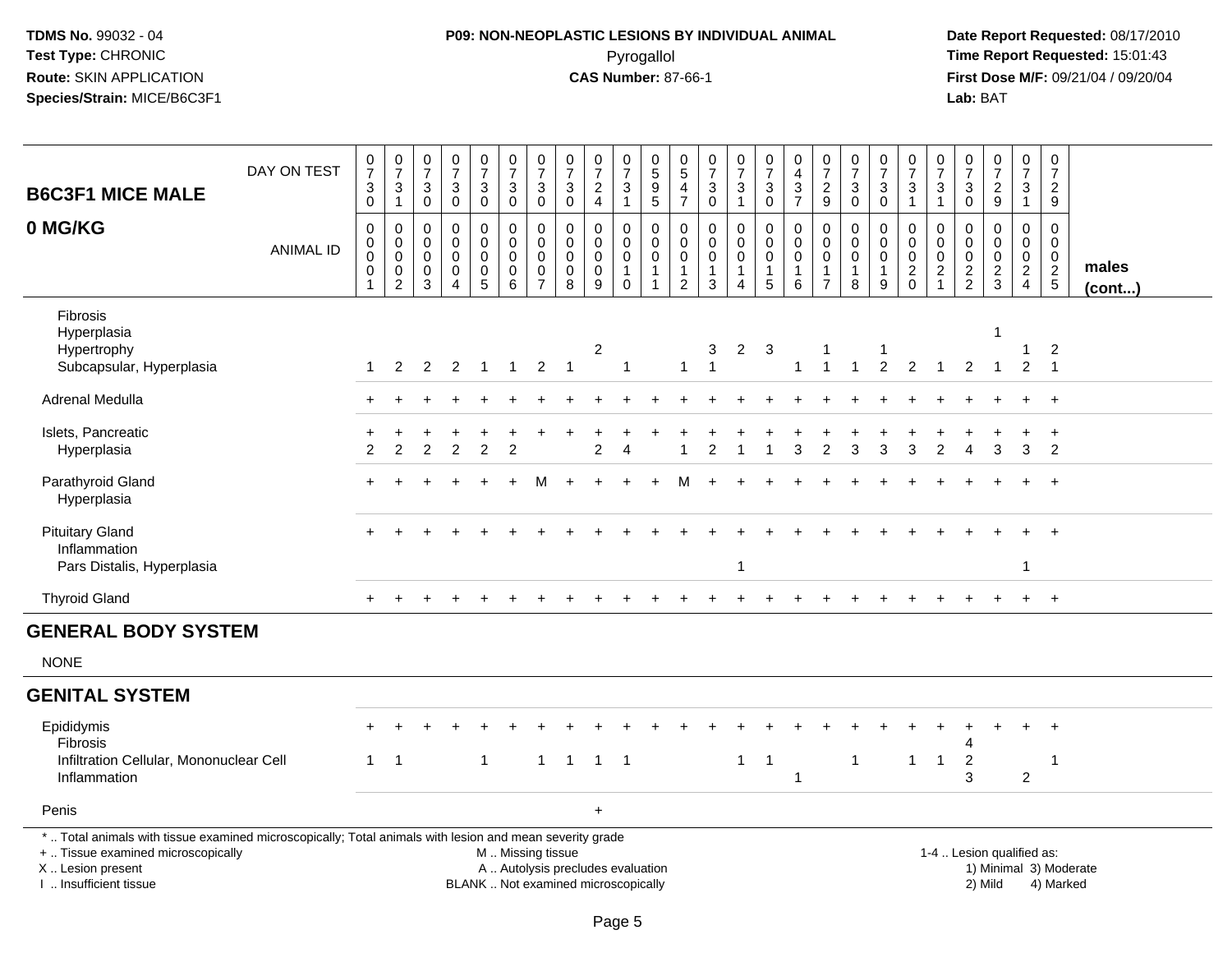# **P09: NON-NEOPLASTIC LESIONS BY INDIVIDUAL ANIMAL**Pyrogallol **Time Report Requested:** 15:01:43

| <b>B6C3F1 MICE MALE</b>                                                                                                                                                                       | DAY ON TEST      | $\frac{0}{7}$<br>$\ensuremath{\mathsf{3}}$<br>$\mathbf 0$ | $\begin{array}{c} 0 \\ 7 \end{array}$<br>$\frac{3}{1}$                       | $\frac{0}{7}$<br>$\ensuremath{\mathsf{3}}$<br>$\mathbf 0$ | $\frac{0}{7}$<br>3<br>$\mathbf 0$                                      | $\frac{0}{7}$<br>$\ensuremath{\mathsf{3}}$<br>$\mathsf 0$      | $\begin{smallmatrix}0\\7\end{smallmatrix}$<br>$\ensuremath{\mathsf{3}}$<br>$\mathbf 0$ | $\frac{0}{7}$<br>$\ensuremath{\mathsf{3}}$<br>$\mathsf{O}\xspace$    | $\frac{0}{7}$<br>$\ensuremath{\mathsf{3}}$<br>$\mathbf 0$                | $\begin{array}{c} 0 \\ 7 \end{array}$<br>$\sqrt{2}$<br>$\overline{4}$ | $\begin{array}{c} 0 \\ 7 \end{array}$<br>$\ensuremath{\mathsf{3}}$<br>$\mathbf{1}$ | 0<br>$\overline{5}$<br>$\frac{9}{5}$                            | $^{\rm 0}_{\rm 5}$<br>$\frac{4}{7}$                                         | $\frac{0}{7}$<br>$_{\rm 0}^3$                              | $\frac{0}{7}$<br>$\ensuremath{\mathsf{3}}$<br>$\mathbf{1}$                  | $\begin{array}{c} 0 \\ 7 \end{array}$<br>$_{\rm 0}^3$                  | $\begin{array}{c} 0 \\ 4 \\ 3 \\ 7 \end{array}$                           | $\frac{0}{7}$<br>$\frac{2}{9}$                         | $\frac{0}{7}$<br>$\ensuremath{\mathsf{3}}$<br>$\mathsf 0$      | $\frac{0}{7}$<br>$\mathbf{3}$<br>$\mathbf 0$                   | $\frac{0}{7}$<br>$\ensuremath{\mathsf{3}}$<br>$\mathbf{1}$ | $\frac{0}{7}$<br>$\frac{3}{1}$                                              | $\frac{0}{7}$<br>$\sqrt{3}$<br>$\mathsf 0$        | $\frac{0}{7}$<br>$\frac{2}{9}$                          | $\frac{0}{7}$<br>$\sqrt{3}$<br>$\mathbf{1}$                                    | $\begin{array}{c} 0 \\ 7 \end{array}$<br>$\overline{2}$<br>9 |                        |
|-----------------------------------------------------------------------------------------------------------------------------------------------------------------------------------------------|------------------|-----------------------------------------------------------|------------------------------------------------------------------------------|-----------------------------------------------------------|------------------------------------------------------------------------|----------------------------------------------------------------|----------------------------------------------------------------------------------------|----------------------------------------------------------------------|--------------------------------------------------------------------------|-----------------------------------------------------------------------|------------------------------------------------------------------------------------|-----------------------------------------------------------------|-----------------------------------------------------------------------------|------------------------------------------------------------|-----------------------------------------------------------------------------|------------------------------------------------------------------------|---------------------------------------------------------------------------|--------------------------------------------------------|----------------------------------------------------------------|----------------------------------------------------------------|------------------------------------------------------------|-----------------------------------------------------------------------------|---------------------------------------------------|---------------------------------------------------------|--------------------------------------------------------------------------------|--------------------------------------------------------------|------------------------|
| 0 MG/KG                                                                                                                                                                                       | <b>ANIMAL ID</b> | 0<br>$\mathbf 0$<br>0<br>$\mathbf 0$                      | $\pmb{0}$<br>$\mathbf 0$<br>$\overline{0}$<br>$\boldsymbol{0}$<br>$\sqrt{2}$ | $\mathbf 0$<br>$\mathbf 0$<br>$\mathbf{0}$<br>0<br>3      | $\mathbf 0$<br>$\mathbf{0}$<br>$\Omega$<br>0<br>$\boldsymbol{\Lambda}$ | 0<br>$\mathbf 0$<br>$\mathbf 0$<br>$\pmb{0}$<br>$\overline{5}$ | $\pmb{0}$<br>$\mathbf 0$<br>$\mathbf 0$<br>$\mathsf 0$<br>$6\phantom{a}$               | $\pmb{0}$<br>$\pmb{0}$<br>$\mathbf 0$<br>$\pmb{0}$<br>$\overline{7}$ | $\mathbf 0$<br>$\mathbf 0$<br>0<br>$\mathbf 0$<br>8                      | $\mathbf 0$<br>$\mathbf 0$<br>$\mathbf 0$<br>$\pmb{0}$<br>9           | 0<br>$\mathbf 0$<br>$\mathbf 0$<br>$\mathbf{1}$<br>$\mathbf 0$                     | 0<br>$\mathbf 0$<br>$\mathbf 0$<br>$\mathbf{1}$<br>$\mathbf{1}$ | $\mathbf 0$<br>$\mathbf 0$<br>$\mathbf 0$<br>$\mathbf{1}$<br>$\overline{2}$ | $\mathbf 0$<br>$\mathbf 0$<br>$\mathbf 0$<br>$\frac{1}{3}$ | $\mathbf 0$<br>$\mathbf 0$<br>$\mathbf 0$<br>$\mathbf{1}$<br>$\overline{A}$ | 0<br>$\pmb{0}$<br>$\mathbf 0$<br>$\begin{array}{c} 1 \\ 5 \end{array}$ | $\pmb{0}$<br>$\mathbf 0$<br>$\mathbf 0$<br>$\mathbf{1}$<br>$\overline{6}$ | 0<br>$\mathbf 0$<br>$\mathbf 0$<br>1<br>$\overline{7}$ | $\mathbf 0$<br>$\mathbf 0$<br>$\mathbf 0$<br>$\mathbf{1}$<br>8 | $\mathbf 0$<br>$\mathbf 0$<br>$\mathbf 0$<br>$\mathbf{1}$<br>9 | 0<br>$\mathbf 0$<br>$\mathbf 0$<br>$^2_{\rm 0}$            | $\mathbf 0$<br>$\mathbf 0$<br>$\mathbf 0$<br>$\overline{c}$<br>$\mathbf{1}$ | 0<br>$\mathbf{0}$<br>$\mathbf 0$<br>$\frac{2}{2}$ | $\mathbf 0$<br>$\Omega$<br>$\mathbf 0$<br>$\frac{2}{3}$ | $\mathbf 0$<br>$\mathbf{0}$<br>$\mathbf 0$<br>$\overline{2}$<br>$\overline{4}$ | $\mathbf 0$<br>$\mathbf 0$<br>$\mathbf 0$<br>$\frac{2}{5}$   | males<br>$($ cont $)$  |
| Inflammation                                                                                                                                                                                  |                  |                                                           |                                                                              |                                                           |                                                                        |                                                                |                                                                                        |                                                                      |                                                                          | $\overline{2}$                                                        |                                                                                    |                                                                 |                                                                             |                                                            |                                                                             |                                                                        |                                                                           |                                                        |                                                                |                                                                |                                                            |                                                                             |                                                   |                                                         |                                                                                |                                                              |                        |
| <b>Preputial Gland</b><br>Ectasia<br>Infiltration Cellular, Mononuclear Cell<br>Inflammation                                                                                                  |                  |                                                           |                                                                              | $\mathbf{1}$                                              | $\mathbf{1}$                                                           | $\overline{\phantom{0}}$                                       |                                                                                        |                                                                      |                                                                          | $\mathbf{1}$                                                          | $\overline{1}$                                                                     | $\overline{1}$                                                  |                                                                             | $\overline{2}$                                             | $\overline{1}$                                                              | $\overline{c}$                                                         | $\mathbf{3}$                                                              |                                                        |                                                                |                                                                |                                                            | $\mathbf 1$                                                                 |                                                   | $\overline{2}$                                          |                                                                                | $\overline{\mathbf{c}}$                                      |                        |
| Prostate<br>Hyperplasia<br>Hypertrophy<br>Infiltration Cellular, Mononuclear Cell<br>Inflammation                                                                                             |                  |                                                           | 2                                                                            | 1                                                         | -1                                                                     | -1<br>$\mathbf{1}$                                             | $\mathbf{1}$                                                                           | $\overline{1}$                                                       |                                                                          | $\mathbf 1$                                                           | $\overline{1}$                                                                     | $\overline{1}$                                                  | $\mathbf{1}$                                                                | $\mathbf{1}$                                               | $\overline{1}$                                                              | $\overline{\phantom{0}}$ 1                                             |                                                                           |                                                        | $1 \quad 1$                                                    |                                                                | $\mathbf{1}$                                               | $\overline{1}$                                                              | $\overline{1}$                                    |                                                         | $\mathbf{1}$                                                                   | $\ddot{}$<br>-1                                              |                        |
| <b>Seminal Vesicle</b><br>Infiltration Cellular, Mixed Cell<br>Infiltration Cellular, Mononuclear Cell<br>Bilateral, Dilatation                                                               |                  |                                                           |                                                                              |                                                           |                                                                        |                                                                |                                                                                        |                                                                      | $\overline{2}$                                                           |                                                                       |                                                                                    |                                                                 |                                                                             |                                                            | $\mathbf{1}$                                                                | 3                                                                      |                                                                           |                                                        |                                                                |                                                                |                                                            |                                                                             |                                                   |                                                         | $\overline{2}$                                                                 | $\overline{+}$                                               |                        |
| <b>Testes</b><br>Atrophy<br>Infiltration Cellular, Mononuclear Cell                                                                                                                           |                  |                                                           |                                                                              |                                                           |                                                                        |                                                                |                                                                                        |                                                                      |                                                                          |                                                                       |                                                                                    |                                                                 |                                                                             |                                                            |                                                                             |                                                                        |                                                                           |                                                        |                                                                |                                                                |                                                            |                                                                             |                                                   |                                                         |                                                                                | $\ddot{}$                                                    |                        |
| <b>HEMATOPOIETIC SYSTEM</b>                                                                                                                                                                   |                  |                                                           |                                                                              |                                                           |                                                                        |                                                                |                                                                                        |                                                                      |                                                                          |                                                                       |                                                                                    |                                                                 |                                                                             |                                                            |                                                                             |                                                                        |                                                                           |                                                        |                                                                |                                                                |                                                            |                                                                             |                                                   |                                                         |                                                                                |                                                              |                        |
| <b>Bone Marrow</b><br>Hyperplasia                                                                                                                                                             |                  |                                                           |                                                                              |                                                           |                                                                        |                                                                |                                                                                        |                                                                      |                                                                          |                                                                       |                                                                                    |                                                                 |                                                                             |                                                            |                                                                             |                                                                        |                                                                           |                                                        |                                                                |                                                                |                                                            |                                                                             |                                                   |                                                         |                                                                                |                                                              |                        |
| Lymph Node<br>Bronchial, Hyperplasia, Lymphoid<br>Inguinal, Hyperplasia, Lymphoid                                                                                                             |                  |                                                           |                                                                              |                                                           |                                                                        |                                                                |                                                                                        | $\overline{2}$                                                       |                                                                          |                                                                       | $\mathbf{1}$                                                                       |                                                                 | $\overline{1}$                                                              |                                                            |                                                                             |                                                                        | $\ddot{}$                                                                 |                                                        |                                                                |                                                                |                                                            |                                                                             |                                                   |                                                         | $+$                                                                            |                                                              |                        |
| *  Total animals with tissue examined microscopically; Total animals with lesion and mean severity grade<br>+  Tissue examined microscopically<br>X  Lesion present<br>I. Insufficient tissue |                  |                                                           |                                                                              |                                                           |                                                                        |                                                                | M. Missing tissue                                                                      |                                                                      | A  Autolysis precludes evaluation<br>BLANK  Not examined microscopically |                                                                       |                                                                                    |                                                                 |                                                                             |                                                            |                                                                             |                                                                        |                                                                           |                                                        |                                                                |                                                                |                                                            |                                                                             |                                                   | 1-4  Lesion qualified as:<br>2) Mild                    |                                                                                | 4) Marked                                                    | 1) Minimal 3) Moderate |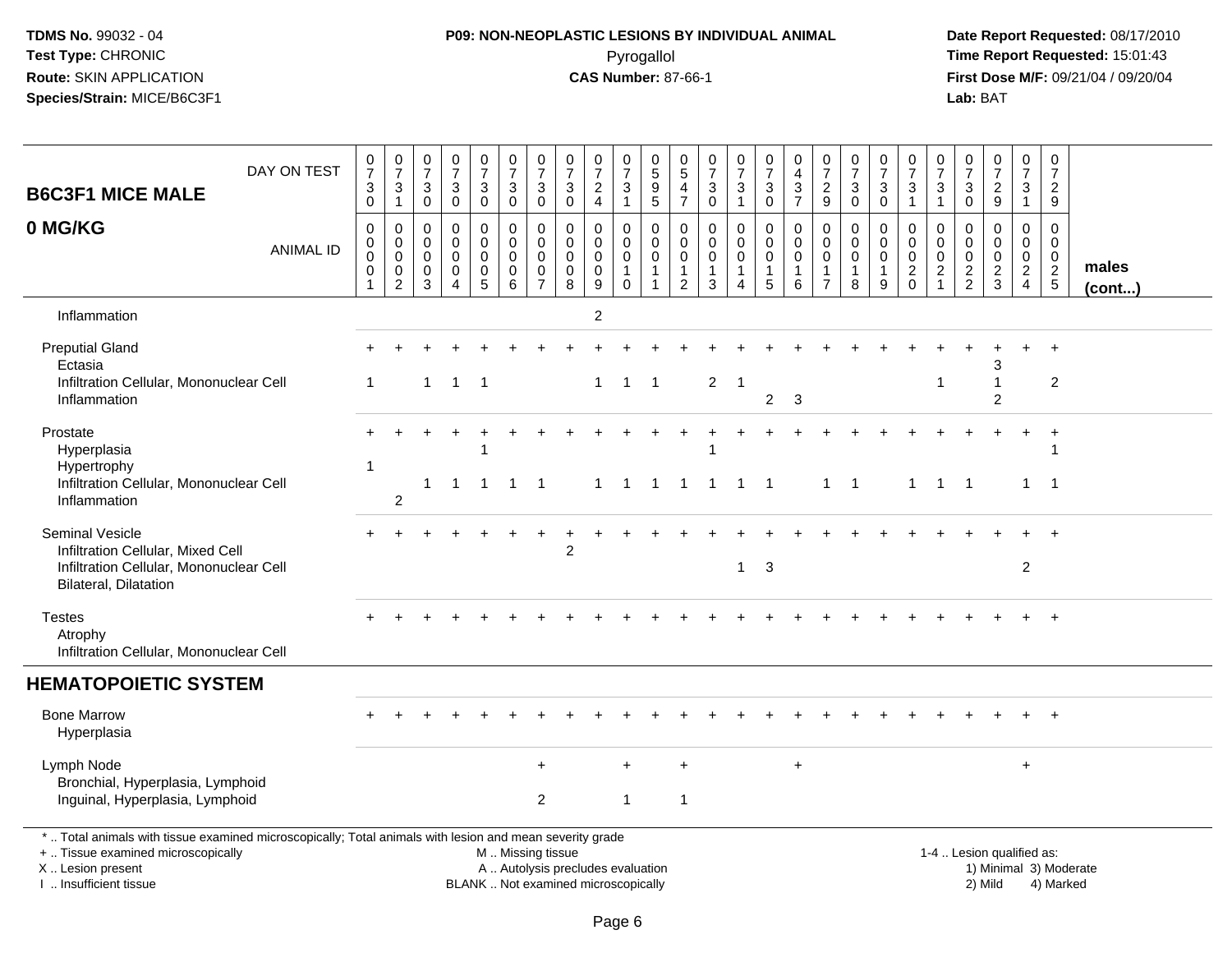# **P09: NON-NEOPLASTIC LESIONS BY INDIVIDUAL ANIMAL**Pyrogallol **Time Report Requested:** 15:01:43

 **Date Report Requested:** 08/17/2010 **First Dose M/F:** 09/21/04 / 09/20/04<br>Lab: BAT **Lab:** BAT

| <b>B6C3F1 MICE MALE</b>                                                                                                                                                                                                           | DAY ON TEST      | 0<br>$\overline{7}$<br>$_0^3$                               | $\frac{0}{7}$<br>$\frac{3}{1}$                                         | $\begin{array}{c} 0 \\ 7 \end{array}$<br>$\mathbf{3}$<br>$\mathbf 0$ | $\frac{0}{7}$<br>$\sqrt{3}$<br>$\mathbf 0$                               | $\frac{0}{7}$<br>3<br>$\mathsf{O}\xspace$ | $\frac{0}{7}$<br>$_0^3$               | $\frac{0}{7}$<br>$\ensuremath{\mathsf{3}}$<br>$\mathbf 0$        | 0<br>$\overline{7}$<br>3<br>$\mathbf 0$           | $\frac{0}{7}$<br>$\frac{2}{4}$                            | $\frac{0}{7}$<br>$\mathbf{3}$<br>$\overline{1}$ | $\begin{array}{c} 0 \\ 5 \end{array}$<br>$\begin{array}{c} 9 \\ 5 \end{array}$ | $\begin{array}{c} 0 \\ 5 \end{array}$<br>$\frac{4}{7}$  | $\frac{0}{7}$<br>$_0^3$                                        | $\frac{0}{7}$<br>$\mathbf{3}$<br>$\mathbf{1}$                           | 0<br>$\overline{7}$<br>$_0^3$             | $\pmb{0}$<br>$\overline{4}$<br>$\frac{3}{7}$                 | 0<br>$\overline{7}$<br>$\frac{2}{9}$                                | 0<br>$\overline{7}$<br>3<br>$\mathbf 0$ | $\frac{0}{7}$<br>3<br>$\mathbf 0$ | 0<br>$\overline{7}$<br>$\frac{3}{1}$                | $\begin{array}{c} 0 \\ 7 \end{array}$<br>$\ensuremath{\mathsf{3}}$<br>$\mathbf{1}$ | 0<br>$\overline{7}$<br>3<br>$\mathbf 0$               | $\begin{smallmatrix}0\\7\end{smallmatrix}$<br>$\frac{2}{9}$           | $\begin{smallmatrix}0\\7\end{smallmatrix}$<br>3<br>$\mathbf{1}$ | $\pmb{0}$<br>$\overline{7}$<br>$\frac{2}{9}$                    |                        |
|-----------------------------------------------------------------------------------------------------------------------------------------------------------------------------------------------------------------------------------|------------------|-------------------------------------------------------------|------------------------------------------------------------------------|----------------------------------------------------------------------|--------------------------------------------------------------------------|-------------------------------------------|---------------------------------------|------------------------------------------------------------------|---------------------------------------------------|-----------------------------------------------------------|-------------------------------------------------|--------------------------------------------------------------------------------|---------------------------------------------------------|----------------------------------------------------------------|-------------------------------------------------------------------------|-------------------------------------------|--------------------------------------------------------------|---------------------------------------------------------------------|-----------------------------------------|-----------------------------------|-----------------------------------------------------|------------------------------------------------------------------------------------|-------------------------------------------------------|-----------------------------------------------------------------------|-----------------------------------------------------------------|-----------------------------------------------------------------|------------------------|
| 0 MG/KG                                                                                                                                                                                                                           | <b>ANIMAL ID</b> | $\mathbf 0$<br>$\mathbf 0$<br>$\mathbf 0$<br>$\pmb{0}$<br>1 | $\mathbf 0$<br>$\mathbf 0$<br>$\pmb{0}$<br>$\pmb{0}$<br>$\overline{2}$ | $\mathbf 0$<br>0<br>0<br>$\mathbf 0$<br>3                            | $\mathbf 0$<br>$\mathbf 0$<br>0<br>$\mathbf 0$<br>$\boldsymbol{\Lambda}$ | $\mathbf 0$<br>0<br>0<br>$\pmb{0}$<br>5   | 0<br>0<br>$\pmb{0}$<br>$\pmb{0}$<br>6 | $\mathbf 0$<br>$\mathbf 0$<br>0<br>$\mathbf 0$<br>$\overline{7}$ | $\mathbf 0$<br>0<br>0<br>$\mathsf{O}\xspace$<br>8 | $\mathbf 0$<br>$\mathbf 0$<br>$\pmb{0}$<br>$\pmb{0}$<br>9 | 0<br>0<br>0<br>$\overline{1}$<br>$\mathbf 0$    | $\mathbf 0$<br>$\mathbf 0$<br>$\pmb{0}$<br>$\overline{1}$<br>$\overline{1}$    | 0<br>$\mathbf 0$<br>0<br>$\mathbf{1}$<br>$\overline{2}$ | $\mathbf 0$<br>$\mathbf 0$<br>$\mathbf 0$<br>$\mathbf{1}$<br>3 | $\mathbf 0$<br>0<br>$\pmb{0}$<br>$\mathbf{1}$<br>$\boldsymbol{\Lambda}$ | 0<br>0<br>0<br>1<br>5                     | $\mathbf 0$<br>$\mathbf 0$<br>$\pmb{0}$<br>$\mathbf{1}$<br>6 | $\mathbf 0$<br>$\mathbf 0$<br>0<br>$\overline{1}$<br>$\overline{7}$ | $\Omega$<br>0<br>0<br>1<br>8            | 0<br>0<br>0<br>$\mathbf{1}$<br>9  | 0<br>0<br>$\pmb{0}$<br>$\boldsymbol{2}$<br>$\Omega$ | $\mathbf 0$<br>$\pmb{0}$<br>$\pmb{0}$<br>$\overline{c}$<br>$\overline{1}$          | 0<br>$\mathbf 0$<br>0<br>$\sqrt{2}$<br>$\overline{c}$ | $\mathbf 0$<br>$\mathbf 0$<br>$\pmb{0}$<br>$\sqrt{2}$<br>$\mathbf{3}$ | 0<br>$\mathbf 0$<br>0<br>$\sqrt{2}$<br>$\overline{4}$           | 0<br>$\mathbf 0$<br>$\mathbf 0$<br>$\overline{2}$<br>$\sqrt{5}$ | males<br>$($ cont $)$  |
| Lymph Node, Mandibular<br>Hyperplasia, Lymphoid                                                                                                                                                                                   |                  | $\pm$                                                       |                                                                        |                                                                      |                                                                          |                                           |                                       |                                                                  |                                                   |                                                           |                                                 |                                                                                |                                                         |                                                                |                                                                         |                                           |                                                              |                                                                     |                                         |                                   |                                                     |                                                                                    |                                                       |                                                                       |                                                                 | $\ddot{}$                                                       |                        |
| Lymph Node, Mesenteric<br>Hyperplasia, Lymphoid<br>Inflammation<br>Pigmentation                                                                                                                                                   |                  |                                                             |                                                                        |                                                                      |                                                                          | $\mathfrak{p}$                            |                                       |                                                                  |                                                   |                                                           |                                                 |                                                                                |                                                         |                                                                |                                                                         | $\overline{\mathbf{c}}$<br>$\overline{c}$ |                                                              |                                                                     |                                         |                                   | 3                                                   |                                                                                    | $\overline{2}$                                        |                                                                       |                                                                 | $\ddot{}$                                                       |                        |
| Spleen<br>Hematopoietic Cell Proliferation<br>Hyperplasia, Lymphoid                                                                                                                                                               |                  | 2                                                           |                                                                        |                                                                      |                                                                          |                                           | $\overline{2}$                        | $\overline{2}$                                                   |                                                   | 3                                                         | $\overline{2}$                                  |                                                                                |                                                         |                                                                |                                                                         | 3                                         |                                                              |                                                                     |                                         | $\mathbf{1}$                      | $\overline{2}$<br>3                                 |                                                                                    |                                                       | $\overline{2}$                                                        | $\overline{1}$                                                  | $\overline{1}$<br>2                                             |                        |
| Thymus<br>Hyperplasia, Lymphoid                                                                                                                                                                                                   |                  |                                                             |                                                                        |                                                                      |                                                                          |                                           |                                       |                                                                  |                                                   |                                                           |                                                 |                                                                                |                                                         |                                                                |                                                                         |                                           |                                                              |                                                                     |                                         |                                   |                                                     |                                                                                    |                                                       |                                                                       |                                                                 | $\ddot{}$                                                       |                        |
| <b>INTEGUMENTARY SYSTEM</b>                                                                                                                                                                                                       |                  |                                                             |                                                                        |                                                                      |                                                                          |                                           |                                       |                                                                  |                                                   |                                                           |                                                 |                                                                                |                                                         |                                                                |                                                                         |                                           |                                                              |                                                                     |                                         |                                   |                                                     |                                                                                    |                                                       |                                                                       |                                                                 |                                                                 |                        |
| <b>Mammary Gland</b>                                                                                                                                                                                                              |                  | M                                                           | м                                                                      | M                                                                    | м                                                                        | M                                         | M                                     | M                                                                | M                                                 | м                                                         | м                                               | M                                                                              | M                                                       | M                                                              | M                                                                       | M                                         | M                                                            | м                                                                   | M                                       | M                                 | M                                                   | M                                                                                  | M                                                     | M                                                                     |                                                                 | M M                                                             |                        |
| Skin<br>Fibrosis<br>Hyperkeratosis<br>Hyperplasia<br>Inflammation<br>Sebaceous Gland, Hyperplasia<br>Sebaceous Gland, Site Of Application,<br>Hyperplasia<br>Site Of Application, Fibrosis<br>Site Of Application, Hyperkeratosis |                  |                                                             |                                                                        |                                                                      |                                                                          |                                           |                                       |                                                                  |                                                   |                                                           |                                                 |                                                                                |                                                         | $\overline{1}$                                                 |                                                                         | $\overline{2}$                            | $\overline{c}$<br>$\overline{2}$                             |                                                                     |                                         |                                   |                                                     |                                                                                    |                                                       |                                                                       |                                                                 |                                                                 |                        |
| Site Of Application, Hyperplasia                                                                                                                                                                                                  |                  |                                                             |                                                                        |                                                                      |                                                                          |                                           |                                       | $\mathbf{1}$                                                     |                                                   |                                                           |                                                 |                                                                                |                                                         |                                                                |                                                                         |                                           |                                                              |                                                                     |                                         |                                   |                                                     | $\mathbf{1}$                                                                       |                                                       |                                                                       |                                                                 | -1                                                              |                        |
| *  Total animals with tissue examined microscopically; Total animals with lesion and mean severity grade<br>+  Tissue examined microscopically<br>X  Lesion present                                                               |                  |                                                             |                                                                        |                                                                      |                                                                          |                                           | M  Missing tissue                     |                                                                  | A  Autolysis precludes evaluation                 |                                                           |                                                 |                                                                                |                                                         |                                                                |                                                                         |                                           |                                                              |                                                                     |                                         |                                   |                                                     |                                                                                    |                                                       | 1-4  Lesion qualified as:                                             |                                                                 |                                                                 | 1) Minimal 3) Moderate |

I .. Insufficient tissue

Page 7

BLANK .. Not examined microscopically 2) Mild 4) Marked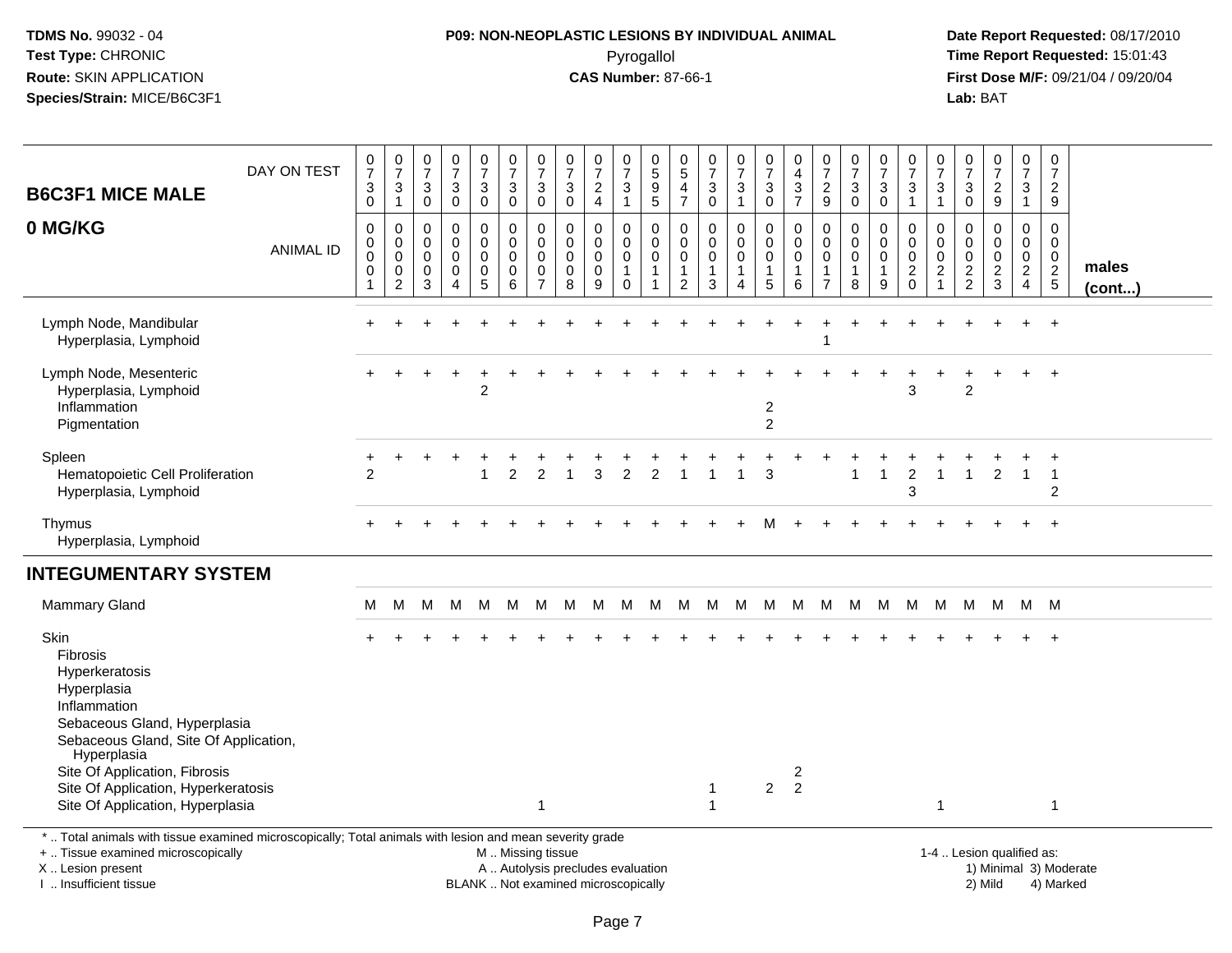# **P09: NON-NEOPLASTIC LESIONS BY INDIVIDUAL ANIMAL**Pyrogallol **Time Report Requested:** 15:01:43

| <b>B6C3F1 MICE MALE</b>                                                                                                                                                                       | DAY ON TEST      | 0<br>$\overline{7}$<br>$_0^3$                           | 0<br>$\overline{7}$<br>$\sqrt{3}$<br>$\mathbf{1}$ | $\frac{0}{7}$<br>3<br>$\mathbf 0$                   | $\frac{0}{7}$<br>$\ensuremath{\mathsf{3}}$<br>$\mathbf 0$     | $\frac{0}{7}$<br>3<br>$\pmb{0}$                   | 0<br>$\overline{7}$<br>$\ensuremath{\mathsf{3}}$<br>$\mathbf 0$ | 0<br>$\overline{7}$<br>3<br>$\mathbf 0$   | 0<br>$\overline{7}$<br>$\ensuremath{\mathsf{3}}$<br>$\mathbf 0$ | $\frac{0}{7}$<br>$\frac{2}{4}$                                           | 0<br>$\overline{7}$<br>$\ensuremath{\mathsf{3}}$<br>$\overline{1}$ | 0<br>5<br>9<br>$\overline{5}$                                | 0<br>5<br>4<br>$\overline{7}$                                            | 0<br>$\overline{7}$<br>$\ensuremath{\mathsf{3}}$<br>$\mathbf 0$ | $\frac{0}{7}$<br>3<br>$\mathbf{1}$            | 0<br>$\overline{7}$<br>$_0^3$                                | 0<br>$\overline{4}$<br>$\frac{3}{7}$      | $\mathbf 0$<br>$\overline{7}$<br>$\frac{2}{9}$                   | 0<br>$\overline{7}$<br>$\mathbf{3}$<br>$\mathbf 0$ | 0<br>$\overline{7}$<br>3<br>$\pmb{0}$ | 0<br>$\overline{7}$<br>$\frac{3}{1}$            | 0<br>$\overline{7}$<br>3<br>$\mathbf{1}$  | 0<br>7<br>$\ensuremath{\mathsf{3}}$<br>$\pmb{0}$ | $\begin{array}{c} 0 \\ 7 \end{array}$<br>$\frac{2}{9}$  | 0<br>$\overline{7}$<br>3<br>$\overline{1}$       | $\mathbf 0$<br>$\overline{7}$<br>$\overline{2}$<br>9    |                        |
|-----------------------------------------------------------------------------------------------------------------------------------------------------------------------------------------------|------------------|---------------------------------------------------------|---------------------------------------------------|-----------------------------------------------------|---------------------------------------------------------------|---------------------------------------------------|-----------------------------------------------------------------|-------------------------------------------|-----------------------------------------------------------------|--------------------------------------------------------------------------|--------------------------------------------------------------------|--------------------------------------------------------------|--------------------------------------------------------------------------|-----------------------------------------------------------------|-----------------------------------------------|--------------------------------------------------------------|-------------------------------------------|------------------------------------------------------------------|----------------------------------------------------|---------------------------------------|-------------------------------------------------|-------------------------------------------|--------------------------------------------------|---------------------------------------------------------|--------------------------------------------------|---------------------------------------------------------|------------------------|
| 0 MG/KG                                                                                                                                                                                       | <b>ANIMAL ID</b> | 0<br>$\pmb{0}$<br>$\pmb{0}$<br>$\pmb{0}$<br>$\mathbf 1$ | 0<br>$\mathbf 0$<br>0<br>0<br>$\overline{2}$      | $\mathbf 0$<br>$\mathbf 0$<br>$\mathbf 0$<br>0<br>3 | $\mathbf 0$<br>$\Omega$<br>$\mathbf 0$<br>0<br>$\overline{4}$ | 0<br>$\mathbf 0$<br>$\mathbf 0$<br>$\pmb{0}$<br>5 | 0<br>$\pmb{0}$<br>$\mathbf 0$<br>$\pmb{0}$<br>6                 | 0<br>$\Omega$<br>0<br>0<br>$\overline{7}$ | $\mathbf 0$<br>$\mathbf{0}$<br>$\mathbf 0$<br>$\pmb{0}$<br>8    | $\mathbf 0$<br>$\mathbf 0$<br>$\mathbf 0$<br>$\pmb{0}$<br>9              | 0<br>$\mathbf 0$<br>$\mathbf 0$<br>$\mathbf{1}$<br>$\mathbf 0$     | $\mathbf 0$<br>$\Omega$<br>0<br>$\mathbf{1}$<br>$\mathbf{1}$ | $\mathbf 0$<br>$\Omega$<br>$\mathbf 0$<br>$\mathbf{1}$<br>$\overline{2}$ | 0<br>$\mathbf 0$<br>$\pmb{0}$<br>$\mathbf{1}$<br>$\mathbf{3}$   | 0<br>$\overline{0}$<br>0<br>$\mathbf{1}$<br>4 | 0<br>$\mathsf{O}\xspace$<br>$\mathbf 0$<br>$\mathbf{1}$<br>5 | 0<br>$\mathbf 0$<br>$\mathbf 0$<br>1<br>6 | 0<br>$\Omega$<br>$\mathbf 0$<br>$\overline{1}$<br>$\overline{7}$ | 0<br>$\mathbf{0}$<br>0<br>$\mathbf{1}$<br>8        | 0<br>$\Omega$<br>0<br>1<br>9          | 0<br>$\mathbf 0$<br>$\mathbf 0$<br>$^2_{\rm 0}$ | 0<br>$\Omega$<br>0<br>$\overline{c}$<br>1 | 0<br>$\Omega$<br>0<br>$\frac{2}{2}$              | $\mathbf 0$<br>$\Omega$<br>$\mathbf 0$<br>$\frac{2}{3}$ | 0<br>$\mathbf 0$<br>$\mathbf 0$<br>$\frac{2}{4}$ | $\mathbf 0$<br>$\Omega$<br>$\mathbf 0$<br>$\frac{2}{5}$ | males<br>$($ cont $)$  |
| Site Of Application, Inflammation<br>Site Of Application, Ulcer                                                                                                                               |                  |                                                         |                                                   |                                                     |                                                               |                                                   |                                                                 |                                           |                                                                 |                                                                          |                                                                    |                                                              |                                                                          |                                                                 |                                               |                                                              | -1                                        |                                                                  |                                                    |                                       |                                                 |                                           |                                                  |                                                         |                                                  |                                                         |                        |
| <b>MUSCULOSKELETAL SYSTEM</b>                                                                                                                                                                 |                  |                                                         |                                                   |                                                     |                                                               |                                                   |                                                                 |                                           |                                                                 |                                                                          |                                                                    |                                                              |                                                                          |                                                                 |                                               |                                                              |                                           |                                                                  |                                                    |                                       |                                                 |                                           |                                                  |                                                         |                                                  |                                                         |                        |
| <b>Bone</b><br>Cranium, Inflammation                                                                                                                                                          |                  |                                                         |                                                   |                                                     |                                                               |                                                   |                                                                 |                                           |                                                                 |                                                                          |                                                                    |                                                              |                                                                          |                                                                 |                                               | 3                                                            |                                           |                                                                  |                                                    |                                       |                                                 |                                           |                                                  |                                                         |                                                  |                                                         |                        |
| <b>NERVOUS SYSTEM</b>                                                                                                                                                                         |                  |                                                         |                                                   |                                                     |                                                               |                                                   |                                                                 |                                           |                                                                 |                                                                          |                                                                    |                                                              |                                                                          |                                                                 |                                               |                                                              |                                           |                                                                  |                                                    |                                       |                                                 |                                           |                                                  |                                                         |                                                  |                                                         |                        |
| <b>Brain</b><br>Developmental Malformation<br>Infiltration Cellular, Mononuclear Cell<br>Inflammation<br>Choroid Plexus, Mineralization                                                       |                  |                                                         | -1                                                |                                                     |                                                               |                                                   |                                                                 |                                           |                                                                 |                                                                          |                                                                    |                                                              |                                                                          |                                                                 |                                               |                                                              |                                           |                                                                  |                                                    |                                       |                                                 |                                           |                                                  |                                                         | $\overline{1}$                                   |                                                         |                        |
| <b>RESPIRATORY SYSTEM</b>                                                                                                                                                                     |                  |                                                         |                                                   |                                                     |                                                               |                                                   |                                                                 |                                           |                                                                 |                                                                          |                                                                    |                                                              |                                                                          |                                                                 |                                               |                                                              |                                           |                                                                  |                                                    |                                       |                                                 |                                           |                                                  |                                                         |                                                  |                                                         |                        |
| Lung<br>Infiltration Cellular, Histiocyte<br>Inflammation<br>Pigmentation<br>Alveolar Epithelium, Hyperplasia<br>Bronchiole, Mineralization                                                   |                  |                                                         |                                                   |                                                     | $\mathbf{3}$                                                  | $\overline{\phantom{0}}$ 1                        |                                                                 |                                           |                                                                 |                                                                          |                                                                    |                                                              |                                                                          |                                                                 | $\overline{c}$                                | $\sqrt{2}$<br>3<br>4                                         |                                           |                                                                  |                                                    | $\mathbf 1$                           | $\overline{1}$<br>$\mathbf 1$                   | $\overline{1}$                            | 3                                                |                                                         | $\overline{2}$                                   | $+$                                                     |                        |
| Nose<br>Inflammation<br>Polyp, Inflammatory<br>Glands, Dilatation<br>Glands, Fibrosis<br>Glands, Metaplasia                                                                                   |                  |                                                         |                                                   |                                                     |                                                               |                                                   | 1                                                               |                                           |                                                                 |                                                                          |                                                                    | $\overline{1}$                                               |                                                                          |                                                                 | $\overline{2}$<br>$\mathbf{1}$                |                                                              | $1 \quad$                                 | 1<br>$\overline{2}$                                              | 1                                                  |                                       | 1                                               |                                           |                                                  |                                                         | $\overline{1}$                                   | $+$<br>$\mathbf{1}$                                     |                        |
| *  Total animals with tissue examined microscopically; Total animals with lesion and mean severity grade<br>+  Tissue examined microscopically<br>X  Lesion present<br>I  Insufficient tissue |                  |                                                         |                                                   |                                                     |                                                               |                                                   |                                                                 | M  Missing tissue                         |                                                                 | A  Autolysis precludes evaluation<br>BLANK  Not examined microscopically |                                                                    |                                                              |                                                                          |                                                                 |                                               |                                                              |                                           |                                                                  |                                                    |                                       |                                                 |                                           |                                                  | 1-4  Lesion qualified as:<br>2) Mild                    |                                                  | 4) Marked                                               | 1) Minimal 3) Moderate |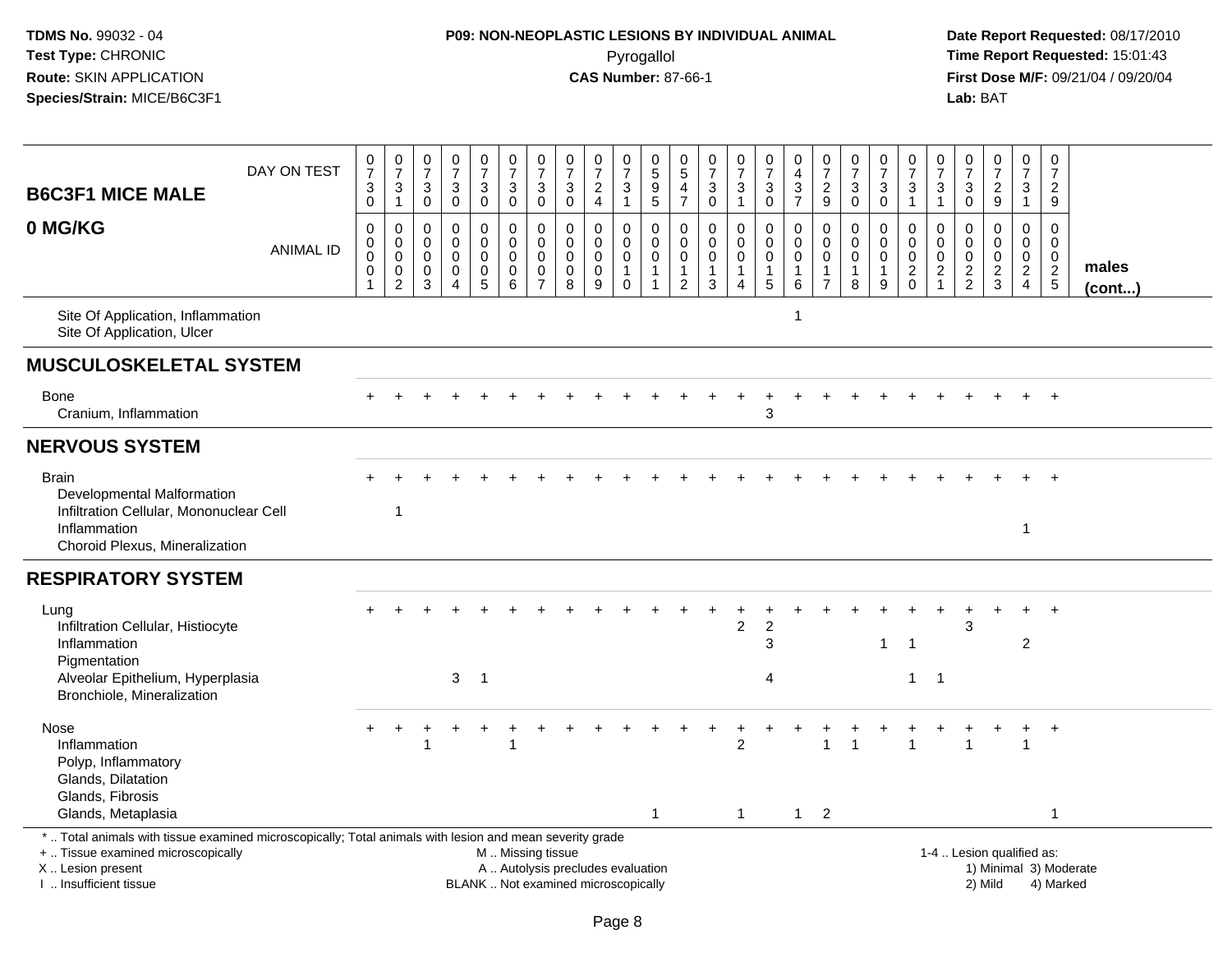# **P09: NON-NEOPLASTIC LESIONS BY INDIVIDUAL ANIMAL**Pyrogallol **Time Report Requested:** 15:01:43

| <b>B6C3F1 MICE MALE</b>                                                                                                                                                                       | DAY ON TEST      | $\frac{0}{7}$<br>$\ensuremath{\mathsf{3}}$<br>$\mathbf 0$              | $\frac{0}{7}$<br>$\frac{3}{1}$                                                     | 0<br>$\overline{7}$<br>$\sqrt{3}$<br>$\mathbf 0$            | $\frac{0}{7}$<br>$\sqrt{3}$<br>$\mathbf 0$                               | $\frac{0}{7}$<br>3<br>0                                                  | $\begin{array}{c} 0 \\ 7 \end{array}$<br>$_{0}^{3}$                          | $\frac{0}{7}$<br>$\sqrt{3}$<br>0                     | $\begin{array}{c} 0 \\ 7 \end{array}$<br>$\ensuremath{\mathsf{3}}$<br>$\mathsf 0$ | $\frac{0}{7}$<br>$\frac{2}{4}$                                | $\frac{0}{7}$<br>$\ensuremath{\mathsf{3}}$<br>$\mathbf{1}$          | 0<br>$\overline{5}$<br>$\frac{9}{5}$                                      | 0<br>$\overline{5}$<br>$\frac{4}{7}$                             | 0<br>$\overline{7}$<br>$\ensuremath{\mathsf{3}}$<br>$\mathbf 0$           | $\frac{0}{7}$<br>$\sqrt{3}$<br>$\mathbf{1}$                               | $\mathbf 0$<br>$\overline{7}$<br>$\ensuremath{\mathsf{3}}$<br>$\mathbf 0$ | $\mathbf 0$<br>$\overline{4}$<br>$\frac{3}{7}$                                | 0<br>$\overline{7}$<br>$\sqrt{2}$<br>9                                      | $\begin{array}{c} 0 \\ 7 \end{array}$<br>$\sqrt{3}$<br>$\mathbf 0$ | $\frac{0}{7}$<br>3<br>$\mathbf 0$                 | $\begin{smallmatrix} 0\\7 \end{smallmatrix}$<br>$\ensuremath{\mathsf{3}}$<br>$\mathbf{1}$ | $\frac{0}{7}$<br>$\ensuremath{\mathsf{3}}$<br>$\mathbf{1}$          | 0<br>$\overline{7}$<br>$\ensuremath{\mathsf{3}}$<br>0 | $\begin{array}{c} 0 \\ 7 \end{array}$<br>$\frac{2}{9}$     | 0<br>$\overline{7}$<br>$\ensuremath{\mathsf{3}}$<br>$\overline{1}$  |                | $\mathbf 0$<br>$\overline{7}$<br>$\sqrt{2}$<br>9                           |
|-----------------------------------------------------------------------------------------------------------------------------------------------------------------------------------------------|------------------|------------------------------------------------------------------------|------------------------------------------------------------------------------------|-------------------------------------------------------------|--------------------------------------------------------------------------|--------------------------------------------------------------------------|------------------------------------------------------------------------------|------------------------------------------------------|-----------------------------------------------------------------------------------|---------------------------------------------------------------|---------------------------------------------------------------------|---------------------------------------------------------------------------|------------------------------------------------------------------|---------------------------------------------------------------------------|---------------------------------------------------------------------------|---------------------------------------------------------------------------|-------------------------------------------------------------------------------|-----------------------------------------------------------------------------|--------------------------------------------------------------------|---------------------------------------------------|-------------------------------------------------------------------------------------------|---------------------------------------------------------------------|-------------------------------------------------------|------------------------------------------------------------|---------------------------------------------------------------------|----------------|----------------------------------------------------------------------------|
| 0 MG/KG                                                                                                                                                                                       | <b>ANIMAL ID</b> | $\mathbf 0$<br>$\pmb{0}$<br>$\mathsf{O}\xspace$<br>$\mathsf{O}\xspace$ | $\mathbf 0$<br>$\mathbf 0$<br>$\mathbf 0$<br>$\mathsf{O}\xspace$<br>$\overline{2}$ | $\mathbf 0$<br>$\mathbf 0$<br>$\mathbf 0$<br>$\pmb{0}$<br>3 | $\mathbf 0$<br>$\mathbf 0$<br>$\pmb{0}$<br>$\mathbf 0$<br>$\overline{4}$ | 0<br>$\mathbf 0$<br>$\mathbf 0$<br>$\begin{array}{c} 0 \\ 5 \end{array}$ | 0<br>$\mathbf 0$<br>$\pmb{0}$<br>$\begin{smallmatrix}0\0\0\end{smallmatrix}$ | $\pmb{0}$<br>$\pmb{0}$<br>$\pmb{0}$<br>$\frac{0}{7}$ | $\mathbf 0$<br>$\pmb{0}$<br>$\pmb{0}$<br>$\pmb{0}$<br>$\overline{8}$              | $\mathbf 0$<br>$\mathbf 0$<br>$\mathbf 0$<br>$\mathbf 0$<br>9 | 0<br>$\mathbf 0$<br>$\boldsymbol{0}$<br>$\mathbf{1}$<br>$\mathbf 0$ | $\mathbf 0$<br>$\mathbf 0$<br>$\mathbf 0$<br>$\mathbf{1}$<br>$\mathbf{1}$ | $\mathbf 0$<br>$\mathbf 0$<br>$\mathbf 0$<br>1<br>$\overline{2}$ | $\mathbf 0$<br>$\mathbf 0$<br>$\mathbf 0$<br>$\mathbf{1}$<br>$\mathbf{3}$ | $\mathbf 0$<br>$\mathbf 0$<br>$\pmb{0}$<br>$\mathbf{1}$<br>$\overline{4}$ | 0<br>$\mathbf 0$<br>$\mathbf 0$<br>$\mathbf{1}$<br>$\overline{5}$         | $\mathbf 0$<br>$\mathbf 0$<br>$\mathbf 0$<br>$\overline{1}$<br>$6\phantom{a}$ | $\mathbf 0$<br>$\mathbf 0$<br>$\mathbf 0$<br>$\mathbf{1}$<br>$\overline{7}$ | $\mathbf 0$<br>$\mathbf 0$<br>$\mathbf 0$<br>$\mathbf{1}$<br>8     | 0<br>$\Omega$<br>$\mathbf 0$<br>$\mathbf{1}$<br>9 | $\mathbf 0$<br>$\mathbf 0$<br>$\mathbf 0$<br>$\frac{2}{0}$                                | $\mathbf 0$<br>$\pmb{0}$<br>$\pmb{0}$<br>$\sqrt{2}$<br>$\mathbf{1}$ | 0<br>$\mathbf 0$<br>0<br>$\frac{2}{2}$                | $\mathbf 0$<br>$\mathbf 0$<br>$\mathbf 0$<br>$\frac{2}{3}$ | 0<br>$\mathbf 0$<br>$\mathbf 0$<br>$\overline{2}$<br>$\overline{4}$ |                | $\mathbf 0$<br>$\mathbf 0$<br>$\Omega$<br>males<br>$\frac{2}{5}$<br>(cont) |
| Olfactory Epithelium, Degeneration<br>Olfactory Epithelium, Hyperplasia<br>Olfactory Epithelium, Metaplasia<br>Respiratory Epithelium, Degeneration                                           |                  |                                                                        |                                                                                    |                                                             |                                                                          |                                                                          | -1<br>$\mathbf{1}$                                                           |                                                      |                                                                                   |                                                               |                                                                     |                                                                           |                                                                  |                                                                           | -1                                                                        |                                                                           |                                                                               |                                                                             |                                                                    |                                                   | $\overline{2}$                                                                            |                                                                     | $\mathbf{1}$                                          |                                                            |                                                                     |                |                                                                            |
| Respiratory Epithelium, Hyperplasia<br>Respiratory Epithelium, Metaplasia                                                                                                                     |                  | $\mathbf{1}$                                                           | $\overline{2}$                                                                     | $\overline{2}$                                              |                                                                          | $\mathbf{1}$                                                             | $\overline{2}$                                                               | 2                                                    | $\overline{1}$                                                                    | $\overline{1}$                                                | $\overline{2}$                                                      |                                                                           | 2<br>3                                                           | $\mathbf 1$                                                               | $\overline{1}$                                                            | $\mathbf{1}$                                                              | $\overline{\mathbf{1}}$                                                       |                                                                             | $\mathbf{1}$                                                       | $\overline{1}$                                    | 2                                                                                         |                                                                     | 2                                                     |                                                            |                                                                     | 2 <sub>1</sub> |                                                                            |
| Trachea                                                                                                                                                                                       |                  |                                                                        |                                                                                    |                                                             |                                                                          |                                                                          |                                                                              |                                                      |                                                                                   |                                                               |                                                                     |                                                                           |                                                                  |                                                                           |                                                                           |                                                                           |                                                                               |                                                                             |                                                                    |                                                   |                                                                                           |                                                                     |                                                       |                                                            |                                                                     | $+$            |                                                                            |
| <b>SPECIAL SENSES SYSTEM</b>                                                                                                                                                                  |                  |                                                                        |                                                                                    |                                                             |                                                                          |                                                                          |                                                                              |                                                      |                                                                                   |                                                               |                                                                     |                                                                           |                                                                  |                                                                           |                                                                           |                                                                           |                                                                               |                                                                             |                                                                    |                                                   |                                                                                           |                                                                     |                                                       |                                                            |                                                                     |                |                                                                            |
| Eye<br>Inflammation<br>Cornea, Hyperplasia                                                                                                                                                    |                  |                                                                        |                                                                                    |                                                             |                                                                          |                                                                          |                                                                              |                                                      | 2                                                                                 |                                                               |                                                                     |                                                                           |                                                                  |                                                                           |                                                                           |                                                                           |                                                                               |                                                                             |                                                                    |                                                   |                                                                                           |                                                                     |                                                       |                                                            |                                                                     |                |                                                                            |
| <b>Harderian Gland</b><br>Cyst<br>Hyperplasia<br>Infiltration Cellular, Mononuclear Cell                                                                                                      |                  | $1 \quad$                                                              |                                                                                    | 1 1 1 1                                                     |                                                                          | -1                                                                       |                                                                              |                                                      | 1 1 1 1 1 1                                                                       |                                                               |                                                                     |                                                                           |                                                                  | $1 \quad 1$                                                               |                                                                           |                                                                           |                                                                               |                                                                             |                                                                    | $1 \quad 1$                                       |                                                                                           |                                                                     |                                                       | 1 1 1                                                      |                                                                     | $\overline{1}$ |                                                                            |
| Inflammation                                                                                                                                                                                  |                  |                                                                        |                                                                                    |                                                             |                                                                          |                                                                          |                                                                              |                                                      |                                                                                   |                                                               |                                                                     |                                                                           |                                                                  |                                                                           |                                                                           |                                                                           |                                                                               |                                                                             |                                                                    |                                                   |                                                                                           |                                                                     |                                                       |                                                            | $\overline{2}$                                                      |                |                                                                            |
| <b>URINARY SYSTEM</b>                                                                                                                                                                         |                  |                                                                        |                                                                                    |                                                             |                                                                          |                                                                          |                                                                              |                                                      |                                                                                   |                                                               |                                                                     |                                                                           |                                                                  |                                                                           |                                                                           |                                                                           |                                                                               |                                                                             |                                                                    |                                                   |                                                                                           |                                                                     |                                                       |                                                            |                                                                     |                |                                                                            |
| Kidney<br>Infiltration Cellular, Mononuclear Cell<br>Inflammation                                                                                                                             |                  |                                                                        |                                                                                    |                                                             |                                                                          |                                                                          |                                                                              |                                                      |                                                                                   |                                                               |                                                                     |                                                                           |                                                                  |                                                                           |                                                                           |                                                                           |                                                                               |                                                                             |                                                                    |                                                   |                                                                                           |                                                                     |                                                       |                                                            |                                                                     |                |                                                                            |
| Metaplasia, Osseous<br>Mineralization<br>Nephropathy<br>Pigmentation<br>Thrombosis                                                                                                            |                  | 2<br>$\mathbf{1}$<br>$\mathbf{1}$                                      | $\overline{2}$                                                                     | 2                                                           |                                                                          |                                                                          |                                                                              | $\overline{2}$                                       |                                                                                   | -1<br>$\overline{2}$                                          | -1<br>2                                                             |                                                                           | -1                                                               | $\overline{2}$                                                            | $\mathbf{1}$<br>$\overline{2}$                                            | $\overline{4}$<br>$\overline{c}$                                          |                                                                               | $\mathbf{1}$                                                                | 2                                                                  |                                                   |                                                                                           |                                                                     | 2                                                     | 1                                                          | 2                                                                   | $\overline{2}$ |                                                                            |
| *  Total animals with tissue examined microscopically; Total animals with lesion and mean severity grade<br>+  Tissue examined microscopically<br>X  Lesion present<br>I. Insufficient tissue |                  |                                                                        |                                                                                    |                                                             |                                                                          |                                                                          | M  Missing tissue                                                            |                                                      | A  Autolysis precludes evaluation<br>BLANK  Not examined microscopically          |                                                               |                                                                     |                                                                           |                                                                  |                                                                           |                                                                           |                                                                           |                                                                               |                                                                             |                                                                    |                                                   |                                                                                           |                                                                     |                                                       | 1-4  Lesion qualified as:<br>2) Mild                       |                                                                     |                | 1) Minimal 3) Moderate<br>4) Marked                                        |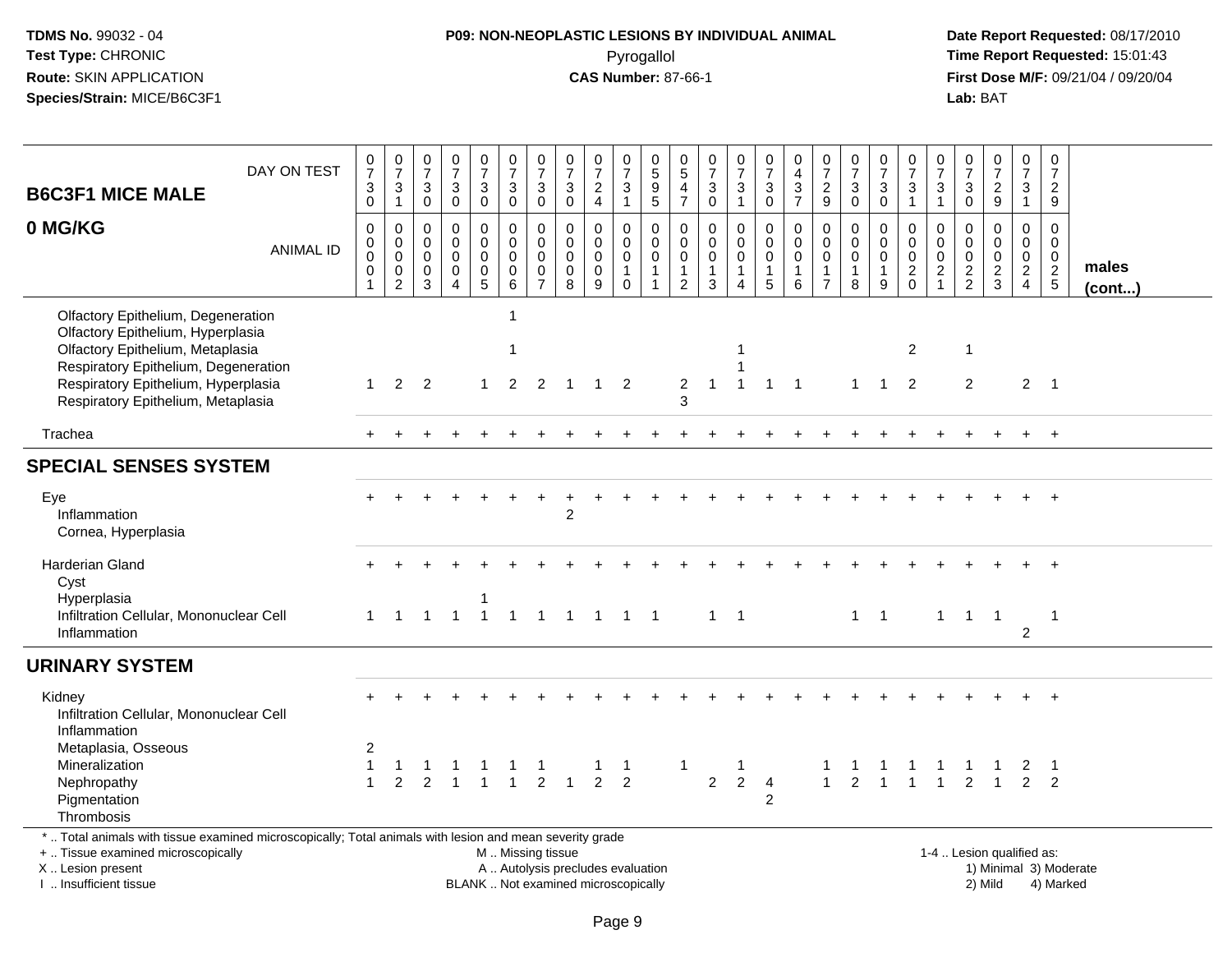#### **P09: NON-NEOPLASTIC LESIONS BY INDIVIDUAL ANIMAL**Pyrogallol **Time Report Requested:** 15:01:43

 **Date Report Requested:** 08/17/2010 **First Dose M/F:** 09/21/04 / 09/20/04<br>**Lab:** BAT **Lab:** BAT

| <b>B6C3F1 MICE MALE</b>                                           | DAY ON TEST      | 0<br>$\overline{ }$<br>3<br>0 | 0<br>$\overline{ }$<br>3        | $\mathbf 0$<br>$\rightarrow$<br>3<br>0 | $\overline{0}$<br>3                               | $\mathbf 0$<br>$\overline{ }$<br>3<br>0 | 0<br>$\overline{ }$<br>3<br>$\overline{0}$ | 0<br>$\sqrt{3}$<br>0                                   | $\mathbf 0$<br>$\overline{ }$<br>$\mathbf{3}$<br>$\mathbf 0$ | 0<br>$\overline{ }$<br>$\overline{2}$<br>$\overline{4}$ | $\mathbf 0$<br>3                | $5\phantom{.0}$<br>9<br>5 | 0<br>5<br>4                  | 0<br>3<br>U | 0<br>$\overline{ }$<br>3 | 0<br>$\overline{ }$<br>3<br>0 | 4<br>3      | $\rightarrow$<br>$\sim$<br>$\epsilon$<br>9 | U<br>3<br>0 | 0<br>3<br>0      | $\mathbf{0}$<br>$\overline{\phantom{a}}$<br>3 | 0<br>3                                  |                                                                    | 0<br>$\sim$                               | $\overline{0}$<br>-<br>3                                | $\mathbf{0}$<br>2<br>9             |                       |
|-------------------------------------------------------------------|------------------|-------------------------------|---------------------------------|----------------------------------------|---------------------------------------------------|-----------------------------------------|--------------------------------------------|--------------------------------------------------------|--------------------------------------------------------------|---------------------------------------------------------|---------------------------------|---------------------------|------------------------------|-------------|--------------------------|-------------------------------|-------------|--------------------------------------------|-------------|------------------|-----------------------------------------------|-----------------------------------------|--------------------------------------------------------------------|-------------------------------------------|---------------------------------------------------------|------------------------------------|-----------------------|
| 0 MG/KG                                                           | <b>ANIMAL ID</b> | 0<br>0<br>0<br>0              | 0<br>$\mathbf 0$<br>0<br>0<br>2 | 0<br>$\mathbf 0$<br>0<br>0<br>3        | $\mathbf 0$<br>$\mathbf 0$<br>0<br>$\pmb{0}$<br>4 | 0<br>0<br>0<br>0<br>5                   | 0<br>0<br>0<br>$\pmb{0}$<br>6              | $\mathbf 0$<br>$\mathbf 0$<br>$\mathbf 0$<br>$\pmb{0}$ | 0<br>$\mathbf 0$<br>0<br>0<br>8                              | 0<br>$\boldsymbol{0}$<br>0<br>$\pmb{0}$<br>9            | $\mathbf 0$<br>$\mathbf 0$<br>0 | 0<br>$\mathbf 0$          | 0<br>0<br>0<br>ົ<br><u>_</u> | 0<br>0<br>3 | 0<br>0<br>0<br>4         | 0<br>0<br>0<br>5              | 0<br>0<br>6 | 0<br>0<br>0<br>⇁                           | 0<br>0<br>8 | 0<br>0<br>0<br>9 | 0<br>0<br>0<br>$\overline{\mathbf{c}}$<br>0   | 0<br>$\mathbf 0$<br>0<br>$\overline{2}$ | $\overline{0}$<br>$\overline{0}$<br>$\sim$<br>∼<br>$\sqrt{2}$<br>∠ | $\mathbf 0$<br>0<br>0<br>$\sim$<br>∠<br>3 | $\overline{0}$<br>0<br>0<br>$\Omega$<br>$\epsilon$<br>4 | 0<br>0<br>0<br>$\overline{2}$<br>5 | males<br>$($ cont $)$ |
| Renal Tubule, Hyperplasia                                         |                  |                               |                                 |                                        |                                                   |                                         |                                            |                                                        |                                                              |                                                         |                                 |                           |                              |             |                          |                               |             |                                            |             |                  |                                               |                                         |                                                                    |                                           |                                                         |                                    |                       |
| <b>Urinary Bladder</b><br>Infiltration Cellular, Mononuclear Cell |                  |                               |                                 |                                        |                                                   |                                         |                                            |                                                        |                                                              |                                                         |                                 |                           |                              |             |                          |                               |             |                                            |             |                  |                                               |                                         |                                                                    |                                           | $+$ $-$                                                 | $\pm$                              |                       |

\* .. Total animals with tissue examined microscopically; Total animals with lesion and mean severity grade

+ .. Tissue examined microscopically

X .. Lesion present

I .. Insufficient tissue

 M .. Missing tissueA .. Autolysis precludes evaluation

BLANK .. Not examined microscopically 2) Mild 4) Marked

1-4 .. Lesion qualified as:<br>1) Minimal 3) Moderate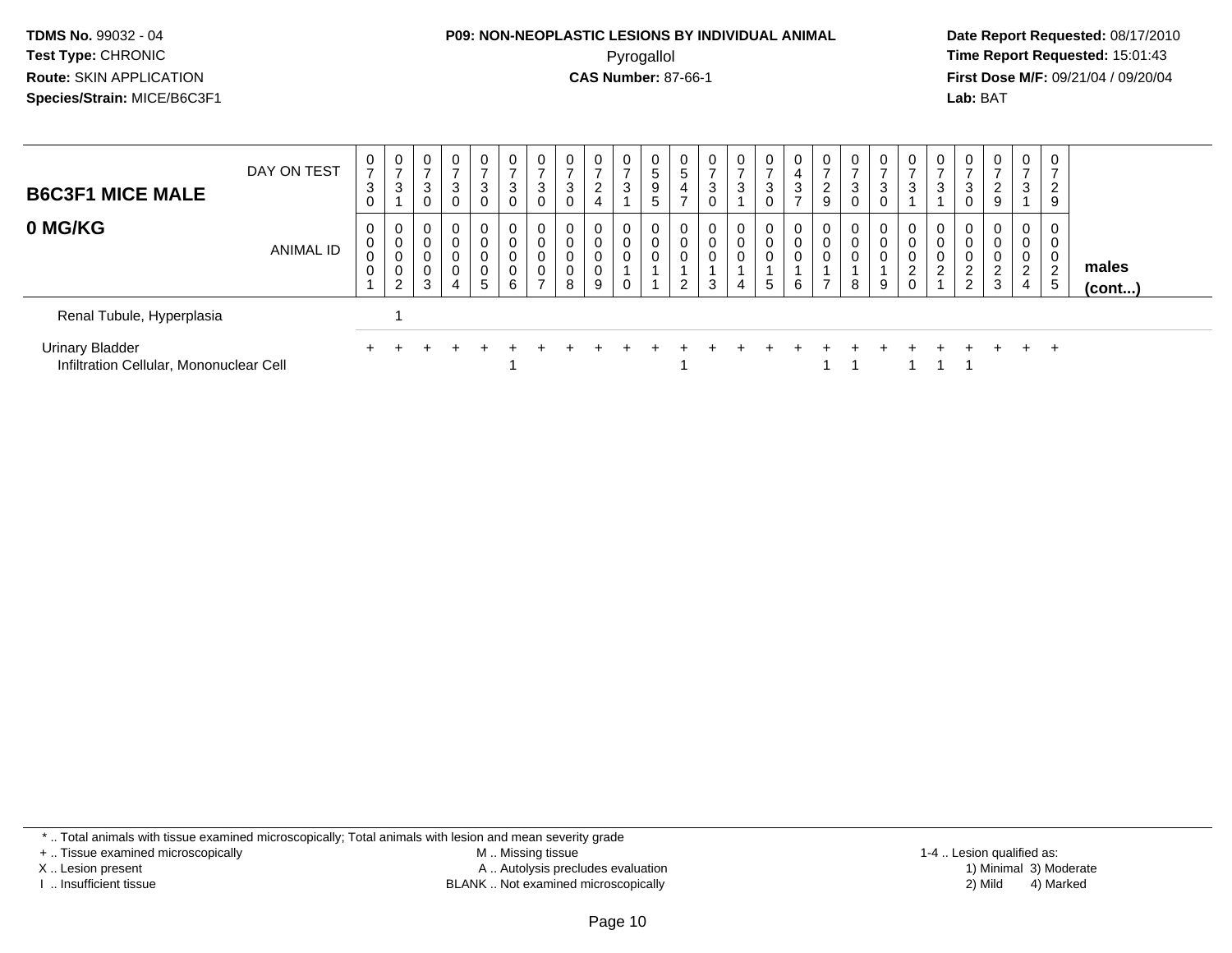# **P09: NON-NEOPLASTIC LESIONS BY INDIVIDUAL ANIMAL**Pyrogallol **Time Report Requested:** 15:01:43

| <b>B6C3F1 MICE MALE</b><br>0 MG/KG                                                                                                                                                            | DAY ON TEST<br><b>ANIMAL ID</b> | $\frac{0}{7}$<br>3<br>$\mathbf{1}$<br>$\mathbf 0$<br>$\pmb{0}$<br>$\mathbf 0$ | $\begin{array}{c} 0 \\ 7 \end{array}$<br>$\sqrt{3}$<br>$\mathbf 0$<br>$\mathbf 0$<br>$\mathbf 0$<br>$\mathbf 0$ | 0<br>$\overline{7}$<br>$\mathbf{3}$<br>$\mathbf 0$<br>$\mathbf 0$<br>0<br>$\mathbf 0$ | $\begin{smallmatrix}0\\7\end{smallmatrix}$<br>3<br>$\mathbf{1}$<br>$\mathbf 0$<br>$\mathbf 0$<br>$\mathbf 0$ | $\frac{0}{7}$<br>$\ensuremath{\mathsf{3}}$<br>$\mathbf 0$<br>$\mathsf 0$<br>$\pmb{0}$<br>$\mathbf 0$ | 0<br>$\overline{7}$<br>$\ensuremath{\mathsf{3}}$<br>$\mathbf 0$<br>0<br>$\mathbf 0$<br>$\mathbf 0$<br>$\mathbf{3}$ | $\begin{array}{c} 0 \\ 5 \end{array}$<br>$\frac{2}{1}$<br>$\mathbf 0$<br>$\boldsymbol{0}$<br>$\mathbf 0$ | $\mathbf 0$<br>$\overline{7}$<br>$\mathbf 0$<br>$\overline{4}$<br>$\mathbf 0$<br>$\mathbf 0$<br>$\mathbf 0$ | $\pmb{0}$<br>$\overline{7}$<br>$\mathbf{3}$<br>$\mathbf{1}$<br>$\mathbf 0$<br>$\mathbf 0$<br>$\mathbf 0$<br>$\sqrt{3}$ | 0<br>$\overline{6}$<br>$\mathbf 0$<br>3<br>0<br>$\mathbf 0$<br>$\mathbf 0$ | $\pmb{0}$<br>$\overline{6}$<br>$\frac{6}{2}$<br>$\mathbf 0$<br>$\mathsf{O}\xspace$<br>$\mathbf 0$ | $\pmb{0}$<br>$\overline{7}$<br>$\frac{2}{9}$<br>$\mathbf 0$<br>$\mathsf 0$<br>$\mathbf 0$ | $\mathbf 0$<br>$\overline{7}$<br>$_{\rm 0}^3$<br>$\mathbf 0$<br>$\mathbf 0$<br>$\pmb{0}$ | $\mathbf 0$<br>$6\phantom{a}$<br>$\,8\,$<br>6<br>$\mathbf 0$<br>$\mathbf 0$<br>$\mathbf 0$ | 0<br>$\overline{6}$<br>3<br>$\mathbf 0$<br>0<br>$\mathbf 0$<br>$\mathbf 0$ | $\begin{array}{c} 0 \\ 7 \end{array}$<br>$\frac{2}{9}$<br>$\mathbf 0$<br>$\mathbf 0$<br>$\mathbf 0$<br>$\overline{\mathbf{4}}$ | $\begin{array}{c} 0 \\ 5 \\ 3 \end{array}$<br>$\overline{4}$<br>$\mathbf 0$<br>$\mathbf 0$<br>$\pmb{0}$ | 0<br>$\overline{7}$<br>$\mathbf{3}$<br>$\mathbf{1}$<br>$\Omega$<br>$\mathbf 0$<br>$\mathbf 0$ | $\mathbf 0$<br>$\overline{7}$<br>$\sqrt{3}$<br>$\mathbf 0$<br>$\Omega$<br>$\mathbf 0$<br>$\mathbf 0$<br>4 | 0<br>$\overline{7}$<br>3<br>$\mathbf{1}$<br>0<br>$\mathbf 0$<br>$\mathbf 0$ | $\mathbf 0$<br>6<br>$\frac{3}{2}$<br>$\mathbf 0$<br>$\mathsf{O}$<br>$\mathbf 0$ | 0<br>$\overline{7}$<br>3<br>$\mathbf{1}$<br>$\Omega$<br>$\mathbf 0$<br>$\mathbf 0$ | 0<br>$\overline{7}$<br>$\ensuremath{\mathsf{3}}$<br>$\mathbf{1}$<br>$\Omega$<br>$\mathbf 0$<br>$\mathbf 0$<br>4 | $\mathbf 0$<br>$\overline{6}$<br>$\mathfrak{Z}$<br>$\sqrt{5}$<br>$\mathbf 0$<br>$\mathbf 0$<br>$\mathbf 0$<br>$\overline{\mathbf{4}}$ | $\mathbf 0$<br>$\overline{7}$<br>$\frac{3}{1}$<br>$\mathbf 0$<br>$\mathbf 0$<br>$\mathbf 0$<br>$\sqrt{5}$ |    |                                     |
|-----------------------------------------------------------------------------------------------------------------------------------------------------------------------------------------------|---------------------------------|-------------------------------------------------------------------------------|-----------------------------------------------------------------------------------------------------------------|---------------------------------------------------------------------------------------|--------------------------------------------------------------------------------------------------------------|------------------------------------------------------------------------------------------------------|--------------------------------------------------------------------------------------------------------------------|----------------------------------------------------------------------------------------------------------|-------------------------------------------------------------------------------------------------------------|------------------------------------------------------------------------------------------------------------------------|----------------------------------------------------------------------------|---------------------------------------------------------------------------------------------------|-------------------------------------------------------------------------------------------|------------------------------------------------------------------------------------------|--------------------------------------------------------------------------------------------|----------------------------------------------------------------------------|--------------------------------------------------------------------------------------------------------------------------------|---------------------------------------------------------------------------------------------------------|-----------------------------------------------------------------------------------------------|-----------------------------------------------------------------------------------------------------------|-----------------------------------------------------------------------------|---------------------------------------------------------------------------------|------------------------------------------------------------------------------------|-----------------------------------------------------------------------------------------------------------------|---------------------------------------------------------------------------------------------------------------------------------------|-----------------------------------------------------------------------------------------------------------|----|-------------------------------------|
|                                                                                                                                                                                               |                                 | $\frac{2}{6}$                                                                 | $\frac{2}{7}$                                                                                                   | $_{\rm 8}^2$                                                                          | $\frac{2}{9}$                                                                                                | $\frac{3}{0}$                                                                                        |                                                                                                                    | $\frac{3}{2}$                                                                                            | $\frac{3}{3}$                                                                                               | $\overline{4}$                                                                                                         | $\frac{3}{5}$                                                              | $\frac{3}{6}$                                                                                     | $\frac{3}{7}$                                                                             | $\frac{3}{8}$                                                                            | $\frac{3}{9}$                                                                              | $\begin{matrix} 4 \\ 0 \end{matrix}$                                       | $\overline{1}$                                                                                                                 | $\frac{4}{2}$                                                                                           | $\overline{4}$<br>$\mathbf{3}$                                                                | $\boldsymbol{\Lambda}$                                                                                    | $\frac{4}{5}$                                                               | $\begin{array}{c} 4 \\ 6 \end{array}$                                           | $\frac{4}{7}$                                                                      | 8                                                                                                               | $\boldsymbol{9}$                                                                                                                      | $\mathbf 0$                                                                                               |    | * TOTALS                            |
| <b>ALIMENTARY SYSTEM</b>                                                                                                                                                                      |                                 |                                                                               |                                                                                                                 |                                                                                       |                                                                                                              |                                                                                                      |                                                                                                                    |                                                                                                          |                                                                                                             |                                                                                                                        |                                                                            |                                                                                                   |                                                                                           |                                                                                          |                                                                                            |                                                                            |                                                                                                                                |                                                                                                         |                                                                                               |                                                                                                           |                                                                             |                                                                                 |                                                                                    |                                                                                                                 |                                                                                                                                       |                                                                                                           |    |                                     |
| Esophagus                                                                                                                                                                                     |                                 |                                                                               |                                                                                                                 |                                                                                       |                                                                                                              |                                                                                                      |                                                                                                                    |                                                                                                          |                                                                                                             |                                                                                                                        |                                                                            |                                                                                                   |                                                                                           |                                                                                          |                                                                                            |                                                                            |                                                                                                                                |                                                                                                         |                                                                                               |                                                                                                           |                                                                             |                                                                                 |                                                                                    |                                                                                                                 |                                                                                                                                       |                                                                                                           | 50 |                                     |
| Gallbladder<br>Cyst<br>Infiltration Cellular, Mononuclear Cell<br>Epithelium, Hyperplasia                                                                                                     |                                 |                                                                               |                                                                                                                 |                                                                                       |                                                                                                              | $\overline{c}$                                                                                       |                                                                                                                    |                                                                                                          |                                                                                                             |                                                                                                                        | 1                                                                          |                                                                                                   |                                                                                           |                                                                                          |                                                                                            |                                                                            |                                                                                                                                |                                                                                                         |                                                                                               |                                                                                                           | $\overline{c}$<br>$\mathbf{1}$                                              | $\overline{1}$                                                                  |                                                                                    |                                                                                                                 |                                                                                                                                       | $\ddot{}$                                                                                                 | 49 | 12.0<br>4 1.0<br>$12.0$             |
| Intestine Large, Cecum                                                                                                                                                                        |                                 |                                                                               |                                                                                                                 |                                                                                       |                                                                                                              |                                                                                                      |                                                                                                                    |                                                                                                          |                                                                                                             |                                                                                                                        |                                                                            |                                                                                                   |                                                                                           |                                                                                          |                                                                                            |                                                                            |                                                                                                                                |                                                                                                         |                                                                                               |                                                                                                           |                                                                             |                                                                                 |                                                                                    |                                                                                                                 |                                                                                                                                       | $\ddot{}$                                                                                                 | 50 |                                     |
| Intestine Large, Colon                                                                                                                                                                        |                                 |                                                                               |                                                                                                                 |                                                                                       |                                                                                                              |                                                                                                      |                                                                                                                    |                                                                                                          |                                                                                                             |                                                                                                                        |                                                                            |                                                                                                   |                                                                                           |                                                                                          |                                                                                            |                                                                            |                                                                                                                                |                                                                                                         |                                                                                               |                                                                                                           |                                                                             |                                                                                 |                                                                                    |                                                                                                                 |                                                                                                                                       |                                                                                                           | 50 |                                     |
| Intestine Large, Rectum                                                                                                                                                                       |                                 |                                                                               |                                                                                                                 |                                                                                       |                                                                                                              |                                                                                                      |                                                                                                                    |                                                                                                          |                                                                                                             |                                                                                                                        |                                                                            |                                                                                                   |                                                                                           |                                                                                          |                                                                                            |                                                                            |                                                                                                                                |                                                                                                         |                                                                                               |                                                                                                           |                                                                             |                                                                                 |                                                                                    |                                                                                                                 |                                                                                                                                       |                                                                                                           | 50 |                                     |
| Intestine Small, Duodenum                                                                                                                                                                     |                                 |                                                                               |                                                                                                                 |                                                                                       |                                                                                                              |                                                                                                      |                                                                                                                    |                                                                                                          |                                                                                                             |                                                                                                                        |                                                                            |                                                                                                   |                                                                                           |                                                                                          |                                                                                            |                                                                            |                                                                                                                                |                                                                                                         |                                                                                               |                                                                                                           |                                                                             |                                                                                 |                                                                                    |                                                                                                                 |                                                                                                                                       | $+$                                                                                                       | 50 |                                     |
| Intestine Small, Ileum                                                                                                                                                                        |                                 |                                                                               |                                                                                                                 |                                                                                       |                                                                                                              |                                                                                                      |                                                                                                                    |                                                                                                          |                                                                                                             |                                                                                                                        |                                                                            |                                                                                                   |                                                                                           |                                                                                          |                                                                                            |                                                                            |                                                                                                                                |                                                                                                         |                                                                                               |                                                                                                           |                                                                             |                                                                                 |                                                                                    |                                                                                                                 |                                                                                                                                       |                                                                                                           | 50 |                                     |
| Intestine Small, Jejunum<br>Hyperplasia, Lymphoid<br>Inflammation<br>Inflammation, Granulomatous                                                                                              |                                 |                                                                               |                                                                                                                 |                                                                                       |                                                                                                              |                                                                                                      |                                                                                                                    |                                                                                                          |                                                                                                             |                                                                                                                        | $\mathbf{1}$                                                               |                                                                                                   |                                                                                           |                                                                                          |                                                                                            |                                                                            |                                                                                                                                |                                                                                                         |                                                                                               | $\overline{\mathbf{1}}$                                                                                   | 1                                                                           |                                                                                 | 1                                                                                  |                                                                                                                 | $\ddot{}$                                                                                                                             | $\ddot{}$                                                                                                 | 50 | 9, 1.1<br>$1 1.0$<br>1 1.0          |
| Liver<br><b>Basophilic Focus</b><br>Clear Cell Focus<br><b>Eosinophilic Focus</b><br>Fibrosis                                                                                                 |                                 | X<br>X                                                                        | X<br>$\overline{c}$                                                                                             | X<br>X                                                                                | $\times$<br>$\mathsf{X}$                                                                                     | $\times$                                                                                             | X<br>$X$ $X$                                                                                                       |                                                                                                          |                                                                                                             | X                                                                                                                      | $\boldsymbol{\mathsf{X}}$<br>$X$ $X$                                       |                                                                                                   | X<br>X                                                                                    |                                                                                          | $\mathsf{X}$                                                                               | Χ                                                                          | $\boldsymbol{X}$<br>$\mathsf{X}$                                                                                               |                                                                                                         | X<br>X                                                                                        | X<br>$\sf X$                                                                                              | $\mathsf{X}$                                                                | X<br>X                                                                          | $\times$<br>$\sf X$<br>X                                                           | $\boldsymbol{\mathsf{X}}$<br>$\times$                                                                           | $\ddot{}$                                                                                                                             | $\ddot{}$<br>X<br>X                                                                                       | 50 | 5<br>29<br>31<br>2.0<br>$\mathbf 1$ |
| Hepatodiaphragmatic Nodule<br>Inflammation                                                                                                                                                    |                                 |                                                                               |                                                                                                                 |                                                                                       |                                                                                                              | X                                                                                                    |                                                                                                                    | -1                                                                                                       | 3                                                                                                           | $\overline{1}$                                                                                                         | $\overline{1}$                                                             | $\overline{1}$                                                                                    | $\overline{1}$                                                                            |                                                                                          |                                                                                            |                                                                            | $\mathbf{1}$                                                                                                                   |                                                                                                         | $\mathbf{1}$                                                                                  | $\overline{\mathbf{1}}$                                                                                   | $\mathcal{P}$                                                               |                                                                                 |                                                                                    |                                                                                                                 |                                                                                                                                       | $\mathcal{P}$                                                                                             |    | $\mathbf{2}$<br>$31$ 1.3            |
| *  Total animals with tissue examined microscopically; Total animals with lesion and mean severity grade<br>+  Tissue examined microscopically<br>X  Lesion present<br>I. Insufficient tissue |                                 |                                                                               |                                                                                                                 |                                                                                       |                                                                                                              | BLANK  Not examined microscopically                                                                  | M  Missing tissue<br>A  Autolysis precludes evaluation                                                             |                                                                                                          |                                                                                                             |                                                                                                                        |                                                                            |                                                                                                   |                                                                                           |                                                                                          |                                                                                            |                                                                            |                                                                                                                                |                                                                                                         |                                                                                               |                                                                                                           |                                                                             |                                                                                 |                                                                                    | 1-4  Lesion qualified as:<br>1) Minimal 3) Moderate<br>2) Mild                                                  |                                                                                                                                       | 4) Marked                                                                                                 |    |                                     |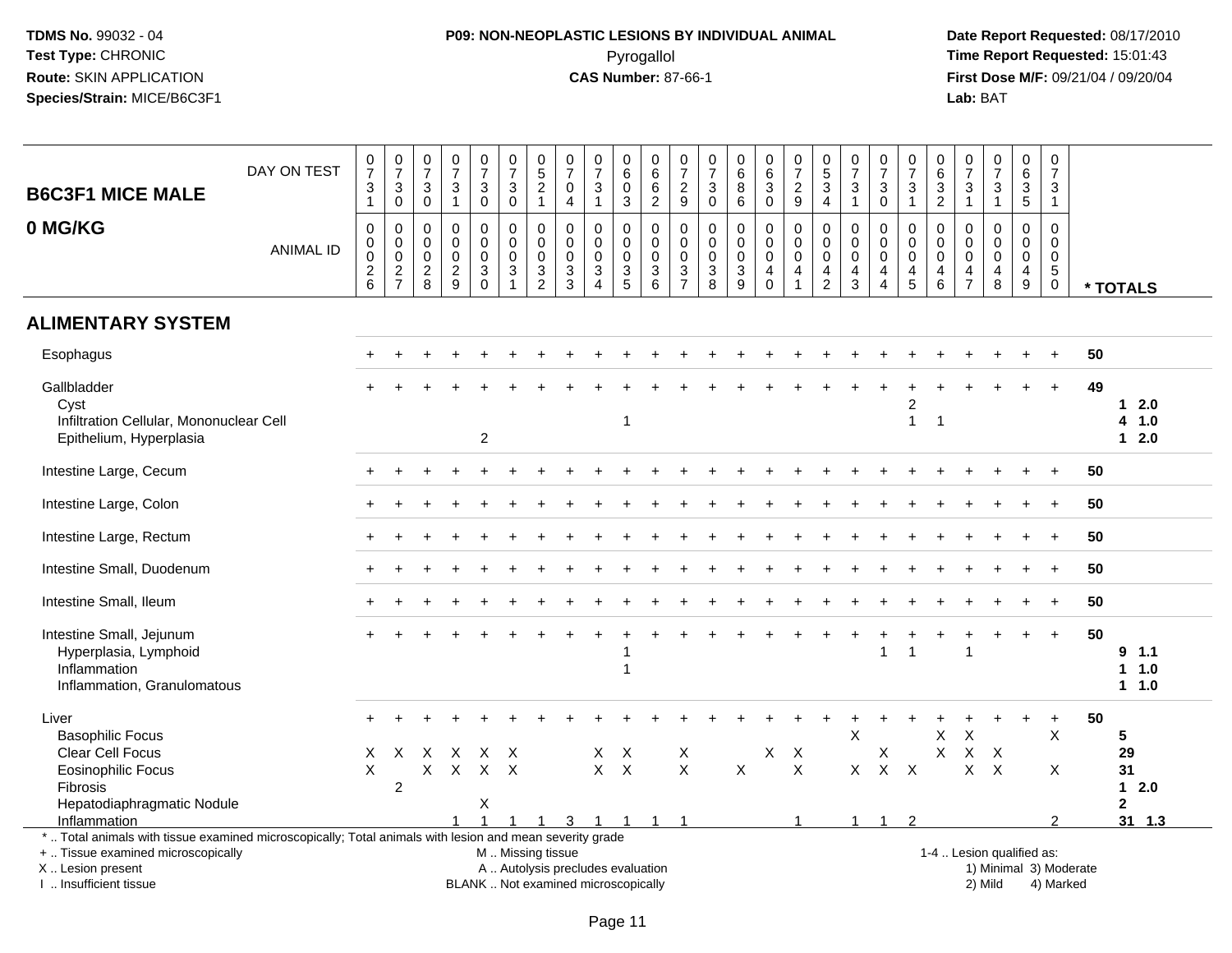### **P09: NON-NEOPLASTIC LESIONS BY INDIVIDUAL ANIMAL**Pyrogallol **Time Report Requested:** 15:01:43

 **Date Report Requested:** 08/17/2010 **First Dose M/F:** 09/21/04 / 09/20/04<br>Lab: BAT **Lab:** BAT

| <b>B6C3F1 MICE MALE</b>                                                                                                                                                                                                                                                                              | DAY ON TEST      | $\frac{0}{7}$<br>$\ensuremath{\mathsf{3}}$<br>$\overline{1}$ | $\frac{0}{7}$<br>$\sqrt{3}$<br>$\mathbf 0$         | $\pmb{0}$<br>$\overline{7}$<br>$\sqrt{3}$<br>$\mathbf 0$                  | $\begin{array}{c} 0 \\ 7 \end{array}$<br>$\sqrt{3}$<br>$\overline{1}$ | $\frac{0}{7}$<br>3<br>$\bar{0}$                 | $\frac{0}{7}$<br>$\mathbf{3}$<br>$\overline{0}$                       | $\begin{array}{c} 0 \\ 5 \end{array}$<br>$\frac{2}{1}$    | $\begin{array}{c} 0 \\ 7 \end{array}$<br>$\mathbf 0$<br>$\overline{4}$ | $\begin{array}{c} 0 \\ 7 \end{array}$<br>$\sqrt{3}$<br>$\mathbf{1}$                      | $_{6}^{\rm 0}$<br>$\pmb{0}$<br>3               | $\pmb{0}$<br>6<br>6<br>$\overline{2}$                     | $\frac{0}{7}$<br>$\overline{a}$<br>9         | 0<br>$\overline{7}$<br>$\mathbf{3}$<br>$\overline{0}$ | $\begin{array}{c} 0 \\ 6 \end{array}$<br>$\overline{8}$<br>$\overline{6}$ | $\begin{array}{c} 0 \\ 6 \end{array}$<br>$\overline{3}$<br>$\overline{0}$                            | $\frac{0}{7}$<br>$\frac{2}{9}$                                               | $\begin{array}{c} 0 \\ 5 \end{array}$<br>3<br>$\overline{4}$ | $\frac{0}{7}$<br>$\sqrt{3}$<br>$\mathbf{1}$          | $\frac{0}{7}$<br>$\mathbf{3}$<br>$\mathbf 0$                                           | $\frac{0}{7}$<br>$\mathbf{3}$<br>$\mathbf{1}$                                             | $\pmb{0}$<br>$6\overline{6}$<br>$\frac{3}{2}$                                          | $\frac{0}{7}$<br>$\frac{3}{1}$                   | $\begin{array}{c} 0 \\ 7 \end{array}$<br>$\frac{3}{1}$                                     | $_6^0$<br>$\overline{3}$<br>$\overline{5}$       | $\mathbf 0$<br>$\overline{7}$<br>$\mathbf{3}$<br>$\mathbf{1}$            |    |                                                                                                             |  |
|------------------------------------------------------------------------------------------------------------------------------------------------------------------------------------------------------------------------------------------------------------------------------------------------------|------------------|--------------------------------------------------------------|----------------------------------------------------|---------------------------------------------------------------------------|-----------------------------------------------------------------------|-------------------------------------------------|-----------------------------------------------------------------------|-----------------------------------------------------------|------------------------------------------------------------------------|------------------------------------------------------------------------------------------|------------------------------------------------|-----------------------------------------------------------|----------------------------------------------|-------------------------------------------------------|---------------------------------------------------------------------------|------------------------------------------------------------------------------------------------------|------------------------------------------------------------------------------|--------------------------------------------------------------|------------------------------------------------------|----------------------------------------------------------------------------------------|-------------------------------------------------------------------------------------------|----------------------------------------------------------------------------------------|--------------------------------------------------|--------------------------------------------------------------------------------------------|--------------------------------------------------|--------------------------------------------------------------------------|----|-------------------------------------------------------------------------------------------------------------|--|
| 0 MG/KG                                                                                                                                                                                                                                                                                              | <b>ANIMAL ID</b> | 0<br>$\pmb{0}$<br>$\mathsf{O}\xspace$<br>$\frac{2}{6}$       | $\mathbf 0$<br>0<br>$\mathbf 0$<br>$\frac{2}{7}$   | $\mathbf 0$<br>$\mathbf 0$<br>$\mathbf 0$<br>$\overline{\mathbf{c}}$<br>8 | $\mathbf 0$<br>$\mathbf 0$<br>$\mathbf 0$<br>$\frac{2}{9}$            | 0<br>$\mathsf{O}$<br>$\bar{0}$<br>$\frac{3}{0}$ | $\pmb{0}$<br>$\pmb{0}$<br>$\pmb{0}$<br>$\overline{3}$<br>$\mathbf{1}$ | $\pmb{0}$<br>$\pmb{0}$<br>$\overline{0}$<br>$\frac{3}{2}$ | $\mathbf 0$<br>$\mathbf 0$<br>$\mathbf 0$<br>$\frac{3}{3}$             | $\mathbf 0$<br>$\mathbf 0$<br>$\mathbf 0$<br>$\ensuremath{\mathsf{3}}$<br>$\overline{4}$ | $\mathbf 0$<br>0<br>$\pmb{0}$<br>$\frac{3}{5}$ | 0<br>$\mathsf{O}$<br>$\ddot{\mathbf{0}}$<br>$\frac{3}{6}$ | 0<br>0<br>$\mathbf 0$<br>3<br>$\overline{7}$ | $\mathbf 0$<br>0<br>$\pmb{0}$<br>$_8^3$               | 0<br>$_{\rm 0}^{\rm 0}$<br>$\overline{3}$                                 | $\mathbf 0$<br>$\begin{smallmatrix} 0\\0 \end{smallmatrix}$<br>$\begin{array}{c} 4 \\ 0 \end{array}$ | 0<br>$\mathsf{O}\xspace$<br>$\overline{0}$<br>$\overline{4}$<br>$\mathbf{1}$ | 0<br>0<br>$\mathbf 0$<br>$\frac{4}{2}$                       | 0<br>$\pmb{0}$<br>$\ddot{\mathbf{0}}$<br>$rac{4}{3}$ | $\mathbf 0$<br>$\mathsf{O}$<br>$\ddot{\mathbf{0}}$<br>$\overline{4}$<br>$\overline{4}$ | 0<br>$\begin{smallmatrix}0\0\0\end{smallmatrix}$<br>$\begin{array}{c} 4 \\ 5 \end{array}$ | $\mathbf 0$<br>$\mathbf 0$<br>$\mathbf 0$<br>$\overline{\mathbf{4}}$<br>$\overline{6}$ | $\mathbf 0$<br>$\mathbf 0$<br>0<br>$\frac{4}{7}$ | $\mathsf 0$<br>$\mathbf 0$<br>$\mathsf{O}\xspace$<br>$\begin{array}{c} 4 \\ 8 \end{array}$ | $\mathbf 0$<br>0<br>$\mathbf 0$<br>$\frac{4}{9}$ | 0<br>$\mathbf 0$<br>$\begin{array}{c} 0 \\ 5 \end{array}$<br>$\mathbf 0$ |    | * TOTALS                                                                                                    |  |
| Metaplasia, Osseous<br><b>Mixed Cell Focus</b><br><b>Necrosis</b><br>Pigmentation<br>Regeneration<br><b>Tension Lipidosis</b><br>Vacuolization Cytoplasmic<br>Bile Duct, Hyperplasia<br>Hepatocyte, Hypertrophy<br>Kupffer Cell, Hyperplasia<br>Kupffer Cell, Pigmentation<br>Oval Cell, Hyperplasia |                  | $\mathbf{1}$                                                 | $\overline{c}$<br>$\overline{c}$<br>$\overline{2}$ |                                                                           | $\mathbf{1}$                                                          | $\overline{1}$                                  | X<br>$\mathbf{1}$                                                     | $\mathbf{1}$                                              | X<br>$\mathbf{3}$<br>$2 \quad 2$<br>$\mathbf{3}$                       |                                                                                          |                                                |                                                           |                                              |                                                       |                                                                           |                                                                                                      |                                                                              |                                                              | X                                                    |                                                                                        |                                                                                           | 2<br>2                                                                                 |                                                  |                                                                                            |                                                  |                                                                          |    | $12.0$<br>5<br>$5$ 1.6<br>2.0<br>13.0<br>2, 1.0<br>102.0<br>2.5<br>$12.0$<br>$12.0$<br>$1 \quad 2.0$<br>2.5 |  |
| Mesentery<br>Inflammation<br>Fat, Necrosis                                                                                                                                                                                                                                                           |                  |                                                              |                                                    |                                                                           |                                                                       | $\ddot{}$<br>4                                  |                                                                       |                                                           |                                                                        |                                                                                          |                                                |                                                           |                                              |                                                       |                                                                           |                                                                                                      |                                                                              |                                                              |                                                      |                                                                                        | $\ddot{}$<br>$\overline{2}$                                                               |                                                                                        |                                                  |                                                                                            |                                                  |                                                                          | 8  | 32.0<br>4 3.5                                                                                               |  |
| Pancreas<br>Cytoplasmic Alteration, Focal<br>Infiltration Cellular, Mononuclear Cell<br>Inflammation<br>Vacuolization Cytoplasmic<br>Acinus, Atrophy<br>Duct, Cyst                                                                                                                                   |                  | -1                                                           |                                                    |                                                                           |                                                                       |                                                 | $\mathbf 1$                                                           |                                                           |                                                                        | $\mathbf{1}$                                                                             |                                                |                                                           |                                              |                                                       | $\mathbf{1}$                                                              | $\overline{1}$                                                                                       |                                                                              |                                                              |                                                      |                                                                                        |                                                                                           |                                                                                        | $\overline{1}$                                   |                                                                                            |                                                  | $\mathbf 1$                                                              | 50 | 1 1.0<br>$9 - 1.0$<br>2, 1.0<br>1 1.0<br>2.0<br>13.0                                                        |  |
| <b>Salivary Glands</b><br>Infiltration Cellular, Mononuclear Cell<br>Mineralization<br>Submandibular Gland, Vacuolization<br>Cytoplasmic                                                                                                                                                             |                  | $\blacktriangleleft$                                         |                                                    | $\mathfrak{p}$                                                            |                                                                       |                                                 | $\overline{2}$                                                        |                                                           |                                                                        |                                                                                          |                                                |                                                           |                                              |                                                       |                                                                           |                                                                                                      |                                                                              |                                                              |                                                      | $\overline{1}$                                                                         | $\overline{2}$                                                                            |                                                                                        | $\overline{1}$                                   |                                                                                            | $\mathbf 1$                                      | $\overline{1}$                                                           | 50 | 40 1.1<br>$1 1.0$<br>$12.0$                                                                                 |  |

\* ... Total animals with tissue examined microscopically; Total animals with lesion and mean severity grade

+ .. Tissue examined microscopically

X .. Lesion present

I .. Insufficient tissue

M .. Missing tissue

A .. Autolysis precludes evaluation 1) Minimal 30 (1) Minimal 30 (1) Minimal 3) Minimal 3) Minimal 3) Minimal 3<br>1) Minimal 30 (1) Minimal 3) Mild BLANK .. Not examined microscopically 2) Mild 4) Marked

1-4 .. Lesion qualified as:<br>1) Minimal 3) Moderate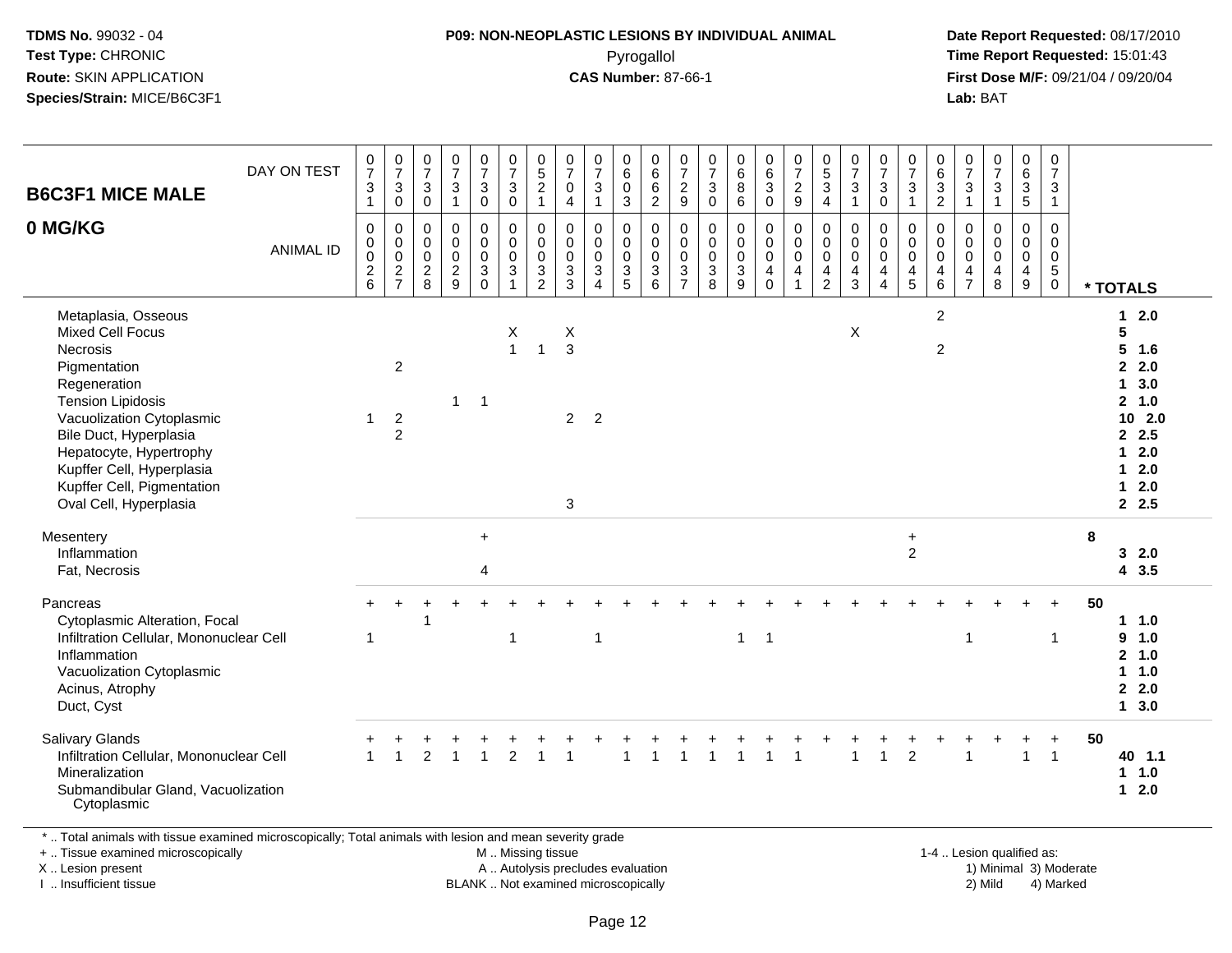# **P09: NON-NEOPLASTIC LESIONS BY INDIVIDUAL ANIMAL**Pyrogallol **Time Report Requested:** 15:01:43

| <b>B6C3F1 MICE MALE</b>                                                                                                                                                                       | DAY ON TEST      | $\frac{0}{7}$<br>3<br>$\mathbf{1}$                          | $\frac{0}{7}$<br>$\ensuremath{\mathsf{3}}$<br>$\mathbf 0$ | $\pmb{0}$<br>$\overline{7}$<br>$\sqrt{3}$<br>$\mathbf 0$   | $\frac{0}{7}$<br>$\ensuremath{\mathsf{3}}$<br>$\overline{1}$ | $\frac{0}{7}$<br>3<br>$\mathbf 0$                 | 0<br>$\overline{7}$<br>$\ensuremath{\mathsf{3}}$<br>$\pmb{0}$                        | $\begin{array}{c} 0 \\ 5 \end{array}$<br>$\overline{2}$<br>$\mathbf{1}$                       | 0<br>$\overline{7}$<br>$\pmb{0}$<br>$\overline{4}$                           | $\frac{0}{7}$<br>$\sqrt{3}$<br>$\mathbf{1}$                         | 0<br>6<br>0<br>3                                                  | 0<br>$\,6\,$<br>6<br>$\overline{2}$                                      | 0<br>$\overline{7}$<br>$\frac{2}{9}$                       | 0<br>$\overline{7}$<br>$_{\rm 0}^3$                                              | $_{\rm 6}^{\rm 0}$<br>$\overline{8}$<br>$6\phantom{a}$                    | $\begin{array}{c} 0 \\ 6 \end{array}$<br>$\ensuremath{\mathsf{3}}$<br>$\mathbf 0$ | $\frac{0}{7}$<br>$\frac{2}{9}$                                                     | $^{\rm 0}_{\rm 5}$<br>$\overline{3}$<br>$\overline{4}$ | 0<br>$\overline{7}$<br>$\ensuremath{\mathsf{3}}$<br>$\mathbf{1}$ | $\frac{0}{7}$<br>$\ensuremath{\mathsf{3}}$<br>$\mathbf 0$            | $\mathbf 0$<br>$\overline{7}$<br>$\mathsf 3$<br>$\mathbf{1}$        | 0<br>$\,6\,$<br>$\frac{3}{2}$                   | $\pmb{0}$<br>$\overline{7}$<br>3<br>$\mathbf{1}$ | $\begin{array}{c} 0 \\ 7 \\ 3 \\ 1 \end{array}$                  | 0<br>6<br>3<br>5                                  | 0<br>$\overline{7}$<br>3<br>$\mathbf{1}$                                   |    |                                                                        |
|-----------------------------------------------------------------------------------------------------------------------------------------------------------------------------------------------|------------------|-------------------------------------------------------------|-----------------------------------------------------------|------------------------------------------------------------|--------------------------------------------------------------|---------------------------------------------------|--------------------------------------------------------------------------------------|-----------------------------------------------------------------------------------------------|------------------------------------------------------------------------------|---------------------------------------------------------------------|-------------------------------------------------------------------|--------------------------------------------------------------------------|------------------------------------------------------------|----------------------------------------------------------------------------------|---------------------------------------------------------------------------|-----------------------------------------------------------------------------------|------------------------------------------------------------------------------------|--------------------------------------------------------|------------------------------------------------------------------|----------------------------------------------------------------------|---------------------------------------------------------------------|-------------------------------------------------|--------------------------------------------------|------------------------------------------------------------------|---------------------------------------------------|----------------------------------------------------------------------------|----|------------------------------------------------------------------------|
| 0 MG/KG                                                                                                                                                                                       | <b>ANIMAL ID</b> | $\mathbf 0$<br>$\mathsf{O}$<br>$\mathbf 0$<br>$\frac{2}{6}$ | $\mathbf 0$<br>$\mathbf 0$<br>$\pmb{0}$<br>$\frac{2}{7}$  | $\mathbf 0$<br>$\mathbf 0$<br>$\mathbf 0$<br>$\frac{2}{8}$ | $\mathbf 0$<br>$\mathbf 0$<br>$\mathbf 0$<br>$\frac{2}{9}$   | 0<br>$\pmb{0}$<br>$\mathbf 0$<br>3<br>$\mathbf 0$ | 0<br>$\mathsf{O}\xspace$<br>$\mathbf 0$<br>$\ensuremath{\mathsf{3}}$<br>$\mathbf{1}$ | 0<br>$\mathbf 0$<br>$\pmb{0}$<br>$\ensuremath{\mathsf{3}}$<br>$\overline{2}$                  | 0<br>$\mathbf 0$<br>$\mathbf 0$<br>$\ensuremath{\mathsf{3}}$<br>$\mathbf{3}$ | $\mathbf 0$<br>$\mathbf 0$<br>$\mathbf 0$<br>$\sqrt{3}$<br>$\Delta$ | 0<br>$\mathbf 0$<br>$\mathbf 0$<br>$\ensuremath{\mathsf{3}}$<br>5 | 0<br>$\mathbf 0$<br>$\overline{0}$<br>$\ensuremath{\mathsf{3}}$<br>$\,6$ | $\mathbf 0$<br>$\mathbf 0$<br>$\mathbf 0$<br>$\frac{3}{7}$ | $\mathbf 0$<br>$\mathbf 0$<br>$\pmb{0}$<br>$\begin{array}{c} 3 \\ 8 \end{array}$ | 0<br>$\ddot{\mathbf{0}}$<br>$\mathbf 0$<br>$\ensuremath{\mathsf{3}}$<br>9 | 0<br>$\mathbf 0$<br>$\mathbf 0$<br>4<br>$\mathbf 0$                               | $\mathbf 0$<br>$\boldsymbol{0}$<br>$\mathbf 0$<br>$\overline{4}$<br>$\overline{1}$ | 0<br>$\mathbf 0$<br>$\mathbf 0$<br>4<br>$\overline{2}$ | $\mathbf 0$<br>$\mathbf 0$<br>$\mathbf 0$<br>$\overline{4}$<br>3 | $\Omega$<br>$\mathbf 0$<br>$\mathbf 0$<br>4<br>$\boldsymbol{\Delta}$ | 0<br>$\mathbf 0$<br>$\mathbf 0$<br>$\overline{4}$<br>$\overline{5}$ | 0<br>$\mathbf 0$<br>$\mathbf 0$<br>4<br>$\,6\,$ | 0<br>$\mathbf 0$<br>0<br>4<br>$\overline{7}$     | $\mathbf 0$<br>$\mathbf 0$<br>$\mathbf 0$<br>$\overline{4}$<br>8 | $\mathbf 0$<br>$\mathbf 0$<br>$\pmb{0}$<br>4<br>9 | $\mathbf 0$<br>$\mathbf 0$<br>$\mathbf 0$<br>$\overline{5}$<br>$\mathsf 0$ |    | * TOTALS                                                               |
| Stomach, Forestomach<br>Inflammation<br>Ulcer<br>Epithelium, Hyperkeratosis<br>Epithelium, Hyperplasia, Squamous                                                                              |                  |                                                             | $\ddot{}$                                                 | 3<br>3                                                     |                                                              |                                                   |                                                                                      |                                                                                               |                                                                              |                                                                     |                                                                   | 2<br>$\boldsymbol{2}$<br>$\overline{2}$                                  |                                                            |                                                                                  |                                                                           |                                                                                   |                                                                                    |                                                        |                                                                  |                                                                      |                                                                     |                                                 |                                                  |                                                                  | $\div$                                            | $\ddot{}$                                                                  | 50 | 2.5<br>2, 1.5<br>42.0<br>32.0                                          |
| Stomach, Glandular<br>Cyst<br>Hyperplasia<br>Mineralization                                                                                                                                   |                  |                                                             |                                                           |                                                            | $\overline{\mathbf{1}}$                                      |                                                   |                                                                                      |                                                                                               |                                                                              |                                                                     |                                                                   | 1                                                                        | -1<br>$\overline{1}$                                       |                                                                                  |                                                                           |                                                                                   |                                                                                    |                                                        |                                                                  |                                                                      |                                                                     |                                                 |                                                  |                                                                  |                                                   | $\ddot{}$                                                                  | 50 | 6 1.0<br>$5 \t1.4$<br>$1 \t1.0$                                        |
| Tooth<br>Dysplasia                                                                                                                                                                            |                  | $\mathsf{X}$                                                | +                                                         | +<br>X X X X                                               | +                                                            | $\ddot{}$                                         |                                                                                      |                                                                                               |                                                                              | $\ddot{}$<br>$X$ $X$                                                | $+$                                                               |                                                                          | $\ddot{}$<br>$\times$                                      |                                                                                  |                                                                           |                                                                                   |                                                                                    |                                                        | X X X X                                                          |                                                                      |                                                                     | $\mathsf{X}$                                    |                                                  | $X$ $X$                                                          |                                                   | $+$<br>X                                                                   | 36 | 35                                                                     |
| <b>CARDIOVASCULAR SYSTEM</b>                                                                                                                                                                  |                  |                                                             |                                                           |                                                            |                                                              |                                                   |                                                                                      |                                                                                               |                                                                              |                                                                     |                                                                   |                                                                          |                                                            |                                                                                  |                                                                           |                                                                                   |                                                                                    |                                                        |                                                                  |                                                                      |                                                                     |                                                 |                                                  |                                                                  |                                                   |                                                                            |    |                                                                        |
| <b>Blood Vessel</b><br>Carotid Artery, Inflammation                                                                                                                                           |                  |                                                             |                                                           |                                                            |                                                              |                                                   |                                                                                      |                                                                                               |                                                                              |                                                                     |                                                                   |                                                                          |                                                            |                                                                                  |                                                                           |                                                                                   |                                                                                    |                                                        |                                                                  |                                                                      |                                                                     |                                                 |                                                  |                                                                  |                                                   | $+$                                                                        | 50 | $1 \t1.0$                                                              |
| Heart<br>Cardiomyopathy<br>Infiltration Cellular, Mononuclear Cell<br>Inflammation<br>Mineralization<br>Necrosis<br>Thrombosis                                                                |                  | $\overline{2}$                                              | $\overline{c}$                                            | $\overline{c}$                                             | $\overline{2}$                                               | $\mathbf{1}$                                      | $\overline{2}$                                                                       | -1                                                                                            | 3                                                                            |                                                                     | $\mathfrak{p}$                                                    | 3<br>4                                                                   | 3                                                          | 3                                                                                | $\mathcal{P}$                                                             | $\overline{2}$                                                                    | 2                                                                                  |                                                        |                                                                  | $\overline{2}$                                                       | 3                                                                   | $\overline{2}$                                  | $\overline{2}$                                   | $\mathcal{P}$<br>1                                               | $\ddot{}$<br>$\overline{2}$                       | $\ddot{}$<br>2                                                             | 50 | 45 1.9<br>$1 \t1.0$<br>2, 1.0<br>$1 1.0$<br>2.0<br>$\mathbf 1$<br>14.0 |
| <b>ENDOCRINE SYSTEM</b>                                                                                                                                                                       |                  |                                                             |                                                           |                                                            |                                                              |                                                   |                                                                                      |                                                                                               |                                                                              |                                                                     |                                                                   |                                                                          |                                                            |                                                                                  |                                                                           |                                                                                   |                                                                                    |                                                        |                                                                  |                                                                      |                                                                     |                                                 |                                                  |                                                                  |                                                   |                                                                            |    |                                                                        |
| <b>Adrenal Cortex</b>                                                                                                                                                                         |                  |                                                             |                                                           |                                                            |                                                              |                                                   |                                                                                      |                                                                                               |                                                                              |                                                                     |                                                                   |                                                                          |                                                            |                                                                                  |                                                                           |                                                                                   |                                                                                    |                                                        |                                                                  |                                                                      |                                                                     |                                                 |                                                  |                                                                  |                                                   |                                                                            | 50 |                                                                        |
| *  Total animals with tissue examined microscopically; Total animals with lesion and mean severity grade<br>+  Tissue examined microscopically<br>X  Lesion present<br>I  Insufficient tissue |                  |                                                             |                                                           |                                                            |                                                              |                                                   |                                                                                      | M  Missing tissue<br>A  Autolysis precludes evaluation<br>BLANK  Not examined microscopically |                                                                              |                                                                     |                                                                   |                                                                          |                                                            |                                                                                  |                                                                           |                                                                                   |                                                                                    |                                                        |                                                                  |                                                                      |                                                                     |                                                 |                                                  | 1-4  Lesion qualified as:<br>2) Mild                             |                                                   | 1) Minimal 3) Moderate<br>4) Marked                                        |    |                                                                        |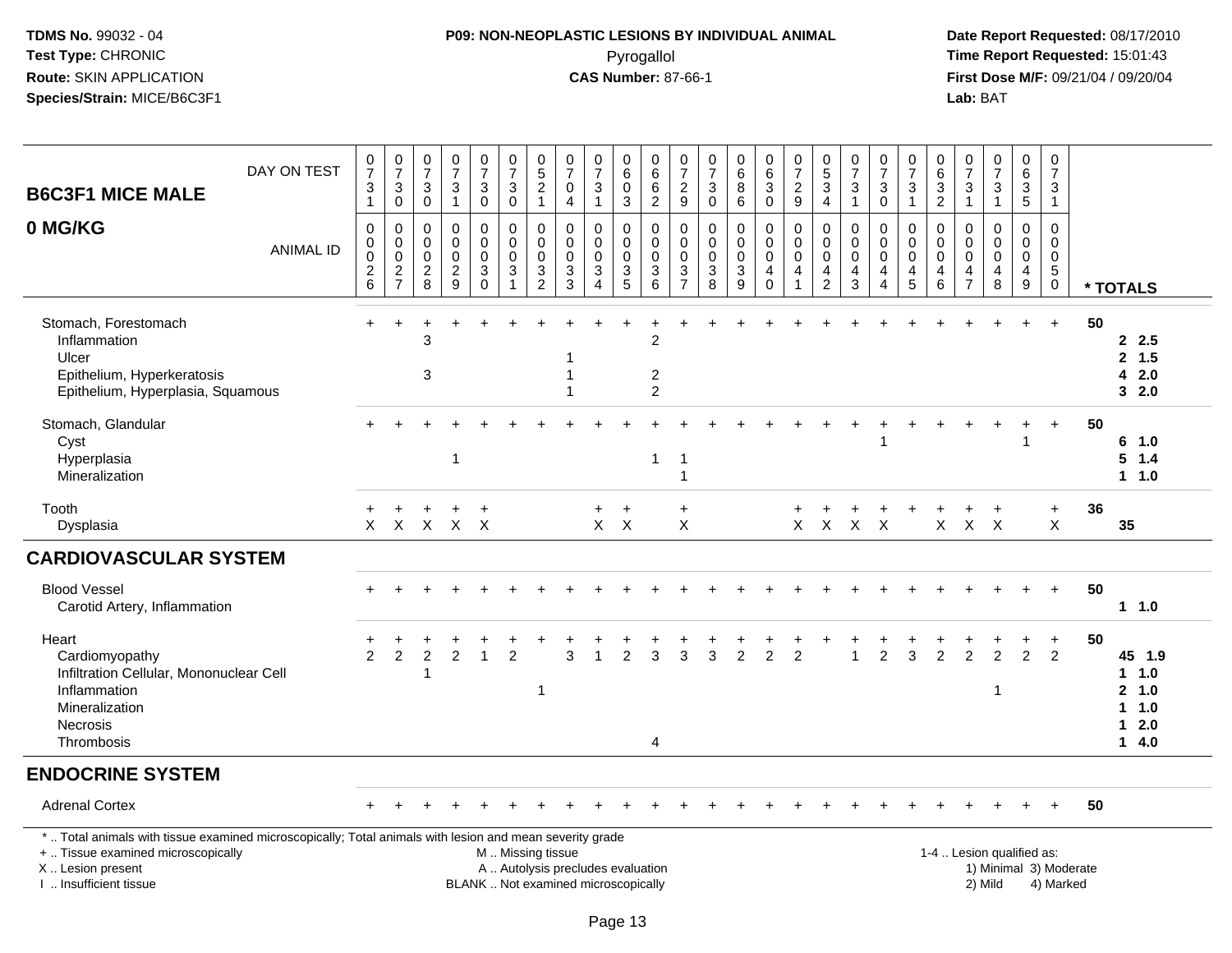# **P09: NON-NEOPLASTIC LESIONS BY INDIVIDUAL ANIMAL**Pyrogallol **Time Report Requested:** 15:01:43

| <b>B6C3F1 MICE MALE</b>                                                                                                                                                                       | DAY ON TEST      | $\frac{0}{7}$<br>$\frac{3}{1}$                          | $\frac{0}{7}$<br>$\ensuremath{\mathsf{3}}$<br>$\mathsf 0$ | $\frac{0}{7}$<br>$\sqrt{3}$<br>$\mathsf 0$                           | $\frac{0}{7}$<br>$\ensuremath{\mathsf{3}}$<br>$\overline{1}$ | $\begin{array}{c} 0 \\ 7 \end{array}$<br>$\ensuremath{\mathsf{3}}$<br>$\mathbf 0$ | $\begin{array}{c} 0 \\ 7 \end{array}$<br>$\ensuremath{\mathsf{3}}$<br>$\mathbf 0$              | $0,52$<br>1                                                                                              | $\begin{array}{c} 0 \\ 7 \end{array}$<br>$\pmb{0}$<br>$\overline{4}$ | $\frac{0}{7}$<br>$\ensuremath{\mathsf{3}}$<br>$\mathbf{1}$                     | $\begin{array}{c} 0 \\ 6 \end{array}$<br>$\pmb{0}$<br>$\mathbf{3}$ | $\begin{array}{c} 0 \\ 6 \end{array}$<br>$\frac{6}{2}$       | $\frac{0}{7}$<br>$\frac{2}{9}$                             | $\begin{array}{c} 0 \\ 7 \end{array}$<br>3<br>$\mathbf 0$ | $\begin{matrix} 0 \\ 6 \\ 8 \end{matrix}$<br>$\,6\,$ | $\begin{array}{c} 0 \\ 6 \end{array}$<br>$\overline{3}$<br>$\mathbf 0$             | $\frac{0}{7}$<br>$\sqrt{2}$<br>$\boldsymbol{9}$ | $\begin{array}{c} 0 \\ 5 \\ 3 \\ 4 \end{array}$          | $\begin{array}{c} 0 \\ 7 \end{array}$<br>$\ensuremath{\mathsf{3}}$<br>$\overline{1}$ | $\begin{array}{c} 0 \\ 7 \end{array}$<br>$\ensuremath{\mathsf{3}}$<br>$\mathbf 0$ | $\frac{0}{7}$<br>$\ensuremath{\mathsf{3}}$<br>$\mathbf{1}$                   | $\begin{array}{c} 0 \\ 6 \end{array}$<br>$\frac{3}{2}$                             | $\frac{0}{7}$<br>$\ensuremath{\mathsf{3}}$<br>$\mathbf{1}$ | $\frac{0}{7}$<br>$\ensuremath{\mathsf{3}}$<br>$\mathbf{1}$   | $\begin{array}{c} 0 \\ 6 \end{array}$<br>$\frac{3}{5}$           | 0<br>$\overline{7}$<br>$\ensuremath{\mathsf{3}}$<br>$\overline{1}$   |                        |                                          |
|-----------------------------------------------------------------------------------------------------------------------------------------------------------------------------------------------|------------------|---------------------------------------------------------|-----------------------------------------------------------|----------------------------------------------------------------------|--------------------------------------------------------------|-----------------------------------------------------------------------------------|------------------------------------------------------------------------------------------------|----------------------------------------------------------------------------------------------------------|----------------------------------------------------------------------|--------------------------------------------------------------------------------|--------------------------------------------------------------------|--------------------------------------------------------------|------------------------------------------------------------|-----------------------------------------------------------|------------------------------------------------------|------------------------------------------------------------------------------------|-------------------------------------------------|----------------------------------------------------------|--------------------------------------------------------------------------------------|-----------------------------------------------------------------------------------|------------------------------------------------------------------------------|------------------------------------------------------------------------------------|------------------------------------------------------------|--------------------------------------------------------------|------------------------------------------------------------------|----------------------------------------------------------------------|------------------------|------------------------------------------|
| 0 MG/KG                                                                                                                                                                                       | <b>ANIMAL ID</b> | $\pmb{0}$<br>$\pmb{0}$<br>$\pmb{0}$<br>$^2\phantom{1}6$ | $\mathbf 0$<br>$\overline{0}$<br>$\frac{2}{7}$            | $\mathbf 0$<br>$\boldsymbol{0}$<br>$\boldsymbol{0}$<br>$\frac{2}{8}$ | $\mathbf 0$<br>$\mathbf 0$<br>$\mathbf 0$<br>$\sqrt{2}$<br>9 | $\mathbf 0$<br>$\mathsf{O}\xspace$<br>$\mathbf 0$<br>$_{0}^{3}$                   | $\mathbf 0$<br>$\mathsf{O}\xspace$<br>$\mathbf 0$<br>$\ensuremath{\mathsf{3}}$<br>$\mathbf{1}$ | $\mathsf{O}\xspace$<br>$\mathsf{O}\xspace$<br>$\mathbf 0$<br>$\ensuremath{\mathsf{3}}$<br>$\overline{c}$ | $\mathbf 0$<br>$\mathbf 0$<br>0<br>$\frac{3}{3}$                     | $\mathbf 0$<br>$\mathbf 0$<br>0<br>$\ensuremath{\mathsf{3}}$<br>$\overline{4}$ | $\mathbf 0$<br>$\mathbf 0$<br>$\mathbf 0$<br>$\frac{3}{5}$         | $\mathbf 0$<br>$\mathbf 0$<br>$\mathbf 0$<br>$\sqrt{3}$<br>6 | $\mathbf 0$<br>$\mathbf 0$<br>$\mathbf 0$<br>$\frac{3}{7}$ | $\mathbf 0$<br>$\boldsymbol{0}$<br>$\mathbf 0$<br>$_8^3$  | 0<br>$\mathbf 0$<br>$\pmb{0}$<br>$\frac{3}{9}$       | $\mathbf 0$<br>$\mathbf 0$<br>$\mathbf 0$<br>$\overline{4}$<br>$\mathsf{O}\xspace$ | $\mathbf 0$<br>$\pmb{0}$<br>$\mathbf 0$<br>4    | $\mathbf 0$<br>$\pmb{0}$<br>$\mathbf 0$<br>$\frac{4}{2}$ | $\Omega$<br>$\mathbf 0$<br>$\mathbf 0$<br>$\overline{4}$<br>$\mathbf{3}$             | 0<br>$\mathbf 0$<br>$\pmb{0}$<br>$\overline{4}$<br>$\overline{4}$                 | $\mathbf 0$<br>$\mathbf 0$<br>$\overline{0}$<br>$\overline{\mathbf{4}}$<br>5 | $\Omega$<br>$\mathsf{O}\xspace$<br>$\mathbf 0$<br>$\overline{\mathbf{r}}$<br>$\,6$ | $\mathbf 0$<br>$\mathbf 0$<br>$\mathbf 0$<br>$\frac{4}{7}$ | $\mathbf 0$<br>$\pmb{0}$<br>$\pmb{0}$<br>$\overline{4}$<br>8 | $\mathbf 0$<br>$\mathbf 0$<br>$\mathbf 0$<br>$\overline{4}$<br>9 | $\Omega$<br>$\mathbf 0$<br>$\mathbf 0$<br>$\,$ 5 $\,$<br>$\mathbf 0$ |                        | * TOTALS                                 |
| <b>Fibrosis</b><br>Hyperplasia<br>Hypertrophy<br>Subcapsular, Hyperplasia                                                                                                                     |                  | $\overline{2}$<br>$\mathbf{1}$                          | -1                                                        | $\overline{1}$                                                       |                                                              |                                                                                   |                                                                                                | $\mathbf{1}$                                                                                             | 2                                                                    | $\overline{1}$                                                                 | $\mathbf 1$<br>$\mathbf{1}$                                        | $\overline{1}$                                               | $\overline{\mathbf{c}}$                                    | $\mathbf{1}$                                              | 3                                                    | $\mathbf{1}$                                                                       | $\overline{1}$                                  | $\overline{2}$                                           | $\overline{1}$                                                                       | 2<br>$\mathbf{1}$                                                                 |                                                                              | $\overline{2}$                                                                     | $\overline{c}$<br>$\overline{2}$                           | $\overline{2}$                                               | $\overline{2}$                                                   | $\overline{\phantom{0}}$                                             |                        | $1 \t1.0$<br>$1 1.0$<br>15 1.7<br>40 1.4 |
| Adrenal Medulla                                                                                                                                                                               |                  |                                                         |                                                           |                                                                      |                                                              |                                                                                   |                                                                                                |                                                                                                          |                                                                      |                                                                                |                                                                    |                                                              |                                                            |                                                           |                                                      |                                                                                    |                                                 |                                                          |                                                                                      |                                                                                   |                                                                              |                                                                                    |                                                            |                                                              |                                                                  | $+$                                                                  | 50                     |                                          |
| Islets, Pancreatic<br>Hyperplasia                                                                                                                                                             |                  | +<br>2                                                  | 3                                                         |                                                                      | 3                                                            | 3                                                                                 | 3                                                                                              | 4                                                                                                        | 3                                                                    | $\boldsymbol{\Lambda}$                                                         | 3                                                                  | $\overline{2}$                                               | $\overline{2}$                                             |                                                           | $\boldsymbol{\Lambda}$                               |                                                                                    | $\overline{\mathbf{A}}$                         | 3                                                        |                                                                                      | 3                                                                                 | $\overline{2}$                                                               | $\overline{2}$                                                                     | 3                                                          | $\overline{1}$                                               | $\ddot{}$<br>3                                                   | $\ddot{}$<br>$\overline{2}$                                          | 50                     | 43 2.6                                   |
| Parathyroid Gland<br>Hyperplasia                                                                                                                                                              |                  | $+$                                                     | M                                                         |                                                                      | M                                                            | 1                                                                                 |                                                                                                |                                                                                                          |                                                                      |                                                                                |                                                                    |                                                              |                                                            |                                                           |                                                      |                                                                                    |                                                 |                                                          |                                                                                      | м                                                                                 | М                                                                            |                                                                                    | м                                                          | $+$                                                          | м                                                                | $+$                                                                  | 41                     | 11.0                                     |
| <b>Pituitary Gland</b><br>Inflammation<br>Pars Distalis, Hyperplasia                                                                                                                          |                  |                                                         |                                                           |                                                                      |                                                              |                                                                                   |                                                                                                |                                                                                                          |                                                                      |                                                                                |                                                                    |                                                              |                                                            |                                                           |                                                      |                                                                                    |                                                 |                                                          |                                                                                      |                                                                                   |                                                                              |                                                                                    |                                                            | $\ddot{}$<br>3                                               | $\ddot{}$                                                        | $+$                                                                  | 50                     | 13.0<br>2, 1.0                           |
| <b>Thyroid Gland</b>                                                                                                                                                                          |                  | $+$                                                     | $\ddot{}$                                                 |                                                                      |                                                              |                                                                                   |                                                                                                |                                                                                                          |                                                                      |                                                                                |                                                                    |                                                              |                                                            |                                                           |                                                      |                                                                                    |                                                 |                                                          |                                                                                      |                                                                                   |                                                                              |                                                                                    |                                                            | $\ddot{}$                                                    | $+$                                                              | $+$                                                                  | 50                     |                                          |
| <b>GENERAL BODY SYSTEM</b>                                                                                                                                                                    |                  |                                                         |                                                           |                                                                      |                                                              |                                                                                   |                                                                                                |                                                                                                          |                                                                      |                                                                                |                                                                    |                                                              |                                                            |                                                           |                                                      |                                                                                    |                                                 |                                                          |                                                                                      |                                                                                   |                                                                              |                                                                                    |                                                            |                                                              |                                                                  |                                                                      |                        |                                          |
| <b>NONE</b>                                                                                                                                                                                   |                  |                                                         |                                                           |                                                                      |                                                              |                                                                                   |                                                                                                |                                                                                                          |                                                                      |                                                                                |                                                                    |                                                              |                                                            |                                                           |                                                      |                                                                                    |                                                 |                                                          |                                                                                      |                                                                                   |                                                                              |                                                                                    |                                                            |                                                              |                                                                  |                                                                      |                        |                                          |
| <b>GENITAL SYSTEM</b>                                                                                                                                                                         |                  |                                                         |                                                           |                                                                      |                                                              |                                                                                   |                                                                                                |                                                                                                          |                                                                      |                                                                                |                                                                    |                                                              |                                                            |                                                           |                                                      |                                                                                    |                                                 |                                                          |                                                                                      |                                                                                   |                                                                              |                                                                                    |                                                            |                                                              |                                                                  |                                                                      |                        |                                          |
| Epididymis<br><b>Fibrosis</b><br>Infiltration Cellular, Mononuclear Cell<br>Inflammation                                                                                                      |                  | 1                                                       |                                                           |                                                                      |                                                              |                                                                                   |                                                                                                |                                                                                                          |                                                                      |                                                                                |                                                                    |                                                              |                                                            |                                                           | -1                                                   |                                                                                    |                                                 |                                                          | -1                                                                                   | 1                                                                                 | -1                                                                           | 1                                                                                  | 1                                                          | -1                                                           |                                                                  |                                                                      | 50                     | 14.0<br>37 1.0<br>32.0                   |
| Penis                                                                                                                                                                                         |                  |                                                         |                                                           |                                                                      |                                                              |                                                                                   |                                                                                                |                                                                                                          |                                                                      |                                                                                |                                                                    |                                                              |                                                            |                                                           |                                                      |                                                                                    |                                                 |                                                          |                                                                                      |                                                                                   |                                                                              |                                                                                    |                                                            |                                                              |                                                                  |                                                                      | $\mathbf{1}$           |                                          |
| *  Total animals with tissue examined microscopically; Total animals with lesion and mean severity grade<br>+  Tissue examined microscopically<br>X  Lesion present<br>I. Insufficient tissue |                  |                                                         |                                                           |                                                                      |                                                              |                                                                                   |                                                                                                | M  Missing tissue                                                                                        |                                                                      | A  Autolysis precludes evaluation<br>BLANK  Not examined microscopically       |                                                                    |                                                              |                                                            |                                                           |                                                      |                                                                                    |                                                 |                                                          |                                                                                      |                                                                                   |                                                                              |                                                                                    |                                                            | 1-4  Lesion qualified as:<br>2) Mild                         |                                                                  | 4) Marked                                                            | 1) Minimal 3) Moderate |                                          |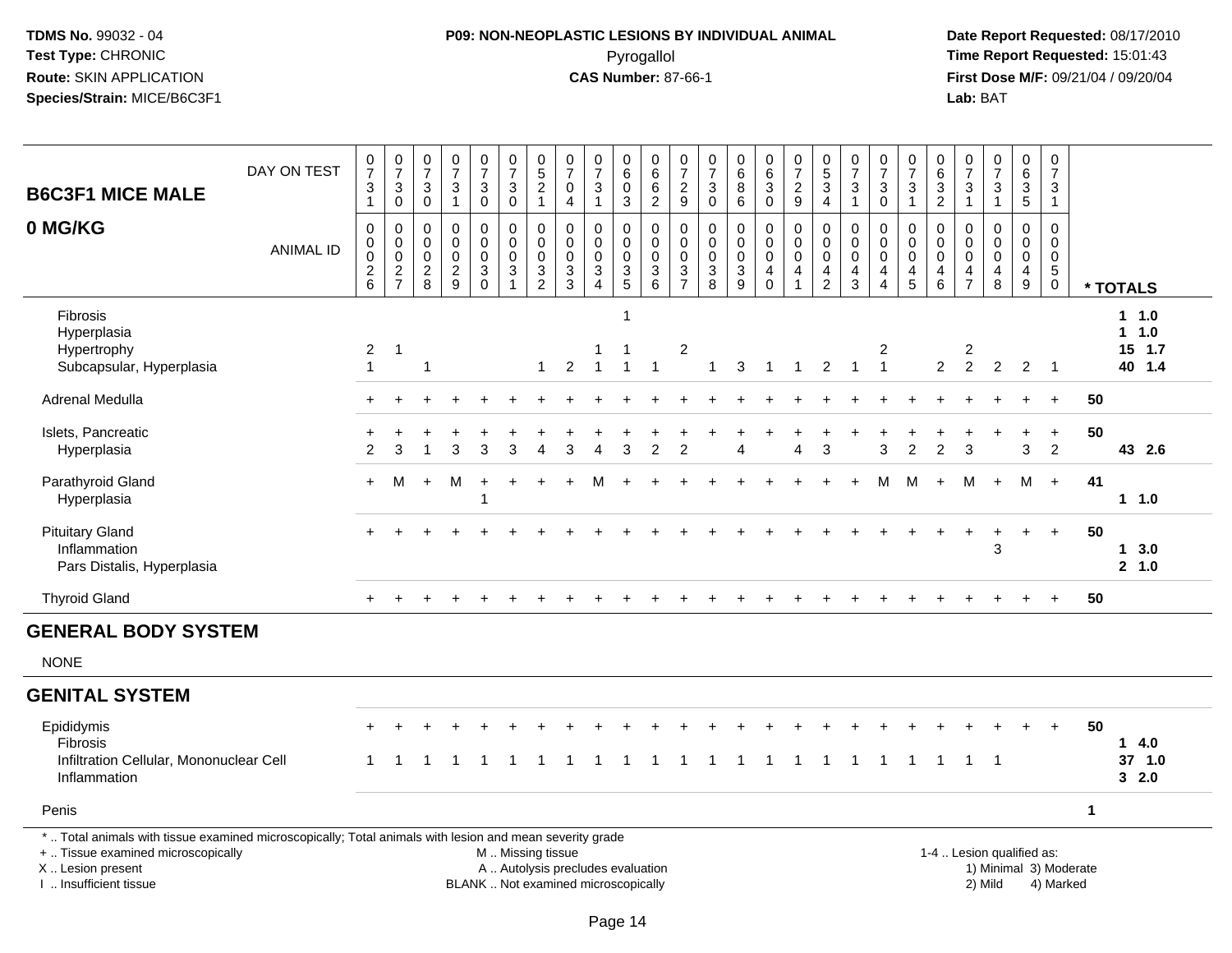# **P09: NON-NEOPLASTIC LESIONS BY INDIVIDUAL ANIMAL**Pyrogallol **Time Report Requested:** 15:01:43

| <b>B6C3F1 MICE MALE</b>                                                                                                                                                                       | DAY ON TEST      | $\frac{0}{7}$<br>$\ensuremath{\mathsf{3}}$<br>$\mathbf{1}$    | $\frac{0}{7}$<br>$\sqrt{3}$<br>$\pmb{0}$                   | $\frac{0}{7}$<br>$\sqrt{3}$<br>$\mathbf 0$                            | $\frac{0}{7}$<br>$\sqrt{3}$<br>$\overline{1}$            | $\frac{0}{7}$<br>$\mathbf{3}$<br>$\overline{0}$             | $\frac{0}{7}$<br>$\mathbf{3}$<br>$\overline{0}$                                               | $0,52$<br>1                                                | 0<br>$\overline{7}$<br>0<br>4                                                    | 0<br>$\overline{7}$<br>$\sqrt{3}$<br>$\mathbf{1}$                    | 0<br>6<br>$\mathbf 0$<br>3                                       | 0<br>6<br>$\frac{6}{2}$                                                     | $\frac{0}{7}$<br>$\frac{2}{9}$                       | 0<br>$\overline{7}$<br>3<br>$\mathbf 0$                  | $\begin{array}{c} 0 \\ 6 \end{array}$<br>$\bf 8$<br>6 | $\pmb{0}$<br>$\,6\,$<br>3<br>$\mathbf 0$         | 0<br>$\overline{7}$<br>$\frac{2}{9}$                             | $\begin{array}{c} 0 \\ 5 \end{array}$<br>3<br>$\overline{4}$                     | 0<br>$\overline{7}$<br>$\ensuremath{\mathsf{3}}$<br>$\mathbf{1}$ | $\frac{0}{7}$<br>$\sqrt{3}$<br>$\mathbf 0$                  | $\pmb{0}$<br>$\overline{7}$<br>$\mathsf 3$<br>$\mathbf{1}$ | 0<br>$6\phantom{1}6$<br>$\frac{3}{2}$                      | 0<br>$\overline{7}$<br>$\ensuremath{\mathsf{3}}$<br>$\mathbf{1}$           | $\frac{0}{7}$<br>$\ensuremath{\mathsf{3}}$<br>$\mathbf{1}$ | 0<br>$\overline{6}$<br>3<br>$\overline{5}$                       | $\pmb{0}$<br>$\overline{7}$<br>$\mathbf{3}$<br>$\mathbf{1}$              |                        |                     |  |
|-----------------------------------------------------------------------------------------------------------------------------------------------------------------------------------------------|------------------|---------------------------------------------------------------|------------------------------------------------------------|-----------------------------------------------------------------------|----------------------------------------------------------|-------------------------------------------------------------|-----------------------------------------------------------------------------------------------|------------------------------------------------------------|----------------------------------------------------------------------------------|----------------------------------------------------------------------|------------------------------------------------------------------|-----------------------------------------------------------------------------|------------------------------------------------------|----------------------------------------------------------|-------------------------------------------------------|--------------------------------------------------|------------------------------------------------------------------|----------------------------------------------------------------------------------|------------------------------------------------------------------|-------------------------------------------------------------|------------------------------------------------------------|------------------------------------------------------------|----------------------------------------------------------------------------|------------------------------------------------------------|------------------------------------------------------------------|--------------------------------------------------------------------------|------------------------|---------------------|--|
| 0 MG/KG                                                                                                                                                                                       | <b>ANIMAL ID</b> | $\pmb{0}$<br>$\boldsymbol{0}$<br>$\mathbf 0$<br>$\frac{2}{6}$ | $\mathbf 0$<br>$\mathbf 0$<br>$\mathbf 0$<br>$\frac{2}{7}$ | $\mathbf 0$<br>$\mathbf 0$<br>$\boldsymbol{0}$<br>$\overline{c}$<br>8 | $\mathbf 0$<br>$\mathbf 0$<br>$\pmb{0}$<br>$\frac{2}{9}$ | $\pmb{0}$<br>$\overline{0}$<br>$\mathsf 0$<br>3<br>$\Omega$ | 0<br>0<br>$\mathbf 0$<br>$\sqrt{3}$                                                           | $\mathbf 0$<br>$\mathbf 0$<br>$\mathbf 0$<br>$\frac{3}{2}$ | $\mathbf 0$<br>$\Omega$<br>$\mathsf{O}\xspace$<br>$\mathbf{3}$<br>$\overline{3}$ | $\Omega$<br>$\mathbf 0$<br>$\pmb{0}$<br>$\sqrt{3}$<br>$\overline{4}$ | 0<br>$\Omega$<br>$\mathbf 0$<br>$\mathfrak{S}$<br>$\overline{5}$ | 0<br>$\pmb{0}$<br>$\pmb{0}$<br>$\ensuremath{\mathsf{3}}$<br>$6\overline{6}$ | $\pmb{0}$<br>$\mathbf 0$<br>$\,0\,$<br>$\frac{3}{7}$ | $\mathbf 0$<br>$\mathbf 0$<br>$\pmb{0}$<br>$\frac{3}{8}$ | $\pmb{0}$<br>$\pmb{0}$<br>$\pmb{0}$<br>$\frac{3}{9}$  | 0<br>$\mathbf 0$<br>$\mathbf 0$<br>4<br>$\Omega$ | $\mathbf 0$<br>$\mathbf 0$<br>$\mathbf 0$<br>4<br>$\overline{1}$ | $\mathbf 0$<br>$\mathsf{O}\xspace$<br>$\mathsf{O}\xspace$<br>4<br>$\overline{2}$ | $\mathbf 0$<br>$\mathbf 0$<br>$\mathsf 0$<br>$\overline{a}$<br>3 | $\Omega$<br>$\mathbf 0$<br>$\pmb{0}$<br>4<br>$\overline{4}$ | $\mathbf 0$<br>$\mathbf 0$<br>$\mathbf 0$<br>4<br>5        | $\Omega$<br>$\Omega$<br>$\mathbf 0$<br>4<br>$6\phantom{a}$ | $\mathbf 0$<br>$\Omega$<br>$\mathbf 0$<br>$\overline{4}$<br>$\overline{7}$ | $\mathbf 0$<br>$\mathbf{0}$<br>$\pmb{0}$<br>4<br>8         | $\mathbf 0$<br>$\Omega$<br>$\overline{0}$<br>$\overline{4}$<br>9 | $\mathbf 0$<br>0<br>$\mathsf{O}\xspace$<br>$\overline{5}$<br>$\mathsf 0$ |                        | * TOTALS            |  |
| Inflammation                                                                                                                                                                                  |                  |                                                               |                                                            |                                                                       |                                                          |                                                             |                                                                                               |                                                            |                                                                                  |                                                                      |                                                                  |                                                                             |                                                      |                                                          |                                                       |                                                  |                                                                  |                                                                                  |                                                                  |                                                             |                                                            |                                                            |                                                                            |                                                            |                                                                  |                                                                          |                        | $12.0$              |  |
| <b>Preputial Gland</b><br>Ectasia                                                                                                                                                             |                  |                                                               |                                                            |                                                                       |                                                          |                                                             |                                                                                               |                                                            |                                                                                  |                                                                      |                                                                  |                                                                             |                                                      |                                                          |                                                       |                                                  |                                                                  |                                                                                  |                                                                  |                                                             |                                                            | 3                                                          | 3                                                                          |                                                            |                                                                  | $+$                                                                      | 50                     | 3, 3.0              |  |
| Infiltration Cellular, Mononuclear Cell<br>Inflammation                                                                                                                                       |                  | 1                                                             | 2                                                          | $\overline{1}$                                                        |                                                          | $\overline{4}$                                              |                                                                                               | $\overline{1}$                                             |                                                                                  |                                                                      |                                                                  | $\mathbf{1}$                                                                | $\overline{1}$                                       | 3                                                        | $\overline{4}$                                        | 1                                                |                                                                  |                                                                                  | $\overline{2}$                                                   | -1                                                          |                                                            | $\overline{2}$                                             | $\overline{2}$                                                             | 4                                                          | 3                                                                |                                                                          |                        | $20$ 1.2<br>12 2.7  |  |
| Prostate<br>Hyperplasia<br>Hypertrophy                                                                                                                                                        |                  | $+$                                                           | 1                                                          |                                                                       |                                                          |                                                             |                                                                                               | $\overline{1}$                                             |                                                                                  | 1                                                                    |                                                                  |                                                                             |                                                      |                                                          |                                                       |                                                  | 1                                                                |                                                                                  |                                                                  |                                                             |                                                            | $\overline{1}$                                             | $\mathbf{1}$                                                               |                                                            |                                                                  | $+$                                                                      | 50                     | 12 1.0<br>$1 \t1.0$ |  |
| Infiltration Cellular, Mononuclear Cell<br>Inflammation                                                                                                                                       |                  | -1                                                            |                                                            |                                                                       | 1                                                        |                                                             |                                                                                               |                                                            |                                                                                  |                                                                      |                                                                  |                                                                             | $\overline{1}$                                       |                                                          | $\overline{1}$                                        | $\mathbf{1}$                                     | $\mathbf{1}$                                                     | $\mathbf{1}$                                                                     | 1                                                                | $\overline{1}$                                              | $\overline{1}$                                             | $\overline{1}$                                             | $\mathbf{1}$                                                               |                                                            | $\mathbf{1}$                                                     | $\overline{\phantom{0}}$ 1                                               |                        | 42 1.0<br>$12.0$    |  |
| Seminal Vesicle<br>Infiltration Cellular, Mixed Cell                                                                                                                                          |                  |                                                               |                                                            |                                                                       |                                                          |                                                             |                                                                                               |                                                            |                                                                                  |                                                                      |                                                                  |                                                                             |                                                      |                                                          |                                                       |                                                  |                                                                  |                                                                                  |                                                                  |                                                             |                                                            |                                                            |                                                                            |                                                            |                                                                  | $+$                                                                      | 50                     | 12.0                |  |
| Infiltration Cellular, Mononuclear Cell<br>Bilateral, Dilatation                                                                                                                              |                  | -1                                                            |                                                            |                                                                       |                                                          |                                                             |                                                                                               |                                                            |                                                                                  |                                                                      |                                                                  |                                                                             |                                                      | $\overline{1}$                                           |                                                       |                                                  | 1                                                                |                                                                                  | $\mathbf{1}$                                                     | -1                                                          |                                                            | 3                                                          |                                                                            |                                                            |                                                                  |                                                                          |                        | $8$ 1.4<br>13.0     |  |
| <b>Testes</b><br>Atrophy<br>Infiltration Cellular, Mononuclear Cell                                                                                                                           |                  |                                                               |                                                            |                                                                       |                                                          |                                                             |                                                                                               |                                                            |                                                                                  |                                                                      |                                                                  |                                                                             | $\ddot{}$                                            | 2                                                        |                                                       |                                                  |                                                                  |                                                                                  | $\mathbf{1}$                                                     |                                                             |                                                            |                                                            |                                                                            |                                                            |                                                                  | $+$                                                                      | 50                     | $12.0$<br>1 1.0     |  |
| <b>HEMATOPOIETIC SYSTEM</b>                                                                                                                                                                   |                  |                                                               |                                                            |                                                                       |                                                          |                                                             |                                                                                               |                                                            |                                                                                  |                                                                      |                                                                  |                                                                             |                                                      |                                                          |                                                       |                                                  |                                                                  |                                                                                  |                                                                  |                                                             |                                                            |                                                            |                                                                            |                                                            |                                                                  |                                                                          |                        |                     |  |
| <b>Bone Marrow</b><br>Hyperplasia                                                                                                                                                             |                  |                                                               |                                                            |                                                                       |                                                          |                                                             |                                                                                               |                                                            |                                                                                  |                                                                      |                                                                  | 3                                                                           |                                                      |                                                          | $\overline{2}$                                        |                                                  |                                                                  |                                                                                  |                                                                  |                                                             |                                                            |                                                            |                                                                            |                                                            |                                                                  |                                                                          | 50                     | 32.0                |  |
| Lymph Node<br>Bronchial, Hyperplasia, Lymphoid<br>Inguinal, Hyperplasia, Lymphoid                                                                                                             |                  | $\ddot{}$<br>$\overline{1}$                                   |                                                            | 1                                                                     |                                                          | $\ddot{}$<br>$\overline{4}$                                 |                                                                                               |                                                            |                                                                                  |                                                                      |                                                                  |                                                                             |                                                      |                                                          |                                                       |                                                  |                                                                  |                                                                                  | $\ddot{}$<br>$\mathbf{1}$                                        |                                                             |                                                            |                                                            |                                                                            |                                                            | $\ddot{}$                                                        |                                                                          | 10                     | 1 1.0<br>$6$ 1.7    |  |
| *  Total animals with tissue examined microscopically; Total animals with lesion and mean severity grade<br>+  Tissue examined microscopically<br>X  Lesion present<br>I. Insufficient tissue |                  |                                                               |                                                            |                                                                       |                                                          |                                                             | M  Missing tissue<br>A  Autolysis precludes evaluation<br>BLANK  Not examined microscopically |                                                            |                                                                                  |                                                                      |                                                                  |                                                                             |                                                      |                                                          |                                                       |                                                  |                                                                  |                                                                                  |                                                                  |                                                             |                                                            |                                                            |                                                                            | 1-4  Lesion qualified as:<br>2) Mild                       |                                                                  | 4) Marked                                                                | 1) Minimal 3) Moderate |                     |  |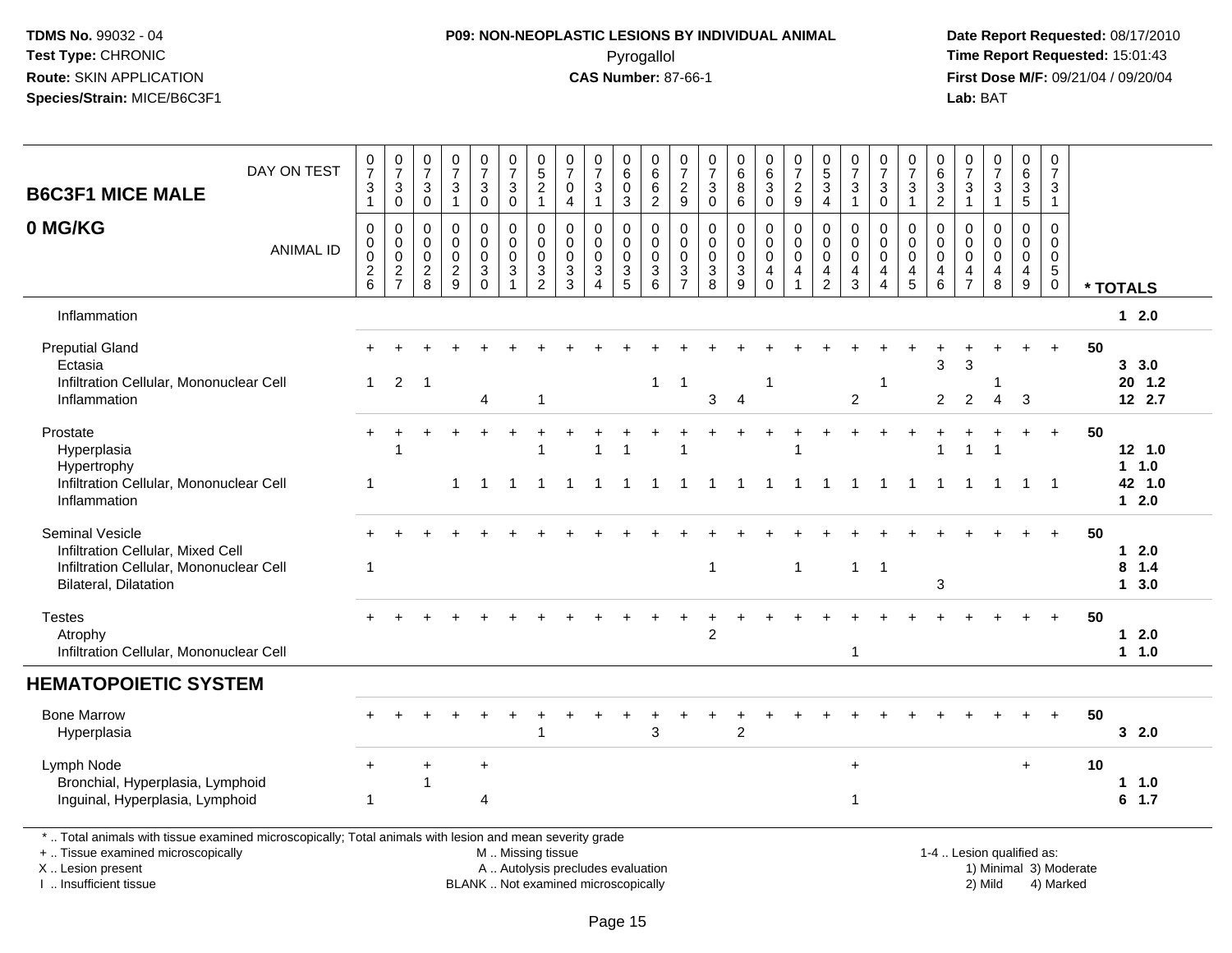# **P09: NON-NEOPLASTIC LESIONS BY INDIVIDUAL ANIMAL**Pyrogallol **Time Report Requested:** 15:01:43

 **Date Report Requested:** 08/17/2010 **First Dose M/F:** 09/21/04 / 09/20/04<br>**Lab:** BAT **Lab:** BAT

| <b>B6C3F1 MICE MALE</b><br>0 MG/KG                                                                                                                        | DAY ON TEST      | $\frac{0}{7}$<br>$\mathbf{3}$<br>$\overline{1}$<br>$\boldsymbol{0}$<br>$\mathbf 0$ | $\frac{0}{7}$<br>$\mathbf{3}$<br>$\pmb{0}$<br>0<br>0 | $\frac{0}{7}$<br>3<br>$\mathbf 0$<br>0<br>$\mathbf 0$ | $\frac{0}{7}$<br>$\mathbf{3}$<br>$\mathbf{1}$<br>$\pmb{0}$<br>0 | $\frac{0}{7}$<br>$\mathbf{3}$<br>$\mathsf{O}\xspace$<br>$\mathbf 0$<br>0 | $\frac{0}{7}$<br>$\mathbf 3$<br>$\mathbf 0$<br>$\pmb{0}$<br>$\mathbf 0$ | $\frac{0}{5}$<br>$\overline{c}$<br>$\mathbf{1}$<br>0<br>$\mathbf 0$ | $\frac{0}{7}$<br>$\mathbf 0$<br>$\overline{\mathbf{4}}$<br>$\pmb{0}$<br>$\mathbf 0$ | $\frac{0}{7}$<br>3<br>$\mathbf{1}$<br>0<br>0 | $_6^0$<br>0<br>3<br>0<br>0 | $\begin{matrix} 0 \\ 6 \\ 6 \end{matrix}$<br>$\sqrt{2}$<br>$\pmb{0}$<br>$\mathsf 0$ | $\frac{0}{7}$<br>$\frac{2}{9}$<br>$\boldsymbol{0}$<br>$\mathbf 0$ | $\frac{0}{7}$<br>$\ensuremath{\mathsf{3}}$<br>$\pmb{0}$<br>0<br>$\pmb{0}$ | $_{6}^{\rm 0}$<br>$\bf 8$<br>$\,6\,$<br>0<br>$\pmb{0}$                    | $\begin{array}{c} 0 \\ 6 \end{array}$<br>$\mathbf{3}$<br>$\mathsf 0$<br>$\pmb{0}$<br>$\ddot{\mathbf{0}}$ | $\frac{0}{7}$<br>$\overline{2}$<br>9<br>$\pmb{0}$<br>$\mathsf{O}\xspace$ | $\begin{array}{c} 0 \\ 5 \\ 3 \end{array}$<br>$\overline{4}$<br>0<br>0 | $\frac{0}{7}$<br>$\ensuremath{\mathsf{3}}$<br>$\mathbf{1}$<br>$\pmb{0}$<br>$\mathbf 0$ | $\frac{0}{7}$<br>$\sqrt{3}$<br>$\mathsf{O}\xspace$<br>0<br>0 | $\frac{0}{7}$<br>$\sqrt{3}$<br>$\mathbf{1}$<br>$\pmb{0}$<br>$\ddot{\mathbf{0}}$ | $_{6}^{\rm 0}$<br>3<br>$\overline{c}$<br>0<br>0 | $\frac{0}{7}$<br>$\mathbf{3}$<br>$\overline{1}$<br>$\mathbf 0$<br>$\pmb{0}$ | $\frac{0}{7}$<br>$\mathbf{3}$<br>$\mathbf{1}$<br>$\pmb{0}$<br>$\mathbf 0$ | $_{6}^{\rm 0}$<br>$\frac{3}{5}$<br>0<br>0 | 0<br>$\overline{7}$<br>3<br>$\mathbf{1}$<br>$\mathbf 0$<br>$\mathbf 0$ |    |                                                                                 |
|-----------------------------------------------------------------------------------------------------------------------------------------------------------|------------------|------------------------------------------------------------------------------------|------------------------------------------------------|-------------------------------------------------------|-----------------------------------------------------------------|--------------------------------------------------------------------------|-------------------------------------------------------------------------|---------------------------------------------------------------------|-------------------------------------------------------------------------------------|----------------------------------------------|----------------------------|-------------------------------------------------------------------------------------|-------------------------------------------------------------------|---------------------------------------------------------------------------|---------------------------------------------------------------------------|----------------------------------------------------------------------------------------------------------|--------------------------------------------------------------------------|------------------------------------------------------------------------|----------------------------------------------------------------------------------------|--------------------------------------------------------------|---------------------------------------------------------------------------------|-------------------------------------------------|-----------------------------------------------------------------------------|---------------------------------------------------------------------------|-------------------------------------------|------------------------------------------------------------------------|----|---------------------------------------------------------------------------------|
|                                                                                                                                                           | <b>ANIMAL ID</b> | $\pmb{0}$<br>$\boldsymbol{2}$<br>6                                                 | 0<br>$\boldsymbol{2}$<br>$\overline{7}$              | 0<br>$\overline{c}$<br>8                              | 0<br>$\overline{c}$<br>9                                        | 0<br>3<br>$\mathbf 0$                                                    | $\mathbf 0$<br>$\mathbf{3}$<br>$\overline{1}$                           | $\mathbf 0$<br>$\mathbf{3}$<br>$\overline{2}$                       | $\mathbf 0$<br>$\mathbf{3}$<br>3                                                    | 0<br>3<br>$\overline{4}$                     | 0<br>3<br>5                | 0<br>$\mathbf{3}$<br>6                                                              | $\mathbf 0$<br>$\sqrt{3}$<br>$\overline{7}$                       | 0<br>$\sqrt{3}$<br>8                                                      | 0<br>$\mathbf{3}$<br>9                                                    | 0<br>$\overline{4}$<br>$\mathbf 0$                                                                       | 0<br>$\overline{4}$<br>1                                                 | 0<br>4<br>$\overline{2}$                                               | $\pmb{0}$<br>$\overline{4}$<br>3                                                       | 0<br>$\overline{4}$<br>$\overline{4}$                        | $\mathbf 0$<br>$\overline{4}$<br>5                                              | 0<br>4<br>6                                     | $\mathsf{O}\xspace$<br>4<br>$\overline{7}$                                  | $\mathsf 0$<br>$\overline{\mathbf{4}}$<br>8                               | 0<br>$\overline{\mathbf{4}}$<br>9         | $\mathbf 0$<br>$\,$ 5 $\,$<br>$\mathbf 0$                              |    | * TOTALS                                                                        |
| Lymph Node, Mandibular<br>Hyperplasia, Lymphoid                                                                                                           |                  |                                                                                    |                                                      |                                                       |                                                                 |                                                                          |                                                                         | $\overline{2}$                                                      |                                                                                     |                                              |                            |                                                                                     |                                                                   |                                                                           | 3                                                                         |                                                                                                          |                                                                          |                                                                        |                                                                                        |                                                              | 3                                                                               |                                                 |                                                                             |                                                                           |                                           | $+$                                                                    | 50 | 9 1.6                                                                           |
| Lymph Node, Mesenteric<br>Hyperplasia, Lymphoid<br>Inflammation<br>Pigmentation                                                                           |                  |                                                                                    |                                                      |                                                       |                                                                 |                                                                          |                                                                         |                                                                     |                                                                                     |                                              |                            |                                                                                     |                                                                   |                                                                           |                                                                           | $\overline{2}$                                                                                           |                                                                          |                                                                        |                                                                                        |                                                              |                                                                                 |                                                 |                                                                             | $\overline{2}$                                                            |                                           | $\ddot{}$                                                              | 50 | 52.2<br>2.0<br>2.0<br>$\mathbf{1}$                                              |
| Spleen<br>Hematopoietic Cell Proliferation<br>Hyperplasia, Lymphoid                                                                                       |                  |                                                                                    | 1                                                    | 2<br>$\overline{c}$                                   |                                                                 |                                                                          | $\overline{1}$<br>$\overline{c}$                                        | $\overline{2}$                                                      |                                                                                     | -1                                           |                            | 3                                                                                   | $\overline{2}$                                                    | $\overline{2}$                                                            | -1                                                                        |                                                                                                          |                                                                          |                                                                        |                                                                                        |                                                              | 3                                                                               | $\overline{c}$                                  | $\overline{1}$<br>$\overline{2}$                                            | $\overline{2}$                                                            |                                           | $\ddot{}$<br>$\overline{c}$                                            | 50 | 37 1.6<br>52.2                                                                  |
| Thymus<br>Hyperplasia, Lymphoid                                                                                                                           |                  |                                                                                    |                                                      |                                                       |                                                                 |                                                                          |                                                                         |                                                                     |                                                                                     |                                              | $\overline{c}$             |                                                                                     |                                                                   |                                                                           |                                                                           |                                                                                                          |                                                                          |                                                                        |                                                                                        | M                                                            |                                                                                 |                                                 | $\overline{2}$                                                              |                                                                           |                                           | $\ddot{}$                                                              | 48 | 2.0                                                                             |
| <b>INTEGUMENTARY SYSTEM</b>                                                                                                                               |                  |                                                                                    |                                                      |                                                       |                                                                 |                                                                          |                                                                         |                                                                     |                                                                                     |                                              |                            |                                                                                     |                                                                   |                                                                           |                                                                           |                                                                                                          |                                                                          |                                                                        |                                                                                        |                                                              |                                                                                 |                                                 |                                                                             |                                                                           |                                           |                                                                        |    |                                                                                 |
| <b>Mammary Gland</b>                                                                                                                                      |                  | M                                                                                  | м                                                    | м                                                     | м                                                               | м                                                                        | м                                                                       | м                                                                   | M                                                                                   | M                                            | М                          | М                                                                                   | м                                                                 | м                                                                         | M                                                                         | M                                                                                                        | м                                                                        | M                                                                      | м                                                                                      | м                                                            | M                                                                               | м                                               | м                                                                           | м                                                                         | M                                         | M                                                                      | 0  |                                                                                 |
| Skin<br>Fibrosis<br>Hyperkeratosis<br>Hyperplasia<br>Inflammation<br>Sebaceous Gland, Hyperplasia<br>Sebaceous Gland, Site Of Application,<br>Hyperplasia |                  |                                                                                    |                                                      |                                                       |                                                                 |                                                                          |                                                                         |                                                                     |                                                                                     |                                              |                            |                                                                                     |                                                                   |                                                                           | $\overline{c}$<br>$\overline{a}$<br>$\overline{c}$<br>4<br>$\overline{c}$ |                                                                                                          |                                                                          |                                                                        |                                                                                        |                                                              |                                                                                 |                                                 |                                                                             |                                                                           |                                           |                                                                        | 50 | 2.0<br>2.0<br>2.0<br>1<br>4.0<br>1<br>$\mathbf 1$<br>1.0<br>2.0<br>$\mathbf{1}$ |
| Site Of Application, Fibrosis<br>Site Of Application, Hyperkeratosis<br>Site Of Application, Hyperplasia                                                  |                  |                                                                                    | 1                                                    |                                                       |                                                                 |                                                                          |                                                                         |                                                                     |                                                                                     |                                              |                            | -1                                                                                  |                                                                   |                                                                           | 2<br>$\overline{c}$<br>3                                                  |                                                                                                          |                                                                          | $\overline{c}$<br>$\overline{2}$                                       | $\overline{1}$                                                                         | -1                                                           |                                                                                 |                                                 | $\mathbf{1}$                                                                |                                                                           | $\overline{2}$                            | $\mathbf 1$<br>1                                                       |    | 32.0<br>$11 \t1.5$<br>$8$ 1.3                                                   |

\* .. Total animals with tissue examined microscopically; Total animals with lesion and mean severity grade

+ .. Tissue examined microscopically

X .. Lesion present

I .. Insufficient tissue

M .. Missing tissue

A .. Autolysis precludes evaluation

BLANK .. Not examined microscopically 2) Mild 4) Marked

1-4 .. Lesion qualified as:<br>1) Minimal 3) Moderate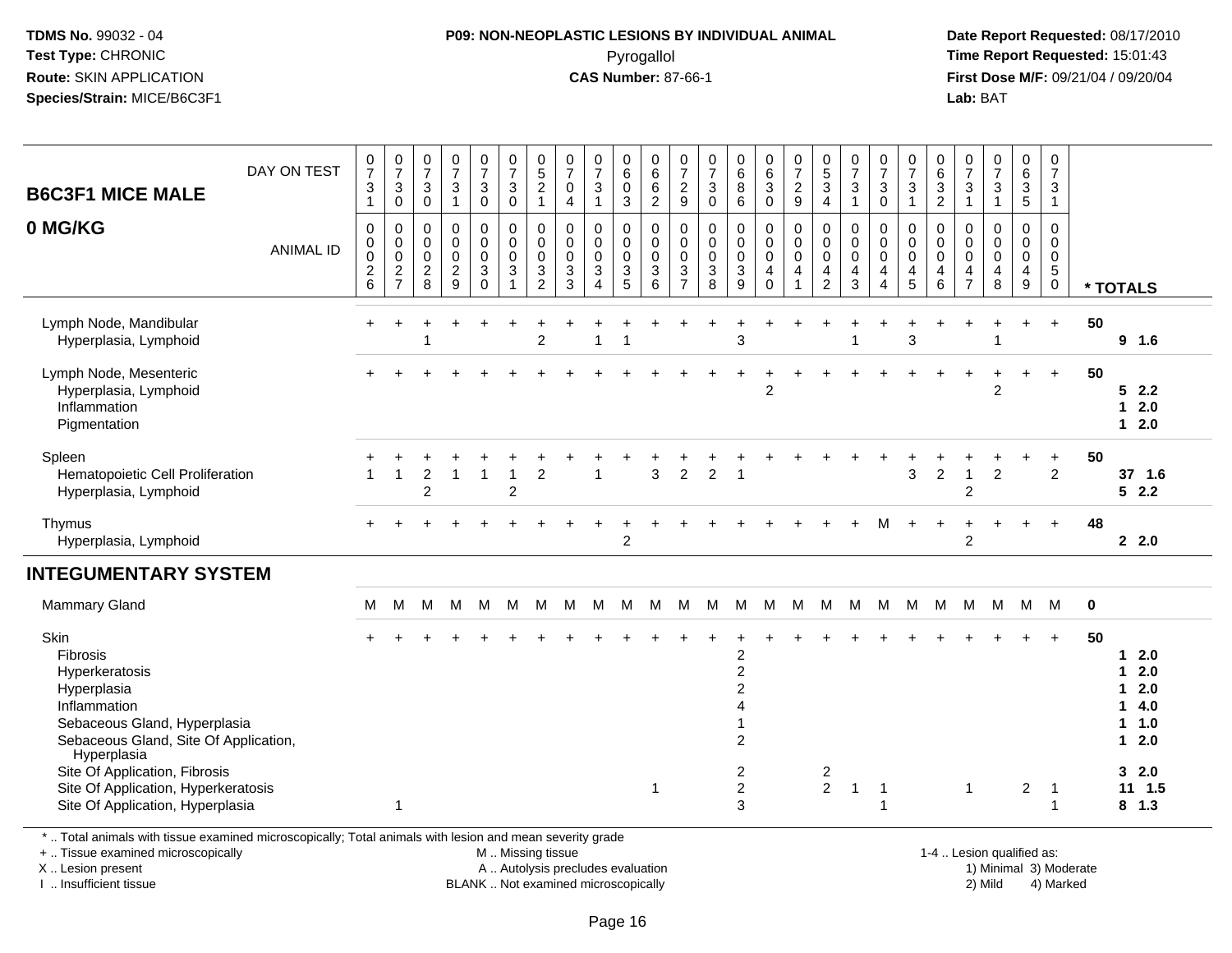# **P09: NON-NEOPLASTIC LESIONS BY INDIVIDUAL ANIMAL**Pyrogallol **Time Report Requested:** 15:01:43

 **Date Report Requested:** 08/17/2010 **First Dose M/F:** 09/21/04 / 09/20/04<br>Lab: BAT **Lab:** BAT

| <b>B6C3F1 MICE MALE</b>                                                                                                                                             | DAY ON TEST      | $\boldsymbol{0}$<br>$\overline{7}$<br>3<br>$\mathbf{1}$ | $\frac{0}{7}$<br>$\mathbf{3}$<br>$\mathbf 0$             | 0<br>$\overline{7}$<br>3<br>$\mathbf 0$ | $\frac{0}{7}$<br>$\mathbf{3}$<br>$\mathbf{1}$    | $\frac{0}{7}$<br>$\mathbf{3}$<br>$\overline{0}$                           | $\frac{0}{7}$<br>$\mathbf{3}$<br>$\mathbf 0$           | $0,52$<br>1                                          | 0<br>$\overline{7}$<br>$\mathbf 0$<br>$\overline{4}$              | 0<br>$\overline{7}$<br>$\sqrt{3}$<br>$\overline{1}$                                   | 0<br>$\,6$<br>$\mathbf 0$<br>3                                  | 0<br>$\,6$<br>$\,6$<br>$\overline{2}$ | $\boldsymbol{0}$<br>$\overline{7}$<br>$\frac{2}{9}$      | 0<br>$\overline{7}$<br>3<br>$\mathsf 0$                 | $\begin{array}{c} 0 \\ 6 \end{array}$<br>8<br>6                             | 0<br>$\frac{6}{3}$<br>$\mathbf 0$                            | $\frac{0}{7}$<br>$\overline{2}$<br>9      | $\begin{array}{c} 0 \\ 5 \\ 3 \end{array}$<br>$\overline{4}$ | $\frac{0}{7}$<br>$\sqrt{3}$<br>$\mathbf{1}$ | $\frac{0}{7}$<br>$\ensuremath{\mathsf{3}}$<br>$\mathbf 0$                   | 0<br>$\overline{7}$<br>$\sqrt{3}$<br>$\overline{1}$                      | 0<br>$\,6\,$<br>$\sqrt{3}$<br>$\overline{2}$     | 0<br>$\overline{7}$<br>$\mathbf{3}$<br>$\overline{1}$                      | $\frac{0}{7}$<br>$\ensuremath{\mathsf{3}}$<br>$\mathbf{1}$                | 0<br>6<br>3<br>$\overline{5}$                                             | 0<br>$\overline{7}$<br>3<br>$\mathbf{1}$                     |                        |                                                 |
|---------------------------------------------------------------------------------------------------------------------------------------------------------------------|------------------|---------------------------------------------------------|----------------------------------------------------------|-----------------------------------------|--------------------------------------------------|---------------------------------------------------------------------------|--------------------------------------------------------|------------------------------------------------------|-------------------------------------------------------------------|---------------------------------------------------------------------------------------|-----------------------------------------------------------------|---------------------------------------|----------------------------------------------------------|---------------------------------------------------------|-----------------------------------------------------------------------------|--------------------------------------------------------------|-------------------------------------------|--------------------------------------------------------------|---------------------------------------------|-----------------------------------------------------------------------------|--------------------------------------------------------------------------|--------------------------------------------------|----------------------------------------------------------------------------|---------------------------------------------------------------------------|---------------------------------------------------------------------------|--------------------------------------------------------------|------------------------|-------------------------------------------------|
| 0 MG/KG                                                                                                                                                             | <b>ANIMAL ID</b> | 0<br>0<br>$\pmb{0}$<br>$\frac{2}{6}$                    | 0<br>$\mathbf 0$<br>$\ddot{\mathbf{0}}$<br>$\frac{2}{7}$ | 0<br>0<br>0<br>$_{\rm 8}^2$             | 0<br>$\mathbf 0$<br>$\mathbf 0$<br>$\frac{2}{9}$ | 0<br>$\mathbf 0$<br>$\pmb{0}$<br>$\ensuremath{\mathsf{3}}$<br>$\mathbf 0$ | 0<br>0<br>$\mathbf 0$<br>$\mathbf{3}$                  | $\pmb{0}$<br>$\pmb{0}$<br>$\pmb{0}$<br>$\frac{3}{2}$ | 0<br>$\mathbf 0$<br>$\mathbf 0$<br>$\ensuremath{\mathsf{3}}$<br>3 | $\mathbf 0$<br>$\mathbf 0$<br>$\mathbf 0$<br>$\mathfrak{Z}$<br>$\boldsymbol{\Lambda}$ | 0<br>0<br>$\mathsf{O}\xspace$<br>$\ensuremath{\mathsf{3}}$<br>5 | 0<br>0<br>$\mathbf 0$<br>3<br>6       | $\mathbf 0$<br>$\pmb{0}$<br>$\mathbf 0$<br>$\frac{3}{7}$ | $\mathbf 0$<br>0<br>0<br>$\ensuremath{\mathsf{3}}$<br>8 | $\mathbf 0$<br>$\mathbf 0$<br>$\mathbf 0$<br>$\ensuremath{\mathsf{3}}$<br>9 | 0<br>0<br>$\pmb{0}$<br>$\begin{array}{c} 4 \\ 0 \end{array}$ | $\mathbf 0$<br>0<br>$\mathsf 0$<br>4<br>1 | 0<br>0<br>$\pmb{0}$<br>$\frac{4}{2}$                         | 0<br>0<br>0<br>$\overline{4}$<br>3          | $\mathbf 0$<br>$\mathbf 0$<br>$\pmb{0}$<br>$\overline{4}$<br>$\overline{4}$ | 0<br>$\mathbf 0$<br>$\mathbf 0$<br>$\begin{array}{c} 4 \\ 5 \end{array}$ | $\mathbf 0$<br>$\Omega$<br>$\mathbf 0$<br>4<br>6 | $\mathbf 0$<br>$\Omega$<br>$\mathbf 0$<br>$\overline{4}$<br>$\overline{7}$ | $\mathbf 0$<br>$\mathbf 0$<br>$\mathbf 0$<br>$\overline{\mathbf{4}}$<br>8 | $\mathbf 0$<br>$\mathbf 0$<br>$\mathbf 0$<br>$\overline{\mathbf{4}}$<br>9 | $\mathbf 0$<br>0<br>$\mathbf 0$<br>$\sqrt{5}$<br>$\mathbf 0$ |                        | * TOTALS                                        |
| Site Of Application, Inflammation<br>Site Of Application, Ulcer                                                                                                     |                  |                                                         |                                                          |                                         |                                                  |                                                                           |                                                        |                                                      |                                                                   |                                                                                       |                                                                 |                                       |                                                          |                                                         | $\overline{c}$<br>$\overline{2}$                                            |                                                              |                                           |                                                              |                                             |                                                                             |                                                                          |                                                  |                                                                            |                                                                           |                                                                           |                                                              |                        | 2, 1.5<br>$12.0$                                |
| <b>MUSCULOSKELETAL SYSTEM</b>                                                                                                                                       |                  |                                                         |                                                          |                                         |                                                  |                                                                           |                                                        |                                                      |                                                                   |                                                                                       |                                                                 |                                       |                                                          |                                                         |                                                                             |                                                              |                                           |                                                              |                                             |                                                                             |                                                                          |                                                  |                                                                            |                                                                           |                                                                           |                                                              |                        |                                                 |
| <b>Bone</b><br>Cranium, Inflammation                                                                                                                                |                  |                                                         |                                                          |                                         |                                                  |                                                                           |                                                        |                                                      |                                                                   |                                                                                       |                                                                 |                                       |                                                          |                                                         |                                                                             |                                                              |                                           |                                                              |                                             |                                                                             |                                                                          |                                                  |                                                                            |                                                                           |                                                                           |                                                              | 50                     | $1 \quad 3.0$                                   |
| <b>NERVOUS SYSTEM</b>                                                                                                                                               |                  |                                                         |                                                          |                                         |                                                  |                                                                           |                                                        |                                                      |                                                                   |                                                                                       |                                                                 |                                       |                                                          |                                                         |                                                                             |                                                              |                                           |                                                              |                                             |                                                                             |                                                                          |                                                  |                                                                            |                                                                           |                                                                           |                                                              |                        |                                                 |
| <b>Brain</b><br>Developmental Malformation<br>Infiltration Cellular, Mononuclear Cell<br>Inflammation<br>Choroid Plexus, Mineralization                             |                  |                                                         |                                                          |                                         |                                                  |                                                                           |                                                        |                                                      |                                                                   | 1                                                                                     |                                                                 | 1                                     |                                                          |                                                         |                                                                             |                                                              |                                           |                                                              |                                             |                                                                             |                                                                          | $\mathbf{1}$                                     | $\overline{1}$                                                             |                                                                           |                                                                           |                                                              | 50                     | $1 1.0$<br>4 1.0<br>1 1.0<br>$1 1.0$            |
| <b>RESPIRATORY SYSTEM</b>                                                                                                                                           |                  |                                                         |                                                          |                                         |                                                  |                                                                           |                                                        |                                                      |                                                                   |                                                                                       |                                                                 |                                       |                                                          |                                                         |                                                                             |                                                              |                                           |                                                              |                                             |                                                                             |                                                                          |                                                  |                                                                            |                                                                           |                                                                           |                                                              |                        |                                                 |
| Lung<br>Infiltration Cellular, Histiocyte<br>Inflammation<br>Pigmentation<br>Alveolar Epithelium, Hyperplasia<br>Bronchiole, Mineralization                         |                  |                                                         |                                                          | $\mathbf 1$                             | -1                                               |                                                                           |                                                        | -1                                                   |                                                                   |                                                                                       |                                                                 | 2<br>3                                |                                                          |                                                         | $\overline{2}$                                                              |                                                              |                                           |                                                              |                                             |                                                                             |                                                                          |                                                  |                                                                            | 3<br>1                                                                    |                                                                           | $\ddot{}$<br>$\overline{2}$                                  | 50                     | 52.4<br>$7$ 1.9<br>1 1.0<br>$7$ 1.9<br>$1 1.0$  |
| Nose<br>Inflammation<br>Polyp, Inflammatory<br>Glands, Dilatation<br>Glands, Fibrosis<br>Glands, Metaplasia                                                         |                  |                                                         |                                                          |                                         |                                                  | -1<br>$\overline{2}$                                                      | $\mathbf{1}$                                           | $\overline{2}$<br>$\overline{2}$                     |                                                                   | -1                                                                                    | $\overline{c}$<br>3                                             | 1                                     | -1<br>$\overline{2}$<br>$\overline{2}$                   |                                                         | $\overline{c}$                                                              |                                                              |                                           | $\mathbf{1}$                                                 |                                             |                                                                             | $\overline{c}$                                                           | $\overline{\phantom{a}}$<br>2                    |                                                                            |                                                                           |                                                                           | $\ddot{}$                                                    | 50                     | $20$ 1.2<br>2.5<br>2, 1.0<br>$12.0$<br>$11$ 1.5 |
| *  Total animals with tissue examined microscopically; Total animals with lesion and mean severity grade<br>+  Tissue examined microscopically<br>X  Lesion present |                  |                                                         |                                                          |                                         |                                                  |                                                                           | M  Missing tissue<br>A  Autolysis precludes evaluation |                                                      |                                                                   |                                                                                       |                                                                 |                                       |                                                          |                                                         |                                                                             |                                                              |                                           |                                                              |                                             |                                                                             |                                                                          |                                                  |                                                                            | 1-4  Lesion qualified as:                                                 |                                                                           |                                                              | 1) Minimal 3) Moderate |                                                 |

I .. Insufficient tissue

BLANK .. Not examined microscopically 2) Mild 4) Marked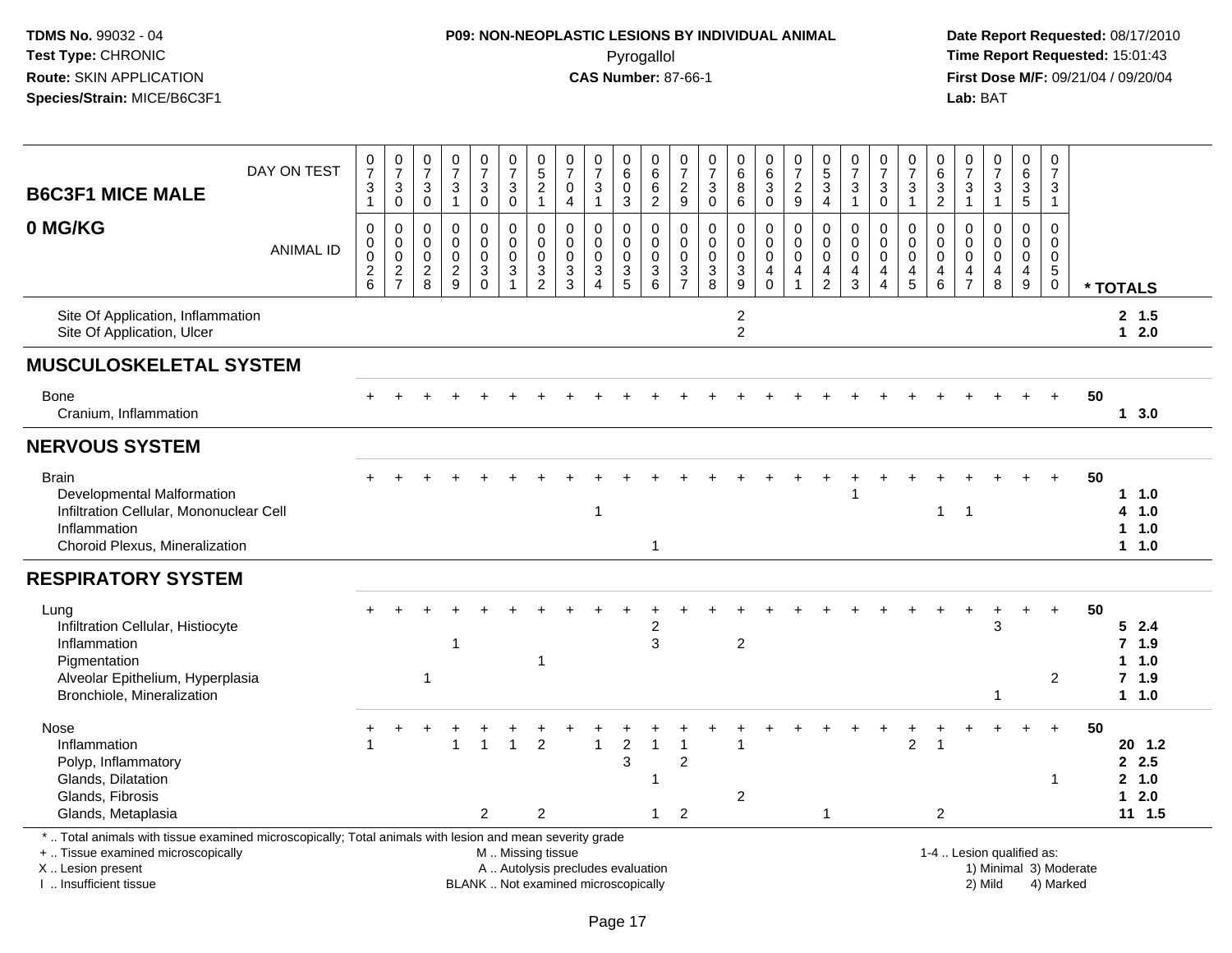# **P09: NON-NEOPLASTIC LESIONS BY INDIVIDUAL ANIMAL**Pyrogallol **Time Report Requested:** 15:01:43

 **Date Report Requested:** 08/17/2010 **First Dose M/F:** 09/21/04 / 09/20/04<br>Lab: BAT **Lab:** BAT

|                                                                                                                                                                                                                                  | DAY ON TEST                                                                                                                                                                                                                                                                                                                            | $\frac{0}{7}$                                                  | $\frac{0}{7}$                                             | $\frac{0}{7}$                                                      | $\frac{0}{7}$                                                 | $\begin{smallmatrix}0\\7\end{smallmatrix}$                                                    | $\frac{0}{7}$                                                                          | $\begin{matrix} 0 \\ 5 \end{matrix}$                                                         | $\frac{0}{7}$                                                                       | $\frac{0}{7}$                                                                                       | 0<br>$\overline{6}$                                                                 |                                                            | 0<br>$\overline{7}$                                                            | $\frac{0}{7}$                                                       | $_{6}^{\rm 0}$                                                            | $\begin{array}{c} 0 \\ 6 \end{array}$                                           | $\frac{0}{7}$                                                                         | $\begin{matrix} 0 \\ 5 \end{matrix}$                                      | $\frac{0}{7}$                                               | $\frac{0}{7}$                                            | $\frac{0}{7}$                                                                                 | 0<br>6                                                           | $\frac{0}{7}$                                                 | $\frac{0}{7}$                                                       |                                                                              | 0<br>$\overline{7}$                                          |    |                                                              |
|----------------------------------------------------------------------------------------------------------------------------------------------------------------------------------------------------------------------------------|----------------------------------------------------------------------------------------------------------------------------------------------------------------------------------------------------------------------------------------------------------------------------------------------------------------------------------------|----------------------------------------------------------------|-----------------------------------------------------------|--------------------------------------------------------------------|---------------------------------------------------------------|-----------------------------------------------------------------------------------------------|----------------------------------------------------------------------------------------|----------------------------------------------------------------------------------------------|-------------------------------------------------------------------------------------|-----------------------------------------------------------------------------------------------------|-------------------------------------------------------------------------------------|------------------------------------------------------------|--------------------------------------------------------------------------------|---------------------------------------------------------------------|---------------------------------------------------------------------------|---------------------------------------------------------------------------------|---------------------------------------------------------------------------------------|---------------------------------------------------------------------------|-------------------------------------------------------------|----------------------------------------------------------|-----------------------------------------------------------------------------------------------|------------------------------------------------------------------|---------------------------------------------------------------|---------------------------------------------------------------------|------------------------------------------------------------------------------|--------------------------------------------------------------|----|--------------------------------------------------------------|
| <b>B6C3F1 MICE MALE</b>                                                                                                                                                                                                          |                                                                                                                                                                                                                                                                                                                                        | $\ensuremath{\mathsf{3}}$<br>$\mathbf{1}$                      | $\ensuremath{\mathsf{3}}$<br>$\mathsf 0$                  | $\mathbf{3}$<br>$\mathbf 0$                                        | $\ensuremath{\mathsf{3}}$<br>$\overline{1}$                   | $\ensuremath{\mathsf{3}}$<br>$\mathbf 0$                                                      | $\ensuremath{\mathsf{3}}$<br>$\pmb{0}$                                                 | $\sqrt{2}$<br>$\mathbf{1}$                                                                   | $\mathbf 0$<br>$\overline{4}$                                                       | $\ensuremath{\mathsf{3}}$<br>$\mathbf{1}$                                                           | $\mathbf 0$<br>3                                                                    | $066$<br>062                                               | $\sqrt{2}$<br>$\boldsymbol{9}$                                                 | $\sqrt{3}$<br>$\mathbf 0$                                           | 8<br>$\,6$                                                                | $\overline{3}$<br>$\mathbf 0$                                                   | $\overline{2}$<br>9                                                                   | $\ensuremath{\mathsf{3}}$<br>$\overline{4}$                               | $\ensuremath{\mathsf{3}}$<br>$\mathbf{1}$                   | $\ensuremath{\mathsf{3}}$<br>$\pmb{0}$                   | $\ensuremath{\mathsf{3}}$<br>$\mathbf{1}$                                                     | $\sqrt{3}$<br>$\sqrt{2}$                                         | $\sqrt{3}$<br>$\mathbf{1}$                                    | $\mathbf{3}$<br>$\mathbf{1}$                                        | 0<br>6<br>3<br>5                                                             | 3<br>$\mathbf{1}$                                            |    |                                                              |
| 0 MG/KG                                                                                                                                                                                                                          | <b>ANIMAL ID</b>                                                                                                                                                                                                                                                                                                                       | $\pmb{0}$<br>$\pmb{0}$<br>$\ddot{\mathbf{0}}$<br>$\frac{2}{6}$ | $\pmb{0}$<br>$\pmb{0}$<br>$\overline{0}$<br>$\frac{2}{7}$ | $\mathbf 0$<br>$\boldsymbol{0}$<br>$\overline{0}$<br>$\frac{2}{8}$ | $\pmb{0}$<br>$\mathbf 0$<br>$\overline{0}$<br>$\sqrt{2}$<br>9 | $\mathsf 0$<br>$\mathbf 0$<br>$\ddot{\mathbf{0}}$<br>$\ensuremath{\mathsf{3}}$<br>$\mathbf 0$ | $\mathbf 0$<br>$\mathsf{O}\xspace$<br>$\overline{0}$<br>$\ensuremath{\mathsf{3}}$<br>1 | $\pmb{0}$<br>$\pmb{0}$<br>$\ddot{\mathbf{0}}$<br>$\ensuremath{\mathsf{3}}$<br>$\overline{2}$ | $\mathbf 0$<br>$\mathbf 0$<br>$\mathsf{O}\xspace$<br>$\ensuremath{\mathsf{3}}$<br>3 | $\pmb{0}$<br>$\pmb{0}$<br>$\ddot{\mathbf{0}}$<br>$\ensuremath{\mathsf{3}}$<br>$\boldsymbol{\Delta}$ | $\mathbf 0$<br>$\mathbf 0$<br>$\ddot{\mathbf{0}}$<br>$\ensuremath{\mathsf{3}}$<br>5 | $\boldsymbol{0}$<br>$\begin{matrix}0\\0\\3\\6\end{matrix}$ | $\mathbf 0$<br>0<br>$\mathbf 0$<br>$\ensuremath{\mathsf{3}}$<br>$\overline{7}$ | $\pmb{0}$<br>$\pmb{0}$<br>$\mathbf 0$<br>$\sqrt{3}$<br>$\mathbf{8}$ | 0<br>$\mathbf 0$<br>$\ddot{\mathbf{0}}$<br>$\ensuremath{\mathsf{3}}$<br>9 | $\pmb{0}$<br>$\overline{0}$ <sub>0</sub><br>$\overline{\mathbf{4}}$<br>$\Omega$ | $\mathsf 0$<br>$\overline{0}$ <sub>0</sub><br>$\overline{\mathbf{4}}$<br>$\mathbf{1}$ | 0<br>$\pmb{0}$<br>$\ddot{\mathbf{0}}$<br>$\overline{4}$<br>$\overline{2}$ | $\mathbf 0$<br>$\overline{0}$ <sub>0</sub><br>$\frac{4}{3}$ | 0<br>$\mathbf 0$<br>$\ddot{\mathbf{0}}$<br>$\frac{4}{4}$ | $\mathbf 0$<br>$\mathsf{O}\xspace$<br>$\overline{0}$<br>$\begin{array}{c} 4 \\ 5 \end{array}$ | $\mathbf 0$<br>$\mathbf 0$<br>$\mathbf 0$<br>$\overline{4}$<br>6 | $\mathbf 0$<br>$\mathbf 0$<br>$\overline{0}$<br>$\frac{4}{7}$ | $\mathsf{O}$<br>$\mathbf 0$<br>$\ddot{\mathbf{0}}$<br>$\frac{4}{8}$ | $\mathsf 0$<br>$\begin{smallmatrix} 0\\0 \end{smallmatrix}$<br>$\frac{4}{9}$ | $\mathbf 0$<br>0<br>$\mathbf 0$<br>$\sqrt{5}$<br>$\mathbf 0$ |    | * TOTALS                                                     |
| Olfactory Epithelium, Degeneration<br>Olfactory Epithelium, Hyperplasia<br>Olfactory Epithelium, Metaplasia<br>Respiratory Epithelium, Degeneration<br>Respiratory Epithelium, Hyperplasia<br>Respiratory Epithelium, Metaplasia |                                                                                                                                                                                                                                                                                                                                        | $\overline{2}$                                                 | $\mathbf{1}$                                              | $\overline{1}$                                                     |                                                               | $\mathbf{1}$<br>$\overline{2}$                                                                | $\overline{2}$                                                                         | $\mathbf{1}$                                                                                 | 1                                                                                   | $\overline{1}$<br>2                                                                                 | 2<br>$\overline{1}$                                                                 | $\overline{\phantom{0}}$                                   | $\overline{c}$<br>$\overline{2}$                                               | $\overline{2}$                                                      | $\mathbf 1$                                                               |                                                                                 | 2                                                                                     | $\overline{2}$<br>$\overline{2}$                                          | 2                                                           | 2                                                        | $\mathbf 1$<br>$\mathbf 1$<br>2                                                               | 2                                                                | $\overline{1}$                                                | 2                                                                   | $\mathbf{1}$                                                                 | $\overline{1}$                                               |    | 2, 1.0<br>$1 \t1.0$<br>$11 \t1.5$<br>2, 1.5<br>40 1.5<br>2.5 |
| Trachea                                                                                                                                                                                                                          |                                                                                                                                                                                                                                                                                                                                        |                                                                |                                                           |                                                                    |                                                               |                                                                                               |                                                                                        |                                                                                              |                                                                                     |                                                                                                     |                                                                                     |                                                            |                                                                                |                                                                     |                                                                           |                                                                                 |                                                                                       |                                                                           |                                                             |                                                          |                                                                                               |                                                                  |                                                               |                                                                     |                                                                              | $\overline{+}$                                               | 50 |                                                              |
| <b>SPECIAL SENSES SYSTEM</b>                                                                                                                                                                                                     |                                                                                                                                                                                                                                                                                                                                        |                                                                |                                                           |                                                                    |                                                               |                                                                                               |                                                                                        |                                                                                              |                                                                                     |                                                                                                     |                                                                                     |                                                            |                                                                                |                                                                     |                                                                           |                                                                                 |                                                                                       |                                                                           |                                                             |                                                          |                                                                                               |                                                                  |                                                               |                                                                     |                                                                              |                                                              |    |                                                              |
| Eye<br>Inflammation<br>Cornea, Hyperplasia                                                                                                                                                                                       |                                                                                                                                                                                                                                                                                                                                        |                                                                |                                                           |                                                                    |                                                               |                                                                                               |                                                                                        | $\overline{c}$<br>$\overline{2}$                                                             |                                                                                     |                                                                                                     |                                                                                     |                                                            |                                                                                |                                                                     | $\overline{2}$<br>1                                                       |                                                                                 |                                                                                       |                                                                           |                                                             |                                                          |                                                                                               |                                                                  |                                                               |                                                                     | 3                                                                            | $+$                                                          | 50 | 42.3<br>2, 1.5                                               |
| Harderian Gland<br>Cyst<br>Hyperplasia<br>Inflammation                                                                                                                                                                           | $\ddot{}$<br>$\overline{2}$<br>$\overline{c}$<br>1<br>$\overline{1}$<br>Infiltration Cellular, Mononuclear Cell<br>$\mathbf{1}$<br>$\overline{\phantom{a}}$<br>$1 \quad 1$<br>$1 \quad 1$<br>1<br>$\overline{1}$<br>$\overline{1}$<br>$\mathbf{1}$<br>$\overline{1}$<br>$\mathbf{1}$<br>$\mathbf{1}$<br>$\mathbf{1}$<br>$\overline{1}$ |                                                                |                                                           |                                                                    |                                                               |                                                                                               |                                                                                        |                                                                                              |                                                                                     |                                                                                                     |                                                                                     |                                                            |                                                                                |                                                                     |                                                                           | 50                                                                              | $1 \quad 2.0$<br>3, 1.3<br>35 1.0<br>$12.0$                                           |                                                                           |                                                             |                                                          |                                                                                               |                                                                  |                                                               |                                                                     |                                                                              |                                                              |    |                                                              |
| <b>URINARY SYSTEM</b>                                                                                                                                                                                                            |                                                                                                                                                                                                                                                                                                                                        |                                                                |                                                           |                                                                    |                                                               |                                                                                               |                                                                                        |                                                                                              |                                                                                     |                                                                                                     |                                                                                     |                                                            |                                                                                |                                                                     |                                                                           |                                                                                 |                                                                                       |                                                                           |                                                             |                                                          |                                                                                               |                                                                  |                                                               |                                                                     |                                                                              |                                                              |    |                                                              |
| Kidney<br>Infiltration Cellular, Mononuclear Cell<br>Inflammation                                                                                                                                                                |                                                                                                                                                                                                                                                                                                                                        |                                                                | $\ddot{}$                                                 | $\overline{c}$                                                     |                                                               |                                                                                               |                                                                                        |                                                                                              |                                                                                     |                                                                                                     |                                                                                     |                                                            | $\overline{2}$                                                                 |                                                                     |                                                                           |                                                                                 |                                                                                       |                                                                           |                                                             |                                                          |                                                                                               | $\overline{c}$                                                   |                                                               |                                                                     |                                                                              |                                                              | 50 | 2.0<br>2.0<br>$\mathbf 1$                                    |
| Metaplasia, Osseous<br>Mineralization<br>Nephropathy<br>Pigmentation<br>Thrombosis                                                                                                                                               |                                                                                                                                                                                                                                                                                                                                        | 1<br>$\overline{2}$                                            |                                                           | 3                                                                  |                                                               |                                                                                               |                                                                                        |                                                                                              | 2                                                                                   | -1<br>$\overline{2}$                                                                                |                                                                                     | Δ                                                          | $\overline{c}$                                                                 | 1                                                                   |                                                                           | $\overline{2}$                                                                  | $\overline{c}$<br>$\overline{2}$                                                      | $\overline{2}$<br>-1                                                      | $\overline{1}$                                              | $\overline{2}$                                           | $\overline{2}$<br>$\overline{2}$                                                              | 1<br>$\overline{c}$                                              | 3<br>2                                                        | $\overline{1}$<br>$\overline{1}$<br>$\overline{1}$                  |                                                                              | $\mathbf{1}$<br>2                                            |    | 6 1.8<br>39 1.2<br>44 1.6<br>$12.0$<br>$12.0$                |
| *  Total animals with tissue examined microscopically; Total animals with lesion and mean severity grade<br>+  Tissue examined microscopically                                                                                   |                                                                                                                                                                                                                                                                                                                                        |                                                                |                                                           |                                                                    |                                                               |                                                                                               |                                                                                        |                                                                                              | M  Missing tissue                                                                   |                                                                                                     |                                                                                     |                                                            |                                                                                |                                                                     |                                                                           |                                                                                 |                                                                                       |                                                                           |                                                             |                                                          |                                                                                               |                                                                  |                                                               | 1-4  Lesion qualified as:                                           |                                                                              |                                                              |    |                                                              |

X .. Lesion present

I .. Insufficient tissue

A .. Autolysis precludes evaluation and the service of the service of the service of the service of the service of the service of the service of the service of the service of the service of the service of the service of th BLANK .. Not examined microscopically and the state of the 2) Mild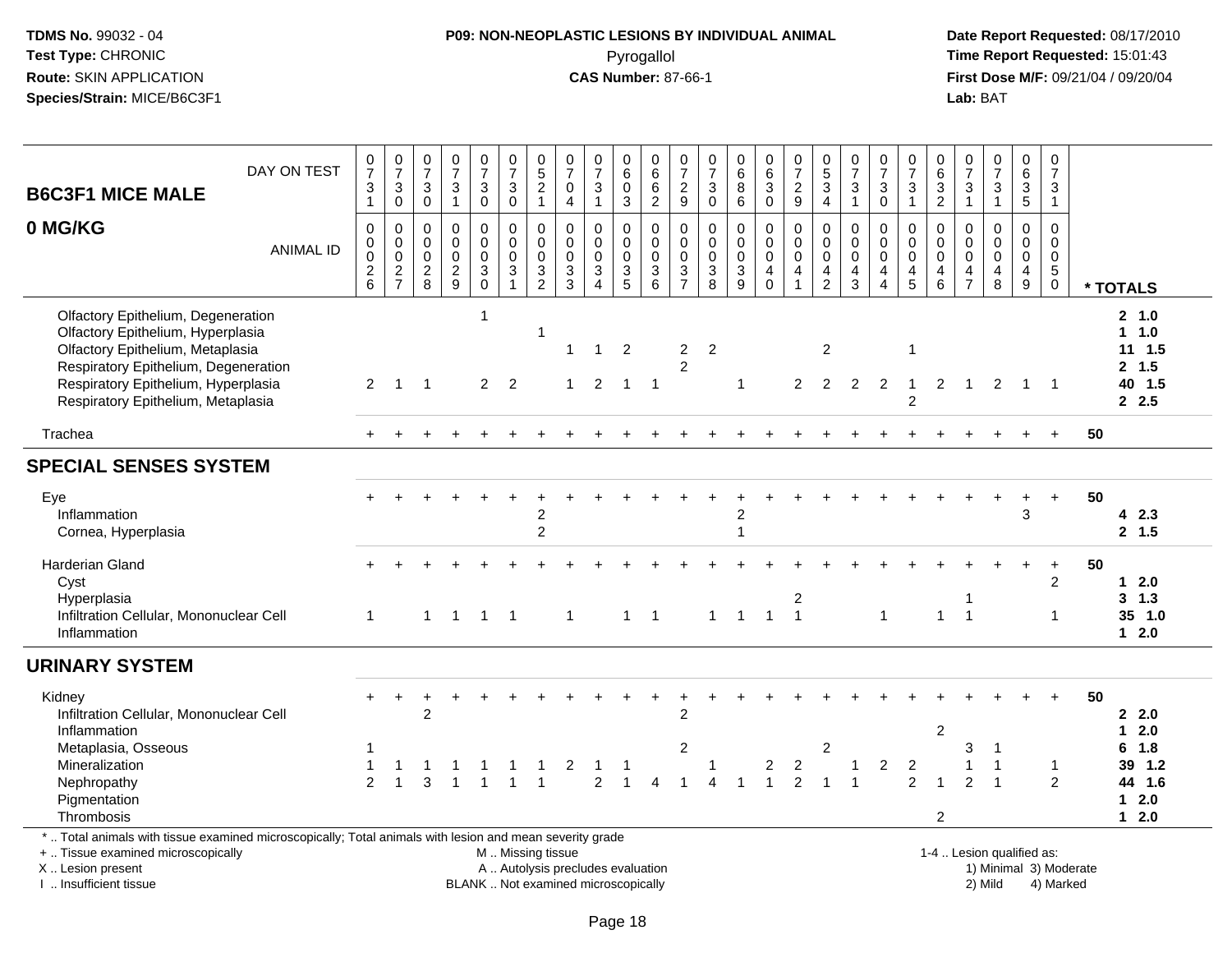# **P09: NON-NEOPLASTIC LESIONS BY INDIVIDUAL ANIMAL**Pyrogallol **Time Report Requested:** 15:01:43

 **Date Report Requested:** 08/17/2010 **First Dose M/F:** 09/21/04 / 09/20/04<br>**Lab:** BAT **Lab:** BAT

| <b>B6C3F1 MICE MALE</b>                                           | DAY ON TEST | 0<br>$\overline{ }$<br>3           | 0<br>-<br>3<br>0                    | $\overline{0}$<br>3                                                 | $\mathbf 0$<br>⇁<br>3             | 0<br>3<br>0      | 0<br>$\overline{ }$<br>3<br>0 | 0<br>5<br>$\overline{2}$ | 0<br>$\rightarrow$<br>0<br>4                         | ⇁<br>3 | $\overline{0}$<br>6<br>3 | U<br>6<br>6<br>$\epsilon$ | 0<br>$\overline{ }$<br>2<br>9                           | 0<br>$\overline{7}$<br>3<br>$\mathbf 0$ | $\mathbf{0}$<br>6<br>8<br>6 | 6<br>3      | 0<br>$\overline{ }$<br>ົ<br>$\epsilon$<br>9 | U<br>5<br>3<br>4 | 0<br>$\overline{ }$<br>3        | 0<br>$\overline{ }$<br>3<br>0 | U<br>3                      | 6<br>ົ<br>J | 0<br>3           | 0<br>3                | $\overline{0}$<br>6<br>$\mathbf{3}$<br>5 | $\mathbf 0$<br>$\overline{ }$<br>3 |    |           |  |
|-------------------------------------------------------------------|-------------|------------------------------------|-------------------------------------|---------------------------------------------------------------------|-----------------------------------|------------------|-------------------------------|--------------------------|------------------------------------------------------|--------|--------------------------|---------------------------|---------------------------------------------------------|-----------------------------------------|-----------------------------|-------------|---------------------------------------------|------------------|---------------------------------|-------------------------------|-----------------------------|-------------|------------------|-----------------------|------------------------------------------|------------------------------------|----|-----------|--|
| 0 MG/KG                                                           | ANIMAL ID   | 0<br>0<br>0<br>$\overline{c}$<br>6 | 0<br>0<br>0<br>റ<br>$\epsilon$<br>- | $\overline{0}$<br>$\mathbf 0$<br>$\mathbf 0$<br>$\overline{c}$<br>8 | 0<br>0<br>0<br>ົ<br>$\frac{2}{9}$ | 0<br>0<br>0<br>3 | 0<br>0<br>0<br>3              | 0<br>U<br>0<br>3<br>2    | 0<br>$\mathbf 0$<br>$\mathbf 0$<br>3<br>$\sim$<br>đ. | 3      | 0<br>3<br>5              | 0<br>U<br>0<br>3<br>6     | 0<br>$\mathbf 0$<br>0<br>$\mathbf{3}$<br>$\overline{ }$ | 0<br>0<br>0<br>$\sqrt{3}$<br>8          | 0<br>0<br>0<br>3<br>9       | 0<br>0<br>4 | $\mathbf 0$<br>0<br>0<br>4                  | 0<br>0<br>4<br>2 | 0<br>0<br>$\mathbf 0$<br>4<br>3 | 0<br>0<br>0<br>4<br>4         | 0<br>$\sim$<br>4<br>$\circ$ | 4<br>6      | 0<br>0<br>0<br>4 | 0<br>0<br>0<br>4<br>8 | 0<br>0<br>0<br>4<br>9                    | 0<br>0<br>0<br>-5<br>0             |    | * TOTALS  |  |
| Renal Tubule, Hyperplasia                                         |             |                                    |                                     |                                                                     |                                   |                  |                               |                          |                                                      |        |                          |                           |                                                         |                                         |                             |             |                                             |                  |                                 |                               |                             |             |                  |                       |                                          |                                    |    | $3 \t1.0$ |  |
| <b>Urinary Bladder</b><br>Infiltration Cellular, Mononuclear Cell |             |                                    |                                     |                                                                     |                                   |                  |                               |                          |                                                      |        |                          |                           |                                                         |                                         |                             |             |                                             |                  |                                 |                               |                             |             |                  |                       |                                          | $+$                                | 50 | 20<br>1.0 |  |

\* .. Total animals with tissue examined microscopically; Total animals with lesion and mean severity grade

+ .. Tissue examined microscopically

X .. Lesion present

I .. Insufficient tissue

 M .. Missing tissueA .. Autolysis precludes evaluation

BLANK .. Not examined microscopically 2) Mild 4) Marked

1-4 .. Lesion qualified as:<br>1) Minimal 3) Moderate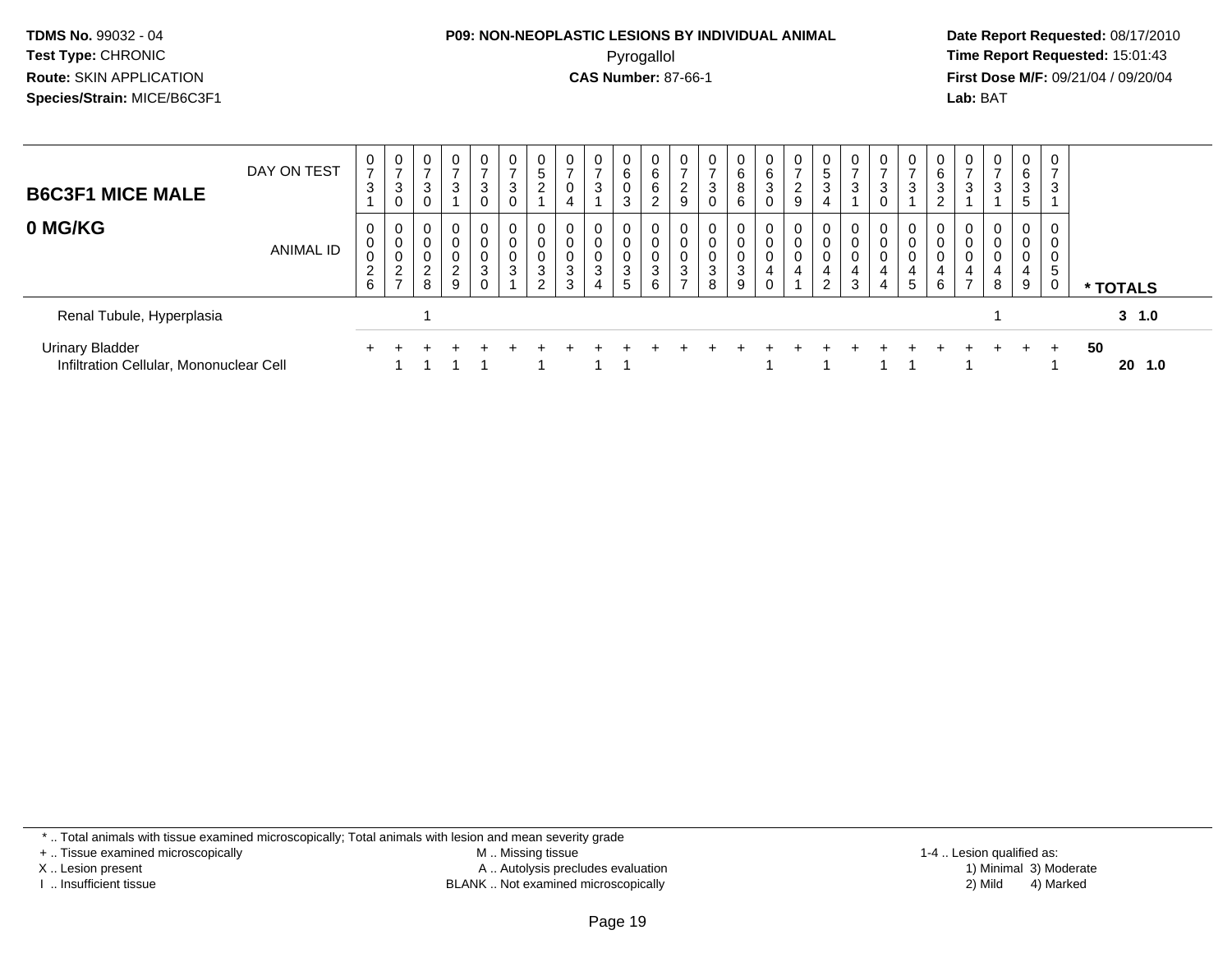# **P09: NON-NEOPLASTIC LESIONS BY INDIVIDUAL ANIMAL**Pyrogallol **Time Report Requested:** 15:01:43

 **Date Report Requested:** 08/17/2010 **First Dose M/F:** 09/21/04 / 09/20/04<br>Lab: BAT **Lab:** BAT

| <b>B6C3F1 MICE MALE</b><br>5 MG/KG                                                                                                                                  | DAY ON TEST<br><b>ANIMAL ID</b>                    | $\frac{0}{7}$<br>$\ensuremath{\mathsf{3}}$<br>$\mathbf{1}$<br>0<br>0<br>$\mathbf 0$ | $\begin{array}{c} 0 \\ 7 \end{array}$<br>$\frac{3}{1}$<br>$\pmb{0}$<br>$\pmb{0}$<br>$\pmb{0}$ | 0<br>$\overline{4}$<br>$\ensuremath{\mathsf{3}}$<br>$\overline{7}$<br>0<br>$\mathbf 0$<br>$\mathbf 0$ | $\frac{0}{7}$<br>$\sqrt{3}$<br>$\Omega$<br>$\mathbf 0$<br>$\mathbf 0$<br>$\mathbf 0$ | $\frac{0}{7}$<br>$\mathbf 3$<br>$\mathbf{1}$<br>0<br>$\mathbf 0$<br>$\mathbf 0$ | $\frac{0}{7}$<br>$\ensuremath{\mathsf{3}}$<br>$\overline{1}$<br>0<br>$\mathbf 0$<br>$\mathbf 0$ | $\frac{0}{7}$<br>$\ensuremath{\mathsf{3}}$<br>$\pmb{0}$<br>$\pmb{0}$<br>$\mathbf 0$<br>$\pmb{0}$ | $\mathbf 0$<br>$\overline{a}$<br>$\boldsymbol{9}$<br>$\overline{4}$<br>$\mathbf 0$<br>$\mathbf 0$<br>$\mathbf 0$ | $\begin{array}{c} 0 \\ 7 \end{array}$<br>$\sqrt{3}$<br>$\mathbf{0}$<br>0<br>$\mathbf 0$<br>$\mathbf 0$ | 0<br>$\overline{7}$<br>3<br>$\mathbf 0$<br>0<br>0<br>0 | $\mathbf 0$<br>6<br>6<br>$\overline{a}$<br>0<br>$\mathsf{O}$<br>$\mathbf 0$ | 0<br>$\overline{7}$<br>$\ensuremath{\mathsf{3}}$<br>$\mathsf{O}\xspace$<br>0<br>$\mathbf 0$<br>$\mathbf 0$ | $\begin{array}{c} 0 \\ 7 \end{array}$<br>$\ensuremath{\mathsf{3}}$<br>$\mathbf{1}$<br>$\mathbf 0$<br>$\mathbf 0$<br>$\mathbf 0$ | $\begin{array}{c} 0 \\ 7 \end{array}$<br>$\ensuremath{\mathsf{3}}$<br>$\mathbf{1}$<br>0<br>$\mathbf 0$<br>$\pmb{0}$ | $\begin{smallmatrix}0\\7\end{smallmatrix}$<br>$\mathbf{3}$<br>$\overline{1}$<br>0<br>$\mathbf 0$<br>$\mathbf 0$ | $\frac{0}{7}$<br>$\ensuremath{\mathsf{3}}$<br>$\Omega$<br>0<br>$\mathbf 0$<br>$\mathbf 0$ | $\mathbf 0$<br>$\overline{7}$<br>$\ensuremath{\mathsf{3}}$<br>$\mathbf 0$<br>0<br>$\mathbf 0$<br>$\mathbf 0$ | $\begin{array}{c} 0 \\ 7 \end{array}$<br>$\ensuremath{\mathsf{3}}$<br>$\mathbf 0$<br>$\mathbf 0$<br>$\mathbf 0$<br>$\mathbf 0$ | $\frac{0}{7}$<br>3<br>$\mathbf 0$<br>0<br>$\mathbf 0$<br>$\mathbf 0$ | $\begin{array}{c} 0 \\ 7 \end{array}$<br>$_{0}^{3}$<br>0<br>$\mathsf{O}$<br>$\mathsf{O}\xspace$ | $\begin{array}{c} 0 \\ 7 \end{array}$<br>$\sqrt{3}$<br>$\mathbf{1}$<br>0<br>$\mathbf 0$<br>$\pmb{0}$ | $\begin{array}{c} 0 \\ 7 \end{array}$<br>$_0^3$<br>0<br>$\mathbf 0$<br>$\mathbf 0$ | $\begin{array}{c} 0 \\ 7 \end{array}$<br>$\ensuremath{\mathsf{3}}$<br>$\overline{1}$<br>$\mathbf 0$<br>$\mathbf 0$<br>$\pmb{0}$ | $\frac{0}{7}$<br>3<br>$\mathbf{1}$<br>0<br>$\mathbf 0$<br>$\mathbf 0$ | $\begin{smallmatrix}0\\7\end{smallmatrix}$<br>$\sqrt{3}$<br>$\mathbf 0$<br>0<br>$\mathbf 0$<br>$\boldsymbol{0}$ | males        |
|---------------------------------------------------------------------------------------------------------------------------------------------------------------------|----------------------------------------------------|-------------------------------------------------------------------------------------|-----------------------------------------------------------------------------------------------|-------------------------------------------------------------------------------------------------------|--------------------------------------------------------------------------------------|---------------------------------------------------------------------------------|-------------------------------------------------------------------------------------------------|--------------------------------------------------------------------------------------------------|------------------------------------------------------------------------------------------------------------------|--------------------------------------------------------------------------------------------------------|--------------------------------------------------------|-----------------------------------------------------------------------------|------------------------------------------------------------------------------------------------------------|---------------------------------------------------------------------------------------------------------------------------------|---------------------------------------------------------------------------------------------------------------------|-----------------------------------------------------------------------------------------------------------------|-------------------------------------------------------------------------------------------|--------------------------------------------------------------------------------------------------------------|--------------------------------------------------------------------------------------------------------------------------------|----------------------------------------------------------------------|-------------------------------------------------------------------------------------------------|------------------------------------------------------------------------------------------------------|------------------------------------------------------------------------------------|---------------------------------------------------------------------------------------------------------------------------------|-----------------------------------------------------------------------|-----------------------------------------------------------------------------------------------------------------|--------------|
|                                                                                                                                                                     |                                                    | $5\,$                                                                               | $\frac{5}{2}$                                                                                 | $\sqrt{5}$<br>3                                                                                       | $\sqrt{5}$<br>$\boldsymbol{\Lambda}$                                                 | 5<br>5                                                                          | 5<br>6                                                                                          | $\,$ 5 $\,$<br>$\overline{7}$                                                                    | $\sqrt{5}$<br>8                                                                                                  | $\sqrt{5}$<br>9                                                                                        | $\,6\,$<br>$\Omega$                                    | 6<br>$\overline{1}$                                                         | 6<br>$\overline{2}$                                                                                        | $\,6\,$<br>3                                                                                                                    | $\,6\,$<br>$\overline{4}$                                                                                           | 6<br>$\sqrt{5}$                                                                                                 | 6<br>6                                                                                    | 6<br>$\overline{7}$                                                                                          | $\,6\,$<br>8                                                                                                                   | 6<br>9                                                               | $\overline{7}$<br>$\mathbf 0$                                                                   | $\overline{7}$                                                                                       | $\frac{7}{2}$                                                                      | $\overline{7}$<br>3                                                                                                             | $\overline{7}$<br>$\overline{4}$                                      | $\frac{7}{5}$                                                                                                   | $($ cont $)$ |
| <b>ALIMENTARY SYSTEM</b>                                                                                                                                            |                                                    |                                                                                     |                                                                                               |                                                                                                       |                                                                                      |                                                                                 |                                                                                                 |                                                                                                  |                                                                                                                  |                                                                                                        |                                                        |                                                                             |                                                                                                            |                                                                                                                                 |                                                                                                                     |                                                                                                                 |                                                                                           |                                                                                                              |                                                                                                                                |                                                                      |                                                                                                 |                                                                                                      |                                                                                    |                                                                                                                                 |                                                                       |                                                                                                                 |              |
| Esophagus                                                                                                                                                           |                                                    |                                                                                     |                                                                                               |                                                                                                       |                                                                                      |                                                                                 |                                                                                                 |                                                                                                  |                                                                                                                  |                                                                                                        |                                                        |                                                                             |                                                                                                            |                                                                                                                                 |                                                                                                                     |                                                                                                                 |                                                                                           |                                                                                                              |                                                                                                                                |                                                                      |                                                                                                 |                                                                                                      |                                                                                    |                                                                                                                                 |                                                                       | $+$                                                                                                             |              |
| Gallbladder<br>Infiltration Cellular, Mononuclear Cell                                                                                                              |                                                    |                                                                                     |                                                                                               |                                                                                                       |                                                                                      |                                                                                 |                                                                                                 |                                                                                                  |                                                                                                                  |                                                                                                        |                                                        |                                                                             |                                                                                                            | -1                                                                                                                              | $\overline{\mathbf{1}}$                                                                                             |                                                                                                                 |                                                                                           |                                                                                                              |                                                                                                                                |                                                                      |                                                                                                 |                                                                                                      | 1                                                                                  |                                                                                                                                 | $\mathbf{1}$                                                          |                                                                                                                 |              |
| Intestine Large, Cecum                                                                                                                                              |                                                    |                                                                                     |                                                                                               |                                                                                                       |                                                                                      |                                                                                 |                                                                                                 |                                                                                                  |                                                                                                                  |                                                                                                        |                                                        |                                                                             |                                                                                                            |                                                                                                                                 |                                                                                                                     |                                                                                                                 |                                                                                           |                                                                                                              |                                                                                                                                |                                                                      |                                                                                                 |                                                                                                      |                                                                                    |                                                                                                                                 |                                                                       |                                                                                                                 |              |
| Intestine Large, Colon                                                                                                                                              |                                                    |                                                                                     |                                                                                               |                                                                                                       |                                                                                      |                                                                                 |                                                                                                 |                                                                                                  |                                                                                                                  |                                                                                                        |                                                        |                                                                             |                                                                                                            |                                                                                                                                 |                                                                                                                     |                                                                                                                 |                                                                                           |                                                                                                              |                                                                                                                                |                                                                      |                                                                                                 |                                                                                                      |                                                                                    |                                                                                                                                 |                                                                       |                                                                                                                 |              |
| Intestine Large, Rectum                                                                                                                                             |                                                    |                                                                                     |                                                                                               |                                                                                                       |                                                                                      |                                                                                 |                                                                                                 |                                                                                                  |                                                                                                                  |                                                                                                        |                                                        |                                                                             |                                                                                                            |                                                                                                                                 |                                                                                                                     |                                                                                                                 |                                                                                           |                                                                                                              |                                                                                                                                |                                                                      |                                                                                                 |                                                                                                      |                                                                                    |                                                                                                                                 | $\ddot{}$                                                             | $\ddot{}$                                                                                                       |              |
| Intestine Small, Duodenum<br>Inflammation<br>Epithelium, Hyperplasia                                                                                                |                                                    |                                                                                     |                                                                                               |                                                                                                       |                                                                                      |                                                                                 |                                                                                                 |                                                                                                  |                                                                                                                  |                                                                                                        |                                                        |                                                                             |                                                                                                            | 3                                                                                                                               |                                                                                                                     |                                                                                                                 |                                                                                           |                                                                                                              |                                                                                                                                |                                                                      |                                                                                                 |                                                                                                      |                                                                                    |                                                                                                                                 |                                                                       |                                                                                                                 |              |
| Intestine Small, Ileum<br>Inflammation<br>Epithelium, Hyperplasia                                                                                                   | $\overline{+}$<br>2<br>$\overline{c}$<br>$\ddot{}$ |                                                                                     |                                                                                               |                                                                                                       |                                                                                      |                                                                                 |                                                                                                 |                                                                                                  |                                                                                                                  |                                                                                                        |                                                        |                                                                             |                                                                                                            |                                                                                                                                 |                                                                                                                     |                                                                                                                 |                                                                                           |                                                                                                              |                                                                                                                                |                                                                      |                                                                                                 |                                                                                                      |                                                                                    |                                                                                                                                 |                                                                       |                                                                                                                 |              |
| Intestine Small, Jejunum<br>Hyperplasia, Lymphoid<br>Inflammation<br>Epithelium, Hyperplasia                                                                        |                                                    |                                                                                     |                                                                                               |                                                                                                       |                                                                                      |                                                                                 |                                                                                                 |                                                                                                  |                                                                                                                  | 1                                                                                                      |                                                        |                                                                             |                                                                                                            |                                                                                                                                 |                                                                                                                     |                                                                                                                 |                                                                                           | 1                                                                                                            |                                                                                                                                |                                                                      |                                                                                                 |                                                                                                      |                                                                                    |                                                                                                                                 |                                                                       |                                                                                                                 |              |
| Liver<br><b>Basophilic Focus</b><br>Clear Cell Focus<br><b>Cytoplasmic Alteration</b><br>Degeneration, Fatty                                                        |                                                    | $\ddot{}$<br>X<br>X                                                                 | $\mathsf{X}$                                                                                  |                                                                                                       |                                                                                      |                                                                                 | $X$ $X$                                                                                         |                                                                                                  |                                                                                                                  | $X$ $X$                                                                                                |                                                        |                                                                             |                                                                                                            |                                                                                                                                 |                                                                                                                     |                                                                                                                 | x x x x x                                                                                 |                                                                                                              |                                                                                                                                | X<br>$\mathsf{X}$                                                    | $\mathsf{X}$                                                                                    | X<br>$\mathsf{X}$<br>1                                                                               | $\mathsf{X}$                                                                       | $\times$<br>$\mathsf{X}$                                                                                                        | $X$ $X$                                                               |                                                                                                                 |              |
| *  Total animals with tissue examined microscopically; Total animals with lesion and mean severity grade<br>+  Tissue examined microscopically<br>X  Lesion present |                                                    |                                                                                     |                                                                                               |                                                                                                       |                                                                                      |                                                                                 | M  Missing tissue                                                                               |                                                                                                  |                                                                                                                  | A  Autolysis precludes evaluation                                                                      |                                                        |                                                                             |                                                                                                            |                                                                                                                                 |                                                                                                                     |                                                                                                                 |                                                                                           |                                                                                                              |                                                                                                                                |                                                                      |                                                                                                 |                                                                                                      |                                                                                    | 1-4  Lesion qualified as:                                                                                                       |                                                                       | 1) Minimal 3) Moderate                                                                                          |              |

I .. Insufficient tissue

BLANK .. Not examined microscopically 2) Mild 4) Marked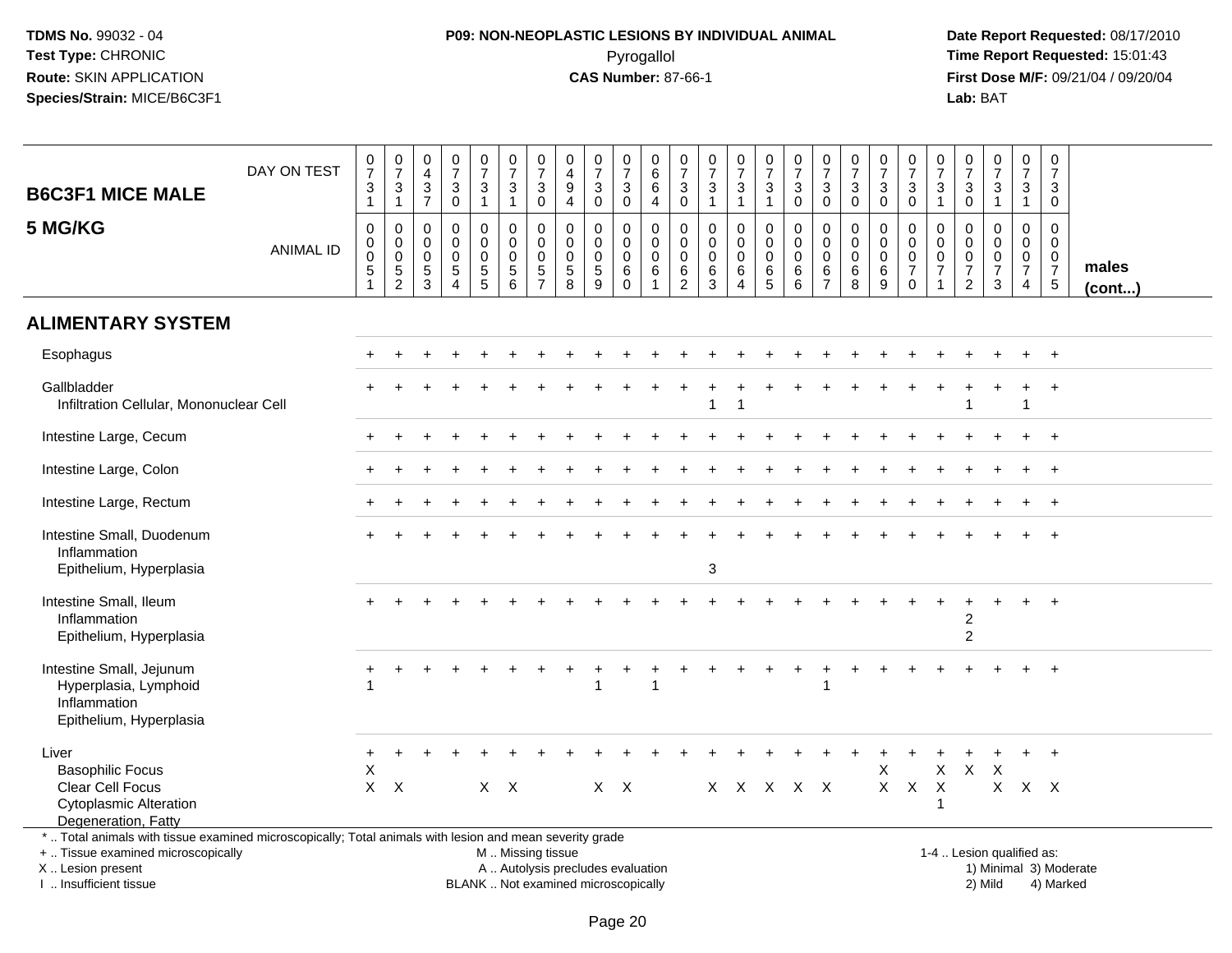# **P09: NON-NEOPLASTIC LESIONS BY INDIVIDUAL ANIMAL**Pyrogallol **Time Report Requested:** 15:01:43

| <b>B6C3F1 MICE MALE</b>                                                                                                                                                                                             | DAY ON TEST                                                                                                                                                                                                                                                                                                                                                                                                                  | $\frac{0}{7}$<br>$\mathfrak{S}$<br>$\mathbf{1}$   | $\frac{0}{7}$<br>$\sqrt{3}$<br>$\mathbf{1}$              | $\pmb{0}$<br>$\overline{4}$<br>$\mathbf{3}$<br>$\overline{7}$ | $\frac{0}{7}$<br>$\sqrt{3}$<br>$\mathbf 0$                                  | $\begin{array}{c} 0 \\ 7 \end{array}$<br>$\ensuremath{\mathsf{3}}$<br>$\mathbf{1}$ | $\begin{array}{c} 0 \\ 7 \end{array}$<br>$\mathbf{3}$<br>$\mathbf{1}$ | $\frac{0}{7}$<br>3<br>$\mathbf 0$      | 0<br>$\overline{4}$<br>9<br>$\overline{4}$ | $\frac{0}{7}$<br>$\mathbf{3}$<br>0                                       | $\begin{array}{c} 0 \\ 7 \end{array}$<br>$\sqrt{3}$<br>$\mathbf 0$        | $\mathbf 0$<br>$\,6\,$<br>6<br>$\overline{4}$                      | $\,0\,$<br>$\overline{7}$<br>$\sqrt{3}$<br>$\mathbf 0$           | $\frac{0}{7}$<br>3<br>$\mathbf{1}$            | $\frac{0}{7}$<br>$\sqrt{3}$<br>$\mathbf{1}$             | $\frac{0}{7}$<br>3<br>$\mathbf{1}$          | $\begin{array}{c} 0 \\ 7 \end{array}$<br>$\mathfrak{Z}$<br>$\mathbf 0$ | $\begin{array}{c} 0 \\ 7 \end{array}$<br>$\sqrt{3}$<br>$\mathbf 0$     | $\begin{array}{c} 0 \\ 7 \end{array}$<br>$\sqrt{3}$<br>$\mathbf 0$ | $\begin{array}{c} 0 \\ 7 \end{array}$<br>$\sqrt{3}$<br>$\mathbf 0$     | $\frac{0}{7}$<br>3<br>0                                       | $\begin{array}{c} 0 \\ 7 \end{array}$<br>$\mathbf{3}$<br>$\mathbf{1}$ | $\frac{0}{7}$<br>$\mathbf{3}$<br>$\mathbf 0$                               | $\frac{0}{7}$<br>$\sqrt{3}$<br>$\mathbf{1}$                            | $\begin{smallmatrix}0\\7\end{smallmatrix}$<br>$\mathbf{3}$<br>$\mathbf{1}$ | $\mathbf 0$<br>$\overline{7}$<br>3<br>$\mathbf 0$                       |                       |
|---------------------------------------------------------------------------------------------------------------------------------------------------------------------------------------------------------------------|------------------------------------------------------------------------------------------------------------------------------------------------------------------------------------------------------------------------------------------------------------------------------------------------------------------------------------------------------------------------------------------------------------------------------|---------------------------------------------------|----------------------------------------------------------|---------------------------------------------------------------|-----------------------------------------------------------------------------|------------------------------------------------------------------------------------|-----------------------------------------------------------------------|----------------------------------------|--------------------------------------------|--------------------------------------------------------------------------|---------------------------------------------------------------------------|--------------------------------------------------------------------|------------------------------------------------------------------|-----------------------------------------------|---------------------------------------------------------|---------------------------------------------|------------------------------------------------------------------------|------------------------------------------------------------------------|--------------------------------------------------------------------|------------------------------------------------------------------------|---------------------------------------------------------------|-----------------------------------------------------------------------|----------------------------------------------------------------------------|------------------------------------------------------------------------|----------------------------------------------------------------------------|-------------------------------------------------------------------------|-----------------------|
| 5 MG/KG                                                                                                                                                                                                             | <b>ANIMAL ID</b>                                                                                                                                                                                                                                                                                                                                                                                                             | $\mathbf 0$<br>$\pmb{0}$<br>0<br>$\overline{5}$ 1 | $\mathbf 0$<br>$\pmb{0}$<br>$\mathbf 0$<br>$\frac{5}{2}$ | $\mathbf 0$<br>$\mathbf 0$<br>$\mathbf 0$<br>$\frac{5}{3}$    | $\Omega$<br>$\mathbf 0$<br>$\Omega$<br>$\sqrt{5}$<br>$\boldsymbol{\Lambda}$ | 0<br>$\mathbf 0$<br>$\mathbf 0$<br>$\begin{array}{c} 5 \\ 5 \end{array}$           | $\mathbf 0$<br>$\mathsf 0$<br>$\mathbf 0$<br>$\mathbf 5$<br>6         | 0<br>0<br>$\mathbf 0$<br>$\frac{5}{7}$ | 0<br>0<br>$\mathbf 0$<br>$\,$ 5 $\,$<br>8  | $\Omega$<br>$\mathbf 0$<br>0<br>$\sqrt{5}$<br>9                          | $\mathbf 0$<br>$\mathbf 0$<br>$\mathbf 0$<br>$\,6$<br>$\mathsf{O}\xspace$ | $\mathbf{0}$<br>$\mathbf 0$<br>$\Omega$<br>$\,6$<br>$\overline{1}$ | $\mathbf 0$<br>$\mathbf 0$<br>$\mathbf 0$<br>6<br>$\overline{2}$ | $\Omega$<br>$\mathbf 0$<br>$\Omega$<br>6<br>3 | 0<br>$\mathsf{O}$<br>$\mathbf 0$<br>6<br>$\overline{4}$ | $\Omega$<br>$\mathsf{O}$<br>0<br>$6\over 5$ | $\Omega$<br>$\pmb{0}$<br>$\mathbf 0$<br>$\,6$<br>6                     | $\mathbf 0$<br>$\mathbf 0$<br>$\mathbf 0$<br>$\,6\,$<br>$\overline{7}$ | $\Omega$<br>$\mathbf 0$<br>$\mathbf 0$<br>6<br>8                   | 0<br>$\mathsf{O}\xspace$<br>$\mathbf 0$<br>$\,6\,$<br>$\boldsymbol{9}$ | $\Omega$<br>0<br>$\mathbf 0$<br>$\overline{7}$<br>$\mathsf 0$ | 0<br>$\mathbf 0$<br>0<br>$\overline{7}$<br>$\mathbf{1}$               | $\Omega$<br>$\mathbf 0$<br>$\mathbf 0$<br>$\overline{7}$<br>$\overline{c}$ | $\Omega$<br>$\mathbf 0$<br>$\mathbf 0$<br>$\overline{7}$<br>$\sqrt{3}$ | $\Omega$<br>$\mathbf 0$<br>$\mathbf 0$<br>$\overline{7}$<br>$\overline{4}$ | $\Omega$<br>$\mathbf 0$<br>$\mathbf 0$<br>$\overline{7}$<br>$\,$ 5 $\,$ | males<br>$($ cont $)$ |
| <b>Eosinophilic Focus</b><br>Hematopoietic Cell Proliferation<br>Inflammation<br><b>Mixed Cell Focus</b><br><b>Necrosis</b><br><b>Tension Lipidosis</b><br>Thrombosis<br>Vacuolization Cytoplasmic                  |                                                                                                                                                                                                                                                                                                                                                                                                                              | X<br>$\mathbf{1}$                                 | $X$ $X$                                                  | $\mathbf 1$<br>$\overline{1}$                                 | $\mathsf{X}$<br>$\overline{2}$                                              | $\times$<br>1<br>$\overline{1}$                                                    | $X$ $X$<br>$\mathbf{1}$<br>X<br>2 <sub>2</sub>                        | $\mathbf{1}$                           | $\overline{1}$                             | $1 \quad 1$                                                              | X<br>$\mathbf{1}$                                                         |                                                                    | X<br>$\mathbf{1}$                                                | $\mathsf{X}$<br>-1                            | $\mathsf{X}$<br>X<br>$1 \quad 2$                        | $\mathsf{X}$<br>$\mathbf{1}$                | $\mathbf{1}$<br>$\overline{2}$                                         | $\overline{1}$                                                         | $\overline{1}$                                                     | 2 <sub>2</sub>                                                         | $X$ $X$                                                       | $\mathsf{X}$<br>1<br>$\mathbf{1}$                                     | $\overline{1}$                                                             | X.<br>Χ<br>$\overline{2}$                                              | $X$ $X$<br>$\mathbf{1}$<br>$\mathbf{1}$                                    | $\overline{\phantom{0}}$ 1<br>$\overline{1}$                            |                       |
| Bile Duct, Hyperplasia<br>Mesentery<br>Inflammation<br>Fat, Necrosis                                                                                                                                                |                                                                                                                                                                                                                                                                                                                                                                                                                              |                                                   |                                                          |                                                               |                                                                             |                                                                                    |                                                                       | $\ddot{}$<br>4                         |                                            |                                                                          |                                                                           |                                                                    |                                                                  |                                               |                                                         |                                             |                                                                        |                                                                        |                                                                    |                                                                        |                                                               |                                                                       |                                                                            | $+$                                                                    |                                                                            |                                                                         |                       |
| Pancreas<br>Hemorrhage<br>Acinus, Atrophy                                                                                                                                                                           |                                                                                                                                                                                                                                                                                                                                                                                                                              | -1                                                |                                                          |                                                               |                                                                             |                                                                                    |                                                                       |                                        |                                            | $\mathbf{1}$                                                             | $\overline{1}$                                                            |                                                                    |                                                                  |                                               |                                                         | $\mathbf{1}$                                | $\overline{1}$                                                         | $\mathbf{1}$                                                           | $\overline{\mathbf{1}}$                                            |                                                                        | $\mathbf{1}$                                                  | $\overline{1}$                                                        |                                                                            |                                                                        |                                                                            | $+$                                                                     |                       |
| Salivary Glands<br>Atrophy<br>Mineralization                                                                                                                                                                        | Infiltration Cellular, Mononuclear Cell<br>Infiltration Cellular, Mononuclear Cell<br>$\overline{2}$<br>$\overline{2}$<br>$\mathbf{1}$<br>$\overline{1}$<br>$\overline{\phantom{0}}$<br>1<br>$\mathbf{1}$<br>$\overline{1}$<br>$\mathbf{1}$<br>$\overline{1}$<br>$\mathbf{1}$<br>$\mathbf{1}$<br>$\mathbf{1}$<br>$\overline{1}$<br>$1 \quad 1$<br>-1<br>$\mathbf{1}$<br>$\mathbf{1}$<br>$\overline{1}$<br>-1<br>$\mathbf{1}$ |                                                   |                                                          |                                                               |                                                                             |                                                                                    |                                                                       |                                        |                                            |                                                                          |                                                                           |                                                                    |                                                                  |                                               |                                                         |                                             |                                                                        |                                                                        |                                                                    |                                                                        |                                                               |                                                                       |                                                                            |                                                                        |                                                                            |                                                                         |                       |
| Stomach, Forestomach<br>Hyperplasia<br>Inflammation<br>Epithelium, Hyperkeratosis<br>Epithelium, Hyperplasia, Squamous                                                                                              |                                                                                                                                                                                                                                                                                                                                                                                                                              |                                                   |                                                          |                                                               | $\boldsymbol{2}$<br>$\overline{c}$<br>3                                     |                                                                                    |                                                                       |                                        |                                            |                                                                          |                                                                           |                                                                    |                                                                  | 1                                             |                                                         |                                             |                                                                        |                                                                        |                                                                    |                                                                        |                                                               |                                                                       |                                                                            |                                                                        |                                                                            |                                                                         |                       |
| Stomach, Glandular<br>*  Total animals with tissue examined microscopically; Total animals with lesion and mean severity grade<br>+  Tissue examined microscopically<br>X  Lesion present<br>I  Insufficient tissue |                                                                                                                                                                                                                                                                                                                                                                                                                              |                                                   | $+$ $+$                                                  |                                                               |                                                                             |                                                                                    | M  Missing tissue                                                     |                                        |                                            | A  Autolysis precludes evaluation<br>BLANK  Not examined microscopically |                                                                           |                                                                    |                                                                  |                                               |                                                         |                                             | $+$                                                                    | $+$ $+$                                                                |                                                                    | $+$                                                                    | $+$                                                           | $+$                                                                   | $+$                                                                        | $+$<br>1-4  Lesion qualified as:<br>2) Mild                            | $+$ $+$                                                                    | 1) Minimal 3) Moderate<br>4) Marked                                     |                       |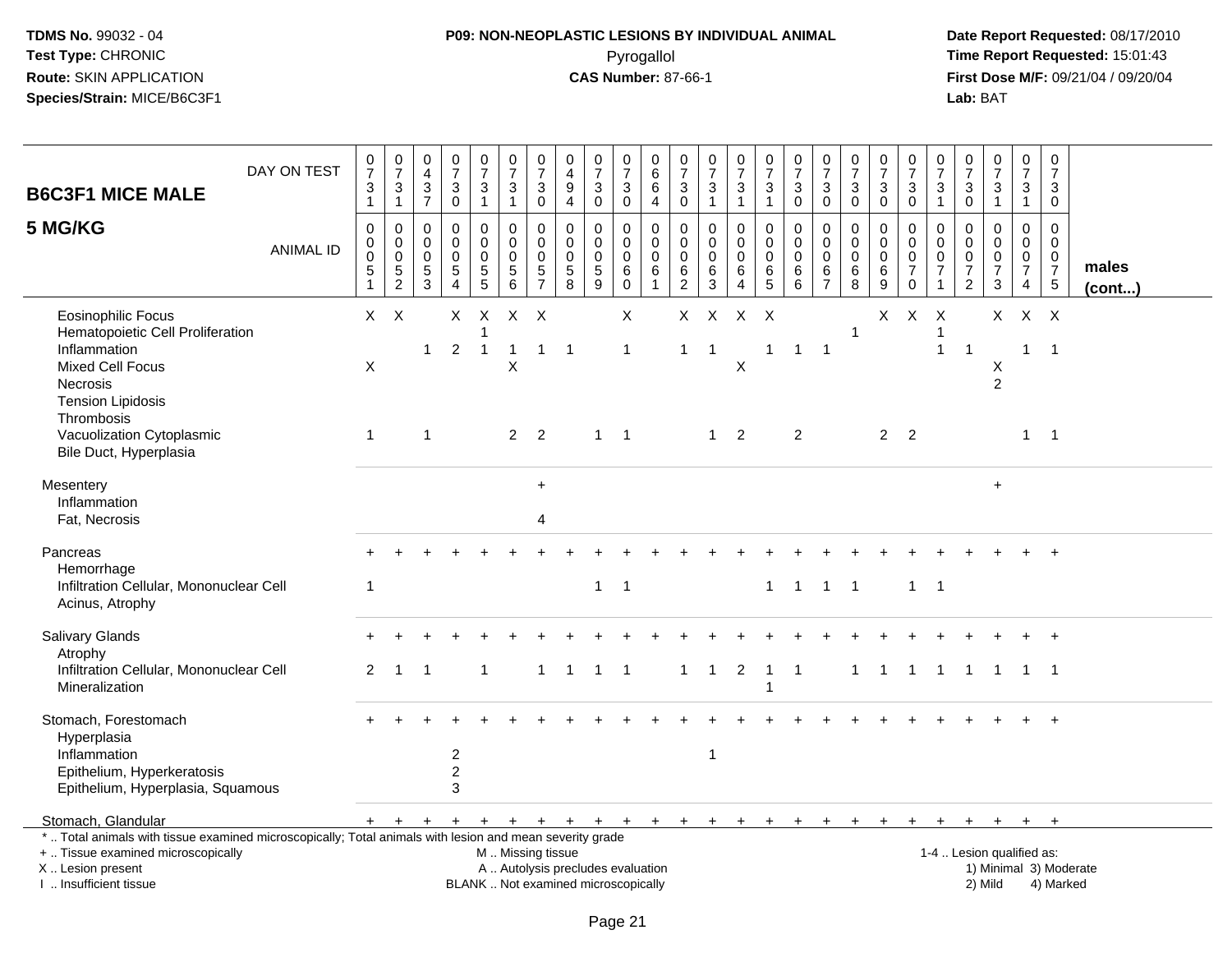# **P09: NON-NEOPLASTIC LESIONS BY INDIVIDUAL ANIMAL**Pyrogallol **Time Report Requested:** 15:01:43

 **Date Report Requested:** 08/17/2010 **First Dose M/F:** 09/21/04 / 09/20/04<br>**Lab:** BAT **Lab:** BAT

| <b>B6C3F1 MICE MALE</b>                                                                                          | DAY ON TEST      | $\frac{0}{7}$<br>$\ensuremath{\mathsf{3}}$<br>$\mathbf{1}$           | $\frac{0}{7}$<br>$\ensuremath{\mathsf{3}}$<br>$\mathbf{1}$ | $\mathbf 0$<br>$\overline{4}$<br>$\sqrt{3}$<br>$\overline{7}$ | $\frac{0}{7}$<br>$\mathbf{3}$<br>$\mathbf 0$                              | $\frac{0}{7}$<br>3<br>1                                                 | $\frac{0}{7}$<br>$\mathbf{3}$<br>$\mathbf{1}$                                | $\frac{0}{7}$<br>$\mathbf{3}$<br>$\mathbf 0$               | 0<br>$\overline{\mathbf{4}}$<br>9<br>$\overline{4}$           | $\frac{0}{7}$<br>$\mathbf 3$<br>$\mathbf 0$                | $\frac{0}{7}$<br>$\mathsf 3$<br>$\mathbf 0$                | 0<br>$\,6\,$<br>$\,6\,$<br>4                                           | $\frac{0}{7}$<br>$\mathbf{3}$<br>$\mathsf{O}\xspace$       | $\frac{0}{7}$<br>$\ensuremath{\mathsf{3}}$<br>$\overline{1}$ | $\frac{0}{7}$<br>3                                     | $\begin{smallmatrix}0\\7\end{smallmatrix}$<br>$\mathbf{3}$<br>$\mathbf{1}$ | $\frac{0}{7}$<br>$\mathbf 3$<br>$\mathbf 0$               | $\frac{0}{7}$<br>$\mathbf{3}$<br>$\mathbf 0$                          | $\frac{0}{7}$<br>$\mathbf{3}$<br>$\mathsf 0$    | $\frac{0}{7}$<br>$\mathbf{3}$<br>$\mathbf 0$        | $\frac{0}{7}$<br>$\ensuremath{\mathsf{3}}$<br>$\mathsf 0$                | $\frac{0}{7}$<br>$\ensuremath{\mathsf{3}}$<br>$\mathbf{1}$  | 0<br>$\overline{7}$<br>$\mathbf{3}$<br>$\mathsf{O}\xspace$            | $\frac{0}{7}$<br>$\sqrt{3}$<br>$\mathbf{1}$                               | $\frac{0}{7}$<br>3<br>$\mathbf{1}$               | $\frac{0}{7}$<br>3<br>$\mathbf 0$                |                 |
|------------------------------------------------------------------------------------------------------------------|------------------|----------------------------------------------------------------------|------------------------------------------------------------|---------------------------------------------------------------|---------------------------------------------------------------------------|-------------------------------------------------------------------------|------------------------------------------------------------------------------|------------------------------------------------------------|---------------------------------------------------------------|------------------------------------------------------------|------------------------------------------------------------|------------------------------------------------------------------------|------------------------------------------------------------|--------------------------------------------------------------|--------------------------------------------------------|----------------------------------------------------------------------------|-----------------------------------------------------------|-----------------------------------------------------------------------|-------------------------------------------------|-----------------------------------------------------|--------------------------------------------------------------------------|-------------------------------------------------------------|-----------------------------------------------------------------------|---------------------------------------------------------------------------|--------------------------------------------------|--------------------------------------------------|-----------------|
| 5 MG/KG                                                                                                          | <b>ANIMAL ID</b> | $\pmb{0}$<br>$\pmb{0}$<br>$\pmb{0}$<br>$\,$ 5 $\,$<br>$\overline{1}$ | $\mathbf 0$<br>$\begin{matrix}0\\0\\5\\2\end{matrix}$      | 0<br>$\mathbf 0$<br>$\mathbf 0$<br>$\,$ 5 $\,$<br>3           | $\mathbf 0$<br>$\mathbf 0$<br>$\mathsf 0$<br>$\sqrt{5}$<br>$\overline{4}$ | $\boldsymbol{0}$<br>$\mathbf 0$<br>$\mathsf{O}\xspace$<br>$\frac{5}{5}$ | 0<br>$\mathsf{O}\xspace$<br>$\mathsf{O}\xspace$<br>$\overline{5}$<br>$\,6\,$ | $\mathbf 0$<br>$\mathsf 0$<br>$\mathbf 0$<br>$\frac{5}{7}$ | $\mathbf 0$<br>$\mathbf 0$<br>$\mathbf 0$<br>$\mathbf 5$<br>8 | $\mathbf 0$<br>$\pmb{0}$<br>$\mathbf 0$<br>$\sqrt{5}$<br>9 | 0<br>$\mathsf{O}$<br>$\mathbf 0$<br>$\,6\,$<br>$\mathbf 0$ | $\mathbf 0$<br>$\mathbf 0$<br>$\mathbf 0$<br>$\,6\,$<br>$\overline{1}$ | $\mathbf 0$<br>0<br>$\mathbf 0$<br>$\,6$<br>$\overline{2}$ | $\mathbf 0$<br>0<br>$\mathbf 0$<br>$\,6$<br>3                | 0<br>$\pmb{0}$<br>$\pmb{0}$<br>$\,6$<br>$\overline{4}$ | $\mathbf 0$<br>$\mathbf 0$<br>$\mathbf 0$<br>$6\over 5$                    | $\mathbf 0$<br>$\mathbf 0$<br>$\mathbf 0$<br>$\,6\,$<br>6 | $\mathbf 0$<br>$\boldsymbol{0}$<br>$\mathbf 0$<br>6<br>$\overline{7}$ | $\pmb{0}$<br>$\pmb{0}$<br>$\mathbf 0$<br>$^6_8$ | $\mathbf{0}$<br>$\mathsf{O}$<br>$\pmb{0}$<br>6<br>9 | 0<br>$\mathbf 0$<br>$\pmb{0}$<br>$\boldsymbol{7}$<br>$\mathsf{O}\xspace$ | $\mathbf 0$<br>$\mathbf 0$<br>$\mathbf 0$<br>$\overline{7}$ | 0<br>$\mathbf 0$<br>$\mathbf 0$<br>$\boldsymbol{7}$<br>$\overline{2}$ | $\mathbf 0$<br>$\mathbf 0$<br>$\pmb{0}$<br>$\overline{7}$<br>$\mathbf{3}$ | $\mathbf 0$<br>$\mathbf 0$<br>$\frac{0}{7}$<br>4 | $\mathbf 0$<br>0<br>$\mathbf 0$<br>$\frac{7}{5}$ | males<br>(cont) |
| Cyst<br>Foreign Body<br>Hyperplasia<br>Infiltration Cellular, Mononuclear Cell<br>Inflammation<br>Mineralization |                  |                                                                      | $\overline{1}$                                             |                                                               | $\mathbf{1}$                                                              | 1                                                                       |                                                                              | $\mathbf{1}$<br>1                                          |                                                               |                                                            |                                                            |                                                                        | $\mathbf{1}$                                               |                                                              | -1                                                     | $\mathbf{1}$                                                               | $\overline{1}$                                            |                                                                       | -1                                              | X                                                   | 1                                                                        | $\overline{2}$                                              |                                                                       | 1                                                                         |                                                  | -1                                               |                 |
| Tooth<br>Dysplasia                                                                                               |                  | $+$                                                                  | $\ddot{}$<br>$X \times X$                                  |                                                               |                                                                           | $\ddot{}$                                                               | +<br>$X \times X$                                                            | $+$                                                        |                                                               |                                                            | $\overline{+}$<br>$X \times X$                             |                                                                        | $\ddot{}$<br>$\mathsf{X}$                                  |                                                              | $\ddot{}$<br>$\mathsf{X}$                              |                                                                            | $\ddot{}$                                                 | $\ddot{}$<br>$X \times X$                                             |                                                 | $\pm$                                               | $\ddot{}$<br>$X \times X$                                                |                                                             |                                                                       | X X X X                                                                   |                                                  | $+$                                              |                 |
| <b>CARDIOVASCULAR SYSTEM</b>                                                                                     |                  |                                                                      |                                                            |                                                               |                                                                           |                                                                         |                                                                              |                                                            |                                                               |                                                            |                                                            |                                                                        |                                                            |                                                              |                                                        |                                                                            |                                                           |                                                                       |                                                 |                                                     |                                                                          |                                                             |                                                                       |                                                                           |                                                  |                                                  |                 |
| <b>Blood Vessel</b><br>Aorta, Infiltration Cellular, Mononuclear Cell<br>Aorta, Mineralization                   |                  |                                                                      |                                                            |                                                               |                                                                           |                                                                         |                                                                              |                                                            |                                                               |                                                            |                                                            |                                                                        |                                                            |                                                              |                                                        |                                                                            |                                                           |                                                                       |                                                 |                                                     |                                                                          |                                                             |                                                                       |                                                                           |                                                  | $\ddot{}$                                        |                 |
| Heart<br>Cardiomyopathy<br>Infiltration Cellular, Mononuclear Cell<br>Inflammation<br>Metaplasia, Osseous        |                  |                                                                      | 2                                                          |                                                               |                                                                           | $\overline{2}$                                                          | $\overline{2}$                                                               | $\overline{2}$                                             |                                                               | 2                                                          | -1                                                         | 2<br>1                                                                 | 2<br>$\mathbf{1}$                                          |                                                              | 2                                                      |                                                                            | 2                                                         | 2                                                                     |                                                 |                                                     | $\overline{2}$                                                           | $\overline{2}$                                              |                                                                       | 2                                                                         | $\overline{2}$                                   | $\ddot{}$<br>$\overline{2}$                      |                 |
| <b>ENDOCRINE SYSTEM</b>                                                                                          |                  |                                                                      |                                                            |                                                               |                                                                           |                                                                         |                                                                              |                                                            |                                                               |                                                            |                                                            |                                                                        |                                                            |                                                              |                                                        |                                                                            |                                                           |                                                                       |                                                 |                                                     |                                                                          |                                                             |                                                                       |                                                                           |                                                  |                                                  |                 |
| <b>Adrenal Cortex</b><br>Angiectasis<br>Hypertrophy<br>Inflammation                                              |                  |                                                                      |                                                            |                                                               | $\mathbf{1}$                                                              | $\mathbf 1$                                                             |                                                                              | $\mathbf{1}$                                               |                                                               |                                                            |                                                            |                                                                        |                                                            |                                                              | $\overline{2}$                                         | $\overline{2}$                                                             | $\overline{2}$                                            | $\overline{1}$                                                        |                                                 | $\overline{1}$                                      |                                                                          |                                                             |                                                                       | 1                                                                         |                                                  | -1                                               |                 |
| Subcapsular, Hyperplasia                                                                                         |                  |                                                                      | $\overline{2}$                                             |                                                               | 1                                                                         | $\boldsymbol{2}$                                                        |                                                                              | $\overline{2}$                                             |                                                               | -1                                                         | $\mathbf 1$                                                | 1                                                                      | $\overline{2}$                                             |                                                              | $\mathbf{1}$                                           | $\overline{1}$                                                             |                                                           | $\overline{c}$                                                        | $\overline{1}$                                  |                                                     |                                                                          | $\mathbf{1}$                                                |                                                                       | $\mathbf{1}$                                                              |                                                  | $\mathbf{1}$                                     |                 |
| *  Total animals with tissue examined microscopically; Total animals with lesion and mean severity grade         |                  |                                                                      |                                                            |                                                               |                                                                           |                                                                         |                                                                              |                                                            |                                                               |                                                            |                                                            |                                                                        |                                                            |                                                              |                                                        |                                                                            |                                                           |                                                                       |                                                 |                                                     |                                                                          |                                                             |                                                                       |                                                                           |                                                  |                                                  |                 |

+ .. Tissue examined microscopically

X .. Lesion present

I .. Insufficient tissue

M .. Missing tissue

A .. Autolysis precludes evaluation 1) Minimal 3 ... Autolysis precludes evaluation 1, and 30 ... (1) Minimal 3<br>1) Minimal 30 ... Autor microscopically 1990 ... (1) Minimal 30 ... (1) Minimal 30 ... (1) Minimal 30 ... (1) BLANK .. Not examined microscopically 2) Mild 4) Marked

1-4 .. Lesion qualified as: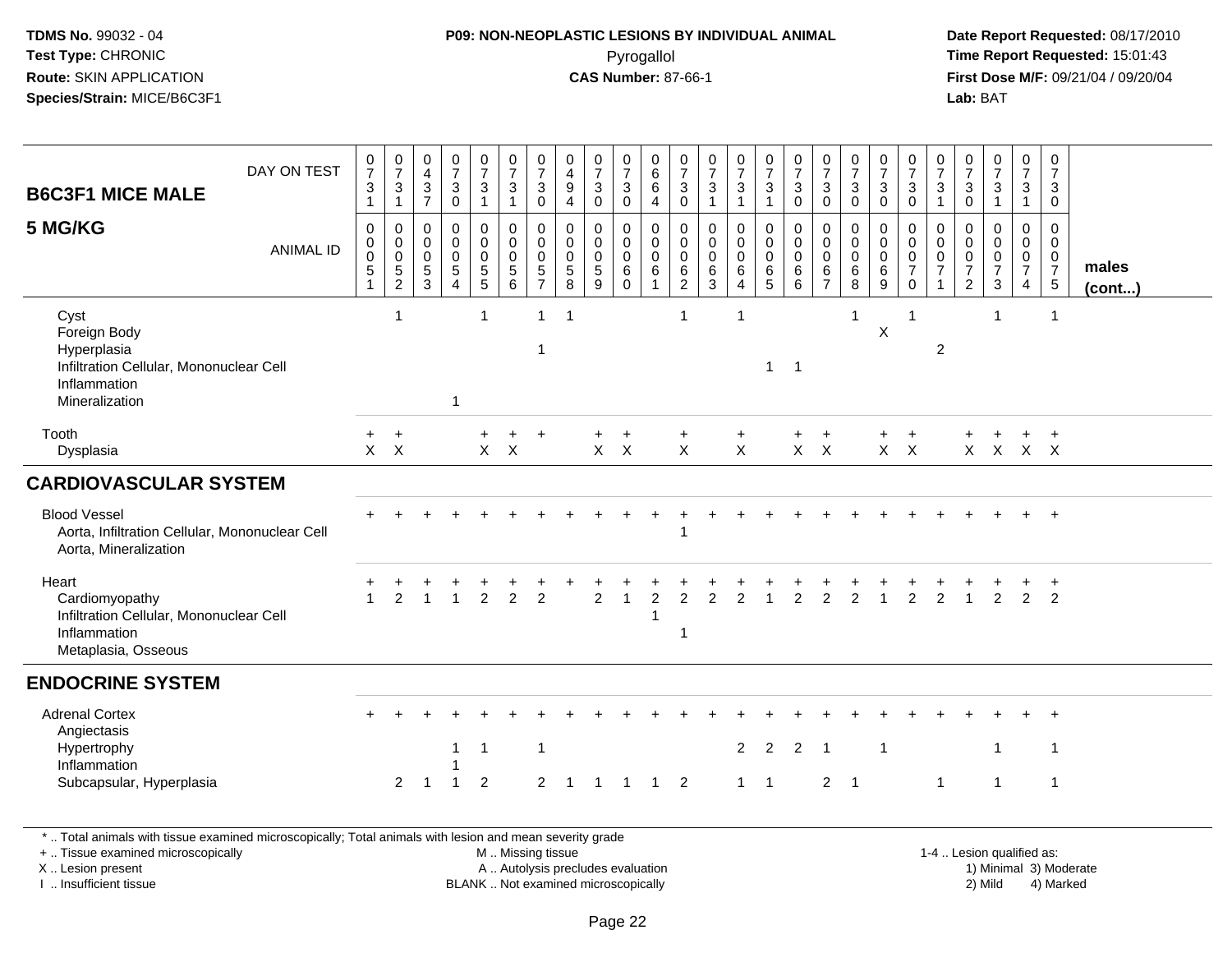# **P09: NON-NEOPLASTIC LESIONS BY INDIVIDUAL ANIMAL**Pyrogallol **Time Report Requested:** 15:01:43

| <b>B6C3F1 MICE MALE</b>                                                                                                                                                                       | DAY ON TEST      | $\begin{array}{c} 0 \\ 7 \end{array}$<br>$\ensuremath{\mathsf{3}}$<br>$\mathbf{1}$ | $\frac{0}{7}$<br>$\frac{3}{1}$                             | $\begin{array}{c} 0 \\ 4 \\ 3 \end{array}$<br>$\overline{7}$  | $\frac{0}{7}$<br>$\mathbf 3$<br>$\pmb{0}$        | $\begin{array}{c} 0 \\ 7 \end{array}$<br>$\ensuremath{\mathsf{3}}$<br>$\mathbf{1}$ | $\frac{0}{7}$<br>$\ensuremath{\mathsf{3}}$<br>$\mathbf{1}$                                    | $\frac{0}{7}$<br>$\ensuremath{\mathsf{3}}$<br>$\mathbf 0$                 | $\mathbf 0$<br>$\overline{4}$<br>$\boldsymbol{9}$<br>$\overline{4}$ | $\frac{0}{7}$<br>$\ensuremath{\mathsf{3}}$<br>$\mathbf 0$ | $\frac{0}{7}$<br>$\ensuremath{\mathsf{3}}$<br>$\mathsf{O}\xspace$ | $_{6}^{\rm 0}$<br>$\overline{6}$<br>$\overline{4}$ | $\begin{smallmatrix}0\\7\end{smallmatrix}$<br>$\ensuremath{\mathsf{3}}$<br>$\mathbf 0$ | $\frac{0}{7}$<br>$\ensuremath{\mathsf{3}}$<br>$\mathbf{1}$ | $\begin{smallmatrix} 0\\7 \end{smallmatrix}$<br>$\frac{3}{1}$                | $\frac{0}{7}$<br>$\frac{3}{1}$                          | $\frac{0}{7}$<br>$\sqrt{3}$<br>$\pmb{0}$                         | $\frac{0}{7}$<br>$\ensuremath{\mathsf{3}}$<br>$\mathbf 0$ | $\frac{0}{7}$<br>$\sqrt{3}$<br>$\mathbf 0$ | $\frac{0}{7}$<br>$\mathbf 3$<br>$\mathbf 0$                    | $\begin{array}{c} 0 \\ 7 \end{array}$<br>$_{0}^{3}$                        | $\frac{0}{7}$<br>3<br>$\mathbf{1}$                                      | $\frac{0}{7}$<br>$\ensuremath{\mathsf{3}}$<br>$\pmb{0}$                    | $\frac{0}{7}$<br>$\ensuremath{\mathsf{3}}$<br>$\mathbf{1}$ | $\begin{smallmatrix}0\\7\end{smallmatrix}$<br>$\ensuremath{\mathsf{3}}$<br>$\mathbf 1$ | $\begin{array}{c} 0 \\ 7 \end{array}$<br>$\mathbf{3}$<br>0      |                                     |
|-----------------------------------------------------------------------------------------------------------------------------------------------------------------------------------------------|------------------|------------------------------------------------------------------------------------|------------------------------------------------------------|---------------------------------------------------------------|--------------------------------------------------|------------------------------------------------------------------------------------|-----------------------------------------------------------------------------------------------|---------------------------------------------------------------------------|---------------------------------------------------------------------|-----------------------------------------------------------|-------------------------------------------------------------------|----------------------------------------------------|----------------------------------------------------------------------------------------|------------------------------------------------------------|------------------------------------------------------------------------------|---------------------------------------------------------|------------------------------------------------------------------|-----------------------------------------------------------|--------------------------------------------|----------------------------------------------------------------|----------------------------------------------------------------------------|-------------------------------------------------------------------------|----------------------------------------------------------------------------|------------------------------------------------------------|----------------------------------------------------------------------------------------|-----------------------------------------------------------------|-------------------------------------|
| 5 MG/KG                                                                                                                                                                                       | <b>ANIMAL ID</b> | $\mathsf 0$<br>$\pmb{0}$<br>$\mathbf 0$<br>$\,$ 5 $\,$<br>$\mathbf{1}$             | $\mathbf 0$<br>$\mathbf 0$<br>$\mathbf 0$<br>$\frac{5}{2}$ | $\mathbf 0$<br>$\overline{0}$<br>$\mathbf 0$<br>$\frac{5}{3}$ | 0<br>$\mathbf 0$<br>$\mathbf 0$<br>$\frac{5}{4}$ | 0<br>$\mathbf 0$<br>$\mathbf 0$<br>$\frac{5}{5}$                                   | $\mathbf 0$<br>$\pmb{0}$<br>$\mathbf 0$<br>$\frac{5}{6}$                                      | $\mathbf 0$<br>$\mathbf 0$<br>$\mathbf 0$<br>$\sqrt{5}$<br>$\overline{7}$ | $\mathbf 0$<br>$\mathbf 0$<br>$\mathbf 0$<br>$\frac{5}{8}$          | 0<br>$\mathbf 0$<br>$\mathbf 0$<br>$\frac{5}{9}$          | $\mathbf 0$<br>$\mathbf 0$<br>$\mathbf 0$<br>6<br>$\mathbf 0$     | 0<br>$\mathbf 0$<br>$\mathbf 0$<br>6               | $\mathbf 0$<br>$\mathbf 0$<br>$\mathbf 0$<br>$\frac{6}{2}$                             | $\mathbf 0$<br>$\mathbf 0$<br>$\mathbf 0$<br>$\frac{6}{3}$ | $\mathbf 0$<br>$\pmb{0}$<br>$\mathsf{O}\xspace$<br>$\,6\,$<br>$\overline{4}$ | $\mathbf 0$<br>$\mathbf 0$<br>$\mathbf 0$<br>$6\over 5$ | $\mathbf 0$<br>$\mathbf 0$<br>$\mathbf 0$<br>6<br>$6\phantom{1}$ | 0<br>$\mathbf 0$<br>$\mathbf 0$<br>$\frac{6}{7}$          | 0<br>$\mathbf 0$<br>0<br>$\frac{6}{8}$     | 0<br>$\mathbf 0$<br>$\mathbf 0$<br>$\,6\,$<br>$\boldsymbol{9}$ | $\mathbf 0$<br>$\mathbf 0$<br>$\mathbf 0$<br>$\overline{7}$<br>$\mathbf 0$ | 0<br>$\mathbf{0}$<br>$\Omega$<br>$\overline{7}$<br>$\blacktriangleleft$ | $\mathbf 0$<br>$\Omega$<br>$\mathbf 0$<br>$\overline{7}$<br>$\overline{2}$ | 0<br>$\mathbf 0$<br>$\pmb{0}$<br>$\overline{7}$<br>3       | $\mathbf 0$<br>$\mathbf 0$<br>0<br>$\overline{7}$<br>4                                 | $\mathbf 0$<br>$\mathbf 0$<br>0<br>$\overline{7}$<br>$\sqrt{5}$ | males<br>$($ cont $)$               |
| Adrenal Medulla                                                                                                                                                                               |                  |                                                                                    |                                                            |                                                               |                                                  |                                                                                    |                                                                                               |                                                                           |                                                                     |                                                           |                                                                   |                                                    |                                                                                        |                                                            |                                                                              |                                                         |                                                                  |                                                           |                                            |                                                                |                                                                            |                                                                         |                                                                            |                                                            |                                                                                        | $\ddot{+}$                                                      |                                     |
| Islets, Pancreatic<br>Hyperplasia                                                                                                                                                             |                  | 2                                                                                  | 3                                                          | $\mathfrak{p}$                                                |                                                  | 3                                                                                  |                                                                                               |                                                                           | 3                                                                   | $\overline{2}$                                            | 3                                                                 |                                                    | $\mathfrak{p}$                                                                         | $\overline{2}$                                             | $\overline{2}$                                                               | $\mathfrak{p}$                                          | $\mathfrak{D}$                                                   | 3                                                         |                                            | 3                                                              | 3                                                                          | 3                                                                       | 3                                                                          | 3                                                          | 3                                                                                      | $\ddot{}$<br>3                                                  |                                     |
| Parathyroid Gland                                                                                                                                                                             |                  |                                                                                    |                                                            |                                                               |                                                  |                                                                                    |                                                                                               |                                                                           |                                                                     |                                                           |                                                                   |                                                    |                                                                                        |                                                            |                                                                              |                                                         |                                                                  |                                                           |                                            | М                                                              |                                                                            | M                                                                       |                                                                            |                                                            | $+$                                                                                    | $+$                                                             |                                     |
| <b>Pituitary Gland</b><br>Pars Distalis, Hyperplasia                                                                                                                                          |                  |                                                                                    |                                                            |                                                               |                                                  |                                                                                    |                                                                                               |                                                                           |                                                                     |                                                           |                                                                   |                                                    |                                                                                        |                                                            |                                                                              |                                                         |                                                                  |                                                           |                                            |                                                                |                                                                            |                                                                         |                                                                            |                                                            | $+$                                                                                    | $+$                                                             |                                     |
| <b>Thyroid Gland</b>                                                                                                                                                                          |                  | $\ddot{}$                                                                          |                                                            |                                                               |                                                  |                                                                                    |                                                                                               |                                                                           |                                                                     |                                                           |                                                                   |                                                    |                                                                                        |                                                            |                                                                              |                                                         |                                                                  |                                                           | $\div$                                     | $\div$                                                         |                                                                            |                                                                         |                                                                            |                                                            | $+$                                                                                    | $+$                                                             |                                     |
| <b>GENERAL BODY SYSTEM</b>                                                                                                                                                                    |                  |                                                                                    |                                                            |                                                               |                                                  |                                                                                    |                                                                                               |                                                                           |                                                                     |                                                           |                                                                   |                                                    |                                                                                        |                                                            |                                                                              |                                                         |                                                                  |                                                           |                                            |                                                                |                                                                            |                                                                         |                                                                            |                                                            |                                                                                        |                                                                 |                                     |
| Peritoneum<br>Inflammation                                                                                                                                                                    |                  |                                                                                    |                                                            |                                                               |                                                  |                                                                                    |                                                                                               |                                                                           |                                                                     |                                                           |                                                                   |                                                    |                                                                                        |                                                            |                                                                              |                                                         |                                                                  |                                                           |                                            |                                                                |                                                                            |                                                                         |                                                                            |                                                            |                                                                                        |                                                                 |                                     |
| <b>GENITAL SYSTEM</b>                                                                                                                                                                         |                  |                                                                                    |                                                            |                                                               |                                                  |                                                                                    |                                                                                               |                                                                           |                                                                     |                                                           |                                                                   |                                                    |                                                                                        |                                                            |                                                                              |                                                         |                                                                  |                                                           |                                            |                                                                |                                                                            |                                                                         |                                                                            |                                                            |                                                                                        |                                                                 |                                     |
| <b>Coagulating Gland</b>                                                                                                                                                                      |                  |                                                                                    | $\ddot{}$                                                  |                                                               |                                                  |                                                                                    |                                                                                               |                                                                           |                                                                     |                                                           |                                                                   |                                                    |                                                                                        |                                                            |                                                                              |                                                         |                                                                  |                                                           |                                            |                                                                |                                                                            |                                                                         |                                                                            | $\ddot{}$                                                  |                                                                                        |                                                                 |                                     |
| Epididymis<br>Granuloma Sperm<br>Infiltration Cellular, Mononuclear Cell<br>Inflammation                                                                                                      |                  | $\mathbf 1$                                                                        | 3                                                          | 1                                                             | $\mathbf{1}$                                     | $\overline{2}$                                                                     |                                                                                               |                                                                           | $\overline{1}$                                                      | $\overline{1}$                                            | $\overline{1}$                                                    | $\mathbf{1}$                                       | $\mathbf{1}$                                                                           | $\overline{1}$                                             | $\overline{1}$                                                               |                                                         | 1                                                                | -1                                                        | $\overline{1}$                             | $\mathbf{1}$                                                   | $\overline{1}$                                                             | $\mathbf{1}$                                                            | -1                                                                         |                                                            | 2<br>$\mathbf{1}$                                                                      | $\ddot{}$<br>$\overline{1}$                                     |                                     |
| Inflammation, Granulomatous<br>Pigmentation<br>Artery, Inflammation                                                                                                                           |                  |                                                                                    |                                                            |                                                               |                                                  |                                                                                    |                                                                                               |                                                                           |                                                                     |                                                           |                                                                   |                                                    |                                                                                        | $\overline{1}$                                             |                                                                              |                                                         |                                                                  |                                                           |                                            |                                                                |                                                                            |                                                                         |                                                                            |                                                            |                                                                                        |                                                                 |                                     |
| <b>Preputial Gland</b><br>Ectasia                                                                                                                                                             |                  |                                                                                    |                                                            |                                                               |                                                  |                                                                                    |                                                                                               |                                                                           |                                                                     |                                                           | 3                                                                 |                                                    |                                                                                        |                                                            |                                                                              |                                                         |                                                                  |                                                           |                                            |                                                                |                                                                            |                                                                         |                                                                            |                                                            | $+$                                                                                    | $+$                                                             |                                     |
| *  Total animals with tissue examined microscopically; Total animals with lesion and mean severity grade<br>+  Tissue examined microscopically<br>X  Lesion present<br>I. Insufficient tissue |                  |                                                                                    |                                                            |                                                               |                                                  |                                                                                    | M  Missing tissue<br>A  Autolysis precludes evaluation<br>BLANK  Not examined microscopically |                                                                           |                                                                     |                                                           |                                                                   |                                                    |                                                                                        |                                                            |                                                                              |                                                         |                                                                  |                                                           |                                            |                                                                |                                                                            |                                                                         |                                                                            | 1-4  Lesion qualified as:<br>2) Mild                       |                                                                                        |                                                                 | 1) Minimal 3) Moderate<br>4) Marked |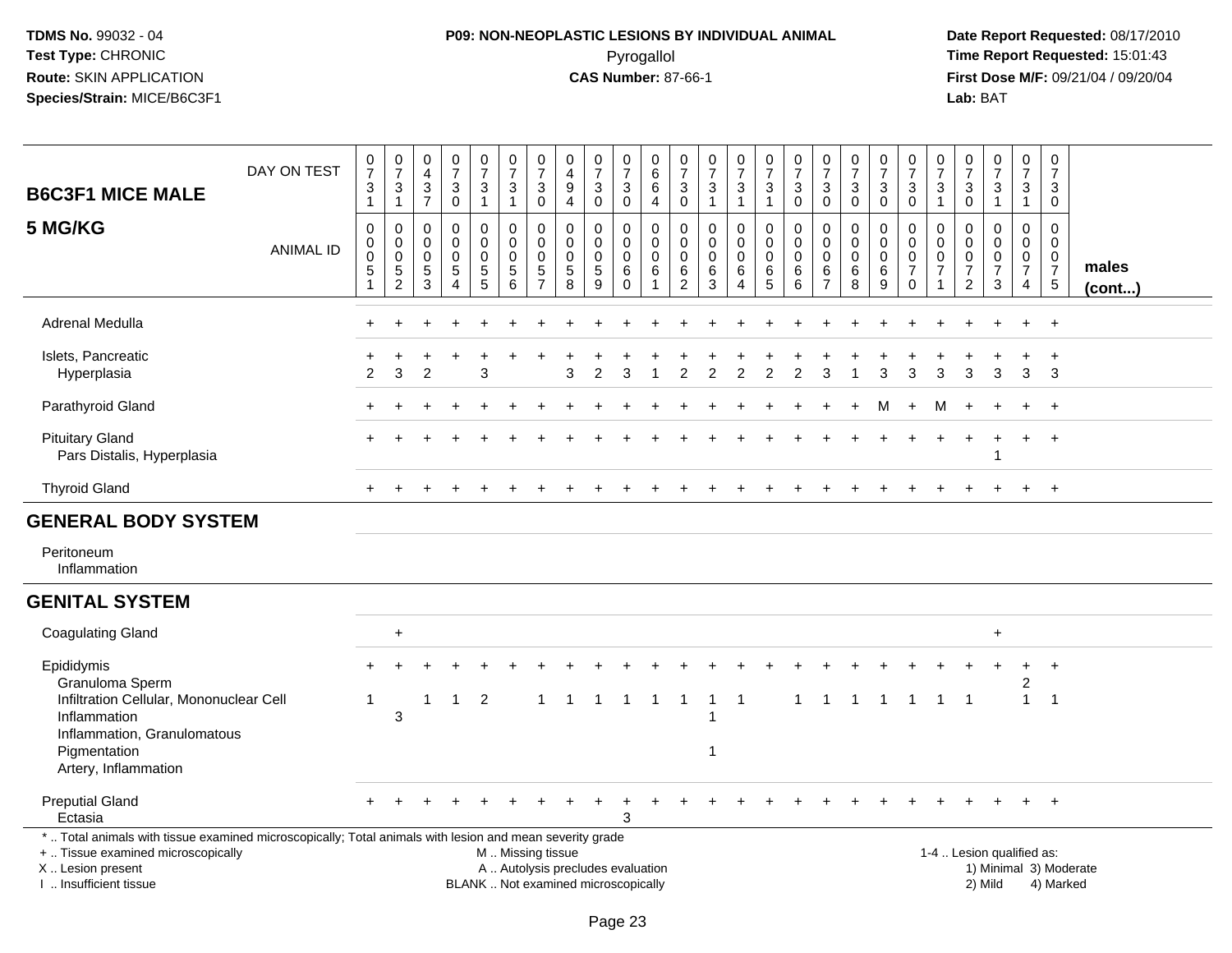# **P09: NON-NEOPLASTIC LESIONS BY INDIVIDUAL ANIMAL**Pyrogallol **Time Report Requested:** 15:01:43

 **Date Report Requested:** 08/17/2010 **First Dose M/F:** 09/21/04 / 09/20/04<br>Lab: BAT **Lab:** BAT

| DAY ON TEST<br><b>B6C3F1 MICE MALE</b>                                                                                 | $\frac{0}{7}$<br>$\sqrt{3}$<br>1 | $\frac{0}{7}$<br>$\ensuremath{\mathsf{3}}$<br>$\mathbf{1}$               | $\pmb{0}$<br>$\overline{4}$<br>$\sqrt{3}$<br>$\overline{7}$ | $\begin{array}{c} 0 \\ 7 \end{array}$<br>$\mathbf{3}$<br>$\mathbf 0$     | $\begin{array}{c} 0 \\ 7 \end{array}$<br>$\mathbf{3}$<br>$\mathbf{1}$ | $\frac{0}{7}$<br>$\mathbf{3}$<br>$\mathbf{1}$                | $\frac{0}{7}$<br>$\sqrt{3}$<br>$\mathbf 0$     | 0<br>$\overline{4}$<br>$\boldsymbol{9}$<br>$\overline{4}$ | $\begin{array}{c} 0 \\ 7 \end{array}$<br>$\sqrt{3}$<br>$\mathbf 0$ | $\pmb{0}$<br>$\overline{7}$<br>$\ensuremath{\mathsf{3}}$<br>$\mathbf 0$ | 0<br>$\,6$<br>6<br>$\overline{4}$                      | 0<br>$\overline{7}$<br>$\mathbf{3}$<br>$\mathbf 0$                  | $\mathbf 0$<br>$\overline{7}$<br>$\mathbf{3}$<br>$\mathbf{1}$ | $\frac{0}{7}$<br>3<br>$\mathbf{1}$                     | $\frac{0}{7}$<br>$\mathbf{3}$<br>$\mathbf{1}$                  | $\frac{0}{7}$<br>$\ensuremath{\mathsf{3}}$<br>$\mathbf 0$              | $\frac{0}{7}$<br>$\ensuremath{\mathsf{3}}$<br>$\mathbf 0$ | $\frac{0}{7}$<br>$\sqrt{3}$<br>$\mathbf{0}$ | $\begin{array}{c} 0 \\ 7 \end{array}$<br>$\sqrt{3}$<br>$\mathbf 0$ | $\frac{0}{7}$<br>$\mathbf{3}$<br>$\mathbf 0$                               | 0<br>$\overline{7}$<br>3<br>$\mathbf 1$ | 0<br>$\overline{7}$<br>3<br>$\mathbf 0$         | $\begin{smallmatrix}0\\7\end{smallmatrix}$<br>$\ensuremath{\mathsf{3}}$ | $\begin{array}{c} 0 \\ 7 \end{array}$<br>$\ensuremath{\mathsf{3}}$<br>$\mathbf{1}$ | $\mathsf 0$<br>$\overline{7}$<br>$\mathbf{3}$<br>$\mathbf 0$            |                       |
|------------------------------------------------------------------------------------------------------------------------|----------------------------------|--------------------------------------------------------------------------|-------------------------------------------------------------|--------------------------------------------------------------------------|-----------------------------------------------------------------------|--------------------------------------------------------------|------------------------------------------------|-----------------------------------------------------------|--------------------------------------------------------------------|-------------------------------------------------------------------------|--------------------------------------------------------|---------------------------------------------------------------------|---------------------------------------------------------------|--------------------------------------------------------|----------------------------------------------------------------|------------------------------------------------------------------------|-----------------------------------------------------------|---------------------------------------------|--------------------------------------------------------------------|----------------------------------------------------------------------------|-----------------------------------------|-------------------------------------------------|-------------------------------------------------------------------------|------------------------------------------------------------------------------------|-------------------------------------------------------------------------|-----------------------|
| 5 MG/KG<br><b>ANIMAL ID</b>                                                                                            | 0<br>0<br>0<br>5                 | 0<br>$\boldsymbol{0}$<br>$\mathbf 0$<br>$\overline{5}$<br>$\overline{2}$ | $\mathbf 0$<br>$\mathbf 0$<br>$\mathbf 0$<br>5<br>3         | $\mathbf 0$<br>$\mathbf 0$<br>$\mathbf 0$<br>5<br>$\boldsymbol{\Lambda}$ | 0<br>$\mathbf 0$<br>$\mathbf 0$<br>$\frac{5}{5}$                      | $\mathbf 0$<br>$\mathbf 0$<br>$\mathbf 0$<br>$\sqrt{5}$<br>6 | 0<br>$\pmb{0}$<br>$\mathbf 0$<br>$\frac{5}{7}$ | 0<br>0<br>$\mathbf 0$<br>5<br>8                           | $\mathbf 0$<br>0<br>$\mathbf 0$<br>$\sqrt{5}$<br>9                 | 0<br>0<br>$\mathbf 0$<br>6<br>$\mathbf{0}$                              | $\mathbf 0$<br>0<br>$\mathbf 0$<br>6<br>$\overline{1}$ | $\mathbf 0$<br>$\mathbf 0$<br>$\overline{0}$<br>6<br>$\overline{c}$ | $\mathbf 0$<br>0<br>$\mathbf 0$<br>6<br>3                     | 0<br>$\mathbf 0$<br>$\mathbf 0$<br>6<br>$\overline{4}$ | 0<br>$\mathbf 0$<br>$\ddot{\mathbf{0}}$<br>6<br>$\overline{5}$ | $\mathbf 0$<br>$\mathsf 0$<br>$\mathbf 0$<br>$\,6\,$<br>$6\phantom{1}$ | 0<br>0<br>$\mathbf 0$<br>$\,6$<br>$\overline{7}$          | 0<br>0<br>$\mathbf 0$<br>$\,6\,$<br>8       | 0<br>$\mathbf 0$<br>$\mathbf 0$<br>$6\phantom{1}6$<br>9            | $\mathbf 0$<br>$\mathbf 0$<br>$\mathbf 0$<br>$\overline{7}$<br>$\mathbf 0$ | 0<br>0<br>0<br>$\overline{7}$<br>1      | 0<br>0<br>0<br>$\overline{7}$<br>$\overline{2}$ | $\mathbf 0$<br>0<br>$\pmb{0}$<br>$\overline{7}$<br>3                    | 0<br>$\mathbf 0$<br>$\mathbf 0$<br>$\overline{7}$<br>4                             | 0<br>$\overline{0}$<br>$\mathbf{0}$<br>$\overline{7}$<br>$\overline{5}$ | males<br>$($ cont $)$ |
| Infiltration Cellular, Mononuclear Cell<br>Inflammation                                                                |                                  | $\overline{4}$                                                           |                                                             | $\overline{1}$                                                           | $\overline{2}$                                                        |                                                              | $\overline{2}$                                 | $\overline{2}$                                            | $\overline{2}$                                                     | $\overline{c}$<br>$\mathfrak{S}$                                        | $\mathbf{3}$                                           | 1                                                                   |                                                               | $\overline{2}$                                         | 1                                                              | $\mathbf{1}$                                                           | $\overline{2}$                                            | 3                                           |                                                                    |                                                                            | -1                                      | $\overline{2}$                                  | 3                                                                       | $\overline{4}$                                                                     | -1                                                                      |                       |
| Prostate<br>Fibrosis<br>Hyperplasia<br>Infiltration Cellular, Mononuclear Cell<br>Inflammation<br>Artery, Inflammation | $\mathbf 1$                      | $\blacktriangleleft$                                                     |                                                             | $1 \quad 1$                                                              | $\overline{1}$                                                        | 2<br>$\overline{1}$                                          | $\overline{1}$                                 | 3                                                         |                                                                    |                                                                         | $\overline{1}$                                         | $\mathbf{1}$                                                        |                                                               | $\overline{1}$                                         | $\mathbf{1}$                                                   | $\mathbf{1}$                                                           | $\mathbf{1}$                                              | $\overline{1}$                              |                                                                    | $1 \quad 1$                                                                |                                         | $2 \quad 1 \quad 1$                             |                                                                         | $1 \quad 1$                                                                        |                                                                         |                       |
| <b>Seminal Vesicle</b><br>Infiltration Cellular, Mononuclear Cell<br>Inflammation<br><b>Bilateral, Dilatation</b>      |                                  | $\overline{\mathbf{1}}$                                                  |                                                             |                                                                          | $\overline{2}$                                                        |                                                              |                                                | $\overline{2}$                                            |                                                                    | $\overline{1}$                                                          |                                                        |                                                                     |                                                               | 1                                                      |                                                                |                                                                        |                                                           |                                             | 1                                                                  |                                                                            | $\mathbf{1}$                            | 1                                               |                                                                         | $\mathbf{1}$                                                                       | $\overline{1}$                                                          |                       |
| <b>Testes</b><br>Mineralization                                                                                        |                                  |                                                                          |                                                             |                                                                          |                                                                       |                                                              |                                                |                                                           |                                                                    |                                                                         |                                                        |                                                                     |                                                               |                                                        |                                                                |                                                                        |                                                           |                                             |                                                                    |                                                                            |                                         |                                                 |                                                                         |                                                                                    | $+$                                                                     |                       |
| <b>HEMATOPOIETIC SYSTEM</b>                                                                                            |                                  |                                                                          |                                                             |                                                                          |                                                                       |                                                              |                                                |                                                           |                                                                    |                                                                         |                                                        |                                                                     |                                                               |                                                        |                                                                |                                                                        |                                                           |                                             |                                                                    |                                                                            |                                         |                                                 |                                                                         |                                                                                    |                                                                         |                       |
| <b>Bone Marrow</b><br>Hyperplasia                                                                                      | $+$                              | $\ddot{}$                                                                | $\overline{c}$                                              |                                                                          |                                                                       |                                                              |                                                |                                                           |                                                                    |                                                                         | $\overline{2}$                                         |                                                                     |                                                               |                                                        |                                                                |                                                                        |                                                           |                                             |                                                                    |                                                                            |                                         |                                                 |                                                                         |                                                                                    | $+$                                                                     |                       |
| Lymph Node<br>Bronchial, Hyperplasia, Lymphoid<br>Inguinal, Hyperplasia, Lymphoid<br>Inguinal, Pigmentation            |                                  |                                                                          | $\ddot{}$<br>$\mathbf 1$                                    |                                                                          |                                                                       |                                                              |                                                |                                                           |                                                                    | $+$<br>2                                                                | $\ddot{}$<br>3                                         |                                                                     |                                                               |                                                        |                                                                |                                                                        |                                                           |                                             |                                                                    |                                                                            | $\ddot{}$<br>$\overline{1}$             |                                                 | $\ddot{}$                                                               | $\ddot{}$<br>4                                                                     |                                                                         |                       |
| Lymph Node, Mandibular<br>Hyperplasia, Lymphoid                                                                        |                                  |                                                                          |                                                             |                                                                          | 1                                                                     |                                                              |                                                |                                                           |                                                                    |                                                                         |                                                        |                                                                     |                                                               | $\overline{2}$                                         |                                                                |                                                                        |                                                           | $\overline{1}$                              | $\overline{2}$                                                     |                                                                            | 3                                       | 3                                               | $\overline{1}$                                                          | +<br>$\overline{\mathbf{1}}$                                                       | $+$                                                                     |                       |

\* .. Total animals with tissue examined microscopically; Total animals with lesion and mean severity grade

+ .. Tissue examined microscopically

X .. Lesion present

I .. Insufficient tissue

M .. Missing tissue

BLANK .. Not examined microscopically

 1-4 .. Lesion qualified as: A .. Autolysis precludes evaluation 19 and 10 minimal 3) Moderate 1 and 20 minimal 3) Moderate 19 minimal 3) Moderat<br>19 and 19 and 19 and 19 and 19 and 19 and 19 and 19 and 19 and 19 and 19 and 19 and 19 and 19 and 19 and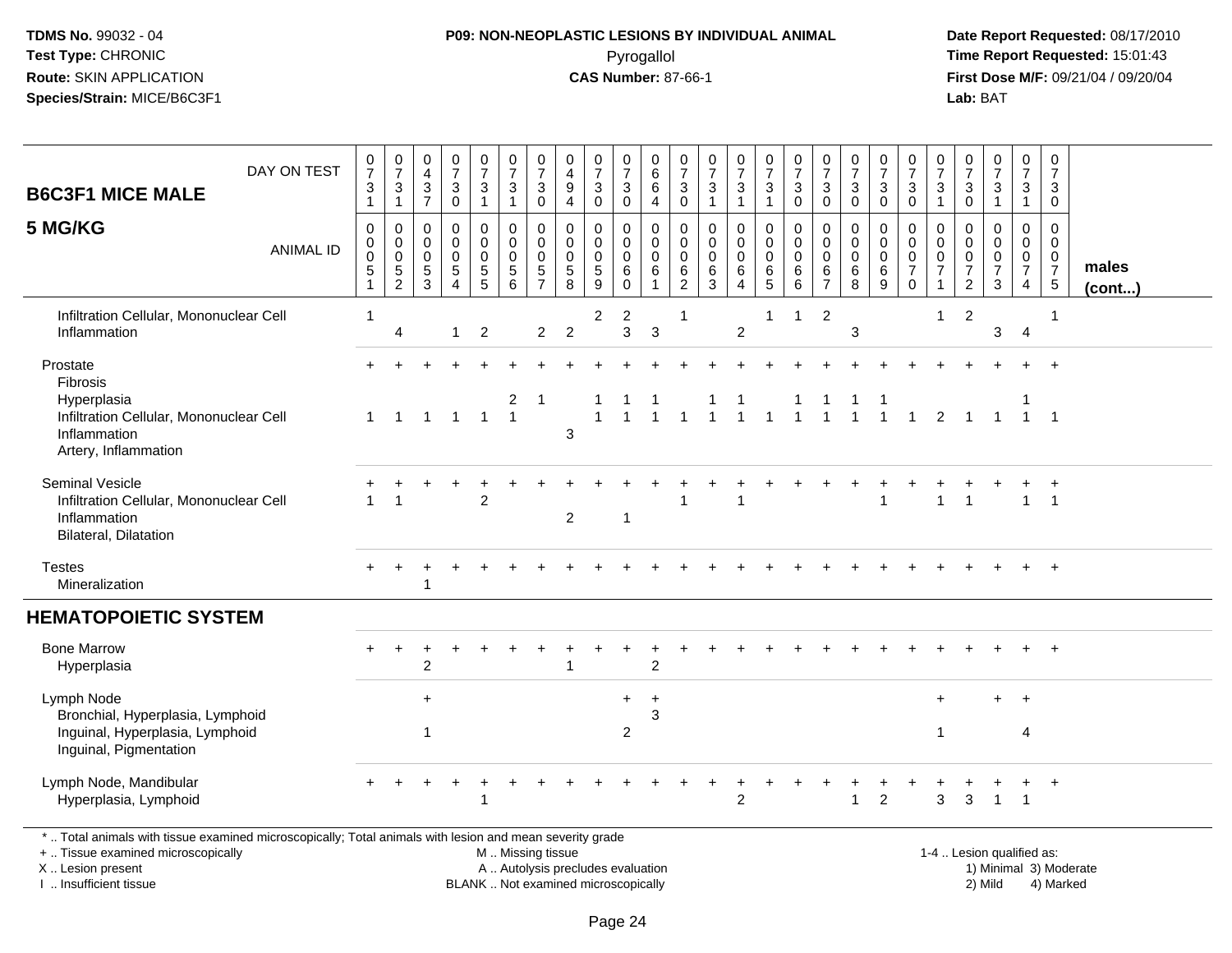# **P09: NON-NEOPLASTIC LESIONS BY INDIVIDUAL ANIMAL**Pyrogallol **Time Report Requested:** 15:01:43

 **Date Report Requested:** 08/17/2010 **First Dose M/F:** 09/21/04 / 09/20/04<br>**Lab:** BAT **Lab:** BAT

| DAY ON TEST<br><b>B6C3F1 MICE MALE</b><br>5 MG/KG<br><b>ANIMAL ID</b>                                                                                                                                                                                                                                                                                                             | $\frac{0}{7}$<br>$\sqrt{3}$<br>$\overline{1}$<br>$\mathbf 0$<br>0<br>$\pmb{0}$<br>$\sqrt{5}$ | $\frac{0}{7}$<br>$\mathbf{3}$<br>$\mathbf{1}$<br>$\mathbf 0$<br>$\mathbf 0$<br>$\pmb{0}$<br>$\sqrt{5}$<br>$\overline{c}$ | $_4^{\rm 0}$<br>$\mathbf{3}$<br>$\overline{7}$<br>$\mathbf 0$<br>$\pmb{0}$<br>$\pmb{0}$<br>$\,$ 5 $\,$<br>3 | $\frac{0}{7}$<br>3<br>0<br>0<br>$\mathbf 0$<br>0<br>5<br>4 | $\frac{0}{7}$<br>3<br>$\overline{1}$<br>0<br>$\boldsymbol{0}$<br>$\boldsymbol{0}$<br>$\begin{array}{c} 5 \\ 5 \end{array}$ | $\frac{0}{7}$<br>$\sqrt{3}$<br>$\overline{1}$<br>$_{\rm 0}^{\rm 0}$<br>$\boldsymbol{0}$<br>$\,$ 5 $\,$<br>$6\phantom{1}6$ | $\frac{0}{7}$<br>$\mathbf{3}$<br>$\pmb{0}$<br>0<br>$\mathbf 0$<br>$\mathbf 0$<br>$\sqrt{5}$<br>$\overline{7}$ | 0<br>$\overline{\mathbf{4}}$<br>9<br>4<br>0<br>$\mathbf 0$<br>$\boldsymbol{0}$<br>$\sqrt{5}$<br>8 | $\frac{0}{7}$<br>3<br>$\mathsf{O}\xspace$<br>0<br>0<br>$\pmb{0}$<br>$\sqrt{5}$<br>9 | $\begin{array}{c} 0 \\ 7 \end{array}$<br>$\sqrt{3}$<br>$\mathsf{O}\xspace$<br>0<br>$\mathsf{O}\xspace$<br>$\mathsf{O}\xspace$<br>$\,6\,$<br>$\Omega$ | $\begin{array}{c} 0 \\ 6 \end{array}$<br>$\,6\,$<br>4<br>$\mathbf 0$<br>$\pmb{0}$<br>$\pmb{0}$<br>$\,6\,$                                                       | $\frac{0}{7}$<br>$\mathbf{3}$<br>$\mathsf{O}\xspace$<br>$\boldsymbol{0}$<br>$\boldsymbol{0}$<br>$\mathbf 0$<br>$\,6\,$<br>$\overline{2}$ | $\frac{0}{7}$<br>$\mathbf{3}$<br>$\mathbf{1}$<br>$\pmb{0}$<br>$\mathbf 0$<br>$\mathbf 0$<br>$\,6\,$<br>3 | $\frac{0}{7}$<br>3<br>1<br>0<br>$\mathbf 0$<br>$\pmb{0}$<br>6<br>$\overline{4}$ | $\frac{0}{7}$<br>$\mathbf{3}$<br>$\overline{1}$<br>$_{\rm 0}^{\rm 0}$<br>$\pmb{0}$<br>$\,6\,$<br>5 | $\frac{0}{7}$<br>$\sqrt{3}$<br>$\pmb{0}$<br>$\mathbf 0$<br>$\pmb{0}$<br>$\pmb{0}$<br>6<br>6 | $\frac{0}{7}$<br>$\mathbf{3}$<br>$\mathbf 0$<br>$\mathbf 0$<br>$\boldsymbol{0}$<br>$\pmb{0}$<br>$\,6\,$<br>$\overline{7}$ | $\frac{0}{7}$<br>$\mathbf{3}$<br>$\mathbf 0$<br>0<br>$\mathbf 0$<br>$\mathsf{O}\xspace$<br>6<br>8 | $\frac{0}{7}$<br>$\sqrt{3}$<br>$\mathsf{O}\xspace$<br>0<br>$\pmb{0}$<br>$\mathbf 0$<br>$\,6\,$<br>9 | $\frac{0}{7}$<br>3<br>$\mathbf 0$<br>0<br>$\mathbf 0$<br>$\pmb{0}$<br>$\overline{7}$<br>$\mathbf 0$ | $\frac{0}{7}$<br>3<br>$\mathbf{1}$<br>0<br>0<br>0<br>$\overline{7}$<br>1 | $\frac{0}{7}$<br>$\mathbf{3}$<br>$\pmb{0}$<br>0<br>0<br>$\pmb{0}$<br>$\boldsymbol{7}$<br>$\overline{c}$ | $\begin{smallmatrix} 0\\7 \end{smallmatrix}$<br>$\mathsf 3$<br>$\mathbf{1}$<br>$\mathbf 0$<br>$\mathbf 0$<br>$\frac{0}{7}$<br>3 | $\frac{0}{7}$<br>3<br>$\mathbf{1}$<br>0<br>$\overline{0}$<br>$\mathbf 0$<br>$\overline{7}$<br>$\overline{4}$ | 0<br>$\overline{7}$<br>$\mathbf{3}$<br>$\mathbf 0$<br>$\mathbf 0$<br>$\mathbf 0$<br>$\mathbf 0$<br>$\overline{7}$<br>$5\phantom{.0}$ | males<br>$($ cont $)$ |
|-----------------------------------------------------------------------------------------------------------------------------------------------------------------------------------------------------------------------------------------------------------------------------------------------------------------------------------------------------------------------------------|----------------------------------------------------------------------------------------------|--------------------------------------------------------------------------------------------------------------------------|-------------------------------------------------------------------------------------------------------------|------------------------------------------------------------|----------------------------------------------------------------------------------------------------------------------------|---------------------------------------------------------------------------------------------------------------------------|---------------------------------------------------------------------------------------------------------------|---------------------------------------------------------------------------------------------------|-------------------------------------------------------------------------------------|------------------------------------------------------------------------------------------------------------------------------------------------------|-----------------------------------------------------------------------------------------------------------------------------------------------------------------|------------------------------------------------------------------------------------------------------------------------------------------|----------------------------------------------------------------------------------------------------------|---------------------------------------------------------------------------------|----------------------------------------------------------------------------------------------------|---------------------------------------------------------------------------------------------|---------------------------------------------------------------------------------------------------------------------------|---------------------------------------------------------------------------------------------------|-----------------------------------------------------------------------------------------------------|-----------------------------------------------------------------------------------------------------|--------------------------------------------------------------------------|---------------------------------------------------------------------------------------------------------|---------------------------------------------------------------------------------------------------------------------------------|--------------------------------------------------------------------------------------------------------------|--------------------------------------------------------------------------------------------------------------------------------------|-----------------------|
| Lymph Node, Mesenteric<br>Hyperplasia, Lymphoid                                                                                                                                                                                                                                                                                                                                   |                                                                                              |                                                                                                                          |                                                                                                             |                                                            |                                                                                                                            |                                                                                                                           |                                                                                                               |                                                                                                   |                                                                                     |                                                                                                                                                      |                                                                                                                                                                 |                                                                                                                                          |                                                                                                          |                                                                                 |                                                                                                    |                                                                                             |                                                                                                                           |                                                                                                   |                                                                                                     |                                                                                                     | $\overline{c}$                                                           | 3                                                                                                       |                                                                                                                                 | $\ddot{}$                                                                                                    | $+$                                                                                                                                  |                       |
| Spleen<br>Hematopoietic Cell Proliferation<br>Hyperplasia, Lymphoid                                                                                                                                                                                                                                                                                                               |                                                                                              | 1                                                                                                                        |                                                                                                             | $\overline{2}$                                             |                                                                                                                            |                                                                                                                           |                                                                                                               |                                                                                                   |                                                                                     |                                                                                                                                                      |                                                                                                                                                                 |                                                                                                                                          |                                                                                                          |                                                                                 | $\overline{2}$                                                                                     |                                                                                             | $\overline{2}$                                                                                                            | 2                                                                                                 | 1                                                                                                   | $\overline{2}$                                                                                      |                                                                          |                                                                                                         |                                                                                                                                 | $\mathbf{1}$                                                                                                 | $\overline{1}$                                                                                                                       |                       |
| Thymus<br>Hyperplasia, Lymphoid                                                                                                                                                                                                                                                                                                                                                   |                                                                                              |                                                                                                                          |                                                                                                             |                                                            |                                                                                                                            | 3                                                                                                                         |                                                                                                               |                                                                                                   |                                                                                     |                                                                                                                                                      |                                                                                                                                                                 |                                                                                                                                          |                                                                                                          |                                                                                 |                                                                                                    |                                                                                             |                                                                                                                           |                                                                                                   |                                                                                                     |                                                                                                     |                                                                          |                                                                                                         |                                                                                                                                 |                                                                                                              | $\ddot{}$                                                                                                                            |                       |
| <b>INTEGUMENTARY SYSTEM</b>                                                                                                                                                                                                                                                                                                                                                       |                                                                                              |                                                                                                                          |                                                                                                             |                                                            |                                                                                                                            |                                                                                                                           |                                                                                                               |                                                                                                   |                                                                                     |                                                                                                                                                      |                                                                                                                                                                 |                                                                                                                                          |                                                                                                          |                                                                                 |                                                                                                    |                                                                                             |                                                                                                                           |                                                                                                   |                                                                                                     |                                                                                                     |                                                                          |                                                                                                         |                                                                                                                                 |                                                                                                              |                                                                                                                                      |                       |
| <b>Mammary Gland</b>                                                                                                                                                                                                                                                                                                                                                              | м                                                                                            | M                                                                                                                        | M                                                                                                           | M                                                          | M                                                                                                                          | M                                                                                                                         | M                                                                                                             | M M                                                                                               |                                                                                     | M                                                                                                                                                    |                                                                                                                                                                 | M M                                                                                                                                      | M M                                                                                                      |                                                                                 | M                                                                                                  |                                                                                             |                                                                                                                           | M M M M M                                                                                         |                                                                                                     |                                                                                                     | M                                                                        |                                                                                                         | M M M M                                                                                                                         |                                                                                                              |                                                                                                                                      |                       |
| Skin<br>Abscess<br>Fibrosis<br>Hyperkeratosis<br>Hyperplasia<br>Inflammation<br>Ulcer<br>Lip, Inflammation<br>Sebaceous Gland, Hyperplasia<br>Sebaceous Gland, Site Of Application,<br>Hyperplasia<br>Site Of Application, Fibrosis<br>Site Of Application, Hyperkeratosis<br>Site Of Application, Hyperplasia<br>Site Of Application, Inflammation<br>Site Of Application, Ulcer |                                                                                              | $\mathbf{1}$                                                                                                             | 1                                                                                                           | -1<br>$\mathbf{1}$<br>-1                                   | $\mathbf{1}$<br>-1<br>$\overline{2}$                                                                                       | -1<br>$\overline{1}$                                                                                                      | $\overline{1}$<br>$\overline{1}$<br>$\overline{1}$                                                            | $\overline{1}$                                                                                    |                                                                                     |                                                                                                                                                      | Х<br>$\overline{4}$<br>$\overline{2}$<br>3<br>$\overline{2}$<br>$\overline{1}$<br>$\overline{c}$<br>$\ensuremath{\mathsf{3}}$<br>$\mathbf{3}$<br>$\overline{c}$ | $\overline{1}$<br>$\overline{1}$                                                                                                         |                                                                                                          | 1<br>$\mathbf{1}$                                                               | -1<br>$\overline{1}$                                                                               | $\mathbf 1$<br>$\overline{1}$                                                               | $\mathbf{1}$                                                                                                              | 3<br>4<br>4<br>3                                                                                  | -1                                                                                                  | $\overline{1}$                                                                                      | $\overline{1}$                                                           | $\mathbf{1}$                                                                                            | $\mathbf 1$                                                                                                                     | $\mathbf 1$<br>$\mathbf{1}$                                                                                  | $\overline{\phantom{1}}$<br>$\overline{1}$                                                                                           |                       |

\* .. Total animals with tissue examined microscopically; Total animals with lesion and mean severity grade

+ .. Tissue examined microscopically

X .. Lesion present

I .. Insufficient tissue

M .. Missing tissue

A .. Autolysis precludes evaluation

BLANK .. Not examined microscopically 2) Mild 4) Marked

1-4 .. Lesion qualified as: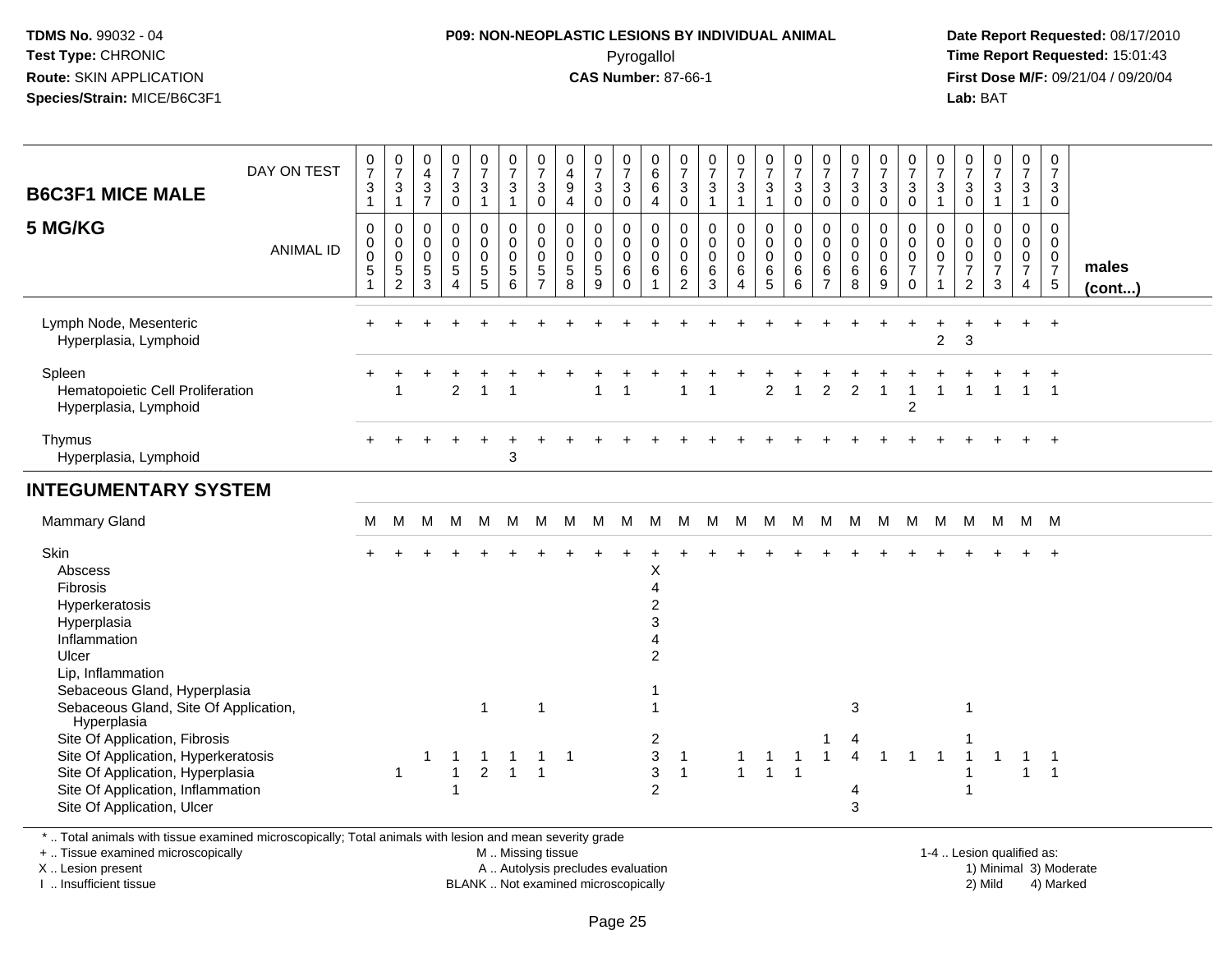# **P09: NON-NEOPLASTIC LESIONS BY INDIVIDUAL ANIMAL**Pyrogallol **Time Report Requested:** 15:01:43

 **Date Report Requested:** 08/17/2010 **First Dose M/F:** 09/21/04 / 09/20/04<br>Lab: BAT **Lab:** BAT

| <b>B6C3F1 MICE MALE</b>                                                                                                                        | DAY ON TEST      | $\begin{smallmatrix}0\\7\end{smallmatrix}$<br>$\ensuremath{\mathsf{3}}$<br>$\mathbf{1}$ | $\frac{0}{7}$<br>3<br>$\mathbf{1}$                     | $_4^{\rm 0}$<br>$\frac{3}{7}$                                                 | $\frac{0}{7}$<br>$\mathbf{3}$<br>$\mathbf 0$                        | $\frac{0}{7}$<br>$\mathbf{3}$<br>$\mathbf{1}$ | $\frac{0}{7}$<br>$\sqrt{3}$<br>$\mathbf{1}$                 | $\frac{0}{7}$<br>$\mathbf{3}$<br>$\mathbf 0$                              | 0<br>$\overline{4}$<br>$\boldsymbol{9}$<br>$\overline{4}$        | $\frac{0}{7}$<br>$\ensuremath{\mathsf{3}}$<br>$\mathbf 0$ | $\frac{0}{7}$<br>$\sqrt{3}$<br>$\mathbf 0$                | $\begin{array}{c} 0 \\ 6 \end{array}$<br>$\,6$<br>$\overline{4}$        | $\begin{smallmatrix}0\\7\end{smallmatrix}$<br>$\mathbf{3}$<br>$\mathbf 0$ | $\frac{0}{7}$<br>$\ensuremath{\mathsf{3}}$<br>$\overline{1}$                         | $\begin{smallmatrix}0\\7\end{smallmatrix}$<br>$\ensuremath{\mathsf{3}}$<br>$\mathbf{1}$ | $\frac{0}{7}$<br>3<br>$\mathbf{1}$                                   | $\frac{0}{7}$<br>$\ensuremath{\mathsf{3}}$<br>$\mathbf 0$ | $\frac{0}{7}$<br>$\sqrt{3}$<br>$\mathbf 0$                       | $\frac{0}{7}$<br>$\ensuremath{\mathsf{3}}$<br>$\mathbf 0$    | $\frac{0}{7}$<br>$\ensuremath{\mathsf{3}}$<br>$\mathbf 0$              | 0<br>$\overline{7}$<br>$\sqrt{3}$<br>$\mathbf 0$                 | $\frac{0}{7}$<br>$\mathbf{3}$<br>$\overline{1}$                             | $\frac{0}{7}$<br>$\ensuremath{\mathsf{3}}$<br>$\mathbf 0$ | $\frac{0}{7}$<br>$\mathbf{3}$<br>$\mathbf{1}$ | $\begin{array}{c} 0 \\ 7 \end{array}$<br>$\mathbf{3}$<br>$\mathbf{1}$         | 0<br>$\overline{7}$<br>3<br>$\mathbf 0$                                        |                 |
|------------------------------------------------------------------------------------------------------------------------------------------------|------------------|-----------------------------------------------------------------------------------------|--------------------------------------------------------|-------------------------------------------------------------------------------|---------------------------------------------------------------------|-----------------------------------------------|-------------------------------------------------------------|---------------------------------------------------------------------------|------------------------------------------------------------------|-----------------------------------------------------------|-----------------------------------------------------------|-------------------------------------------------------------------------|---------------------------------------------------------------------------|--------------------------------------------------------------------------------------|-----------------------------------------------------------------------------------------|----------------------------------------------------------------------|-----------------------------------------------------------|------------------------------------------------------------------|--------------------------------------------------------------|------------------------------------------------------------------------|------------------------------------------------------------------|-----------------------------------------------------------------------------|-----------------------------------------------------------|-----------------------------------------------|-------------------------------------------------------------------------------|--------------------------------------------------------------------------------|-----------------|
| 5 MG/KG                                                                                                                                        | <b>ANIMAL ID</b> | $\boldsymbol{0}$<br>$\mathbf 0$<br>$\mathbf 0$<br>$\sqrt{5}$<br>$\mathbf{1}$            | 0<br>$\mathbf 0$<br>$\mathbf 0$<br>5<br>$\overline{2}$ | $\mathbf 0$<br>$\mathbf 0$<br>$\mathbf 0$<br>$\overline{5}$<br>$\overline{3}$ | $\mathsf 0$<br>$\mathbf 0$<br>0<br>$\overline{5}$<br>$\overline{4}$ | 0<br>0<br>$\mathbf 0$<br>$\frac{5}{5}$        | $\pmb{0}$<br>$\mathbf 0$<br>$\mathbf 0$<br>$\,$ 5 $\,$<br>6 | $\mathbf 0$<br>$\mathbf 0$<br>$\mathbf 0$<br>$\sqrt{5}$<br>$\overline{7}$ | $\mathbf 0$<br>$\mathbf 0$<br>$\mathbf 0$<br>$\overline{5}$<br>8 | 0<br>$\mathbf 0$<br>0<br>5<br>$\overline{9}$              | 0<br>$\mathsf 0$<br>$\mathsf 0$<br>$\,6\,$<br>$\mathbf 0$ | $\pmb{0}$<br>$\mathbf 0$<br>$\pmb{0}$<br>$6\phantom{a}$<br>$\mathbf{1}$ | $\mathbf 0$<br>$\mathbf 0$<br>$\mathbf 0$<br>$\,6\,$<br>$\overline{2}$    | $\pmb{0}$<br>$\mathsf{O}\xspace$<br>$\mathsf{O}\xspace$<br>$\,6\,$<br>$\overline{3}$ | 0<br>$\mathbf 0$<br>$\mathbf 0$<br>$\,6\,$<br>$\overline{4}$                            | $\pmb{0}$<br>$\mathbf 0$<br>$\mathbf 0$<br>$\,6\,$<br>$\overline{5}$ | $\mathbf 0$<br>$\pmb{0}$<br>$\mathbf 0$<br>$\,6\,$<br>6   | $\mathbf 0$<br>$\mathbf 0$<br>$\mathbf 0$<br>6<br>$\overline{7}$ | $\mathbf 0$<br>$\mathbf 0$<br>0<br>$\,6\,$<br>$\overline{8}$ | $\mathbf 0$<br>$\mathbf 0$<br>$\mathbf 0$<br>$\,6\,$<br>$\overline{9}$ | 0<br>$\mathbf 0$<br>$\mathbf 0$<br>$\overline{7}$<br>$\mathbf 0$ | $\mathbf 0$<br>$\mathbf 0$<br>$\mathbf 0$<br>$\overline{7}$<br>$\mathbf{1}$ | 0<br>$\mathbf 0$<br>0<br>$\overline{7}$<br>$\overline{c}$ | 0<br>$\mathbf 0$<br>0<br>$\overline{7}$<br>3  | $\mathsf 0$<br>$\mathbf 0$<br>$\mathbf 0$<br>$\overline{7}$<br>$\overline{4}$ | $\mathbf 0$<br>$\mathbf 0$<br>$\mathbf 0$<br>$\overline{7}$<br>$5\phantom{.0}$ | males<br>(cont) |
| <b>MUSCULOSKELETAL SYSTEM</b>                                                                                                                  |                  |                                                                                         |                                                        |                                                                               |                                                                     |                                               |                                                             |                                                                           |                                                                  |                                                           |                                                           |                                                                         |                                                                           |                                                                                      |                                                                                         |                                                                      |                                                           |                                                                  |                                                              |                                                                        |                                                                  |                                                                             |                                                           |                                               |                                                                               |                                                                                |                 |
| Bone                                                                                                                                           |                  |                                                                                         |                                                        |                                                                               |                                                                     |                                               |                                                             |                                                                           |                                                                  |                                                           |                                                           |                                                                         |                                                                           |                                                                                      |                                                                                         |                                                                      |                                                           |                                                                  |                                                              |                                                                        |                                                                  |                                                                             |                                                           |                                               |                                                                               | $^{+}$                                                                         |                 |
| <b>NERVOUS SYSTEM</b>                                                                                                                          |                  |                                                                                         |                                                        |                                                                               |                                                                     |                                               |                                                             |                                                                           |                                                                  |                                                           |                                                           |                                                                         |                                                                           |                                                                                      |                                                                                         |                                                                      |                                                           |                                                                  |                                                              |                                                                        |                                                                  |                                                                             |                                                           |                                               |                                                                               |                                                                                |                 |
| <b>Brain</b><br>Infiltration Cellular, Mononuclear Cell                                                                                        |                  |                                                                                         |                                                        |                                                                               |                                                                     |                                               |                                                             |                                                                           |                                                                  |                                                           |                                                           |                                                                         |                                                                           |                                                                                      |                                                                                         |                                                                      |                                                           |                                                                  |                                                              |                                                                        |                                                                  |                                                                             |                                                           |                                               |                                                                               | $+$                                                                            |                 |
| <b>RESPIRATORY SYSTEM</b>                                                                                                                      |                  |                                                                                         |                                                        |                                                                               |                                                                     |                                               |                                                             |                                                                           |                                                                  |                                                           |                                                           |                                                                         |                                                                           |                                                                                      |                                                                                         |                                                                      |                                                           |                                                                  |                                                              |                                                                        |                                                                  |                                                                             |                                                           |                                               |                                                                               |                                                                                |                 |
| Lung<br>Infiltration Cellular, Histiocyte<br>Inflammation<br>Metaplasia, Osseous<br>Mineralization                                             |                  | $\overline{2}$                                                                          |                                                        |                                                                               |                                                                     |                                               |                                                             |                                                                           |                                                                  |                                                           |                                                           | $\overline{2}$                                                          | 2<br>$\overline{2}$                                                       |                                                                                      | $\mathbf{1}$                                                                            | 3                                                                    |                                                           | $\overline{1}$                                                   |                                                              |                                                                        |                                                                  |                                                                             |                                                           |                                               |                                                                               |                                                                                |                 |
| Pigmentation<br>Alveolar Epithelium, Hyperplasia<br>Bronchiole, Hyperplasia                                                                    |                  | $\overline{1}$                                                                          |                                                        |                                                                               |                                                                     |                                               |                                                             |                                                                           |                                                                  |                                                           |                                                           |                                                                         |                                                                           | -1                                                                                   |                                                                                         |                                                                      |                                                           | $\mathbf{1}$                                                     |                                                              |                                                                        |                                                                  |                                                                             |                                                           |                                               |                                                                               |                                                                                |                 |
| Nose<br>Inflammation<br>Polyp, Inflammatory                                                                                                    |                  |                                                                                         | 1                                                      |                                                                               |                                                                     |                                               |                                                             | $\overline{c}$<br>1                                                       |                                                                  |                                                           |                                                           |                                                                         |                                                                           |                                                                                      |                                                                                         |                                                                      |                                                           |                                                                  |                                                              | 1                                                                      | $\overline{2}$                                                   |                                                                             | 2                                                         |                                               | $\overline{2}$                                                                | $\overline{1}$                                                                 |                 |
| Glands, Metaplasia<br>Olfactory Epithelium, Hyperplasia                                                                                        |                  |                                                                                         |                                                        |                                                                               |                                                                     |                                               |                                                             |                                                                           |                                                                  |                                                           |                                                           |                                                                         |                                                                           |                                                                                      | 1                                                                                       |                                                                      |                                                           | $\ensuremath{\mathsf{3}}$                                        |                                                              | -1                                                                     |                                                                  |                                                                             |                                                           |                                               |                                                                               |                                                                                |                 |
| Olfactory Epithelium, Metaplasia<br>Respiratory Epithelium, Hyperplasia<br>Respiratory Epithelium, Metaplasia                                  |                  | $\overline{2}$                                                                          | $\overline{2}$                                         |                                                                               |                                                                     | 2                                             |                                                             | 2<br>$\overline{2}$                                                       |                                                                  |                                                           |                                                           |                                                                         |                                                                           |                                                                                      |                                                                                         |                                                                      |                                                           | $\overline{2}$                                                   |                                                              | 2                                                                      | $\mathfrak{p}$                                                   |                                                                             | 2<br>2                                                    | $\overline{1}$                                | $\overline{2}$                                                                | $\overline{2}$                                                                 |                 |
| Trachea                                                                                                                                        |                  |                                                                                         |                                                        |                                                                               |                                                                     |                                               |                                                             |                                                                           |                                                                  |                                                           |                                                           |                                                                         |                                                                           |                                                                                      |                                                                                         |                                                                      |                                                           |                                                                  |                                                              |                                                                        |                                                                  |                                                                             |                                                           |                                               |                                                                               | $+$                                                                            |                 |
| *  Total animals with tissue examined microscopically; Total animals with lesion and mean severity grade<br>+  Tissue examined microscopically |                  |                                                                                         |                                                        |                                                                               |                                                                     |                                               | M  Missing tissue                                           |                                                                           |                                                                  |                                                           |                                                           |                                                                         |                                                                           |                                                                                      |                                                                                         |                                                                      |                                                           |                                                                  |                                                              |                                                                        |                                                                  |                                                                             |                                                           | 1-4  Lesion qualified as:                     |                                                                               |                                                                                |                 |

X .. Lesion present

I .. Insufficient tissue

A .. Autolysis precludes evaluation 1) Minimal 3) Moderate

BLANK .. Not examined microscopically 2) Mild 4) Marked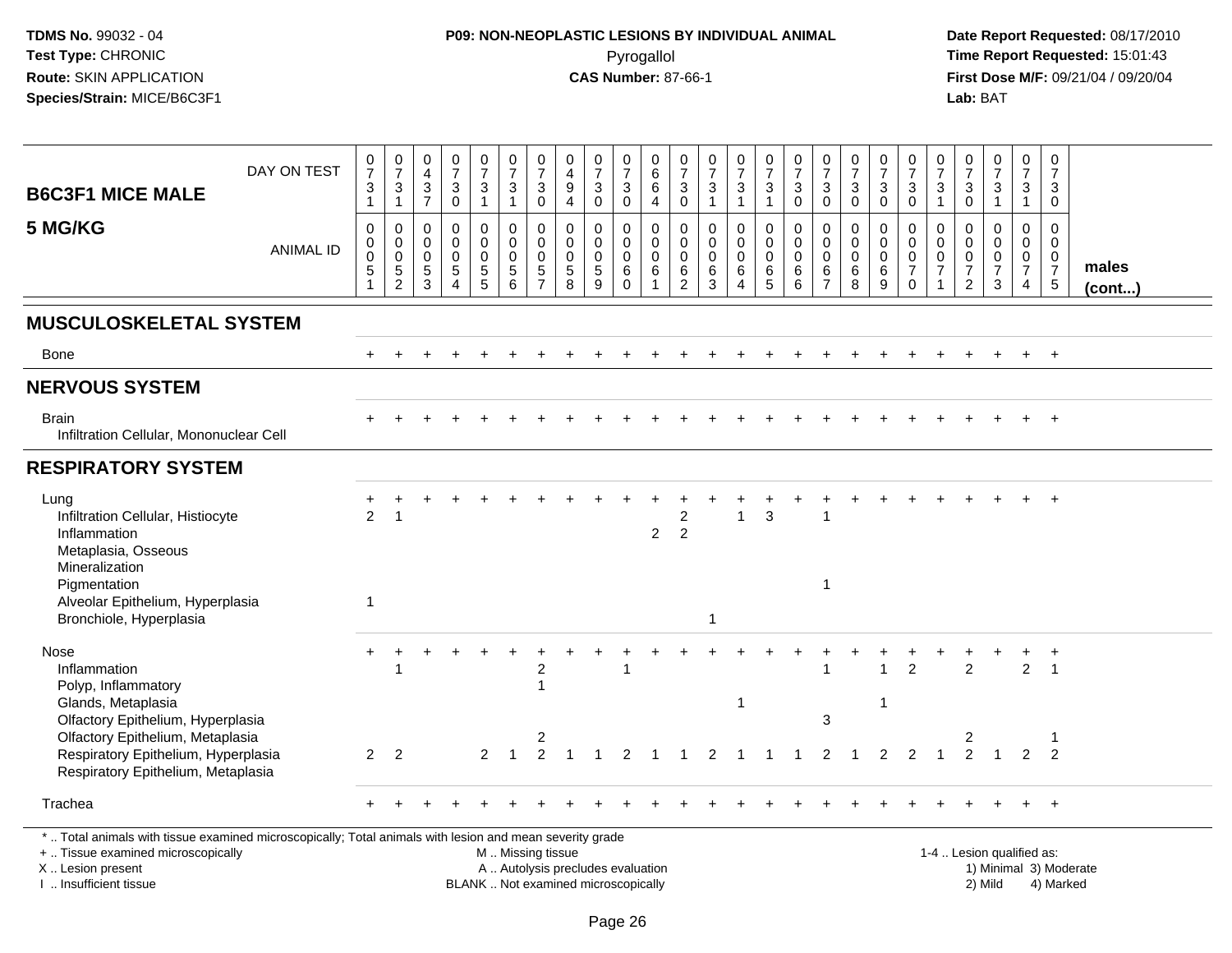# **P09: NON-NEOPLASTIC LESIONS BY INDIVIDUAL ANIMAL**Pyrogallol **Time Report Requested:** 15:01:43

 **Date Report Requested:** 08/17/2010 **First Dose M/F:** 09/21/04 / 09/20/04<br>**Lab:** BAT **Lab:** BAT

| <b>B6C3F1 MICE MALE</b><br>5 MG/KG                                                                                                           | DAY ON TEST<br><b>ANIMAL ID</b> | $\begin{smallmatrix}0\\7\end{smallmatrix}$<br>$\ensuremath{\mathsf{3}}$<br>$\mathbf{1}$<br>$\mathbf 0$<br>$\mathbf 0$<br>$\pmb{0}$<br>$\overline{5}$<br>$\mathbf{1}$ | $\frac{0}{7}$<br>$\mathsf 3$<br>$\mathbf{1}$<br>0<br>$\mathbf 0$<br>$\mathbf 0$<br>5<br>$\overline{c}$ | $_4^{\rm O}$<br>$\frac{3}{7}$<br>0<br>$\pmb{0}$<br>$\pmb{0}$<br>$\,$ 5 $\,$<br>3 | $\frac{0}{7}$<br>$\mathbf{3}$<br>$\pmb{0}$<br>$\pmb{0}$<br>$\mathsf 0$<br>$\pmb{0}$<br>$\sqrt{5}$<br>$\overline{4}$ | $\frac{0}{7}$<br>$\mathbf{3}$<br>-1<br>0<br>$\overline{0}$<br>$\mathsf{O}\xspace$<br>$\begin{array}{c} 5 \\ 5 \end{array}$ | $\frac{0}{7}$<br>$\ensuremath{\mathsf{3}}$<br>$\overline{1}$<br>$\pmb{0}$<br>$\pmb{0}$<br>$\pmb{0}$<br>$\sqrt{5}$<br>$6\phantom{1}6$ | $\pmb{0}$<br>$\overline{7}$<br>$\mathbf{3}$<br>$\mathbf 0$<br>$\mathbf 0$<br>$\mathbf 0$<br>$\mathbf 0$<br>$\sqrt{5}$<br>$\overline{7}$ | $\pmb{0}$<br>$\overline{\mathbf{4}}$<br>$\boldsymbol{9}$<br>4<br>$\mathbf 0$<br>$\mathbf 0$<br>$\boldsymbol{0}$<br>$\sqrt{5}$<br>8 | $\frac{0}{7}$<br>$\mathbf{3}$<br>$\mathbf 0$<br>0<br>$\mathbf 0$<br>$\mathbf 0$<br>$\sqrt{5}$<br>$\overline{9}$ | $\begin{array}{c} 0 \\ 7 \end{array}$<br>$\sqrt{3}$<br>$\mathbf 0$<br>0<br>$\mathsf{O}\xspace$<br>$\mathbf 0$<br>6<br>$\mathbf 0$ | $\boldsymbol{0}$<br>$\,6\,$<br>$\,6\,$<br>$\overline{4}$<br>$\mathbf 0$<br>$\mathsf 0$<br>$\mathbf 0$<br>6 | $\frac{0}{7}$<br>$\mathbf 3$<br>$\mathbf 0$<br>$\mathbf 0$<br>$\boldsymbol{0}$<br>$\mathbf 0$<br>$6\phantom{.}6$<br>$\overline{2}$ | $\frac{0}{7}$<br>$\mathbf 3$<br>$\mathbf{1}$<br>0<br>$\mathbf 0$<br>$\pmb{0}$<br>6<br>$\mathbf{3}$ | $\frac{0}{7}$<br>$\mathbf{3}$<br>$\mathbf{1}$<br>0<br>$\mathbf 0$<br>$\mathbf 0$<br>$6\phantom{.}6$<br>$\overline{4}$ | $\begin{smallmatrix}0\\7\end{smallmatrix}$<br>$\mathbf{3}$<br>$\mathbf{1}$<br>$_{\rm 0}^{\rm 0}$<br>$\mathsf 0$<br>$\,6\,$<br>5 | $\begin{smallmatrix}0\\7\end{smallmatrix}$<br>$\sqrt{3}$<br>$\overline{0}$<br>$\pmb{0}$<br>$\mathbf 0$<br>$\mathbf 0$<br>6<br>6 | $\frac{0}{7}$<br>$\mathbf{3}$<br>$\mathbf 0$<br>0<br>0<br>0<br>6<br>$\overline{7}$ | $\frac{0}{7}$<br>$\ensuremath{\mathsf{3}}$<br>$\pmb{0}$<br>$\mathbf 0$<br>$\pmb{0}$<br>$\pmb{0}$<br>$\,6\,$<br>8 | $\frac{0}{7}$<br>$\sqrt{3}$<br>$\mathbf 0$<br>0<br>$\mathbf 0$<br>$\mathbf 0$<br>$\,6\,$<br>9 | $\frac{0}{7}$<br>$\sqrt{3}$<br>$\mathbf 0$<br>$\mathbf 0$<br>$\mathbf 0$<br>$\,0\,$<br>$\overline{7}$<br>$\mathbf 0$ | $\frac{0}{7}$<br>$\mathsf 3$<br>$\mathbf{1}$<br>0<br>$\mathbf 0$<br>$\mathbf 0$<br>$\overline{7}$<br>1 | $\frac{0}{7}$<br>$\mathsf 3$<br>$\mathbf 0$<br>0<br>0<br>0<br>$\boldsymbol{7}$<br>$\overline{2}$ | $\frac{0}{7}$<br>$\ensuremath{\mathsf{3}}$<br>$\mathbf{1}$<br>$\pmb{0}$<br>0<br>$\pmb{0}$<br>$\overline{7}$<br>$\mathbf{3}$ | $\begin{array}{c} 0 \\ 7 \end{array}$<br>$\mathbf 3$<br>$\overline{1}$<br>$\mathbf 0$<br>$\mathbf 0$<br>$\mathbf 0$<br>$\overline{7}$<br>4 | $\mathbf 0$<br>$\overline{7}$<br>$\mathbf{3}$<br>$\mathbf 0$<br>$\mathbf 0$<br>$\mathbf{0}$<br>$\mathbf 0$<br>$\overline{7}$<br>$\,$ 5 $\,$ | males<br>(cont) |
|----------------------------------------------------------------------------------------------------------------------------------------------|---------------------------------|----------------------------------------------------------------------------------------------------------------------------------------------------------------------|--------------------------------------------------------------------------------------------------------|----------------------------------------------------------------------------------|---------------------------------------------------------------------------------------------------------------------|----------------------------------------------------------------------------------------------------------------------------|--------------------------------------------------------------------------------------------------------------------------------------|-----------------------------------------------------------------------------------------------------------------------------------------|------------------------------------------------------------------------------------------------------------------------------------|-----------------------------------------------------------------------------------------------------------------|-----------------------------------------------------------------------------------------------------------------------------------|------------------------------------------------------------------------------------------------------------|------------------------------------------------------------------------------------------------------------------------------------|----------------------------------------------------------------------------------------------------|-----------------------------------------------------------------------------------------------------------------------|---------------------------------------------------------------------------------------------------------------------------------|---------------------------------------------------------------------------------------------------------------------------------|------------------------------------------------------------------------------------|------------------------------------------------------------------------------------------------------------------|-----------------------------------------------------------------------------------------------|----------------------------------------------------------------------------------------------------------------------|--------------------------------------------------------------------------------------------------------|--------------------------------------------------------------------------------------------------|-----------------------------------------------------------------------------------------------------------------------------|--------------------------------------------------------------------------------------------------------------------------------------------|---------------------------------------------------------------------------------------------------------------------------------------------|-----------------|
| <b>SPECIAL SENSES SYSTEM</b>                                                                                                                 |                                 |                                                                                                                                                                      |                                                                                                        |                                                                                  |                                                                                                                     |                                                                                                                            |                                                                                                                                      |                                                                                                                                         |                                                                                                                                    |                                                                                                                 |                                                                                                                                   |                                                                                                            |                                                                                                                                    |                                                                                                    |                                                                                                                       |                                                                                                                                 |                                                                                                                                 |                                                                                    |                                                                                                                  |                                                                                               |                                                                                                                      |                                                                                                        |                                                                                                  |                                                                                                                             |                                                                                                                                            |                                                                                                                                             |                 |
| Eye<br>Inflammation<br>Cornea, Hyperplasia                                                                                                   |                                 |                                                                                                                                                                      |                                                                                                        |                                                                                  |                                                                                                                     |                                                                                                                            |                                                                                                                                      |                                                                                                                                         |                                                                                                                                    |                                                                                                                 |                                                                                                                                   |                                                                                                            |                                                                                                                                    |                                                                                                    |                                                                                                                       |                                                                                                                                 |                                                                                                                                 |                                                                                    |                                                                                                                  |                                                                                               |                                                                                                                      |                                                                                                        |                                                                                                  |                                                                                                                             |                                                                                                                                            | $+$                                                                                                                                         |                 |
| <b>Harderian Gland</b><br>Hyperplasia<br>Infiltration Cellular, Mononuclear Cell                                                             |                                 | 1                                                                                                                                                                    | 1                                                                                                      | -1                                                                               | $\overline{1}$                                                                                                      | $\overline{1}$                                                                                                             | $\overline{1}$                                                                                                                       | $\overline{1}$                                                                                                                          |                                                                                                                                    | $\mathbf{1}$                                                                                                    | $\overline{\phantom{1}}$                                                                                                          |                                                                                                            | $\mathbf{1}$                                                                                                                       | $\overline{\phantom{a}}$                                                                           | $\overline{1}$                                                                                                        |                                                                                                                                 | $\mathbf{1}$                                                                                                                    |                                                                                    | $\mathbf{1}$                                                                                                     | $\overline{1}$                                                                                | $\mathbf{1}$                                                                                                         | $\mathbf{1}$                                                                                           | $\mathbf{1}$                                                                                     | $\overline{1}$                                                                                                              | $1 \quad 1$                                                                                                                                | $+$                                                                                                                                         |                 |
| <b>URINARY SYSTEM</b>                                                                                                                        |                                 |                                                                                                                                                                      |                                                                                                        |                                                                                  |                                                                                                                     |                                                                                                                            |                                                                                                                                      |                                                                                                                                         |                                                                                                                                    |                                                                                                                 |                                                                                                                                   |                                                                                                            |                                                                                                                                    |                                                                                                    |                                                                                                                       |                                                                                                                                 |                                                                                                                                 |                                                                                    |                                                                                                                  |                                                                                               |                                                                                                                      |                                                                                                        |                                                                                                  |                                                                                                                             |                                                                                                                                            |                                                                                                                                             |                 |
| Kidney<br>Cyst<br><b>Dilatation</b><br>Infarct<br>Inflammation<br>Metaplasia, Osseous                                                        |                                 | $\ddot{}$                                                                                                                                                            | $\mathsf X$                                                                                            |                                                                                  | $\mathsf X$<br>3                                                                                                    |                                                                                                                            |                                                                                                                                      |                                                                                                                                         | $\overline{\mathbf{c}}$<br>3                                                                                                       |                                                                                                                 |                                                                                                                                   |                                                                                                            |                                                                                                                                    |                                                                                                    |                                                                                                                       |                                                                                                                                 | $\ddot{}$<br>$\pmb{\times}$                                                                                                     |                                                                                    |                                                                                                                  |                                                                                               |                                                                                                                      |                                                                                                        |                                                                                                  |                                                                                                                             |                                                                                                                                            | $+$                                                                                                                                         |                 |
| Mineralization<br>Nephropathy<br>Thrombosis<br>Papilla, Necrosis<br>Renal Tubule, Hyperplasia                                                |                                 | 1<br>$\mathbf{1}$                                                                                                                                                    | 2                                                                                                      | $1 \quad 1$                                                                      | 3<br>$\mathbf{1}$                                                                                                   |                                                                                                                            | $\overline{1}$                                                                                                                       | $\overline{1}$                                                                                                                          |                                                                                                                                    | $\mathbf{1}$                                                                                                    | 2<br>$\mathbf{1}$                                                                                                                 | $\overline{1}$                                                                                             |                                                                                                                                    | $1 \quad 1 \quad 1$                                                                                |                                                                                                                       | $\overline{1}$                                                                                                                  |                                                                                                                                 | $\begin{array}{ccccccccc}\n2 & 1 & 1 & 1 & 1 \\ 2 & 1 & 1 & 1 & 2\n\end{array}$    |                                                                                                                  |                                                                                               |                                                                                                                      | 2                                                                                                      | $\overline{2}$                                                                                   | 2                                                                                                                           |                                                                                                                                            | $\overline{\phantom{0}}$<br>$1 \quad 1$                                                                                                     |                 |
| Urethra<br>Inflammation<br>Bulbourethral Gland, Inflammation<br><b>Bulbourethral Gland, Necrosis</b><br>Transitional Epithelium, Hyperplasia |                                 |                                                                                                                                                                      |                                                                                                        |                                                                                  |                                                                                                                     |                                                                                                                            |                                                                                                                                      |                                                                                                                                         |                                                                                                                                    |                                                                                                                 |                                                                                                                                   |                                                                                                            |                                                                                                                                    |                                                                                                    |                                                                                                                       |                                                                                                                                 |                                                                                                                                 |                                                                                    |                                                                                                                  |                                                                                               |                                                                                                                      |                                                                                                        |                                                                                                  |                                                                                                                             |                                                                                                                                            |                                                                                                                                             |                 |

\* .. Total animals with tissue examined microscopically; Total animals with lesion and mean severity grade

+ .. Tissue examined microscopically

X .. Lesion present

I .. Insufficient tissue

M .. Missing tissue

A .. Autolysis precludes evaluation

 1-4 .. Lesion qualified as: BLANK .. Not examined microscopically 2) Mild 4) Marked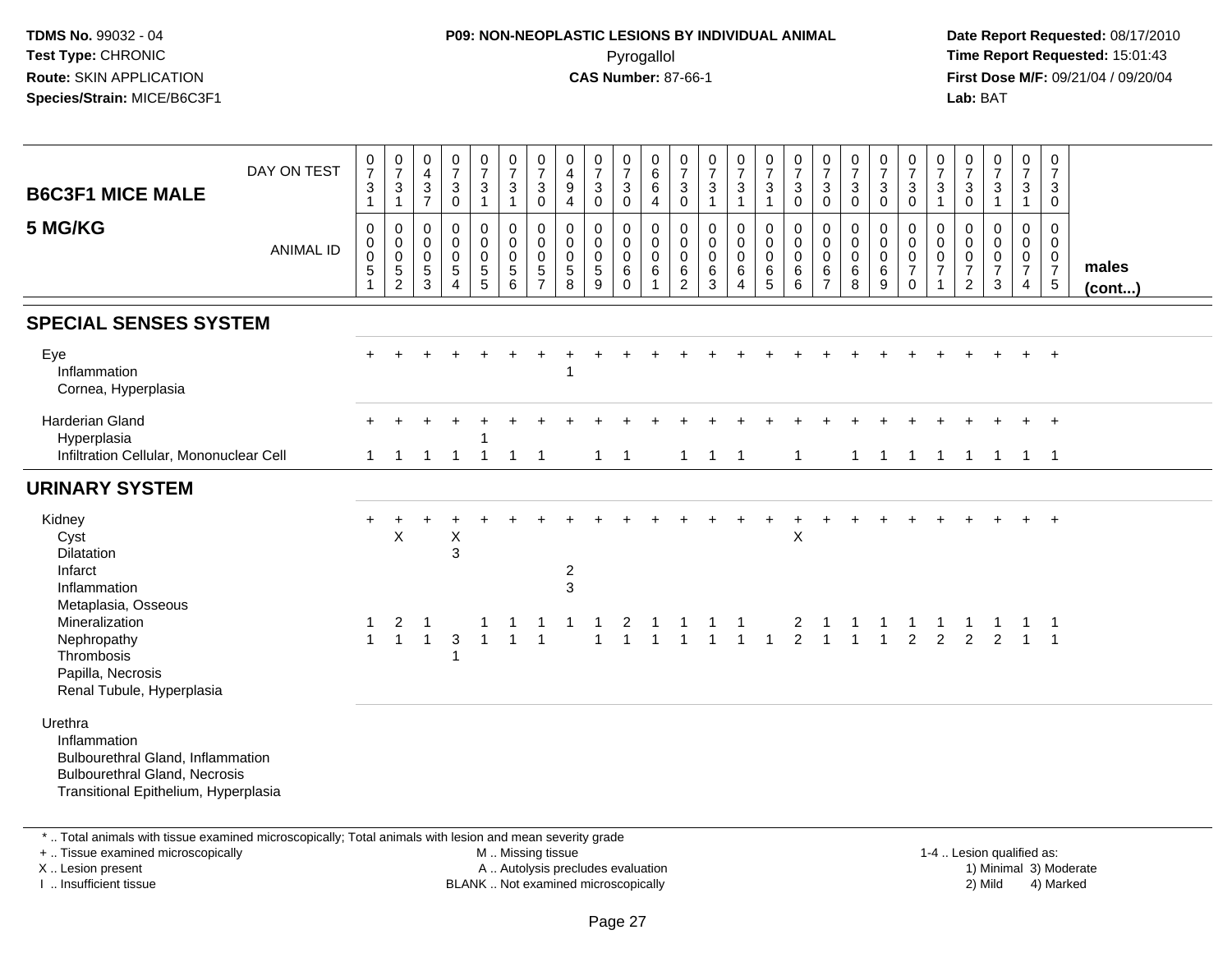#### **P09: NON-NEOPLASTIC LESIONS BY INDIVIDUAL ANIMAL**Pyrogallol **Time Report Requested:** 15:01:43

 **Date Report Requested:** 08/17/2010 **First Dose M/F:** 09/21/04 / 09/20/04<br>**Lab:** BAT **Lab:** BAT

| <b>B6C3F1 MICE MALE</b>                                                           | DAY ON TEST      | 0<br>$\overline{\phantom{a}}$<br>3           | 0<br>$\rightarrow$<br>3                                 | 0<br>3           | $\mathbf 0$<br>3<br>0               | 0<br>3                | $\mathbf 0$<br>3      | 3                    | 9           | $\mathbf{0}$<br>3<br>0 | $\mathbf 0$<br>3<br>0 | 0<br>6<br>6<br>4 | 0<br>3<br>0           | $\mathbf 0$<br>3                | 0<br>$\overline{\phantom{a}}$<br>3 | 0<br>3                         | 0<br>3<br>0                     | 0<br>3                        | 0<br>3<br>$\mathbf 0$ | 3      | 3              | 0<br>3      | 0<br>3<br>0      | 0<br>⇁<br>3           | 0<br>⇁<br>3                       | 3                        |                       |
|-----------------------------------------------------------------------------------|------------------|----------------------------------------------|---------------------------------------------------------|------------------|-------------------------------------|-----------------------|-----------------------|----------------------|-------------|------------------------|-----------------------|------------------|-----------------------|---------------------------------|------------------------------------|--------------------------------|---------------------------------|-------------------------------|-----------------------|--------|----------------|-------------|------------------|-----------------------|-----------------------------------|--------------------------|-----------------------|
| 5 MG/KG                                                                           | <b>ANIMAL ID</b> | 0<br>0<br>0<br>$\overline{\phantom{0}}$<br>ა | $\overline{0}$<br>0<br>0<br>5<br>$\Omega$<br>$\epsilon$ | U<br>0<br>5<br>3 | 0<br>0<br>0<br>$5\overline{)}$<br>4 | 0<br>U<br>0<br>5<br>5 | 0<br>0<br>0<br>5<br>6 | 0<br>$5\phantom{.0}$ | 0<br>5<br>8 | 0<br>0<br>5<br>9       | 0<br>0<br>0<br>6<br>0 | 0<br>0<br>0<br>6 | 0<br>0<br>0<br>6<br>2 | 0<br>0<br>$\mathbf 0$<br>6<br>3 | 0<br>0<br>6<br>4                   | U<br>0<br>6<br>$5\overline{)}$ | $\mathbf 0$<br>0<br>0<br>6<br>6 | 0<br>0<br>6<br>$\overline{ }$ | 0<br>0<br>0<br>6<br>8 | 6<br>9 | $\overline{ }$ | 0<br>0<br>0 | 0<br>0<br>0<br>2 | 0<br>0<br>0<br>-<br>3 | 0<br>0<br>0<br>$\rightarrow$<br>4 | 0<br>$\overline{ }$<br>5 | males<br>$($ cont $)$ |
|                                                                                   |                  |                                              |                                                         |                  |                                     |                       |                       |                      |             |                        |                       |                  |                       |                                 |                                    |                                |                                 |                               |                       |        |                |             |                  |                       |                                   |                          |                       |
| <b>Urinary Bladder</b><br>Infiltration Cellular, Mononuclear Cell<br>Inflammation |                  |                                              |                                                         |                  |                                     |                       |                       |                      |             |                        |                       |                  |                       |                                 |                                    |                                |                                 |                               |                       |        |                |             |                  |                       |                                   | <b>+</b>                 |                       |

\* .. Total animals with tissue examined microscopically; Total animals with lesion and mean severity grade

+ .. Tissue examined microscopically

X .. Lesion present

I .. Insufficient tissue

 M .. Missing tissueA .. Autolysis precludes evaluation

BLANK .. Not examined microscopically 2) Mild 4) Marked

1-4 .. Lesion qualified as: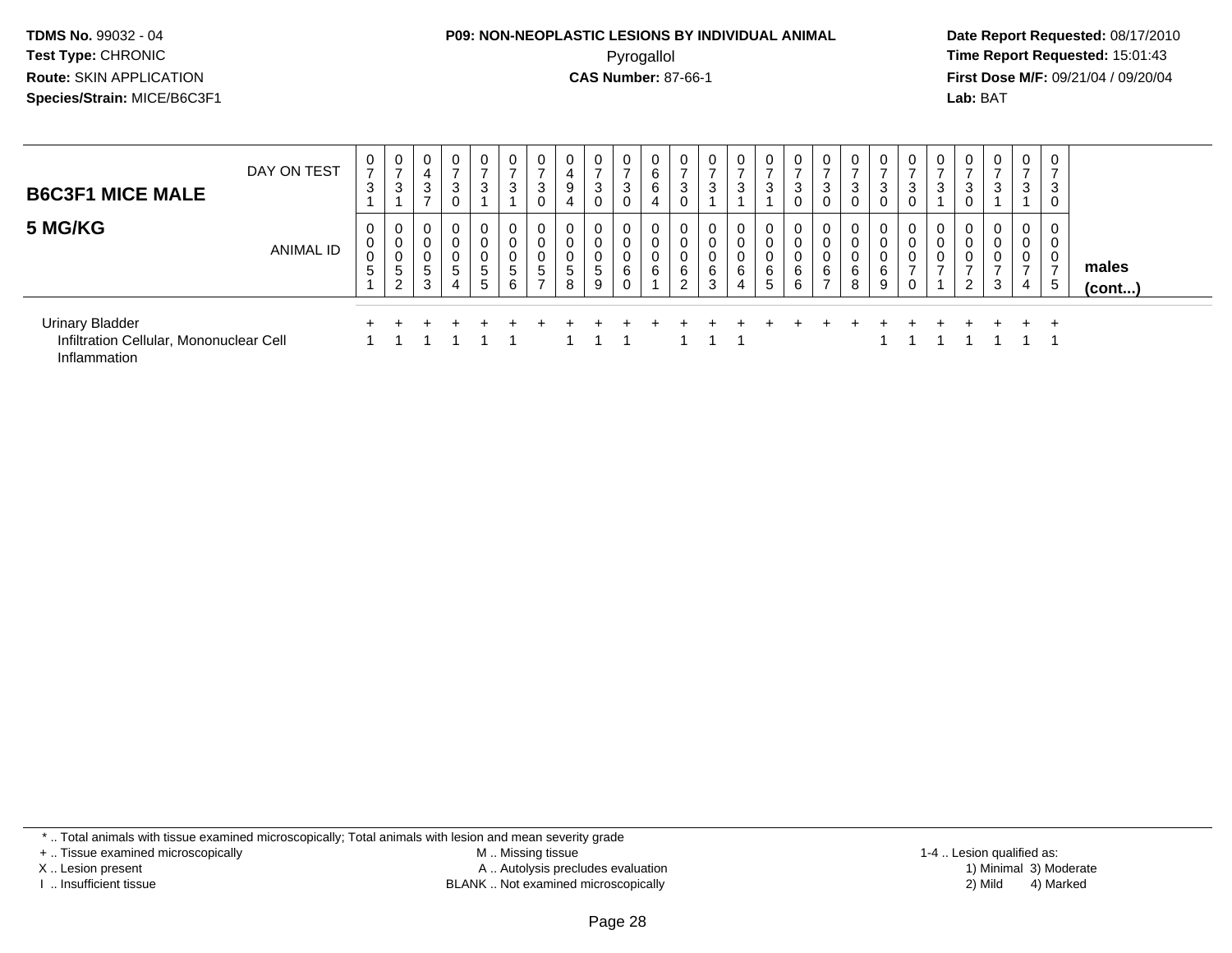# **P09: NON-NEOPLASTIC LESIONS BY INDIVIDUAL ANIMAL**Pyrogallol **Time Report Requested:** 15:01:43

 **Date Report Requested:** 08/17/2010 **First Dose M/F:** 09/21/04 / 09/20/04<br>Lab: BAT **Lab:** BAT

| <b>B6C3F1 MICE MALE</b>                                                                                                                                             | DAY ON TEST      | $\frac{0}{7}$<br>$_0^3$                                        | $\frac{0}{7}$<br>$\ensuremath{\mathsf{3}}$<br>$\mathbf{1}$          | $\pmb{0}$<br>$\sqrt{3}$<br>$\sqrt{3}$<br>$\sqrt{2}$              | $\begin{array}{c} 0 \\ 5 \end{array}$<br>$\boldsymbol{9}$<br>$\overline{3}$ | $_{6}^{\rm 0}$<br>8<br>$\overline{6}$                         | $\frac{0}{7}$<br>$\ensuremath{\mathsf{3}}$<br>$\mathbf{1}$ | $\begin{array}{c} 0 \\ 6 \end{array}$<br>$\mathbf{1}$<br>$\mathbf 0$ | $\frac{0}{7}$<br>$\frac{2}{9}$                            | $\begin{array}{c} 0 \\ 6 \end{array}$<br>$\,6\,$<br>$\overline{5}$             | $\begin{array}{c} 0 \\ 7 \end{array}$<br>$\mathbf{3}$<br>$\mathbf 0$ | $\frac{0}{7}$<br>$_{0}^{3}$                    | $\frac{0}{7}$<br>3<br>$\overline{0}$                   | 0<br>$\boldsymbol{7}$<br>$_{\rm 0}^3$ | $\frac{0}{7}$<br>$\frac{2}{4}$                | $\frac{0}{7}$<br>3<br>$\overline{1}$                               | $\frac{0}{7}$<br>$\sqrt{3}$<br>$\overline{1}$                                | $\begin{array}{c} 0 \\ 5 \end{array}$<br>4<br>3                       | $\begin{array}{c} 0 \\ 6 \end{array}$<br>$\overline{7}$<br>$\mathbf 0$ | $\frac{0}{7}$<br>3<br>$\mathbf{0}$                   | $\frac{0}{7}$<br>$\frac{2}{9}$                    | $\pmb{0}$<br>$\overline{7}$<br>$\mathbf{1}$<br>$\overline{5}$                   | $\frac{0}{7}$<br>$\mathbf{3}$<br>$\mathsf{O}\xspace$                            | $\begin{array}{c} 0 \\ 6 \\ 7 \end{array}$<br>$\mathbf{3}$          | $\begin{array}{c} 0 \\ 5 \end{array}$<br>0<br>$\overline{a}$            | 0<br>$\boldsymbol{7}$<br>3<br>$\mathbf 0$                              |                        |                                       |
|---------------------------------------------------------------------------------------------------------------------------------------------------------------------|------------------|----------------------------------------------------------------|---------------------------------------------------------------------|------------------------------------------------------------------|-----------------------------------------------------------------------------|---------------------------------------------------------------|------------------------------------------------------------|----------------------------------------------------------------------|-----------------------------------------------------------|--------------------------------------------------------------------------------|----------------------------------------------------------------------|------------------------------------------------|--------------------------------------------------------|---------------------------------------|-----------------------------------------------|--------------------------------------------------------------------|------------------------------------------------------------------------------|-----------------------------------------------------------------------|------------------------------------------------------------------------|------------------------------------------------------|---------------------------------------------------|---------------------------------------------------------------------------------|---------------------------------------------------------------------------------|---------------------------------------------------------------------|-------------------------------------------------------------------------|------------------------------------------------------------------------|------------------------|---------------------------------------|
| 5 MG/KG                                                                                                                                                             | <b>ANIMAL ID</b> | $\mathbf 0$<br>$\mathbf 0$<br>$\pmb{0}$<br>$\overline{7}$<br>6 | 0<br>$\mathsf 0$<br>$\mathbf 0$<br>$\overline{7}$<br>$\overline{7}$ | $\mathbf 0$<br>$\mathbf 0$<br>$\mathbf 0$<br>$\overline{7}$<br>8 | $\mathbf 0$<br>$\mathbf 0$<br>$\mathbf 0$<br>$\boldsymbol{7}$<br>9          | $\mathbf 0$<br>$\mathbf 0$<br>$\mathbf 0$<br>8<br>$\mathbf 0$ | 0<br>$\mathbf 0$<br>0<br>$\,8\,$<br>$\overline{1}$         | $\mathbf 0$<br>$\mathbf 0$<br>$\pmb{0}$<br>$\bf 8$<br>$\overline{2}$ | 0<br>$\mathbf 0$<br>$\mathbf 0$<br>$\bf8$<br>$\mathbf{3}$ | $\mathbf 0$<br>$\mathbf 0$<br>$\mathbf 0$<br>$\,8\,$<br>$\boldsymbol{\Lambda}$ | 0<br>$\mathbf 0$<br>0<br>$\bf 8$<br>5                                | 0<br>$\mathbf 0$<br>$\mathbf 0$<br>$\bf8$<br>6 | 0<br>$\mathbf 0$<br>$\mathbf 0$<br>8<br>$\overline{7}$ | 0<br>0<br>0<br>$\bf 8$<br>8           | 0<br>$\mathbf 0$<br>$\pmb{0}$<br>$\bf 8$<br>9 | 0<br>$\mathbf 0$<br>$\mathbf 0$<br>$\boldsymbol{9}$<br>$\mathbf 0$ | $\mathbf 0$<br>$\boldsymbol{0}$<br>$\boldsymbol{0}$<br>$9\,$<br>$\mathbf{1}$ | $\mathbf 0$<br>$\mathbf 0$<br>0<br>$\boldsymbol{9}$<br>$\overline{2}$ | $\mathbf 0$<br>$\mathbf 0$<br>0<br>$\boldsymbol{9}$<br>$\overline{3}$  | 0<br>$\mathbf 0$<br>0<br>9<br>$\boldsymbol{\Lambda}$ | 0<br>$\mathbf 0$<br>$\mathsf{O}$<br>$\frac{9}{5}$ | $\mathbf 0$<br>$\mathbf 0$<br>$\mathbf 0$<br>$\boldsymbol{9}$<br>$6\phantom{1}$ | $\mathbf 0$<br>$\mathbf 0$<br>$\mathbf 0$<br>$\boldsymbol{9}$<br>$\overline{7}$ | $\mathbf 0$<br>$\mathbf{0}$<br>$\mathbf 0$<br>$\boldsymbol{9}$<br>8 | 0<br>$\mathbf 0$<br>$\mathbf 0$<br>$\boldsymbol{9}$<br>$\boldsymbol{9}$ | $\mathbf 0$<br>$\mathbf 0$<br>$\mathbf{1}$<br>$\mathbf 0$<br>$\pmb{0}$ |                        | * TOTALS                              |
| <b>ALIMENTARY SYSTEM</b>                                                                                                                                            |                  |                                                                |                                                                     |                                                                  |                                                                             |                                                               |                                                            |                                                                      |                                                           |                                                                                |                                                                      |                                                |                                                        |                                       |                                               |                                                                    |                                                                              |                                                                       |                                                                        |                                                      |                                                   |                                                                                 |                                                                                 |                                                                     |                                                                         |                                                                        |                        |                                       |
| Esophagus                                                                                                                                                           |                  |                                                                |                                                                     |                                                                  |                                                                             |                                                               |                                                            |                                                                      |                                                           |                                                                                |                                                                      |                                                |                                                        |                                       |                                               |                                                                    |                                                                              |                                                                       |                                                                        |                                                      |                                                   |                                                                                 |                                                                                 |                                                                     |                                                                         | $\ddot{}$                                                              | 50                     |                                       |
| Gallbladder<br>Infiltration Cellular, Mononuclear Cell                                                                                                              |                  | M                                                              |                                                                     |                                                                  |                                                                             |                                                               |                                                            |                                                                      |                                                           |                                                                                | $\mathbf{1}$                                                         | -1                                             |                                                        |                                       |                                               |                                                                    |                                                                              |                                                                       | 1                                                                      | -1                                                   |                                                   |                                                                                 |                                                                                 |                                                                     |                                                                         | $\ddot{}$                                                              | 49                     | 8 1.0                                 |
| Intestine Large, Cecum                                                                                                                                              |                  |                                                                |                                                                     |                                                                  |                                                                             |                                                               |                                                            |                                                                      |                                                           |                                                                                |                                                                      |                                                |                                                        |                                       |                                               |                                                                    |                                                                              |                                                                       |                                                                        |                                                      |                                                   |                                                                                 |                                                                                 |                                                                     |                                                                         |                                                                        | 50                     |                                       |
| Intestine Large, Colon                                                                                                                                              |                  |                                                                |                                                                     |                                                                  |                                                                             |                                                               |                                                            |                                                                      |                                                           |                                                                                |                                                                      |                                                |                                                        |                                       |                                               |                                                                    |                                                                              |                                                                       |                                                                        |                                                      |                                                   |                                                                                 |                                                                                 |                                                                     |                                                                         |                                                                        | 50                     |                                       |
| Intestine Large, Rectum                                                                                                                                             |                  |                                                                |                                                                     |                                                                  |                                                                             |                                                               |                                                            |                                                                      |                                                           |                                                                                |                                                                      |                                                |                                                        |                                       |                                               |                                                                    |                                                                              |                                                                       |                                                                        |                                                      |                                                   |                                                                                 |                                                                                 |                                                                     |                                                                         |                                                                        | 50                     |                                       |
| Intestine Small, Duodenum<br>Inflammation<br>Epithelium, Hyperplasia                                                                                                |                  |                                                                |                                                                     |                                                                  |                                                                             |                                                               |                                                            |                                                                      |                                                           | 1                                                                              |                                                                      |                                                |                                                        |                                       |                                               |                                                                    |                                                                              |                                                                       |                                                                        |                                                      |                                                   |                                                                                 |                                                                                 |                                                                     |                                                                         | $+$                                                                    | 50                     | 11.0<br>13.0                          |
| Intestine Small, Ileum<br>Inflammation<br>Epithelium, Hyperplasia                                                                                                   |                  |                                                                |                                                                     |                                                                  |                                                                             |                                                               |                                                            |                                                                      |                                                           |                                                                                |                                                                      |                                                |                                                        |                                       |                                               | 2<br>$\overline{c}$                                                |                                                                              |                                                                       |                                                                        |                                                      |                                                   |                                                                                 |                                                                                 |                                                                     |                                                                         |                                                                        | 50                     | 2.2.0<br>2.0                          |
| Intestine Small, Jejunum<br>Hyperplasia, Lymphoid<br>Inflammation<br>Epithelium, Hyperplasia                                                                        |                  |                                                                |                                                                     |                                                                  |                                                                             |                                                               |                                                            |                                                                      |                                                           |                                                                                |                                                                      |                                                |                                                        |                                       |                                               | $\overline{\mathbf{c}}$<br>$\overline{2}$                          | 3                                                                            |                                                                       |                                                                        |                                                      |                                                   |                                                                                 | $\overline{c}$                                                                  |                                                                     |                                                                         |                                                                        | 50                     | $5 \t1.2$<br>2.5<br>$12.0$            |
| Liver<br><b>Basophilic Focus</b><br>Clear Cell Focus<br><b>Cytoplasmic Alteration</b><br>Degeneration, Fatty                                                        |                  |                                                                | $X$ $X$                                                             | 3                                                                |                                                                             | X                                                             |                                                            |                                                                      | $\pmb{\times}$                                            |                                                                                | Χ<br>X.                                                              | $\mathsf{X}$                                   | $\mathsf{X}$                                           | $\mathsf{X}$                          |                                               |                                                                    | $X$ $X$                                                                      |                                                                       |                                                                        | $\mathsf{X}$                                         | X                                                 |                                                                                 | X                                                                               |                                                                     |                                                                         | $X$ $X$                                                                | 50                     | $\overline{7}$<br>31<br>1 1.0<br>13.0 |
| *  Total animals with tissue examined microscopically; Total animals with lesion and mean severity grade<br>+  Tissue examined microscopically<br>X  Lesion present |                  |                                                                |                                                                     |                                                                  |                                                                             |                                                               | M  Missing tissue                                          |                                                                      | A  Autolysis precludes evaluation                         |                                                                                |                                                                      |                                                |                                                        |                                       |                                               |                                                                    |                                                                              |                                                                       |                                                                        |                                                      |                                                   |                                                                                 |                                                                                 | 1-4  Lesion qualified as:                                           |                                                                         |                                                                        | 1) Minimal 3) Moderate |                                       |

I .. Insufficient tissue

BLANK .. Not examined microscopically 2) Mild 4) Marked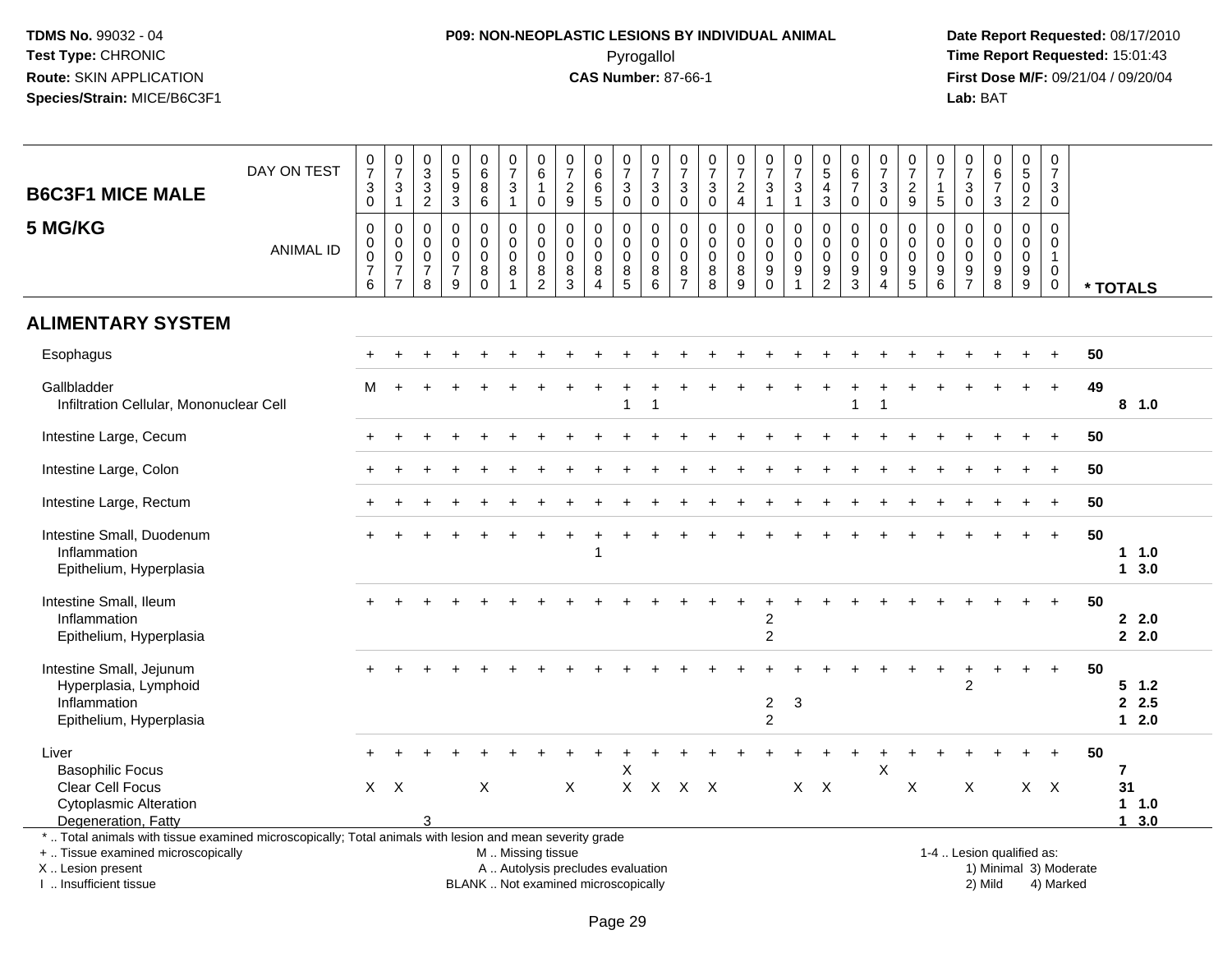# **P09: NON-NEOPLASTIC LESIONS BY INDIVIDUAL ANIMAL**Pyrogallol **Time Report Requested:** 15:01:43

| <b>B6C3F1 MICE MALE</b>                                                                                                                                                                                               | DAY ON TEST      | $\frac{0}{7}$<br>3<br>$\mathsf{O}\xspace$                              | $\begin{array}{c} 0 \\ 7 \end{array}$<br>$\ensuremath{\mathsf{3}}$<br>$\mathbf{1}$ | $_{3}^{\rm 0}$<br>$\ensuremath{\mathsf{3}}$<br>$\sqrt{2}$ | $\begin{array}{c} 0 \\ 5 \\ 9 \end{array}$<br>$\mathbf{3}$     | $\begin{array}{c} 0 \\ 6 \end{array}$<br>$\, 8$<br>$\,6\,$ | $\frac{0}{7}$<br>$\sqrt{3}$<br>$\overline{1}$                        | 0<br>$\,6$<br>$\mathbf{1}$<br>$\pmb{0}$    | $\frac{0}{7}$<br>$\overline{c}$<br>$\boldsymbol{9}$            | $_{6}^{\rm 0}$<br>$6\phantom{1}6$<br>5                              | $\frac{0}{7}$<br>$\sqrt{3}$<br>$\mathbf 0$               | $\frac{0}{7}$<br>$\sqrt{3}$<br>$\mathbf 0$                     | 0<br>$\overline{7}$<br>$\mathbf{3}$<br>$\mathbf 0$               | $\frac{0}{7}$<br>$\sqrt{3}$<br>$\mathbf 0$                   | $\frac{0}{7}$<br>$_4^2$                                                     | $\begin{array}{c} 0 \\ 7 \end{array}$<br>$\sqrt{3}$<br>$\overline{1}$ | $\frac{0}{7}$<br>$\sqrt{3}$<br>$\mathbf{1}$                                   | $\begin{array}{c} 0 \\ 5 \end{array}$<br>$\overline{4}$<br>$\sqrt{3}$       | $\begin{array}{c} 0 \\ 6 \end{array}$<br>$\overline{7}$<br>$\mathbf 0$        | $\frac{0}{7}$<br>3<br>$\mathbf 0$                                   | $\begin{array}{c} 0 \\ 7 \end{array}$<br>$\boldsymbol{2}$<br>$\boldsymbol{9}$    | 0<br>$\overline{7}$<br>1<br>5                        | $\frac{0}{7}$<br>$\ensuremath{\mathsf{3}}$<br>$\mathbf 0$ | $\begin{array}{c} 0 \\ 6 \\ 7 \end{array}$<br>3 | $\begin{smallmatrix}0\0\0\end{smallmatrix}$<br>$\mathbf 0$<br>$\overline{2}$ | 0<br>$\overline{7}$<br>3<br>$\mathbf 0$                                 |    |                                                                                               |
|-----------------------------------------------------------------------------------------------------------------------------------------------------------------------------------------------------------------------|------------------|------------------------------------------------------------------------|------------------------------------------------------------------------------------|-----------------------------------------------------------|----------------------------------------------------------------|------------------------------------------------------------|----------------------------------------------------------------------|--------------------------------------------|----------------------------------------------------------------|---------------------------------------------------------------------|----------------------------------------------------------|----------------------------------------------------------------|------------------------------------------------------------------|--------------------------------------------------------------|-----------------------------------------------------------------------------|-----------------------------------------------------------------------|-------------------------------------------------------------------------------|-----------------------------------------------------------------------------|-------------------------------------------------------------------------------|---------------------------------------------------------------------|----------------------------------------------------------------------------------|------------------------------------------------------|-----------------------------------------------------------|-------------------------------------------------|------------------------------------------------------------------------------|-------------------------------------------------------------------------|----|-----------------------------------------------------------------------------------------------|
| 5 MG/KG                                                                                                                                                                                                               | <b>ANIMAL ID</b> | $\mathbf 0$<br>$\mathbf 0$<br>$\pmb{0}$<br>$\boldsymbol{7}$<br>$\,6\,$ | 0<br>$\pmb{0}$<br>$\pmb{0}$<br>$\overline{7}$<br>$\overline{7}$                    | 0<br>$\mathbf 0$<br>0<br>$\overline{7}$<br>8              | 0<br>$\mathsf{O}\xspace$<br>$\mathbf 0$<br>$\overline{7}$<br>9 | 0<br>$\mathsf 0$<br>0<br>$\bf 8$<br>$\mathbf 0$            | $\mathbf 0$<br>$\mathbf 0$<br>$\mathbf 0$<br>$\bf 8$<br>$\mathbf{1}$ | 0<br>$\pmb{0}$<br>0<br>8<br>$\overline{c}$ | $\Omega$<br>$\mathbf 0$<br>$\mathbf 0$<br>$\bf8$<br>$\sqrt{3}$ | $\mathbf 0$<br>$\mathsf{O}\xspace$<br>0<br>$\bf8$<br>$\overline{4}$ | 0<br>$\mathbf 0$<br>$\mathbf 0$<br>$\bf 8$<br>$\sqrt{5}$ | $\mathbf 0$<br>$\mathbf 0$<br>$\mathbf 0$<br>$\, 8$<br>$\,6\,$ | $\mathbf 0$<br>$\mathbf 0$<br>$\mathbf 0$<br>8<br>$\overline{7}$ | $\Omega$<br>$\mathbf 0$<br>$\mathbf 0$<br>$\bf 8$<br>$\,8\,$ | 0<br>$\mathsf 0$<br>0<br>$\bf 8$<br>$\boldsymbol{9}$                        | $\mathbf 0$<br>$\mathbf 0$<br>0<br>$\boldsymbol{9}$<br>$\mathbf 0$    | $\mathbf 0$<br>$\pmb{0}$<br>$\mathbf 0$<br>$\boldsymbol{9}$<br>$\overline{1}$ | $\mathbf 0$<br>$\mathbf 0$<br>$\mathbf 0$<br>$\boldsymbol{9}$<br>$\sqrt{2}$ | $\mathbf 0$<br>$\mathbf 0$<br>$\mathbf 0$<br>$\boldsymbol{9}$<br>$\mathbf{3}$ | 0<br>$\pmb{0}$<br>$\mathbf 0$<br>$\boldsymbol{9}$<br>$\overline{4}$ | $\mathbf 0$<br>$\boldsymbol{0}$<br>$\mathbf 0$<br>$\boldsymbol{9}$<br>$\sqrt{5}$ | $\Omega$<br>$\mathbf 0$<br>$\mathbf 0$<br>9<br>$\,6$ | $\Omega$<br>$\mathbf 0$<br>0<br>$\frac{9}{7}$             | 0<br>$\pmb{0}$<br>$\pmb{0}$<br>$\frac{9}{8}$    | $\mathbf 0$<br>$\mathbf 0$<br>$\mathbf 0$<br>$\boldsymbol{9}$<br>9           | $\Omega$<br>$\mathbf 0$<br>$\overline{1}$<br>$\mathbf 0$<br>$\mathbf 0$ |    | * TOTALS                                                                                      |
| <b>Eosinophilic Focus</b><br>Hematopoietic Cell Proliferation<br>Inflammation<br>Mixed Cell Focus<br><b>Necrosis</b><br><b>Tension Lipidosis</b><br>Thrombosis<br>Vacuolization Cytoplasmic<br>Bile Duct, Hyperplasia |                  | -1<br>$\mathbf{1}$                                                     | $X$ $X$<br>$\overline{4}$<br>$\overline{1}$                                        | 2<br>$\overline{2}$                                       | $\overline{1}$                                                 | $\mathbf{1}$                                               | X<br>$\overline{c}$<br>$\overline{c}$<br>$\overline{2}$              | $\mathsf{X}$                               | $\mathsf{X}$<br>$\overline{c}$<br>1<br>$\overline{c}$          |                                                                     |                                                          | $X$ $X$<br>$\overline{1}$                                      | 1                                                                | $X$ $X$                                                      | $\overline{\mathbf{c}}$<br>$\overline{2}$<br>$\overline{c}$<br>$\mathbf{1}$ |                                                                       | X<br>$\mathbf{1}$                                                             | $\mathsf{X}$<br>$\overline{2}$<br>$\mathbf{1}$                              | $X$ $X$<br>$\overline{c}$                                                     | X                                                                   | 1                                                                                |                                                      | X<br>-1                                                   |                                                 |                                                                              | X<br>-1                                                                 |    | 32<br>4 1.3<br>25 1.3<br>5<br>3<br>2.0<br>$3 \t1.3$<br>2.0<br>$\mathbf 1$<br>23 1.3<br>$12.0$ |
| Mesentery<br>Inflammation<br>Fat, Necrosis                                                                                                                                                                            |                  |                                                                        |                                                                                    |                                                           |                                                                |                                                            |                                                                      |                                            |                                                                |                                                                     |                                                          |                                                                | $\ddot{}$<br>4                                                   |                                                              |                                                                             |                                                                       | $\ddot{}$                                                                     |                                                                             | $\overline{2}$                                                                |                                                                     |                                                                                  |                                                      |                                                           | $+$                                             |                                                                              |                                                                         | 6  | 2.0<br>1.<br>24.0                                                                             |
| Pancreas<br>Hemorrhage<br>Infiltration Cellular, Mononuclear Cell<br>Acinus, Atrophy                                                                                                                                  |                  |                                                                        | $\mathbf{1}$                                                                       |                                                           | $\mathbf 1$<br>$\overline{2}$                                  | 1                                                          |                                                                      |                                            |                                                                |                                                                     |                                                          |                                                                | $\mathbf{1}$                                                     | -1                                                           |                                                                             |                                                                       | -1                                                                            |                                                                             |                                                                               |                                                                     |                                                                                  |                                                      |                                                           |                                                 | 3                                                                            | $+$                                                                     | 50 | 13.0<br>14 1.0<br>2, 1.5                                                                      |
| <b>Salivary Glands</b><br>Atrophy<br>Infiltration Cellular, Mononuclear Cell<br>Mineralization                                                                                                                        |                  | -1                                                                     |                                                                                    | $\mathbf{1}$                                              | $\overline{1}$                                                 |                                                            | $\mathbf{1}$                                                         | $\overline{1}$                             | $\mathbf 1$                                                    | $\overline{1}$                                                      | $\overline{1}$                                           | $\overline{1}$                                                 | $\overline{1}$                                                   |                                                              |                                                                             | $\mathbf{1}$                                                          | $\overline{1}$                                                                |                                                                             | $\overline{2}$                                                                | 2<br>$\overline{2}$                                                 | $\overline{1}$                                                                   | $\mathbf{1}$                                         | $\mathbf 1$                                               |                                                 | $\mathbf{1}$                                                                 | 2                                                                       | 50 | $12.0$<br>40 1.1<br>$1 \t1.0$                                                                 |
| Stomach, Forestomach<br>Hyperplasia<br>Inflammation<br>Epithelium, Hyperkeratosis<br>Epithelium, Hyperplasia, Squamous                                                                                                |                  |                                                                        |                                                                                    |                                                           |                                                                | 3                                                          |                                                                      | $\overline{c}$<br>3<br>3                   |                                                                |                                                                     | $\overline{2}$                                           | 2                                                              |                                                                  | $\overline{1}$                                               |                                                                             | $\overline{c}$                                                        |                                                                               |                                                                             |                                                                               |                                                                     |                                                                                  |                                                      |                                                           |                                                 |                                                                              |                                                                         | 50 | 13.0<br>$5 \t1.4$<br>2.3<br>3<br>52.2                                                         |
| Stomach, Glandular<br>*  Total animals with tissue examined microscopically; Total animals with lesion and mean severity grade<br>+  Tissue examined microscopically<br>X  Lesion present                             |                  | $+$                                                                    | $\overline{+}$                                                                     |                                                           | $\ddot{}$                                                      | $\ddot{}$                                                  | M  Missing tissue                                                    |                                            | $+$ + + +<br>A  Autolysis precludes evaluation                 |                                                                     |                                                          |                                                                | $+$ + + +                                                        |                                                              | $+$                                                                         | $\ddot{}$                                                             |                                                                               |                                                                             |                                                                               |                                                                     |                                                                                  |                                                      |                                                           | $\ddot{}$<br>1-4  Lesion qualified as:          | $\ddot{}$                                                                    | $+$<br>1) Minimal 3) Moderate                                           | 50 |                                                                                               |
| I. Insufficient tissue                                                                                                                                                                                                |                  |                                                                        |                                                                                    |                                                           |                                                                |                                                            |                                                                      |                                            | BLANK  Not examined microscopically                            |                                                                     |                                                          |                                                                |                                                                  |                                                              |                                                                             |                                                                       |                                                                               |                                                                             |                                                                               |                                                                     |                                                                                  |                                                      |                                                           | 2) Mild                                         |                                                                              | 4) Marked                                                               |    |                                                                                               |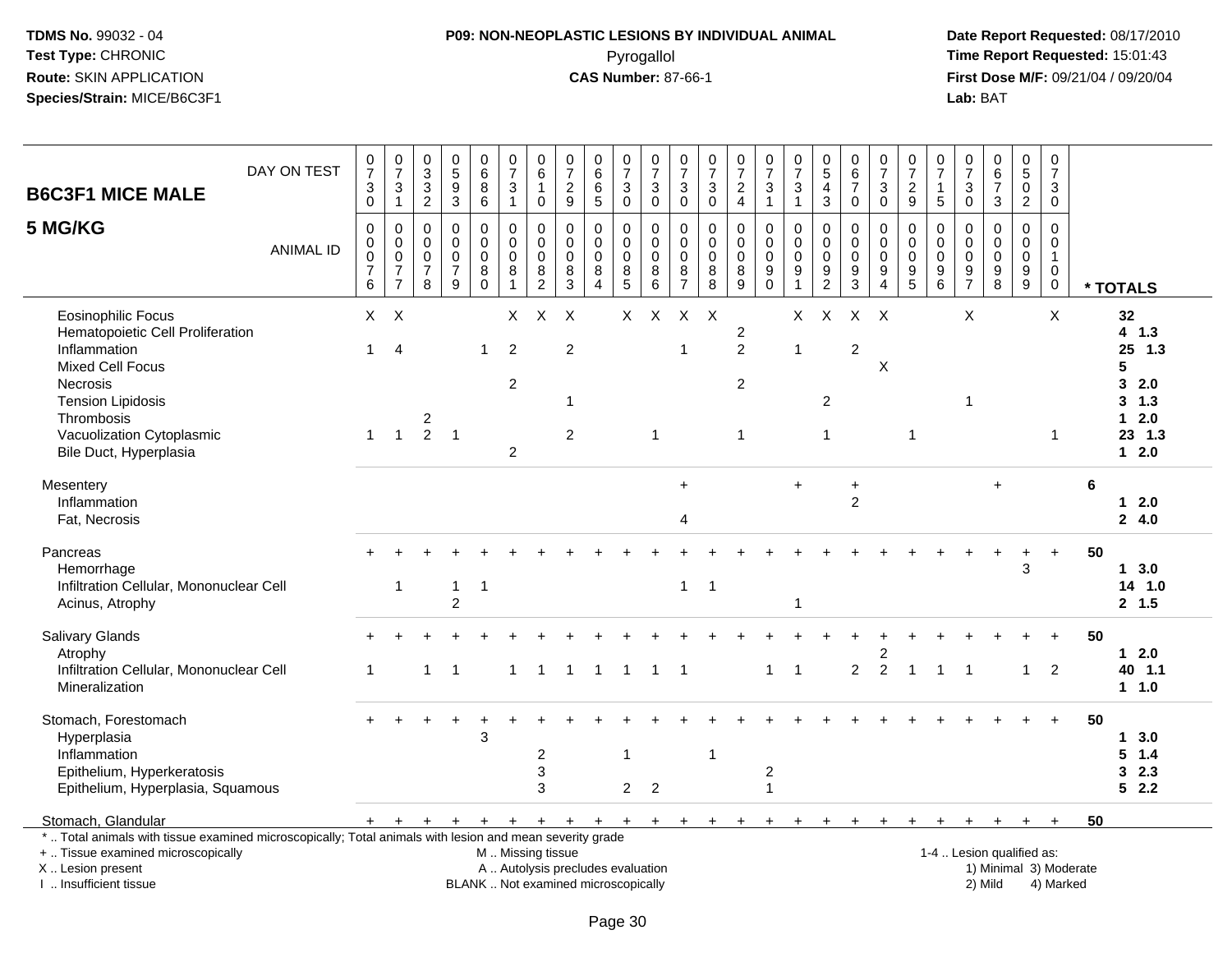#### **P09: NON-NEOPLASTIC LESIONS BY INDIVIDUAL ANIMAL**Pyrogallol **Time Report Requested:** 15:01:43

 **Date Report Requested:** 08/17/2010 **First Dose M/F:** 09/21/04 / 09/20/04<br>**Lab:** BAT **Lab:** BAT

| DAY ON TEST<br><b>B6C3F1 MICE MALE</b>                                                                           | $\frac{0}{7}$<br>$\ensuremath{\mathsf{3}}$<br>$\mathbf 0$             | $\frac{0}{7}$<br>3<br>$\mathbf{1}$                                          | 0<br>$\mathbf{3}$<br>$\sqrt{3}$<br>$\overline{2}$                | $\begin{array}{c} 0 \\ 5 \end{array}$<br>$\overline{9}$<br>$\mathbf{3}$  | $\begin{matrix} 0 \\ 6 \end{matrix}$<br>$\bf 8$<br>6      | $\frac{0}{7}$<br>$\mathbf{3}$<br>$\mathbf{1}$                | $\begin{array}{c} 0 \\ 6 \end{array}$<br>$\mathbf{1}$<br>$\mathbf 0$   | $\frac{0}{7}$<br>$\overline{c}$<br>9                 | $\begin{array}{c} 0 \\ 6 \end{array}$<br>$6\phantom{1}$<br>$\sqrt{5}$          | $\frac{0}{7}$<br>$\sqrt{3}$<br>$\mathbf 0$                                 | $\frac{0}{7}$<br>$\mathbf{3}$<br>$\mathbf 0$                      | $\frac{0}{7}$<br>3<br>0                                | $\frac{0}{7}$<br>$\mathbf{3}$<br>$\mathbf 0$        | $\frac{0}{7}$<br>$\frac{2}{4}$                    | $\frac{0}{7}$<br>$\mathbf{3}$<br>$\mathbf{1}$                                 | $\frac{0}{7}$<br>$\sqrt{3}$<br>$\overline{1}$                                 | $\begin{array}{c} 0 \\ 5 \end{array}$<br>$\overline{\mathbf{4}}$<br>$\mathsf 3$ | $\begin{array}{c} 0 \\ 6 \end{array}$<br>$\overline{7}$<br>$\mathbf 0$        | $\frac{0}{7}$<br>$\mathbf{3}$<br>$\mathbf 0$                           | $\frac{0}{7}$<br>$\frac{2}{9}$                                              | 0<br>$\overline{7}$<br>$\mathbf{1}$<br>$\sqrt{5}$               | $\frac{0}{7}$<br>$\sqrt{3}$<br>$\mathsf 0$              | $\begin{array}{c} 0 \\ 6 \end{array}$<br>$\overline{7}$<br>$\mathbf{3}$ | $\begin{matrix} 0 \\ 5 \end{matrix}$<br>$\pmb{0}$<br>$\overline{2}$ | 0<br>$\overline{7}$<br>$\mathbf{3}$<br>$\mathbf 0$                    |    |                                                          |
|------------------------------------------------------------------------------------------------------------------|-----------------------------------------------------------------------|-----------------------------------------------------------------------------|------------------------------------------------------------------|--------------------------------------------------------------------------|-----------------------------------------------------------|--------------------------------------------------------------|------------------------------------------------------------------------|------------------------------------------------------|--------------------------------------------------------------------------------|----------------------------------------------------------------------------|-------------------------------------------------------------------|--------------------------------------------------------|-----------------------------------------------------|---------------------------------------------------|-------------------------------------------------------------------------------|-------------------------------------------------------------------------------|---------------------------------------------------------------------------------|-------------------------------------------------------------------------------|------------------------------------------------------------------------|-----------------------------------------------------------------------------|-----------------------------------------------------------------|---------------------------------------------------------|-------------------------------------------------------------------------|---------------------------------------------------------------------|-----------------------------------------------------------------------|----|----------------------------------------------------------|
| 5 MG/KG<br><b>ANIMAL ID</b>                                                                                      | $\boldsymbol{0}$<br>$\pmb{0}$<br>$\mathbf 0$<br>$\boldsymbol{7}$<br>6 | $\pmb{0}$<br>$\mathbf 0$<br>$\mathbf 0$<br>$\overline{7}$<br>$\overline{7}$ | $\mathbf 0$<br>$\mathbf 0$<br>$\mathbf 0$<br>$\overline{7}$<br>8 | $\mathbf 0$<br>$\mathbf 0$<br>$\mathsf{O}\xspace$<br>$\overline{7}$<br>9 | 0<br>$\mathsf 0$<br>$\mathbf 0$<br>$\bf 8$<br>$\mathbf 0$ | $\pmb{0}$<br>$\mathbf 0$<br>$\mathbf 0$<br>8<br>$\mathbf{1}$ | $\mathbf 0$<br>$\mathsf{O}\xspace$<br>$\pmb{0}$<br>8<br>$\overline{2}$ | 0<br>$\mathbf 0$<br>$\mathbf 0$<br>8<br>$\mathbf{3}$ | $\mathbf 0$<br>$\mathbf 0$<br>$\mathsf{O}\xspace$<br>$\,8\,$<br>$\overline{4}$ | $\boldsymbol{0}$<br>$\mathbf 0$<br>$\mathsf 0$<br>$\bf8$<br>$\overline{5}$ | $\mathsf{O}\xspace$<br>$\mathbf 0$<br>$\mathsf 0$<br>$\,8\,$<br>6 | 0<br>$\mathbf 0$<br>$\mathsf 0$<br>8<br>$\overline{7}$ | $\pmb{0}$<br>$\pmb{0}$<br>$\pmb{0}$<br>$\,8\,$<br>8 | $\mathsf 0$<br>$\mathsf 0$<br>$\pmb{0}$<br>8<br>9 | $\mathsf{O}$<br>$\mathbf 0$<br>$\mathbf 0$<br>$\boldsymbol{9}$<br>$\mathbf 0$ | $\pmb{0}$<br>$\mathbf 0$<br>$\mathbf 0$<br>$\boldsymbol{9}$<br>$\overline{1}$ | $\mathbf 0$<br>$\mathbf 0$<br>$\pmb{0}$<br>$\boldsymbol{9}$<br>$\overline{c}$   | $\mathbf 0$<br>$\mathbf 0$<br>$\mathbf 0$<br>$\boldsymbol{9}$<br>$\mathbf{3}$ | $\mathbf 0$<br>$\mathbf 0$<br>$\pmb{0}$<br>9<br>$\boldsymbol{\Lambda}$ | $\pmb{0}$<br>$\mathbf 0$<br>$\pmb{0}$<br>$\boldsymbol{9}$<br>$\overline{5}$ | $\mathbf 0$<br>$\Omega$<br>$\pmb{0}$<br>$9\,$<br>$6\phantom{1}$ | 0<br>$\mathbf{0}$<br>$\mathbf 0$<br>9<br>$\overline{7}$ | $\mathbf 0$<br>$\mathbf 0$<br>$\mathbf 0$<br>$\boldsymbol{9}$<br>8      | $\mathbf 0$<br>$\mathbf 0$<br>$\pmb{0}$<br>$\boldsymbol{9}$<br>9    | $\mathbf 0$<br>$\Omega$<br>$\mathbf{1}$<br>$\mathbf 0$<br>$\mathbf 0$ |    | * TOTALS                                                 |
| Cyst<br>Foreign Body<br>Hyperplasia<br>Infiltration Cellular, Mononuclear Cell<br>Inflammation<br>Mineralization | $\mathbf{1}$                                                          |                                                                             |                                                                  |                                                                          | $\mathbf 1$<br>$\overline{c}$                             |                                                              |                                                                        |                                                      |                                                                                |                                                                            |                                                                   | $\mathbf 1$                                            |                                                     | $\overline{1}$                                    | $\overline{1}$                                                                | 3<br>$\overline{\mathbf{1}}$                                                  | $\mathbf{1}$                                                                    |                                                                               | 1                                                                      |                                                                             |                                                                 | 1                                                       |                                                                         |                                                                     | 1<br>3                                                                |    | 19 1.0<br>$\mathbf 1$<br>52.2<br>4 1.0<br>11.0<br>2, 1.0 |
| Tooth<br>Dysplasia                                                                                               | $\ddot{}$<br>$\mathsf{X}$                                             |                                                                             |                                                                  | $\ddot{}$<br>X                                                           | $\ddot{}$                                                 |                                                              |                                                                        | $+$<br>$\pmb{\times}$                                |                                                                                |                                                                            | X                                                                 |                                                        |                                                     | $\ddot{}$<br>$X$ $X$                              |                                                                               |                                                                               | $\ddot{}$<br>X                                                                  |                                                                               | +                                                                      | $\ddot{}$<br>$X$ $X$                                                        |                                                                 |                                                         |                                                                         | $\ddot{}$<br>$X$ $X$                                                |                                                                       | 30 | 27                                                       |
| <b>CARDIOVASCULAR SYSTEM</b>                                                                                     |                                                                       |                                                                             |                                                                  |                                                                          |                                                           |                                                              |                                                                        |                                                      |                                                                                |                                                                            |                                                                   |                                                        |                                                     |                                                   |                                                                               |                                                                               |                                                                                 |                                                                               |                                                                        |                                                                             |                                                                 |                                                         |                                                                         |                                                                     |                                                                       |    |                                                          |
| <b>Blood Vessel</b><br>Aorta, Infiltration Cellular, Mononuclear Cell<br>Aorta, Mineralization                   |                                                                       |                                                                             |                                                                  |                                                                          |                                                           |                                                              |                                                                        |                                                      |                                                                                | 1                                                                          |                                                                   |                                                        |                                                     |                                                   |                                                                               |                                                                               |                                                                                 |                                                                               |                                                                        |                                                                             |                                                                 |                                                         |                                                                         |                                                                     | $+$                                                                   | 50 | 11.0<br>$1 1.0$                                          |
| Heart<br>Cardiomyopathy<br>Infiltration Cellular, Mononuclear Cell<br>Inflammation<br>Metaplasia, Osseous        | 1                                                                     | $\overline{2}$                                                              | $\overline{1}$                                                   |                                                                          | 3                                                         | 2                                                            | $\overline{2}$<br>-1                                                   | 2<br>$\mathbf 1$                                     | $\mathcal{P}$                                                                  |                                                                            | 2                                                                 | $\mathfrak{p}$                                         | $\overline{2}$<br>$\overline{2}$                    | $\overline{2}$                                    | $\overline{2}$                                                                | $\overline{2}$                                                                |                                                                                 | $\mathbf{1}$<br>3                                                             | $\overline{2}$                                                         |                                                                             |                                                                 |                                                         |                                                                         |                                                                     | $\ddot{}$<br>$\overline{1}$                                           | 50 | 44 1.7<br>2, 1.0<br>$5 \t1.2$<br>13.0                    |
| <b>ENDOCRINE SYSTEM</b>                                                                                          |                                                                       |                                                                             |                                                                  |                                                                          |                                                           |                                                              |                                                                        |                                                      |                                                                                |                                                                            |                                                                   |                                                        |                                                     |                                                   |                                                                               |                                                                               |                                                                                 |                                                                               |                                                                        |                                                                             |                                                                 |                                                         |                                                                         |                                                                     |                                                                       |    |                                                          |
| <b>Adrenal Cortex</b><br>Angiectasis<br>Hypertrophy<br>Inflammation<br>Subcapsular, Hyperplasia                  | 1                                                                     | $\mathbf{1}$<br>1                                                           |                                                                  | $\overline{1}$                                                           | $\overline{2}$<br>$\overline{2}$                          |                                                              | $\mathbf{1}$                                                           | $\overline{c}$<br>$\overline{2}$                     |                                                                                |                                                                            | $\mathbf{1}$                                                      |                                                        | -1                                                  | $\overline{2}$                                    |                                                                               | 4                                                                             | -1                                                                              | $\overline{2}$                                                                | $\sqrt{3}$                                                             | -1<br>$\overline{2}$                                                        | -1                                                              | $\overline{1}$                                          |                                                                         | $\overline{2}$                                                      | 2                                                                     | 50 | 2.0<br>18 1.4<br>$1 1.0$<br>39 1.3                       |
|                                                                                                                  |                                                                       |                                                                             |                                                                  |                                                                          |                                                           |                                                              |                                                                        |                                                      |                                                                                |                                                                            |                                                                   |                                                        |                                                     |                                                   |                                                                               |                                                                               |                                                                                 |                                                                               |                                                                        |                                                                             |                                                                 |                                                         |                                                                         |                                                                     |                                                                       |    |                                                          |

\* .. Total animals with tissue examined microscopically; Total animals with lesion and mean severity grade

+ .. Tissue examined microscopically

X .. Lesion present

I .. Insufficient tissue

 M .. Missing tissueA .. Autolysis precludes evaluation

BLANK .. Not examined microscopically 2) Mild 4) Marked

1-4 .. Lesion qualified as: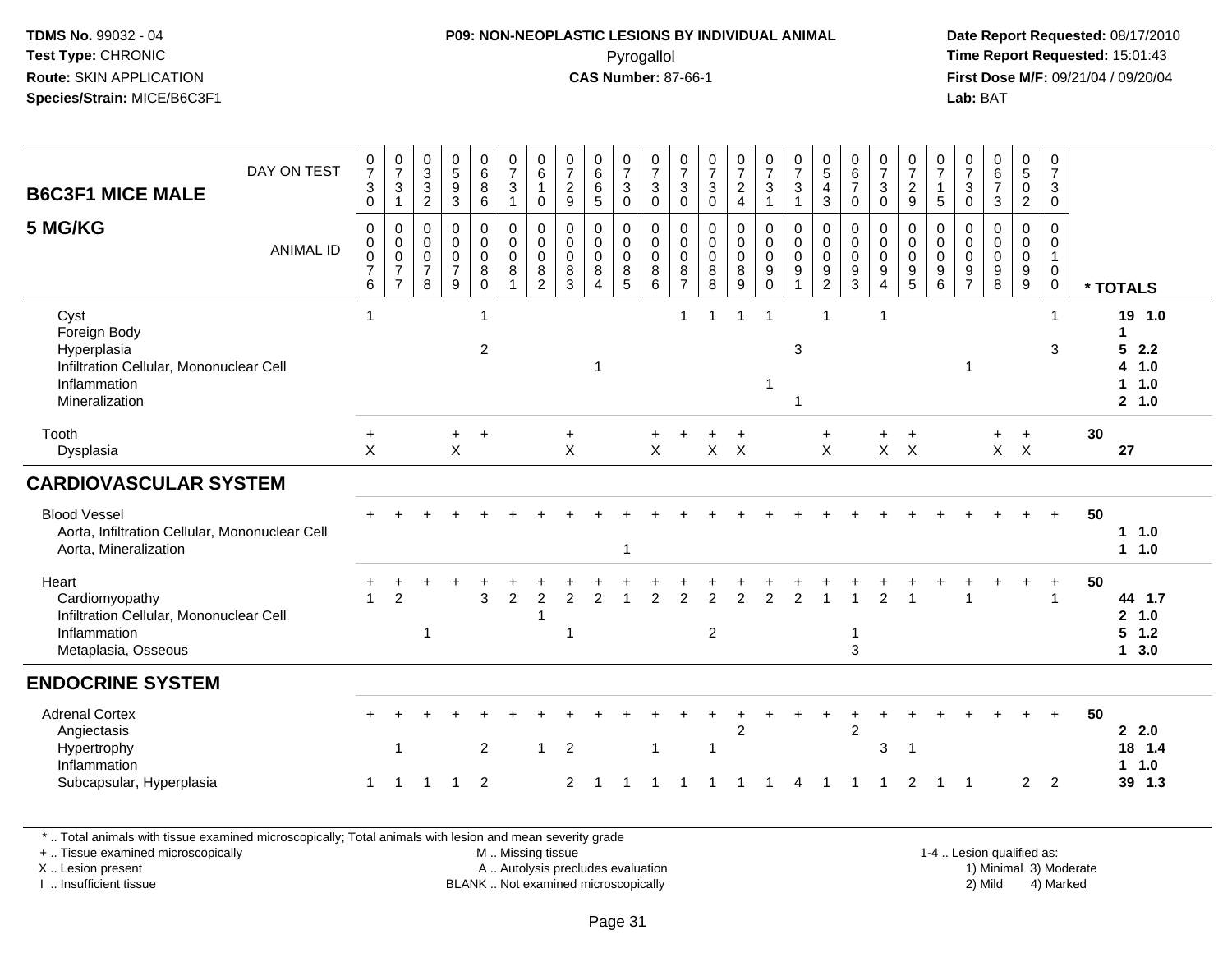# **P09: NON-NEOPLASTIC LESIONS BY INDIVIDUAL ANIMAL**Pyrogallol **Time Report Requested:** 15:01:43

| <b>B6C3F1 MICE MALE</b>                                                                                                                                                                       | DAY ON TEST      | $\frac{0}{7}$<br>$\ensuremath{\mathsf{3}}$<br>$\mathbf 0$        | $\frac{0}{7}$<br>3<br>$\mathbf{1}$                                  | $\mathbf 0$<br>$\mathbf{3}$<br>3<br>$\overline{2}$            | $\begin{array}{c} 0 \\ 5 \\ 9 \end{array}$<br>3        | $\pmb{0}$<br>$6\phantom{a}$<br>8<br>$6\phantom{a}$ | $\frac{0}{7}$<br>$\ensuremath{\mathsf{3}}$<br>$\mathbf{1}$ | $\begin{array}{c} 0 \\ 6 \end{array}$<br>$\mathbf{1}$<br>$\mathbf 0$ | $\begin{array}{c} 0 \\ 7 \end{array}$<br>$\sqrt{2}$<br>9                 | 0<br>6<br>$\,6\,$<br>$\sqrt{5}$                             | 0<br>$\overline{7}$<br>$\ensuremath{\mathsf{3}}$<br>$\mathbf 0$ | 0<br>$\overline{7}$<br>3<br>0 | 0<br>$\overline{7}$<br>$_{\rm 0}^3$                                      | $\frac{0}{7}$<br>$\ensuremath{\mathsf{3}}$<br>$\mathsf{O}\xspace$ | $\frac{0}{7}$<br>$\frac{2}{4}$                                       | $\frac{0}{7}$<br>$\sqrt{3}$<br>$\mathbf{1}$                                  | $\frac{0}{7}$<br>$\ensuremath{\mathsf{3}}$<br>$\mathbf{1}$ | 0<br>$\overline{5}$<br>$\overline{4}$<br>$\mathfrak{Z}$                      | $\begin{array}{c} 0 \\ 6 \\ 7 \end{array}$<br>$\mathbf 0$                  | 0<br>$\overline{7}$<br>$\sqrt{3}$<br>$\mathbf 0$    | $\frac{0}{7}$<br>$\frac{2}{9}$                                          | 0<br>$\overline{7}$<br>$\mathbf{1}$<br>$\sqrt{5}$ | 0<br>$\overline{7}$<br>$\ensuremath{\mathsf{3}}$<br>$\mathbf 0$ | $\begin{array}{c} 0 \\ 6 \\ 7 \end{array}$<br>3 | $\pmb{0}$<br>$\overline{5}$<br>$\pmb{0}$<br>$\overline{2}$ | 0<br>$\overline{7}$<br>3<br>$\mathbf 0$                                |                        |                                           |
|-----------------------------------------------------------------------------------------------------------------------------------------------------------------------------------------------|------------------|------------------------------------------------------------------|---------------------------------------------------------------------|---------------------------------------------------------------|--------------------------------------------------------|----------------------------------------------------|------------------------------------------------------------|----------------------------------------------------------------------|--------------------------------------------------------------------------|-------------------------------------------------------------|-----------------------------------------------------------------|-------------------------------|--------------------------------------------------------------------------|-------------------------------------------------------------------|----------------------------------------------------------------------|------------------------------------------------------------------------------|------------------------------------------------------------|------------------------------------------------------------------------------|----------------------------------------------------------------------------|-----------------------------------------------------|-------------------------------------------------------------------------|---------------------------------------------------|-----------------------------------------------------------------|-------------------------------------------------|------------------------------------------------------------|------------------------------------------------------------------------|------------------------|-------------------------------------------|
| 5 MG/KG                                                                                                                                                                                       | <b>ANIMAL ID</b> | $\mathbf 0$<br>$\pmb{0}$<br>$\mathbf 0$<br>$\boldsymbol{7}$<br>6 | 0<br>$\mathbf 0$<br>$\mathbf 0$<br>$\overline{7}$<br>$\overline{7}$ | $\mathbf 0$<br>$\Omega$<br>$\mathbf 0$<br>$\overline{7}$<br>8 | 0<br>$\mathbf 0$<br>$\mathbf 0$<br>$\overline{7}$<br>9 | 0<br>$\mathbf 0$<br>$\mathbf 0$<br>8<br>$\Omega$   | 0<br>$\mathbf 0$<br>$\mathbf 0$<br>8<br>$\overline{1}$     | 0<br>$\mathbf 0$<br>$\mathbf 0$<br>8<br>$\overline{2}$               | $\mathbf 0$<br>$\mathbf{0}$<br>$\mathbf 0$<br>8<br>3                     | 0<br>$\mathbf 0$<br>$\mathbf 0$<br>$\bf8$<br>$\overline{4}$ | 0<br>$\mathbf 0$<br>$\mathbf 0$<br>$\,8\,$<br>5                 | 0<br>$\Omega$<br>0<br>8<br>6  | 0<br>$\mathbf 0$<br>$\mathbf 0$<br>$\begin{array}{c} 8 \\ 7 \end{array}$ | $\mathbf 0$<br>$\mathbf 0$<br>$\mathbf 0$<br>$\,8\,$<br>8         | 0<br>$\mathsf{O}\xspace$<br>$\mathbf 0$<br>$\bf 8$<br>$\overline{9}$ | $\mathbf 0$<br>$\mathbf 0$<br>$\mathbf 0$<br>$\boldsymbol{9}$<br>$\mathbf 0$ | 0<br>$\Omega$<br>0<br>9                                    | $\mathbf 0$<br>$\Omega$<br>$\mathbf 0$<br>$\boldsymbol{9}$<br>$\overline{2}$ | $\mathbf 0$<br>$\Omega$<br>$\mathbf 0$<br>$\boldsymbol{9}$<br>$\mathbf{3}$ | 0<br>$\Omega$<br>$\mathbf 0$<br>9<br>$\overline{4}$ | $\mathbf 0$<br>$\mathbf 0$<br>$\boldsymbol{0}$<br>$\boldsymbol{9}$<br>5 | 0<br>$\Omega$<br>0<br>9<br>6                      | 0<br>$\Omega$<br>0<br>9<br>$\overline{7}$                       | 0<br>$\mathbf 0$<br>0<br>9<br>8                 | 0<br>$\mathbf 0$<br>$\mathbf 0$<br>$\boldsymbol{9}$<br>9   | $\mathbf 0$<br>$\mathbf 0$<br>$\mathbf{1}$<br>$\mathbf 0$<br>$\pmb{0}$ |                        | * TOTALS                                  |
| Adrenal Medulla                                                                                                                                                                               |                  |                                                                  |                                                                     |                                                               |                                                        |                                                    |                                                            |                                                                      |                                                                          |                                                             |                                                                 |                               |                                                                          |                                                                   |                                                                      |                                                                              |                                                            |                                                                              |                                                                            |                                                     |                                                                         |                                                   |                                                                 |                                                 |                                                            | $\ddot{}$                                                              | 50                     |                                           |
| Islets, Pancreatic<br>Hyperplasia                                                                                                                                                             |                  |                                                                  | $\overline{2}$                                                      | $\mathcal{P}$                                                 |                                                        | $\overline{2}$                                     |                                                            | $\overline{2}$                                                       |                                                                          |                                                             |                                                                 | $\mathcal{P}$                 |                                                                          |                                                                   |                                                                      |                                                                              |                                                            |                                                                              |                                                                            | 2                                                   |                                                                         | 2                                                 |                                                                 | 3                                               | $\overline{2}$                                             | $\ddot{}$<br>$\mathbf{3}$                                              | 50                     | 43 2.3                                    |
| Parathyroid Gland                                                                                                                                                                             |                  |                                                                  |                                                                     |                                                               |                                                        |                                                    |                                                            |                                                                      |                                                                          |                                                             |                                                                 |                               |                                                                          |                                                                   | м                                                                    |                                                                              |                                                            | м                                                                            | $\ddot{}$                                                                  | $\ddot{}$                                           |                                                                         | М                                                 |                                                                 | $\ddot{}$                                       | $\ddot{}$                                                  | М                                                                      | 44                     |                                           |
| <b>Pituitary Gland</b><br>Pars Distalis, Hyperplasia                                                                                                                                          |                  |                                                                  |                                                                     |                                                               |                                                        |                                                    |                                                            |                                                                      |                                                                          |                                                             |                                                                 |                               |                                                                          |                                                                   |                                                                      |                                                                              |                                                            |                                                                              |                                                                            |                                                     |                                                                         |                                                   |                                                                 |                                                 |                                                            | $\ddot{}$                                                              | 50                     | 11.0                                      |
| <b>Thyroid Gland</b>                                                                                                                                                                          |                  |                                                                  |                                                                     |                                                               |                                                        |                                                    |                                                            |                                                                      |                                                                          |                                                             |                                                                 |                               |                                                                          |                                                                   |                                                                      |                                                                              |                                                            |                                                                              |                                                                            |                                                     |                                                                         |                                                   |                                                                 |                                                 |                                                            | $\ddot{}$                                                              | 50                     |                                           |
| <b>GENERAL BODY SYSTEM</b>                                                                                                                                                                    |                  |                                                                  |                                                                     |                                                               |                                                        |                                                    |                                                            |                                                                      |                                                                          |                                                             |                                                                 |                               |                                                                          |                                                                   |                                                                      |                                                                              |                                                            |                                                                              |                                                                            |                                                     |                                                                         |                                                   |                                                                 |                                                 |                                                            |                                                                        |                        |                                           |
| Peritoneum<br>Inflammation                                                                                                                                                                    |                  |                                                                  |                                                                     |                                                               |                                                        |                                                    |                                                            |                                                                      |                                                                          |                                                             |                                                                 |                               |                                                                          |                                                                   |                                                                      |                                                                              |                                                            |                                                                              |                                                                            |                                                     |                                                                         |                                                   |                                                                 | $\ddot{}$<br>2                                  |                                                            |                                                                        | $\mathbf 1$            | $12.0$                                    |
| <b>GENITAL SYSTEM</b>                                                                                                                                                                         |                  |                                                                  |                                                                     |                                                               |                                                        |                                                    |                                                            |                                                                      |                                                                          |                                                             |                                                                 |                               |                                                                          |                                                                   |                                                                      |                                                                              |                                                            |                                                                              |                                                                            |                                                     |                                                                         |                                                   |                                                                 |                                                 |                                                            |                                                                        |                        |                                           |
| <b>Coagulating Gland</b>                                                                                                                                                                      |                  |                                                                  |                                                                     |                                                               |                                                        |                                                    |                                                            |                                                                      |                                                                          |                                                             |                                                                 |                               |                                                                          |                                                                   |                                                                      |                                                                              |                                                            |                                                                              |                                                                            |                                                     |                                                                         |                                                   |                                                                 |                                                 |                                                            |                                                                        | $\mathbf{2}$           |                                           |
| Epididymis<br>Granuloma Sperm<br>Infiltration Cellular, Mononuclear Cell<br>Inflammation<br>Inflammation, Granulomatous<br>Pigmentation                                                       |                  | $\mathbf{1}$                                                     | $\mathbf{1}$                                                        |                                                               | $\mathbf{1}$                                           | $\mathbf 1$<br>$\overline{c}$                      | -1                                                         | $\overline{1}$                                                       |                                                                          | 2<br>$\mathbf{1}$                                           |                                                                 | $\mathbf{1}$                  | $\overline{2}$                                                           |                                                                   | $\overline{\phantom{a}}$                                             | 1                                                                            | 1                                                          | -1                                                                           | $\overline{1}$                                                             | $\overline{1}$                                      | 2                                                                       | $\mathbf{1}$                                      |                                                                 |                                                 | $\mathbf{1}$                                               |                                                                        | 50                     | 2.0<br>38 1.1<br>4 1.5<br>$12.0$<br>1 1.0 |
| Artery, Inflammation                                                                                                                                                                          |                  |                                                                  |                                                                     |                                                               |                                                        |                                                    |                                                            |                                                                      |                                                                          |                                                             |                                                                 |                               |                                                                          | $\overline{2}$                                                    |                                                                      |                                                                              |                                                            |                                                                              |                                                                            |                                                     |                                                                         |                                                   |                                                                 |                                                 |                                                            |                                                                        |                        | $12.0$                                    |
| <b>Preputial Gland</b><br>Ectasia                                                                                                                                                             |                  |                                                                  |                                                                     |                                                               |                                                        |                                                    |                                                            |                                                                      |                                                                          |                                                             |                                                                 |                               |                                                                          | $\overline{4}$                                                    |                                                                      |                                                                              |                                                            |                                                                              | $\overline{4}$                                                             |                                                     |                                                                         |                                                   |                                                                 |                                                 |                                                            |                                                                        | 50                     | 3, 3.7                                    |
| *  Total animals with tissue examined microscopically; Total animals with lesion and mean severity grade<br>+  Tissue examined microscopically<br>X  Lesion present<br>I  Insufficient tissue |                  |                                                                  |                                                                     |                                                               |                                                        |                                                    | M  Missing tissue                                          |                                                                      | A  Autolysis precludes evaluation<br>BLANK  Not examined microscopically |                                                             |                                                                 |                               |                                                                          |                                                                   |                                                                      |                                                                              |                                                            |                                                                              |                                                                            |                                                     |                                                                         |                                                   | 1-4  Lesion qualified as:                                       | 2) Mild                                         |                                                            | 4) Marked                                                              | 1) Minimal 3) Moderate |                                           |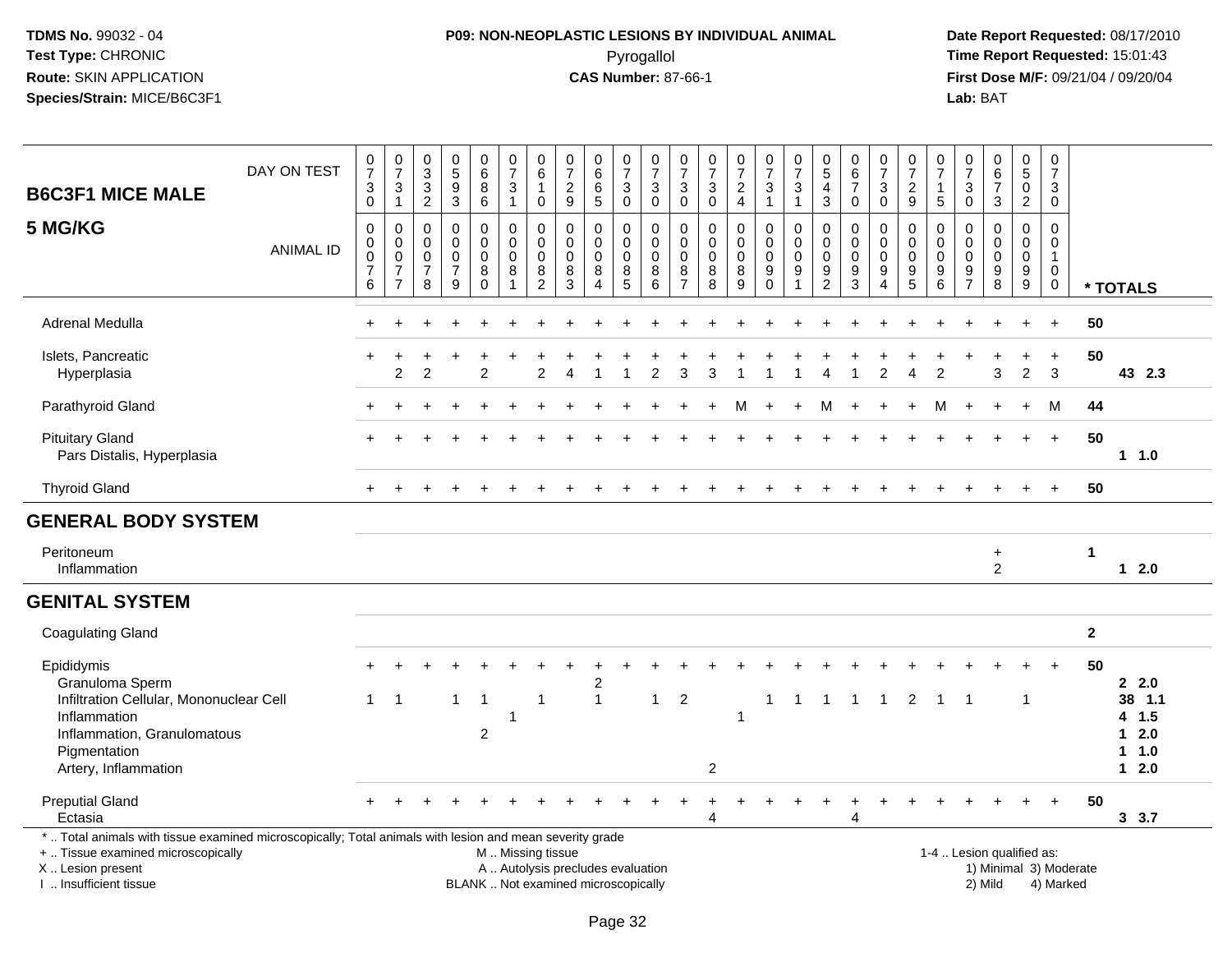# **P09: NON-NEOPLASTIC LESIONS BY INDIVIDUAL ANIMAL**Pyrogallol **Time Report Requested:** 15:01:43

 **Date Report Requested:** 08/17/2010 **First Dose M/F:** 09/21/04 / 09/20/04<br>Lab: BAT **Lab:** BAT

| DAY ON TEST<br><b>B6C3F1 MICE MALE</b>                                                                                 | $\frac{0}{7}$<br>3<br>$\mathbf 0$                            | $\frac{0}{7}$<br>$\ensuremath{\mathsf{3}}$<br>$\mathbf{1}$                          | $_3^0$<br>$\mathsf 3$<br>$\overline{2}$      | 0<br>5<br>9<br>3                                                                 | $_{6}^{\rm 0}$<br>8<br>6                         | $\begin{array}{c} 0 \\ 7 \end{array}$<br>$\mathbf{3}$<br>$\mathbf{1}$ | 0<br>$6\phantom{a}$<br>$\mathbf{1}$<br>$\mathbf 0$ | $\frac{0}{7}$<br>$\frac{2}{9}$                                               | $\begin{matrix} 0 \\ 6 \\ 6 \end{matrix}$<br>5   | $\frac{0}{7}$<br>$\ensuremath{\mathsf{3}}$<br>$\mathsf{O}\xspace$ | $\frac{0}{7}$<br>$\ensuremath{\mathsf{3}}$<br>$\mathsf{O}\xspace$                             | $\frac{0}{7}$<br>$\sqrt{3}$<br>$\mathsf 0$                                   | $\frac{0}{7}$<br>$\ensuremath{\mathsf{3}}$<br>$\mathbf 0$       | $\frac{0}{7}$<br>$\overline{2}$<br>$\overline{4}$      | $\frac{0}{7}$<br>$\sqrt{3}$<br>$\mathbf{1}$                                            | $\frac{0}{7}$<br>$\mathbf{3}$<br>$\mathbf{1}$                                    | $\begin{smallmatrix}0\0\5\end{smallmatrix}$<br>$\overline{4}$<br>$\mathbf{3}$ | $\begin{array}{c} 0 \\ 6 \\ 7 \end{array}$<br>$\mathbf 0$           | $\frac{0}{7}$<br>$\mathbf 3$<br>$\mathbf 0$                           | $\frac{0}{7}$<br>$\sqrt{2}$<br>$9\,$                                  | $\frac{0}{7}$<br>$\mathbf{1}$<br>$\sqrt{5}$                  | $\frac{0}{7}$<br>$\ensuremath{\mathsf{3}}$<br>$\mathsf 0$           | $\begin{array}{c} 0 \\ 6 \\ 7 \end{array}$<br>3                                             | $\begin{array}{c} 0 \\ 5 \end{array}$<br>$\mathbf 0$<br>$\overline{2}$ | 0<br>$\overline{7}$<br>3<br>0              |    |                                               |
|------------------------------------------------------------------------------------------------------------------------|--------------------------------------------------------------|-------------------------------------------------------------------------------------|----------------------------------------------|----------------------------------------------------------------------------------|--------------------------------------------------|-----------------------------------------------------------------------|----------------------------------------------------|------------------------------------------------------------------------------|--------------------------------------------------|-------------------------------------------------------------------|-----------------------------------------------------------------------------------------------|------------------------------------------------------------------------------|-----------------------------------------------------------------|--------------------------------------------------------|----------------------------------------------------------------------------------------|----------------------------------------------------------------------------------|-------------------------------------------------------------------------------|---------------------------------------------------------------------|-----------------------------------------------------------------------|-----------------------------------------------------------------------|--------------------------------------------------------------|---------------------------------------------------------------------|---------------------------------------------------------------------------------------------|------------------------------------------------------------------------|--------------------------------------------|----|-----------------------------------------------|
| 5 MG/KG<br><b>ANIMAL ID</b>                                                                                            | $\pmb{0}$<br>$\mathbf 0$<br>$\bar{0}$<br>$\overline{7}$<br>6 | $\pmb{0}$<br>$\mathbf 0$<br>$\ddot{\mathbf{0}}$<br>$\overline{7}$<br>$\overline{7}$ | 0<br>0<br>$\mathbf 0$<br>$\overline{7}$<br>8 | $\mathbf 0$<br>$\mathsf{O}\xspace$<br>$\ddot{\mathbf{0}}$<br>$\overline{7}$<br>9 | 0<br>$\mathbf 0$<br>$\mathbf 0$<br>8<br>$\Omega$ | $\pmb{0}$<br>$\pmb{0}$<br>$\mathbf 0$<br>$\,8\,$<br>$\overline{1}$    | $\pmb{0}$<br>$\mathbf 0$<br>$\mathbf 0$<br>8<br>2  | $\pmb{0}$<br>$\mathsf 0$<br>$\ddot{\mathbf{0}}$<br>$\bf 8$<br>$\overline{3}$ | $\pmb{0}$<br>$\mathsf{O}$<br>$\pmb{0}$<br>8<br>4 | 0<br>$\pmb{0}$<br>$\bar{0}$<br>8<br>$\overline{5}$                | $\mathbf 0$<br>$\mathsf{O}\xspace$<br>$\ddot{\mathbf{0}}$<br>$\overline{8}$<br>$6\phantom{1}$ | $\pmb{0}$<br>$\mathbf 0$<br>$\mathsf{O}\xspace$<br>$\bf 8$<br>$\overline{7}$ | $\pmb{0}$<br>$\mathbf 0$<br>$\ddot{\mathbf{0}}$<br>$\bf 8$<br>8 | 0<br>$\mathbf 0$<br>$\mathbf 0$<br>8<br>$\overline{9}$ | $\begin{smallmatrix}0\\0\\0\end{smallmatrix}$<br>$\overline{9}$<br>$\ddot{\mathbf{0}}$ | $\pmb{0}$<br>$\mathsf{O}\xspace$<br>$\ddot{\mathbf{0}}$<br>$\boldsymbol{9}$<br>1 | $\pmb{0}$<br>$\pmb{0}$<br>$\pmb{0}$<br>$\boldsymbol{9}$<br>$\overline{2}$     | $\mathbf 0$<br>$\mathbf 0$<br>$\overline{0}$<br>$\overline{9}$<br>3 | $\mathbf 0$<br>$\mathbf 0$<br>$\overline{0}$<br>$\boldsymbol{9}$<br>4 | 0<br>$\mathbf 0$<br>$\mathbf 0$<br>$\boldsymbol{9}$<br>$\overline{5}$ | $\mathbf 0$<br>$\mathbf 0$<br>$\boldsymbol{0}$<br>$9\,$<br>6 | 0<br>$\mathbf 0$<br>$\pmb{0}$<br>$\boldsymbol{9}$<br>$\overline{7}$ | $\boldsymbol{0}$<br>$\mathsf{O}$<br>$\mathsf{O}\xspace$<br>$\overline{9}$<br>$\overline{8}$ | $\pmb{0}$<br>$\mathsf{O}\xspace$<br>$\overline{0}$<br>$\frac{9}{9}$    | $\mathbf 0$<br>0<br>$\mathbf{1}$<br>0<br>0 |    | * TOTALS                                      |
| Infiltration Cellular, Mononuclear Cell<br>Inflammation                                                                |                                                              |                                                                                     | 3                                            | 1                                                                                | 3                                                | $\overline{1}$                                                        | $\mathbf 1$                                        |                                                                              | $\mathbf{1}$                                     | $\overline{c}$                                                    | 3                                                                                             | $\overline{1}$                                                               | 3                                                               | $\overline{1}$                                         |                                                                                        | $\boldsymbol{2}$                                                                 | $\overline{1}$                                                                |                                                                     | 1                                                                     | $\overline{c}$                                                        | 1                                                            |                                                                     | 1                                                                                           | $\overline{c}$                                                         | $\boldsymbol{2}$<br>2                      |    | 22 1.4<br>21 2.3                              |
| Prostate<br>Fibrosis<br>Hyperplasia<br>Infiltration Cellular, Mononuclear Cell<br>Inflammation<br>Artery, Inflammation | 1                                                            | -1<br>$\overline{1}$                                                                |                                              | -1                                                                               |                                                  | $\overline{1}$                                                        |                                                    |                                                                              | $\overline{1}$                                   |                                                                   | $\mathbf 1$<br>$\overline{1}$                                                                 | -1<br>$\overline{1}$                                                         | $\overline{1}$<br>$\overline{c}$                                | 3                                                      | $\mathbf{1}$                                                                           | -1<br>$\overline{1}$                                                             | $\overline{1}$                                                                | $\overline{1}$                                                      | $\overline{\mathbf{1}}$                                               | $\overline{1}$                                                        | 1                                                            | $\overline{1}$                                                      | -1                                                                                          | 3                                                                      | $+$<br>$\overline{a}$<br>$\mathbf{1}$      | 50 | 1 1.0<br>$21$ 1.1<br>44 1.0<br>42.5<br>$12.0$ |
| <b>Seminal Vesicle</b><br>Infiltration Cellular, Mononuclear Cell<br>Inflammation<br>Bilateral, Dilatation             |                                                              |                                                                                     |                                              | -1<br>4                                                                          |                                                  |                                                                       |                                                    |                                                                              |                                                  |                                                                   |                                                                                               |                                                                              |                                                                 | 3                                                      |                                                                                        |                                                                                  |                                                                               |                                                                     | 1                                                                     |                                                                       |                                                              |                                                                     |                                                                                             | $\overline{2}$<br>4                                                    | $+$                                        | 50 | $12$ 1.1<br>$5 \t1.8$<br>24.0                 |
| <b>Testes</b><br>Mineralization                                                                                        |                                                              |                                                                                     |                                              |                                                                                  |                                                  |                                                                       |                                                    |                                                                              |                                                  |                                                                   |                                                                                               |                                                                              |                                                                 |                                                        |                                                                                        |                                                                                  |                                                                               |                                                                     |                                                                       |                                                                       |                                                              |                                                                     |                                                                                             |                                                                        | $+$                                        | 50 | 1 1.0                                         |
| <b>HEMATOPOIETIC SYSTEM</b>                                                                                            |                                                              |                                                                                     |                                              |                                                                                  |                                                  |                                                                       |                                                    |                                                                              |                                                  |                                                                   |                                                                                               |                                                                              |                                                                 |                                                        |                                                                                        |                                                                                  |                                                                               |                                                                     |                                                                       |                                                                       |                                                              |                                                                     |                                                                                             |                                                                        |                                            |    |                                               |
| <b>Bone Marrow</b><br>Hyperplasia                                                                                      |                                                              |                                                                                     | $\mathbf{1}$                                 | $\overline{1}$                                                                   | $\overline{2}$                                   |                                                                       | 1                                                  |                                                                              | $\overline{2}$                                   |                                                                   |                                                                                               |                                                                              |                                                                 |                                                        |                                                                                        |                                                                                  |                                                                               |                                                                     |                                                                       |                                                                       |                                                              |                                                                     |                                                                                             |                                                                        | $+$                                        | 50 | $10$ 1.4                                      |
| Lymph Node<br>Bronchial, Hyperplasia, Lymphoid<br>Inguinal, Hyperplasia, Lymphoid<br>Inguinal, Pigmentation            |                                                              |                                                                                     | $\ddot{}$<br>3                               |                                                                                  |                                                  |                                                                       |                                                    |                                                                              | $\ddot{}$<br>$\overline{c}$                      |                                                                   |                                                                                               |                                                                              | ÷                                                               |                                                        | -1                                                                                     |                                                                                  |                                                                               | $\overline{1}$<br>$\overline{2}$                                    |                                                                       |                                                                       |                                                              |                                                                     | $+$                                                                                         |                                                                        |                                            | 12 | 2.5<br>62.0<br>$12.0$                         |
| Lymph Node, Mandibular<br>Hyperplasia, Lymphoid                                                                        | $\ddot{}$<br>$\overline{2}$                                  | $\pm$                                                                               |                                              |                                                                                  |                                                  |                                                                       |                                                    |                                                                              |                                                  |                                                                   |                                                                                               |                                                                              | 3                                                               | $\overline{c}$                                         |                                                                                        |                                                                                  | $\overline{c}$                                                                |                                                                     |                                                                       |                                                                       |                                                              |                                                                     |                                                                                             |                                                                        | $\ddot{}$                                  | 50 | 16 1.7                                        |

\* .. Total animals with tissue examined microscopically; Total animals with lesion and mean severity grade

+ .. Tissue examined microscopically

X .. Lesion present

I .. Insufficient tissue

 M .. Missing tissueA .. Autolysis precludes evaluation

BLANK .. Not examined microscopically 2) Mild 4) Marked

1-4 .. Lesion qualified as:<br>1) Minimal 3) Moderate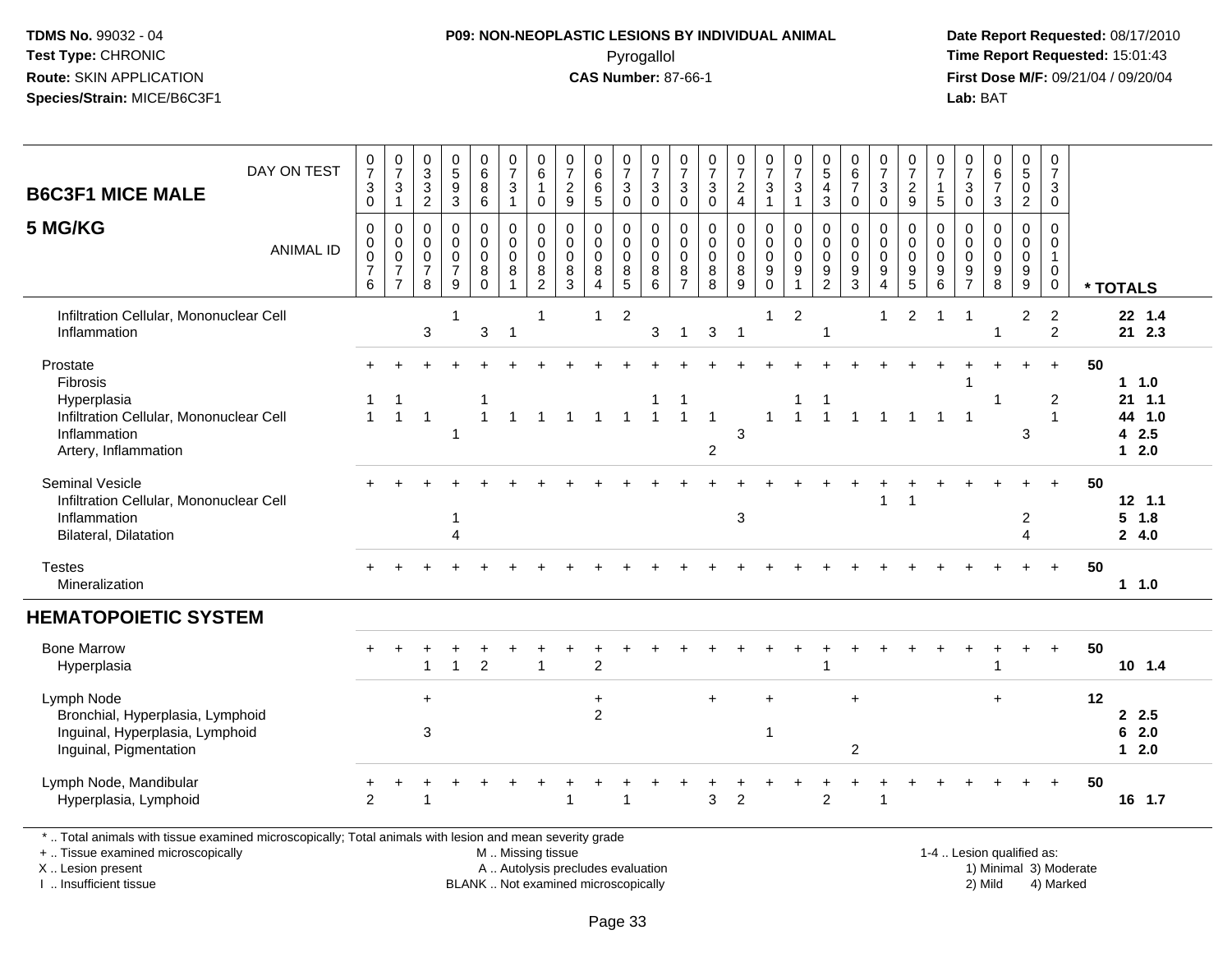# **P09: NON-NEOPLASTIC LESIONS BY INDIVIDUAL ANIMAL**Pyrogallol **Time Report Requested:** 15:01:43

 **Date Report Requested:** 08/17/2010 **First Dose M/F:** 09/21/04 / 09/20/04<br>**Lab:** BAT **Lab:** BAT

| <b>B6C3F1 MICE MALE</b>                                                                                                                                                                    | DAY ON TEST      | $\frac{0}{7}$<br>3<br>0                               | $\frac{0}{7}$<br>$\mathbf{3}$<br>$\mathbf{1}$                   | $\begin{smallmatrix}0\\3\\3\end{smallmatrix}$<br>$\overline{c}$ | 0<br>9<br>3                                                  | $\begin{matrix} 0 \\ 6 \end{matrix}$<br>8<br>$\,6\,$ | $\begin{array}{c} 0 \\ 7 \end{array}$<br>$\mathbf{3}$<br>$\mathbf{1}$ | 0<br>$\overline{6}$<br>$\mathbf{1}$<br>0             | $\frac{0}{7}$<br>$\sqrt{2}$<br>$\overline{9}$ | $\begin{array}{c} 0 \\ 6 \end{array}$<br>$6\phantom{a}$<br>$\overline{5}$ | $\frac{0}{7}$<br>$\sqrt{3}$<br>$\mathbf 0$             | $\frac{0}{7}$<br>$\mathbf{3}$<br>$\mathbf 0$               | 0<br>$\overline{7}$<br>$\mathfrak{S}$<br>0 | $\frac{0}{7}$<br>$\mathbf{3}$<br>$\pmb{0}$ | $\frac{0}{7}$<br>$\sqrt{2}$<br>$\overline{4}$       | $\frac{0}{7}$<br>$\mathsf 3$<br>$\overline{1}$                                | $\frac{0}{7}$<br>$\mathsf 3$<br>$\mathbf{1}$                                     | $^{\rm 0}_{\rm 5}$<br>$\overline{4}$<br>$\mathbf{3}$   | $\begin{array}{c} 0 \\ 6 \end{array}$<br>$\overline{7}$<br>$\pmb{0}$ | $\frac{0}{7}$<br>$\sqrt{3}$<br>$\overline{0}$                           | $\begin{smallmatrix}0\\7\end{smallmatrix}$<br>$\frac{2}{9}$            | 0<br>$\overline{7}$<br>$\mathbf{1}$<br>5                         | 0<br>$\overline{7}$<br>$\mathbf{3}$<br>$\boldsymbol{0}$    | $067$<br>3                                                         | $0$<br>$5$<br>$0$<br>$\overline{2}$                                      | $\frac{0}{7}$<br>3<br>$\mathbf 0$                              |             |                                                                                                                                      |
|--------------------------------------------------------------------------------------------------------------------------------------------------------------------------------------------|------------------|-------------------------------------------------------|-----------------------------------------------------------------|-----------------------------------------------------------------|--------------------------------------------------------------|------------------------------------------------------|-----------------------------------------------------------------------|------------------------------------------------------|-----------------------------------------------|---------------------------------------------------------------------------|--------------------------------------------------------|------------------------------------------------------------|--------------------------------------------|--------------------------------------------|-----------------------------------------------------|-------------------------------------------------------------------------------|----------------------------------------------------------------------------------|--------------------------------------------------------|----------------------------------------------------------------------|-------------------------------------------------------------------------|------------------------------------------------------------------------|------------------------------------------------------------------|------------------------------------------------------------|--------------------------------------------------------------------|--------------------------------------------------------------------------|----------------------------------------------------------------|-------------|--------------------------------------------------------------------------------------------------------------------------------------|
| 5 MG/KG                                                                                                                                                                                    | <b>ANIMAL ID</b> | $\mathbf 0$<br>0<br>$\mbox{O}$<br>$\overline{7}$<br>6 | $\pmb{0}$<br>0<br>$\pmb{0}$<br>$\overline{7}$<br>$\overline{7}$ | $\pmb{0}$<br>$\pmb{0}$<br>$\pmb{0}$<br>$\overline{7}$<br>8      | $\pmb{0}$<br>$\pmb{0}$<br>$\mathbf 0$<br>$\overline{7}$<br>9 | 0<br>$\mathbf 0$<br>$\mathbf 0$<br>8<br>$\mathbf 0$  | $\pmb{0}$<br>$\pmb{0}$<br>$\pmb{0}$<br>$\, 8$<br>$\mathbf{1}$         | 0<br>$\mathbf 0$<br>$\pmb{0}$<br>8<br>$\overline{c}$ | 0<br>$\mathbf 0$<br>$\pmb{0}$<br>$\bf 8$<br>3 | $\pmb{0}$<br>$\mathbf 0$<br>$\pmb{0}$<br>$\bf8$<br>$\boldsymbol{\Lambda}$ | 0<br>$\mathbf 0$<br>$\mathbf 0$<br>8<br>$\overline{5}$ | $\,0\,$<br>$\mathbf 0$<br>$\,0\,$<br>$\boldsymbol{8}$<br>6 | 0<br>$\pmb{0}$<br>0<br>8<br>$\overline{7}$ | 0<br>$\pmb{0}$<br>0<br>$\bf 8$<br>8        | $\pmb{0}$<br>$\pmb{0}$<br>$\pmb{0}$<br>$\bf 8$<br>9 | $\mathbf 0$<br>$\mathsf{O}\xspace$<br>$\mathsf{O}\xspace$<br>9<br>$\mathbf 0$ | $\pmb{0}$<br>$\mathsf{O}\xspace$<br>$\mathsf{O}\xspace$<br>$9\,$<br>$\mathbf{1}$ | 0<br>$\mathbf 0$<br>$\mathbf 0$<br>9<br>$\overline{c}$ | 0<br>$\pmb{0}$<br>$\pmb{0}$<br>$\boldsymbol{9}$<br>3                 | $\pmb{0}$<br>$\pmb{0}$<br>$\pmb{0}$<br>$9\,$<br>$\overline{\mathbf{4}}$ | 0<br>$\mathbf 0$<br>$\mathbf 0$<br>$\boldsymbol{9}$<br>$5\phantom{.0}$ | 0<br>$\mathsf{O}\xspace$<br>$\mathbf 0$<br>$\boldsymbol{9}$<br>6 | 0<br>$\mathbf 0$<br>$\mathbf 0$<br>$9\,$<br>$\overline{7}$ | $\mathbf 0$<br>$\mathbf 0$<br>$\mathsf 0$<br>$\boldsymbol{9}$<br>8 | $\pmb{0}$<br>$\mathsf{O}\xspace$<br>$\ddot{\mathbf{0}}$<br>$\frac{9}{9}$ | 0<br>$\mathbf 0$<br>$\mathbf{1}$<br>$\mathbf 0$<br>$\mathbf 0$ |             | * TOTALS                                                                                                                             |
| Lymph Node, Mesenteric<br>Hyperplasia, Lymphoid                                                                                                                                            |                  |                                                       |                                                                 | $\overline{c}$                                                  |                                                              |                                                      |                                                                       |                                                      | $\overline{2}$                                |                                                                           |                                                        |                                                            | 1                                          |                                            |                                                     |                                                                               |                                                                                  |                                                        |                                                                      |                                                                         |                                                                        | Α                                                                |                                                            |                                                                    | $\ddot{}$                                                                | $+$                                                            | 49          | $7$ 1.7                                                                                                                              |
| Spleen<br>Hematopoietic Cell Proliferation<br>Hyperplasia, Lymphoid                                                                                                                        |                  |                                                       | $\overline{1}$                                                  | 3                                                               |                                                              | $\overline{2}$                                       | $\overline{2}$                                                        |                                                      |                                               | $\overline{2}$                                                            |                                                        |                                                            |                                            |                                            | $\overline{A}$                                      | 1                                                                             | 1                                                                                |                                                        | 3                                                                    | $\overline{1}$                                                          |                                                                        | Α                                                                |                                                            | $\overline{2}$                                                     | $\ddot{}$                                                                | $\ddot{}$<br>$\overline{1}$                                    | 49          | 38 1.4<br>2, 1.5                                                                                                                     |
| Thymus<br>Hyperplasia, Lymphoid                                                                                                                                                            |                  | $\overline{2}$                                        |                                                                 |                                                                 |                                                              |                                                      |                                                                       |                                                      |                                               |                                                                           |                                                        |                                                            |                                            |                                            |                                                     |                                                                               |                                                                                  |                                                        |                                                                      |                                                                         |                                                                        |                                                                  |                                                            |                                                                    |                                                                          | $+$                                                            | 50          | 2.5                                                                                                                                  |
| <b>INTEGUMENTARY SYSTEM</b>                                                                                                                                                                |                  |                                                       |                                                                 |                                                                 |                                                              |                                                      |                                                                       |                                                      |                                               |                                                                           |                                                        |                                                            |                                            |                                            |                                                     |                                                                               |                                                                                  |                                                        |                                                                      |                                                                         |                                                                        |                                                                  |                                                            |                                                                    |                                                                          |                                                                |             |                                                                                                                                      |
| Mammary Gland                                                                                                                                                                              |                  | м                                                     | M                                                               | M                                                               | м                                                            | M                                                    | M                                                                     | M                                                    | M                                             | M                                                                         | м                                                      | M                                                          | M                                          | M                                          | M                                                   | M                                                                             | M                                                                                | M                                                      | M                                                                    | M                                                                       | M                                                                      | M                                                                | M                                                          | M                                                                  | M                                                                        | - M                                                            | $\mathbf 0$ |                                                                                                                                      |
| Skin<br>Abscess<br>Fibrosis<br>Hyperkeratosis<br>Hyperplasia<br>Inflammation<br>Ulcer<br>Lip, Inflammation<br>Sebaceous Gland, Hyperplasia<br>Sebaceous Gland, Site Of Application,        |                  |                                                       |                                                                 |                                                                 |                                                              |                                                      |                                                                       |                                                      |                                               |                                                                           |                                                        |                                                            |                                            |                                            |                                                     |                                                                               |                                                                                  |                                                        |                                                                      |                                                                         |                                                                        |                                                                  |                                                            |                                                                    |                                                                          |                                                                | 50          | 4.0<br>1<br>2.0<br>$\mathbf 1$<br>3.0<br>$\blacktriangleleft$<br>4.0<br>1<br>2.0<br>1<br>1.0<br>1.<br>1.0<br>$\mathbf 1$<br>1.3<br>6 |
| Hyperplasia<br>Site Of Application, Fibrosis<br>Site Of Application, Hyperkeratosis<br>Site Of Application, Hyperplasia<br>Site Of Application, Inflammation<br>Site Of Application, Ulcer |                  | $\mathbf 1$                                           |                                                                 |                                                                 | $\overline{2}$<br>$\mathbf{1}$                               | -1<br>$\overline{1}$                                 | $\mathbf 1$                                                           |                                                      |                                               | $\overline{2}$<br>1                                                       | $\overline{1}$                                         | $\mathbf{1}$<br>$\mathbf{1}$                               | $\mathbf{1}$                               | $\overline{2}$                             | $\sqrt{2}$                                          | -1<br>-1                                                                      | 1                                                                                | 2<br>$\mathbf{1}$                                      |                                                                      | $\overline{2}$<br>-1                                                    | $\overline{c}$                                                         | $\overline{\mathbf{1}}$                                          | -1<br>$\mathbf{1}$                                         | -1                                                                 | -1<br>$\overline{2}$                                                     | -1<br>$\overline{1}$                                           |             | 6<br>1.7<br>43<br>1.3<br>24 1.2<br>1.7<br>6<br>3.0<br>$\mathbf{1}$                                                                   |

\* .. Total animals with tissue examined microscopically; Total animals with lesion and mean severity grade

+ .. Tissue examined microscopically

X .. Lesion present

I .. Insufficient tissue

M .. Missing tissue

A .. Autolysis precludes evaluation

BLANK .. Not examined microscopically 2) Mild 4) Marked

1-4 .. Lesion qualified as: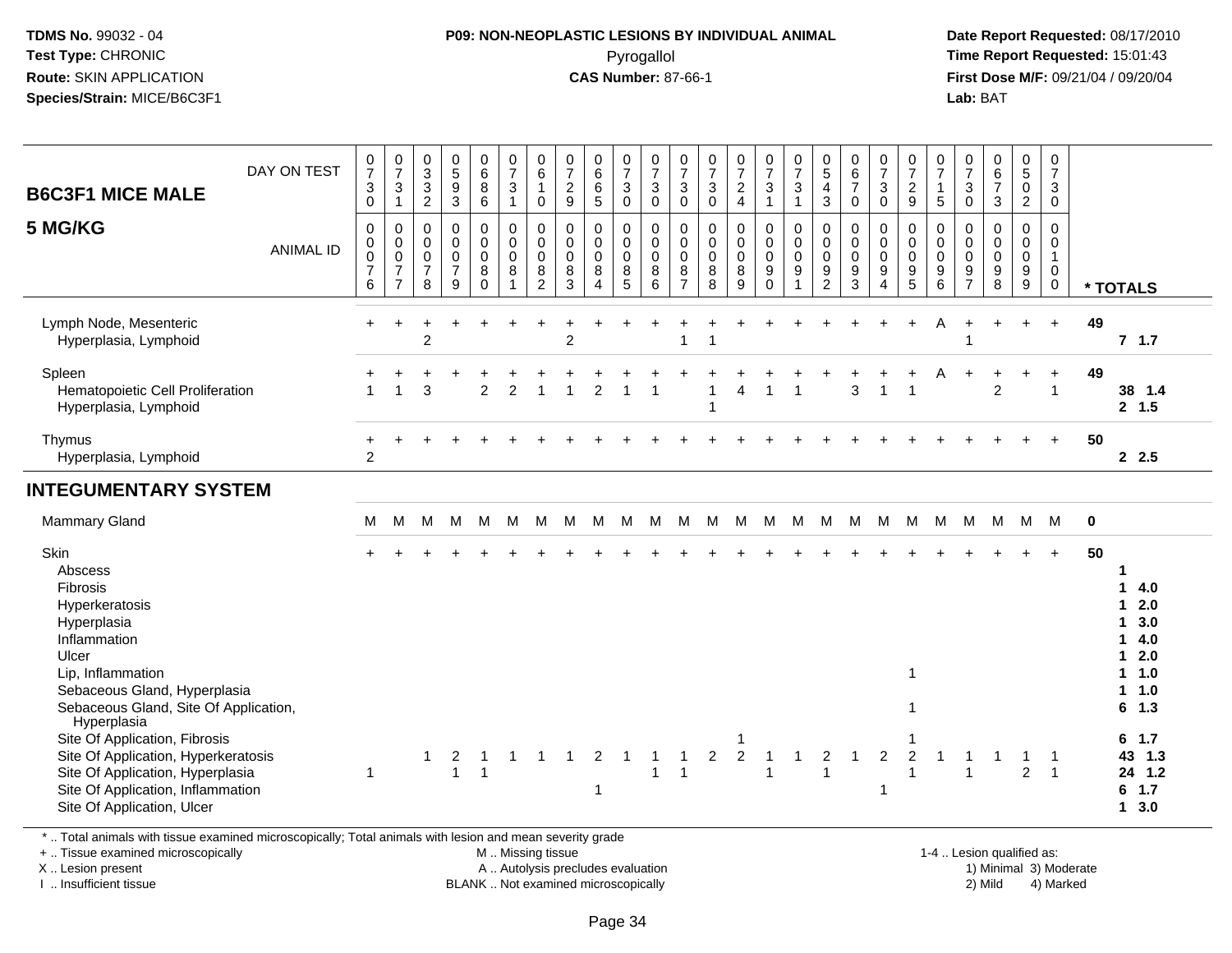# **P09: NON-NEOPLASTIC LESIONS BY INDIVIDUAL ANIMAL**Pyrogallol **Time Report Requested:** 15:01:43

 **Date Report Requested:** 08/17/2010 **First Dose M/F:** 09/21/04 / 09/20/04<br>Lab: BAT **Lab:** BAT

| DAY ON TEST<br><b>B6C3F1 MICE MALE</b>                                                                                                                                                                                  | $\frac{0}{7}$<br>$\sqrt{3}$<br>$\mathbf 0$                    | $\frac{0}{7}$<br>$\sqrt{3}$<br>$\mathbf{1}$                                   | $_{3}^{\rm 0}$<br>$\frac{3}{2}$                        | $\begin{array}{c} 0 \\ 5 \\ 9 \end{array}$<br>3                | $\begin{matrix} 0 \\ 6 \end{matrix}$<br>$\bf 8$<br>$6\phantom{1}$ | $\frac{0}{7}$<br>$\sqrt{3}$<br>$\overline{1}$                        | 0<br>$\,6\,$<br>$\overline{1}$<br>$\mathbf 0$ | $\frac{0}{7}$<br>$\overline{2}$<br>9                      | 0<br>$6\phantom{a}$<br>$\,6\,$<br>$\sqrt{5}$                           | $\frac{0}{7}$<br>$\mathbf{3}$<br>$\mathbf 0$               | 0<br>$\overline{7}$<br>$\sqrt{3}$<br>$\mathbf 0$    | $\frac{0}{7}$<br>$\ensuremath{\mathsf{3}}$<br>$\mathbf 0$ | $\frac{0}{7}$<br>$\sqrt{3}$<br>$\mathbf 0$        | $\begin{smallmatrix}0\\7\end{smallmatrix}$<br>$\overline{c}$<br>$\overline{4}$ | $\frac{0}{7}$<br>$\mathbf 3$<br>$\overline{1}$                            | 0<br>$\overline{7}$<br>$\mathbf{3}$<br>$\mathbf{1}$          | $\begin{array}{c} 0 \\ 5 \end{array}$<br>$\overline{4}$<br>3                    | 0<br>$6\phantom{a}$<br>$\overline{7}$<br>$\Omega$    | $\frac{0}{7}$<br>$\ensuremath{\mathsf{3}}$<br>$\mathbf 0$                       | $\frac{0}{7}$<br>$\overline{2}$<br>9                                       | 0<br>$\overline{7}$<br>$\mathbf{1}$<br>$5\phantom{.0}$                   | $\frac{0}{7}$<br>$\mathsf 3$<br>$\mathbf 0$                        | $\begin{array}{c} 0 \\ 6 \\ 7 \end{array}$<br>$\mathfrak{Z}$ | 0<br>$\overline{5}$<br>$\mathbf 0$<br>$\overline{2}$        | 0<br>$\overline{7}$<br>3<br>$\mathbf 0$                                 |    |                                                                       |
|-------------------------------------------------------------------------------------------------------------------------------------------------------------------------------------------------------------------------|---------------------------------------------------------------|-------------------------------------------------------------------------------|--------------------------------------------------------|----------------------------------------------------------------|-------------------------------------------------------------------|----------------------------------------------------------------------|-----------------------------------------------|-----------------------------------------------------------|------------------------------------------------------------------------|------------------------------------------------------------|-----------------------------------------------------|-----------------------------------------------------------|---------------------------------------------------|--------------------------------------------------------------------------------|---------------------------------------------------------------------------|--------------------------------------------------------------|---------------------------------------------------------------------------------|------------------------------------------------------|---------------------------------------------------------------------------------|----------------------------------------------------------------------------|--------------------------------------------------------------------------|--------------------------------------------------------------------|--------------------------------------------------------------|-------------------------------------------------------------|-------------------------------------------------------------------------|----|-----------------------------------------------------------------------|
| 5 MG/KG<br><b>ANIMAL ID</b>                                                                                                                                                                                             | $\Omega$<br>$\mathbf 0$<br>$\mathbf 0$<br>$\overline{7}$<br>6 | $\mathbf 0$<br>$\mathbf 0$<br>$\mathsf 0$<br>$\overline{7}$<br>$\overline{7}$ | $\mathbf 0$<br>0<br>0<br>$\overline{\mathcal{I}}$<br>8 | $\mathbf 0$<br>$\mathsf 0$<br>$\pmb{0}$<br>$\overline{7}$<br>9 | $\mathbf 0$<br>$\mathbf{0}$<br>$\mathbf 0$<br>8<br>$\mathbf 0$    | $\mathbf 0$<br>$\mathbf 0$<br>$\pmb{0}$<br>$\,8\,$<br>$\overline{1}$ | $\mathbf 0$<br>0<br>$\mathbf 0$<br>8<br>2     | $\mathbf 0$<br>$\mathbf 0$<br>$\mathbf 0$<br>$\,8\,$<br>3 | $\mathbf 0$<br>$\mathbf 0$<br>$\mathbf 0$<br>$\bf 8$<br>$\overline{A}$ | $\mathbf 0$<br>$\mathbf 0$<br>$\mathbf 0$<br>$\frac{8}{5}$ | $\mathbf 0$<br>$\mathbf 0$<br>$\mathbf 0$<br>8<br>6 | $\mathbf 0$<br>0<br>$\mathbf 0$<br>$\frac{8}{7}$          | $\mathbf 0$<br>$\pmb{0}$<br>$\pmb{0}$<br>$_{8}^8$ | $\mathbf{0}$<br>$\mathbf 0$<br>$\mathbf 0$<br>8<br>9                           | $\Omega$<br>$\mathbf 0$<br>$\mathbf 0$<br>$\boldsymbol{9}$<br>$\mathbf 0$ | $\mathbf 0$<br>0<br>$\mathbf 0$<br>9<br>$\blacktriangleleft$ | $\mathbf 0$<br>$\mathbf 0$<br>$\mathbf 0$<br>$\boldsymbol{9}$<br>$\overline{2}$ | $\mathbf 0$<br>$\mathsf{O}$<br>$\mathbf 0$<br>9<br>3 | $\mathbf 0$<br>$\mathbf 0$<br>$\mathbf 0$<br>$\boldsymbol{9}$<br>$\overline{4}$ | $\mathbf 0$<br>$\mathsf{O}\xspace$<br>$\mathsf{O}\xspace$<br>$\frac{9}{5}$ | $\mathbf 0$<br>0<br>$\mathbf 0$<br>$\begin{array}{c} 9 \\ 6 \end{array}$ | $\mathbf 0$<br>$\mathbf 0$<br>$\ddot{\mathbf{0}}$<br>$\frac{9}{7}$ | $\mathbf 0$<br>$\mathbf 0$<br>$\mathbf 0$<br>$\frac{9}{8}$   | $\mathbf 0$<br>$\mathbf 0$<br>$\mathbf 0$<br>$_{9}^{\rm 9}$ | $\Omega$<br>$\mathbf 0$<br>$\overline{1}$<br>$\mathbf 0$<br>$\mathbf 0$ |    | * TOTALS                                                              |
| <b>MUSCULOSKELETAL SYSTEM</b>                                                                                                                                                                                           |                                                               |                                                                               |                                                        |                                                                |                                                                   |                                                                      |                                               |                                                           |                                                                        |                                                            |                                                     |                                                           |                                                   |                                                                                |                                                                           |                                                              |                                                                                 |                                                      |                                                                                 |                                                                            |                                                                          |                                                                    |                                                              |                                                             |                                                                         |    |                                                                       |
| Bone                                                                                                                                                                                                                    |                                                               |                                                                               |                                                        |                                                                |                                                                   |                                                                      |                                               |                                                           |                                                                        |                                                            |                                                     |                                                           |                                                   |                                                                                |                                                                           |                                                              |                                                                                 |                                                      |                                                                                 |                                                                            |                                                                          |                                                                    |                                                              |                                                             |                                                                         | 50 |                                                                       |
| <b>NERVOUS SYSTEM</b>                                                                                                                                                                                                   |                                                               |                                                                               |                                                        |                                                                |                                                                   |                                                                      |                                               |                                                           |                                                                        |                                                            |                                                     |                                                           |                                                   |                                                                                |                                                                           |                                                              |                                                                                 |                                                      |                                                                                 |                                                                            |                                                                          |                                                                    |                                                              |                                                             |                                                                         |    |                                                                       |
| <b>Brain</b><br>Infiltration Cellular, Mononuclear Cell                                                                                                                                                                 |                                                               |                                                                               |                                                        |                                                                |                                                                   |                                                                      |                                               |                                                           |                                                                        |                                                            |                                                     |                                                           |                                                   |                                                                                |                                                                           |                                                              |                                                                                 |                                                      |                                                                                 |                                                                            |                                                                          |                                                                    |                                                              |                                                             |                                                                         | 50 | 2, 1.0                                                                |
| <b>RESPIRATORY SYSTEM</b>                                                                                                                                                                                               |                                                               |                                                                               |                                                        |                                                                |                                                                   |                                                                      |                                               |                                                           |                                                                        |                                                            |                                                     |                                                           |                                                   |                                                                                |                                                                           |                                                              |                                                                                 |                                                      |                                                                                 |                                                                            |                                                                          |                                                                    |                                                              |                                                             |                                                                         |    |                                                                       |
| Lung<br>Infiltration Cellular, Histiocyte<br>Inflammation<br>Metaplasia, Osseous<br>Mineralization<br>Pigmentation<br>Alveolar Epithelium, Hyperplasia<br>Bronchiole, Hyperplasia                                       |                                                               |                                                                               | $\overline{1}$                                         |                                                                |                                                                   |                                                                      |                                               |                                                           |                                                                        | -1                                                         |                                                     |                                                           |                                                   | $\overline{2}$                                                                 | $\overline{2}$                                                            | 1<br>1                                                       |                                                                                 | $\mathcal{P}$                                        | $\overline{c}$                                                                  |                                                                            |                                                                          |                                                                    |                                                              | ÷<br>3                                                      | $+$                                                                     | 50 | $12 \t1.8$<br>3, 1.7<br>1 1.0<br>1 1.0<br>$3 - 1.0$<br>3, 1.3<br>1.10 |
| Nose<br>Inflammation<br>Polyp, Inflammatory<br>Glands, Metaplasia<br>Olfactory Epithelium, Hyperplasia<br>Olfactory Epithelium, Metaplasia<br>Respiratory Epithelium, Hyperplasia<br>Respiratory Epithelium, Metaplasia | $\mathbf{1}$                                                  | $\overline{1}$                                                                |                                                        | $\mathbf{1}$                                                   | $\ensuremath{\mathsf{3}}$<br>3<br>3                               | -1                                                                   |                                               | $\mathfrak{p}$                                            | $\mathbf{1}$<br>$\mathfrak{p}$                                         |                                                            |                                                     | 2<br>$\overline{1}$                                       | $\mathcal{P}$                                     | $\mathcal{P}$                                                                  | -1<br>$\overline{1}$                                                      |                                                              | 1                                                                               |                                                      |                                                                                 |                                                                            |                                                                          | $\overline{\mathbf{1}}$                                            | $\overline{2}$                                               | 2                                                           | ٠<br>1<br>$\overline{2}$                                                | 50 | 15 1.4<br>2.0<br>3, 1.0<br>13.0<br>8 1.6<br>45 1.4<br>$1 1.0$         |
| Trachea                                                                                                                                                                                                                 |                                                               |                                                                               |                                                        |                                                                |                                                                   |                                                                      |                                               |                                                           |                                                                        |                                                            |                                                     |                                                           |                                                   |                                                                                |                                                                           |                                                              |                                                                                 |                                                      |                                                                                 |                                                                            |                                                                          |                                                                    |                                                              |                                                             |                                                                         | 50 |                                                                       |

X .. Lesion present

I .. Insufficient tissue

 M .. Missing tissueA .. Autolysis precludes evaluation

 1-4 .. Lesion qualified as: BLANK .. Not examined microscopically 2) Mild 4) Marked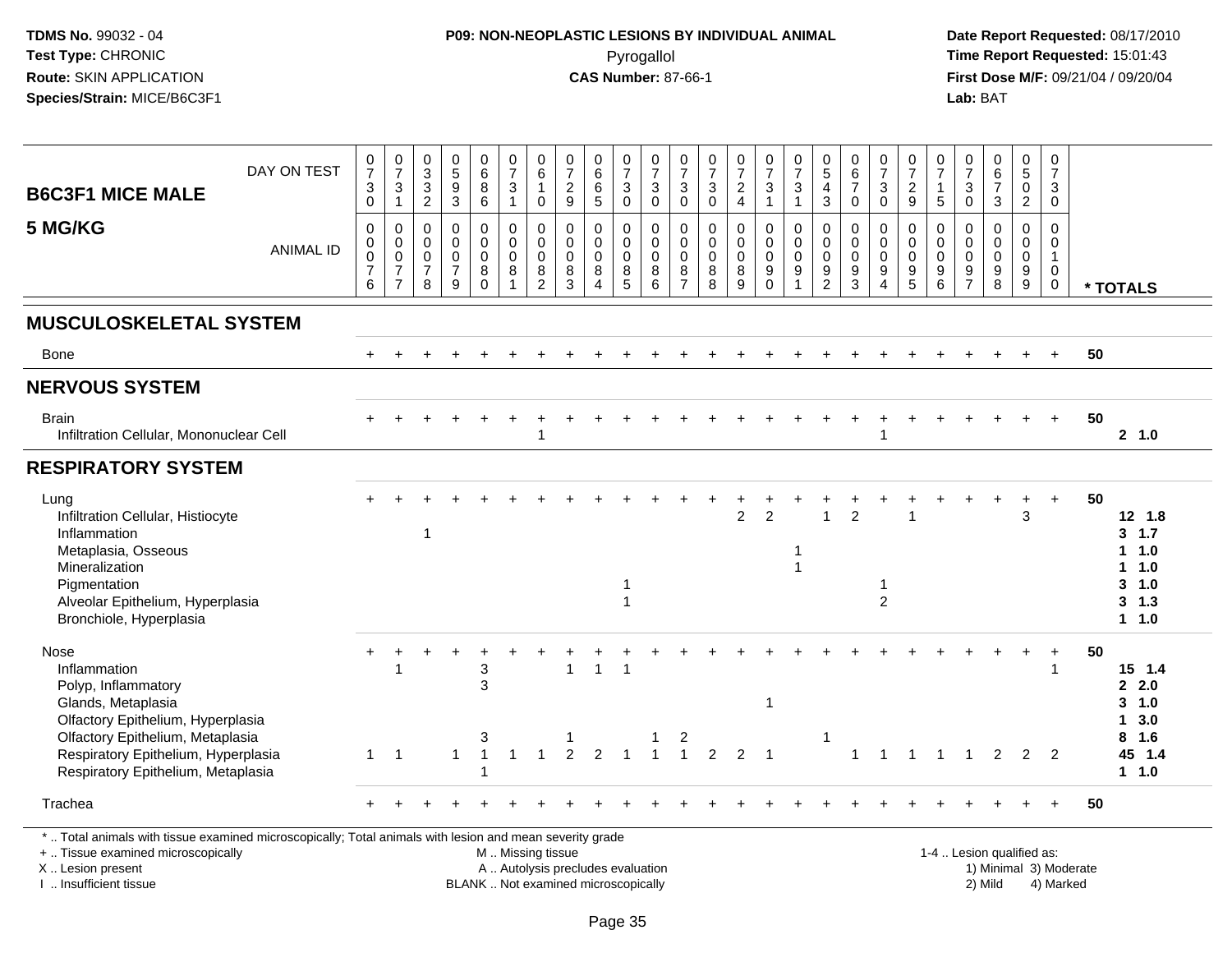## **P09: NON-NEOPLASTIC LESIONS BY INDIVIDUAL ANIMAL**Pyrogallol **Time Report Requested:** 15:01:43

 **Date Report Requested:** 08/17/2010 **First Dose M/F:** 09/21/04 / 09/20/04<br>**Lab:** BAT **Lab:** BAT

| <b>B6C3F1 MICE MALE</b>                                                                                                                      | DAY ON TEST      | $\frac{0}{7}$<br>$\mathbf{3}$<br>$\pmb{0}$                 | $\frac{0}{7}$<br>$\mathbf{3}$<br>$\overline{1}$                           | $_{3}^{\rm 0}$<br>$\sqrt{3}$<br>$\overline{2}$                           | $\begin{array}{c} 0 \\ 5 \end{array}$<br>$\boldsymbol{9}$<br>$\overline{3}$ | $\begin{array}{c} 0 \\ 6 \end{array}$<br>$\bf 8$<br>$6\overline{6}$ | $\frac{0}{7}$<br>$\mathbf{3}$<br>$\overline{1}$                                    | 0<br>$6\phantom{1}$<br>$\mathbf{1}$<br>$\mathbf 0$               | 0<br>$\overline{7}$<br>$\frac{2}{9}$      | $\begin{array}{c} 0 \\ 6 \end{array}$<br>$\overline{6}$<br>$\overline{5}$ | $\frac{0}{7}$<br>$\sqrt{3}$<br>$\pmb{0}$                   | $\frac{0}{7}$<br>$\sqrt{3}$<br>$\mathbf 0$          | $\frac{0}{7}$<br>$\mathbf{3}$<br>$\overline{0}$                        | $\frac{0}{7}$<br>$\ensuremath{\mathsf{3}}$<br>$\ddot{\mathbf{0}}$ | $\frac{0}{7}$<br>$\frac{2}{4}$                          | $\frac{0}{7}$<br>$\sqrt{3}$<br>$\overline{1}$                  | $\frac{0}{7}$<br>$\mathbf{3}$<br>$\overline{1}$                  | $\begin{array}{c} 0 \\ 5 \end{array}$<br>$\overline{4}$<br>$\mathfrak{S}$ | 0<br>$\,6\,$<br>$\boldsymbol{7}$<br>$\mathbf 0$                    | $\frac{0}{7}$<br>$\mathbf{3}$<br>$\pmb{0}$                             | 0<br>$\overline{7}$<br>$\frac{2}{9}$                                             | 0<br>$\overline{7}$<br>$\mathbf{1}$<br>$\overline{5}$ | $\frac{0}{7}$<br>$\sqrt{3}$<br>$\pmb{0}$                  | $\begin{array}{c} 0 \\ 6 \\ 7 \end{array}$<br>$\mathfrak{Z}$   | $\begin{array}{c} 0 \\ 5 \end{array}$<br>$\frac{0}{2}$ | 0<br>$\overline{7}$<br>3<br>$\ddot{\mathbf{0}}$      |    |                                                                                         |
|----------------------------------------------------------------------------------------------------------------------------------------------|------------------|------------------------------------------------------------|---------------------------------------------------------------------------|--------------------------------------------------------------------------|-----------------------------------------------------------------------------|---------------------------------------------------------------------|------------------------------------------------------------------------------------|------------------------------------------------------------------|-------------------------------------------|---------------------------------------------------------------------------|------------------------------------------------------------|-----------------------------------------------------|------------------------------------------------------------------------|-------------------------------------------------------------------|---------------------------------------------------------|----------------------------------------------------------------|------------------------------------------------------------------|---------------------------------------------------------------------------|--------------------------------------------------------------------|------------------------------------------------------------------------|----------------------------------------------------------------------------------|-------------------------------------------------------|-----------------------------------------------------------|----------------------------------------------------------------|--------------------------------------------------------|------------------------------------------------------|----|-----------------------------------------------------------------------------------------|
| 5 MG/KG                                                                                                                                      | <b>ANIMAL ID</b> | $\pmb{0}$<br>$\pmb{0}$<br>$\pmb{0}$<br>$\overline{7}$<br>6 | $\,0\,$<br>$\mathbf 0$<br>$\mathbf 0$<br>$\overline{7}$<br>$\overline{7}$ | $\mathbf 0$<br>$\mathsf{O}\xspace$<br>$\mathbf 0$<br>$\overline{7}$<br>8 | $\mathbf 0$<br>$\mathbf 0$<br>$\mathbf 0$<br>$\overline{7}$<br>9            | 0<br>$\pmb{0}$<br>$\pmb{0}$<br>8<br>$\Omega$                        | $\pmb{0}$<br>$\mathsf{O}\xspace$<br>$\mathsf{O}\xspace$<br>$\bf 8$<br>$\mathbf{1}$ | $\mathbf 0$<br>$\mathbf 0$<br>$\mathbf 0$<br>8<br>$\overline{2}$ | $\mathbf 0$<br>0<br>$\mathbf 0$<br>8<br>3 | $\mathbf 0$<br>$\mathbf 0$<br>$\mathbf 0$<br>8<br>$\boldsymbol{\Lambda}$  | 0<br>$\pmb{0}$<br>$\mathsf 0$<br>$\bf 8$<br>$\overline{5}$ | $\mathbf 0$<br>$\mathbf 0$<br>$\mathbf 0$<br>8<br>6 | $\mathbf 0$<br>$\pmb{0}$<br>$\mathsf{O}\xspace$<br>8<br>$\overline{7}$ | 0<br>$\mathbf 0$<br>$\mathsf{O}\xspace$<br>$_{8}^8$               | $\mathsf 0$<br>$\pmb{0}$<br>$\mathbf 0$<br>$\,8\,$<br>9 | 0<br>$\pmb{0}$<br>$\pmb{0}$<br>$\boldsymbol{9}$<br>$\mathbf 0$ | $\pmb{0}$<br>$\mathbf 0$<br>$\mathbf 0$<br>$9\,$<br>$\mathbf{1}$ | 0<br>$\pmb{0}$<br>$\mathbf 0$<br>9<br>$\overline{2}$                      | $\mathbf 0$<br>$\mathbf 0$<br>$\mathbf 0$<br>$\boldsymbol{9}$<br>3 | $\mathbf 0$<br>$\mathsf{O}\xspace$<br>$\pmb{0}$<br>9<br>$\overline{4}$ | 0<br>$\mathbf 0$<br>$\mathsf{O}\xspace$<br>$\begin{array}{c} 9 \\ 5 \end{array}$ | $\mathbf 0$<br>$\mathbf 0$<br>$\mathsf 0$<br>9<br>6   | 0<br>$\overline{0}$<br>$\mathbf 0$<br>9<br>$\overline{7}$ | $\mathbf 0$<br>$\pmb{0}$<br>$\pmb{0}$<br>$\boldsymbol{9}$<br>8 | 0<br>$\pmb{0}$<br>$\pmb{0}$<br>$\frac{9}{9}$           | $\mathbf 0$<br>0<br>$\mathbf{1}$<br>0<br>$\mathbf 0$ |    | * TOTALS                                                                                |
| <b>SPECIAL SENSES SYSTEM</b>                                                                                                                 |                  |                                                            |                                                                           |                                                                          |                                                                             |                                                                     |                                                                                    |                                                                  |                                           |                                                                           |                                                            |                                                     |                                                                        |                                                                   |                                                         |                                                                |                                                                  |                                                                           |                                                                    |                                                                        |                                                                                  |                                                       |                                                           |                                                                |                                                        |                                                      |    |                                                                                         |
| Eye<br>Inflammation<br>Cornea, Hyperplasia                                                                                                   |                  |                                                            |                                                                           |                                                                          |                                                                             |                                                                     |                                                                                    |                                                                  |                                           |                                                                           |                                                            |                                                     | 2<br>$\overline{2}$                                                    |                                                                   |                                                         |                                                                |                                                                  |                                                                           |                                                                    |                                                                        |                                                                                  |                                                       |                                                           |                                                                |                                                        | $\ddot{}$                                            | 50 | 2, 1.5<br>$12.0$                                                                        |
| <b>Harderian Gland</b><br>Hyperplasia<br>Infiltration Cellular, Mononuclear Cell                                                             |                  | 1                                                          | -1                                                                        | -1                                                                       | $\overline{\phantom{0}}$ 1                                                  |                                                                     | $\mathbf{1}$                                                                       | -1                                                               | $\mathbf{1}$                              | -1                                                                        | $\overline{1}$                                             | $\overline{1}$                                      |                                                                        | $\mathbf{1}$                                                      |                                                         | $\mathbf{1}$                                                   | $\overline{1}$                                                   |                                                                           | $\mathbf{1}$                                                       | $\overline{1}$                                                         | $\overline{1}$                                                                   | $\overline{1}$                                        | $\overline{1}$                                            |                                                                |                                                        | $1 \quad 1$                                          | 50 | $1 1.0$<br>41 1.0                                                                       |
| <b>URINARY SYSTEM</b>                                                                                                                        |                  |                                                            |                                                                           |                                                                          |                                                                             |                                                                     |                                                                                    |                                                                  |                                           |                                                                           |                                                            |                                                     |                                                                        |                                                                   |                                                         |                                                                |                                                                  |                                                                           |                                                                    |                                                                        |                                                                                  |                                                       |                                                           |                                                                |                                                        |                                                      |    |                                                                                         |
| Kidney<br>Cyst<br>Dilatation<br>Infarct<br>Inflammation<br>Metaplasia, Osseous                                                               |                  |                                                            |                                                                           |                                                                          | $\sqrt{3}$                                                                  |                                                                     |                                                                                    |                                                                  |                                           | $\boldsymbol{\mathsf{X}}$                                                 |                                                            |                                                     | $\overline{c}$                                                         |                                                                   | X<br>$\sqrt{3}$<br>3                                    |                                                                |                                                                  |                                                                           |                                                                    |                                                                        |                                                                                  |                                                       |                                                           |                                                                |                                                        |                                                      | 50 | $5\phantom{.0}$<br>2, 3.0<br>2.0<br>$\mathbf 1$<br>3.0<br>3<br>2, 1.5                   |
| Mineralization<br>Nephropathy<br>Thrombosis<br>Papilla, Necrosis<br>Renal Tubule, Hyperplasia                                                |                  | 1                                                          | $\overline{1}$<br>$\overline{1}$<br>$\overline{2}$                        |                                                                          | 3<br>3                                                                      | $\overline{c}$<br>$\mathfrak{p}$                                    | 3                                                                                  |                                                                  | $\overline{2}$                            | 3                                                                         | 2                                                          | $\overline{2}$                                      | $\boldsymbol{2}$<br>$\overline{2}$                                     | $\mathbf{1}$                                                      | $\overline{c}$<br>3                                     | -1<br>1                                                        |                                                                  |                                                                           |                                                                    | 2                                                                      |                                                                                  |                                                       | $\overline{2}$                                            | $\overline{2}$                                                 | $\mathbf{1}$                                           | -1<br>$\mathbf{1}$                                   |    | 42 1.2<br>46<br>1.4<br>1 1.0<br>$\mathbf{1}$<br>3.0<br>2.0                              |
| Urethra<br>Inflammation<br>Bulbourethral Gland, Inflammation<br><b>Bulbourethral Gland, Necrosis</b><br>Transitional Epithelium, Hyperplasia |                  |                                                            |                                                                           |                                                                          | $\ddot{}$<br>$\overline{2}$<br>3<br>$\overline{2}$                          |                                                                     |                                                                                    |                                                                  |                                           |                                                                           |                                                            |                                                     |                                                                        |                                                                   |                                                         |                                                                |                                                                  |                                                                           |                                                                    |                                                                        |                                                                                  |                                                       |                                                           |                                                                |                                                        |                                                      | -1 | 2.0<br>$\mathbf 1$<br>3.0<br>$\mathbf{1}$<br>4.0<br>$\mathbf{1}$<br>2.0<br>$\mathbf{1}$ |

\* .. Total animals with tissue examined microscopically; Total animals with lesion and mean severity grade

+ .. Tissue examined microscopically

X .. Lesion present

I .. Insufficient tissue

 M .. Missing tissueA .. Autolysis precludes evaluation

 1-4 .. Lesion qualified as: BLANK .. Not examined microscopically 2) Mild 4) Marked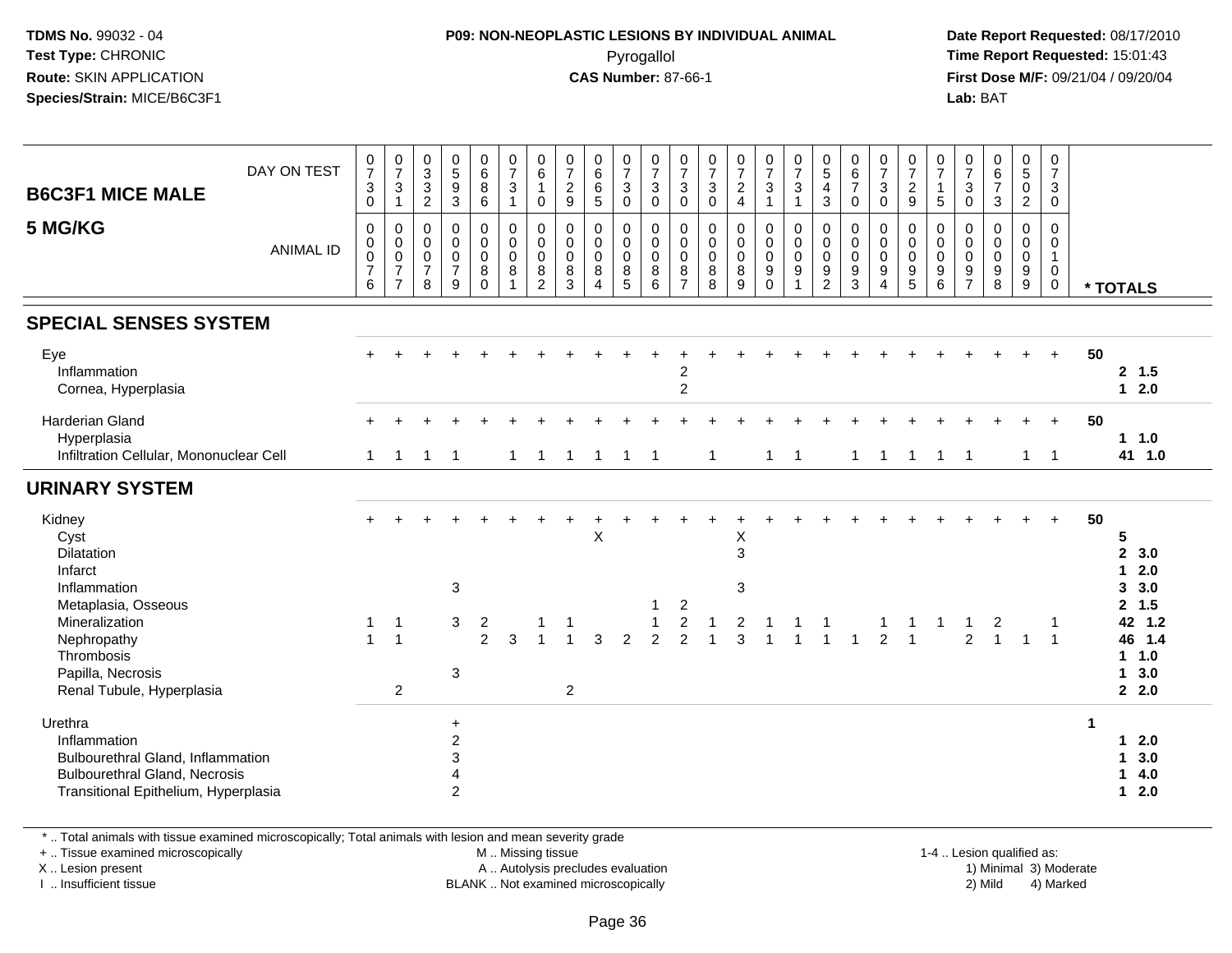#### **P09: NON-NEOPLASTIC LESIONS BY INDIVIDUAL ANIMAL**Pyrogallol **Time Report Requested:** 15:01:43

 **Date Report Requested:** 08/17/2010 **First Dose M/F:** 09/21/04 / 09/20/04<br>**Lab:** BAT **Lab:** BAT

| <b>B6C3F1 MICE MALE</b>                                                           | DAY ON TEST | $\overline{ }$<br>3 | $\rightarrow$<br>ົ<br>J. | 0<br>3<br>3<br>2 | 0<br>5<br>9<br>3 | $\mathbf{0}$<br>6<br>8<br>6     | 0<br>$\overline{ }$<br>3 | 0<br>6<br>0                       | $\overline{ }$<br>$\overline{2}$<br>9 | 0<br>6<br>6<br>5 | 0<br>$\overline{ }$<br>3<br>0 | 0<br>3<br>0           | 0<br>$\overline{ }$<br>3<br>0               | 0<br>$\overline{ }$<br>3<br>0 | 0<br>ົ<br>$\epsilon$  | $\overline{ }$<br>3 | 0<br>-<br>3      | 5<br>3                       | 0<br>6<br>$\rightarrow$<br>0 | $\mathbf{0}$<br>$\rightarrow$<br>3 | 0<br>9                          | b      |                     | $\mathbf{0}$<br>6<br>3             | 0<br>5<br>ົ<br><u>L</u> | $\mathbf 0$<br>$\overline{ }$<br>3<br>0 |                               |
|-----------------------------------------------------------------------------------|-------------|---------------------|--------------------------|------------------|------------------|---------------------------------|--------------------------|-----------------------------------|---------------------------------------|------------------|-------------------------------|-----------------------|---------------------------------------------|-------------------------------|-----------------------|---------------------|------------------|------------------------------|------------------------------|------------------------------------|---------------------------------|--------|---------------------|------------------------------------|-------------------------|-----------------------------------------|-------------------------------|
| 5 MG/KG                                                                           | ANIMAL ID   | U<br>υ<br>⇁<br>6    | υ<br>$\rightarrow$       | 0<br>0<br>0<br>8 | 0<br>0<br>0<br>9 | 0<br>0<br>0<br>8<br>$\mathbf 0$ | 0<br>0<br>0<br>8         | 0<br>0<br>0<br>8<br>$\mathcal{D}$ | $\mathbf 0$<br>$\mathbf 0$<br>8<br>3  | 0<br>0<br>0<br>8 | 0<br>0<br>0<br>8<br>5         | 0<br>0<br>0<br>8<br>6 | 0<br>0<br>$\mathbf 0$<br>8<br>$\rightarrow$ | 0<br>0<br>0<br>8<br>8         | 0<br>0<br>0<br>8<br>9 | $\mathbf 0$<br>9    | 0<br>0<br>0<br>9 | 0<br>0<br>9<br>⌒<br><u>_</u> | 0<br>0<br>0<br>9<br>3        | 0<br>0<br>0<br>9<br>4              | 0<br>$\mathbf 0$<br>0<br>9<br>5 | 9<br>6 | 9<br>$\overline{ }$ | $\overline{0}$<br>0<br>0<br>9<br>8 | 0<br>0<br>U<br>9<br>9   | 0<br>0<br>0<br>0                        | * TOTALS                      |
| <b>Urinary Bladder</b><br>Infiltration Cellular, Mononuclear Cell<br>Inflammation |             |                     |                          |                  |                  |                                 |                          |                                   |                                       |                  |                               |                       |                                             |                               |                       |                     |                  |                              |                              |                                    |                                 |        |                     |                                    |                         | $+$                                     | 50<br>$31 \t1.0$<br>$1 \t1.0$ |

\* .. Total animals with tissue examined microscopically; Total animals with lesion and mean severity grade

+ .. Tissue examined microscopically

X .. Lesion present

I .. Insufficient tissue

 M .. Missing tissueA .. Autolysis precludes evaluation

BLANK .. Not examined microscopically 2) Mild 4) Marked

1-4 .. Lesion qualified as: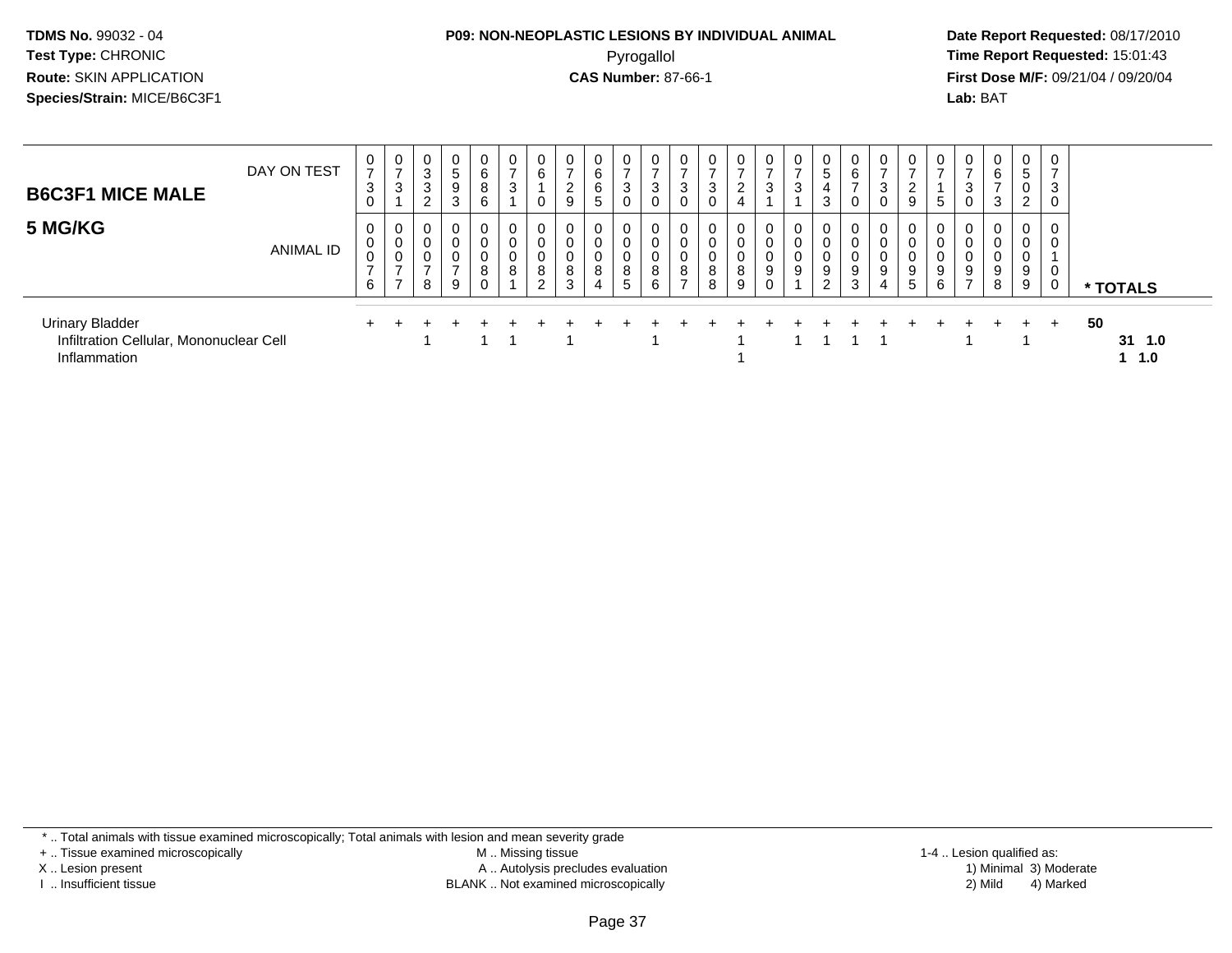# **P09: NON-NEOPLASTIC LESIONS BY INDIVIDUAL ANIMAL**Pyrogallol **Time Report Requested:** 15:01:43

| <b>B6C3F1 MICE MALE</b><br>20 MG/KG                                                                                                                                                           | DAY ON TEST<br><b>ANIMAL ID</b> | $_{6}^{\rm 0}$<br>$\overline{\mathbf{4}}$<br>8<br>$\pmb{0}$<br>0<br>$\mathbf{1}$<br>$\pmb{0}$<br>$\overline{1}$ | $\frac{0}{7}$<br>$\sqrt{3}$<br>$\overline{1}$<br>$\pmb{0}$<br>$\mathbf 0$<br>$\overline{1}$<br>$\pmb{0}$<br>$\overline{2}$ | $\frac{0}{7}$<br>$\mathbf{3}$<br>0<br>0<br>$\mathbf 0$<br>$\mathbf{1}$<br>$\mathbf 0$<br>3 | $\begin{smallmatrix} 0\\7 \end{smallmatrix}$<br>$\sqrt{3}$<br>$\overline{1}$<br>$\mathbf 0$<br>$\mathbf 0$<br>$\mathbf{1}$<br>$\mathbf 0$<br>$\overline{A}$ | $\begin{smallmatrix}0\\7\end{smallmatrix}$<br>$\mathbf{3}$<br>$\mathbf{1}$<br>0<br>$\mathbf{0}$<br>$\mathbf{1}$<br>$\pmb{0}$<br>$\overline{5}$ | $\frac{0}{7}$<br>3<br>$\mathbf{1}$<br>$\mathbf 0$<br>$\mathbf 0$<br>$\mathbf{1}$<br>$\mathbf 0$<br>$6\phantom{1}$ | $\frac{0}{7}$<br>3<br>$\mathbf 0$<br>$\mathsf{O}\xspace$<br>0<br>$\mathbf{1}$<br>$\pmb{0}$<br>$\overline{7}$ | $\begin{array}{c} 0 \\ 7 \end{array}$<br>$\frac{2}{2}$<br>$\mathbf 0$<br>$\mathbf 0$<br>$\mathbf{1}$<br>$\mathbf 0$<br>8 | $\begin{array}{c} 0 \\ 7 \end{array}$<br>$\mathbf{3}$<br>$\mathbf{1}$<br>$\mathbf 0$<br>$\mathbf 0$<br>$\mathbf{1}$<br>0<br>9 | $\begin{array}{c} 0 \\ 7 \end{array}$<br>$\frac{2}{9}$<br>$\mathbf 0$<br>$\mathbf 0$<br>$\mathbf{1}$<br>$\mathbf{1}$<br>$\mathbf 0$ | $\frac{0}{7}$<br>$\mathbf{3}$<br>$\mathbf 0$<br>$\mathbf 0$<br>$\mathbf 0$<br>$\overline{1}$<br>$\overline{1}$<br>$\overline{1}$ | $\pmb{0}$<br>$\overline{7}$<br>3<br>$\mathbf{1}$<br>$\pmb{0}$<br>$\mathbf 0$<br>$\mathbf{1}$<br>$\mathbf{1}$<br>$\overline{2}$ | $\begin{array}{c} 0 \\ 7 \end{array}$<br>$\mathbf{3}$<br>$\mathbf{1}$<br>$\pmb{0}$<br>$\Omega$<br>$\mathbf{1}$<br>$\mathbf{1}$<br>$\mathbf{3}$ | $\begin{array}{c} 0 \\ 5 \end{array}$<br>8<br>$\overline{8}$<br>$\mathsf{O}$<br>$\mathbf 0$<br>$\mathbf{1}$<br>$\mathbf{1}$<br>4 | $\begin{array}{c} 0 \\ 7 \end{array}$<br>$\mathbf{3}$<br>$\overline{1}$<br>$\mathsf 0$<br>$\mathbf 0$<br>$\overline{1}$<br>$\mathbf{1}$<br>5 | $\begin{array}{c} 0 \\ 7 \end{array}$<br>$\sqrt{3}$<br>$\overline{1}$<br>$\mathbf 0$<br>$\mathbf 0$<br>$\overline{1}$<br>$\mathbf{1}$<br>6 | $\begin{array}{c} 0 \\ 7 \end{array}$<br>$\mathbf{3}$<br>$\overline{1}$<br>$\mathbf 0$<br>$\mathbf 0$<br>$\overline{1}$<br>$\mathbf 1$<br>$\overline{7}$ | $\begin{array}{c} 0 \\ 5 \end{array}$<br>$\sqrt{3}$<br>$\mathbf{1}$<br>$\mathbf 0$<br>$\mathbf 0$<br>$\mathbf{1}$<br>$\mathbf{1}$<br>8 | $\begin{array}{c} 0 \\ 7 \end{array}$<br>3<br>$\pmb{0}$<br>0<br>$\Omega$<br>1<br>9 | $\begin{array}{c} 0 \\ 5 \\ 6 \end{array}$<br>$\overline{7}$<br>0<br>$\mathbf 0$<br>$\mathbf{1}$<br>$^2_{0}$ | $\begin{array}{c} 0 \\ 5 \end{array}$<br>$\overline{4}$<br>8<br>$\mathbf 0$<br>$\mathbf 0$<br>$\mathbf{1}$<br>$\overline{c}$<br>$\mathbf{1}$ | 0<br>$\overline{7}$<br>3<br>$\mathbf{1}$<br>$\mathbf 0$<br>$\mathbf 0$<br>$\overline{1}$<br>$\frac{2}{2}$ | $\begin{array}{c} 0 \\ 5 \\ 9 \end{array}$<br>$\overline{5}$<br>$\mathbf 0$<br>$\mathbf 0$<br>$\mathbf{1}$<br>$\frac{2}{3}$ | $\pmb{0}$<br>$\overline{5}$<br>$\overline{4}$<br>$\boldsymbol{9}$<br>0<br>$\overline{0}$<br>$\overline{1}$<br>$\overline{2}$<br>$\overline{4}$ | $\boldsymbol{0}$<br>$\overline{7}$<br>3<br>$\overline{1}$<br>$\mathbf 0$<br>$\Omega$<br>$\overline{1}$<br>$\frac{2}{5}$ | males<br>(cont) |
|-----------------------------------------------------------------------------------------------------------------------------------------------------------------------------------------------|---------------------------------|-----------------------------------------------------------------------------------------------------------------|----------------------------------------------------------------------------------------------------------------------------|--------------------------------------------------------------------------------------------|-------------------------------------------------------------------------------------------------------------------------------------------------------------|------------------------------------------------------------------------------------------------------------------------------------------------|-------------------------------------------------------------------------------------------------------------------|--------------------------------------------------------------------------------------------------------------|--------------------------------------------------------------------------------------------------------------------------|-------------------------------------------------------------------------------------------------------------------------------|-------------------------------------------------------------------------------------------------------------------------------------|----------------------------------------------------------------------------------------------------------------------------------|--------------------------------------------------------------------------------------------------------------------------------|------------------------------------------------------------------------------------------------------------------------------------------------|----------------------------------------------------------------------------------------------------------------------------------|----------------------------------------------------------------------------------------------------------------------------------------------|--------------------------------------------------------------------------------------------------------------------------------------------|----------------------------------------------------------------------------------------------------------------------------------------------------------|----------------------------------------------------------------------------------------------------------------------------------------|------------------------------------------------------------------------------------|--------------------------------------------------------------------------------------------------------------|----------------------------------------------------------------------------------------------------------------------------------------------|-----------------------------------------------------------------------------------------------------------|-----------------------------------------------------------------------------------------------------------------------------|------------------------------------------------------------------------------------------------------------------------------------------------|-------------------------------------------------------------------------------------------------------------------------|-----------------|
| <b>ALIMENTARY SYSTEM</b>                                                                                                                                                                      |                                 |                                                                                                                 |                                                                                                                            |                                                                                            |                                                                                                                                                             |                                                                                                                                                |                                                                                                                   |                                                                                                              |                                                                                                                          |                                                                                                                               |                                                                                                                                     |                                                                                                                                  |                                                                                                                                |                                                                                                                                                |                                                                                                                                  |                                                                                                                                              |                                                                                                                                            |                                                                                                                                                          |                                                                                                                                        |                                                                                    |                                                                                                              |                                                                                                                                              |                                                                                                           |                                                                                                                             |                                                                                                                                                |                                                                                                                         |                 |
| Esophagus                                                                                                                                                                                     |                                 |                                                                                                                 |                                                                                                                            |                                                                                            |                                                                                                                                                             |                                                                                                                                                |                                                                                                                   |                                                                                                              |                                                                                                                          |                                                                                                                               |                                                                                                                                     |                                                                                                                                  |                                                                                                                                |                                                                                                                                                |                                                                                                                                  |                                                                                                                                              |                                                                                                                                            |                                                                                                                                                          |                                                                                                                                        |                                                                                    |                                                                                                              |                                                                                                                                              |                                                                                                           |                                                                                                                             |                                                                                                                                                |                                                                                                                         |                 |
| Gallbladder<br>Infiltration Cellular, Mononuclear Cell<br>Epithelium, Hyperplasia                                                                                                             |                                 |                                                                                                                 |                                                                                                                            |                                                                                            |                                                                                                                                                             |                                                                                                                                                |                                                                                                                   | 1                                                                                                            |                                                                                                                          |                                                                                                                               |                                                                                                                                     |                                                                                                                                  |                                                                                                                                |                                                                                                                                                |                                                                                                                                  |                                                                                                                                              |                                                                                                                                            |                                                                                                                                                          |                                                                                                                                        |                                                                                    |                                                                                                              |                                                                                                                                              |                                                                                                           |                                                                                                                             |                                                                                                                                                |                                                                                                                         |                 |
| Intestine Large, Cecum<br>Hyperplasia, Lymphoid<br>Inflammation                                                                                                                               |                                 |                                                                                                                 |                                                                                                                            |                                                                                            |                                                                                                                                                             |                                                                                                                                                |                                                                                                                   |                                                                                                              |                                                                                                                          |                                                                                                                               |                                                                                                                                     | 3                                                                                                                                |                                                                                                                                |                                                                                                                                                |                                                                                                                                  |                                                                                                                                              |                                                                                                                                            |                                                                                                                                                          |                                                                                                                                        |                                                                                    |                                                                                                              |                                                                                                                                              |                                                                                                           |                                                                                                                             |                                                                                                                                                | $+$                                                                                                                     |                 |
| Intestine Large, Colon                                                                                                                                                                        |                                 |                                                                                                                 |                                                                                                                            |                                                                                            |                                                                                                                                                             |                                                                                                                                                |                                                                                                                   |                                                                                                              |                                                                                                                          |                                                                                                                               |                                                                                                                                     |                                                                                                                                  |                                                                                                                                |                                                                                                                                                |                                                                                                                                  |                                                                                                                                              |                                                                                                                                            |                                                                                                                                                          |                                                                                                                                        |                                                                                    |                                                                                                              |                                                                                                                                              |                                                                                                           |                                                                                                                             |                                                                                                                                                | $+$                                                                                                                     |                 |
| Intestine Large, Rectum<br>Inflammation<br>Epithelium, Hyperplasia<br>Muscularis, Hypertrophy                                                                                                 |                                 |                                                                                                                 |                                                                                                                            |                                                                                            |                                                                                                                                                             |                                                                                                                                                |                                                                                                                   |                                                                                                              |                                                                                                                          |                                                                                                                               |                                                                                                                                     |                                                                                                                                  |                                                                                                                                |                                                                                                                                                |                                                                                                                                  |                                                                                                                                              |                                                                                                                                            |                                                                                                                                                          |                                                                                                                                        |                                                                                    | $\overline{c}$                                                                                               |                                                                                                                                              |                                                                                                           |                                                                                                                             |                                                                                                                                                |                                                                                                                         |                 |
| Intestine Small, Duodenum                                                                                                                                                                     |                                 |                                                                                                                 |                                                                                                                            |                                                                                            |                                                                                                                                                             |                                                                                                                                                |                                                                                                                   |                                                                                                              |                                                                                                                          |                                                                                                                               |                                                                                                                                     |                                                                                                                                  |                                                                                                                                |                                                                                                                                                |                                                                                                                                  |                                                                                                                                              |                                                                                                                                            |                                                                                                                                                          |                                                                                                                                        |                                                                                    |                                                                                                              |                                                                                                                                              |                                                                                                           |                                                                                                                             |                                                                                                                                                | $+$                                                                                                                     |                 |
| Intestine Small, Ileum<br>Inflammation<br>Epithelium, Hyperplasia                                                                                                                             |                                 |                                                                                                                 |                                                                                                                            |                                                                                            |                                                                                                                                                             |                                                                                                                                                |                                                                                                                   |                                                                                                              |                                                                                                                          |                                                                                                                               |                                                                                                                                     |                                                                                                                                  |                                                                                                                                |                                                                                                                                                |                                                                                                                                  |                                                                                                                                              |                                                                                                                                            |                                                                                                                                                          |                                                                                                                                        |                                                                                    |                                                                                                              |                                                                                                                                              |                                                                                                           |                                                                                                                             | $\ddot{}$<br>3                                                                                                                                 | $\overline{+}$                                                                                                          |                 |
| Intestine Small, Jejunum<br>Hyperplasia, Lymphoid<br>Inflammation                                                                                                                             |                                 |                                                                                                                 | $\ddot{}$                                                                                                                  |                                                                                            | 3                                                                                                                                                           |                                                                                                                                                |                                                                                                                   |                                                                                                              |                                                                                                                          |                                                                                                                               |                                                                                                                                     |                                                                                                                                  |                                                                                                                                |                                                                                                                                                |                                                                                                                                  |                                                                                                                                              |                                                                                                                                            |                                                                                                                                                          |                                                                                                                                        |                                                                                    |                                                                                                              |                                                                                                                                              |                                                                                                           |                                                                                                                             | $\overline{c}$                                                                                                                                 |                                                                                                                         |                 |
| Liver<br>Angiectasis                                                                                                                                                                          |                                 |                                                                                                                 |                                                                                                                            |                                                                                            |                                                                                                                                                             |                                                                                                                                                |                                                                                                                   |                                                                                                              |                                                                                                                          |                                                                                                                               |                                                                                                                                     |                                                                                                                                  |                                                                                                                                |                                                                                                                                                |                                                                                                                                  |                                                                                                                                              |                                                                                                                                            |                                                                                                                                                          |                                                                                                                                        |                                                                                    |                                                                                                              |                                                                                                                                              |                                                                                                           |                                                                                                                             |                                                                                                                                                |                                                                                                                         |                 |
| *  Total animals with tissue examined microscopically; Total animals with lesion and mean severity grade<br>+  Tissue examined microscopically<br>X  Lesion present<br>I. Insufficient tissue |                                 |                                                                                                                 |                                                                                                                            |                                                                                            |                                                                                                                                                             |                                                                                                                                                | M  Missing tissue                                                                                                 |                                                                                                              |                                                                                                                          | A  Autolysis precludes evaluation<br>BLANK  Not examined microscopically                                                      |                                                                                                                                     |                                                                                                                                  |                                                                                                                                |                                                                                                                                                |                                                                                                                                  |                                                                                                                                              |                                                                                                                                            |                                                                                                                                                          |                                                                                                                                        |                                                                                    |                                                                                                              |                                                                                                                                              |                                                                                                           | 1-4  Lesion qualified as:<br>2) Mild                                                                                        |                                                                                                                                                | 1) Minimal 3) Moderate<br>4) Marked                                                                                     |                 |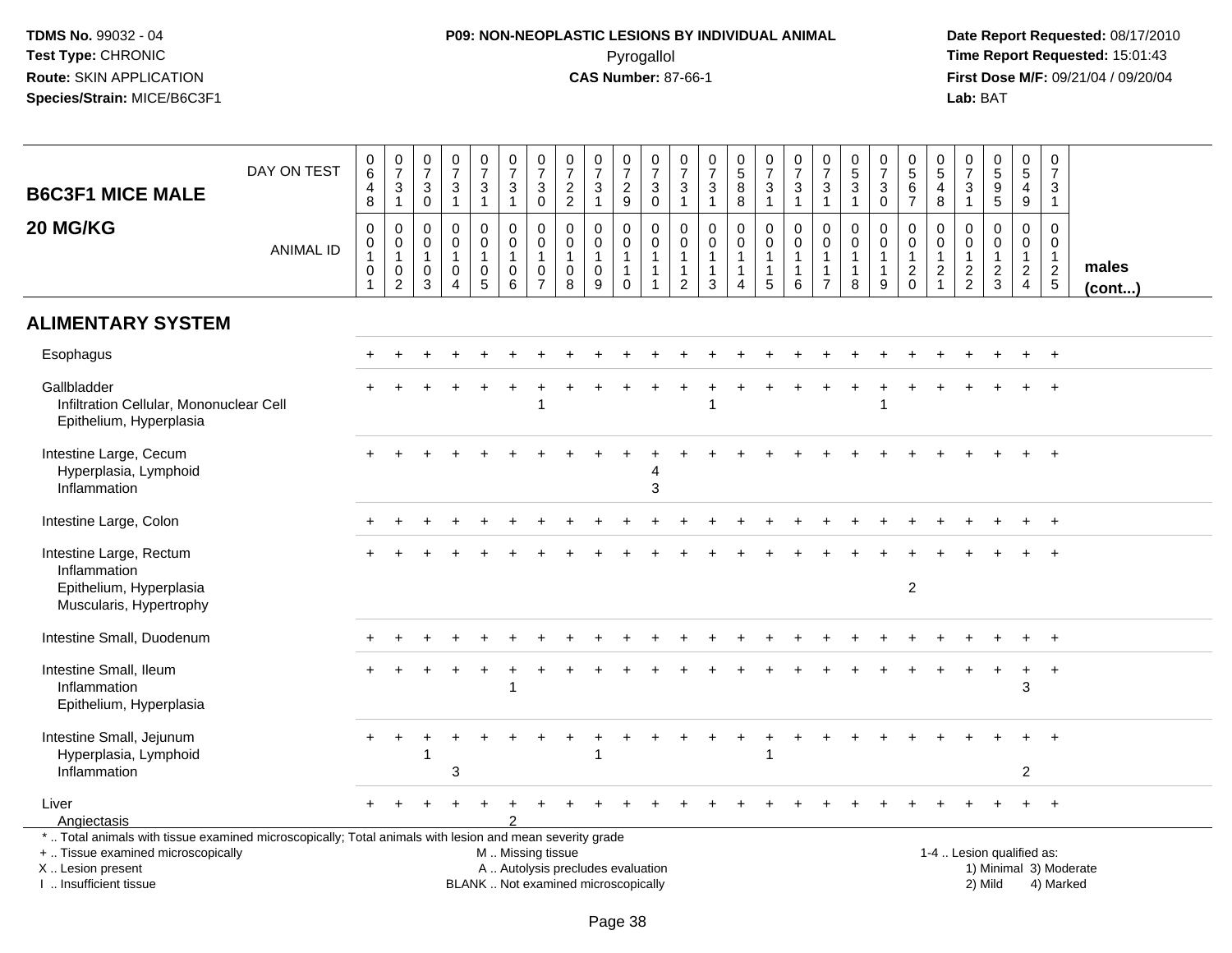I .. Insufficient tissue

# **P09: NON-NEOPLASTIC LESIONS BY INDIVIDUAL ANIMAL**Pyrogallol **Time Report Requested:** 15:01:43

 **Date Report Requested:** 08/17/2010 **First Dose M/F:** 09/21/04 / 09/20/04<br>Lab: BAT **Lab:** BAT

| <b>B6C3F1 MICE MALE</b>                                                                                                                                             | DAY ON TEST      | $\pmb{0}$<br>$\,6\,$<br>4<br>8              | $\frac{0}{7}$<br>$\mathbf{3}$<br>$\mathbf{1}$                               | $\pmb{0}$<br>$\overline{7}$<br>3<br>$\mathsf{O}\xspace$ | $\pmb{0}$<br>$\overline{7}$<br>$\mathbf{3}$<br>$\mathbf{1}$ | $\frac{0}{7}$<br>3<br>$\mathbf{1}$      | $\begin{smallmatrix}0\\7\end{smallmatrix}$<br>$\mathbf{3}$<br>$\mathbf{1}$   | $\begin{array}{c} 0 \\ 7 \end{array}$<br>$\sqrt{3}$<br>$\mathsf{O}\xspace$    | $\pmb{0}$<br>$\overline{7}$<br>$\sqrt{2}$<br>$\sqrt{2}$      | $\begin{array}{c} 0 \\ 7 \end{array}$<br>$\ensuremath{\mathsf{3}}$<br>$\mathbf{1}$ | $\frac{0}{7}$<br>$\overline{c}$<br>9                                   | $\frac{0}{7}$<br>$\mathbf{3}$<br>$\mathbf 0$                               | $\pmb{0}$<br>$\overline{7}$<br>$\ensuremath{\mathsf{3}}$<br>$\mathbf{1}$ | $\pmb{0}$<br>$\overline{7}$<br>$\mathbf{3}$<br>$\overline{1}$      | $\begin{array}{c} 0 \\ 5 \end{array}$<br>8<br>8                              | $\begin{array}{c} 0 \\ 7 \end{array}$<br>$\sqrt{3}$<br>$\mathbf{1}$ | $\begin{array}{c} 0 \\ 7 \\ 3 \end{array}$<br>$\mathbf{1}$    | $\frac{0}{7}$<br>3<br>$\mathbf{1}$                                 | $\pmb{0}$<br>$\frac{5}{3}$<br>$\mathbf{1}$            | $\begin{array}{c} 0 \\ 7 \end{array}$<br>$\ensuremath{\mathsf{3}}$<br>$\mathbf 0$ | $\begin{array}{c} 0 \\ 5 \\ 6 \end{array}$<br>$\overline{7}$ | $\pmb{0}$<br>$\sqrt{5}$<br>4<br>8                           | 0<br>$\overline{7}$<br>3<br>$\mathbf{1}$                         | $\begin{array}{c} 0 \\ 5 \\ 9 \end{array}$<br>$\overline{5}$ | $\begin{array}{c} 0 \\ 5 \end{array}$<br>4<br>$\boldsymbol{9}$                 | $\begin{smallmatrix}0\\7\end{smallmatrix}$<br>3<br>$\mathbf{1}$       |                 |
|---------------------------------------------------------------------------------------------------------------------------------------------------------------------|------------------|---------------------------------------------|-----------------------------------------------------------------------------|---------------------------------------------------------|-------------------------------------------------------------|-----------------------------------------|------------------------------------------------------------------------------|-------------------------------------------------------------------------------|--------------------------------------------------------------|------------------------------------------------------------------------------------|------------------------------------------------------------------------|----------------------------------------------------------------------------|--------------------------------------------------------------------------|--------------------------------------------------------------------|------------------------------------------------------------------------------|---------------------------------------------------------------------|---------------------------------------------------------------|--------------------------------------------------------------------|-------------------------------------------------------|-----------------------------------------------------------------------------------|--------------------------------------------------------------|-------------------------------------------------------------|------------------------------------------------------------------|--------------------------------------------------------------|--------------------------------------------------------------------------------|-----------------------------------------------------------------------|-----------------|
| 20 MG/KG                                                                                                                                                            | <b>ANIMAL ID</b> | 0<br>0<br>$\mathbf{1}$<br>0<br>$\mathbf{1}$ | $\mathbf 0$<br>$\mathbf 0$<br>$\mathbf{1}$<br>$\mathbf 0$<br>$\overline{c}$ | 0<br>$\mathbf 0$<br>$\mathbf{1}$<br>0<br>3              | $\mathbf 0$<br>0<br>$\mathbf{1}$<br>0<br>$\overline{4}$     | $\mathbf 0$<br>0<br>1<br>$\pmb{0}$<br>5 | $\mathbf 0$<br>$\mathbf 0$<br>$\mathbf{1}$<br>$\mathbf 0$<br>$6\phantom{1}6$ | $\mathbf 0$<br>$\mathbf 0$<br>$\overline{1}$<br>$\mathbf 0$<br>$\overline{7}$ | $\mathbf 0$<br>$\mathbf 0$<br>$\mathbf{1}$<br>$\pmb{0}$<br>8 | $\mathbf 0$<br>$\mathbf 0$<br>$\mathbf{1}$<br>$\mathbf 0$<br>9                     | $\mathbf 0$<br>$\mathbf 0$<br>$\mathbf{1}$<br>$\mathbf{1}$<br>$\Omega$ | $\mathbf 0$<br>$\mathbf 0$<br>$\mathbf{1}$<br>$\mathbf{1}$<br>$\mathbf{1}$ | $\Omega$<br>0<br>$\overline{1}$<br>1<br>$\overline{2}$                   | $\mathbf 0$<br>0<br>$\overline{1}$<br>$\mathbf{1}$<br>$\mathbf{3}$ | $\mathbf 0$<br>$\mathbf 0$<br>$\mathbf{1}$<br>$\mathbf{1}$<br>$\overline{4}$ | 0<br>$\pmb{0}$<br>$\mathbf{1}$<br>$\mathbf{1}$<br>$\overline{5}$    | $\pmb{0}$<br>$\mathbf 0$<br>$\mathbf{1}$<br>$\mathbf{1}$<br>6 | $\mathbf 0$<br>0<br>$\mathbf{1}$<br>$\mathbf{1}$<br>$\overline{7}$ | $\mathbf 0$<br>0<br>$\mathbf{1}$<br>$\mathbf{1}$<br>8 | $\mathbf 0$<br>$\mathbf 0$<br>$\mathbf{1}$<br>$\mathbf{1}$<br>9                   | 0<br>$\mathbf 0$<br>$\mathbf{1}$<br>$^2_0$                   | $\mathbf 0$<br>$\mathbf 0$<br>$\mathbf{1}$<br>$\frac{2}{1}$ | $\Omega$<br>$\mathbf 0$<br>1<br>$\overline{c}$<br>$\overline{2}$ | $\mathbf 0$<br>$\mathbf 0$<br>$\mathbf{1}$<br>$\frac{2}{3}$  | $\mathbf 0$<br>$\mathbf 0$<br>$\mathbf{1}$<br>$\overline{a}$<br>$\overline{4}$ | $\mathbf 0$<br>0<br>$\mathbf{1}$<br>$\overline{2}$<br>$5\phantom{.0}$ | males<br>(cont) |
| <b>Basophilic Focus</b><br><b>Clear Cell Focus</b><br><b>Cytoplasmic Alteration</b>                                                                                 |                  |                                             |                                                                             | X X X X                                                 |                                                             |                                         |                                                                              | $\sf X$                                                                       |                                                              | $\mathsf{X}$                                                                       | X<br>$\mathsf{X}$                                                      | $\mathsf{X}$                                                               |                                                                          | $X$ $X$                                                            |                                                                              | X<br>$\mathsf{X}$                                                   |                                                               |                                                                    | X X X                                                 |                                                                                   |                                                              | X                                                           |                                                                  | $\mathsf{X}$                                                 |                                                                                |                                                                       |                 |
| <b>Eosinophilic Focus</b><br>Hematopoietic Cell Proliferation<br>Infarct                                                                                            |                  |                                             |                                                                             |                                                         |                                                             |                                         | X X X X X X X X                                                              |                                                                               |                                                              |                                                                                    | X                                                                      |                                                                            |                                                                          | $X$ $X$                                                            | $\overline{2}$                                                               | X                                                                   |                                                               |                                                                    | $X$ $X$                                               |                                                                                   |                                                              | $\mathbf 1$                                                 |                                                                  | X                                                            |                                                                                |                                                                       |                 |
| Inflammation<br><b>Mixed Cell Focus</b><br>Necrosis                                                                                                                 |                  | $\mathbf{1}$                                |                                                                             | $\mathbf 1$                                             |                                                             | $\overline{1}$                          | $\overline{1}$                                                               | $\overline{\phantom{1}}$                                                      |                                                              | 1                                                                                  | $\overline{1}$                                                         | -1<br>Χ                                                                    | -1                                                                       | 2                                                                  |                                                                              |                                                                     | 2                                                             | $\mathbf{1}$                                                       | $\overline{2}$<br>X                                   | $\overline{1}$                                                                    |                                                              |                                                             | $\overline{2}$                                                   |                                                              | $X$ $X$                                                                        | -1                                                                    |                 |
| Pigmentation<br><b>Tension Lipidosis</b><br>Vacuolization Cytoplasmic<br>Bile Duct, Hyperplasia<br>Oval Cell, Hyperplasia                                           |                  | 1                                           |                                                                             | 2                                                       | $\overline{2}$                                              | $\overline{1}$                          |                                                                              | $\overline{2}$                                                                |                                                              | $\overline{2}$                                                                     | 2<br>$\overline{1}$                                                    | 2                                                                          | $\overline{2}$                                                           | $\overline{1}$                                                     |                                                                              |                                                                     | $\overline{2}$<br>$\overline{2}$                              | 3                                                                  |                                                       | -1                                                                                |                                                              |                                                             |                                                                  | $\mathbf{1}$                                                 |                                                                                |                                                                       |                 |
| Mesentery<br>Inflammation<br>Fat, Necrosis                                                                                                                          |                  |                                             |                                                                             |                                                         | $+$<br>3                                                    |                                         |                                                                              |                                                                               |                                                              |                                                                                    |                                                                        |                                                                            |                                                                          | $+$<br>3                                                           | $+$                                                                          |                                                                     |                                                               |                                                                    |                                                       |                                                                                   | $\ddot{}$                                                    |                                                             |                                                                  |                                                              | $\ddot{}$<br>$\overline{2}$                                                    |                                                                       |                 |
| Pancreas<br>Infiltration Cellular, Mononuclear Cell<br>Acinus, Atrophy                                                                                              |                  |                                             |                                                                             |                                                         |                                                             |                                         |                                                                              |                                                                               |                                                              |                                                                                    | $\mathbf{1}$                                                           | $\mathbf{1}$                                                               |                                                                          |                                                                    |                                                                              |                                                                     |                                                               | $\overline{1}$                                                     |                                                       | $\overline{1}$                                                                    |                                                              |                                                             |                                                                  |                                                              |                                                                                | $\ddot{}$                                                             |                 |
| Salivary Glands<br>Atrophy                                                                                                                                          |                  |                                             |                                                                             |                                                         |                                                             |                                         | 2                                                                            |                                                                               |                                                              |                                                                                    |                                                                        |                                                                            |                                                                          |                                                                    |                                                                              |                                                                     |                                                               |                                                                    |                                                       |                                                                                   |                                                              |                                                             |                                                                  |                                                              |                                                                                |                                                                       |                 |
| Infiltration Cellular, Mononuclear Cell<br>Mineralization<br>Duct, Hyperplasia                                                                                      |                  | 1                                           |                                                                             |                                                         | 1                                                           | $\mathbf 1$                             | $\overline{1}$<br>2                                                          | -1                                                                            | -1                                                           | -1                                                                                 | 2                                                                      | $\mathbf{1}$                                                               | $\mathbf{1}$                                                             | $\overline{1}$                                                     | $\overline{1}$                                                               | $\overline{\mathbf{1}}$                                             | $\overline{1}$                                                | $\overline{1}$                                                     | $\overline{2}$                                        | $2 \quad 1$                                                                       |                                                              |                                                             |                                                                  | $\mathbf{1}$                                                 | $1 \quad 1$                                                                    |                                                                       |                 |
| Stomach, Forestomach                                                                                                                                                |                  |                                             |                                                                             |                                                         |                                                             |                                         |                                                                              |                                                                               |                                                              |                                                                                    |                                                                        |                                                                            |                                                                          |                                                                    |                                                                              |                                                                     |                                                               |                                                                    |                                                       |                                                                                   |                                                              |                                                             |                                                                  |                                                              |                                                                                | $+$                                                                   |                 |
| *  Total animals with tissue examined microscopically; Total animals with lesion and mean severity grade<br>+  Tissue examined microscopically<br>X  Lesion present |                  |                                             |                                                                             |                                                         |                                                             |                                         | M Missing tissue<br>A  Autolysis precludes evaluation                        |                                                                               |                                                              |                                                                                    |                                                                        |                                                                            |                                                                          |                                                                    |                                                                              |                                                                     |                                                               |                                                                    |                                                       |                                                                                   |                                                              |                                                             |                                                                  | 1-4  Lesion qualified as:                                    |                                                                                | 1) Minimal 3) Moderate                                                |                 |

BLANK .. Not examined microscopically 2) Mild 4) Marked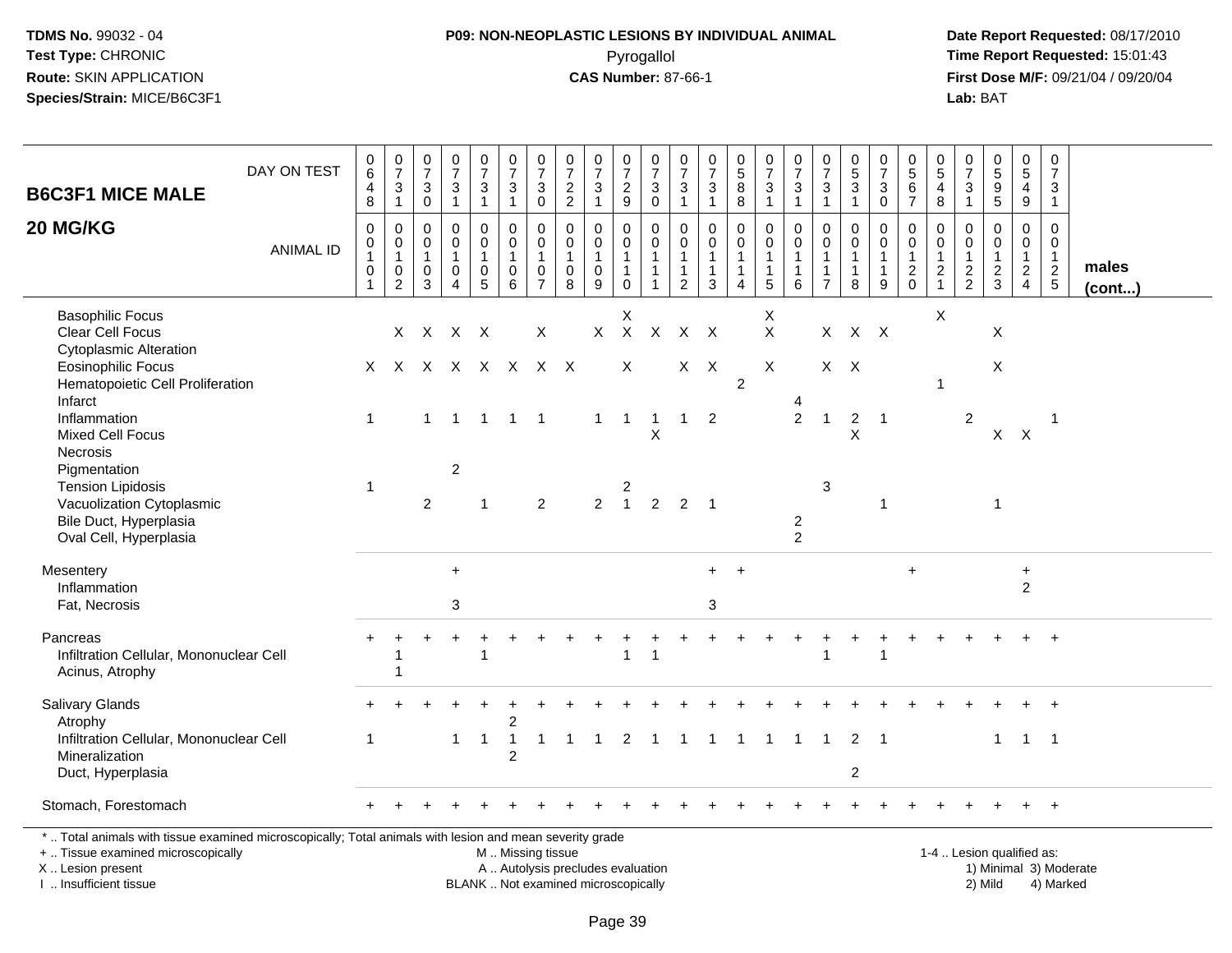## **P09: NON-NEOPLASTIC LESIONS BY INDIVIDUAL ANIMAL**Pyrogallol **Time Report Requested:** 15:01:43

| <b>B6C3F1 MICE MALE</b>                                                                                                                                                                       | DAY ON TEST      | 0<br>$\,6\,$<br>4<br>8                                            | 0<br>$\overline{7}$<br>3<br>$\overline{1}$                      | $\frac{0}{7}$<br>3<br>$\overline{0}$       | 0<br>$\overline{7}$<br>$\sqrt{3}$<br>$\overline{1}$     | $\begin{array}{c} 0 \\ 7 \end{array}$<br>$\sqrt{3}$<br>$\overline{1}$             | $\frac{0}{7}$<br>$\frac{3}{1}$                             | $\frac{0}{7}$<br>$\sqrt{3}$<br>$\mathbf 0$                        | $\begin{array}{c} 0 \\ 7 \end{array}$<br>$\overline{\mathbf{c}}$<br>$\sqrt{2}$ | $\frac{0}{7}$<br>$\ensuremath{\mathsf{3}}$<br>$\overline{1}$ | $\frac{0}{7}$<br>$\overline{a}$<br>$9\,$                        | $\frac{0}{7}$<br>$_0^3$                                                  | $\begin{array}{c} 0 \\ 7 \end{array}$<br>$\frac{3}{1}$   | $\frac{0}{7}$<br>3<br>$\mathbf{1}$                      | $\begin{smallmatrix}0\0\0\end{smallmatrix}$<br>8<br>$\overline{8}$           | $\frac{0}{7}$<br>3<br>$\mathbf{1}$    | 0<br>$\overline{7}$<br>$\frac{3}{1}$                           | $\frac{0}{7}$<br>$\mathbf{3}$<br>$\mathbf{1}$                    | 0<br>$\sqrt{5}$<br>$\mathbf{3}$<br>$\mathbf{1}$ | $\frac{0}{7}$<br>$\sqrt{3}$<br>$\overline{0}$                   | $^{\rm 0}_{\rm 5}$<br>6<br>$\overline{7}$                      | 0<br>$\overline{5}$<br>$\overline{4}$<br>$\bf 8$                                | 0<br>$\overline{7}$<br>3<br>$\mathbf{1}$                  | 0<br>$5\,$<br>$\boldsymbol{9}$<br>$\overline{5}$              | $\begin{array}{c} 0 \\ 5 \end{array}$<br>$\overline{\mathbf{4}}$<br>9 | $\mathbf 0$<br>$\overline{7}$<br>3<br>$\overline{1}$                          |                        |
|-----------------------------------------------------------------------------------------------------------------------------------------------------------------------------------------------|------------------|-------------------------------------------------------------------|-----------------------------------------------------------------|--------------------------------------------|---------------------------------------------------------|-----------------------------------------------------------------------------------|------------------------------------------------------------|-------------------------------------------------------------------|--------------------------------------------------------------------------------|--------------------------------------------------------------|-----------------------------------------------------------------|--------------------------------------------------------------------------|----------------------------------------------------------|---------------------------------------------------------|------------------------------------------------------------------------------|---------------------------------------|----------------------------------------------------------------|------------------------------------------------------------------|-------------------------------------------------|-----------------------------------------------------------------|----------------------------------------------------------------|---------------------------------------------------------------------------------|-----------------------------------------------------------|---------------------------------------------------------------|-----------------------------------------------------------------------|-------------------------------------------------------------------------------|------------------------|
| 20 MG/KG                                                                                                                                                                                      | <b>ANIMAL ID</b> | $\mathbf 0$<br>$\,0\,$<br>$\mathbf{1}$<br>$\,0\,$<br>$\mathbf{1}$ | 0<br>$\mathbf 0$<br>$\mathbf{1}$<br>$\pmb{0}$<br>$\overline{2}$ | 0<br>$\mathbf 0$<br>$\mathbf{1}$<br>0<br>3 | 0<br>$\mathbf 0$<br>$\mathbf{1}$<br>0<br>$\overline{4}$ | 0<br>$\mathsf{O}\xspace$<br>$\mathbf{1}$<br>$\begin{array}{c} 0 \\ 5 \end{array}$ | 0<br>$\ddot{\mathbf{0}}$<br>$\mathbf{1}$<br>$\pmb{0}$<br>6 | 0<br>$\mathbf 0$<br>$\mathbf{1}$<br>$\mathbf 0$<br>$\overline{7}$ | 0<br>$\mathbf 0$<br>1<br>$\pmb{0}$<br>8                                        | $\mathbf 0$<br>$\pmb{0}$<br>$\mathbf{1}$<br>$\mathbf 0$<br>9 | 0<br>$\overline{0}$<br>$\mathbf{1}$<br>$\mathbf{1}$<br>$\Omega$ | 0<br>$\ddot{\mathbf{0}}$<br>$\mathbf{1}$<br>$\mathbf{1}$<br>$\mathbf{1}$ | 0<br>$\overline{0}$<br>$\mathbf{1}$<br>$\mathbf{1}$<br>2 | 0<br>$\mathbf 0$<br>$\overline{1}$<br>$\mathbf{1}$<br>3 | $\mathbf 0$<br>$\mathbf 0$<br>$\mathbf{1}$<br>$\mathbf{1}$<br>$\overline{4}$ | 0<br>$\mathbf 0$<br>$\mathbf{1}$<br>5 | 0<br>$\overline{0}$<br>$\mathbf{1}$<br>$\mathbf{1}$<br>$\,6\,$ | 0<br>$\pmb{0}$<br>$\mathbf{1}$<br>$\mathbf{1}$<br>$\overline{7}$ | $\Omega$<br>$\Omega$<br>$\mathbf 1$<br>8        | $\mathbf 0$<br>$\mathbf 0$<br>$\mathbf{1}$<br>$\mathbf{1}$<br>9 | 0<br>$\mathbf 0$<br>$\mathbf{1}$<br>$\overline{c}$<br>$\Omega$ | $\mathbf 0$<br>$\overline{0}$<br>$\overline{1}$<br>$\sqrt{2}$<br>$\overline{1}$ | 0<br>$\mathbf 0$<br>1<br>$\overline{c}$<br>$\overline{2}$ | $\mathbf 0$<br>$\mathbf 0$<br>$\overline{1}$<br>$\frac{2}{3}$ | 0<br>$\mathbf 0$<br>$\mathbf{1}$<br>$\overline{2}$<br>$\overline{4}$  | $\mathbf{0}$<br>$\mathbf{0}$<br>$\mathbf{1}$<br>$\sqrt{2}$<br>$5\phantom{.0}$ | males<br>(cont)        |
| Inflammation<br>Epithelium, Cyst<br>Epithelium, Hyperkeratosis<br>Epithelium, Hyperplasia, Squamous                                                                                           |                  |                                                                   |                                                                 |                                            |                                                         |                                                                                   |                                                            |                                                                   |                                                                                |                                                              |                                                                 |                                                                          |                                                          |                                                         |                                                                              |                                       |                                                                |                                                                  |                                                 | 3<br>4<br>$\boldsymbol{\Lambda}$                                |                                                                |                                                                                 |                                                           |                                                               |                                                                       |                                                                               |                        |
| Stomach, Glandular<br>Cyst<br>Hyperplasia<br>Infiltration Cellular, Mononuclear Cell<br>Inflammation<br>Inflammation, Granulomatous                                                           |                  | $\mathcal{P}$                                                     |                                                                 |                                            | $\overline{a}$<br>$\mathbf{1}$                          |                                                                                   | 1                                                          |                                                                   |                                                                                | 1                                                            | -1                                                              | $\mathbf{2}$                                                             | -1                                                       |                                                         |                                                                              |                                       |                                                                | $\ddot{}$                                                        |                                                 | $\ddot{}$<br>$\overline{c}$<br>$\overline{1}$                   | $\ddot{}$                                                      |                                                                                 |                                                           |                                                               | $\ddot{}$                                                             | $+$                                                                           |                        |
| Tooth<br>Dysplasia                                                                                                                                                                            |                  |                                                                   |                                                                 |                                            | $+$                                                     | $+$<br>$X$ $X$                                                                    |                                                            |                                                                   |                                                                                |                                                              | $+$                                                             | $+$<br>$X$ $X$                                                           |                                                          | $\ddot{}$<br>$\sf X$                                    |                                                                              | $\ddot{}$                             |                                                                | $\ddot{}$<br>$\sf X$                                             |                                                 | $+$                                                             | $+$<br>$X$ $X$                                                 |                                                                                 |                                                           | $\ddot{}$<br>$\mathsf{X}$                                     |                                                                       |                                                                               |                        |
| <b>CARDIOVASCULAR SYSTEM</b>                                                                                                                                                                  |                  |                                                                   |                                                                 |                                            |                                                         |                                                                                   |                                                            |                                                                   |                                                                                |                                                              |                                                                 |                                                                          |                                                          |                                                         |                                                                              |                                       |                                                                |                                                                  |                                                 |                                                                 |                                                                |                                                                                 |                                                           |                                                               |                                                                       |                                                                               |                        |
| <b>Blood Vessel</b><br>Carotid Artery, Inflammation<br>Carotid Artery, Thrombosis                                                                                                             |                  |                                                                   |                                                                 |                                            |                                                         |                                                                                   |                                                            |                                                                   |                                                                                |                                                              |                                                                 |                                                                          |                                                          |                                                         |                                                                              |                                       |                                                                |                                                                  | 3<br>$\overline{2}$                             |                                                                 | $\div$                                                         | 2                                                                               |                                                           |                                                               |                                                                       | $\overline{1}$                                                                |                        |
| Heart<br>Cardiomyopathy<br>Infiltration Cellular, Mononuclear Cell<br>Inflammation<br>Mineralization                                                                                          |                  | $\overline{c}$<br>$\overline{2}$                                  | 2                                                               | 3                                          | 3                                                       | $\mathcal{P}$                                                                     | $\overline{2}$                                             | $\overline{2}$                                                    |                                                                                | $\mathfrak{p}$                                               | 3                                                               | $\overline{2}$                                                           |                                                          |                                                         | 3                                                                            | 3                                     | $\overline{2}$                                                 | $\overline{2}$                                                   |                                                 | $\mathfrak{p}$                                                  | $\overline{2}$                                                 | 2                                                                               | $\mathfrak{p}$                                            | $\overline{2}$                                                |                                                                       |                                                                               |                        |
| <b>ENDOCRINE SYSTEM</b>                                                                                                                                                                       |                  |                                                                   |                                                                 |                                            |                                                         |                                                                                   |                                                            |                                                                   |                                                                                |                                                              |                                                                 |                                                                          |                                                          |                                                         |                                                                              |                                       |                                                                |                                                                  |                                                 |                                                                 |                                                                |                                                                                 |                                                           |                                                               |                                                                       |                                                                               |                        |
| <b>Adrenal Cortex</b><br>Angiectasis                                                                                                                                                          |                  |                                                                   |                                                                 |                                            |                                                         |                                                                                   |                                                            |                                                                   |                                                                                |                                                              |                                                                 |                                                                          |                                                          |                                                         |                                                                              |                                       |                                                                |                                                                  |                                                 |                                                                 |                                                                |                                                                                 |                                                           |                                                               |                                                                       | $^{+}$                                                                        |                        |
| *  Total animals with tissue examined microscopically; Total animals with lesion and mean severity grade<br>+  Tissue examined microscopically<br>X  Lesion present<br>I  Insufficient tissue |                  |                                                                   |                                                                 |                                            |                                                         |                                                                                   | M  Missing tissue                                          |                                                                   | A  Autolysis precludes evaluation<br>BLANK  Not examined microscopically       |                                                              |                                                                 |                                                                          |                                                          |                                                         |                                                                              |                                       |                                                                |                                                                  |                                                 |                                                                 |                                                                |                                                                                 |                                                           | 1-4  Lesion qualified as:<br>2) Mild                          |                                                                       | 4) Marked                                                                     | 1) Minimal 3) Moderate |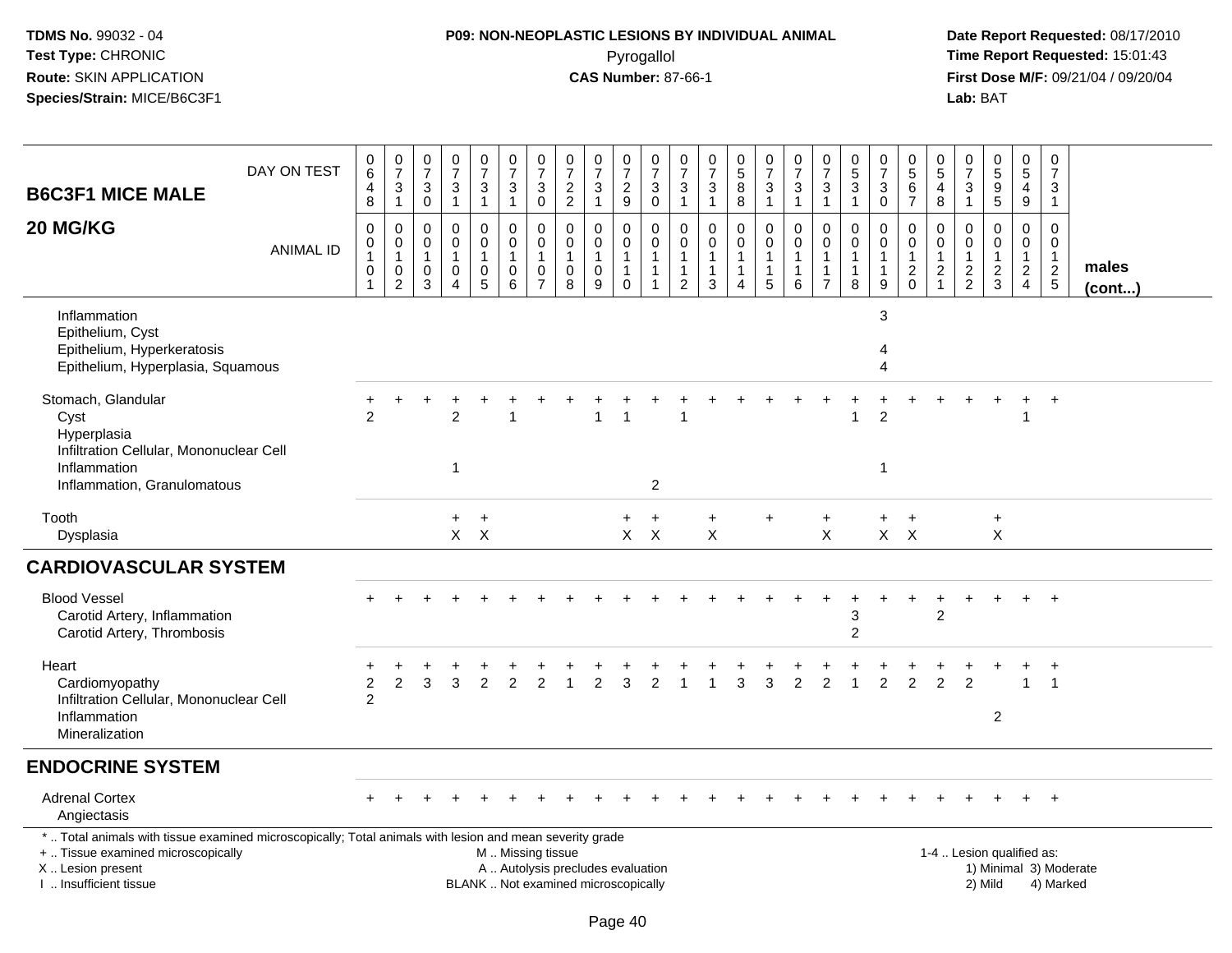# **P09: NON-NEOPLASTIC LESIONS BY INDIVIDUAL ANIMAL**Pyrogallol **Time Report Requested:** 15:01:43

| <b>B6C3F1 MICE MALE</b>                                                                                                                                                                       | DAY ON TEST      | 0<br>$6\overline{6}$<br>4<br>8 | $\frac{0}{7}$<br>$\sqrt{3}$<br>$\overline{1}$                                 | 0<br>$\overline{7}$<br>3<br>$\mathsf{O}\xspace$ | $\frac{0}{7}$<br>$\sqrt{3}$<br>$\mathbf{1}$                       | $\frac{0}{7}$<br>$\mathfrak{S}$<br>$\mathbf{1}$                         | $\frac{0}{7}$<br>$\mathbf{3}$<br>$\mathbf{1}$                 | $\frac{0}{7}$<br>$\sqrt{3}$<br>$\ddot{\mathbf{0}}$                                         | $\begin{array}{c} 0 \\ 7 \end{array}$<br>$\frac{2}{2}$                   | $\frac{0}{7}$<br>$\sqrt{3}$<br>$\mathbf{1}$                               | $\frac{0}{7}$<br>$\frac{2}{9}$                                          | 0<br>$\overline{7}$<br>$_0^3$                                                    | $\frac{0}{7}$<br>3<br>$\mathbf{1}$                       | $\begin{array}{c} 0 \\ 7 \end{array}$<br>$\ensuremath{\mathsf{3}}$<br>$\mathbf{1}$ | $\begin{smallmatrix} 0\\5 \end{smallmatrix}$<br>$\bf 8$<br>$\overline{8}$ | $\begin{array}{c} 0 \\ 7 \end{array}$<br>$\frac{3}{1}$                     | $\,0\,$<br>$\overline{7}$<br>$\sqrt{3}$<br>$\overline{1}$             | $\frac{0}{7}$<br>3<br>$\mathbf{1}$                                           | $\pmb{0}$<br>$\overline{5}$<br>$\ensuremath{\mathsf{3}}$<br>$\mathbf{1}$ | $\frac{0}{7}$<br>3<br>$\overline{0}$                               | $\,0\,$<br>$\overline{5}$<br>6<br>$\overline{7}$   | $\begin{array}{c} 0 \\ 5 \end{array}$<br>$\overline{4}$<br>8 | 0<br>$\overline{7}$<br>3<br>$\mathbf{1}$         | $\begin{array}{c} 0 \\ 5 \end{array}$<br>$\overline{9}$<br>$\overline{5}$ | 0<br>$\overline{5}$<br>4<br>9                                        |                | $\pmb{0}$<br>$\overline{7}$<br>3<br>$\mathbf{1}$                      |                       |  |
|-----------------------------------------------------------------------------------------------------------------------------------------------------------------------------------------------|------------------|--------------------------------|-------------------------------------------------------------------------------|-------------------------------------------------|-------------------------------------------------------------------|-------------------------------------------------------------------------|---------------------------------------------------------------|--------------------------------------------------------------------------------------------|--------------------------------------------------------------------------|---------------------------------------------------------------------------|-------------------------------------------------------------------------|----------------------------------------------------------------------------------|----------------------------------------------------------|------------------------------------------------------------------------------------|---------------------------------------------------------------------------|----------------------------------------------------------------------------|-----------------------------------------------------------------------|------------------------------------------------------------------------------|--------------------------------------------------------------------------|--------------------------------------------------------------------|----------------------------------------------------|--------------------------------------------------------------|--------------------------------------------------|---------------------------------------------------------------------------|----------------------------------------------------------------------|----------------|-----------------------------------------------------------------------|-----------------------|--|
| 20 MG/KG                                                                                                                                                                                      | <b>ANIMAL ID</b> | 0<br>0<br>1<br>0               | $\mathbf 0$<br>$\mathbf 0$<br>$\overline{1}$<br>$\mathbf 0$<br>$\overline{2}$ | $\mathbf 0$<br>$\mathbf 0$<br>1<br>0<br>3       | 0<br>$\pmb{0}$<br>$\overline{1}$<br>$\mathbf 0$<br>$\overline{4}$ | 0<br>$\ddot{\mathbf{0}}$<br>$\mathbf{1}$<br>$\pmb{0}$<br>$\overline{5}$ | 0<br>$\mathsf{O}\xspace$<br>1<br>$\pmb{0}$<br>$6\overline{6}$ | $\mathbf 0$<br>$\ddot{\mathbf{0}}$<br>$\overline{1}$<br>$\boldsymbol{0}$<br>$\overline{7}$ | 0<br>$\mathbf 0$<br>-1<br>$\mathbf 0$<br>8                               | $\pmb{0}$<br>$\mathbf 0$<br>$\mathbf{1}$<br>$\mathbf 0$<br>$\overline{9}$ | 0<br>$\mathsf{O}\xspace$<br>$\mathbf{1}$<br>$\mathbf{1}$<br>$\mathbf 0$ | $\pmb{0}$<br>$\ddot{\mathbf{0}}$<br>$\mathbf{1}$<br>$\mathbf{1}$<br>$\mathbf{1}$ | 0<br>0<br>$\mathbf{1}$<br>$\mathbf{1}$<br>$\overline{2}$ | 0<br>0<br>$\mathbf{1}$<br>$\mathbf{1}$<br>3                                        | $\mathbf 0$<br>$\pmb{0}$<br>1<br>$\overline{4}$                           | $\mathbf 0$<br>$\mathbf 0$<br>$\overline{1}$<br>$\mathbf{1}$<br>$\sqrt{5}$ | 0<br>$\mathbf 0$<br>$\mathbf{1}$<br>$\overline{1}$<br>$6\phantom{1}6$ | $\mathbf 0$<br>$\mathbf 0$<br>$\mathbf{1}$<br>$\mathbf{1}$<br>$\overline{7}$ | $\mathbf 0$<br>$\mathbf 0$<br>1<br>$\mathbf{1}$<br>8                     | 0<br>$\mathbf 0$<br>$\mathbf{1}$<br>$\mathbf{1}$<br>$\overline{9}$ | 0<br>$\mathbf 0$<br>$\overline{1}$<br>$^2_{\rm 0}$ | $\mathbf 0$<br>$\pmb{0}$<br>$\mathbf{1}$<br>$\frac{2}{1}$    | 0<br>$\mathbf 0$<br>$\mathbf 1$<br>$\frac{2}{2}$ | $\mathbf 0$<br>$\ddot{\mathbf{0}}$<br>$\mathbf{1}$<br>$\frac{2}{3}$       | 0<br>$\mathbf 0$<br>$\mathbf{1}$<br>$\overline{2}$<br>$\overline{4}$ |                | $\mathbf 0$<br>$\mathsf{O}\xspace$<br>$\overline{1}$<br>$\frac{2}{5}$ | males<br>$($ cont $)$ |  |
| Hypertrophy<br>Mineralization<br>Vacuolization Cytoplasmic<br>Subcapsular, Hyperplasia                                                                                                        |                  | $\mathbf{1}$                   | $\overline{2}$                                                                |                                                 | $\overline{2}$                                                    | $\overline{2}$                                                          | $\mathbf{1}$                                                  | $\overline{2}$<br>$\overline{2}$                                                           | $\overline{1}$                                                           | $\overline{c}$<br>$\mathbf{1}$                                            | $\overline{c}$                                                          | $\overline{2}$                                                                   |                                                          | 2                                                                                  | -1                                                                        | $\overline{1}$                                                             | $\mathbf{1}$                                                          | $\mathbf{1}$                                                                 | $\overline{1}$                                                           | $\overline{\phantom{a}}$                                           | $\overline{2}$                                     | $\overline{1}$                                               | -1<br>$\mathbf{1}$                               | $\overline{2}$                                                            | $\overline{1}$                                                       | $\overline{1}$ |                                                                       |                       |  |
| Adrenal Medulla<br>Hyperplasia                                                                                                                                                                |                  |                                |                                                                               |                                                 |                                                                   |                                                                         |                                                               |                                                                                            |                                                                          |                                                                           |                                                                         |                                                                                  |                                                          |                                                                                    |                                                                           | $+$                                                                        | $\ddot{}$<br>$\overline{2}$                                           |                                                                              |                                                                          |                                                                    |                                                    |                                                              |                                                  |                                                                           |                                                                      |                | $\overline{+}$                                                        |                       |  |
| Islets, Pancreatic<br>Hyperplasia                                                                                                                                                             |                  |                                | 4                                                                             | 3                                               | 2                                                                 | $\overline{1}$                                                          | 3                                                             | -1                                                                                         | 2                                                                        | -1                                                                        | 3                                                                       | 2                                                                                | -1                                                       |                                                                                    | $\overline{2}$                                                            | $\overline{c}$                                                             | 3                                                                     | 1                                                                            | 3                                                                        | 2                                                                  | $\overline{4}$                                     |                                                              | $\overline{2}$                                   | 3                                                                         | +                                                                    |                | $\ddot{}$<br>$\overline{1}$                                           |                       |  |
| Parathyroid Gland                                                                                                                                                                             |                  | $\ddot{}$                      |                                                                               | M                                               |                                                                   | M                                                                       | $\ddot{}$                                                     |                                                                                            |                                                                          |                                                                           |                                                                         |                                                                                  |                                                          |                                                                                    | м                                                                         | $\ddot{}$                                                                  |                                                                       |                                                                              |                                                                          |                                                                    | м                                                  |                                                              |                                                  |                                                                           | $\ddot{}$                                                            |                | $+$                                                                   |                       |  |
| <b>Pituitary Gland</b><br>Pars Distalis, Hyperplasia<br>Pars Intermedia, Hyperplasia                                                                                                          |                  |                                |                                                                               |                                                 |                                                                   |                                                                         |                                                               |                                                                                            |                                                                          |                                                                           |                                                                         |                                                                                  |                                                          |                                                                                    |                                                                           |                                                                            |                                                                       |                                                                              |                                                                          |                                                                    |                                                    |                                                              |                                                  |                                                                           |                                                                      |                | $+$                                                                   |                       |  |
| <b>Thyroid Gland</b><br>Follicular Cell, Hyperplasia                                                                                                                                          |                  |                                |                                                                               |                                                 |                                                                   |                                                                         |                                                               |                                                                                            |                                                                          |                                                                           |                                                                         |                                                                                  |                                                          |                                                                                    |                                                                           |                                                                            |                                                                       |                                                                              |                                                                          |                                                                    |                                                    |                                                              |                                                  |                                                                           | $+$                                                                  |                | $+$<br>3                                                              |                       |  |
| <b>GENERAL BODY SYSTEM</b>                                                                                                                                                                    |                  |                                |                                                                               |                                                 |                                                                   |                                                                         |                                                               |                                                                                            |                                                                          |                                                                           |                                                                         |                                                                                  |                                                          |                                                                                    |                                                                           |                                                                            |                                                                       |                                                                              |                                                                          |                                                                    |                                                    |                                                              |                                                  |                                                                           |                                                                      |                |                                                                       |                       |  |
| Peritoneum<br>Hyperplasia                                                                                                                                                                     |                  |                                |                                                                               |                                                 |                                                                   |                                                                         |                                                               |                                                                                            |                                                                          |                                                                           |                                                                         |                                                                                  |                                                          |                                                                                    |                                                                           |                                                                            |                                                                       |                                                                              |                                                                          |                                                                    |                                                    |                                                              |                                                  |                                                                           |                                                                      |                |                                                                       |                       |  |
| <b>GENITAL SYSTEM</b>                                                                                                                                                                         |                  |                                |                                                                               |                                                 |                                                                   |                                                                         |                                                               |                                                                                            |                                                                          |                                                                           |                                                                         |                                                                                  |                                                          |                                                                                    |                                                                           |                                                                            |                                                                       |                                                                              |                                                                          |                                                                    |                                                    |                                                              |                                                  |                                                                           |                                                                      |                |                                                                       |                       |  |
| <b>Coagulating Gland</b>                                                                                                                                                                      |                  |                                |                                                                               |                                                 |                                                                   |                                                                         |                                                               |                                                                                            |                                                                          |                                                                           |                                                                         |                                                                                  |                                                          |                                                                                    |                                                                           |                                                                            |                                                                       |                                                                              |                                                                          |                                                                    |                                                    |                                                              |                                                  |                                                                           |                                                                      |                |                                                                       |                       |  |
| Epididymis<br><b>Fibrosis</b>                                                                                                                                                                 |                  |                                |                                                                               |                                                 |                                                                   |                                                                         |                                                               |                                                                                            |                                                                          |                                                                           |                                                                         |                                                                                  |                                                          |                                                                                    |                                                                           |                                                                            |                                                                       |                                                                              |                                                                          |                                                                    |                                                    |                                                              |                                                  |                                                                           |                                                                      |                | $+$                                                                   |                       |  |
| *  Total animals with tissue examined microscopically; Total animals with lesion and mean severity grade<br>+  Tissue examined microscopically<br>X  Lesion present<br>I  Insufficient tissue |                  |                                |                                                                               |                                                 |                                                                   |                                                                         | M  Missing tissue                                             |                                                                                            | A  Autolysis precludes evaluation<br>BLANK  Not examined microscopically |                                                                           |                                                                         |                                                                                  |                                                          |                                                                                    |                                                                           |                                                                            |                                                                       |                                                                              |                                                                          |                                                                    |                                                    |                                                              |                                                  | 1-4  Lesion qualified as:<br>1) Minimal 3) Moderate<br>2) Mild            |                                                                      |                | 4) Marked                                                             |                       |  |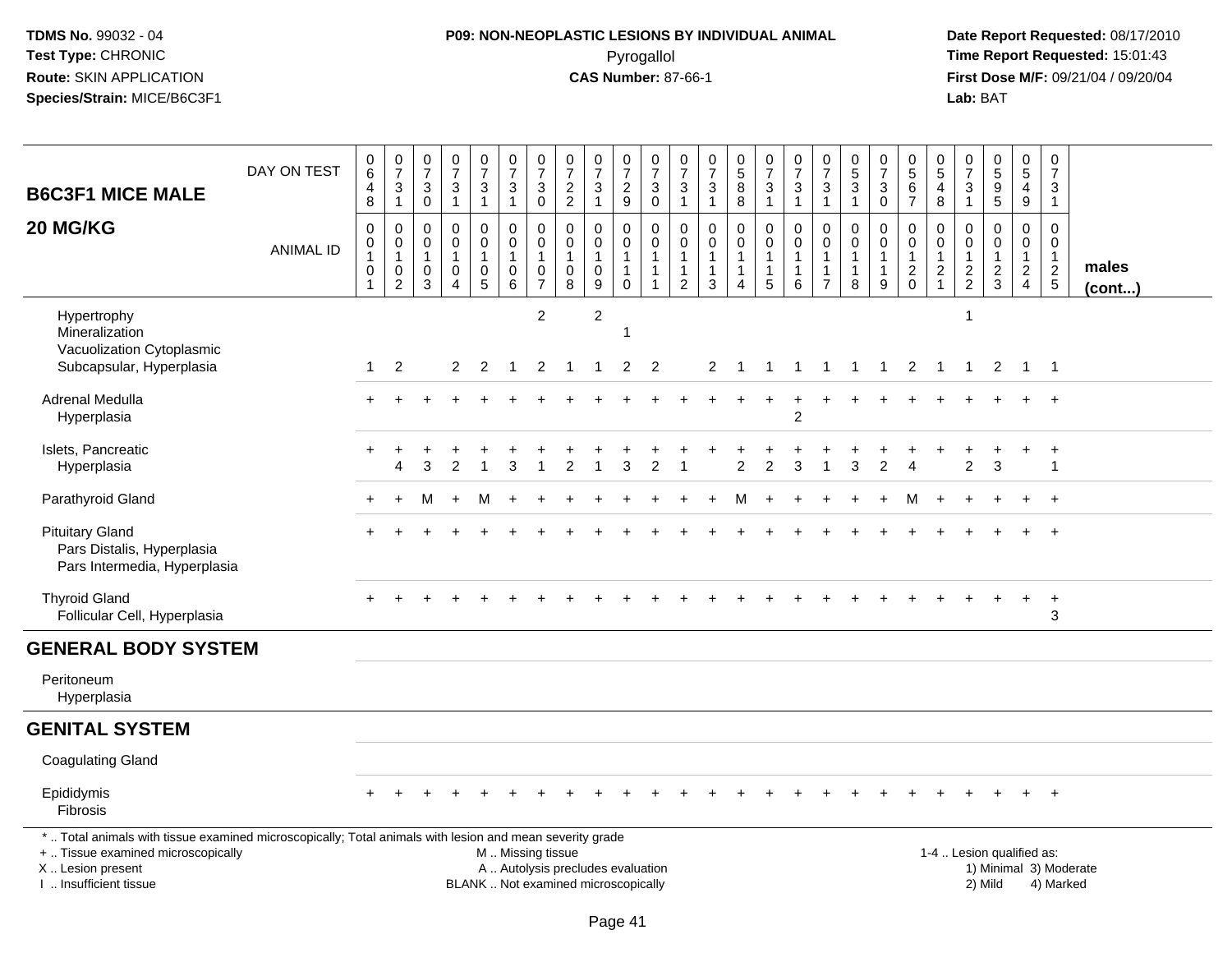# **P09: NON-NEOPLASTIC LESIONS BY INDIVIDUAL ANIMAL**Pyrogallol **Time Report Requested:** 15:01:43

 **Date Report Requested:** 08/17/2010 **First Dose M/F:** 09/21/04 / 09/20/04<br>Lab: BAT **Lab:** BAT

| <b>B6C3F1 MICE MALE</b>                                                                                                                                                                       | DAY ON TEST      | 0<br>$\,6\,$<br>4<br>8                                       | $\frac{0}{7}$<br>$\ensuremath{\mathsf{3}}$<br>$\mathbf{1}$ | 0<br>$\overline{7}$<br>3<br>$\mathbf 0$ | $\begin{array}{c} 0 \\ 7 \end{array}$<br>$\ensuremath{\mathsf{3}}$<br>$\mathbf{1}$ | $\mathbf 0$<br>$\overline{7}$<br>$\mathsf 3$<br>$\mathbf{1}$ | 0<br>$\overline{7}$<br>$\sqrt{3}$<br>$\overline{1}$                                           | 0<br>$\overline{7}$<br>3<br>$\mathbf 0$                           | 0<br>$\overline{7}$<br>$\frac{2}{2}$                                | $\frac{0}{7}$<br>$\mathbf{3}$<br>$\mathbf{1}$ | 0<br>$\overline{7}$<br>$\frac{2}{9}$                           | 0<br>$\overline{7}$<br>$\ensuremath{\mathsf{3}}$<br>$\overline{0}$ | 0<br>$\overline{7}$<br>$\frac{3}{1}$                                | 0<br>$\overline{7}$<br>$\sqrt{3}$<br>$\mathbf{1}$               | $^{\rm 0}_{\rm 5}$<br>8<br>8    | 0<br>$\overline{7}$<br>$\frac{3}{1}$                     | $\frac{0}{7}$<br>$\mathbf{3}$<br>$\mathbf{1}$                 | 0<br>$\overline{7}$<br>$\sqrt{3}$<br>$\mathbf{1}$  | 0<br>$\overline{5}$<br>$\mathbf{3}$<br>$\overline{1}$ | 0<br>$\overline{7}$<br>3<br>$\mathbf 0$               | 0<br>$\overline{5}$<br>$\,6$<br>$\overline{7}$                                         | 0<br>5<br>4<br>8                                                             | 0<br>$\overline{7}$<br>3<br>$\mathbf{1}$                    | $\begin{smallmatrix} 0\\5 \end{smallmatrix}$<br>$\boldsymbol{9}$<br>$\overline{5}$ | 0<br>$\overline{5}$<br>$\overline{4}$<br>$\mathsf g$ | 0<br>$\overline{7}$<br>3<br>$\mathbf{1}$            |                       |
|-----------------------------------------------------------------------------------------------------------------------------------------------------------------------------------------------|------------------|--------------------------------------------------------------|------------------------------------------------------------|-----------------------------------------|------------------------------------------------------------------------------------|--------------------------------------------------------------|-----------------------------------------------------------------------------------------------|-------------------------------------------------------------------|---------------------------------------------------------------------|-----------------------------------------------|----------------------------------------------------------------|--------------------------------------------------------------------|---------------------------------------------------------------------|-----------------------------------------------------------------|---------------------------------|----------------------------------------------------------|---------------------------------------------------------------|----------------------------------------------------|-------------------------------------------------------|-------------------------------------------------------|----------------------------------------------------------------------------------------|------------------------------------------------------------------------------|-------------------------------------------------------------|------------------------------------------------------------------------------------|------------------------------------------------------|-----------------------------------------------------|-----------------------|
| 20 MG/KG                                                                                                                                                                                      | <b>ANIMAL ID</b> | $\mathbf 0$<br>$\pmb{0}$<br>$\mathbf{1}$<br>0<br>$\mathbf 1$ | 0<br>$\mathbf 0$<br>$\mathbf{1}$<br>0<br>$\boldsymbol{2}$  | 0<br>0<br>$\mathbf 1$<br>0<br>3         | 0<br>$\pmb{0}$<br>1<br>0<br>4                                                      | $\mathbf 0$<br>$\mathbf 0$<br>$\mathbf 1$<br>0<br>5          | $\mathbf 0$<br>$\mathbf 0$<br>$\mathbf{1}$<br>0<br>6                                          | $\mathbf 0$<br>$\mathbf 0$<br>$\mathbf{1}$<br>0<br>$\overline{7}$ | $\mathbf 0$<br>$\mathbf 0$<br>$\mathbf{1}$<br>$\boldsymbol{0}$<br>8 | 0<br>$\overline{0}$<br>$\mathbf{1}$<br>0<br>9 | 0<br>$\mathbf 0$<br>$\mathbf{1}$<br>$\mathbf 1$<br>$\mathbf 0$ | $\mathbf 0$<br>$\mathbf 0$<br>$\mathbf 1$<br>$\mathbf{1}$          | $\mathbf 0$<br>$\mathbf 0$<br>$\overline{1}$<br>$\overline{1}$<br>2 | $\mathbf 0$<br>$\mathbf 0$<br>$\mathbf{1}$<br>$\mathbf{1}$<br>3 | 0<br>$\mathbf 0$<br>1<br>1<br>4 | 0<br>$\overline{0}$<br>$\mathbf{1}$<br>$\mathbf{1}$<br>5 | $\mathbf 0$<br>$\pmb{0}$<br>$\mathbf{1}$<br>$\mathbf{1}$<br>6 | 0<br>$\mathbf 0$<br>$\mathbf{1}$<br>$\overline{7}$ | $\mathbf 0$<br>$\mathbf 0$<br>-1<br>$\mathbf{1}$<br>8 | 0<br>$\mathbf 0$<br>$\mathbf{1}$<br>$\mathbf{1}$<br>9 | $\mathbf 0$<br>$\mathsf{O}\xspace$<br>$\mathbf{1}$<br>$\overline{c}$<br>$\overline{0}$ | $\mathbf 0$<br>$\mathbf 0$<br>$\mathbf{1}$<br>$\overline{c}$<br>$\mathbf{1}$ | $\mathbf 0$<br>$\mathbf 0$<br>$\mathbf{1}$<br>$\frac{2}{2}$ | $\mathbf 0$<br>$\pmb{0}$<br>1<br>$\frac{2}{3}$                                     | 0<br>$\mathbf 0$<br>$\mathbf{1}$<br>$\frac{2}{4}$    | $\mathbf 0$<br>0<br>$\overline{1}$<br>$\frac{2}{5}$ | males<br>$($ cont $)$ |
| Infiltration Cellular, Mononuclear Cell<br>Inflammation<br>Mineralization                                                                                                                     |                  |                                                              | 1                                                          |                                         | $\overline{2}$                                                                     | $\overline{\mathbf{1}}$                                      | -1                                                                                            | $\overline{1}$                                                    |                                                                     | 1                                             | $\mathbf 1$                                                    |                                                                    | 1                                                                   | $\mathbf 1$                                                     | -1                              |                                                          | $\mathbf{1}$                                                  |                                                    | -1                                                    | $\overline{c}$                                        |                                                                                        | 1                                                                            | $\mathbf 1$                                                 |                                                                                    | $\mathbf{1}$                                         | 2                                                   |                       |
| <b>Preputial Gland</b>                                                                                                                                                                        |                  |                                                              |                                                            |                                         |                                                                                    |                                                              |                                                                                               |                                                                   |                                                                     |                                               |                                                                |                                                                    |                                                                     |                                                                 |                                 |                                                          |                                                               |                                                    |                                                       |                                                       |                                                                                        |                                                                              |                                                             |                                                                                    |                                                      | $\div$                                              |                       |
| Ectasia<br>Infiltration Cellular, Mononuclear Cell<br>Inflammation                                                                                                                            |                  |                                                              | $\mathbf{1}$                                               |                                         |                                                                                    | 3                                                            |                                                                                               | 1                                                                 |                                                                     |                                               | 2                                                              |                                                                    | $\overline{c}$                                                      | $\overline{2}$                                                  | $\overline{2}$                  | $\overline{\phantom{0}}$ 1                               | $\mathbf{1}$                                                  |                                                    | 1                                                     | $\overline{c}$                                        |                                                                                        | $\overline{c}$                                                               | $\mathbf 1$                                                 |                                                                                    |                                                      | $\overline{1}$                                      |                       |
| Prostate                                                                                                                                                                                      |                  |                                                              |                                                            |                                         |                                                                                    |                                                              |                                                                                               |                                                                   |                                                                     |                                               |                                                                |                                                                    |                                                                     |                                                                 |                                 |                                                          |                                                               |                                                    |                                                       |                                                       |                                                                                        |                                                                              |                                                             |                                                                                    |                                                      | $\ddot{}$                                           |                       |
| Hyperplasia<br>Infiltration Cellular, Mononuclear Cell<br>Inflammation                                                                                                                        |                  |                                                              |                                                            |                                         |                                                                                    |                                                              |                                                                                               |                                                                   |                                                                     |                                               | 1                                                              |                                                                    |                                                                     | -1                                                              |                                 |                                                          | $\mathbf 1$                                                   |                                                    | -1                                                    | $\overline{1}$                                        |                                                                                        | $\mathbf{1}$                                                                 | 3                                                           |                                                                                    | $\mathbf{1}$                                         | -1                                                  |                       |
| Seminal Vesicle<br>Infiltration Cellular, Mononuclear Cell<br>Inflammation                                                                                                                    |                  |                                                              |                                                            |                                         |                                                                                    | 1                                                            |                                                                                               | 1                                                                 |                                                                     |                                               |                                                                |                                                                    |                                                                     | 1                                                               |                                 | $\overline{1}$                                           |                                                               | $\overline{1}$                                     | $\overline{\mathbf{1}}$                               |                                                       |                                                                                        |                                                                              |                                                             | $\overline{1}$                                                                     |                                                      |                                                     |                       |
| <b>Testes</b><br>Atrophy<br>Infiltration Cellular, Mononuclear Cell                                                                                                                           |                  |                                                              |                                                            |                                         |                                                                                    |                                                              |                                                                                               |                                                                   |                                                                     |                                               |                                                                |                                                                    |                                                                     |                                                                 |                                 |                                                          |                                                               | $\mathbf{1}$                                       |                                                       |                                                       |                                                                                        |                                                                              | $\mathbf{1}$                                                |                                                                                    |                                                      |                                                     |                       |
| <b>HEMATOPOIETIC SYSTEM</b>                                                                                                                                                                   |                  |                                                              |                                                            |                                         |                                                                                    |                                                              |                                                                                               |                                                                   |                                                                     |                                               |                                                                |                                                                    |                                                                     |                                                                 |                                 |                                                          |                                                               |                                                    |                                                       |                                                       |                                                                                        |                                                                              |                                                             |                                                                                    |                                                      |                                                     |                       |
| <b>Bone Marrow</b><br>Hyperplasia                                                                                                                                                             |                  |                                                              |                                                            |                                         |                                                                                    |                                                              |                                                                                               |                                                                   |                                                                     |                                               |                                                                |                                                                    |                                                                     |                                                                 | 3                               |                                                          |                                                               |                                                    |                                                       |                                                       | $\overline{c}$                                                                         | 3                                                                            |                                                             |                                                                                    |                                                      |                                                     |                       |
| Lymph Node<br>Axillary, Hyperplasia, Lymphoid<br>Bronchial, Hyperplasia, Lymphoid                                                                                                             |                  |                                                              |                                                            |                                         |                                                                                    |                                                              |                                                                                               |                                                                   |                                                                     |                                               |                                                                |                                                                    |                                                                     |                                                                 |                                 |                                                          | $\ddot{}$                                                     |                                                    |                                                       |                                                       | $\ddot{}$                                                                              |                                                                              |                                                             |                                                                                    |                                                      | $\ddot{}$                                           |                       |
| *  Total animals with tissue examined microscopically; Total animals with lesion and mean severity grade<br>+  Tissue examined microscopically<br>X  Lesion present<br>I  Insufficient tissue |                  |                                                              |                                                            |                                         |                                                                                    |                                                              | M  Missing tissue<br>A  Autolysis precludes evaluation<br>BLANK  Not examined microscopically |                                                                   |                                                                     |                                               |                                                                |                                                                    |                                                                     |                                                                 |                                 |                                                          |                                                               |                                                    |                                                       |                                                       |                                                                                        |                                                                              |                                                             | 1-4  Lesion qualified as:<br>2) Mild                                               |                                                      | 1) Minimal 3) Moderate<br>4) Marked                 |                       |

I .. Insufficient tissue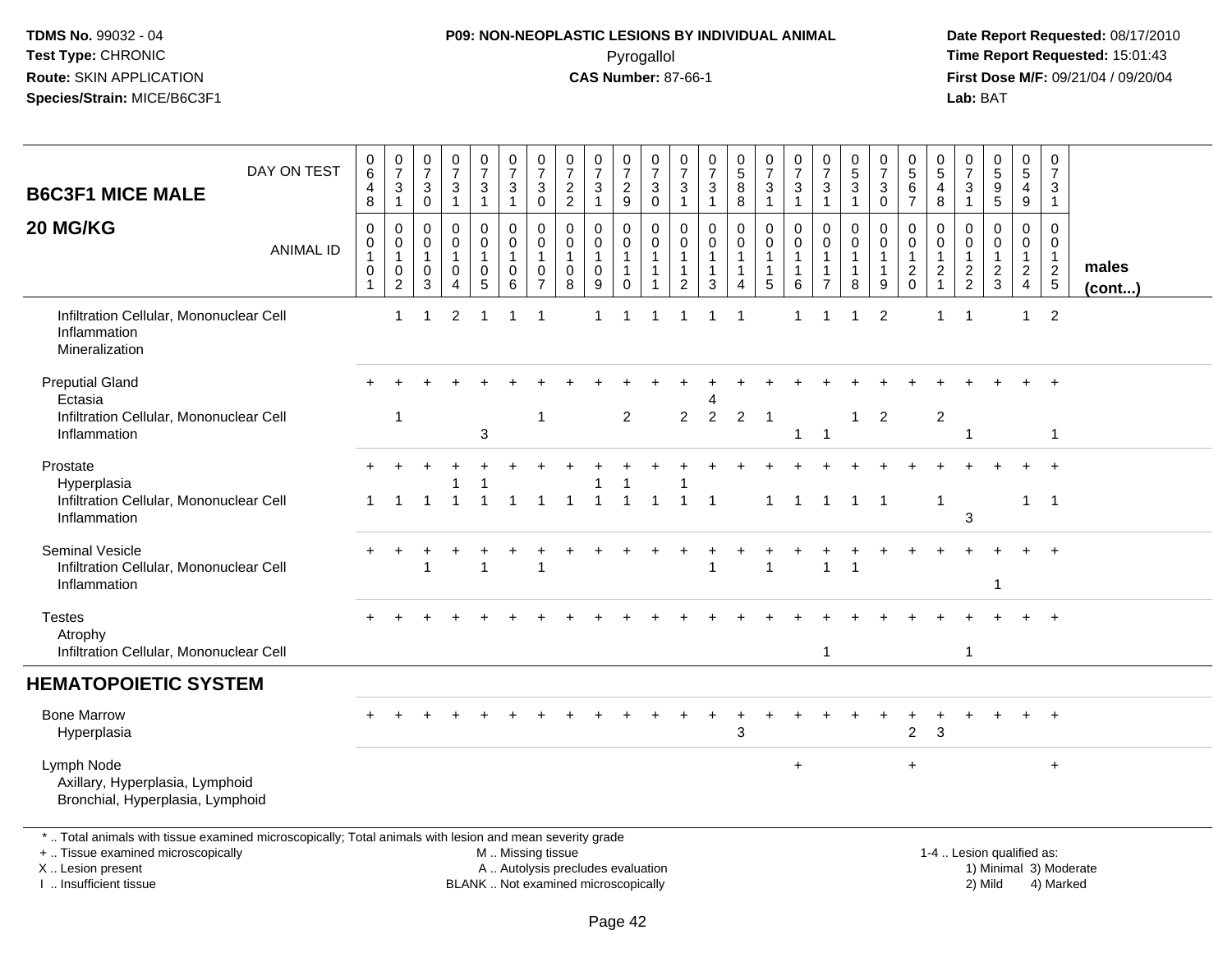## **P09: NON-NEOPLASTIC LESIONS BY INDIVIDUAL ANIMAL**Pyrogallol **Time Report Requested:** 15:01:43

 **Date Report Requested:** 08/17/2010 **First Dose M/F:** 09/21/04 / 09/20/04<br>Lab: BAT **Lab:** BAT

| <b>B6C3F1 MICE MALE</b>                                                                                                                                                                       | DAY ON TEST      | 0<br>$\,6\,$<br>4<br>8 | $\frac{0}{7}$<br>$\sqrt{3}$<br>$\mathbf{1}$                                 | 0<br>$\overline{7}$<br>$\ensuremath{\mathsf{3}}$<br>$\pmb{0}$ | $\mathbf 0$<br>$\overline{7}$<br>$\ensuremath{\mathsf{3}}$<br>$\mathbf{1}$ | $\frac{0}{7}$<br>$\ensuremath{\mathsf{3}}$<br>$\mathbf{1}$ | 0<br>$\overline{7}$<br>3<br>$\mathbf{1}$                                                      | $\boldsymbol{0}$<br>$\overline{7}$<br>$\ensuremath{\mathsf{3}}$<br>$\mathbf 0$ | 0<br>$\overline{7}$<br>$\frac{2}{2}$ | 0<br>$\overline{7}$<br>$\ensuremath{\mathsf{3}}$<br>$\overline{1}$ | $\frac{0}{7}$<br>$\overline{c}$<br>9 | 0<br>$\overline{7}$<br>$_0^3$                                      | 0<br>$\overline{7}$<br>$\ensuremath{\mathsf{3}}$<br>$\mathbf{1}$   | 0<br>7<br>$\sqrt{3}$<br>$\mathbf{1}$         | $\begin{array}{c} 0 \\ 5 \end{array}$<br>$\,8\,$<br>$\,8\,$        | 0<br>$\overline{7}$<br>3<br>$\overline{1}$ | $\pmb{0}$<br>$\overline{7}$<br>$\sqrt{3}$<br>$\mathbf{1}$           | $\frac{0}{7}$<br>3<br>$\mathbf{1}$ | 0<br>$\sqrt{5}$<br>$\ensuremath{\mathsf{3}}$<br>$\mathbf{1}$ | $\frac{0}{7}$<br>$\ensuremath{\mathsf{3}}$<br>$\mathbf 0$ | 0<br>$\overline{5}$<br>$\frac{6}{7}$ | 0<br>$\sqrt{5}$<br>4<br>$\,8\,$                            | 0<br>$\overline{7}$<br>$\sqrt{3}$<br>$\overline{1}$ | $\pmb{0}$<br>$\frac{5}{9}$<br>$\sqrt{5}$                 | $\begin{array}{c} 0 \\ 5 \end{array}$<br>4<br>9                | $\pmb{0}$<br>$\overline{7}$<br>3<br>$\mathbf{1}$ |                        |
|-----------------------------------------------------------------------------------------------------------------------------------------------------------------------------------------------|------------------|------------------------|-----------------------------------------------------------------------------|---------------------------------------------------------------|----------------------------------------------------------------------------|------------------------------------------------------------|-----------------------------------------------------------------------------------------------|--------------------------------------------------------------------------------|--------------------------------------|--------------------------------------------------------------------|--------------------------------------|--------------------------------------------------------------------|--------------------------------------------------------------------|----------------------------------------------|--------------------------------------------------------------------|--------------------------------------------|---------------------------------------------------------------------|------------------------------------|--------------------------------------------------------------|-----------------------------------------------------------|--------------------------------------|------------------------------------------------------------|-----------------------------------------------------|----------------------------------------------------------|----------------------------------------------------------------|--------------------------------------------------|------------------------|
| 20 MG/KG                                                                                                                                                                                      | <b>ANIMAL ID</b> | 0<br>0<br>1<br>0       | $\mathbf 0$<br>$\mathbf 0$<br>$\overline{1}$<br>$\pmb{0}$<br>$\overline{2}$ | 0<br>$\Omega$<br>1<br>0<br>3                                  | 0<br>$\Omega$<br>1<br>$\mathbf 0$<br>$\overline{4}$                        | $\pmb{0}$<br>$\overline{0}$<br>1<br>$\pmb{0}$<br>5         | 0<br>$\mathbf 0$<br>$\mathbf 0$<br>6                                                          | $\mathbf 0$<br>$\mathbf 0$<br>$\overline{1}$<br>$\pmb{0}$<br>$\overline{7}$    | 0<br>$\mathbf{0}$<br>-1<br>0<br>8    | $\mathbf 0$<br>$\mathbf 0$<br>1<br>$\mathbf 0$<br>9                | 0<br>$\mathbf 0$<br>$\Omega$         | 0<br>$\mathbf 0$<br>$\mathbf{1}$<br>$\mathbf{1}$<br>$\overline{1}$ | 0<br>$\mathbf 0$<br>$\mathbf{1}$<br>$\mathbf{1}$<br>$\overline{2}$ | $\mathbf 0$<br>$\Omega$<br>$\mathbf{1}$<br>3 | $\mathbf 0$<br>$\mathbf 0$<br>-1<br>$\mathbf{1}$<br>$\overline{4}$ | 0<br>0<br>-1<br>1<br>5                     | $\mathbf 0$<br>$\mathbf 0$<br>$\overline{1}$<br>$\overline{1}$<br>6 | 0<br>$\Omega$<br>$\overline{7}$    | $\mathbf 0$<br>$\Omega$<br>1<br>$\mathbf{1}$<br>8            | 0<br>$\mathbf{0}$<br>$\mathbf{1}$<br>9                    | 0<br>$\mathbf 0$<br>$\frac{2}{0}$    | $\mathbf 0$<br>$\mathbf 0$<br>$\mathbf 1$<br>$\frac{2}{1}$ | 0<br>$\mathbf{0}$<br>$\mathbf 1$<br>$\frac{2}{2}$   | $\mathbf 0$<br>$\Omega$<br>$\mathbf{1}$<br>$\frac{2}{3}$ | $\mathbf 0$<br>$\mathbf 0$<br>$\overline{c}$<br>$\overline{4}$ | 0<br>$\mathbf 0$<br>$\mathbf{1}$<br>$rac{2}{5}$  | males<br>(cont)        |
| Inguinal, Hyperplasia, Lymphoid                                                                                                                                                               |                  |                        |                                                                             |                                                               |                                                                            |                                                            |                                                                                               |                                                                                |                                      |                                                                    |                                      |                                                                    |                                                                    |                                              |                                                                    |                                            | $\overline{c}$                                                      |                                    |                                                              |                                                           |                                      |                                                            |                                                     |                                                          |                                                                |                                                  |                        |
| Lymph Node, Mandibular<br>Hyperplasia, Lymphoid                                                                                                                                               |                  |                        |                                                                             |                                                               |                                                                            | $\overline{2}$                                             | 3                                                                                             |                                                                                |                                      |                                                                    |                                      |                                                                    |                                                                    |                                              |                                                                    |                                            |                                                                     |                                    | $\overline{2}$                                               | $\overline{2}$                                            |                                      |                                                            |                                                     |                                                          |                                                                |                                                  |                        |
| Lymph Node, Mesenteric<br>Angiectasis<br>Hyperplasia, Lymphoid                                                                                                                                |                  |                        |                                                                             |                                                               | $\overline{2}$                                                             |                                                            | $\overline{2}$                                                                                |                                                                                |                                      |                                                                    | $\mathbf{1}$                         |                                                                    |                                                                    | $\mathbf{3}$                                 |                                                                    |                                            |                                                                     |                                    |                                                              |                                                           |                                      |                                                            |                                                     |                                                          | 3                                                              | $\overline{1}$                                   |                        |
| Inflammation<br>Spleen<br>Hematopoietic Cell Proliferation<br>Hyperplasia, Lymphoid<br>Pigmentation                                                                                           |                  | $\mathcal{P}$<br>-1    | $\mathfrak{p}$                                                              |                                                               |                                                                            | $\mathbf{1}$                                               | $\overline{2}$                                                                                | $\overline{1}$<br>$\overline{2}$                                               |                                      | 2                                                                  | $\overline{2}$                       |                                                                    |                                                                    | $\overline{2}$                               | 2                                                                  | $\overline{\mathbf{1}}$                    | $\overline{c}$                                                      | 1                                  | 1                                                            | $\overline{1}$<br>3                                       |                                      | $\overline{4}$                                             | 3                                                   |                                                          |                                                                | $\ddot{}$<br>$\overline{c}$                      |                        |
| Thymus<br>Hyperplasia, Lymphoid                                                                                                                                                               |                  | +                      |                                                                             |                                                               |                                                                            |                                                            |                                                                                               |                                                                                |                                      |                                                                    |                                      |                                                                    |                                                                    |                                              |                                                                    |                                            |                                                                     |                                    |                                                              | м                                                         |                                      |                                                            |                                                     |                                                          |                                                                | $+$                                              |                        |
| <b>INTEGUMENTARY SYSTEM</b>                                                                                                                                                                   |                  |                        |                                                                             |                                                               |                                                                            |                                                            |                                                                                               |                                                                                |                                      |                                                                    |                                      |                                                                    |                                                                    |                                              |                                                                    |                                            |                                                                     |                                    |                                                              |                                                           |                                      |                                                            |                                                     |                                                          |                                                                |                                                  |                        |
| <b>Mammary Gland</b>                                                                                                                                                                          |                  | м                      | M                                                                           | M                                                             | M                                                                          | M                                                          | M                                                                                             | M                                                                              | - M                                  |                                                                    | M M                                  | M                                                                  |                                                                    | M M M M                                      |                                                                    |                                            |                                                                     | M M                                |                                                              |                                                           | M M M M                              |                                                            | M                                                   |                                                          | M M M                                                          |                                                  |                        |
| Skin<br><b>Fibrosis</b><br>Hyperkeratosis<br>Hyperplasia<br>Inflammation<br>Ulcer<br>Control, Inflammation<br>Sebaceous Gland, Site Of Application,<br>Hyperplasia                            |                  |                        |                                                                             |                                                               |                                                                            |                                                            | $\overline{2}$                                                                                |                                                                                |                                      |                                                                    | $\mathbf{1}$                         |                                                                    |                                                                    |                                              |                                                                    |                                            |                                                                     |                                    |                                                              |                                                           |                                      | 4<br>3<br>$\mathbf 1$                                      |                                                     |                                                          |                                                                |                                                  |                        |
| *  Total animals with tissue examined microscopically; Total animals with lesion and mean severity grade<br>+  Tissue examined microscopically<br>X  Lesion present<br>I  Insufficient tissue |                  |                        |                                                                             |                                                               |                                                                            |                                                            | M  Missing tissue<br>A  Autolysis precludes evaluation<br>BLANK  Not examined microscopically |                                                                                |                                      |                                                                    |                                      |                                                                    |                                                                    |                                              |                                                                    |                                            |                                                                     |                                    |                                                              |                                                           |                                      |                                                            |                                                     | 1-4  Lesion qualified as:<br>2) Mild                     |                                                                | 4) Marked                                        | 1) Minimal 3) Moderate |

I .. Insufficient tissue

Page 43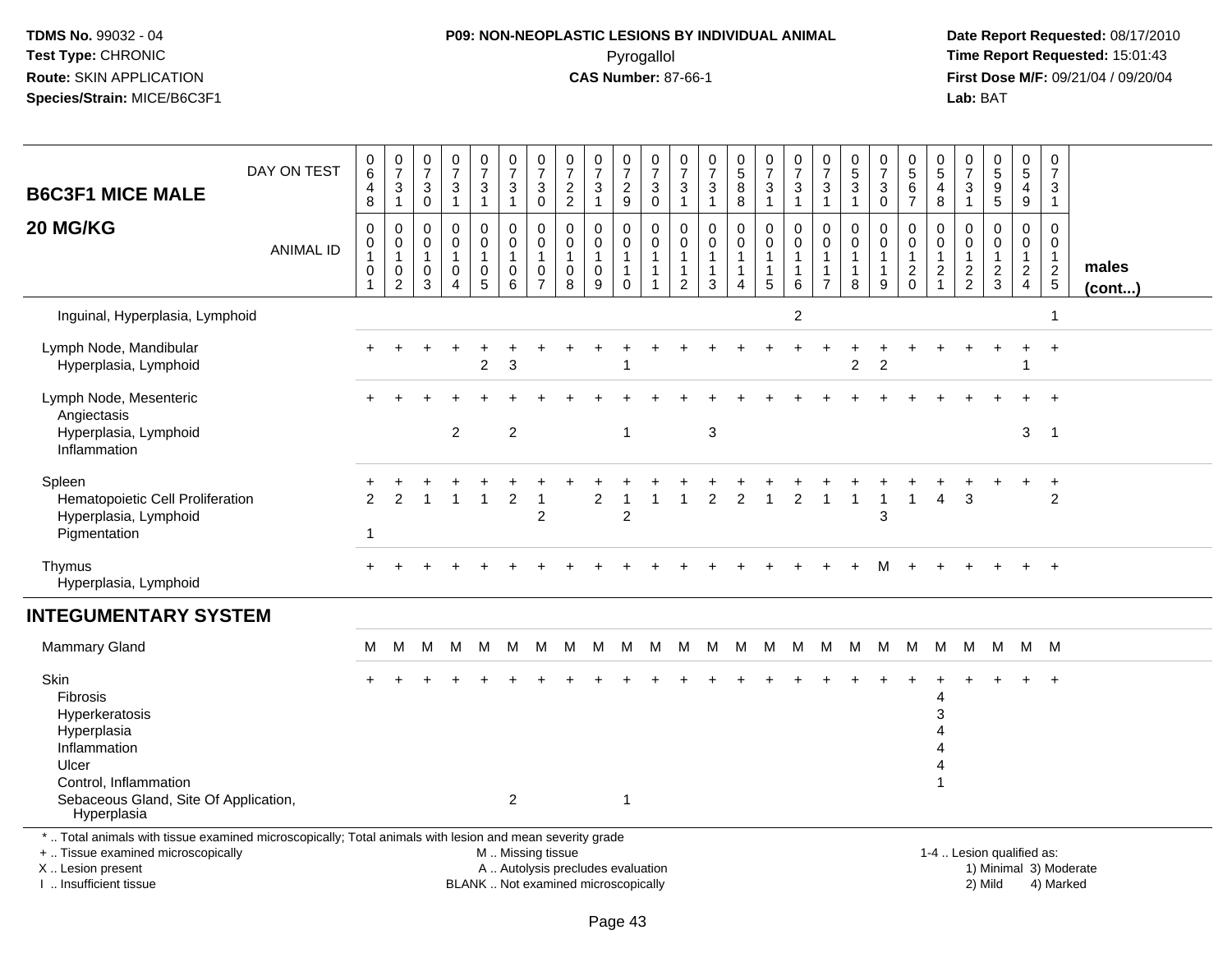# **P09: NON-NEOPLASTIC LESIONS BY INDIVIDUAL ANIMAL**Pyrogallol **Time Report Requested:** 15:01:43

| <b>B6C3F1 MICE MALE</b>                                                                                                                                                                                          | DAY ON TEST      | $\begin{matrix} 0 \\ 6 \end{matrix}$<br>4<br>8 | $\frac{0}{7}$<br>$\sqrt{3}$<br>$\mathbf{1}$                               | $\frac{0}{7}$<br>3<br>0                    | $\frac{0}{7}$<br>$\ensuremath{\mathsf{3}}$<br>$\overline{1}$           | $\frac{0}{7}$<br>$\mathbf{3}$<br>$\mathbf{1}$ | $\frac{0}{7}$<br>3<br>$\mathbf{1}$                   | $\frac{0}{7}$<br>$\mathbf{3}$<br>$\pmb{0}$                              | $\frac{0}{7}$<br>$\frac{2}{2}$                                           | $\begin{array}{c} 0 \\ 7 \end{array}$<br>$\mathbf{3}$<br>$\overline{1}$ | $\frac{0}{7}$<br>$\sqrt{2}$<br>$\boldsymbol{9}$                 | $\frac{0}{7}$<br>$\ensuremath{\mathsf{3}}$<br>$\mathsf{O}\xspace$            | 0<br>$\overline{7}$<br>$\mathbf{3}$<br>$\mathbf{1}$             | $\frac{0}{7}$<br>$\sqrt{3}$<br>$\mathbf{1}$       | $\begin{array}{c} 0 \\ 5 \\ 8 \end{array}$<br>$\,8\,$   | $\frac{0}{7}$<br>$\sqrt{3}$<br>$\mathbf{1}$                         | $\frac{0}{7}$<br>$\ensuremath{\mathsf{3}}$<br>$\mathbf{1}$                             | $\frac{0}{7}$<br>$\mathbf{3}$<br>$\mathbf{1}$                     | $^{\rm 0}_{\rm 5}$<br>$\sqrt{3}$<br>$\mathbf{1}$     | $\frac{0}{7}$<br>3<br>0                                                   | $\begin{array}{c} 0 \\ 5 \\ 6 \end{array}$<br>$\overline{7}$ | $\begin{array}{c} 0 \\ 5 \end{array}$<br>$\overline{4}$<br>8                     | $\frac{0}{7}$<br>$\frac{3}{1}$                               | $\begin{array}{c} 0 \\ 5 \\ 9 \end{array}$<br>$\overline{5}$ | $\begin{array}{c} 0 \\ 5 \end{array}$<br>$\overline{4}$<br>$\boldsymbol{9}$    | $\frac{0}{7}$<br>$\mathbf{3}$<br>$\mathbf{1}$                           |                                     |                 |  |
|------------------------------------------------------------------------------------------------------------------------------------------------------------------------------------------------------------------|------------------|------------------------------------------------|---------------------------------------------------------------------------|--------------------------------------------|------------------------------------------------------------------------|-----------------------------------------------|------------------------------------------------------|-------------------------------------------------------------------------|--------------------------------------------------------------------------|-------------------------------------------------------------------------|-----------------------------------------------------------------|------------------------------------------------------------------------------|-----------------------------------------------------------------|---------------------------------------------------|---------------------------------------------------------|---------------------------------------------------------------------|----------------------------------------------------------------------------------------|-------------------------------------------------------------------|------------------------------------------------------|---------------------------------------------------------------------------|--------------------------------------------------------------|----------------------------------------------------------------------------------|--------------------------------------------------------------|--------------------------------------------------------------|--------------------------------------------------------------------------------|-------------------------------------------------------------------------|-------------------------------------|-----------------|--|
| 20 MG/KG                                                                                                                                                                                                         | <b>ANIMAL ID</b> | 0<br>0<br>1<br>$\pmb{0}$<br>$\mathbf{1}$       | $\mathbf 0$<br>$\mathbf 0$<br>$\mathbf{1}$<br>$\pmb{0}$<br>$\overline{2}$ | 0<br>$\mathbf 0$<br>$\mathbf{1}$<br>0<br>3 | $\Omega$<br>$\mathbf 0$<br>$\mathbf{1}$<br>$\pmb{0}$<br>$\overline{4}$ | 0<br>$\mathbf 0$<br>1<br>$\mathsf 0$<br>5     | $\mathbf 0$<br>0<br>$\mathbf{1}$<br>$\mathbf 0$<br>6 | $\mathbf 0$<br>$\pmb{0}$<br>$\mathbf{1}$<br>$\pmb{0}$<br>$\overline{7}$ | $\mathbf 0$<br>$\mathbf 0$<br>$\overline{1}$<br>$\pmb{0}$<br>8           | $\mathbf 0$<br>$\mathbf 0$<br>$\mathbf{1}$<br>$\mathbf 0$<br>9          | 0<br>$\mathbf 0$<br>$\mathbf{1}$<br>$\mathbf{1}$<br>$\mathbf 0$ | $\mathbf 0$<br>$\mathbf 0$<br>$\mathbf{1}$<br>$\mathbf{1}$<br>$\overline{1}$ | $\mathbf 0$<br>$\mathbf 0$<br>$\mathbf{1}$<br>$\mathbf{1}$<br>2 | $\Omega$<br>$\mathbf 0$<br>1<br>$\mathbf{1}$<br>3 | 0<br>$\mathbf 0$<br>1<br>$\mathbf{1}$<br>$\overline{4}$ | $\mathbf 0$<br>$\mathbf 0$<br>$\overline{1}$<br>$\overline{1}$<br>5 | $\mathbf 0$<br>$\mathbf 0$<br>$\mathbf{1}$<br>$\mathbf{1}$<br>6                        | $\mathbf 0$<br>$\mathbf 0$<br>1<br>$\mathbf{1}$<br>$\overline{7}$ | $\mathbf 0$<br>$\mathbf 0$<br>1<br>$\mathbf{1}$<br>8 | 0<br>0<br>$\mathbf{1}$<br>$\mathbf{1}$<br>9                               | $\mathbf 0$<br>0<br>$\mathbf{1}$<br>$\frac{2}{0}$            | $\mathbf 0$<br>$\mathbf 0$<br>$\mathbf{1}$<br>$\boldsymbol{2}$<br>$\overline{1}$ | $\mathbf 0$<br>$\mathbf 0$<br>$\mathbf{1}$<br>$\frac{2}{2}$  | $\mathbf 0$<br>$\mathbf 0$<br>$\mathbf{1}$<br>$\frac{2}{3}$  | $\mathbf 0$<br>$\mathbf 0$<br>$\mathbf{1}$<br>$\overline{a}$<br>$\overline{4}$ | 0<br>$\mathbf 0$<br>$\mathbf{1}$<br>$\frac{2}{5}$                       |                                     | males<br>(cont) |  |
| Site Of Application, Fibrosis<br>Site Of Application, Hyperkeratosis<br>Site Of Application, Hyperplasia<br>Site Of Application, Inflammation<br>Site Of Application, Pigmentation<br>Site Of Application, Ulcer |                  | 2<br>1<br>$\mathbf{1}$                         | $\overline{c}$<br>$\sqrt{2}$<br>$\overline{1}$                            | $\overline{c}$<br>$\mathbf{1}$             | $\overline{c}$<br>$\overline{2}$<br>1                                  | $\mathbf{1}$<br>$\mathbf{1}$<br>$\mathbf{1}$  | $\overline{c}$<br>3<br>3<br>3<br>$\overline{2}$      | $\overline{c}$<br>$\sqrt{2}$<br>$\overline{1}$                          | $\overline{c}$                                                           | $\overline{c}$<br>$\boldsymbol{2}$                                      | $\overline{c}$<br>$\overline{c}$<br>$\mathbf{1}$                | -1<br>$\overline{1}$<br>$\mathbf{1}$                                         | $\overline{c}$<br>$\boldsymbol{2}$<br>$\overline{1}$            | $\overline{c}$                                    | 3<br>-1<br>$\overline{1}$                               | $\overline{c}$<br>$\overline{1}$<br>1                               | $\overline{c}$<br>$\overline{c}$<br>$\overline{\mathbf{1}}$<br>$\overline{\mathbf{1}}$ | $\overline{\mathbf{c}}$<br>$\overline{2}$<br>$\mathbf{1}$         | 1<br>$\mathbf{1}$                                    | 2<br>$\overline{c}$<br>$\overline{c}$<br>$\overline{2}$<br>$\overline{1}$ | 2<br>$\mathbf{1}$<br>$\mathbf{1}$                            | $\overline{2}$<br>$\overline{1}$                                                 | $\overline{c}$<br>$\overline{1}$<br>$\overline{\phantom{a}}$ | $\overline{2}$<br>$\overline{1}$                             | $\overline{2}$<br>$\mathbf{1}$<br>$\mathbf{1}$                                 | 3<br>$\overline{2}$<br>$\overline{c}$<br>$\overline{c}$<br>$\mathbf{1}$ |                                     |                 |  |
| <b>MUSCULOSKELETAL SYSTEM</b>                                                                                                                                                                                    |                  |                                                |                                                                           |                                            |                                                                        |                                               |                                                      |                                                                         |                                                                          |                                                                         |                                                                 |                                                                              |                                                                 |                                                   |                                                         |                                                                     |                                                                                        |                                                                   |                                                      |                                                                           |                                                              |                                                                                  |                                                              |                                                              |                                                                                |                                                                         |                                     |                 |  |
| <b>Bone</b><br>Cranium, Hyperostosis                                                                                                                                                                             |                  |                                                |                                                                           |                                            |                                                                        |                                               |                                                      |                                                                         |                                                                          |                                                                         |                                                                 |                                                                              |                                                                 |                                                   |                                                         |                                                                     |                                                                                        |                                                                   |                                                      |                                                                           |                                                              |                                                                                  |                                                              |                                                              |                                                                                |                                                                         |                                     |                 |  |
| <b>Skeletal Muscle</b><br>Inflammation                                                                                                                                                                           |                  |                                                |                                                                           |                                            |                                                                        |                                               |                                                      |                                                                         |                                                                          |                                                                         |                                                                 |                                                                              |                                                                 |                                                   |                                                         |                                                                     |                                                                                        |                                                                   |                                                      |                                                                           |                                                              |                                                                                  |                                                              |                                                              |                                                                                |                                                                         |                                     |                 |  |
| <b>NERVOUS SYSTEM</b>                                                                                                                                                                                            |                  |                                                |                                                                           |                                            |                                                                        |                                               |                                                      |                                                                         |                                                                          |                                                                         |                                                                 |                                                                              |                                                                 |                                                   |                                                         |                                                                     |                                                                                        |                                                                   |                                                      |                                                                           |                                                              |                                                                                  |                                                              |                                                              |                                                                                |                                                                         |                                     |                 |  |
| <b>Brain</b>                                                                                                                                                                                                     |                  |                                                |                                                                           |                                            |                                                                        |                                               |                                                      |                                                                         |                                                                          |                                                                         |                                                                 |                                                                              |                                                                 |                                                   |                                                         |                                                                     |                                                                                        |                                                                   |                                                      |                                                                           |                                                              |                                                                                  |                                                              |                                                              |                                                                                | $+$                                                                     |                                     |                 |  |
| Peripheral Nerve                                                                                                                                                                                                 |                  |                                                |                                                                           |                                            |                                                                        |                                               |                                                      |                                                                         |                                                                          |                                                                         |                                                                 |                                                                              |                                                                 |                                                   |                                                         |                                                                     |                                                                                        |                                                                   |                                                      |                                                                           |                                                              |                                                                                  |                                                              |                                                              |                                                                                |                                                                         |                                     |                 |  |
| Spinal Cord                                                                                                                                                                                                      |                  |                                                |                                                                           |                                            |                                                                        |                                               |                                                      |                                                                         |                                                                          |                                                                         |                                                                 |                                                                              |                                                                 |                                                   |                                                         |                                                                     |                                                                                        |                                                                   |                                                      |                                                                           |                                                              |                                                                                  |                                                              |                                                              |                                                                                |                                                                         |                                     |                 |  |
| <b>RESPIRATORY SYSTEM</b>                                                                                                                                                                                        |                  |                                                |                                                                           |                                            |                                                                        |                                               |                                                      |                                                                         |                                                                          |                                                                         |                                                                 |                                                                              |                                                                 |                                                   |                                                         |                                                                     |                                                                                        |                                                                   |                                                      |                                                                           |                                                              |                                                                                  |                                                              |                                                              |                                                                                |                                                                         |                                     |                 |  |
| Lung<br>Infiltration Cellular, Histiocyte<br>Inflammation<br>Mineralization<br>Pigmentation<br>Thrombosis                                                                                                        |                  | +<br>3<br>$\overline{2}$                       |                                                                           |                                            |                                                                        |                                               |                                                      |                                                                         | 4<br>$\overline{2}$                                                      | $\overline{\mathbf{1}}$                                                 |                                                                 |                                                                              |                                                                 |                                                   |                                                         |                                                                     |                                                                                        | 3                                                                 |                                                      |                                                                           |                                                              |                                                                                  |                                                              |                                                              |                                                                                |                                                                         |                                     |                 |  |
| *  Total animals with tissue examined microscopically; Total animals with lesion and mean severity grade<br>+  Tissue examined microscopically<br>X  Lesion present<br>I. Insufficient tissue                    |                  |                                                |                                                                           |                                            |                                                                        |                                               | M  Missing tissue                                    |                                                                         | A  Autolysis precludes evaluation<br>BLANK  Not examined microscopically |                                                                         |                                                                 |                                                                              |                                                                 |                                                   |                                                         |                                                                     |                                                                                        |                                                                   |                                                      |                                                                           |                                                              |                                                                                  |                                                              | 1-4  Lesion qualified as:<br>2) Mild                         |                                                                                |                                                                         | 1) Minimal 3) Moderate<br>4) Marked |                 |  |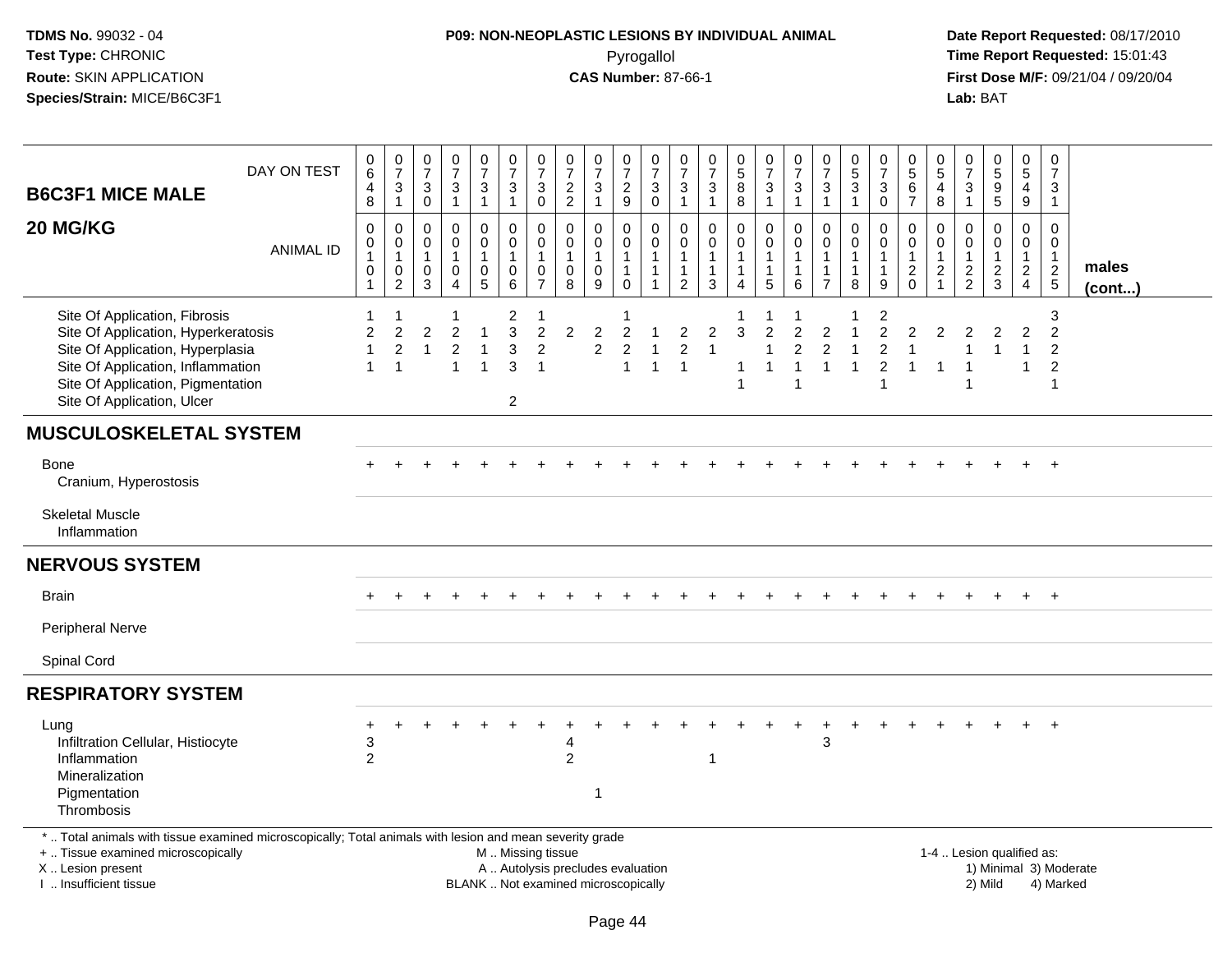## **P09: NON-NEOPLASTIC LESIONS BY INDIVIDUAL ANIMAL**Pyrogallol **Time Report Requested:** 15:01:43

 **Date Report Requested:** 08/17/2010 **First Dose M/F:** 09/21/04 / 09/20/04<br>**Lab:** BAT **Lab:** BAT

| <b>B6C3F1 MICE MALE</b>                                                                                                                                                         | DAY ON TEST      | $\begin{matrix} 0 \\ 6 \end{matrix}$<br>$\overline{\mathcal{A}}$<br>$\,8\,$ | $\frac{0}{7}$<br>$\mathbf{3}$<br>$\overline{1}$                   | $\frac{0}{7}$<br>3<br>$\mathsf{O}\xspace$ | $\frac{0}{7}$<br>$\mathbf{3}$<br>$\mathbf{1}$        | $\frac{0}{7}$<br>$\mathbf{3}$<br>$\mathbf{1}$              | $\frac{0}{7}$<br>3                                                | $\frac{0}{7}$<br>$\sqrt{3}$<br>$\pmb{0}$                            | $\frac{0}{7}$<br>$\overline{2}$<br>$\overline{2}$      | $\frac{0}{7}$<br>$\sqrt{3}$<br>$\overline{1}$                    | $\frac{0}{7}$<br>$\frac{2}{9}$               | $\frac{0}{7}$<br>$\mathfrak{S}$<br>$\mathbf 0$   | $\frac{0}{7}$<br>$\ensuremath{\mathsf{3}}$<br>$\mathbf{1}$  | $\frac{0}{7}$<br>$\ensuremath{\mathsf{3}}$<br>$\mathbf{1}$ | $\begin{array}{c} 0 \\ 5 \\ 8 \end{array}$<br>8                        | $\frac{0}{7}$<br>$\mathbf{3}$<br>$\mathbf{1}$                   | $\frac{0}{7}$<br>$\mathbf{3}$<br>$\mathbf{1}$                                   | $\frac{0}{7}$<br>$\overline{3}$<br>$\mathbf{1}$                                      | $\begin{array}{c} 0 \\ 5 \\ 3 \end{array}$<br>$\mathbf{1}$ | $\frac{0}{7}$<br>$\ensuremath{\mathsf{3}}$<br>$\mathbf 0$ | $\begin{array}{c} 0 \\ 5 \\ 6 \end{array}$<br>$\overline{7}$ | $\begin{array}{c} 0 \\ 5 \\ 4 \end{array}$<br>8     | $\frac{0}{7}$<br>$\sqrt{3}$<br>$\mathbf{1}$                 | 0<br>5<br>5<br>5                                            | $\begin{array}{c} 0 \\ 5 \\ 4 \end{array}$<br>$9\,$                  | $\begin{smallmatrix}0\\7\end{smallmatrix}$<br>$\mathbf{3}$<br>$\mathbf{1}$ |                       |
|---------------------------------------------------------------------------------------------------------------------------------------------------------------------------------|------------------|-----------------------------------------------------------------------------|-------------------------------------------------------------------|-------------------------------------------|------------------------------------------------------|------------------------------------------------------------|-------------------------------------------------------------------|---------------------------------------------------------------------|--------------------------------------------------------|------------------------------------------------------------------|----------------------------------------------|--------------------------------------------------|-------------------------------------------------------------|------------------------------------------------------------|------------------------------------------------------------------------|-----------------------------------------------------------------|---------------------------------------------------------------------------------|--------------------------------------------------------------------------------------|------------------------------------------------------------|-----------------------------------------------------------|--------------------------------------------------------------|-----------------------------------------------------|-------------------------------------------------------------|-------------------------------------------------------------|----------------------------------------------------------------------|----------------------------------------------------------------------------|-----------------------|
| 20 MG/KG                                                                                                                                                                        | <b>ANIMAL ID</b> | 0<br>$\pmb{0}$<br>$\overline{1}$<br>0                                       | $\pmb{0}$<br>$\overline{0}$<br>1<br>$\mathbf 0$<br>$\overline{2}$ | 0<br>0<br>$\mathbf{1}$<br>0<br>3          | $\mathbf 0$<br>$\pmb{0}$<br>$\mathbf{1}$<br>$\Omega$ | $\pmb{0}$<br>$\pmb{0}$<br>$\overline{1}$<br>$\pmb{0}$<br>5 | $\mathbf 0$<br>$\overline{0}$<br>$\mathbf{1}$<br>$\mathbf 0$<br>6 | $_{\rm 0}^{\rm 0}$<br>$\overline{1}$<br>$\pmb{0}$<br>$\overline{7}$ | 0<br>$\mathbf 0$<br>$\overline{1}$<br>$\mathbf 0$<br>8 | $\mathbf 0$<br>$\boldsymbol{0}$<br>$\mathbf{1}$<br>$\Omega$<br>9 | 0<br>$\mathbf 0$<br>$\mathbf{1}$<br>$\Omega$ | 0<br>$\mathbf 0$<br>$\mathbf{1}$<br>$\mathbf{1}$ | $\pmb{0}$<br>$\pmb{0}$<br>$\mathbf{1}$<br>$\mathbf{1}$<br>2 | $\mathbf 0$<br>0<br>$\mathbf{1}$<br>$\overline{1}$<br>3    | $\mathbf 0$<br>$\mathbf 0$<br>$\mathbf{1}$<br>$\mathbf{1}$<br>$\Delta$ | $\mathbf 0$<br>$\mathbf 0$<br>$\mathbf{1}$<br>$\mathbf{1}$<br>5 | $\mathsf{O}\xspace$<br>$\mathsf{O}\xspace$<br>$\mathbf{1}$<br>$\mathbf{1}$<br>6 | $\mathbf 0$<br>$\mathsf{O}\xspace$<br>$\mathbf{1}$<br>$\mathbf{1}$<br>$\overline{7}$ | 0<br>$\pmb{0}$<br>$\mathbf{1}$<br>$\mathbf{1}$<br>8        | 0<br>$\pmb{0}$<br>$\mathbf{1}$<br>$\mathbf{1}$<br>9       | 0<br>$\mathbf 0$<br>$\overline{1}$<br>$^2_0$                 | 0<br>$\mathbf 0$<br>$\overline{1}$<br>$\frac{2}{1}$ | $\mathbf 0$<br>$\mathbf 0$<br>$\mathbf{1}$<br>$\frac{2}{2}$ | $\mathbf 0$<br>$\mathbf 0$<br>$\mathbf{1}$<br>$\frac{2}{3}$ | 0<br>$\mathbf 0$<br>$\mathbf{1}$<br>$\overline{2}$<br>$\overline{4}$ | 0<br>$\mathbf 0$<br>$\mathbf{1}$<br>$\overline{2}$<br>$5\phantom{.0}$      | males<br>$($ cont $)$ |
| Alveolar Epithelium, Hyperplasia<br>Interstitium, Fibrosis                                                                                                                      |                  |                                                                             |                                                                   | $\boldsymbol{2}$                          |                                                      |                                                            |                                                                   |                                                                     |                                                        |                                                                  |                                              |                                                  |                                                             |                                                            |                                                                        |                                                                 |                                                                                 |                                                                                      |                                                            |                                                           |                                                              |                                                     |                                                             |                                                             |                                                                      |                                                                            |                       |
| Nose<br>Foreign Body<br>Inflammation<br>Polyp, Inflammatory<br>Glands, Dilatation<br>Glands, Metaplasia                                                                         |                  |                                                                             |                                                                   | $\mathbf{1}$<br>$\mathbf{1}$              |                                                      |                                                            | $\mathbf{1}$                                                      |                                                                     | $\overline{1}$                                         |                                                                  | $\mathbf{1}$                                 |                                                  |                                                             |                                                            |                                                                        | $\mathbf{1}$                                                    |                                                                                 |                                                                                      |                                                            | X                                                         |                                                              |                                                     |                                                             |                                                             |                                                                      |                                                                            |                       |
| Olfactory Epithelium, Hyperplasia<br>Olfactory Epithelium, Metaplasia<br>Respiratory Epithelium, Degeneration<br>Respiratory Epithelium, Hyperplasia<br>Vomeronasal Organ, Cyst |                  | $\overline{1}$                                                              |                                                                   | 2                                         |                                                      | -1                                                         |                                                                   | -1                                                                  | 2                                                      | -1                                                               | 3                                            |                                                  | -1                                                          |                                                            |                                                                        | $\overline{c}$<br>$\overline{c}$<br>$\mathbf{1}$                |                                                                                 | $\overline{2}$                                                                       | $\overline{c}$                                             |                                                           | $\overline{2}$                                               | $\overline{1}$                                      | $\mathbf{1}$                                                | 2                                                           | $1 \quad 1$                                                          |                                                                            |                       |
| Trachea                                                                                                                                                                         |                  |                                                                             |                                                                   |                                           |                                                      |                                                            |                                                                   |                                                                     |                                                        |                                                                  |                                              |                                                  |                                                             |                                                            |                                                                        |                                                                 |                                                                                 |                                                                                      |                                                            |                                                           |                                                              |                                                     |                                                             |                                                             | $\ddot{}$                                                            | $+$                                                                        |                       |
| <b>SPECIAL SENSES SYSTEM</b>                                                                                                                                                    |                  |                                                                             |                                                                   |                                           |                                                      |                                                            |                                                                   |                                                                     |                                                        |                                                                  |                                              |                                                  |                                                             |                                                            |                                                                        |                                                                 |                                                                                 |                                                                                      |                                                            |                                                           |                                                              |                                                     |                                                             |                                                             |                                                                      |                                                                            |                       |
| Eye<br>Cataract<br>Developmental Malformation<br>Infiltration Cellular, Mononuclear Cell<br>Inflammation                                                                        |                  |                                                                             |                                                                   |                                           |                                                      |                                                            | $2^{\circ}$                                                       | $\overline{2}$                                                      |                                                        |                                                                  |                                              |                                                  |                                                             |                                                            |                                                                        |                                                                 |                                                                                 |                                                                                      | 2                                                          |                                                           |                                                              | 4                                                   |                                                             |                                                             |                                                                      |                                                                            |                       |
| Harderian Gland<br>Hyperplasia<br>Infiltration Cellular, Mononuclear Cell                                                                                                       |                  | $\mathbf 1$                                                                 | Δ<br>$\overline{1}$                                               |                                           | -1                                                   | $\overline{1}$                                             |                                                                   |                                                                     |                                                        | 1                                                                | $\overline{1}$                               |                                                  |                                                             |                                                            | -1                                                                     | -1                                                              | -1                                                                              |                                                                                      | 1                                                          | -1                                                        |                                                              | $\mathbf{1}$                                        | -1                                                          |                                                             | 1                                                                    | 2                                                                          |                       |

#### **URINARY SYSTEM**

\* .. Total animals with tissue examined microscopically; Total animals with lesion and mean severity grade

+ .. Tissue examined microscopically

X .. Lesion present

I .. Insufficient tissue

M .. Missing tissue

A .. Autolysis precludes evaluation

BLANK .. Not examined microscopically 2) Mild 4) Marked

1-4 .. Lesion qualified as:<br>1) Minimal 3) Moderate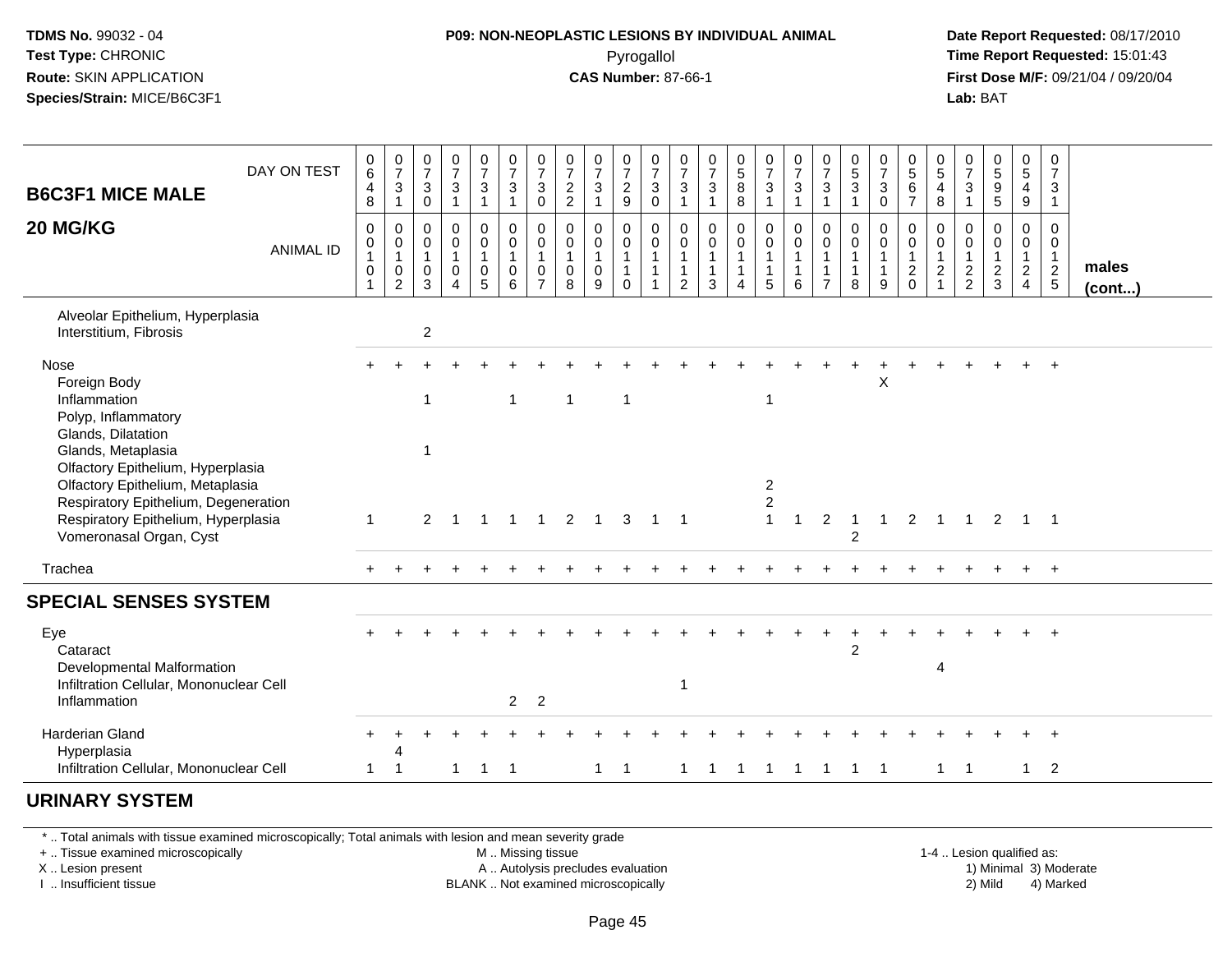## **P09: NON-NEOPLASTIC LESIONS BY INDIVIDUAL ANIMAL**Pyrogallol **Time Report Requested:** 15:01:43

 **Date Report Requested:** 08/17/2010 **First Dose M/F:** 09/21/04 / 09/20/04<br>**Lab:** BAT **Lab:** BAT

| <b>B6C3F1 MICE MALE</b><br><b>20 MG/KG</b>                                                                                              | DAY ON TEST<br><b>ANIMAL ID</b> | $\begin{array}{c} 0 \\ 6 \end{array}$<br>$\overline{a}$<br>8<br>$\mathbf 0$<br>$\pmb{0}$<br>$\mathbf 0$ | $\frac{0}{7}$<br>$\mathsf 3$<br>$\pmb{0}$<br>$\pmb{0}$<br>$\mathbf{1}$<br>$\pmb{0}$<br>$\overline{2}$ | $\frac{0}{7}$<br>$\sqrt{3}$<br>$\mathbf 0$<br>$\pmb{0}$<br>$\pmb{0}$<br>$\mathbf{1}$<br>$\pmb{0}$<br>3 | $\frac{0}{7}$<br>$\mathbf{3}$<br>0<br>0<br>0 | $\frac{0}{7}$<br>$\mathbf{3}$<br>0<br>$\boldsymbol{0}$<br>0<br>5 | $\frac{0}{7}$<br>$\sqrt{3}$<br>$\boldsymbol{0}$<br>$\pmb{0}$<br>$\pmb{0}$<br>6 | $\frac{0}{7}$<br>3<br>0<br>0<br>0<br>$\overline{ }$ | $\frac{0}{7}$<br>$\overline{\mathbf{c}}$<br>$\overline{2}$<br>0<br>$\mathbf 0$<br>0<br>8 | $\frac{0}{7}$<br>3<br>0<br>0<br>9 | $\frac{0}{7}$<br>$\overline{2}$<br>9<br>0<br>0 | $\frac{0}{7}$<br>$\sqrt{3}$<br>$\mathbf 0$<br>0<br>$\pmb{0}$ | $\frac{0}{7}$<br>$\mathsf 3$<br>$\pmb{0}$<br>$\mathsf{O}\xspace$<br>2 | $\begin{smallmatrix}0\\7\end{smallmatrix}$<br>$\mathbf{3}$<br>$\mathbf{1}$<br>$\pmb{0}$<br>$\pmb{0}$<br>1<br>3 | $\frac{0}{5}$<br>8<br>8<br>$\mathbf 0$<br>$\mathbf 0$<br>4 | $\frac{0}{7}$<br>$\mathbf{3}$<br>$_{\rm 0}^{\rm 0}$<br>5 | $\frac{0}{7}$<br>$\sqrt{3}$<br>$\pmb{0}$<br>$\pmb{0}$<br>6 | $\frac{0}{7}$<br>$\mathbf{3}$<br>$\mathbf 0$ | $\begin{matrix} 0 \\ 5 \end{matrix}$<br>$\overline{3}$<br>0<br>$\mathbf 0$<br>8 | $\frac{0}{7}$<br>$\sqrt{3}$<br>$\mathbf 0$<br>0<br>$\pmb{0}$<br>9 | $\pmb{0}$<br>$5\,$<br>$6\phantom{.}6$<br>$\overline{7}$<br>$\mathbf 0$<br>$\mathbf 0$<br>$\mathbf{1}$<br>$\overline{c}$<br>$\Omega$ | $\begin{array}{c} 0 \\ 5 \end{array}$<br>4<br>8<br>0<br>0<br>$\overline{2}$ | $\overline{7}$<br>$\mathfrak{Z}$<br>0<br>$\overline{\mathbf{c}}$<br>$\overline{2}$ | $\begin{array}{c} 0 \\ 5 \\ 9 \end{array}$<br>$5\phantom{.0}$<br>0<br>$\pmb{0}$<br>$\frac{2}{3}$ | $\frac{0}{5}$<br>4<br>9<br>0<br>0<br>$\overline{2}$<br>$\overline{4}$ | 0<br>$\overline{7}$<br>$\mathbf{3}$<br>$\mathbf 0$<br>0<br>$\overline{2}$<br>$5\phantom{.0}$ | males<br>$($ cont $)$ |
|-----------------------------------------------------------------------------------------------------------------------------------------|---------------------------------|---------------------------------------------------------------------------------------------------------|-------------------------------------------------------------------------------------------------------|--------------------------------------------------------------------------------------------------------|----------------------------------------------|------------------------------------------------------------------|--------------------------------------------------------------------------------|-----------------------------------------------------|------------------------------------------------------------------------------------------|-----------------------------------|------------------------------------------------|--------------------------------------------------------------|-----------------------------------------------------------------------|----------------------------------------------------------------------------------------------------------------|------------------------------------------------------------|----------------------------------------------------------|------------------------------------------------------------|----------------------------------------------|---------------------------------------------------------------------------------|-------------------------------------------------------------------|-------------------------------------------------------------------------------------------------------------------------------------|-----------------------------------------------------------------------------|------------------------------------------------------------------------------------|--------------------------------------------------------------------------------------------------|-----------------------------------------------------------------------|----------------------------------------------------------------------------------------------|-----------------------|
| Kidney<br>Cyst<br>Infiltration Cellular, Mononuclear Cell<br>Inflammation<br>Mineralization<br>Nephropathy<br>Renal Tubule, Hyperplasia |                                 | $\overline{2}$<br>2<br>$\mathcal{P}$                                                                    | $\boldsymbol{\mathsf{X}}$<br>$\mathcal{P}$                                                            | $\mathcal{P}$                                                                                          |                                              | X<br>$\begin{array}{c} 1 \\ 2 \end{array}$                       | $\overline{2}$                                                                 | $\frac{1}{2}$                                       | $\begin{array}{cc} 2 & 1 \\ 2 & 2 \end{array}$                                           |                                   | X                                              | $\mathsf{X}$                                                 |                                                                       | $\begin{array}{ccccccccc}\n1 & 1 & & 1 & & 2 \\ 2 & 2 & 1 & 1 & 1 & 2 & 2\n\end{array}$                        |                                                            |                                                          |                                                            |                                              | $\mathfrak{p}$                                                                  | $\begin{array}{cc} 1 & 2 \\ 3 & 1 \end{array}$                    |                                                                                                                                     |                                                                             | $\mathfrak{p}$                                                                     | $\overline{2}$                                                                                   | $\ddot{}$                                                             | $+$                                                                                          |                       |
| Urethra<br>Bulbourethral Gland, Inflammation                                                                                            |                                 |                                                                                                         |                                                                                                       |                                                                                                        |                                              |                                                                  |                                                                                |                                                     |                                                                                          |                                   |                                                |                                                              |                                                                       |                                                                                                                |                                                            |                                                          |                                                            |                                              |                                                                                 |                                                                   |                                                                                                                                     |                                                                             |                                                                                    | $\ddot{}$<br>3                                                                                   |                                                                       |                                                                                              |                       |
| <b>Urinary Bladder</b><br>Infiltration Cellular, Mononuclear Cell<br>Inflammation                                                       |                                 |                                                                                                         |                                                                                                       |                                                                                                        |                                              |                                                                  |                                                                                |                                                     |                                                                                          |                                   |                                                |                                                              |                                                                       |                                                                                                                |                                                            |                                                          |                                                            |                                              |                                                                                 |                                                                   |                                                                                                                                     |                                                                             | 3<br>3                                                                             |                                                                                                  |                                                                       | $\div$                                                                                       |                       |

\* .. Total animals with tissue examined microscopically; Total animals with lesion and mean severity grade

+ .. Tissue examined microscopically

X .. Lesion present

I .. Insufficient tissue

 M .. Missing tissueA .. Autolysis precludes evaluation

BLANK .. Not examined microscopically 2) Mild 4) Marked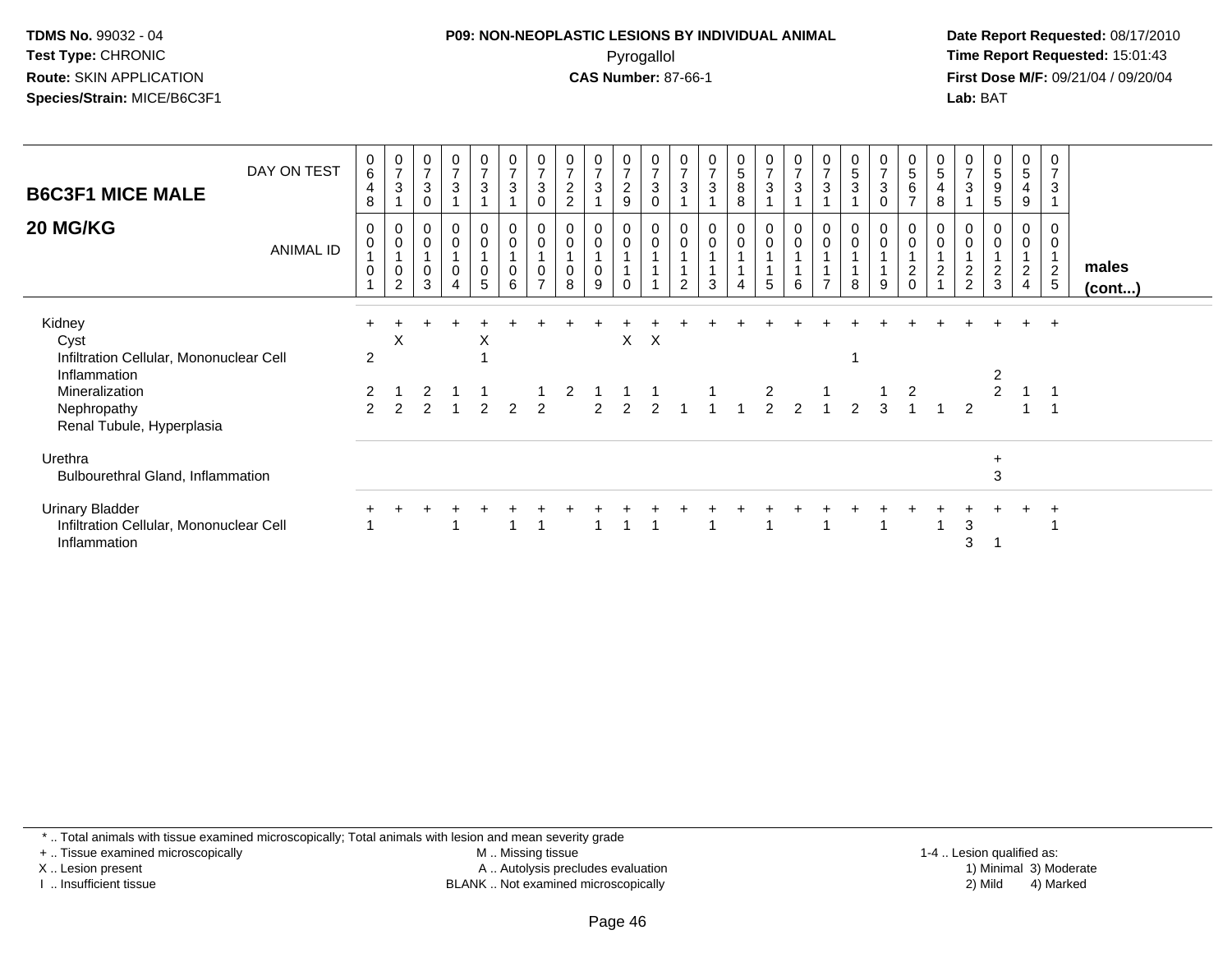# **P09: NON-NEOPLASTIC LESIONS BY INDIVIDUAL ANIMAL**Pyrogallol **Time Report Requested:** 15:01:43

| <b>B6C3F1 MICE MALE</b>                                                                                                                                                                       | DAY ON TEST      | $\frac{0}{7}$<br>3<br>$\mathbf{1}$                             | $\frac{0}{7}$<br>$\frac{2}{5}$                                | $\frac{0}{7}$<br>$\ensuremath{\mathsf{3}}$<br>$\mathbf{1}$      | $\begin{array}{c} 0 \\ 7 \end{array}$<br>$\sqrt{3}$<br>$\pmb{0}$           | $\begin{matrix}0\\6\\8\end{matrix}$<br>$\mathbf{1}$ | $\begin{smallmatrix}0\0\4\end{smallmatrix}$<br>$\overline{7}$<br>$\mathbf 0$ | $\begin{array}{c} 0 \\ 7 \end{array}$<br>$\sqrt{3}$<br>$\mathbf 0$ | $\begin{array}{c} 0 \\ 7 \end{array}$<br>$\ensuremath{\mathsf{3}}$<br>$\overline{1}$ | $\begin{array}{c} 0 \\ 6 \end{array}$<br>$\ensuremath{\mathsf{3}}$<br>6                | $\frac{0}{7}$<br>$\ensuremath{\mathsf{3}}$<br>$\mathbf{1}$ | $\begin{array}{c} 0 \\ 7 \end{array}$<br>$\ensuremath{\mathsf{3}}$<br>$\mathbf 0$    | $\frac{0}{7}$<br>$\ensuremath{\mathsf{3}}$<br>$\mathbf{1}$          | $\mathbf 0$<br>$\overline{7}$<br>$\ensuremath{\mathsf{3}}$<br>$\overline{1}$ | $\begin{array}{c} 0 \\ 6 \end{array}$<br>$\, 8$<br>6            | $\begin{array}{c} 0 \\ 7 \end{array}$<br>$\ensuremath{\mathsf{3}}$<br>$\mathbf{1}$ | $\frac{0}{7}$<br>$\ensuremath{\mathsf{3}}$<br>$\mathbf 0$       | $\begin{matrix}0\\7\end{matrix}$<br>3<br>$\mathbf{1}$                        | $\begin{array}{c} 0 \\ 7 \end{array}$<br>$\ensuremath{\mathsf{3}}$<br>$\mathbf{1}$ | $\frac{0}{7}$<br>$\ensuremath{\mathsf{3}}$<br>$\mathbf{1}$                              | $\frac{0}{7}$<br>$\ensuremath{\mathsf{3}}$<br>$\mathbf 0$                             | $\frac{0}{7}$<br>$\ensuremath{\mathsf{3}}$<br>$\mathbf 0$    | $\begin{array}{c} 0 \\ 6 \end{array}$<br>$\boldsymbol{9}$<br>$\overline{1}$ | $\frac{0}{7}$<br>$\ensuremath{\mathsf{3}}$<br>$\mathbf 0$ | $_6^0$<br>$\overline{9}$<br>$\overline{7}$           | $\pmb{0}$<br>$\sqrt{5}$<br>$6\phantom{a}$<br>$\overline{4}$            |                        |                            |
|-----------------------------------------------------------------------------------------------------------------------------------------------------------------------------------------------|------------------|----------------------------------------------------------------|---------------------------------------------------------------|-----------------------------------------------------------------|----------------------------------------------------------------------------|-----------------------------------------------------|------------------------------------------------------------------------------|--------------------------------------------------------------------|--------------------------------------------------------------------------------------|----------------------------------------------------------------------------------------|------------------------------------------------------------|--------------------------------------------------------------------------------------|---------------------------------------------------------------------|------------------------------------------------------------------------------|-----------------------------------------------------------------|------------------------------------------------------------------------------------|-----------------------------------------------------------------|------------------------------------------------------------------------------|------------------------------------------------------------------------------------|-----------------------------------------------------------------------------------------|---------------------------------------------------------------------------------------|--------------------------------------------------------------|-----------------------------------------------------------------------------|-----------------------------------------------------------|------------------------------------------------------|------------------------------------------------------------------------|------------------------|----------------------------|
| 20 MG/KG                                                                                                                                                                                      | <b>ANIMAL ID</b> | 0<br>$\mathsf 0$<br>1<br>$\begin{array}{c} 2 \\ 6 \end{array}$ | $\mathbf 0$<br>$\mathbf 0$<br>$\overline{1}$<br>$\frac{2}{7}$ | $\mathbf 0$<br>$\pmb{0}$<br>$\mathbf{1}$<br>$\overline{c}$<br>8 | $\mathbf 0$<br>$\mathbf 0$<br>$\mathbf{1}$<br>$\sqrt{2}$<br>$\overline{9}$ | 0<br>$\pmb{0}$<br>$\mathbf{1}$<br>$\frac{3}{0}$     | 0<br>$\mathbf 0$<br>$\mathbf{1}$<br>$\mathbf{3}$<br>$\overline{1}$           | $\mathbf 0$<br>$\pmb{0}$<br>$\mathbf{1}$<br>$\frac{3}{2}$          | 0<br>$\mathbf 0$<br>$\mathbf{1}$<br>$\sqrt{3}$<br>3                                  | $\Omega$<br>$\mathbf 0$<br>$\mathbf{1}$<br>$\ensuremath{\mathsf{3}}$<br>$\overline{A}$ | $\mathbf 0$<br>$\mathbf 0$<br>$\frac{3}{5}$                | $\mathbf 0$<br>$\mathbf 0$<br>$\overline{1}$<br>$\ensuremath{\mathsf{3}}$<br>$\,6\,$ | $\mathbf 0$<br>$\mathsf{O}\xspace$<br>$\mathbf{1}$<br>$\frac{3}{7}$ | $\mathbf 0$<br>$\mathbf 0$<br>$\mathbf{1}$<br>$\ensuremath{\mathsf{3}}$<br>8 | $\mathbf 0$<br>$\mathbf 0$<br>$\mathbf{1}$<br>$\mathbf{3}$<br>9 | 0<br>$\mathbf 0$<br>$\mathbf{1}$<br>$\overline{4}$<br>$\mathbf 0$                  | $\mathbf 0$<br>$\mathbf 0$<br>$\mathbf{1}$<br>4<br>$\mathbf{1}$ | $\mathbf 0$<br>$\pmb{0}$<br>$\mathbf{1}$<br>$\overline{4}$<br>$\overline{2}$ | $\mathbf 0$<br>$\mathbf 0$<br>$\mathbf{1}$<br>$\frac{4}{3}$                        | $\mathbf{0}$<br>$\mathbf 0$<br>$\mathbf{1}$<br>$\overline{4}$<br>$\boldsymbol{\Lambda}$ | $\mathbf 0$<br>$\mathbf 0$<br>$\overline{1}$<br>$\begin{array}{c} 4 \\ 5 \end{array}$ | $\mathbf 0$<br>$\mathbf 0$<br>$\overline{1}$<br>4<br>$\,6\,$ | $\Omega$<br>$\mathbf 0$<br>$\mathbf{1}$<br>4<br>$\overline{7}$              | $\mathbf 0$<br>$\mathbf 0$<br>$\mathbf{1}$<br>4<br>8      | $\mathbf 0$<br>$\mathbf 0$<br>$\mathbf{1}$<br>4<br>9 | $\mathbf 0$<br>$\mathbf 0$<br>$\mathbf{1}$<br>$\,$ 5 $\,$<br>$\pmb{0}$ |                        | * TOTALS                   |
| <b>ALIMENTARY SYSTEM</b>                                                                                                                                                                      |                  |                                                                |                                                               |                                                                 |                                                                            |                                                     |                                                                              |                                                                    |                                                                                      |                                                                                        |                                                            |                                                                                      |                                                                     |                                                                              |                                                                 |                                                                                    |                                                                 |                                                                              |                                                                                    |                                                                                         |                                                                                       |                                                              |                                                                             |                                                           |                                                      |                                                                        |                        |                            |
| Esophagus                                                                                                                                                                                     |                  |                                                                |                                                               |                                                                 |                                                                            |                                                     |                                                                              |                                                                    |                                                                                      |                                                                                        |                                                            |                                                                                      |                                                                     |                                                                              |                                                                 |                                                                                    |                                                                 |                                                                              |                                                                                    |                                                                                         |                                                                                       |                                                              |                                                                             |                                                           |                                                      |                                                                        | 50                     |                            |
| Gallbladder<br>Infiltration Cellular, Mononuclear Cell<br>Epithelium, Hyperplasia                                                                                                             |                  |                                                                |                                                               |                                                                 |                                                                            |                                                     |                                                                              |                                                                    |                                                                                      |                                                                                        |                                                            |                                                                                      |                                                                     |                                                                              |                                                                 |                                                                                    | $\overline{c}$                                                  |                                                                              |                                                                                    |                                                                                         |                                                                                       |                                                              |                                                                             |                                                           |                                                      | $\ddot{}$<br>$\overline{1}$                                            | 50                     | 4 1.0<br>$12.0$            |
| Intestine Large, Cecum<br>Hyperplasia, Lymphoid<br>Inflammation                                                                                                                               |                  |                                                                |                                                               |                                                                 |                                                                            |                                                     |                                                                              |                                                                    |                                                                                      |                                                                                        |                                                            |                                                                                      |                                                                     |                                                                              |                                                                 |                                                                                    |                                                                 |                                                                              |                                                                                    |                                                                                         |                                                                                       |                                                              |                                                                             |                                                           |                                                      |                                                                        | 50                     | 14.0<br>13.0               |
| Intestine Large, Colon                                                                                                                                                                        |                  |                                                                |                                                               |                                                                 |                                                                            |                                                     |                                                                              |                                                                    |                                                                                      |                                                                                        |                                                            |                                                                                      |                                                                     |                                                                              |                                                                 |                                                                                    |                                                                 |                                                                              |                                                                                    |                                                                                         |                                                                                       |                                                              |                                                                             |                                                           |                                                      |                                                                        | 50                     |                            |
| Intestine Large, Rectum<br>Inflammation<br>Epithelium, Hyperplasia<br>Muscularis, Hypertrophy                                                                                                 |                  | $\overline{c}$                                                 |                                                               | $\overline{2}$                                                  |                                                                            |                                                     |                                                                              |                                                                    |                                                                                      |                                                                                        |                                                            |                                                                                      |                                                                     |                                                                              |                                                                 |                                                                                    |                                                                 |                                                                              |                                                                                    |                                                                                         |                                                                                       |                                                              |                                                                             |                                                           |                                                      | $+$                                                                    | 50                     | $1 \t1.0$<br>2.0<br>$12.0$ |
| Intestine Small, Duodenum                                                                                                                                                                     |                  |                                                                |                                                               |                                                                 |                                                                            |                                                     |                                                                              |                                                                    |                                                                                      |                                                                                        |                                                            |                                                                                      |                                                                     |                                                                              |                                                                 |                                                                                    |                                                                 |                                                                              |                                                                                    |                                                                                         |                                                                                       |                                                              |                                                                             |                                                           |                                                      | $+$                                                                    | 50                     |                            |
| Intestine Small, Ileum<br>Inflammation<br>Epithelium, Hyperplasia                                                                                                                             |                  |                                                                |                                                               | 3<br>$\overline{2}$                                             |                                                                            | $\overline{2}$                                      |                                                                              |                                                                    |                                                                                      |                                                                                        |                                                            |                                                                                      |                                                                     |                                                                              |                                                                 |                                                                                    |                                                                 |                                                                              |                                                                                    |                                                                                         | $\overline{c}$<br>$\overline{c}$                                                      |                                                              |                                                                             |                                                           |                                                      | $+$                                                                    | 50                     | 52.2<br>2.0                |
| Intestine Small, Jejunum<br>Hyperplasia, Lymphoid<br>Inflammation                                                                                                                             |                  |                                                                |                                                               | 3                                                               |                                                                            |                                                     |                                                                              |                                                                    |                                                                                      |                                                                                        |                                                            |                                                                                      |                                                                     | 2                                                                            |                                                                 |                                                                                    |                                                                 |                                                                              |                                                                                    |                                                                                         |                                                                                       |                                                              |                                                                             |                                                           |                                                      | $+$                                                                    | 50                     | $5 \t1.2$<br>32.7          |
| Liver<br>Angiectasis                                                                                                                                                                          |                  |                                                                |                                                               |                                                                 |                                                                            |                                                     |                                                                              |                                                                    |                                                                                      |                                                                                        |                                                            |                                                                                      |                                                                     |                                                                              |                                                                 |                                                                                    |                                                                 |                                                                              |                                                                                    |                                                                                         |                                                                                       |                                                              |                                                                             |                                                           |                                                      |                                                                        | 50                     | $12.0$                     |
| *  Total animals with tissue examined microscopically; Total animals with lesion and mean severity grade<br>+  Tissue examined microscopically<br>X  Lesion present<br>I. Insufficient tissue |                  |                                                                |                                                               |                                                                 |                                                                            |                                                     | M  Missing tissue                                                            |                                                                    | A  Autolysis precludes evaluation<br>BLANK  Not examined microscopically             |                                                                                        |                                                            |                                                                                      |                                                                     |                                                                              |                                                                 |                                                                                    |                                                                 |                                                                              |                                                                                    |                                                                                         |                                                                                       |                                                              |                                                                             | 1-4  Lesion qualified as:<br>2) Mild                      |                                                      | 4) Marked                                                              | 1) Minimal 3) Moderate |                            |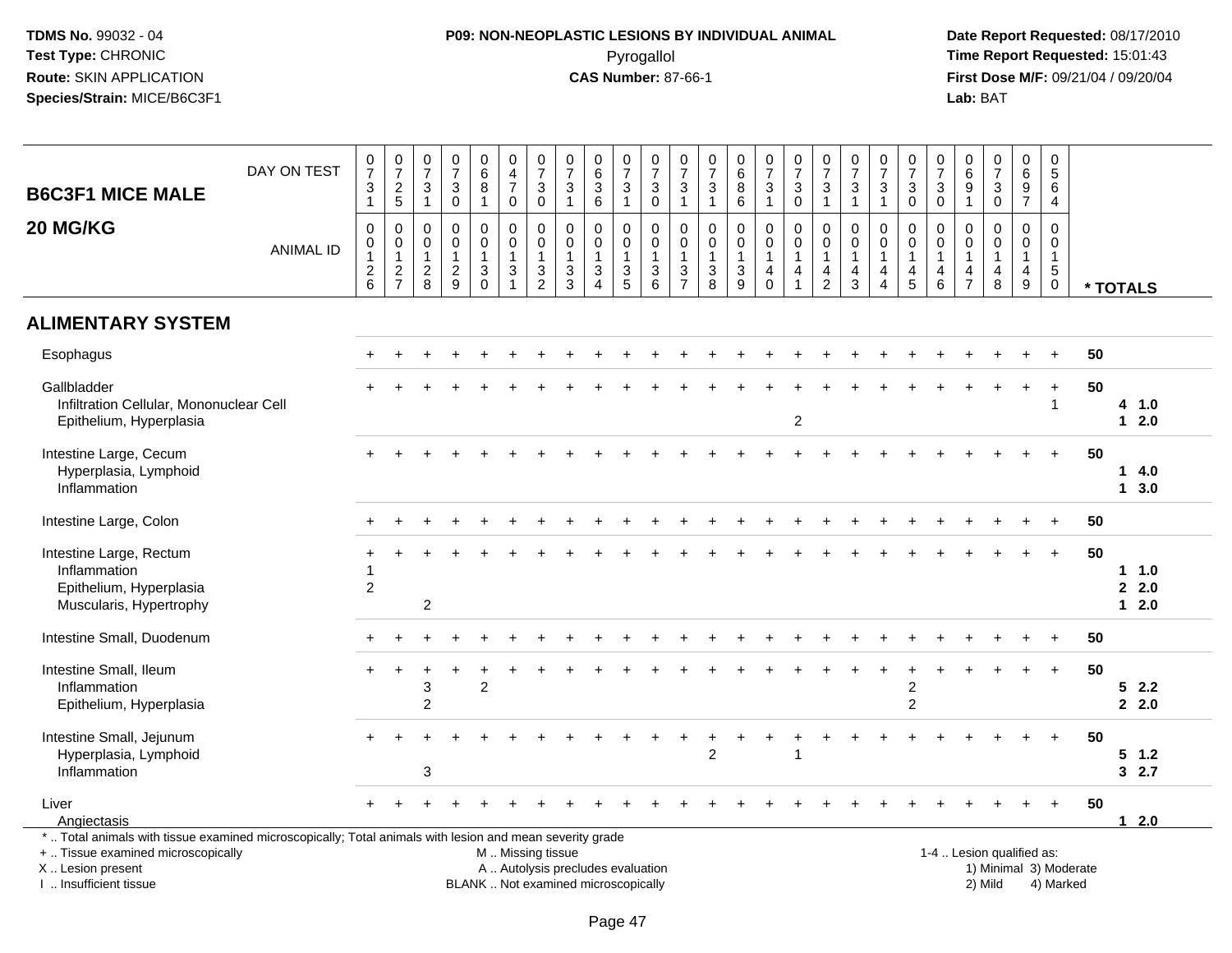## **P09: NON-NEOPLASTIC LESIONS BY INDIVIDUAL ANIMAL**Pyrogallol **Time Report Requested:** 15:01:43

 **Date Report Requested:** 08/17/2010 **First Dose M/F:** 09/21/04 / 09/20/04<br>Lab: BAT **Lab:** BAT

| DAY ON TEST<br><b>B6C3F1 MICE MALE</b>                   | $\frac{0}{7}$<br>$\ensuremath{\mathsf{3}}$               | $\frac{0}{7}$<br>$\frac{2}{5}$          | $\frac{0}{7}$<br>$\sqrt{3}$                             | $\frac{0}{7}$<br>$\sqrt{3}$                       | $\begin{array}{c} 0 \\ 6 \end{array}$<br>$\overline{8}$  | 0<br>$\frac{4}{7}$                  | $\frac{0}{7}$<br>$\sqrt{3}$                         | $\frac{0}{7}$<br>$\sqrt{3}$                        | $\begin{matrix} 0 \\ 6 \\ 3 \end{matrix}$   | 0<br>$\overline{7}$<br>$\sqrt{3}$                              | 0<br>$\overline{7}$<br>$\ensuremath{\mathsf{3}}$  | 0<br>$\overline{7}$<br>$\sqrt{3}$          | $\frac{0}{7}$<br>$\sqrt{3}$                                  | 0<br>$\overline{6}$<br>$\overline{8}$       | $\frac{0}{7}$<br>$\sqrt{3}$                                        | $\frac{0}{7}$<br>$\mathbf{3}$                 | 0<br>$\overline{7}$<br>$\ensuremath{\mathsf{3}}$ | $\frac{0}{7}$<br>$\ensuremath{\mathsf{3}}$                         | 0<br>$\overline{7}$<br>$\ensuremath{\mathsf{3}}$     | 0<br>$\overline{7}$<br>$\ensuremath{\mathsf{3}}$          | 0<br>$\overline{7}$<br>$\sqrt{3}$                    | $\begin{matrix} 0 \\ 6 \end{matrix}$<br>$\overline{9}$     | $\frac{0}{7}$<br>3                                    | 0<br>$\overline{6}$<br>$\frac{9}{7}$                    | 0<br>$\overline{5}$<br>$\,6\,$                     |                     |
|----------------------------------------------------------|----------------------------------------------------------|-----------------------------------------|---------------------------------------------------------|---------------------------------------------------|----------------------------------------------------------|-------------------------------------|-----------------------------------------------------|----------------------------------------------------|---------------------------------------------|----------------------------------------------------------------|---------------------------------------------------|--------------------------------------------|--------------------------------------------------------------|---------------------------------------------|--------------------------------------------------------------------|-----------------------------------------------|--------------------------------------------------|--------------------------------------------------------------------|------------------------------------------------------|-----------------------------------------------------------|------------------------------------------------------|------------------------------------------------------------|-------------------------------------------------------|---------------------------------------------------------|----------------------------------------------------|---------------------|
| 20 MG/KG<br><b>ANIMAL ID</b>                             | $\mathbf{1}$<br>$\pmb{0}$<br>$\mathbf 0$<br>$\mathbf{1}$ | $\mathbf 0$<br>$\pmb{0}$<br>$\mathbf 1$ | $\overline{1}$<br>0<br>$\boldsymbol{0}$<br>$\mathbf{1}$ | $\mathbf 0$<br>0<br>$\mathbf 0$<br>$\overline{1}$ | $\mathbf{1}$<br>0<br>$\mathsf{O}\xspace$<br>$\mathbf{1}$ | 0<br>0<br>$\pmb{0}$<br>$\mathbf{1}$ | $\pmb{0}$<br>$\pmb{0}$<br>$\pmb{0}$<br>$\mathbf{1}$ | $\overline{1}$<br>$\mathbf 0$<br>0<br>$\mathbf{1}$ | $\,6\,$<br>0<br>$\pmb{0}$<br>$\mathbf{1}$   | $\overline{1}$<br>$\mathbf 0$<br>$\mathbf 0$<br>$\overline{1}$ | $\mathbf 0$<br>$\mathbf 0$<br>$\mathsf{O}\xspace$ | $\overline{1}$<br>0<br>0<br>$\overline{1}$ | $\overline{1}$<br>$\mathbf 0$<br>$\mathbf 0$<br>$\mathbf{1}$ | $\,6$<br>0<br>$\mathsf 0$<br>1              | $\overline{1}$<br>$\pmb{0}$<br>$\ddot{\mathbf{0}}$<br>$\mathbf{1}$ | $\mathsf 0$<br>0<br>$\pmb{0}$<br>$\mathbf{1}$ | $\overline{1}$<br>0<br>0<br>$\mathbf{1}$         | $\mathbf{1}$<br>$\mathbf 0$<br>$\ddot{\mathbf{0}}$<br>$\mathbf{1}$ | $\overline{1}$<br>0<br>$\mathbf 0$<br>$\overline{1}$ | $\mathbf 0$<br>$\mathbf 0$<br>$\mathbf 0$<br>$\mathbf{1}$ | $\boldsymbol{0}$<br>$\mathbf 0$<br>0<br>$\mathbf{1}$ | $\mathbf{1}$<br>$\mathbf 0$<br>$\mathbf 0$<br>$\mathbf{1}$ | $\mathsf{O}$<br>0<br>$\boldsymbol{0}$<br>$\mathbf{1}$ | $\boldsymbol{0}$<br>$\mathsf{O}\xspace$<br>$\mathbf{1}$ | $\overline{4}$<br>$\mathbf 0$<br>0<br>$\mathbf{1}$ |                     |
|                                                          | $^2$ 6                                                   | $\frac{2}{7}$                           | $\frac{2}{8}$                                           | $\frac{2}{9}$                                     | $_{0}^{3}$                                               | $\ensuremath{\mathsf{3}}$<br>1      | $\frac{3}{2}$                                       | $\frac{3}{3}$                                      | $\ensuremath{\mathsf{3}}$<br>$\overline{4}$ | $\frac{3}{5}$                                                  | $\begin{array}{c} 1 \\ 3 \\ 6 \end{array}$        | $\frac{3}{7}$                              | $\frac{3}{8}$                                                | $\ensuremath{\mathsf{3}}$<br>$\overline{9}$ | $\overline{\mathbf{4}}$<br>$\mathbf 0$                             | $\overline{4}$<br>$\mathbf{1}$                | $\overline{4}$<br>$\mathbf 2$                    | $\overline{4}$<br>$\mathbf{3}$                                     | 4<br>$\overline{4}$                                  | $\overline{4}$<br>$\overline{5}$                          | 4<br>6                                               | $\frac{4}{7}$                                              | 4<br>8                                                | $\begin{array}{c} 4 \\ 9 \end{array}$                   | $\sqrt{5}$<br>$\pmb{0}$                            | * TOTALS            |
| <b>Basophilic Focus</b>                                  |                                                          |                                         | $\mathsf X$                                             |                                                   |                                                          |                                     |                                                     |                                                    |                                             |                                                                |                                                   |                                            |                                                              |                                             |                                                                    |                                               |                                                  | $\mathsf{X}$                                                       | $\boldsymbol{\mathsf{X}}$                            |                                                           |                                                      |                                                            |                                                       | X                                                       |                                                    | $\overline{7}$      |
| <b>Clear Cell Focus</b><br><b>Cytoplasmic Alteration</b> | X                                                        |                                         | $\mathsf{X}$                                            | X                                                 |                                                          |                                     |                                                     | X                                                  |                                             | X                                                              | $\overline{2}$                                    |                                            | $X$ $X$                                                      |                                             |                                                                    | $X$ $X$ $X$                                   |                                                  |                                                                    | $\times$                                             |                                                           | X                                                    |                                                            | $\mathsf{X}$                                          | $\mathsf{X}$                                            |                                                    | 29<br>$12.0$        |
| <b>Eosinophilic Focus</b>                                | X                                                        |                                         | X                                                       | $\times$                                          |                                                          |                                     |                                                     | X                                                  |                                             | X                                                              |                                                   |                                            | $X$ $X$                                                      |                                             |                                                                    |                                               |                                                  | X X X X X X X                                                      |                                                      |                                                           |                                                      |                                                            |                                                       | $X$ $X$                                                 |                                                    | 31                  |
| Hematopoietic Cell Proliferation                         |                                                          |                                         | 1                                                       |                                                   |                                                          | $\overline{c}$                      |                                                     |                                                    |                                             |                                                                |                                                   |                                            |                                                              |                                             |                                                                    |                                               |                                                  |                                                                    |                                                      |                                                           |                                                      |                                                            |                                                       |                                                         |                                                    | 4 1.5               |
| Infarct                                                  |                                                          |                                         |                                                         |                                                   |                                                          |                                     |                                                     |                                                    |                                             |                                                                |                                                   |                                            |                                                              |                                             |                                                                    |                                               |                                                  |                                                                    |                                                      |                                                           |                                                      |                                                            |                                                       |                                                         |                                                    | 14.0                |
| Inflammation<br><b>Mixed Cell Focus</b>                  |                                                          | 3                                       | 2                                                       | $\overline{1}$                                    | $\overline{2}$                                           |                                     | $\mathbf{1}$                                        | $\overline{1}$                                     |                                             | $\mathbf{1}$                                                   | $\overline{2}$                                    |                                            |                                                              |                                             | X                                                                  | $\overline{1}$                                | $\pmb{\times}$                                   | $\overline{1}$                                                     |                                                      | $\mathbf{1}$                                              |                                                      |                                                            |                                                       |                                                         | -1                                                 | 29 1.3<br>6         |
| Necrosis                                                 |                                                          | $\mathbf{3}$                            |                                                         |                                                   |                                                          |                                     |                                                     |                                                    |                                             |                                                                |                                                   |                                            |                                                              |                                             |                                                                    |                                               |                                                  |                                                                    |                                                      |                                                           |                                                      |                                                            |                                                       |                                                         |                                                    | 13.0                |
| Pigmentation                                             |                                                          |                                         |                                                         |                                                   |                                                          |                                     |                                                     |                                                    |                                             |                                                                |                                                   |                                            |                                                              |                                             |                                                                    |                                               |                                                  |                                                                    |                                                      |                                                           |                                                      |                                                            |                                                       |                                                         |                                                    | 2.0<br>$\mathbf 1$  |
| <b>Tension Lipidosis</b>                                 |                                                          |                                         |                                                         |                                                   |                                                          |                                     |                                                     |                                                    |                                             |                                                                |                                                   |                                            |                                                              |                                             |                                                                    |                                               |                                                  |                                                                    |                                                      |                                                           | -1                                                   |                                                            |                                                       |                                                         |                                                    | 4 1.8               |
| Vacuolization Cytoplasmic                                |                                                          |                                         |                                                         |                                                   |                                                          |                                     |                                                     | $\overline{2}$                                     |                                             | $\overline{1}$                                                 |                                                   | $\overline{1}$                             |                                                              |                                             | $\overline{2}$                                                     | 2 <sub>2</sub>                                |                                                  |                                                                    |                                                      |                                                           | $\overline{2}$                                       |                                                            | $\overline{2}$                                        | $\overline{1}$                                          |                                                    | 19 1.6              |
| Bile Duct, Hyperplasia                                   |                                                          |                                         |                                                         |                                                   |                                                          |                                     |                                                     | $\mathbf{1}$                                       |                                             |                                                                | $\overline{1}$                                    |                                            |                                                              |                                             |                                                                    |                                               |                                                  |                                                                    |                                                      |                                                           |                                                      |                                                            |                                                       |                                                         |                                                    | $3 \t1.3$<br>$12.0$ |
| Oval Cell, Hyperplasia                                   |                                                          |                                         |                                                         |                                                   |                                                          |                                     |                                                     |                                                    |                                             |                                                                |                                                   |                                            |                                                              |                                             |                                                                    |                                               |                                                  |                                                                    |                                                      |                                                           |                                                      |                                                            |                                                       |                                                         |                                                    |                     |
| Mesentery                                                |                                                          |                                         |                                                         |                                                   |                                                          |                                     |                                                     |                                                    |                                             |                                                                | $\ddot{}$                                         |                                            |                                                              |                                             |                                                                    |                                               | $+$                                              |                                                                    |                                                      |                                                           |                                                      |                                                            |                                                       | $+$                                                     |                                                    | 8                   |
| Inflammation                                             |                                                          |                                         |                                                         |                                                   |                                                          |                                     |                                                     |                                                    |                                             |                                                                | $\overline{2}$                                    |                                            |                                                              |                                             |                                                                    |                                               |                                                  |                                                                    |                                                      |                                                           |                                                      |                                                            |                                                       |                                                         |                                                    | 2.2.0               |
| Fat, Necrosis                                            |                                                          |                                         |                                                         |                                                   |                                                          |                                     |                                                     |                                                    |                                             |                                                                |                                                   |                                            |                                                              |                                             |                                                                    |                                               | $\mathbf{3}$                                     |                                                                    |                                                      |                                                           |                                                      |                                                            |                                                       |                                                         |                                                    | $3\ 3.0$            |
| Pancreas                                                 |                                                          |                                         |                                                         |                                                   |                                                          |                                     |                                                     |                                                    |                                             |                                                                |                                                   |                                            |                                                              |                                             |                                                                    |                                               |                                                  |                                                                    |                                                      |                                                           |                                                      |                                                            |                                                       |                                                         | $\ddot{}$                                          | 50                  |
| Infiltration Cellular, Mononuclear Cell                  |                                                          |                                         | 1                                                       |                                                   | $\mathbf{1}$                                             | -1                                  |                                                     |                                                    |                                             |                                                                | -1                                                |                                            |                                                              |                                             | -1                                                                 |                                               | 1                                                | -1                                                                 |                                                      | $\overline{\mathbf{1}}$                                   |                                                      |                                                            |                                                       | $\overline{1}$                                          |                                                    | 15 1.0              |
| Acinus, Atrophy                                          |                                                          |                                         |                                                         |                                                   |                                                          |                                     |                                                     |                                                    |                                             |                                                                |                                                   |                                            |                                                              |                                             |                                                                    |                                               |                                                  |                                                                    |                                                      |                                                           |                                                      |                                                            |                                                       |                                                         |                                                    | 1 1.0               |
| <b>Salivary Glands</b>                                   |                                                          |                                         |                                                         |                                                   |                                                          |                                     |                                                     |                                                    |                                             |                                                                |                                                   |                                            |                                                              |                                             |                                                                    |                                               |                                                  |                                                                    |                                                      |                                                           |                                                      |                                                            |                                                       |                                                         |                                                    | 50                  |
| Atrophy                                                  |                                                          |                                         |                                                         |                                                   |                                                          |                                     |                                                     |                                                    |                                             |                                                                |                                                   |                                            |                                                              |                                             |                                                                    |                                               |                                                  |                                                                    |                                                      |                                                           |                                                      |                                                            |                                                       |                                                         |                                                    | $12.0$              |
| Infiltration Cellular, Mononuclear Cell                  | $\mathbf{1}$                                             | $\mathbf{1}$                            | $\overline{2}$                                          | $\overline{\mathbf{1}}$                           |                                                          | $\overline{2}$                      | $\overline{1}$                                      | $\mathbf 1$                                        | $\overline{1}$                              | $\overline{1}$                                                 |                                                   | $\mathbf 1$                                | $\overline{1}$                                               |                                             | $\mathbf{1}$                                                       | $\mathbf{1}$                                  | $\mathbf{1}$                                     | $\overline{1}$                                                     | $\overline{1}$                                       | $\overline{1}$                                            | $\mathbf{1}$                                         | $\overline{1}$                                             |                                                       |                                                         | $2 \quad 2$                                        | 41 1.1              |
| Mineralization                                           |                                                          |                                         |                                                         | -1                                                |                                                          |                                     |                                                     |                                                    |                                             |                                                                |                                                   |                                            |                                                              |                                             |                                                                    |                                               |                                                  |                                                                    |                                                      |                                                           |                                                      |                                                            |                                                       |                                                         |                                                    | 2, 1.5              |
| Duct, Hyperplasia                                        |                                                          |                                         |                                                         |                                                   |                                                          |                                     |                                                     |                                                    |                                             |                                                                |                                                   |                                            |                                                              |                                             |                                                                    |                                               |                                                  |                                                                    |                                                      |                                                           |                                                      |                                                            |                                                       |                                                         |                                                    | $1 \quad 2.0$       |
| Stomach, Forestomach                                     |                                                          |                                         |                                                         |                                                   |                                                          |                                     |                                                     |                                                    |                                             |                                                                |                                                   |                                            |                                                              |                                             |                                                                    |                                               |                                                  |                                                                    |                                                      |                                                           |                                                      |                                                            |                                                       |                                                         |                                                    | 50                  |

I .. Insufficient tissue

BLANK .. Not examined microscopically 2) Mild 4) Marked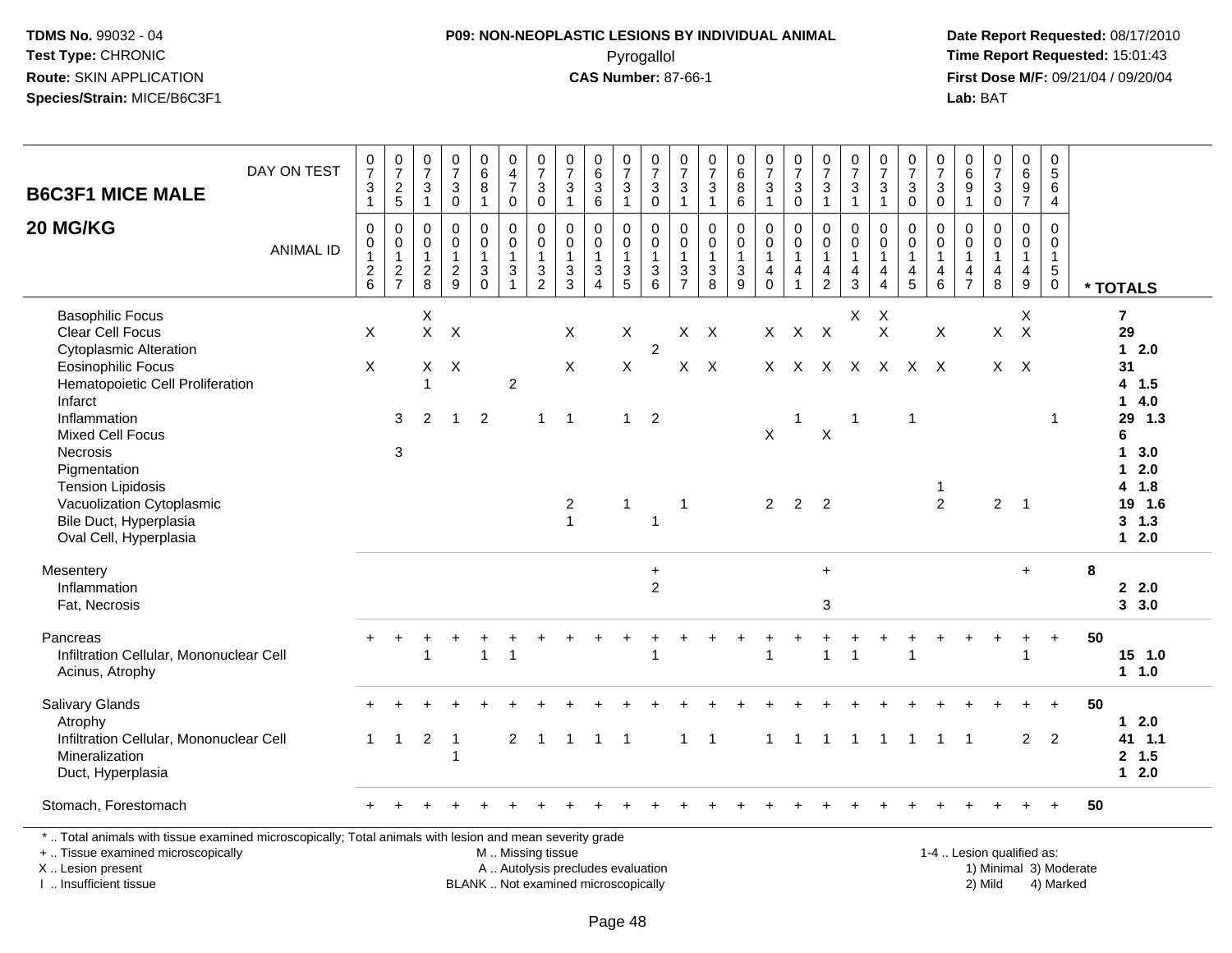# **P09: NON-NEOPLASTIC LESIONS BY INDIVIDUAL ANIMAL**Pyrogallol **Time Report Requested:** 15:01:43

| <b>B6C3F1 MICE MALE</b>                                                                                                                                                                       | DAY ON TEST      | $\begin{array}{c} 0 \\ 7 \end{array}$<br>3<br>$\mathbf{1}$     | $\begin{array}{c} 0 \\ 7 \end{array}$<br>$\begin{array}{c} 2 \\ 5 \end{array}$ | $\frac{0}{7}$<br>3<br>$\mathbf{1}$                               | $\frac{0}{7}$<br>$\mathbf 3$<br>$\mathsf 0$                 | $\begin{matrix}0\\6\\8\end{matrix}$<br>$\mathbf{1}$        | $_4^{\rm 0}$<br>$\overline{7}$<br>$\mathbf 0$                                                 | $\frac{0}{7}$<br>$\ensuremath{\mathsf{3}}$<br>$\pmb{0}$   | $\frac{0}{7}$<br>3<br>$\overline{1}$                            | $\begin{array}{c} 0 \\ 6 \end{array}$<br>$\sqrt{3}$<br>$6\phantom{1}$              | $\begin{array}{c} 0 \\ 7 \end{array}$<br>$\mathbf{3}$<br>$\mathbf{1}$ | $\begin{array}{c} 0 \\ 7 \end{array}$<br>$\ensuremath{\mathsf{3}}$<br>$\pmb{0}$ | 0<br>$\overline{7}$<br>3<br>$\mathbf{1}$               | $\begin{array}{c} 0 \\ 7 \end{array}$<br>$\ensuremath{\mathsf{3}}$<br>$\mathbf{1}$ | $\begin{array}{c} 0 \\ 6 \end{array}$<br>$\overline{8}$<br>$\,6\,$ | $\frac{0}{7}$<br>$\ensuremath{\mathsf{3}}$<br>$\overline{1}$    | $\begin{array}{c} 0 \\ 7 \end{array}$<br>$\sqrt{3}$<br>$\mathsf{O}\xspace$   | $\frac{0}{7}$<br>3<br>$\mathbf{1}$                        | $\frac{0}{7}$<br>$\sqrt{3}$<br>$\mathbf{1}$                      | $\frac{0}{7}$<br>$\mathbf{3}$<br>$\mathbf{1}$                        | $\frac{0}{7}$<br>$\ensuremath{\mathsf{3}}$<br>$\pmb{0}$                                      | $\frac{0}{7}$<br>$\sqrt{3}$<br>$\mathbf 0$                        | $\begin{array}{c} 0 \\ 6 \end{array}$<br>$\boldsymbol{9}$<br>$\overline{1}$      | $\frac{0}{7}$<br>$\sqrt{3}$<br>$\mathbf 0$                     | $_{6}^{\rm 0}$<br>$\overline{9}$<br>$\overline{7}$                     | 0<br>5<br>6<br>4                                                |                        |                                                 |
|-----------------------------------------------------------------------------------------------------------------------------------------------------------------------------------------------|------------------|----------------------------------------------------------------|--------------------------------------------------------------------------------|------------------------------------------------------------------|-------------------------------------------------------------|------------------------------------------------------------|-----------------------------------------------------------------------------------------------|-----------------------------------------------------------|-----------------------------------------------------------------|------------------------------------------------------------------------------------|-----------------------------------------------------------------------|---------------------------------------------------------------------------------|--------------------------------------------------------|------------------------------------------------------------------------------------|--------------------------------------------------------------------|-----------------------------------------------------------------|------------------------------------------------------------------------------|-----------------------------------------------------------|------------------------------------------------------------------|----------------------------------------------------------------------|----------------------------------------------------------------------------------------------|-------------------------------------------------------------------|----------------------------------------------------------------------------------|----------------------------------------------------------------|------------------------------------------------------------------------|-----------------------------------------------------------------|------------------------|-------------------------------------------------|
| 20 MG/KG                                                                                                                                                                                      | <b>ANIMAL ID</b> | 0<br>$\mathsf 0$<br>1<br>$\begin{array}{c} 2 \\ 6 \end{array}$ | $\mathbf 0$<br>$\mathbf 0$<br>$\mathbf{1}$<br>$\frac{2}{7}$                    | 0<br>$\mathbf 0$<br>$\mathbf{1}$<br>$\overline{\mathbf{c}}$<br>8 | $\mathbf 0$<br>$\mathsf 0$<br>$\mathbf{1}$<br>$\frac{2}{9}$ | 0<br>$\pmb{0}$<br>$\mathbf{1}$<br>$\mathbf{3}$<br>$\Omega$ | 0<br>$\mathbf 0$<br>$\mathbf{1}$<br>$\ensuremath{\mathsf{3}}$                                 | $\mathbf 0$<br>$\pmb{0}$<br>$\mathbf{1}$<br>$\frac{3}{2}$ | $\mathbf 0$<br>$\mathbf 0$<br>$\overline{1}$<br>$\sqrt{3}$<br>3 | $\mathbf 0$<br>$\mathbf 0$<br>$\mathbf{1}$<br>$\sqrt{3}$<br>$\boldsymbol{\Lambda}$ | 0<br>$\mathsf{O}\xspace$<br>$\mathbf{1}$<br>3<br>5                    | 0<br>$\mathsf{O}\xspace$<br>$\mathbf{1}$<br>$\ensuremath{\mathsf{3}}$<br>6      | 0<br>0<br>$\mathbf{1}$<br>$\sqrt{3}$<br>$\overline{7}$ | 0<br>$\mathsf 0$<br>$\mathbf{1}$<br>$_8^3$                                         | 0<br>$\mathbf 0$<br>$\mathbf{1}$<br>$\ensuremath{\mathsf{3}}$<br>9 | 0<br>$\pmb{0}$<br>$\mathbf{1}$<br>$\overline{4}$<br>$\mathbf 0$ | $\mathbf 0$<br>$\mathbf 0$<br>$\mathbf{1}$<br>$\overline{4}$<br>$\mathbf{1}$ | 0<br>$\mathbf 0$<br>1<br>$\overline{4}$<br>$\overline{2}$ | 0<br>$\mathbf 0$<br>$\mathbf{1}$<br>$\overline{\mathbf{4}}$<br>3 | 0<br>$\mathbf 0$<br>$\mathbf{1}$<br>$\overline{4}$<br>$\overline{4}$ | $\mathbf 0$<br>$\mathsf{O}\xspace$<br>$\mathbf{1}$<br>$\overline{\mathcal{A}}$<br>$\sqrt{5}$ | $\mathbf 0$<br>$\mathbf 0$<br>$\mathbf{1}$<br>$\overline{4}$<br>6 | $\mathbf 0$<br>$\mathbf 0$<br>$\overline{1}$<br>$\overline{4}$<br>$\overline{7}$ | $\Omega$<br>$\mathbf 0$<br>$\mathbf{1}$<br>$\overline{4}$<br>8 | 0<br>$\mathsf 0$<br>$\mathbf{1}$<br>$\overline{a}$<br>$\boldsymbol{9}$ | $\Omega$<br>$\mathbf 0$<br>$\mathbf{1}$<br>$5\phantom{.0}$<br>0 |                        | * TOTALS                                        |
| Inflammation<br>Epithelium, Cyst<br>Epithelium, Hyperkeratosis<br>Epithelium, Hyperplasia, Squamous                                                                                           |                  |                                                                |                                                                                | 2<br>1                                                           |                                                             |                                                            |                                                                                               |                                                           |                                                                 |                                                                                    |                                                                       | $\overline{c}$<br>3<br>3                                                        |                                                        |                                                                                    | $\mathbf 1$<br>$\overline{2}$                                      |                                                                 |                                                                              | $\sqrt{2}$<br>$\mathbf{1}$                                |                                                                  |                                                                      |                                                                                              |                                                                   | $\overline{\mathbf{c}}$<br>3<br>$\overline{c}$<br>3                              |                                                                |                                                                        |                                                                 |                        | 32.3<br>13.0<br>62.3<br>62.3                    |
| Stomach, Glandular<br>Cyst<br>Hyperplasia<br>Infiltration Cellular, Mononuclear Cell<br>Inflammation<br>Inflammation, Granulomatous                                                           |                  |                                                                |                                                                                | $\overline{2}$                                                   |                                                             |                                                            |                                                                                               | $\overline{1}$                                            |                                                                 |                                                                                    |                                                                       |                                                                                 |                                                        |                                                                                    | $\overline{2}$                                                     |                                                                 | $\overline{2}$                                                               |                                                           |                                                                  |                                                                      |                                                                                              | $\overline{2}$                                                    |                                                                                  |                                                                | 1                                                                      | $\ddot{}$                                                       | 50                     | $14$ 1.2<br>12.0<br>2, 1.0<br>$5$ 1.6<br>$12.0$ |
| Tooth<br>Dysplasia                                                                                                                                                                            |                  | $\ddot{}$<br>$\times$                                          |                                                                                | $\ddot{}$<br>X                                                   |                                                             |                                                            |                                                                                               |                                                           | $+$<br>$\times$                                                 |                                                                                    | $\ddot{}$                                                             | $\ddot{}$                                                                       | $\ddot{}$<br>$X$ $X$ $X$                               | $\ddot{}$                                                                          |                                                                    | $\ddot{}$<br>$\times$                                           |                                                                              |                                                           |                                                                  | $\ddot{}$                                                            | $\ddot{}$<br>$X$ $X$ $X$ $X$                                                                 | $\ddot{}$                                                         | $\ddot{}$                                                                        |                                                                | $+$<br>X                                                               | $\ddot{}$                                                       | 24                     | 21                                              |
| <b>CARDIOVASCULAR SYSTEM</b>                                                                                                                                                                  |                  |                                                                |                                                                                |                                                                  |                                                             |                                                            |                                                                                               |                                                           |                                                                 |                                                                                    |                                                                       |                                                                                 |                                                        |                                                                                    |                                                                    |                                                                 |                                                                              |                                                           |                                                                  |                                                                      |                                                                                              |                                                                   |                                                                                  |                                                                |                                                                        |                                                                 |                        |                                                 |
| <b>Blood Vessel</b><br>Carotid Artery, Inflammation<br>Carotid Artery, Thrombosis                                                                                                             |                  |                                                                |                                                                                |                                                                  | 2                                                           |                                                            |                                                                                               |                                                           |                                                                 |                                                                                    |                                                                       |                                                                                 |                                                        |                                                                                    |                                                                    |                                                                 |                                                                              |                                                           |                                                                  |                                                                      |                                                                                              |                                                                   |                                                                                  |                                                                |                                                                        |                                                                 | 50                     | 32.3<br>$12.0$                                  |
| Heart<br>Cardiomyopathy<br>Infiltration Cellular, Mononuclear Cell<br>Inflammation<br>Mineralization                                                                                          |                  | $\ddot{}$<br>$\mathfrak{p}$<br>$\overline{c}$                  | 1                                                                              |                                                                  | 2<br>$\mathbf{1}$                                           | 2                                                          |                                                                                               |                                                           | 2                                                               |                                                                                    | 2                                                                     |                                                                                 |                                                        |                                                                                    |                                                                    | $\overline{2}$                                                  | $\mathcal{P}$                                                                | 2                                                         | 1<br>$\mathbf{1}$                                                | 2                                                                    |                                                                                              | $\overline{2}$                                                    | $\overline{c}$                                                                   | $\mathfrak{p}$                                                 |                                                                        | $\overline{1}$                                                  | 50                     | 46 1.8<br>$12.0$<br>4 1.3<br>2, 1.5             |
| <b>ENDOCRINE SYSTEM</b>                                                                                                                                                                       |                  |                                                                |                                                                                |                                                                  |                                                             |                                                            |                                                                                               |                                                           |                                                                 |                                                                                    |                                                                       |                                                                                 |                                                        |                                                                                    |                                                                    |                                                                 |                                                                              |                                                           |                                                                  |                                                                      |                                                                                              |                                                                   |                                                                                  |                                                                |                                                                        |                                                                 |                        |                                                 |
| <b>Adrenal Cortex</b><br>Angiectasis                                                                                                                                                          |                  |                                                                |                                                                                |                                                                  |                                                             |                                                            |                                                                                               |                                                           |                                                                 |                                                                                    |                                                                       |                                                                                 |                                                        |                                                                                    |                                                                    |                                                                 |                                                                              |                                                           | $\overline{2}$                                                   |                                                                      |                                                                                              |                                                                   |                                                                                  |                                                                |                                                                        |                                                                 | 50                     | 2, 1.5                                          |
| *  Total animals with tissue examined microscopically; Total animals with lesion and mean severity grade<br>+  Tissue examined microscopically<br>X  Lesion present<br>I. Insufficient tissue |                  |                                                                |                                                                                |                                                                  |                                                             |                                                            | M  Missing tissue<br>A  Autolysis precludes evaluation<br>BLANK  Not examined microscopically |                                                           |                                                                 |                                                                                    |                                                                       |                                                                                 |                                                        |                                                                                    |                                                                    |                                                                 |                                                                              |                                                           |                                                                  |                                                                      |                                                                                              |                                                                   |                                                                                  | 1-4  Lesion qualified as:<br>2) Mild                           |                                                                        | 4) Marked                                                       | 1) Minimal 3) Moderate |                                                 |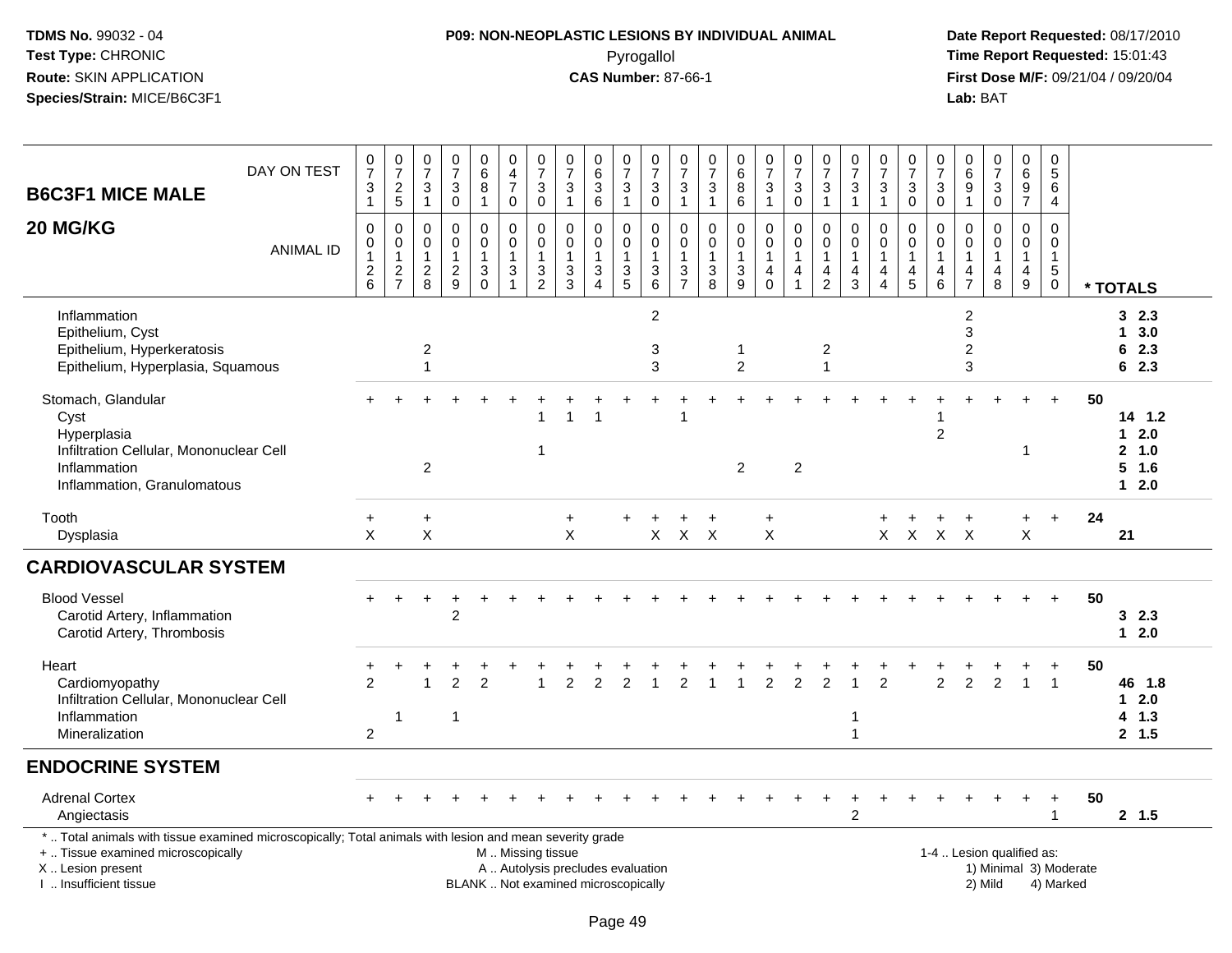## **P09: NON-NEOPLASTIC LESIONS BY INDIVIDUAL ANIMAL**Pyrogallol **Time Report Requested:** 15:01:43

| <b>B6C3F1 MICE MALE</b>                                                                                                                                                                       | DAY ON TEST      | $\frac{0}{7}$<br>$\mathbf 3$<br>$\mathbf{1}$        | $\frac{0}{7}$<br>$\frac{2}{5}$                          | $\begin{array}{c} 0 \\ 7 \end{array}$<br>$\sqrt{3}$<br>$\overline{1}$ | $\begin{smallmatrix}0\\7\end{smallmatrix}$<br>$\sqrt{3}$<br>$\mathbf 0$ | 0<br>$\,6\,$<br>$\overline{8}$<br>$\mathbf{1}$               | 0<br>$\overline{4}$<br>$\overline{7}$<br>$\mathbf 0$ | $\frac{0}{7}$<br>$\mathfrak{S}$<br>$\mathbf 0$       | $\frac{0}{7}$<br>$\mathbf{3}$<br>$\mathbf{1}$                   | $\begin{matrix} 0 \\ 6 \\ 3 \end{matrix}$<br>$6\phantom{1}$                             | $\begin{array}{c} 0 \\ 7 \end{array}$<br>$\mathbf{3}$<br>$\overline{1}$ | $\frac{0}{7}$<br>$\mathbf{3}$<br>$\mathbf 0$                                    | $\frac{0}{7}$<br>3<br>$\mathbf{1}$ | $\begin{array}{c} 0 \\ 7 \end{array}$<br>3<br>$\mathbf{1}$         | $\begin{matrix}0\6\8\end{matrix}$<br>$6\phantom{a}$ | $\begin{smallmatrix}0\\7\end{smallmatrix}$<br>$\sqrt{3}$<br>$\overline{1}$ | $\frac{0}{7}$<br>$\sqrt{3}$<br>$\mathbf 0$             | $\begin{array}{c} 0 \\ 7 \end{array}$<br>$\ensuremath{\mathsf{3}}$<br>$\mathbf{1}$ | $\begin{array}{c} 0 \\ 7 \end{array}$<br>$\sqrt{3}$<br>$\mathbf{1}$        | $\frac{0}{7}$<br>3<br>$\overline{1}$                           | $\frac{0}{7}$<br>$\ensuremath{\mathsf{3}}$<br>$\mathsf{O}\xspace$   | $\begin{array}{c} 0 \\ 7 \end{array}$<br>$\sqrt{3}$<br>$\mathbf 0$ | $\boldsymbol{0}$<br>$\,6$<br>$\overline{9}$<br>$\overline{1}$    | $\begin{array}{c} 0 \\ 7 \end{array}$<br>$\sqrt{3}$<br>$\mathbf 0$ | $_{6}^{\rm 0}$<br>$\overline{9}$<br>$\overline{7}$                           | $\begin{array}{c} 0 \\ 5 \end{array}$<br>$\,6\,$<br>$\overline{4}$ |                        |          |                                    |
|-----------------------------------------------------------------------------------------------------------------------------------------------------------------------------------------------|------------------|-----------------------------------------------------|---------------------------------------------------------|-----------------------------------------------------------------------|-------------------------------------------------------------------------|--------------------------------------------------------------|------------------------------------------------------|------------------------------------------------------|-----------------------------------------------------------------|-----------------------------------------------------------------------------------------|-------------------------------------------------------------------------|---------------------------------------------------------------------------------|------------------------------------|--------------------------------------------------------------------|-----------------------------------------------------|----------------------------------------------------------------------------|--------------------------------------------------------|------------------------------------------------------------------------------------|----------------------------------------------------------------------------|----------------------------------------------------------------|---------------------------------------------------------------------|--------------------------------------------------------------------|------------------------------------------------------------------|--------------------------------------------------------------------|------------------------------------------------------------------------------|--------------------------------------------------------------------|------------------------|----------|------------------------------------|
| 20 MG/KG                                                                                                                                                                                      | <b>ANIMAL ID</b> | $\mathbf 0$<br>0<br>$\overline{1}$<br>$\frac{2}{6}$ | $\mathbf 0$<br>$\,0\,$<br>$\mathbf{1}$<br>$\frac{2}{7}$ | $\mathbf 0$<br>$\mathbf 0$<br>$\mathbf{1}$<br>$\frac{2}{8}$           | $\mathbf 0$<br>$\mathbf 0$<br>$\mathbf{1}$<br>$\boldsymbol{2}$<br>9     | $\mathbf 0$<br>$\pmb{0}$<br>$\mathbf{1}$<br>3<br>$\mathbf 0$ | 0<br>$\mathbf 0$<br>$\mathbf{1}$<br>$\frac{3}{1}$    | $\Omega$<br>0<br>$\mathbf{1}$<br>3<br>$\overline{c}$ | $\mathbf 0$<br>$\mathbf 0$<br>$\mathbf{1}$<br>3<br>$\mathbf{3}$ | $\mathbf 0$<br>$\pmb{0}$<br>$\mathbf{1}$<br>$\ensuremath{\mathsf{3}}$<br>$\overline{4}$ | 0<br>0<br>$\overline{1}$<br>$\sqrt{3}$<br>$\overline{5}$                | $\Omega$<br>$\boldsymbol{0}$<br>$\overline{1}$<br>$\sqrt{3}$<br>$6\phantom{1}6$ | 0<br>0<br>1<br>3<br>$\overline{7}$ | 0<br>$\mathbf 0$<br>$\mathbf{1}$<br>$\ensuremath{\mathsf{3}}$<br>8 | $\mathbf 0$<br>$\pmb{0}$<br>$\mathbf{1}$<br>3<br>9  | 0<br>$\mathbf 0$<br>$\mathbf{1}$<br>4<br>$\mathbf 0$                       | $\Omega$<br>0<br>$\overline{1}$<br>4<br>$\overline{1}$ | $\mathbf 0$<br>0<br>$\mathbf{1}$<br>4<br>$\sqrt{2}$                                | $\mathbf 0$<br>$\pmb{0}$<br>$\mathbf{1}$<br>$\overline{4}$<br>$\mathbf{3}$ | $\Omega$<br>$\mathbf 0$<br>$\mathbf{1}$<br>4<br>$\overline{4}$ | $\mathbf 0$<br>$\mathsf{O}\xspace$<br>$\mathbf{1}$<br>$\frac{4}{5}$ | $\mathbf{0}$<br>$\mathbf 0$<br>$\mathbf{1}$<br>4<br>$6\phantom{1}$ | $\Omega$<br>$\mathbf 0$<br>$\overline{1}$<br>4<br>$\overline{7}$ | $\Omega$<br>$\mathbf 0$<br>$\mathbf{1}$<br>$\overline{4}$<br>8     | $\Omega$<br>$\mathbf 0$<br>$\mathbf 1$<br>$\overline{4}$<br>$\boldsymbol{9}$ | $\Omega$<br>$\mathbf 0$<br>$\mathbf{1}$<br>$5\,$<br>$\mathbf 0$    |                        | * TOTALS |                                    |
| Hypertrophy<br>Mineralization<br>Vacuolization Cytoplasmic<br>Subcapsular, Hyperplasia                                                                                                        |                  | $\overline{2}$<br>$\overline{2}$                    | $\mathbf{1}$                                            | $\overline{1}$                                                        | $\overline{c}$                                                          | $\mathbf{1}$                                                 | $\overline{1}$                                       |                                                      | $\overline{2}$<br>$1 \quad 1 \quad 1$                           |                                                                                         | $\overline{1}$                                                          | 2<br>$\mathbf{1}$                                                               | 2<br>$\overline{2}$                | $\overline{1}$                                                     |                                                     | 2                                                                          | $\overline{1}$                                         | 1<br>$\mathbf{1}$                                                                  | $\mathbf{1}$                                                               | $\overline{2}$<br>$\overline{2}$                               | $\overline{2}$                                                      | $\overline{1}$<br>$\overline{2}$                                   | $\overline{1}$                                                   | $\overline{1}$                                                     | $\overline{1}$                                                               | $\overline{2}$                                                     |                        |          | 13 1.8<br>1 1.0<br>1 1.0<br>44 1.3 |
| Adrenal Medulla<br>Hyperplasia                                                                                                                                                                |                  | $+$                                                 |                                                         |                                                                       |                                                                         |                                                              |                                                      |                                                      |                                                                 |                                                                                         |                                                                         |                                                                                 |                                    |                                                                    |                                                     |                                                                            |                                                        |                                                                                    |                                                                            |                                                                |                                                                     |                                                                    |                                                                  |                                                                    |                                                                              | $+$                                                                | 50                     |          | 12.0                               |
| Islets, Pancreatic<br>Hyperplasia                                                                                                                                                             |                  | +<br>$\overline{2}$                                 |                                                         | 3                                                                     | 3                                                                       | -1                                                           |                                                      | $\overline{2}$                                       | 3                                                               |                                                                                         | $\overline{2}$                                                          | 3                                                                               |                                    | 4                                                                  | $\overline{2}$                                      | 3                                                                          | $\overline{2}$                                         | 3                                                                                  | 3                                                                          | $\overline{2}$                                                 | 1                                                                   | 3                                                                  |                                                                  | $\overline{a}$                                                     | +<br>3                                                                       | $\ddot{}$<br>3                                                     | 50                     |          | 42 2.3                             |
| Parathyroid Gland                                                                                                                                                                             |                  | м                                                   | $\ddot{}$                                               | M                                                                     |                                                                         |                                                              |                                                      |                                                      | м                                                               |                                                                                         |                                                                         |                                                                                 |                                    |                                                                    |                                                     |                                                                            |                                                        | M                                                                                  |                                                                            |                                                                |                                                                     |                                                                    |                                                                  |                                                                    |                                                                              | $\ddot{}$                                                          | 42                     |          |                                    |
| <b>Pituitary Gland</b><br>Pars Distalis, Hyperplasia<br>Pars Intermedia, Hyperplasia                                                                                                          |                  |                                                     |                                                         |                                                                       |                                                                         |                                                              | 3                                                    |                                                      |                                                                 |                                                                                         |                                                                         |                                                                                 |                                    |                                                                    | $\overline{2}$                                      |                                                                            |                                                        | 1                                                                                  |                                                                            |                                                                |                                                                     |                                                                    |                                                                  |                                                                    |                                                                              | $+$                                                                | 50                     |          | 2, 1.5<br>13.0                     |
| <b>Thyroid Gland</b><br>Follicular Cell, Hyperplasia                                                                                                                                          |                  |                                                     |                                                         |                                                                       |                                                                         |                                                              |                                                      |                                                      |                                                                 |                                                                                         |                                                                         |                                                                                 |                                    |                                                                    |                                                     |                                                                            |                                                        |                                                                                    |                                                                            |                                                                |                                                                     |                                                                    |                                                                  |                                                                    |                                                                              | $+$                                                                | 50                     |          | 13.0                               |
| <b>GENERAL BODY SYSTEM</b>                                                                                                                                                                    |                  |                                                     |                                                         |                                                                       |                                                                         |                                                              |                                                      |                                                      |                                                                 |                                                                                         |                                                                         |                                                                                 |                                    |                                                                    |                                                     |                                                                            |                                                        |                                                                                    |                                                                            |                                                                |                                                                     |                                                                    |                                                                  |                                                                    |                                                                              |                                                                    |                        |          |                                    |
| Peritoneum<br>Hyperplasia                                                                                                                                                                     |                  |                                                     |                                                         |                                                                       |                                                                         |                                                              |                                                      |                                                      |                                                                 |                                                                                         |                                                                         | $\ddot{}$<br>3                                                                  |                                    |                                                                    |                                                     |                                                                            |                                                        |                                                                                    |                                                                            |                                                                |                                                                     |                                                                    |                                                                  |                                                                    |                                                                              |                                                                    | $\mathbf{1}$           |          | 13.0                               |
| <b>GENITAL SYSTEM</b>                                                                                                                                                                         |                  |                                                     |                                                         |                                                                       |                                                                         |                                                              |                                                      |                                                      |                                                                 |                                                                                         |                                                                         |                                                                                 |                                    |                                                                    |                                                     |                                                                            |                                                        |                                                                                    |                                                                            |                                                                |                                                                     |                                                                    |                                                                  |                                                                    |                                                                              |                                                                    |                        |          |                                    |
| <b>Coagulating Gland</b>                                                                                                                                                                      |                  |                                                     |                                                         |                                                                       |                                                                         |                                                              |                                                      |                                                      |                                                                 |                                                                                         |                                                                         |                                                                                 |                                    |                                                                    |                                                     |                                                                            |                                                        |                                                                                    |                                                                            |                                                                |                                                                     |                                                                    |                                                                  | $\ddot{}$                                                          |                                                                              |                                                                    | $\mathbf 1$            |          |                                    |
| Epididymis<br>Fibrosis                                                                                                                                                                        |                  |                                                     |                                                         |                                                                       |                                                                         | $\overline{2}$                                               |                                                      |                                                      |                                                                 |                                                                                         |                                                                         |                                                                                 |                                    |                                                                    | 3                                                   |                                                                            |                                                        |                                                                                    |                                                                            |                                                                |                                                                     |                                                                    |                                                                  |                                                                    |                                                                              |                                                                    | 50                     |          | 2.5                                |
| *  Total animals with tissue examined microscopically; Total animals with lesion and mean severity grade<br>+  Tissue examined microscopically<br>X  Lesion present<br>I. Insufficient tissue |                  |                                                     |                                                         |                                                                       |                                                                         |                                                              |                                                      | M  Missing tissue                                    |                                                                 | A  Autolysis precludes evaluation<br>BLANK  Not examined microscopically                |                                                                         |                                                                                 |                                    |                                                                    |                                                     |                                                                            |                                                        |                                                                                    |                                                                            |                                                                |                                                                     |                                                                    |                                                                  | 1-4  Lesion qualified as:<br>2) Mild                               |                                                                              | 4) Marked                                                          | 1) Minimal 3) Moderate |          |                                    |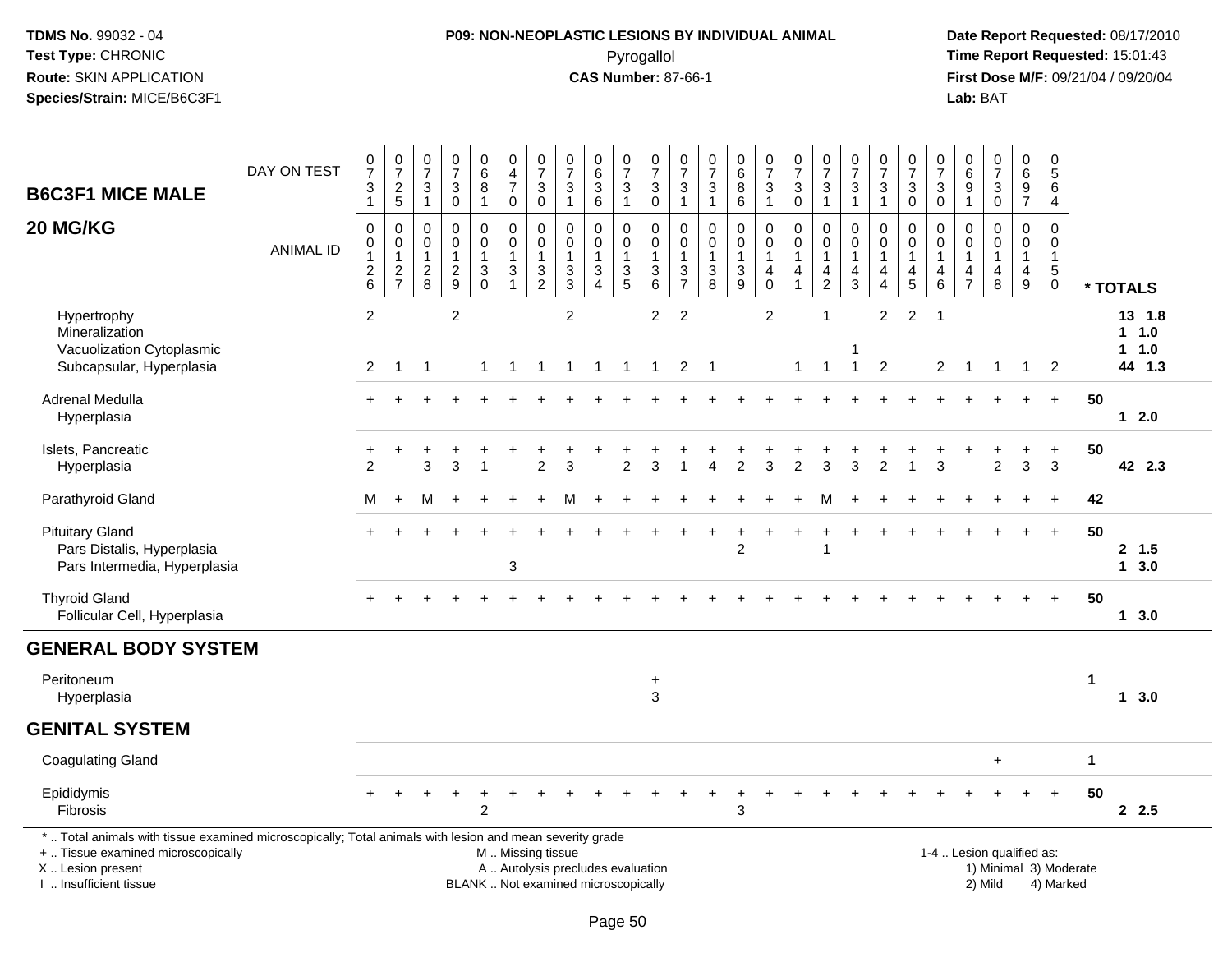# **P09: NON-NEOPLASTIC LESIONS BY INDIVIDUAL ANIMAL**Pyrogallol **Time Report Requested:** 15:01:43

 **Date Report Requested:** 08/17/2010 **First Dose M/F:** 09/21/04 / 09/20/04<br>Lab: BAT **Lab:** BAT

| <b>B6C3F1 MICE MALE</b>                                                                                                                                                                       | DAY ON TEST      | 0<br>$\overline{7}$<br>3<br>$\mathbf{1}$        | $\frac{0}{7}$<br>$\frac{2}{5}$                              | 0<br>$\overline{7}$<br>3<br>$\overline{1}$              | $\mathbf 0$<br>$\overline{7}$<br>$\ensuremath{\mathsf{3}}$<br>$\mathbf 0$ | $_{6}^{\rm 0}$<br>8<br>$\mathbf{1}$                       | 0<br>$\overline{4}$<br>$\overline{7}$<br>$\mathbf 0$  | $\frac{0}{7}$<br>$\ensuremath{\mathsf{3}}$<br>$\mathbf 0$ | 0<br>$\overline{7}$<br>$\sqrt{3}$<br>$\overline{1}$                      | $\boldsymbol{0}$<br>6<br>$\mathbf 3$<br>$6\phantom{1}6$           | 0<br>$\overline{7}$<br>3<br>$\overline{1}$ | 0<br>$\overline{7}$<br>3<br>$\mathbf 0$                                     | 0<br>$\overline{7}$<br>$\ensuremath{\mathsf{3}}$<br>$\mathbf{1}$  | 0<br>$\overline{7}$<br>$\ensuremath{\mathsf{3}}$<br>$\mathbf{1}$ | $\pmb{0}$<br>$6\phantom{a}$<br>$\bf 8$<br>$\,6\,$       | 0<br>$\overline{7}$<br>$\mathsf 3$<br>$\mathbf{1}$                  | 0<br>$\overline{7}$<br>3<br>$\mathbf 0$                 | $\pmb{0}$<br>$\overline{7}$<br>$\ensuremath{\mathsf{3}}$<br>$\mathbf{1}$       | 0<br>$\overline{7}$<br>3<br>$\mathbf{1}$                | $\frac{0}{7}$<br>3<br>$\mathbf{1}$ | 0<br>$\overline{7}$<br>$\ensuremath{\mathsf{3}}$<br>$\mathsf{O}\xspace$ | $\mathbf 0$<br>$\overline{7}$<br>$\ensuremath{\mathsf{3}}$<br>$\pmb{0}$ | $\mathbf 0$<br>$6\phantom{1}6$<br>$\frac{9}{1}$      | $\begin{array}{c} 0 \\ 7 \end{array}$<br>$\ensuremath{\mathsf{3}}$<br>$\mathbf 0$ | 0<br>$\,6\,$<br>$\frac{9}{7}$                                                   | 0<br>5<br>6<br>$\overline{4}$                                  |                        |                            |  |
|-----------------------------------------------------------------------------------------------------------------------------------------------------------------------------------------------|------------------|-------------------------------------------------|-------------------------------------------------------------|---------------------------------------------------------|---------------------------------------------------------------------------|-----------------------------------------------------------|-------------------------------------------------------|-----------------------------------------------------------|--------------------------------------------------------------------------|-------------------------------------------------------------------|--------------------------------------------|-----------------------------------------------------------------------------|-------------------------------------------------------------------|------------------------------------------------------------------|---------------------------------------------------------|---------------------------------------------------------------------|---------------------------------------------------------|--------------------------------------------------------------------------------|---------------------------------------------------------|------------------------------------|-------------------------------------------------------------------------|-------------------------------------------------------------------------|------------------------------------------------------|-----------------------------------------------------------------------------------|---------------------------------------------------------------------------------|----------------------------------------------------------------|------------------------|----------------------------|--|
| 20 MG/KG                                                                                                                                                                                      | <b>ANIMAL ID</b> | 0<br>0<br>$\begin{array}{c} 2 \\ 6 \end{array}$ | $\mathbf 0$<br>$\pmb{0}$<br>$\overline{1}$<br>$\frac{2}{7}$ | 0<br>$\mathbf 0$<br>$\mathbf{1}$<br>$\overline{c}$<br>8 | $\mathbf 0$<br>$\Omega$<br>$\mathbf{1}$<br>$\frac{2}{9}$                  | 0<br>$\mathbf 0$<br>$\ensuremath{\mathsf{3}}$<br>$\Omega$ | 0<br>$\mathbf 0$<br>$\overline{1}$<br>$\sqrt{3}$<br>1 | 0<br>$\mathbf 0$<br>$\mathbf{1}$<br>$\frac{3}{2}$         | $\mathbf 0$<br>$\mathbf{0}$<br>$\sqrt{3}$<br>3                           | $\mathbf 0$<br>$\mathbf 0$<br>$\mathbf{1}$<br>3<br>$\overline{4}$ | 0<br>$\mathbf 0$<br>$\mathbf{1}$<br>3<br>5 | $\mathbf 0$<br>$\mathbf 0$<br>$\mathbf 1$<br>$\ensuremath{\mathsf{3}}$<br>6 | 0<br>$\Omega$<br>1<br>$\ensuremath{\mathsf{3}}$<br>$\overline{7}$ | $\mathbf 0$<br>$\Omega$<br>1<br>$\sqrt{3}$<br>8                  | 0<br>$\mathbf 0$<br>1<br>$\ensuremath{\mathsf{3}}$<br>9 | 0<br>$\mathbf 0$<br>$\overline{1}$<br>$\overline{4}$<br>$\mathbf 0$ | 0<br>$\mathbf 0$<br>$\mathbf{1}$<br>$\overline{4}$<br>1 | $\mathbf 0$<br>$\mathbf 0$<br>$\mathbf{1}$<br>$\overline{4}$<br>$\overline{c}$ | 0<br>$\mathbf 0$<br>$\mathbf{1}$<br>$\overline{4}$<br>3 | 0<br>$\Omega$<br>1<br>4<br>4       | 0<br>$\mathbf 0$<br>$\mathbf{1}$<br>$\overline{4}$<br>5                 | $\mathbf{0}$<br>$\Omega$<br>$\mathbf{1}$<br>$\overline{4}$<br>6         | $\mathbf 0$<br>$\Omega$<br>-1<br>4<br>$\overline{7}$ | $\mathbf 0$<br>$\Omega$<br>$\mathbf{1}$<br>$\overline{4}$<br>8                    | 0<br>$\mathbf 0$<br>$\mathbf{1}$<br>$\overline{\mathbf{4}}$<br>$\boldsymbol{9}$ | 0<br>$\mathbf 0$<br>$\mathbf{1}$<br>$\,$ 5 $\,$<br>$\mathbf 0$ |                        | * TOTALS                   |  |
| Infiltration Cellular, Mononuclear Cell<br>Inflammation<br>Mineralization                                                                                                                     |                  | $\mathbf{1}$                                    | $\overline{\mathbf{1}}$                                     | $\overline{ }$                                          | $\mathbf{1}$                                                              | $\overline{2}$                                            |                                                       |                                                           |                                                                          | $\overline{\mathbf{1}}$                                           | 1                                          | 2                                                                           | 1                                                                 |                                                                  | $\overline{\mathbf{1}}$                                 | $\mathbf{1}$                                                        | $\overline{c}$                                          | $\overline{1}$                                                                 |                                                         | 1                                  | 1                                                                       | -1                                                                      | 2                                                    | 3                                                                                 |                                                                                 |                                                                |                        | 39 1.2<br>$1 1.0$<br>1 1.0 |  |
| <b>Preputial Gland</b><br>Ectasia<br>Infiltration Cellular, Mononuclear Cell<br>Inflammation                                                                                                  |                  | $\mathbf{1}$                                    | $\overline{1}$                                              | 3<br>4                                                  |                                                                           |                                                           | 3                                                     | 4<br>$\overline{1}$                                       |                                                                          | $\overline{2}$                                                    | 1                                          | 3<br>2                                                                      | $\overline{2}$                                                    | $\overline{2}$                                                   | 3<br>-1                                                 | $\overline{c}$                                                      | $\overline{c}$                                          | $\mathbf{1}$                                                                   | -1                                                      |                                    | $\mathbf{1}$                                                            | $\overline{1}$                                                          | 1                                                    | $\overline{c}$                                                                    |                                                                                 | 1                                                              | 50                     | 53.6<br>22 1.6<br>14 1.6   |  |
| Prostate<br>Hyperplasia<br>Infiltration Cellular, Mononuclear Cell<br>Inflammation                                                                                                            |                  | ٠                                               |                                                             | 1                                                       |                                                                           |                                                           |                                                       | $\overline{1}$                                            |                                                                          | -1                                                                | $\overline{1}$                             |                                                                             | $\overline{1}$                                                    |                                                                  |                                                         |                                                                     | 2<br>$\overline{\mathbf{1}}$                            | 1                                                                              |                                                         | $\overline{2}$<br>1                |                                                                         |                                                                         | -1                                                   | -1                                                                                | 3                                                                               | $\ddot{}$<br>$\overline{1}$                                    | 50                     | $15$ 1.1<br>43 1.0<br>42.0 |  |
| <b>Seminal Vesicle</b><br>Infiltration Cellular, Mononuclear Cell<br>Inflammation                                                                                                             |                  |                                                 |                                                             |                                                         | -1                                                                        |                                                           |                                                       |                                                           |                                                                          |                                                                   |                                            |                                                                             | 1                                                                 |                                                                  |                                                         |                                                                     | 1                                                       |                                                                                |                                                         | $\overline{1}$                     | $\overline{1}$                                                          |                                                                         |                                                      |                                                                                   |                                                                                 | $\ddot{}$<br>$\overline{1}$                                    | 50                     | 19 1.0<br>11.0             |  |
| <b>Testes</b><br>Atrophy<br>Infiltration Cellular, Mononuclear Cell                                                                                                                           |                  |                                                 |                                                             |                                                         |                                                                           |                                                           |                                                       |                                                           |                                                                          |                                                                   |                                            |                                                                             |                                                                   |                                                                  | $\div$<br>$\overline{2}$                                |                                                                     |                                                         |                                                                                |                                                         |                                    |                                                                         |                                                                         |                                                      |                                                                                   | $\ddot{}$                                                                       | $+$                                                            | 50                     | $12.0$<br>2, 1.0           |  |
| <b>HEMATOPOIETIC SYSTEM</b>                                                                                                                                                                   |                  |                                                 |                                                             |                                                         |                                                                           |                                                           |                                                       |                                                           |                                                                          |                                                                   |                                            |                                                                             |                                                                   |                                                                  |                                                         |                                                                     |                                                         |                                                                                |                                                         |                                    |                                                                         |                                                                         |                                                      |                                                                                   |                                                                                 |                                                                |                        |                            |  |
| <b>Bone Marrow</b><br>Hyperplasia                                                                                                                                                             |                  |                                                 |                                                             |                                                         |                                                                           | $\ddot{}$<br>$\overline{2}$                               | 3                                                     |                                                           |                                                                          |                                                                   |                                            |                                                                             |                                                                   |                                                                  | $\overline{2}$                                          |                                                                     |                                                         |                                                                                |                                                         |                                    |                                                                         |                                                                         | $\overline{2}$                                       |                                                                                   |                                                                                 | $\overline{1}$                                                 | 50                     | 82.3                       |  |
| Lymph Node<br>Axillary, Hyperplasia, Lymphoid<br>Bronchial, Hyperplasia, Lymphoid                                                                                                             |                  | $+$                                             |                                                             | $\ddot{}$                                               |                                                                           |                                                           | $\ddot{}$<br>4                                        | $\ddot{}$                                                 |                                                                          | $\ddot{}$<br>3                                                    |                                            |                                                                             |                                                                   |                                                                  |                                                         |                                                                     |                                                         |                                                                                | $\ddot{}$                                               |                                    |                                                                         |                                                                         |                                                      |                                                                                   |                                                                                 |                                                                | 9                      | 14.0<br>13.0               |  |
| *  Total animals with tissue examined microscopically; Total animals with lesion and mean severity grade<br>+  Tissue examined microscopically<br>X  Lesion present<br>I  Insufficient tissue |                  |                                                 |                                                             |                                                         |                                                                           |                                                           | M  Missing tissue                                     |                                                           | A  Autolysis precludes evaluation<br>BLANK  Not examined microscopically |                                                                   |                                            |                                                                             |                                                                   |                                                                  |                                                         |                                                                     |                                                         |                                                                                |                                                         |                                    |                                                                         |                                                                         |                                                      | 1-4  Lesion qualified as:<br>2) Mild                                              |                                                                                 | 4) Marked                                                      | 1) Minimal 3) Moderate |                            |  |

I .. Insufficient tissue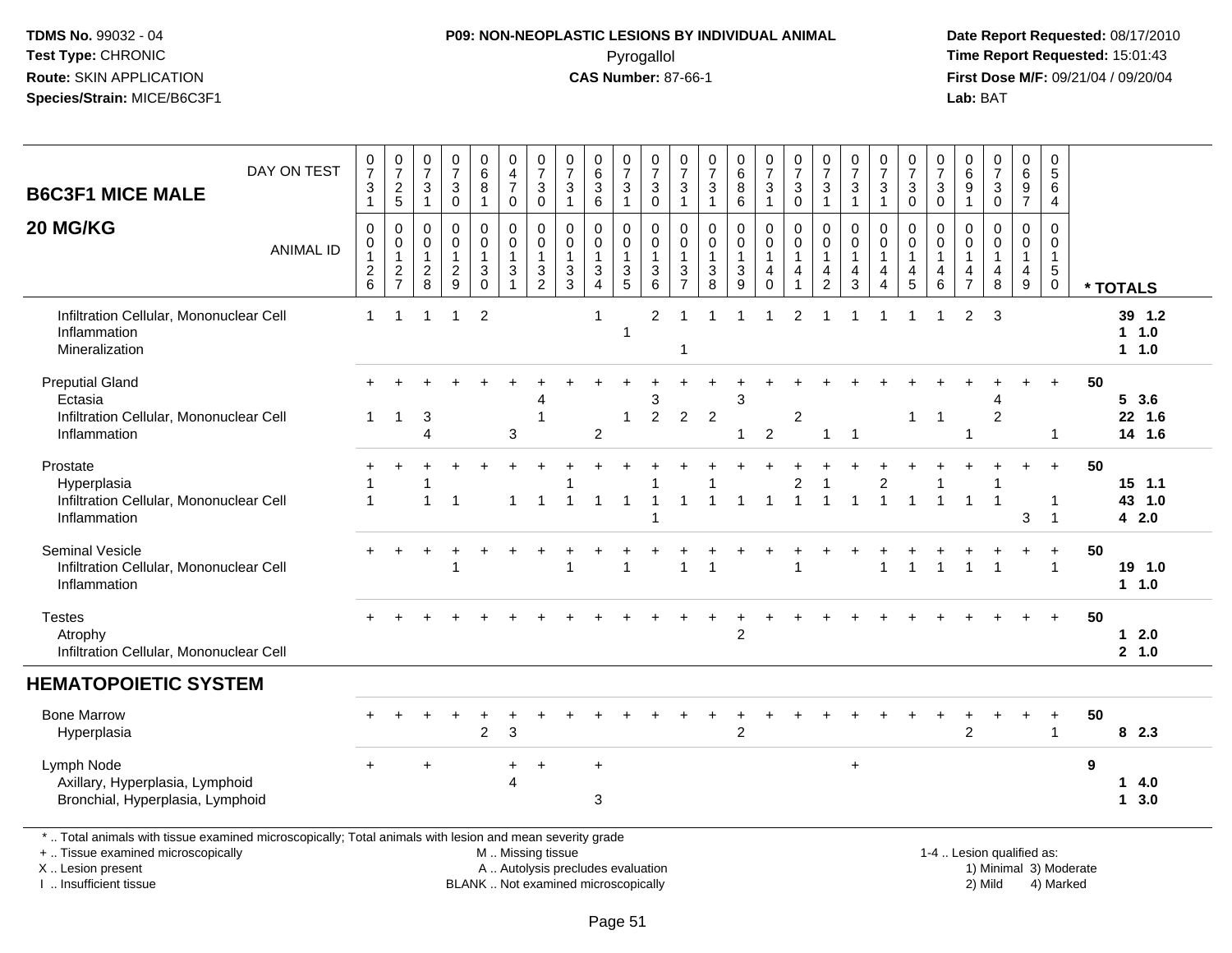## **P09: NON-NEOPLASTIC LESIONS BY INDIVIDUAL ANIMAL**Pyrogallol **Time Report Requested:** 15:01:43

 **Date Report Requested:** 08/17/2010 **First Dose M/F:** 09/21/04 / 09/20/04<br>Lab: BAT **Lab:** BAT

| DAY ON TEST | $\frac{0}{7}$<br>$\sqrt{3}$<br>1                          | $\frac{0}{7}$<br>$\boldsymbol{2}$<br>$\overline{5}$                          | $\pmb{0}$<br>$\overline{7}$<br>$\sqrt{3}$<br>$\mathbf{1}$ | $\frac{0}{7}$<br>$\sqrt{3}$<br>$\Omega$                             | 0<br>$\,6$<br>$\bf 8$<br>$\mathbf{1}$                                           | $\pmb{0}$<br>$\overline{4}$<br>$\overline{7}$<br>$\mathbf 0$           | $\frac{0}{7}$<br>3<br>$\mathbf 0$                       | $\frac{0}{7}$<br>$\sqrt{3}$<br>$\overline{1}$         | $\begin{matrix} 0 \\ 6 \\ 3 \end{matrix}$<br>6                         | $\frac{0}{7}$<br>$\sqrt{3}$<br>$\overline{1}$       | $\pmb{0}$<br>$\overline{7}$<br>$\mathbf{3}$<br>$\mathbf 0$      | 0<br>$\overline{7}$<br>$\mathbf{3}$<br>$\mathbf{1}$                | $\frac{0}{7}$<br>$\sqrt{3}$<br>1                         | $\begin{array}{c} 0 \\ 6 \end{array}$<br>$\bf 8$<br>6         | $\begin{smallmatrix}0\\7\end{smallmatrix}$<br>$\mathsf 3$<br>$\overline{1}$ | $\frac{0}{7}$<br>$\mathbf{3}$<br>$\mathbf 0$                      | $\frac{0}{7}$<br>3<br>$\mathbf{1}$                                                                       | $\frac{0}{7}$<br>$\mathbf{3}$<br>$\mathbf{1}$                 | $\frac{0}{7}$<br>3<br>$\mathbf{1}$            | $\frac{0}{7}$<br>$\mathbf{3}$<br>$\mathbf 0$  | $\frac{0}{7}$<br>$\sqrt{3}$<br>$\mathbf 0$                          | 0<br>$\,6\,$<br>9<br>1                       | $\frac{0}{7}$<br>3<br>$\mathbf 0$                    | 0<br>6<br>9<br>$\overline{7}$    | $\pmb{0}$<br>$\sqrt{5}$<br>$6\phantom{1}6$<br>$\overline{4}$            |          |                                                         |
|-------------|-----------------------------------------------------------|------------------------------------------------------------------------------|-----------------------------------------------------------|---------------------------------------------------------------------|---------------------------------------------------------------------------------|------------------------------------------------------------------------|---------------------------------------------------------|-------------------------------------------------------|------------------------------------------------------------------------|-----------------------------------------------------|-----------------------------------------------------------------|--------------------------------------------------------------------|----------------------------------------------------------|---------------------------------------------------------------|-----------------------------------------------------------------------------|-------------------------------------------------------------------|----------------------------------------------------------------------------------------------------------|---------------------------------------------------------------|-----------------------------------------------|-----------------------------------------------|---------------------------------------------------------------------|----------------------------------------------|------------------------------------------------------|----------------------------------|-------------------------------------------------------------------------|----------|---------------------------------------------------------|
|             | $\pmb{0}$<br>0<br>$\overline{1}$<br>$\boldsymbol{2}$<br>6 | $\pmb{0}$<br>$\pmb{0}$<br>$\mathbf{1}$<br>$\boldsymbol{2}$<br>$\overline{7}$ | $\pmb{0}$<br>0<br>$\mathbf{1}$<br>$\boldsymbol{2}$<br>8   | $\mathbf 0$<br>$\mathbf 0$<br>$\mathbf{1}$<br>$\boldsymbol{2}$<br>9 | $\pmb{0}$<br>$\pmb{0}$<br>$\mathbf{1}$<br>$\ensuremath{\mathsf{3}}$<br>$\Omega$ | $\pmb{0}$<br>$\pmb{0}$<br>$\mathbf{1}$<br>$\mathbf{3}$<br>$\mathbf{1}$ | $\mathbf 0$<br>0<br>$\mathbf{1}$<br>3<br>$\overline{2}$ | $\mathbf 0$<br>0<br>$\mathbf{1}$<br>$\mathbf{3}$<br>3 | $\pmb{0}$<br>$\pmb{0}$<br>$\mathbf{1}$<br>$\sqrt{3}$<br>$\overline{4}$ | $\pmb{0}$<br>0<br>$\overline{1}$<br>$\sqrt{3}$<br>5 | $\mathbf 0$<br>$\mathbf 0$<br>$\overline{1}$<br>$\sqrt{3}$<br>6 | $\mathbf 0$<br>0<br>$\mathbf{1}$<br>$\mathbf{3}$<br>$\overline{7}$ | 0<br>0<br>$\mathbf{1}$<br>$\ensuremath{\mathsf{3}}$<br>8 | $\pmb{0}$<br>$\pmb{0}$<br>1<br>$\ensuremath{\mathsf{3}}$<br>9 | $\mathsf 0$<br>$\mathbf 0$<br>$\mathbf{1}$<br>$\overline{4}$<br>$\Omega$    | $\mathbf 0$<br>$\mathbf 0$<br>$\mathbf{1}$<br>4<br>$\overline{1}$ | 0<br>0<br>1<br>4<br>$\overline{c}$                                                                       | $\pmb{0}$<br>$\pmb{0}$<br>$\mathbf{1}$<br>$\overline{4}$<br>3 | 0<br>0<br>$\mathbf{1}$<br>$\overline{4}$<br>4 | 0<br>0<br>$\mathbf{1}$<br>$\overline{4}$<br>5 | $\mathbf 0$<br>$\mathbf 0$<br>$\overline{1}$<br>$\overline{4}$<br>6 | 0<br>0<br>$\mathbf 1$<br>4<br>$\overline{7}$ | $\mathbf 0$<br>$\mathbf 0$<br>$\mathbf{1}$<br>4<br>8 | 0<br>0<br>$\mathbf{1}$<br>4<br>9 | $\mathbf 0$<br>$\mathbf 0$<br>$\mathbf{1}$<br>$\sqrt{5}$<br>$\mathbf 0$ |          | * TOTALS                                                |
|             | -1                                                        |                                                                              | $\ensuremath{\mathsf{3}}$                                 |                                                                     |                                                                                 | $\overline{2}$                                                         | -1                                                      |                                                       | $\overline{1}$                                                         |                                                     |                                                                 |                                                                    |                                                          |                                                               |                                                                             |                                                                   |                                                                                                          | $\overline{1}$                                                |                                               |                                               |                                                                     |                                              |                                                      |                                  |                                                                         |          | $8$ 1.5                                                 |
|             | $\overline{c}$                                            |                                                                              | $\overline{c}$                                            |                                                                     |                                                                                 |                                                                        |                                                         |                                                       |                                                                        |                                                     |                                                                 |                                                                    |                                                          |                                                               |                                                                             |                                                                   |                                                                                                          |                                                               | $\overline{c}$                                | 3                                             |                                                                     |                                              |                                                      |                                  | +<br>3                                                                  | 50       | 12 2.0                                                  |
|             | $+$                                                       | $\ddot{}$<br>3                                                               | 3                                                         |                                                                     |                                                                                 |                                                                        |                                                         |                                                       |                                                                        |                                                     |                                                                 |                                                                    |                                                          | $\overline{2}$                                                |                                                                             | $\overline{c}$                                                    |                                                                                                          | $\mathbf{3}$                                                  |                                               | $\overline{2}$                                |                                                                     |                                              |                                                      |                                  | $+$                                                                     | 50       | 13.0<br>$10$ 2.2<br>$12.0$                              |
|             |                                                           | $\overline{c}$                                                               |                                                           |                                                                     | $\overline{2}$                                                                  | 4                                                                      | $\overline{c}$                                          |                                                       |                                                                        |                                                     | 3                                                               |                                                                    |                                                          | 3                                                             |                                                                             | 1                                                                 |                                                                                                          |                                                               |                                               |                                               |                                                                     | $\overline{c}$                               |                                                      | $\mathbf{1}$                     | +<br>3                                                                  | 50       | 40 1.7<br>32.3<br>$1 1.0$                               |
|             |                                                           |                                                                              |                                                           |                                                                     | м                                                                               | $+$                                                                    | М                                                       |                                                       |                                                                        | ÷                                                   | M                                                               |                                                                    |                                                          |                                                               |                                                                             |                                                                   |                                                                                                          |                                                               | $\overline{ }$<br>3                           |                                               |                                                                     |                                              |                                                      |                                  |                                                                         | 46       | 13.0                                                    |
|             |                                                           |                                                                              |                                                           |                                                                     |                                                                                 |                                                                        |                                                         |                                                       |                                                                        |                                                     |                                                                 |                                                                    |                                                          |                                                               |                                                                             |                                                                   |                                                                                                          |                                                               |                                               |                                               |                                                                     |                                              |                                                      |                                  |                                                                         |          |                                                         |
|             | м                                                         | M                                                                            | м                                                         | м                                                                   | M                                                                               | M                                                                      | M                                                       | M                                                     | M                                                                      | M                                                   | M                                                               | M                                                                  | M                                                        | M                                                             | M                                                                           | M                                                                 | M                                                                                                        | M                                                             | M                                             | M                                             | M                                                                   | M                                            |                                                      |                                  |                                                                         | $\bf{0}$ |                                                         |
|             | -1                                                        |                                                                              |                                                           |                                                                     |                                                                                 | 4<br>3<br>4<br>4                                                       |                                                         |                                                       |                                                                        |                                                     | 4<br>$\overline{c}$<br>3<br>4<br>4<br>1                         |                                                                    |                                                          |                                                               |                                                                             |                                                                   |                                                                                                          |                                                               |                                               |                                               |                                                                     |                                              |                                                      |                                  | $\ddot{}$                                                               | 50       | 34.0<br>32.7<br>3, 3.7<br>34.0<br>34.0<br>11.0<br>4 1.3 |
|             | <b>ANIMAL ID</b><br>Sebaceous Gland, Site Of Application, |                                                                              |                                                           |                                                                     |                                                                                 |                                                                        |                                                         |                                                       |                                                                        |                                                     |                                                                 |                                                                    |                                                          |                                                               |                                                                             |                                                                   | *  Total animals with tissue examined microscopically; Total animals with lesion and mean severity grade |                                                               |                                               |                                               |                                                                     |                                              |                                                      |                                  |                                                                         | M M M    |                                                         |

+ .. Tissue examined microscopically

X .. Lesion present

I .. Insufficient tissue

M .. Missing tissue

A .. Autolysis precludes evaluation 1) Minimal 3 ... Autolysis precludes evaluation 1, and 30 ... (1) Minimal 3<br>1) Minimal 3) Mild BLANK .. Not examined microscopically 2) Mild 4) Marked

1-4 .. Lesion qualified as: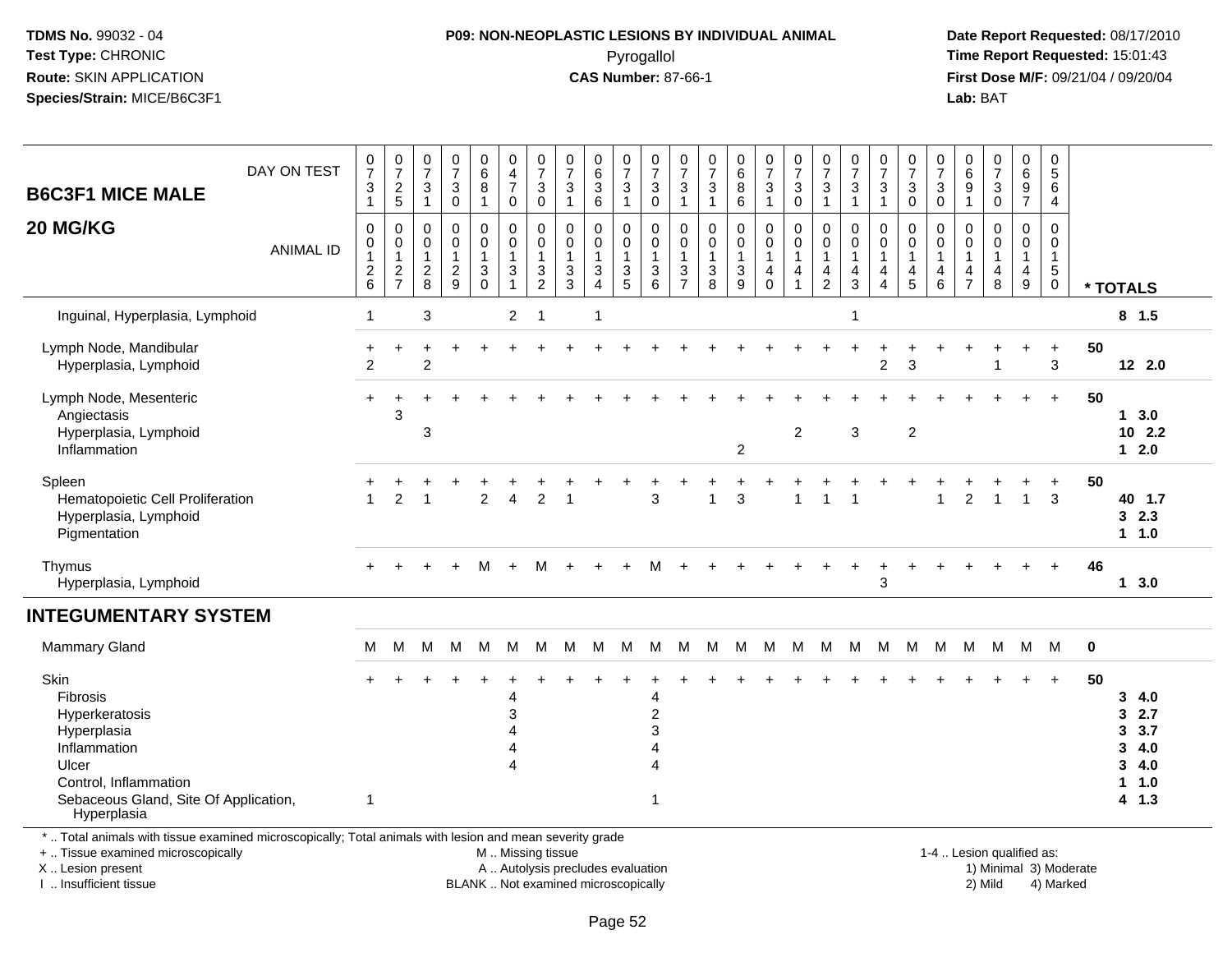# **P09: NON-NEOPLASTIC LESIONS BY INDIVIDUAL ANIMAL**Pyrogallol **Time Report Requested:** 15:01:43

| <b>B6C3F1 MICE MALE</b>                                                                                                                                                                                          | DAY ON TEST      | $\begin{smallmatrix}0\\7\end{smallmatrix}$<br>$\ensuremath{\mathsf{3}}$ | $\frac{0}{7}$<br>$\frac{2}{5}$                                   | $\begin{smallmatrix}0\\7\end{smallmatrix}$<br>$\ensuremath{\mathsf{3}}$ | $\frac{0}{7}$<br>3                                           | $_{6}^{\rm 0}$<br>$\overline{8}$                                   | $_4^{\rm 0}$<br>$\overline{7}$                                                                | $\frac{0}{7}$<br>$\ensuremath{\mathsf{3}}$                  | $\frac{0}{7}$<br>$\sqrt{3}$                                 | $\begin{array}{c} 0 \\ 6 \end{array}$<br>$\ensuremath{\mathsf{3}}$              | $\frac{0}{7}$<br>$\ensuremath{\mathsf{3}}$                | $\frac{0}{7}$<br>3              | $\frac{0}{7}$<br>$\ensuremath{\mathsf{3}}$                           | $\frac{0}{7}$<br>$\mathbf{3}$                                               | $\begin{matrix} 0 \\ 6 \end{matrix}$<br>$\overline{8}$ | $\frac{0}{7}$<br>$\ensuremath{\mathsf{3}}$                     | $\frac{0}{7}$<br>$\sqrt{3}$                                         | $\frac{0}{7}$<br>$\ensuremath{\mathsf{3}}$                     | $\frac{0}{7}$<br>$\ensuremath{\mathsf{3}}$                         | $\frac{0}{7}$<br>$\ensuremath{\mathsf{3}}$                        | $\frac{0}{7}$<br>$\ensuremath{\mathsf{3}}$           | $\frac{0}{7}$<br>$\ensuremath{\mathsf{3}}$                          | $\begin{array}{c} 0 \\ 6 \\ 9 \end{array}$              | $\frac{0}{7}$<br>$\mathbf{3}$                    | $\begin{array}{c} 0 \\ 6 \end{array}$<br>$\boldsymbol{9}$         | $\mathbf 0$<br>$\,$ 5 $\,$<br>6                                           |                        |          |                                                        |  |
|------------------------------------------------------------------------------------------------------------------------------------------------------------------------------------------------------------------|------------------|-------------------------------------------------------------------------|------------------------------------------------------------------|-------------------------------------------------------------------------|--------------------------------------------------------------|--------------------------------------------------------------------|-----------------------------------------------------------------------------------------------|-------------------------------------------------------------|-------------------------------------------------------------|---------------------------------------------------------------------------------|-----------------------------------------------------------|---------------------------------|----------------------------------------------------------------------|-----------------------------------------------------------------------------|--------------------------------------------------------|----------------------------------------------------------------|---------------------------------------------------------------------|----------------------------------------------------------------|--------------------------------------------------------------------|-------------------------------------------------------------------|------------------------------------------------------|---------------------------------------------------------------------|---------------------------------------------------------|--------------------------------------------------|-------------------------------------------------------------------|---------------------------------------------------------------------------|------------------------|----------|--------------------------------------------------------|--|
|                                                                                                                                                                                                                  |                  | $\mathbf{1}$                                                            |                                                                  | $\mathbf{1}$                                                            | $\mathbf 0$                                                  | $\mathbf{1}$                                                       | $\mathbf 0$                                                                                   | $\mathbf 0$                                                 | $\overline{1}$                                              | 6                                                                               | $\mathbf{1}$                                              | $\mathbf 0$                     | $\overline{1}$                                                       | $\mathbf{1}$                                                                | 6                                                      | $\mathbf{1}$                                                   | $\mathbf 0$                                                         | $\overline{1}$                                                 | $\mathbf{1}$                                                       | $\mathbf{1}$                                                      | $\mathbf 0$                                          | $\mathbf 0$                                                         | $\mathbf{1}$                                            | $\mathbf 0$                                      | $\overline{7}$                                                    | 4                                                                         |                        |          |                                                        |  |
| 20 MG/KG                                                                                                                                                                                                         | <b>ANIMAL ID</b> | $\pmb{0}$<br>$\pmb{0}$<br>$\mathbf{1}$<br>$^2$ 6                        | $\mathbf 0$<br>$\mathbf 0$<br>$\mathbf{1}$<br>$\frac{2}{7}$      | $\pmb{0}$<br>$\mathbf 0$<br>$\mathbf{1}$<br>$\frac{2}{8}$               | $\mathsf{O}$<br>$\mathbf 0$<br>$\mathbf{1}$<br>$\frac{2}{9}$ | $\mathsf 0$<br>$\mathsf{O}$<br>$\mathbf{1}$<br>$_0^3$              | $\mathbf 0$<br>$\mathbf 0$<br>1<br>$\mathbf{3}$                                               | $\mathbf 0$<br>$\mathbf 0$<br>$\mathbf{1}$<br>$\frac{3}{2}$ | $\mathbf 0$<br>$\mathbf 0$<br>$\mathbf{1}$<br>$\frac{3}{3}$ | 0<br>$\mathbf 0$<br>$\mathbf{1}$<br>$\ensuremath{\mathsf{3}}$<br>$\overline{4}$ | $\pmb{0}$<br>$\mathbf 0$<br>$\mathbf{1}$<br>$\frac{3}{5}$ | 0<br>$\mathbf 0$<br>1<br>3<br>6 | $\mathbf 0$<br>$\mathbf 0$<br>$\mathbf{1}$<br>$\frac{3}{7}$          | $\mathsf 0$<br>$\mathbf 0$<br>$\mathbf 1$<br>$\mathbf{3}$<br>$\overline{8}$ | 0<br>$\pmb{0}$<br>$\mathbf{1}$<br>$\frac{3}{9}$        | $\mathbf 0$<br>$\mathbf 0$<br>$\mathbf{1}$<br>4<br>$\mathbf 0$ | $\mathbf 0$<br>$\mathbf 0$<br>$\overline{1}$<br>4<br>$\overline{1}$ | $\mathbf 0$<br>$\Omega$<br>$\mathbf{1}$<br>4<br>$\overline{2}$ | 0<br>$\mathbf 0$<br>$\mathbf{1}$<br>$\overline{4}$<br>$\mathbf{3}$ | $\mathbf 0$<br>$\mathbf 0$<br>$\mathbf{1}$<br>4<br>$\overline{4}$ | $\mathbf 0$<br>$\mathbf 0$<br>$\mathbf{1}$<br>4<br>5 | $\mathbf 0$<br>$\mathbf 0$<br>$\overline{1}$<br>4<br>$6\phantom{a}$ | 0<br>$\mathbf 0$<br>$\mathbf{1}$<br>4<br>$\overline{7}$ | 0<br>$\mathbf 0$<br>1<br>4<br>$\,8\,$            | $\mathbf 0$<br>$\mathbf 0$<br>$\mathbf{1}$<br>4<br>$\overline{9}$ | $\mathbf 0$<br>$\mathbf 0$<br>$\overline{1}$<br>$\sqrt{5}$<br>$\mathbf 0$ |                        | * TOTALS |                                                        |  |
| Site Of Application, Fibrosis<br>Site Of Application, Hyperkeratosis<br>Site Of Application, Hyperplasia<br>Site Of Application, Inflammation<br>Site Of Application, Pigmentation<br>Site Of Application, Ulcer |                  | 2<br>$\mathbf{1}$<br>$\overline{c}$<br>1                                | $\overline{\mathbf{c}}$<br>$\overline{2}$<br>$\overline{1}$<br>1 | 1                                                                       | $\overline{c}$<br>$\overline{2}$                             | $\overline{a}$<br>$\mathbf{1}$<br>$\overline{2}$<br>$\overline{1}$ | 4<br>3<br>3<br>3<br>$\sqrt{3}$                                                                | $\overline{1}$<br>$\overline{2}$<br>$\overline{1}$          | $\overline{c}$<br>$\overline{c}$<br>-1                      | $\overline{c}$<br>$\mathbf{1}$<br>$\mathbf{1}$                                  | $\overline{2}$<br>$\overline{2}$<br>$\overline{1}$        | $\overline{c}$<br>$\mathbf{1}$  | $\overline{c}$<br>$\overline{c}$<br>$\overline{c}$<br>$\overline{2}$ | $\overline{2}$<br>$\overline{2}$<br>$\overline{2}$<br>$\overline{1}$        | $\overline{a}$<br>$\overline{1}$<br>$\overline{1}$     | $\overline{2}$<br>$\overline{2}$<br>$\overline{1}$             | $\overline{c}$<br>$\overline{1}$                                    | 2<br>$\overline{c}$<br>$\overline{c}$<br>$\overline{1}$        | -1<br>$\overline{c}$<br>$\overline{2}$<br>$\overline{1}$           | $\overline{c}$<br>$\overline{2}$                                  | 1<br>$\boldsymbol{2}$<br>$\mathbf{1}$                | $\boldsymbol{2}$<br>$\overline{2}$                                  | $\sqrt{2}$<br>$\overline{2}$<br>$\overline{1}$          | $\overline{c}$<br>$\mathbf{1}$<br>$\overline{1}$ | $\overline{c}$<br>$\overline{1}$<br>$\overline{1}$                | $\overline{\mathbf{1}}$<br>$\overline{1}$                                 |                        |          | 28 1.4<br>50 1.9<br>47 1.6<br>$37$ 1.2<br>9 1.0<br>2.5 |  |
| <b>MUSCULOSKELETAL SYSTEM</b>                                                                                                                                                                                    |                  |                                                                         |                                                                  |                                                                         |                                                              |                                                                    |                                                                                               |                                                             |                                                             |                                                                                 |                                                           |                                 |                                                                      |                                                                             |                                                        |                                                                |                                                                     |                                                                |                                                                    |                                                                   |                                                      |                                                                     |                                                         |                                                  |                                                                   |                                                                           |                        |          |                                                        |  |
| <b>Bone</b><br>Cranium, Hyperostosis                                                                                                                                                                             |                  |                                                                         |                                                                  |                                                                         |                                                              |                                                                    |                                                                                               |                                                             |                                                             | 3                                                                               |                                                           |                                 |                                                                      |                                                                             |                                                        |                                                                |                                                                     |                                                                |                                                                    |                                                                   |                                                      |                                                                     |                                                         |                                                  |                                                                   |                                                                           | 50                     |          | $1 \quad 3.0$                                          |  |
| <b>Skeletal Muscle</b><br>Inflammation                                                                                                                                                                           |                  |                                                                         |                                                                  | $\ddot{}$<br>1                                                          |                                                              |                                                                    |                                                                                               |                                                             |                                                             |                                                                                 |                                                           |                                 |                                                                      |                                                                             |                                                        |                                                                |                                                                     |                                                                |                                                                    |                                                                   |                                                      |                                                                     |                                                         |                                                  |                                                                   |                                                                           | $\overline{1}$         |          | $1 1.0$                                                |  |
| <b>NERVOUS SYSTEM</b>                                                                                                                                                                                            |                  |                                                                         |                                                                  |                                                                         |                                                              |                                                                    |                                                                                               |                                                             |                                                             |                                                                                 |                                                           |                                 |                                                                      |                                                                             |                                                        |                                                                |                                                                     |                                                                |                                                                    |                                                                   |                                                      |                                                                     |                                                         |                                                  |                                                                   |                                                                           |                        |          |                                                        |  |
| <b>Brain</b>                                                                                                                                                                                                     |                  |                                                                         |                                                                  |                                                                         |                                                              |                                                                    |                                                                                               |                                                             |                                                             |                                                                                 |                                                           |                                 |                                                                      |                                                                             |                                                        |                                                                |                                                                     |                                                                |                                                                    |                                                                   |                                                      |                                                                     |                                                         |                                                  |                                                                   |                                                                           | 50                     |          |                                                        |  |
| Peripheral Nerve                                                                                                                                                                                                 |                  |                                                                         |                                                                  |                                                                         |                                                              |                                                                    |                                                                                               |                                                             |                                                             |                                                                                 |                                                           |                                 |                                                                      |                                                                             |                                                        |                                                                |                                                                     |                                                                |                                                                    |                                                                   |                                                      |                                                                     |                                                         |                                                  | $\ddot{}$                                                         |                                                                           | $\mathbf{1}$           |          |                                                        |  |
| Spinal Cord                                                                                                                                                                                                      |                  |                                                                         |                                                                  |                                                                         |                                                              |                                                                    |                                                                                               |                                                             |                                                             |                                                                                 |                                                           |                                 |                                                                      |                                                                             |                                                        |                                                                |                                                                     |                                                                |                                                                    |                                                                   |                                                      |                                                                     |                                                         |                                                  | $+$                                                               |                                                                           | $\mathbf{1}$           |          |                                                        |  |
| <b>RESPIRATORY SYSTEM</b>                                                                                                                                                                                        |                  |                                                                         |                                                                  |                                                                         |                                                              |                                                                    |                                                                                               |                                                             |                                                             |                                                                                 |                                                           |                                 |                                                                      |                                                                             |                                                        |                                                                |                                                                     |                                                                |                                                                    |                                                                   |                                                      |                                                                     |                                                         |                                                  |                                                                   |                                                                           |                        |          |                                                        |  |
| Lung<br>Infiltration Cellular, Histiocyte<br>Inflammation<br>Mineralization<br>Pigmentation<br>Thrombosis                                                                                                        |                  |                                                                         | $\boldsymbol{2}$<br>3                                            |                                                                         |                                                              |                                                                    |                                                                                               |                                                             | $\overline{2}$                                              | $\mathbf 3$<br>$\overline{c}$                                                   |                                                           |                                 |                                                                      | $\boldsymbol{2}$                                                            |                                                        |                                                                |                                                                     |                                                                |                                                                    |                                                                   |                                                      |                                                                     | -1<br>$\overline{1}$                                    | $\overline{c}$                                   |                                                                   |                                                                           | 50                     | 5        | 72.7<br>1.8<br>11.0<br>2, 1.0<br>13.0                  |  |
| *  Total animals with tissue examined microscopically; Total animals with lesion and mean severity grade<br>+  Tissue examined microscopically<br>X  Lesion present<br>I  Insufficient tissue                    |                  |                                                                         |                                                                  |                                                                         |                                                              |                                                                    | M  Missing tissue<br>A  Autolysis precludes evaluation<br>BLANK  Not examined microscopically |                                                             |                                                             |                                                                                 |                                                           |                                 |                                                                      |                                                                             |                                                        |                                                                |                                                                     |                                                                |                                                                    |                                                                   |                                                      |                                                                     | 1-4  Lesion qualified as:                               | 2) Mild                                          |                                                                   | 4) Marked                                                                 | 1) Minimal 3) Moderate |          |                                                        |  |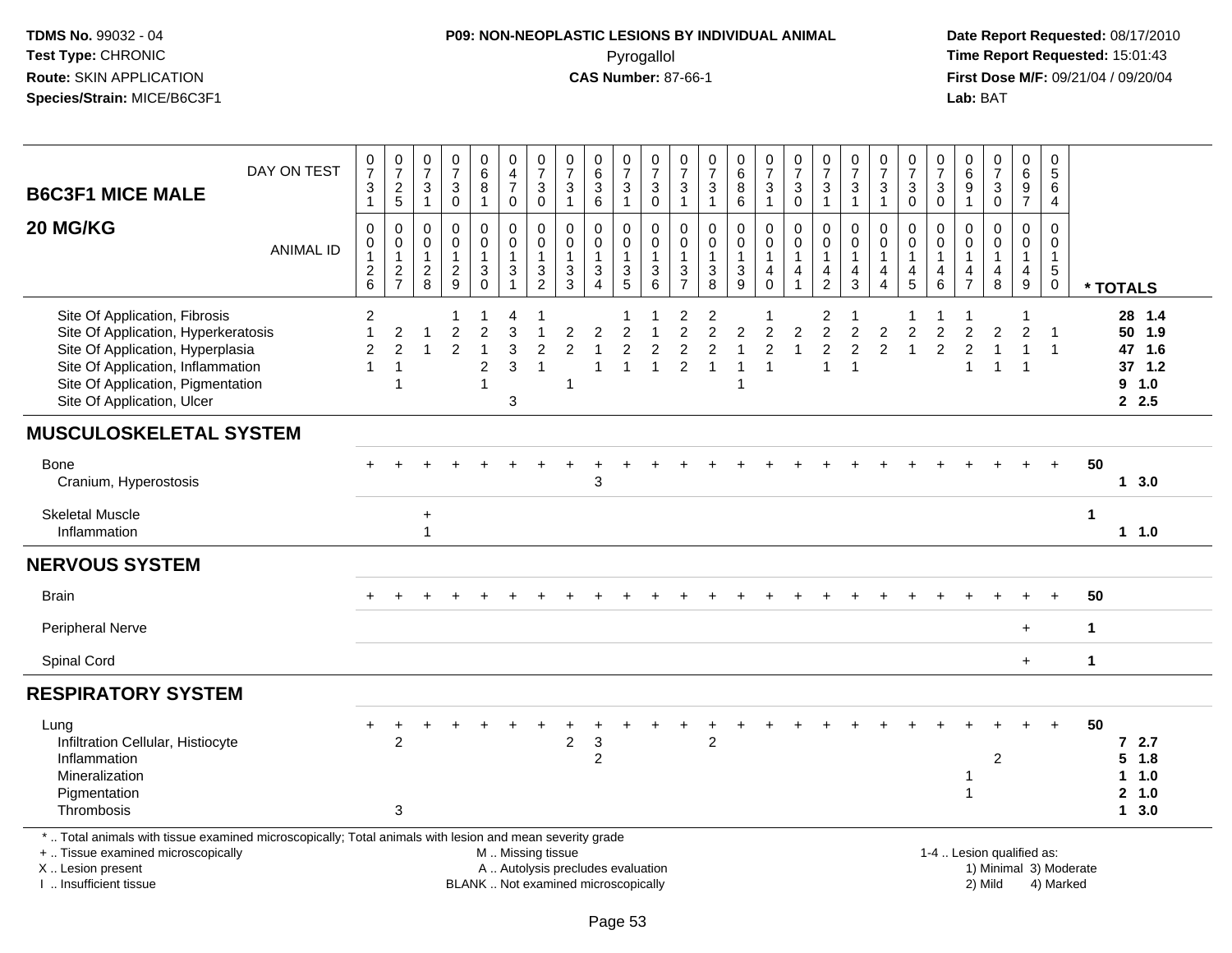## **P09: NON-NEOPLASTIC LESIONS BY INDIVIDUAL ANIMAL**Pyrogallol **Time Report Requested:** 15:01:43

 **Date Report Requested:** 08/17/2010 **First Dose M/F:** 09/21/04 / 09/20/04<br>**Lab:** BAT **Lab:** BAT

| DAY ON TEST<br><b>B6C3F1 MICE MALE</b><br>20 MG/KG<br><b>ANIMAL ID</b>                                                                                                                                                                                                                     | $\frac{0}{7}$<br>$\sqrt{3}$<br>$\mathbf{1}$<br>0<br>$\pmb{0}$<br>$\mathbf{1}$<br>$\frac{2}{6}$ | $\frac{0}{7}$<br>$\frac{2}{5}$<br>0<br>$\pmb{0}$<br>$\mathbf{1}$<br>$\frac{2}{7}$ | $\frac{0}{7}$<br>$\frac{3}{1}$<br>$\mathbf 0$<br>$\boldsymbol{0}$<br>$\overline{1}$<br>$\frac{2}{8}$ | $\frac{0}{7}$<br>$\sqrt{3}$<br>$\mathbf 0$<br>$\mathbf 0$<br>$\mathbf 0$<br>$\mathbf{1}$<br>$\frac{2}{9}$ | $\begin{matrix}0\\6\\8\end{matrix}$<br>$\mathbf{1}$<br>0<br>$\mathbf 0$<br>$\mathbf{1}$<br>$\ensuremath{\mathsf{3}}$<br>$\mathbf 0$ | 0<br>$\frac{4}{7}$<br>$\mathsf 0$<br>$\mathbf 0$<br>$\mathsf 0$<br>$\mathbf{1}$<br>$\ensuremath{\mathsf{3}}$ | $\begin{smallmatrix}0\\7\end{smallmatrix}$<br>3<br>$\mathsf{O}\xspace$<br>0<br>$\mathbf 0$<br>$\mathbf{1}$<br>$\frac{3}{2}$ | $\begin{array}{c} 0 \\ 7 \end{array}$<br>3<br>$\mathbf{1}$<br>0<br>$\pmb{0}$<br>$\mathbf{1}$<br>$\frac{3}{3}$ | $\begin{matrix} 0 \\ 6 \\ 3 \end{matrix}$<br>$6\phantom{1}$<br>$\mathbf 0$<br>$\mathsf{O}\xspace$<br>$\mathbf{1}$<br>$\sqrt{3}$<br>$\overline{4}$ | $\frac{0}{7}$<br>$\frac{3}{1}$<br>0<br>$\mathsf{O}\xspace$<br>$\mathbf{1}$<br>$\frac{3}{5}$ | $\frac{0}{7}$<br>$\sqrt{3}$<br>$\overline{0}$<br>0<br>$\pmb{0}$<br>$\overline{1}$<br>$\sqrt{3}$<br>6 | $\frac{0}{7}$<br>$\ensuremath{\mathsf{3}}$<br>$\overline{1}$<br>$\mathbf 0$<br>$\boldsymbol{0}$<br>$\mathbf{1}$<br>$\mathbf{3}$<br>$\overline{7}$ | $\frac{0}{7}$<br>3<br>$\mathbf{1}$<br>$\mathbf 0$<br>$\mathbf 0$<br>$\mathbf{1}$<br>$\ensuremath{\mathsf{3}}$<br>8 | $\begin{matrix}0\6\8\end{matrix}$<br>$\overline{6}$<br>0<br>$\mathsf{O}\xspace$<br>$\mathbf{1}$<br>$\mathbf{3}$<br>9 | $\begin{smallmatrix}0\\7\end{smallmatrix}$<br>$\mathbf{3}$<br>$\mathbf{1}$<br>$\mathbf 0$<br>$\mathsf{O}\xspace$<br>$\mathbf{1}$<br>$\overline{4}$<br>$\Omega$ | $\frac{0}{7}$<br>$\ensuremath{\mathsf{3}}$<br>$\overline{0}$<br>0<br>$\pmb{0}$<br>$\mathbf{1}$<br>$\overline{4}$ | $\frac{0}{7}$<br>$\frac{3}{1}$<br>0<br>$\mathbf 0$<br>$\overline{1}$<br>$\overline{4}$<br>$\overline{2}$ | $\frac{0}{7}$<br>$\ensuremath{\mathsf{3}}$<br>$\overline{1}$<br>0<br>$\mathbf 0$<br>$\overline{1}$<br>$\overline{4}$<br>3 | $\frac{0}{7}$<br>$\sqrt{3}$<br>$\mathbf{1}$<br>0<br>$\pmb{0}$<br>$\mathbf{1}$<br>4<br>$\overline{4}$ | $\frac{0}{7}$<br>$\ensuremath{\mathsf{3}}$<br>$\mathsf 0$<br>0<br>$\mathsf 0$<br>$\mathbf{1}$<br>4<br>5 | $\frac{0}{7}$<br>$\mathbf{3}$<br>$\pmb{0}$<br>$\mathbf 0$<br>0<br>$\mathbf{1}$<br>$\overline{4}$<br>6 | $\begin{smallmatrix}0\0\0\end{smallmatrix}$<br>$\boldsymbol{9}$<br>$\mathbf{1}$<br>$\mathbf 0$<br>0<br>$\mathbf{1}$<br>$\overline{4}$<br>$\overline{7}$ | $\frac{0}{7}$<br>$_{\rm 0}^3$<br>0<br>$\pmb{0}$<br>$\mathbf{1}$<br>$\overline{\mathbf{4}}$<br>8 | $0\over 6$<br>$\frac{9}{7}$<br>$\overline{0}$<br>$\mathbf 0$<br>$\mathbf{1}$<br>4<br>9 | 0<br>$\sqrt{5}$<br>6<br>$\overline{4}$<br>$\mathbf 0$<br>$\mathbf 0$<br>$\overline{1}$<br>$\,$ 5 $\,$<br>$\mathbf 0$ | * TOTALS                                                                                                                 |
|--------------------------------------------------------------------------------------------------------------------------------------------------------------------------------------------------------------------------------------------------------------------------------------------|------------------------------------------------------------------------------------------------|-----------------------------------------------------------------------------------|------------------------------------------------------------------------------------------------------|-----------------------------------------------------------------------------------------------------------|-------------------------------------------------------------------------------------------------------------------------------------|--------------------------------------------------------------------------------------------------------------|-----------------------------------------------------------------------------------------------------------------------------|---------------------------------------------------------------------------------------------------------------|---------------------------------------------------------------------------------------------------------------------------------------------------|---------------------------------------------------------------------------------------------|------------------------------------------------------------------------------------------------------|---------------------------------------------------------------------------------------------------------------------------------------------------|--------------------------------------------------------------------------------------------------------------------|----------------------------------------------------------------------------------------------------------------------|----------------------------------------------------------------------------------------------------------------------------------------------------------------|------------------------------------------------------------------------------------------------------------------|----------------------------------------------------------------------------------------------------------|---------------------------------------------------------------------------------------------------------------------------|------------------------------------------------------------------------------------------------------|---------------------------------------------------------------------------------------------------------|-------------------------------------------------------------------------------------------------------|---------------------------------------------------------------------------------------------------------------------------------------------------------|-------------------------------------------------------------------------------------------------|----------------------------------------------------------------------------------------|----------------------------------------------------------------------------------------------------------------------|--------------------------------------------------------------------------------------------------------------------------|
| Alveolar Epithelium, Hyperplasia<br>Interstitium, Fibrosis                                                                                                                                                                                                                                 |                                                                                                |                                                                                   | -1                                                                                                   |                                                                                                           |                                                                                                                                     |                                                                                                              |                                                                                                                             |                                                                                                               | $\mathbf{3}$                                                                                                                                      |                                                                                             |                                                                                                      |                                                                                                                                                   |                                                                                                                    |                                                                                                                      |                                                                                                                                                                |                                                                                                                  |                                                                                                          |                                                                                                                           |                                                                                                      |                                                                                                         |                                                                                                       | $\mathbf 1$                                                                                                                                             |                                                                                                 |                                                                                        |                                                                                                                      | 3, 1.7<br>$12.0$                                                                                                         |
| Nose<br>Foreign Body<br>Inflammation<br>Polyp, Inflammatory<br>Glands, Dilatation<br>Glands, Metaplasia<br>Olfactory Epithelium, Hyperplasia<br>Olfactory Epithelium, Metaplasia<br>Respiratory Epithelium, Degeneration<br>Respiratory Epithelium, Hyperplasia<br>Vomeronasal Organ, Cyst | $\overline{2}$                                                                                 |                                                                                   |                                                                                                      | $\mathbf{1}$<br>2                                                                                         | $\overline{1}$                                                                                                                      | $\overline{1}$<br>$\sqrt{3}$                                                                                 |                                                                                                                             | $\mathbf{1}$<br>1                                                                                             | $\overline{1}$                                                                                                                                    | $\overline{2}$<br>3<br>2                                                                    | $\overline{\phantom{0}}$ 1                                                                           |                                                                                                                                                   |                                                                                                                    |                                                                                                                      | $\overline{2}$<br>$\overline{2}$                                                                                                                               |                                                                                                                  | 2                                                                                                        |                                                                                                                           | $\mathbf{1}$<br>2                                                                                    |                                                                                                         | $\mathbf{1}$<br>2                                                                                     | $\mathbf{1}$                                                                                                                                            |                                                                                                 |                                                                                        | $\overline{2}$<br>3<br>2<br>3                                                                                        | 50<br>1<br>16 1.1<br>2, 3.0<br>1 1.0<br>1.0<br>1.<br>3.0<br>1.<br>4 1.8<br>2.0<br>$\mathbf 1$<br>46 1.4<br>$1 \quad 2.0$ |
| Trachea<br><b>SPECIAL SENSES SYSTEM</b>                                                                                                                                                                                                                                                    |                                                                                                |                                                                                   |                                                                                                      |                                                                                                           |                                                                                                                                     |                                                                                                              |                                                                                                                             |                                                                                                               |                                                                                                                                                   |                                                                                             |                                                                                                      |                                                                                                                                                   |                                                                                                                    |                                                                                                                      |                                                                                                                                                                |                                                                                                                  |                                                                                                          |                                                                                                                           |                                                                                                      |                                                                                                         |                                                                                                       |                                                                                                                                                         |                                                                                                 |                                                                                        | $+$                                                                                                                  | 50                                                                                                                       |
| Eye<br>Cataract<br>Developmental Malformation<br>Infiltration Cellular, Mononuclear Cell<br>Inflammation                                                                                                                                                                                   |                                                                                                |                                                                                   |                                                                                                      |                                                                                                           |                                                                                                                                     |                                                                                                              |                                                                                                                             |                                                                                                               |                                                                                                                                                   | 1                                                                                           |                                                                                                      |                                                                                                                                                   |                                                                                                                    |                                                                                                                      |                                                                                                                                                                |                                                                                                                  |                                                                                                          |                                                                                                                           |                                                                                                      |                                                                                                         |                                                                                                       |                                                                                                                                                         |                                                                                                 |                                                                                        |                                                                                                                      | 50<br>2.0<br>4.0<br>1<br>1.0<br>$\overline{1}$<br>3, 1.7                                                                 |
| <b>Harderian Gland</b><br>Hyperplasia<br>Infiltration Cellular, Mononuclear Cell                                                                                                                                                                                                           |                                                                                                |                                                                                   | -1                                                                                                   | - 1                                                                                                       |                                                                                                                                     |                                                                                                              |                                                                                                                             |                                                                                                               |                                                                                                                                                   |                                                                                             |                                                                                                      |                                                                                                                                                   |                                                                                                                    |                                                                                                                      |                                                                                                                                                                |                                                                                                                  |                                                                                                          |                                                                                                                           |                                                                                                      |                                                                                                         |                                                                                                       |                                                                                                                                                         |                                                                                                 | -1                                                                                     | - 1                                                                                                                  | 50<br>4.0<br>41 1.0                                                                                                      |

#### **URINARY SYSTEM**

\* .. Total animals with tissue examined microscopically; Total animals with lesion and mean severity grade

+ .. Tissue examined microscopically

X .. Lesion present

I .. Insufficient tissue

 M .. Missing tissueA .. Autolysis precludes evaluation

1-4 .. Lesion qualified as:<br>1) Minimal 3) Moderate BLANK .. Not examined microscopically 2) Mild 4) Marked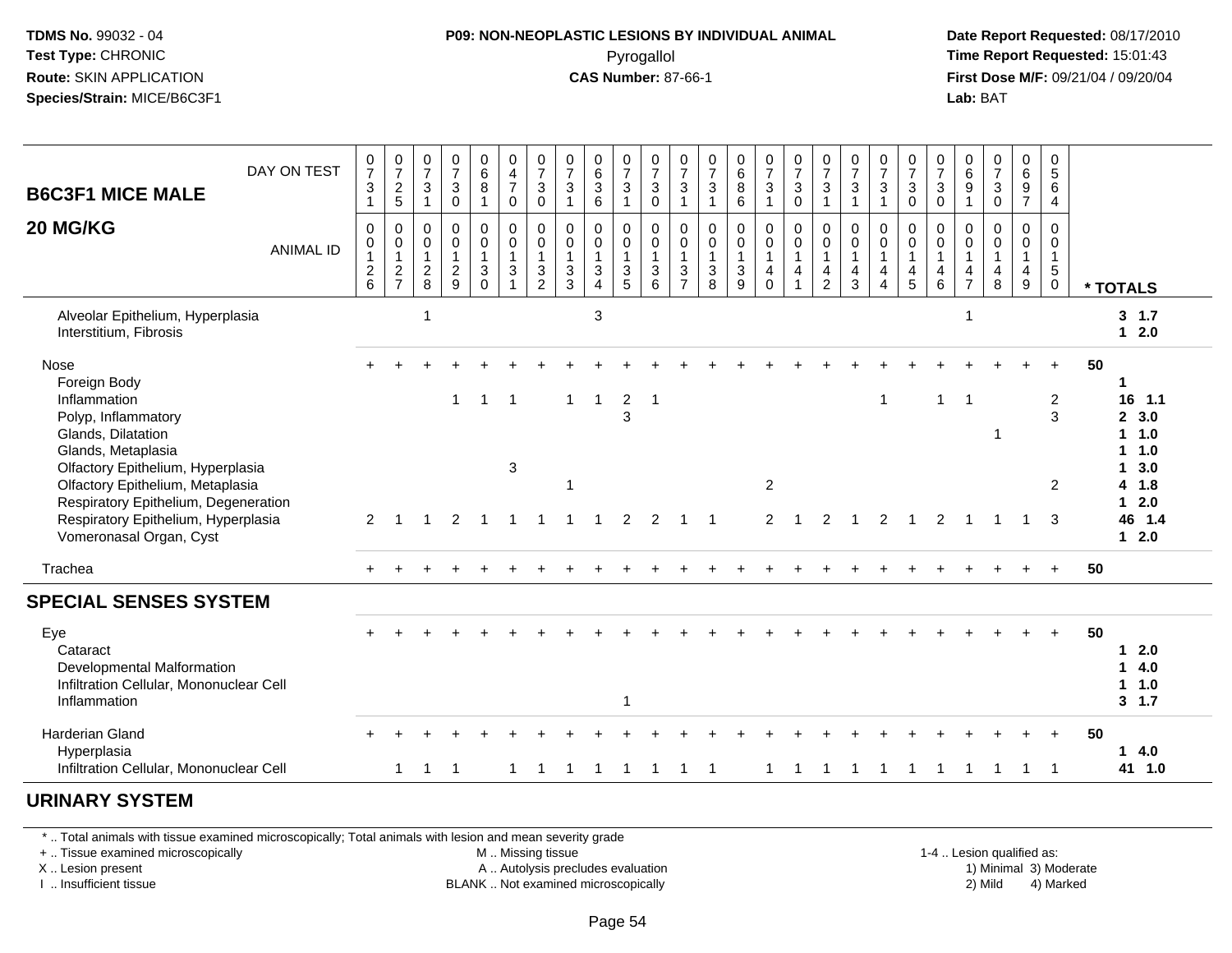### **P09: NON-NEOPLASTIC LESIONS BY INDIVIDUAL ANIMAL**Pyrogallol **Time Report Requested:** 15:01:43

 **Date Report Requested:** 08/17/2010 **First Dose M/F:** 09/21/04 / 09/20/04<br>**Lab:** BAT **Lab:** BAT

| <b>B6C3F1 MICE MALE</b><br>20 MG/KG                                                         | DAY ON TEST<br><b>ANIMAL ID</b> | $\boldsymbol{0}$<br>$\overline{7}$<br>3<br>0<br>$\mathbf 0$ | $\frac{0}{7}$<br>$\overline{c}$<br>5<br>0<br>0 | $\frac{0}{7}$<br>$\mathsf 3$<br>0<br>$\pmb{0}$ | $\frac{0}{7}$<br>$\sqrt{3}$<br>$\mathbf 0$<br>$\pmb{0}$<br>$\pmb{0}$ | $_6^0$<br>$\overline{8}$<br>0<br>0 | $\begin{smallmatrix}0\\4\end{smallmatrix}$<br>$\overline{7}$<br>$\mathbf 0$<br>$\pmb{0}$<br>$\pmb{0}$ | $\frac{0}{7}$<br>3<br>0<br>$\pmb{0}$ | $\frac{0}{7}$<br>3<br>0        | $\begin{matrix} 0 \\ 6 \\ 3 \end{matrix}$<br>6<br>$\pmb{0}$<br>$\pmb{0}$ | $\begin{smallmatrix}0\\7\end{smallmatrix}$<br>$\mathbf{3}$<br>$\mathbf 0$<br>$\mathbf 0$ | $\frac{0}{7}$<br>$\mathbf{3}$<br>$\mathbf 0$<br>$_{\rm 0}^{\rm 0}$<br>$\overline{1}$ | 0<br>$\overline{7}$<br>3<br>$\boldsymbol{0}$ | $\frac{0}{7}$<br>3<br>$\mathbf 0$ | $\begin{matrix} 0 \\ 6 \\ 8 \end{matrix}$<br>6<br>0<br>$\pmb{0}$ | $\begin{smallmatrix}0\\7\end{smallmatrix}$<br>$\mathbf{3}$<br>$\mathbf 0$<br>$\mathsf 0$ | $\frac{0}{7}$<br>$\mathbf{3}$<br>$\mathbf 0$<br>$\pmb{0}$<br>$\pmb{0}$<br>$\mathbf{1}$ | $\frac{0}{7}$<br>3<br>0<br>$\mathbf 0$ | $\frac{0}{7}$<br>3 | $\frac{0}{7}$<br>$\mathfrak{Z}$<br>0<br>$\pmb{0}$ | $\frac{0}{7}$<br>$\mathbf{3}$<br>0<br>0<br>0 | $\frac{0}{7}$<br>$\mathbf{3}$<br>$\mathbf 0$<br>$\,0\,$<br>$\boldsymbol{0}$ | $\mathbf 0$<br>$\,6\,$<br>9<br>0<br>$\mathbf 0$ | $\frac{0}{7}$<br>3<br>$\mathbf 0$<br>$\pmb{0}$ | $_6^0$<br>$\boldsymbol{9}$<br>$\overline{ }$<br>$\overline{0}$<br>$\pmb{0}$ | 0<br>5<br>6<br>$\overline{4}$<br>0<br>0 |    |                                                   |
|---------------------------------------------------------------------------------------------|---------------------------------|-------------------------------------------------------------|------------------------------------------------|------------------------------------------------|----------------------------------------------------------------------|------------------------------------|-------------------------------------------------------------------------------------------------------|--------------------------------------|--------------------------------|--------------------------------------------------------------------------|------------------------------------------------------------------------------------------|--------------------------------------------------------------------------------------|----------------------------------------------|-----------------------------------|------------------------------------------------------------------|------------------------------------------------------------------------------------------|----------------------------------------------------------------------------------------|----------------------------------------|--------------------|---------------------------------------------------|----------------------------------------------|-----------------------------------------------------------------------------|-------------------------------------------------|------------------------------------------------|-----------------------------------------------------------------------------|-----------------------------------------|----|---------------------------------------------------|
|                                                                                             |                                 | $\overline{c}$<br>6                                         | $\overline{c}$<br>$\overline{ }$               | $\boldsymbol{2}$<br>8                          | $\frac{2}{9}$                                                        | 3<br>$\Omega$                      | $\sqrt{3}$                                                                                            | $\mathbf{3}$<br>$\overline{2}$       | $\ensuremath{\mathsf{3}}$<br>3 | $\sqrt{3}$<br>4                                                          | $\mathbf{3}$<br>$5\phantom{.0}$                                                          | $\sqrt{3}$<br>6                                                                      | 3<br>$\overline{ }$                          | $\mathbf{3}$<br>8                 | $\sqrt{3}$<br>9                                                  | 4<br>$\mathbf 0$                                                                         | 4<br>$\overline{A}$                                                                    | 4<br>2                                 | 4<br>3             | 4<br>4                                            | 4<br>5                                       | $\overline{4}$<br>$\,6\,$                                                   | 4<br>$\overline{7}$                             | 4<br>8                                         | 4<br>9                                                                      | 5<br>0                                  |    | * TOTALS                                          |
| Kidney<br>Cyst<br>Infiltration Cellular, Mononuclear Cell<br>Inflammation<br>Mineralization |                                 |                                                             |                                                |                                                |                                                                      | X                                  |                                                                                                       | $\boldsymbol{\mathsf{X}}$            |                                | 2                                                                        | X<br>$\overline{2}$                                                                      |                                                                                      |                                              |                                   |                                                                  | 2                                                                                        | X                                                                                      |                                        | $\overline{2}$     | X                                                 |                                              |                                                                             |                                                 |                                                |                                                                             | $+$                                     | 50 | 9<br>5<br>1.2<br>$\mathbf{2}$<br>2.0<br>34<br>1.3 |
| Nephropathy<br>Renal Tubule, Hyperplasia                                                    |                                 | 1                                                           |                                                | $\mathfrak{p}$                                 | 2                                                                    | 3                                  |                                                                                                       | 4                                    | $\overline{ }$                 | $\overline{2}$                                                           | 2                                                                                        |                                                                                      |                                              | $\mathcal{P}$                     | $\overline{4}$                                                   | $\overline{2}$                                                                           |                                                                                        | $\mathcal{P}$                          | $\mathcal{P}$      | $\mathcal{P}$                                     |                                              |                                                                             | $\boldsymbol{\Lambda}$                          | $\mathcal{P}$                                  |                                                                             |                                         |    | 47<br>1.8<br>$1 \t1.0$                            |
| Urethra<br>Bulbourethral Gland, Inflammation                                                |                                 |                                                             |                                                |                                                |                                                                      |                                    |                                                                                                       |                                      |                                |                                                                          |                                                                                          |                                                                                      |                                              |                                   |                                                                  |                                                                                          |                                                                                        |                                        |                    |                                                   |                                              |                                                                             |                                                 |                                                |                                                                             |                                         |    | 3.0<br>$\mathbf{1}$                               |
| <b>Urinary Bladder</b><br>Infiltration Cellular, Mononuclear Cell<br>Inflammation           |                                 |                                                             |                                                |                                                |                                                                      |                                    |                                                                                                       |                                      |                                |                                                                          |                                                                                          |                                                                                      |                                              |                                   |                                                                  |                                                                                          |                                                                                        |                                        |                    |                                                   |                                              |                                                                             |                                                 |                                                |                                                                             | $+$                                     | 50 | 33<br>1.1<br>2.2.0                                |

\* .. Total animals with tissue examined microscopically; Total animals with lesion and mean severity grade

+ .. Tissue examined microscopically

X .. Lesion present

I .. Insufficient tissue

 M .. Missing tissueA .. Autolysis precludes evaluation

BLANK .. Not examined microscopically 2) Mild 4) Marked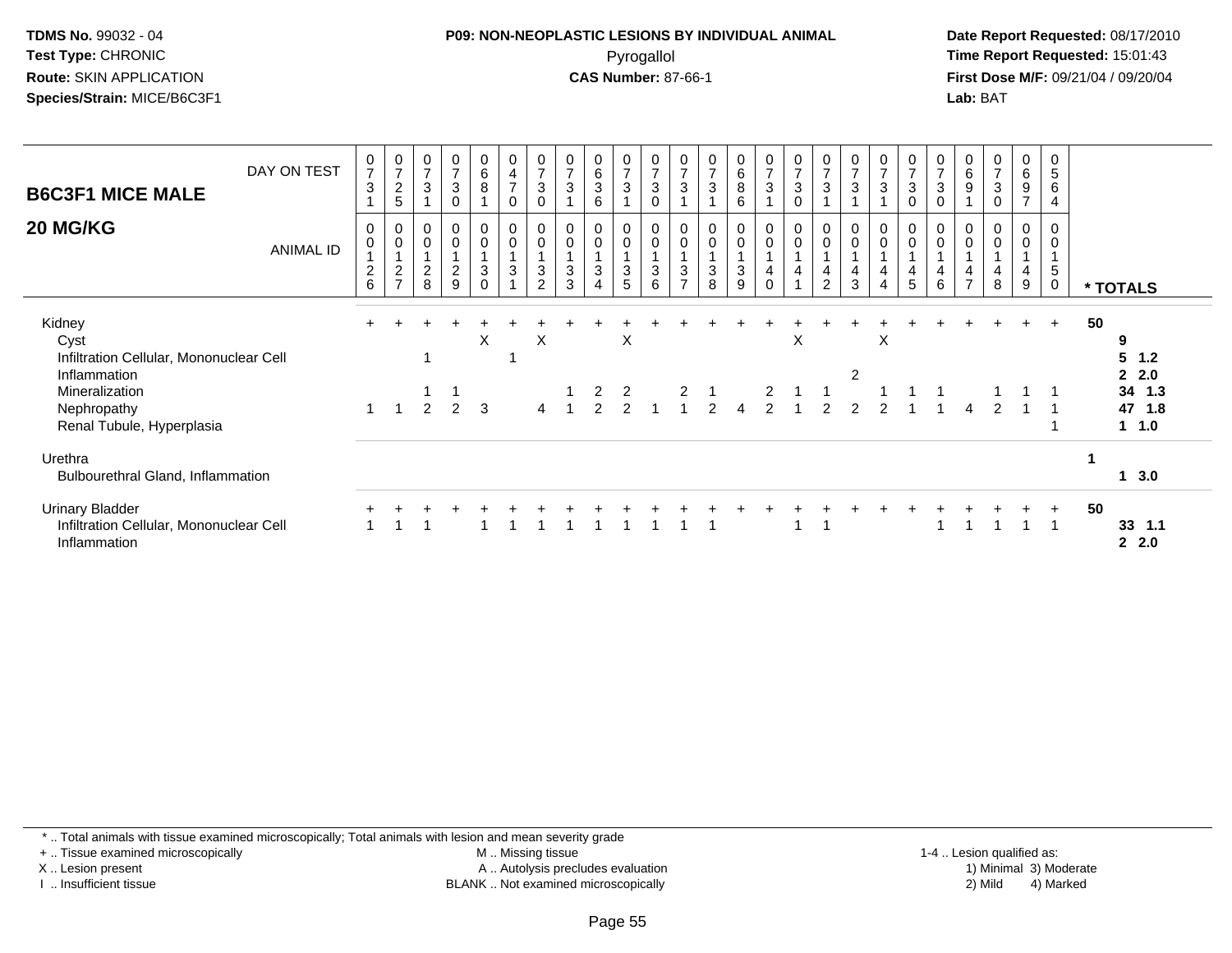# **P09: NON-NEOPLASTIC LESIONS BY INDIVIDUAL ANIMAL**Pyrogallol **Time Report Requested:** 15:01:43

| <b>B6C3F1 MICE MALE</b>                                                                                  | DAY ON TEST      | $\frac{0}{7}$<br>3<br>$\mathbf 0$                   | $\frac{0}{7}$<br>$\ensuremath{\mathsf{3}}$<br>$\mathbf{1}$  | $\frac{0}{7}$<br>$\mathbf{3}$<br>$\mathbf 0$                              | $\begin{smallmatrix} 0\\7 \end{smallmatrix}$<br>$\sqrt{3}$<br>$\overline{1}$ | $\pmb{0}$<br>$\overline{4}$<br>$\overline{9}$<br>$\overline{2}$                             | 0<br>$\overline{7}$<br>$\ensuremath{\mathsf{3}}$<br>$\mathbf{1}$         | $\frac{0}{7}$<br>3<br>$\mathbf 0$                               | 0<br>$\,$ 5 $\,$<br>$\mathbf 0$<br>$\overline{5}$ | $\pmb{0}$<br>$6\phantom{a}$<br>$\,6\,$<br>$\overline{7}$    | $\begin{array}{c} 0 \\ 7 \end{array}$<br>$\frac{2}{2}$               | $\begin{array}{c} 0 \\ 7 \end{array}$<br>$\ensuremath{\mathsf{3}}$<br>$\overline{1}$ | $\pmb{0}$<br>$\overline{7}$<br>$\sqrt{3}$<br>$\boldsymbol{0}$     | $\frac{0}{7}$<br>$\sqrt{3}$<br>$\mathbf 0$           | $\frac{0}{7}$<br>3<br>$\mathbf 0$                                 | $\frac{0}{7}$<br>$\sqrt{3}$<br>$\mathbf{1}$          | $\frac{0}{7}$<br>$\ensuremath{\mathsf{3}}$<br>$\pmb{0}$            | $\frac{0}{7}$<br>$\ensuremath{\mathsf{3}}$<br>$\mathbf{1}$  | $\pmb{0}$<br>$6\phantom{a}$<br>$\sqrt{3}$<br>$\mathbf{3}$  | $\frac{0}{7}$<br>3<br>$\mathbf 0$              | $^{\rm 0}_{\rm 5}$<br>$\bf 8$<br>9                                                    | 0<br>$\overline{7}$<br>$\mathbf{3}$<br>$\mathbf{1}$ | $\begin{array}{c} 0 \\ 7 \end{array}$<br>$\ensuremath{\mathsf{3}}$<br>$\pmb{0}$ | $\frac{0}{7}$<br>$\ensuremath{\mathsf{3}}$<br>$\mathbf{1}$                             | $\begin{smallmatrix}0\\7\end{smallmatrix}$<br>$\mathbf{3}$<br>$\mathbf{1}$       | $\pmb{0}$<br>$\overline{4}$<br>9<br>$\mathbf{3}$                         |                       |
|----------------------------------------------------------------------------------------------------------|------------------|-----------------------------------------------------|-------------------------------------------------------------|---------------------------------------------------------------------------|------------------------------------------------------------------------------|---------------------------------------------------------------------------------------------|--------------------------------------------------------------------------|-----------------------------------------------------------------|---------------------------------------------------|-------------------------------------------------------------|----------------------------------------------------------------------|--------------------------------------------------------------------------------------|-------------------------------------------------------------------|------------------------------------------------------|-------------------------------------------------------------------|------------------------------------------------------|--------------------------------------------------------------------|-------------------------------------------------------------|------------------------------------------------------------|------------------------------------------------|---------------------------------------------------------------------------------------|-----------------------------------------------------|---------------------------------------------------------------------------------|----------------------------------------------------------------------------------------|----------------------------------------------------------------------------------|--------------------------------------------------------------------------|-----------------------|
| <b>75 MG/KG</b>                                                                                          | <b>ANIMAL ID</b> | $\mathbf 0$<br>0<br>$\overline{1}$<br>$\frac{5}{1}$ | $\mathbf 0$<br>$\mathbf 0$<br>$\mathbf{1}$<br>$\frac{5}{2}$ | $\mathbf{0}$<br>$\mathbf 0$<br>$\mathbf{1}$<br>$\sqrt{5}$<br>$\mathbf{3}$ | $\mathbf 0$<br>$\mathbf 0$<br>$\mathbf{1}$<br>$\sqrt{5}$<br>$\overline{A}$   | $\mathbf 0$<br>$\mathsf{O}\xspace$<br>$\mathbf{1}$<br>$\begin{array}{c} 5 \\ 5 \end{array}$ | $\Omega$<br>$\mathbf 0$<br>$\mathbf{1}$<br>$\,$ 5 $\,$<br>$6\phantom{a}$ | $\mathbf 0$<br>$\pmb{0}$<br>$\mathbf{1}$<br>5<br>$\overline{7}$ | 0<br>0<br>$\mathbf{1}$<br>5<br>$\overline{8}$     | $\mathbf 0$<br>$\pmb{0}$<br>$\mathbf{1}$<br>$\sqrt{5}$<br>9 | $\mathbf 0$<br>$\mathbf 0$<br>$\mathbf{1}$<br>$\,6\,$<br>$\mathbf 0$ | $\Omega$<br>$\mathbf 0$<br>$\mathbf{1}$<br>$\,6$<br>$\overline{1}$                   | $\mathbf 0$<br>$\mathbf 0$<br>$\mathbf{1}$<br>6<br>$\overline{c}$ | $\mathbf 0$<br>$\mathbf 0$<br>$\mathbf{1}$<br>6<br>3 | $\mathbf 0$<br>$\mathbf 0$<br>$\mathbf{1}$<br>6<br>$\overline{4}$ | $\mathbf 0$<br>$\mathbf 0$<br>$\mathbf{1}$<br>$^6$ 5 | $\mathbf 0$<br>$\mathsf{O}\xspace$<br>$\mathbf{1}$<br>6<br>$\,6\,$ | $\mathbf 0$<br>$\mathbf 0$<br>$\mathbf{1}$<br>$\frac{6}{7}$ | $\mathbf 0$<br>$\mathbf 0$<br>$\mathbf{1}$<br>$\,6\,$<br>8 | 0<br>$\pmb{0}$<br>$\mathbf{1}$<br>$\,6\,$<br>9 | $\mathbf 0$<br>$\mathsf{O}\xspace$<br>$\mathbf{1}$<br>$\boldsymbol{7}$<br>$\mathbf 0$ | 0<br>0<br>$\mathbf{1}$<br>$\overline{7}$<br>1       | 0<br>$\mathbf 0$<br>$\mathbf{1}$<br>$\overline{7}$<br>$\overline{2}$            | $\mathbf 0$<br>$\mathsf{O}\xspace$<br>$\mathbf{1}$<br>$\overline{7}$<br>$\mathfrak{Z}$ | $\mathbf 0$<br>$\mathbf 0$<br>$\mathbf{1}$<br>$\boldsymbol{7}$<br>$\overline{4}$ | $\Omega$<br>$\mathbf 0$<br>$\mathbf{1}$<br>$\overline{7}$<br>$\,$ 5 $\,$ | males<br>$($ cont $)$ |
| <b>ALIMENTARY SYSTEM</b>                                                                                 |                  |                                                     |                                                             |                                                                           |                                                                              |                                                                                             |                                                                          |                                                                 |                                                   |                                                             |                                                                      |                                                                                      |                                                                   |                                                      |                                                                   |                                                      |                                                                    |                                                             |                                                            |                                                |                                                                                       |                                                     |                                                                                 |                                                                                        |                                                                                  |                                                                          |                       |
| Esophagus<br>Inflammation<br>Epithelium, Cyst                                                            |                  |                                                     | 3<br>$\overline{4}$                                         |                                                                           |                                                                              |                                                                                             |                                                                          |                                                                 |                                                   |                                                             |                                                                      |                                                                                      |                                                                   |                                                      |                                                                   |                                                      |                                                                    |                                                             |                                                            |                                                |                                                                                       |                                                     |                                                                                 |                                                                                        |                                                                                  |                                                                          |                       |
| Gallbladder<br>Infiltration Cellular, Mononuclear Cell                                                   |                  | $+$                                                 | м                                                           |                                                                           |                                                                              |                                                                                             |                                                                          |                                                                 |                                                   |                                                             |                                                                      |                                                                                      |                                                                   |                                                      |                                                                   |                                                      |                                                                    |                                                             |                                                            |                                                |                                                                                       |                                                     |                                                                                 |                                                                                        | $+$                                                                              | M                                                                        |                       |
| Intestine Large, Cecum<br>Epithelium, Hyperplasia                                                        |                  |                                                     |                                                             |                                                                           |                                                                              |                                                                                             |                                                                          |                                                                 | 2                                                 |                                                             |                                                                      |                                                                                      |                                                                   |                                                      |                                                                   |                                                      |                                                                    |                                                             |                                                            |                                                |                                                                                       |                                                     |                                                                                 |                                                                                        |                                                                                  | $+$                                                                      |                       |
| Intestine Large, Colon                                                                                   |                  |                                                     |                                                             |                                                                           |                                                                              |                                                                                             |                                                                          |                                                                 |                                                   |                                                             |                                                                      |                                                                                      |                                                                   |                                                      |                                                                   |                                                      |                                                                    |                                                             |                                                            |                                                |                                                                                       |                                                     |                                                                                 |                                                                                        |                                                                                  | $\overline{+}$                                                           |                       |
| Intestine Large, Rectum                                                                                  |                  |                                                     |                                                             |                                                                           |                                                                              |                                                                                             |                                                                          |                                                                 |                                                   |                                                             |                                                                      |                                                                                      |                                                                   |                                                      |                                                                   |                                                      |                                                                    |                                                             |                                                            |                                                |                                                                                       |                                                     |                                                                                 |                                                                                        |                                                                                  |                                                                          |                       |
| Intestine Small, Duodenum                                                                                |                  |                                                     |                                                             |                                                                           |                                                                              |                                                                                             |                                                                          |                                                                 |                                                   |                                                             |                                                                      |                                                                                      |                                                                   |                                                      |                                                                   |                                                      |                                                                    |                                                             |                                                            |                                                |                                                                                       |                                                     |                                                                                 |                                                                                        |                                                                                  |                                                                          |                       |
| Intestine Small, Ileum                                                                                   |                  |                                                     |                                                             |                                                                           |                                                                              |                                                                                             |                                                                          |                                                                 |                                                   |                                                             |                                                                      |                                                                                      |                                                                   |                                                      |                                                                   |                                                      |                                                                    |                                                             |                                                            |                                                |                                                                                       |                                                     |                                                                                 |                                                                                        |                                                                                  |                                                                          |                       |
| Intestine Small, Jejunum<br>Cyst<br>Epithelium, Hyperplasia                                              |                  |                                                     | $\overline{1}$                                              |                                                                           |                                                                              |                                                                                             |                                                                          |                                                                 |                                                   |                                                             |                                                                      |                                                                                      |                                                                   |                                                      |                                                                   |                                                      |                                                                    |                                                             |                                                            |                                                |                                                                                       |                                                     |                                                                                 |                                                                                        |                                                                                  | $\overline{+}$                                                           |                       |
| Liver                                                                                                    |                  |                                                     |                                                             |                                                                           |                                                                              |                                                                                             |                                                                          |                                                                 |                                                   |                                                             |                                                                      |                                                                                      |                                                                   |                                                      |                                                                   |                                                      |                                                                    |                                                             |                                                            |                                                |                                                                                       |                                                     |                                                                                 |                                                                                        |                                                                                  |                                                                          |                       |
| Atypia Cellular<br><b>Basophilic Focus</b>                                                               |                  |                                                     |                                                             |                                                                           |                                                                              |                                                                                             |                                                                          |                                                                 | X                                                 |                                                             |                                                                      |                                                                                      |                                                                   |                                                      |                                                                   |                                                      |                                                                    |                                                             |                                                            |                                                |                                                                                       |                                                     |                                                                                 | X                                                                                      |                                                                                  |                                                                          |                       |
| <b>Clear Cell Focus</b>                                                                                  |                  | X.                                                  | $\mathsf{X}$                                                | X                                                                         | $\times$                                                                     |                                                                                             | X                                                                        |                                                                 |                                                   | X                                                           |                                                                      | $\mathsf{X}$                                                                         | $\mathsf{X}$                                                      |                                                      | X                                                                 |                                                      |                                                                    | X                                                           | $X$ $X$                                                    |                                                |                                                                                       |                                                     | $\mathsf X$                                                                     |                                                                                        |                                                                                  |                                                                          |                       |
| <b>Eosinophilic Focus</b>                                                                                |                  |                                                     | X                                                           | $\mathsf{X}$                                                              | $\boldsymbol{\mathsf{X}}$                                                    |                                                                                             | $X$ $X$                                                                  |                                                                 |                                                   | $\mathsf{X}$                                                |                                                                      |                                                                                      | $\pmb{\times}$                                                    |                                                      |                                                                   | $\boldsymbol{\mathsf{X}}$                            |                                                                    | $\mathsf{X}^-$                                              | $\boldsymbol{\mathsf{X}}$                                  |                                                |                                                                                       |                                                     |                                                                                 |                                                                                        | Χ                                                                                |                                                                          |                       |
| Hematopoietic Cell Proliferation                                                                         |                  |                                                     | $\overline{1}$                                              |                                                                           |                                                                              | 1                                                                                           |                                                                          |                                                                 | $\mathbf{1}$                                      |                                                             |                                                                      |                                                                                      |                                                                   | $\overline{2}$                                       |                                                                   |                                                      |                                                                    |                                                             |                                                            |                                                | $\mathbf{1}$                                                                          |                                                     |                                                                                 | -1                                                                                     | $\overline{1}$                                                                   |                                                                          |                       |
| Inflammation                                                                                             |                  |                                                     |                                                             |                                                                           |                                                                              |                                                                                             |                                                                          |                                                                 |                                                   |                                                             | $\overline{2}$                                                       | $\overline{1}$                                                                       | -1                                                                |                                                      |                                                                   |                                                      |                                                                    |                                                             | 1                                                          |                                                |                                                                                       |                                                     |                                                                                 |                                                                                        | <sup>o</sup>                                                                     |                                                                          |                       |
| *  Total animals with tissue examined microscopically; Total animals with lesion and mean severity grade |                  |                                                     |                                                             |                                                                           |                                                                              |                                                                                             |                                                                          |                                                                 |                                                   |                                                             |                                                                      |                                                                                      |                                                                   |                                                      |                                                                   |                                                      |                                                                    |                                                             |                                                            |                                                |                                                                                       |                                                     |                                                                                 |                                                                                        |                                                                                  |                                                                          |                       |
| +  Tissue examined microscopically                                                                       |                  |                                                     |                                                             |                                                                           |                                                                              |                                                                                             |                                                                          | M  Missing tissue                                               |                                                   |                                                             |                                                                      |                                                                                      |                                                                   |                                                      |                                                                   |                                                      |                                                                    |                                                             |                                                            |                                                |                                                                                       |                                                     |                                                                                 | 1-4  Lesion qualified as:                                                              |                                                                                  |                                                                          |                       |
| X  Lesion present                                                                                        |                  |                                                     |                                                             |                                                                           |                                                                              |                                                                                             |                                                                          |                                                                 |                                                   | A  Autolysis precludes evaluation                           |                                                                      |                                                                                      |                                                                   |                                                      |                                                                   |                                                      |                                                                    |                                                             |                                                            |                                                |                                                                                       |                                                     |                                                                                 |                                                                                        |                                                                                  | 1) Minimal 3) Moderate                                                   |                       |
| I  Insufficient tissue                                                                                   |                  |                                                     |                                                             |                                                                           |                                                                              |                                                                                             |                                                                          |                                                                 |                                                   | BLANK  Not examined microscopically                         |                                                                      |                                                                                      |                                                                   |                                                      |                                                                   |                                                      |                                                                    |                                                             |                                                            |                                                |                                                                                       |                                                     |                                                                                 | 2) Mild                                                                                |                                                                                  | 4) Marked                                                                |                       |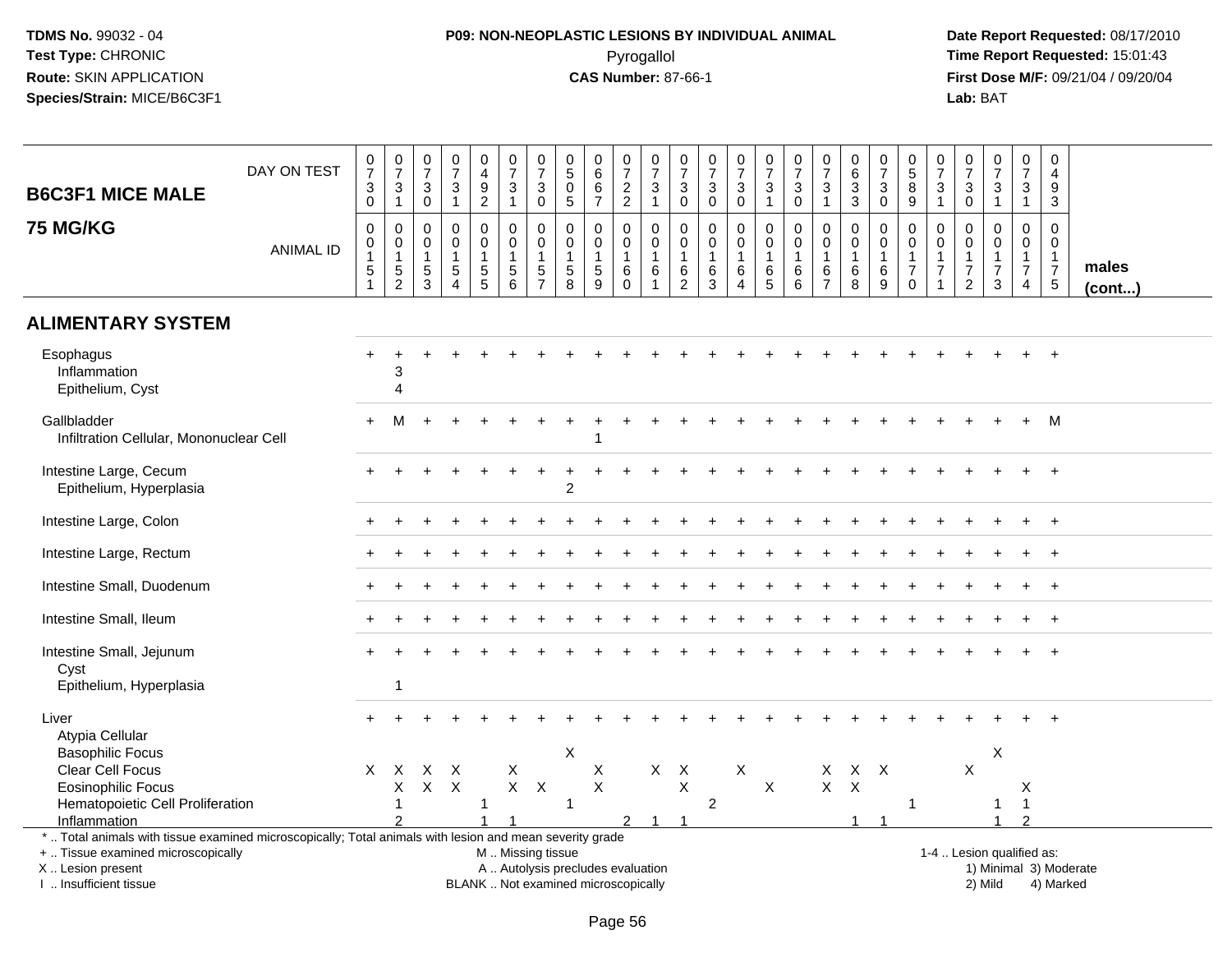#### **P09: NON-NEOPLASTIC LESIONS BY INDIVIDUAL ANIMAL**Pyrogallol **Time Report Requested:** 15:01:43

 **Date Report Requested:** 08/17/2010 **First Dose M/F:** 09/21/04 / 09/20/04<br>Lab: BAT **Lab:** BAT

| <b>B6C3F1 MICE MALE</b>                                                                                                                                                               | DAY ON TEST      | $\pmb{0}$<br>$\overline{7}$<br>$\mathsf 3$<br>$\mathbf 0$ | $\frac{0}{7}$<br>$\sqrt{3}$<br>$\mathbf{1}$                   | $\,0\,$<br>$\overline{7}$<br>3<br>$\mathbf 0$        | $\pmb{0}$<br>$\overline{7}$<br>3<br>$\mathbf{1}$                        | $\begin{smallmatrix}0\0\4\end{smallmatrix}$<br>$\frac{9}{2}$ | $\begin{array}{c} 0 \\ 7 \end{array}$<br>$\ensuremath{\mathsf{3}}$<br>$\mathbf{1}$ | $\begin{array}{c} 0 \\ 7 \end{array}$<br>$\mathbf{3}$<br>$\pmb{0}$        | $\begin{array}{c} 0 \\ 5 \end{array}$<br>$\pmb{0}$<br>$\sqrt{5}$                    | $\mathbf 0$<br>$\,6\,$<br>$\,6$<br>$\overline{7}$   | $\begin{array}{c} 0 \\ 7 \end{array}$<br>$\frac{2}{2}$ | 0<br>$\overline{7}$<br>3<br>$\mathbf{1}$ | 0<br>$\overline{7}$<br>3<br>$\mathsf 0$                 | 0<br>$\overline{7}$<br>$\ensuremath{\mathsf{3}}$<br>$\mathsf{O}\xspace$ | $\begin{array}{c} 0 \\ 7 \end{array}$<br>$\sqrt{3}$<br>$\pmb{0}$ | $\begin{smallmatrix}0\\7\end{smallmatrix}$<br>$\frac{3}{1}$ | $\begin{array}{c} 0 \\ 7 \end{array}$<br>$\sqrt{3}$<br>$\mathsf{O}\xspace$ | $\begin{array}{c} 0 \\ 7 \end{array}$<br>3<br>$\mathbf{1}$ | $\begin{array}{c} 0 \\ 6 \end{array}$<br>$\ensuremath{\mathsf{3}}$<br>$\mathbf{3}$ | $\frac{0}{7}$<br>3<br>$\mathbf 0$  | $\begin{array}{c} 0 \\ 5 \end{array}$<br>$\overline{8}$<br>9       | 0<br>$\overline{7}$<br>$\ensuremath{\mathsf{3}}$<br>$\mathbf{1}$ | 0<br>$\overline{7}$<br>$_0^3$                               | $\begin{array}{c} 0 \\ 7 \end{array}$<br>$\sqrt{3}$<br>$\mathbf{1}$ | $\begin{array}{c} 0 \\ 7 \end{array}$<br>3<br>$\mathbf{1}$ | $\pmb{0}$<br>4<br>$\boldsymbol{9}$<br>$\mathbf{3}$                        |                       |
|---------------------------------------------------------------------------------------------------------------------------------------------------------------------------------------|------------------|-----------------------------------------------------------|---------------------------------------------------------------|------------------------------------------------------|-------------------------------------------------------------------------|--------------------------------------------------------------|------------------------------------------------------------------------------------|---------------------------------------------------------------------------|-------------------------------------------------------------------------------------|-----------------------------------------------------|--------------------------------------------------------|------------------------------------------|---------------------------------------------------------|-------------------------------------------------------------------------|------------------------------------------------------------------|-------------------------------------------------------------|----------------------------------------------------------------------------|------------------------------------------------------------|------------------------------------------------------------------------------------|------------------------------------|--------------------------------------------------------------------|------------------------------------------------------------------|-------------------------------------------------------------|---------------------------------------------------------------------|------------------------------------------------------------|---------------------------------------------------------------------------|-----------------------|
| <b>75 MG/KG</b>                                                                                                                                                                       | <b>ANIMAL ID</b> | 0<br>$\mathbf 0$<br>$\sqrt{5}$                            | $\mathbf 0$<br>$\mathbf 0$<br>$\overline{1}$<br>$\frac{5}{2}$ | 0<br>$\mathbf 0$<br>$\mathbf{1}$<br>$\,$ 5 $\,$<br>3 | $\mathbf 0$<br>$\mathbf 0$<br>1<br>$\sqrt{5}$<br>$\boldsymbol{\Lambda}$ | 0<br>$\mathbf 0$<br>1<br>$\frac{5}{5}$                       | 0<br>0<br>$\mathbf{1}$<br>$\,$ 5 $\,$<br>6                                         | 0<br>$\mathsf{O}\xspace$<br>$\mathbf{1}$<br>$\,$ 5 $\,$<br>$\overline{7}$ | $\mathbf 0$<br>$\mathbf 0$<br>$\mathbf{1}$<br>$\begin{array}{c} 5 \\ 8 \end{array}$ | 0<br>$\mathbf 0$<br>$\mathbf{1}$<br>$\sqrt{5}$<br>9 | 0<br>0<br>$\mathbf{1}$<br>$\,6$<br>$\Omega$            | 0<br>0<br>1<br>$\,6\,$                   | 0<br>$\mathbf 0$<br>$\mathbf{1}$<br>6<br>$\overline{2}$ | 0<br>0<br>$\mathbf{1}$<br>$\,6\,$<br>3                                  | $\mathbf 0$<br>$\mathbf 0$<br>$\,6\,$<br>$\boldsymbol{\Lambda}$  | $\mathbf 0$<br>$\mathbf 0$<br>$\mathbf 1$<br>$^6$ 5         | 0<br>$\mathbf 0$<br>$\mathbf{1}$<br>$\,6\,$<br>6                           | 0<br>$\mathbf 0$<br>$\mathbf{1}$<br>6                      | 0<br>$\mathbf 0$<br>$\mathbf{1}$<br>$\,6\,$<br>8                                   | 0<br>$\mathbf 0$<br>1<br>6<br>9    | 0<br>$\mathsf{O}$<br>$\mathbf{1}$<br>$\overline{7}$<br>$\mathbf 0$ | 0<br>$\mathbf 0$<br>$\mathbf{1}$<br>$\overline{7}$               | 0<br>$\mathbf 0$<br>$\overline{1}$<br>$\boldsymbol{7}$<br>2 | $\mathbf 0$<br>$\mathbf 0$<br>$\mathbf{1}$<br>$\boldsymbol{7}$<br>3 | 0<br>0<br>$\mathbf 1$<br>$\overline{7}$<br>4               | 0<br>$\mathbf 0$<br>$\mathbf{1}$<br>$\begin{array}{c} 7 \\ 5 \end{array}$ | males<br>$($ cont $)$ |
| Necrosis<br>Pigmentation<br><b>Tension Lipidosis</b><br>Vacuolization Cytoplasmic<br>Bile Duct, Cyst<br>Bile Duct, Hyperplasia<br>Kupffer Cell, Hyperplasia<br>Oval Cell, Hyperplasia |                  |                                                           |                                                               |                                                      |                                                                         |                                                              | 4                                                                                  |                                                                           |                                                                                     |                                                     |                                                        |                                          | 1<br>3                                                  | $\mathbf{1}$                                                            |                                                                  |                                                             |                                                                            |                                                            | $\overline{2}$<br>$\mathbf 1$                                                      |                                    |                                                                    |                                                                  |                                                             |                                                                     | $\overline{c}$                                             |                                                                           |                       |
| Mesentery<br>Inflammation<br>Fat, Necrosis                                                                                                                                            |                  |                                                           | $\ddot{}$<br>$\overline{2}$                                   |                                                      | 3                                                                       |                                                              | $^+$                                                                               | $\ddot{}$<br>$\overline{2}$                                               |                                                                                     |                                                     |                                                        |                                          |                                                         | $+$                                                                     |                                                                  |                                                             |                                                                            |                                                            |                                                                                    |                                    |                                                                    |                                                                  |                                                             |                                                                     |                                                            |                                                                           |                       |
| Oral Mucosa                                                                                                                                                                           |                  |                                                           |                                                               |                                                      |                                                                         |                                                              |                                                                                    |                                                                           |                                                                                     |                                                     |                                                        |                                          |                                                         |                                                                         |                                                                  |                                                             |                                                                            |                                                            |                                                                                    |                                    |                                                                    |                                                                  |                                                             |                                                                     |                                                            |                                                                           |                       |
| Pancreas<br>Infiltration Cellular, Mononuclear Cell<br>Inflammation<br>Pigmentation<br>Duct, Cyst                                                                                     |                  | $\overline{2}$                                            | -1                                                            |                                                      |                                                                         |                                                              |                                                                                    |                                                                           |                                                                                     |                                                     |                                                        |                                          |                                                         |                                                                         |                                                                  | -1                                                          |                                                                            |                                                            |                                                                                    |                                    |                                                                    |                                                                  |                                                             | -1                                                                  |                                                            | 1                                                                         |                       |
| Salivary Glands<br>Infiltration Cellular, Mononuclear Cell<br>Inflammation                                                                                                            |                  |                                                           | 1                                                             | 1                                                    |                                                                         |                                                              |                                                                                    |                                                                           |                                                                                     |                                                     | 1                                                      |                                          |                                                         | 1                                                                       | $\overline{1}$                                                   |                                                             | $\mathbf{1}$                                                               | $\mathbf{1}$                                               | -1                                                                                 | $\overline{1}$                     |                                                                    | $\mathbf{1}$                                                     | $\overline{1}$                                              | $\overline{1}$                                                      | $\mathbf{1}$                                               | $\overline{1}$                                                            |                       |
| Stomach, Forestomach<br>Inflammation<br>Ulcer<br>Epithelium, Hyperkeratosis<br>Epithelium, Hyperplasia, Squamous                                                                      |                  | $\ddot{}$<br>2<br>$\overline{2}$                          |                                                               |                                                      |                                                                         |                                                              |                                                                                    |                                                                           |                                                                                     |                                                     | $\overline{2}$<br>3                                    | 2<br>3                                   |                                                         |                                                                         |                                                                  | 3<br>$\overline{2}$                                         |                                                                            |                                                            |                                                                                    | $\overline{2}$<br>-1<br>$\sqrt{3}$ |                                                                    |                                                                  |                                                             |                                                                     | $+$                                                        | $\ddot{+}$                                                                |                       |
| *  Total animals with tissue examined microscopically; Total animals with lesion and mean severity grade<br>+  Tissue examined microscopically<br>X  Lesion present                   |                  |                                                           |                                                               |                                                      |                                                                         |                                                              | M  Missing tissue<br>A  Autolysis precludes evaluation                             |                                                                           |                                                                                     |                                                     |                                                        |                                          |                                                         |                                                                         |                                                                  |                                                             |                                                                            |                                                            |                                                                                    |                                    |                                                                    |                                                                  |                                                             | 1-4  Lesion qualified as:                                           |                                                            | 1) Minimal 3) Moderate                                                    |                       |

I .. Insufficient tissue

BLANK .. Not examined microscopically 2) Mild 4) Marked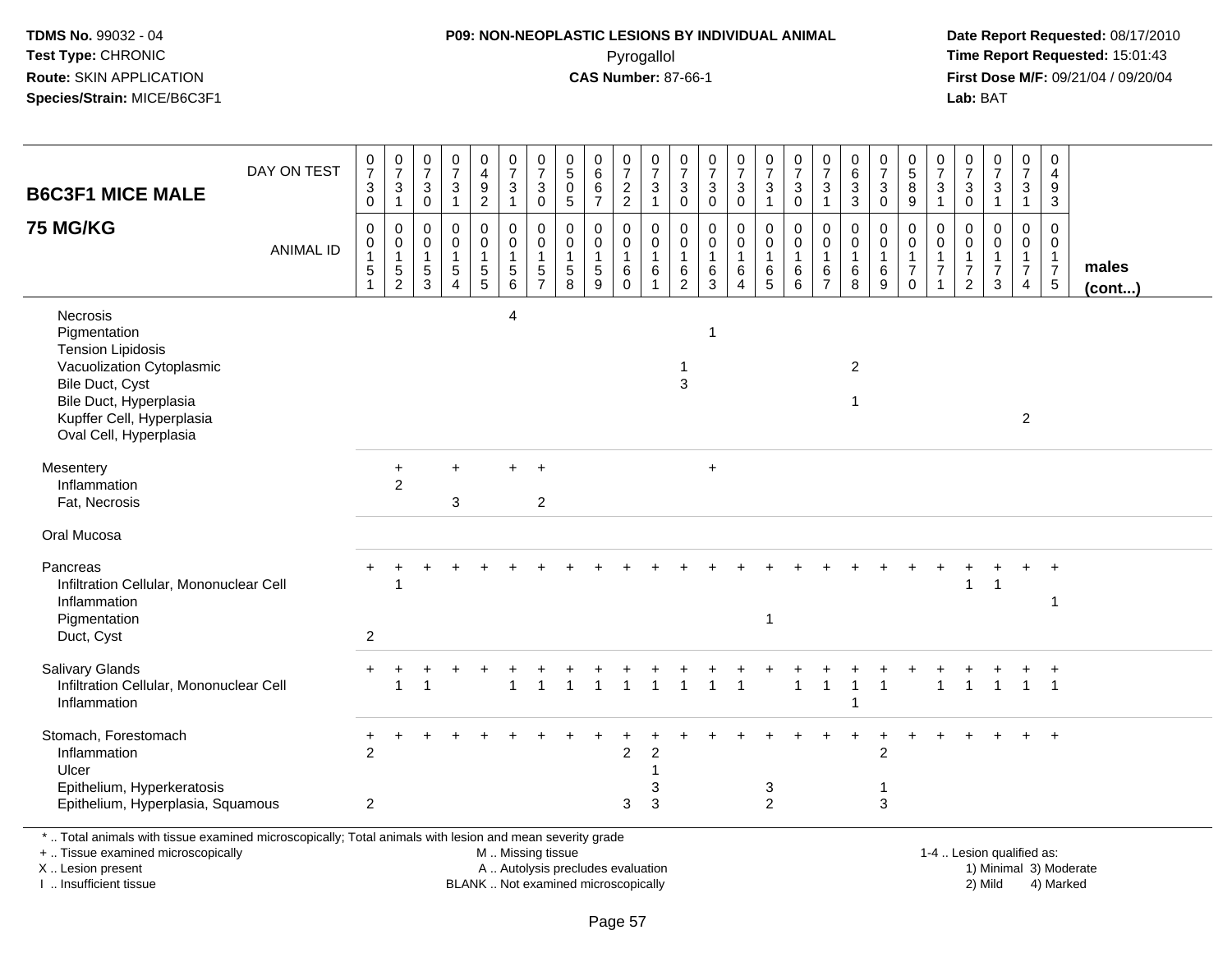## **P09: NON-NEOPLASTIC LESIONS BY INDIVIDUAL ANIMAL**Pyrogallol **Time Report Requested:** 15:01:43

 **Date Report Requested:** 08/17/2010 **First Dose M/F:** 09/21/04 / 09/20/04<br>**Lab:** BAT **Lab:** BAT

| <b>B6C3F1 MICE MALE</b><br><b>75 MG/KG</b>                                                           | DAY ON TEST<br><b>ANIMAL ID</b> | $\begin{array}{c} 0 \\ 7 \end{array}$<br>$\sqrt{3}$<br>$\mathbf 0$<br>$\mathbf 0$<br>$\mathbf 0$<br>$\mathbf{1}$<br>$\sqrt{5}$<br>$\mathbf{1}$ | $\frac{0}{7}$<br>$\sqrt{3}$<br>$\mathbf{1}$<br>$\mathbf 0$<br>$\mathbf 0$<br>$\mathbf{1}$<br>$\,$ 5 $\,$<br>$\overline{c}$ | $\begin{array}{c} 0 \\ 7 \end{array}$<br>$\sqrt{3}$<br>$\mathbf 0$<br>$\mathbf 0$<br>$\mathbf 0$<br>$\mathbf{1}$<br>$\sqrt{5}$<br>3 | $\frac{0}{7}$<br>$\mathbf{3}$<br>$\mathbf 1$<br>$\mathsf{O}$<br>$\bar{0}$<br>$\mathbf{1}$<br>5<br>$\overline{A}$ | 0<br>$\overline{4}$<br>$\frac{9}{2}$<br>0<br>$\ddot{\mathbf{0}}$<br>1<br>$\,$ 5 $\,$<br>5 | $\frac{0}{7}$<br>$\sqrt{3}$<br>$\overline{1}$<br>$\pmb{0}$<br>$\overline{0}$<br>$\mathbf{1}$<br>$\,$ 5 $\,$<br>6 | $\frac{0}{7}$<br>$\mathbf{3}$<br>0<br>0<br>$\mathbf 0$<br>$\mathbf{1}$<br>$\sqrt{5}$<br>$\overline{7}$ | $\begin{smallmatrix}0\0\5\end{smallmatrix}$<br>$\mathsf 0$<br>$\sqrt{5}$<br>$\mathbf 0$<br>$\mathbf 0$<br>$\mathbf{1}$<br>5<br>8 | $_{6}^{\rm 0}$<br>$\,6\,$<br>$\overline{7}$<br>0<br>$\mathbf 0$<br>$\mathbf{1}$<br>$5\phantom{.0}$<br>9 | $\begin{smallmatrix}0\\7\end{smallmatrix}$<br>$\frac{2}{2}$<br>$\pmb{0}$<br>$\ddot{\mathbf{0}}$<br>$\mathbf{1}$<br>6<br>$\Omega$ | $\frac{0}{7}$<br>$\sqrt{3}$<br>$\overline{ }$<br>0<br>$\mathbf 0$<br>$\mathbf{1}$<br>6 | $\frac{0}{7}$<br>$\mathsf 3$<br>$\mathbf 0$<br>$\mathbf 0$<br>$\mathbf 0$<br>$\overline{\mathbf{1}}$<br>$6\phantom{1}6$<br>$\overline{2}$ | $\frac{0}{7}$<br>$\mathbf{3}$<br>$\mathbf 0$<br>$\pmb{0}$<br>$\pmb{0}$<br>$\mathbf{1}$<br>$\,6$<br>3 | $\frac{0}{7}$<br>$\mathbf{3}$<br>$\mathbf 0$<br>0<br>$\mathsf{O}\xspace$<br>$\mathbf{1}$<br>$\,6\,$<br>$\overline{4}$ | $\frac{0}{7}$<br>$\mathbf{3}$<br>$\mathbf{1}$<br>$\begin{smallmatrix} 0\\0 \end{smallmatrix}$<br>$\overline{1}$<br>6<br>5 | $\frac{0}{7}$<br>$\mathbf{3}$<br>$\mathbf 0$<br>$\pmb{0}$<br>$\ddot{\mathbf{0}}$<br>$\mathbf{1}$<br>6<br>6 | $\frac{0}{7}$<br>$\mathbf{3}$<br>$\mathbf 0$<br>0<br>$\mathbf{1}$<br>6<br>$\overline{7}$ | $\begin{matrix} 0 \\ 6 \\ 3 \\ 3 \end{matrix}$<br>$\mathbf 0$<br>$\ddot{\mathbf{0}}$<br>$\mathbf{1}$<br>$\,6\,$<br>8 | $\frac{0}{7}$<br>$\mathbf 3$<br>$\mathbf 0$<br>0<br>$\mathsf{O}\xspace$<br>$\mathbf{1}$<br>$\,6\,$<br>9 | 0<br>$\sqrt{5}$<br>$\,8\,$<br>$\boldsymbol{9}$<br>$\mathbf 0$<br>$\mathsf{O}\xspace$<br>$\mathbf{1}$<br>$\overline{7}$<br>$\mathbf 0$ | $\begin{smallmatrix}0\\7\end{smallmatrix}$<br>$\sqrt{3}$<br>$\mathbf{1}$<br>$\mathbf 0$<br>0<br>$\mathbf{1}$<br>$\overline{7}$ | 0<br>$\boldsymbol{7}$<br>$\mathsf 3$<br>$\pmb{0}$<br>$\mathbf 0$<br>0<br>$\mathbf{1}$<br>$\overline{7}$<br>$\overline{2}$ | $\frac{0}{7}$<br>$\sqrt{3}$<br>$\mathbf 0$<br>$\mathsf{O}\xspace$<br>$\overline{7}$<br>3 | $\frac{0}{7}$<br>$\mathbf{3}$<br>$\overline{1}$<br>$\mathbf 0$<br>$\ddot{\mathbf{0}}$<br>$\frac{1}{7}$<br>$\overline{4}$ | 0<br>$\overline{4}$<br>9<br>$\mathbf{3}$<br>$\mathbf 0$<br>$\mathbf 0$<br>$\frac{1}{7}$<br>$\sqrt{5}$ | males  |
|------------------------------------------------------------------------------------------------------|---------------------------------|------------------------------------------------------------------------------------------------------------------------------------------------|----------------------------------------------------------------------------------------------------------------------------|-------------------------------------------------------------------------------------------------------------------------------------|------------------------------------------------------------------------------------------------------------------|-------------------------------------------------------------------------------------------|------------------------------------------------------------------------------------------------------------------|--------------------------------------------------------------------------------------------------------|----------------------------------------------------------------------------------------------------------------------------------|---------------------------------------------------------------------------------------------------------|----------------------------------------------------------------------------------------------------------------------------------|----------------------------------------------------------------------------------------|-------------------------------------------------------------------------------------------------------------------------------------------|------------------------------------------------------------------------------------------------------|-----------------------------------------------------------------------------------------------------------------------|---------------------------------------------------------------------------------------------------------------------------|------------------------------------------------------------------------------------------------------------|------------------------------------------------------------------------------------------|----------------------------------------------------------------------------------------------------------------------|---------------------------------------------------------------------------------------------------------|---------------------------------------------------------------------------------------------------------------------------------------|--------------------------------------------------------------------------------------------------------------------------------|---------------------------------------------------------------------------------------------------------------------------|------------------------------------------------------------------------------------------|--------------------------------------------------------------------------------------------------------------------------|-------------------------------------------------------------------------------------------------------|--------|
| Stomach, Glandular<br>Cyst<br>Hyperplasia                                                            |                                 | $\ddot{}$                                                                                                                                      |                                                                                                                            | $\overline{2}$                                                                                                                      |                                                                                                                  |                                                                                           | -1                                                                                                               | 3                                                                                                      |                                                                                                                                  | 1                                                                                                       |                                                                                                                                  | $\overline{2}$                                                                         | 1                                                                                                                                         |                                                                                                      | $\overline{c}$                                                                                                        |                                                                                                                           | $\overline{c}$                                                                                             |                                                                                          |                                                                                                                      |                                                                                                         | $\overline{2}$                                                                                                                        |                                                                                                                                |                                                                                                                           |                                                                                          | $\overline{1}$                                                                                                           | $\overline{+}$                                                                                        | (cont) |
| Tooth<br>Dysplasia                                                                                   |                                 |                                                                                                                                                |                                                                                                                            | $+$<br>$\mathsf{X}$                                                                                                                 | $+$<br>$\boldsymbol{\mathsf{X}}$                                                                                 |                                                                                           | $+$<br>X                                                                                                         | $\ddot{}$                                                                                              |                                                                                                                                  | $\ddot{}$<br>X                                                                                          |                                                                                                                                  |                                                                                        |                                                                                                                                           |                                                                                                      | $+$                                                                                                                   | $\ddot{}$<br>$X$ $X$                                                                                                      | $+$<br>$X$ $X$                                                                                             | $\ddot{}$                                                                                |                                                                                                                      |                                                                                                         |                                                                                                                                       |                                                                                                                                | $+$                                                                                                                       | $+$<br>$X$ $X$                                                                           |                                                                                                                          |                                                                                                       |        |
| <b>CARDIOVASCULAR SYSTEM</b>                                                                         |                                 |                                                                                                                                                |                                                                                                                            |                                                                                                                                     |                                                                                                                  |                                                                                           |                                                                                                                  |                                                                                                        |                                                                                                                                  |                                                                                                         |                                                                                                                                  |                                                                                        |                                                                                                                                           |                                                                                                      |                                                                                                                       |                                                                                                                           |                                                                                                            |                                                                                          |                                                                                                                      |                                                                                                         |                                                                                                                                       |                                                                                                                                |                                                                                                                           |                                                                                          |                                                                                                                          |                                                                                                       |        |
| <b>Blood Vessel</b>                                                                                  |                                 |                                                                                                                                                |                                                                                                                            |                                                                                                                                     |                                                                                                                  |                                                                                           |                                                                                                                  |                                                                                                        |                                                                                                                                  |                                                                                                         |                                                                                                                                  |                                                                                        |                                                                                                                                           |                                                                                                      |                                                                                                                       |                                                                                                                           |                                                                                                            |                                                                                          |                                                                                                                      |                                                                                                         |                                                                                                                                       |                                                                                                                                |                                                                                                                           |                                                                                          |                                                                                                                          | $+$                                                                                                   |        |
| Heart<br>Cardiomyopathy<br>Infiltration Cellular, Mononuclear Cell<br>Inflammation<br>Mineralization |                                 | $\overline{1}$                                                                                                                                 | 3                                                                                                                          | $\overline{2}$                                                                                                                      | $\overline{2}$                                                                                                   | $\mathbf 1$                                                                               | $\overline{2}$                                                                                                   | 3                                                                                                      |                                                                                                                                  |                                                                                                         | 2                                                                                                                                | $\overline{c}$                                                                         |                                                                                                                                           | $\overline{2}$                                                                                       | $\overline{2}$                                                                                                        | 3                                                                                                                         | $\overline{2}$                                                                                             | $\overline{2}$                                                                           |                                                                                                                      | 3                                                                                                       |                                                                                                                                       | $\overline{2}$                                                                                                                 |                                                                                                                           | $\overline{2}$<br>$\boldsymbol{2}$                                                       | 3                                                                                                                        | $\ddot{}$                                                                                             |        |
| <b>ENDOCRINE SYSTEM</b>                                                                              |                                 |                                                                                                                                                |                                                                                                                            |                                                                                                                                     |                                                                                                                  |                                                                                           |                                                                                                                  |                                                                                                        |                                                                                                                                  |                                                                                                         |                                                                                                                                  |                                                                                        |                                                                                                                                           |                                                                                                      |                                                                                                                       |                                                                                                                           |                                                                                                            |                                                                                          |                                                                                                                      |                                                                                                         |                                                                                                                                       |                                                                                                                                |                                                                                                                           |                                                                                          |                                                                                                                          |                                                                                                       |        |
| <b>Adrenal Cortex</b><br>Angiectasis<br>Hematopoietic Cell Proliferation<br>Hypertrophy              |                                 |                                                                                                                                                |                                                                                                                            | $\overline{2}$                                                                                                                      |                                                                                                                  |                                                                                           |                                                                                                                  |                                                                                                        |                                                                                                                                  |                                                                                                         |                                                                                                                                  |                                                                                        |                                                                                                                                           |                                                                                                      |                                                                                                                       |                                                                                                                           |                                                                                                            |                                                                                          |                                                                                                                      |                                                                                                         |                                                                                                                                       |                                                                                                                                |                                                                                                                           |                                                                                          | 3                                                                                                                        |                                                                                                       |        |
| Subcapsular, Hyperplasia                                                                             |                                 | $\mathbf 1$                                                                                                                                    | $\mathbf{1}$                                                                                                               | $\overline{2}$                                                                                                                      | -1                                                                                                               |                                                                                           | 2                                                                                                                | $\overline{2}$                                                                                         |                                                                                                                                  | 2                                                                                                       |                                                                                                                                  |                                                                                        | 2                                                                                                                                         |                                                                                                      | $\overline{2}$                                                                                                        |                                                                                                                           | 2                                                                                                          | 2                                                                                        | -1                                                                                                                   | 1                                                                                                       | -1                                                                                                                                    | 3                                                                                                                              | $\overline{1}$                                                                                                            | 2                                                                                        | $\overline{2}$                                                                                                           |                                                                                                       |        |
| Adrenal Medulla                                                                                      |                                 |                                                                                                                                                |                                                                                                                            |                                                                                                                                     |                                                                                                                  |                                                                                           |                                                                                                                  |                                                                                                        |                                                                                                                                  |                                                                                                         |                                                                                                                                  |                                                                                        |                                                                                                                                           |                                                                                                      |                                                                                                                       |                                                                                                                           |                                                                                                            |                                                                                          |                                                                                                                      |                                                                                                         |                                                                                                                                       |                                                                                                                                |                                                                                                                           |                                                                                          | $+$                                                                                                                      | $+$                                                                                                   |        |
| Islets, Pancreatic<br>Hyperplasia                                                                    |                                 | $\overline{2}$                                                                                                                                 | 2                                                                                                                          |                                                                                                                                     | 3                                                                                                                |                                                                                           | $\mathfrak{p}$                                                                                                   |                                                                                                        |                                                                                                                                  | $\overline{2}$                                                                                          | 3                                                                                                                                | $\overline{2}$                                                                         | 2                                                                                                                                         |                                                                                                      |                                                                                                                       | 3                                                                                                                         | $\overline{2}$                                                                                             | $\overline{c}$                                                                           | 3                                                                                                                    | 3                                                                                                       | 2                                                                                                                                     | 3                                                                                                                              | 3                                                                                                                         | 2                                                                                        | 3                                                                                                                        | +<br>$\overline{2}$                                                                                   |        |

\* .. Total animals with tissue examined microscopically; Total animals with lesion and mean severity grade

+ .. Tissue examined microscopically

X .. Lesion present

I .. Insufficient tissue

 M .. Missing tissueA .. Autolysis precludes evaluation

 1-4 .. Lesion qualified as: BLANK .. Not examined microscopically 2) Mild 4) Marked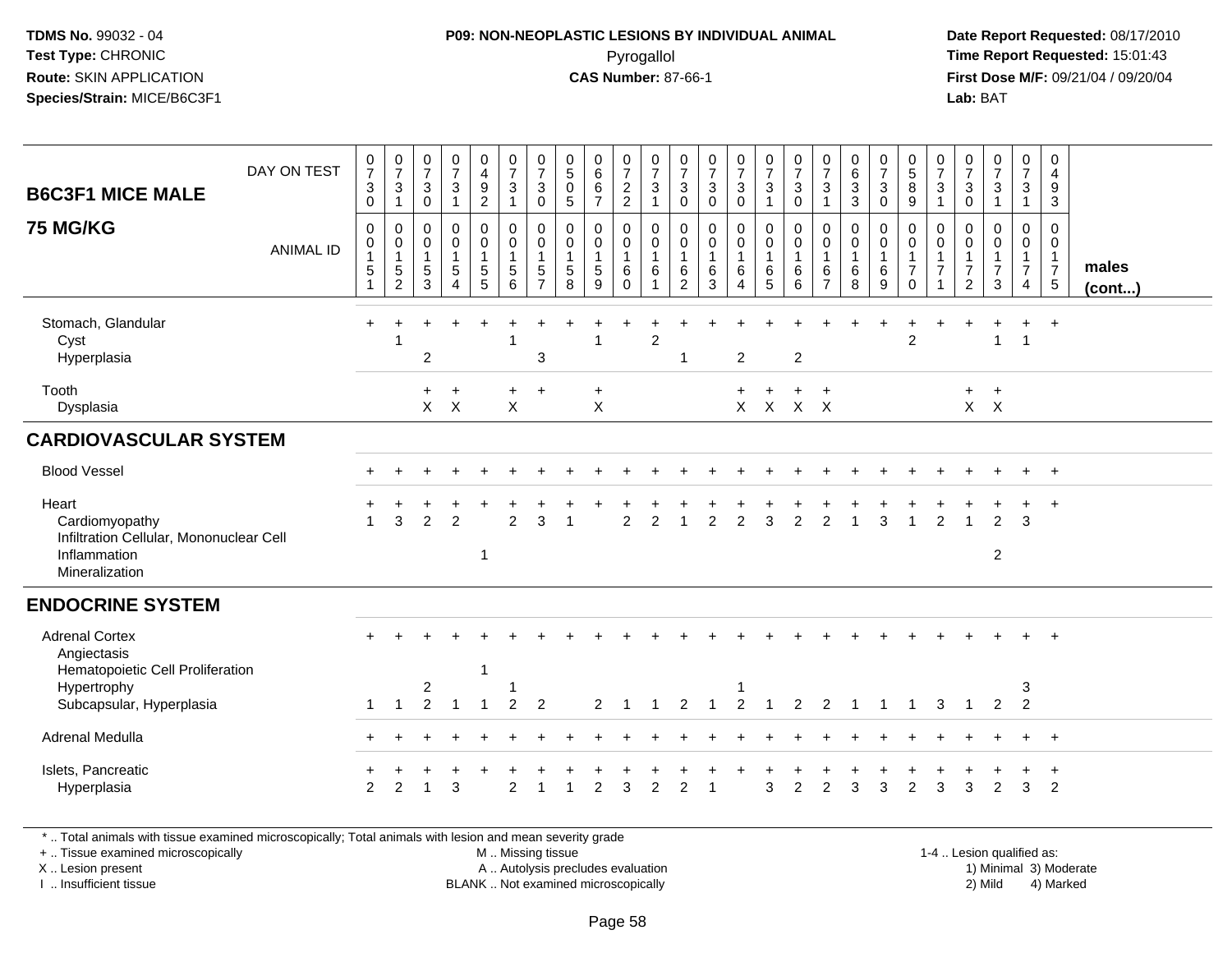## **P09: NON-NEOPLASTIC LESIONS BY INDIVIDUAL ANIMAL**Pyrogallol **Time Report Requested:** 15:01:43

 **Date Report Requested:** 08/17/2010 **First Dose M/F:** 09/21/04 / 09/20/04<br>Lab: BAT **Lab:** BAT

| <b>B6C3F1 MICE MALE</b>                                                                                                                        | DAY ON TEST      | 0<br>$\overline{7}$<br>3<br>$\mathbf 0$                                | 0<br>$\overline{7}$<br>3<br>$\mathbf{1}$      | $\frac{0}{7}$<br>$\mathbf{3}$<br>$\pmb{0}$ | $\frac{0}{7}$<br>$\mathbf{3}$<br>$\mathbf{1}$                         | 0<br>$\overline{4}$<br>$\boldsymbol{9}$<br>$\overline{2}$                 | $\frac{0}{7}$<br>$\mathbf 3$<br>$\overline{1}$                                    | 0<br>$\overline{7}$<br>$\mathbf{3}$<br>$\mathbf 0$                  | $\pmb{0}$<br>$\,$ 5 $\,$<br>$\pmb{0}$<br>5           | 0<br>6<br>$\,6\,$<br>$\overline{7}$ | $\frac{0}{7}$<br>$\frac{2}{2}$                           | $\frac{0}{7}$<br>$\sqrt{3}$<br>$\mathbf{1}$                   | 0<br>$\overline{7}$<br>3<br>$\mathsf 0$         | $\frac{0}{7}$<br>$\sqrt{3}$<br>$\mathbf 0$                        | 0<br>$\overline{7}$<br>3<br>$\mathbf 0$ | $\frac{0}{7}$<br>$\mathbf{3}$<br>$\mathbf{1}$ | $\frac{0}{7}$<br>$\sqrt{3}$<br>$\pmb{0}$                              | $\frac{0}{7}$<br>$\mathbf{3}$<br>$\overline{1}$                 | $\pmb{0}$<br>$6\phantom{a}$<br>$\sqrt{3}$<br>3             | $\frac{0}{7}$<br>$\mathbf{3}$<br>$\mathbf 0$ | $\begin{matrix} 0 \\ 5 \end{matrix}$<br>$\bf 8$<br>9                        | 0<br>$\overline{7}$<br>3<br>$\mathbf{1}$                 | 0<br>$\overline{7}$<br>3<br>$\mathsf 0$    | $\begin{smallmatrix}0\\7\end{smallmatrix}$<br>$\mathsf 3$<br>$\overline{1}$  | $\pmb{0}$<br>$\overline{7}$<br>$\mathbf{3}$<br>$\mathbf{1}$ | 0<br>$\overline{4}$<br>9<br>$\mathbf{3}$                                      |                       |
|------------------------------------------------------------------------------------------------------------------------------------------------|------------------|------------------------------------------------------------------------|-----------------------------------------------|--------------------------------------------|-----------------------------------------------------------------------|---------------------------------------------------------------------------|-----------------------------------------------------------------------------------|---------------------------------------------------------------------|------------------------------------------------------|-------------------------------------|----------------------------------------------------------|---------------------------------------------------------------|-------------------------------------------------|-------------------------------------------------------------------|-----------------------------------------|-----------------------------------------------|-----------------------------------------------------------------------|-----------------------------------------------------------------|------------------------------------------------------------|----------------------------------------------|-----------------------------------------------------------------------------|----------------------------------------------------------|--------------------------------------------|------------------------------------------------------------------------------|-------------------------------------------------------------|-------------------------------------------------------------------------------|-----------------------|
| <b>75 MG/KG</b>                                                                                                                                | <b>ANIMAL ID</b> | $\mathbf 0$<br>$\pmb{0}$<br>$\mathbf{1}$<br>$\sqrt{5}$<br>$\mathbf{1}$ | 0<br>0<br>$\mathbf{1}$<br>5<br>$\overline{c}$ | 0<br>0<br>$\mathbf{1}$<br>$\,$ 5 $\,$<br>3 | 0<br>$\boldsymbol{0}$<br>$\mathbf{1}$<br>$\sqrt{5}$<br>$\overline{4}$ | 0<br>$\mathbf 0$<br>$\mathbf{1}$<br>$\begin{array}{c} 5 \\ 5 \end{array}$ | $\mathbf 0$<br>$\mathbf 0$<br>$\overline{1}$<br>$\overline{5}$<br>$6\phantom{1}6$ | $\mathbf 0$<br>$\mathbf 0$<br>$\overline{1}$<br>5<br>$\overline{7}$ | $\mathbf 0$<br>$\mathbf 0$<br>$\mathbf{1}$<br>5<br>8 | 0<br>0<br>$\mathbf{1}$<br>5<br>9    | 0<br>$\mathsf{O}$<br>$\mathbf 1$<br>$\,6$<br>$\mathbf 0$ | 0<br>$\mathbf 0$<br>$\overline{1}$<br>$\,6\,$<br>$\mathbf{1}$ | 0<br>0<br>$\overline{1}$<br>6<br>$\overline{2}$ | $\mathbf 0$<br>$\mathbf 0$<br>$\overline{1}$<br>6<br>$\mathbf{3}$ | 0<br>0<br>1<br>6<br>$\overline{4}$      | 0<br>0<br>$\mathbf{1}$<br>$\,6$<br>5          | $\mathbf 0$<br>$\pmb{0}$<br>$\mathbf{1}$<br>$\,6\,$<br>$6\phantom{a}$ | 0<br>$\mathbf 0$<br>$\overline{1}$<br>$\,6\,$<br>$\overline{7}$ | $\mathbf 0$<br>$\mathbf 0$<br>$\mathbf{1}$<br>$\,6\,$<br>8 | 0<br>$\mathbf 0$<br>$\mathbf{1}$<br>6<br>9   | 0<br>$\mathsf{O}\xspace$<br>$\mathbf{1}$<br>$\boldsymbol{7}$<br>$\mathbf 0$ | 0<br>0<br>$\mathbf{1}$<br>$\overline{7}$<br>$\mathbf{1}$ | 0<br>0<br>$\overline{7}$<br>$\overline{2}$ | $\mathbf 0$<br>$\mathbf 0$<br>$\mathbf{1}$<br>$\overline{7}$<br>$\mathbf{3}$ | 0<br>$\mathbf 0$<br>$\mathbf{1}$<br>$\overline{7}$<br>4     | $\mathbf 0$<br>$\mathbf 0$<br>$\overline{1}$<br>$\overline{7}$<br>$\,$ 5 $\,$ | males<br>$($ cont $)$ |
| Parathyroid Gland                                                                                                                              |                  |                                                                        |                                               |                                            |                                                                       |                                                                           |                                                                                   |                                                                     |                                                      |                                     |                                                          |                                                               |                                                 |                                                                   |                                         |                                               |                                                                       | M                                                               | м                                                          |                                              |                                                                             |                                                          |                                            |                                                                              |                                                             | $+$                                                                           |                       |
| <b>Pituitary Gland</b><br>Pars Distalis, Hyperplasia                                                                                           |                  |                                                                        |                                               |                                            |                                                                       |                                                                           |                                                                                   |                                                                     |                                                      |                                     |                                                          |                                                               |                                                 |                                                                   |                                         |                                               |                                                                       |                                                                 |                                                            |                                              |                                                                             |                                                          |                                            |                                                                              |                                                             | $\ddot{}$                                                                     |                       |
| <b>Thyroid Gland</b>                                                                                                                           |                  | $+$                                                                    | $\ddot{}$                                     |                                            | $\ddot{}$                                                             |                                                                           |                                                                                   |                                                                     |                                                      |                                     |                                                          |                                                               |                                                 |                                                                   |                                         |                                               | $\ddot{}$                                                             |                                                                 |                                                            |                                              |                                                                             | $\ddot{}$                                                | $\ddot{}$                                  |                                                                              | $+$                                                         | $+$                                                                           |                       |
| <b>GENERAL BODY SYSTEM</b>                                                                                                                     |                  |                                                                        |                                               |                                            |                                                                       |                                                                           |                                                                                   |                                                                     |                                                      |                                     |                                                          |                                                               |                                                 |                                                                   |                                         |                                               |                                                                       |                                                                 |                                                            |                                              |                                                                             |                                                          |                                            |                                                                              |                                                             |                                                                               |                       |
| Peritoneum<br>Inflammation                                                                                                                     |                  |                                                                        |                                               |                                            |                                                                       |                                                                           |                                                                                   |                                                                     |                                                      |                                     |                                                          |                                                               |                                                 |                                                                   |                                         |                                               |                                                                       |                                                                 |                                                            |                                              |                                                                             |                                                          |                                            |                                                                              |                                                             |                                                                               |                       |
| <b>GENITAL SYSTEM</b>                                                                                                                          |                  |                                                                        |                                               |                                            |                                                                       |                                                                           |                                                                                   |                                                                     |                                                      |                                     |                                                          |                                                               |                                                 |                                                                   |                                         |                                               |                                                                       |                                                                 |                                                            |                                              |                                                                             |                                                          |                                            |                                                                              |                                                             |                                                                               |                       |
| Epididymis<br>Granuloma Sperm                                                                                                                  |                  |                                                                        |                                               |                                            |                                                                       |                                                                           |                                                                                   |                                                                     |                                                      |                                     |                                                          |                                                               |                                                 |                                                                   |                                         |                                               |                                                                       |                                                                 |                                                            |                                              |                                                                             |                                                          |                                            |                                                                              | $+$                                                         | $+$                                                                           |                       |
| Infiltration Cellular, Mononuclear Cell<br>Inflammation<br>Epithelium, Hyperplasia                                                             |                  |                                                                        | 1                                             | $\overline{1}$                             |                                                                       |                                                                           | $\overline{1}$                                                                    |                                                                     |                                                      | $\mathbf{1}$                        | $\mathbf{1}$                                             | $1 \quad 1$                                                   |                                                 |                                                                   |                                         |                                               |                                                                       | $\mathbf{1}$                                                    | $\overline{1}$                                             | $\overline{1}$                               | $\overline{1}$                                                              | $\mathbf{1}$                                             | $\mathbf{1}$                               | $\overline{1}$                                                               | 2                                                           | $\overline{\phantom{1}}$                                                      |                       |
| <b>Preputial Gland</b><br>Cyst                                                                                                                 |                  |                                                                        |                                               |                                            |                                                                       |                                                                           |                                                                                   |                                                                     |                                                      |                                     |                                                          |                                                               |                                                 |                                                                   |                                         |                                               |                                                                       |                                                                 |                                                            |                                              |                                                                             |                                                          |                                            |                                                                              |                                                             |                                                                               |                       |
| Ectasia<br>Infiltration Cellular, Mononuclear Cell<br>Inflammation                                                                             |                  | $\overline{1}$                                                         |                                               |                                            | $\mathbf{1}$                                                          | $\overline{1}$                                                            | $\overline{1}$<br>$\overline{2}$                                                  | $\mathbf{1}$                                                        | $\overline{1}$                                       |                                     | $\overline{4}$                                           | $\overline{1}$                                                | 1                                               | -1                                                                | 3                                       | $\overline{2}$                                | $\mathbf{3}$                                                          | $\overline{2}$                                                  | $\overline{1}$                                             | $\overline{1}$                               | $\overline{1}$                                                              | $\overline{1}$                                           |                                            | $1 \quad 1$                                                                  | $\overline{c}$                                              |                                                                               |                       |
| Prostate<br>Hyperplasia<br>Infiltration Cellular, Mononuclear Cell<br>Inflammation                                                             |                  |                                                                        | $\mathbf{1}$                                  | $\mathbf 1$                                |                                                                       | $\mathbf{1}$                                                              | -1<br>$\overline{1}$                                                              | 1<br>$\mathbf{1}$<br>1                                              | $\overline{1}$                                       |                                     | $\mathbf{1}$                                             | $\overline{1}$                                                | $\overline{1}$                                  | $\overline{1}$                                                    |                                         | 1                                             |                                                                       | $\mathbf{1}$                                                    | $\overline{1}$                                             | $\overline{1}$                               |                                                                             | $\blacktriangleleft$                                     | $\overline{1}$                             | $\overline{1}$                                                               | $\overline{1}$                                              | -1<br>$\overline{1}$                                                          |                       |
| *  Total animals with tissue examined microscopically; Total animals with lesion and mean severity grade<br>+  Tissue examined microscopically |                  |                                                                        |                                               |                                            |                                                                       |                                                                           | M  Missing tissue                                                                 |                                                                     |                                                      |                                     |                                                          |                                                               |                                                 |                                                                   |                                         |                                               |                                                                       |                                                                 |                                                            |                                              |                                                                             |                                                          |                                            | 1-4  Lesion qualified as:                                                    |                                                             |                                                                               |                       |

+ .. Tissue examined microscopicallyX .. Lesion present

I .. Insufficient tissue

A .. Autolysis precludes evaluation

BLANK .. Not examined microscopically 2) Mild 4) Marked

1-4 .. Lesion qualified as: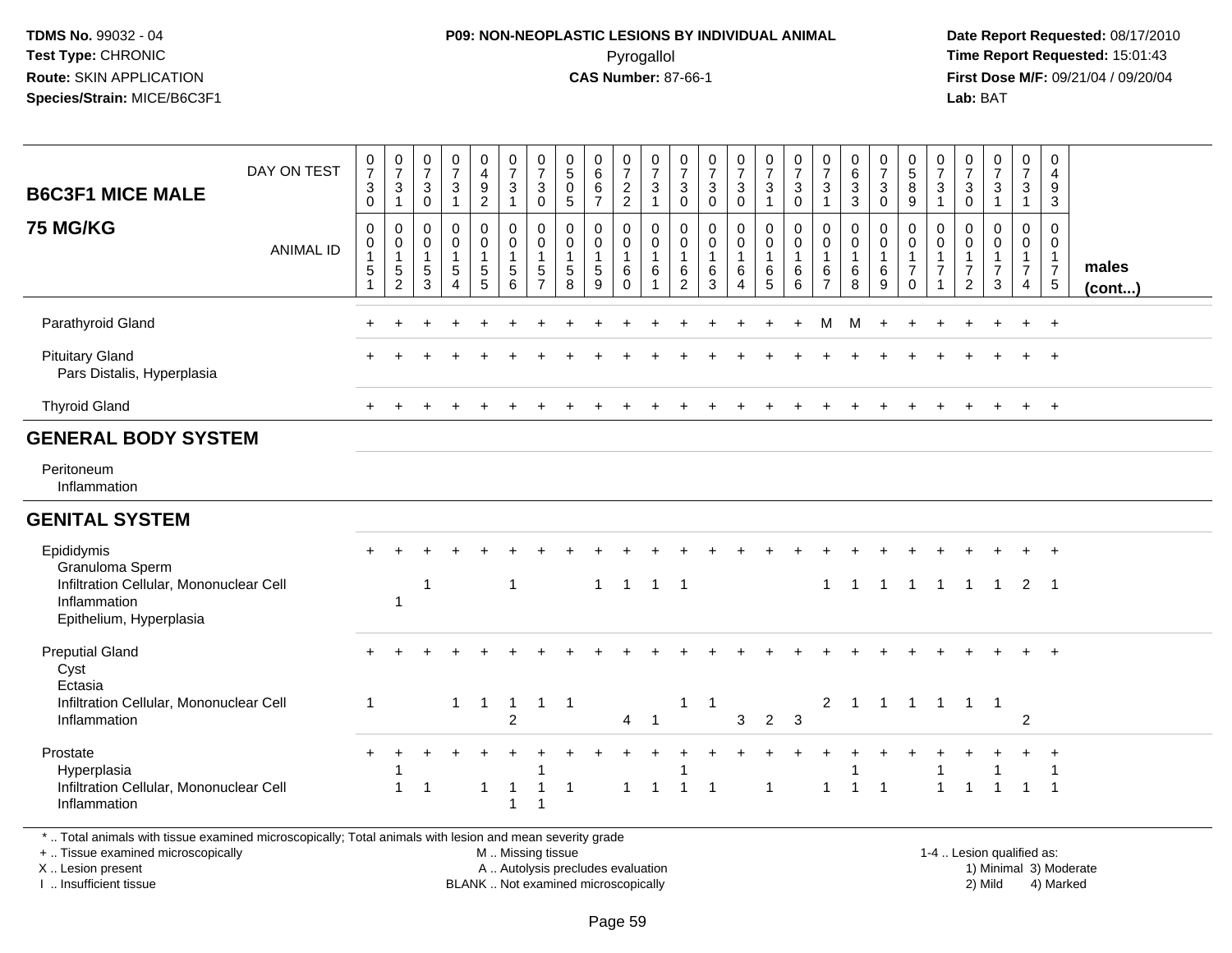## **P09: NON-NEOPLASTIC LESIONS BY INDIVIDUAL ANIMAL**Pyrogallol **Time Report Requested:** 15:01:43

 **Date Report Requested:** 08/17/2010 **First Dose M/F:** 09/21/04 / 09/20/04<br>Lab: BAT **Lab:** BAT

| <b>B6C3F1 MICE MALE</b>                                                                                                                                                | DAY ON TEST      | 0<br>$\overline{7}$<br>3<br>$\mathbf 0$                                  | $\frac{0}{7}$<br>3<br>$\mathbf{1}$                     | $\frac{0}{7}$<br>3<br>0                              | $\frac{0}{7}$<br>$\mathbf{3}$<br>$\mathbf{1}$         | 0<br>$\overline{\mathbf{4}}$<br>$\frac{9}{2}$                             | $\frac{0}{7}$<br>$\sqrt{3}$<br>$\overline{1}$                                 | $\boldsymbol{0}$<br>$\overline{7}$<br>$\mathbf{3}$<br>$\mathbf 0$             | 0<br>$\sqrt{5}$<br>$\mathbf 0$<br>$\overline{5}$        | $\begin{array}{c} 0 \\ 6 \end{array}$<br>$\,6$<br>$\overline{7}$ | 0<br>$\overline{7}$<br>$\frac{2}{2}$                        | $\frac{0}{7}$<br>$\mathbf{3}$<br>$\mathbf{1}$  | $\frac{0}{7}$<br>$_0^3$                                             | $\frac{0}{7}$<br>$\sqrt{3}$<br>$\mathbf 0$                 | $\frac{0}{7}$<br>3<br>$\mathbf 0$          | $\frac{0}{7}$<br>$\sqrt{3}$<br>$\mathbf{1}$        | $\begin{array}{c} 0 \\ 7 \end{array}$<br>$\mathbf{3}$<br>$\mathbf 0$ | 0<br>$\overline{7}$<br>3<br>$\mathbf{1}$    | $\begin{array}{c} 0 \\ 6 \end{array}$<br>$\sqrt{3}$<br>$\overline{3}$ | 0<br>$\overline{7}$<br>$\sqrt{3}$<br>$\mathbf 0$ | 0<br>$\overline{5}$<br>8<br>$9\,$                                           | 0<br>$\overline{7}$<br>3<br>$\mathbf{1}$        | 0<br>$\overline{7}$<br>3<br>0                                             | $\frac{0}{7}$<br>$\ensuremath{\mathsf{3}}$<br>$\mathbf{1}$ | $\mathbf 0$<br>$\overline{7}$<br>$\mathbf{3}$<br>$\mathbf{1}$                  | 0<br>$\overline{4}$<br>9<br>3                                           |                        |
|------------------------------------------------------------------------------------------------------------------------------------------------------------------------|------------------|--------------------------------------------------------------------------|--------------------------------------------------------|------------------------------------------------------|-------------------------------------------------------|---------------------------------------------------------------------------|-------------------------------------------------------------------------------|-------------------------------------------------------------------------------|---------------------------------------------------------|------------------------------------------------------------------|-------------------------------------------------------------|------------------------------------------------|---------------------------------------------------------------------|------------------------------------------------------------|--------------------------------------------|----------------------------------------------------|----------------------------------------------------------------------|---------------------------------------------|-----------------------------------------------------------------------|--------------------------------------------------|-----------------------------------------------------------------------------|-------------------------------------------------|---------------------------------------------------------------------------|------------------------------------------------------------|--------------------------------------------------------------------------------|-------------------------------------------------------------------------|------------------------|
| <b>75 MG/KG</b>                                                                                                                                                        | <b>ANIMAL ID</b> | $\mathbf 0$<br>$\mathbf 0$<br>$\mathbf{1}$<br>$\sqrt{5}$<br>$\mathbf{1}$ | $\mathbf 0$<br>$\mathbf 0$<br>1<br>5<br>$\overline{c}$ | $\Omega$<br>$\mathbf 0$<br>$\mathbf 1$<br>$5\,$<br>3 | 0<br>$\mathbf 0$<br>1<br>$\sqrt{5}$<br>$\overline{4}$ | 0<br>$\mathbf 0$<br>$\mathbf{1}$<br>$\begin{array}{c} 5 \\ 5 \end{array}$ | $\mathbf 0$<br>$\mathbf 0$<br>$\overline{1}$<br>$\sqrt{5}$<br>$6\phantom{1}6$ | $\mathbf 0$<br>$\mathbf{0}$<br>$\overline{1}$<br>$\sqrt{5}$<br>$\overline{7}$ | $\Omega$<br>$\Omega$<br>$\mathbf{1}$<br>$\sqrt{5}$<br>8 | 0<br>$\mathbf 0$<br>1<br>5<br>9                                  | $\mathbf 0$<br>$\mathbf 0$<br>$\mathbf{1}$<br>6<br>$\Omega$ | $\mathbf 0$<br>$\mathbf 0$<br>$\mathbf 1$<br>6 | $\mathbf 0$<br>$\mathbf 0$<br>$\overline{1}$<br>6<br>$\overline{2}$ | $\mathbf 0$<br>$\mathbf 0$<br>$\mathbf{1}$<br>$\,6\,$<br>3 | 0<br>$\mathbf 0$<br>$\mathbf{1}$<br>6<br>4 | 0<br>$\mathsf{O}\xspace$<br>$\mathbf{1}$<br>6<br>5 | $\mathbf 0$<br>$\mathbf 0$<br>$\mathbf{1}$<br>6<br>6                 | $\Omega$<br>$\Omega$<br>6<br>$\overline{7}$ | $\mathbf 0$<br>$\mathbf 0$<br>$\mathbf{1}$<br>$\,6$<br>8              | 0<br>$\mathbf 0$<br>$\mathbf{1}$<br>$\,6$<br>9   | $\mathbf 0$<br>$\mathbf 0$<br>$\mathbf{1}$<br>$\overline{7}$<br>$\mathbf 0$ | 0<br>$\Omega$<br>$\mathbf{1}$<br>$\overline{7}$ | $\Omega$<br>$\Omega$<br>$\mathbf 1$<br>$\boldsymbol{7}$<br>$\overline{c}$ | $\mathbf 0$<br>$\mathbf 0$<br>1<br>$\overline{7}$<br>3     | $\mathbf 0$<br>$\mathbf 0$<br>$\mathbf{1}$<br>$\overline{7}$<br>$\overline{4}$ | $\Omega$<br>$\mathbf 0$<br>$\mathbf{1}$<br>$\overline{7}$<br>$\sqrt{5}$ | males<br>$($ cont $)$  |
| <b>Seminal Vesicle</b><br>Infiltration Cellular, Mononuclear Cell<br>Inflammation                                                                                      |                  |                                                                          |                                                        |                                                      | $\overline{1}$                                        |                                                                           | $\overline{1}$                                                                |                                                                               |                                                         | $\mathbf{1}$                                                     | -1                                                          |                                                |                                                                     |                                                            |                                            |                                                    |                                                                      |                                             |                                                                       | $\mathbf{1}$                                     | $\mathbf{1}$                                                                |                                                 |                                                                           |                                                            |                                                                                | $+$                                                                     |                        |
| <b>Testes</b><br>Mineralization                                                                                                                                        |                  |                                                                          |                                                        |                                                      |                                                       |                                                                           |                                                                               |                                                                               |                                                         |                                                                  |                                                             |                                                |                                                                     |                                                            |                                            |                                                    |                                                                      |                                             |                                                                       |                                                  |                                                                             |                                                 |                                                                           |                                                            |                                                                                |                                                                         |                        |
| <b>HEMATOPOIETIC SYSTEM</b>                                                                                                                                            |                  |                                                                          |                                                        |                                                      |                                                       |                                                                           |                                                                               |                                                                               |                                                         |                                                                  |                                                             |                                                |                                                                     |                                                            |                                            |                                                    |                                                                      |                                             |                                                                       |                                                  |                                                                             |                                                 |                                                                           |                                                            |                                                                                |                                                                         |                        |
| <b>Bone Marrow</b><br>Hyperplasia                                                                                                                                      |                  |                                                                          |                                                        |                                                      |                                                       | 3                                                                         |                                                                               |                                                                               | 2                                                       |                                                                  | 3                                                           |                                                |                                                                     |                                                            |                                            |                                                    |                                                                      |                                             | $\overline{2}$                                                        |                                                  | $\overline{2}$                                                              |                                                 |                                                                           |                                                            | $\pm$                                                                          | $+$                                                                     |                        |
| Lymph Node<br>Axillary, Hyperplasia, Lymphoid<br>Inguinal, Hyperplasia, Lymphoid<br>Mediastinal, Hyperplasia, Lymphoid<br>Mediastinal, Inflammation<br>Renal, Necrosis |                  |                                                                          | $\ddot{}$<br>3                                         |                                                      |                                                       | $+$<br>$\overline{2}$                                                     |                                                                               |                                                                               |                                                         |                                                                  |                                                             |                                                |                                                                     |                                                            |                                            |                                                    |                                                                      |                                             |                                                                       |                                                  | $\mathbf{1}$                                                                | $\ddot{}$<br>$\mathbf 1$                        | $\ddot{}$<br>$\overline{a}$                                               |                                                            | $\ddot{}$<br>$\overline{c}$                                                    |                                                                         |                        |
| Lymph Node, Mandibular<br>Hematopoietic Cell Proliferation<br>Hyperplasia, Lymphoid<br>Inflammation                                                                    |                  |                                                                          |                                                        | $\overline{c}$                                       |                                                       |                                                                           |                                                                               |                                                                               |                                                         |                                                                  |                                                             |                                                |                                                                     |                                                            |                                            | $\overline{c}$                                     |                                                                      |                                             |                                                                       |                                                  | $\overline{2}$                                                              | $\overline{2}$                                  |                                                                           |                                                            |                                                                                | $\ddot{}$                                                               |                        |
| Lymph Node, Mesenteric<br>Hyperplasia, Lymphoid<br>Inflammation                                                                                                        |                  |                                                                          | $\pm$<br>3                                             |                                                      |                                                       |                                                                           |                                                                               |                                                                               |                                                         |                                                                  |                                                             |                                                |                                                                     |                                                            |                                            |                                                    |                                                                      |                                             |                                                                       |                                                  |                                                                             |                                                 |                                                                           |                                                            |                                                                                |                                                                         |                        |
| Spleen<br>Angiectasis                                                                                                                                                  |                  |                                                                          |                                                        |                                                      |                                                       |                                                                           |                                                                               |                                                                               |                                                         |                                                                  |                                                             |                                                |                                                                     |                                                            |                                            |                                                    |                                                                      |                                             |                                                                       |                                                  |                                                                             |                                                 |                                                                           |                                                            | $+$                                                                            | $+$                                                                     |                        |
| *  Total animals with tissue examined microscopically; Total animals with lesion and mean severity grade<br>+  Tissue examined microscopically<br>X  Lesion present    |                  |                                                                          |                                                        |                                                      |                                                       |                                                                           | M  Missing tissue                                                             |                                                                               | A  Autolysis precludes evaluation                       |                                                                  |                                                             |                                                |                                                                     |                                                            |                                            |                                                    |                                                                      |                                             |                                                                       |                                                  |                                                                             |                                                 |                                                                           | 1-4  Lesion qualified as:                                  |                                                                                |                                                                         | 1) Minimal 3) Moderate |

I .. Insufficient tissue

BLANK .. Not examined microscopically 2) Mild 4) Marked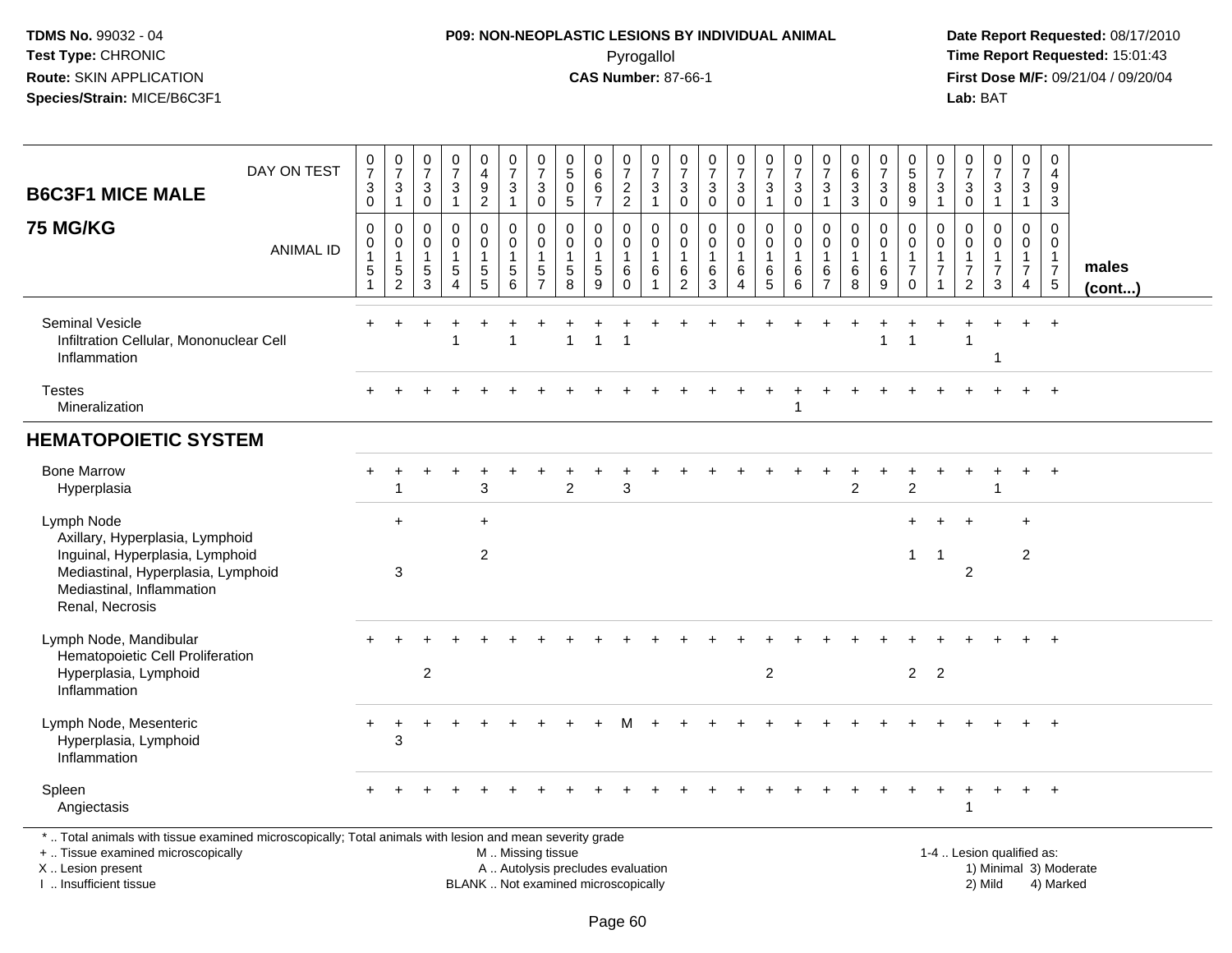## **P09: NON-NEOPLASTIC LESIONS BY INDIVIDUAL ANIMAL**Pyrogallol **Time Report Requested:** 15:01:43

 **Date Report Requested:** 08/17/2010 **First Dose M/F:** 09/21/04 / 09/20/04<br>**Lab:** BAT **Lab:** BAT

| <b>B6C3F1 MICE MALE</b><br><b>75 MG/KG</b>                                                                                                                                                                       | DAY ON TEST<br><b>ANIMAL ID</b> | $\frac{0}{7}$<br>3<br>0<br>0<br>$\mathbf 0$<br>1<br>$\sqrt{5}$            | $\frac{0}{7}$<br>$\ensuremath{\mathsf{3}}$<br>$\overline{1}$<br>$\pmb{0}$<br>$\mathbf 0$<br>$\overline{1}$<br>$\sqrt{5}$<br>$\overline{2}$ | 0<br>$\overline{7}$<br>3<br>$\mathbf 0$<br>0<br>0<br>$\mathbf{1}$<br>$\sqrt{5}$<br>3 | $\frac{0}{7}$<br>3<br>$\mathbf{1}$<br>$\mathbf 0$<br>$\mathbf 0$<br>$\mathbf{1}$<br>$\sqrt{5}$<br>$\Delta$ | 0<br>4<br>9<br>$\overline{2}$<br>$\boldsymbol{0}$<br>$\mathbf 0$<br>$\mathbf{1}$<br>5<br>5 | $\frac{0}{7}$<br>$\mathbf{3}$<br>$\mathbf{1}$<br>0<br>$\mathbf 0$<br>$\mathbf{1}$<br>$\sqrt{5}$<br>6 | $\frac{0}{7}$<br>$\mathbf{3}$<br>0<br>$\pmb{0}$<br>$\mathbf 0$<br>$\mathbf{1}$<br>5<br>$\overline{7}$ | $\begin{matrix} 0 \\ 5 \end{matrix}$<br>0<br>$\sqrt{5}$<br>0<br>0<br>$\mathbf{1}$<br>$\sqrt{5}$<br>8 | $\begin{matrix} 0 \\ 6 \\ 6 \end{matrix}$<br>$\overline{7}$<br>$\pmb{0}$<br>$\pmb{0}$<br>$\mathbf{1}$<br>$\sqrt{5}$<br>9 | $\frac{0}{7}$<br>$\frac{2}{2}$<br>0<br>$\mathbf 0$<br>$\overline{1}$<br>$\,6$<br>$\mathbf 0$ | $\frac{0}{7}$<br>$\mathbf 3$<br>$\mathbf{1}$<br>$\pmb{0}$<br>$\mathbf 0$<br>$\overline{1}$<br>$\,6\,$<br>$\mathbf{1}$ | 0<br>$\overline{7}$<br>3<br>0<br>0<br>0<br>$\mathbf{1}$<br>6<br>$\overline{c}$ | $\frac{0}{7}$<br>$\ensuremath{\mathsf{3}}$<br>$\pmb{0}$<br>$\mathsf 0$<br>$\mathbf 0$<br>$\mathbf{1}$<br>6<br>3 | $\frac{0}{7}$<br>$\mathbf{3}$<br>$\pmb{0}$<br>$\mathsf{O}$<br>$\mathbf 0$<br>$\mathbf{1}$<br>6<br>$\boldsymbol{\Lambda}$ | $\frac{0}{7}$<br>$\mathbf{3}$<br>$\mathbf{1}$<br>0<br>$\mathsf{O}\xspace$<br>$\mathbf{1}$<br>$\,6$<br>$\overline{5}$ | $\frac{0}{7}$<br>$\ensuremath{\mathsf{3}}$<br>$\mathbf 0$<br>$\mathbf 0$<br>$\mathsf{O}\xspace$<br>$\overline{1}$<br>$\,6$<br>6 | $\frac{0}{7}$<br>$\mathbf{3}$<br>$\overline{1}$<br>$\pmb{0}$<br>$\mathbf 0$<br>$\mathbf{1}$<br>6<br>$\overline{7}$ | $\begin{array}{c} 0 \\ 6 \end{array}$<br>$\frac{3}{3}$<br>$\pmb{0}$<br>$\mathbf 0$<br>$\mathbf{1}$<br>$\,6\,$<br>8 | $\frac{0}{7}$<br>$\mathbf{3}$<br>$\pmb{0}$<br>0<br>$\mathbf 0$<br>$\mathbf{1}$<br>$\,6\,$<br>9 | 0<br>$\overline{5}$<br>8<br>9<br>$\mathbf 0$<br>$\mathsf{O}\xspace$<br>$\mathbf{1}$<br>$\overline{7}$<br>$\mathbf 0$ | $\frac{0}{7}$<br>3<br>$\mathbf{1}$<br>$\mathbf 0$<br>$\mathbf 0$<br>$\mathbf{1}$<br>$\overline{7}$ | $\frac{0}{7}$<br>$\ensuremath{\mathsf{3}}$<br>$\pmb{0}$<br>$\mathbf 0$<br>0<br>$\mathbf{1}$<br>$\overline{7}$<br>$\overline{2}$ | $\frac{0}{7}$<br>$\sqrt{3}$<br>$\mathbf{1}$<br>0<br>$\pmb{0}$<br>1<br>$\overline{7}$<br>3 | 0<br>$\overline{7}$<br>$\mathsf 3$<br>$\mathbf{1}$<br>$\mathbf 0$<br>$\mathsf{O}\xspace$<br>$\mathbf{1}$<br>$\overline{7}$<br>$\overline{4}$ | 0<br>$\overline{4}$<br>9<br>$\mathbf{3}$<br>$\mathbf 0$<br>$\mathbf 0$<br>$\mathbf{1}$<br>$\overline{7}$<br>$\sqrt{5}$ | males<br>$($ cont $)$ |
|------------------------------------------------------------------------------------------------------------------------------------------------------------------------------------------------------------------|---------------------------------|---------------------------------------------------------------------------|--------------------------------------------------------------------------------------------------------------------------------------------|--------------------------------------------------------------------------------------|------------------------------------------------------------------------------------------------------------|--------------------------------------------------------------------------------------------|------------------------------------------------------------------------------------------------------|-------------------------------------------------------------------------------------------------------|------------------------------------------------------------------------------------------------------|--------------------------------------------------------------------------------------------------------------------------|----------------------------------------------------------------------------------------------|-----------------------------------------------------------------------------------------------------------------------|--------------------------------------------------------------------------------|-----------------------------------------------------------------------------------------------------------------|--------------------------------------------------------------------------------------------------------------------------|----------------------------------------------------------------------------------------------------------------------|---------------------------------------------------------------------------------------------------------------------------------|--------------------------------------------------------------------------------------------------------------------|--------------------------------------------------------------------------------------------------------------------|------------------------------------------------------------------------------------------------|----------------------------------------------------------------------------------------------------------------------|----------------------------------------------------------------------------------------------------|---------------------------------------------------------------------------------------------------------------------------------|-------------------------------------------------------------------------------------------|----------------------------------------------------------------------------------------------------------------------------------------------|------------------------------------------------------------------------------------------------------------------------|-----------------------|
| Hematopoietic Cell Proliferation<br>Hyperplasia, Lymphoid<br>Inflammation                                                                                                                                        |                                 |                                                                           | $\overline{2}$                                                                                                                             | $\overline{1}$                                                                       |                                                                                                            | 3                                                                                          |                                                                                                      | 3                                                                                                     | $\overline{c}$                                                                                       | $\mathbf{3}$                                                                                                             | 4                                                                                            | $\overline{2}$                                                                                                        | $\overline{c}$                                                                 | 3                                                                                                               | -1                                                                                                                       |                                                                                                                      | $\mathbf{3}$                                                                                                                    |                                                                                                                    | 1                                                                                                                  | $\overline{c}$<br>$\overline{2}$                                                               | 3                                                                                                                    | $\overline{2}$                                                                                     |                                                                                                                                 | 3                                                                                         | 3                                                                                                                                            | 3                                                                                                                      |                       |
| Thymus<br>Hyperplasia, Lymphoid                                                                                                                                                                                  |                                 |                                                                           |                                                                                                                                            |                                                                                      |                                                                                                            |                                                                                            |                                                                                                      |                                                                                                       |                                                                                                      |                                                                                                                          |                                                                                              |                                                                                                                       |                                                                                |                                                                                                                 |                                                                                                                          |                                                                                                                      |                                                                                                                                 |                                                                                                                    |                                                                                                                    |                                                                                                |                                                                                                                      |                                                                                                    |                                                                                                                                 |                                                                                           |                                                                                                                                              | $+$                                                                                                                    |                       |
| <b>INTEGUMENTARY SYSTEM</b>                                                                                                                                                                                      |                                 |                                                                           |                                                                                                                                            |                                                                                      |                                                                                                            |                                                                                            |                                                                                                      |                                                                                                       |                                                                                                      |                                                                                                                          |                                                                                              |                                                                                                                       |                                                                                |                                                                                                                 |                                                                                                                          |                                                                                                                      |                                                                                                                                 |                                                                                                                    |                                                                                                                    |                                                                                                |                                                                                                                      |                                                                                                    |                                                                                                                                 |                                                                                           |                                                                                                                                              |                                                                                                                        |                       |
| <b>Mammary Gland</b><br>Hyperplasia                                                                                                                                                                              |                                 | М                                                                         | M                                                                                                                                          | M                                                                                    |                                                                                                            | M M                                                                                        | M                                                                                                    | M                                                                                                     | M M                                                                                                  |                                                                                                                          | M                                                                                            | M                                                                                                                     | M                                                                              | M M                                                                                                             |                                                                                                                          | M                                                                                                                    |                                                                                                                                 |                                                                                                                    | M M M M M                                                                                                          |                                                                                                |                                                                                                                      | M                                                                                                  | M                                                                                                                               | M                                                                                         | $+$<br>1                                                                                                                                     | M                                                                                                                      |                       |
| Skin<br>Fibrosis<br>Hyperkeratosis<br>Hyperplasia<br>Inflammation<br>Metaplasia, Cartilagenous<br>Ulcer<br>Control, Inflammation                                                                                 |                                 |                                                                           |                                                                                                                                            |                                                                                      |                                                                                                            |                                                                                            |                                                                                                      |                                                                                                       |                                                                                                      |                                                                                                                          |                                                                                              |                                                                                                                       |                                                                                |                                                                                                                 |                                                                                                                          |                                                                                                                      |                                                                                                                                 |                                                                                                                    |                                                                                                                    |                                                                                                |                                                                                                                      | 3<br>3<br>3<br>3<br>3                                                                              |                                                                                                                                 | 3<br>4<br>3<br>$\overline{4}$<br>4                                                        | $\mathbf{3}$<br>3<br>$\overline{4}$<br>3<br>3                                                                                                | $\ddot{}$                                                                                                              |                       |
| Hair Follicle, Site Of Application, Cyst<br>Sebaceous Gland, Hyperplasia<br>Sebaceous Gland, Site Of Application,<br>Hyperplasia                                                                                 |                                 |                                                                           |                                                                                                                                            |                                                                                      |                                                                                                            | 1                                                                                          |                                                                                                      |                                                                                                       | $\mathbf{1}$                                                                                         |                                                                                                                          | $\overline{2}$                                                                               | 2                                                                                                                     | $\overline{1}$                                                                 |                                                                                                                 | -1                                                                                                                       |                                                                                                                      | $\overline{2}$                                                                                                                  |                                                                                                                    |                                                                                                                    |                                                                                                | $\overline{2}$                                                                                                       | $\overline{2}$                                                                                     | $\overline{2}$                                                                                                                  | $\overline{\mathbf{c}}$<br>$\overline{2}$                                                 | 2<br>$\overline{2}$                                                                                                                          |                                                                                                                        |                       |
| Site Of Application, Fibrosis<br>Site Of Application, Hyperkeratosis<br>Site Of Application, Hyperplasia<br>Site Of Application, Inflammation<br>Site Of Application, Pigmentation<br>Site Of Application, Ulcer |                                 | 2<br>$\overline{2}$<br>$\overline{c}$<br>$\overline{c}$<br>$\overline{2}$ | 2<br>$\overline{2}$<br>$\sqrt{2}$<br>$\boldsymbol{2}$<br>$\overline{c}$                                                                    | 2<br>$\mathbf{1}$<br>3<br>$\overline{c}$<br>$\overline{c}$                           | $\overline{c}$<br>$\overline{c}$<br>$\overline{c}$<br>$\overline{1}$                                       | 3<br>$\ensuremath{\mathsf{3}}$<br>$\ensuremath{\mathsf{3}}$<br>$\mathbf{3}$<br>3           | 2<br>$\overline{2}$<br>$\overline{2}$<br>-1                                                          | $\sqrt{2}$<br>$\overline{2}$                                                                          | $\overline{c}$<br>3<br>$\overline{4}$<br>$\overline{4}$                                              | $\sqrt{3}$<br>$\sqrt{2}$<br>$\overline{c}$<br>$\overline{c}$                                                             | 3<br>3<br>$\overline{\mathbf{4}}$<br>$\overline{1}$<br>$\overline{A}$                        | 3<br>3<br>3<br>$\boldsymbol{2}$<br>$\overline{2}$                                                                     | 3<br>3<br>$\mathbf{1}$                                                         | $\boldsymbol{2}$<br>$\overline{c}$<br>$\overline{c}$<br>$\mathbf{1}$                                            | $\overline{2}$<br>$\boldsymbol{2}$<br>$\overline{c}$<br>$\mathbf{1}$                                                     | $\overline{c}$<br>1<br>$\overline{c}$<br>$\overline{2}$                                                              | $\overline{2}$<br>3<br>$\mathbf{3}$<br>$\overline{2}$                                                                           | 2<br>$\overline{c}$<br>3<br>$\overline{\mathbf{c}}$<br>1                                                           | $\overline{c}$<br>$\overline{c}$<br>$\mathbf{1}$                                                                   | $\boldsymbol{2}$<br>$\boldsymbol{2}$<br>$\mathbf{1}$<br>1                                      | 3<br>$\mathbf{3}$<br>3<br>4                                                                                          | $\sqrt{3}$<br>$\sqrt{3}$<br>3<br>1<br>3                                                            | 3<br>3<br>$\overline{2}$<br>1<br>$\overline{2}$                                                                                 | $\mathbf{3}$<br>$\mathbf{3}$<br>$\overline{4}$<br>$\overline{4}$                          | 3<br>3<br>$\overline{4}$<br>$\mathbf{3}$<br>$\overline{c}$<br>3                                                                              | $\overline{2}$<br>3<br>$\overline{2}$<br>$\overline{2}$<br>$\overline{1}$                                              |                       |

\* .. Total animals with tissue examined microscopically; Total animals with lesion and mean severity grade

+ .. Tissue examined microscopically

X .. Lesion present

I .. Insufficient tissue

 M .. Missing tissueA .. Autolysis precludes evaluation

BLANK .. Not examined microscopically 2) Mild 4) Marked

1-4 .. Lesion qualified as:<br>1) Minimal 3) Moderate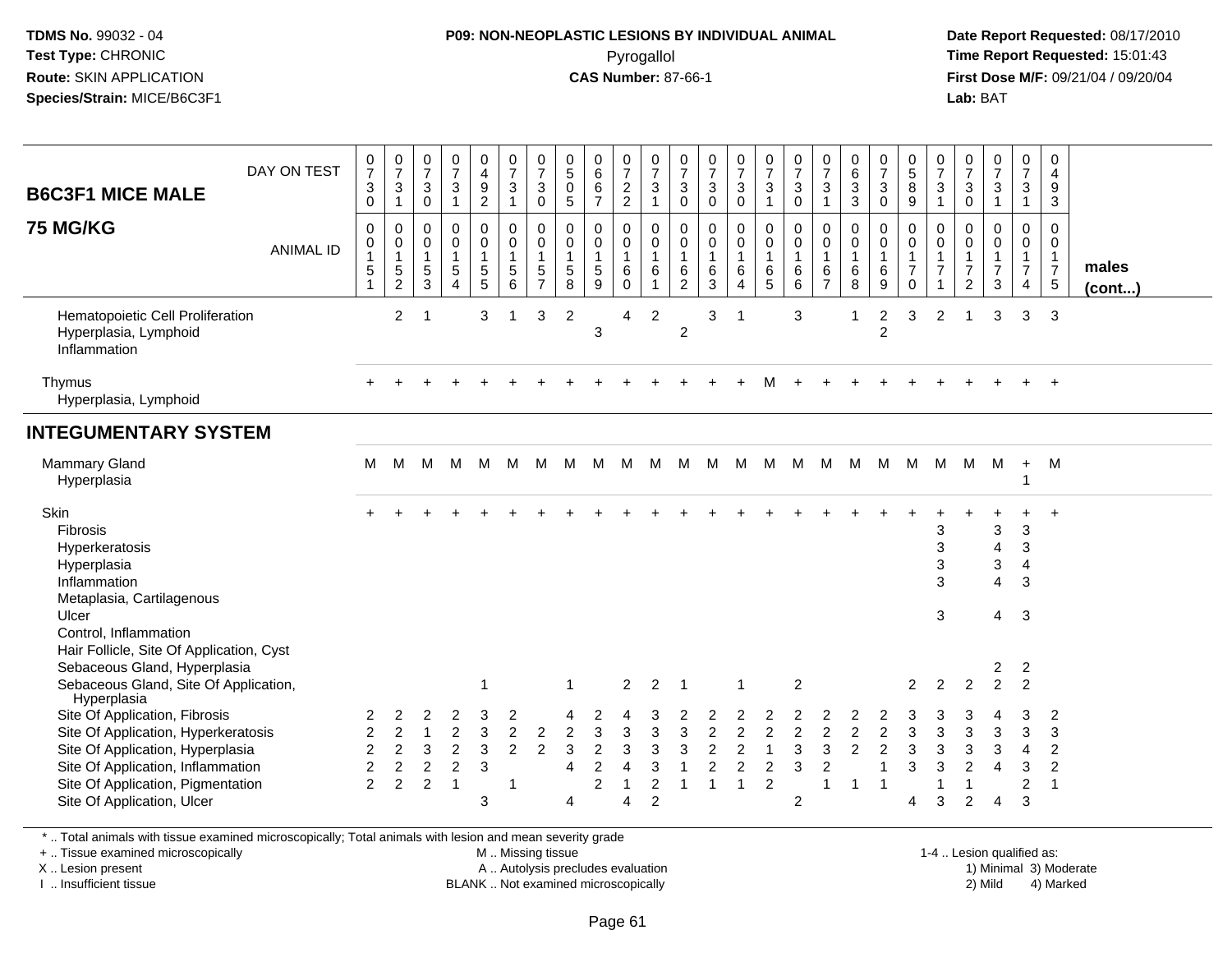## **P09: NON-NEOPLASTIC LESIONS BY INDIVIDUAL ANIMAL**Pyrogallol **Time Report Requested:** 15:01:43

| <b>B6C3F1 MICE MALE</b>                                                                                                        | DAY ON TEST      | $\frac{0}{7}$<br>$\ensuremath{\mathsf{3}}$<br>$\mathbf 0$                 | $\frac{0}{7}$<br>$\ensuremath{\mathsf{3}}$<br>$\mathbf{1}$ | $\frac{0}{7}$<br>$\ensuremath{\mathsf{3}}$<br>0 | $\begin{array}{c} 0 \\ 7 \end{array}$<br>$\ensuremath{\mathsf{3}}$<br>$\mathbf{1}$ | $\mathbf 0$<br>$\overline{4}$<br>$\boldsymbol{9}$<br>$\overline{2}$ | $\frac{0}{7}$<br>$\ensuremath{\mathsf{3}}$<br>$\mathbf{1}$                                    | $\mathbf 0$<br>$\overline{7}$<br>3<br>$\mathbf 0$ | $\begin{array}{c} 0 \\ 5 \end{array}$<br>$\pmb{0}$<br>$5\phantom{.0}$ | $_6^0$<br>6<br>$\overline{7}$ | $\frac{0}{7}$<br>$\frac{2}{2}$                     | $\begin{array}{c} 0 \\ 7 \end{array}$<br>$\ensuremath{\mathsf{3}}$<br>$\mathbf{1}$ | 0<br>$\overline{7}$<br>$\sqrt{3}$<br>$\mathsf{O}$      | $\begin{array}{c} 0 \\ 7 \end{array}$<br>$\sqrt{3}$<br>$\mathbf 0$ | $\frac{0}{7}$<br>$\ensuremath{\mathsf{3}}$<br>$\mathbf 0$ | $\frac{0}{7}$<br>$\ensuremath{\mathsf{3}}$<br>$\mathbf{1}$ | $\frac{0}{7}$<br>$\ensuremath{\mathsf{3}}$<br>$\mathbf 0$ | 0<br>$\overline{7}$<br>$\mathbf{3}$<br>$\mathbf{1}$  | $\begin{array}{c} 0 \\ 6 \end{array}$<br>$\overline{3}$<br>3       | 0<br>$\frac{5}{7}$<br>$\ensuremath{\mathsf{3}}$<br>$\mathbf 0$ | 0<br>$\sqrt{5}$<br>$\, 8$<br>$9\,$                                           | 0<br>$\overline{7}$<br>$\ensuremath{\mathsf{3}}$<br>$\mathbf{1}$ | 0<br>$\overline{7}$<br>3<br>$\mathbf 0$        | $\begin{array}{c} 0 \\ 7 \end{array}$<br>$\ensuremath{\mathsf{3}}$<br>$\mathbf{1}$ | $\mathbf 0$<br>$\overline{7}$<br>$\ensuremath{\mathsf{3}}$<br>$\overline{1}$   | $\mathbf 0$<br>$\overline{4}$<br>9<br>$\mathbf{3}$                      |                        |
|--------------------------------------------------------------------------------------------------------------------------------|------------------|---------------------------------------------------------------------------|------------------------------------------------------------|-------------------------------------------------|------------------------------------------------------------------------------------|---------------------------------------------------------------------|-----------------------------------------------------------------------------------------------|---------------------------------------------------|-----------------------------------------------------------------------|-------------------------------|----------------------------------------------------|------------------------------------------------------------------------------------|--------------------------------------------------------|--------------------------------------------------------------------|-----------------------------------------------------------|------------------------------------------------------------|-----------------------------------------------------------|------------------------------------------------------|--------------------------------------------------------------------|----------------------------------------------------------------|------------------------------------------------------------------------------|------------------------------------------------------------------|------------------------------------------------|------------------------------------------------------------------------------------|--------------------------------------------------------------------------------|-------------------------------------------------------------------------|------------------------|
| <b>75 MG/KG</b>                                                                                                                | <b>ANIMAL ID</b> | $\mathbf 0$<br>$\mathbf 0$<br>$\mathbf{1}$<br>$\,$ 5 $\,$<br>$\mathbf{1}$ | 0<br>$\mathbf 0$<br>$\mathbf{1}$<br>5<br>$\overline{2}$    | 0<br>0<br>$\mathbf{1}$<br>5<br>3                | $\mathbf 0$<br>$\pmb{0}$<br>1<br>$\,$ 5 $\,$<br>$\boldsymbol{\Lambda}$             | 0<br>$\mathbf 0$<br>$\overline{1}$<br>$\frac{5}{5}$                 | $\mathbf 0$<br>$\pmb{0}$<br>$\mathbf{1}$<br>$\sqrt{5}$<br>6                                   | 0<br>$\mathbf 0$<br>1<br>5<br>$\overline{7}$      | $\mathbf 0$<br>$\mathbf 0$<br>$\mathbf{1}$<br>$\sqrt{5}$<br>8         | 0<br>$\mathbf 0$<br>5<br>9    | 0<br>$\pmb{0}$<br>$\mathbf{1}$<br>6<br>$\mathbf 0$ | $\mathbf 0$<br>$\mathbf 0$<br>$\mathbf{1}$<br>6<br>$\overline{1}$                  | $\mathbf 0$<br>$\mathbf 0$<br>$\overline{1}$<br>6<br>2 | $\mathbf 0$<br>$\mathbf 0$<br>$\mathbf{1}$<br>$\,6\,$<br>3         | 0<br>$\mathbf 0$<br>6<br>$\overline{4}$                   | 0<br>$\mathbf 0$<br>$\mathbf{1}$<br>6<br>5                 | $\mathbf 0$<br>$\mathsf 0$<br>$\mathbf{1}$<br>6<br>6      | $\Omega$<br>$\mathbf 0$<br>-1<br>6<br>$\overline{7}$ | $\mathbf 0$<br>$\mathbf 0$<br>$\mathbf{1}$<br>$6\phantom{1}6$<br>8 | 0<br>$\mathbf 0$<br>$\mathbf{1}$<br>$\,6$<br>9                 | $\mathbf 0$<br>$\mathsf{O}$<br>$\mathbf{1}$<br>$\overline{7}$<br>$\mathbf 0$ | $\Omega$<br>$\mathbf 0$<br>1<br>7<br>1                           | $\Omega$<br>$\mathbf 0$<br>$\overline{7}$<br>2 | $\Omega$<br>$\mathbf 0$<br>$\overline{7}$<br>3                                     | $\mathbf 0$<br>$\mathbf 0$<br>$\mathbf{1}$<br>$\overline{7}$<br>$\overline{4}$ | $\Omega$<br>$\mathbf 0$<br>$\mathbf{1}$<br>$\overline{7}$<br>$\sqrt{5}$ | males<br>$($ cont $)$  |
| <b>MUSCULOSKELETAL SYSTEM</b>                                                                                                  |                  |                                                                           |                                                            |                                                 |                                                                                    |                                                                     |                                                                                               |                                                   |                                                                       |                               |                                                    |                                                                                    |                                                        |                                                                    |                                                           |                                                            |                                                           |                                                      |                                                                    |                                                                |                                                                              |                                                                  |                                                |                                                                                    |                                                                                |                                                                         |                        |
| Bone<br>Cranium, Hyperostosis<br>Cranium, Inflammation                                                                         |                  |                                                                           |                                                            |                                                 |                                                                                    |                                                                     |                                                                                               |                                                   |                                                                       |                               |                                                    |                                                                                    |                                                        |                                                                    |                                                           |                                                            |                                                           |                                                      |                                                                    |                                                                |                                                                              |                                                                  |                                                |                                                                                    |                                                                                | $+$                                                                     |                        |
| <b>Skeletal Muscle</b><br>Mineralization                                                                                       |                  |                                                                           |                                                            |                                                 |                                                                                    |                                                                     |                                                                                               |                                                   |                                                                       |                               |                                                    |                                                                                    |                                                        |                                                                    |                                                           |                                                            |                                                           |                                                      |                                                                    |                                                                |                                                                              |                                                                  |                                                |                                                                                    |                                                                                |                                                                         |                        |
| <b>NERVOUS SYSTEM</b>                                                                                                          |                  |                                                                           |                                                            |                                                 |                                                                                    |                                                                     |                                                                                               |                                                   |                                                                       |                               |                                                    |                                                                                    |                                                        |                                                                    |                                                           |                                                            |                                                           |                                                      |                                                                    |                                                                |                                                                              |                                                                  |                                                |                                                                                    |                                                                                |                                                                         |                        |
| <b>Brain</b><br>Infiltration Cellular, Mononuclear Cell<br>Inflammation<br>Cerebellum, Gliosis                                 |                  |                                                                           |                                                            |                                                 |                                                                                    |                                                                     | $\overline{1}$                                                                                |                                                   |                                                                       |                               | $\mathbf{1}$                                       |                                                                                    |                                                        |                                                                    |                                                           |                                                            |                                                           |                                                      |                                                                    |                                                                |                                                                              |                                                                  |                                                |                                                                                    |                                                                                | $\ddot{}$                                                               |                        |
| <b>RESPIRATORY SYSTEM</b>                                                                                                      |                  |                                                                           |                                                            |                                                 |                                                                                    |                                                                     |                                                                                               |                                                   |                                                                       |                               |                                                    |                                                                                    |                                                        |                                                                    |                                                           |                                                            |                                                           |                                                      |                                                                    |                                                                |                                                                              |                                                                  |                                                |                                                                                    |                                                                                |                                                                         |                        |
| Lung<br>Infiltration Cellular, Histiocyte<br>Inflammation<br>Metaplasia, Osseous                                               |                  |                                                                           |                                                            |                                                 |                                                                                    | $\ddot{}$                                                           |                                                                                               |                                                   |                                                                       |                               |                                                    |                                                                                    |                                                        |                                                                    | $\ddot{}$<br>$\mathfrak{p}$                               |                                                            |                                                           |                                                      |                                                                    |                                                                | -1                                                                           |                                                                  | $\ddot{}$                                      | +<br>3                                                                             | $+$                                                                            | $+$                                                                     |                        |
| Alveolar Epithelium, Hyperplasia<br>Bronchiole, Hyperplasia<br>Mediastinum, Necrosis, Fatty                                    |                  |                                                                           |                                                            |                                                 |                                                                                    |                                                                     |                                                                                               |                                                   |                                                                       |                               |                                                    |                                                                                    |                                                        |                                                                    | 1                                                         |                                                            |                                                           |                                                      |                                                                    |                                                                |                                                                              |                                                                  |                                                | $\overline{1}$                                                                     |                                                                                |                                                                         |                        |
| Nose<br>Inflammation<br><b>Necrosis</b><br>Polyp, Inflammatory                                                                 |                  |                                                                           |                                                            |                                                 |                                                                                    |                                                                     |                                                                                               | $\overline{1}$                                    |                                                                       |                               |                                                    |                                                                                    |                                                        |                                                                    |                                                           |                                                            |                                                           |                                                      |                                                                    |                                                                |                                                                              |                                                                  |                                                |                                                                                    |                                                                                | $\ddot{}$                                                               |                        |
| Glands, Dilatation<br>*  Total animals with tissue examined microscopically; Total animals with lesion and mean severity grade |                  |                                                                           |                                                            |                                                 |                                                                                    |                                                                     |                                                                                               |                                                   |                                                                       |                               |                                                    |                                                                                    |                                                        |                                                                    |                                                           |                                                            |                                                           |                                                      |                                                                    |                                                                |                                                                              |                                                                  |                                                |                                                                                    |                                                                                |                                                                         |                        |
| +  Tissue examined microscopically<br>X  Lesion present<br>I  Insufficient tissue                                              |                  |                                                                           |                                                            |                                                 |                                                                                    |                                                                     | M  Missing tissue<br>A  Autolysis precludes evaluation<br>BLANK  Not examined microscopically |                                                   |                                                                       |                               |                                                    |                                                                                    |                                                        |                                                                    |                                                           |                                                            |                                                           |                                                      |                                                                    |                                                                |                                                                              |                                                                  |                                                | 1-4  Lesion qualified as:<br>2) Mild                                               |                                                                                | 4) Marked                                                               | 1) Minimal 3) Moderate |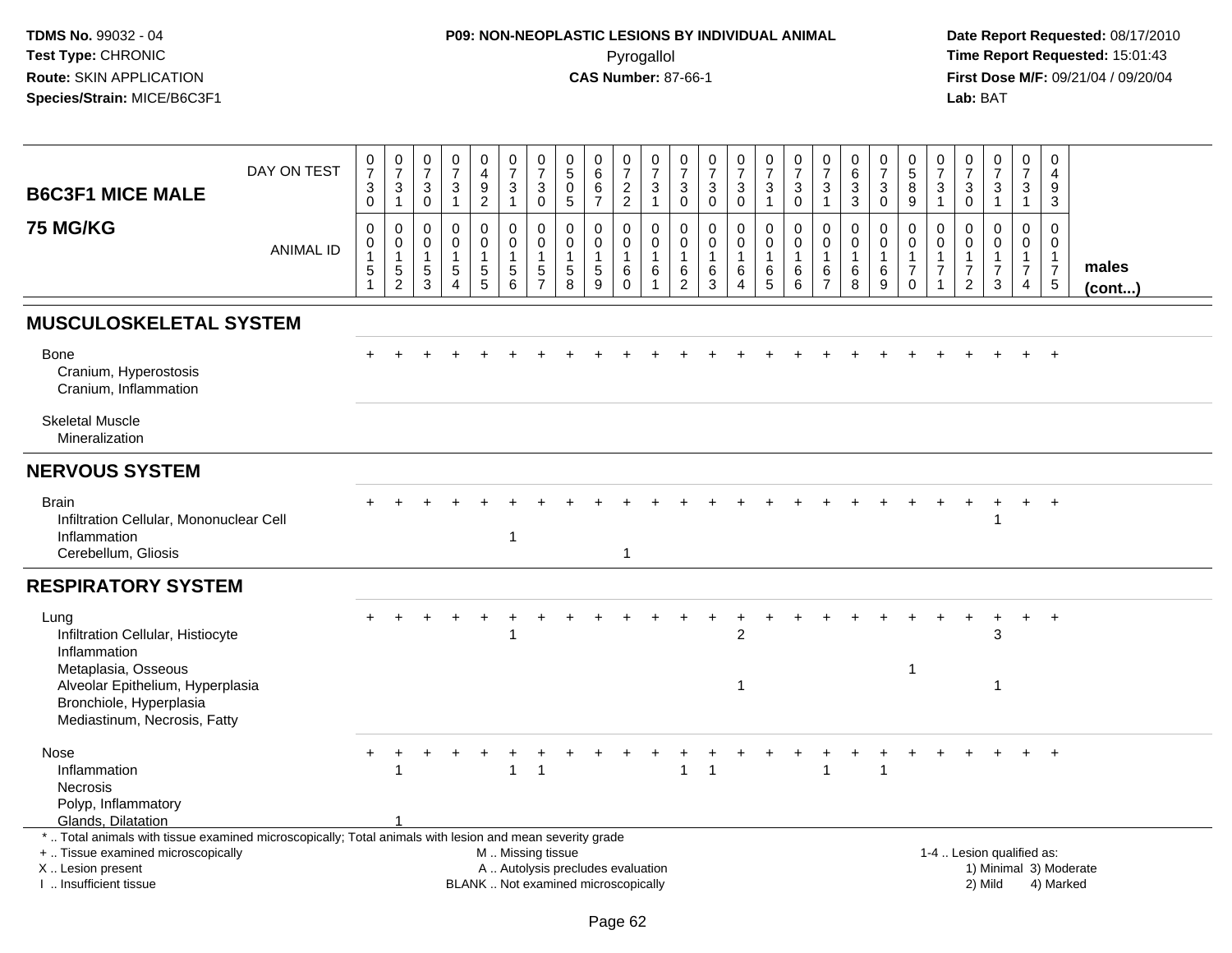# **P09: NON-NEOPLASTIC LESIONS BY INDIVIDUAL ANIMAL**Pyrogallol **Time Report Requested:** 15:01:43

| <b>B6C3F1 MICE MALE</b>                                                                                                                                                                               | DAY ON TEST                                                                                                                                                                                                                                                                                  | 0<br>$\overline{7}$<br>$_{0}^{3}$                                                | $\begin{array}{c} 0 \\ 7 \end{array}$<br>$\frac{3}{1}$        | 0<br>$\overline{7}$<br>$\sqrt{3}$<br>$\mathbf 0$                              | $\frac{0}{7}$<br>$\sqrt{3}$<br>$\mathbf{1}$               | $\begin{array}{c} 0 \\ 4 \end{array}$<br>$\frac{9}{2}$      | $\begin{array}{c} 0 \\ 7 \end{array}$<br>$\sqrt{3}$<br>$\mathbf{1}$                  | $\frac{0}{7}$<br>$\sqrt{3}$<br>$\pmb{0}$                          | $\begin{smallmatrix}0\5\0\end{smallmatrix}$<br>$\sqrt{5}$                           | $\mathbf 0$<br>$\overline{6}$<br>$\,6\,$<br>$\overline{7}$    | $\frac{0}{7}$<br>$\frac{2}{2}$                                          | 0<br>$\overline{7}$<br>$\ensuremath{\mathsf{3}}$<br>$\mathbf{1}$    | $\frac{0}{7}$<br>3<br>$\mathbf 0$                               | 0<br>$\overline{7}$<br>$\sqrt{3}$<br>$\mathbf 0$         | $\begin{array}{c} 0 \\ 7 \end{array}$<br>$\ensuremath{\mathsf{3}}$<br>$\mathbf 0$ | $\mathbf 0$<br>$\overline{7}$<br>$\mathbf{3}$<br>$\mathbf{1}$ | $\frac{0}{7}$<br>$\ensuremath{\mathsf{3}}$<br>$\mathbf 0$               | 0<br>$\overline{7}$<br>$\mathbf{3}$<br>$\overline{1}$                   | $\mathbf 0$<br>$6\phantom{1}6$<br>$\sqrt{3}$<br>$\mathbf{3}$          | $\frac{0}{7}$<br>$\sqrt{3}$<br>$\mathbf 0$                         | $\begin{array}{c} 0 \\ 5 \end{array}$<br>$\,8\,$<br>$\overline{9}$          | $\frac{0}{7}$<br>$\sqrt{3}$<br>$\mathbf{1}$                      | 0<br>$\overline{7}$<br>$\mathbf{3}$<br>$\mathbf 0$                     | $\begin{array}{c} 0 \\ 7 \end{array}$<br>$\frac{3}{1}$                       | 0<br>$\overline{7}$<br>$\sqrt{3}$<br>$\overline{1}$       | $\mathbf 0$<br>$\overline{a}$<br>$9\,$<br>3                                  |                        |
|-------------------------------------------------------------------------------------------------------------------------------------------------------------------------------------------------------|----------------------------------------------------------------------------------------------------------------------------------------------------------------------------------------------------------------------------------------------------------------------------------------------|----------------------------------------------------------------------------------|---------------------------------------------------------------|-------------------------------------------------------------------------------|-----------------------------------------------------------|-------------------------------------------------------------|--------------------------------------------------------------------------------------|-------------------------------------------------------------------|-------------------------------------------------------------------------------------|---------------------------------------------------------------|-------------------------------------------------------------------------|---------------------------------------------------------------------|-----------------------------------------------------------------|----------------------------------------------------------|-----------------------------------------------------------------------------------|---------------------------------------------------------------|-------------------------------------------------------------------------|-------------------------------------------------------------------------|-----------------------------------------------------------------------|--------------------------------------------------------------------|-----------------------------------------------------------------------------|------------------------------------------------------------------|------------------------------------------------------------------------|------------------------------------------------------------------------------|-----------------------------------------------------------|------------------------------------------------------------------------------|------------------------|
| <b>75 MG/KG</b>                                                                                                                                                                                       | <b>ANIMAL ID</b>                                                                                                                                                                                                                                                                             | $\pmb{0}$<br>$\pmb{0}$<br>$\mathbf{1}$<br>$\mathbf 5$<br>$\overline{\mathbf{1}}$ | $\mathsf 0$<br>$\mathbf 0$<br>$\overline{1}$<br>$\frac{5}{2}$ | $\mathbf 0$<br>$\mathbf 0$<br>$\overline{1}$<br>$\,$ 5 $\,$<br>$\overline{3}$ | $\pmb{0}$<br>$\mathbf 0$<br>$\mathbf{1}$<br>$\frac{5}{4}$ | $\mathbf 0$<br>$\mathbf 0$<br>$\mathbf{1}$<br>$\frac{5}{5}$ | $\pmb{0}$<br>$\overline{0}$<br>$\mathbf{1}$<br>$\begin{array}{c} 5 \\ 6 \end{array}$ | $\pmb{0}$<br>$\mathsf{O}\xspace$<br>$\mathbf{1}$<br>$\frac{5}{7}$ | $\mathbf 0$<br>$\pmb{0}$<br>$\overline{1}$<br>$\begin{array}{c} 5 \\ 8 \end{array}$ | $\mathbf 0$<br>$\mathbf 0$<br>$\mathbf{1}$<br>$\sqrt{5}$<br>9 | $\mathbf 0$<br>$\mathbf 0$<br>$\mathbf{1}$<br>$\,6\,$<br>$\overline{0}$ | $\mathbf 0$<br>$\mathbf 0$<br>$\mathbf{1}$<br>$\,6$<br>$\mathbf{1}$ | $\pmb{0}$<br>$\mathbf 0$<br>$\mathbf{1}$<br>6<br>$\overline{2}$ | $\pmb{0}$<br>$\mathbf 0$<br>$\mathbf{1}$<br>$\,6\,$<br>3 | $\mathbf 0$<br>$\mathbf 0$<br>$\mathbf{1}$<br>$\,6$<br>$\overline{4}$             | 0<br>$\mathbf 0$<br>$\overline{1}$<br>$^6$ 5                  | $\pmb{0}$<br>$\mathbf 0$<br>$\overline{1}$<br>$\,6\,$<br>$\overline{6}$ | $\pmb{0}$<br>$\mathbf 0$<br>$\overline{1}$<br>$\,6\,$<br>$\overline{7}$ | $\pmb{0}$<br>$\mathbf 0$<br>$\mathbf{1}$<br>$\,6\,$<br>$\overline{8}$ | $\mathbf 0$<br>$\Omega$<br>$\mathbf{1}$<br>$\,6$<br>$\overline{9}$ | $\pmb{0}$<br>$\mathbf 0$<br>$\mathbf{1}$<br>$\boldsymbol{7}$<br>$\mathbf 0$ | $\pmb{0}$<br>0<br>$\mathbf{1}$<br>$\overline{7}$<br>$\mathbf{1}$ | $\mathbf 0$<br>0<br>$\mathbf{1}$<br>$\boldsymbol{7}$<br>$\overline{c}$ | $\mathbf 0$<br>$\mathbf 0$<br>$\mathbf{1}$<br>$\overline{7}$<br>$\mathbf{3}$ | 0<br>$\mathbf 0$<br>$\overline{1}$<br>$\overline{7}$<br>4 | $\mathbf 0$<br>$\mathbf 0$<br>$\overline{1}$<br>$\overline{7}$<br>$\sqrt{5}$ | males<br>$($ cont $)$  |
| Glands, Metaplasia<br>Goblet Cell, Hyperplasia<br>Olfactory Epithelium, Degeneration<br>Olfactory Epithelium, Metaplasia<br>Respiratory Epithelium, Hyperplasia<br>Respiratory Epithelium, Metaplasia |                                                                                                                                                                                                                                                                                              |                                                                                  | $\overline{2}$                                                |                                                                               | -1                                                        | $\overline{1}$                                              | $\mathbf{1}$<br>1                                                                    | -1<br>$\overline{1}$                                              |                                                                                     | $\overline{1}$<br>$\overline{2}$                              | 1<br>-1                                                                 |                                                                     |                                                                 | $\overline{2}$                                           | $\overline{1}$                                                                    | 2<br>$\overline{2}$                                           | 2                                                                       | 2                                                                       | 2                                                                     | 3                                                                  | $\overline{1}$                                                              |                                                                  | $\mathbf{1}$                                                           | 2                                                                            | $1 \quad 1$                                               |                                                                              |                        |
| Trachea                                                                                                                                                                                               |                                                                                                                                                                                                                                                                                              |                                                                                  |                                                               |                                                                               |                                                           |                                                             |                                                                                      |                                                                   |                                                                                     |                                                               |                                                                         |                                                                     |                                                                 |                                                          |                                                                                   |                                                               |                                                                         |                                                                         |                                                                       |                                                                    |                                                                             |                                                                  |                                                                        |                                                                              |                                                           | $+$                                                                          |                        |
| <b>SPECIAL SENSES SYSTEM</b>                                                                                                                                                                          |                                                                                                                                                                                                                                                                                              |                                                                                  |                                                               |                                                                               |                                                           |                                                             |                                                                                      |                                                                   |                                                                                     |                                                               |                                                                         |                                                                     |                                                                 |                                                          |                                                                                   |                                                               |                                                                         |                                                                         |                                                                       |                                                                    |                                                                             |                                                                  |                                                                        |                                                                              |                                                           |                                                                              |                        |
| Eye<br>Cataract<br>Inflammation<br>Cornea, Hyperplasia                                                                                                                                                |                                                                                                                                                                                                                                                                                              |                                                                                  |                                                               |                                                                               |                                                           |                                                             |                                                                                      |                                                                   |                                                                                     |                                                               |                                                                         |                                                                     |                                                                 |                                                          |                                                                                   |                                                               |                                                                         |                                                                         | 3<br>3                                                                |                                                                    |                                                                             |                                                                  |                                                                        |                                                                              |                                                           |                                                                              |                        |
| <b>Harderian Gland</b><br>Hyperplasia<br>Inflammation                                                                                                                                                 | 3<br>Infiltration Cellular, Mononuclear Cell<br>$\mathbf{1}$<br>$\overline{1}$<br>$1 \quad 1$<br>$\mathbf{1}$<br>$\overline{1}$<br>$\overline{1}$<br>$1 \quad 1$<br>$\mathbf{1}$<br>-1<br>$\mathbf 1$<br>$\overline{1}$<br>$\overline{1}$<br>$\overline{1}$<br>$\overline{1}$<br>1<br>$-1$ 1 |                                                                                  |                                                               |                                                                               |                                                           |                                                             |                                                                                      |                                                                   |                                                                                     |                                                               |                                                                         |                                                                     |                                                                 |                                                          |                                                                                   |                                                               |                                                                         |                                                                         |                                                                       |                                                                    |                                                                             |                                                                  |                                                                        |                                                                              |                                                           |                                                                              |                        |
| <b>URINARY SYSTEM</b>                                                                                                                                                                                 |                                                                                                                                                                                                                                                                                              |                                                                                  |                                                               |                                                                               |                                                           |                                                             |                                                                                      |                                                                   |                                                                                     |                                                               |                                                                         |                                                                     |                                                                 |                                                          |                                                                                   |                                                               |                                                                         |                                                                         |                                                                       |                                                                    |                                                                             |                                                                  |                                                                        |                                                                              |                                                           |                                                                              |                        |
| Kidney<br>Accumulation, Hyaline Droplet<br>Cyst<br>Hyperplasia, Oncocytic<br>Infiltration Cellular, Mononuclear Cell<br>Inflammation                                                                  |                                                                                                                                                                                                                                                                                              |                                                                                  |                                                               |                                                                               |                                                           |                                                             |                                                                                      |                                                                   | $\overline{2}$                                                                      |                                                               |                                                                         |                                                                     |                                                                 |                                                          |                                                                                   |                                                               |                                                                         |                                                                         | -1                                                                    |                                                                    | 3                                                                           |                                                                  | $\mathsf X$                                                            | 1                                                                            |                                                           |                                                                              |                        |
| Mineralization<br>Nephropathy                                                                                                                                                                         |                                                                                                                                                                                                                                                                                              | $\mathbf{1}$                                                                     | 2                                                             | 2                                                                             | 2                                                         | $\overline{1}$                                              | $\overline{2}$                                                                       | 2                                                                 |                                                                                     | $\overline{2}$                                                | 3                                                                       | 3                                                                   | $\mathbf{1}$                                                    | 2                                                        | 3                                                                                 | $\overline{c}$<br>$\overline{2}$                              | -1                                                                      |                                                                         |                                                                       | 2<br>$\mathbf{1}$                                                  |                                                                             |                                                                  |                                                                        | $\overline{1}$                                                               | $\overline{1}$                                            |                                                                              |                        |
| *  Total animals with tissue examined microscopically; Total animals with lesion and mean severity grade<br>+  Tissue examined microscopically<br>X  Lesion present<br>I  Insufficient tissue         |                                                                                                                                                                                                                                                                                              |                                                                                  |                                                               |                                                                               |                                                           |                                                             | M  Missing tissue                                                                    |                                                                   | A  Autolysis precludes evaluation<br>BLANK  Not examined microscopically            |                                                               |                                                                         |                                                                     |                                                                 |                                                          |                                                                                   |                                                               |                                                                         |                                                                         |                                                                       |                                                                    |                                                                             |                                                                  |                                                                        | 1-4  Lesion qualified as:<br>2) Mild                                         |                                                           | 4) Marked                                                                    | 1) Minimal 3) Moderate |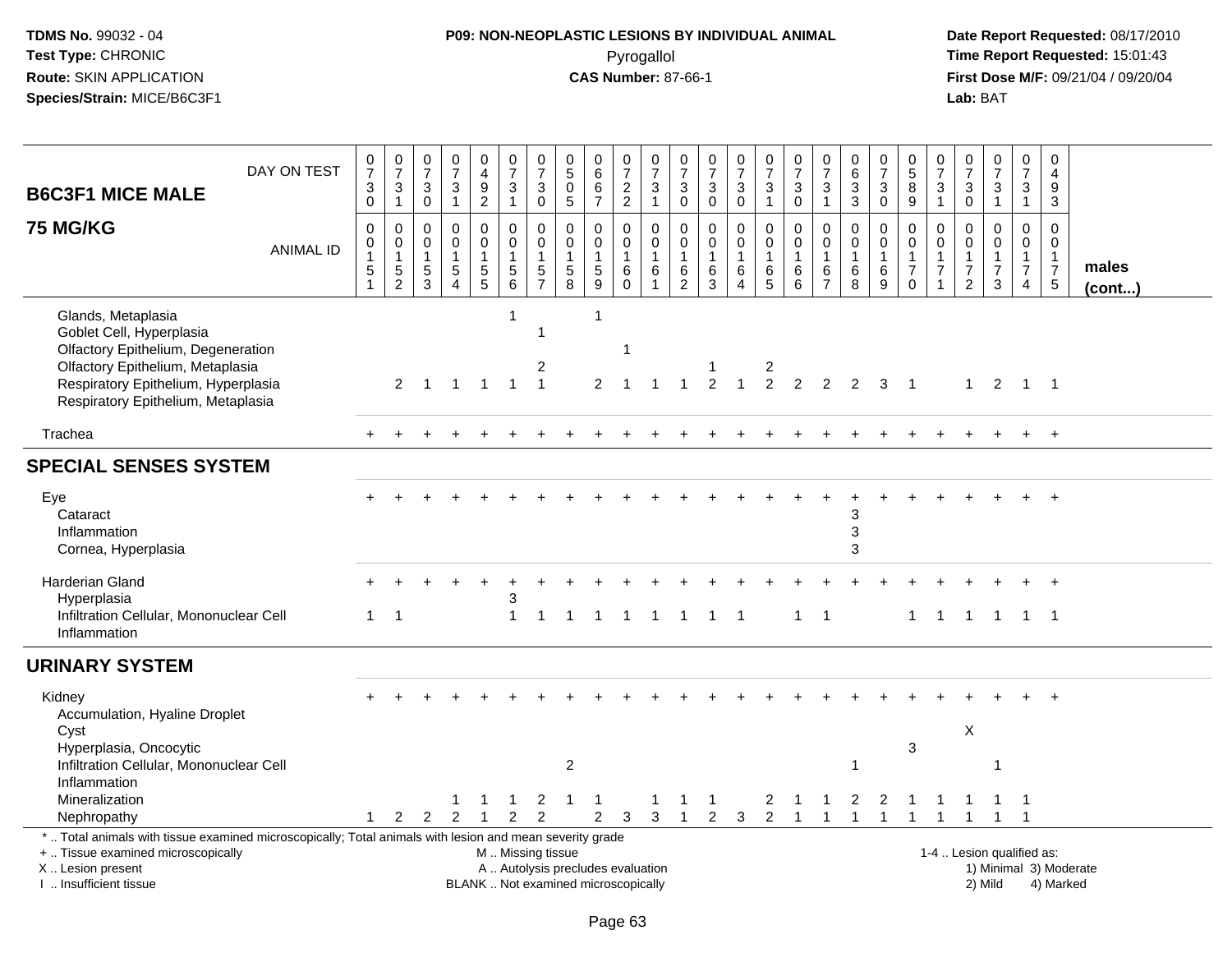#### **P09: NON-NEOPLASTIC LESIONS BY INDIVIDUAL ANIMAL**Pyrogallol **Time Report Requested:** 15:01:43

 **Date Report Requested:** 08/17/2010 **First Dose M/F:** 09/21/04 / 09/20/04<br>**Lab:** BAT **Lab:** BAT

| <b>B6C3F1 MICE MALE</b><br><b>75 MG/KG</b>                        | DAY ON TEST<br><b>ANIMAL ID</b> | 0<br>$\overline{ }$<br>3<br>$\Omega$<br>0<br>$\mathbf 0$<br>5 | 0<br>$\overline{ }$<br>3<br>0<br>0<br>5<br>$\sim$ | $\mathbf{0}$<br>$\overline{ }$<br>3<br>$\Omega$<br>0<br>$\mathbf 0$<br>$\,$ 5 $\,$<br>3 | $\overline{0}$<br>$\rightarrow$<br>$\mathbf{3}$<br>0<br>0<br>5<br>4 | $\mathbf{0}$<br>4<br>9<br>$\Omega$<br>0<br>0<br>$5\phantom{.0}$<br>5 | 0<br>$\overline{ }$<br>$\mathbf{3}$<br>$\mathbf 0$<br>$\pmb{0}$<br>$\sqrt{5}$<br>$6\phantom{1}6$ | 0<br>$\overline{ }$<br>$\mathbf{3}$<br>$\mathbf 0$<br>0<br>$\pmb{0}$<br>5<br>$\rightarrow$ | 0<br>5<br>$\boldsymbol{0}$<br>5<br>0<br>$\pmb{0}$<br>5<br>8 | 0<br>6<br>6<br>$\rightarrow$<br>0<br>0<br>5<br>9 | 0<br>$\overline{ }$<br>$\overline{c}$<br>$\overline{2}$<br>0<br>$\mathbf 0$<br>6<br>$\overline{0}$ | $\frac{0}{7}$<br>$\mathbf{3}$<br>$_0^0$<br>6 | $\mathbf 0$<br>$\overline{ }$<br>3<br>0<br>$_{0}^{0}$<br>6<br>$\overline{c}$ | $\frac{0}{7}$<br>$\sqrt{3}$<br>$\mathbf 0$<br>$\begin{smallmatrix} 0\\0 \end{smallmatrix}$<br>$^6_3$ | $\mathbf{0}$<br>$\overline{ }$<br>3<br>0<br>0<br>6<br>4 | 0<br>$\overline{7}$<br>$\sqrt{3}$<br>$\mathbf 0$<br>$\pmb{0}$<br>$\,6\,$<br>5 | $\overline{0}$<br>3<br>0<br>$\mathbf 0$<br>6<br>6 | 0<br>$\overline{ }$<br>3<br>$\boldsymbol{0}$<br>$\mathbf 0$<br>6<br>$\overline{ }$ | $\mathbf{0}$<br>6<br>3<br>3<br>0<br>$\pmb{0}$<br>$\frac{6}{8}$ | $\mathbf{0}$<br>$\rightarrow$<br>3<br>0<br>0<br>0<br>6<br>9 | 0<br>$\sqrt{5}$<br>$\,8\,$<br>$9\,$<br>0<br>$\pmb{0}$<br>$\overline{ }$<br>$\mathbf 0$ | 0<br>$\overline{ }$<br>3<br>0<br>$\pmb{0}$<br>$\overline{ }$ | 0<br>$\overline{7}$<br>3<br>$\mathbf 0$<br>0<br>$\pmb{0}$<br>$\overline{ }$<br>$\overline{2}$ | 0<br>$\overline{ }$<br>3<br>0<br>0<br>3 | 0<br>$\overline{ }$<br>3<br>$\mathbf 0$<br>0<br>$\overline{ }$<br>$\overline{4}$ | 0<br>4<br>9<br>3<br>0<br>0<br>$\overline{ }$<br>5 | males<br>$($ cont $)$ |  |
|-------------------------------------------------------------------|---------------------------------|---------------------------------------------------------------|---------------------------------------------------|-----------------------------------------------------------------------------------------|---------------------------------------------------------------------|----------------------------------------------------------------------|--------------------------------------------------------------------------------------------------|--------------------------------------------------------------------------------------------|-------------------------------------------------------------|--------------------------------------------------|----------------------------------------------------------------------------------------------------|----------------------------------------------|------------------------------------------------------------------------------|------------------------------------------------------------------------------------------------------|---------------------------------------------------------|-------------------------------------------------------------------------------|---------------------------------------------------|------------------------------------------------------------------------------------|----------------------------------------------------------------|-------------------------------------------------------------|----------------------------------------------------------------------------------------|--------------------------------------------------------------|-----------------------------------------------------------------------------------------------|-----------------------------------------|----------------------------------------------------------------------------------|---------------------------------------------------|-----------------------|--|
| Pigmentation<br>Renal Tubule, Hyperplasia                         |                                 |                                                               |                                                   |                                                                                         |                                                                     |                                                                      | $\overline{2}$                                                                                   |                                                                                            |                                                             |                                                  |                                                                                                    |                                              |                                                                              |                                                                                                      |                                                         |                                                                               |                                                   |                                                                                    |                                                                |                                                             |                                                                                        |                                                              |                                                                                               |                                         |                                                                                  |                                                   |                       |  |
| Urethra<br>Inflammation                                           |                                 |                                                               |                                                   |                                                                                         |                                                                     |                                                                      |                                                                                                  |                                                                                            |                                                             | 3                                                |                                                                                                    |                                              |                                                                              |                                                                                                      |                                                         |                                                                               |                                                   |                                                                                    |                                                                |                                                             |                                                                                        |                                                              |                                                                                               |                                         |                                                                                  |                                                   |                       |  |
| <b>Urinary Bladder</b><br>Infiltration Cellular, Mononuclear Cell |                                 |                                                               |                                                   |                                                                                         |                                                                     |                                                                      |                                                                                                  |                                                                                            |                                                             |                                                  |                                                                                                    |                                              |                                                                              |                                                                                                      |                                                         |                                                                               |                                                   |                                                                                    |                                                                |                                                             |                                                                                        |                                                              |                                                                                               |                                         |                                                                                  | $\pm$                                             |                       |  |

\* .. Total animals with tissue examined microscopically; Total animals with lesion and mean severity grade

+ .. Tissue examined microscopically

X .. Lesion present

I .. Insufficient tissue

 M .. Missing tissueA .. Autolysis precludes evaluation

BLANK .. Not examined microscopically 2) Mild 4) Marked

1-4 .. Lesion qualified as: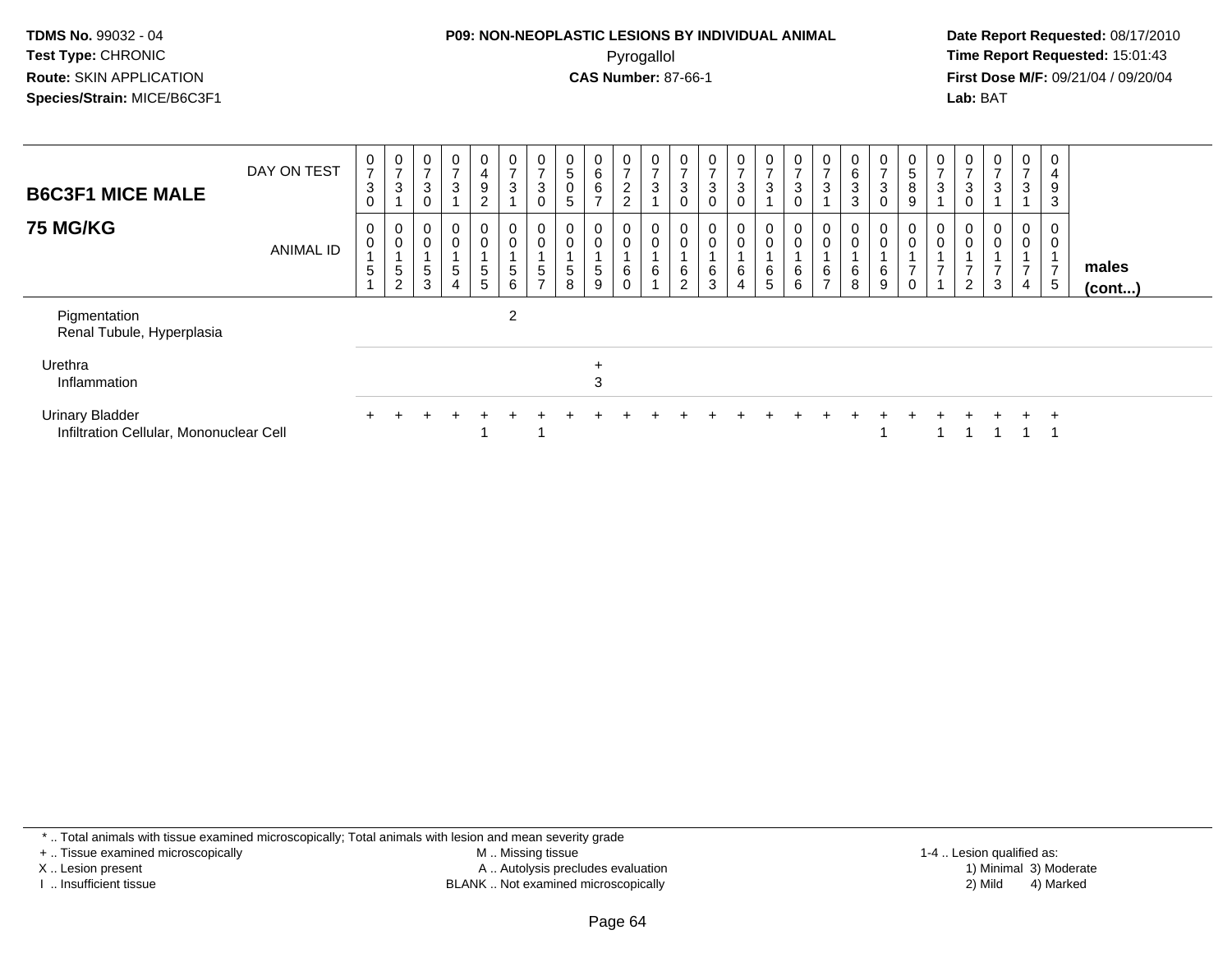# **P09: NON-NEOPLASTIC LESIONS BY INDIVIDUAL ANIMAL**Pyrogallol **Time Report Requested:** 15:01:43

| <b>B6C3F1 MICE MALE</b>                                                                                  | DAY ON TEST      | $\begin{array}{c} 0 \\ 5 \end{array}$<br>$\mathbf 0$<br>$\overline{5}$ | $\begin{array}{c} 0 \\ 6 \end{array}$<br>$\mathbf 0$<br>$\overline{5}$         | $\pmb{0}$<br>$\overline{7}$<br>$\ensuremath{\mathsf{3}}$<br>$\mathbf{1}$ | 0<br>$\overline{5}$<br>$\,6$<br>9                   | $_{6}^{\rm 0}$<br>$\bf 8$<br>$\mathbf{1}$ | $\begin{smallmatrix}0\\7\end{smallmatrix}$<br>$\ensuremath{\mathsf{3}}$<br>$\mathbf{1}$ | $\pmb{0}$<br>$\overline{4}$<br>$\overline{7}$<br>0                    | $\frac{0}{7}$<br>$\ensuremath{\mathsf{3}}$<br>$\mathbf 0$ | $\begin{array}{c} 0 \\ 7 \end{array}$<br>$\sqrt{2}$<br>9               | $\begin{array}{c} 0 \\ 6 \end{array}$<br>$\boldsymbol{9}$<br>$9\,$ | $\frac{0}{7}$<br>$\frac{2}{9}$             | $\frac{0}{7}$<br>$\ensuremath{\mathsf{3}}$<br>$\mathbf 0$         | $\pmb{0}$<br>$\overline{7}$<br>$\ensuremath{\mathsf{3}}$<br>$\mathbf{1}$ | $\frac{0}{7}$<br>$\ensuremath{\mathsf{3}}$<br>$\mathbf 0$             | $\begin{array}{c} 0 \\ 6 \end{array}$<br>$\frac{2}{8}$ | $\begin{smallmatrix}0\\4\end{smallmatrix}$<br>$\overline{4}$<br>6              | $\frac{0}{7}$<br>$\ensuremath{\mathsf{3}}$<br>$\mathbf 0$ | $\begin{array}{c} 0 \\ 6 \\ 5 \\ 3 \end{array}$             | $\frac{0}{7}$<br>$\mathsf 3$<br>$\mathbf{1}$                       | $\frac{0}{7}$<br>$\frac{2}{9}$                                            | 0<br>$\overline{6}$<br>$\pmb{0}$<br>$\mathbf 0$                             | 0<br>$\overline{1}$<br>9                                         | $\frac{0}{7}$<br>$\ensuremath{\mathsf{3}}$<br>$\mathbf{1}$       | $\frac{0}{7}$<br>$\ensuremath{\mathsf{3}}$<br>$\mathbf 0$ | 0<br>6<br>$\bf 8$<br>$\boldsymbol{9}$                                      |    |                |
|----------------------------------------------------------------------------------------------------------|------------------|------------------------------------------------------------------------|--------------------------------------------------------------------------------|--------------------------------------------------------------------------|-----------------------------------------------------|-------------------------------------------|-----------------------------------------------------------------------------------------|-----------------------------------------------------------------------|-----------------------------------------------------------|------------------------------------------------------------------------|--------------------------------------------------------------------|--------------------------------------------|-------------------------------------------------------------------|--------------------------------------------------------------------------|-----------------------------------------------------------------------|--------------------------------------------------------|--------------------------------------------------------------------------------|-----------------------------------------------------------|-------------------------------------------------------------|--------------------------------------------------------------------|---------------------------------------------------------------------------|-----------------------------------------------------------------------------|------------------------------------------------------------------|------------------------------------------------------------------|-----------------------------------------------------------|----------------------------------------------------------------------------|----|----------------|
| <b>75 MG/KG</b>                                                                                          | <b>ANIMAL ID</b> | 0<br>$\mathbf 0$<br>$\overline{7}$<br>6                                | $\mathbf 0$<br>$\pmb{0}$<br>$\overline{1}$<br>$\overline{7}$<br>$\overline{7}$ | $\mathbf 0$<br>0<br>$\mathbf{1}$<br>$\overline{7}$<br>8                  | $\Omega$<br>$\mathbf 0$<br>1<br>$\overline{7}$<br>9 | 0<br>$\mathbf 0$<br>1<br>8<br>$\Omega$    | $\mathbf 0$<br>$\mathbf 0$<br>$\mathbf{1}$<br>8<br>$\overline{1}$                       | $\mathbf 0$<br>$\pmb{0}$<br>$\mathbf{1}$<br>$\bf 8$<br>$\overline{2}$ | $\mathbf 0$<br>$\pmb{0}$<br>$\mathbf{1}$<br>$\frac{8}{3}$ | $\mathbf 0$<br>$\mathbf 0$<br>$\mathbf{1}$<br>$\bf8$<br>$\overline{A}$ | 0<br>$\mathbf 0$<br>$\mathbf{1}$<br>$\, 8$<br>$\overline{5}$       | 0<br>$\mathbf 0$<br>$\mathbf{1}$<br>8<br>6 | $\mathbf 0$<br>$\mathbf 0$<br>$\mathbf{1}$<br>8<br>$\overline{7}$ | $\mathbf 0$<br>$\mathbf 0$<br>$\mathbf{1}$<br>$\,8\,$<br>8               | $\mathbf 0$<br>$\pmb{0}$<br>$\mathbf{1}$<br>$\bf 8$<br>$\overline{9}$ | 0<br>$\pmb{0}$<br>$\mathbf{1}$<br>9<br>$\mathbf 0$     | $\mathbf 0$<br>$\mathbf 0$<br>$\mathbf{1}$<br>$\boldsymbol{9}$<br>$\mathbf{1}$ | 0<br>0<br>1<br>9<br>$\overline{2}$                        | $\mathbf 0$<br>$\mathbf 0$<br>$\mathbf{1}$<br>$\frac{9}{3}$ | $\mathbf 0$<br>$\mathsf{O}$<br>$\mathbf{1}$<br>9<br>$\overline{4}$ | 0<br>$\mathbf 0$<br>$\mathbf{1}$<br>$\begin{array}{c} 9 \\ 5 \end{array}$ | $\mathbf 0$<br>$\mathbf 0$<br>$\overline{1}$<br>$\boldsymbol{9}$<br>$\,6\,$ | $\Omega$<br>$\mathbf 0$<br>$\overline{1}$<br>9<br>$\overline{7}$ | $\Omega$<br>$\mathbf 0$<br>$\mathbf{1}$<br>$\boldsymbol{9}$<br>8 | $\mathbf 0$<br>$\overline{0}$<br>$\mathbf{1}$<br>9<br>9   | $\mathbf 0$<br>$\mathbf 0$<br>$\overline{a}$<br>$\mathbf 0$<br>$\mathbf 0$ |    | * TOTALS       |
| <b>ALIMENTARY SYSTEM</b>                                                                                 |                  |                                                                        |                                                                                |                                                                          |                                                     |                                           |                                                                                         |                                                                       |                                                           |                                                                        |                                                                    |                                            |                                                                   |                                                                          |                                                                       |                                                        |                                                                                |                                                           |                                                             |                                                                    |                                                                           |                                                                             |                                                                  |                                                                  |                                                           |                                                                            |    |                |
| Esophagus<br>Inflammation<br>Epithelium, Cyst                                                            |                  |                                                                        |                                                                                |                                                                          |                                                     |                                           |                                                                                         |                                                                       |                                                           |                                                                        |                                                                    |                                            |                                                                   |                                                                          |                                                                       |                                                        |                                                                                |                                                           |                                                             |                                                                    |                                                                           |                                                                             |                                                                  |                                                                  |                                                           |                                                                            | 50 | 13.0<br>14.0   |
| Gallbladder<br>Infiltration Cellular, Mononuclear Cell                                                   |                  |                                                                        |                                                                                |                                                                          |                                                     |                                           |                                                                                         |                                                                       | м                                                         |                                                                        |                                                                    |                                            |                                                                   |                                                                          |                                                                       |                                                        |                                                                                |                                                           |                                                             |                                                                    |                                                                           |                                                                             |                                                                  |                                                                  |                                                           | $\ddot{}$                                                                  | 46 | $3 - 1.0$      |
| Intestine Large, Cecum<br>Epithelium, Hyperplasia                                                        |                  |                                                                        |                                                                                |                                                                          |                                                     |                                           |                                                                                         |                                                                       |                                                           |                                                                        |                                                                    |                                            |                                                                   |                                                                          |                                                                       |                                                        |                                                                                |                                                           |                                                             |                                                                    |                                                                           |                                                                             |                                                                  |                                                                  |                                                           | $+$                                                                        | 50 | $12.0$         |
| Intestine Large, Colon                                                                                   |                  |                                                                        |                                                                                |                                                                          |                                                     |                                           |                                                                                         |                                                                       |                                                           |                                                                        |                                                                    |                                            |                                                                   |                                                                          |                                                                       |                                                        |                                                                                |                                                           |                                                             |                                                                    |                                                                           |                                                                             |                                                                  |                                                                  |                                                           |                                                                            | 50 |                |
| Intestine Large, Rectum                                                                                  |                  |                                                                        |                                                                                |                                                                          |                                                     |                                           |                                                                                         |                                                                       |                                                           |                                                                        |                                                                    |                                            |                                                                   |                                                                          |                                                                       |                                                        |                                                                                |                                                           |                                                             |                                                                    |                                                                           |                                                                             |                                                                  |                                                                  |                                                           |                                                                            | 50 |                |
| Intestine Small, Duodenum                                                                                |                  |                                                                        |                                                                                |                                                                          |                                                     |                                           |                                                                                         |                                                                       |                                                           |                                                                        |                                                                    |                                            |                                                                   |                                                                          |                                                                       |                                                        |                                                                                |                                                           |                                                             |                                                                    |                                                                           |                                                                             |                                                                  |                                                                  |                                                           | $\div$                                                                     | 50 |                |
| Intestine Small, Ileum                                                                                   |                  |                                                                        |                                                                                |                                                                          |                                                     |                                           |                                                                                         |                                                                       |                                                           |                                                                        |                                                                    |                                            |                                                                   |                                                                          |                                                                       |                                                        |                                                                                |                                                           |                                                             |                                                                    |                                                                           |                                                                             |                                                                  |                                                                  |                                                           |                                                                            | 50 |                |
| Intestine Small, Jejunum<br>Cyst<br>Epithelium, Hyperplasia                                              |                  |                                                                        |                                                                                |                                                                          |                                                     |                                           |                                                                                         |                                                                       |                                                           |                                                                        |                                                                    |                                            |                                                                   |                                                                          | 3                                                                     |                                                        |                                                                                |                                                           |                                                             |                                                                    |                                                                           |                                                                             |                                                                  |                                                                  |                                                           | $\ddot{}$                                                                  | 50 | 13.0<br>11.0   |
| Liver<br>Atypia Cellular                                                                                 |                  |                                                                        |                                                                                |                                                                          |                                                     |                                           |                                                                                         |                                                                       |                                                           |                                                                        |                                                                    |                                            | $\overline{2}$                                                    |                                                                          |                                                                       |                                                        |                                                                                |                                                           |                                                             |                                                                    |                                                                           |                                                                             |                                                                  |                                                                  |                                                           |                                                                            | 50 | 12.0           |
| <b>Basophilic Focus</b>                                                                                  |                  |                                                                        | X                                                                              |                                                                          |                                                     |                                           |                                                                                         |                                                                       |                                                           |                                                                        |                                                                    |                                            |                                                                   |                                                                          | X                                                                     |                                                        |                                                                                | X                                                         |                                                             |                                                                    | X                                                                         |                                                                             |                                                                  |                                                                  | X                                                         |                                                                            |    | $\overline{7}$ |
| Clear Cell Focus                                                                                         |                  |                                                                        |                                                                                | Х                                                                        |                                                     |                                           | Χ                                                                                       |                                                                       | X                                                         | Χ                                                                      |                                                                    | Χ                                          |                                                                   | X                                                                        |                                                                       |                                                        |                                                                                | $\mathsf X$                                               |                                                             | Χ                                                                  |                                                                           |                                                                             |                                                                  | X                                                                |                                                           | X                                                                          |    | 23             |
| <b>Eosinophilic Focus</b>                                                                                |                  | X                                                                      |                                                                                | $\sf X$                                                                  |                                                     |                                           | $\sf X$                                                                                 |                                                                       | $\mathsf{X}$                                              | $\mathsf{X}$                                                           | $\boldsymbol{X}$                                                   | $\boldsymbol{\mathsf{X}}$                  |                                                                   | X                                                                        | $\times$                                                              |                                                        |                                                                                | $\boldsymbol{\mathsf{X}}$                                 | $\pmb{\times}$                                              |                                                                    | $X$ $X$                                                                   |                                                                             |                                                                  | $\mathsf X$                                                      | X                                                         |                                                                            |    | 26             |
| Hematopoietic Cell Proliferation                                                                         |                  | 1                                                                      |                                                                                |                                                                          | 3                                                   |                                           |                                                                                         | -1                                                                    |                                                           |                                                                        |                                                                    |                                            | 3                                                                 |                                                                          |                                                                       |                                                        |                                                                                |                                                           | -1                                                          |                                                                    |                                                                           |                                                                             |                                                                  |                                                                  | $\overline{c}$                                            | $\overline{1}$                                                             |    | 14 1.4         |
| Inflammation                                                                                             |                  | 3                                                                      |                                                                                |                                                                          |                                                     |                                           |                                                                                         |                                                                       |                                                           |                                                                        |                                                                    |                                            |                                                                   |                                                                          |                                                                       | $\mathcal{P}$                                          |                                                                                |                                                           |                                                             |                                                                    |                                                                           |                                                                             |                                                                  |                                                                  | 3                                                         |                                                                            |    | 24 1.4         |
| *  Total animals with tissue examined microscopically; Total animals with lesion and mean severity grade |                  |                                                                        |                                                                                |                                                                          |                                                     |                                           |                                                                                         |                                                                       |                                                           |                                                                        |                                                                    |                                            |                                                                   |                                                                          |                                                                       |                                                        |                                                                                |                                                           |                                                             |                                                                    |                                                                           |                                                                             |                                                                  |                                                                  |                                                           |                                                                            |    |                |
| +  Tissue examined microscopically                                                                       |                  |                                                                        |                                                                                |                                                                          |                                                     |                                           | M  Missing tissue                                                                       |                                                                       |                                                           |                                                                        |                                                                    |                                            |                                                                   |                                                                          |                                                                       |                                                        |                                                                                |                                                           |                                                             |                                                                    |                                                                           |                                                                             |                                                                  | 1-4  Lesion qualified as:                                        |                                                           |                                                                            |    |                |
| X  Lesion present                                                                                        |                  |                                                                        |                                                                                |                                                                          |                                                     |                                           |                                                                                         |                                                                       | A  Autolysis precludes evaluation                         |                                                                        |                                                                    |                                            |                                                                   |                                                                          |                                                                       |                                                        |                                                                                |                                                           |                                                             |                                                                    |                                                                           |                                                                             |                                                                  |                                                                  |                                                           | 1) Minimal 3) Moderate                                                     |    |                |
| I. Insufficient tissue                                                                                   |                  |                                                                        |                                                                                |                                                                          |                                                     |                                           |                                                                                         |                                                                       | BLANK  Not examined microscopically                       |                                                                        |                                                                    |                                            |                                                                   |                                                                          |                                                                       |                                                        |                                                                                |                                                           |                                                             |                                                                    |                                                                           |                                                                             |                                                                  | 2) Mild                                                          |                                                           | 4) Marked                                                                  |    |                |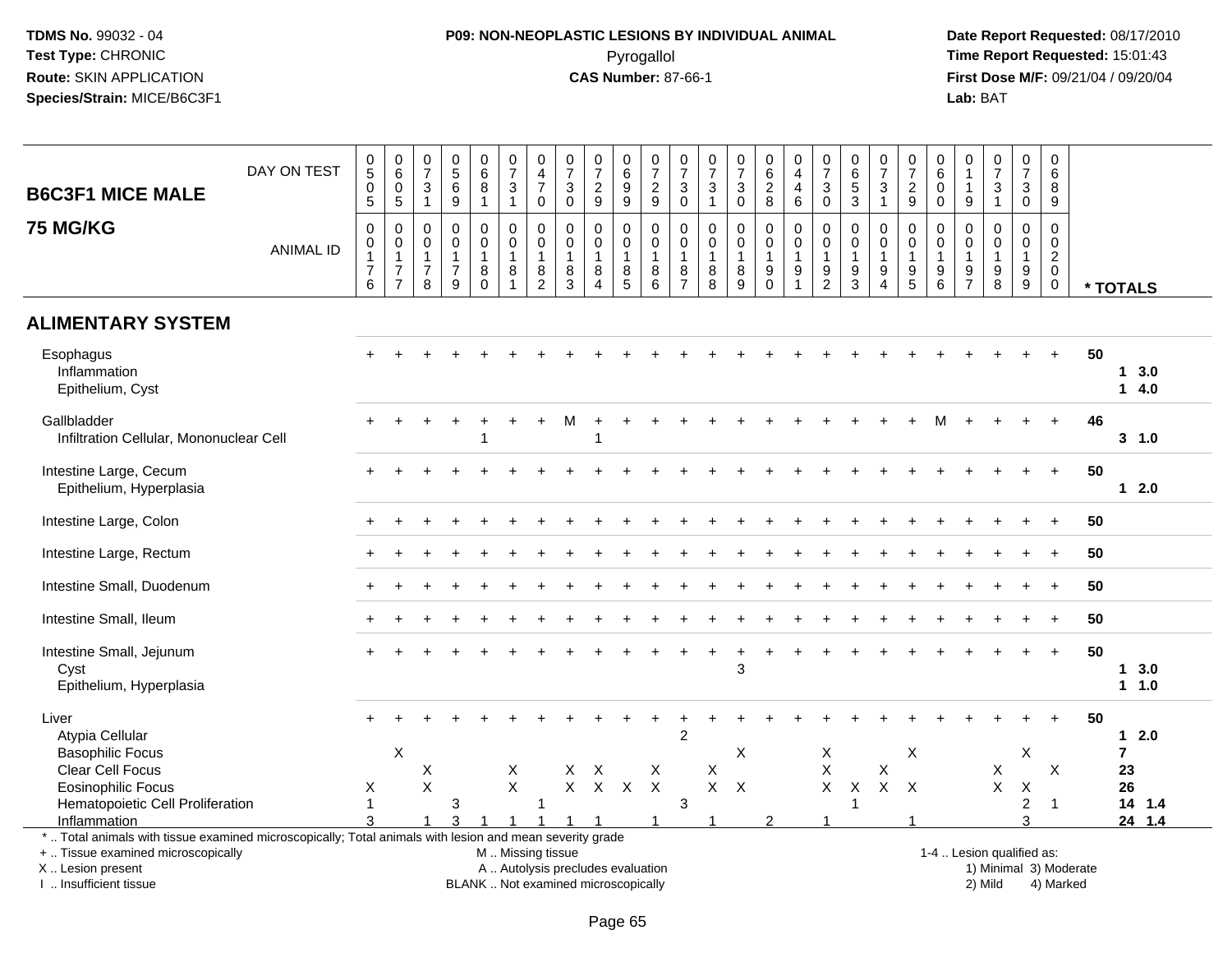### **P09: NON-NEOPLASTIC LESIONS BY INDIVIDUAL ANIMAL**Pyrogallol **Time Report Requested:** 15:01:43

 **Date Report Requested:** 08/17/2010 **First Dose M/F:** 09/21/04 / 09/20/04<br>Lab: BAT **Lab:** BAT

| <b>B6C3F1 MICE MALE</b>                                                                                                                                                               | DAY ON TEST      | $\begin{array}{c} 0 \\ 5 \end{array}$<br>$\pmb{0}$<br>$\overline{5}$         | $\begin{matrix} 0 \\ 6 \end{matrix}$<br>$\mathbf 0$<br>5                     | $\frac{0}{7}$<br>$\mathsf 3$<br>$\mathbf{1}$                      | $\begin{matrix}0\5\6\end{matrix}$<br>9                             | $\begin{matrix} 0 \\ 6 \\ 8 \end{matrix}$<br>$\mathbf{1}$ | $\frac{0}{7}$<br>$\sqrt{3}$<br>1                                  | $\begin{smallmatrix}0\0\4\end{smallmatrix}$<br>$\overline{7}$<br>0 | $\frac{0}{7}$<br>$\sqrt{3}$<br>$\mathbf 0$             | $\frac{0}{7}$<br>$\overline{c}$<br>9                  | 0<br>$\,6\,$<br>$\boldsymbol{9}$<br>$\boldsymbol{9}$           | $\frac{0}{7}$<br>$\frac{2}{9}$             | $\frac{0}{7}$<br>$\mathbf{3}$<br>$\mathbf 0$            | $\frac{0}{7}$<br>$\mathbf{3}$<br>$\mathbf{1}$             | $\frac{0}{7}$<br>3<br>0                    | $\begin{matrix} 0 \\ 6 \\ 2 \end{matrix}$<br>$\,8\,$                       | 0<br>$\overline{4}$<br>$\overline{4}$<br>$\,6\,$ | $\frac{0}{7}$<br>$\sqrt{3}$<br>$\mathbf 0$                      | 0<br>$\overline{6}$<br>$\overline{5}$<br>3 | $\frac{0}{7}$<br>$\mathbf{3}$<br>$\mathbf{1}$                                | $\frac{0}{7}$<br>$\overline{c}$<br>9       | $_{6}^{\rm 0}$<br>$\pmb{0}$<br>0                                | $\begin{smallmatrix}0\\1\end{smallmatrix}$<br>$\mathbf{1}$<br>$\boldsymbol{9}$           | $\frac{0}{7}$<br>$\sqrt{3}$<br>$\overline{1}$            | $\frac{0}{7}$<br>$\mathfrak{S}$<br>0                                | 0<br>6<br>8<br>9                                       |                      |                                                                                                        |  |
|---------------------------------------------------------------------------------------------------------------------------------------------------------------------------------------|------------------|------------------------------------------------------------------------------|------------------------------------------------------------------------------|-------------------------------------------------------------------|--------------------------------------------------------------------|-----------------------------------------------------------|-------------------------------------------------------------------|--------------------------------------------------------------------|--------------------------------------------------------|-------------------------------------------------------|----------------------------------------------------------------|--------------------------------------------|---------------------------------------------------------|-----------------------------------------------------------|--------------------------------------------|----------------------------------------------------------------------------|--------------------------------------------------|-----------------------------------------------------------------|--------------------------------------------|------------------------------------------------------------------------------|--------------------------------------------|-----------------------------------------------------------------|------------------------------------------------------------------------------------------|----------------------------------------------------------|---------------------------------------------------------------------|--------------------------------------------------------|----------------------|--------------------------------------------------------------------------------------------------------|--|
| <b>75 MG/KG</b>                                                                                                                                                                       | <b>ANIMAL ID</b> | $\mathbf 0$<br>$\boldsymbol{0}$<br>$\mathbf{1}$<br>$\overline{7}$<br>$\,6\,$ | $\mathbf 0$<br>$\pmb{0}$<br>$\mathbf{1}$<br>$\overline{7}$<br>$\overline{7}$ | $\mathbf 0$<br>$\pmb{0}$<br>$\mathbf{1}$<br>$\boldsymbol{7}$<br>8 | $\mathsf{O}$<br>$\mathbf 0$<br>$\mathbf{1}$<br>$\overline{7}$<br>9 | $\pmb{0}$<br>$\pmb{0}$<br>$\mathbf{1}$<br>8<br>$\Omega$   | $\mathbf 0$<br>$\pmb{0}$<br>$\overline{1}$<br>8<br>$\overline{ }$ | $\mathbf 0$<br>$\pmb{0}$<br>$\overline{1}$<br>$\bf 8$<br>2         | $\mathbf 0$<br>$\mathbf 0$<br>$\overline{1}$<br>8<br>3 | 0<br>$\pmb{0}$<br>$\mathbf{1}$<br>8<br>$\overline{4}$ | $\mathbf 0$<br>$\mathsf{O}\xspace$<br>$\overline{1}$<br>8<br>5 | 0<br>$\mathbf 0$<br>$\mathbf{1}$<br>8<br>6 | $\mathbf 0$<br>0<br>$\mathbf{1}$<br>8<br>$\overline{7}$ | $\mathbf 0$<br>$\boldsymbol{0}$<br>$\mathbf{1}$<br>8<br>8 | 0<br>$\mathbf 0$<br>$\mathbf{1}$<br>8<br>9 | $\mathbf 0$<br>$\pmb{0}$<br>$\overline{1}$<br>$\boldsymbol{9}$<br>$\Omega$ | 0<br>$\mathbf 0$<br>$\mathbf{1}$<br>9            | $\mathbf 0$<br>$\pmb{0}$<br>$\mathbf{1}$<br>9<br>$\overline{2}$ | 0<br>$\mathbf 0$<br>9<br>3                 | 0<br>$\pmb{0}$<br>$\mathbf{1}$<br>$\boldsymbol{9}$<br>$\boldsymbol{\Lambda}$ | $\mathbf 0$<br>0<br>$\mathbf{1}$<br>9<br>5 | 0<br>0<br>$\mathbf{1}$<br>$\begin{array}{c} 9 \\ 6 \end{array}$ | $\mathbf 0$<br>$\mathsf{O}\xspace$<br>$\mathbf{1}$<br>$\boldsymbol{9}$<br>$\overline{7}$ | $\pmb{0}$<br>$\pmb{0}$<br>$\mathbf{1}$<br>$_{8}^{\rm 9}$ | $\mathbf 0$<br>$\mathbf 0$<br>$\mathbf{1}$<br>$\boldsymbol{9}$<br>9 | $\mathbf 0$<br>0<br>$\overline{2}$<br>$\mathbf 0$<br>0 |                      | * TOTALS                                                                                               |  |
| Necrosis<br>Pigmentation<br><b>Tension Lipidosis</b><br>Vacuolization Cytoplasmic<br>Bile Duct, Cyst<br>Bile Duct, Hyperplasia<br>Kupffer Cell, Hyperplasia<br>Oval Cell, Hyperplasia |                  | $\overline{2}$<br>$\overline{c}$                                             |                                                                              | $\sqrt{3}$                                                        |                                                                    |                                                           | $\overline{1}$                                                    |                                                                    | $\overline{\mathbf{1}}$                                |                                                       |                                                                |                                            |                                                         | $\overline{2}$                                            |                                            | 3                                                                          |                                                  |                                                                 |                                            |                                                                              |                                            | $\mathfrak{S}$<br>$\mathfrak{S}$                                | -1                                                                                       |                                                          | $\sqrt{3}$<br>$\overline{2}$<br>3                                   |                                                        |                      | 4 3.0<br>2, 1.5<br>1.5<br>$\mathbf{2}$<br>1.5<br>6<br>3.0<br>3<br>2.0<br>2.0<br>$\mathbf 1$<br>$1 2.0$ |  |
| Mesentery<br>Inflammation<br>Fat, Necrosis                                                                                                                                            |                  |                                                                              |                                                                              |                                                                   | $\ddot{}$<br>$\boldsymbol{\Lambda}$                                | $\ddot{}$<br>$\overline{4}$                               |                                                                   |                                                                    |                                                        |                                                       |                                                                |                                            | $\ddot{}$                                               |                                                           |                                            |                                                                            | $\ddot{}$                                        |                                                                 |                                            |                                                                              |                                            |                                                                 |                                                                                          |                                                          | $+$                                                                 |                                                        | 10                   | 2, 3.0<br>3, 3.0                                                                                       |  |
| Oral Mucosa                                                                                                                                                                           |                  |                                                                              |                                                                              |                                                                   |                                                                    |                                                           |                                                                   |                                                                    |                                                        |                                                       |                                                                |                                            |                                                         |                                                           |                                            |                                                                            |                                                  |                                                                 |                                            | $\ddot{}$                                                                    |                                            |                                                                 |                                                                                          |                                                          |                                                                     |                                                        | $\blacktriangleleft$ |                                                                                                        |  |
| Pancreas<br>Infiltration Cellular, Mononuclear Cell<br>Inflammation<br>Pigmentation<br>Duct, Cyst                                                                                     |                  |                                                                              |                                                                              |                                                                   |                                                                    |                                                           |                                                                   |                                                                    |                                                        |                                                       |                                                                |                                            |                                                         |                                                           |                                            |                                                                            |                                                  |                                                                 |                                            |                                                                              | -1                                         |                                                                 |                                                                                          |                                                          |                                                                     | 1                                                      | 50                   | 9 1.0<br>1 1.0<br>1 1.0<br>$12.0$                                                                      |  |
| <b>Salivary Glands</b><br>Infiltration Cellular, Mononuclear Cell<br>Inflammation                                                                                                     |                  |                                                                              | 1                                                                            | $\overline{2}$                                                    |                                                                    | $\overline{1}$                                            | $\overline{2}$                                                    |                                                                    | $\overline{1}$                                         | $\overline{1}$                                        |                                                                |                                            |                                                         |                                                           |                                            |                                                                            | $\mathbf{1}$                                     |                                                                 |                                            |                                                                              |                                            |                                                                 |                                                                                          |                                                          |                                                                     | +<br>$\mathbf{1}$                                      | 50                   | 40 1.1<br>2, 1.0                                                                                       |  |
| Stomach, Forestomach<br>Inflammation<br>Ulcer<br>Epithelium, Hyperkeratosis<br>Epithelium, Hyperplasia, Squamous                                                                      |                  |                                                                              |                                                                              |                                                                   |                                                                    |                                                           |                                                                   |                                                                    |                                                        |                                                       |                                                                |                                            |                                                         |                                                           |                                            |                                                                            | 3<br>$\boldsymbol{2}$<br>3                       |                                                                 |                                            |                                                                              |                                            |                                                                 | $\overline{c}$<br>3                                                                      |                                                          |                                                                     | $\ddot{}$                                              | 50                   | $5 \t1.8$<br>2.0<br>$\mathbf{2}$<br>52.2<br>72.7                                                       |  |

\* .. Total animals with tissue examined microscopically; Total animals with lesion and mean severity grade

+ .. Tissue examined microscopically

X .. Lesion present

I .. Insufficient tissue

 M .. Missing tissueA .. Autolysis precludes evaluation

BLANK .. Not examined microscopically 2) Mild 4) Marked

1-4 .. Lesion qualified as:<br>1) Minimal 3) Moderate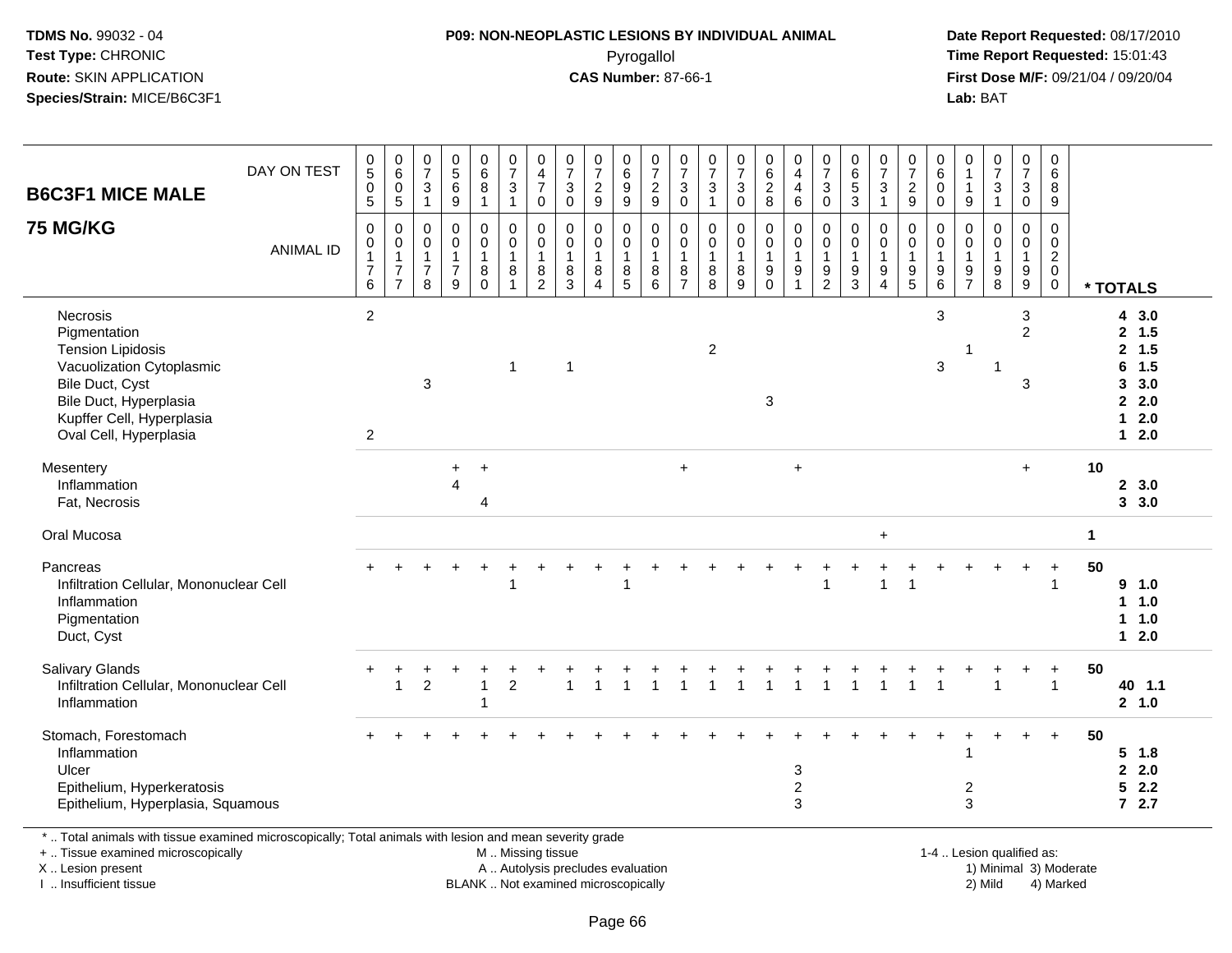## **P09: NON-NEOPLASTIC LESIONS BY INDIVIDUAL ANIMAL**Pyrogallol **Time Report Requested:** 15:01:43

 **Date Report Requested:** 08/17/2010 **First Dose M/F:** 09/21/04 / 09/20/04<br>**Lab:** BAT **Lab:** BAT

| <b>B6C3F1 MICE MALE</b>                                                                                             | DAY ON TEST      | $\begin{array}{c} 0 \\ 5 \end{array}$<br>$\pmb{0}$<br>$\sqrt{5}$ | $\begin{array}{c} 0 \\ 6 \end{array}$<br>$\pmb{0}$<br>$\sqrt{5}$               | $\frac{0}{7}$<br>$\mathbf{3}$<br>$\overline{1}$                        | $\begin{array}{c} 0 \\ 5 \end{array}$<br>6<br>9               | $\begin{array}{c} 0 \\ 6 \end{array}$<br>8<br>$\overline{1}$ | $\begin{array}{c} 0 \\ 7 \end{array}$<br>$\sqrt{3}$<br>1 | $\begin{array}{c} 0 \\ 4 \\ 7 \end{array}$<br>$\mathbf 0$             | $\frac{0}{7}$<br>$\mathbf{3}$<br>$\mathbf 0$       | $\frac{0}{7}$<br>$\overline{c}$<br>$9\,$                | 0<br>0<br>0<br>0<br>0                                        | $\frac{0}{7}$<br>$\overline{c}$<br>9               | $\frac{0}{7}$<br>$\mathsf 3$<br>$\mathbf 0$             | $\frac{0}{7}$<br>$\ensuremath{\mathsf{3}}$<br>$\overline{1}$ | $\frac{0}{7}$<br>$\sqrt{3}$<br>$\pmb{0}$                | $_{6}^{\rm 0}$<br>$\frac{2}{8}$                                                  | 0<br>$\overline{4}$<br>$\overline{\mathbf{4}}$<br>6        | $\frac{0}{7}$<br>$\mathbf{3}$<br>$\mathbf 0$                           | 0<br>6<br>5<br>3                                                  | $\frac{0}{7}$<br>$\mathbf 3$<br>$\mathbf{1}$                         | $\frac{0}{7}$<br>$\sqrt{2}$<br>$\boldsymbol{9}$                   | 0<br>$\,6$<br>$\pmb{0}$<br>$\mathbf 0$                    | 0<br>$\mathbf{1}$<br>$\mathbf{1}$<br>9                    | $\begin{array}{c} 0 \\ 7 \end{array}$<br>$\mathfrak{S}$<br>$\mathbf{1}$     | $\frac{0}{7}$<br>$\mathfrak{S}$<br>0                           | 0<br>$\,6\,$<br>$\,8\,$<br>$9\,$                                       |    |                                     |
|---------------------------------------------------------------------------------------------------------------------|------------------|------------------------------------------------------------------|--------------------------------------------------------------------------------|------------------------------------------------------------------------|---------------------------------------------------------------|--------------------------------------------------------------|----------------------------------------------------------|-----------------------------------------------------------------------|----------------------------------------------------|---------------------------------------------------------|--------------------------------------------------------------|----------------------------------------------------|---------------------------------------------------------|--------------------------------------------------------------|---------------------------------------------------------|----------------------------------------------------------------------------------|------------------------------------------------------------|------------------------------------------------------------------------|-------------------------------------------------------------------|----------------------------------------------------------------------|-------------------------------------------------------------------|-----------------------------------------------------------|-----------------------------------------------------------|-----------------------------------------------------------------------------|----------------------------------------------------------------|------------------------------------------------------------------------|----|-------------------------------------|
| <b>75 MG/KG</b>                                                                                                     | <b>ANIMAL ID</b> | $\mathbf 0$<br>$\mathbf 0$<br>$\overline{7}$<br>6                | $\mathbf 0$<br>$\mathbf 0$<br>$\mathbf{1}$<br>$\overline{7}$<br>$\overline{7}$ | $\pmb{0}$<br>$\boldsymbol{0}$<br>$\overline{1}$<br>$\overline{7}$<br>8 | $\pmb{0}$<br>$\pmb{0}$<br>$\mathbf{1}$<br>$\overline{7}$<br>9 | 0<br>$\ddot{\mathbf{0}}$<br>$\mathbf{1}$<br>8<br>$\Omega$    | $\pmb{0}$<br>$\pmb{0}$<br>$\mathbf{1}$<br>8              | $\pmb{0}$<br>$\pmb{0}$<br>$\overline{1}$<br>$\bf 8$<br>$\overline{2}$ | $\pmb{0}$<br>$\mathbf 0$<br>$\mathbf{1}$<br>8<br>3 | 0<br>$\mathbf 0$<br>$\mathbf{1}$<br>8<br>$\overline{4}$ | $\pmb{0}$<br>$\ddot{\mathbf{0}}$<br>$\overline{1}$<br>8<br>5 | $\pmb{0}$<br>$\mathbf 0$<br>$\mathbf{1}$<br>8<br>6 | 0<br>$\mathbf 0$<br>$\mathbf{1}$<br>8<br>$\overline{7}$ | $\pmb{0}$<br>$\pmb{0}$<br>$\mathbf{1}$<br>$\,8\,$<br>8       | $\pmb{0}$<br>$\mathbf 0$<br>$\mathbf{1}$<br>$\bf8$<br>9 | $\pmb{0}$<br>$\ddot{\mathbf{0}}$<br>$\mathbf{1}$<br>$\boldsymbol{9}$<br>$\Omega$ | $\pmb{0}$<br>$\ddot{\mathbf{0}}$<br>$\mathbf{1}$<br>9<br>1 | $\mathbf 0$<br>0<br>$\mathbf{1}$<br>$\boldsymbol{9}$<br>$\overline{2}$ | $\mathbf 0$<br>$\pmb{0}$<br>$\mathbf{1}$<br>$\boldsymbol{9}$<br>3 | 0<br>$\pmb{0}$<br>$\mathbf{1}$<br>$\boldsymbol{9}$<br>$\overline{4}$ | $\mathbf 0$<br>$\pmb{0}$<br>$\mathbf{1}$<br>$\boldsymbol{9}$<br>5 | $\mathbf 0$<br>0<br>$\mathbf{1}$<br>$\boldsymbol{9}$<br>6 | $\mathbf 0$<br>0<br>$\overline{1}$<br>9<br>$\overline{7}$ | $\mathbf 0$<br>$\ddot{\mathbf{0}}$<br>$\mathbf{1}$<br>$\boldsymbol{9}$<br>8 | 0<br>0<br>$\mathbf{1}$<br>$\boldsymbol{9}$<br>$\boldsymbol{9}$ | $\pmb{0}$<br>$\pmb{0}$<br>$\overline{2}$<br>$\mathbf 0$<br>$\mathbf 0$ |    | * TOTALS                            |
| Stomach, Glandular<br>Cyst<br>Hyperplasia                                                                           |                  |                                                                  |                                                                                |                                                                        |                                                               |                                                              |                                                          |                                                                       |                                                    |                                                         |                                                              |                                                    |                                                         |                                                              |                                                         |                                                                                  |                                                            |                                                                        |                                                                   |                                                                      |                                                                   |                                                           |                                                           |                                                                             |                                                                | $\ddot{}$                                                              | 50 | $10$ 1.2<br>52.0                    |
| Tooth<br>Dysplasia                                                                                                  |                  |                                                                  |                                                                                | +<br>X                                                                 |                                                               |                                                              | $\ddot{}$<br>X                                           |                                                                       | $\ddot{}$<br>$\mathsf{X}$                          | $\overline{+}$<br>$\boldsymbol{\mathsf{X}}$             |                                                              | $\ddot{}$<br>$\mathsf{X}$                          | +<br>$\mathsf{X}$                                       | $\div$<br>$\boldsymbol{\mathsf{X}}$                          |                                                         |                                                                                  |                                                            | $+$<br>X                                                               |                                                                   | $\ddot{}$<br>$\mathsf X$                                             |                                                                   |                                                           |                                                           |                                                                             | $+$<br>$\mathsf{X}^-$                                          | $+$<br>$\boldsymbol{\mathsf{X}}$                                       | 22 | 21                                  |
| <b>CARDIOVASCULAR SYSTEM</b>                                                                                        |                  |                                                                  |                                                                                |                                                                        |                                                               |                                                              |                                                          |                                                                       |                                                    |                                                         |                                                              |                                                    |                                                         |                                                              |                                                         |                                                                                  |                                                            |                                                                        |                                                                   |                                                                      |                                                                   |                                                           |                                                           |                                                                             |                                                                |                                                                        |    |                                     |
| <b>Blood Vessel</b>                                                                                                 |                  |                                                                  |                                                                                |                                                                        |                                                               |                                                              |                                                          |                                                                       |                                                    |                                                         |                                                              |                                                    |                                                         |                                                              |                                                         |                                                                                  |                                                            |                                                                        |                                                                   |                                                                      |                                                                   |                                                           |                                                           |                                                                             | $\ddot{}$                                                      | $+$                                                                    | 50 |                                     |
| Heart<br>Cardiomyopathy<br>Infiltration Cellular, Mononuclear Cell<br>Inflammation<br>Mineralization                |                  | $\overline{1}$<br>$\overline{1}$                                 | $\overline{1}$                                                                 | $\overline{2}$<br>$\overline{c}$                                       | $\overline{2}$                                                | $\overline{2}$                                               |                                                          |                                                                       | $\overline{c}$                                     | $\overline{c}$                                          | 3                                                            | $\overline{c}$                                     | $\overline{c}$<br>1                                     | $\overline{1}$<br>$\overline{\mathbf{1}}$                    | $\overline{c}$                                          | $\overline{2}$                                                                   | $\overline{c}$<br>$\mathbf{1}$                             | $\overline{c}$                                                         | $\overline{2}$                                                    | $\mathbf{1}$                                                         | $\overline{2}$                                                    | $\overline{c}$<br>$\overline{1}$                          |                                                           | $\overline{2}$                                                              | $\ddot{}$<br>$\overline{2}$                                    | $\ddot{}$<br>$\overline{2}$                                            | 50 | 44 1.9<br>4 1.0<br>2, 1.5<br>2, 1.5 |
| <b>ENDOCRINE SYSTEM</b>                                                                                             |                  |                                                                  |                                                                                |                                                                        |                                                               |                                                              |                                                          |                                                                       |                                                    |                                                         |                                                              |                                                    |                                                         |                                                              |                                                         |                                                                                  |                                                            |                                                                        |                                                                   |                                                                      |                                                                   |                                                           |                                                           |                                                                             |                                                                |                                                                        |    |                                     |
| <b>Adrenal Cortex</b><br>Angiectasis<br>Hematopoietic Cell Proliferation<br>Hypertrophy<br>Subcapsular, Hyperplasia |                  | 2                                                                | $\overline{2}$                                                                 | $\overline{2}$<br>$\overline{2}$                                       | $\overline{2}$<br>$\overline{\mathbf{1}}$                     |                                                              | $\overline{1}$                                           | 1                                                                     | 2                                                  | -1                                                      |                                                              |                                                    |                                                         |                                                              | -1                                                      | -1                                                                               | $\mathbf 1$                                                | 2<br>$\overline{2}$                                                    | $\overline{1}$                                                    | $\mathbf 1$                                                          | -1                                                                | $\overline{1}$                                            |                                                           |                                                                             | $\mathbf{1}$                                                   | $\overline{1}$                                                         | 50 | $12.0$<br>2, 1.5<br>8 1.6<br>44 1.4 |
| Adrenal Medulla                                                                                                     |                  |                                                                  |                                                                                |                                                                        |                                                               |                                                              |                                                          |                                                                       |                                                    |                                                         |                                                              |                                                    |                                                         |                                                              |                                                         |                                                                                  |                                                            |                                                                        |                                                                   |                                                                      |                                                                   |                                                           |                                                           |                                                                             |                                                                | $\ddot{}$                                                              | 50 |                                     |
| Islets, Pancreatic<br>Hyperplasia                                                                                   |                  | $\ddot{}$                                                        | $\overline{c}$                                                                 | 1                                                                      |                                                               |                                                              |                                                          |                                                                       | 1                                                  | $\overline{4}$                                          |                                                              | $\overline{2}$                                     |                                                         |                                                              | 3                                                       |                                                                                  |                                                            | $\overline{2}$                                                         | $\sqrt{3}$                                                        | $\overline{c}$                                                       |                                                                   | 3                                                         |                                                           | $\overline{1}$                                                              | +<br>3                                                         | $+$                                                                    | 50 | 40 2.1                              |

\* .. Total animals with tissue examined microscopically; Total animals with lesion and mean severity grade

+ .. Tissue examined microscopically

X .. Lesion present

I .. Insufficient tissue

 M .. Missing tissueA .. Autolysis precludes evaluation

BLANK .. Not examined microscopically 2) Mild 4) Marked

1-4 .. Lesion qualified as: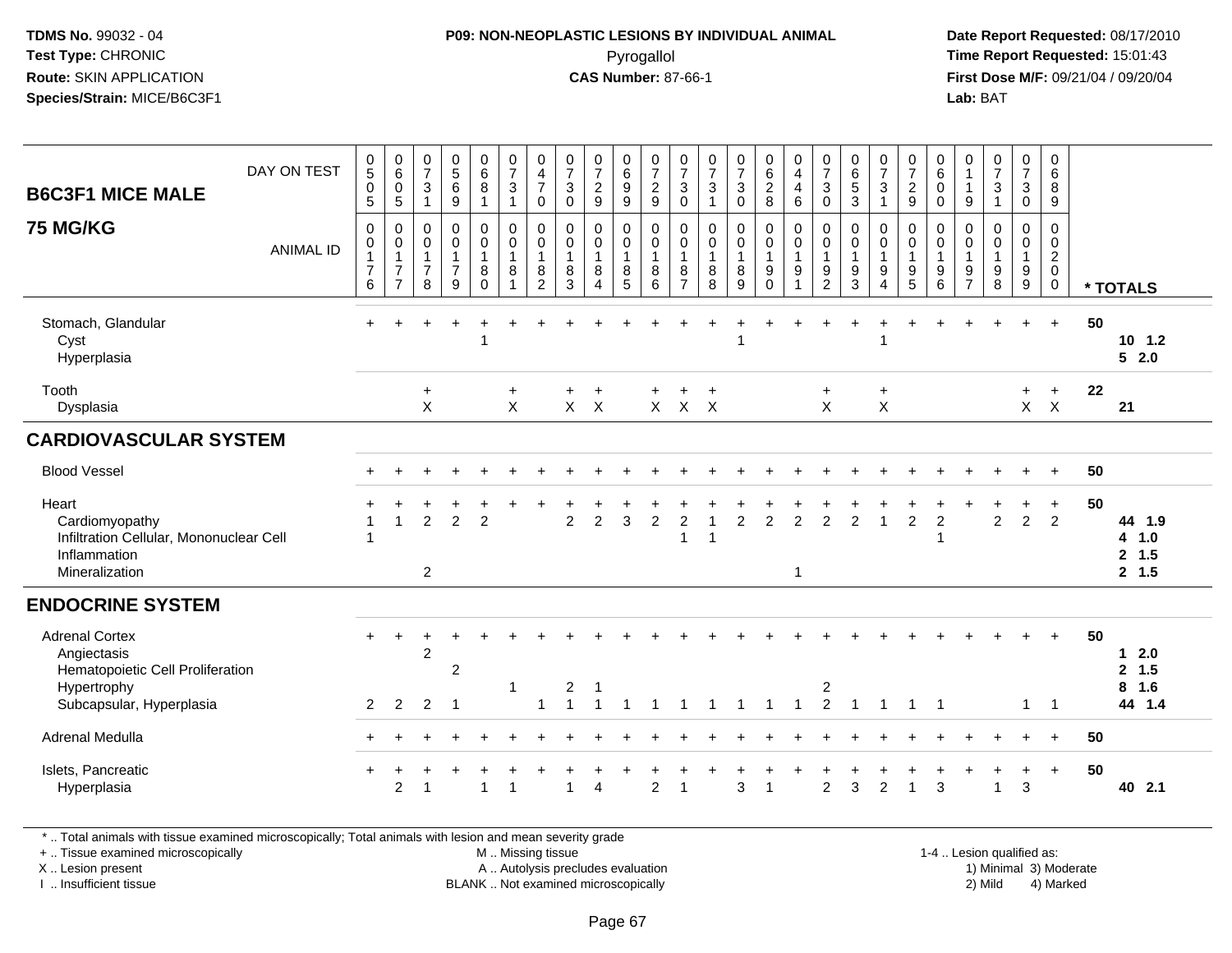## **P09: NON-NEOPLASTIC LESIONS BY INDIVIDUAL ANIMAL**Pyrogallol **Time Report Requested:** 15:01:43

 **Date Report Requested:** 08/17/2010 **First Dose M/F:** 09/21/04 / 09/20/04<br>**Lab:** BAT **Lab:** BAT

| $\begin{array}{c} 0 \\ 5 \end{array}$<br>$\begin{array}{c} 0 \\ 7 \end{array}$<br>$0$<br>5<br>6<br>$\begin{array}{c} 0 \\ 6 \end{array}$<br>$\frac{0}{7}$<br>$\begin{array}{c} 0 \\ 6 \end{array}$<br>$\frac{0}{7}$<br>$\begin{matrix} 0 \\ 6 \\ 2 \end{matrix}$<br>$\begin{smallmatrix}0\\4\end{smallmatrix}$<br>$\begin{matrix} 0 \\ 6 \\ 5 \end{matrix}$<br>$_{6}^{\rm 0}$<br>$\frac{0}{7}$<br>$\begin{array}{c} 0 \\ 6 \end{array}$<br>0<br>$\frac{0}{7}$<br>$\frac{0}{7}$<br>$\frac{0}{7}$<br>$\frac{0}{7}$<br>$\frac{0}{7}$<br>$\begin{smallmatrix}0\\7\end{smallmatrix}$<br>$\frac{0}{7}$<br>$\frac{0}{7}$<br>$\mathbf 0$<br>$\frac{0}{7}$<br>$\mathbf 0$<br>DAY ON TEST<br>$\overline{\mathbf{4}}$<br>$\overline{1}$<br>$\,6\,$<br>$\boldsymbol{2}$<br>$\bf 8$<br>$\sqrt{3}$<br>$\overline{7}$<br>$\frac{9}{9}$<br>$\boldsymbol{2}$<br>$\mathbf{3}$<br>$\mathbf{3}$<br>$\ensuremath{\mathsf{3}}$<br>$\mathbf{3}$<br>$\,0\,$<br>$\mathbf 3$<br>$\pmb{0}$<br>$\mathbf 0$<br>$\sqrt{3}$<br>$\mathbf 3$<br>$\overline{c}$<br>$\sqrt{3}$<br>$\overline{\mathbf{4}}$<br>$\mathbf{3}$<br>$\bf 8$<br>$\overline{1}$<br><b>B6C3F1 MICE MALE</b><br>5<br>$\mathsf g$<br>9<br>9<br>8<br>$6\phantom{1}$<br>$\mathbf 0$<br>$\mathbf{3}$<br>9<br>$\boldsymbol{9}$<br>$\sqrt{5}$<br>$\mathbf 0$<br>$\mathbf 0$<br>$\overline{1}$<br>$\mathbf 0$<br>9<br>$\mathbf{1}$<br>$\mathbf 0$<br>$\mathbf 0$<br>$\mathbf{1}$<br>$\mathbf{1}$<br>$\overline{1}$<br>$\mathbf 0$<br>$\mathbf{1}$<br>$\mathsf 0$<br>$\mathsf 0$<br>$\pmb{0}$<br>$\mathbf 0$<br>$\mathbf 0$<br>$\pmb{0}$<br>$\mathbf 0$<br>$\pmb{0}$<br>$\pmb{0}$<br>$\mathbf 0$<br>$\mathbf 0$<br>$\mathbf 0$<br>$\mathbf 0$<br>$\mathbf 0$<br>0<br>$\mathbf 0$<br>0<br>0<br>0<br>$\mathbf 0$<br>0<br>0<br>$\mathbf 0$<br>$\mathbf 0$<br>$\mathbf 0$<br>$\ddot{\mathbf{0}}$<br>$\bar{0}$<br>$\mathsf{O}\xspace$<br>$\pmb{0}$<br>$\mathsf{O}\xspace$<br>$\mathbf 0$<br>$\pmb{0}$<br>$\mathbf 0$<br>$\mathbf 0$<br>$\mathbf 0$<br>$\mathbf 0$<br>0<br>$\pmb{0}$<br>$\mathbf 0$<br>0<br>$\mathbf 0$<br>$\mathbf 0$<br>0<br>$\,0\,$<br>0<br>0<br>0<br>0<br>0<br>$\mathbf 0$<br><b>ANIMAL ID</b><br>$\frac{2}{0}$<br>$\mathbf{1}$<br>$\mathbf{1}$<br>$\mathbf{1}$<br>$\mathbf{1}$<br>$\mathbf{1}$<br>$\mathbf{1}$<br>$\mathbf{1}$<br>$\mathbf{1}$<br>$\mathbf{1}$<br>$\mathbf{1}$<br>$\mathbf{1}$<br>$\mathbf{1}$<br>$\mathbf{1}$<br>$\mathbf{1}$<br>$\mathbf{1}$<br>$\mathbf{1}$<br>$\mathbf{1}$<br>$\overline{1}$<br>$\mathbf{1}$<br>$\overline{1}$<br>1<br>$\overline{1}$<br>$\mathbf{1}$<br>$\mathbf{1}$<br>$\overline{7}$<br>$\overline{7}$<br>$\overline{7}$<br>$\overline{7}$<br>8<br>8<br>8<br>8<br>8<br>8<br>8<br>8<br>9<br>9<br>9<br>9<br>9<br>9<br>9<br>9<br>8<br>8<br>9<br>9<br>$\overline{2}$<br>6<br>9<br>$\mathbf 0$<br>$\overline{2}$<br>3<br>5<br>6<br>$\overline{7}$<br>8<br>9<br>$\Omega$<br>3<br>5<br>6<br>$\overline{7}$<br>8<br>$\boldsymbol{9}$<br>$\mathbf 0$<br>$\overline{7}$<br>8<br>1<br>$\boldsymbol{\Lambda}$<br>4<br>* TOTALS<br>Parathyroid Gland<br>47<br>50<br><b>Pituitary Gland</b><br>$+$<br>Pars Distalis, Hyperplasia<br>$\overline{2}$<br>$12.0$<br><b>Thyroid Gland</b><br>50<br>$+$<br><b>GENERAL BODY SYSTEM</b><br>Peritoneum<br>$\mathbf{1}$<br>$\ddot{}$<br>3<br>Inflammation<br>13.0<br><b>GENITAL SYSTEM</b><br>Epididymis<br>50<br>Granuloma Sperm<br>13.0<br>3<br>Infiltration Cellular, Mononuclear Cell<br>33, 1.1<br>$\mathbf{1}$<br>$\overline{2}$<br>1<br>$\overline{1}$<br>1<br>1<br>$\overline{1}$<br>-1<br>1<br>-1<br>-1<br>$\overline{c}$<br>2, 1.5<br>Inflammation<br>$12.0$<br>Epithelium, Hyperplasia<br>$\overline{\mathbf{c}}$<br><b>Preputial Gland</b><br>50<br>+<br>Cyst<br>14.0<br>$\overline{A}$<br>$\sqrt{3}$<br>2, 3.0<br>Ectasia<br>3<br>$\overline{2}$<br>Infiltration Cellular, Mononuclear Cell<br>$\overline{2}$<br>26 1.1<br>$\mathbf{1}$<br>$\mathbf{1}$<br>$\mathbf{1}$<br>$\mathbf{1}$<br>$\overline{1}$<br>$\overline{1}$<br>-1<br>$\mathbf{1}$<br>$\overline{1}$<br>$\overline{2}$<br>11 2.0<br>Inflammation<br>1<br>$\overline{1}$<br>-1<br>Prostate<br>50<br>$\ddot{}$<br>19 1.0<br>Hyperplasia<br>-1<br>1<br>Infiltration Cellular, Mononuclear Cell<br>$\overline{1}$<br>$\overline{2}$<br>38 1.0<br>$\mathbf{1}$<br>$\overline{1}$<br>$\overline{1}$<br>$\overline{1}$<br>1<br>$\overline{1}$<br>$\overline{\mathbf{1}}$<br>1<br>$\overline{1}$<br>1<br>-1<br>Inflammation<br>3<br>3, 1.7 |                 |  |  |  |  |  |  |  |  |  |  |  |  |  |  |
|------------------------------------------------------------------------------------------------------------------------------------------------------------------------------------------------------------------------------------------------------------------------------------------------------------------------------------------------------------------------------------------------------------------------------------------------------------------------------------------------------------------------------------------------------------------------------------------------------------------------------------------------------------------------------------------------------------------------------------------------------------------------------------------------------------------------------------------------------------------------------------------------------------------------------------------------------------------------------------------------------------------------------------------------------------------------------------------------------------------------------------------------------------------------------------------------------------------------------------------------------------------------------------------------------------------------------------------------------------------------------------------------------------------------------------------------------------------------------------------------------------------------------------------------------------------------------------------------------------------------------------------------------------------------------------------------------------------------------------------------------------------------------------------------------------------------------------------------------------------------------------------------------------------------------------------------------------------------------------------------------------------------------------------------------------------------------------------------------------------------------------------------------------------------------------------------------------------------------------------------------------------------------------------------------------------------------------------------------------------------------------------------------------------------------------------------------------------------------------------------------------------------------------------------------------------------------------------------------------------------------------------------------------------------------------------------------------------------------------------------------------------------------------------------------------------------------------------------------------------------------------------------------------------------------------------------------------------------------------------------------------------------------------------------------------------------------------------------------------------------------------------------------------------------------------------------------------------------------------------------------------------------------------------------------------------------------------------------------------------------------------------------------------------------------------------------------------------------------------------------------------------------------------------------------------------------------------------------------------------------------------------------------------------------------------------------------------------------------------------------------------------------------------------------------------------------------------------------------------------------------------------------------------------------------------------------------------------------------------------------------------------------------------------------------------------------------------------------------------------------------------------------------------------------------------------------------------------------------------------------------------------------------------------------------------------------------------------------------------------------------------------------------------------------|-----------------|--|--|--|--|--|--|--|--|--|--|--|--|--|--|
|                                                                                                                                                                                                                                                                                                                                                                                                                                                                                                                                                                                                                                                                                                                                                                                                                                                                                                                                                                                                                                                                                                                                                                                                                                                                                                                                                                                                                                                                                                                                                                                                                                                                                                                                                                                                                                                                                                                                                                                                                                                                                                                                                                                                                                                                                                                                                                                                                                                                                                                                                                                                                                                                                                                                                                                                                                                                                                                                                                                                                                                                                                                                                                                                                                                                                                                                                                                                                                                                                                                                                                                                                                                                                                                                                                                                                                                                                                                                                                                                                                                                                                                                                                                                                                                                                                                                                                                                                        |                 |  |  |  |  |  |  |  |  |  |  |  |  |  |  |
|                                                                                                                                                                                                                                                                                                                                                                                                                                                                                                                                                                                                                                                                                                                                                                                                                                                                                                                                                                                                                                                                                                                                                                                                                                                                                                                                                                                                                                                                                                                                                                                                                                                                                                                                                                                                                                                                                                                                                                                                                                                                                                                                                                                                                                                                                                                                                                                                                                                                                                                                                                                                                                                                                                                                                                                                                                                                                                                                                                                                                                                                                                                                                                                                                                                                                                                                                                                                                                                                                                                                                                                                                                                                                                                                                                                                                                                                                                                                                                                                                                                                                                                                                                                                                                                                                                                                                                                                                        | <b>75 MG/KG</b> |  |  |  |  |  |  |  |  |  |  |  |  |  |  |
|                                                                                                                                                                                                                                                                                                                                                                                                                                                                                                                                                                                                                                                                                                                                                                                                                                                                                                                                                                                                                                                                                                                                                                                                                                                                                                                                                                                                                                                                                                                                                                                                                                                                                                                                                                                                                                                                                                                                                                                                                                                                                                                                                                                                                                                                                                                                                                                                                                                                                                                                                                                                                                                                                                                                                                                                                                                                                                                                                                                                                                                                                                                                                                                                                                                                                                                                                                                                                                                                                                                                                                                                                                                                                                                                                                                                                                                                                                                                                                                                                                                                                                                                                                                                                                                                                                                                                                                                                        |                 |  |  |  |  |  |  |  |  |  |  |  |  |  |  |
|                                                                                                                                                                                                                                                                                                                                                                                                                                                                                                                                                                                                                                                                                                                                                                                                                                                                                                                                                                                                                                                                                                                                                                                                                                                                                                                                                                                                                                                                                                                                                                                                                                                                                                                                                                                                                                                                                                                                                                                                                                                                                                                                                                                                                                                                                                                                                                                                                                                                                                                                                                                                                                                                                                                                                                                                                                                                                                                                                                                                                                                                                                                                                                                                                                                                                                                                                                                                                                                                                                                                                                                                                                                                                                                                                                                                                                                                                                                                                                                                                                                                                                                                                                                                                                                                                                                                                                                                                        |                 |  |  |  |  |  |  |  |  |  |  |  |  |  |  |
|                                                                                                                                                                                                                                                                                                                                                                                                                                                                                                                                                                                                                                                                                                                                                                                                                                                                                                                                                                                                                                                                                                                                                                                                                                                                                                                                                                                                                                                                                                                                                                                                                                                                                                                                                                                                                                                                                                                                                                                                                                                                                                                                                                                                                                                                                                                                                                                                                                                                                                                                                                                                                                                                                                                                                                                                                                                                                                                                                                                                                                                                                                                                                                                                                                                                                                                                                                                                                                                                                                                                                                                                                                                                                                                                                                                                                                                                                                                                                                                                                                                                                                                                                                                                                                                                                                                                                                                                                        |                 |  |  |  |  |  |  |  |  |  |  |  |  |  |  |
|                                                                                                                                                                                                                                                                                                                                                                                                                                                                                                                                                                                                                                                                                                                                                                                                                                                                                                                                                                                                                                                                                                                                                                                                                                                                                                                                                                                                                                                                                                                                                                                                                                                                                                                                                                                                                                                                                                                                                                                                                                                                                                                                                                                                                                                                                                                                                                                                                                                                                                                                                                                                                                                                                                                                                                                                                                                                                                                                                                                                                                                                                                                                                                                                                                                                                                                                                                                                                                                                                                                                                                                                                                                                                                                                                                                                                                                                                                                                                                                                                                                                                                                                                                                                                                                                                                                                                                                                                        |                 |  |  |  |  |  |  |  |  |  |  |  |  |  |  |
|                                                                                                                                                                                                                                                                                                                                                                                                                                                                                                                                                                                                                                                                                                                                                                                                                                                                                                                                                                                                                                                                                                                                                                                                                                                                                                                                                                                                                                                                                                                                                                                                                                                                                                                                                                                                                                                                                                                                                                                                                                                                                                                                                                                                                                                                                                                                                                                                                                                                                                                                                                                                                                                                                                                                                                                                                                                                                                                                                                                                                                                                                                                                                                                                                                                                                                                                                                                                                                                                                                                                                                                                                                                                                                                                                                                                                                                                                                                                                                                                                                                                                                                                                                                                                                                                                                                                                                                                                        |                 |  |  |  |  |  |  |  |  |  |  |  |  |  |  |
|                                                                                                                                                                                                                                                                                                                                                                                                                                                                                                                                                                                                                                                                                                                                                                                                                                                                                                                                                                                                                                                                                                                                                                                                                                                                                                                                                                                                                                                                                                                                                                                                                                                                                                                                                                                                                                                                                                                                                                                                                                                                                                                                                                                                                                                                                                                                                                                                                                                                                                                                                                                                                                                                                                                                                                                                                                                                                                                                                                                                                                                                                                                                                                                                                                                                                                                                                                                                                                                                                                                                                                                                                                                                                                                                                                                                                                                                                                                                                                                                                                                                                                                                                                                                                                                                                                                                                                                                                        |                 |  |  |  |  |  |  |  |  |  |  |  |  |  |  |
|                                                                                                                                                                                                                                                                                                                                                                                                                                                                                                                                                                                                                                                                                                                                                                                                                                                                                                                                                                                                                                                                                                                                                                                                                                                                                                                                                                                                                                                                                                                                                                                                                                                                                                                                                                                                                                                                                                                                                                                                                                                                                                                                                                                                                                                                                                                                                                                                                                                                                                                                                                                                                                                                                                                                                                                                                                                                                                                                                                                                                                                                                                                                                                                                                                                                                                                                                                                                                                                                                                                                                                                                                                                                                                                                                                                                                                                                                                                                                                                                                                                                                                                                                                                                                                                                                                                                                                                                                        |                 |  |  |  |  |  |  |  |  |  |  |  |  |  |  |
|                                                                                                                                                                                                                                                                                                                                                                                                                                                                                                                                                                                                                                                                                                                                                                                                                                                                                                                                                                                                                                                                                                                                                                                                                                                                                                                                                                                                                                                                                                                                                                                                                                                                                                                                                                                                                                                                                                                                                                                                                                                                                                                                                                                                                                                                                                                                                                                                                                                                                                                                                                                                                                                                                                                                                                                                                                                                                                                                                                                                                                                                                                                                                                                                                                                                                                                                                                                                                                                                                                                                                                                                                                                                                                                                                                                                                                                                                                                                                                                                                                                                                                                                                                                                                                                                                                                                                                                                                        |                 |  |  |  |  |  |  |  |  |  |  |  |  |  |  |
|                                                                                                                                                                                                                                                                                                                                                                                                                                                                                                                                                                                                                                                                                                                                                                                                                                                                                                                                                                                                                                                                                                                                                                                                                                                                                                                                                                                                                                                                                                                                                                                                                                                                                                                                                                                                                                                                                                                                                                                                                                                                                                                                                                                                                                                                                                                                                                                                                                                                                                                                                                                                                                                                                                                                                                                                                                                                                                                                                                                                                                                                                                                                                                                                                                                                                                                                                                                                                                                                                                                                                                                                                                                                                                                                                                                                                                                                                                                                                                                                                                                                                                                                                                                                                                                                                                                                                                                                                        |                 |  |  |  |  |  |  |  |  |  |  |  |  |  |  |

\* .. Total animals with tissue examined microscopically; Total animals with lesion and mean severity grade

+ .. Tissue examined microscopically

X .. Lesion present

I .. Insufficient tissue

 M .. Missing tissueA .. Autolysis precludes evaluation

BLANK .. Not examined microscopically 2) Mild 4) Marked

1-4 .. Lesion qualified as: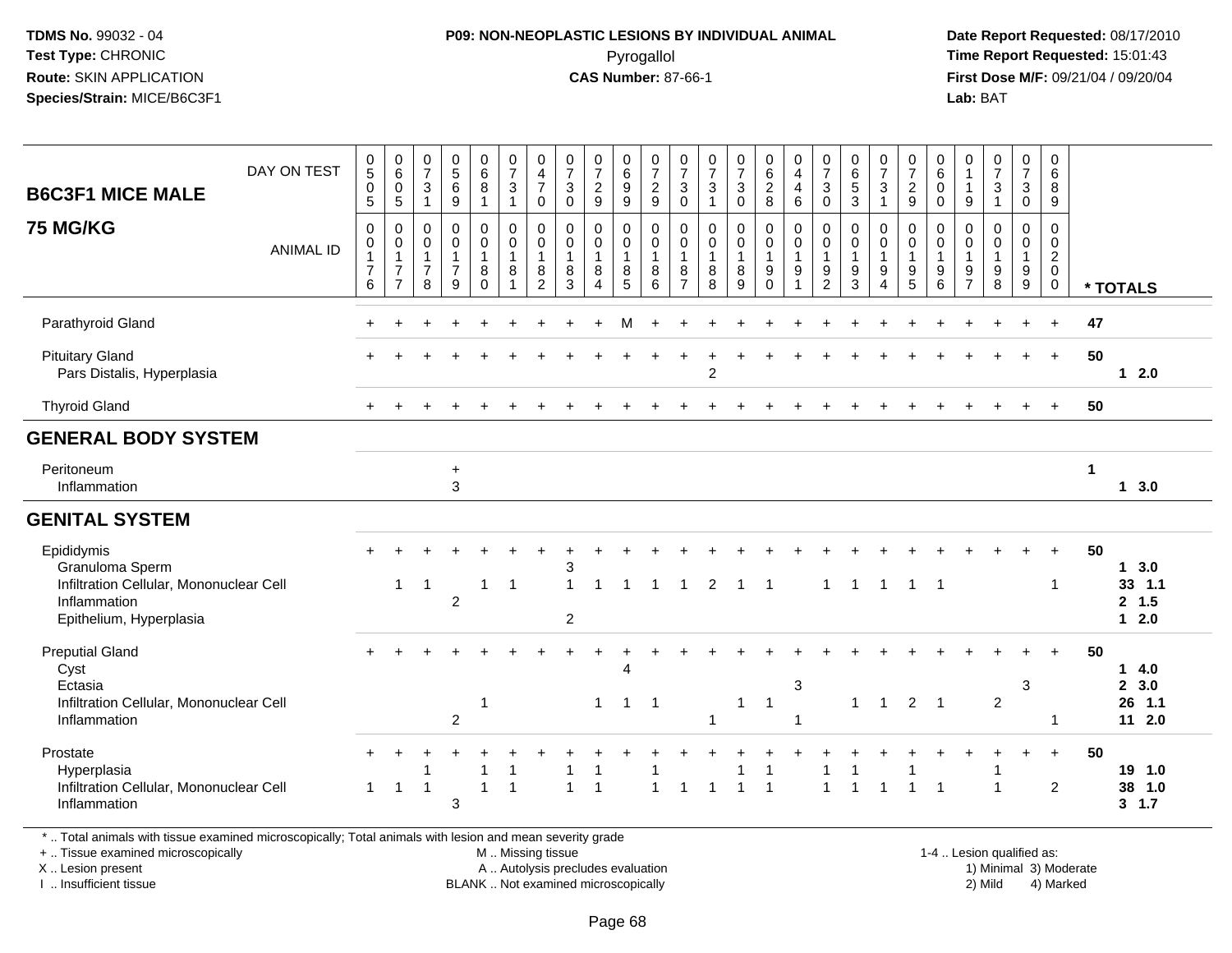## **P09: NON-NEOPLASTIC LESIONS BY INDIVIDUAL ANIMAL**Pyrogallol **Time Report Requested:** 15:01:43

 **Date Report Requested:** 08/17/2010 **First Dose M/F:** 09/21/04 / 09/20/04<br>Lab: BAT **Lab:** BAT

| DAY ON TEST<br><b>B6C3F1 MICE MALE</b>                                                                                                                                 | $\begin{array}{c} 0 \\ 5 \end{array}$<br>$\pmb{0}$<br>$\overline{5}$ | $\begin{array}{c} 0 \\ 6 \end{array}$<br>$\pmb{0}$<br>$5\phantom{.0}$      | $\begin{array}{c} 0 \\ 7 \end{array}$<br>$\mathsf 3$<br>$\mathbf{1}$ | $\begin{array}{c} 0 \\ 5 \end{array}$<br>$\,6\,$<br>9               | $\begin{array}{c} 0 \\ 6 \end{array}$<br>$\, 8$<br>$\mathbf{1}$ | $\begin{array}{c} 0 \\ 7 \\ 3 \end{array}$<br>$\mathbf{1}$ | 0<br>4<br>7<br>0                                            | $\begin{array}{c} 0 \\ 7 \end{array}$<br>$\mathbf{3}$<br>$\mathbf 0$ | $\frac{0}{7}$<br>$\frac{2}{9}$                                            | 0<br>0<br>0<br>0<br>0                                                 | $\begin{array}{c} 0 \\ 7 \\ 2 \end{array}$<br>9                    | $\frac{0}{7}$<br>$\sqrt{3}$<br>$\mathbf 0$                        | $\begin{array}{c} 0 \\ 7 \\ 3 \end{array}$<br>$\mathbf{1}$ | $\frac{0}{7}$<br>$\mathbf{3}$<br>$\mathbf 0$         | $\begin{array}{c} 0 \\ 6 \\ 2 \end{array}$<br>8                             | $\begin{array}{c} 0 \\ 4 \\ 4 \end{array}$<br>$\,6\,$                            | $\frac{0}{7}$<br>$\mathbf 3$<br>$\mathbf 0$                           | $\begin{array}{c} 0 \\ 6 \end{array}$<br>$\overline{5}$<br>3     | $\frac{0}{7}$<br>$\mathbf{3}$<br>$\mathbf{1}$                              | $\frac{0}{7}$<br>$\sqrt{2}$<br>9                                          | $_{6}^{\rm 0}$<br>$\pmb{0}$<br>$\mathbf 0$                                        | 0<br>$\mathbf{1}$<br>$\mathbf{1}$<br>9                        | $\frac{0}{7}$<br>$\sqrt{3}$<br>$\overline{1}$                                       | $\begin{smallmatrix} 0\\7 \end{smallmatrix}$<br>$\sqrt{3}$<br>$\mathbf 0$ | $\pmb{0}$<br>6<br>8<br>9                                                   |    |                                               |
|------------------------------------------------------------------------------------------------------------------------------------------------------------------------|----------------------------------------------------------------------|----------------------------------------------------------------------------|----------------------------------------------------------------------|---------------------------------------------------------------------|-----------------------------------------------------------------|------------------------------------------------------------|-------------------------------------------------------------|----------------------------------------------------------------------|---------------------------------------------------------------------------|-----------------------------------------------------------------------|--------------------------------------------------------------------|-------------------------------------------------------------------|------------------------------------------------------------|------------------------------------------------------|-----------------------------------------------------------------------------|----------------------------------------------------------------------------------|-----------------------------------------------------------------------|------------------------------------------------------------------|----------------------------------------------------------------------------|---------------------------------------------------------------------------|-----------------------------------------------------------------------------------|---------------------------------------------------------------|-------------------------------------------------------------------------------------|---------------------------------------------------------------------------|----------------------------------------------------------------------------|----|-----------------------------------------------|
| <b>75 MG/KG</b><br><b>ANIMAL ID</b>                                                                                                                                    | $\mathbf 0$<br>0<br>$\overline{1}$<br>$\overline{7}$<br>6            | $\pmb{0}$<br>$\pmb{0}$<br>$\mathbf{1}$<br>$\overline{7}$<br>$\overline{7}$ | $\mathbf 0$<br>$\mathbf 0$<br>$\mathbf{1}$<br>$\overline{7}$<br>8    | $\mathbf 0$<br>$\mathbf 0$<br>$\overline{1}$<br>$\overline{7}$<br>9 | $\mathbf 0$<br>$\mathbf 0$<br>$\mathbf{1}$<br>8<br>$\Omega$     | $\mathbf 0$<br>$\mathbf 0$<br>$\mathbf{1}$<br>8<br>1       | $\mathbf 0$<br>$\mathbf 0$<br>$\mathbf{1}$<br>$\frac{8}{2}$ | $\mathbf 0$<br>$\pmb{0}$<br>$\mathbf{1}$<br>$\frac{8}{3}$            | $\mathbf 0$<br>$\mathsf{O}\xspace$<br>$\mathbf{1}$<br>$\bf 8$<br>$\Delta$ | $\mathsf{O}\xspace$<br>$\mathbf 0$<br>$\overline{1}$<br>$\frac{8}{5}$ | $\mathbf 0$<br>$\mathsf{O}\xspace$<br>$\mathbf{1}$<br>$\,8\,$<br>6 | $\mathbf 0$<br>$\mathbf 0$<br>$\mathbf{1}$<br>8<br>$\overline{7}$ | $_{\rm 0}^{\rm 0}$<br>$\mathbf{1}$<br>$\frac{8}{8}$        | $\mathsf{O}$<br>$\overline{0}$<br>1<br>$\frac{8}{9}$ | 0<br>$\overline{0}$<br>$\mathbf{1}$<br>$\begin{matrix} 9 \\ 0 \end{matrix}$ | $\mathbf 0$<br>$\pmb{0}$<br>$\overline{1}$<br>$\boldsymbol{9}$<br>$\overline{1}$ | $\mathbf 0$<br>$\mathbf 0$<br>$\mathbf{1}$<br>$9\,$<br>$\overline{2}$ | $\mathbf 0$<br>$\boldsymbol{0}$<br>$\mathbf{1}$<br>$\frac{9}{3}$ | $\mathbf 0$<br>$\mathbf 0$<br>$\mathbf{1}$<br>$\boldsymbol{9}$<br>$\Delta$ | 0<br>$\mathbf 0$<br>$\mathbf{1}$<br>$\begin{array}{c} 9 \\ 5 \end{array}$ | $\mathbf 0$<br>$\pmb{0}$<br>$\mathbf{1}$<br>$\begin{array}{c} 9 \\ 6 \end{array}$ | $\mathbf 0$<br>$\mathbf 0$<br>$\overline{1}$<br>$\frac{9}{7}$ | $\mathbf 0$<br>$\mathbf 0$<br>$\mathbf{1}$<br>$\begin{array}{c} 9 \\ 8 \end{array}$ | $\mathbf 0$<br>$\mathbf 0$<br>$\mathbf{1}$<br>$^9_9$                      | $\mathbf 0$<br>$\mathbf 0$<br>$\overline{2}$<br>$\mathbf 0$<br>$\mathbf 0$ |    | * TOTALS                                      |
| <b>Seminal Vesicle</b><br>Infiltration Cellular, Mononuclear Cell<br>Inflammation                                                                                      | $+$                                                                  |                                                                            |                                                                      |                                                                     |                                                                 |                                                            |                                                             | 1                                                                    |                                                                           |                                                                       |                                                                    |                                                                   |                                                            |                                                      |                                                                             |                                                                                  |                                                                       |                                                                  |                                                                            |                                                                           |                                                                                   |                                                               |                                                                                     | $+$                                                                       | $+$                                                                        | 50 | 14 1.0<br>1 1.0                               |
| <b>Testes</b><br>Mineralization                                                                                                                                        |                                                                      |                                                                            |                                                                      |                                                                     |                                                                 |                                                            |                                                             |                                                                      |                                                                           |                                                                       |                                                                    |                                                                   |                                                            |                                                      |                                                                             |                                                                                  |                                                                       |                                                                  |                                                                            |                                                                           |                                                                                   |                                                               |                                                                                     |                                                                           | $+$                                                                        | 50 | 11.0                                          |
| <b>HEMATOPOIETIC SYSTEM</b>                                                                                                                                            |                                                                      |                                                                            |                                                                      |                                                                     |                                                                 |                                                            |                                                             |                                                                      |                                                                           |                                                                       |                                                                    |                                                                   |                                                            |                                                      |                                                                             |                                                                                  |                                                                       |                                                                  |                                                                            |                                                                           |                                                                                   |                                                               |                                                                                     |                                                                           |                                                                            |    |                                               |
| <b>Bone Marrow</b><br>Hyperplasia                                                                                                                                      | $\overline{2}$                                                       | 3                                                                          |                                                                      | 4                                                                   | 3                                                               |                                                            | 3                                                           |                                                                      |                                                                           |                                                                       |                                                                    |                                                                   |                                                            |                                                      |                                                                             |                                                                                  |                                                                       | 3                                                                |                                                                            |                                                                           |                                                                                   |                                                               |                                                                                     |                                                                           | $\ddot{}$<br>3                                                             | 50 | 15 2.4                                        |
| Lymph Node<br>Axillary, Hyperplasia, Lymphoid<br>Inguinal, Hyperplasia, Lymphoid<br>Mediastinal, Hyperplasia, Lymphoid<br>Mediastinal, Inflammation<br>Renal, Necrosis |                                                                      | $\ddot{}$<br>$\overline{4}$                                                |                                                                      | $+$<br>1<br>Δ<br>3<br>$\overline{2}$                                | $\ddot{}$<br>$\mathbf{1}$                                       |                                                            | $\ddot{}$<br>$\overline{4}$<br>$\overline{2}$               | $\ddot{}$<br>2                                                       |                                                                           |                                                                       | $\ddot{}$<br>$\overline{1}$                                        |                                                                   |                                                            |                                                      |                                                                             | $\ddot{}$                                                                        |                                                                       | $\ddot{}$<br>$\overline{c}$                                      |                                                                            |                                                                           |                                                                                   |                                                               |                                                                                     | $+$                                                                       | $+$<br>$\mathbf 1$                                                         | 16 | 3, 3, 3<br>10 1.4<br>3, 3.0<br>13.0<br>$12.0$ |
| Lymph Node, Mandibular<br>Hematopoietic Cell Proliferation<br>Hyperplasia, Lymphoid<br>Inflammation                                                                    | 2                                                                    |                                                                            |                                                                      | $\overline{c}$<br>$\overline{2}$                                    | $\overline{c}$                                                  |                                                            | $\sqrt{3}$                                                  |                                                                      | $\overline{2}$                                                            |                                                                       | $\mathbf{1}$                                                       |                                                                   | $\overline{2}$                                             |                                                      |                                                                             |                                                                                  |                                                                       | $\overline{1}$                                                   |                                                                            |                                                                           |                                                                                   |                                                               |                                                                                     |                                                                           | $+$                                                                        | 50 | 13.0<br>$11 \t1.8$<br>$12.0$                  |
| Lymph Node, Mesenteric<br>Hyperplasia, Lymphoid<br>Inflammation                                                                                                        |                                                                      |                                                                            |                                                                      | 3<br>3                                                              |                                                                 |                                                            |                                                             | 3                                                                    |                                                                           |                                                                       |                                                                    |                                                                   |                                                            |                                                      |                                                                             |                                                                                  |                                                                       |                                                                  |                                                                            |                                                                           |                                                                                   |                                                               |                                                                                     |                                                                           | $+$                                                                        | 49 | 3, 3.0<br>13.0                                |
| Spleen<br>Angiectasis                                                                                                                                                  |                                                                      |                                                                            |                                                                      |                                                                     |                                                                 |                                                            |                                                             |                                                                      |                                                                           |                                                                       |                                                                    |                                                                   |                                                            |                                                      |                                                                             |                                                                                  |                                                                       |                                                                  |                                                                            |                                                                           |                                                                                   |                                                               |                                                                                     |                                                                           | $+$                                                                        | 50 | $1 \t1.0$                                     |

+ .. Tissue examined microscopically

X .. Lesion present

I .. Insufficient tissue

M .. Missing tissue

BLANK .. Not examined microscopically

 1-4 .. Lesion qualified as: A .. Autolysis precludes evaluation 19 and 10 minimal 3) Moderate 1 and 20 minimal 3) Moderate 19 minimal 3) Moderat<br>19 and 19 and 19 and 19 and 19 and 19 and 19 and 19 and 19 and 19 and 19 and 19 and 19 and 19 and 19 and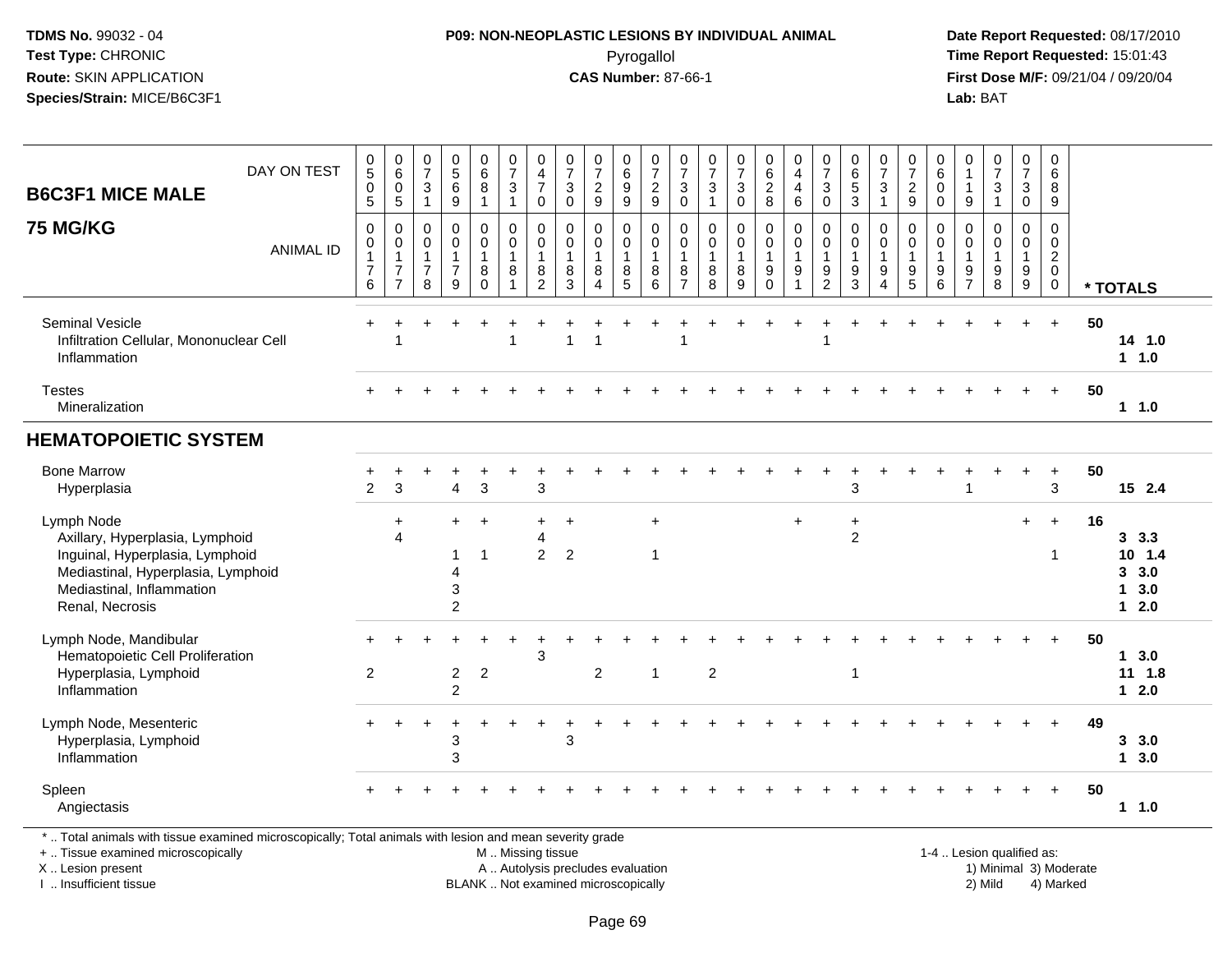## **P09: NON-NEOPLASTIC LESIONS BY INDIVIDUAL ANIMAL**Pyrogallol **Time Report Requested:** 15:01:43

 **Date Report Requested:** 08/17/2010 **First Dose M/F:** 09/21/04 / 09/20/04<br>**Lab:** BAT **Lab:** BAT

| <b>B6C3F1 MICE MALE</b>                                                                                                                                                                                                                                              | DAY ON TEST      | $\mathbf 0$<br>5<br>$\mathbf 0$<br>5                              | $_{6}^{\rm 0}$<br>$\pmb{0}$<br>5                                                       | $\frac{0}{7}$<br>$\sqrt{3}$<br>$\mathbf{1}$             | $\begin{array}{c} 0 \\ 5 \end{array}$<br>$\,6\,$<br>$\boldsymbol{9}$ | $\begin{array}{c} 0 \\ 6 \end{array}$<br>$\, 8$<br>$\overline{1}$            | $\frac{0}{7}$<br>$\sqrt{3}$<br>$\mathbf{1}$                     | 0<br>$\overline{\mathbf{4}}$<br>$\overline{7}$<br>0             | $\frac{0}{7}$<br>$\ensuremath{\mathsf{3}}$<br>$\pmb{0}$ | $\frac{0}{7}$<br>$\frac{2}{9}$                                            | 0<br>6<br>9<br>9                                | $\frac{0}{7}$<br>$\frac{2}{9}$                                    | $\frac{0}{7}$<br>$\ensuremath{\mathsf{3}}$<br>$\mathbf 0$     | $\frac{0}{7}$<br>$\sqrt{3}$<br>$\mathbf{1}$          | $\frac{0}{7}$<br>$\ensuremath{\mathsf{3}}$<br>$\pmb{0}$                  | 0<br>6<br>$\frac{2}{8}$                                     | $\pmb{0}$<br>$\overline{\mathbf{4}}$<br>$\overline{\mathbf{4}}$<br>6 | $\frac{0}{7}$<br>$\ensuremath{\mathsf{3}}$<br>$\pmb{0}$                        | $\begin{array}{c} 0 \\ 6 \end{array}$<br>$\sqrt{5}$<br>$\sqrt{3}$ | $\frac{0}{7}$<br>3<br>$\mathbf{1}$                 | $\pmb{0}$<br>$\boldsymbol{7}$<br>$\frac{2}{9}$            | 0<br>6<br>0<br>$\mathbf 0$                                              | 0<br>$\mathbf{1}$<br>$\mathbf{1}$<br>$9\,$              | $\frac{0}{7}$<br>$\frac{3}{1}$                                              | $\frac{0}{7}$<br>$\sqrt{3}$<br>$\pmb{0}$        | 0<br>6<br>8<br>$9\,$                                                       |                |                                                                                                           |
|----------------------------------------------------------------------------------------------------------------------------------------------------------------------------------------------------------------------------------------------------------------------|------------------|-------------------------------------------------------------------|----------------------------------------------------------------------------------------|---------------------------------------------------------|----------------------------------------------------------------------|------------------------------------------------------------------------------|-----------------------------------------------------------------|-----------------------------------------------------------------|---------------------------------------------------------|---------------------------------------------------------------------------|-------------------------------------------------|-------------------------------------------------------------------|---------------------------------------------------------------|------------------------------------------------------|--------------------------------------------------------------------------|-------------------------------------------------------------|----------------------------------------------------------------------|--------------------------------------------------------------------------------|-------------------------------------------------------------------|----------------------------------------------------|-----------------------------------------------------------|-------------------------------------------------------------------------|---------------------------------------------------------|-----------------------------------------------------------------------------|-------------------------------------------------|----------------------------------------------------------------------------|----------------|-----------------------------------------------------------------------------------------------------------|
| <b>75 MG/KG</b>                                                                                                                                                                                                                                                      | <b>ANIMAL ID</b> | $\mathbf 0$<br>$\mathbf 0$<br>$\mathbf{1}$<br>$\overline{7}$<br>6 | $\mathbf 0$<br>$\mathsf{O}\xspace$<br>$\mathbf{1}$<br>$\overline{7}$<br>$\overline{7}$ | $\mathbf 0$<br>0<br>$\mathbf{1}$<br>$\overline{7}$<br>8 | $\mathbf 0$<br>$\pmb{0}$<br>$\mathbf{1}$<br>$\overline{7}$<br>9      | $\mathbf 0$<br>$\mathbf 0$<br>$\overline{1}$<br>$\bf 8$<br>$\mathbf 0$       | $\mathsf 0$<br>$\mathbf 0$<br>$\mathbf{1}$<br>8<br>$\mathbf{1}$ | 0<br>$\mathsf{O}\xspace$<br>$\mathbf{1}$<br>8<br>$\overline{2}$ | $\mathbf 0$<br>$\mathbf 0$<br>$\mathbf{1}$<br>8<br>3    | $\mathbf 0$<br>$\mathbf 0$<br>$\mathbf{1}$<br>8<br>$\boldsymbol{\Lambda}$ | 0<br>$\mathbf 0$<br>$\mathbf{1}$<br>8<br>5      | $\mathbf 0$<br>$\boldsymbol{0}$<br>$\mathbf{1}$<br>8<br>6         | 0<br>$\mathbf 0$<br>$\mathbf{1}$<br>8<br>$\overline{7}$       | $\mathbf 0$<br>$\mathbf 0$<br>$\mathbf{1}$<br>8<br>8 | $\mathbf 0$<br>$\mathsf 0$<br>$\mathbf{1}$<br>8<br>9                     | $\mathbf 0$<br>$\mathbf 0$<br>$\mathbf{1}$<br>9<br>$\Omega$ | $\mathbf 0$<br>$\pmb{0}$<br>$\mathbf{1}$<br>$\boldsymbol{9}$         | $\mathbf 0$<br>$\pmb{0}$<br>$\mathbf{1}$<br>$\boldsymbol{9}$<br>$\overline{2}$ | $\mathbf 0$<br>$\pmb{0}$<br>$\mathbf{1}$<br>$\boldsymbol{9}$<br>3 | 0<br>$\mathsf{O}\xspace$<br>$\mathbf{1}$<br>9<br>4 | 0<br>$\mathbf 0$<br>$\mathbf{1}$<br>$\boldsymbol{9}$<br>5 | $\mathbf 0$<br>$\mathbf 0$<br>$\mathbf{1}$<br>9<br>6                    | $\mathbf 0$<br>0<br>$\mathbf{1}$<br>9<br>$\overline{7}$ | $\mathbf 0$<br>$\mathsf{O}\xspace$<br>$\mathbf{1}$<br>$\boldsymbol{9}$<br>8 | 0<br>0<br>$\mathbf{1}$<br>9<br>$\boldsymbol{9}$ | $\mathbf 0$<br>$\mathbf 0$<br>$\overline{2}$<br>$\mathbf 0$<br>$\mathbf 0$ |                | * TOTALS                                                                                                  |
| Hematopoietic Cell Proliferation<br>Hyperplasia, Lymphoid<br>Inflammation                                                                                                                                                                                            |                  | 3                                                                 | 3                                                                                      | $\overline{c}$                                          | Δ                                                                    | 3<br>$\overline{c}$                                                          | 1                                                               | 4                                                               | -1                                                      |                                                                           | 2                                               | 2                                                                 | $\mathcal{P}$                                                 |                                                      | 2                                                                        | 2                                                           |                                                                      |                                                                                | $\overline{2}$                                                    |                                                    |                                                           | 2                                                                       | $\overline{2}$                                          | $\mathbf 1$                                                                 | 3                                               | $\overline{1}$                                                             |                | 42 2.1<br>52.2<br>$12.0$                                                                                  |
| Thymus<br>Hyperplasia, Lymphoid                                                                                                                                                                                                                                      |                  |                                                                   |                                                                                        | $\overline{2}$                                          | м                                                                    |                                                                              |                                                                 |                                                                 |                                                         |                                                                           |                                                 |                                                                   |                                                               |                                                      |                                                                          |                                                             |                                                                      |                                                                                |                                                                   |                                                    |                                                           |                                                                         |                                                         |                                                                             |                                                 |                                                                            | 48             | $12.0$                                                                                                    |
| <b>INTEGUMENTARY SYSTEM</b>                                                                                                                                                                                                                                          |                  |                                                                   |                                                                                        |                                                         |                                                                      |                                                                              |                                                                 |                                                                 |                                                         |                                                                           |                                                 |                                                                   |                                                               |                                                      |                                                                          |                                                             |                                                                      |                                                                                |                                                                   |                                                    |                                                           |                                                                         |                                                         |                                                                             |                                                 |                                                                            |                |                                                                                                           |
| <b>Mammary Gland</b><br>Hyperplasia                                                                                                                                                                                                                                  |                  | M                                                                 | м                                                                                      | M                                                       | м                                                                    | M                                                                            | M                                                               | M                                                               | M                                                       | M                                                                         | M                                               | M                                                                 | м                                                             | M                                                    | M                                                                        | M                                                           | м                                                                    | м                                                                              | м                                                                 | м                                                  | M                                                         | м                                                                       |                                                         | M M M                                                                       |                                                 | M                                                                          | $\blacksquare$ | 1 1.0                                                                                                     |
| Skin<br>Fibrosis<br>Hyperkeratosis<br>Hyperplasia<br>Inflammation<br>Metaplasia, Cartilagenous<br>Ulcer<br>Control, Inflammation<br>Hair Follicle, Site Of Application, Cyst<br>Sebaceous Gland, Hyperplasia<br>Sebaceous Gland, Site Of Application,<br>Hyperplasia |                  | 1                                                                 | Δ<br>3<br>$\lambda$<br>$\overline{A}$<br>$\overline{4}$<br>$\overline{2}$              |                                                         | $\mathfrak{Z}$<br>1                                                  | 4<br>3<br>3<br>3<br>4<br>2<br>$\overline{2}$                                 |                                                                 | 3<br>1<br>$\overline{\mathbf{c}}$<br>3<br>3<br>1                |                                                         |                                                                           |                                                 |                                                                   | 4<br>3<br>3<br>4<br>$\overline{1}$                            | $\overline{2}$                                       | $\overline{2}$                                                           |                                                             |                                                                      |                                                                                | Δ<br>4<br>3<br>3<br>4<br>-1<br>$\overline{\mathbf{1}}$            |                                                    | X<br>2                                                    |                                                                         |                                                         |                                                                             | 4<br>4<br>4<br>4<br>4<br>2<br>1                 | 4<br>3<br>4<br>$\overline{4}$<br>$\overline{4}$<br>$\overline{1}$          | 50             | 10 3.6<br>10, 3.1<br>10 3.3<br>10 3.5<br>1 1.0<br>10 3.7<br>3.0<br>$\mathbf 1$<br>1<br>5<br>1.8<br>24 1.5 |
| Site Of Application, Fibrosis<br>Site Of Application, Hyperkeratosis<br>Site Of Application, Hyperplasia<br>Site Of Application, Inflammation<br>Site Of Application, Pigmentation<br>Site Of Application, Ulcer                                                     |                  | 3<br>3<br>3<br>3<br>4                                             | 3<br>3<br>3<br>3<br>3                                                                  | 3<br>$\overline{c}$<br>3<br>3<br>$\overline{2}$         | 4<br>$\mathbf{3}$<br>$\sqrt{3}$<br>$\mathbf{3}$<br>3                 | 2<br>$\mathbf{3}$<br>$\mathfrak{Z}$<br>$\overline{c}$<br>1<br>$\overline{2}$ | $\boldsymbol{2}$<br>3<br>1<br>1                                 | 3<br>3<br>3<br>3<br>1<br>3                                      | 3<br>$\mathsf 3$<br>2                                   | $\sqrt{3}$<br>$\sqrt{2}$<br>$\overline{c}$<br>$\overline{2}$              | 2<br>3<br>$\overline{c}$<br>$\overline{1}$<br>3 | 2<br>$\sqrt{3}$<br>$\sqrt{2}$<br>$\overline{1}$<br>$\overline{2}$ | 3<br>3<br>3<br>$\overline{\mathbf{4}}$<br>$\overline{1}$<br>4 | 3<br>3<br>3<br>$\overline{c}$<br>1                   | 3<br>$\mathbf{3}$<br>$\ensuremath{\mathsf{3}}$<br>3<br>$\mathbf{1}$<br>3 | 2<br>3<br>$\boldsymbol{2}$<br>3<br>3                        | 3<br>3<br>$\overline{1}$<br>$\mathbf{1}$<br>$\overline{2}$           | $\overline{2}$<br>$\overline{1}$                                               | 3<br>$\boldsymbol{2}$<br>$\mathbf{3}$<br>3<br>$\overline{1}$<br>3 | $\boldsymbol{2}$<br>$\overline{c}$<br>$\mathbf{1}$ | 3<br>3<br>$\overline{4}$<br>3<br>$\overline{c}$<br>3      | $\overline{\mathbf{c}}$<br>3<br>$\boldsymbol{2}$<br>$\overline{2}$<br>2 | 3<br>$\mathbf{1}$<br>$\overline{1}$                     | 3<br>3<br>$\mathbf{3}$<br>$\mathbf{3}$<br>$\boldsymbol{2}$<br>2             | 4<br>3<br>4<br>4<br>4                           | -1<br>2<br>2<br>-1<br>$\overline{1}$                                       |                | 47<br>2.5<br>50<br>2.6<br>2.5<br>50<br>2.4<br>44<br>1.5<br>39<br>23<br>3.0                                |

\* .. Total animals with tissue examined microscopically; Total animals with lesion and mean severity grade

+ .. Tissue examined microscopically

X .. Lesion present

I .. Insufficient tissue

 M .. Missing tissueA .. Autolysis precludes evaluation

BLANK .. Not examined microscopically 2) Mild 4) Marked

1-4 .. Lesion qualified as: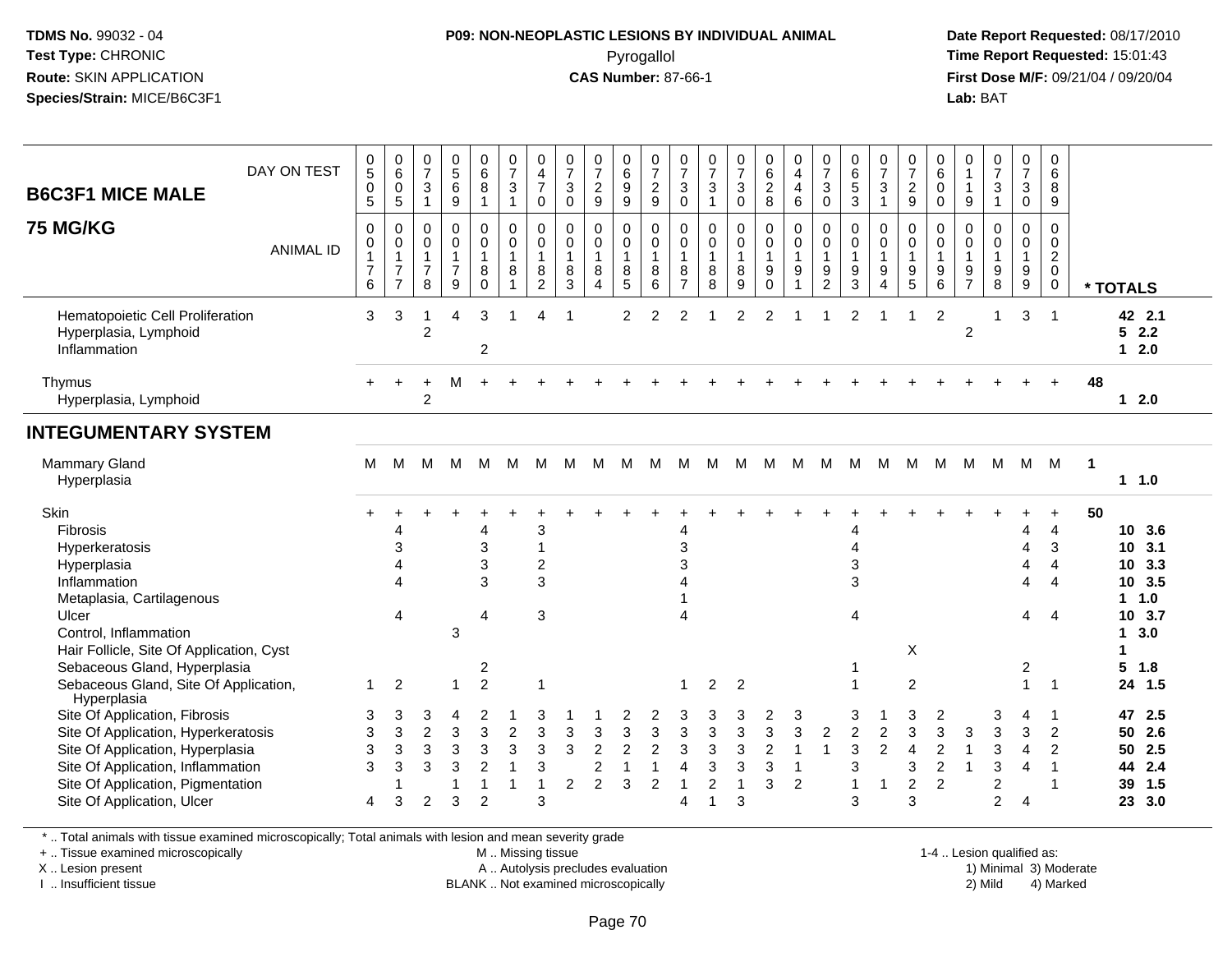# **P09: NON-NEOPLASTIC LESIONS BY INDIVIDUAL ANIMAL**Pyrogallol **Time Report Requested:** 15:01:43

| <b>B6C3F1 MICE MALE</b>                                                                                                                                                                       | DAY ON TEST      | $\begin{array}{c} 0 \\ 5 \end{array}$<br>$\mathbf 0$<br>$5\phantom{.0}$ | $\begin{array}{c} 0 \\ 6 \end{array}$<br>$\pmb{0}$<br>$\sqrt{5}$   | $\frac{0}{7}$<br>$\sqrt{3}$<br>$\overline{1}$                       | $\begin{array}{c} 0 \\ 5 \end{array}$<br>$\,6\,$<br>9           | $\begin{array}{c} 0 \\ 6 \end{array}$<br>$\bf 8$<br>1 | $\begin{smallmatrix}0\\7\end{smallmatrix}$<br>$\ensuremath{\mathsf{3}}$<br>$\mathbf{1}$ | $\mathbf 0$<br>4<br>$\overline{7}$<br>$\mathbf 0$               | $\pmb{0}$<br>$\overline{7}$<br>$\ensuremath{\mathsf{3}}$<br>$\mathsf{O}\xspace$ | $\frac{0}{7}$<br>$\sqrt{2}$<br>$\boldsymbol{9}$                               | $_{6}^{\rm 0}$<br>$\boldsymbol{9}$<br>9            | $\frac{0}{7}$<br>$\sqrt{2}$<br>9                     | $\frac{0}{7}$<br>3<br>$\mathbf 0$            | $\frac{0}{7}$<br>$\ensuremath{\mathsf{3}}$<br>$\mathbf{1}$ | $\frac{0}{7}$<br>3<br>$\mathsf{O}$ | $\pmb{0}$<br>$\,6\,$<br>$\overline{2}$<br>8        | 0<br>$\overline{4}$<br>$\overline{\mathbf{4}}$<br>$\,6\,$         | $\frac{0}{7}$<br>$\ensuremath{\mathsf{3}}$<br>$\mathbf 0$         | $\begin{array}{c} 0 \\ 6 \end{array}$<br>$\overline{5}$<br>$\mathbf{3}$ | $\frac{0}{7}$<br>$\ensuremath{\mathsf{3}}$<br>1 | $\frac{0}{7}$<br>$\frac{2}{9}$                     | $\mathbf 0$<br>6<br>$\mathbf 0$<br>0              | 0<br>$\mathbf 1$<br>9                               | $\begin{smallmatrix}0\\7\end{smallmatrix}$<br>$\ensuremath{\mathsf{3}}$<br>$\mathbf{1}$ | $\mathbf 0$<br>$\overline{7}$<br>$\ensuremath{\mathsf{3}}$<br>$\mathbf 0$ | $\mathbf 0$<br>6<br>8<br>9                                                    |                        |                                                            |
|-----------------------------------------------------------------------------------------------------------------------------------------------------------------------------------------------|------------------|-------------------------------------------------------------------------|--------------------------------------------------------------------|---------------------------------------------------------------------|-----------------------------------------------------------------|-------------------------------------------------------|-----------------------------------------------------------------------------------------|-----------------------------------------------------------------|---------------------------------------------------------------------------------|-------------------------------------------------------------------------------|----------------------------------------------------|------------------------------------------------------|----------------------------------------------|------------------------------------------------------------|------------------------------------|----------------------------------------------------|-------------------------------------------------------------------|-------------------------------------------------------------------|-------------------------------------------------------------------------|-------------------------------------------------|----------------------------------------------------|---------------------------------------------------|-----------------------------------------------------|-----------------------------------------------------------------------------------------|---------------------------------------------------------------------------|-------------------------------------------------------------------------------|------------------------|------------------------------------------------------------|
| <b>75 MG/KG</b>                                                                                                                                                                               | <b>ANIMAL ID</b> | $\mathbf 0$<br>$\pmb{0}$<br>$\mathbf{1}$<br>$\overline{7}$<br>6         | 0<br>$\pmb{0}$<br>$\mathbf{1}$<br>$\overline{7}$<br>$\overline{7}$ | $\mathbf 0$<br>$\mathbf 0$<br>$\overline{1}$<br>$\overline{7}$<br>8 | $\mathbf 0$<br>$\pmb{0}$<br>$\mathbf{1}$<br>$\overline{7}$<br>9 | 0<br>$\pmb{0}$<br>1<br>8<br>$\Omega$                  | 0<br>$\mathsf 0$<br>$\mathbf{1}$<br>$\,8\,$<br>$\mathbf{1}$                             | $\mathbf 0$<br>$\pmb{0}$<br>$\mathbf{1}$<br>8<br>$\overline{2}$ | $\mathbf 0$<br>0<br>$\mathbf{1}$<br>8<br>3                                      | $\mathbf 0$<br>$\pmb{0}$<br>$\mathbf{1}$<br>$\bf 8$<br>$\boldsymbol{\Lambda}$ | 0<br>$\mathbf 0$<br>$\overline{1}$<br>$\,8\,$<br>5 | $\mathbf 0$<br>$\mathsf 0$<br>$\mathbf{1}$<br>8<br>6 | 0<br>$\mathbf 0$<br>1<br>8<br>$\overline{7}$ | $\mathbf 0$<br>$\mathbf 0$<br>$\mathbf{1}$<br>$\,8\,$<br>8 | 0<br>$\mathsf{O}$<br>8<br>9        | 0<br>$\pmb{0}$<br>$\mathbf{1}$<br>9<br>$\mathbf 0$ | $\mathbf 0$<br>$\mathbf 0$<br>$\overline{1}$<br>9<br>$\mathbf{1}$ | $\mathbf 0$<br>$\mathbf 0$<br>$\mathbf{1}$<br>9<br>$\overline{2}$ | 0<br>$\mathbf 0$<br>$\mathbf{1}$<br>9<br>3                              | 0<br>$\mathbf 0$<br>9<br>$\overline{4}$         | 0<br>$\mathsf{O}\xspace$<br>$\mathbf{1}$<br>9<br>5 | $\Omega$<br>$\mathbf 0$<br>$\mathbf{1}$<br>9<br>6 | $\Omega$<br>0<br>$\mathbf 1$<br>9<br>$\overline{7}$ | $\mathbf 0$<br>$\mathbf 0$<br>9<br>8                                                    | $\mathbf 0$<br>$\pmb{0}$<br>$\mathbf{1}$<br>9<br>9                        | $\mathbf 0$<br>$\mathbf 0$<br>$\overline{2}$<br>$\mathbf 0$<br>$\overline{0}$ |                        | * TOTALS                                                   |
| <b>MUSCULOSKELETAL SYSTEM</b>                                                                                                                                                                 |                  |                                                                         |                                                                    |                                                                     |                                                                 |                                                       |                                                                                         |                                                                 |                                                                                 |                                                                               |                                                    |                                                      |                                              |                                                            |                                    |                                                    |                                                                   |                                                                   |                                                                         |                                                 |                                                    |                                                   |                                                     |                                                                                         |                                                                           |                                                                               |                        |                                                            |
| Bone<br>Cranium, Hyperostosis<br>Cranium, Inflammation                                                                                                                                        |                  |                                                                         |                                                                    |                                                                     |                                                                 |                                                       | $\overline{2}$                                                                          |                                                                 |                                                                                 |                                                                               |                                                    |                                                      |                                              |                                                            |                                    |                                                    |                                                                   |                                                                   | $\overline{c}$                                                          |                                                 |                                                    |                                                   |                                                     |                                                                                         |                                                                           |                                                                               | 50                     | $1 2.0$<br>$12.0$                                          |
| <b>Skeletal Muscle</b><br>Mineralization                                                                                                                                                      |                  |                                                                         |                                                                    |                                                                     |                                                                 |                                                       |                                                                                         |                                                                 |                                                                                 |                                                                               |                                                    |                                                      |                                              |                                                            |                                    |                                                    | $\ddot{}$<br>$\overline{1}$                                       |                                                                   |                                                                         |                                                 |                                                    |                                                   |                                                     |                                                                                         | $\ddot{}$                                                                 |                                                                               | $\mathbf{2}$           | $1 \t1.0$                                                  |
| <b>NERVOUS SYSTEM</b>                                                                                                                                                                         |                  |                                                                         |                                                                    |                                                                     |                                                                 |                                                       |                                                                                         |                                                                 |                                                                                 |                                                                               |                                                    |                                                      |                                              |                                                            |                                    |                                                    |                                                                   |                                                                   |                                                                         |                                                 |                                                    |                                                   |                                                     |                                                                                         |                                                                           |                                                                               |                        |                                                            |
| <b>Brain</b><br>Infiltration Cellular, Mononuclear Cell<br>Inflammation<br>Cerebellum, Gliosis                                                                                                |                  |                                                                         |                                                                    |                                                                     |                                                                 |                                                       |                                                                                         |                                                                 |                                                                                 |                                                                               |                                                    |                                                      |                                              |                                                            |                                    |                                                    |                                                                   |                                                                   |                                                                         |                                                 |                                                    |                                                   |                                                     |                                                                                         |                                                                           |                                                                               | 50                     | 11.0<br>11.0<br>$1 1.0$                                    |
| <b>RESPIRATORY SYSTEM</b>                                                                                                                                                                     |                  |                                                                         |                                                                    |                                                                     |                                                                 |                                                       |                                                                                         |                                                                 |                                                                                 |                                                                               |                                                    |                                                      |                                              |                                                            |                                    |                                                    |                                                                   |                                                                   |                                                                         |                                                 |                                                    |                                                   |                                                     |                                                                                         |                                                                           |                                                                               |                        |                                                            |
| Lung<br>Infiltration Cellular, Histiocyte<br>Inflammation<br>Metaplasia, Osseous<br>Alveolar Epithelium, Hyperplasia<br>Bronchiole, Hyperplasia<br>Mediastinum, Necrosis, Fatty               |                  |                                                                         |                                                                    |                                                                     | 3                                                               | $\overline{c}$                                        |                                                                                         |                                                                 |                                                                                 | $\sqrt{2}$                                                                    |                                                    |                                                      |                                              | 3<br>$\mathbf 1$                                           |                                    |                                                    |                                                                   |                                                                   |                                                                         | 1<br>$\overline{c}$                             | 2                                                  |                                                   |                                                     |                                                                                         | $\ddot{}$<br>3                                                            | $\ddot{}$                                                                     | 50                     | 62.3<br>3, 1.7<br>2 1.0<br>$5 \t1.2$<br>2.0<br>1<br>$12.0$ |
| Nose<br>Inflammation<br><b>Necrosis</b><br>Polyp, Inflammatory<br>Glands, Dilatation                                                                                                          |                  |                                                                         |                                                                    |                                                                     |                                                                 |                                                       |                                                                                         |                                                                 | 2<br>3                                                                          |                                                                               |                                                    |                                                      |                                              |                                                            | 1                                  |                                                    |                                                                   |                                                                   |                                                                         |                                                 |                                                    | -1                                                | 3<br>3                                              |                                                                                         |                                                                           |                                                                               | 50                     | $15$ 1.2<br>13.0<br>13.0<br>2 1.0                          |
| *  Total animals with tissue examined microscopically; Total animals with lesion and mean severity grade<br>+  Tissue examined microscopically<br>X  Lesion present<br>I  Insufficient tissue |                  |                                                                         |                                                                    |                                                                     |                                                                 |                                                       |                                                                                         | M  Missing tissue                                               |                                                                                 | A  Autolysis precludes evaluation<br>BLANK  Not examined microscopically      |                                                    |                                                      |                                              |                                                            |                                    |                                                    |                                                                   |                                                                   |                                                                         |                                                 |                                                    | 1-4  Lesion qualified as:                         |                                                     | 2) Mild                                                                                 |                                                                           | 4) Marked                                                                     | 1) Minimal 3) Moderate |                                                            |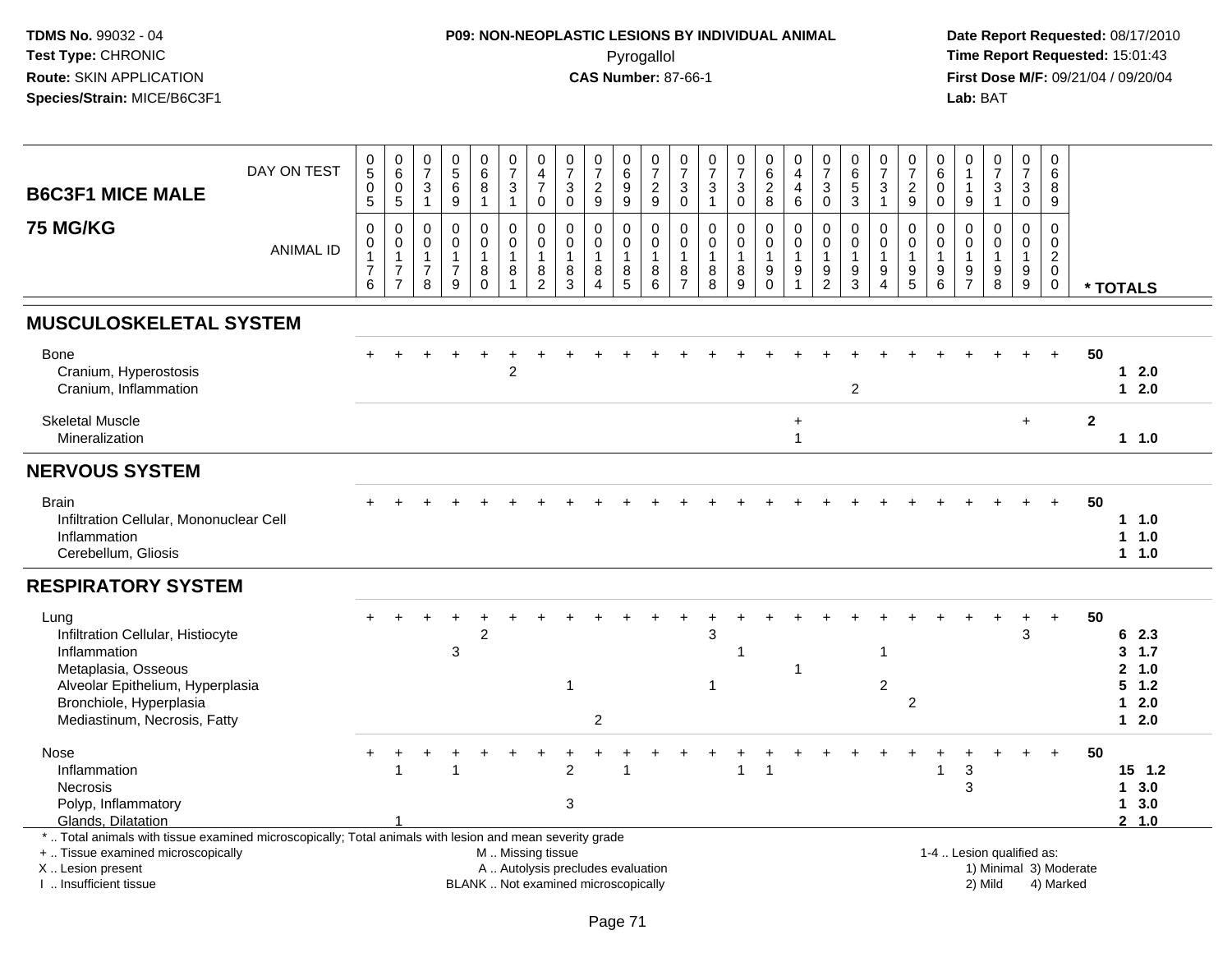# **P09: NON-NEOPLASTIC LESIONS BY INDIVIDUAL ANIMAL**Pyrogallol **Time Report Requested:** 15:01:43

| <b>B6C3F1 MICE MALE</b><br><b>75 MG/KG</b>                                                                                                                                                            | DAY ON TEST<br><b>ANIMAL ID</b> | $\mathbf 0$<br>$\overline{5}$<br>$\mathbf 0$<br>$\overline{5}$<br>$\mathbf 0$<br>$\mathbf 0$<br>$\mathbf{1}$<br>$\overline{7}$ | $\mathbf 0$<br>$6\phantom{1}6$<br>$\mathbf 0$<br>$\overline{5}$<br>$\boldsymbol{0}$<br>$\pmb{0}$<br>$\overline{1}$<br>$\overline{7}$ | $\pmb{0}$<br>$\overline{7}$<br>3<br>$\overline{1}$<br>$\mathbf 0$<br>$\mathbf 0$<br>$\mathbf{1}$<br>$\overline{7}$ | $\pmb{0}$<br>$\overline{5}$<br>6<br>9<br>$\mathbf 0$<br>$\mathbf 0$<br>$\mathbf{1}$<br>$\overline{7}$ | $_{6}^{\rm 0}$<br>8<br>$\mathbf{1}$<br>0<br>$\mathbf 0$<br>$\mathbf{1}$<br>8 | $\frac{0}{7}$<br>$\mathbf{3}$<br>$\mathbf{1}$<br>$\mathbf 0$<br>$\mathbf 0$<br>$\mathbf{1}$<br>$\bf 8$ | $\pmb{0}$<br>$\overline{4}$<br>$\overline{7}$<br>$\mathbf 0$<br>$\boldsymbol{0}$<br>$\pmb{0}$<br>$\mathbf{1}$ | $\pmb{0}$<br>$\overline{7}$<br>$\mathbf{3}$<br>$\mathbf 0$<br>$\mathbf 0$<br>$\mathbf 0$<br>$\overline{1}$<br>8 | $\begin{array}{c} 0 \\ 7 \end{array}$<br>$\overline{2}$<br>$\overline{9}$<br>$\boldsymbol{0}$<br>$\mathbf 0$<br>$\overline{1}$<br>$\,8\,$ | 0<br>$6\phantom{a}$<br>$\boldsymbol{9}$<br>$\overline{9}$<br>0<br>0<br>$\mathbf{1}$ | $\frac{0}{7}$<br>$\frac{2}{9}$<br>$\mathbf 0$<br>$\mathbf 0$<br>$\overline{1}$<br>$\,8\,$ | 0<br>$\overline{7}$<br>$\sqrt{3}$<br>$\mathbf 0$<br>$\mathbf 0$<br>$\,0\,$<br>$\mathbf{1}$<br>8 | $\frac{0}{7}$<br>$\mathbf{3}$<br>$\mathbf{1}$<br>0<br>$\mathbf 0$<br>$\mathbf{1}$<br>$\,$ 8 $\,$ | $\frac{0}{7}$<br>$\mathbf{3}$<br>$\mathsf 0$<br>$\boldsymbol{0}$<br>$\mathbf 0$<br>$\mathbf{1}$ | $\boldsymbol{0}$<br>$6\phantom{a}$<br>$_{\rm 8}^2$<br>0<br>$\mathbf 0$<br>$\mathbf{1}$ | $\pmb{0}$<br>$\overline{4}$<br>$\overline{4}$<br>$\,6\,$<br>$\mathbf 0$<br>$\pmb{0}$<br>$\mathbf{1}$<br>$\boldsymbol{9}$ | $\pmb{0}$<br>$\overline{7}$<br>3<br>$\mathbf 0$<br>0<br>0<br>$\mathbf{1}$<br>9 | $\pmb{0}$<br>$6\phantom{1}6$<br>$\overline{5}$<br>$\mathbf{3}$<br>$\mathbf 0$<br>$\mathbf 0$<br>$\mathbf{1}$<br>$\boldsymbol{9}$ | $\frac{0}{7}$<br>3<br>$\mathbf{1}$<br>0<br>$\mathbf 0$<br>$\mathbf{1}$<br>9 | $\frac{0}{7}$<br>$\frac{2}{9}$<br>0<br>$\mathbf 0$<br>$\mathbf{1}$ | $\pmb{0}$<br>$6\overline{6}$<br>$\mathbf 0$<br>0<br>0<br>$\mathbf 0$<br>$\mathbf{1}$ | 0<br>1<br>9<br>0<br>$\mathbf 0$<br>$\mathbf{1}$ | $\begin{array}{c} 0 \\ 7 \end{array}$<br>$\frac{3}{1}$<br>$\pmb{0}$<br>$\mathsf{O}\xspace$<br>$\mathbf{1}$ | 0<br>$\overline{7}$<br>$\mathbf{3}$<br>0<br>0<br>$\mathbf 0$<br>$\mathbf{1}$<br>$\boldsymbol{9}$ | $\mathbf 0$<br>$6\phantom{1}6$<br>8<br>9<br>$\mathbf 0$<br>$\mathbf 0$<br>$\overline{2}$<br>$\mathbf 0$ |                        |                                                                             |
|-------------------------------------------------------------------------------------------------------------------------------------------------------------------------------------------------------|---------------------------------|--------------------------------------------------------------------------------------------------------------------------------|--------------------------------------------------------------------------------------------------------------------------------------|--------------------------------------------------------------------------------------------------------------------|-------------------------------------------------------------------------------------------------------|------------------------------------------------------------------------------|--------------------------------------------------------------------------------------------------------|---------------------------------------------------------------------------------------------------------------|-----------------------------------------------------------------------------------------------------------------|-------------------------------------------------------------------------------------------------------------------------------------------|-------------------------------------------------------------------------------------|-------------------------------------------------------------------------------------------|-------------------------------------------------------------------------------------------------|--------------------------------------------------------------------------------------------------|-------------------------------------------------------------------------------------------------|----------------------------------------------------------------------------------------|--------------------------------------------------------------------------------------------------------------------------|--------------------------------------------------------------------------------|----------------------------------------------------------------------------------------------------------------------------------|-----------------------------------------------------------------------------|--------------------------------------------------------------------|--------------------------------------------------------------------------------------|-------------------------------------------------|------------------------------------------------------------------------------------------------------------|--------------------------------------------------------------------------------------------------|---------------------------------------------------------------------------------------------------------|------------------------|-----------------------------------------------------------------------------|
| Glands, Metaplasia<br>Goblet Cell, Hyperplasia<br>Olfactory Epithelium, Degeneration<br>Olfactory Epithelium, Metaplasia<br>Respiratory Epithelium, Hyperplasia<br>Respiratory Epithelium, Metaplasia |                                 | 6                                                                                                                              | $\overline{7}$                                                                                                                       | 8<br>$\mathbf{1}$                                                                                                  | 9<br>$\overline{1}$                                                                                   | $\Omega$                                                                     | $\overline{1}$<br>$\mathbf 1$                                                                          | $\begin{smallmatrix} 8 \\ 2 \end{smallmatrix}$                                                                | $\overline{3}$<br>$\overline{c}$<br>2                                                                           | $\overline{4}$<br>2                                                                                                                       | $^8$ 5<br>-1                                                                        | $6\phantom{1}6$<br>1<br>-1<br>-1<br>2                                                     | $\overline{7}$<br>$\mathbf{1}$                                                                  | $\overline{8}$                                                                                   | $^8_9$<br>$\overline{c}$<br>2                                                                   | $_{0}^{9}$<br>2                                                                        | $\overline{1}$                                                                                                           | $\overline{2}$<br>2                                                            | 3                                                                                                                                | $\overline{4}$<br>$\mathbf{1}$                                              | $\frac{9}{5}$<br>2                                                 | $^9$ 6<br>$\overline{1}$                                                             | $\frac{9}{7}$                                   | $_{\rm 8}^{\rm 9}$                                                                                         | $\boldsymbol{9}$<br>$\mathbf{1}$                                                                 | $\mathbf 0$<br>-1                                                                                       |                        | * TOTALS<br>3, 1.0<br>2, 1.5<br>$3 - 1.0$<br>$5 \t1.6$<br>37 1.5<br>$1 1.0$ |
| Trachea                                                                                                                                                                                               |                                 |                                                                                                                                |                                                                                                                                      |                                                                                                                    |                                                                                                       |                                                                              |                                                                                                        |                                                                                                               |                                                                                                                 |                                                                                                                                           |                                                                                     |                                                                                           |                                                                                                 |                                                                                                  |                                                                                                 |                                                                                        |                                                                                                                          |                                                                                |                                                                                                                                  |                                                                             |                                                                    |                                                                                      |                                                 |                                                                                                            |                                                                                                  | $+$                                                                                                     | 50                     |                                                                             |
| <b>SPECIAL SENSES SYSTEM</b>                                                                                                                                                                          |                                 |                                                                                                                                |                                                                                                                                      |                                                                                                                    |                                                                                                       |                                                                              |                                                                                                        |                                                                                                               |                                                                                                                 |                                                                                                                                           |                                                                                     |                                                                                           |                                                                                                 |                                                                                                  |                                                                                                 |                                                                                        |                                                                                                                          |                                                                                |                                                                                                                                  |                                                                             |                                                                    |                                                                                      |                                                 |                                                                                                            |                                                                                                  |                                                                                                         |                        |                                                                             |
| Eye<br>Cataract<br>Inflammation<br>Cornea, Hyperplasia                                                                                                                                                |                                 |                                                                                                                                |                                                                                                                                      |                                                                                                                    |                                                                                                       |                                                                              |                                                                                                        |                                                                                                               |                                                                                                                 |                                                                                                                                           |                                                                                     |                                                                                           |                                                                                                 |                                                                                                  |                                                                                                 |                                                                                        |                                                                                                                          |                                                                                |                                                                                                                                  |                                                                             |                                                                    |                                                                                      |                                                 |                                                                                                            |                                                                                                  |                                                                                                         | 50                     | 13.0<br>13.0<br>1, 3.0                                                      |
| <b>Harderian Gland</b><br>Hyperplasia<br>Infiltration Cellular, Mononuclear Cell<br>Inflammation                                                                                                      |                                 | $\mathbf{1}$                                                                                                                   | $\overline{1}$                                                                                                                       | $\overline{1}$                                                                                                     | $\overline{1}$                                                                                        | $\overline{1}$                                                               |                                                                                                        | $\overline{1}$                                                                                                |                                                                                                                 | $\overline{1}$                                                                                                                            | $\overline{1}$                                                                      | $\overline{1}$                                                                            | $\overline{1}$                                                                                  | $\overline{1}$                                                                                   | $\overline{1}$                                                                                  | $\overline{1}$                                                                         |                                                                                                                          |                                                                                | $1 \quad 1 \quad 1$                                                                                                              |                                                                             |                                                                    |                                                                                      |                                                 |                                                                                                            |                                                                                                  | $+$<br>$\mathbf 1$                                                                                      | 50                     | 32.7<br>36 1.0<br>1 1.0                                                     |
| <b>URINARY SYSTEM</b>                                                                                                                                                                                 |                                 |                                                                                                                                |                                                                                                                                      |                                                                                                                    |                                                                                                       |                                                                              |                                                                                                        |                                                                                                               |                                                                                                                 |                                                                                                                                           |                                                                                     |                                                                                           |                                                                                                 |                                                                                                  |                                                                                                 |                                                                                        |                                                                                                                          |                                                                                |                                                                                                                                  |                                                                             |                                                                    |                                                                                      |                                                 |                                                                                                            |                                                                                                  |                                                                                                         |                        |                                                                             |
| Kidney<br>Accumulation, Hyaline Droplet<br>Cyst<br>Hyperplasia, Oncocytic<br>Infiltration Cellular, Mononuclear Cell<br>Inflammation                                                                  |                                 |                                                                                                                                |                                                                                                                                      | $\times$<br>$\overline{\mathbf{c}}$                                                                                | 4                                                                                                     |                                                                              |                                                                                                        |                                                                                                               |                                                                                                                 | $\boldsymbol{\mathsf{X}}$                                                                                                                 |                                                                                     |                                                                                           | $\overline{c}$                                                                                  |                                                                                                  |                                                                                                 |                                                                                        |                                                                                                                          |                                                                                |                                                                                                                                  |                                                                             |                                                                    |                                                                                      |                                                 |                                                                                                            | Χ                                                                                                | $\ddot{}$                                                                                               | 50                     | 2.0<br>1<br>4<br>3.0<br>1<br>4<br>1.3<br>2, 3.0                             |
| Mineralization<br>Nephropathy                                                                                                                                                                         |                                 | $\mathbf{1}$                                                                                                                   | -1<br>-1                                                                                                                             | 1<br>1                                                                                                             |                                                                                                       | 1                                                                            | $\overline{2}$                                                                                         | $\mathbf 1$                                                                                                   | 2<br>2                                                                                                          | -1<br>-1                                                                                                                                  | 4                                                                                   |                                                                                           | $\mathbf{1}$                                                                                    | $\overline{2}$                                                                                   | $\overline{1}$                                                                                  |                                                                                        | -1                                                                                                                       | $\mathbf{1}$                                                                   | $\overline{2}$                                                                                                                   | 1<br>$\overline{2}$                                                         |                                                                    | $\mathbf{1}$                                                                         |                                                 | 1<br>2                                                                                                     | -1<br>2                                                                                          | $\overline{1}$<br>3                                                                                     |                        | 38 1.1<br>45 1.6                                                            |
| *  Total animals with tissue examined microscopically; Total animals with lesion and mean severity grade<br>+  Tissue examined microscopically<br>X Lesion present<br>I. Insufficient tissue          |                                 |                                                                                                                                |                                                                                                                                      |                                                                                                                    |                                                                                                       | BLANK  Not examined microscopically                                          | M Missing tissue                                                                                       |                                                                                                               |                                                                                                                 | A  Autolysis precludes evaluation                                                                                                         |                                                                                     |                                                                                           |                                                                                                 |                                                                                                  |                                                                                                 |                                                                                        |                                                                                                                          |                                                                                |                                                                                                                                  |                                                                             |                                                                    |                                                                                      |                                                 | 1-4  Lesion qualified as:<br>2) Mild                                                                       |                                                                                                  | 4) Marked                                                                                               | 1) Minimal 3) Moderate |                                                                             |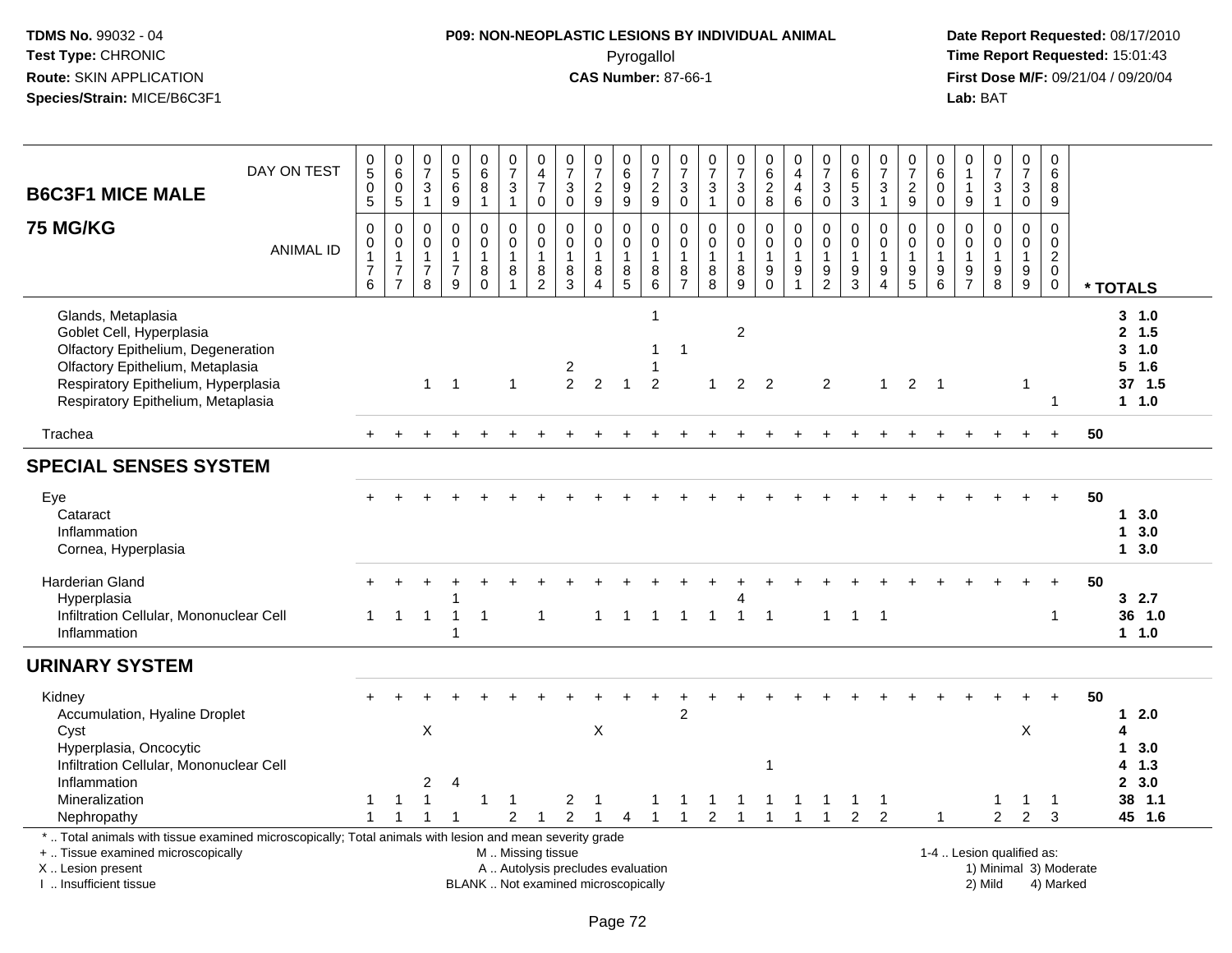#### **P09: NON-NEOPLASTIC LESIONS BY INDIVIDUAL ANIMAL**Pyrogallol **Time Report Requested:** 15:01:43

 **Date Report Requested:** 08/17/2010 **First Dose M/F:** 09/21/04 / 09/20/04<br>**Lab:** BAT **Lab:** BAT

| <b>B6C3F1 MICE MALE</b>                                           | DAY ON TEST      | 0<br>5 <sup>5</sup><br>$\mathbf 0$<br>5 | 0<br>$\,6\,$<br>$\pmb{0}$<br>5                  | $\mathbf 0$<br>$\overline{ }$<br>$\sqrt{3}$ | $\begin{array}{c} 0 \\ 5 \\ 6 \end{array}$<br>9                | $\overline{0}$<br>6<br>8          | 0<br>$\overline{ }$<br>3 | $\overline{0}$<br>4<br>$\overline{ }$<br>$\mathbf 0$ | 3           | 0<br>$\overline{ }$<br>$\boldsymbol{2}$<br>$\overline{9}$ | 0<br>6<br>9<br>9          | 0<br>$\overline{ }$<br>$\overline{c}$<br>9 | 0<br>3                   | 0<br>$\overline{ }$<br>$\sqrt{3}$ | 0<br>$\rightarrow$<br>$\sqrt{3}$<br>$\pmb{0}$ | $\mathbf{0}$<br>6<br>$\overline{c}$<br>8 | 0<br>$\overline{4}$<br>$\overline{\mathbf{4}}$<br>$\,6\,$ | $\frac{0}{7}$<br>$\mathbf{3}$<br>$\mathbf 0$ | $\mathbf 0$<br>6<br>5<br>3 | 0<br>$\rightarrow$<br>3 | $\frac{0}{7}$<br>$\frac{2}{9}$                         | $\mathbf{0}$<br>6<br>$\,0\,$<br>$\mathbf 0$ | 0<br>9                                | $\frac{0}{7}$<br>$\mathbf{3}$ | 0<br>$\overline{ }$<br>3<br>$\mathbf 0$ | 0<br>6<br>8<br>9                             |    |                   |     |
|-------------------------------------------------------------------|------------------|-----------------------------------------|-------------------------------------------------|---------------------------------------------|----------------------------------------------------------------|-----------------------------------|--------------------------|------------------------------------------------------|-------------|-----------------------------------------------------------|---------------------------|--------------------------------------------|--------------------------|-----------------------------------|-----------------------------------------------|------------------------------------------|-----------------------------------------------------------|----------------------------------------------|----------------------------|-------------------------|--------------------------------------------------------|---------------------------------------------|---------------------------------------|-------------------------------|-----------------------------------------|----------------------------------------------|----|-------------------|-----|
| <b>75 MG/KG</b>                                                   | <b>ANIMAL ID</b> | 0<br>$\pmb{0}$<br>$\overline{ }$<br>6   | 0<br>$\,0\,$<br>$\rightarrow$<br>$\overline{ }$ | 0<br>$\overline{0}$<br>$\overline{ }$<br>8  | $\boldsymbol{0}$<br>$\ddot{\mathbf{0}}$<br>$\overline{7}$<br>9 | 0<br>$\mathbf 0$<br>8<br>$\Omega$ | 0<br>$\mathbf 0$<br>8    | $\mathbf 0$<br>$\pmb{0}$<br>8<br>$\overline{c}$      | 0<br>8<br>3 | 0<br>$\boldsymbol{0}$<br>8<br>4                           | 0<br>0<br>8<br>$\sqrt{5}$ | 0<br>$\mathsf{O}\xspace$<br>8<br>6         | 0<br>8<br>$\overline{ }$ | $\mathbf 0$<br>8<br>8             | 0<br>0<br>8<br>9                              | 0<br>$\mathbf 0$<br>9<br>0               | 0<br>$\pmb{0}$<br>9                                       | 0<br>$\pmb{0}$<br>9<br>$\overline{2}$        | $\mathbf 0$<br>9<br>3      | 0<br>0<br>9<br>4        | $\begin{smallmatrix} 0\\0 \end{smallmatrix}$<br>9<br>5 | 0<br>0<br>9<br>6                            | 0<br>$\pmb{0}$<br>9<br>$\overline{ }$ | 0<br>$\pmb{0}$<br>9<br>8      | 0<br>0<br>9<br>9                        | 0<br>0<br>$\overline{2}$<br>$\mathbf 0$<br>0 |    | * TOTALS          |     |
| Pigmentation<br>Renal Tubule, Hyperplasia                         |                  |                                         |                                                 |                                             |                                                                |                                   |                          |                                                      |             |                                                           |                           |                                            |                          |                                   |                                               |                                          |                                                           |                                              |                            |                         |                                                        |                                             |                                       |                               |                                         |                                              |    | 12.0<br>$1 \t1.0$ |     |
| Urethra<br>Inflammation                                           |                  |                                         |                                                 |                                             |                                                                |                                   |                          |                                                      |             |                                                           |                           |                                            |                          |                                   |                                               |                                          |                                                           |                                              |                            |                         |                                                        |                                             |                                       |                               |                                         |                                              |    | 13.0              |     |
| <b>Urinary Bladder</b><br>Infiltration Cellular, Mononuclear Cell |                  |                                         |                                                 |                                             |                                                                |                                   |                          |                                                      |             |                                                           |                           |                                            |                          |                                   |                                               |                                          |                                                           |                                              |                            |                         |                                                        |                                             |                                       |                               | $\div$                                  | $+$                                          | 50 | 23                | 1.0 |

\*\*\* END OF MALE DATA \*\*\*

\* .. Total animals with tissue examined microscopically; Total animals with lesion and mean severity grade

+ .. Tissue examined microscopically

X .. Lesion present

I .. Insufficient tissue

 M .. Missing tissueA .. Autolysis precludes evaluation

BLANK .. Not examined microscopically 2) Mild 4) Marked

1-4 .. Lesion qualified as:<br>1) Minimal 3) Moderate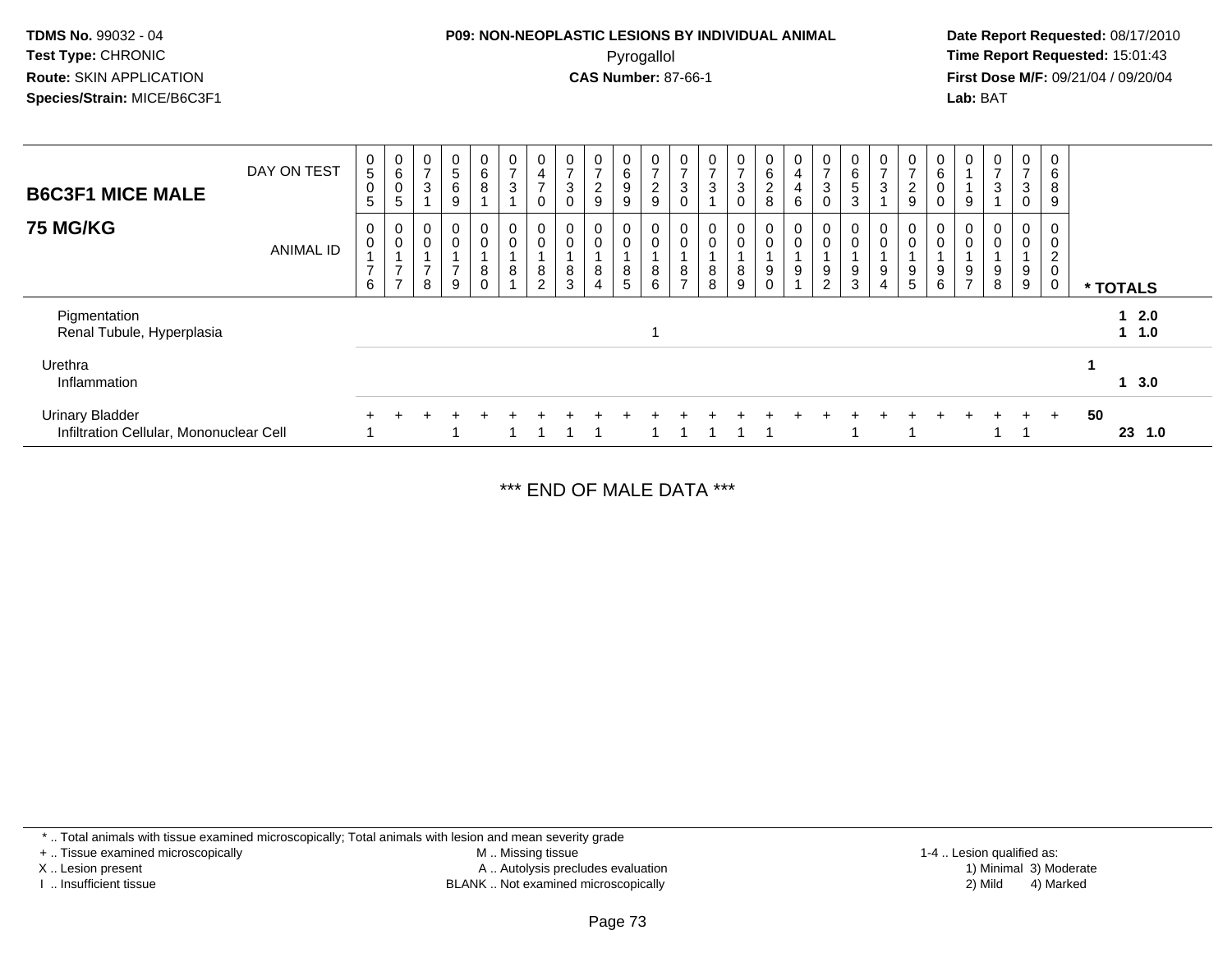# **P09: NON-NEOPLASTIC LESIONS BY INDIVIDUAL ANIMAL**Pyrogallol **Time Report Requested:** 15:01:43

| <b>B6C3F1 MICE FEMALE</b><br>0 MG/KG                                                                                                                                                          | DAY ON TEST      | $_{6}^{\rm 0}$<br>6<br>$\overline{6}$<br>$\pmb{0}$                | $\begin{array}{c} 0 \\ 7 \end{array}$<br>$\mathbf{3}$<br>$\overline{0}$<br>$\pmb{0}$ | $\begin{array}{c} 0 \\ 7 \end{array}$<br>$\frac{2}{9}$<br>$\mathbf 0$ | $\begin{array}{c} 0 \\ 7 \end{array}$<br>$\frac{2}{9}$<br>$\pmb{0}$              | $\begin{array}{c} 0 \\ 7 \end{array}$<br>$\mathbf{3}$<br>$\mathbf 0$<br>0 | $\frac{0}{7}$<br>3<br>$\mathbf 0$<br>$\mathbf 0$                         | $\frac{0}{7}$<br>$\mathbf{1}$<br>8<br>$\pmb{0}$                                               | $\mathbf 0$<br>$\overline{3}$<br>6<br>$\overline{5}$<br>0 | $\begin{smallmatrix} 0\\5 \end{smallmatrix}$<br>5<br>$\overline{7}$<br>$\mathbf 0$ | $\begin{array}{c} 0 \\ 7 \end{array}$<br>$_{\rm 0}^3$<br>$\mathbf 0$ | $\begin{array}{c} 0 \\ 7 \end{array}$<br>$\frac{2}{9}$<br>$\mathbf 0$ | 0<br>$\overline{7}$<br>3<br>$\overline{0}$<br>$\boldsymbol{0}$    | $\begin{array}{c} 0 \\ 7 \end{array}$<br>$\frac{2}{9}$<br>$\pmb{0}$ | $\frac{0}{7}$<br>$\frac{2}{9}$<br>$\mathsf{O}$     | $\begin{array}{c} 0 \\ 7 \end{array}$<br>$\mathbf{3}$<br>$\overline{0}$<br>$\pmb{0}$ | $\begin{array}{c} 0 \\ 7 \end{array}$<br>$\sqrt{3}$<br>$\mathsf{O}\xspace$<br>$\pmb{0}$ | $\frac{0}{7}$<br>$\frac{2}{9}$<br>$\pmb{0}$                 | $\begin{array}{c} 0 \\ 5 \end{array}$<br>$\sqrt{5}$<br>8<br>$\mathbf 0$ | 0<br>6<br>9<br>$\overline{5}$<br>0                 | $\begin{array}{c} 0 \\ 7 \end{array}$<br>$\frac{2}{9}$<br>0 | $\frac{0}{7}$<br>$\frac{2}{9}$<br>0                             | 0<br>$\overline{7}$<br>$\mathbf{3}$<br>0<br>0 | $\begin{smallmatrix}0\\7\end{smallmatrix}$<br>$\frac{2}{9}$<br>$\mathbf 0$ | 0<br>$\mathbf{1}$<br>$\sqrt{3}$<br>4<br>0                        | $\mathbf 0$<br>$\overline{7}$<br>$\boldsymbol{2}$<br>8<br>$\mathbf 0$ |                   |
|-----------------------------------------------------------------------------------------------------------------------------------------------------------------------------------------------|------------------|-------------------------------------------------------------------|--------------------------------------------------------------------------------------|-----------------------------------------------------------------------|----------------------------------------------------------------------------------|---------------------------------------------------------------------------|--------------------------------------------------------------------------|-----------------------------------------------------------------------------------------------|-----------------------------------------------------------|------------------------------------------------------------------------------------|----------------------------------------------------------------------|-----------------------------------------------------------------------|-------------------------------------------------------------------|---------------------------------------------------------------------|----------------------------------------------------|--------------------------------------------------------------------------------------|-----------------------------------------------------------------------------------------|-------------------------------------------------------------|-------------------------------------------------------------------------|----------------------------------------------------|-------------------------------------------------------------|-----------------------------------------------------------------|-----------------------------------------------|----------------------------------------------------------------------------|------------------------------------------------------------------|-----------------------------------------------------------------------|-------------------|
|                                                                                                                                                                                               | <b>ANIMAL ID</b> | $\boldsymbol{0}$<br>$\overline{2}$<br>$\pmb{0}$<br>$\overline{1}$ | $\begin{smallmatrix} 0\\2 \end{smallmatrix}$<br>$\pmb{0}$<br>$\overline{2}$          | $\mathbf 0$<br>$\overline{c}$<br>$\mathbf 0$<br>3                     | $\mathbf 0$<br>$\boldsymbol{2}$<br>$\mathsf{O}\xspace$<br>$\boldsymbol{\Lambda}$ | $\mathbf 0$<br>$\boldsymbol{2}$<br>$\mathbf 0$<br>5                       | $\mathbf 0$<br>$\boldsymbol{2}$<br>$\mathsf{O}\xspace$<br>$6\phantom{1}$ | 0<br>$\overline{c}$<br>$\pmb{0}$<br>$\overline{7}$                                            | $\mathbf 0$<br>$\overline{c}$<br>$\mathbf 0$<br>8         | 0<br>$\overline{c}$<br>$\mathsf{O}\xspace$<br>9                                    | 0<br>$\overline{c}$<br>$\mathbf{1}$<br>$\mathbf 0$                   | $\mathbf 0$<br>$\overline{c}$<br>$\overline{1}$<br>$\overline{1}$     | $\mathbf 0$<br>$\boldsymbol{2}$<br>$\mathbf{1}$<br>$\overline{2}$ | $\mathbf 0$<br>$\overline{c}$<br>$\mathbf{1}$<br>$\mathbf{3}$       | $\mathbf 0$<br>$\overline{a}$<br>$\mathbf{1}$<br>4 | $\mathbf 0$<br>$\sqrt{2}$<br>$\mathbf{1}$<br>5                                       | $\mathsf 0$<br>$\boldsymbol{2}$<br>$\overline{1}$<br>$6\phantom{1}6$                    | $\mathbf 0$<br>$\sqrt{2}$<br>$\mathbf{1}$<br>$\overline{7}$ | $\mathbf 0$<br>$\sqrt{2}$<br>$\mathbf{1}$<br>8                          | $\mathbf 0$<br>$\overline{2}$<br>$\mathbf{1}$<br>9 | $\mathbf 0$<br>$\overline{2}$<br>$^2_{\rm 0}$               | $\mathbf 0$<br>$\overline{c}$<br>$\overline{c}$<br>$\mathbf{1}$ | $\mathbf 0$<br>$\sqrt{2}$<br>$\frac{2}{2}$    | $\mathbf 0$<br>$\frac{2}{3}$                                               | $\overline{0}$<br>$\sqrt{2}$<br>$\overline{2}$<br>$\overline{4}$ | $\mathbf 0$<br>$\overline{2}$<br>$\frac{2}{5}$                        | females<br>(cont) |
| <b>ALIMENTARY SYSTEM</b>                                                                                                                                                                      |                  |                                                                   |                                                                                      |                                                                       |                                                                                  |                                                                           |                                                                          |                                                                                               |                                                           |                                                                                    |                                                                      |                                                                       |                                                                   |                                                                     |                                                    |                                                                                      |                                                                                         |                                                             |                                                                         |                                                    |                                                             |                                                                 |                                               |                                                                            |                                                                  |                                                                       |                   |
| Esophagus                                                                                                                                                                                     |                  |                                                                   |                                                                                      |                                                                       |                                                                                  |                                                                           |                                                                          |                                                                                               |                                                           |                                                                                    |                                                                      |                                                                       |                                                                   |                                                                     |                                                    |                                                                                      |                                                                                         |                                                             |                                                                         |                                                    |                                                             |                                                                 |                                               |                                                                            |                                                                  |                                                                       |                   |
| Gallbladder<br>Cyst<br>Infiltration Cellular, Mononuclear Cell<br>Inflammation                                                                                                                |                  |                                                                   | -1                                                                                   |                                                                       |                                                                                  | 1                                                                         |                                                                          |                                                                                               |                                                           |                                                                                    |                                                                      |                                                                       |                                                                   |                                                                     |                                                    |                                                                                      |                                                                                         | -1                                                          |                                                                         |                                                    |                                                             | $\mathbf{1}$                                                    |                                               |                                                                            |                                                                  |                                                                       |                   |
| Intestine Large, Cecum<br>Inflammation                                                                                                                                                        |                  |                                                                   |                                                                                      |                                                                       |                                                                                  |                                                                           |                                                                          |                                                                                               |                                                           |                                                                                    |                                                                      |                                                                       |                                                                   |                                                                     |                                                    |                                                                                      |                                                                                         |                                                             |                                                                         |                                                    |                                                             |                                                                 |                                               |                                                                            |                                                                  | $\ddot{}$                                                             |                   |
| Intestine Large, Colon                                                                                                                                                                        |                  |                                                                   |                                                                                      |                                                                       |                                                                                  |                                                                           |                                                                          |                                                                                               |                                                           |                                                                                    |                                                                      |                                                                       |                                                                   |                                                                     |                                                    |                                                                                      |                                                                                         |                                                             |                                                                         |                                                    |                                                             |                                                                 |                                               |                                                                            |                                                                  | $\ddot{}$                                                             |                   |
| Intestine Large, Rectum                                                                                                                                                                       |                  |                                                                   |                                                                                      |                                                                       |                                                                                  |                                                                           |                                                                          |                                                                                               |                                                           |                                                                                    |                                                                      |                                                                       |                                                                   |                                                                     |                                                    |                                                                                      |                                                                                         |                                                             |                                                                         |                                                    |                                                             |                                                                 |                                               |                                                                            |                                                                  |                                                                       |                   |
| Intestine Small, Duodenum<br>Inflammation                                                                                                                                                     |                  |                                                                   |                                                                                      |                                                                       |                                                                                  |                                                                           |                                                                          |                                                                                               |                                                           |                                                                                    |                                                                      |                                                                       |                                                                   |                                                                     |                                                    |                                                                                      |                                                                                         |                                                             |                                                                         |                                                    |                                                             |                                                                 |                                               |                                                                            | $+$                                                              | $\ddot{}$<br>$\overline{2}$                                           |                   |
| Intestine Small, Ileum<br>Inflammation<br>Epithelium, Hyperplasia                                                                                                                             |                  |                                                                   |                                                                                      |                                                                       |                                                                                  |                                                                           |                                                                          |                                                                                               | $\overline{2}$                                            |                                                                                    |                                                                      |                                                                       |                                                                   |                                                                     |                                                    |                                                                                      |                                                                                         |                                                             |                                                                         |                                                    |                                                             |                                                                 |                                               |                                                                            |                                                                  |                                                                       |                   |
| Intestine Small, Jejunum<br>Hyperplasia, Lymphoid                                                                                                                                             |                  |                                                                   |                                                                                      |                                                                       |                                                                                  |                                                                           |                                                                          |                                                                                               |                                                           |                                                                                    |                                                                      |                                                                       |                                                                   |                                                                     |                                                    |                                                                                      |                                                                                         |                                                             |                                                                         |                                                    |                                                             |                                                                 |                                               |                                                                            |                                                                  |                                                                       |                   |
| Liver<br>Angiectasis                                                                                                                                                                          |                  |                                                                   |                                                                                      |                                                                       |                                                                                  |                                                                           |                                                                          |                                                                                               |                                                           |                                                                                    |                                                                      |                                                                       |                                                                   |                                                                     |                                                    | $\overline{2}$                                                                       |                                                                                         |                                                             |                                                                         |                                                    |                                                             |                                                                 |                                               |                                                                            |                                                                  |                                                                       |                   |
| <b>Basophilic Focus</b><br>Clear Cell Focus<br><b>Eosinophilic Focus</b>                                                                                                                      |                  |                                                                   | X<br>$\boldsymbol{\mathsf{X}}$<br>x                                                  | X                                                                     | X<br>$\times$                                                                    | Χ<br>X                                                                    |                                                                          | X                                                                                             |                                                           |                                                                                    |                                                                      | X<br>$X$ $X$                                                          |                                                                   | X<br>$X$ $X$                                                        |                                                    |                                                                                      | X<br>X                                                                                  |                                                             |                                                                         |                                                    | X<br>X                                                      |                                                                 | X                                             | X                                                                          |                                                                  | $X$ $X$                                                               |                   |
| *  Total animals with tissue examined microscopically; Total animals with lesion and mean severity grade<br>+  Tissue examined microscopically<br>X  Lesion present<br>I. Insufficient tissue |                  |                                                                   |                                                                                      |                                                                       |                                                                                  |                                                                           |                                                                          | M  Missing tissue<br>A  Autolysis precludes evaluation<br>BLANK  Not examined microscopically |                                                           |                                                                                    |                                                                      |                                                                       |                                                                   |                                                                     |                                                    |                                                                                      |                                                                                         |                                                             |                                                                         |                                                    |                                                             |                                                                 |                                               | 1-4  Lesion qualified as:<br>2) Mild                                       |                                                                  | 1) Minimal 3) Moderate<br>4) Marked                                   |                   |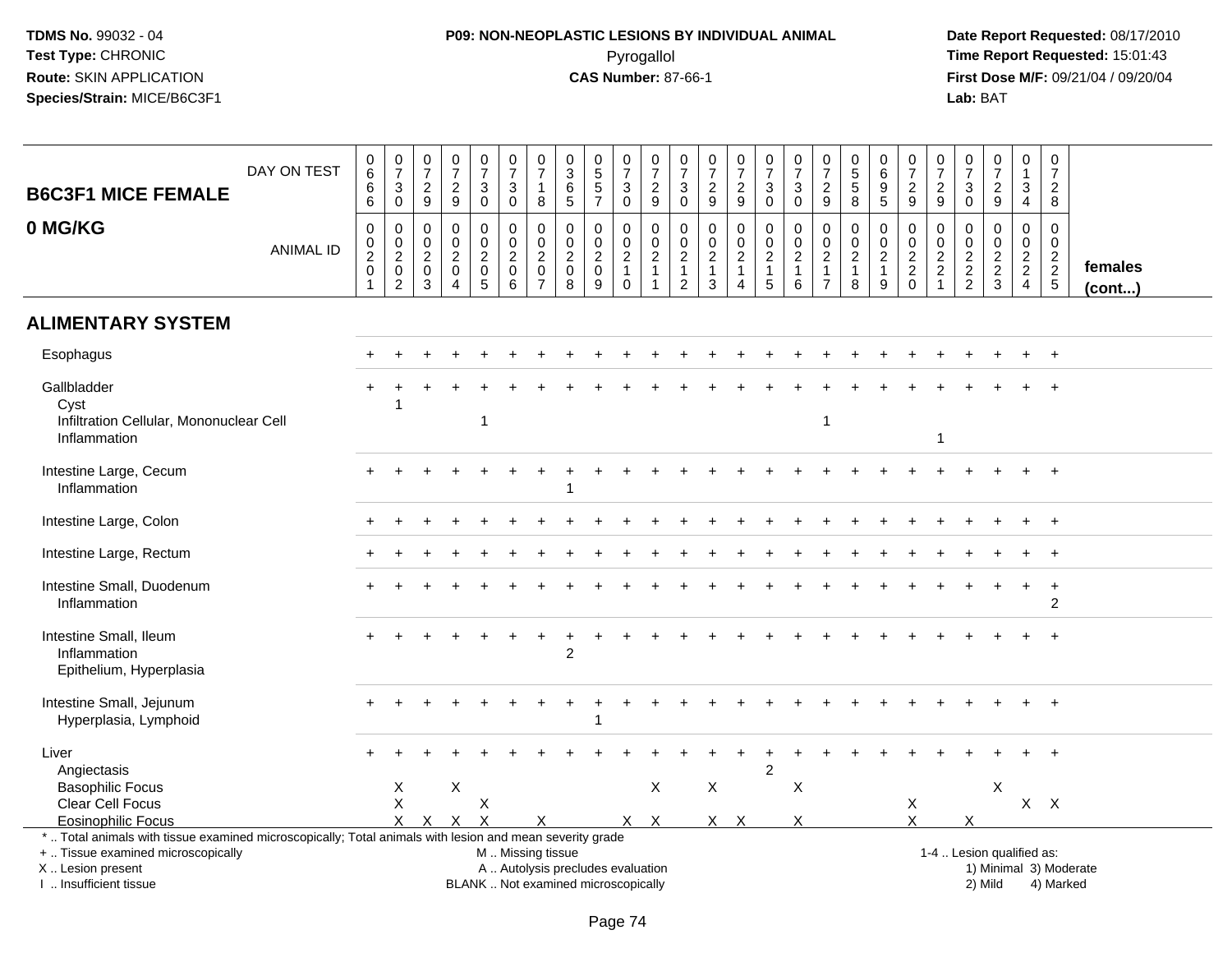## **P09: NON-NEOPLASTIC LESIONS BY INDIVIDUAL ANIMAL**Pyrogallol **Time Report Requested:** 15:01:43

 **Date Report Requested:** 08/17/2010 **First Dose M/F:** 09/21/04 / 09/20/04<br>Lab: BAT **Lab:** BAT

| <b>B6C3F1 MICE FEMALE</b>                                                                                                                                                                                             | DAY ON TEST      | $\begin{array}{c} 0 \\ 6 \end{array}$<br>$\,6$<br>6 | $\frac{0}{7}$<br>$\ensuremath{\mathsf{3}}$<br>$\mathbf 0$                        | $\pmb{0}$<br>$\overline{7}$<br>$\frac{2}{9}$                          | $\pmb{0}$<br>$\boldsymbol{7}$<br>$\frac{2}{9}$                      | $\frac{0}{7}$<br>$\mathbf{3}$<br>$\mathbf 0$        | $\frac{0}{7}$<br>$\ensuremath{\mathsf{3}}$<br>$\mathbf 0$                       | $\begin{array}{c} 0 \\ 7 \end{array}$<br>$\mathbf 1$<br>8 | $_{3}^{\rm 0}$<br>$\begin{array}{c} 6 \\ 5 \end{array}$ | $\begin{array}{c} 0 \\ 5 \end{array}$<br>$\sqrt{5}$<br>$\overline{7}$ | $\frac{0}{7}$<br>$\ensuremath{\mathsf{3}}$<br>$\mathbf 0$       | 0<br>$\overline{7}$<br>$\frac{2}{9}$    | 0<br>$\overline{7}$<br>$\mathbf{3}$<br>$\mathbf 0$  | 0<br>$\boldsymbol{7}$<br>$\frac{2}{9}$    | $\frac{0}{7}$<br>$\frac{2}{9}$               | $\frac{0}{7}$<br>$\mathbf{3}$<br>$\mathbf 0$                     | $\frac{0}{7}$<br>$\sqrt{3}$<br>$\mathbf 0$                        | $\frac{0}{7}$<br>$\frac{2}{9}$                             | 0<br>$\overline{5}$<br>$\sqrt{5}$<br>8         | $\begin{array}{c} 0 \\ 6 \end{array}$<br>$\boldsymbol{9}$<br>5 | $\begin{smallmatrix}0\\7\end{smallmatrix}$<br>$\frac{2}{9}$ | 0<br>$\overline{7}$<br>$\frac{2}{9}$          | 0<br>$\overline{7}$<br>$\sqrt{3}$<br>$\Omega$               | 0<br>$\boldsymbol{7}$<br>$\sqrt{2}$<br>9 | 0<br>$\mathbf{1}$<br>$\mathfrak{S}$<br>$\overline{4}$ | $\pmb{0}$<br>$\boldsymbol{7}$<br>$\sqrt{2}$<br>8 |                   |
|-----------------------------------------------------------------------------------------------------------------------------------------------------------------------------------------------------------------------|------------------|-----------------------------------------------------|----------------------------------------------------------------------------------|-----------------------------------------------------------------------|---------------------------------------------------------------------|-----------------------------------------------------|---------------------------------------------------------------------------------|-----------------------------------------------------------|---------------------------------------------------------|-----------------------------------------------------------------------|-----------------------------------------------------------------|-----------------------------------------|-----------------------------------------------------|-------------------------------------------|----------------------------------------------|------------------------------------------------------------------|-------------------------------------------------------------------|------------------------------------------------------------|------------------------------------------------|----------------------------------------------------------------|-------------------------------------------------------------|-----------------------------------------------|-------------------------------------------------------------|------------------------------------------|-------------------------------------------------------|--------------------------------------------------|-------------------|
| 0 MG/KG                                                                                                                                                                                                               | <b>ANIMAL ID</b> | 0<br>$\mathbf 0$<br>$\frac{2}{0}$                   | $\mathbf 0$<br>$\begin{smallmatrix} 0\\2\\0 \end{smallmatrix}$<br>$\overline{2}$ | $\mathbf 0$<br>$\mathbf 0$<br>$\overline{2}$<br>$\boldsymbol{0}$<br>3 | $\mathbf 0$<br>0<br>$\overline{2}$<br>$\mathsf 0$<br>$\overline{4}$ | $\mathbf 0$<br>0<br>$\frac{2}{0}$<br>$\overline{5}$ | $\pmb{0}$<br>$\begin{smallmatrix} 0\\2\\0 \end{smallmatrix}$<br>$6\overline{6}$ | $\pmb{0}$<br>$\pmb{0}$<br>$\frac{2}{0}$<br>$\overline{7}$ | $\mathbf 0$<br>$\boldsymbol{0}$<br>$\frac{2}{0}$<br>8   | $\mathbf 0$<br>$\mathbf 0$<br>$\frac{2}{0}$<br>9                      | 0<br>$\pmb{0}$<br>$\overline{2}$<br>$\mathbf{1}$<br>$\mathbf 0$ | 0<br>$\frac{0}{2}$<br>1<br>$\mathbf{1}$ | 0<br>$\mathbf 0$<br>$\frac{2}{1}$<br>$\overline{2}$ | 0<br>0<br>$\frac{2}{1}$<br>$\mathfrak{S}$ | $\pmb{0}$<br>$\frac{0}{2}$<br>$\overline{4}$ | 0<br>$\begin{matrix} 0 \\ 2 \\ 1 \end{matrix}$<br>$\overline{5}$ | $\pmb{0}$<br>$\begin{matrix} 0 \\ 2 \\ 1 \end{matrix}$<br>$\,6\,$ | 0<br>0<br>$\overline{c}$<br>$\mathbf{1}$<br>$\overline{7}$ | $\mathbf 0$<br>$\pmb{0}$<br>$\frac{2}{1}$<br>8 | 0<br>$\pmb{0}$<br>$\frac{2}{1}$<br>9                           | 0<br>$\mathbf 0$<br>$\frac{2}{2}$<br>0                      | $\mathbf 0$<br>$\frac{0}{2}$<br>$\frac{2}{1}$ | $\Omega$<br>0<br>$\begin{array}{c} 2 \\ 2 \\ 2 \end{array}$ | $\Omega$<br>0<br>$\frac{2}{3}$           | $\mathbf 0$<br>0<br>$\frac{2}{2}$                     | $\mathbf 0$<br>0<br>$\frac{2}{2}$                | females<br>(cont) |
| <b>Fibrosis</b><br>Hematopoietic Cell Proliferation<br>Inflammation<br><b>Mixed Cell Focus</b><br><b>Necrosis</b><br><b>Tension Lipidosis</b><br>Vacuolization Cytoplasmic<br>Centrilobular, Hepatocyte, Degeneration |                  | X<br>$\overline{2}$<br>2                            | $\overline{2}$                                                                   | $\mathbf{1}$<br>$\mathbf{1}$                                          | $\overline{2}$                                                      | $\overline{1}$<br>$\overline{c}$                    | $\mathbf{1}$                                                                    | $\mathbf 1$<br>X<br>$\mathbf{1}$                          | $\boldsymbol{\mathsf{X}}$<br>$\mathbf{3}$               | $\mathbf{1}$                                                          | $\mathbf 1$                                                     | $\mathbf{1}$<br>X                       | $\overline{2}$                                      | $\mathbf{1}$                              | $\overline{2}$                               | $\overline{1}$                                                   | $\overline{2}$                                                    |                                                            | $\overline{2}$                                 | $\overline{2}$                                                 | 3<br>3                                                      | 2<br>-1                                       | $\overline{2}$                                              | $\overline{c}$<br>$\overline{1}$<br>X    | $\mathbf{1}$                                          | X                                                |                   |
| Mesentery<br>Inflammation<br>Thrombosis<br>Fat, Necrosis                                                                                                                                                              |                  |                                                     |                                                                                  | 4                                                                     | 4                                                                   |                                                     |                                                                                 | 4                                                         |                                                         |                                                                       |                                                                 |                                         | 4                                                   | 3                                         |                                              |                                                                  |                                                                   |                                                            | 4                                              |                                                                | $\ddot{}$<br>$\overline{c}$                                 |                                               |                                                             | 4                                        |                                                       | $\ddot{}$                                        |                   |
| Pancreas<br>Infiltration Cellular, Mononuclear Cell<br>Inflammation<br>Acinus, Atrophy<br>Duct, Cyst                                                                                                                  |                  |                                                     | -1                                                                               | $\mathbf{1}$                                                          |                                                                     |                                                     | 2                                                                               |                                                           |                                                         |                                                                       | 1                                                               | 1                                       |                                                     |                                           | -1                                           | -1                                                               | -1                                                                |                                                            | 1                                              | $\overline{1}$                                                 | $\overline{1}$                                              | 1                                             | $\overline{2}$                                              | -1                                       |                                                       | $+$<br>$\overline{2}$                            |                   |
| Salivary Glands<br>Infiltration Cellular, Mononuclear Cell                                                                                                                                                            |                  |                                                     |                                                                                  |                                                                       |                                                                     |                                                     |                                                                                 |                                                           |                                                         |                                                                       |                                                                 |                                         |                                                     |                                           |                                              |                                                                  |                                                                   |                                                            |                                                |                                                                | $\overline{c}$                                              |                                               |                                                             |                                          | $\ddot{}$                                             | $+$                                              |                   |
| Stomach, Forestomach<br>Epithelium, Hyperkeratosis<br>Epithelium, Hyperplasia, Squamous                                                                                                                               |                  |                                                     |                                                                                  |                                                                       |                                                                     |                                                     |                                                                                 |                                                           |                                                         |                                                                       |                                                                 |                                         |                                                     |                                           |                                              |                                                                  |                                                                   |                                                            |                                                |                                                                |                                                             |                                               |                                                             |                                          |                                                       | $\ddot{}$<br>$\overline{2}$<br>$\overline{2}$    |                   |
| Stomach, Glandular<br>Cyst<br>Hyperplasia                                                                                                                                                                             |                  | $\ddot{}$                                           | -1                                                                               |                                                                       |                                                                     |                                                     |                                                                                 |                                                           |                                                         |                                                                       |                                                                 |                                         |                                                     |                                           |                                              | 1                                                                | -1                                                                |                                                            |                                                | 1                                                              |                                                             | $\overline{2}$                                | 3                                                           |                                          |                                                       |                                                  |                   |
| *  Total animals with tissue examined microscopically; Total animals with lesion and mean severity grade<br>+  Tissue examined microscopically                                                                        |                  |                                                     |                                                                                  |                                                                       |                                                                     |                                                     | M  Missing tissue                                                               |                                                           |                                                         |                                                                       |                                                                 |                                         |                                                     |                                           |                                              |                                                                  |                                                                   |                                                            |                                                |                                                                |                                                             |                                               |                                                             | 1-4  Lesion qualified as:                |                                                       |                                                  |                   |

+ .. Tissue examined microscopicallyX .. Lesion present

I .. Insufficient tissue

BLANK .. Not examined microscopically

 1-4 .. Lesion qualified as: A .. Autolysis precludes evaluation 19 and 10 minimal 3) Moderate 1 and 20 minimal 3) Moderate 19 minimal 3) Moderat<br>19 and 19 and 19 and 19 and 19 and 19 and 19 and 19 and 19 and 19 and 19 and 19 and 19 and 19 and 19 and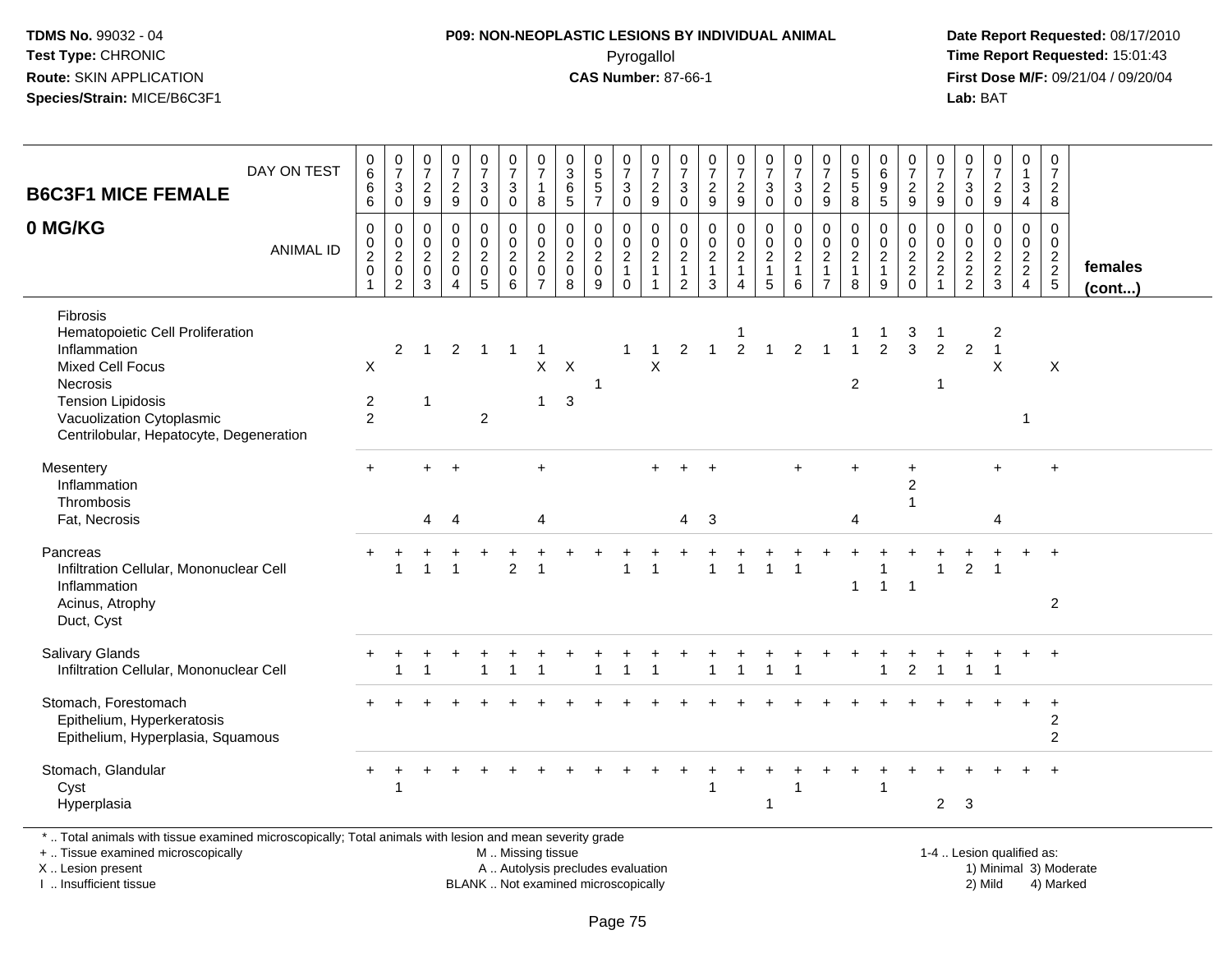# **P09: NON-NEOPLASTIC LESIONS BY INDIVIDUAL ANIMAL**Pyrogallol **Time Report Requested:** 15:01:43

| <b>B6C3F1 MICE FEMALE</b><br>0 MG/KG                                                                                                                                                          | DAY ON TEST<br><b>ANIMAL ID</b> | $_{6}^{\rm 0}$<br>6<br>$\overline{6}$<br>$\pmb{0}$<br>$\pmb{0}$<br>$\overline{2}$<br>$\mathsf{O}\xspace$ | $\frac{0}{7}$<br>$_{\rm 0}^3$<br>$\pmb{0}$<br>$\begin{smallmatrix} 0\\2 \end{smallmatrix}$<br>$\mathbf 0$ | $\frac{0}{7}$<br>$\frac{2}{9}$<br>0<br>0<br>$\boldsymbol{2}$<br>0 | $\frac{0}{7}$<br>$\frac{2}{9}$<br>$\pmb{0}$<br>$\mathbf 0$<br>$\boldsymbol{2}$<br>$\mathbf 0$ | $\frac{0}{7}$<br>$\mathbf{3}$<br>$\ddot{\mathbf{0}}$<br>$\mathbf 0$<br>$\mathbf 0$<br>$\boldsymbol{2}$<br>$\mathbf 0$ | $\begin{array}{c} 0 \\ 7 \end{array}$<br>$\mathbf{3}$<br>$\mathbf 0$<br>$\mathsf 0$<br>$\mathbf 0$<br>$\overline{2}$<br>$\mathbf 0$ | $\begin{array}{c} 0 \\ 7 \end{array}$<br>$\mathbf{1}$<br>8<br>$\pmb{0}$<br>$\pmb{0}$<br>$\overline{2}$<br>$\pmb{0}$ | $\pmb{0}$<br>$\overline{3}$<br>$\,6\,$<br>$\overline{5}$<br>$\mathbf 0$<br>0<br>$\overline{2}$<br>$\mathbf 0$ | $\begin{array}{c} 0 \\ 5 \end{array}$<br>$\sqrt{5}$<br>$\overline{7}$<br>$\boldsymbol{0}$<br>$\mathbf 0$<br>$\overline{2}$<br>$\mathbf 0$ | $\frac{0}{7}$<br>3<br>$\ddot{\mathbf{0}}$<br>0<br>$\mathbf 0$<br>$\overline{2}$<br>$\mathbf{1}$ | $\frac{0}{7}$<br>$\frac{2}{9}$<br>$\mathbf 0$<br>$\pmb{0}$<br>$\overline{2}$<br>$\mathbf{1}$ | 0<br>$\overline{7}$<br>3<br>$\mathsf{O}\xspace$<br>$\mathbf 0$<br>0<br>$\boldsymbol{2}$<br>$\mathbf{1}$ | $\begin{array}{c} 0 \\ 7 \end{array}$<br>$\frac{2}{9}$<br>$\mathsf 0$<br>0<br>$\overline{2}$<br>$\mathbf{1}$ | $\begin{array}{c} 0 \\ 7 \end{array}$<br>$\frac{2}{9}$<br>$\pmb{0}$<br>$\pmb{0}$<br>$\overline{2}$<br>$\mathbf{1}$ | $\begin{array}{c} 0 \\ 7 \end{array}$<br>$_{\rm 0}^3$<br>$\mathbf 0$<br>$\mathbf 0$<br>$\overline{2}$<br>$\begin{array}{c} 1 \\ 5 \end{array}$ | $\begin{array}{c} 0 \\ 7 \end{array}$<br>$\mathbf{3}$<br>$\pmb{0}$<br>$\pmb{0}$<br>$\mathbf 0$<br>$\overline{2}$<br>$\mathbf{1}$ | $\pmb{0}$<br>$\overline{7}$<br>$\frac{2}{9}$<br>$\pmb{0}$<br>$\mathbf 0$<br>$\sqrt{2}$<br>$\mathbf{1}$ | $\begin{array}{c} 0 \\ 5 \end{array}$<br>5<br>$\,8\,$<br>$\pmb{0}$<br>$\mathbf 0$<br>$\overline{2}$<br>$\mathbf{1}$ | 0<br>$\overline{6}$<br>9<br>$\overline{5}$<br>0<br>0<br>$\overline{2}$<br>$\mathbf 1$ | $\begin{array}{c} 0 \\ 7 \end{array}$<br>$\frac{2}{9}$<br>0<br>$\mathbf 0$<br>$\overline{2}$<br>$\frac{2}{0}$ | $\frac{0}{7}$<br>$\frac{2}{9}$<br>$\mathbf 0$<br>$\pmb{0}$<br>$\overline{2}$<br>$\boldsymbol{2}$ | $\begin{smallmatrix}0\\7\end{smallmatrix}$<br>$_{\rm 0}^3$<br>$\mathbf 0$<br>0<br>$\frac{2}{2}$ | $\begin{array}{c} 0 \\ 7 \end{array}$<br>$\frac{2}{9}$<br>$\pmb{0}$<br>$\mathbf 0$<br>$\frac{2}{3}$ | 0<br>$\mathbf{1}$<br>$\frac{3}{4}$<br>0<br>$\overline{0}$<br>$\frac{2}{2}$<br>4 | $\frac{0}{7}$<br>$\frac{2}{8}$<br>$\mathsf 0$<br>$\mathbf 0$<br>$\overline{2}$<br>$\frac{2}{5}$ | females                |
|-----------------------------------------------------------------------------------------------------------------------------------------------------------------------------------------------|---------------------------------|----------------------------------------------------------------------------------------------------------|-----------------------------------------------------------------------------------------------------------|-------------------------------------------------------------------|-----------------------------------------------------------------------------------------------|-----------------------------------------------------------------------------------------------------------------------|-------------------------------------------------------------------------------------------------------------------------------------|---------------------------------------------------------------------------------------------------------------------|---------------------------------------------------------------------------------------------------------------|-------------------------------------------------------------------------------------------------------------------------------------------|-------------------------------------------------------------------------------------------------|----------------------------------------------------------------------------------------------|---------------------------------------------------------------------------------------------------------|--------------------------------------------------------------------------------------------------------------|--------------------------------------------------------------------------------------------------------------------|------------------------------------------------------------------------------------------------------------------------------------------------|----------------------------------------------------------------------------------------------------------------------------------|--------------------------------------------------------------------------------------------------------|---------------------------------------------------------------------------------------------------------------------|---------------------------------------------------------------------------------------|---------------------------------------------------------------------------------------------------------------|--------------------------------------------------------------------------------------------------|-------------------------------------------------------------------------------------------------|-----------------------------------------------------------------------------------------------------|---------------------------------------------------------------------------------|-------------------------------------------------------------------------------------------------|------------------------|
|                                                                                                                                                                                               |                                 |                                                                                                          | $\overline{2}$                                                                                            | 3                                                                 | 4                                                                                             | $\overline{5}$                                                                                                        | $\,6\,$                                                                                                                             | $\overline{7}$                                                                                                      | 8                                                                                                             | 9                                                                                                                                         | 0                                                                                               | $\overline{1}$                                                                               | $\overline{c}$                                                                                          | $\overline{3}$                                                                                               | $\overline{4}$                                                                                                     |                                                                                                                                                | $\,6\,$                                                                                                                          | $\overline{7}$                                                                                         | $\overline{8}$                                                                                                      | 9                                                                                     |                                                                                                               |                                                                                                  |                                                                                                 |                                                                                                     |                                                                                 |                                                                                                 | (cont)                 |
| Infiltration Cellular, Mononuclear Cell                                                                                                                                                       |                                 |                                                                                                          |                                                                                                           |                                                                   |                                                                                               |                                                                                                                       |                                                                                                                                     |                                                                                                                     |                                                                                                               |                                                                                                                                           |                                                                                                 |                                                                                              |                                                                                                         |                                                                                                              |                                                                                                                    |                                                                                                                                                |                                                                                                                                  |                                                                                                        |                                                                                                                     | 1                                                                                     |                                                                                                               |                                                                                                  |                                                                                                 |                                                                                                     |                                                                                 |                                                                                                 |                        |
| Tooth<br>Dysplasia                                                                                                                                                                            |                                 |                                                                                                          |                                                                                                           |                                                                   | $\ddot{}$<br>X                                                                                |                                                                                                                       |                                                                                                                                     |                                                                                                                     |                                                                                                               |                                                                                                                                           |                                                                                                 |                                                                                              |                                                                                                         |                                                                                                              |                                                                                                                    |                                                                                                                                                |                                                                                                                                  |                                                                                                        |                                                                                                                     |                                                                                       |                                                                                                               |                                                                                                  |                                                                                                 |                                                                                                     |                                                                                 |                                                                                                 |                        |
| <b>CARDIOVASCULAR SYSTEM</b>                                                                                                                                                                  |                                 |                                                                                                          |                                                                                                           |                                                                   |                                                                                               |                                                                                                                       |                                                                                                                                     |                                                                                                                     |                                                                                                               |                                                                                                                                           |                                                                                                 |                                                                                              |                                                                                                         |                                                                                                              |                                                                                                                    |                                                                                                                                                |                                                                                                                                  |                                                                                                        |                                                                                                                     |                                                                                       |                                                                                                               |                                                                                                  |                                                                                                 |                                                                                                     |                                                                                 |                                                                                                 |                        |
| <b>Blood Vessel</b><br>Inflammation                                                                                                                                                           |                                 |                                                                                                          |                                                                                                           |                                                                   |                                                                                               |                                                                                                                       |                                                                                                                                     |                                                                                                                     |                                                                                                               |                                                                                                                                           |                                                                                                 |                                                                                              |                                                                                                         |                                                                                                              |                                                                                                                    |                                                                                                                                                |                                                                                                                                  |                                                                                                        |                                                                                                                     |                                                                                       |                                                                                                               |                                                                                                  |                                                                                                 |                                                                                                     | $+$                                                                             | $+$                                                                                             |                        |
| Heart<br>Cardiomyopathy<br>Infiltration Cellular, Mononuclear Cell<br>Inflammation<br>Mineralization<br>Thrombosis                                                                            |                                 |                                                                                                          |                                                                                                           | $\overline{2}$                                                    | $\overline{2}$                                                                                | $\overline{2}$                                                                                                        |                                                                                                                                     | $\overline{2}$                                                                                                      |                                                                                                               |                                                                                                                                           |                                                                                                 |                                                                                              | $\overline{2}$                                                                                          |                                                                                                              |                                                                                                                    |                                                                                                                                                |                                                                                                                                  |                                                                                                        |                                                                                                                     | $\overline{1}$                                                                        | 3<br>3                                                                                                        | $\overline{2}$                                                                                   | $\overline{2}$                                                                                  | 3                                                                                                   | $\ddot{}$                                                                       | $\ddot{}$<br>$\overline{1}$                                                                     |                        |
| <b>ENDOCRINE SYSTEM</b>                                                                                                                                                                       |                                 |                                                                                                          |                                                                                                           |                                                                   |                                                                                               |                                                                                                                       |                                                                                                                                     |                                                                                                                     |                                                                                                               |                                                                                                                                           |                                                                                                 |                                                                                              |                                                                                                         |                                                                                                              |                                                                                                                    |                                                                                                                                                |                                                                                                                                  |                                                                                                        |                                                                                                                     |                                                                                       |                                                                                                               |                                                                                                  |                                                                                                 |                                                                                                     |                                                                                 |                                                                                                 |                        |
| <b>Adrenal Cortex</b><br>Hematopoietic Cell Proliferation<br>Hypertrophy<br>Subcapsular, Hyperplasia                                                                                          |                                 | $\pm$<br>1                                                                                               | 2                                                                                                         | 2                                                                 | $\overline{c}$<br>$\mathcal{P}$                                                               | 1<br>2                                                                                                                | $\overline{2}$                                                                                                                      | $\overline{2}$                                                                                                      | 2                                                                                                             | 2                                                                                                                                         |                                                                                                 | 2                                                                                            |                                                                                                         | 2                                                                                                            | $\overline{2}$                                                                                                     |                                                                                                                                                | -1                                                                                                                               | 2                                                                                                      | 2                                                                                                                   | $\overline{2}$                                                                        | $\ddot{}$<br>$\overline{2}$<br>2                                                                              | 3                                                                                                | 2                                                                                               |                                                                                                     | $\mathbf{1}$                                                                    | $\ddot{+}$<br>$\overline{\phantom{0}}$                                                          |                        |
| Adrenal Medulla<br>Hyperplasia                                                                                                                                                                |                                 | $+$                                                                                                      |                                                                                                           |                                                                   |                                                                                               |                                                                                                                       |                                                                                                                                     |                                                                                                                     |                                                                                                               |                                                                                                                                           |                                                                                                 |                                                                                              |                                                                                                         |                                                                                                              |                                                                                                                    |                                                                                                                                                |                                                                                                                                  |                                                                                                        |                                                                                                                     |                                                                                       |                                                                                                               |                                                                                                  |                                                                                                 |                                                                                                     |                                                                                 | $\ddot{}$                                                                                       |                        |
| Islets, Pancreatic<br>Hyperplasia                                                                                                                                                             |                                 |                                                                                                          |                                                                                                           | 2                                                                 |                                                                                               |                                                                                                                       |                                                                                                                                     |                                                                                                                     |                                                                                                               |                                                                                                                                           |                                                                                                 |                                                                                              |                                                                                                         | 2                                                                                                            |                                                                                                                    |                                                                                                                                                | 1                                                                                                                                | $\overline{2}$                                                                                         |                                                                                                                     |                                                                                       |                                                                                                               |                                                                                                  | $\overline{2}$                                                                                  | $\overline{2}$                                                                                      |                                                                                 |                                                                                                 |                        |
| Parathyroid Gland                                                                                                                                                                             |                                 |                                                                                                          |                                                                                                           |                                                                   |                                                                                               |                                                                                                                       |                                                                                                                                     |                                                                                                                     |                                                                                                               |                                                                                                                                           | м                                                                                               |                                                                                              |                                                                                                         |                                                                                                              |                                                                                                                    |                                                                                                                                                |                                                                                                                                  |                                                                                                        |                                                                                                                     |                                                                                       |                                                                                                               | м                                                                                                |                                                                                                 |                                                                                                     | $\ddot{+}$                                                                      | $+$                                                                                             |                        |
| *  Total animals with tissue examined microscopically; Total animals with lesion and mean severity grade<br>+  Tissue examined microscopically<br>X  Lesion present<br>I  Insufficient tissue |                                 |                                                                                                          |                                                                                                           |                                                                   |                                                                                               |                                                                                                                       | M  Missing tissue                                                                                                                   |                                                                                                                     | A  Autolysis precludes evaluation<br>BLANK  Not examined microscopically                                      |                                                                                                                                           |                                                                                                 |                                                                                              |                                                                                                         |                                                                                                              |                                                                                                                    |                                                                                                                                                |                                                                                                                                  |                                                                                                        |                                                                                                                     |                                                                                       |                                                                                                               |                                                                                                  |                                                                                                 | 1-4  Lesion qualified as:<br>2) Mild                                                                |                                                                                 | 4) Marked                                                                                       | 1) Minimal 3) Moderate |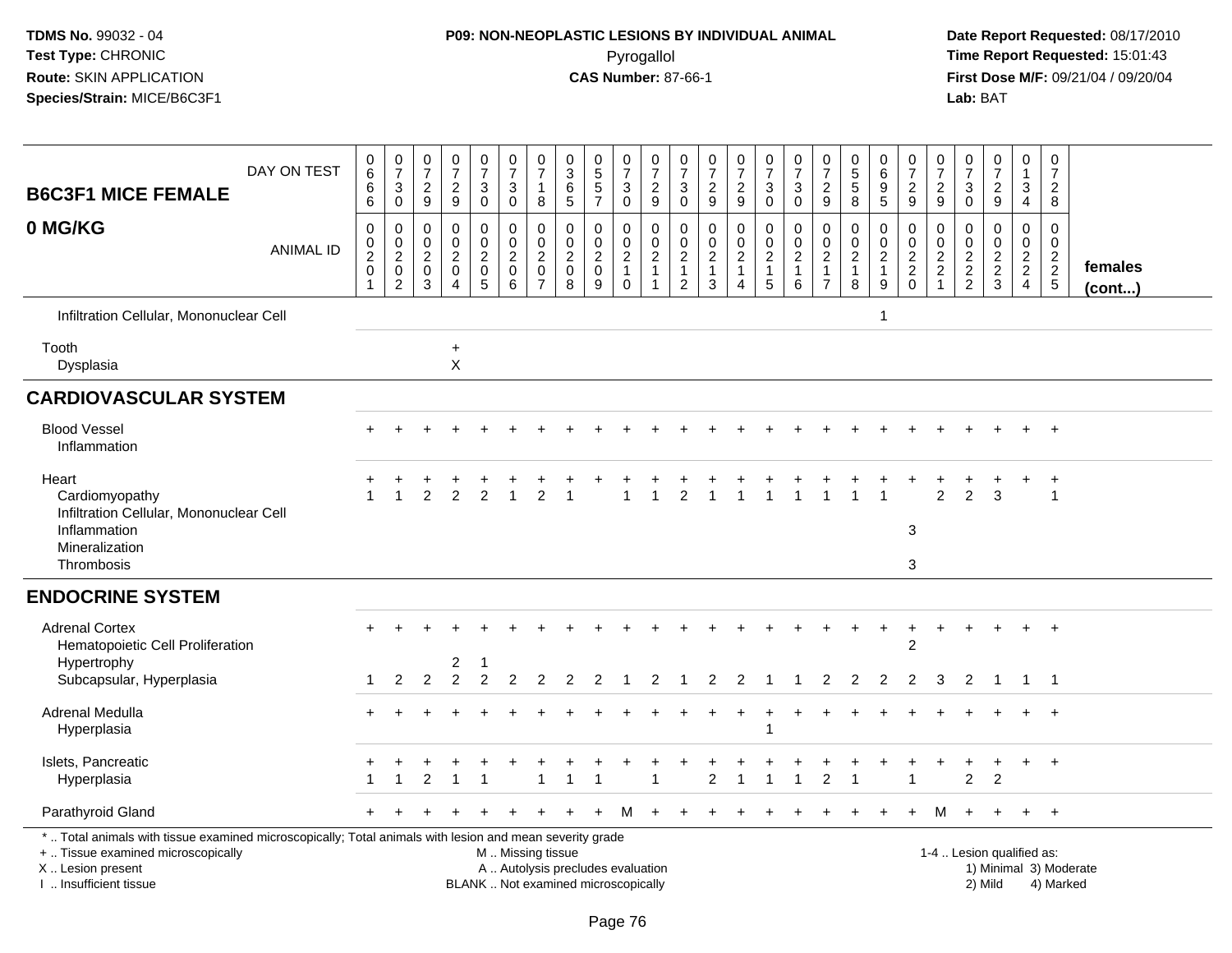# **P09: NON-NEOPLASTIC LESIONS BY INDIVIDUAL ANIMAL**Pyrogallol **Time Report Requested:** 15:01:43

| <b>B6C3F1 MICE FEMALE</b>                                                                                                                                                                     | DAY ON TEST      | $\begin{array}{c} 0 \\ 6 \end{array}$<br>6<br>6                          | $\begin{array}{c} 0 \\ 7 \end{array}$<br>$\sqrt{3}$<br>$\mathbf 0$        | $\frac{0}{7}$<br>$\boldsymbol{2}$<br>9                   | $\begin{array}{c} 0 \\ 7 \end{array}$<br>$\frac{2}{9}$ | $\frac{0}{7}$<br>$\mathbf{3}$<br>$\mathbf 0$                        | $\begin{array}{c} 0 \\ 7 \end{array}$<br>$\mathbf{3}$<br>$\mathbf 0$                          | $\frac{0}{7}$<br>$\mathbf{1}$<br>8                            | $\pmb{0}$<br>$\overline{3}$<br>$\,6\,$<br>5            | $\begin{array}{c} 0 \\ 5 \end{array}$<br>$\frac{5}{7}$              | 0<br>$\overline{7}$<br>$\mathbf{3}$<br>$\mathbf 0$           | $\frac{0}{7}$<br>$\overline{\mathbf{c}}$<br>$9\,$     | $\pmb{0}$<br>$\overline{7}$<br>$\ensuremath{\mathsf{3}}$<br>$\mathbf 0$ | $\frac{0}{7}$<br>$\frac{2}{9}$                                   | $\begin{array}{c} 0 \\ 7 \end{array}$<br>$\frac{2}{9}$                         | $\begin{array}{c} 0 \\ 7 \end{array}$<br>$\ensuremath{\mathsf{3}}$<br>$\mathbf 0$ | $\frac{0}{7}$<br>$\sqrt{3}$<br>$\mathbf 0$                        | $\frac{0}{7}$<br>$\overline{\mathbf{c}}$<br>9                                    | 0<br>5<br>5<br>8                              | $\pmb{0}$<br>$6\phantom{a}$<br>$\begin{array}{c} 9 \\ 5 \end{array}$ | $\begin{array}{c} 0 \\ 7 \end{array}$<br>$\frac{2}{9}$    | 0<br>$\overline{7}$<br>$\frac{2}{9}$                                               | $\frac{0}{7}$<br>$\ensuremath{\mathsf{3}}$<br>$\mathbf 0$ | $\frac{0}{7}$<br>$\frac{2}{9}$                                  | 0<br>$\mathbf{1}$<br>3<br>$\overline{4}$                           | 0<br>$\overline{7}$<br>$\overline{c}$<br>8          |                        |
|-----------------------------------------------------------------------------------------------------------------------------------------------------------------------------------------------|------------------|--------------------------------------------------------------------------|---------------------------------------------------------------------------|----------------------------------------------------------|--------------------------------------------------------|---------------------------------------------------------------------|-----------------------------------------------------------------------------------------------|---------------------------------------------------------------|--------------------------------------------------------|---------------------------------------------------------------------|--------------------------------------------------------------|-------------------------------------------------------|-------------------------------------------------------------------------|------------------------------------------------------------------|--------------------------------------------------------------------------------|-----------------------------------------------------------------------------------|-------------------------------------------------------------------|----------------------------------------------------------------------------------|-----------------------------------------------|----------------------------------------------------------------------|-----------------------------------------------------------|------------------------------------------------------------------------------------|-----------------------------------------------------------|-----------------------------------------------------------------|--------------------------------------------------------------------|-----------------------------------------------------|------------------------|
| 0 MG/KG                                                                                                                                                                                       | <b>ANIMAL ID</b> | $\mathsf{O}\xspace$<br>$\mathbf 0$<br>$\overline{2}$<br>$\mathbf 0$<br>1 | $\pmb{0}$<br>$\mathbf 0$<br>$\boldsymbol{2}$<br>$\mathbf 0$<br>$\sqrt{2}$ | 0<br>$\mathbf 0$<br>$\boldsymbol{2}$<br>$\mathbf 0$<br>3 | 0<br>0<br>$\overline{c}$<br>$\pmb{0}$<br>4             | 0<br>$\mathbf 0$<br>$\overline{2}$<br>$\mathbf 0$<br>$\overline{5}$ | $\mathbf 0$<br>$\pmb{0}$<br>$\boldsymbol{2}$<br>$\pmb{0}$<br>$\,6\,$                          | $\mathbf 0$<br>0<br>$\sqrt{2}$<br>$\pmb{0}$<br>$\overline{7}$ | 0<br>$\mathbf 0$<br>$\overline{c}$<br>$\mathbf 0$<br>8 | 0<br>$\mathbf 0$<br>$\overline{2}$<br>$\pmb{0}$<br>$\boldsymbol{9}$ | 0<br>0<br>$\overline{c}$<br>$\mathbf{1}$<br>$\boldsymbol{0}$ | 0<br>$\mathbf 0$<br>$\overline{\mathbf{c}}$<br>1<br>1 | $\pmb{0}$<br>$\mathbf 0$<br>$\sqrt{2}$<br>$\mathbf{1}$<br>2             | $\pmb{0}$<br>0<br>$\overline{2}$<br>$\mathbf{1}$<br>$\mathbf{3}$ | $\mathbf 0$<br>$\mathbf 0$<br>$\overline{2}$<br>$\mathbf{1}$<br>$\overline{4}$ | $\mathbf 0$<br>$\mathbf 0$<br>$\overline{2}$<br>$\mathbf{1}$<br>$\overline{5}$    | $\mathbf 0$<br>$\mathbf 0$<br>$\overline{2}$<br>$\mathbf{1}$<br>6 | $\mathbf 0$<br>$\mathbf 0$<br>$\boldsymbol{2}$<br>$\mathbf{1}$<br>$\overline{7}$ | 0<br>0<br>$\overline{c}$<br>$\mathbf{1}$<br>8 | 0<br>$\mathbf 0$<br>$\overline{2}$<br>$\mathbf{1}$<br>9              | 0<br>0<br>$\overline{2}$<br>$\overline{c}$<br>$\mathbf 0$ | $\mathbf 0$<br>$\mathbf 0$<br>$\boldsymbol{2}$<br>$\overline{c}$<br>$\overline{1}$ | 0<br>$\mathbf 0$<br>$\overline{2}$<br>$\frac{2}{2}$       | 0<br>$\mathbf 0$<br>$\overline{c}$<br>$\sqrt{2}$<br>$\mathbf 3$ | 0<br>$\mathbf 0$<br>$\sqrt{2}$<br>$\overline{2}$<br>$\overline{4}$ | 0<br>$\mathbf 0$<br>$\overline{c}$<br>$\frac{2}{5}$ | females<br>(cont)      |
| <b>Pituitary Gland</b><br>Angiectasis<br>Hemorrhage<br>Pars Distalis, Hyperplasia                                                                                                             |                  |                                                                          |                                                                           |                                                          | $\overline{2}$                                         | 2                                                                   |                                                                                               |                                                               | $\overline{1}$                                         |                                                                     |                                                              | $\mathbf{1}$                                          |                                                                         | 3<br>$\overline{2}$                                              |                                                                                |                                                                                   | $1 \quad 3$                                                       |                                                                                  |                                               |                                                                      |                                                           |                                                                                    | $\mathbf{1}$                                              | $\overline{1}$                                                  |                                                                    | $\ddot{}$                                           |                        |
| <b>Thyroid Gland</b><br>Infiltration Cellular, Mononuclear Cell                                                                                                                               |                  |                                                                          |                                                                           |                                                          |                                                        |                                                                     |                                                                                               |                                                               |                                                        |                                                                     |                                                              |                                                       |                                                                         |                                                                  |                                                                                |                                                                                   |                                                                   |                                                                                  |                                               |                                                                      |                                                           |                                                                                    |                                                           |                                                                 |                                                                    | $+$                                                 |                        |
| <b>GENERAL BODY SYSTEM</b>                                                                                                                                                                    |                  |                                                                          |                                                                           |                                                          |                                                        |                                                                     |                                                                                               |                                                               |                                                        |                                                                     |                                                              |                                                       |                                                                         |                                                                  |                                                                                |                                                                                   |                                                                   |                                                                                  |                                               |                                                                      |                                                           |                                                                                    |                                                           |                                                                 |                                                                    |                                                     |                        |
| Peritoneum<br>Inflammation                                                                                                                                                                    |                  |                                                                          |                                                                           |                                                          |                                                        |                                                                     |                                                                                               |                                                               |                                                        |                                                                     |                                                              |                                                       |                                                                         |                                                                  |                                                                                |                                                                                   |                                                                   |                                                                                  |                                               |                                                                      |                                                           |                                                                                    |                                                           |                                                                 |                                                                    |                                                     |                        |
| <b>Tissue NOS</b>                                                                                                                                                                             |                  |                                                                          |                                                                           | $\ddot{}$                                                |                                                        |                                                                     |                                                                                               |                                                               |                                                        |                                                                     |                                                              |                                                       |                                                                         |                                                                  |                                                                                |                                                                                   |                                                                   |                                                                                  |                                               |                                                                      |                                                           |                                                                                    |                                                           |                                                                 |                                                                    |                                                     |                        |
| <b>GENITAL SYSTEM</b>                                                                                                                                                                         |                  |                                                                          |                                                                           |                                                          |                                                        |                                                                     |                                                                                               |                                                               |                                                        |                                                                     |                                                              |                                                       |                                                                         |                                                                  |                                                                                |                                                                                   |                                                                   |                                                                                  |                                               |                                                                      |                                                           |                                                                                    |                                                           |                                                                 |                                                                    |                                                     |                        |
| <b>Clitoral Gland</b><br>Inflammation                                                                                                                                                         |                  |                                                                          |                                                                           |                                                          | $\overline{2}$                                         |                                                                     | 1                                                                                             | $\overline{c}$                                                |                                                        |                                                                     |                                                              |                                                       |                                                                         |                                                                  |                                                                                |                                                                                   |                                                                   |                                                                                  |                                               |                                                                      |                                                           |                                                                                    |                                                           |                                                                 |                                                                    |                                                     |                        |
| Ovary<br>Cyst<br>Inflammation<br>Mineralization<br><b>Necrosis</b><br>Pigmentation                                                                                                            |                  |                                                                          | 1                                                                         |                                                          | 3<br>3                                                 |                                                                     |                                                                                               |                                                               |                                                        | 1                                                                   |                                                              |                                                       |                                                                         |                                                                  |                                                                                |                                                                                   |                                                                   | 2                                                                                | 4                                             |                                                                      | $\overline{c}$                                            | $\overline{c}$                                                                     | 3                                                         |                                                                 |                                                                    | $\ddot{}$                                           |                        |
| Oviduct<br>Infiltration Cellular, Mononuclear Cell                                                                                                                                            |                  |                                                                          |                                                                           |                                                          |                                                        |                                                                     |                                                                                               |                                                               |                                                        |                                                                     |                                                              |                                                       |                                                                         |                                                                  |                                                                                |                                                                                   |                                                                   |                                                                                  |                                               |                                                                      |                                                           |                                                                                    |                                                           |                                                                 |                                                                    |                                                     |                        |
| <b>Uterus</b>                                                                                                                                                                                 |                  | $+$                                                                      | $+$                                                                       | $+$                                                      | $+$                                                    | $+$                                                                 |                                                                                               |                                                               | $+$ $+$ $+$ $+$                                        |                                                                     | $+$                                                          |                                                       |                                                                         | $+ + + +$                                                        |                                                                                | $+$                                                                               | $+$                                                               | $+$                                                                              | $^{+}$                                        | $+$                                                                  | $+$                                                       | $\ddot{}$                                                                          | $+$                                                       | $+$                                                             |                                                                    | $+$ $+$                                             |                        |
| *  Total animals with tissue examined microscopically; Total animals with lesion and mean severity grade<br>+  Tissue examined microscopically<br>X  Lesion present<br>I  Insufficient tissue |                  |                                                                          |                                                                           |                                                          |                                                        |                                                                     | M  Missing tissue<br>A  Autolysis precludes evaluation<br>BLANK  Not examined microscopically |                                                               |                                                        |                                                                     |                                                              |                                                       |                                                                         |                                                                  |                                                                                |                                                                                   |                                                                   |                                                                                  |                                               |                                                                      |                                                           |                                                                                    |                                                           | 1-4  Lesion qualified as:<br>2) Mild                            |                                                                    | 4) Marked                                           | 1) Minimal 3) Moderate |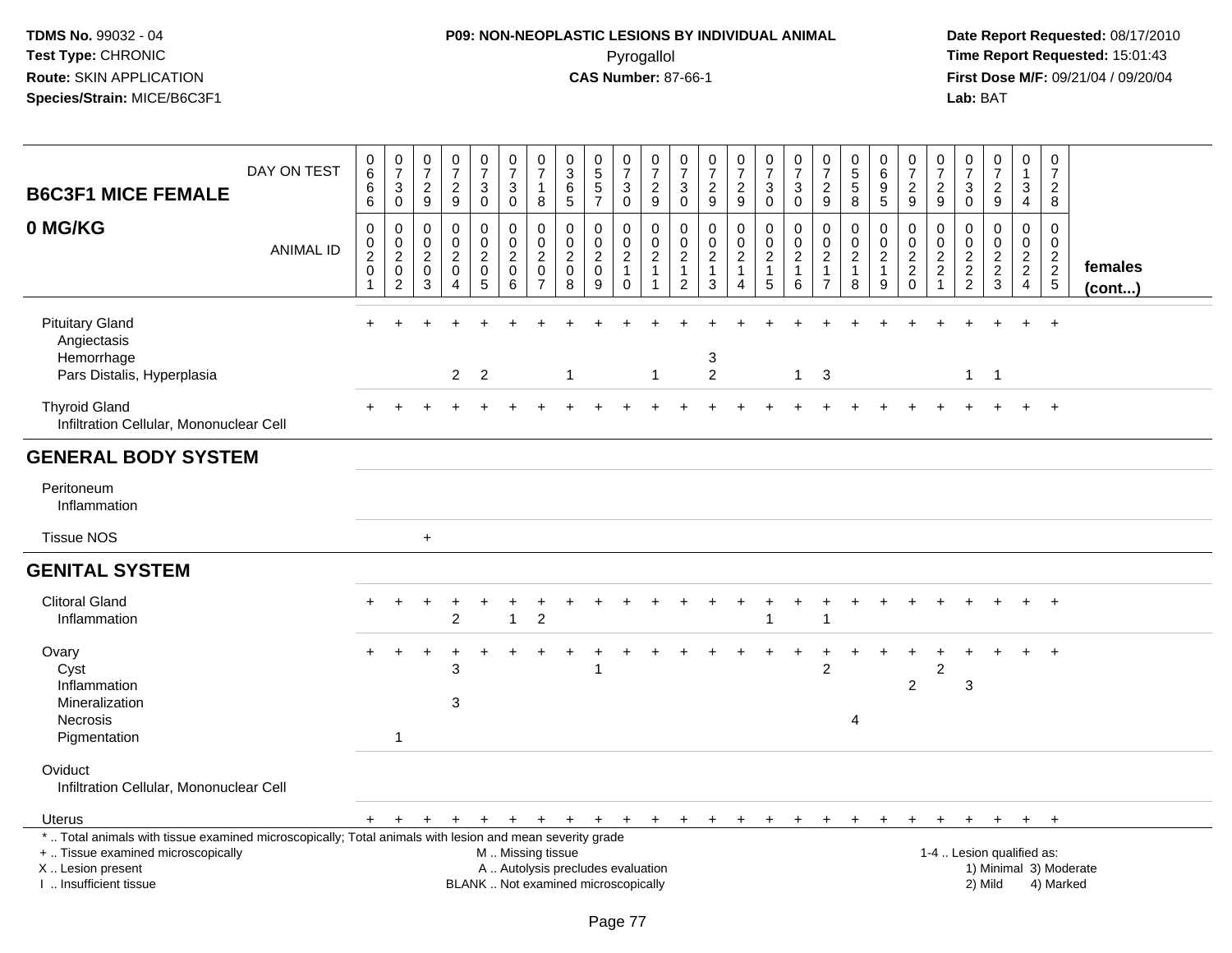#### **P09: NON-NEOPLASTIC LESIONS BY INDIVIDUAL ANIMAL**Pyrogallol **Time Report Requested:** 15:01:43

 **Date Report Requested:** 08/17/2010 **First Dose M/F:** 09/21/04 / 09/20/04<br>Lab: BAT **Lab:** BAT

| DAY ON TEST<br><b>B6C3F1 MICE FEMALE</b>                                                                                                                                                                                                                              | $_{6}^{\rm 0}$<br>$\overline{6}$<br>$6\overline{6}$                          | $\frac{0}{7}$<br>$\sqrt{3}$<br>$\mathbf 0$ | $\frac{0}{7}$<br>$\frac{2}{9}$                                                        | $\frac{0}{7}$<br>$\frac{2}{9}$                   | $\frac{0}{7}$<br>$\sqrt{3}$<br>$\mathsf 0$        | $\frac{0}{7}$<br>$\mathbf{3}$<br>$\mathbf 0$ | $\frac{0}{7}$<br>$\mathbf{1}$<br>8                        | $_3^0$<br>$\overline{6}$<br>5              | $0$<br>5<br>5<br>5<br>7                        | $\begin{smallmatrix}0\\7\end{smallmatrix}$<br>$\ensuremath{\mathsf{3}}$<br>$\overline{0}$ | $\frac{0}{7}$<br>$\frac{2}{9}$                                                   | $\frac{0}{7}$<br>3<br>$\mathbf 0$                                 | $\frac{0}{7}$<br>$\frac{2}{9}$                                    | $\frac{0}{7}$<br>$\frac{2}{9}$   | $\frac{0}{7}$<br>$\mathbf{3}$<br>$\mathbf 0$               | $\begin{array}{c} 0 \\ 7 \end{array}$<br>$\ensuremath{\mathsf{3}}$<br>$\mathbf 0$ | $\frac{0}{7}$<br>$\frac{2}{9}$                                             | $\begin{array}{c} 0 \\ 5 \\ 5 \end{array}$<br>8 | 0<br>$6\phantom{a}$<br>$\boldsymbol{9}$<br>5            | $\frac{0}{7}$<br>$\frac{2}{9}$                   | 0<br>$\overline{7}$<br>$\frac{2}{9}$                               | $\frac{0}{7}$<br>$\mathbf{3}$<br>$\mathbf 0$ | $\frac{0}{7}$<br>$\frac{2}{9}$ | 0<br>$\mathbf 1$<br>$\mathbf{3}$<br>4  | $\boldsymbol{0}$<br>$\overline{7}$<br>$\frac{2}{8}$ |                   |
|-----------------------------------------------------------------------------------------------------------------------------------------------------------------------------------------------------------------------------------------------------------------------|------------------------------------------------------------------------------|--------------------------------------------|---------------------------------------------------------------------------------------|--------------------------------------------------|---------------------------------------------------|----------------------------------------------|-----------------------------------------------------------|--------------------------------------------|------------------------------------------------|-------------------------------------------------------------------------------------------|----------------------------------------------------------------------------------|-------------------------------------------------------------------|-------------------------------------------------------------------|----------------------------------|------------------------------------------------------------|-----------------------------------------------------------------------------------|----------------------------------------------------------------------------|-------------------------------------------------|---------------------------------------------------------|--------------------------------------------------|--------------------------------------------------------------------|----------------------------------------------|--------------------------------|----------------------------------------|-----------------------------------------------------|-------------------|
| 0 MG/KG<br><b>ANIMAL ID</b>                                                                                                                                                                                                                                           | $\pmb{0}$<br>$\begin{smallmatrix} 0\\2\\0 \end{smallmatrix}$<br>$\mathbf{1}$ | 0<br>$\frac{0}{2}$<br>$\sqrt{2}$           | $\mathbf 0$<br>$\boldsymbol{0}$<br>$\overline{2}$<br>$\boldsymbol{0}$<br>$\mathbf{3}$ | $\mathbf 0$<br>$\mathbf 0$<br>$\frac{2}{0}$<br>4 | 0<br>$\pmb{0}$<br>$\frac{2}{0}$<br>$\overline{5}$ | 0<br>$\frac{0}{2}$<br>6                      | 0<br>$\mathbf 0$<br>$\overline{2}$<br>0<br>$\overline{7}$ | 0<br>0<br>$\overline{2}$<br>$\pmb{0}$<br>8 | $\mathbf 0$<br>$\pmb{0}$<br>$\frac{2}{0}$<br>9 | 0<br>$\mathbf 0$<br>$\overline{2}$<br>$\mathbf{1}$<br>$\mathbf 0$                         | 0<br>$\mathop{2}\limits^{\mathbb{O}}$<br>$\mathbf{1}$<br>$\overline{\mathbf{1}}$ | $\mathbf 0$<br>$\mathbf 0$<br>$\overline{c}$<br>$\mathbf{1}$<br>2 | $\mathbf 0$<br>$\mathbf 0$<br>$\overline{2}$<br>$\mathbf{1}$<br>3 | 0<br>$_2^0$<br>$\mathbf{1}$<br>4 | 0<br>$\mathbf 0$<br>$\overline{2}$<br>1<br>$5\phantom{.0}$ | $\mathbf 0$<br>$_{2}^{\rm 0}$<br>$\mathbf{1}$<br>6                                | $\mathbf 0$<br>$\mathbf 0$<br>$\sqrt{2}$<br>$\mathbf{1}$<br>$\overline{7}$ | $\mathbf 0$<br>$\frac{0}{2}$<br>8               | $\mathbf 0$<br>0<br>$\overline{2}$<br>$\mathbf{1}$<br>9 | $\mathbf 0$<br>$\mathbf 0$<br>$\frac{2}{2}$<br>0 | 0<br>$\mathbf 0$<br>$\boldsymbol{2}$<br>$\sqrt{2}$<br>$\mathbf{1}$ | 0<br>0<br>$\frac{2}{2}$                      | 0<br>$0$<br>$2$<br>$2$<br>$3$  | 0<br>$\mathbf 0$<br>$\frac{2}{2}$<br>4 | $\mathbf 0$<br>$\mathbf 0$<br>$rac{2}{2}$ 5         | females<br>(cont) |
| Angiectasis<br>Inflammation<br>Thrombosis<br>Endometrium, Hyperplasia, Cystic                                                                                                                                                                                         | 3                                                                            | 3                                          | 3                                                                                     | 3                                                | 3                                                 | 3<br>$\mathbf{3}$                            | 3<br>$\overline{1}$                                       | 2                                          |                                                | $\overline{2}$                                                                            | 3                                                                                | Δ                                                                 | 3<br>3                                                            | $\mathbf{1}$<br>$\overline{4}$   |                                                            | 3                                                                                 | 3                                                                          | 4                                               | $\boldsymbol{\Lambda}$                                  | $\overline{c}$                                   | 4                                                                  | $\overline{4}$                               | 3<br>$\overline{4}$            |                                        |                                                     |                   |
| <b>HEMATOPOIETIC SYSTEM</b>                                                                                                                                                                                                                                           |                                                                              |                                            |                                                                                       |                                                  |                                                   |                                              |                                                           |                                            |                                                |                                                                                           |                                                                                  |                                                                   |                                                                   |                                  |                                                            |                                                                                   |                                                                            |                                                 |                                                         |                                                  |                                                                    |                                              |                                |                                        |                                                     |                   |
| <b>Bone Marrow</b><br>Hyperplasia                                                                                                                                                                                                                                     |                                                                              |                                            |                                                                                       |                                                  |                                                   |                                              |                                                           |                                            | $\overline{c}$                                 |                                                                                           |                                                                                  |                                                                   |                                                                   |                                  |                                                            |                                                                                   |                                                                            |                                                 | $\overline{c}$                                          | $\overline{c}$                                   |                                                                    |                                              |                                |                                        | $+$                                                 |                   |
| Lymph Node<br>Bronchial, Hyperplasia, Lymphoid<br>Inguinal, Hyperplasia, Lymphoid<br>Inguinal, Inflammation, Granulomatous<br>Lumbar, Hyperplasia, Lymphoid<br>Lumbar, Inflammation<br>Mediastinal, Infiltration Cellular, Histiocyte<br>Renal, Hyperplasia, Lymphoid |                                                                              |                                            |                                                                                       |                                                  |                                                   |                                              |                                                           |                                            |                                                |                                                                                           | $+$                                                                              |                                                                   |                                                                   |                                  |                                                            |                                                                                   |                                                                            |                                                 | 3<br>4                                                  | $\overline{2}$<br>3                              | $\boldsymbol{2}$                                                   |                                              |                                |                                        | $+$                                                 |                   |
| Lymph Node, Mandibular<br>Hyperplasia, Lymphoid                                                                                                                                                                                                                       |                                                                              |                                            |                                                                                       |                                                  | 1                                                 |                                              |                                                           |                                            |                                                |                                                                                           | -1                                                                               | 4                                                                 | 2                                                                 |                                  |                                                            | $\overline{c}$                                                                    |                                                                            |                                                 |                                                         | 2                                                | 1                                                                  | $\overline{2}$                               |                                |                                        | $\overline{+}$                                      |                   |
| Lymph Node, Mesenteric<br>Hyperplasia, Lymphoid<br>Inflammation                                                                                                                                                                                                       |                                                                              |                                            |                                                                                       |                                                  |                                                   |                                              |                                                           | 2                                          |                                                |                                                                                           | $\overline{c}$                                                                   |                                                                   |                                                                   | $\overline{2}$                   |                                                            |                                                                                   |                                                                            |                                                 |                                                         | $\overline{2}$<br>3                              |                                                                    | 2                                            |                                | $\ddot{}$                              | $+$                                                 |                   |
| Spleen<br>Hematopoietic Cell Proliferation<br>Hyperplasia, Lymphoid<br>Inflammation<br>*  Total animals with tissue examined microscopically; Total animals with lesion and mean severity grade                                                                       | 2                                                                            | $\overline{1}$                             | $\overline{2}$                                                                        | $\overline{c}$                                   | $\overline{c}$<br>$\overline{2}$                  | $\overline{2}$                               |                                                           |                                            | 3                                              | 2                                                                                         | $\overline{\mathbf{1}}$                                                          | 1                                                                 | 2                                                                 | $\overline{2}$                   | $\overline{2}$                                             |                                                                                   | $\overline{2}$                                                             | 4                                               | 4                                                       | Δ<br>$\overline{c}$                              | 3                                                                  | $\overline{2}$                               | $\overline{2}$                 |                                        | $\overline{+}$                                      |                   |

+ .. Tissue examined microscopically

X .. Lesion present

I .. Insufficient tissue

M .. Missing tissue

A .. Autolysis precludes evaluation 1) Minimal 3 ... Autolysis precludes evaluation 1, and 30 ... (1) Minimal 3<br>1) Minimal 30 ... Autor microscopically 1990 ... (1) Minimal 30 ... (1) Minimal 30 ... (1) Minimal 30 ... (1)

 1-4 .. Lesion qualified as: BLANK .. Not examined microscopically 2) Mild 4) Marked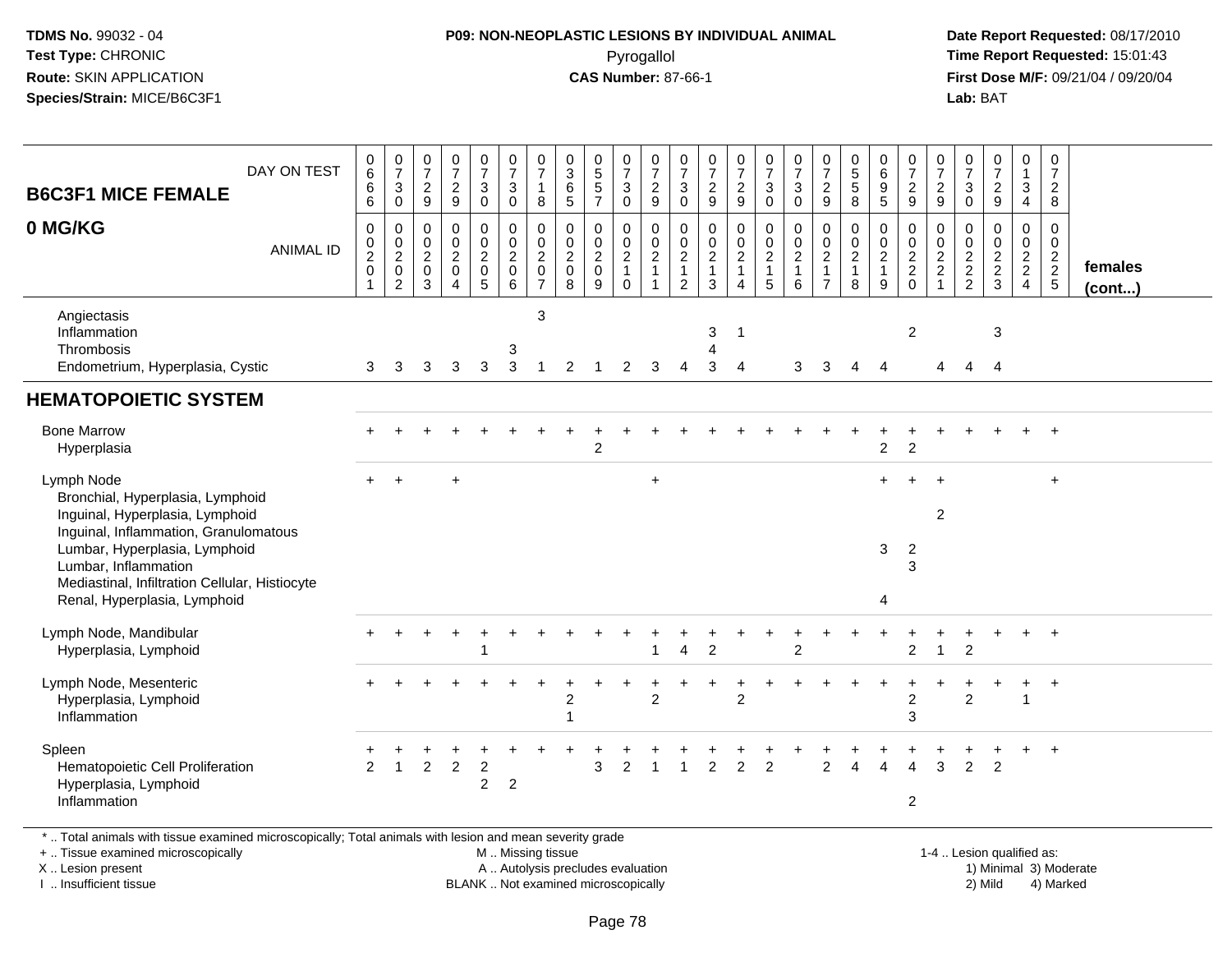# **P09: NON-NEOPLASTIC LESIONS BY INDIVIDUAL ANIMAL**Pyrogallol **Time Report Requested:** 15:01:43

| <b>B6C3F1 MICE FEMALE</b><br>0 MG/KG                                                                                                                                                          | DAY ON TEST      | $\begin{array}{c} 0 \\ 6 \end{array}$<br>$\,6\,$<br>$\,6\,$<br>$\mathbf 0$ | $\begin{matrix} 0 \\ 7 \\ 3 \\ 0 \end{matrix}$                                   | $\frac{0}{7}$<br>$\boldsymbol{2}$<br>$\boldsymbol{9}$ | $\frac{0}{7}$<br>$\frac{2}{9}$<br>$\mathbf 0$              | $\frac{0}{7}$<br>$\mathbf{3}$<br>$\pmb{0}$<br>$\mathbf 0$ | $\begin{array}{c} 0 \\ 7 \end{array}$<br>$\sqrt{3}$<br>$\mathbf 0$<br>$\mathbf 0$ | $\frac{0}{7}$<br>$\mathbf{1}$<br>8                                | $\pmb{0}$<br>$\overline{3}$<br>$\,6\,$<br>$\overline{5}$ | $0$<br>5<br>5<br>5<br>7<br>$\mathbf 0$                                   | $\frac{0}{7}$<br>$\sqrt{3}$<br>$\pmb{0}$                                 | $\frac{0}{7}$<br>$\frac{2}{9}$<br>$\mathbf 0$ | $\frac{0}{7}$<br>$\ensuremath{\mathsf{3}}$<br>$\pmb{0}$    | $\begin{smallmatrix} 0\\7 \end{smallmatrix}$<br>$\frac{2}{9}$              | $\frac{0}{7}$<br>$\frac{2}{9}$                                          | $\begin{array}{c} 0 \\ 7 \end{array}$<br>3<br>$\mathbf 0$            | $\frac{0}{7}$<br>$\sqrt{3}$<br>$\mathsf{O}\xspace$<br>$\mathbf 0$ | $\frac{0}{7}$<br>$\overline{c}$<br>$\boldsymbol{9}$        | $\begin{array}{c} 0 \\ 5 \end{array}$<br>$\sqrt{5}$<br>8<br>$\mathbf 0$ | $_6^0$<br>$\boldsymbol{9}$<br>5                 | $\frac{0}{7}$<br>$\frac{2}{9}$                   | $\frac{0}{7}$<br>$\frac{2}{9}$                                      | 0<br>$\overline{7}$<br>$\sqrt{3}$<br>$\pmb{0}$ | $\begin{smallmatrix}0\\7\end{smallmatrix}$<br>$\frac{2}{9}$<br>$\mathbf 0$ | $\pmb{0}$<br>$\overline{1}$<br>$\ensuremath{\mathsf{3}}$<br>$\overline{4}$<br>$\mathbf 0$ | $\begin{smallmatrix}0\\7\end{smallmatrix}$<br>$\overline{c}$<br>$\,8\,$<br>$\mathbf 0$ |                        |
|-----------------------------------------------------------------------------------------------------------------------------------------------------------------------------------------------|------------------|----------------------------------------------------------------------------|----------------------------------------------------------------------------------|-------------------------------------------------------|------------------------------------------------------------|-----------------------------------------------------------|-----------------------------------------------------------------------------------|-------------------------------------------------------------------|----------------------------------------------------------|--------------------------------------------------------------------------|--------------------------------------------------------------------------|-----------------------------------------------|------------------------------------------------------------|----------------------------------------------------------------------------|-------------------------------------------------------------------------|----------------------------------------------------------------------|-------------------------------------------------------------------|------------------------------------------------------------|-------------------------------------------------------------------------|-------------------------------------------------|--------------------------------------------------|---------------------------------------------------------------------|------------------------------------------------|----------------------------------------------------------------------------|-------------------------------------------------------------------------------------------|----------------------------------------------------------------------------------------|------------------------|
|                                                                                                                                                                                               | <b>ANIMAL ID</b> | 0<br>$\frac{2}{0}$<br>$\mathbf 1$                                          | $\mathbf 0$<br>$\begin{smallmatrix} 0\\2\\0 \end{smallmatrix}$<br>$\overline{2}$ | 0<br>0<br>$\sqrt{2}$<br>0<br>$\mathbf{3}$             | $\mathbf 0$<br>$\sqrt{2}$<br>$\mathbf 0$<br>$\overline{4}$ | $\mathbf 0$<br>$\overline{c}$<br>$\pmb{0}$<br>5           | $\mathbf 0$<br>$\boldsymbol{2}$<br>$\mathbf 0$<br>6                               | 0<br>$\mathsf{O}\xspace$<br>$\overline{c}$<br>0<br>$\overline{7}$ | 0<br>0<br>$\overline{c}$<br>0<br>8                       | $\pmb{0}$<br>$\frac{2}{0}$<br>9                                          | 0<br>$\pmb{0}$<br>$\overline{\mathbf{c}}$<br>$\mathbf{1}$<br>$\mathbf 0$ | $\frac{0}{2}$<br>$\overline{1}$               | 0<br>0<br>$\overline{c}$<br>$\mathbf{1}$<br>$\overline{c}$ | $\mathbf 0$<br>$\pmb{0}$<br>$\overline{2}$<br>$\mathbf{1}$<br>$\mathbf{3}$ | 0<br>$\overline{0}$<br>$\overline{2}$<br>$\mathbf{1}$<br>$\overline{4}$ | 0<br>$\mathbf 0$<br>$\overline{2}$<br>$\mathbf{1}$<br>$\overline{5}$ | $\pmb{0}$<br>$\overline{2}$<br>$\mathbf{1}$<br>$\,6\,$            | 0<br>0<br>$\overline{c}$<br>$\mathbf{1}$<br>$\overline{7}$ | $\mathbf 0$<br>$\sqrt{2}$<br>$\mathbf{1}$<br>8                          | 0<br>0<br>$\boldsymbol{2}$<br>$\mathbf{1}$<br>9 | $\mathbf 0$<br>$\mathbf 0$<br>$\frac{2}{2}$<br>0 | 0<br>0<br>$\overline{\mathbf{c}}$<br>$\overline{c}$<br>$\mathbf{1}$ | $\mathbf 0$<br>0<br>$\frac{2}{2}$              | $\mathbf 0$<br>$\frac{2}{3}$                                               | $\mathbf 0$<br>$\frac{2}{2}$<br>$\overline{4}$                                            | $\mathbf 0$<br>$\frac{2}{2}$<br>5                                                      | females<br>$($ cont $$ |
| Pigmentation                                                                                                                                                                                  |                  |                                                                            | -1                                                                               |                                                       | $\mathbf{1}$                                               | -1                                                        |                                                                                   |                                                                   |                                                          |                                                                          |                                                                          |                                               | $\overline{c}$                                             |                                                                            |                                                                         |                                                                      |                                                                   | $\boldsymbol{2}$                                           |                                                                         |                                                 |                                                  |                                                                     | 1                                              |                                                                            |                                                                                           |                                                                                        |                        |
| Thymus<br>Hemorrhage<br>Hyperplasia, Lymphoid                                                                                                                                                 |                  | $\pm$                                                                      |                                                                                  |                                                       |                                                            |                                                           | $\overline{2}$                                                                    |                                                                   |                                                          |                                                                          | 3                                                                        |                                               |                                                            | $\overline{2}$                                                             | $\overline{2}$                                                          |                                                                      |                                                                   | $\overline{2}$                                             |                                                                         |                                                 |                                                  | $\mathbf 1$                                                         |                                                |                                                                            | $\overline{2}$                                                                            | $\overline{+}$                                                                         |                        |
| <b>INTEGUMENTARY SYSTEM</b>                                                                                                                                                                   |                  |                                                                            |                                                                                  |                                                       |                                                            |                                                           |                                                                                   |                                                                   |                                                          |                                                                          |                                                                          |                                               |                                                            |                                                                            |                                                                         |                                                                      |                                                                   |                                                            |                                                                         |                                                 |                                                  |                                                                     |                                                |                                                                            |                                                                                           |                                                                                        |                        |
| <b>Mammary Gland</b><br>Hyperplasia                                                                                                                                                           |                  |                                                                            |                                                                                  |                                                       |                                                            |                                                           |                                                                                   |                                                                   |                                                          |                                                                          |                                                                          |                                               |                                                            |                                                                            |                                                                         | $\overline{c}$                                                       |                                                                   |                                                            |                                                                         |                                                 |                                                  | $\boldsymbol{2}$                                                    |                                                |                                                                            | $+$                                                                                       | $+$                                                                                    |                        |
| Skin<br><b>Fibrosis</b><br>Hyperkeratosis<br>Hyperplasia<br>Inflammation<br>Ulcer<br>Control, Inflammation                                                                                    |                  |                                                                            |                                                                                  |                                                       |                                                            |                                                           | 1                                                                                 |                                                                   |                                                          |                                                                          |                                                                          |                                               |                                                            |                                                                            |                                                                         |                                                                      |                                                                   |                                                            |                                                                         |                                                 |                                                  | $\mathbf 1$                                                         |                                                |                                                                            |                                                                                           | $\overline{+}$                                                                         |                        |
| Sebaceous Gland, Hyperplasia<br>Sebaceous Gland, Site Of Application,<br>Hyperplasia<br>Site Of Application, Fibrosis                                                                         |                  |                                                                            |                                                                                  |                                                       |                                                            |                                                           |                                                                                   |                                                                   |                                                          | $\overline{c}$                                                           |                                                                          |                                               |                                                            |                                                                            |                                                                         |                                                                      |                                                                   |                                                            |                                                                         |                                                 |                                                  |                                                                     |                                                |                                                                            |                                                                                           |                                                                                        |                        |
| Site Of Application, Hyperkeratosis<br>Site Of Application, Hyperplasia<br>Site Of Application, Inflammation<br>Site Of Application, Ulcer                                                    |                  |                                                                            |                                                                                  |                                                       |                                                            |                                                           | $\mathbf{1}$<br>$\overline{1}$                                                    | $\overline{2}$<br>$\mathbf{1}$<br>$\mathbf{1}$                    |                                                          | $\sqrt{2}$<br>$\overline{2}$<br>$\overline{1}$                           | $\overline{1}$                                                           |                                               | $\mathbf{1}$                                               | $\mathbf{1}$<br>$\overline{1}$                                             | $\mathbf{1}$<br>$\overline{2}$                                          | $\overline{2}$<br>$\mathbf{1}$<br>1                                  | $\overline{\phantom{0}}$ 2<br>$\overline{1}$<br>$\overline{1}$    |                                                            | $\mathbf{1}$                                                            | 2<br>$\overline{1}$                             | -1                                               | -1<br>$\mathbf{1}$<br>$\mathbf{1}$                                  | $\overline{1}$                                 | -1<br>$\overline{1}$                                                       |                                                                                           | $\mathbf{1}$<br>-1                                                                     |                        |
| <b>MUSCULOSKELETAL SYSTEM</b>                                                                                                                                                                 |                  |                                                                            |                                                                                  |                                                       |                                                            |                                                           |                                                                                   |                                                                   |                                                          |                                                                          |                                                                          |                                               |                                                            |                                                                            |                                                                         |                                                                      |                                                                   |                                                            |                                                                         |                                                 |                                                  |                                                                     |                                                |                                                                            |                                                                                           |                                                                                        |                        |
| <b>Bone</b><br>Fibro-Osseous Lesion                                                                                                                                                           |                  |                                                                            |                                                                                  |                                                       | 3                                                          |                                                           |                                                                                   |                                                                   |                                                          |                                                                          |                                                                          |                                               |                                                            |                                                                            |                                                                         |                                                                      |                                                                   | $\overline{2}$                                             |                                                                         |                                                 |                                                  |                                                                     |                                                |                                                                            |                                                                                           |                                                                                        |                        |
| *  Total animals with tissue examined microscopically; Total animals with lesion and mean severity grade<br>+  Tissue examined microscopically<br>X  Lesion present<br>I. Insufficient tissue |                  |                                                                            |                                                                                  |                                                       |                                                            |                                                           | M  Missing tissue                                                                 |                                                                   |                                                          | A  Autolysis precludes evaluation<br>BLANK  Not examined microscopically |                                                                          |                                               |                                                            |                                                                            |                                                                         |                                                                      |                                                                   |                                                            |                                                                         |                                                 |                                                  |                                                                     |                                                | 1-4  Lesion qualified as:<br>2) Mild                                       |                                                                                           | 1) Minimal 3) Moderate<br>4) Marked                                                    |                        |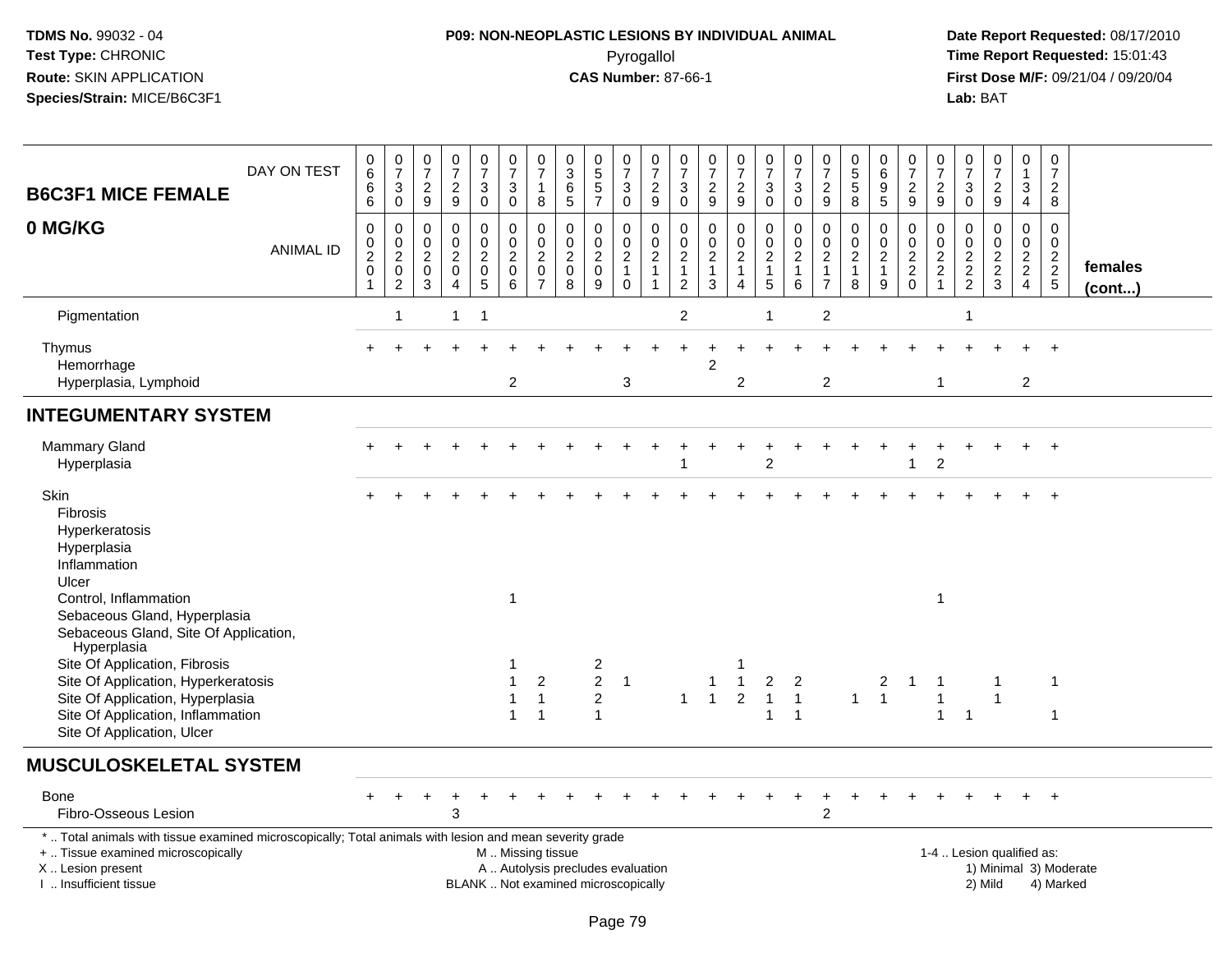# **P09: NON-NEOPLASTIC LESIONS BY INDIVIDUAL ANIMAL**Pyrogallol **Time Report Requested:** 15:01:43

| <b>B6C3F1 MICE FEMALE</b>                                                                                                                                                                     | DAY ON TEST      | $\begin{array}{c} 0 \\ 6 \end{array}$<br>6<br>6     | $\frac{0}{7}$<br>$\frac{3}{0}$                              | $\frac{0}{7}$<br>$\frac{2}{9}$            | 0<br>$\overline{7}$<br>$\frac{2}{9}$                                                | $\frac{0}{7}$<br>3<br>$\overline{0}$                 | $\frac{0}{7}$<br>3<br>$\mathsf 0$                    | $\frac{0}{7}$<br>$\mathbf{1}$<br>$\bf 8$                            | $_{3}^{\rm 0}$<br>$\,6\,$<br>$\sqrt{5}$                                  | $\begin{array}{c} 0 \\ 5 \end{array}$<br>$\frac{5}{7}$             | $\frac{0}{7}$<br>$_0^3$                                          | 0<br>$\overline{7}$<br>$\frac{2}{9}$                                               | 0<br>$\overline{7}$<br>$\mathbf{3}$<br>$\mathbf 0$                | 0<br>$\overline{7}$<br>$\frac{2}{9}$                                    | $\frac{0}{7}$<br>$\frac{2}{9}$                                       | $\frac{0}{7}$<br>$\mathsf 3$<br>$\mathbf 0$                          | $\begin{array}{c} 0 \\ 7 \end{array}$<br>$_{0}^{3}$           | $\frac{0}{7}$<br>$\frac{2}{9}$                                                 | 0<br>$\overline{5}$<br>$\sqrt{5}$<br>8                           | $\begin{array}{c} 0 \\ 6 \end{array}$<br>$\boldsymbol{9}$<br>$\overline{5}$ | 0<br>$\overline{7}$<br>$\frac{2}{9}$  | $\boldsymbol{0}$<br>$\overline{7}$<br>$\frac{2}{9}$                          | 0<br>$\overline{7}$<br>$\sqrt{3}$<br>$\mathbf 0$                         | $\begin{array}{c} 0 \\ 7 \end{array}$<br>$\frac{2}{9}$    | $\pmb{0}$<br>$\mathbf{1}$<br>$\mathbf{3}$<br>$\overline{4}$   | 0<br>$\overline{7}$<br>$\overline{a}$<br>$\bf 8$ |                   |
|-----------------------------------------------------------------------------------------------------------------------------------------------------------------------------------------------|------------------|-----------------------------------------------------|-------------------------------------------------------------|-------------------------------------------|-------------------------------------------------------------------------------------|------------------------------------------------------|------------------------------------------------------|---------------------------------------------------------------------|--------------------------------------------------------------------------|--------------------------------------------------------------------|------------------------------------------------------------------|------------------------------------------------------------------------------------|-------------------------------------------------------------------|-------------------------------------------------------------------------|----------------------------------------------------------------------|----------------------------------------------------------------------|---------------------------------------------------------------|--------------------------------------------------------------------------------|------------------------------------------------------------------|-----------------------------------------------------------------------------|---------------------------------------|------------------------------------------------------------------------------|--------------------------------------------------------------------------|-----------------------------------------------------------|---------------------------------------------------------------|--------------------------------------------------|-------------------|
| 0 MG/KG                                                                                                                                                                                       | <b>ANIMAL ID</b> | 0<br>$\mathbf 0$<br>$\boldsymbol{2}$<br>$\mathsf 0$ | $\mathbf 0$<br>$\frac{0}{2}$<br>$\pmb{0}$<br>$\overline{2}$ | 0<br>$\Omega$<br>$\overline{c}$<br>0<br>3 | $\mathbf 0$<br>$\Omega$<br>$\overline{c}$<br>$\mathbf 0$<br>$\overline{\mathbf{4}}$ | 0<br>$\mathbf 0$<br>$\overline{c}$<br>$\pmb{0}$<br>5 | 0<br>$\mathbf 0$<br>$\overline{c}$<br>$\pmb{0}$<br>6 | $\mathbf 0$<br>0<br>$\boldsymbol{2}$<br>$\pmb{0}$<br>$\overline{7}$ | $\mathbf 0$<br>$\Omega$<br>$\overline{c}$<br>$\mathbf 0$<br>8            | $\mathbf 0$<br>$\mathbf 0$<br>$\boldsymbol{2}$<br>$\mathbf 0$<br>9 | 0<br>$\mathbf 0$<br>$\boldsymbol{2}$<br>$\mathbf{1}$<br>$\Omega$ | $\mathbf 0$<br>$\mathbf 0$<br>$\boldsymbol{2}$<br>$\overline{1}$<br>$\overline{1}$ | 0<br>$\Omega$<br>$\overline{c}$<br>$\mathbf{1}$<br>$\overline{2}$ | $\mathbf 0$<br>$\Omega$<br>$\overline{\mathbf{c}}$<br>$\mathbf{1}$<br>3 | $\mathsf 0$<br>0<br>$\overline{2}$<br>$\mathbf{1}$<br>$\overline{4}$ | $\mathbf 0$<br>$\mathbf{0}$<br>$\overline{c}$<br>$\overline{1}$<br>5 | $\mathbf 0$<br>$\mathbf 0$<br>$\sqrt{2}$<br>$\mathbf{1}$<br>6 | $\mathbf 0$<br>$\mathbf 0$<br>$\overline{c}$<br>$\mathbf{1}$<br>$\overline{7}$ | $\mathbf 0$<br>$\Omega$<br>$\boldsymbol{2}$<br>$\mathbf{1}$<br>8 | 0<br>$\mathbf 0$<br>$\overline{\mathbf{c}}$<br>$\mathbf{1}$<br>9            | 0<br>0<br>$\sqrt{2}$<br>$\frac{2}{0}$ | $\mathbf 0$<br>$\mathbf 0$<br>$\sqrt{2}$<br>$\overline{c}$<br>$\overline{1}$ | $\mathbf 0$<br>$\mathbf 0$<br>$\begin{array}{c} 2 \\ 2 \\ 2 \end{array}$ | $\mathbf 0$<br>$\mathbf 0$<br>$\sqrt{2}$<br>$\frac{2}{3}$ | $\mathbf 0$<br>$\mathbf 0$<br>$\frac{2}{2}$<br>$\overline{4}$ | 0<br>$\mathbf 0$<br>$\frac{2}{2}$<br>5           | females<br>(cont) |
| <b>Skeletal Muscle</b><br>Inflammation                                                                                                                                                        |                  | $\ddot{}$                                           |                                                             |                                           |                                                                                     |                                                      |                                                      |                                                                     |                                                                          |                                                                    |                                                                  |                                                                                    |                                                                   |                                                                         |                                                                      |                                                                      |                                                               |                                                                                |                                                                  | $\ddot{}$                                                                   |                                       |                                                                              |                                                                          |                                                           |                                                               | $\ddot{}$                                        |                   |
| <b>NERVOUS SYSTEM</b>                                                                                                                                                                         |                  |                                                     |                                                             |                                           |                                                                                     |                                                      |                                                      |                                                                     |                                                                          |                                                                    |                                                                  |                                                                                    |                                                                   |                                                                         |                                                                      |                                                                      |                                                               |                                                                                |                                                                  |                                                                             |                                       |                                                                              |                                                                          |                                                           |                                                               |                                                  |                   |
| <b>Brain</b><br>Infiltration Cellular, Mononuclear Cell<br>Inflammation                                                                                                                       |                  |                                                     |                                                             |                                           |                                                                                     |                                                      |                                                      |                                                                     |                                                                          |                                                                    |                                                                  |                                                                                    |                                                                   |                                                                         |                                                                      |                                                                      |                                                               |                                                                                |                                                                  |                                                                             |                                       |                                                                              |                                                                          |                                                           |                                                               |                                                  |                   |
| <b>Peripheral Nerve</b><br>Sciatic, Atrophy<br>Sciatic, Infiltration Cellular, Mononuclear Cell                                                                                               |                  |                                                     |                                                             |                                           |                                                                                     |                                                      |                                                      |                                                                     |                                                                          |                                                                    |                                                                  |                                                                                    |                                                                   |                                                                         |                                                                      |                                                                      |                                                               |                                                                                |                                                                  | $\ddot{}$<br>3<br>$\mathbf{1}$                                              |                                       |                                                                              |                                                                          |                                                           | $\ddot{}$                                                     |                                                  |                   |
| Spinal Cord<br>Atrophy<br>Degeneration                                                                                                                                                        |                  |                                                     |                                                             |                                           |                                                                                     |                                                      |                                                      |                                                                     |                                                                          |                                                                    |                                                                  |                                                                                    |                                                                   |                                                                         |                                                                      |                                                                      |                                                               |                                                                                |                                                                  | $\ddot{}$                                                                   |                                       |                                                                              |                                                                          |                                                           | +<br>3<br>3                                                   |                                                  |                   |
| <b>RESPIRATORY SYSTEM</b>                                                                                                                                                                     |                  |                                                     |                                                             |                                           |                                                                                     |                                                      |                                                      |                                                                     |                                                                          |                                                                    |                                                                  |                                                                                    |                                                                   |                                                                         |                                                                      |                                                                      |                                                               |                                                                                |                                                                  |                                                                             |                                       |                                                                              |                                                                          |                                                           |                                                               |                                                  |                   |
| Lung<br>Infiltration Cellular, Histiocyte<br>Inflammation<br>Metaplasia, Osseous                                                                                                              |                  |                                                     |                                                             |                                           |                                                                                     |                                                      |                                                      |                                                                     |                                                                          |                                                                    |                                                                  |                                                                                    |                                                                   |                                                                         |                                                                      |                                                                      |                                                               |                                                                                |                                                                  |                                                                             | 1                                     | $\overline{2}$                                                               |                                                                          |                                                           |                                                               |                                                  |                   |
| Pigmentation<br>Thrombosis<br>Artery, Mineralization                                                                                                                                          |                  |                                                     |                                                             |                                           |                                                                                     |                                                      |                                                      |                                                                     |                                                                          |                                                                    |                                                                  |                                                                                    |                                                                   |                                                                         |                                                                      |                                                                      |                                                               |                                                                                |                                                                  |                                                                             |                                       |                                                                              |                                                                          |                                                           |                                                               |                                                  |                   |
| Nose<br>Inflammation<br>Glands, Dilatation                                                                                                                                                    |                  |                                                     |                                                             |                                           |                                                                                     |                                                      |                                                      |                                                                     |                                                                          |                                                                    | 1                                                                | -1                                                                                 |                                                                   |                                                                         |                                                                      |                                                                      |                                                               | 1<br>1                                                                         |                                                                  | $\mathbf{1}$                                                                | $\overline{1}$                        |                                                                              |                                                                          |                                                           |                                                               |                                                  |                   |
| *  Total animals with tissue examined microscopically; Total animals with lesion and mean severity grade<br>+  Tissue examined microscopically<br>X  Lesion present<br>I  Insufficient tissue |                  |                                                     |                                                             |                                           |                                                                                     |                                                      | M  Missing tissue                                    |                                                                     | A  Autolysis precludes evaluation<br>BLANK  Not examined microscopically |                                                                    |                                                                  |                                                                                    |                                                                   |                                                                         |                                                                      |                                                                      |                                                               |                                                                                |                                                                  |                                                                             |                                       |                                                                              |                                                                          | 1-4  Lesion qualified as:<br>2) Mild                      |                                                               | 1) Minimal 3) Moderate<br>4) Marked              |                   |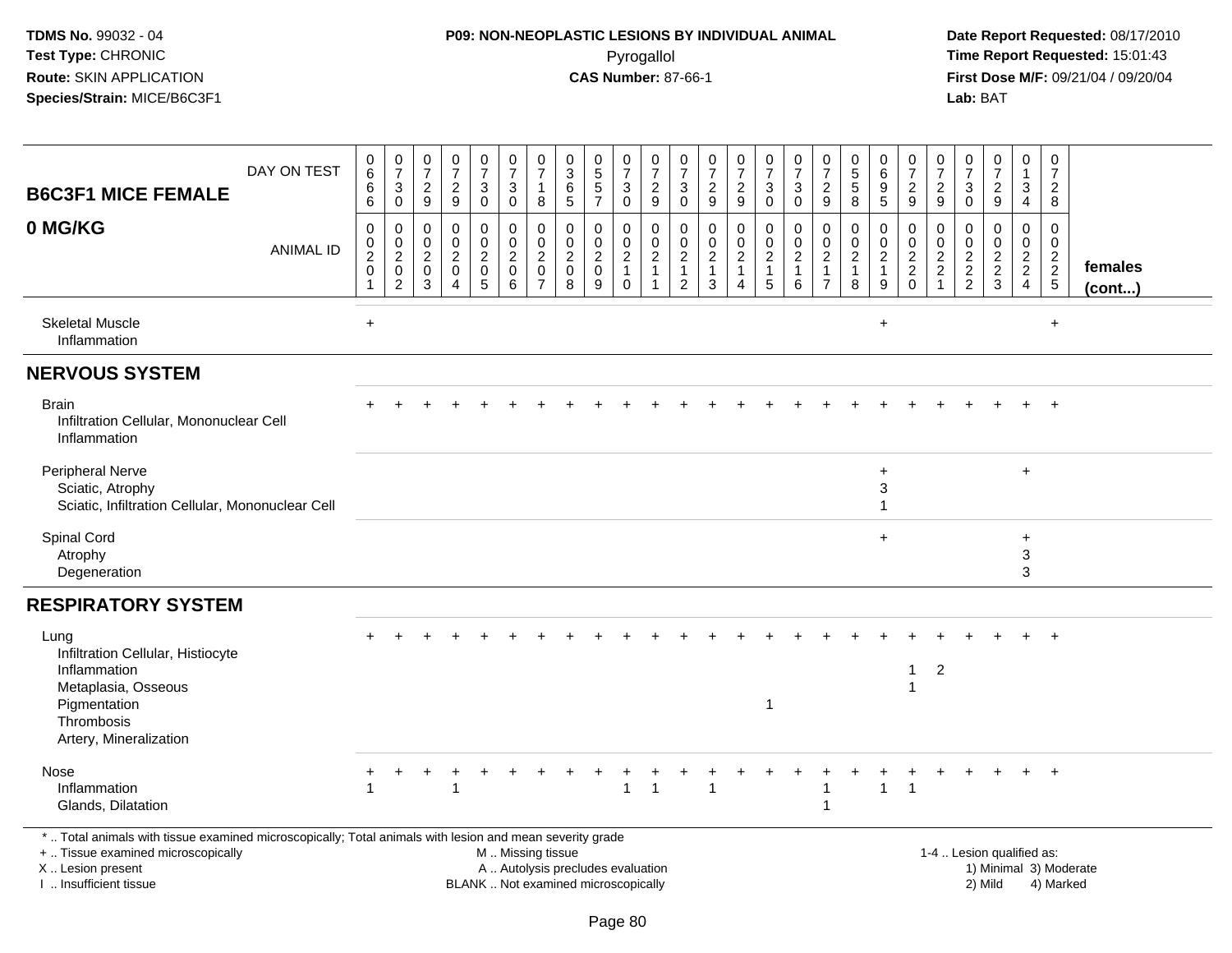# **P09: NON-NEOPLASTIC LESIONS BY INDIVIDUAL ANIMAL**Pyrogallol **Time Report Requested:** 15:01:43

| DAY ON TEST<br><b>B6C3F1 MICE FEMALE</b>                                                                                                                                                      | 0<br>6<br>6<br>$\overline{6}$                   | $\frac{0}{7}$<br>$\overline{3}$<br>$\overline{0}$ | $\frac{0}{7}$<br>$\frac{2}{9}$                                           | $\frac{0}{7}$<br>$\frac{2}{9}$                                 |                | $\begin{smallmatrix}0\\7\end{smallmatrix}$<br>3<br>$\ddot{\mathbf{0}}$          | $\begin{array}{c} 0 \\ 7 \end{array}$<br>$\sqrt{3}$<br>$\overline{0}$ | $\frac{0}{7}$<br>1<br>8                            | $\frac{0}{3}$<br>$^6$ 5         | 0<br>5<br>5<br>7                                                         | $\frac{0}{7}$<br>$_0^3$                | $\begin{array}{c} 0 \\ 7 \end{array}$<br>$\frac{2}{9}$ | $\frac{0}{7}$<br>$_{\rm 0}^3$                  | $\frac{0}{7}$<br>$\frac{2}{9}$                                 | $\frac{0}{7}$<br>$\frac{2}{9}$            | $\frac{0}{7}$<br>$_{0}^{3}$ | $\frac{0}{7}$<br>3<br>$\overline{0}$           | $\frac{0}{7}$<br>$\frac{2}{9}$                      | 0<br>5<br>5<br>8                               | $\begin{array}{c} 0 \\ 6 \end{array}$<br>$\begin{array}{c} 9 \\ 5 \end{array}$ | $\frac{0}{7}$<br>$\frac{2}{9}$                       | $\pmb{0}$<br>$\overline{7}$<br>$\frac{2}{9}$      | $\frac{0}{7}$<br>3<br>$\overline{0}$        | $\frac{0}{7}$<br>$\frac{2}{9}$       | $\mathbf 0$<br>$\mathbf{1}$<br>$\mathbf{3}$<br>$\overline{4}$ | $\frac{0}{7}$<br>$\overline{2}$<br>8        |                                     |
|-----------------------------------------------------------------------------------------------------------------------------------------------------------------------------------------------|-------------------------------------------------|---------------------------------------------------|--------------------------------------------------------------------------|----------------------------------------------------------------|----------------|---------------------------------------------------------------------------------|-----------------------------------------------------------------------|----------------------------------------------------|---------------------------------|--------------------------------------------------------------------------|----------------------------------------|--------------------------------------------------------|------------------------------------------------|----------------------------------------------------------------|-------------------------------------------|-----------------------------|------------------------------------------------|-----------------------------------------------------|------------------------------------------------|--------------------------------------------------------------------------------|------------------------------------------------------|---------------------------------------------------|---------------------------------------------|--------------------------------------|---------------------------------------------------------------|---------------------------------------------|-------------------------------------|
| 0 MG/KG<br><b>ANIMAL ID</b>                                                                                                                                                                   | 0<br>$\pmb{0}$<br>$\frac{2}{0}$<br>$\mathbf{1}$ | $\pmb{0}$<br>$\frac{0}{2}$<br>$\overline{2}$      | $\mathbf 0$<br>$\mathbf 0$<br>$\overline{c}$<br>$\mathsf{O}\xspace$<br>3 | $\pmb{0}$<br>$\overline{0}$<br>$\frac{2}{0}$<br>$\overline{4}$ |                | 0<br>$\mathsf{O}\xspace$<br>$\overline{c}$<br>$\mathsf{O}\xspace$<br>$\sqrt{5}$ | $\mathbf 0$<br>$\overline{0}$<br>$\frac{2}{0}$<br>6                   | 0<br>$\mathbf 0$<br>$^2_{\rm 0}$<br>$\overline{7}$ | $\pmb{0}$<br>$\frac{0}{2}$<br>8 | 0<br>$\bar{0}$<br>$\frac{2}{0}$<br>9                                     | 0<br>$\frac{0}{2}$<br>1<br>$\mathbf 0$ | $\mathbf 0$<br>$\frac{0}{2}$<br>$\mathbf{1}$           | $\mathbf 0$<br>$\frac{0}{2}$<br>$\overline{2}$ | $\mathbf 0$<br>$\begin{array}{c} 0 \\ 2 \\ 1 \\ 3 \end{array}$ | 0<br>$\frac{0}{2}$<br>1<br>$\overline{4}$ | 000215                      | 0<br>$\ddot{\mathbf{0}}$<br>$\frac{2}{1}$<br>6 | 0<br>$\mathbf 0$<br>$\frac{2}{1}$<br>$\overline{7}$ | 0<br>$\ddot{\mathbf{0}}$<br>$\frac{2}{1}$<br>8 | 0<br>$\ddot{\mathbf{0}}$<br>$\frac{2}{1}$<br>9                                 | 0<br>$\begin{array}{c} 0 \\ 2 \\ 2 \\ 0 \end{array}$ | 0<br>$\mathbf 0$<br>$\frac{2}{2}$<br>$\mathbf{1}$ | $\mathbf 0$<br>$\mathbf 0$<br>$\frac{2}{2}$ | 0<br>$\overline{0}$<br>$\frac{2}{3}$ | 0<br>$\frac{0}{2}$<br>$\overline{4}$                          | $\mathbf 0$<br>$\mathbf 0$<br>$\frac{2}{2}$ | females<br>(cont)                   |
| Glands, Metaplasia<br>Respiratory Epithelium, Hemorrhage<br>Respiratory Epithelium, Hyperplasia<br>Turbinate, Thrombosis                                                                      | $\mathbf{1}$                                    | 2                                                 | $\overline{1}$                                                           | 2                                                              | $\overline{1}$ |                                                                                 | $\mathbf{1}$                                                          | -1                                                 | $\overline{1}$                  | $\overline{2}$                                                           | 2                                      | 3                                                      | $\overline{1}$                                 | 2                                                              | $\overline{2}$                            | $\overline{2}$              | -1<br>$\overline{2}$                           |                                                     |                                                | $\mathbf{1}$                                                                   | $\overline{2}$                                       | $\overline{1}$                                    |                                             | $1 \quad 2$                          |                                                               | 1                                           |                                     |
| Trachea                                                                                                                                                                                       |                                                 |                                                   |                                                                          |                                                                |                |                                                                                 |                                                                       |                                                    |                                 |                                                                          |                                        |                                                        |                                                |                                                                |                                           |                             |                                                |                                                     |                                                |                                                                                |                                                      |                                                   |                                             |                                      | $+$                                                           | $+$                                         |                                     |
| <b>SPECIAL SENSES SYSTEM</b>                                                                                                                                                                  |                                                 |                                                   |                                                                          |                                                                |                |                                                                                 |                                                                       |                                                    |                                 |                                                                          |                                        |                                                        |                                                |                                                                |                                           |                             |                                                |                                                     |                                                |                                                                                |                                                      |                                                   |                                             |                                      |                                                               |                                             |                                     |
| Eye<br>Infiltration Cellular, Mononuclear Cell<br>Inflammation<br>Cornea, Hyperplasia                                                                                                         |                                                 |                                                   |                                                                          |                                                                |                |                                                                                 |                                                                       |                                                    |                                 |                                                                          |                                        |                                                        |                                                |                                                                |                                           |                             |                                                |                                                     |                                                |                                                                                |                                                      |                                                   |                                             |                                      |                                                               |                                             |                                     |
| <b>Harderian Gland</b><br>Cyst<br>Hyperplasia<br>Infiltration Cellular, Mononuclear Cell<br>Inflammation                                                                                      |                                                 |                                                   | $\mathbf{1}$                                                             |                                                                |                |                                                                                 | 2<br>$\mathbf{1}$                                                     |                                                    |                                 |                                                                          | $\mathbf{1}$                           |                                                        |                                                | $1 \quad 1 \quad 1 \quad 1$                                    |                                           | 3                           | $\overline{1}$                                 | $\mathbf{1}$                                        |                                                | $\mathbf{1}$                                                                   | $\overline{1}$<br>$\overline{1}$                     |                                                   | 1 1 1                                       |                                      |                                                               |                                             |                                     |
| <b>URINARY SYSTEM</b>                                                                                                                                                                         |                                                 |                                                   |                                                                          |                                                                |                |                                                                                 |                                                                       |                                                    |                                 |                                                                          |                                        |                                                        |                                                |                                                                |                                           |                             |                                                |                                                     |                                                |                                                                                |                                                      |                                                   |                                             |                                      |                                                               |                                             |                                     |
| Kidney<br>Accumulation, Hyaline Droplet<br>Infiltration Cellular, Mononuclear Cell<br>Inflammation                                                                                            |                                                 |                                                   |                                                                          |                                                                |                |                                                                                 |                                                                       |                                                    |                                 |                                                                          |                                        |                                                        |                                                |                                                                |                                           |                             |                                                |                                                     |                                                |                                                                                | 3                                                    |                                                   | $\boldsymbol{2}$                            |                                      |                                                               |                                             |                                     |
| Metaplasia, Osseous<br>Mineralization<br>Nephropathy<br>Pigmentation<br>Renal Tubule, Degeneration                                                                                            | $\overline{2}$                                  | $\overline{1}$                                    |                                                                          | -1                                                             |                |                                                                                 |                                                                       | $\overline{2}$                                     |                                 | 3<br>$\overline{2}$<br>$\overline{2}$                                    |                                        | $\overline{2}$                                         | $\overline{1}$                                 | $\overline{1}$                                                 | 1<br>$\overline{1}$                       | $\overline{2}$              | $\overline{1}$                                 | $\mathbf 1$                                         | 3                                              | $\mathbf{1}$                                                                   | $\overline{1}$                                       | $\overline{1}$                                    | $\overline{1}$                              | $\overline{1}$                       |                                                               | 3<br>3                                      |                                     |
| *  Total animals with tissue examined microscopically; Total animals with lesion and mean severity grade<br>+  Tissue examined microscopically<br>X  Lesion present<br>I  Insufficient tissue |                                                 |                                                   |                                                                          |                                                                |                |                                                                                 |                                                                       | M  Missing tissue                                  |                                 | A  Autolysis precludes evaluation<br>BLANK  Not examined microscopically |                                        |                                                        |                                                |                                                                |                                           |                             |                                                |                                                     |                                                |                                                                                |                                                      | 1-4  Lesion qualified as:                         |                                             | 2) Mild                              |                                                               |                                             | 1) Minimal 3) Moderate<br>4) Marked |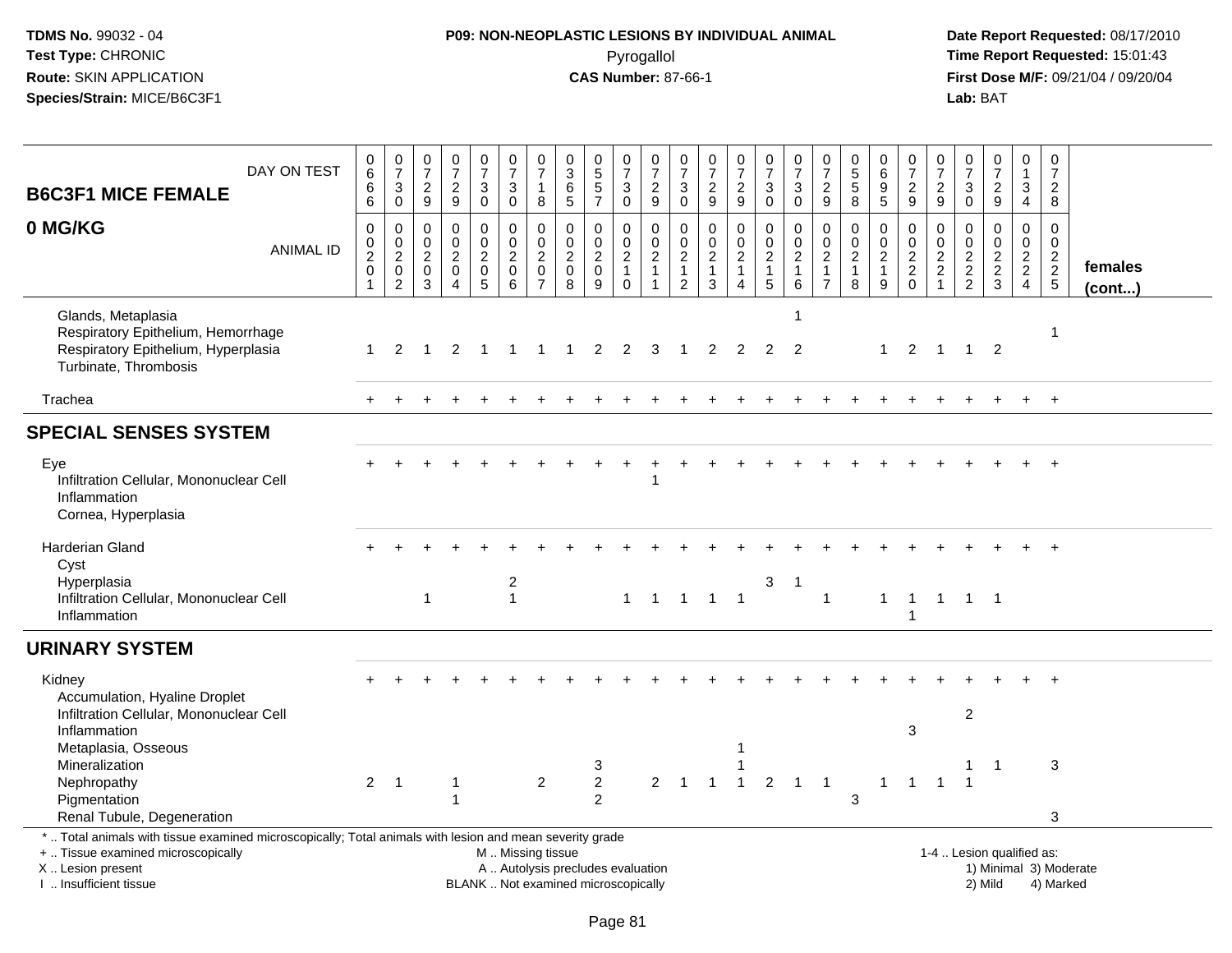#### **P09: NON-NEOPLASTIC LESIONS BY INDIVIDUAL ANIMAL**Pyrogallol **Time Report Requested:** 15:01:43

 **Date Report Requested:** 08/17/2010 **First Dose M/F:** 09/21/04 / 09/20/04<br>**Lab:** BAT **Lab:** BAT

| <b>B6C3F1 MICE FEMALE</b>                                                         | DAY ON TEST | 0<br>6<br>6<br>6              | 0<br>$\rightarrow$<br>3<br>0       | $\overline{0}$<br>$\overline{ }$<br>2<br>9                       | $\overline{0}$<br>$\rightarrow$<br>$\overline{a}$<br>9 | $\overline{0}$<br>$\rightarrow$<br>3<br>0                             | 0<br>3<br>0                        | $\mathbf 0$<br>8                                                | 0<br>3<br>6<br>5                           | 0<br>$\,$ 5 $\,$<br>5<br>⇁         | 0<br>-<br>3 | $\epsilon$<br>9      | 0<br>$\rightarrow$<br>3<br>$\mathbf 0$ | 0<br>-<br>ົ<br>$\epsilon$<br>9 | 0<br>$\overline{2}$<br>9      | 0<br>$\overline{ }$<br>$\mathbf{3}$<br>$\mathbf 0$ | $\mathbf 0$<br>$\rightarrow$<br>3<br>0 | $\overline{0}$<br>っ<br>9                             | 0<br>5<br>5<br>8 | 0<br>6<br>9<br>5         | 0<br>$\rightarrow$<br>ົ<br>$\epsilon$<br>9     | 0<br>$\epsilon$<br>9           | $\mathbf{0}$<br>$\rightarrow$<br>3<br>$\mathbf 0$         | $\mathbf{0}$<br>$\rightarrow$<br>2<br>9                                | $\mathbf 0$<br>3<br>$\overline{4}$                                               | 0<br><u>_</u><br>8                |                   |
|-----------------------------------------------------------------------------------|-------------|-------------------------------|------------------------------------|------------------------------------------------------------------|--------------------------------------------------------|-----------------------------------------------------------------------|------------------------------------|-----------------------------------------------------------------|--------------------------------------------|------------------------------------|-------------|----------------------|----------------------------------------|--------------------------------|-------------------------------|----------------------------------------------------|----------------------------------------|------------------------------------------------------|------------------|--------------------------|------------------------------------------------|--------------------------------|-----------------------------------------------------------|------------------------------------------------------------------------|----------------------------------------------------------------------------------|-----------------------------------|-------------------|
| 0 MG/KG                                                                           | ANIMAL ID   | 0<br>0<br>$\overline{c}$<br>0 | 0<br>0<br>$\overline{c}$<br>0<br>2 | $\mathbf 0$<br>$\mathbf 0$<br>$\overline{2}$<br>$\mathbf 0$<br>3 | 0<br>0<br>$\frac{2}{0}$<br>4                           | 0<br>$\overline{0}$<br>$\overline{2}$<br>$\pmb{0}$<br>$5\phantom{.0}$ | 0<br>0<br>$\overline{2}$<br>0<br>6 | 0<br>$\pmb{0}$<br>$\overline{2}$<br>$\pmb{0}$<br>$\overline{ }$ | 0<br>0<br>$\overline{c}$<br>$\pmb{0}$<br>8 | 0<br>0<br>$\overline{c}$<br>0<br>9 | 2           | $\sim$<br>$\epsilon$ | $\mathbf 0$<br>$\overline{2}$<br>2     | 0<br>0<br>$\overline{2}$<br>3  | 0<br>0<br>$\overline{2}$<br>4 | 0<br>$\pmb{0}$<br>$\overline{c}$<br>$\overline{5}$ | 0<br>$\pmb{0}$<br>$\overline{2}$<br>6  | 0<br>$\mathbf 0$<br>$\overline{2}$<br>$\overline{ }$ | $\sim$<br>∠<br>8 | 0<br>$\overline{c}$<br>9 | 0<br>0<br>$\overline{2}$<br>$\Omega$<br>∠<br>0 | 0<br>ົ<br>$\epsilon$<br>◠<br>∠ | 0<br>$\mathbf 0$<br>$\overline{2}$<br>$\overline{2}$<br>2 | $\overline{0}$<br>$\mathbf 0$<br>$\overline{c}$<br>$\overline{2}$<br>3 | $\mathbf 0$<br>$\mathbf 0$<br>$\overline{2}$<br>$\overline{2}$<br>$\overline{4}$ | 0<br>$\sim$<br><u>.</u><br>っ<br>5 | females<br>(cont) |
| Renal Tubule, Hyperplasia                                                         |             |                               |                                    |                                                                  |                                                        |                                                                       |                                    |                                                                 |                                            |                                    |             |                      |                                        |                                |                               |                                                    |                                        |                                                      |                  |                          |                                                |                                |                                                           |                                                                        |                                                                                  |                                   |                   |
| <b>Urinary Bladder</b><br>Infiltration Cellular, Mononuclear Cell<br>Inflammation |             |                               |                                    |                                                                  |                                                        | $2 \quad 2$                                                           |                                    |                                                                 |                                            |                                    |             |                      |                                        |                                |                               | $\mathcal{P}$                                      |                                        |                                                      |                  |                          | $\mathcal{P}$                                  | $\overline{2}$                 | 2                                                         |                                                                        | $+$                                                                              | $\overline{ }$                    |                   |

\* .. Total animals with tissue examined microscopically; Total animals with lesion and mean severity grade

+ .. Tissue examined microscopically

X .. Lesion present

I .. Insufficient tissue

 M .. Missing tissueA .. Autolysis precludes evaluation

BLANK .. Not examined microscopically 2) Mild 4) Marked

1-4 .. Lesion qualified as: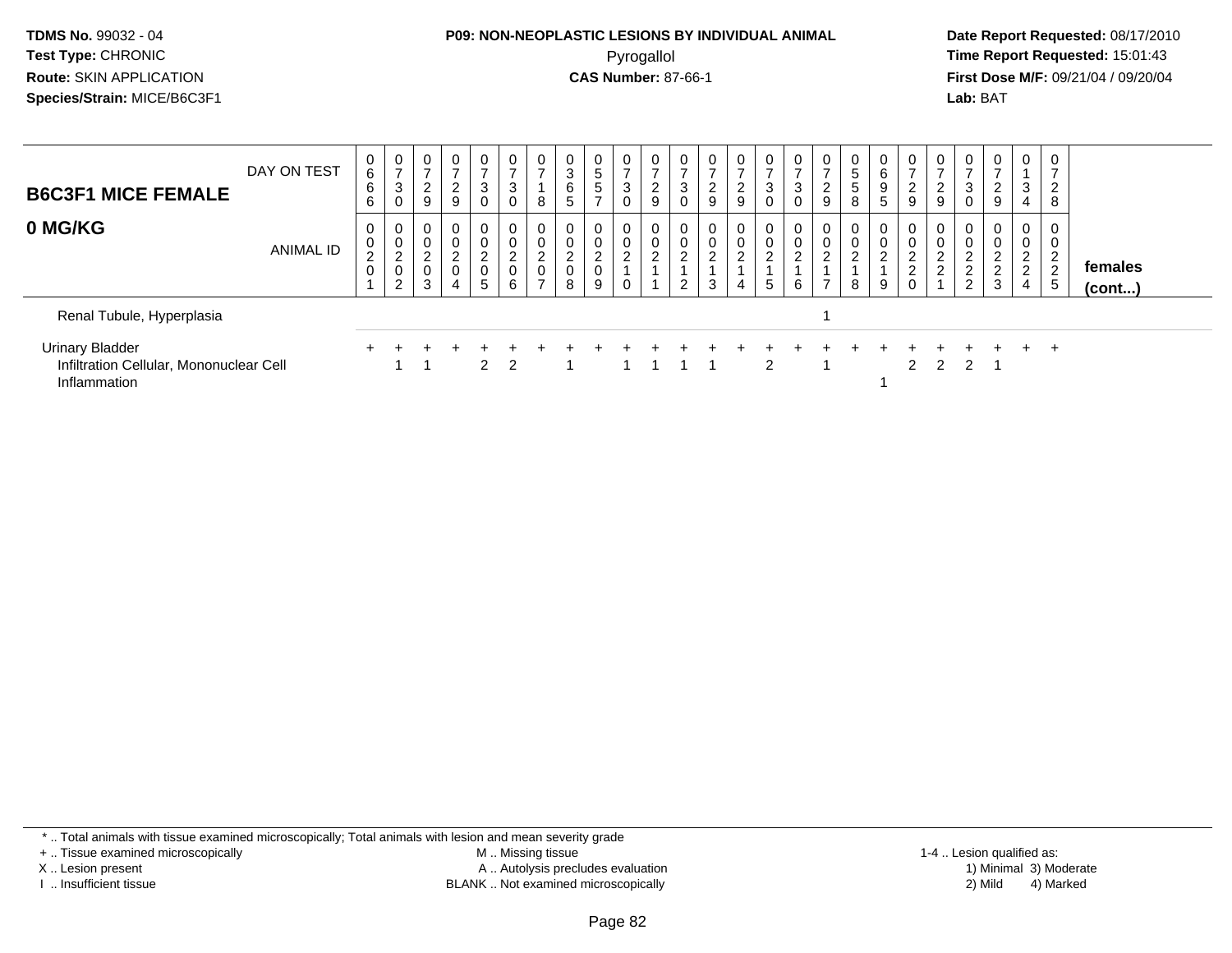# **P09: NON-NEOPLASTIC LESIONS BY INDIVIDUAL ANIMAL**Pyrogallol **Time Report Requested:** 15:01:43

| <b>B6C3F1 MICE FEMALE</b>                                                                                                                                                                     | DAY ON TEST       | $\frac{0}{7}$<br>$\ensuremath{\mathsf{3}}$<br>$\mathbf 0$ | $\frac{0}{7}$<br>$\frac{2}{9}$         | $\frac{0}{7}$<br>$\sqrt{2}$<br>9                            | $\mathbf 0$<br>$\,6\,$<br>$\overline{4}$<br>$\mathbf{3}$          | $\frac{0}{7}$<br>$\mathbf 3$<br>$\mathbf 0$                    | $\begin{array}{c} 0 \\ 7 \end{array}$<br>$\overline{2}$<br>9         | $\frac{0}{7}$<br>$\mathbf{1}$<br>$\sqrt{5}$                               | $\frac{0}{7}$<br>$\sqrt{2}$<br>9                                                          | $\frac{0}{7}$<br>$\sqrt{3}$<br>$\mathbf 0$                                        | $\begin{array}{c} 0 \\ 5 \end{array}$<br>$\overline{5}$<br>$\mathbf 0$          | $\begin{array}{c} 0 \\ 7 \end{array}$<br>$\frac{2}{9}$                | $\frac{0}{7}$<br>$\ensuremath{\mathsf{3}}$<br>$\mathbf 0$                                   | $\frac{0}{7}$<br>$\ensuremath{\mathsf{3}}$<br>$\mathbf 0$                      | $\frac{0}{7}$<br>$\frac{2}{9}$                                                    | $\frac{0}{7}$<br>$\frac{2}{9}$                      | $\begin{smallmatrix}0\\7\end{smallmatrix}$<br>$\ensuremath{\mathsf{3}}$<br>$\mathbf 0$  | $\begin{array}{c} 0 \\ 6 \end{array}$<br>$\mathbf{1}$<br>$\overline{7}$                   | 0<br>$\overline{4}$<br>$\mathbf{1}$<br>5                          | $\begin{array}{c} 0 \\ 5 \end{array}$<br>$\bar{0}$<br>8                | $\begin{smallmatrix}0\\7\end{smallmatrix}$<br>$\ensuremath{\mathsf{3}}$<br>$\mathbf 0$ | 0<br>$\overline{6}$<br>$\mathbf 0$<br>$\,6\,$             | $\mathbf 0$<br>$\overline{7}$<br>$\overline{1}$<br>$\overline{4}$ | $\begin{array}{c} 0 \\ 7 \end{array}$<br>$\sqrt{3}$<br>$\mathbf 0$  | $_4^{\rm 0}$<br>$\bf 8$<br>8                              | $\begin{array}{c} 0 \\ 7 \end{array}$<br>$\frac{2}{9}$ |                        |                             |
|-----------------------------------------------------------------------------------------------------------------------------------------------------------------------------------------------|-------------------|-----------------------------------------------------------|----------------------------------------|-------------------------------------------------------------|-------------------------------------------------------------------|----------------------------------------------------------------|----------------------------------------------------------------------|---------------------------------------------------------------------------|-------------------------------------------------------------------------------------------|-----------------------------------------------------------------------------------|---------------------------------------------------------------------------------|-----------------------------------------------------------------------|---------------------------------------------------------------------------------------------|--------------------------------------------------------------------------------|-----------------------------------------------------------------------------------|-----------------------------------------------------|-----------------------------------------------------------------------------------------|-------------------------------------------------------------------------------------------|-------------------------------------------------------------------|------------------------------------------------------------------------|----------------------------------------------------------------------------------------|-----------------------------------------------------------|-------------------------------------------------------------------|---------------------------------------------------------------------|-----------------------------------------------------------|--------------------------------------------------------|------------------------|-----------------------------|
| 0 MG/KG                                                                                                                                                                                       | <b>ANIMAL ID</b>  | $\mathbf 0$<br>$_{2}^{\rm 0}$<br>$\frac{2}{6}$            | $\boldsymbol{0}$<br>$\frac{0}{2}$<br>7 | 0<br>$\mathbf 0$<br>$\boldsymbol{2}$<br>$\overline{2}$<br>8 | $\mathbf 0$<br>$\mathbf 0$<br>$\boldsymbol{2}$<br>$\sqrt{2}$<br>9 | 0<br>$\mathbf 0$<br>$\overline{c}$<br>$\mathbf{3}$<br>$\Omega$ | 0<br>$\mathbf 0$<br>$\overline{2}$<br>$\mathbf{3}$<br>$\overline{1}$ | $\pmb{0}$<br>$\frac{0}{2}$<br>$\ensuremath{\mathsf{3}}$<br>$\overline{2}$ | $\mathbf 0$<br>$\mathbf 0$<br>$\overline{2}$<br>$\ensuremath{\mathsf{3}}$<br>$\mathbf{3}$ | $\mathbf 0$<br>$\mathbf 0$<br>$\sqrt{2}$<br>$\mathbf 3$<br>$\boldsymbol{\Lambda}$ | 0<br>$\mathbf 0$<br>$\boldsymbol{2}$<br>$\ensuremath{\mathsf{3}}$<br>$\sqrt{5}$ | $\mathbf 0$<br>$\mathbf 0$<br>$\overline{2}$<br>$\sqrt{3}$<br>$\,6\,$ | $\mathbf 0$<br>$\mathbf 0$<br>$\overline{c}$<br>$\ensuremath{\mathsf{3}}$<br>$\overline{7}$ | $\mathbf 0$<br>$\mathbf 0$<br>$\overline{2}$<br>$\ensuremath{\mathsf{3}}$<br>8 | 0<br>$\mathbf 0$<br>$\overline{2}$<br>$\ensuremath{\mathsf{3}}$<br>$\overline{9}$ | 0<br>$\frac{0}{2}$<br>$\overline{4}$<br>$\mathbf 0$ | $\mathbf 0$<br>$\mathbf 0$<br>$\overline{2}$<br>$\overline{\mathbf{4}}$<br>$\mathbf{1}$ | $\mathbf 0$<br>$\mathbf 0$<br>$\overline{c}$<br>$\overline{\mathbf{4}}$<br>$\overline{c}$ | $\mathbf 0$<br>$\pmb{0}$<br>$\overline{2}$<br>$\overline{4}$<br>3 | 0<br>$\mathbf 0$<br>$\overline{2}$<br>$\overline{4}$<br>$\overline{4}$ | 0<br>$\frac{0}{2}$<br>$\frac{4}{5}$                                                    | $\mathbf 0$<br>$\frac{0}{2}$<br>$\overline{4}$<br>$\,6\,$ | $\mathbf 0$<br>$\frac{0}{2}$<br>$\frac{2}{7}$                     | $\mathbf 0$<br>$\mathbf 0$<br>$\overline{2}$<br>$\overline{4}$<br>8 | 0<br>$\mathbf 0$<br>$\overline{2}$<br>$\overline{4}$<br>9 | $\mathbf 0$<br>$\frac{0}{2}$<br>$\boldsymbol{0}$       |                        | * TOTALS                    |
| <b>ALIMENTARY SYSTEM</b>                                                                                                                                                                      |                   |                                                           |                                        |                                                             |                                                                   |                                                                |                                                                      |                                                                           |                                                                                           |                                                                                   |                                                                                 |                                                                       |                                                                                             |                                                                                |                                                                                   |                                                     |                                                                                         |                                                                                           |                                                                   |                                                                        |                                                                                        |                                                           |                                                                   |                                                                     |                                                           |                                                        |                        |                             |
| Esophagus                                                                                                                                                                                     |                   |                                                           |                                        |                                                             |                                                                   |                                                                |                                                                      |                                                                           |                                                                                           |                                                                                   |                                                                                 |                                                                       |                                                                                             |                                                                                |                                                                                   |                                                     |                                                                                         |                                                                                           |                                                                   |                                                                        |                                                                                        |                                                           |                                                                   |                                                                     |                                                           |                                                        | 50                     |                             |
| Gallbladder<br>Cyst<br>Infiltration Cellular, Mononuclear Cell<br>Inflammation                                                                                                                |                   |                                                           |                                        |                                                             |                                                                   |                                                                |                                                                      |                                                                           |                                                                                           | $\overline{1}$                                                                    |                                                                                 |                                                                       |                                                                                             |                                                                                |                                                                                   |                                                     |                                                                                         |                                                                                           |                                                                   |                                                                        | $\mathbf{1}$                                                                           |                                                           |                                                                   |                                                                     |                                                           | $\ddot{}$                                              | 50                     | $1 \t1.0$<br>4 1.0<br>1 1.0 |
| Intestine Large, Cecum<br>Inflammation                                                                                                                                                        |                   |                                                           |                                        |                                                             |                                                                   |                                                                |                                                                      |                                                                           |                                                                                           |                                                                                   |                                                                                 |                                                                       |                                                                                             |                                                                                |                                                                                   |                                                     |                                                                                         |                                                                                           |                                                                   |                                                                        |                                                                                        |                                                           |                                                                   |                                                                     |                                                           | $+$                                                    | 50                     | $1 \t1.0$                   |
| Intestine Large, Colon                                                                                                                                                                        |                   |                                                           |                                        |                                                             |                                                                   |                                                                |                                                                      |                                                                           |                                                                                           |                                                                                   |                                                                                 |                                                                       |                                                                                             |                                                                                |                                                                                   |                                                     |                                                                                         |                                                                                           |                                                                   |                                                                        |                                                                                        |                                                           |                                                                   |                                                                     |                                                           |                                                        | 50                     |                             |
| Intestine Large, Rectum                                                                                                                                                                       |                   |                                                           |                                        |                                                             |                                                                   |                                                                |                                                                      |                                                                           |                                                                                           |                                                                                   |                                                                                 |                                                                       |                                                                                             |                                                                                |                                                                                   |                                                     | 50                                                                                      |                                                                                           |                                                                   |                                                                        |                                                                                        |                                                           |                                                                   |                                                                     |                                                           |                                                        |                        |                             |
| Intestine Small, Duodenum<br>Inflammation                                                                                                                                                     | $\ddot{+}$<br>$+$ |                                                           |                                        |                                                             |                                                                   |                                                                |                                                                      |                                                                           |                                                                                           |                                                                                   |                                                                                 |                                                                       |                                                                                             |                                                                                |                                                                                   | 50                                                  | $12.0$                                                                                  |                                                                                           |                                                                   |                                                                        |                                                                                        |                                                           |                                                                   |                                                                     |                                                           |                                                        |                        |                             |
| Intestine Small, Ileum<br>Inflammation<br>Epithelium, Hyperplasia                                                                                                                             |                   |                                                           |                                        |                                                             |                                                                   |                                                                |                                                                      |                                                                           |                                                                                           |                                                                                   |                                                                                 |                                                                       |                                                                                             |                                                                                |                                                                                   |                                                     |                                                                                         |                                                                                           |                                                                   | 3                                                                      |                                                                                        |                                                           |                                                                   |                                                                     |                                                           |                                                        | 50                     | $12.0$<br>13.0              |
| Intestine Small, Jejunum<br>Hyperplasia, Lymphoid                                                                                                                                             |                   |                                                           |                                        |                                                             |                                                                   |                                                                |                                                                      |                                                                           |                                                                                           |                                                                                   |                                                                                 |                                                                       |                                                                                             |                                                                                |                                                                                   |                                                     |                                                                                         |                                                                                           |                                                                   |                                                                        | $\overline{c}$                                                                         |                                                           |                                                                   |                                                                     |                                                           |                                                        | 50                     | 2, 1.5                      |
| Liver<br>Angiectasis<br><b>Basophilic Focus</b><br>Clear Cell Focus                                                                                                                           |                   | $\ddot{}$<br>3                                            | X                                      |                                                             | X X X                                                             |                                                                |                                                                      |                                                                           |                                                                                           |                                                                                   |                                                                                 |                                                                       | X                                                                                           |                                                                                |                                                                                   |                                                     | $X$ $X$                                                                                 |                                                                                           |                                                                   |                                                                        |                                                                                        |                                                           |                                                                   |                                                                     |                                                           |                                                        | 50                     | 2.5<br>8<br>10              |
| <b>Eosinophilic Focus</b>                                                                                                                                                                     |                   | X                                                         | $\mathsf{X}$                           |                                                             | X                                                                 | $\times$                                                       | X                                                                    |                                                                           | x x x                                                                                     |                                                                                   |                                                                                 | X.                                                                    | $\mathsf{X}$                                                                                |                                                                                | X                                                                                 | $X$ $X$                                             |                                                                                         |                                                                                           |                                                                   |                                                                        |                                                                                        |                                                           |                                                                   |                                                                     |                                                           | X                                                      |                        | 26                          |
| *  Total animals with tissue examined microscopically; Total animals with lesion and mean severity grade<br>+  Tissue examined microscopically<br>X  Lesion present<br>I. Insufficient tissue |                   |                                                           |                                        |                                                             |                                                                   |                                                                | M  Missing tissue                                                    |                                                                           | A  Autolysis precludes evaluation<br>BLANK  Not examined microscopically                  |                                                                                   |                                                                                 |                                                                       |                                                                                             |                                                                                |                                                                                   |                                                     |                                                                                         |                                                                                           |                                                                   |                                                                        |                                                                                        |                                                           |                                                                   | 1-4  Lesion qualified as:<br>2) Mild                                |                                                           | 4) Marked                                              | 1) Minimal 3) Moderate |                             |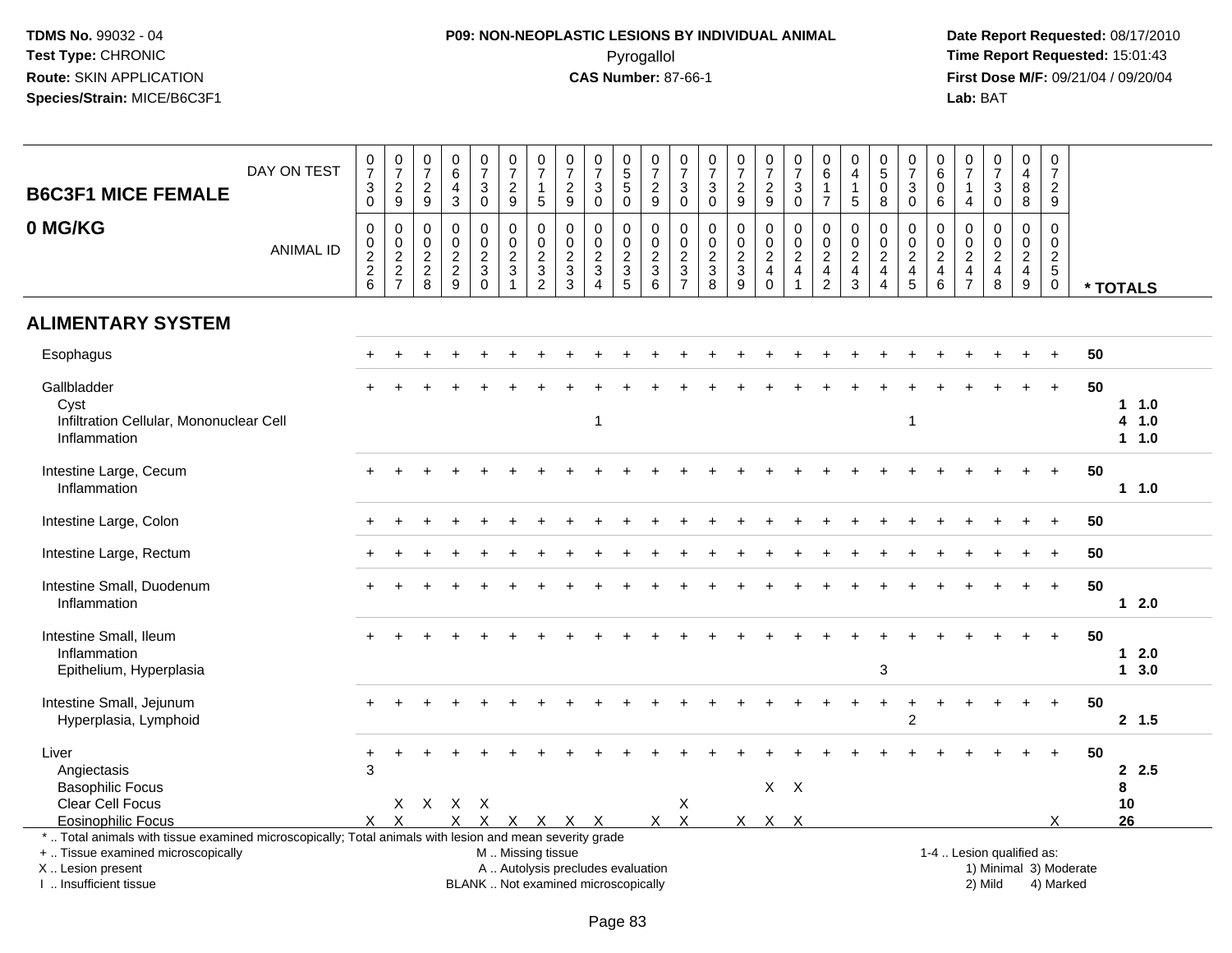#### **P09: NON-NEOPLASTIC LESIONS BY INDIVIDUAL ANIMAL**Pyrogallol **Time Report Requested:** 15:01:43

 **Date Report Requested:** 08/17/2010 **First Dose M/F:** 09/21/04 / 09/20/04<br>**Lab:** BAT **Lab:** BAT

| <b>B6C3F1 MICE FEMALE</b>                                                                                                                                                                               | DAY ON TEST      | $\frac{0}{7}$<br>$\mathsf 3$ | $\frac{0}{7}$<br>$\sqrt{2}$ | $\begin{matrix} 0 \\ 7 \end{matrix}$<br>$\overline{c}$ | $_{6}^{\rm 0}$<br>$\overline{4}$             | $\frac{0}{7}$<br>3                        | $\begin{array}{c} 0 \\ 7 \end{array}$<br>$\sqrt{2}$ | $\frac{0}{7}$<br>$\mathbf{1}$                   | $\frac{0}{7}$<br>$\sqrt{2}$                     | $\frac{0}{7}$<br>$\ensuremath{\mathsf{3}}$                     | $\begin{array}{c} 0 \\ 5 \\ 5 \end{array}$ | $\begin{array}{c} 0 \\ 7 \\ 2 \end{array}$ | $\frac{0}{7}$<br>3                                     | $\frac{0}{7}$<br>$\ensuremath{\mathsf{3}}$ | $\begin{smallmatrix} 0\\7 \end{smallmatrix}$<br>$\sqrt{2}$ | $\begin{array}{c} 0 \\ 7 \end{array}$<br>$\overline{2}$ | $\begin{array}{c} 0 \\ 7 \end{array}$<br>$\sqrt{3}$ | 0<br>$\,6$<br>$\mathbf{1}$      | 0<br>$\overline{4}$<br>$\mathbf{1}$  | $\begin{smallmatrix}0\0\5\end{smallmatrix}$<br>$\pmb{0}$ | $\frac{0}{7}$<br>$\ensuremath{\mathsf{3}}$ | $\begin{array}{c} 0 \\ 6 \end{array}$<br>$\pmb{0}$ | $\frac{0}{7}$<br>$\overline{1}$                                 | $\frac{0}{7}$<br>$\ensuremath{\mathsf{3}}$ | $\begin{smallmatrix}0\0\4\end{smallmatrix}$<br>8       | $\begin{smallmatrix}0\\7\end{smallmatrix}$<br>$\overline{c}$ |    |                                                                                          |
|---------------------------------------------------------------------------------------------------------------------------------------------------------------------------------------------------------|------------------|------------------------------|-----------------------------|--------------------------------------------------------|----------------------------------------------|-------------------------------------------|-----------------------------------------------------|-------------------------------------------------|-------------------------------------------------|----------------------------------------------------------------|--------------------------------------------|--------------------------------------------|--------------------------------------------------------|--------------------------------------------|------------------------------------------------------------|---------------------------------------------------------|-----------------------------------------------------|---------------------------------|--------------------------------------|----------------------------------------------------------|--------------------------------------------|----------------------------------------------------|-----------------------------------------------------------------|--------------------------------------------|--------------------------------------------------------|--------------------------------------------------------------|----|------------------------------------------------------------------------------------------|
| 0 MG/KG                                                                                                                                                                                                 |                  | $\mathbf 0$<br>0             | 9<br>$\mathbf 0$            | 9<br>$\mathbf 0$                                       | $\mathbf{3}$<br>$\mathbf 0$                  | $\mathbf 0$<br>$\mathsf{O}$               | 9<br>$\pmb{0}$                                      | $\sqrt{5}$<br>$\pmb{0}$                         | 9<br>$\mathbf 0$                                | $\mathbf{0}$<br>$\pmb{0}$                                      | $\mathbf 0$<br>0                           | 9<br>$\mathbf 0$                           | $\Omega$<br>0                                          | $\mathbf 0$<br>$\mathbf 0$                 | $\boldsymbol{9}$<br>$\pmb{0}$                              | $\boldsymbol{9}$<br>0                                   | $\overline{0}$<br>$\mathbf 0$                       | $\overline{7}$<br>0             | 5<br>$\mathbf 0$                     | 8<br>$\mathbf 0$                                         | $\mathbf 0$<br>$\mathbf 0$                 | 6<br>$\mathbf 0$                                   | $\overline{4}$<br>$\mathbf 0$                                   | $\mathbf 0$<br>$\mathbf 0$                 | 8<br>$\mathbf 0$                                       | 9<br>$\mathsf 0$                                             |    |                                                                                          |
|                                                                                                                                                                                                         | <b>ANIMAL ID</b> | 0<br>$\frac{2}{2}$ 6         | $\frac{0}{2}$<br>7          | $\mathbf 0$<br>$\frac{2}{8}$                           | $\pmb{0}$<br>$\overline{2}$<br>$\frac{2}{9}$ | $\mathsf{O}\xspace$<br>$\frac{2}{3}$<br>0 | $\frac{0}{2}$<br>$\overline{1}$                     | $\begin{array}{c} 0 \\ 2 \\ 3 \\ 2 \end{array}$ | $\begin{array}{c} 0 \\ 2 \\ 3 \\ 3 \end{array}$ | $\mathsf{O}\xspace$<br>$\frac{2}{3}$<br>$\boldsymbol{\Lambda}$ | $\pmb{0}$<br>$\frac{2}{3}$<br>5            | $\frac{0}{2}$<br>6                         | $\mathsf{O}\xspace$<br>$\frac{2}{3}$<br>$\overline{7}$ | $0$<br>$3$<br>$8$                          | $\frac{0}{3}$                                              | $\pmb{0}$<br>$\frac{2}{4}$<br>$\Omega$                  | $\frac{0}{2}$<br>$\overline{1}$                     | $\frac{0}{2}$<br>$\overline{c}$ | $\frac{0}{2}$<br>$\overline{4}$<br>3 | $\frac{0}{2}$<br>$\boldsymbol{\Lambda}$                  | $\mathsf{O}\xspace$<br>$\frac{2}{4}$<br>5  | $\pmb{0}$<br>$\frac{2}{4}$<br>6                    | $\pmb{0}$<br>$\overline{c}$<br>$\overline{4}$<br>$\overline{7}$ | $\pmb{0}$<br>$\frac{2}{4}$<br>8            | $\mathsf{O}\xspace$<br>$\frac{2}{4}$<br>$\overline{9}$ | $\mathsf{O}\xspace$<br>$\frac{2}{5}$<br>$\mathbf 0$          |    | * TOTALS                                                                                 |
| Fibrosis<br>Hematopoietic Cell Proliferation<br>Inflammation<br><b>Mixed Cell Focus</b><br>Necrosis<br><b>Tension Lipidosis</b><br>Vacuolization Cytoplasmic<br>Centrilobular, Hepatocyte, Degeneration |                  | $\overline{2}$               | 2                           | 1                                                      | $\overline{2}$<br>3                          | $\overline{1}$<br>1                       | $\overline{2}$                                      | $\overline{2}$                                  | 1                                               | $\overline{1}$                                                 |                                            | $\overline{1}$<br>1                        | $\overline{\mathbf{c}}$<br>$\overline{2}$              | $\overline{\mathbf{1}}$                    | $\overline{2}$                                             | $\overline{2}$                                          | $\overline{2}$                                      | $\overline{c}$<br>3             |                                      | $\overline{2}$<br>3                                      | 1<br>$\overline{1}$                        | $\overline{2}$<br>3<br>$\overline{2}$              | 3                                                               | $\overline{2}$                             | $\mathbf{1}$                                           | $\overline{2}$                                               |    | $12.0$<br>9 1.4<br>40 1.5<br>6<br>8<br>2.3<br>7 <sub>1.6</sub><br>7.1.4<br>$1 \quad 3.0$ |
| Mesentery<br>Inflammation<br>Thrombosis<br>Fat, Necrosis                                                                                                                                                |                  |                              | $+$<br>3                    |                                                        |                                              |                                           | $+$<br>4                                            |                                                 | $\ddot{}$<br>3                                  |                                                                | $\ddot{}$<br>4                             |                                            | $\ddot{}$<br>$\overline{4}$                            |                                            |                                                            |                                                         |                                                     | $\ddot{}$<br>3                  |                                      |                                                          |                                            |                                                    | $\ddot{}$                                                       |                                            |                                                        |                                                              | 20 | 2.5<br>1 1.0<br>12 3.8                                                                   |
| Pancreas<br>Infiltration Cellular, Mononuclear Cell<br>Inflammation<br>Acinus, Atrophy<br>Duct, Cyst                                                                                                    |                  |                              | $\overline{1}$              | 1                                                      |                                              |                                           |                                                     | $\overline{1}$                                  |                                                 |                                                                | 1                                          |                                            |                                                        |                                            | $\overline{2}$                                             | $\overline{1}$                                          | $\overline{c}$                                      |                                 |                                      |                                                          | $\mathbf{1}$                               | $\overline{1}$                                     |                                                                 | 4<br>3                                     |                                                        | $\ddot{}$<br>-1<br>$\mathbf{1}$                              | 50 | $31$ 1.1<br>3, 1.0<br>32.3<br>$1 \quad 3.0$                                              |
| <b>Salivary Glands</b><br>Infiltration Cellular, Mononuclear Cell                                                                                                                                       |                  |                              | $\overline{2}$              | $\overline{2}$                                         |                                              | $\overline{2}$                            | +<br>$\overline{2}$                                 |                                                 |                                                 | $\overline{2}$                                                 |                                            |                                            |                                                        |                                            | $\overline{2}$                                             |                                                         |                                                     |                                 |                                      |                                                          |                                            |                                                    |                                                                 | $\mathfrak{p}$                             | $+$                                                    | $\ddot{}$<br>$\overline{1}$                                  | 50 | 36 1.2                                                                                   |
| Stomach, Forestomach<br>Epithelium, Hyperkeratosis<br>Epithelium, Hyperplasia, Squamous                                                                                                                 |                  |                              |                             |                                                        |                                              |                                           |                                                     |                                                 |                                                 |                                                                |                                            |                                            |                                                        |                                            |                                                            |                                                         |                                                     |                                 |                                      |                                                          |                                            | $\overline{1}$                                     |                                                                 |                                            |                                                        | $\ddot{}$                                                    | 50 | $12.0$<br>2, 1.5                                                                         |
| Stomach, Glandular<br>Cyst<br>Hyperplasia                                                                                                                                                               |                  |                              | $\overline{1}$              | 1                                                      |                                              |                                           |                                                     |                                                 | 1                                               | $\overline{2}$                                                 | 1                                          |                                            |                                                        | 1                                          | $\overline{1}$                                             | $\overline{\mathbf{1}}$                                 |                                                     |                                 |                                      | $\mathbf{1}$                                             | $\overline{1}$                             |                                                    |                                                                 |                                            |                                                        | $\ddot{}$                                                    | 50 | $15$ 1.1<br>32.0                                                                         |

\* .. Total animals with tissue examined microscopically; Total animals with lesion and mean severity grade

+ .. Tissue examined microscopically

X .. Lesion present

I .. Insufficient tissue

 M .. Missing tissueA .. Autolysis precludes evaluation

BLANK .. Not examined microscopically 2) Mild 4) Marked

1-4 .. Lesion qualified as: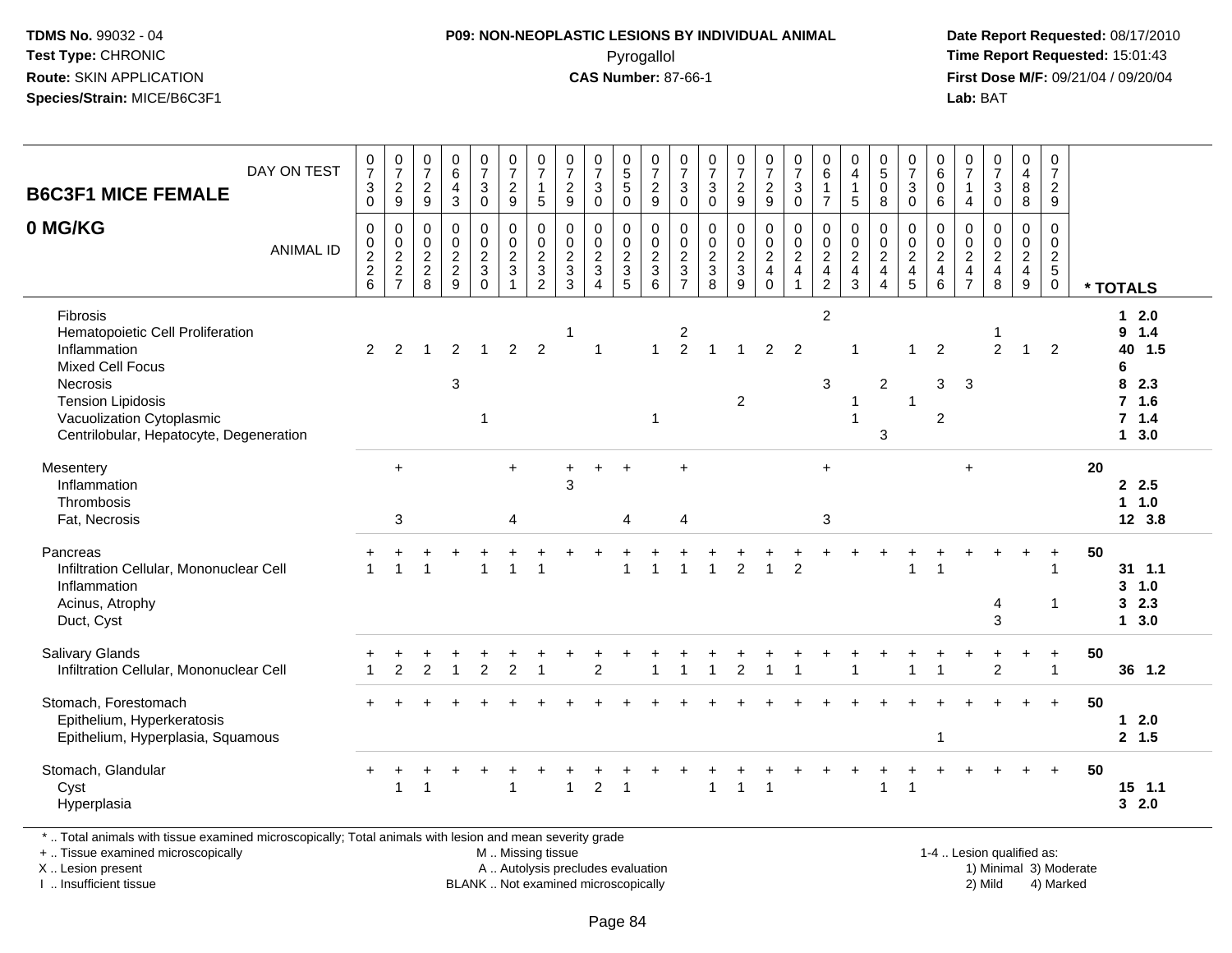## **P09: NON-NEOPLASTIC LESIONS BY INDIVIDUAL ANIMAL**Pyrogallol **Time Report Requested:** 15:01:43

| <b>B6C3F1 MICE FEMALE</b>                                                                                                                                                                     | DAY ON TEST      | $\frac{0}{7}$<br>$_0^3$   | $\frac{0}{7}$<br>$\frac{2}{9}$                                 | $\frac{0}{7}$<br>$\frac{2}{9}$    | $\pmb{0}$<br>$\overline{6}$<br>$\overline{4}$<br>$\overline{3}$ | $\frac{0}{7}$<br>3<br>$\bar{0}$                  | $\begin{smallmatrix}0\\7\end{smallmatrix}$<br>$\frac{2}{9}$ | $\frac{0}{7}$<br>$\mathbf{1}$<br>5             | $\frac{0}{7}$<br>$\frac{2}{9}$ | $\frac{0}{7}$<br>$_{\rm 0}^3$                                            | $\begin{array}{c} 0 \\ 5 \end{array}$<br>$\sqrt{5}$<br>0 | $\frac{0}{7}$<br>$\frac{2}{9}$                                         | $\frac{0}{7}$<br>3<br>$\mathbf 0$ | $\frac{0}{7}$<br>$_{\rm 0}^3$                                | $\frac{0}{7}$<br>$\frac{2}{9}$              | $\frac{0}{7}$<br>$\frac{2}{9}$                   | $\frac{0}{7}$<br>$\sqrt{3}$<br>$\mathsf{O}\xspace$ | 0<br>6<br>$\mathbf{1}$<br>$\overline{7}$  | 0<br>$\overline{4}$<br>$\mathbf{1}$<br>$\overline{5}$       | $\begin{array}{c} 0 \\ 5 \end{array}$<br>$\mathbf 0$<br>8 | $\frac{0}{7}$<br>$_0^3$  | $\begin{smallmatrix}0\0\0\end{smallmatrix}$<br>$\pmb{0}$<br>$\overline{6}$ | 0<br>$\overline{7}$<br>$\mathbf{1}$<br>4     | $\begin{smallmatrix}0\\7\end{smallmatrix}$<br>$_{\rm 0}^3$ | 0<br>$\overline{4}$<br>$\bf 8$<br>$\overline{8}$ | $\pmb{0}$<br>$\overline{7}$<br>$\frac{2}{9}$               |                        |                                          |
|-----------------------------------------------------------------------------------------------------------------------------------------------------------------------------------------------|------------------|---------------------------|----------------------------------------------------------------|-----------------------------------|-----------------------------------------------------------------|--------------------------------------------------|-------------------------------------------------------------|------------------------------------------------|--------------------------------|--------------------------------------------------------------------------|----------------------------------------------------------|------------------------------------------------------------------------|-----------------------------------|--------------------------------------------------------------|---------------------------------------------|--------------------------------------------------|----------------------------------------------------|-------------------------------------------|-------------------------------------------------------------|-----------------------------------------------------------|--------------------------|----------------------------------------------------------------------------|----------------------------------------------|------------------------------------------------------------|--------------------------------------------------|------------------------------------------------------------|------------------------|------------------------------------------|
| 0 MG/KG                                                                                                                                                                                       | <b>ANIMAL ID</b> | 0<br>0<br>$\frac{2}{2}$ 6 | $\mathbf 0$<br>$\begin{array}{c} 0 \\ 2 \\ 2 \\ 7 \end{array}$ | 0<br>$\mathbf 0$<br>$\frac{2}{8}$ | $\mathbf 0$<br>$\pmb{0}$<br>$\frac{2}{9}$                       | 0<br>$\mathbf 0$<br>$\frac{2}{3}$<br>$\mathbf 0$ | 0<br>$\ddot{\mathbf{0}}$<br>$\frac{2}{3}$<br>$\mathbf{1}$   | $\mathbf 0$<br>$\overline{0}$<br>$\frac{2}{3}$ | 0<br>0<br>$\frac{2}{3}$        | $\mathbf 0$<br>$\overline{0}$<br>$\frac{2}{3}$                           | 0<br>0<br>$\frac{2}{3}$                                  | $\mathbf 0$<br>$\ddot{\mathbf{0}}$<br>$\frac{2}{3}$<br>$6\phantom{1}6$ | 0<br>0<br>$\frac{2}{3}$           | $\pmb{0}$<br>$\begin{array}{c} 0 \\ 2 \\ 3 \\ 8 \end{array}$ | $\mathsf 0$<br>$\tilde{0}$<br>$\frac{2}{3}$ | 0<br>$\mathbf 0$<br>$\frac{2}{4}$<br>$\mathbf 0$ | $\mathbf 0$<br>$\frac{0}{2}$<br>$\mathbf{1}$       | 0<br>0<br>$\frac{2}{4}$<br>$\overline{c}$ | $\mathbf 0$<br>$\mathbf 0$<br>$\frac{2}{4}$<br>$\mathbf{3}$ | 0<br>$\mathbf 0$<br>$\frac{2}{4}$<br>4                    | 0<br>$\frac{0}{2}$<br>45 | 0<br>$\bar{0}$<br>$\frac{2}{4}$<br>6                                       | $\mathbf 0$<br>0<br>$_4^2$<br>$\overline{7}$ | $\mathbf 0$<br>$\overline{0}$<br>$\frac{2}{4}$<br>8        | 0<br>0<br>$\frac{2}{4}$<br>$9\,$                 | $\mathbf 0$<br>$\mathbf 0$<br>$\frac{2}{5}$<br>$\mathsf 0$ |                        | * TOTALS                                 |
| Infiltration Cellular, Mononuclear Cell                                                                                                                                                       |                  |                           |                                                                |                                   |                                                                 |                                                  |                                                             |                                                |                                |                                                                          |                                                          |                                                                        |                                   |                                                              |                                             |                                                  |                                                    |                                           |                                                             |                                                           |                          |                                                                            |                                              |                                                            |                                                  |                                                            |                        | $1 1.0$                                  |
| Tooth<br>Dysplasia                                                                                                                                                                            |                  |                           |                                                                |                                   |                                                                 |                                                  |                                                             |                                                |                                |                                                                          |                                                          |                                                                        |                                   |                                                              |                                             |                                                  |                                                    |                                           |                                                             |                                                           | $\ddot{}$<br>X           |                                                                            |                                              | $\ddot{}$<br>$\times$                                      |                                                  |                                                            | 3                      | 3                                        |
| <b>CARDIOVASCULAR SYSTEM</b>                                                                                                                                                                  |                  |                           |                                                                |                                   |                                                                 |                                                  |                                                             |                                                |                                |                                                                          |                                                          |                                                                        |                                   |                                                              |                                             |                                                  |                                                    |                                           |                                                             |                                                           |                          |                                                                            |                                              |                                                            |                                                  |                                                            |                        |                                          |
| <b>Blood Vessel</b><br>Inflammation                                                                                                                                                           |                  | $+$                       | $+$                                                            | $+$                               |                                                                 |                                                  |                                                             |                                                |                                |                                                                          |                                                          |                                                                        |                                   |                                                              |                                             |                                                  |                                                    |                                           | $\overline{c}$                                              |                                                           |                          |                                                                            |                                              |                                                            | $+$                                              | $+$                                                        | 50                     | 12.0                                     |
| Heart<br>Cardiomyopathy<br>Infiltration Cellular, Mononuclear Cell<br>Inflammation<br>Mineralization<br>Thrombosis                                                                            |                  |                           | 2                                                              |                                   | 1                                                               |                                                  | $\overline{2}$                                              | $\overline{2}$                                 |                                |                                                                          |                                                          |                                                                        | 2                                 |                                                              |                                             | $\overline{2}$                                   | -1                                                 | 1<br>$\sqrt{3}$                           | $\overline{2}$                                              | $\overline{c}$<br>$\overline{1}$                          |                          |                                                                            |                                              | -1                                                         |                                                  | $\ddot{}$<br>$\mathbf{1}$                                  | 50                     | 42 1.3<br>11.0<br>32.0<br>2, 1.5<br>32.3 |
| <b>ENDOCRINE SYSTEM</b>                                                                                                                                                                       |                  |                           |                                                                |                                   |                                                                 |                                                  |                                                             |                                                |                                |                                                                          |                                                          |                                                                        |                                   |                                                              |                                             |                                                  |                                                    |                                           |                                                             |                                                           |                          |                                                                            |                                              |                                                            |                                                  |                                                            |                        |                                          |
| <b>Adrenal Cortex</b><br>Hematopoietic Cell Proliferation<br>Hypertrophy<br>Subcapsular, Hyperplasia                                                                                          |                  | $\pm$<br>2                | 2                                                              | 2                                 |                                                                 | 2                                                | $\overline{2}$                                              | $\overline{2}$                                 |                                | $\overline{2}$                                                           |                                                          | 2                                                                      | 3                                 | $\overline{2}$                                               | 2                                           |                                                  |                                                    | $\overline{2}$                            |                                                             |                                                           | $\overline{2}$           |                                                                            | $\overline{2}$                               |                                                            | 1                                                | $\ddot{}$<br>$\overline{2}$                                | 50                     | 3, 1.3<br>4 1.3<br>50 1.7                |
| Adrenal Medulla<br>Hyperplasia                                                                                                                                                                |                  | $+$                       |                                                                |                                   |                                                                 |                                                  |                                                             |                                                |                                |                                                                          |                                                          |                                                                        |                                   |                                                              |                                             |                                                  |                                                    |                                           |                                                             |                                                           |                          |                                                                            |                                              |                                                            | $\div$                                           | $+$                                                        | 50                     | $1 \t1.0$                                |
| Islets, Pancreatic<br>Hyperplasia                                                                                                                                                             |                  |                           |                                                                |                                   |                                                                 |                                                  | $\overline{2}$                                              |                                                |                                | -1                                                                       | 1                                                        |                                                                        |                                   |                                                              |                                             | $\mathbf{1}$                                     | $\overline{c}$                                     |                                           |                                                             |                                                           |                          |                                                                            |                                              | $\overline{1}$                                             | $\ddot{}$<br>$\overline{\mathbf{1}}$             | $\ddot{}$<br>$\overline{1}$                                | 50                     | 35 1.2                                   |
| Parathyroid Gland                                                                                                                                                                             |                  | $+$                       | M                                                              | $+$                               | $+$                                                             | м                                                | $\ddot{}$                                                   | M                                              |                                |                                                                          |                                                          |                                                                        |                                   |                                                              |                                             |                                                  |                                                    |                                           |                                                             |                                                           |                          |                                                                            |                                              |                                                            |                                                  | $+$                                                        | 45                     |                                          |
| *  Total animals with tissue examined microscopically; Total animals with lesion and mean severity grade<br>+  Tissue examined microscopically<br>X  Lesion present<br>I  Insufficient tissue |                  |                           |                                                                |                                   |                                                                 |                                                  |                                                             |                                                | M  Missing tissue              | A  Autolysis precludes evaluation<br>BLANK  Not examined microscopically |                                                          |                                                                        |                                   |                                                              |                                             |                                                  |                                                    |                                           |                                                             |                                                           |                          |                                                                            |                                              | 1-4  Lesion qualified as:<br>2) Mild                       |                                                  | 4) Marked                                                  | 1) Minimal 3) Moderate |                                          |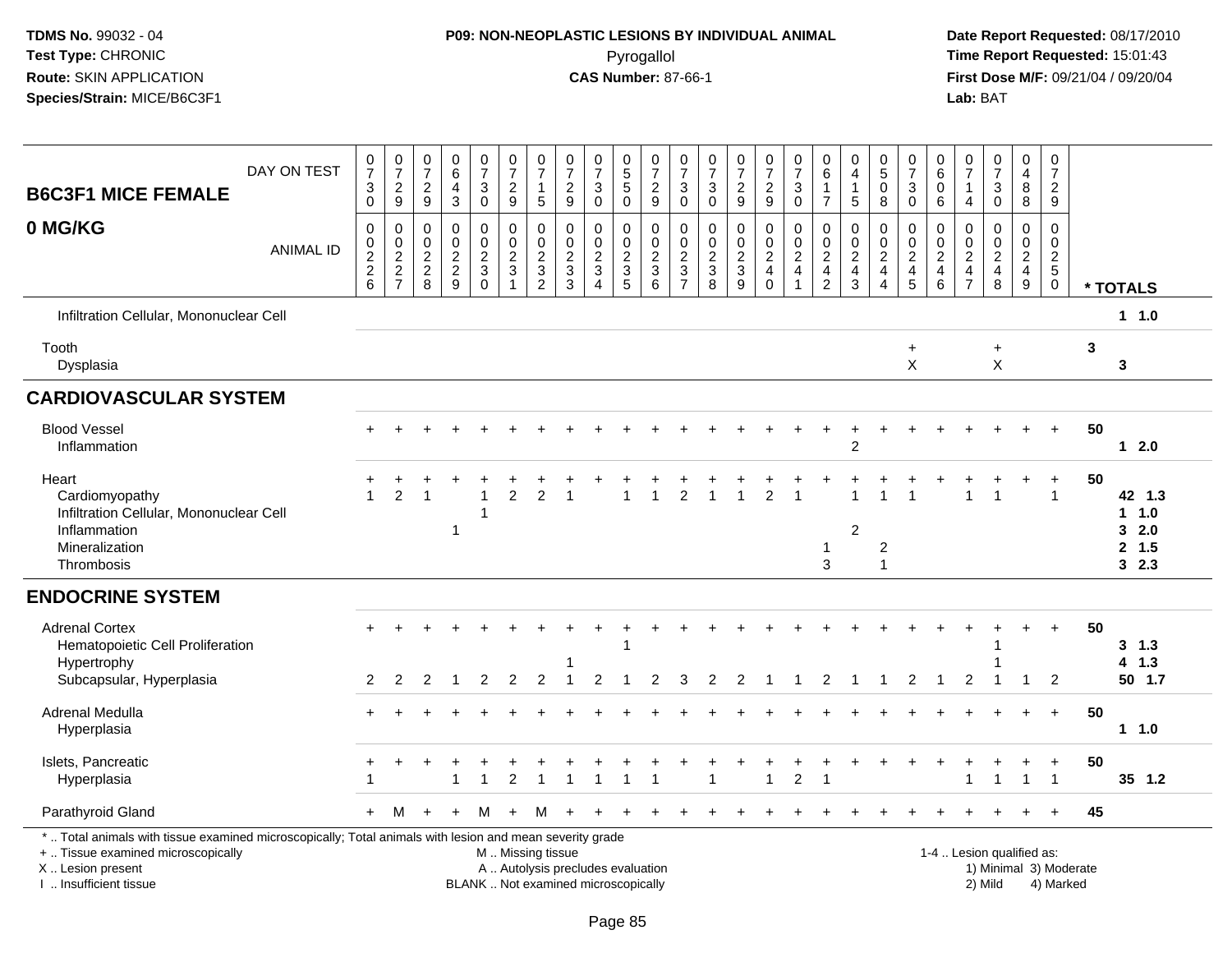# **P09: NON-NEOPLASTIC LESIONS BY INDIVIDUAL ANIMAL**Pyrogallol **Time Report Requested:** 15:01:43

| <b>B6C3F1 MICE FEMALE</b>                                                                                                                                                                     | DAY ON TEST      | $\frac{0}{7}$<br>$\ensuremath{\mathsf{3}}$<br>$\overline{0}$        | $\begin{array}{c} 0 \\ 7 \end{array}$<br>$\overline{c}$<br>$\boldsymbol{9}$ | $\pmb{0}$<br>$\overline{7}$<br>$\overline{c}$<br>$\boldsymbol{9}$ | $_{\rm 6}^{\rm 0}$<br>$\overline{\mathbf{4}}$<br>$\mathsf 3$                     | $\frac{0}{7}$<br>$\sqrt{3}$<br>$\overline{0}$                    | $\frac{0}{7}$<br>$\frac{2}{9}$                                                                | $\begin{array}{c} 0 \\ 7 \end{array}$<br>1<br>5                        | $\frac{0}{7}$<br>$\overline{c}$<br>$\boldsymbol{9}$            | $\frac{0}{7}$<br>$\mathbf{3}$<br>$\mathbf 0$              | 0<br>5<br>5<br>0                                                                | $\begin{array}{c} 0 \\ 7 \end{array}$<br>$\frac{2}{9}$ | $\frac{0}{7}$<br>3<br>$\mathbf 0$                                   | $\frac{0}{7}$<br>$\mathbf{3}$<br>$\overline{0}$               | $\frac{0}{7}$<br>$\overline{2}$<br>9           | $\frac{0}{7}$<br>$\frac{2}{9}$                               | $\frac{0}{7}$<br>3<br>$\pmb{0}$                                                               | 0<br>$6\phantom{1}$<br>$\mathbf{1}$<br>$\overline{7}$                          | $\begin{smallmatrix}0\\4\end{smallmatrix}$<br>$\overline{1}$<br>$\overline{5}$ | 0<br>$\sqrt{5}$<br>0<br>$\,8\,$                             | $\pmb{0}$<br>$\overline{7}$<br>$\ensuremath{\mathsf{3}}$<br>$\mathbf 0$ | 0<br>$6\phantom{a}$<br>0<br>$\,6$              | 0<br>$\overline{7}$<br>$\mathbf{1}$<br>$\overline{4}$                  | $\frac{0}{7}$<br>$\mathbf{3}$<br>$\overline{0}$         | $\pmb{0}$<br>$\overline{\mathbf{4}}$<br>8<br>$\bf 8$ | $\pmb{0}$<br>$\overline{7}$<br>$\overline{2}$<br>$\boldsymbol{9}$       |                                     |    |                                                       |
|-----------------------------------------------------------------------------------------------------------------------------------------------------------------------------------------------|------------------|---------------------------------------------------------------------|-----------------------------------------------------------------------------|-------------------------------------------------------------------|----------------------------------------------------------------------------------|------------------------------------------------------------------|-----------------------------------------------------------------------------------------------|------------------------------------------------------------------------|----------------------------------------------------------------|-----------------------------------------------------------|---------------------------------------------------------------------------------|--------------------------------------------------------|---------------------------------------------------------------------|---------------------------------------------------------------|------------------------------------------------|--------------------------------------------------------------|-----------------------------------------------------------------------------------------------|--------------------------------------------------------------------------------|--------------------------------------------------------------------------------|-------------------------------------------------------------|-------------------------------------------------------------------------|------------------------------------------------|------------------------------------------------------------------------|---------------------------------------------------------|------------------------------------------------------|-------------------------------------------------------------------------|-------------------------------------|----|-------------------------------------------------------|
| 0 MG/KG                                                                                                                                                                                       | <b>ANIMAL ID</b> | $\boldsymbol{0}$<br>$\begin{array}{c} 0 \\ 2 \\ 2 \\ 6 \end{array}$ | 0<br>$\mathbf 0$<br>$\overline{a}$<br>$\overline{c}$<br>$\overline{7}$      | 0<br>$\pmb{0}$<br>$\overline{c}$<br>$\sqrt{2}$<br>8               | $\mathbf 0$<br>$\ddot{\mathbf{0}}$<br>$\begin{array}{c} 2 \\ 2 \\ 9 \end{array}$ | 0<br>$\pmb{0}$<br>$\boldsymbol{2}$<br>$\mathbf 3$<br>$\mathbf 0$ | $\mathbf 0$<br>$\ddot{\mathbf{0}}$<br>$\sqrt{2}$<br>$\sqrt{3}$<br>$\overline{1}$              | 0<br>$\mathbf 0$<br>$\overline{c}$<br>$\mathfrak{S}$<br>$\overline{c}$ | $\mathbf 0$<br>$\frac{0}{2}$<br>$\ensuremath{\mathsf{3}}$<br>3 | 0<br>$\mathbf 0$<br>$\overline{2}$<br>3<br>$\overline{4}$ | 0<br>$\pmb{0}$<br>$\overline{c}$<br>$\ensuremath{\mathsf{3}}$<br>$\overline{5}$ | 0<br>$\mathbf 0$<br>$\frac{2}{3}$<br>6                 | 0<br>0<br>$\sqrt{2}$<br>$\ensuremath{\mathsf{3}}$<br>$\overline{7}$ | $\mathbf 0$<br>$\mathbf 0$<br>$\sqrt{2}$<br>$\mathbf{3}$<br>8 | 0<br>$\mathsf{O}\xspace$<br>$\frac{2}{3}$<br>9 | 0<br>$\frac{0}{2}$<br>$\overline{\mathbf{4}}$<br>$\mathbf 0$ | $\pmb{0}$<br>$\ddot{\mathbf{0}}$<br>$\overline{c}$<br>$\overline{\mathbf{4}}$<br>$\mathbf{1}$ | 0<br>$\mathsf{O}\xspace$<br>$\overline{c}$<br>$\overline{4}$<br>$\overline{2}$ | 0<br>$\pmb{0}$<br>$\sqrt{2}$<br>$\overline{4}$<br>3                            | 0<br>$\mathbf 0$<br>$\boldsymbol{2}$<br>$\overline{4}$<br>4 | $\mathbf 0$<br>$\,0\,$<br>$\frac{2}{4}$<br>$\overline{5}$               | 0<br>$\mathsf 0$<br>$\boldsymbol{2}$<br>4<br>6 | 0<br>$\mathbf 0$<br>$\overline{c}$<br>$\overline{4}$<br>$\overline{7}$ | 0<br>$\pmb{0}$<br>$\overline{c}$<br>$\overline{4}$<br>8 | 0<br>$\mathbf 0$<br>$\frac{2}{4}$<br>9               | $\mathbf 0$<br>$\pmb{0}$<br>$\overline{c}$<br>$\sqrt{5}$<br>$\mathbf 0$ |                                     |    | * TOTALS                                              |
| <b>Pituitary Gland</b><br>Angiectasis<br>Hemorrhage<br>Pars Distalis, Hyperplasia                                                                                                             |                  | $\overline{2}$                                                      |                                                                             | 2                                                                 |                                                                                  | $\overline{4}$                                                   | $\overline{2}$                                                                                |                                                                        |                                                                |                                                           |                                                                                 | $\mathbf{1}$                                           |                                                                     |                                                               | $2 \quad 1$                                    |                                                              |                                                                                               |                                                                                |                                                                                | $\ddot{}$                                                   | 3                                                                       | 1                                              |                                                                        | $\ddot{}$                                               | $+$                                                  | $+$                                                                     |                                     | 50 | 13.0<br>13.0<br>17, 1.7                               |
| <b>Thyroid Gland</b><br>Infiltration Cellular, Mononuclear Cell                                                                                                                               |                  |                                                                     |                                                                             |                                                                   |                                                                                  |                                                                  |                                                                                               |                                                                        |                                                                |                                                           |                                                                                 |                                                        |                                                                     |                                                               |                                                |                                                              |                                                                                               |                                                                                |                                                                                |                                                             |                                                                         |                                                |                                                                        |                                                         |                                                      | $+$                                                                     |                                     | 50 | 1 1.0                                                 |
| <b>GENERAL BODY SYSTEM</b>                                                                                                                                                                    |                  |                                                                     |                                                                             |                                                                   |                                                                                  |                                                                  |                                                                                               |                                                                        |                                                                |                                                           |                                                                                 |                                                        |                                                                     |                                                               |                                                |                                                              |                                                                                               |                                                                                |                                                                                |                                                             |                                                                         |                                                |                                                                        |                                                         |                                                      |                                                                         |                                     |    |                                                       |
| Peritoneum<br>Inflammation                                                                                                                                                                    |                  |                                                                     |                                                                             |                                                                   |                                                                                  |                                                                  |                                                                                               |                                                                        | $\ddot{}$<br>$\overline{2}$                                    |                                                           |                                                                                 |                                                        |                                                                     |                                                               |                                                |                                                              |                                                                                               |                                                                                |                                                                                |                                                             |                                                                         |                                                |                                                                        |                                                         |                                                      |                                                                         | 1                                   |    | $12.0$                                                |
| <b>Tissue NOS</b>                                                                                                                                                                             |                  |                                                                     |                                                                             |                                                                   |                                                                                  |                                                                  |                                                                                               |                                                                        |                                                                |                                                           |                                                                                 |                                                        |                                                                     |                                                               |                                                |                                                              |                                                                                               |                                                                                |                                                                                |                                                             |                                                                         |                                                |                                                                        |                                                         |                                                      |                                                                         | $\mathbf 1$                         |    |                                                       |
| <b>GENITAL SYSTEM</b>                                                                                                                                                                         |                  |                                                                     |                                                                             |                                                                   |                                                                                  |                                                                  |                                                                                               |                                                                        |                                                                |                                                           |                                                                                 |                                                        |                                                                     |                                                               |                                                |                                                              |                                                                                               |                                                                                |                                                                                |                                                             |                                                                         |                                                |                                                                        |                                                         |                                                      |                                                                         |                                     |    |                                                       |
| <b>Clitoral Gland</b><br>Inflammation                                                                                                                                                         |                  |                                                                     |                                                                             |                                                                   | 3                                                                                |                                                                  |                                                                                               |                                                                        |                                                                |                                                           |                                                                                 |                                                        |                                                                     |                                                               |                                                |                                                              |                                                                                               | М                                                                              | $\ddot{}$                                                                      | $\ddot{}$                                                   |                                                                         |                                                |                                                                        |                                                         |                                                      | $+$                                                                     |                                     | 49 | $10$ 1.4                                              |
| Ovary<br>Cyst<br>Inflammation<br>Mineralization<br><b>Necrosis</b><br>Pigmentation                                                                                                            |                  |                                                                     |                                                                             |                                                                   |                                                                                  |                                                                  |                                                                                               |                                                                        |                                                                |                                                           |                                                                                 |                                                        | 4                                                                   |                                                               |                                                | 2                                                            |                                                                                               |                                                                                |                                                                                |                                                             |                                                                         |                                                |                                                                        |                                                         |                                                      | $\ddot{+}$                                                              |                                     | 50 | 72.1<br>2.5<br>3.0<br>$\mathbf{1}$<br>14.0<br>$1 1.0$ |
| Oviduct<br>Infiltration Cellular, Mononuclear Cell                                                                                                                                            |                  |                                                                     |                                                                             |                                                                   |                                                                                  |                                                                  |                                                                                               |                                                                        |                                                                |                                                           |                                                                                 |                                                        |                                                                     |                                                               |                                                |                                                              |                                                                                               |                                                                                | $\ddot{}$<br>$\overline{2}$                                                    |                                                             |                                                                         |                                                |                                                                        |                                                         |                                                      |                                                                         | 1                                   |    | $12.0$                                                |
| <b>Uterus</b>                                                                                                                                                                                 |                  | $+$                                                                 | $+$                                                                         | $+$                                                               | $+$                                                                              | $+$                                                              | $+$                                                                                           |                                                                        | $+$ $+$ $+$                                                    |                                                           | $+$                                                                             | $+$                                                    |                                                                     | $+$ $+$                                                       | $+$                                            | $+$                                                          | $+$                                                                                           | $\pm$                                                                          | $\ddot{}$                                                                      | $\ddot{}$                                                   | $\pm$                                                                   | $\div$                                         | $\ddot{}$                                                              | $\overline{+}$                                          | $+$                                                  | $+$                                                                     |                                     | 50 |                                                       |
| *  Total animals with tissue examined microscopically; Total animals with lesion and mean severity grade<br>+  Tissue examined microscopically<br>X  Lesion present<br>I  Insufficient tissue |                  |                                                                     |                                                                             |                                                                   |                                                                                  |                                                                  | M  Missing tissue<br>A  Autolysis precludes evaluation<br>BLANK  Not examined microscopically |                                                                        |                                                                |                                                           |                                                                                 |                                                        |                                                                     |                                                               |                                                |                                                              |                                                                                               |                                                                                |                                                                                |                                                             |                                                                         |                                                |                                                                        | 1-4  Lesion qualified as:<br>2) Mild                    |                                                      |                                                                         | 1) Minimal 3) Moderate<br>4) Marked |    |                                                       |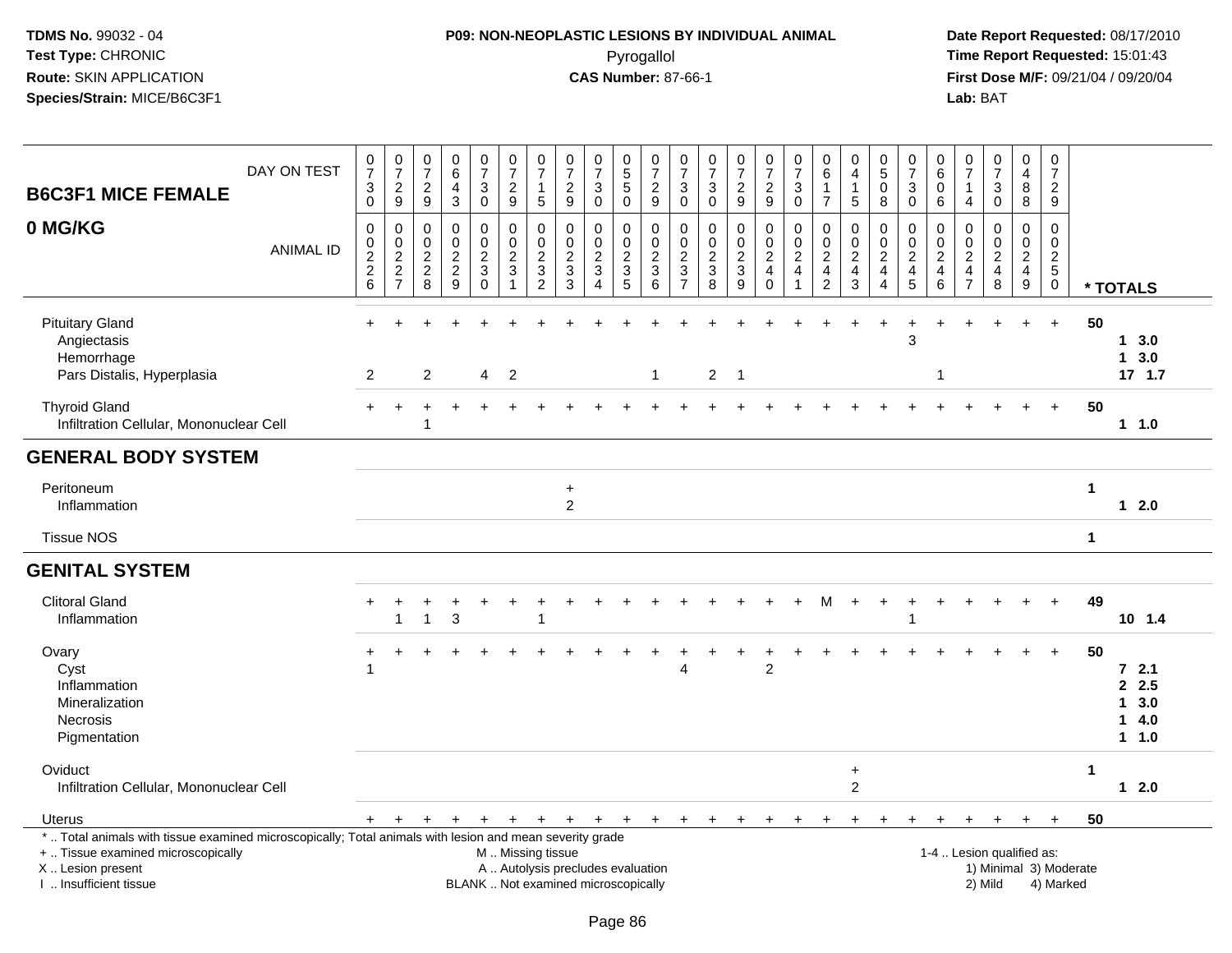#### **P09: NON-NEOPLASTIC LESIONS BY INDIVIDUAL ANIMAL**Pyrogallol **Time Report Requested:** 15:01:43

 **Date Report Requested:** 08/17/2010 **First Dose M/F:** 09/21/04 / 09/20/04<br>**Lab:** BAT **Lab:** BAT

| DAY ON TEST<br><b>B6C3F1 MICE FEMALE</b>                                                                                                                                                                                                                              | $\frac{0}{7}$<br>3<br>$\pmb{0}$                   | $\begin{array}{c} 0 \\ 7 \end{array}$<br>$\overline{c}$<br>$\boldsymbol{9}$                       | $\frac{0}{7}$<br>$\frac{2}{9}$                        | $\begin{array}{c} 0 \\ 6 \end{array}$<br>$\frac{4}{3}$        | $\frac{0}{7}$<br>3<br>$\pmb{0}$                                              | $\frac{0}{7}$<br>$\frac{2}{9}$                                                                           | $\frac{0}{7}$<br>$\mathbf{1}$<br>$\overline{5}$                                      | $\frac{0}{7}$<br>$\boldsymbol{2}$<br>$\boldsymbol{9}$ | $\frac{0}{7}$<br>$\mathbf 3$<br>$\pmb{0}$            | $\begin{array}{c} 0 \\ 5 \\ 5 \end{array}$<br>$\mathbf 0$ | 0729                                 | $\frac{0}{7}$<br>$\sqrt{3}$<br>$\mathsf{O}\xspace$ | $\frac{0}{7}$<br>3<br>$\mathbf 0$                                  | $\frac{0}{7}$<br>$\frac{2}{9}$                                               | $\frac{0}{7}$<br>$\frac{2}{9}$ | $\frac{0}{7}$<br>$\mathbf{3}$<br>$\pmb{0}$                                                   | $\begin{array}{c} 0 \\ 6 \end{array}$<br>$\mathbf{1}$<br>$\overline{7}$             | 0<br>$\overline{\mathbf{4}}$<br>$\mathbf{1}$<br>$\sqrt{5}$               | $\begin{array}{c} 0 \\ 5 \end{array}$<br>$\mathbf 0$<br>8                                                        | $\frac{0}{7}$<br>$\mathbf{3}$<br>$\mathbf 0$            | 0<br>$\,6$<br>$\mathbf 0$<br>$\,6\,$                               | $\frac{0}{7}$<br>$\mathbf{1}$<br>$\overline{4}$                               | $\begin{smallmatrix}0\\7\end{smallmatrix}$<br>$\mathsf 3$<br>$\mathsf{O}\xspace$            | $\begin{smallmatrix}0\0\4\end{smallmatrix}$<br>$\bf 8$<br>$\bf 8$ | $\frac{0}{7}$<br>$\frac{2}{9}$            |    |                                                                                              |
|-----------------------------------------------------------------------------------------------------------------------------------------------------------------------------------------------------------------------------------------------------------------------|---------------------------------------------------|---------------------------------------------------------------------------------------------------|-------------------------------------------------------|---------------------------------------------------------------|------------------------------------------------------------------------------|----------------------------------------------------------------------------------------------------------|--------------------------------------------------------------------------------------|-------------------------------------------------------|------------------------------------------------------|-----------------------------------------------------------|--------------------------------------|----------------------------------------------------|--------------------------------------------------------------------|------------------------------------------------------------------------------|--------------------------------|----------------------------------------------------------------------------------------------|-------------------------------------------------------------------------------------|--------------------------------------------------------------------------|------------------------------------------------------------------------------------------------------------------|---------------------------------------------------------|--------------------------------------------------------------------|-------------------------------------------------------------------------------|---------------------------------------------------------------------------------------------|-------------------------------------------------------------------|-------------------------------------------|----|----------------------------------------------------------------------------------------------|
| 0 MG/KG<br><b>ANIMAL ID</b>                                                                                                                                                                                                                                           | 0<br>$\pmb{0}$<br>$\overline{c}$<br>$\frac{2}{6}$ | $\mathbf 0$<br>$\begin{smallmatrix} 0\\2 \end{smallmatrix}$<br>$\boldsymbol{2}$<br>$\overline{7}$ | 0<br>$\,0\,$<br>$\overline{c}$<br>$\overline{c}$<br>8 | $\mathbf 0$<br>$\pmb{0}$<br>$\overline{2}$<br>$\sqrt{2}$<br>9 | 0<br>$\pmb{0}$<br>$\overline{c}$<br>$\ensuremath{\mathsf{3}}$<br>$\mathbf 0$ | $\pmb{0}$<br>$\begin{smallmatrix} 0\\2 \end{smallmatrix}$<br>$\ensuremath{\mathsf{3}}$<br>$\overline{1}$ | 0<br>$\mathop{2}\limits^{\mathbb{O}}$<br>$\ensuremath{\mathsf{3}}$<br>$\overline{c}$ | 0<br>$\pmb{0}$<br>$\sqrt{2}$<br>3<br>3                | $\pmb{0}$<br>$\frac{0}{2}$<br>$\boldsymbol{\Lambda}$ | 0<br>$\mathbf 0$<br>$\frac{2}{3}$<br>5                    | $\pmb{0}$<br>$_2^0$<br>$\frac{3}{6}$ | $\pmb{0}$<br>$\frac{0}{2}$<br>$\frac{3}{7}$        | 0<br>$\pmb{0}$<br>$\overline{c}$<br>$\ensuremath{\mathsf{3}}$<br>8 | $\pmb{0}$<br>$\begin{smallmatrix} 0\\2 \end{smallmatrix}$<br>$\sqrt{3}$<br>9 | 0<br>$\frac{0}{2}$<br>$\Omega$ | $\begin{smallmatrix} 0\\0\\2 \end{smallmatrix}$<br>$\overline{\mathbf{4}}$<br>$\overline{1}$ | $\begin{smallmatrix} 0\\0\\2 \end{smallmatrix}$<br>$\overline{4}$<br>$\overline{2}$ | 0<br>$\begin{smallmatrix} 0\\2 \end{smallmatrix}$<br>$\overline{4}$<br>3 | $\mathbf 0$<br>$\begin{smallmatrix} 0\\2 \end{smallmatrix}$<br>$\overline{\mathbf{4}}$<br>$\boldsymbol{\Lambda}$ | 0<br>$\pmb{0}$<br>$\overline{c}$<br>$\overline{4}$<br>5 | 0<br>$\pmb{0}$<br>$\boldsymbol{2}$<br>$\overline{\mathbf{4}}$<br>6 | 0<br>$\pmb{0}$<br>$\overline{c}$<br>$\overline{\mathbf{4}}$<br>$\overline{7}$ | $\mathbf 0$<br>$\begin{smallmatrix} 0\\2 \end{smallmatrix}$<br>$\overline{\mathbf{4}}$<br>8 | $\pmb{0}$<br>$_2^0$<br>$\overline{4}$<br>$\boldsymbol{9}$         | $\mathbf 0$<br>$\pmb{0}$<br>$\frac{2}{5}$ |    | * TOTALS                                                                                     |
| Angiectasis<br>Inflammation<br>Thrombosis<br>Endometrium, Hyperplasia, Cystic                                                                                                                                                                                         | 3                                                 | $\overline{4}$                                                                                    | 3                                                     | 4<br>$\overline{4}$                                           | 2                                                                            | 2                                                                                                        |                                                                                      |                                                       |                                                      | 3                                                         | 3                                    | 2                                                  | 2                                                                  |                                                                              | $\mathbf{1}$<br>$\overline{2}$ | 3                                                                                            | $\overline{2}$                                                                      | $\mathbf{1}$<br>$\overline{2}$                                           | $\overline{1}$<br>3                                                                                              | 4                                                       | 2                                                                  | 3                                                                             | $\overline{2}$                                                                              | -1                                                                | $\overline{\phantom{0}}$                  |    | 13.0<br>7.1.7<br>3.7<br>3 <sup>1</sup><br>46 2.8                                             |
| <b>HEMATOPOIETIC SYSTEM</b>                                                                                                                                                                                                                                           |                                                   |                                                                                                   |                                                       |                                                               |                                                                              |                                                                                                          |                                                                                      |                                                       |                                                      |                                                           |                                      |                                                    |                                                                    |                                                                              |                                |                                                                                              |                                                                                     |                                                                          |                                                                                                                  |                                                         |                                                                    |                                                                               |                                                                                             |                                                                   |                                           |    |                                                                                              |
| <b>Bone Marrow</b><br>Hyperplasia                                                                                                                                                                                                                                     |                                                   |                                                                                                   |                                                       |                                                               |                                                                              |                                                                                                          |                                                                                      | $\overline{c}$                                        |                                                      | $\overline{2}$                                            |                                      | $\overline{2}$                                     |                                                                    |                                                                              |                                |                                                                                              | 3                                                                                   |                                                                          |                                                                                                                  |                                                         |                                                                    |                                                                               | 2                                                                                           |                                                                   | $+$                                       | 50 | 10 1.9                                                                                       |
| Lymph Node<br>Bronchial, Hyperplasia, Lymphoid<br>Inguinal, Hyperplasia, Lymphoid<br>Inguinal, Inflammation, Granulomatous<br>Lumbar, Hyperplasia, Lymphoid<br>Lumbar, Inflammation<br>Mediastinal, Infiltration Cellular, Histiocyte<br>Renal, Hyperplasia, Lymphoid |                                                   | +<br>$\overline{c}$<br>$\overline{2}$                                                             |                                                       | $\ddot{}$<br>$\mathbf 1$                                      |                                                                              | $\overline{\phantom{a}}$                                                                                 |                                                                                      | $+$                                                   |                                                      |                                                           |                                      | $\overline{1}$<br>4<br>3                           |                                                                    | $\ddot{}$<br>$\overline{c}$                                                  |                                |                                                                                              | $+$                                                                                 | $\overline{ }$<br>-1                                                     |                                                                                                                  |                                                         |                                                                    | $\ddot{}$                                                                     |                                                                                             |                                                                   |                                           | 19 | 4 1.5<br>4 1.5<br>4.0<br>$\mathbf{1}$<br>$\mathbf{2}$<br>2.5<br>3.0<br>1<br>3.0<br>1<br>14.0 |
| Lymph Node, Mandibular<br>Hyperplasia, Lymphoid                                                                                                                                                                                                                       |                                                   | $\boldsymbol{2}$                                                                                  |                                                       |                                                               |                                                                              |                                                                                                          |                                                                                      |                                                       |                                                      |                                                           |                                      |                                                    |                                                                    | $\overline{c}$                                                               |                                |                                                                                              |                                                                                     |                                                                          |                                                                                                                  | 3                                                       |                                                                    |                                                                               |                                                                                             |                                                                   |                                           | 50 | 14 1.8                                                                                       |
| Lymph Node, Mesenteric<br>Hyperplasia, Lymphoid<br>Inflammation                                                                                                                                                                                                       |                                                   |                                                                                                   |                                                       |                                                               |                                                                              |                                                                                                          |                                                                                      |                                                       |                                                      |                                                           | ÷<br>$\overline{c}$                  |                                                    |                                                                    | $\overline{2}$                                                               |                                |                                                                                              | $\mathbf +$                                                                         | $\overline{c}$                                                           | $\overline{c}$                                                                                                   | 3                                                       |                                                                    |                                                                               |                                                                                             | $\ddot{}$<br>$\overline{2}$                                       | $\ddot{}$                                 | 50 | 13 1.9<br>2.2.0                                                                              |
| Spleen<br>Hematopoietic Cell Proliferation<br>Hyperplasia, Lymphoid<br>Inflammation                                                                                                                                                                                   | $\mathbf{1}$                                      | 3                                                                                                 | 2                                                     |                                                               | 3                                                                            | $\overline{c}$                                                                                           | $\overline{c}$                                                                       |                                                       | 1                                                    | $\overline{4}$                                            | $\overline{c}$                       | $\sqrt{2}$<br>3                                    |                                                                    | $\mathbf{1}$                                                                 | $\overline{2}$                 | $\overline{c}$                                                                               |                                                                                     |                                                                          | $\mathbf 3$                                                                                                      | $\overline{c}$                                          | 3                                                                  |                                                                               | $\overline{2}$                                                                              |                                                                   | $+$<br>$\overline{\mathbf{1}}$            | 50 | 35 2.1<br>2.3<br>8<br>2.0<br>$\mathbf 1$                                                     |

\* .. Total animals with tissue examined microscopically; Total animals with lesion and mean severity grade

+ .. Tissue examined microscopically

X .. Lesion present

I .. Insufficient tissue

 M .. Missing tissueA .. Autolysis precludes evaluation

BLANK .. Not examined microscopically 2) Mild 4) Marked

1-4 .. Lesion qualified as: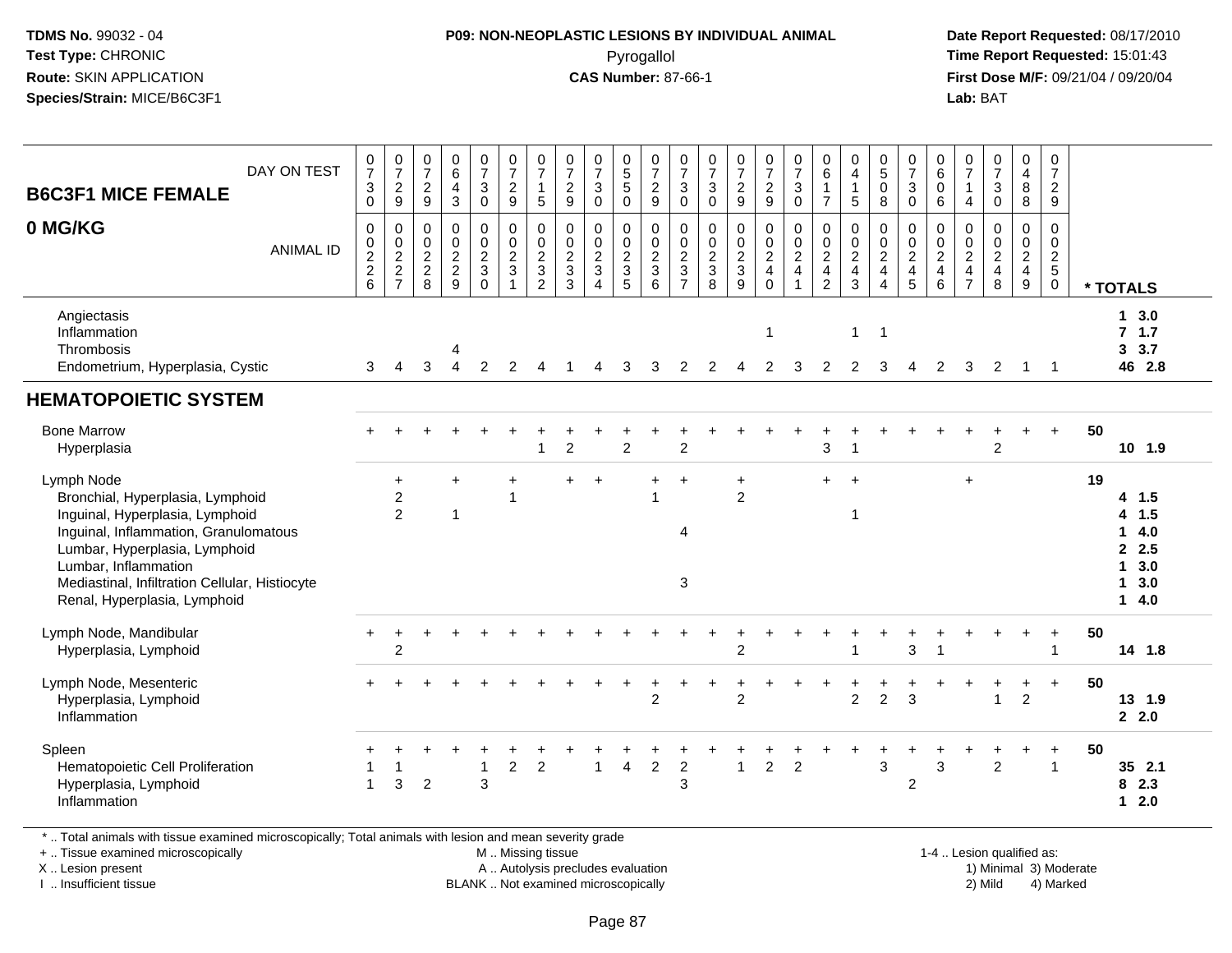# **P09: NON-NEOPLASTIC LESIONS BY INDIVIDUAL ANIMAL**Pyrogallol **Time Report Requested:** 15:01:43

| <b>B6C3F1 MICE FEMALE</b>                                                                                                                                                                     | DAY ON TEST      | $\frac{0}{7}$<br>$\ensuremath{\mathsf{3}}$<br>$\mathsf{O}\xspace$ | $\frac{0}{7}$<br>$\frac{2}{9}$         | $\frac{0}{7}$<br>$\frac{2}{9}$                                         | $\begin{array}{c} 0 \\ 6 \end{array}$<br>$\overline{4}$<br>$\mathbf{3}$ | $\begin{array}{c} 0 \\ 7 \end{array}$<br>3<br>$\pmb{0}$ | $\frac{0}{7}$<br>$\frac{2}{9}$                                                                | $\frac{0}{7}$<br>$\mathbf{1}$<br>5        | $\frac{0}{7}$<br>$\frac{2}{9}$    | $\begin{array}{c} 0 \\ 7 \end{array}$<br>$\ensuremath{\mathsf{3}}$<br>$\mathbf 0$ | $\begin{array}{c} 0 \\ 5 \\ 5 \end{array}$<br>$\mathbf 0$ | $\frac{0}{7}$<br>$\frac{2}{9}$         | $\frac{0}{7}$<br>$\mathbf{3}$<br>$\boldsymbol{0}$                                           | $\begin{array}{c} 0 \\ 7 \end{array}$<br>$\sqrt{3}$<br>$\mathbf 0$                   | $\frac{0}{7}$<br>$\frac{2}{9}$         | $\frac{0}{7}$<br>$\frac{2}{9}$                                                         | $\frac{0}{7}$<br>$\ensuremath{\mathsf{3}}$<br>$\pmb{0}$                       | 0<br>6<br>$\mathbf{1}$<br>$\overline{7}$            | $\begin{smallmatrix}0\\4\end{smallmatrix}$<br>$\mathbf{1}$<br>5 | $^{\rm 0}_{\rm 5}$<br>0<br>8                              | $\frac{0}{7}$<br>$\mathbf{3}$<br>$\mathbf 0$ | 0<br>$\,6$<br>$\mathbf 0$<br>6               | $\frac{0}{7}$<br>$\mathbf{1}$<br>$\overline{4}$                          | $\frac{0}{7}$<br>$\mathbf{3}$<br>$\mathsf{O}$       | $_4^{\rm 0}$<br>8<br>8                              | $\pmb{0}$<br>$\overline{7}$<br>$\boldsymbol{2}$<br>$9\,$ |                                     |                                                                                    |
|-----------------------------------------------------------------------------------------------------------------------------------------------------------------------------------------------|------------------|-------------------------------------------------------------------|----------------------------------------|------------------------------------------------------------------------|-------------------------------------------------------------------------|---------------------------------------------------------|-----------------------------------------------------------------------------------------------|-------------------------------------------|-----------------------------------|-----------------------------------------------------------------------------------|-----------------------------------------------------------|----------------------------------------|---------------------------------------------------------------------------------------------|--------------------------------------------------------------------------------------|----------------------------------------|----------------------------------------------------------------------------------------|-------------------------------------------------------------------------------|-----------------------------------------------------|-----------------------------------------------------------------|-----------------------------------------------------------|----------------------------------------------|----------------------------------------------|--------------------------------------------------------------------------|-----------------------------------------------------|-----------------------------------------------------|----------------------------------------------------------|-------------------------------------|------------------------------------------------------------------------------------|
| 0 MG/KG                                                                                                                                                                                       | <b>ANIMAL ID</b> | 0<br>$\pmb{0}$<br>$\frac{2}{6}$                                   | 0<br>$\mathbf 0$<br>$\frac{2}{2}$<br>7 | 0<br>$\mathsf{O}\xspace$<br>$\begin{array}{c} 2 \\ 2 \\ 8 \end{array}$ | $\mathbf 0$<br>$\mathbf 0$<br>$\frac{2}{9}$                             | 0<br>$\pmb{0}$<br>$\overline{c}$<br>3<br>$\mathbf 0$    | 0<br>$\pmb{0}$<br>$\frac{2}{3}$<br>$\mathbf{1}$                                               | 0<br>0<br>$\frac{2}{3}$<br>$\overline{2}$ | 0<br>$\mathbf 0$<br>$\frac{2}{3}$ | $\mathbf 0$<br>$\mathsf{O}\xspace$<br>$\frac{2}{3}$<br>$\overline{4}$             | 0<br>$\mathbf 0$<br>$\frac{2}{3}$<br>$\sqrt{5}$           | 0<br>$\mathbf 0$<br>$\frac{2}{3}$<br>6 | $\mathbf 0$<br>$\mathbf 0$<br>$\overline{c}$<br>$\ensuremath{\mathsf{3}}$<br>$\overline{7}$ | $\Omega$<br>$\mathbf 0$<br>$\overline{\mathbf{c}}$<br>$\ensuremath{\mathsf{3}}$<br>8 | 0<br>$\mathsf 0$<br>$\frac{2}{3}$<br>9 | $\mathbf 0$<br>$\mathbf 0$<br>$\overline{\mathbf{c}}$<br>$\overline{4}$<br>$\mathbf 0$ | 0<br>$\pmb{0}$<br>$\boldsymbol{2}$<br>$\overline{\mathbf{4}}$<br>$\mathbf{1}$ | 0<br>$\mathbf 0$<br>$\frac{2}{4}$<br>$\overline{c}$ | 0<br>$\pmb{0}$<br>$\frac{2}{4}$<br>$\mathbf{3}$                 | 0<br>$\pmb{0}$<br>$\boldsymbol{2}$<br>$\overline{4}$<br>4 | 0<br>$\mathbf 0$<br>$\frac{2}{4}$            | 0<br>$\mathbf 0$<br>$\overline{c}$<br>4<br>6 | $\mathbf 0$<br>$\mathbf 0$<br>$\begin{array}{c} 2 \\ 4 \\ 7 \end{array}$ | $\mathbf 0$<br>$\overline{0}$<br>$\frac{2}{4}$<br>8 | 0<br>$\pmb{0}$<br>$\frac{2}{4}$<br>$\boldsymbol{9}$ | $\mathbf 0$<br>$\pmb{0}$<br>$\frac{2}{5}$<br>$\pmb{0}$   |                                     | * TOTALS                                                                           |
| Pigmentation                                                                                                                                                                                  |                  |                                                                   |                                        | $\overline{\mathbf{c}}$                                                |                                                                         |                                                         |                                                                                               |                                           |                                   |                                                                                   |                                                           |                                        |                                                                                             | 1                                                                                    |                                        | 1                                                                                      | $\overline{1}$                                                                |                                                     | $\sqrt{2}$                                                      |                                                           |                                              |                                              |                                                                          |                                                     |                                                     |                                                          |                                     | $12$ 1.3                                                                           |
| Thymus<br>Hemorrhage                                                                                                                                                                          |                  |                                                                   |                                        |                                                                        |                                                                         |                                                         |                                                                                               |                                           |                                   |                                                                                   |                                                           |                                        |                                                                                             |                                                                                      |                                        |                                                                                        |                                                                               |                                                     |                                                                 |                                                           |                                              |                                              |                                                                          |                                                     |                                                     |                                                          | 50                                  | $1 \quad 2.0$                                                                      |
| Hyperplasia, Lymphoid                                                                                                                                                                         |                  | $\overline{2}$                                                    | 3                                      | $\overline{2}$                                                         |                                                                         | $\overline{2}$                                          | $\overline{2}$                                                                                |                                           |                                   |                                                                                   |                                                           | 3                                      |                                                                                             |                                                                                      | $\overline{2}$                         | $\mathbf{1}$                                                                           | 3                                                                             |                                                     |                                                                 |                                                           | 3                                            |                                              |                                                                          | 3                                                   |                                                     | $\overline{2}$                                           |                                     | 18 2.2                                                                             |
| <b>INTEGUMENTARY SYSTEM</b>                                                                                                                                                                   |                  |                                                                   |                                        |                                                                        |                                                                         |                                                         |                                                                                               |                                           |                                   |                                                                                   |                                                           |                                        |                                                                                             |                                                                                      |                                        |                                                                                        |                                                                               |                                                     |                                                                 |                                                           |                                              |                                              |                                                                          |                                                     |                                                     |                                                          |                                     |                                                                                    |
| <b>Mammary Gland</b><br>Hyperplasia                                                                                                                                                           |                  |                                                                   |                                        |                                                                        |                                                                         |                                                         |                                                                                               |                                           |                                   |                                                                                   |                                                           |                                        |                                                                                             |                                                                                      |                                        |                                                                                        |                                                                               |                                                     |                                                                 |                                                           |                                              |                                              |                                                                          |                                                     |                                                     | $\overline{+}$                                           | 50                                  | $5 \t1.4$                                                                          |
| Skin<br>Fibrosis<br>Hyperkeratosis<br>Hyperplasia<br>Inflammation<br>Ulcer<br>Control, Inflammation<br>Sebaceous Gland, Hyperplasia<br>Sebaceous Gland, Site Of Application,<br>Hyperplasia   |                  |                                                                   |                                        |                                                                        |                                                                         |                                                         |                                                                                               |                                           |                                   |                                                                                   |                                                           |                                        |                                                                                             | 1                                                                                    |                                        |                                                                                        |                                                                               |                                                     |                                                                 |                                                           |                                              |                                              |                                                                          | 3<br>$\overline{A}$<br>$\Delta$<br>3<br>3<br>2<br>1 |                                                     |                                                          | 50                                  | 1, 3.0<br>14.0<br>14.0<br>3.0<br>1.<br>3.0<br>1.<br>$3 - 1.0$<br>$12.0$<br>$1 1.0$ |
| Site Of Application, Fibrosis<br>Site Of Application, Hyperkeratosis<br>Site Of Application, Hyperplasia<br>Site Of Application, Inflammation<br>Site Of Application, Ulcer                   |                  |                                                                   | $\overline{1}$                         |                                                                        |                                                                         |                                                         |                                                                                               | $\mathbf{1}$                              | $\mathbf{1}$<br>$\mathbf{1}$      | $2 \quad 1$                                                                       |                                                           |                                        |                                                                                             | $\mathbf{1}$                                                                         | $\overline{1}$                         | $\overline{1}$                                                                         | $\overline{1}$<br>$\overline{1}$                                              | 2<br>$\overline{4}$<br>$\mathbf{3}$<br>3<br>3       | $\overline{1}$<br>-1                                            |                                                           |                                              | $\mathbf{1}$                                 | 2                                                                        | 3<br>$\mathbf{3}$<br>$\overline{4}$<br>3<br>3       | $\mathbf{1}$<br>$\mathbf{1}$                        |                                                          |                                     | 5 1.8<br>24 1.5<br>20 1.4<br>12 1.3<br>2, 3.0                                      |
| <b>MUSCULOSKELETAL SYSTEM</b>                                                                                                                                                                 |                  |                                                                   |                                        |                                                                        |                                                                         |                                                         |                                                                                               |                                           |                                   |                                                                                   |                                                           |                                        |                                                                                             |                                                                                      |                                        |                                                                                        |                                                                               |                                                     |                                                                 |                                                           |                                              |                                              |                                                                          |                                                     |                                                     |                                                          |                                     |                                                                                    |
| <b>Bone</b><br>Fibro-Osseous Lesion                                                                                                                                                           |                  | +<br>2                                                            |                                        |                                                                        |                                                                         |                                                         |                                                                                               |                                           |                                   |                                                                                   |                                                           | $\overline{c}$                         |                                                                                             |                                                                                      | $\overline{c}$                         |                                                                                        |                                                                               |                                                     | $\overline{c}$                                                  |                                                           |                                              |                                              |                                                                          |                                                     |                                                     |                                                          | 50                                  | 8 1.9                                                                              |
| *  Total animals with tissue examined microscopically; Total animals with lesion and mean severity grade<br>+  Tissue examined microscopically<br>X  Lesion present<br>I. Insufficient tissue |                  |                                                                   |                                        |                                                                        |                                                                         |                                                         | M  Missing tissue<br>A  Autolysis precludes evaluation<br>BLANK  Not examined microscopically |                                           |                                   |                                                                                   |                                                           |                                        |                                                                                             |                                                                                      |                                        |                                                                                        |                                                                               |                                                     |                                                                 |                                                           |                                              |                                              |                                                                          | 1-4  Lesion qualified as:<br>2) Mild                |                                                     |                                                          | 1) Minimal 3) Moderate<br>4) Marked |                                                                                    |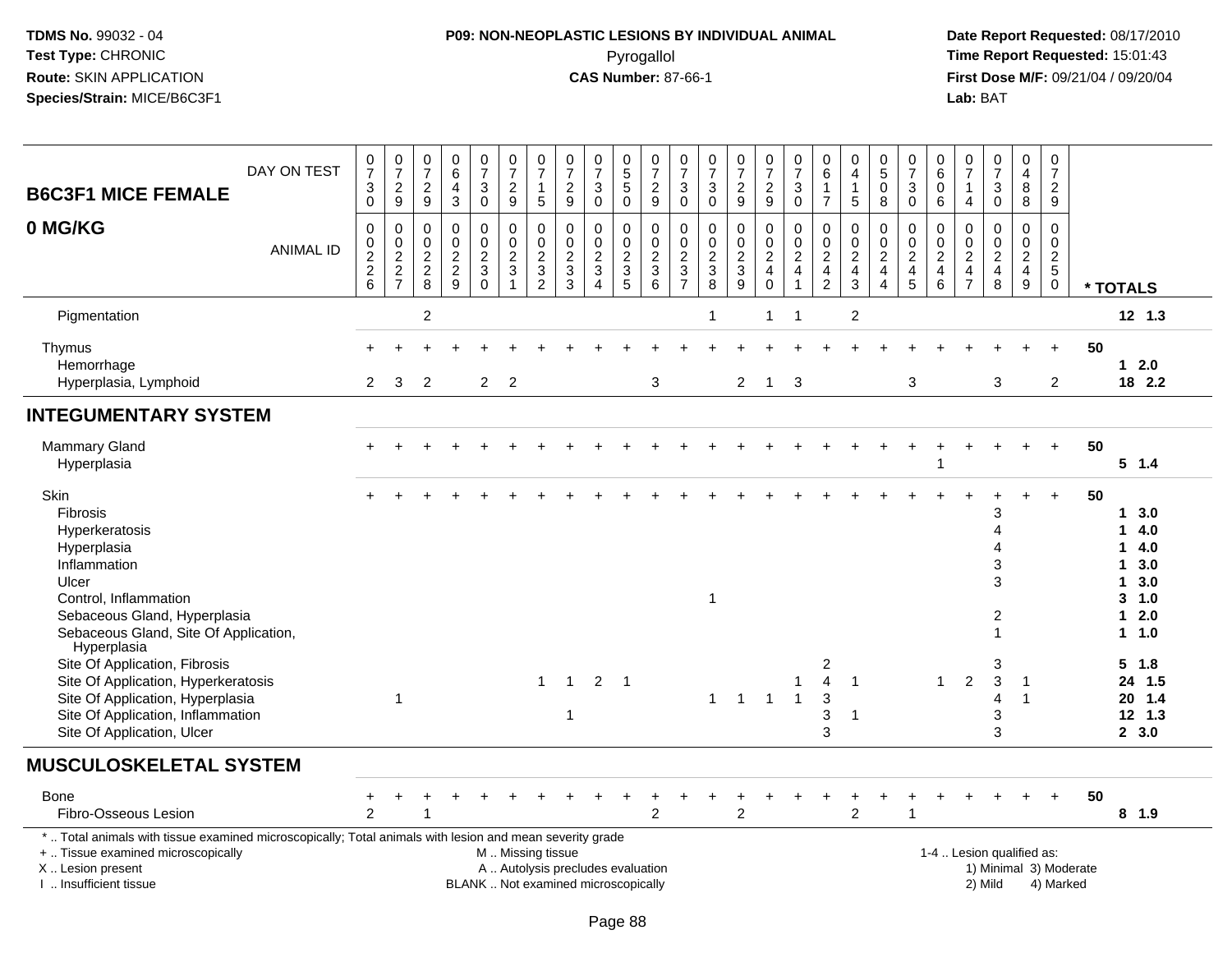#### **P09: NON-NEOPLASTIC LESIONS BY INDIVIDUAL ANIMAL**Pyrogallol **Time Report Requested:** 15:01:43

 **Date Report Requested:** 08/17/2010 **First Dose M/F:** 09/21/04 / 09/20/04<br>Lab: BAT **Lab:** BAT

| DAY ON TEST<br><b>B6C3F1 MICE FEMALE</b>                                                                       | $\frac{0}{7}$<br>$\ensuremath{\mathsf{3}}$<br>$\pmb{0}$ | $\begin{array}{c} 0 \\ 7 \end{array}$<br>$\frac{2}{9}$ | $\frac{0}{7}$<br>$\frac{2}{9}$                              | $\begin{array}{c} 0 \\ 6 \end{array}$<br>$\overline{\mathbf{4}}$<br>$\mathbf{3}$ | $\frac{0}{7}$<br>3<br>$\pmb{0}$                                 | $\frac{0}{7}$<br>$\frac{2}{9}$     | $\frac{0}{7}$<br>$\mathbf{1}$<br>5                                | $\frac{0}{7}$<br>$\frac{2}{9}$                      | $\frac{0}{7}$<br>$\ensuremath{\mathsf{3}}$<br>$\mathsf{O}\xspace$           | $\begin{array}{c} 0 \\ 5 \\ 5 \end{array}$<br>$\mathsf{O}\xspace$   | $\frac{0}{7}$<br>$\frac{2}{9}$                                           | 0<br>$\overline{7}$<br>$\mathbf{3}$<br>$\boldsymbol{0}$                                     | $\frac{0}{7}$<br>$\sqrt{3}$<br>$\mathbf 0$                        | $\frac{0}{7}$<br>$\overline{c}$<br>$\boldsymbol{9}$ | $\frac{0}{7}$<br>$\overline{a}$<br>$9\,$                                          | $\frac{0}{7}$<br>$\ensuremath{\mathsf{3}}$<br>$\mathsf 0$           | 0<br>$\,6\,$<br>$\mathbf{1}$<br>$\overline{7}$                                          | $\begin{smallmatrix}0\0\4\end{smallmatrix}$<br>$\mathbf 1$<br>$\sqrt{5}$                      | 0<br>$\overline{5}$<br>$\pmb{0}$<br>$\bf 8$                                      | $\frac{0}{7}$<br>$\sqrt{3}$<br>$\mathbf 0$                                                      | 0<br>6<br>$\mathbf 0$<br>$\,6$     | $\frac{0}{7}$<br>$\mathbf{1}$<br>$\overline{4}$   | $\frac{0}{7}$<br>3<br>$\mathsf{O}$                                  | $_4^{\rm 0}$<br>$\bf 8$<br>8                                                 | $\mathbf 0$<br>$\overline{7}$<br>$\overline{a}$<br>$9\,$      |              |                                         |
|----------------------------------------------------------------------------------------------------------------|---------------------------------------------------------|--------------------------------------------------------|-------------------------------------------------------------|----------------------------------------------------------------------------------|-----------------------------------------------------------------|------------------------------------|-------------------------------------------------------------------|-----------------------------------------------------|-----------------------------------------------------------------------------|---------------------------------------------------------------------|--------------------------------------------------------------------------|---------------------------------------------------------------------------------------------|-------------------------------------------------------------------|-----------------------------------------------------|-----------------------------------------------------------------------------------|---------------------------------------------------------------------|-----------------------------------------------------------------------------------------|-----------------------------------------------------------------------------------------------|----------------------------------------------------------------------------------|-------------------------------------------------------------------------------------------------|------------------------------------|---------------------------------------------------|---------------------------------------------------------------------|------------------------------------------------------------------------------|---------------------------------------------------------------|--------------|-----------------------------------------|
| 0 MG/KG<br><b>ANIMAL ID</b>                                                                                    | 0<br>$\begin{array}{c} 0 \\ 2 \\ 2 \end{array}$<br>6    | 0<br>$\frac{0}{2}$<br>$\overline{7}$                   | 0<br>$\mathbf 0$<br>$\overline{2}$<br>$\sqrt{2}$<br>$\,8\,$ | $\mathbf 0$<br>$\mathbf 0$<br>$\frac{2}{2}$<br>9                                 | 0<br>$\mathbf 0$<br>$\overline{2}$<br>$\sqrt{3}$<br>$\mathbf 0$ | 0<br>$\frac{0}{2}$<br>$\mathbf{1}$ | $\mathbf 0$<br>$\pmb{0}$<br>$\overline{2}$<br>3<br>$\overline{2}$ | 0<br>$\mathbf 0$<br>$\overline{2}$<br>$\frac{1}{3}$ | $\mathbf 0$<br>$\pmb{0}$<br>$\overline{2}$<br>$\mathsf 3$<br>$\overline{4}$ | $\mathbf 0$<br>$\mathbf 0$<br>$\overline{2}$<br>$\overline{3}$<br>5 | $\mathbf 0$<br>$\mathsf{O}$<br>$\overline{2}$<br>$\mathbf{3}$<br>$\,6\,$ | $\mathbf 0$<br>$\mathbf 0$<br>$\overline{2}$<br>$\ensuremath{\mathsf{3}}$<br>$\overline{7}$ | $\mathbf 0$<br>$\mathbf 0$<br>$\overline{2}$<br>$\mathbf{3}$<br>8 | $\mathbf 0$<br>$\frac{0}{2}$<br>9                   | 0<br>$\begin{smallmatrix} 0\\2 \end{smallmatrix}$<br>$\overline{\mathbf{4}}$<br>0 | $\mathbf 0$<br>$^{\rm 0}_{\rm 2}$<br>$\overline{4}$<br>$\mathbf{1}$ | $\mathbf 0$<br>$\pmb{0}$<br>$\overline{2}$<br>$\overline{\mathbf{4}}$<br>$\overline{c}$ | $\mathbf 0$<br>$\begin{smallmatrix} 0\\2 \end{smallmatrix}$<br>$\overline{4}$<br>$\mathbf{3}$ | 0<br>$\mathsf{O}$<br>$\overline{2}$<br>$\overline{\mathbf{4}}$<br>$\overline{4}$ | $\mathbf 0$<br>$\begin{smallmatrix} 0\\2 \end{smallmatrix}$<br>$\overline{4}$<br>$\overline{5}$ | 0<br>0<br>$\overline{2}$<br>4<br>6 | 0<br>$\pmb{0}$<br>$\overline{2}$<br>$\frac{4}{7}$ | $\mathbf 0$<br>$\mathbf 0$<br>$\overline{2}$<br>$\overline{4}$<br>8 | $\mathbf 0$<br>$\begin{smallmatrix} 0\\2 \end{smallmatrix}$<br>$\frac{4}{9}$ | $\mathbf 0$<br>0<br>$\overline{2}$<br>$\sqrt{5}$<br>$\pmb{0}$ |              | * TOTALS                                |
| <b>Skeletal Muscle</b><br>Inflammation                                                                         |                                                         |                                                        |                                                             |                                                                                  |                                                                 |                                    |                                                                   | $\ddot{}$<br>$\overline{2}$                         |                                                                             |                                                                     |                                                                          |                                                                                             |                                                                   |                                                     |                                                                                   |                                                                     |                                                                                         |                                                                                               |                                                                                  |                                                                                                 |                                    |                                                   |                                                                     |                                                                              |                                                               | 4            | $12.0$                                  |
| <b>NERVOUS SYSTEM</b>                                                                                          |                                                         |                                                        |                                                             |                                                                                  |                                                                 |                                    |                                                                   |                                                     |                                                                             |                                                                     |                                                                          |                                                                                             |                                                                   |                                                     |                                                                                   |                                                                     |                                                                                         |                                                                                               |                                                                                  |                                                                                                 |                                    |                                                   |                                                                     |                                                                              |                                                               |              |                                         |
| <b>Brain</b><br>Infiltration Cellular, Mononuclear Cell<br>Inflammation                                        | $\pm$                                                   |                                                        |                                                             |                                                                                  |                                                                 |                                    |                                                                   |                                                     |                                                                             |                                                                     |                                                                          |                                                                                             |                                                                   |                                                     |                                                                                   |                                                                     |                                                                                         | 2                                                                                             |                                                                                  |                                                                                                 |                                    |                                                   |                                                                     |                                                                              | $\ddot{}$                                                     | 50           | 1 1.0<br>$12.0$                         |
| <b>Peripheral Nerve</b><br>Sciatic, Atrophy<br>Sciatic, Infiltration Cellular, Mononuclear Cell                |                                                         |                                                        |                                                             |                                                                                  |                                                                 |                                    |                                                                   |                                                     |                                                                             |                                                                     |                                                                          |                                                                                             |                                                                   |                                                     |                                                                                   |                                                                     |                                                                                         |                                                                                               |                                                                                  |                                                                                                 |                                    |                                                   |                                                                     |                                                                              |                                                               | $\mathbf{2}$ | 13.0<br>$1 1.0$                         |
| Spinal Cord<br>Atrophy<br>Degeneration                                                                         |                                                         |                                                        |                                                             |                                                                                  |                                                                 |                                    |                                                                   |                                                     |                                                                             |                                                                     |                                                                          |                                                                                             |                                                                   |                                                     |                                                                                   |                                                                     |                                                                                         |                                                                                               |                                                                                  |                                                                                                 |                                    |                                                   |                                                                     |                                                                              |                                                               | $\mathbf{2}$ | 13.0<br>13.0                            |
| <b>RESPIRATORY SYSTEM</b>                                                                                      |                                                         |                                                        |                                                             |                                                                                  |                                                                 |                                    |                                                                   |                                                     |                                                                             |                                                                     |                                                                          |                                                                                             |                                                                   |                                                     |                                                                                   |                                                                     |                                                                                         |                                                                                               |                                                                                  |                                                                                                 |                                    |                                                   |                                                                     |                                                                              |                                                               |              |                                         |
| Lung<br>Infiltration Cellular, Histiocyte<br>Inflammation<br>Metaplasia, Osseous<br>Pigmentation<br>Thrombosis |                                                         |                                                        |                                                             |                                                                                  |                                                                 |                                    | 3<br>$\overline{2}$                                               |                                                     |                                                                             |                                                                     |                                                                          |                                                                                             |                                                                   |                                                     |                                                                                   |                                                                     | $\mathbf{3}$                                                                            |                                                                                               |                                                                                  |                                                                                                 |                                    |                                                   |                                                                     | $+$                                                                          | $\ddot{}$                                                     | 50           | 2.0<br>3, 1.7<br>2, 1.0<br>11.0<br>13.0 |
| Artery, Mineralization<br>Nose<br>Inflammation<br>Glands, Dilatation                                           |                                                         |                                                        |                                                             |                                                                                  |                                                                 | $\pm$                              | $\ddot{}$<br>$\overline{1}$                                       |                                                     | -1                                                                          |                                                                     |                                                                          |                                                                                             | 1                                                                 |                                                     |                                                                                   |                                                                     | ÷<br>$\overline{c}$                                                                     |                                                                                               | $\overline{1}$                                                                   |                                                                                                 | $\mathbf{1}$                       |                                                   |                                                                     | $\ddot{}$                                                                    | $+$                                                           | 50           | 11.0<br>13, 1.1<br>2 1.0                |

X .. Lesion present

I .. Insufficient tissue

BLANK .. Not examined microscopically and the state of the 2) Mild

A .. Autolysis precludes evaluation and the service of the service of the service of the service of the service of the service of the service of the service of the service of the service of the service of the service of th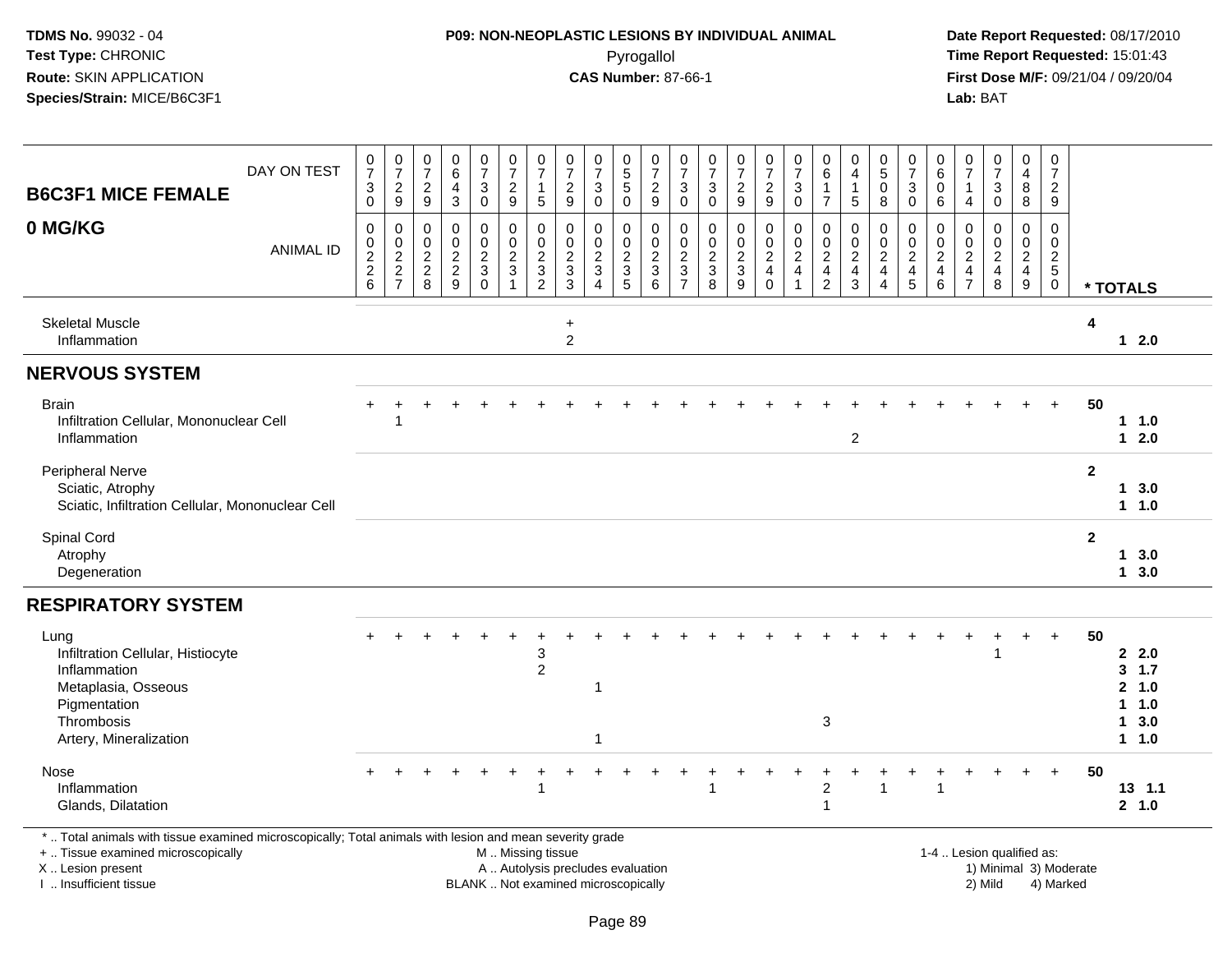#### **P09: NON-NEOPLASTIC LESIONS BY INDIVIDUAL ANIMAL**Pyrogallol **Time Report Requested:** 15:01:43

 **Date Report Requested:** 08/17/2010 **First Dose M/F:** 09/21/04 / 09/20/04<br>Lab: BAT **Lab:** BAT

| DAY ON TEST<br><b>B6C3F1 MICE FEMALE</b>                                                                                                                            | $\frac{0}{7}$<br>3<br>$\mathbf 0$      | $\frac{0}{7}$<br>$\frac{2}{9}$  | $\begin{smallmatrix}0\\7\end{smallmatrix}$<br>$\frac{2}{9}$ | $\begin{array}{c} 0 \\ 6 \end{array}$<br>$\overline{4}$<br>$\overline{3}$ | $\begin{array}{c} 0 \\ 7 \end{array}$<br>$\mathbf{3}$<br>$\overline{0}$ | $\frac{0}{7}$<br>$\frac{2}{9}$                         | $\frac{0}{7}$<br>$\mathbf{1}$<br>5                            | $\frac{0}{7}$<br>$\frac{2}{9}$                        | $\frac{0}{7}$<br>3<br>$\Omega$                    | $\begin{array}{c} 0 \\ 5 \\ 5 \end{array}$<br>$\overline{0}$     | $\frac{0}{7}$<br>$\overline{2}$<br>$\overline{9}$ | $\frac{0}{7}$<br>$\sqrt{3}$<br>$\Omega$ | $\frac{0}{7}$<br>$_{0}^{3}$                                  | $\frac{0}{7}$<br>$\frac{2}{9}$       | $\frac{0}{7}$<br>9                        | 0<br>$\overline{7}$<br>$\mathbf{3}$<br>$\Omega$ | $\begin{array}{c} 0 \\ 6 \end{array}$<br>$\mathbf{1}$<br>$\overline{7}$ | 0<br>$\overline{4}$<br>$\mathbf{1}$<br>5                   | $\begin{array}{c} 0 \\ 5 \\ 0 \\ 8 \end{array}$ | $\begin{array}{c} 0 \\ 7 \end{array}$<br>$_{0}^{3}$       | $\begin{matrix} 0 \\ 6 \end{matrix}$<br>$\mathbf 0$<br>$6^{\circ}$ | $\frac{0}{7}$<br>$\mathbf{1}$<br>$\overline{4}$     | $\frac{0}{7}$<br>3<br>$\overline{0}$ | 0<br>$\overline{4}$<br>8<br>$\overline{8}$       | 0<br>$\overline{7}$<br>$\boldsymbol{2}$<br>9   |    |                                                          |
|---------------------------------------------------------------------------------------------------------------------------------------------------------------------|----------------------------------------|---------------------------------|-------------------------------------------------------------|---------------------------------------------------------------------------|-------------------------------------------------------------------------|--------------------------------------------------------|---------------------------------------------------------------|-------------------------------------------------------|---------------------------------------------------|------------------------------------------------------------------|---------------------------------------------------|-----------------------------------------|--------------------------------------------------------------|--------------------------------------|-------------------------------------------|-------------------------------------------------|-------------------------------------------------------------------------|------------------------------------------------------------|-------------------------------------------------|-----------------------------------------------------------|--------------------------------------------------------------------|-----------------------------------------------------|--------------------------------------|--------------------------------------------------|------------------------------------------------|----|----------------------------------------------------------|
| 0 MG/KG<br><b>ANIMAL ID</b>                                                                                                                                         | $\mathbf 0$<br>0<br>$\frac{2}{2}$<br>6 | $\pmb{0}$<br>$\frac{0}{2}$<br>7 | $\mathbf 0$<br>$\mathbf 0$<br>$\frac{2}{8}$                 | $\mathbf 0$<br>$0$<br>$2$<br>$9$                                          | $\mathbf 0$<br>$\frac{0}{2}$<br>$\mathbf 0$                             | $\pmb{0}$<br>$\frac{0}{2}$<br>$\mathbf{1}$             | $\mathbf 0$<br>$\mathbf 0$<br>$\frac{2}{3}$<br>$\overline{2}$ | $\mathbf 0$<br>$\boldsymbol{0}$<br>$\frac{2}{3}$<br>3 | 0<br>$\pmb{0}$<br>$\frac{2}{3}$<br>$\overline{4}$ | $\mathbf 0$<br>$\begin{array}{c}\n0 \\ 2 \\ 3 \\ 5\n\end{array}$ | $\pmb{0}$<br>$\frac{0}{2}$<br>$6\overline{6}$     | $\mathbf 0$<br>0<br>$\frac{2}{3}$       | $\pmb{0}$<br>$\begin{array}{c} 0 \\ 2 \\ 3 \\ 8 \end{array}$ | 0<br>$\frac{0}{2}$<br>$\overline{9}$ | $\pmb{0}$<br>$\frac{0}{2}$<br>$\mathbf 0$ | $\mathbf 0$<br>$\pmb{0}$<br>$\frac{2}{4}$       | $\mathbf 0$<br>$\frac{0}{2}$<br>42                                      | $\Omega$<br>$\mathbf 0$<br>$\frac{2}{4}$<br>$\overline{3}$ | 0<br>$\frac{0}{2}$<br>$\overline{\mathbf{4}}$   | $\mathbf 0$<br>$\mathsf 0$<br>$\frac{2}{4}$<br>$\sqrt{5}$ | $\mathbf 0$<br>$\mathbf 0$<br>$\frac{2}{4}$ 6                      | $\mathbf 0$<br>0<br>$\frac{2}{4}$<br>$\overline{7}$ | 0<br>$\mathbf 0$<br>$\frac{2}{4}$    | $\mathbf 0$<br>$\mathbf 0$<br>$\frac{2}{4}$<br>9 | $\mathbf 0$<br>0<br>$rac{2}{5}$<br>$\mathbf 0$ |    | * TOTALS                                                 |
| Glands, Metaplasia<br>Respiratory Epithelium, Hemorrhage<br>Respiratory Epithelium, Hyperplasia<br>Turbinate, Thrombosis                                            | 1                                      |                                 | $\overline{2}$                                              | 2                                                                         | 2                                                                       | $\overline{\mathbf{1}}$                                |                                                               | 2                                                     |                                                   |                                                                  |                                                   |                                         | 1<br>2                                                       | $\overline{1}$                       | 1                                         | 2                                               | 2<br>3                                                                  | $\mathbf{1}$                                               | 2                                               | $\overline{1}$                                            | $\overline{1}$<br>-1                                               | $\overline{1}$                                      | 2                                    |                                                  | $\overline{\phantom{0}}$                       |    | 6 1.0<br>1 1.0<br>46 1.5<br>$1 \quad 3.0$                |
| Trachea                                                                                                                                                             |                                        |                                 |                                                             |                                                                           |                                                                         |                                                        |                                                               |                                                       |                                                   |                                                                  |                                                   |                                         |                                                              |                                      |                                           |                                                 |                                                                         |                                                            |                                                 |                                                           |                                                                    |                                                     |                                      |                                                  |                                                | 50 |                                                          |
| <b>SPECIAL SENSES SYSTEM</b>                                                                                                                                        |                                        |                                 |                                                             |                                                                           |                                                                         |                                                        |                                                               |                                                       |                                                   |                                                                  |                                                   |                                         |                                                              |                                      |                                           |                                                 |                                                                         |                                                            |                                                 |                                                           |                                                                    |                                                     |                                      |                                                  |                                                |    |                                                          |
| Eye<br>Infiltration Cellular, Mononuclear Cell<br>Inflammation<br>Cornea, Hyperplasia                                                                               |                                        |                                 |                                                             |                                                                           |                                                                         |                                                        |                                                               |                                                       |                                                   |                                                                  |                                                   |                                         |                                                              |                                      | -1<br>3                                   |                                                 | $\overline{2}$                                                          |                                                            |                                                 |                                                           |                                                                    |                                                     |                                      |                                                  |                                                | 50 | 11.0<br>2, 1.5<br>13.0                                   |
| Harderian Gland<br>Cyst<br>Hyperplasia<br>Infiltration Cellular, Mononuclear Cell<br>Inflammation                                                                   |                                        | $\mathbf 1$                     | -1                                                          |                                                                           | $\mathbf{1}$                                                            | $\overline{1}$                                         |                                                               | 1 1 1 1                                               |                                                   |                                                                  |                                                   |                                         |                                                              |                                      | $\mathbf{1}$                              | $\overline{1}$                                  |                                                                         |                                                            |                                                 | $1 \quad 1$                                               |                                                                    |                                                     | 1                                    | $\overline{1}$                                   | $\overline{1}$                                 | 50 | 1 1.0<br>32.0<br>29 1.0<br>1 1.0                         |
| <b>URINARY SYSTEM</b>                                                                                                                                               |                                        |                                 |                                                             |                                                                           |                                                                         |                                                        |                                                               |                                                       |                                                   |                                                                  |                                                   |                                         |                                                              |                                      |                                           |                                                 |                                                                         |                                                            |                                                 |                                                           |                                                                    |                                                     |                                      |                                                  |                                                |    |                                                          |
| Kidney<br>Accumulation, Hyaline Droplet<br>Infiltration Cellular, Mononuclear Cell<br>Inflammation<br>Metaplasia, Osseous<br>Mineralization<br>Nephropathy          | 1                                      | $\mathbf{1}$<br>$\mathbf{1}$    | $\mathbf{1}$<br>$\overline{1}$                              |                                                                           |                                                                         | -1<br>$\overline{\mathbf{1}}$<br>$\overline{1}$        | $\mathbf{1}$                                                  | 3                                                     | 2                                                 |                                                                  | $\mathbf{1}$                                      |                                         | $2 \quad 1$                                                  | 1<br>$\overline{1}$                  | $\mathbf{1}$                              | $\overline{1}$                                  | 2<br>-1                                                                 |                                                            | $\mathbf{1}$                                    | 1                                                         | $\overline{1}$                                                     |                                                     | 1<br>$\mathbf{1}$                    | -1                                               | 2                                              | 50 | 2.5<br>2, 1.5<br>13.0<br>$3 - 1.0$<br>$12$ 1.3<br>33 1.2 |
| Pigmentation<br>Renal Tubule, Degeneration                                                                                                                          |                                        |                                 |                                                             |                                                                           |                                                                         |                                                        |                                                               |                                                       |                                                   |                                                                  |                                                   |                                         |                                                              |                                      |                                           |                                                 |                                                                         |                                                            |                                                 |                                                           |                                                                    |                                                     |                                      |                                                  |                                                |    | 32.0<br>13.0                                             |
| *  Total animals with tissue examined microscopically; Total animals with lesion and mean severity grade<br>+  Tissue examined microscopically<br>X  Lesion present |                                        |                                 |                                                             |                                                                           |                                                                         | M  Missing tissue<br>A  Autolysis precludes evaluation |                                                               |                                                       |                                                   |                                                                  |                                                   |                                         |                                                              |                                      |                                           |                                                 |                                                                         |                                                            |                                                 |                                                           |                                                                    | 1-4  Lesion qualified as:                           |                                      |                                                  | 1) Minimal 3) Moderate                         |    |                                                          |

I .. Insufficient tissue

BLANK .. Not examined microscopically 2) Mild 4) Marked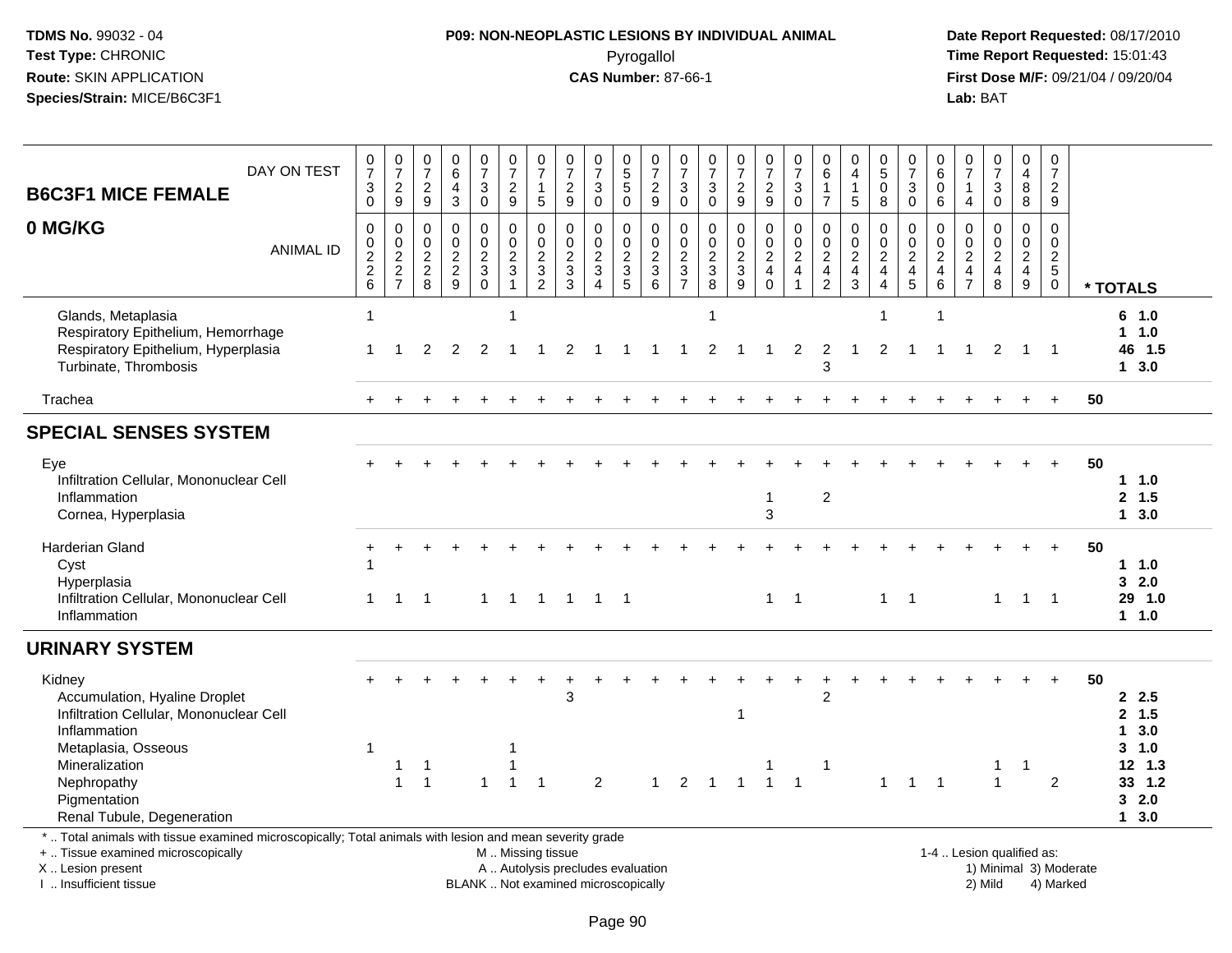#### **P09: NON-NEOPLASTIC LESIONS BY INDIVIDUAL ANIMAL**Pyrogallol **Time Report Requested:** 15:01:43

 **Date Report Requested:** 08/17/2010 **First Dose M/F:** 09/21/04 / 09/20/04<br>**Lab:** BAT **Lab:** BAT

| <b>B6C3F1 MICE FEMALE</b>                                                         | DAY ON TEST      | 0<br>$\rightarrow$<br>3<br>$\mathbf 0$       | 0<br>◠<br>$\epsilon$<br>9                                  | 0<br>2<br>$\boldsymbol{9}$                 | $\mathbf 0$<br>6<br>$\overline{4}$<br>$\mathbf{3}$ | 0<br>$\overline{ }$<br>3<br>$\pmb{0}$ | $\overline{0}$<br>$\overline{ }$<br>$\overline{a}$<br>9 | $\rightarrow$<br>5                                  | 0<br>2<br>9           | 0<br>3<br>$\mathbf 0$                               | $\overline{0}$<br>$5\overline{)}$<br>$\sqrt{5}$<br>$\mathbf 0$ | 0<br>$\overline{ }$<br>$\overline{2}$<br>9    | 0<br>3<br>0                     | $\overline{0}$<br>3<br>$\mathbf 0$           | $\mathbf 0$<br>$\rightarrow$<br>$\overline{2}$<br>9 | 0<br>2<br>9      | 0<br>3<br>$\mathbf 0$                      | 0<br>6                                           | 0<br>$\overline{4}$<br>5           | 0<br>5<br>0<br>8                              | $\rightarrow$<br>3            | 0<br>6<br>0<br>6                                | $\mathbf 0$<br>4          | 0<br>$\rightarrow$<br>3<br>0                  | $\mathbf{0}$<br>4<br>8<br>8        | $\mathbf 0$<br>$\overline{ }$<br>$\overline{2}$<br>9 |                           |  |
|-----------------------------------------------------------------------------------|------------------|----------------------------------------------|------------------------------------------------------------|--------------------------------------------|----------------------------------------------------|---------------------------------------|---------------------------------------------------------|-----------------------------------------------------|-----------------------|-----------------------------------------------------|----------------------------------------------------------------|-----------------------------------------------|---------------------------------|----------------------------------------------|-----------------------------------------------------|------------------|--------------------------------------------|--------------------------------------------------|------------------------------------|-----------------------------------------------|-------------------------------|-------------------------------------------------|---------------------------|-----------------------------------------------|------------------------------------|------------------------------------------------------|---------------------------|--|
| 0 MG/KG                                                                           | <b>ANIMAL ID</b> | 0<br>0<br>$\sim$<br>∠<br>$\overline{c}$<br>6 | $\overline{0}$<br>0<br>റ<br>$\epsilon$<br>$\sim$<br>∠<br>- | 0<br>0<br>2<br>$\Omega$<br>$\epsilon$<br>8 | $\mathbf 0$<br>0<br>$\frac{2}{2}$<br>9             | 0<br>0<br>$\frac{2}{3}$<br>0          | 0<br>0<br>$\frac{2}{3}$                                 | 0<br>0<br>$\sim$<br>$rac{6}{3}$<br>C.<br>$\epsilon$ | 0<br>C<br>∠<br>3<br>3 | 0<br>0<br>$\Omega$<br>$rac{2}{3}$<br>$\overline{4}$ | 0<br>0<br>$\frac{2}{3}$<br>$5\overline{)}$                     | 0<br>0<br>$\overline{c}$<br>$\mathbf{3}$<br>6 | 0<br>0<br>$\sim$<br>L<br>3<br>⇁ | 0<br>$\mathbf 0$<br>$\overline{2}$<br>3<br>8 | $\mathbf 0$<br>0<br>$\frac{2}{3}$<br>9              | 0<br>0<br>2<br>4 | 0<br>0<br>$\overline{c}$<br>$\overline{4}$ | 0<br>0<br>ົ<br>$\epsilon$<br>4<br>$\overline{2}$ | 0<br>0<br>$\overline{c}$<br>4<br>3 | $\mathbf 0$<br>$\sim$<br>$\epsilon$<br>4<br>4 | 0<br>$\overline{c}$<br>4<br>5 | $\overline{0}$<br>0<br>$\overline{c}$<br>4<br>6 | 0<br>0<br>$\epsilon$<br>4 | $\mathbf{0}$<br>0<br>$\overline{2}$<br>4<br>8 | 0<br>0<br>$\overline{2}$<br>4<br>9 | 0<br>0<br>$\overline{2}$<br>5<br>0                   | * TOTALS                  |  |
| Renal Tubule, Hyperplasia                                                         |                  |                                              |                                                            |                                            |                                                    |                                       |                                                         |                                                     |                       |                                                     |                                                                |                                               |                                 |                                              |                                                     |                  |                                            |                                                  |                                    |                                               |                               |                                                 |                           |                                               |                                    |                                                      | $1 \t1.0$                 |  |
| <b>Urinary Bladder</b><br>Infiltration Cellular, Mononuclear Cell<br>Inflammation |                  |                                              |                                                            |                                            |                                                    |                                       |                                                         |                                                     |                       | $\mathcal{P}$                                       |                                                                | $\mathcal{P}$                                 |                                 |                                              |                                                     |                  |                                            |                                                  |                                    |                                               |                               |                                                 |                           |                                               | $\div$                             | $+$<br>$\mathcal{P}$                                 | 50<br>34 1.3<br>$1 \t1.0$ |  |

\* .. Total animals with tissue examined microscopically; Total animals with lesion and mean severity grade

+ .. Tissue examined microscopically

X .. Lesion present

I .. Insufficient tissue

 M .. Missing tissueA .. Autolysis precludes evaluation

BLANK .. Not examined microscopically 2) Mild 4) Marked

1-4 .. Lesion qualified as: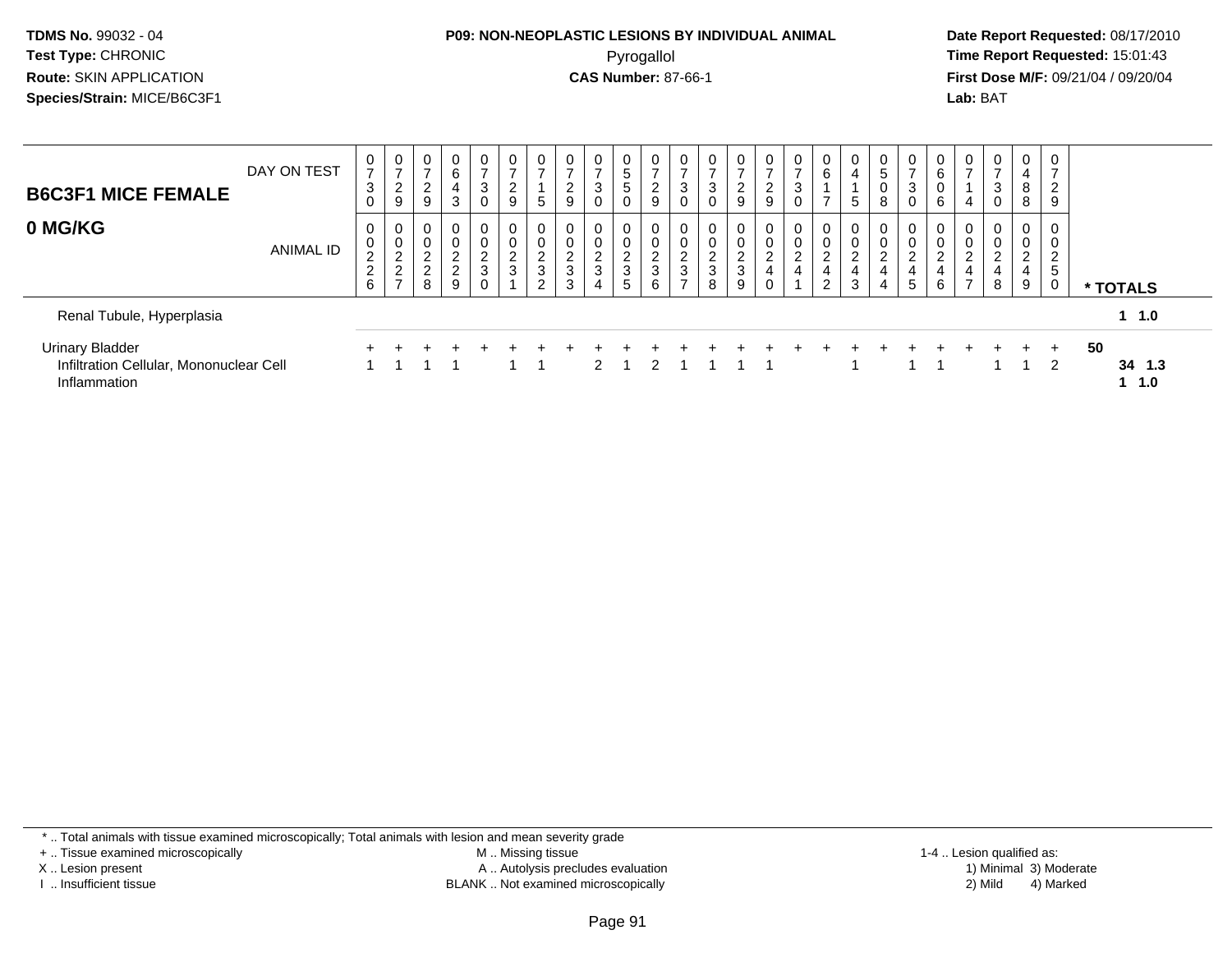# **P09: NON-NEOPLASTIC LESIONS BY INDIVIDUAL ANIMAL**Pyrogallol **Time Report Requested:** 15:01:43

| <b>B6C3F1 MICE FEMALE</b>                                                                                                                                                                     | DAY ON TEST      | $\begin{array}{c} 0 \\ 5 \\ 8 \end{array}$<br>$\overline{2}$ | $\begin{array}{c} 0 \\ 7 \end{array}$<br>$\frac{2}{9}$ | $\begin{array}{c} 0 \\ 5 \\ 8 \end{array}$<br>$\overline{9}$ | $\begin{smallmatrix}0\\7\end{smallmatrix}$<br>$\frac{2}{9}$   | $\begin{array}{c} 0 \\ 6 \end{array}$<br>$\pmb{0}$<br>$\sqrt{2}$ | $\begin{array}{c} 0 \\ 7 \end{array}$<br>$\mathbf{1}$<br>$\bf8$ | 0<br>$\overline{5}$<br>$\overline{\mathbf{4}}$<br>4                           | $\begin{array}{c} 0 \\ 5 \end{array}$<br>$\,6\,$<br>$\mathbf{1}$ | $\frac{0}{7}$<br>3<br>$\mathbf 0$                                        | $_4^{\rm O}$<br>$\mathbf{3}$<br>8                 | $\pmb{0}$<br>6<br>$\overline{a}$<br>$\overline{4}$        | 0<br>$\overline{7}$<br>$\sqrt{3}$<br>$\mathbf 0$            | $\frac{0}{7}$<br>$\sqrt{3}$<br>$\mathbf 0$                          | 0<br>$\overline{6}$<br>$\,6$<br>$\mathbf 0$                   | $_{6}^{\rm 0}$<br>$\overline{1}$<br>$\mathbf{1}$ | $\frac{0}{7}$<br>$\mathbf{1}$<br>8                            | 0<br>$6\phantom{a}$<br>$\mathbf{3}$<br>$\overline{4}$                 | $\begin{array}{c} 0 \\ 7 \end{array}$<br>$\mathbf 3$<br>$\mathbf 0$ | 0<br>$6\phantom{a}$<br>$\bf 8$<br>$\overline{7}$ | $\frac{0}{7}$<br>$\frac{2}{9}$                             | 0<br>$\overline{7}$<br>$\boldsymbol{2}$<br>9 | $\frac{0}{7}$<br>$\frac{2}{9}$                      | $\frac{0}{7}$<br>$\frac{2}{9}$         | $\begin{smallmatrix}0\\7\end{smallmatrix}$<br>$\frac{2}{9}$   | $\mathbf 0$<br>$\overline{7}$<br>$\mathbf{3}$<br>$\mathbf 0$ |                         |
|-----------------------------------------------------------------------------------------------------------------------------------------------------------------------------------------------|------------------|--------------------------------------------------------------|--------------------------------------------------------|--------------------------------------------------------------|---------------------------------------------------------------|------------------------------------------------------------------|-----------------------------------------------------------------|-------------------------------------------------------------------------------|------------------------------------------------------------------|--------------------------------------------------------------------------|---------------------------------------------------|-----------------------------------------------------------|-------------------------------------------------------------|---------------------------------------------------------------------|---------------------------------------------------------------|--------------------------------------------------|---------------------------------------------------------------|-----------------------------------------------------------------------|---------------------------------------------------------------------|--------------------------------------------------|------------------------------------------------------------|----------------------------------------------|-----------------------------------------------------|----------------------------------------|---------------------------------------------------------------|--------------------------------------------------------------|-------------------------|
| 5 MG/KG                                                                                                                                                                                       | <b>ANIMAL ID</b> | $\boldsymbol{0}$<br>025                                      | 0<br>$\mathbf 0$<br>$\frac{2}{5}$<br>$\overline{2}$    | $\mathbf 0$<br>0<br>$\frac{2}{3}$                            | $\mathbf 0$<br>$\mathbf 0$<br>$\frac{2}{5}$<br>$\overline{4}$ | $\mathbf 0$<br>$\mathbf 0$<br>$rac{2}{5}$                        | $\mathbf 0$<br>$\mathbf 0$<br>$\frac{2}{5}$<br>$\overline{6}$   | $\mathbf 0$<br>$\mathbf 0$<br>$\overline{c}$<br>$\,$ 5 $\,$<br>$\overline{7}$ | $\mathbf 0$<br>$\mathbf 0$<br>$\frac{2}{5}$                      | $\mathbf 0$<br>$\mathbf 0$<br>$\frac{2}{5}$<br>9                         | 0<br>$\mathsf{O}$<br>$\frac{2}{6}$<br>$\mathbf 0$ | $\mathbf 0$<br>$\pmb{0}$<br>$\frac{2}{6}$<br>$\mathbf{1}$ | $\mathbf 0$<br>0<br>$\sqrt{2}$<br>$\,6\,$<br>$\overline{c}$ | $\mathbf 0$<br>$\mathbf 0$<br>$\sqrt{2}$<br>$\,6\,$<br>$\mathbf{3}$ | $\mathbf 0$<br>$\mathbf 0$<br>$\frac{2}{6}$<br>$\overline{4}$ | $\mathbf 0$<br>$\mathbf 0$<br>$\frac{2}{6}$      | $\mathbf 0$<br>$\mathsf 0$<br>$\frac{2}{6}$<br>$6\phantom{a}$ | $\mathbf 0$<br>$\mathbf 0$<br>$\sqrt{2}$<br>$\,6\,$<br>$\overline{7}$ | $\mathbf 0$<br>$\mathbf 0$<br>$\frac{2}{6}$<br>8                    | 0<br>$\mathbf 0$<br>$\frac{2}{6}$<br>$9\,$       | $\mathbf 0$<br>$\mathbf 0$<br>$\frac{2}{7}$<br>$\mathbf 0$ | $\mathbf 0$<br>0<br>$\frac{2}{7}$<br>1       | 0<br>$\mathbf 0$<br>$\frac{2}{7}$<br>$\overline{2}$ | $\mathbf 0$<br>0<br>$\frac{2}{7}$<br>3 | $\mathbf 0$<br>$\mathbf 0$<br>$\frac{2}{7}$<br>$\overline{4}$ | $\mathbf 0$<br>0<br>$\frac{2}{7}$<br>$\sqrt{5}$              | females<br>$($ cont $)$ |
| <b>ALIMENTARY SYSTEM</b>                                                                                                                                                                      |                  |                                                              |                                                        |                                                              |                                                               |                                                                  |                                                                 |                                                                               |                                                                  |                                                                          |                                                   |                                                           |                                                             |                                                                     |                                                               |                                                  |                                                               |                                                                       |                                                                     |                                                  |                                                            |                                              |                                                     |                                        |                                                               |                                                              |                         |
| Esophagus                                                                                                                                                                                     |                  |                                                              |                                                        |                                                              |                                                               |                                                                  |                                                                 |                                                                               |                                                                  |                                                                          |                                                   |                                                           |                                                             |                                                                     |                                                               |                                                  |                                                               |                                                                       |                                                                     |                                                  |                                                            |                                              |                                                     |                                        |                                                               |                                                              |                         |
| Gallbladder<br>Infiltration Cellular, Mononuclear Cell<br>Epithelium, Hyperplasia                                                                                                             |                  | $\mathbf{2}$                                                 |                                                        |                                                              |                                                               |                                                                  |                                                                 |                                                                               |                                                                  |                                                                          |                                                   |                                                           |                                                             |                                                                     |                                                               |                                                  |                                                               |                                                                       |                                                                     |                                                  |                                                            |                                              |                                                     |                                        |                                                               | $\overline{+}$                                               |                         |
| Intestine Large, Cecum<br>Epithelium, Hyperplasia                                                                                                                                             |                  |                                                              |                                                        |                                                              |                                                               |                                                                  |                                                                 |                                                                               |                                                                  |                                                                          |                                                   |                                                           |                                                             |                                                                     |                                                               |                                                  |                                                               |                                                                       |                                                                     |                                                  |                                                            |                                              |                                                     |                                        |                                                               |                                                              |                         |
| Intestine Large, Colon                                                                                                                                                                        |                  |                                                              |                                                        |                                                              |                                                               |                                                                  |                                                                 |                                                                               |                                                                  |                                                                          |                                                   |                                                           |                                                             |                                                                     |                                                               |                                                  |                                                               |                                                                       |                                                                     |                                                  |                                                            |                                              |                                                     |                                        |                                                               |                                                              |                         |
| Intestine Large, Rectum                                                                                                                                                                       |                  |                                                              |                                                        |                                                              |                                                               |                                                                  |                                                                 |                                                                               |                                                                  |                                                                          |                                                   |                                                           |                                                             |                                                                     |                                                               |                                                  |                                                               |                                                                       |                                                                     |                                                  |                                                            |                                              |                                                     |                                        |                                                               |                                                              |                         |
| Intestine Small, Duodenum                                                                                                                                                                     |                  |                                                              |                                                        |                                                              |                                                               |                                                                  |                                                                 |                                                                               |                                                                  |                                                                          |                                                   |                                                           |                                                             |                                                                     |                                                               |                                                  |                                                               |                                                                       |                                                                     |                                                  |                                                            |                                              |                                                     |                                        |                                                               |                                                              |                         |
| Intestine Small, Ileum<br>Inflammation<br>Epithelium, Hyperplasia                                                                                                                             |                  |                                                              |                                                        |                                                              |                                                               |                                                                  |                                                                 |                                                                               |                                                                  |                                                                          |                                                   |                                                           |                                                             |                                                                     |                                                               |                                                  |                                                               |                                                                       |                                                                     |                                                  |                                                            |                                              |                                                     |                                        |                                                               |                                                              |                         |
| Intestine Small, Jejunum<br>Hyperplasia, Lymphoid                                                                                                                                             |                  |                                                              | $\overline{1}$                                         |                                                              |                                                               |                                                                  |                                                                 |                                                                               |                                                                  |                                                                          |                                                   |                                                           |                                                             |                                                                     |                                                               |                                                  |                                                               |                                                                       | 2                                                                   |                                                  |                                                            |                                              |                                                     |                                        |                                                               |                                                              |                         |
| Liver<br><b>Basophilic Focus</b><br>Clear Cell Focus                                                                                                                                          |                  |                                                              |                                                        |                                                              | Χ                                                             |                                                                  |                                                                 |                                                                               | X                                                                |                                                                          |                                                   |                                                           |                                                             |                                                                     |                                                               |                                                  |                                                               |                                                                       |                                                                     |                                                  |                                                            |                                              |                                                     |                                        |                                                               |                                                              |                         |
| <b>Eosinophilic Focus</b><br><b>Fibrosis</b>                                                                                                                                                  |                  | $\overline{c}$                                               | X                                                      |                                                              |                                                               | $X$ $X$                                                          | $\mathsf{X}$                                                    |                                                                               |                                                                  | X                                                                        |                                                   |                                                           |                                                             | $\mathsf{X}$                                                        |                                                               | X                                                |                                                               |                                                                       | $\mathsf{X}$                                                        |                                                  |                                                            | $X$ $X$                                      |                                                     | $X$ $X$                                |                                                               |                                                              |                         |
| Hematopoietic Cell Proliferation<br>Inflammation                                                                                                                                              |                  | 3                                                            | -1                                                     |                                                              |                                                               |                                                                  | 3                                                               |                                                                               | $\sqrt{3}$                                                       |                                                                          |                                                   |                                                           | -1                                                          | $\overline{1}$                                                      | $\overline{2}$                                                |                                                  |                                                               | $\mathbf 1$                                                           | $\mathfrak{p}$                                                      |                                                  |                                                            | -1                                           |                                                     |                                        | っ                                                             |                                                              |                         |
| *  Total animals with tissue examined microscopically; Total animals with lesion and mean severity grade<br>+  Tissue examined microscopically<br>X  Lesion present<br>I. Insufficient tissue |                  |                                                              |                                                        |                                                              |                                                               |                                                                  | M  Missing tissue                                               |                                                                               |                                                                  | A  Autolysis precludes evaluation<br>BLANK  Not examined microscopically |                                                   |                                                           |                                                             |                                                                     |                                                               |                                                  |                                                               |                                                                       |                                                                     |                                                  |                                                            |                                              |                                                     | 1-4  Lesion qualified as:<br>2) Mild   |                                                               | 4) Marked                                                    | 1) Minimal 3) Moderate  |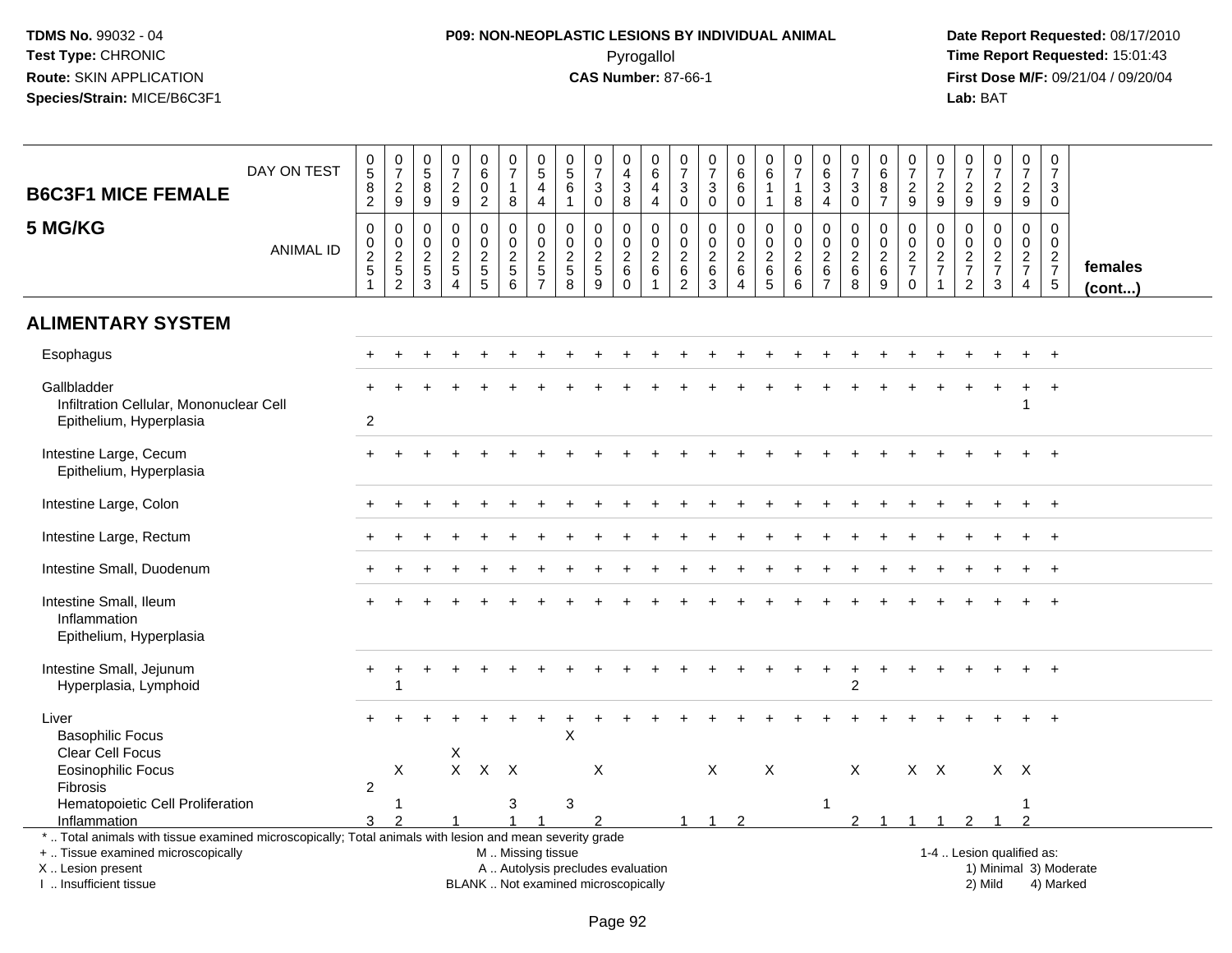# **P09: NON-NEOPLASTIC LESIONS BY INDIVIDUAL ANIMAL**Pyrogallol **Time Report Requested:** 15:01:43

| <b>B6C3F1 MICE FEMALE</b>                                                                                                                                                                     | DAY ON TEST      | $\begin{array}{c} 0 \\ 5 \end{array}$<br>8<br>$\overline{c}$ | $\frac{0}{7}$<br>$\overline{2}$<br>$\boldsymbol{9}$ | $\pmb{0}$<br>$\sqrt{5}$<br>$\,8\,$<br>$\boldsymbol{9}$ | $\begin{array}{c} 0 \\ 7 \end{array}$<br>$\sqrt{2}$<br>9                              | 0<br>$\,6\,$<br>$\mathbf 0$<br>$\overline{c}$       | 0<br>$\overline{7}$<br>1<br>8                                                   | 0<br>5<br>4<br>$\overline{4}$             | $\pmb{0}$<br>$\sqrt{5}$<br>6<br>$\mathbf{1}$                     | $\frac{0}{7}$<br>3<br>$\mathbf 0$                                           | $\pmb{0}$<br>$\overline{4}$<br>$\ensuremath{\mathsf{3}}$<br>8     | 0<br>$\,6\,$<br>$\overline{4}$<br>$\overline{4}$                       | $\pmb{0}$<br>$\overline{7}$<br>3<br>$\mathbf 0$                    | $\begin{array}{c} 0 \\ 7 \end{array}$<br>3<br>$\mathbf 0$ | 0<br>6<br>$\,6$<br>$\mathbf 0$                               | 0<br>$\,6\,$<br>$\overline{1}$<br>$\mathbf{1}$                     | $\pmb{0}$<br>$\overline{7}$<br>$\mathbf{1}$<br>$\bf 8$                  | $\pmb{0}$<br>$\,6\,$<br>$\mathbf{3}$<br>$\overline{4}$           | $\begin{array}{c} 0 \\ 7 \end{array}$<br>$\sqrt{3}$<br>$\mathbf{0}$ | 0<br>$\,6\,$<br>8<br>$\overline{7}$                       | $\frac{0}{7}$<br>$\overline{c}$<br>9                 | $\frac{0}{7}$<br>$\overline{c}$<br>9              | $\frac{0}{7}$<br>$\overline{c}$<br>9                       | $\frac{0}{7}$<br>$\overline{c}$<br>9             | $\frac{0}{7}$<br>$\overline{a}$<br>9                       | $\pmb{0}$<br>$\overline{7}$<br>3<br>$\Omega$              |                   |
|-----------------------------------------------------------------------------------------------------------------------------------------------------------------------------------------------|------------------|--------------------------------------------------------------|-----------------------------------------------------|--------------------------------------------------------|---------------------------------------------------------------------------------------|-----------------------------------------------------|---------------------------------------------------------------------------------|-------------------------------------------|------------------------------------------------------------------|-----------------------------------------------------------------------------|-------------------------------------------------------------------|------------------------------------------------------------------------|--------------------------------------------------------------------|-----------------------------------------------------------|--------------------------------------------------------------|--------------------------------------------------------------------|-------------------------------------------------------------------------|------------------------------------------------------------------|---------------------------------------------------------------------|-----------------------------------------------------------|------------------------------------------------------|---------------------------------------------------|------------------------------------------------------------|--------------------------------------------------|------------------------------------------------------------|-----------------------------------------------------------|-------------------|
| 5 MG/KG                                                                                                                                                                                       | <b>ANIMAL ID</b> | $\mathbf 0$<br>0<br>$\overline{c}$<br>$\overline{5}$         | $\mathbf 0$<br>$\pmb{0}$<br>$\frac{2}{5}$           | $\mathbf{0}$<br>0<br>$\frac{2}{5}$<br>$\overline{3}$   | $\Omega$<br>$\mathbf 0$<br>$\overline{c}$<br>$\overline{5}$<br>$\boldsymbol{\Lambda}$ | 0<br>$\mathbf 0$<br>$\frac{2}{5}$<br>$\overline{5}$ | $\Omega$<br>$\mathbf 0$<br>$\boldsymbol{2}$<br>$\overline{5}$<br>$6\phantom{1}$ | 0<br>0<br>$\frac{2}{5}$<br>$\overline{7}$ | $\Omega$<br>$\mathbf 0$<br>$\overline{c}$<br>$\overline{5}$<br>8 | $\Omega$<br>$\mathbf 0$<br>$\overline{c}$<br>$\overline{5}$<br>$\mathbf{q}$ | $\Omega$<br>$\mathbf{0}$<br>$\overline{2}$<br>$\,6\,$<br>$\Omega$ | $\Omega$<br>$\mathbf 0$<br>$\overline{c}$<br>$\,6\,$<br>$\overline{1}$ | $\Omega$<br>$\mathbf 0$<br>$\boldsymbol{2}$<br>6<br>$\overline{2}$ | $\Omega$<br>$\mathbf 0$<br>$\sqrt{2}$<br>$\,6$<br>3       | 0<br>0<br>$\overline{c}$<br>$\overline{6}$<br>$\overline{4}$ | $\Omega$<br>$\mathbf 0$<br>$\boldsymbol{2}$<br>6<br>$\overline{5}$ | $\mathbf 0$<br>$\pmb{0}$<br>$\overline{c}$<br>$\,6\,$<br>$6\phantom{a}$ | $\Omega$<br>$\mathbf 0$<br>$\overline{2}$<br>6<br>$\overline{7}$ | $\mathbf 0$<br>$\mathbf 0$<br>$\frac{2}{6}$<br>8                    | 0<br>$\mathbf 0$<br>$\overline{c}$<br>$\overline{6}$<br>9 | $\Omega$<br>$\mathbf 0$<br>$\frac{2}{7}$<br>$\Omega$ | $\Omega$<br>0<br>$\overline{c}$<br>$\overline{7}$ | $\Omega$<br>$\mathbf 0$<br>$\frac{2}{7}$<br>$\overline{2}$ | $\mathbf 0$<br>$\mathbf 0$<br>$\frac{2}{7}$<br>3 | $\Omega$<br>$\mathbf 0$<br>$\frac{2}{7}$<br>$\overline{4}$ | $\mathbf 0$<br>$\mathbf 0$<br>$\frac{2}{7}$<br>$\sqrt{5}$ | females<br>(cont) |
| <b>Mixed Cell Focus</b><br><b>Necrosis</b><br>Pigmentation<br><b>Tension Lipidosis</b><br>Vacuolization Cytoplasmic                                                                           |                  | $\overline{c}$<br>$\overline{2}$                             |                                                     | X<br>$\overline{c}$<br>$\overline{2}$                  |                                                                                       |                                                     |                                                                                 | X                                         | $\times$<br>-1                                                   |                                                                             |                                                                   | X                                                                      |                                                                    |                                                           | $\overline{c}$                                               |                                                                    |                                                                         |                                                                  | $\overline{2}$<br>$\overline{c}$                                    | 1                                                         |                                                      |                                                   |                                                            |                                                  |                                                            | X                                                         |                   |
| Mesentery<br>Inflammation<br>Fat, Necrosis<br>Fat, Thrombosis                                                                                                                                 |                  |                                                              |                                                     | $+$                                                    |                                                                                       |                                                     |                                                                                 |                                           | 3                                                                | $\mathbf{3}$                                                                |                                                                   |                                                                        |                                                                    |                                                           | $\div$                                                       |                                                                    |                                                                         | $+$<br>$\mathbf{3}$                                              |                                                                     |                                                           |                                                      |                                                   |                                                            |                                                  | $+$<br>4                                                   | $+$                                                       |                   |
| Pancreas<br>Infiltration Cellular, Mononuclear Cell<br>Acinus, Atrophy<br>Artery, Inflammation                                                                                                |                  |                                                              |                                                     |                                                        | $\overline{1}$                                                                        | 1                                                   |                                                                                 |                                           |                                                                  |                                                                             |                                                                   |                                                                        |                                                                    |                                                           |                                                              |                                                                    |                                                                         |                                                                  |                                                                     |                                                           |                                                      |                                                   |                                                            |                                                  |                                                            | $\overline{+}$                                            |                   |
| Salivary Glands<br>Infiltration Cellular, Mononuclear Cell<br>Mineralization                                                                                                                  |                  |                                                              | $\overline{1}$                                      |                                                        | $\overline{2}$                                                                        |                                                     |                                                                                 |                                           |                                                                  |                                                                             |                                                                   |                                                                        |                                                                    |                                                           |                                                              |                                                                    | $\mathbf{1}$                                                            |                                                                  | $\overline{2}$                                                      | $\overline{1}$                                            | $\overline{2}$                                       |                                                   | $\mathbf{1}$                                               | $\overline{1}$                                   | +                                                          | $+$                                                       |                   |
| Stomach, Forestomach<br>Hyperplasia<br>Inflammation<br>Ulcer<br>Epithelium, Hyperkeratosis<br>Epithelium, Hyperplasia, Squamous                                                               |                  |                                                              |                                                     |                                                        |                                                                                       |                                                     |                                                                                 |                                           | $\overline{c}$<br>$\overline{2}$<br>3                            |                                                                             | $\overline{2}$<br>3<br>3                                          |                                                                        | $\boldsymbol{2}$                                                   |                                                           |                                                              |                                                                    | $\mathbf{1}$<br>3<br>3                                                  |                                                                  |                                                                     | 2                                                         |                                                      |                                                   |                                                            |                                                  |                                                            |                                                           |                   |
| Stomach, Glandular<br>Cyst<br>Hyperplasia<br>Infiltration Cellular, Mononuclear Cell                                                                                                          |                  |                                                              |                                                     |                                                        |                                                                                       |                                                     |                                                                                 |                                           |                                                                  | $\overline{\mathbf{1}}$                                                     |                                                                   |                                                                        |                                                                    | -1                                                        |                                                              |                                                                    |                                                                         |                                                                  |                                                                     |                                                           | $\overline{\mathbf{c}}$                              |                                                   |                                                            |                                                  | 1                                                          | $\ddot{}$                                                 |                   |
| *  Total animals with tissue examined microscopically; Total animals with lesion and mean severity grade<br>+  Tissue examined microscopically<br>X  Lesion present<br>I. Insufficient tissue |                  |                                                              |                                                     |                                                        |                                                                                       |                                                     | M  Missing tissue                                                               |                                           |                                                                  | A  Autolysis precludes evaluation<br>BLANK  Not examined microscopically    |                                                                   |                                                                        |                                                                    |                                                           |                                                              |                                                                    |                                                                         |                                                                  |                                                                     |                                                           |                                                      |                                                   |                                                            | 1-4  Lesion qualified as:<br>2) Mild             |                                                            | 1) Minimal 3) Moderate<br>4) Marked                       |                   |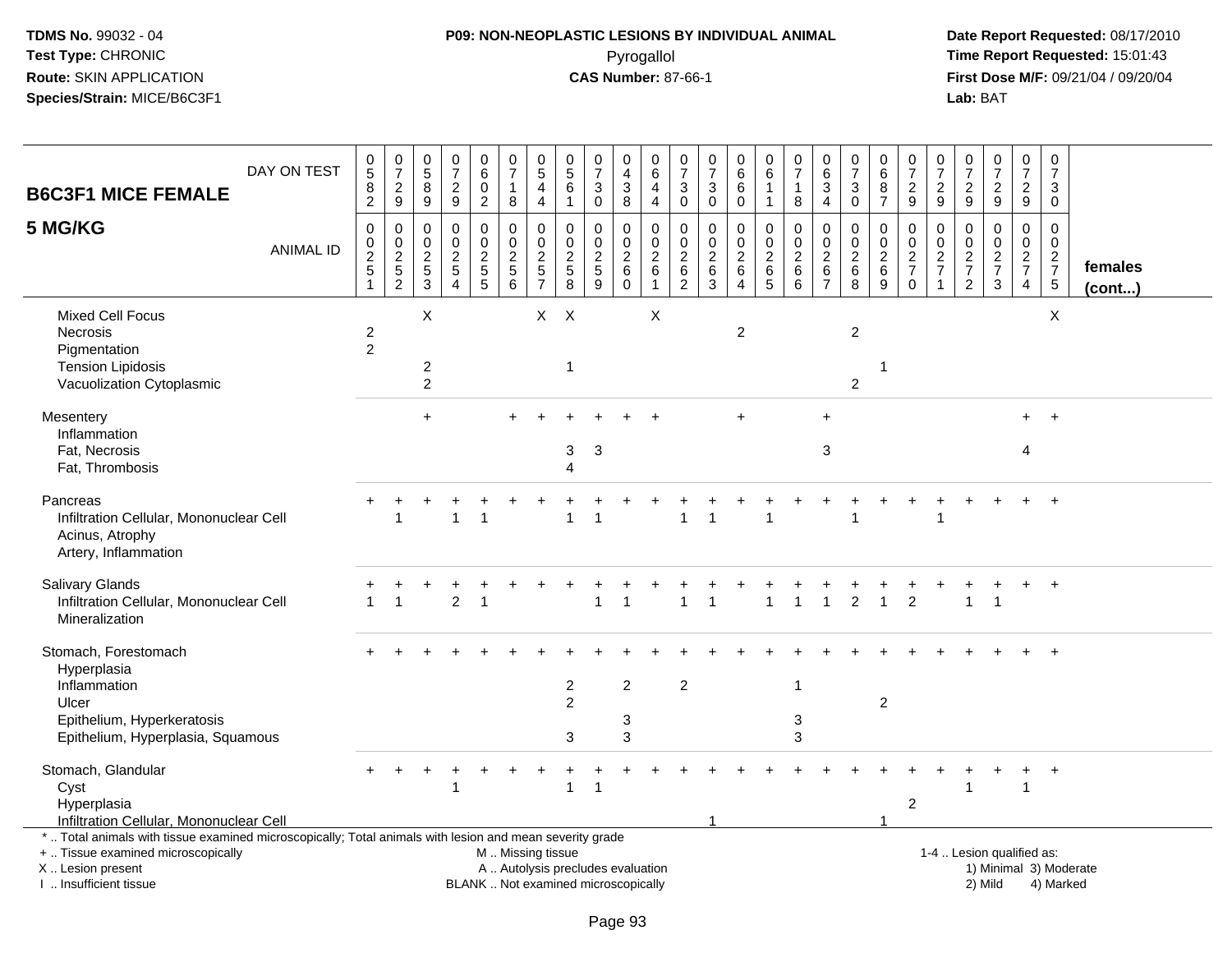## **P09: NON-NEOPLASTIC LESIONS BY INDIVIDUAL ANIMAL**Pyrogallol **Time Report Requested:** 15:01:43

 **Date Report Requested:** 08/17/2010 **First Dose M/F:** 09/21/04 / 09/20/04<br>Lab: BAT **Lab:** BAT

| <b>B6C3F1 MICE FEMALE</b>                                                                                                                                                                     | DAY ON TEST      | 0<br>$\overline{5}$<br>8<br>$\overline{2}$ | $\frac{0}{7}$<br>$\overline{c}$<br>9              | 0<br>$\overline{5}$<br>8<br>$\boldsymbol{9}$          | $\pmb{0}$<br>$\overline{7}$<br>$\overline{c}$<br>$\boldsymbol{9}$ | 0<br>$\,6\,$<br>$\mathbf 0$<br>$\overline{2}$ | 0<br>$\overline{7}$<br>$\mathbf{1}$<br>8 | $\begin{array}{c} 0 \\ 5 \end{array}$<br>4<br>$\overline{4}$ | 0<br>$\sqrt{5}$<br>6<br>$\overline{1}$ | 0<br>$\overline{7}$<br>3<br>$\mathbf 0$                                  | 0<br>4<br>$\ensuremath{\mathsf{3}}$<br>8         | 0<br>6<br>4<br>$\overline{4}$                          | $\mathbf 0$<br>$\overline{7}$<br>$\ensuremath{\mathsf{3}}$<br>$\mathbf 0$      | 0<br>$\overline{7}$<br>3<br>$\mathbf 0$            | $\begin{matrix} 0\ 6\ 6 \end{matrix}$<br>0          | 0<br>$\,6\,$<br>$\mathbf{1}$<br>$\mathbf{1}$ | $\mathbf 0$<br>$\overline{7}$<br>$\mathbf{1}$<br>8 | $\mathbf 0$<br>$6\phantom{a}$<br>$\mathbf{3}$<br>$\overline{4}$ | $\pmb{0}$<br>$\overline{7}$<br>$\ensuremath{\mathsf{3}}$<br>$\mathbf 0$ | 0<br>$\,6$<br>8<br>$\overline{7}$      | 0<br>$\overline{7}$<br>$\frac{2}{9}$                     | 0<br>$\overline{7}$<br>$\overline{c}$<br>9 | 0<br>7<br>$\frac{2}{9}$                          | $\begin{array}{c} 0 \\ 7 \end{array}$<br>$\frac{2}{9}$ | 0<br>$\overline{7}$<br>$\frac{2}{9}$              | $\mathbf 0$<br>$\overline{7}$<br>3<br>$\mathbf 0$           |                         |
|-----------------------------------------------------------------------------------------------------------------------------------------------------------------------------------------------|------------------|--------------------------------------------|---------------------------------------------------|-------------------------------------------------------|-------------------------------------------------------------------|-----------------------------------------------|------------------------------------------|--------------------------------------------------------------|----------------------------------------|--------------------------------------------------------------------------|--------------------------------------------------|--------------------------------------------------------|--------------------------------------------------------------------------------|----------------------------------------------------|-----------------------------------------------------|----------------------------------------------|----------------------------------------------------|-----------------------------------------------------------------|-------------------------------------------------------------------------|----------------------------------------|----------------------------------------------------------|--------------------------------------------|--------------------------------------------------|--------------------------------------------------------|---------------------------------------------------|-------------------------------------------------------------|-------------------------|
| 5 MG/KG                                                                                                                                                                                       | <b>ANIMAL ID</b> | 0<br>0<br>$\frac{2}{5}$                    | 0<br>$\pmb{0}$<br>$\frac{2}{5}$<br>$\overline{2}$ | 0<br>$\mathbf 0$<br>$\overline{c}$<br>$\sqrt{5}$<br>3 | 0<br>$\Omega$<br>$\overline{c}$<br>$\sqrt{5}$<br>$\overline{4}$   | 0<br>$\mathbf 0$<br>$\frac{2}{5}$<br>5        | 0<br>$\mathbf 0$<br>$\frac{2}{5}$<br>6   | 0<br>$\mathbf 0$<br>$\frac{2}{5}$<br>$\overline{7}$          | 0<br>$\Omega$<br>$\frac{2}{5}$<br>8    | $\mathbf 0$<br>$\Omega$<br>$\frac{2}{5}$<br>9                            | 0<br>$\mathbf 0$<br>$^2\phantom{1}6$<br>$\Omega$ | 0<br>$\Omega$<br>$\overline{c}$<br>6<br>$\overline{1}$ | $\mathbf 0$<br>$\Omega$<br>$\overline{c}$<br>$6\phantom{1}6$<br>$\overline{2}$ | 0<br>$\mathbf 0$<br>$\overline{c}$<br>$\,6\,$<br>3 | 0<br>$\mathbf 0$<br>$\frac{2}{6}$<br>$\overline{4}$ | 0<br>$\mathsf{O}\xspace$<br>$\frac{2}{6}$    | 0<br>$\mathbf 0$<br>$^2\phantom{1}6$<br>6          | 0<br>$\mathbf 0$<br>$^2\phantom{1}6$<br>$\overline{7}$          | 0<br>$\mathbf{0}$<br>$\frac{2}{6}$<br>8                                 | 0<br>$\mathbf 0$<br>$\frac{2}{6}$<br>9 | 0<br>$\mathsf{O}\xspace$<br>$\frac{2}{7}$<br>$\mathbf 0$ | 0<br>$\Omega$<br>$\frac{2}{7}$             | 0<br>$\Omega$<br>$\frac{2}{7}$<br>$\overline{2}$ | 0<br>$\mathbf 0$<br>$\frac{2}{7}$<br>$\mathbf{3}$      | 0<br>$\mathbf 0$<br>$rac{2}{7}$<br>$\overline{4}$ | $\mathbf 0$<br>$\Omega$<br>$\frac{2}{7}$<br>$5\phantom{.0}$ | females<br>$($ cont $)$ |
| Inflammation<br>Necrosis<br>Ulcer                                                                                                                                                             |                  |                                            |                                                   |                                                       |                                                                   |                                               |                                          |                                                              |                                        |                                                                          |                                                  | $\overline{c}$<br>$\overline{2}$                       |                                                                                |                                                    |                                                     |                                              |                                                    |                                                                 |                                                                         | $\overline{\mathbf{c}}$                |                                                          |                                            |                                                  |                                                        |                                                   |                                                             |                         |
| <b>CARDIOVASCULAR SYSTEM</b>                                                                                                                                                                  |                  |                                            |                                                   |                                                       |                                                                   |                                               |                                          |                                                              |                                        |                                                                          |                                                  |                                                        |                                                                                |                                                    |                                                     |                                              |                                                    |                                                                 |                                                                         |                                        |                                                          |                                            |                                                  |                                                        |                                                   |                                                             |                         |
| <b>Blood Vessel</b><br>Carotid Artery, Mineralization                                                                                                                                         |                  |                                            |                                                   |                                                       |                                                                   |                                               |                                          |                                                              |                                        |                                                                          |                                                  |                                                        |                                                                                |                                                    |                                                     |                                              |                                                    |                                                                 |                                                                         | $\overline{2}$                         |                                                          |                                            |                                                  |                                                        |                                                   | $\overline{+}$                                              |                         |
| Heart<br>Cardiomyopathy<br>Infiltration Cellular, Mononuclear Cell<br>Inflammation<br>Mineralization<br>Thrombosis                                                                            |                  |                                            |                                                   | 2<br>3                                                |                                                                   |                                               | 3                                        |                                                              | 2                                      | 2                                                                        | 2                                                | 2<br>$\mathbf{3}$<br>2                                 | 2                                                                              |                                                    |                                                     |                                              |                                                    |                                                                 | 1                                                                       | 3                                      | 2                                                        |                                            |                                                  |                                                        |                                                   | $\overline{1}$                                              |                         |
| <b>ENDOCRINE SYSTEM</b>                                                                                                                                                                       |                  |                                            |                                                   |                                                       |                                                                   |                                               |                                          |                                                              |                                        |                                                                          |                                                  |                                                        |                                                                                |                                                    |                                                     |                                              |                                                    |                                                                 |                                                                         |                                        |                                                          |                                            |                                                  |                                                        |                                                   |                                                             |                         |
| <b>Adrenal Cortex</b><br>Hematopoietic Cell Proliferation<br>Hypertrophy<br>Subcapsular, Hyperplasia                                                                                          |                  | 1                                          | 2                                                 | 2                                                     | 2                                                                 | 2                                             | 2                                        | 2                                                            | $\overline{2}$                         | 2                                                                        | 2                                                | 2                                                      | 2<br>$\overline{c}$                                                            | $\overline{2}$                                     | $\overline{1}$                                      | $\mathbf{1}$                                 | $\overline{2}$                                     | $\overline{1}$                                                  | $\overline{1}$                                                          | $\overline{2}$                         | $\mathbf{1}$                                             | $\overline{1}$                             |                                                  | 3<br>$\overline{2}$                                    |                                                   | 2 <sub>2</sub>                                              |                         |
| Adrenal Medulla<br>Hyperplasia<br>Hypertrophy                                                                                                                                                 |                  |                                            |                                                   |                                                       |                                                                   |                                               |                                          |                                                              |                                        |                                                                          |                                                  |                                                        |                                                                                |                                                    |                                                     |                                              |                                                    |                                                                 | $\ddot{}$<br>$\overline{2}$                                             |                                        |                                                          |                                            |                                                  |                                                        |                                                   | $+$                                                         |                         |
| Islets, Pancreatic<br>Hyperplasia                                                                                                                                                             |                  |                                            |                                                   |                                                       |                                                                   |                                               |                                          |                                                              |                                        |                                                                          |                                                  |                                                        |                                                                                | 2                                                  |                                                     | $\overline{2}$                               |                                                    |                                                                 | $\overline{2}$                                                          |                                        |                                                          | $\overline{2}$                             |                                                  |                                                        | $\overline{c}$                                    | $\overline{+}$<br>$\overline{c}$                            |                         |
| Parathyroid Gland                                                                                                                                                                             |                  |                                            |                                                   |                                                       |                                                                   | м                                             |                                          |                                                              |                                        |                                                                          |                                                  |                                                        |                                                                                |                                                    |                                                     |                                              |                                                    |                                                                 |                                                                         |                                        |                                                          |                                            |                                                  |                                                        |                                                   | M +                                                         |                         |
| *  Total animals with tissue examined microscopically; Total animals with lesion and mean severity grade<br>+  Tissue examined microscopically<br>X  Lesion present<br>I  Insufficient tissue |                  |                                            |                                                   |                                                       |                                                                   |                                               | M  Missing tissue                        |                                                              |                                        | A  Autolysis precludes evaluation<br>BLANK  Not examined microscopically |                                                  |                                                        |                                                                                |                                                    |                                                     |                                              |                                                    |                                                                 |                                                                         |                                        |                                                          | 1-4  Lesion qualified as:                  |                                                  | 2) Mild                                                |                                                   | 4) Marked                                                   | 1) Minimal 3) Moderate  |

I .. Insufficient tissue

Page 94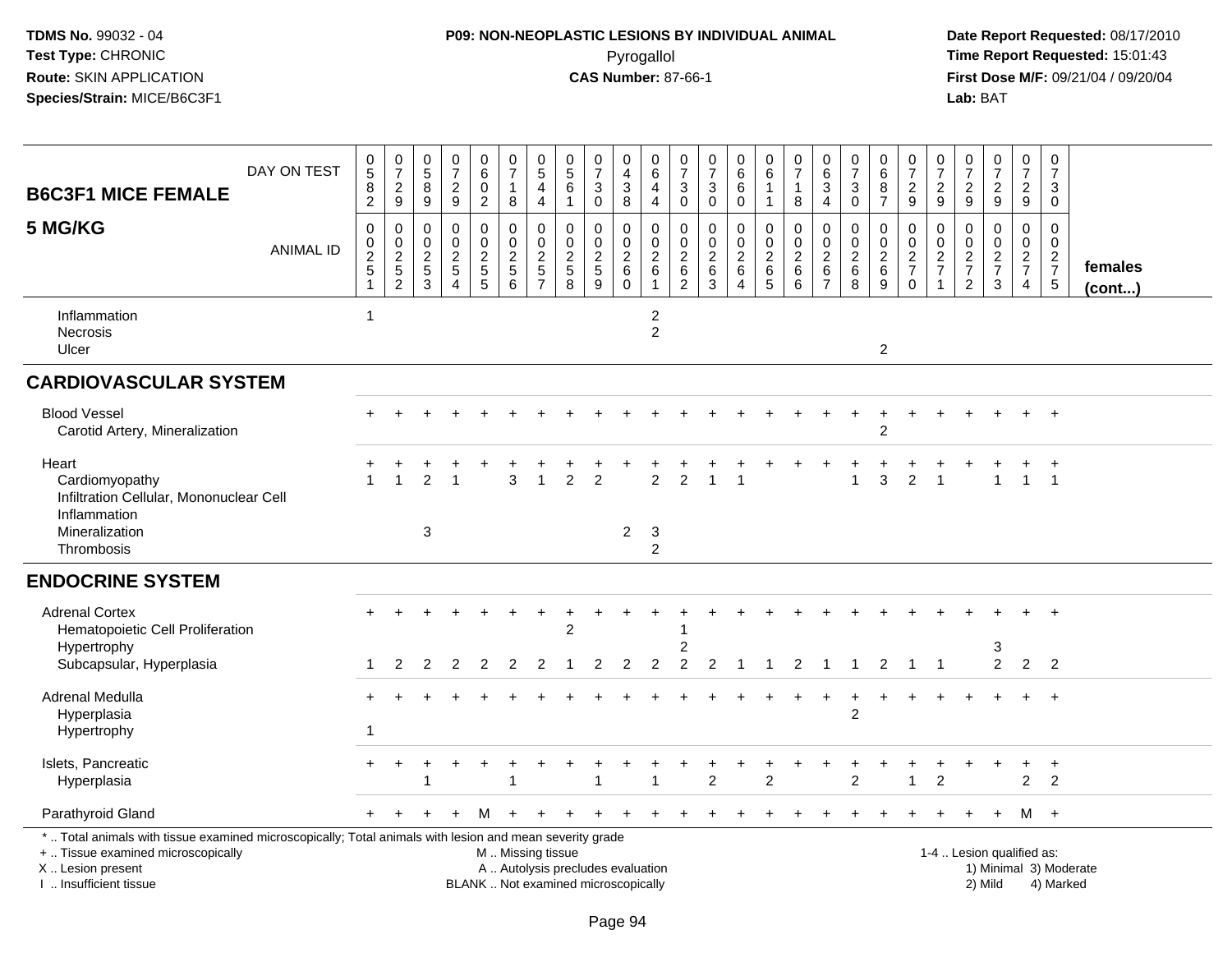## **P09: NON-NEOPLASTIC LESIONS BY INDIVIDUAL ANIMAL**Pyrogallol **Time Report Requested:** 15:01:43

 **Date Report Requested:** 08/17/2010 **First Dose M/F:** 09/21/04 / 09/20/04<br>Lab: BAT **Lab:** BAT

| <b>B6C3F1 MICE FEMALE</b>                                                                                | DAY ON TEST      | $\begin{matrix} 0 \\ 5 \end{matrix}$<br>$\overline{8}$<br>$\overline{2}$ | $\frac{0}{7}$<br>$\overline{2}$<br>9      | 0<br>$\overline{5}$<br>8<br>9            | $\frac{0}{7}$<br>$\frac{2}{9}$             | $\begin{matrix} 0 \\ 6 \end{matrix}$<br>$\pmb{0}$<br>$\overline{2}$ | $\frac{0}{7}$<br>$\mathbf{1}$<br>8                        | $\begin{array}{c} 0 \\ 5 \end{array}$<br>$\overline{4}$<br>$\overline{4}$ | 0<br>$\sqrt{5}$<br>6<br>$\overline{1}$  | 0<br>$\overline{7}$<br>$\sqrt{3}$<br>$\mathbf 0$                    | 0<br>$\overline{4}$<br>$\mathfrak{S}$<br>8             | 0<br>$6\overline{6}$<br>$\overline{\mathbf{4}}$<br>$\overline{4}$ | $\frac{0}{7}$<br>$\mathbf{3}$<br>$\mathbf 0$                  | 0<br>$\overline{7}$<br>3<br>$\mathbf 0$    | $\begin{array}{c} 0 \\ 6 \end{array}$<br>$\,6\,$<br>$\mathbf 0$         | 0<br>$6\overline{6}$<br>$\mathbf{1}$<br>$\mathbf{1}$          | 0<br>$\overline{7}$<br>$\mathbf{1}$<br>8                            | $\begin{matrix} 0 \\ 6 \end{matrix}$<br>$\sqrt{3}$<br>$\overline{4}$ | 0<br>$\overline{7}$<br>$\mathbf{3}$<br>$\mathbf 0$ | 0<br>$6\phantom{a}$<br>$\bf 8$<br>$\overline{7}$ | 0<br>$\overline{7}$<br>$\overline{c}$<br>$\overline{9}$ | 0<br>$\overline{7}$<br>$\overline{c}$<br>9                     | 0<br>$\overline{7}$<br>$\overline{2}$<br>$\overline{9}$  | $\frac{0}{7}$<br>$\overline{2}$<br>9                        | $\frac{0}{7}$<br>$\frac{2}{9}$ | $\frac{0}{7}$<br>3<br>$\mathbf 0$             |                   |
|----------------------------------------------------------------------------------------------------------|------------------|--------------------------------------------------------------------------|-------------------------------------------|------------------------------------------|--------------------------------------------|---------------------------------------------------------------------|-----------------------------------------------------------|---------------------------------------------------------------------------|-----------------------------------------|---------------------------------------------------------------------|--------------------------------------------------------|-------------------------------------------------------------------|---------------------------------------------------------------|--------------------------------------------|-------------------------------------------------------------------------|---------------------------------------------------------------|---------------------------------------------------------------------|----------------------------------------------------------------------|----------------------------------------------------|--------------------------------------------------|---------------------------------------------------------|----------------------------------------------------------------|----------------------------------------------------------|-------------------------------------------------------------|--------------------------------|-----------------------------------------------|-------------------|
| 5 MG/KG                                                                                                  | <b>ANIMAL ID</b> | $\pmb{0}$<br>$\begin{array}{c} 0 \\ 2 \\ 5 \end{array}$                  | 0<br>0<br>$\frac{2}{5}$<br>$\overline{2}$ | 0<br>$\mathbf 0$<br>$\sqrt{2}$<br>5<br>3 | 0<br>$\pmb{0}$<br>$\overline{2}$<br>5<br>4 | 0<br>$\pmb{0}$<br>$\overline{2}$<br>5<br>5                          | 0<br>$\mathbf 0$<br>$\overline{2}$<br>$\overline{5}$<br>6 | 0<br>$\mathbf 0$<br>$\frac{2}{5}$<br>$\overline{7}$                       | 0<br>0<br>$\sqrt{2}$<br>$\sqrt{5}$<br>8 | $\mathbf 0$<br>$\mathbf 0$<br>$\overline{2}$<br>$\overline{5}$<br>9 | 0<br>0<br>$\overline{c}$<br>$6\phantom{1}$<br>$\Omega$ | 0<br>$\pmb{0}$<br>$\overline{2}$<br>$6\phantom{a}$                | 0<br>$\pmb{0}$<br>$\overline{2}$<br>$\,6\,$<br>$\overline{2}$ | 0<br>0<br>$\boldsymbol{2}$<br>$\,6\,$<br>3 | 0<br>$\mathbf 0$<br>$\overline{2}$<br>$\,6\,$<br>$\boldsymbol{\Lambda}$ | 0<br>$\mathbf 0$<br>$\boldsymbol{2}$<br>$\,6\,$<br>$\sqrt{5}$ | $\mathbf 0$<br>$\mathbf 0$<br>$\overline{2}$<br>$6\phantom{1}$<br>6 | 0<br>$\pmb{0}$<br>$\overline{2}$<br>$\,6\,$<br>$\overline{7}$        | 0<br>0<br>$\overline{c}$<br>$\,6\,$<br>8           | 0<br>0<br>$\overline{2}$<br>$\,6\,$<br>9         | 0<br>$\mathbf 0$<br>$\frac{2}{7}$<br>$\mathbf 0$        | $\mathbf{0}$<br>$\mathbf 0$<br>$\frac{2}{7}$<br>$\overline{1}$ | 0<br>0<br>$\sqrt{2}$<br>$\overline{7}$<br>$\overline{2}$ | 0<br>$\mathbf 0$<br>$\boldsymbol{2}$<br>$\overline{7}$<br>3 | 0<br>0<br>$\frac{2}{7}$<br>4   | 0<br>$\mathbf 0$<br>$rac{2}{7}$<br>$\sqrt{5}$ | females<br>(cont) |
| <b>Pituitary Gland</b><br>Angiectasis<br>Pars Distalis, Hyperplasia                                      |                  |                                                                          |                                           |                                          |                                            |                                                                     | $\overline{2}$                                            |                                                                           | -1                                      |                                                                     |                                                        |                                                                   | $\mathbf{2}$                                                  |                                            |                                                                         |                                                               | $\mathbf{1}$                                                        | $\mathbf{1}$                                                         | $\mathbf{1}$                                       |                                                  | $\overline{1}$                                          |                                                                |                                                          |                                                             |                                | $\ddot{}$<br>3                                |                   |
| <b>Thyroid Gland</b><br>Follicular Cell, Hyperplasia                                                     |                  |                                                                          |                                           |                                          |                                            |                                                                     |                                                           |                                                                           |                                         | -1                                                                  |                                                        |                                                                   |                                                               |                                            |                                                                         |                                                               |                                                                     |                                                                      |                                                    |                                                  |                                                         |                                                                |                                                          |                                                             |                                | $+$                                           |                   |
| <b>GENERAL BODY SYSTEM</b>                                                                               |                  |                                                                          |                                           |                                          |                                            |                                                                     |                                                           |                                                                           |                                         |                                                                     |                                                        |                                                                   |                                                               |                                            |                                                                         |                                                               |                                                                     |                                                                      |                                                    |                                                  |                                                         |                                                                |                                                          |                                                             |                                |                                               |                   |
| <b>NONE</b>                                                                                              |                  |                                                                          |                                           |                                          |                                            |                                                                     |                                                           |                                                                           |                                         |                                                                     |                                                        |                                                                   |                                                               |                                            |                                                                         |                                                               |                                                                     |                                                                      |                                                    |                                                  |                                                         |                                                                |                                                          |                                                             |                                |                                               |                   |
| <b>GENITAL SYSTEM</b>                                                                                    |                  |                                                                          |                                           |                                          |                                            |                                                                     |                                                           |                                                                           |                                         |                                                                     |                                                        |                                                                   |                                                               |                                            |                                                                         |                                                               |                                                                     |                                                                      |                                                    |                                                  |                                                         |                                                                |                                                          |                                                             |                                |                                               |                   |
| <b>Clitoral Gland</b><br>Infiltration Cellular, Mononuclear Cell<br>Inflammation                         |                  |                                                                          | $\mathbf{1}$                              | $\overline{2}$                           |                                            |                                                                     |                                                           |                                                                           |                                         | $\mathbf{1}$                                                        |                                                        |                                                                   | $\mathbf{1}$                                                  | $\overline{1}$                             |                                                                         |                                                               |                                                                     |                                                                      | 1                                                  |                                                  |                                                         | -1                                                             |                                                          |                                                             |                                | 1                                             |                   |
| Ovary<br>Angiectasis                                                                                     |                  |                                                                          |                                           |                                          |                                            |                                                                     |                                                           |                                                                           |                                         |                                                                     |                                                        |                                                                   |                                                               |                                            |                                                                         |                                                               |                                                                     |                                                                      |                                                    |                                                  |                                                         |                                                                |                                                          |                                                             |                                |                                               |                   |
| Cyst<br>Infiltration Cellular, Mononuclear Cell<br>Thrombosis<br>Germinal Epithelium, Hyperplasia        |                  |                                                                          | 3                                         |                                          |                                            |                                                                     |                                                           |                                                                           | $\overline{1}$                          | $\overline{1}$<br>3                                                 |                                                        |                                                                   | $\overline{1}$                                                |                                            | $\overline{2}$                                                          |                                                               | $\overline{2}$                                                      |                                                                      | $\overline{2}$                                     |                                                  |                                                         |                                                                |                                                          |                                                             |                                |                                               |                   |
| <b>Uterus</b><br>Inflammation<br>Pigmentation<br>Ulcer                                                   |                  | $\pm$<br>$\overline{2}$                                                  | $\overline{c}$                            |                                          |                                            |                                                                     |                                                           |                                                                           | 3                                       |                                                                     |                                                        |                                                                   |                                                               |                                            |                                                                         |                                                               |                                                                     |                                                                      |                                                    |                                                  |                                                         |                                                                |                                                          |                                                             |                                | $\ddot{}$                                     |                   |
| Endometrium, Hyperplasia, Cystic                                                                         |                  |                                                                          | 3                                         | Δ                                        | 4                                          | 3                                                                   |                                                           | 4                                                                         | $\overline{4}$                          |                                                                     | 1                                                      |                                                                   | -1                                                            | 2                                          | 4                                                                       | 3                                                             | $\overline{2}$                                                      | 3                                                                    | 3                                                  | 2                                                | 3                                                       | 3                                                              | 3                                                        | $\overline{4}$                                              | $\overline{\mathbf{3}}$        | $\overline{2}$                                |                   |
| *  Total animals with tissue examined microscopically; Total animals with lesion and mean severity grade |                  |                                                                          |                                           |                                          |                                            |                                                                     |                                                           |                                                                           |                                         |                                                                     |                                                        |                                                                   |                                                               |                                            |                                                                         |                                                               |                                                                     |                                                                      |                                                    |                                                  |                                                         |                                                                |                                                          |                                                             |                                |                                               |                   |

+ .. Tissue examined microscopically

X .. Lesion present

I .. Insufficient tissue

M .. Missing tissue

A .. Autolysis precludes evaluation 1) Minimal 3 ... Autolysis precludes evaluation 1, and 30 ... (1) Minimal 3<br>1) Minimal 30 ... Autor microscopically 1990 ... (1) Minimal 30 ... (1) Minimal 30 ... (1) Minimal 30 ... (1) BLANK .. Not examined microscopically 2) Mild 4) Marked

1-4 .. Lesion qualified as: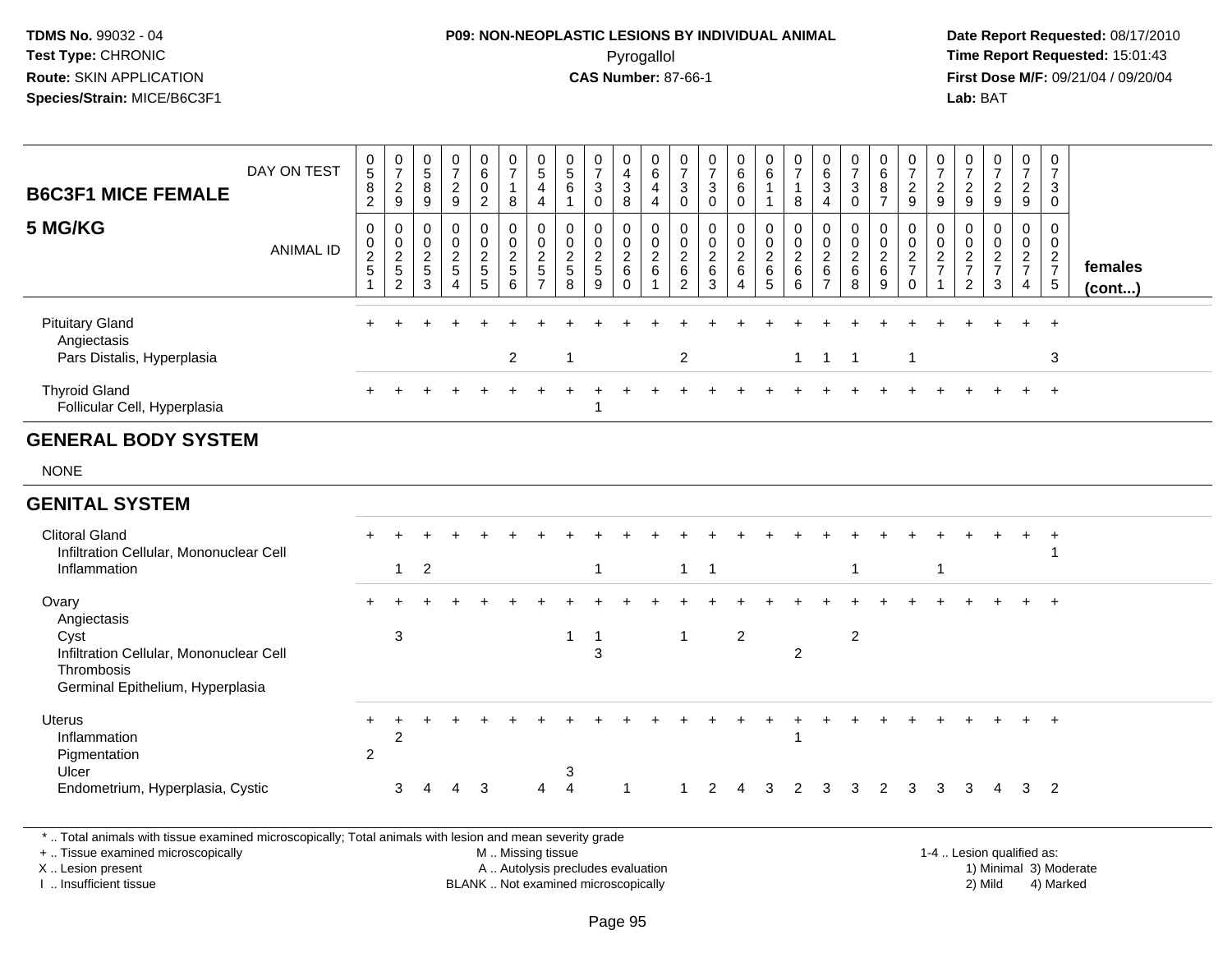## **P09: NON-NEOPLASTIC LESIONS BY INDIVIDUAL ANIMAL**Pyrogallol **Time Report Requested:** 15:01:43

| <b>B6C3F1 MICE FEMALE</b>                                                                                                                                                                     | DAY ON TEST      | $\begin{array}{c} 0 \\ 5 \end{array}$<br>$^8_2$ | $\frac{0}{7}$<br>$\frac{2}{9}$          | $\,0\,$<br>$\overline{5}$<br>8<br>$\boldsymbol{9}$                | $\frac{0}{7}$<br>$\frac{2}{9}$                                                 | $_{6}^{\rm 0}$<br>$\pmb{0}$<br>$\overline{2}$ | $\begin{smallmatrix}0\\7\end{smallmatrix}$<br>$\overline{1}$<br>8      | $\begin{array}{c} 0 \\ 5 \end{array}$<br>$\overline{4}$<br>$\overline{4}$ | $\begin{array}{c} 0 \\ 5 \end{array}$<br>$\,6\,$<br>$\mathbf{1}$ | $\begin{array}{c} 0 \\ 7 \end{array}$<br>$\sqrt{3}$<br>0                 | 0<br>$\overline{4}$<br>3<br>8                  | $\mathbf 0$<br>$6\phantom{a}$<br>$\overline{4}$<br>$\overline{\mathbf{4}}$             | 0<br>$\overline{7}$<br>3<br>$\pmb{0}$                           | $\frac{0}{7}$<br>$\ensuremath{\mathsf{3}}$<br>$\mathbf 0$     | $_{6}^{\rm 0}$<br>$\,6$<br>$\mathbf 0$            | $\begin{array}{c} 0 \\ 6 \end{array}$<br>$\mathbf{1}$                                 | $\frac{0}{7}$<br>$\overline{1}$<br>$\,8\,$                 | $\pmb{0}$<br>$6\phantom{a}$<br>$\mathbf{3}$<br>$\overline{4}$ | $\frac{0}{7}$<br>$\sqrt{3}$<br>$\mathbf 0$                             | 0<br>$\overline{6}$<br>8<br>$\overline{7}$          | $\frac{0}{7}$<br>$\frac{2}{9}$               | $\frac{0}{7}$<br>$\frac{2}{9}$                  | $\begin{array}{c} 0 \\ 7 \end{array}$<br>$\frac{2}{9}$ | $\begin{smallmatrix} 0\\7 \end{smallmatrix}$<br>$\frac{2}{9}$ | $\frac{0}{7}$<br>$\frac{2}{9}$         | $\pmb{0}$<br>$\overline{7}$<br>$\mathbf{3}$<br>$\mathbf 0$ |                         |
|-----------------------------------------------------------------------------------------------------------------------------------------------------------------------------------------------|------------------|-------------------------------------------------|-----------------------------------------|-------------------------------------------------------------------|--------------------------------------------------------------------------------|-----------------------------------------------|------------------------------------------------------------------------|---------------------------------------------------------------------------|------------------------------------------------------------------|--------------------------------------------------------------------------|------------------------------------------------|----------------------------------------------------------------------------------------|-----------------------------------------------------------------|---------------------------------------------------------------|---------------------------------------------------|---------------------------------------------------------------------------------------|------------------------------------------------------------|---------------------------------------------------------------|------------------------------------------------------------------------|-----------------------------------------------------|----------------------------------------------|-------------------------------------------------|--------------------------------------------------------|---------------------------------------------------------------|----------------------------------------|------------------------------------------------------------|-------------------------|
| 5 MG/KG                                                                                                                                                                                       | <b>ANIMAL ID</b> | 0<br>$\pmb{0}$<br>$\frac{2}{5}$<br>$\mathbf{1}$ | $\mathbf 0$<br>$0$<br>$2$<br>$5$<br>$2$ | $\mathbf 0$<br>$\mathbf 0$<br>$\boldsymbol{2}$<br>$\sqrt{5}$<br>3 | $\mathbf 0$<br>$\mathbf 0$<br>$\boldsymbol{2}$<br>$\sqrt{5}$<br>$\overline{A}$ | 0<br>0<br>$rac{2}{5}$                         | $\mathbf 0$<br>$\mathbf 0$<br>$\boldsymbol{2}$<br>$5\,$<br>$6^{\circ}$ | $\mathbf 0$<br>$\pmb{0}$<br>$\boldsymbol{2}$<br>$\frac{5}{7}$             | $\mathbf 0$<br>$\mathbf 0$<br>$\frac{2}{5}$<br>$\overline{8}$    | $\mathbf 0$<br>$\mathbf 0$<br>$\boldsymbol{2}$<br>$\overline{5}$<br>9    | 0<br>0<br>$\boldsymbol{2}$<br>6<br>$\mathbf 0$ | $\mathbf 0$<br>$\boldsymbol{0}$<br>$\overline{c}$<br>$6\phantom{1}6$<br>$\overline{1}$ | $\mathbf 0$<br>$\mathbf 0$<br>$\sqrt{2}$<br>6<br>$\overline{c}$ | 0<br>$\mathbf 0$<br>$\overline{c}$<br>$\,6$<br>$\overline{3}$ | 0<br>$\pmb{0}$<br>$\frac{2}{6}$<br>$\overline{4}$ | $\mathbf 0$<br>$\overline{0}$<br>$\overline{\mathbf{c}}$<br>$\,6\,$<br>$\overline{5}$ | $\mathbf 0$<br>$\pmb{0}$<br>$\overline{2}$<br>$\,6\,$<br>6 | 0<br>0<br>$\sqrt{2}$<br>$\,6\,$<br>$\overline{7}$             | $\mathbf 0$<br>$\mathbf 0$<br>$\boldsymbol{2}$<br>$6\phantom{1}6$<br>8 | 0<br>$\mathbf 0$<br>$\frac{2}{6}$<br>$\overline{9}$ | 0<br>$\pmb{0}$<br>$\frac{2}{7}$<br>$\pmb{0}$ | 0<br>$\pmb{0}$<br>$\frac{2}{7}$<br>$\mathbf{1}$ | 0<br>0<br>$\frac{2}{7}$<br>$\sqrt{2}$                  | $\mathbf 0$<br>$\mathbf 0$<br>$\frac{2}{7}$<br>$\mathbf{3}$   | 0<br>$\mathbf 0$<br>$\frac{2}{7}$<br>4 | $\mathbf 0$<br>$\mathbf 0$<br>$\frac{2}{7}$<br>$\sqrt{5}$  | females<br>$($ cont $)$ |
| <b>HEMATOPOIETIC SYSTEM</b>                                                                                                                                                                   |                  |                                                 |                                         |                                                                   |                                                                                |                                               |                                                                        |                                                                           |                                                                  |                                                                          |                                                |                                                                                        |                                                                 |                                                               |                                                   |                                                                                       |                                                            |                                                               |                                                                        |                                                     |                                              |                                                 |                                                        |                                                               |                                        |                                                            |                         |
| <b>Bone Marrow</b><br>Hyperplasia                                                                                                                                                             |                  | $\overline{1}$                                  | $\overline{2}$                          | 3                                                                 |                                                                                |                                               |                                                                        | $\overline{1}$                                                            | $\overline{2}$                                                   |                                                                          | 3                                              |                                                                                        |                                                                 |                                                               |                                                   |                                                                                       |                                                            |                                                               |                                                                        |                                                     |                                              |                                                 |                                                        |                                                               |                                        | $+$                                                        |                         |
| Lymph Node<br>Bronchial, Hyperplasia, Lymphoid<br>Inguinal, Hyperplasia, Lymphoid<br>Mediastinal, Hyperplasia, Lymphoid                                                                       |                  |                                                 |                                         | $\ddot{}$                                                         |                                                                                |                                               | $+$                                                                    |                                                                           |                                                                  |                                                                          |                                                | ÷                                                                                      |                                                                 |                                                               | $+$                                               |                                                                                       |                                                            | $\ddot{}$                                                     |                                                                        |                                                     |                                              |                                                 |                                                        |                                                               | $+$                                    |                                                            |                         |
| Lymph Node, Mandibular<br>Hyperplasia, Lymphoid                                                                                                                                               |                  |                                                 | 1                                       |                                                                   | 3                                                                              |                                               |                                                                        |                                                                           |                                                                  | 1                                                                        |                                                |                                                                                        | 1                                                               |                                                               |                                                   | $\overline{2}$                                                                        |                                                            |                                                               | -1                                                                     |                                                     |                                              |                                                 |                                                        |                                                               | $+$                                    | $+$                                                        |                         |
| Lymph Node, Mesenteric<br>Hyperplasia, Lymphoid<br>Inflammation                                                                                                                               |                  |                                                 |                                         | $\ddot{}$                                                         | 3                                                                              |                                               |                                                                        |                                                                           |                                                                  |                                                                          |                                                |                                                                                        |                                                                 | 3                                                             | $\ddot{}$                                         | $\ddot{}$<br>$\overline{2}$                                                           |                                                            |                                                               |                                                                        |                                                     |                                              | 2                                               |                                                        | $\overline{2}$                                                | +                                      | $\ddot{}$                                                  |                         |
| Spleen<br>Hematopoietic Cell Proliferation<br>Hyperplasia, Lymphoid<br>Pigmentation                                                                                                           |                  | 3                                               | $\overline{2}$                          |                                                                   |                                                                                |                                               | $\Delta$                                                               |                                                                           | 3                                                                | $\overline{2}$                                                           |                                                |                                                                                        | $\overline{2}$                                                  | -1                                                            | $\Delta$                                          | 3                                                                                     | $\overline{2}$<br>$\overline{1}$                           | 4                                                             | $\overline{2}$                                                         | 3                                                   | $\sqrt{3}$                                   | $\overline{2}$<br>$\mathbf 1$                   | $\overline{2}$<br>$\mathbf{1}$                         | $\overline{1}$<br>$\overline{1}$                              | $\overline{2}$                         | $\overline{1}$                                             |                         |
| Thymus<br>Angiectasis<br>Atrophy                                                                                                                                                              |                  |                                                 |                                         |                                                                   |                                                                                |                                               |                                                                        |                                                                           |                                                                  |                                                                          |                                                |                                                                                        |                                                                 |                                                               |                                                   |                                                                                       |                                                            |                                                               |                                                                        |                                                     |                                              |                                                 |                                                        |                                                               |                                        | $+$                                                        |                         |
| Hyperplasia, Lymphoid                                                                                                                                                                         |                  |                                                 |                                         |                                                                   |                                                                                |                                               |                                                                        |                                                                           |                                                                  |                                                                          |                                                |                                                                                        |                                                                 | $2 \quad 1$                                                   |                                                   | $\mathbf{1}$                                                                          |                                                            |                                                               | $\mathbf{1}$                                                           |                                                     | 1                                            |                                                 | $2 \quad 2 \quad 2$                                    |                                                               |                                        | $\overline{2}$                                             |                         |
| <b>INTEGUMENTARY SYSTEM</b>                                                                                                                                                                   |                  |                                                 |                                         |                                                                   |                                                                                |                                               |                                                                        |                                                                           |                                                                  |                                                                          |                                                |                                                                                        |                                                                 |                                                               |                                                   |                                                                                       |                                                            |                                                               |                                                                        |                                                     |                                              |                                                 |                                                        |                                                               |                                        |                                                            |                         |
| <b>Mammary Gland</b><br>Hyperplasia                                                                                                                                                           |                  |                                                 |                                         |                                                                   |                                                                                |                                               |                                                                        |                                                                           |                                                                  |                                                                          |                                                |                                                                                        |                                                                 |                                                               |                                                   |                                                                                       |                                                            |                                                               |                                                                        |                                                     |                                              |                                                 |                                                        |                                                               | R                                      | $\ddot{}$                                                  |                         |
| *  Total animals with tissue examined microscopically; Total animals with lesion and mean severity grade<br>+  Tissue examined microscopically<br>X  Lesion present<br>I  Insufficient tissue |                  |                                                 |                                         |                                                                   |                                                                                |                                               | M  Missing tissue                                                      |                                                                           |                                                                  | A  Autolysis precludes evaluation<br>BLANK  Not examined microscopically |                                                |                                                                                        |                                                                 |                                                               |                                                   |                                                                                       |                                                            |                                                               |                                                                        |                                                     |                                              |                                                 |                                                        | 1-4  Lesion qualified as:<br>2) Mild                          |                                        | 1) Minimal 3) Moderate<br>4) Marked                        |                         |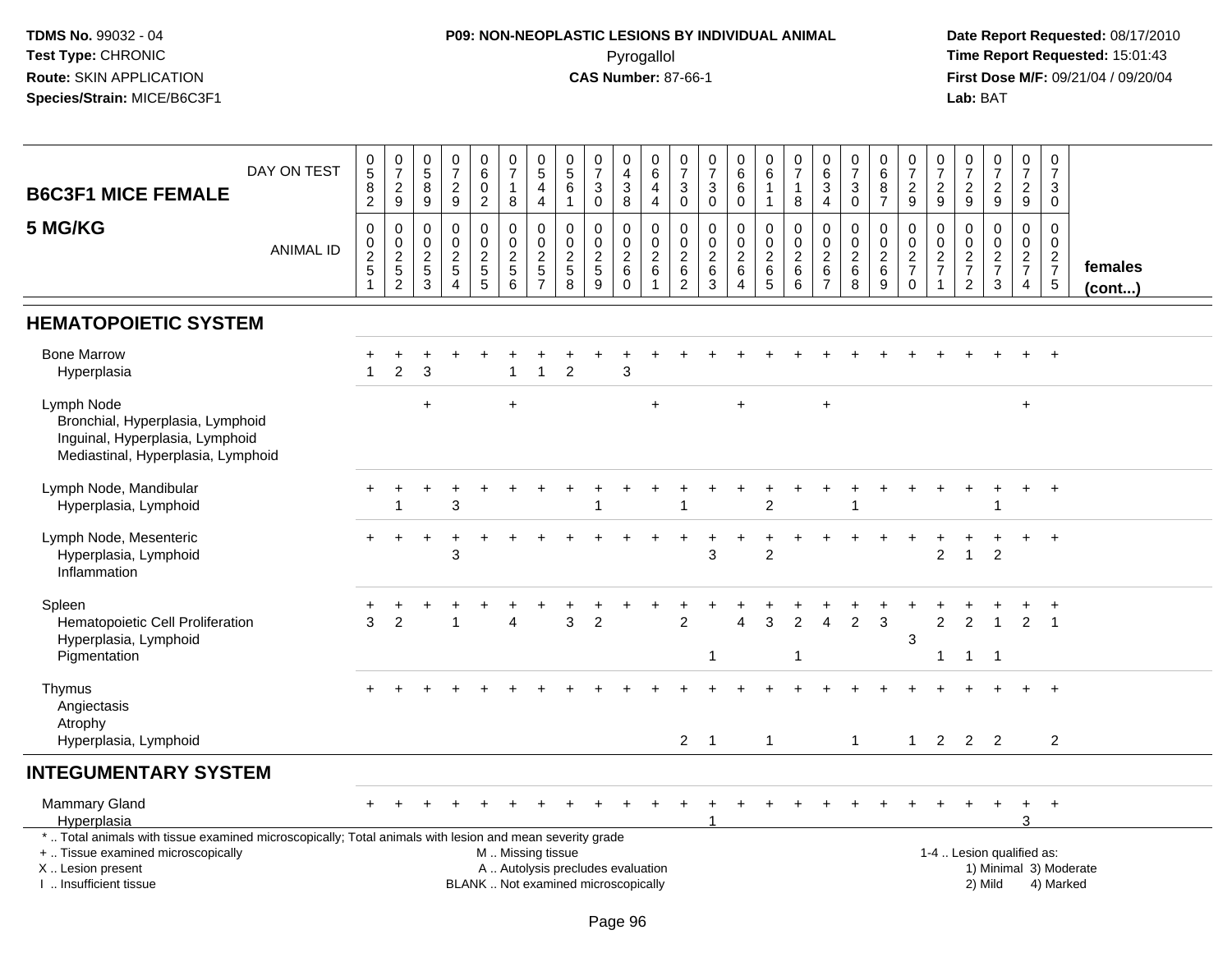#### **P09: NON-NEOPLASTIC LESIONS BY INDIVIDUAL ANIMAL**Pyrogallol **Time Report Requested:** 15:01:43

 **Date Report Requested:** 08/17/2010 **First Dose M/F:** 09/21/04 / 09/20/04<br>**Lab:** BAT **Lab:** BAT

| DAY ON TEST<br><b>B6C3F1 MICE FEMALE</b>                                                                                                                                                              |                  | $\begin{matrix} 0 \\ 5 \end{matrix}$<br>$\, 8$<br>$\overline{2}$          | $\frac{0}{7}$<br>$\overline{c}$<br>$9\,$ | 0<br>$\overline{5}$<br>$\, 8$<br>$9\,$                 | 0<br>$\overline{7}$<br>$\overline{c}$<br>$\boldsymbol{9}$ | $_6^0$<br>$\boldsymbol{0}$<br>$\overline{2}$ | $\begin{smallmatrix}0\\7\end{smallmatrix}$<br>$\mathbf{1}$<br>8    | $\begin{smallmatrix}0\0\5\end{smallmatrix}$<br>$\overline{4}$<br>$\overline{4}$ | $\begin{array}{c} 0 \\ 5 \\ 6 \end{array}$<br>$\mathbf{1}$ | 0<br>$\overline{7}$<br>$\sqrt{3}$<br>$\mathbf 0$            | 0<br>$\frac{4}{3}$<br>8                      | 0<br>6<br>4<br>4                                        | 0<br>$\overline{7}$<br>$\sqrt{3}$<br>$\mathsf{O}\xspace$ | 0<br>$\overline{7}$<br>$\sqrt{3}$<br>$\pmb{0}$ | 0<br>$6\phantom{a}$<br>$\,6$<br>$\mathbf 0$      | $\begin{array}{c} 0 \\ 6 \end{array}$<br>$\overline{1}$<br>$\mathbf{1}$ | 0<br>$\overline{7}$<br>$\mathbf{1}$<br>8                     | 0<br>$\,6\,$<br>$\sqrt{3}$<br>$\overline{4}$        | 0<br>$\overline{7}$<br>$\mathbf{3}$<br>$\mathbf 0$       | $\begin{matrix}0\\6\\8\end{matrix}$<br>$\overline{7}$ | $\frac{0}{7}$<br>$\frac{2}{9}$                       | 0<br>$\overline{7}$<br>$\boldsymbol{2}$<br>$\boldsymbol{9}$ | 0<br>$\overline{7}$<br>$\frac{2}{9}$      | $\frac{0}{7}$<br>$\frac{2}{9}$        | 0<br>$\overline{7}$<br>$\overline{c}$<br>$\boldsymbol{9}$ | 0<br>$\overline{7}$<br>3<br>0                        |                   |
|-------------------------------------------------------------------------------------------------------------------------------------------------------------------------------------------------------|------------------|---------------------------------------------------------------------------|------------------------------------------|--------------------------------------------------------|-----------------------------------------------------------|----------------------------------------------|--------------------------------------------------------------------|---------------------------------------------------------------------------------|------------------------------------------------------------|-------------------------------------------------------------|----------------------------------------------|---------------------------------------------------------|----------------------------------------------------------|------------------------------------------------|--------------------------------------------------|-------------------------------------------------------------------------|--------------------------------------------------------------|-----------------------------------------------------|----------------------------------------------------------|-------------------------------------------------------|------------------------------------------------------|-------------------------------------------------------------|-------------------------------------------|---------------------------------------|-----------------------------------------------------------|------------------------------------------------------|-------------------|
| 5 MG/KG                                                                                                                                                                                               | <b>ANIMAL ID</b> | $\pmb{0}$<br>$\begin{array}{c} 0 \\ 2 \\ 5 \end{array}$<br>$\overline{1}$ | $\pmb{0}$<br>$0$<br>$2$<br>$5$<br>$2$    | $\mathbf 0$<br>0<br>$\overline{c}$<br>$\mathbf 5$<br>3 | 0<br>$\mathbf 0$<br>$\frac{2}{5}$<br>$\overline{4}$       | $\mathbf 0$<br>$0$<br>$2$<br>$5$<br>$5$      | $\pmb{0}$<br>$\frac{0}{2}$<br>6                                    | $\pmb{0}$<br>$\pmb{0}$<br>$\overline{c}$<br>$\frac{5}{7}$                       | 0<br>$\pmb{0}$<br>$\frac{2}{5}$                            | $\mathbf 0$<br>$\mathbf 0$<br>$\sqrt{2}$<br>$\sqrt{5}$<br>9 | 0<br>$\,0\,$<br>$\frac{2}{6}$<br>$\mathbf 0$ | 0<br>0<br>$\boldsymbol{2}$<br>$\,6\,$<br>$\overline{1}$ | 0<br>0<br>$\sqrt{2}$<br>6<br>$\overline{2}$              | $\mathbf 0$<br>0<br>$^2\phantom{1}6$<br>3      | $\pmb{0}$<br>$_2^0$<br>$\,6\,$<br>$\overline{4}$ | 0<br>$0$<br>$6$<br>$5$                                                  | $\mathbf 0$<br>$\mathbf 0$<br>$\overline{c}$<br>$\,6\,$<br>6 | 0<br>0<br>$\overline{c}$<br>$\,6$<br>$\overline{7}$ | $\mathbf 0$<br>$\mathbf 0$<br>$\sqrt{2}$<br>$\,6\,$<br>8 | 0<br>0<br>$\frac{2}{6}$<br>9                          | 0<br>$\begin{array}{c} 0 \\ 2 \\ 7 \end{array}$<br>0 | 0<br>$\pmb{0}$<br>$\overline{c}$<br>$\overline{7}$          | 0<br>0<br>$\frac{2}{7}$<br>$\overline{2}$ | 0<br>0<br>$\frac{2}{7}$<br>3          | 0<br>$\mathbf 0$<br>$rac{2}{7}$<br>4                      | $\mathbf 0$<br>$\mathbf 0$<br>$\frac{2}{7}$<br>$5\,$ | females<br>(cont) |
| Inflammation<br>Duct, Dilatation                                                                                                                                                                      |                  |                                                                           |                                          |                                                        |                                                           |                                              |                                                                    |                                                                                 |                                                            |                                                             |                                              |                                                         |                                                          |                                                |                                                  |                                                                         |                                                              |                                                     |                                                          |                                                       |                                                      |                                                             |                                           |                                       |                                                           |                                                      |                   |
| Skin<br>Abscess<br><b>Fibrosis</b><br>Hyperkeratosis<br>Hyperplasia<br>Inflammation, Granulomatous<br>Ulcer                                                                                           |                  |                                                                           |                                          |                                                        |                                                           |                                              | 3<br>$\overline{2}$<br>$\overline{a}$<br>$\overline{\mathbf{4}}$   |                                                                                 |                                                            |                                                             |                                              |                                                         |                                                          |                                                |                                                  |                                                                         |                                                              |                                                     |                                                          |                                                       |                                                      |                                                             |                                           |                                       |                                                           |                                                      |                   |
| Sebaceous Gland, Site Of Application,<br>Hyperplasia<br>Site Of Application, Fibrosis<br>Site Of Application, Hyperkeratosis<br>Site Of Application, Hyperplasia<br>Site Of Application, Inflammation |                  | 1<br>1                                                                    |                                          | 1<br>1<br>$\mathbf{1}$                                 | $\mathbf{1}$                                              | 1<br>$\overline{1}$                          | $\overline{2}$<br>$\overline{a}$<br>$\mathbf{1}$<br>$\overline{c}$ | -1<br>$\overline{4}$<br>3<br>$\overline{1}$                                     |                                                            | $\mathbf{1}$<br>$\mathbf{1}$                                | $\overline{c}$                               | $\overline{1}$                                          | $\mathbf{1}$                                             | $\overline{1}$                                 | $\mathbf{1}$                                     | $\mathbf{1}$                                                            | $\overline{1}$<br>$\overline{2}$                             | 2                                                   |                                                          | 1<br>$\mathbf{1}$                                     | $\mathbf{1}$                                         | $\overline{1}$                                              | $\overline{2}$                            | 2<br>$\overline{1}$<br>$\overline{1}$ | 1<br>$\overline{c}$<br>$\overline{1}$                     | $\overline{1}$                                       |                   |
| <b>MUSCULOSKELETAL SYSTEM</b>                                                                                                                                                                         |                  |                                                                           |                                          |                                                        |                                                           |                                              |                                                                    |                                                                                 |                                                            |                                                             |                                              |                                                         |                                                          |                                                |                                                  |                                                                         |                                                              |                                                     |                                                          |                                                       |                                                      |                                                             |                                           |                                       |                                                           |                                                      |                   |
| Bone<br>Fibro-Osseous Lesion                                                                                                                                                                          |                  |                                                                           |                                          |                                                        |                                                           |                                              |                                                                    |                                                                                 |                                                            | $\overline{c}$                                              |                                              |                                                         |                                                          |                                                |                                                  |                                                                         |                                                              |                                                     |                                                          | 3                                                     | $\overline{2}$                                       |                                                             | 2                                         | ٠                                     | $+$                                                       | $+$                                                  |                   |
| <b>Skeletal Muscle</b>                                                                                                                                                                                |                  |                                                                           |                                          |                                                        |                                                           |                                              |                                                                    |                                                                                 |                                                            |                                                             |                                              |                                                         |                                                          |                                                |                                                  |                                                                         |                                                              |                                                     |                                                          |                                                       |                                                      |                                                             |                                           |                                       |                                                           |                                                      |                   |
| <b>NERVOUS SYSTEM</b>                                                                                                                                                                                 |                  |                                                                           |                                          |                                                        |                                                           |                                              |                                                                    |                                                                                 |                                                            |                                                             |                                              |                                                         |                                                          |                                                |                                                  |                                                                         |                                                              |                                                     |                                                          |                                                       |                                                      |                                                             |                                           |                                       |                                                           |                                                      |                   |
| <b>Brain</b><br>Infiltration Cellular, Mononuclear Cell                                                                                                                                               |                  |                                                                           |                                          |                                                        |                                                           |                                              |                                                                    |                                                                                 |                                                            |                                                             |                                              |                                                         |                                                          |                                                |                                                  |                                                                         |                                                              |                                                     |                                                          |                                                       |                                                      |                                                             |                                           |                                       |                                                           | $+$                                                  |                   |
| <b>RESPIRATORY SYSTEM</b>                                                                                                                                                                             |                  |                                                                           |                                          |                                                        |                                                           |                                              |                                                                    |                                                                                 |                                                            |                                                             |                                              |                                                         |                                                          |                                                |                                                  |                                                                         |                                                              |                                                     |                                                          |                                                       |                                                      |                                                             |                                           |                                       |                                                           |                                                      |                   |

\* .. Total animals with tissue examined microscopically; Total animals with lesion and mean severity grade

+ .. Tissue examined microscopically

X .. Lesion present

I .. Insufficient tissue

M .. Missing tissue

A .. Autolysis precludes evaluation

BLANK .. Not examined microscopically 2) Mild 4) Marked

1-4 .. Lesion qualified as: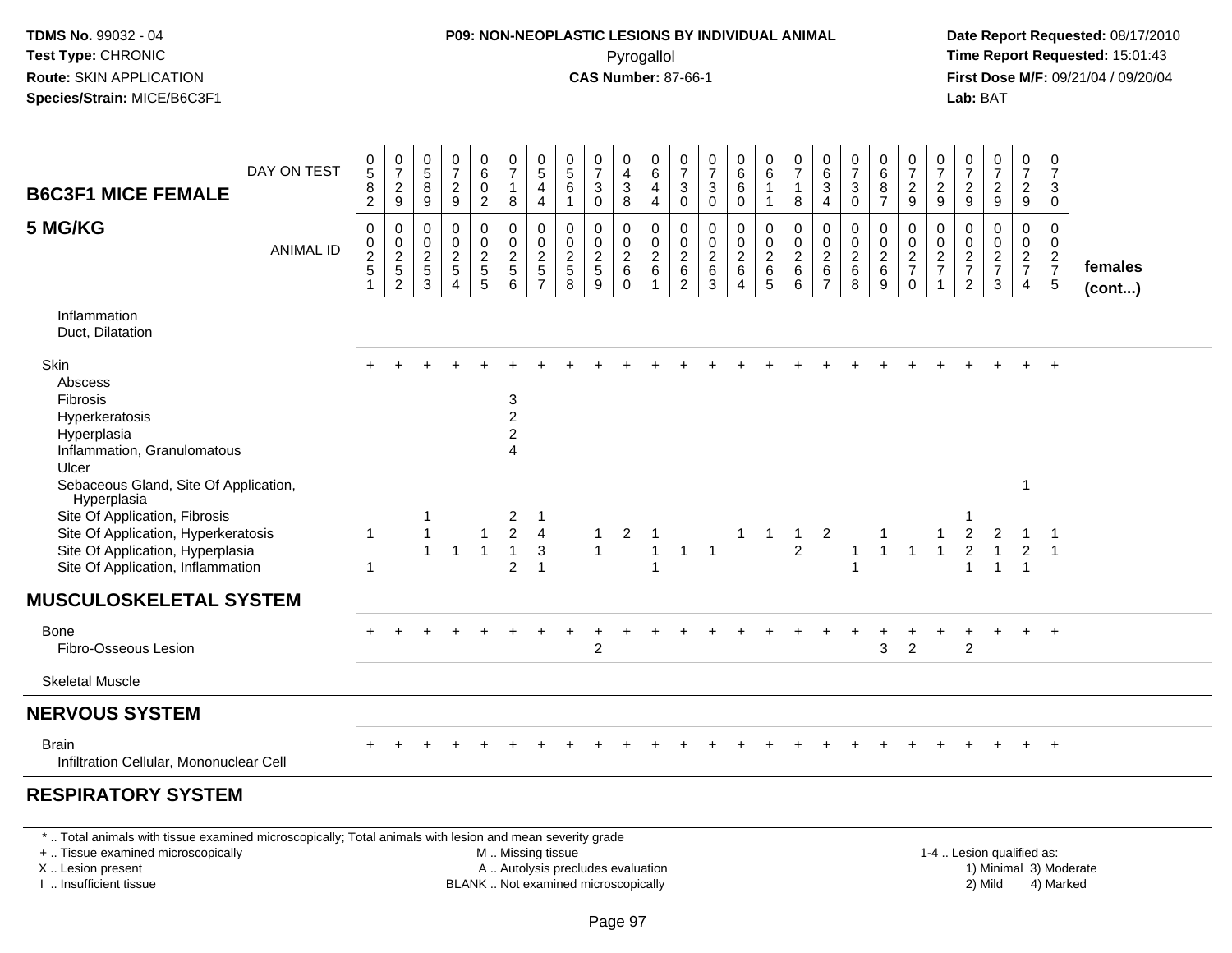# **P09: NON-NEOPLASTIC LESIONS BY INDIVIDUAL ANIMAL**Pyrogallol **Time Report Requested:** 15:01:43

| DAY ON TEST<br><b>B6C3F1 MICE FEMALE</b>                                                                                                                                                      | $\begin{array}{c} 0 \\ 5 \end{array}$<br>8<br>$\overline{2}$           | $\frac{0}{7}$<br>$\frac{2}{9}$                                            | $\begin{array}{c} 0 \\ 5 \end{array}$<br>8<br>9                                         | $\frac{0}{7}$<br>$\frac{2}{9}$                                                                  | $_{6}^{\rm 0}$<br>$\mathsf 0$<br>$\overline{2}$ | $\frac{0}{7}$<br>$\mathbf{1}$<br>8                                                            | $\begin{matrix} 0 \\ 5 \end{matrix}$<br>$\overline{\mathbf{4}}$<br>$\overline{4}$ | $\frac{0}{5}$<br>6<br>$\mathbf{1}$                                       | $\frac{0}{7}$<br>3<br>$\mathbf 0$                        | 0<br>$\overline{4}$<br>$\ensuremath{\mathsf{3}}$<br>8           | $\pmb{0}$<br>$\overline{6}$<br>$\overline{4}$<br>$\overline{4}$ | 0<br>$\overline{7}$<br>$\ensuremath{\mathsf{3}}$<br>0                 | $\frac{0}{7}$<br>$_{0}^{3}$                                                       | $\begin{array}{c} 0 \\ 6 \end{array}$<br>$\,6\,$<br>$\mathbf 0$ | 0<br>$\,6\,$<br>$\overline{1}$<br>$\mathbf{1}$               | $\frac{0}{7}$<br>$\mathbf{1}$<br>8                         | 0<br>$\,6\,$<br>$\ensuremath{\mathsf{3}}$<br>$\overline{4}$                    | $\frac{0}{7}$<br>$\ensuremath{\mathsf{3}}$<br>$\Omega$ | $\mathbf 0$<br>$\overline{6}$<br>8<br>$\overline{7}$ | $\frac{0}{7}$<br>$\frac{2}{9}$                             | 0<br>$\overline{7}$<br>$\frac{2}{9}$                                  | $\frac{0}{7}$<br>$\frac{2}{9}$                                | $\frac{0}{7}$<br>$\frac{2}{9}$         | $\begin{array}{c} 0 \\ 7 \end{array}$<br>$\frac{2}{9}$        | 0<br>$\overline{7}$<br>3<br>$\mathbf 0$ |                         |
|-----------------------------------------------------------------------------------------------------------------------------------------------------------------------------------------------|------------------------------------------------------------------------|---------------------------------------------------------------------------|-----------------------------------------------------------------------------------------|-------------------------------------------------------------------------------------------------|-------------------------------------------------|-----------------------------------------------------------------------------------------------|-----------------------------------------------------------------------------------|--------------------------------------------------------------------------|----------------------------------------------------------|-----------------------------------------------------------------|-----------------------------------------------------------------|-----------------------------------------------------------------------|-----------------------------------------------------------------------------------|-----------------------------------------------------------------|--------------------------------------------------------------|------------------------------------------------------------|--------------------------------------------------------------------------------|--------------------------------------------------------|------------------------------------------------------|------------------------------------------------------------|-----------------------------------------------------------------------|---------------------------------------------------------------|----------------------------------------|---------------------------------------------------------------|-----------------------------------------|-------------------------|
| 5 MG/KG<br><b>ANIMAL ID</b>                                                                                                                                                                   | $\mathsf 0$<br>0<br>$\boldsymbol{2}$<br>$\overline{5}$<br>$\mathbf{1}$ | $\boldsymbol{0}$<br>$\mathbf 0$<br>$\sqrt{2}$<br>$\sqrt{5}$<br>$\sqrt{2}$ | $\mathsf{O}\xspace$<br>$\mathbf 0$<br>$\boldsymbol{2}$<br>$\,$ 5 $\,$<br>$\overline{3}$ | $\mathbf 0$<br>$\Omega$<br>$\overline{\mathbf{c}}$<br>$5\phantom{.0}$<br>$\boldsymbol{\Lambda}$ | $\pmb{0}$<br>$\mathbf 0$<br>$rac{2}{5}$         | $\pmb{0}$<br>$\ddot{\mathbf{0}}$<br>$\sqrt{2}$<br>$\sqrt{5}$<br>6                             | $\mathbf 0$<br>$\mathbf 0$<br>$\overline{c}$<br>$\sqrt{5}$<br>$\overline{7}$      | $\pmb{0}$<br>$\mathbf 0$<br>$\overline{2}$<br>$\sqrt{5}$<br>$\mathbf{8}$ | 0<br>$\mathbf{0}$<br>$\boldsymbol{2}$<br>$\sqrt{5}$<br>9 | $\pmb{0}$<br>$\mathsf{O}$<br>$\overline{2}$<br>6<br>$\mathbf 0$ | $\mathsf{O}\xspace$<br>$\Omega$<br>$\boldsymbol{2}$<br>6<br>1.  | $\mathbf 0$<br>$\mathbf 0$<br>$\boldsymbol{2}$<br>6<br>$\overline{2}$ | $\mathbf 0$<br>$\mathsf{O}\xspace$<br>$\overline{2}$<br>$\,6\,$<br>$\overline{3}$ | 0<br>$\mathbf 0$<br>$\sqrt{2}$<br>$\,6\,$<br>$\overline{A}$     | $\pmb{0}$<br>$\mathbf 0$<br>$\boldsymbol{2}$<br>$\,6\,$<br>5 | $\mathbf 0$<br>$\mathbf 0$<br>$\overline{c}$<br>$\,6$<br>6 | $\mathsf{O}\xspace$<br>$\Omega$<br>$\overline{c}$<br>$\,6\,$<br>$\overline{7}$ | 0<br>0<br>$^2\phantom{1}6$<br>$\overline{8}$           | 0<br>$\mathbf 0$<br>$^2\phantom{1}6$<br>9            | $\mathbf 0$<br>$\mathbf 0$<br>$\frac{2}{7}$<br>$\mathbf 0$ | $\boldsymbol{0}$<br>$\Omega$<br>$\frac{2}{7}$<br>$\blacktriangleleft$ | $\mathsf 0$<br>$\mathbf 0$<br>$\frac{2}{7}$<br>$\overline{2}$ | 0<br>$\mathbf 0$<br>$\frac{2}{7}$<br>3 | $\mathsf 0$<br>$\mathbf 0$<br>$\frac{2}{7}$<br>$\overline{4}$ | 0<br>$\mathbf 0$<br>$\frac{2}{7}$<br>5  | females<br>$($ cont $)$ |
| Lung<br>Infiltration Cellular, Histiocyte<br>Inflammation<br>Bronchiole, Hyperplasia                                                                                                          |                                                                        |                                                                           |                                                                                         |                                                                                                 |                                                 | $\mathbf 1$                                                                                   |                                                                                   |                                                                          |                                                          |                                                                 |                                                                 |                                                                       |                                                                                   | 3                                                               |                                                              | 4<br>3<br>3                                                |                                                                                |                                                        |                                                      |                                                            |                                                                       |                                                               | -1                                     |                                                               |                                         |                         |
| Nose<br>Inflammation<br>Glands, Metaplasia<br>Olfactory Epithelium, Metaplasia                                                                                                                |                                                                        |                                                                           |                                                                                         | $\mathbf{1}$                                                                                    | 1                                               | $\overline{1}$                                                                                | 1                                                                                 |                                                                          |                                                          |                                                                 |                                                                 |                                                                       |                                                                                   |                                                                 |                                                              | 3<br>2                                                     |                                                                                |                                                        |                                                      |                                                            |                                                                       | $\mathbf{1}$                                                  | $\overline{1}$                         |                                                               |                                         |                         |
| Respiratory Epithelium, Hyperplasia                                                                                                                                                           |                                                                        | 1.                                                                        | $\overline{1}$                                                                          | $\overline{1}$                                                                                  | 3                                               | $\mathbf{1}$                                                                                  | 2                                                                                 | $\overline{1}$                                                           | -1                                                       | $\overline{2}$                                                  | 2                                                               | $\mathbf{1}$                                                          | $\overline{2}$                                                                    | $\overline{1}$                                                  | $\overline{2}$                                               | $\overline{1}$                                             | $\overline{1}$                                                                 | $\overline{2}$                                         | $\overline{1}$                                       | $\overline{1}$                                             | $\overline{2}$                                                        |                                                               | $\mathbf{1}$                           | $2 \quad 1$                                                   |                                         |                         |
| Trachea                                                                                                                                                                                       |                                                                        |                                                                           |                                                                                         |                                                                                                 |                                                 |                                                                                               |                                                                                   |                                                                          |                                                          |                                                                 |                                                                 |                                                                       |                                                                                   |                                                                 |                                                              |                                                            |                                                                                |                                                        |                                                      |                                                            |                                                                       |                                                               |                                        | $+$                                                           | $+$                                     |                         |
| <b>SPECIAL SENSES SYSTEM</b>                                                                                                                                                                  |                                                                        |                                                                           |                                                                                         |                                                                                                 |                                                 |                                                                                               |                                                                                   |                                                                          |                                                          |                                                                 |                                                                 |                                                                       |                                                                                   |                                                                 |                                                              |                                                            |                                                                                |                                                        |                                                      |                                                            |                                                                       |                                                               |                                        |                                                               |                                         |                         |
| Eye<br>Infiltration Cellular, Mononuclear Cell<br>Retina, Degeneration                                                                                                                        |                                                                        |                                                                           | 3                                                                                       |                                                                                                 |                                                 |                                                                                               |                                                                                   |                                                                          |                                                          |                                                                 |                                                                 |                                                                       |                                                                                   |                                                                 |                                                              |                                                            |                                                                                |                                                        |                                                      |                                                            |                                                                       |                                                               |                                        |                                                               | $+$                                     |                         |
| Harderian Gland<br>Hyperplasia<br>Infiltration Cellular, Mononuclear Cell                                                                                                                     | $\mathbf{1}$                                                           | $\overline{1}$                                                            |                                                                                         |                                                                                                 | $\mathbf{1}$                                    |                                                                                               |                                                                                   |                                                                          | $1 \quad 1$                                              |                                                                 |                                                                 |                                                                       | $1 \quad 1$                                                                       |                                                                 | $\overline{1}$                                               |                                                            | $\mathbf{1}$                                                                   |                                                        |                                                      |                                                            |                                                                       | $1 \quad 1$                                                   | $\overline{1}$                         | $+$<br>$1 \quad 1$                                            | $+$                                     |                         |
| <b>URINARY SYSTEM</b>                                                                                                                                                                         |                                                                        |                                                                           |                                                                                         |                                                                                                 |                                                 |                                                                                               |                                                                                   |                                                                          |                                                          |                                                                 |                                                                 |                                                                       |                                                                                   |                                                                 |                                                              |                                                            |                                                                                |                                                        |                                                      |                                                            |                                                                       |                                                               |                                        |                                                               |                                         |                         |
| Kidney<br>Accumulation, Hyaline Droplet<br><b>Dilatation</b><br>Infiltration Cellular, Mononuclear Cell<br>Metaplasia, Osseous                                                                |                                                                        |                                                                           |                                                                                         |                                                                                                 |                                                 | 3<br>3                                                                                        |                                                                                   |                                                                          |                                                          |                                                                 |                                                                 |                                                                       |                                                                                   |                                                                 | $\mathbf{1}$                                                 |                                                            |                                                                                | $\overline{2}$                                         |                                                      |                                                            |                                                                       |                                                               |                                        |                                                               |                                         |                         |
| *  Total animals with tissue examined microscopically; Total animals with lesion and mean severity grade<br>+  Tissue examined microscopically<br>X  Lesion present<br>I  Insufficient tissue |                                                                        |                                                                           |                                                                                         |                                                                                                 |                                                 | M  Missing tissue<br>A  Autolysis precludes evaluation<br>BLANK  Not examined microscopically |                                                                                   |                                                                          |                                                          |                                                                 |                                                                 |                                                                       |                                                                                   |                                                                 |                                                              |                                                            |                                                                                |                                                        |                                                      |                                                            |                                                                       | 1-4  Lesion qualified as:                                     | 2) Mild                                |                                                               | 4) Marked                               | 1) Minimal 3) Moderate  |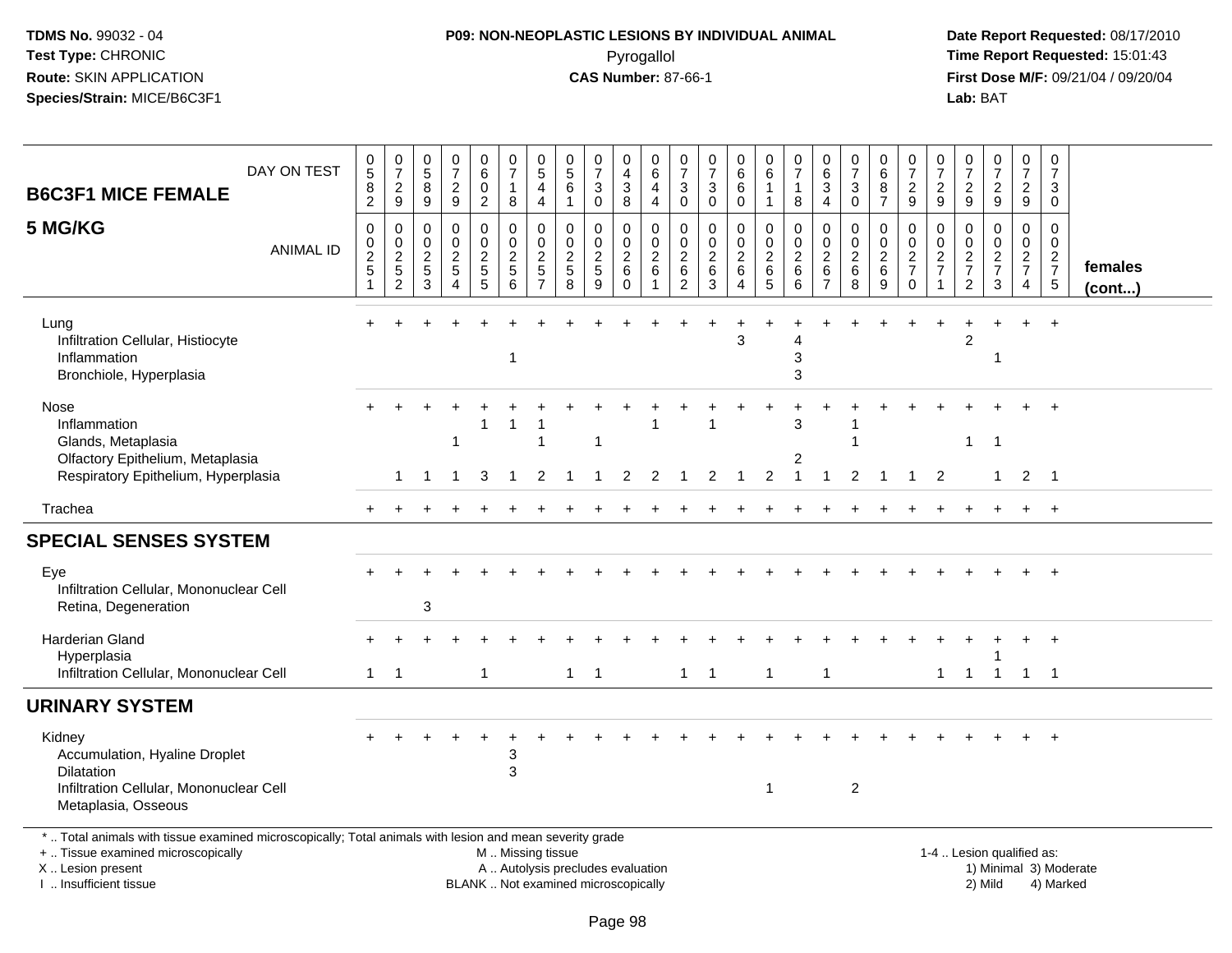#### **P09: NON-NEOPLASTIC LESIONS BY INDIVIDUAL ANIMAL**Pyrogallol **Time Report Requested:** 15:01:43

 **Date Report Requested:** 08/17/2010 **First Dose M/F:** 09/21/04 / 09/20/04<br>**Lab:** BAT **Lab:** BAT

| <b>B6C3F1 MICE FEMALE</b>                                                         | DAY ON TEST      | 0<br>5<br>8<br>$\overline{c}$     | 0<br>$\overline{ }$<br>2<br>9          | 0<br>5<br>8<br>9                          | $\overline{0}$<br>$\rightarrow$<br>$\overline{c}$<br>9 | $\overline{0}$<br>6<br>$\pmb{0}$<br>2 <sup>7</sup> | $\frac{0}{7}$<br>$\bf8$              | 0<br>$\sqrt{5}$<br>$\overline{4}$<br>$\overline{4}$ | $\frac{0}{5}$<br>$\,6\,$             | $\mathbf 0$<br>$\overline{ }$<br>3<br>$\Omega$ | 0<br>$\overline{\mathbf{4}}$<br>$\mathbf{3}$<br>8 | $\begin{matrix} 0 \\ 6 \end{matrix}$<br>4 | $\frac{0}{7}$<br>$\ensuremath{\mathsf{3}}$ | $\overline{0}$<br>$\overline{ }$<br>$\mathfrak{S}$<br>0 | $\begin{matrix}0\0\0\0\end{matrix}$<br>$\mathbf 0$ | $\begin{matrix} 0 \\ 6 \end{matrix}$ | $\frac{0}{7}$<br>8                   | 0<br>$\,6\,$<br>$\mathbf{3}$                        | 0<br>$\overline{ }$<br>3 | $\mathbf 0$<br>6<br>8<br>$\overline{ }$ | $\frac{0}{7}$<br>$\mathbf{2}$<br>9        | 0<br>$\overline{2}$<br>$\boldsymbol{9}$   | 0<br>$\overline{ }$<br>$\frac{2}{9}$        | $\mathbf{0}$<br>$\overline{ }$<br>$\overline{2}$<br>9 | 0<br>$\overline{7}$<br>$\overline{2}$<br>$9\,$                       | 3                         |                   |  |
|-----------------------------------------------------------------------------------|------------------|-----------------------------------|----------------------------------------|-------------------------------------------|--------------------------------------------------------|----------------------------------------------------|--------------------------------------|-----------------------------------------------------|--------------------------------------|------------------------------------------------|---------------------------------------------------|-------------------------------------------|--------------------------------------------|---------------------------------------------------------|----------------------------------------------------|--------------------------------------|--------------------------------------|-----------------------------------------------------|--------------------------|-----------------------------------------|-------------------------------------------|-------------------------------------------|---------------------------------------------|-------------------------------------------------------|----------------------------------------------------------------------|---------------------------|-------------------|--|
| 5 MG/KG                                                                           | <b>ANIMAL ID</b> | 0<br>$\overline{c}$<br>$\sqrt{5}$ | 0<br>$\Omega$<br>$rac{2}{5}$<br>$\sim$ | $\pmb{0}$<br>$\Omega$<br>$rac{2}{5}$<br>3 | 0<br>0<br>$\frac{2}{5}$<br>4                           | 0<br>0<br>$\frac{2}{5}$<br>5                       | 0<br>$\pmb{0}$<br>$\frac{2}{5}$<br>6 | $\pmb{0}$<br>$\frac{2}{5}$<br>$\overline{ }$        | 0<br>$\pmb{0}$<br>$\frac{2}{5}$<br>8 | 0<br>$\mathbf 0$<br>$rac{2}{5}$<br>9           | $\mathbf 0$<br>$\frac{2}{6}$                      | 0<br>$\boldsymbol{0}$<br>$\frac{2}{6}$    | $\pmb{0}$<br>$\frac{2}{6}$<br>2            | 0<br>$\pmb{0}$<br>$\frac{2}{6}$<br>$\mathbf{3}$         | $\mathbf 0$<br>$\frac{0}{2}$ 6<br>4                | 0<br>$\pmb{0}$<br>$\frac{2}{6}$<br>5 | 0<br>$\pmb{0}$<br>$\frac{2}{6}$<br>6 | $\boldsymbol{0}$<br>$\frac{2}{6}$<br>$\overline{ }$ | 0<br>$\frac{2}{6}$<br>8  | 0<br>$\frac{0}{2}$ 6<br>9               | $\mathbf 0$<br>$\pmb{0}$<br>$\frac{2}{7}$ | $\mathbf 0$<br>$\pmb{0}$<br>$\frac{2}{7}$ | $\theta$<br>$\pmb{0}$<br>$\frac{2}{7}$<br>2 | $\mathbf{0}$<br>0<br>$\frac{2}{7}$<br>3               | 0<br>$\pmb{0}$<br>$\overline{2}$<br>$\overline{7}$<br>$\overline{4}$ | 0<br>◠<br>$\epsilon$<br>5 | females<br>(cont) |  |
| Mineralization<br>Nephropathy<br>Pigmentation<br>Renal Tubule, Degeneration       |                  |                                   | $\overline{2}$                         |                                           |                                                        | 3                                                  |                                      |                                                     |                                      |                                                |                                                   |                                           |                                            |                                                         |                                                    |                                      |                                      |                                                     | $\overline{2}$           | 3<br>3                                  | 2                                         |                                           |                                             |                                                       |                                                                      |                           |                   |  |
| <b>Urinary Bladder</b><br>Infiltration Cellular, Mononuclear Cell<br>Inflammation |                  |                                   |                                        |                                           |                                                        | $\overline{2}$                                     |                                      |                                                     |                                      |                                                |                                                   |                                           |                                            | 2                                                       |                                                    | 2                                    |                                      |                                                     |                          |                                         |                                           |                                           |                                             | 2                                                     |                                                                      | $\overline{ }$            |                   |  |

\* .. Total animals with tissue examined microscopically; Total animals with lesion and mean severity grade

+ .. Tissue examined microscopically

X .. Lesion present

I .. Insufficient tissue

 M .. Missing tissueA .. Autolysis precludes evaluation

BLANK .. Not examined microscopically 2) Mild 4) Marked

1-4 .. Lesion qualified as: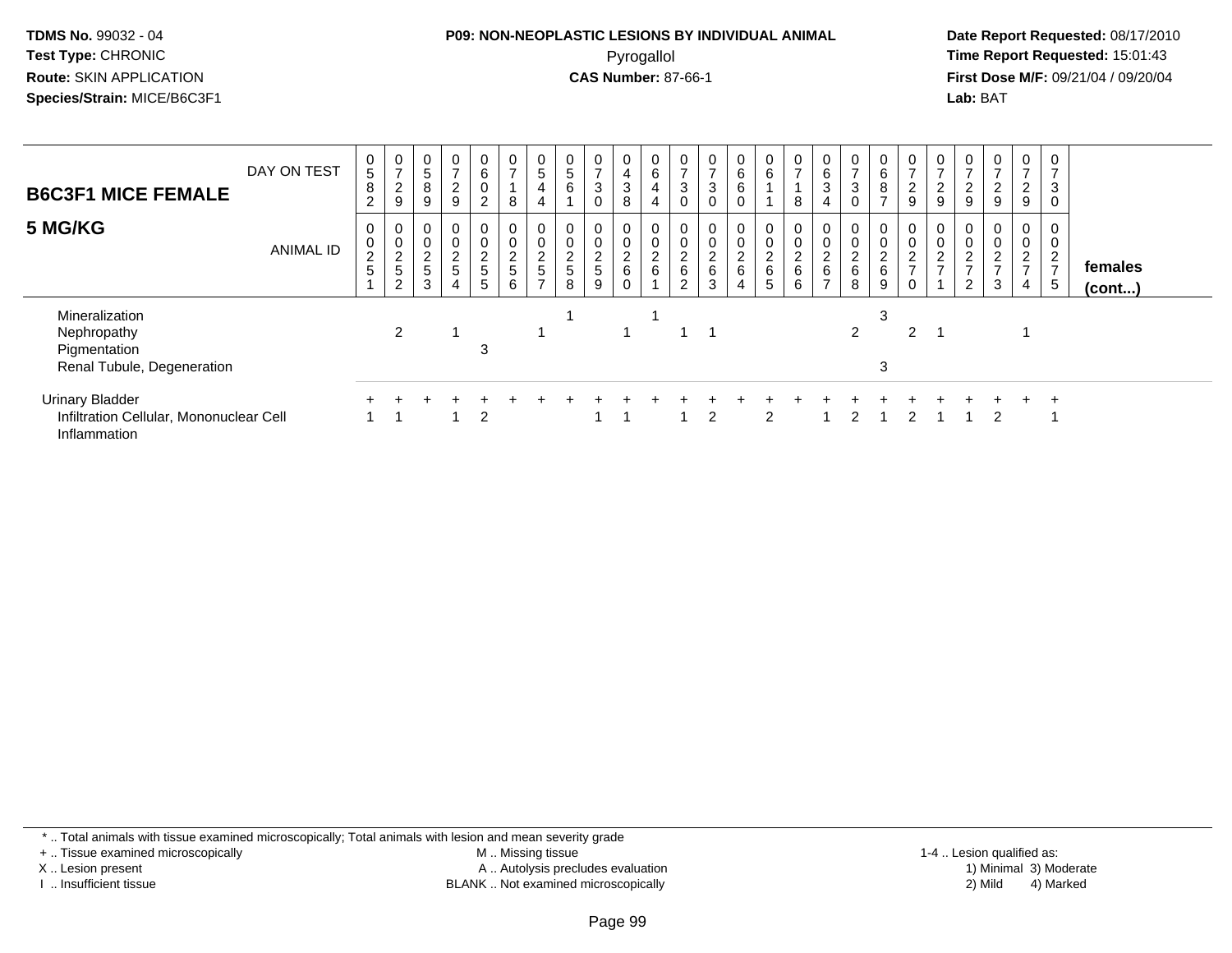# **P09: NON-NEOPLASTIC LESIONS BY INDIVIDUAL ANIMAL**Pyrogallol **Time Report Requested:** 15:01:43

| <b>B6C3F1 MICE FEMALE</b>                                                                                                                                                                     | DAY ON TEST      | 0<br>$\overline{7}$<br>$\overline{c}$<br>9 | $\begin{array}{c} 0 \\ 6 \end{array}$<br>$\overline{5}$<br>$\overline{4}$ | $\frac{0}{7}$<br>$\boldsymbol{2}$<br>9                         | $\frac{0}{7}$<br>$\overline{c}$<br>9             | $\frac{0}{7}$<br>$\overline{c}$<br>9             | 0<br>$\overline{7}$<br>$\overline{c}$<br>$9\,$                                                | $\frac{0}{7}$<br>3<br>$\mathbf 0$                  | 0<br>$\sqrt{5}$<br>$\overline{\mathbf{4}}$<br>9  | $\begin{array}{c} 0 \\ 7 \end{array}$<br>$\overline{c}$<br>9 | $\begin{array}{c} 0 \\ 5 \end{array}$<br>$\boldsymbol{9}$<br>$\mathbf 0$ | $\pmb{0}$<br>$\overline{7}$<br>$\mathbf{1}$<br>6                                   | $\pmb{0}$<br>$\overline{7}$<br>3<br>$\mathbf 0$               | 0<br>$\,6\,$<br>9<br>$\mathbf{1}$                      | $\frac{0}{7}$<br>3<br>$\mathbf 0$                   | $\pmb{0}$<br>$\overline{7}$<br>$\overline{c}$<br>9 | $\begin{array}{c} 0 \\ 7 \end{array}$<br>$\sqrt{3}$<br>$\mathbf 0$ | $\frac{0}{7}$<br>$\boldsymbol{2}$<br>9 | $\begin{array}{c} 0 \\ 7 \end{array}$<br>$\overline{c}$<br>9                     | $\frac{0}{7}$<br>$\boldsymbol{2}$<br>9            | 0<br>$\overline{7}$<br>3<br>$\mathbf 0$          | $\begin{matrix} 0 \\ 5 \end{matrix}$<br>4<br>$\overline{2}$  | 0<br>$\overline{7}$<br>$\ensuremath{\mathsf{3}}$<br>$\mathsf{O}\xspace$ | $\begin{array}{c} 0 \\ 6 \end{array}$<br>$\overline{6}$<br>$\,6\,$ | $\mathbf 0$<br>$\overline{7}$<br>$\overline{c}$<br>9 | $\mathbf 0$<br>$\overline{7}$<br>3<br>$\Omega$                       |                        |                       |
|-----------------------------------------------------------------------------------------------------------------------------------------------------------------------------------------------|------------------|--------------------------------------------|---------------------------------------------------------------------------|----------------------------------------------------------------|--------------------------------------------------|--------------------------------------------------|-----------------------------------------------------------------------------------------------|----------------------------------------------------|--------------------------------------------------|--------------------------------------------------------------|--------------------------------------------------------------------------|------------------------------------------------------------------------------------|---------------------------------------------------------------|--------------------------------------------------------|-----------------------------------------------------|----------------------------------------------------|--------------------------------------------------------------------|----------------------------------------|----------------------------------------------------------------------------------|---------------------------------------------------|--------------------------------------------------|--------------------------------------------------------------|-------------------------------------------------------------------------|--------------------------------------------------------------------|------------------------------------------------------|----------------------------------------------------------------------|------------------------|-----------------------|
| 5 MG/KG                                                                                                                                                                                       | <b>ANIMAL ID</b> | $\pmb{0}$<br>$\frac{0}{2}$<br>6            | $\mathbf 0$<br>$\frac{0}{2}$<br>$\overline{7}$                            | $\mathbf 0$<br>$\begin{array}{c} 0 \\ 2 \\ 7 \end{array}$<br>8 | $\mathbf 0$<br>$\mathbf 0$<br>$\frac{2}{7}$<br>9 | 0<br>$\mathbf 0$<br>$\frac{2}{8}$<br>$\mathbf 0$ | $\mathbf 0$<br>$\mathsf 0$<br>$\frac{2}{8}$<br>$\mathbf{1}$                                   | 0<br>$\pmb{0}$<br>$_{8}^{\rm 2}$<br>$\overline{2}$ | $\mathbf 0$<br>$\mathbf 0$<br>$\frac{2}{8}$<br>3 | 0<br>$\mathbf 0$<br>$_{8}^{\rm 2}$<br>$\boldsymbol{\Lambda}$ | $\mathbf 0$<br>$\mathsf{O}\xspace$<br>$\frac{2}{8}$<br>$\overline{5}$    | $\mathbf 0$<br>$\mathsf{O}\xspace$<br>$\overline{c}$<br>$\bf 8$<br>$6\phantom{1}6$ | $\mathbf 0$<br>$\mathbf 0$<br>$\frac{2}{8}$<br>$\overline{7}$ | $\mathbf 0$<br>$\mathbf 0$<br>$\overline{c}$<br>8<br>8 | 0<br>$\mathbf 0$<br>$\frac{2}{8}$<br>$\overline{9}$ | 0<br>$\mathbf 0$<br>$\frac{2}{9}$<br>$\mathbf 0$   | 0<br>$\pmb{0}$<br>$\overline{c}$<br>$\boldsymbol{9}$               | $\mathbf 0$<br>$\frac{0}{2}$<br>2      | $\mathbf 0$<br>$\mathbf 0$<br>$\overline{c}$<br>$\boldsymbol{9}$<br>$\mathbf{3}$ | 0<br>$\pmb{0}$<br>$\frac{2}{9}$<br>$\overline{4}$ | $\mathbf 0$<br>$\mathbf 0$<br>$\frac{2}{9}$<br>5 | $\mathbf 0$<br>0<br>$\boldsymbol{2}$<br>$\mathsf g$<br>$\,6$ | $\pmb{0}$<br>$\mathbf 0$<br>$\begin{array}{c} 2 \\ 9 \\ 7 \end{array}$  | 0<br>$\pmb{0}$<br>$\frac{2}{9}$<br>$\overline{8}$                  | $\mathbf 0$<br>$\frac{0}{2}$<br>9                    | $\Omega$<br>$\mathbf 0$<br>$\sqrt{3}$<br>$\mathbf{0}$<br>$\mathbf 0$ |                        | * TOTALS              |
| <b>ALIMENTARY SYSTEM</b>                                                                                                                                                                      |                  |                                            |                                                                           |                                                                |                                                  |                                                  |                                                                                               |                                                    |                                                  |                                                              |                                                                          |                                                                                    |                                                               |                                                        |                                                     |                                                    |                                                                    |                                        |                                                                                  |                                                   |                                                  |                                                              |                                                                         |                                                                    |                                                      |                                                                      |                        |                       |
| Esophagus                                                                                                                                                                                     |                  |                                            |                                                                           |                                                                |                                                  |                                                  |                                                                                               |                                                    |                                                  |                                                              |                                                                          |                                                                                    |                                                               |                                                        |                                                     |                                                    |                                                                    |                                        |                                                                                  |                                                   |                                                  |                                                              |                                                                         |                                                                    |                                                      |                                                                      | 50                     |                       |
| Gallbladder<br>Infiltration Cellular, Mononuclear Cell<br>Epithelium, Hyperplasia                                                                                                             |                  |                                            |                                                                           |                                                                |                                                  | 1                                                |                                                                                               |                                                    |                                                  |                                                              |                                                                          |                                                                                    |                                                               |                                                        |                                                     |                                                    |                                                                    |                                        |                                                                                  | 1                                                 |                                                  |                                                              |                                                                         |                                                                    |                                                      | $\ddot{}$<br>$\overline{1}$                                          | 49                     | $7$ 1.0<br>12.0       |
| Intestine Large, Cecum<br>Epithelium, Hyperplasia                                                                                                                                             |                  |                                            |                                                                           |                                                                |                                                  |                                                  | $\overline{2}$                                                                                |                                                    |                                                  |                                                              |                                                                          |                                                                                    |                                                               |                                                        |                                                     |                                                    |                                                                    |                                        |                                                                                  |                                                   |                                                  |                                                              |                                                                         |                                                                    |                                                      | $\ddot{}$                                                            | 50                     | $12.0$                |
| Intestine Large, Colon                                                                                                                                                                        |                  |                                            |                                                                           |                                                                |                                                  |                                                  |                                                                                               |                                                    |                                                  |                                                              |                                                                          |                                                                                    |                                                               |                                                        |                                                     |                                                    |                                                                    |                                        |                                                                                  |                                                   |                                                  |                                                              |                                                                         |                                                                    |                                                      |                                                                      | 50                     |                       |
| Intestine Large, Rectum                                                                                                                                                                       |                  |                                            |                                                                           |                                                                |                                                  |                                                  |                                                                                               |                                                    |                                                  |                                                              |                                                                          |                                                                                    |                                                               |                                                        |                                                     |                                                    |                                                                    |                                        |                                                                                  |                                                   |                                                  |                                                              |                                                                         |                                                                    |                                                      | $+$                                                                  | 50                     |                       |
| Intestine Small, Duodenum                                                                                                                                                                     |                  |                                            |                                                                           |                                                                |                                                  |                                                  |                                                                                               |                                                    |                                                  |                                                              |                                                                          |                                                                                    |                                                               |                                                        |                                                     |                                                    |                                                                    |                                        |                                                                                  |                                                   |                                                  |                                                              |                                                                         |                                                                    |                                                      | $+$                                                                  | 50                     |                       |
| Intestine Small, Ileum<br>Inflammation<br>Epithelium, Hyperplasia                                                                                                                             |                  |                                            |                                                                           |                                                                |                                                  |                                                  |                                                                                               | 2<br>3                                             |                                                  |                                                              |                                                                          |                                                                                    |                                                               |                                                        |                                                     |                                                    |                                                                    |                                        |                                                                                  |                                                   |                                                  |                                                              |                                                                         |                                                                    |                                                      | $\ddot{}$                                                            | 50                     | 12.0<br>13.0          |
| Intestine Small, Jejunum<br>Hyperplasia, Lymphoid                                                                                                                                             |                  | $+$                                        |                                                                           |                                                                |                                                  |                                                  |                                                                                               | -1                                                 |                                                  |                                                              |                                                                          |                                                                                    |                                                               |                                                        |                                                     |                                                    |                                                                    |                                        |                                                                                  |                                                   |                                                  |                                                              |                                                                         |                                                                    |                                                      | $+$                                                                  | 50                     | $5 \t1.2$             |
| Liver<br><b>Basophilic Focus</b><br>Clear Cell Focus                                                                                                                                          |                  |                                            |                                                                           |                                                                |                                                  |                                                  |                                                                                               |                                                    |                                                  |                                                              |                                                                          |                                                                                    |                                                               | X                                                      |                                                     |                                                    |                                                                    |                                        |                                                                                  |                                                   |                                                  |                                                              |                                                                         |                                                                    |                                                      | $+$                                                                  | 50                     | 2<br>$\mathbf{1}$     |
| Eosinophilic Focus<br><b>Fibrosis</b><br>Hematopoietic Cell Proliferation                                                                                                                     |                  |                                            | $X$ $X$ $X$                                                               |                                                                |                                                  |                                                  | $X$ $X$                                                                                       |                                                    |                                                  | X X X X                                                      |                                                                          |                                                                                    |                                                               |                                                        | $X$ $X$                                             | $\overline{a}$                                     | $\mathbf{1}$                                                       | $X \times$                             |                                                                                  | X                                                 |                                                  |                                                              |                                                                         | 3                                                                  |                                                      | $X$ $X$                                                              |                        | 28<br>12.0<br>$8$ 1.9 |
| Inflammation                                                                                                                                                                                  |                  |                                            |                                                                           |                                                                |                                                  |                                                  |                                                                                               | 2                                                  | $\overline{1}$                                   |                                                              |                                                                          |                                                                                    |                                                               | 2                                                      | $\overline{1}$                                      |                                                    |                                                                    |                                        |                                                                                  |                                                   |                                                  |                                                              |                                                                         | $\mathcal{D}$                                                      |                                                      | $\mathcal{P}$                                                        |                        | 32 1.4                |
|                                                                                                                                                                                               |                  |                                            |                                                                           |                                                                |                                                  |                                                  |                                                                                               |                                                    |                                                  |                                                              |                                                                          | 2                                                                                  | $\overline{1}$                                                |                                                        |                                                     |                                                    |                                                                    |                                        |                                                                                  |                                                   |                                                  |                                                              |                                                                         |                                                                    |                                                      |                                                                      |                        |                       |
| *  Total animals with tissue examined microscopically; Total animals with lesion and mean severity grade<br>+  Tissue examined microscopically<br>X  Lesion present<br>I. Insufficient tissue |                  |                                            |                                                                           |                                                                |                                                  |                                                  | M  Missing tissue<br>A  Autolysis precludes evaluation<br>BLANK  Not examined microscopically |                                                    |                                                  |                                                              |                                                                          |                                                                                    |                                                               |                                                        |                                                     |                                                    |                                                                    |                                        |                                                                                  |                                                   |                                                  |                                                              |                                                                         | 1-4  Lesion qualified as:<br>2) Mild                               |                                                      | 4) Marked                                                            | 1) Minimal 3) Moderate |                       |
|                                                                                                                                                                                               |                  |                                            |                                                                           |                                                                |                                                  |                                                  |                                                                                               |                                                    |                                                  |                                                              |                                                                          |                                                                                    |                                                               |                                                        |                                                     |                                                    |                                                                    |                                        |                                                                                  |                                                   |                                                  |                                                              |                                                                         |                                                                    |                                                      |                                                                      |                        |                       |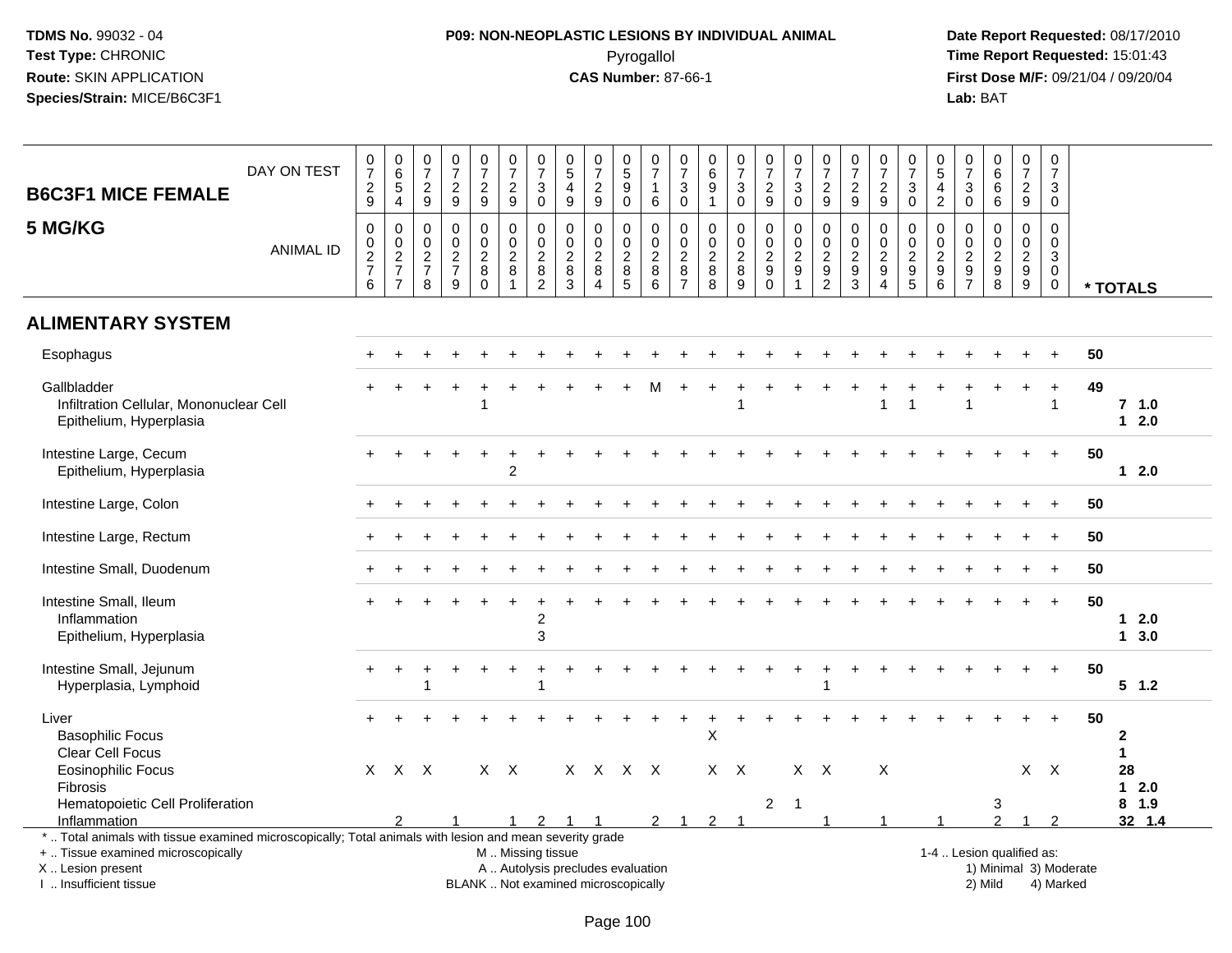#### **P09: NON-NEOPLASTIC LESIONS BY INDIVIDUAL ANIMAL**Pyrogallol **Time Report Requested:** 15:01:43

 **Date Report Requested:** 08/17/2010 **First Dose M/F:** 09/21/04 / 09/20/04<br>Lab: BAT **Lab:** BAT

| DAY ON TEST<br><b>B6C3F1 MICE FEMALE</b>                                                                                                                            | $\frac{0}{7}$<br>$\frac{2}{9}$                                           | $\begin{array}{c} 0 \\ 6 \\ 5 \end{array}$<br>$\overline{4}$     | $\frac{0}{7}$<br>$\boldsymbol{2}$<br>9                | $\frac{0}{7}$<br>$\frac{2}{9}$                                | $\begin{smallmatrix}0\\7\end{smallmatrix}$<br>$\overline{c}$<br>9 | $\begin{array}{c} 0 \\ 7 \end{array}$<br>$\overline{c}$<br>9 | $\frac{0}{7}$<br>$\ensuremath{\mathsf{3}}$<br>$\mathbf 0$   | $\begin{array}{c} 0 \\ 5 \end{array}$<br>$\overline{4}$<br>9 | $\frac{0}{7}$<br>$\overline{c}$<br>9                                         | $\begin{array}{c} 0 \\ 5 \end{array}$<br>$\overline{9}$<br>$\mathbf 0$ | $\frac{0}{7}$<br>$\mathbf{1}$<br>$6\phantom{1}6$             | $\frac{0}{7}$<br>$\sqrt{3}$<br>$\mathbf 0$                   | 0<br>$\,6\,$<br>$\boldsymbol{9}$<br>$\overline{1}$ | $\frac{0}{7}$<br>$\mathbf{3}$<br>$\mathbf 0$               | $\frac{0}{7}$<br>$\overline{c}$<br>9                             | $\begin{array}{c} 0 \\ 7 \end{array}$<br>$\sqrt{3}$<br>$\mathbf 0$ | $\frac{0}{7}$<br>$\frac{2}{9}$                      | $\frac{0}{7}$<br>$\frac{2}{9}$                                  | $\frac{0}{7}$<br>$\boldsymbol{2}$<br>9                                   | $\frac{0}{7}$<br>$\sqrt{3}$<br>$\mathbf 0$             | $\begin{array}{c} 0 \\ 5 \end{array}$<br>4<br>$\overline{2}$ | $\frac{0}{7}$<br>$\sqrt{3}$<br>$\mathbf 0$   | $\begin{matrix} 0 \\ 6 \\ 6 \end{matrix}$<br>6      | $\frac{0}{7}$<br>$\frac{2}{9}$                                                 | 0<br>$\overline{7}$<br>3<br>$\Omega$                                     |    |                                                       |
|---------------------------------------------------------------------------------------------------------------------------------------------------------------------|--------------------------------------------------------------------------|------------------------------------------------------------------|-------------------------------------------------------|---------------------------------------------------------------|-------------------------------------------------------------------|--------------------------------------------------------------|-------------------------------------------------------------|--------------------------------------------------------------|------------------------------------------------------------------------------|------------------------------------------------------------------------|--------------------------------------------------------------|--------------------------------------------------------------|----------------------------------------------------|------------------------------------------------------------|------------------------------------------------------------------|--------------------------------------------------------------------|-----------------------------------------------------|-----------------------------------------------------------------|--------------------------------------------------------------------------|--------------------------------------------------------|--------------------------------------------------------------|----------------------------------------------|-----------------------------------------------------|--------------------------------------------------------------------------------|--------------------------------------------------------------------------|----|-------------------------------------------------------|
| 5 MG/KG<br><b>ANIMAL ID</b>                                                                                                                                         | $\mathbf 0$<br>$\mathbf 0$<br>$\begin{array}{c} 2 \\ 7 \\ 6 \end{array}$ | $\pmb{0}$<br>$\mathbf 0$<br>$\frac{2}{7}$<br>$\overline{7}$      | $\mathbf 0$<br>0<br>$\sqrt{2}$<br>$\overline{7}$<br>8 | $\mathbf 0$<br>$\pmb{0}$<br>$\sqrt{2}$<br>$\overline{7}$<br>9 | 0<br>$\pmb{0}$<br>$\overline{c}$<br>8<br>$\Omega$                 | $\mathbf 0$<br>$\mathbf 0$<br>$\boldsymbol{2}$<br>8<br>1     | $\mathbf 0$<br>0<br>$\boldsymbol{2}$<br>8<br>$\overline{2}$ | $\Omega$<br>0<br>$\sqrt{2}$<br>8<br>3                        | $\mathbf 0$<br>$\pmb{0}$<br>$\sqrt{2}$<br>$\bf 8$<br>$\overline{\mathbf{4}}$ | $\mathbf 0$<br>$\mathbf 0$<br>$\sqrt{2}$<br>$\bf 8$<br>$\overline{5}$  | $\mathbf 0$<br>$\boldsymbol{0}$<br>$\sqrt{2}$<br>$\bf8$<br>6 | $\Omega$<br>$\mathbf 0$<br>$\sqrt{2}$<br>8<br>$\overline{7}$ | $\Omega$<br>0<br>$\sqrt{2}$<br>8<br>8              | $\mathbf 0$<br>$\pmb{0}$<br>$\overline{2}$<br>$\bf 8$<br>9 | $\mathbf 0$<br>$\mathbf 0$<br>$\sqrt{2}$<br>$9\,$<br>$\mathbf 0$ | $\mathbf 0$<br>$\pmb{0}$<br>$\sqrt{2}$<br>$\boldsymbol{9}$         | $\mathbf 0$<br>0<br>$\frac{2}{9}$<br>$\overline{2}$ | $\mathbf 0$<br>$\mathbf 0$<br>$\sqrt{2}$<br>9<br>$\overline{3}$ | $\mathbf 0$<br>0<br>$\overline{2}$<br>$\boldsymbol{9}$<br>$\overline{4}$ | $\mathbf 0$<br>$\mathbf 0$<br>$\sqrt{2}$<br>$9\,$<br>5 | $\mathbf 0$<br>0<br>$\overline{c}$<br>$9\,$<br>6             | $\Omega$<br>0<br>$\sqrt{2}$<br>$\frac{9}{7}$ | $\mathbf 0$<br>$\pmb{0}$<br>$\frac{2}{9}$           | $\mathbf 0$<br>$\mathbf 0$<br>$\sqrt{2}$<br>$\boldsymbol{9}$<br>$\overline{9}$ | $\mathbf 0$<br>$\mathbf 0$<br>$\mathbf{3}$<br>$\mathbf 0$<br>$\mathbf 0$ |    | * TOTALS                                              |
| Mixed Cell Focus<br>Necrosis<br>Pigmentation<br><b>Tension Lipidosis</b><br>Vacuolization Cytoplasmic                                                               | X                                                                        |                                                                  | $\overline{2}$                                        |                                                               | $\mathbf{1}$                                                      | $\overline{1}$                                               |                                                             | -1                                                           |                                                                              | $\overline{c}$                                                         |                                                              |                                                              | X                                                  |                                                            |                                                                  | $\overline{c}$                                                     |                                                     | $\overline{1}$                                                  |                                                                          |                                                        |                                                              |                                              |                                                     |                                                                                |                                                                          |    | 7<br>5<br>2.0<br>2.0<br>1.<br>6 1.3<br>$5 \t1.4$      |
| Mesentery<br>Inflammation<br>Fat, Necrosis<br>Fat, Thrombosis                                                                                                       |                                                                          |                                                                  |                                                       |                                                               |                                                                   | $\div$<br>3                                                  |                                                             | $\overline{4}$                                               | $\boldsymbol{\Lambda}$                                                       | $\ddot{}$<br>$\overline{c}$                                            |                                                              |                                                              | ÷.                                                 |                                                            |                                                                  |                                                                    | $\sqrt{3}$                                          |                                                                 |                                                                          |                                                        |                                                              |                                              | $\ddot{}$<br>3                                      | +<br>4                                                                         | $\ddot{}$<br>3                                                           | 22 | 2.5<br>10 3.4<br>14.0                                 |
| Pancreas<br>Infiltration Cellular, Mononuclear Cell<br>Acinus, Atrophy<br>Artery, Inflammation                                                                      |                                                                          | $\overline{1}$                                                   |                                                       | $\overline{1}$                                                | $\overline{1}$                                                    | -1                                                           |                                                             |                                                              |                                                                              |                                                                        | 2                                                            |                                                              | 1                                                  | -1                                                         |                                                                  |                                                                    | 1                                                   | $\overline{1}$                                                  |                                                                          |                                                        |                                                              | $\overline{2}$                               | $\mathbf{1}$                                        | $\mathbf{1}$                                                                   | $\ddot{}$<br>3                                                           | 50 | $25$ 1.1<br>1 1.0<br>$12.0$                           |
| Salivary Glands<br>Infiltration Cellular, Mononuclear Cell<br>Mineralization                                                                                        | $\mathbf{1}$                                                             | $\overline{2}$                                                   | $\overline{1}$                                        | $\overline{1}$                                                | $\overline{1}$                                                    |                                                              | $\overline{2}$                                              |                                                              |                                                                              |                                                                        | 2                                                            | $\overline{2}$                                               |                                                    | $\overline{2}$                                             | $\overline{2}$                                                   | $\overline{2}$                                                     |                                                     |                                                                 |                                                                          |                                                        |                                                              |                                              | 1                                                   | $\ddot{}$                                                                      | $+$<br>$\overline{2}$                                                    | 50 | 37 1.3<br>$1 1.0$                                     |
| Stomach, Forestomach<br>Hyperplasia<br>Inflammation<br>Ulcer<br>Epithelium, Hyperkeratosis<br>Epithelium, Hyperplasia, Squamous                                     |                                                                          | $\overline{2}$<br>$\overline{2}$<br>$\sqrt{3}$<br>$\overline{A}$ |                                                       |                                                               | $\overline{2}$                                                    |                                                              |                                                             |                                                              |                                                                              |                                                                        |                                                              | $\overline{c}$<br>3                                          |                                                    | 4<br>$\overline{c}$<br>3                                   | 3<br>$\overline{2}$                                              |                                                                    |                                                     |                                                                 | $\mathbf 1$                                                              |                                                        |                                                              |                                              |                                                     |                                                                                |                                                                          | 50 | 4.0<br>1<br>$5 \t1.8$<br>2.0<br>3<br>6<br>2.7<br>92.7 |
| Stomach, Glandular<br>Cyst<br>Hyperplasia<br>Infiltration Cellular, Mononuclear Cell                                                                                |                                                                          |                                                                  |                                                       |                                                               | $\overline{2}$                                                    | $\overline{\mathbf{1}}$                                      |                                                             |                                                              |                                                                              |                                                                        |                                                              | 1<br>$\mathfrak{p}$                                          |                                                    |                                                            |                                                                  | $\overline{1}$                                                     |                                                     | 1                                                               | $\overline{1}$                                                           | $\overline{2}$                                         | $\overline{1}$                                               |                                              |                                                     | $\mathbf{1}$                                                                   | $\overline{1}$                                                           | 50 | 18 1.1<br>$1 \quad 2.0$<br>4 1.3                      |
| *  Total animals with tissue examined microscopically; Total animals with lesion and mean severity grade<br>+  Tissue examined microscopically<br>X  Lesion present |                                                                          |                                                                  |                                                       |                                                               |                                                                   | M  Missing tissue<br>A  Autolysis precludes evaluation       |                                                             |                                                              |                                                                              |                                                                        |                                                              |                                                              |                                                    |                                                            |                                                                  |                                                                    |                                                     |                                                                 |                                                                          |                                                        |                                                              |                                              | 1-4  Lesion qualified as:<br>1) Minimal 3) Moderate |                                                                                |                                                                          |    |                                                       |

I .. Insufficient tissue

BLANK .. Not examined microscopically 2) Mild 4) Marked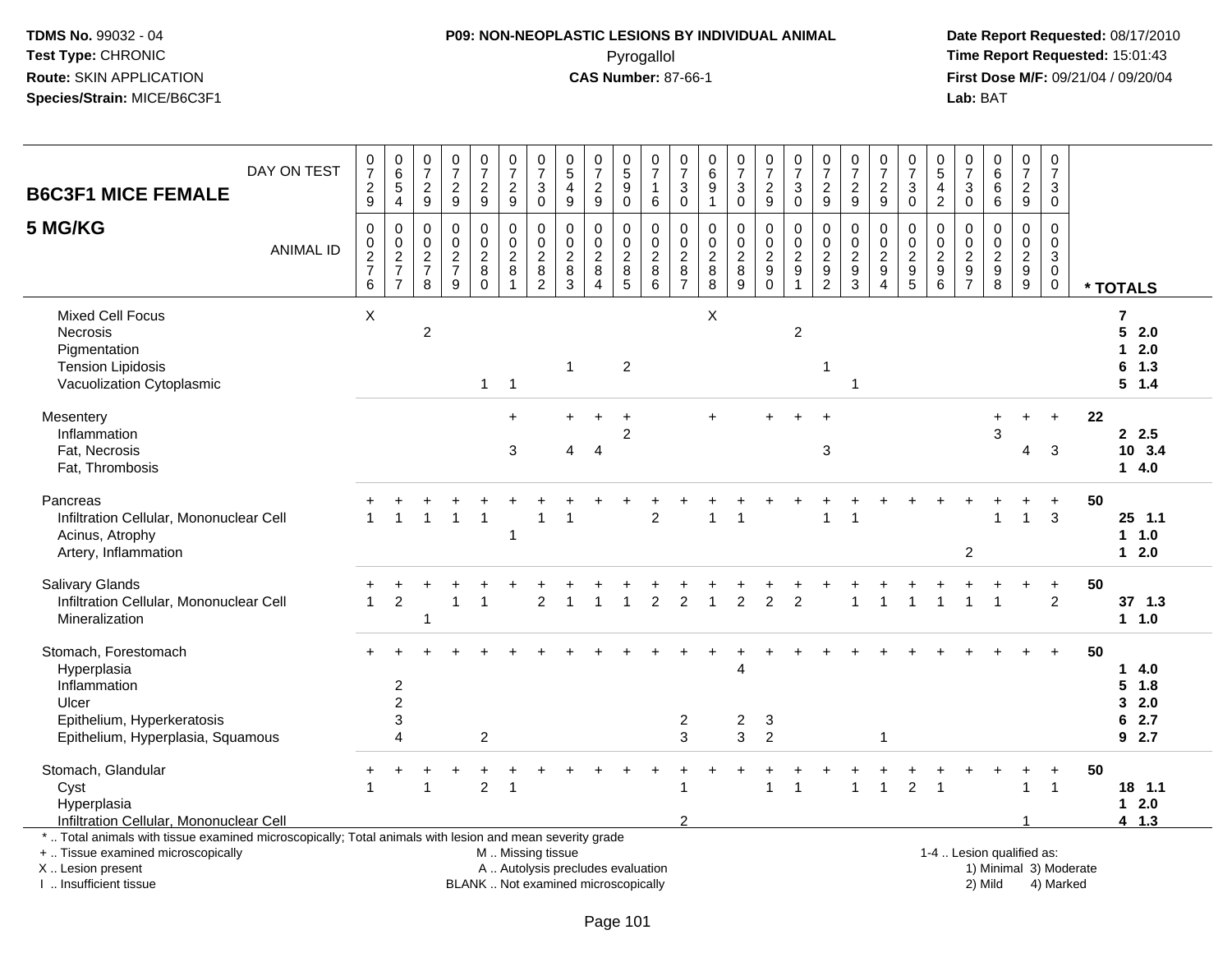## **P09: NON-NEOPLASTIC LESIONS BY INDIVIDUAL ANIMAL**Pyrogallol **Time Report Requested:** 15:01:43

|                                                                                                                                                                                              |                  |                                                                                      |                                                                                  |                                                                         |                                                                   |                                                     |                                                                           |                                                                              |                                                                             |                                                                          |                                                                               |                                                                           |                                                     |                                                                         |                                                        |                                                        |                                                                                |                                                                               |                                                          |                                                                          |                                                                                            |                                                                             | 0                                                        |                                                                     |                                                |                                                                            |                                     |                                               |
|----------------------------------------------------------------------------------------------------------------------------------------------------------------------------------------------|------------------|--------------------------------------------------------------------------------------|----------------------------------------------------------------------------------|-------------------------------------------------------------------------|-------------------------------------------------------------------|-----------------------------------------------------|---------------------------------------------------------------------------|------------------------------------------------------------------------------|-----------------------------------------------------------------------------|--------------------------------------------------------------------------|-------------------------------------------------------------------------------|---------------------------------------------------------------------------|-----------------------------------------------------|-------------------------------------------------------------------------|--------------------------------------------------------|--------------------------------------------------------|--------------------------------------------------------------------------------|-------------------------------------------------------------------------------|----------------------------------------------------------|--------------------------------------------------------------------------|--------------------------------------------------------------------------------------------|-----------------------------------------------------------------------------|----------------------------------------------------------|---------------------------------------------------------------------|------------------------------------------------|----------------------------------------------------------------------------|-------------------------------------|-----------------------------------------------|
| <b>B6C3F1 MICE FEMALE</b>                                                                                                                                                                    | DAY ON TEST      | $\frac{0}{7}$<br>$\frac{2}{9}$                                                       | $065$<br>4                                                                       | $\begin{array}{c} 0 \\ 7 \end{array}$<br>$\sqrt{2}$<br>$\boldsymbol{9}$ | $\frac{0}{7}$<br>$\sqrt{2}$<br>9                                  | $\frac{0}{7}$<br>$\frac{2}{9}$                      | $\begin{array}{c} 0 \\ 7 \end{array}$<br>$\frac{2}{9}$                    | $\frac{0}{7}$<br>$\sqrt{3}$<br>$\mathbf 0$                                   | $\begin{array}{c} 0 \\ 5 \end{array}$<br>$\overline{4}$<br>$\boldsymbol{9}$ | $\begin{array}{c} 0 \\ 7 \end{array}$<br>$\frac{2}{9}$                   | $\begin{array}{c} 0 \\ 5 \end{array}$<br>$\overline{9}$<br>$\mathsf 0$        | $\begin{matrix} 0 \\ 7 \end{matrix}$<br>$\mathbf{1}$<br>6                 | $\frac{0}{7}$<br>3<br>$\mathsf 0$                   | $\begin{array}{c} 0 \\ 6 \end{array}$<br>$\overline{9}$<br>$\mathbf{1}$ | $\frac{0}{7}$<br>$\sqrt{3}$<br>$\mathsf 0$             | $\begin{array}{c} 0 \\ 7 \end{array}$<br>$\frac{2}{9}$ | $\frac{0}{7}$<br>$\sqrt{3}$<br>$\mathbf 0$                                     | $\begin{array}{c} 0 \\ 7 \end{array}$<br>$\sqrt{2}$<br>9                      | $\begin{array}{c} 0 \\ 7 \end{array}$<br>$\sqrt{2}$<br>9 | $\begin{array}{c} 0 \\ 7 \end{array}$<br>$\frac{2}{9}$                   | $\frac{0}{7}$<br>$\ensuremath{\mathsf{3}}$<br>$\mathbf 0$                                  | $^{\rm 0}_{\rm 5}$<br>$\overline{\mathbf{4}}$<br>$\overline{c}$             | $\overline{7}$<br>$\ensuremath{\mathsf{3}}$<br>$\pmb{0}$ | $\begin{array}{c} 0 \\ 6 \end{array}$<br>$6\phantom{a}$<br>$\,6\,$  | $\frac{0}{7}$<br>$\sqrt{2}$<br>$9\,$           | $\frac{0}{7}$<br>$\ensuremath{\mathsf{3}}$<br>$\mathbf 0$                  |                                     |                                               |
| 5 MG/KG                                                                                                                                                                                      | <b>ANIMAL ID</b> | $\mathbf 0$<br>$\begin{smallmatrix} 0\\2 \end{smallmatrix}$<br>$\boldsymbol{7}$<br>6 | $\boldsymbol{0}$<br>$\begin{array}{c} 0 \\ 2 \\ 7 \end{array}$<br>$\overline{7}$ | 0<br>$\mathbf 0$<br>$\boldsymbol{2}$<br>$\overline{7}$<br>8             | $\pmb{0}$<br>$\mathbf 0$<br>$\overline{2}$<br>$\overline{7}$<br>9 | 0<br>$\mathbf 0$<br>$\overline{c}$<br>8<br>$\Omega$ | $\pmb{0}$<br>$\mathsf{O}\xspace$<br>$\overline{2}$<br>8<br>$\overline{1}$ | $\mathbf 0$<br>$\begin{smallmatrix} 0\\2 \end{smallmatrix}$<br>$\frac{8}{2}$ | $\mathbf 0$<br>$\pmb{0}$<br>$\overline{2}$<br>$\bf 8$<br>$\mathbf{3}$       | $\mathbf 0$<br>$\pmb{0}$<br>$\overline{2}$<br>$\, 8$<br>$\overline{4}$   | 0<br>$\mathbf 0$<br>$\boldsymbol{2}$<br>$\begin{array}{c} 8 \\ 5 \end{array}$ | $\mathbf 0$<br>$\mathbf 0$<br>$\overline{2}$<br>$\bf 8$<br>$\overline{6}$ | 0<br>$\mathbf 0$<br>$\overline{c}$<br>$\frac{8}{7}$ | 0<br>$\begin{smallmatrix} 0\\2 \end{smallmatrix}$<br>$_{8}^8$           | $\mathsf 0$<br>$\mathbf 0$<br>$\overline{2}$<br>$^8_9$ | 0<br>$\frac{0}{2}$<br>$_{0}^{9}$                       | $\mathbf 0$<br>$\pmb{0}$<br>$\overline{2}$<br>$\boldsymbol{9}$<br>$\mathbf{1}$ | 0<br>$\boldsymbol{0}$<br>$\overline{c}$<br>$\boldsymbol{9}$<br>$\overline{2}$ | $\pmb{0}$<br>$\mathbf 0$<br>$\sqrt{2}$<br>$\frac{9}{3}$  | 0<br>$\mathbf 0$<br>$\overline{c}$<br>$\boldsymbol{9}$<br>$\overline{4}$ | 0<br>$\begin{smallmatrix} 0\\2 \end{smallmatrix}$<br>$\begin{array}{c} 9 \\ 5 \end{array}$ | $\mathbf 0$<br>0<br>$\overline{2}$<br>$\begin{array}{c} 9 \\ 6 \end{array}$ | $\mathbf 0$<br>0<br>$\boldsymbol{2}$<br>$\frac{9}{7}$    | $\mathbf 0$<br>$\mathbf 0$<br>$\overline{2}$<br>$\overline{9}$<br>8 | 0<br>$\mathbf 0$<br>$\overline{c}$<br>$_{9}^9$ | $\mathbf 0$<br>$\mathbf 0$<br>$\mathsf 3$<br>$\overline{0}$<br>$\mathbf 0$ |                                     | * TOTALS                                      |
| Inflammation<br>Necrosis<br>Ulcer                                                                                                                                                            |                  |                                                                                      |                                                                                  |                                                                         |                                                                   |                                                     |                                                                           |                                                                              |                                                                             |                                                                          |                                                                               |                                                                           |                                                     |                                                                         |                                                        | -1                                                     |                                                                                |                                                                               |                                                          |                                                                          |                                                                                            |                                                                             |                                                          |                                                                     |                                                |                                                                            |                                     | $3 \t1.3$<br>$12.0$<br>$1 2.0$                |
| <b>CARDIOVASCULAR SYSTEM</b>                                                                                                                                                                 |                  |                                                                                      |                                                                                  |                                                                         |                                                                   |                                                     |                                                                           |                                                                              |                                                                             |                                                                          |                                                                               |                                                                           |                                                     |                                                                         |                                                        |                                                        |                                                                                |                                                                               |                                                          |                                                                          |                                                                                            |                                                                             |                                                          |                                                                     |                                                |                                                                            |                                     |                                               |
| <b>Blood Vessel</b><br>Carotid Artery, Mineralization                                                                                                                                        |                  |                                                                                      |                                                                                  |                                                                         |                                                                   |                                                     |                                                                           |                                                                              |                                                                             |                                                                          |                                                                               |                                                                           |                                                     |                                                                         |                                                        |                                                        |                                                                                |                                                                               |                                                          |                                                                          |                                                                                            |                                                                             |                                                          |                                                                     |                                                |                                                                            | 50                                  | $12.0$                                        |
| Heart<br>Cardiomyopathy<br>Infiltration Cellular, Mononuclear Cell<br>Inflammation<br>Mineralization<br>Thrombosis                                                                           |                  |                                                                                      |                                                                                  | $\overline{c}$<br>$\overline{c}$                                        | 2                                                                 | 1                                                   | $\overline{1}$                                                            |                                                                              | $\mathbf{1}$                                                                |                                                                          |                                                                               |                                                                           |                                                     |                                                                         |                                                        | $\mathbf 1$<br>$\overline{2}$                          |                                                                                |                                                                               |                                                          |                                                                          |                                                                                            |                                                                             |                                                          | $\overline{2}$                                                      |                                                | $\mathbf 1$                                                                | 50                                  | 33 1.4<br>3, 1.0<br>3, 1.7<br>42.5<br>$1 2.0$ |
| <b>ENDOCRINE SYSTEM</b>                                                                                                                                                                      |                  |                                                                                      |                                                                                  |                                                                         |                                                                   |                                                     |                                                                           |                                                                              |                                                                             |                                                                          |                                                                               |                                                                           |                                                     |                                                                         |                                                        |                                                        |                                                                                |                                                                               |                                                          |                                                                          |                                                                                            |                                                                             |                                                          |                                                                     |                                                |                                                                            |                                     |                                               |
| <b>Adrenal Cortex</b><br>Hematopoietic Cell Proliferation<br>Hypertrophy<br>Subcapsular, Hyperplasia                                                                                         |                  | 2                                                                                    | -1                                                                               | 2                                                                       | -1                                                                | 2                                                   | 2                                                                         |                                                                              |                                                                             |                                                                          | -1                                                                            | 1                                                                         | 2                                                   | $\overline{2}$                                                          | $\overline{2}$                                         | $\overline{2}$                                         | $\overline{2}$                                                                 | $\overline{2}$                                                                | -1                                                       | 2                                                                        | 2                                                                                          |                                                                             |                                                          | 3<br>3                                                              | $\overline{1}$                                 | $\ddot{}$<br>$\overline{1}$                                                | 50                                  | 4 1.8<br>2.5<br>49 1.6                        |
| Adrenal Medulla<br>Hyperplasia<br>Hypertrophy                                                                                                                                                |                  |                                                                                      |                                                                                  |                                                                         |                                                                   |                                                     |                                                                           |                                                                              |                                                                             |                                                                          |                                                                               |                                                                           |                                                     |                                                                         |                                                        |                                                        | $\ddot{}$                                                                      | $\ddot{}$<br>2                                                                |                                                          |                                                                          |                                                                                            |                                                                             |                                                          |                                                                     | $\ddot{}$                                      | $\ddot{}$                                                                  | 50                                  | 3, 1.7<br>11.0                                |
| Islets, Pancreatic<br>Hyperplasia                                                                                                                                                            |                  |                                                                                      |                                                                                  | $\ddot{}$                                                               | $\overline{c}$                                                    |                                                     |                                                                           |                                                                              |                                                                             |                                                                          |                                                                               |                                                                           |                                                     |                                                                         |                                                        |                                                        |                                                                                |                                                                               |                                                          |                                                                          |                                                                                            |                                                                             |                                                          | $\overline{2}$                                                      | $\div$                                         | $+$                                                                        | 50                                  | $15$ 1.5                                      |
| Parathyroid Gland                                                                                                                                                                            |                  | $+$                                                                                  |                                                                                  | М                                                                       |                                                                   |                                                     |                                                                           |                                                                              |                                                                             |                                                                          |                                                                               |                                                                           |                                                     |                                                                         |                                                        |                                                        |                                                                                |                                                                               |                                                          |                                                                          |                                                                                            |                                                                             |                                                          |                                                                     |                                                | $+$                                                                        | 47                                  |                                               |
| *  Total animals with tissue examined microscopically; Total animals with lesion and mean severity grade<br>+  Tissue examined microscopically<br>X Lesion present<br>I. Insufficient tissue |                  |                                                                                      |                                                                                  |                                                                         |                                                                   |                                                     |                                                                           |                                                                              | M  Missing tissue                                                           | A  Autolysis precludes evaluation<br>BLANK  Not examined microscopically |                                                                               |                                                                           |                                                     |                                                                         |                                                        |                                                        |                                                                                |                                                                               |                                                          |                                                                          |                                                                                            | 1-4  Lesion qualified as:                                                   |                                                          | 2) Mild                                                             |                                                |                                                                            | 1) Minimal 3) Moderate<br>4) Marked |                                               |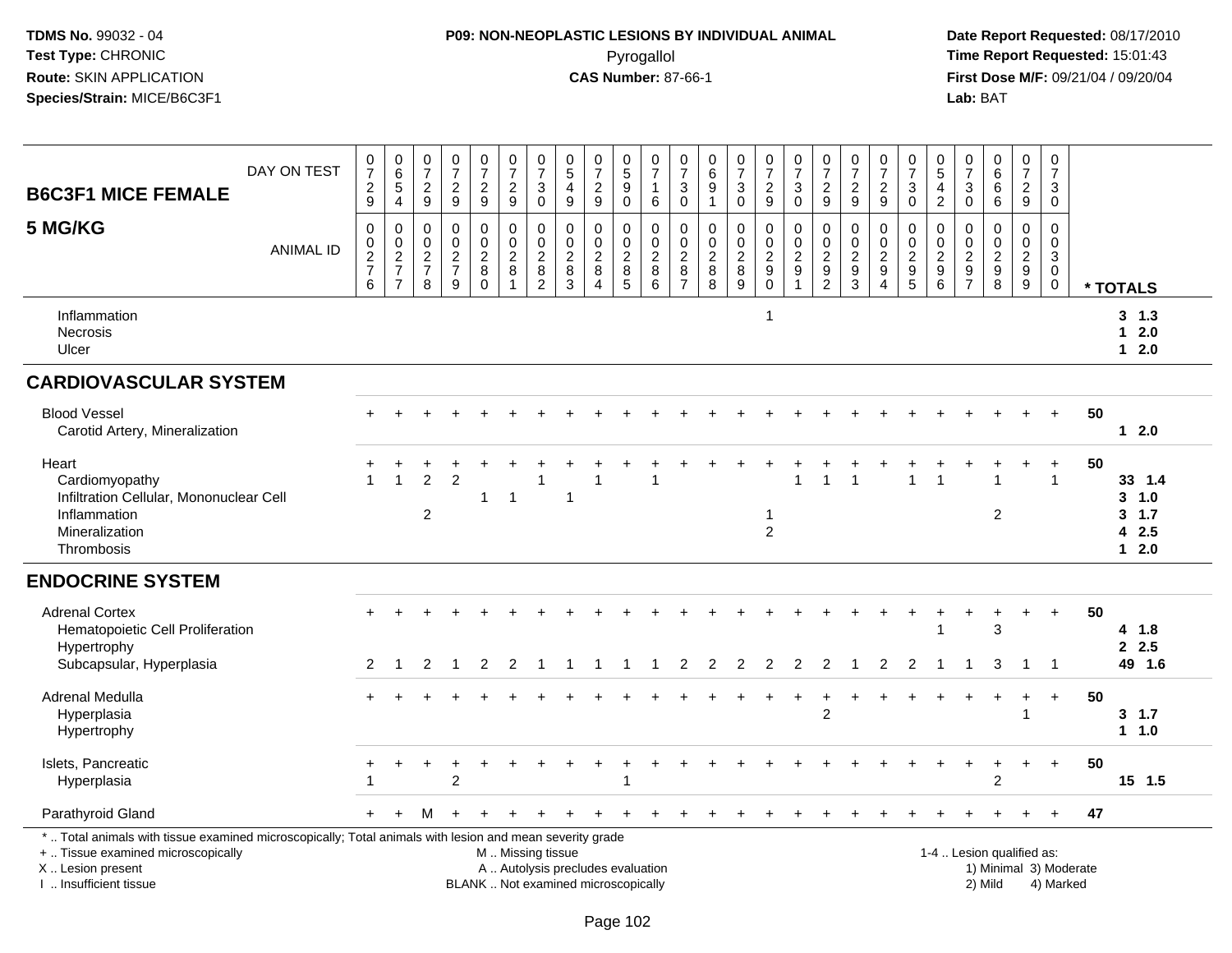## **P09: NON-NEOPLASTIC LESIONS BY INDIVIDUAL ANIMAL**Pyrogallol **Time Report Requested:** 15:01:43

 **Date Report Requested:** 08/17/2010 **First Dose M/F:** 09/21/04 / 09/20/04<br>Lab: BAT **Lab:** BAT

| <b>B6C3F1 MICE FEMALE</b>                                                                                                 | DAY ON TEST      | $\frac{0}{7}$<br>$\frac{2}{9}$                                     | $\begin{array}{c} 0 \\ 6 \end{array}$<br>$\sqrt{5}$<br>$\overline{4}$ | $\frac{0}{7}$<br>$\overline{c}$<br>$\boldsymbol{9}$                   | $\frac{0}{7}$<br>$\overline{2}$<br>$\boldsymbol{9}$               | $\frac{0}{7}$<br>$\frac{2}{9}$              | $\begin{array}{c} 0 \\ 7 \end{array}$<br>$\frac{2}{9}$        | $\begin{array}{c} 0 \\ 7 \end{array}$<br>$\ensuremath{\mathsf{3}}$<br>$\mathsf{O}\xspace$ | $\begin{array}{c} 0 \\ 5 \end{array}$<br>$\overline{4}$<br>9 | $\frac{0}{7}$<br>$\frac{2}{9}$                          | $\begin{array}{c} 0 \\ 5 \end{array}$<br>$\boldsymbol{9}$<br>$\mathbf 0$ | $\frac{0}{7}$<br>$\mathbf{1}$<br>$\,6\,$                           | $\frac{0}{7}$<br>$\mathbf{3}$<br>$\mathbf 0$                      | $\begin{array}{c} 0 \\ 6 \end{array}$<br>$\boldsymbol{9}$<br>$\overline{1}$ | $\frac{0}{7}$<br>$\sqrt{3}$<br>$\mathsf{O}$  | $\frac{0}{7}$<br>$\frac{2}{9}$                | $\begin{array}{c} 0 \\ 7 \\ 3 \end{array}$<br>$\mathbf 0$ | $\frac{0}{7}$<br>$\frac{2}{9}$                      | $\frac{0}{7}$<br>$\frac{2}{9}$                             | $\frac{0}{7}$<br>$\frac{2}{9}$                            | $\begin{array}{c} 0 \\ 7 \\ 3 \end{array}$<br>$\mathbf 0$  | $\begin{array}{c} 0 \\ 5 \end{array}$<br>4<br>$\overline{2}$ | $\frac{0}{7}$<br>$\ensuremath{\mathsf{3}}$<br>$\mathsf{O}\xspace$ | $\begin{matrix} 0 \\ 6 \\ 6 \end{matrix}$<br>$\,6\,$ | $\begin{smallmatrix}0\\7\end{smallmatrix}$<br>$\frac{2}{9}$ | 0<br>$\overline{7}$<br>$\mathbf{3}$<br>$\mathbf 0$                       |    |                                                             |
|---------------------------------------------------------------------------------------------------------------------------|------------------|--------------------------------------------------------------------|-----------------------------------------------------------------------|-----------------------------------------------------------------------|-------------------------------------------------------------------|---------------------------------------------|---------------------------------------------------------------|-------------------------------------------------------------------------------------------|--------------------------------------------------------------|---------------------------------------------------------|--------------------------------------------------------------------------|--------------------------------------------------------------------|-------------------------------------------------------------------|-----------------------------------------------------------------------------|----------------------------------------------|-----------------------------------------------|-----------------------------------------------------------|-----------------------------------------------------|------------------------------------------------------------|-----------------------------------------------------------|------------------------------------------------------------|--------------------------------------------------------------|-------------------------------------------------------------------|------------------------------------------------------|-------------------------------------------------------------|--------------------------------------------------------------------------|----|-------------------------------------------------------------|
| 5 MG/KG                                                                                                                   | <b>ANIMAL ID</b> | $\pmb{0}$<br>$\begin{array}{c} 0 \\ 2 \\ 7 \end{array}$<br>$\,6\,$ | 0<br>$\,0\,$<br>$\frac{2}{7}$<br>$\overline{7}$                       | $\mathbf 0$<br>$\mathbf 0$<br>$\boldsymbol{2}$<br>$\overline{7}$<br>8 | $\pmb{0}$<br>$\mathbf 0$<br>$\overline{c}$<br>$\overline{7}$<br>9 | 0<br>$\pmb{0}$<br>$\frac{2}{8}$<br>$\Omega$ | $\pmb{0}$<br>$\mathsf{O}\xspace$<br>$\overline{c}$<br>$\bf 8$ | $\pmb{0}$<br>$\mathbf 0$<br>$\overline{c}$<br>$\, 8$<br>$\overline{c}$                    | $\mathbf 0$<br>$\mathbf 0$<br>$\sqrt{2}$<br>$\bf{8}$<br>3    | $\pmb{0}$<br>$\pmb{0}$<br>$\overline{c}$<br>$\, 8$<br>Δ | 0<br>$\mathbf 0$<br>$\sqrt{2}$<br>$\,8\,$<br>5                           | $\pmb{0}$<br>$\mathsf{O}\xspace$<br>$\overline{c}$<br>$\,8\,$<br>6 | 0<br>$\mathsf 0$<br>$\boldsymbol{2}$<br>$\,8\,$<br>$\overline{7}$ | $\pmb{0}$<br>$\pmb{0}$<br>$\frac{2}{8}$<br>8                                | $\pmb{0}$<br>$\pmb{0}$<br>$\frac{2}{8}$<br>9 | 0<br>$\mathbf 0$<br>$\frac{2}{9}$<br>$\Omega$ | $\pmb{0}$<br>$\frac{0}{2}$<br>-1                          | 0<br>$\mathbf 0$<br>$\frac{2}{9}$<br>$\overline{2}$ | $\pmb{0}$<br>$\mathbf 0$<br>$\boldsymbol{2}$<br>$9\,$<br>3 | 0<br>$\pmb{0}$<br>$\overline{c}$<br>$\boldsymbol{9}$<br>Δ | $\,0\,$<br>$\begin{array}{c} 0 \\ 2 \\ 9 \\ 5 \end{array}$ | $\mathbf 0$<br>0<br>$\frac{2}{9}$<br>6                       | $\mathbf 0$<br>$\pmb{0}$<br>$\frac{2}{9}$                         | $\pmb{0}$<br>$\frac{0}{2}$<br>8                      | $\mathbf 0$<br>$\begin{array}{c} 0 \\ 2 \\ 9 \end{array}$   | $\mathbf 0$<br>$\mathbf 0$<br>$\mathbf{3}$<br>$\mathbf 0$<br>$\mathbf 0$ |    | * TOTALS                                                    |
| <b>Pituitary Gland</b><br>Angiectasis<br>Pars Distalis, Hyperplasia                                                       |                  |                                                                    |                                                                       |                                                                       |                                                                   |                                             |                                                               |                                                                                           |                                                              |                                                         |                                                                          |                                                                    | 1                                                                 |                                                                             |                                              | $\mathbf 1$                                   | 4                                                         | 2<br>-1                                             | $\overline{2}$                                             | $\overline{2}$                                            |                                                            |                                                              | $\overline{2}$                                                    |                                                      |                                                             | $\div$<br>-1                                                             | 49 | $1 \quad 2.0$<br>18 1.6                                     |
| <b>Thyroid Gland</b><br>Follicular Cell, Hyperplasia                                                                      |                  |                                                                    |                                                                       |                                                                       |                                                                   |                                             |                                                               |                                                                                           |                                                              |                                                         |                                                                          |                                                                    |                                                                   |                                                                             |                                              |                                               |                                                           |                                                     |                                                            |                                                           |                                                            |                                                              |                                                                   |                                                      |                                                             | $+$                                                                      | 50 | 11.0                                                        |
| <b>GENERAL BODY SYSTEM</b>                                                                                                |                  |                                                                    |                                                                       |                                                                       |                                                                   |                                             |                                                               |                                                                                           |                                                              |                                                         |                                                                          |                                                                    |                                                                   |                                                                             |                                              |                                               |                                                           |                                                     |                                                            |                                                           |                                                            |                                                              |                                                                   |                                                      |                                                             |                                                                          |    |                                                             |
| <b>NONE</b>                                                                                                               |                  |                                                                    |                                                                       |                                                                       |                                                                   |                                             |                                                               |                                                                                           |                                                              |                                                         |                                                                          |                                                                    |                                                                   |                                                                             |                                              |                                               |                                                           |                                                     |                                                            |                                                           |                                                            |                                                              |                                                                   |                                                      |                                                             |                                                                          |    |                                                             |
| <b>GENITAL SYSTEM</b>                                                                                                     |                  |                                                                    |                                                                       |                                                                       |                                                                   |                                             |                                                               |                                                                                           |                                                              |                                                         |                                                                          |                                                                    |                                                                   |                                                                             |                                              |                                               |                                                           |                                                     |                                                            |                                                           |                                                            |                                                              |                                                                   |                                                      |                                                             |                                                                          |    |                                                             |
| <b>Clitoral Gland</b><br>Infiltration Cellular, Mononuclear Cell<br>Inflammation                                          |                  |                                                                    |                                                                       |                                                                       |                                                                   |                                             |                                                               |                                                                                           |                                                              |                                                         |                                                                          |                                                                    |                                                                   |                                                                             | $\mathbf{1}$                                 |                                               |                                                           |                                                     | $\overline{1}$                                             |                                                           |                                                            |                                                              |                                                                   |                                                      |                                                             |                                                                          | 50 | 2 1.0<br>$10$ 1.1                                           |
| Ovary<br>Angiectasis<br>Cyst<br>Infiltration Cellular, Mononuclear Cell<br>Thrombosis<br>Germinal Epithelium, Hyperplasia |                  |                                                                    |                                                                       |                                                                       |                                                                   |                                             | 4                                                             |                                                                                           | 4                                                            | -1<br>$\overline{2}$                                    |                                                                          | $\overline{c}$                                                     |                                                                   | 2                                                                           |                                              | 4                                             |                                                           |                                                     | $\mathbf{1}$<br>$\overline{2}$                             | $\overline{1}$                                            | 2<br>$\sqrt{2}$                                            |                                                              |                                                                   |                                                      |                                                             | $\ddot{}$<br>2<br>$\overline{2}$                                         | 50 | $12.0$<br>15 2.0<br>52.2<br>2.0<br>$\overline{1}$<br>$12.0$ |
| <b>Uterus</b><br>Inflammation<br>Pigmentation<br>Ulcer<br>Endometrium, Hyperplasia, Cystic                                |                  | 2                                                                  |                                                                       | 2                                                                     |                                                                   | 3                                           | 3                                                             | 3                                                                                         | 3                                                            | 2                                                       | $\overline{2}$<br>2                                                      |                                                                    | 3                                                                 | 3                                                                           | 2                                            | 3                                             | Δ                                                         | $\overline{2}$                                      | 3                                                          | 3                                                         |                                                            | 3<br>3<br>$\overline{4}$                                     | 3                                                                 | $\overline{2}$                                       | 3                                                           | $\ddot{}$<br>3                                                           | 50 | 6<br>1.8<br>2.0<br>$\mathbf{1}$<br>2, 3.0<br>46 2.8         |

\* .. Total animals with tissue examined microscopically; Total animals with lesion and mean severity grade

+ .. Tissue examined microscopically

X .. Lesion present

I .. Insufficient tissue

 M .. Missing tissueA .. Autolysis precludes evaluation

BLANK .. Not examined microscopically 2) Mild 4) Marked

1-4 .. Lesion qualified as:<br>1) Minimal 3) Moderate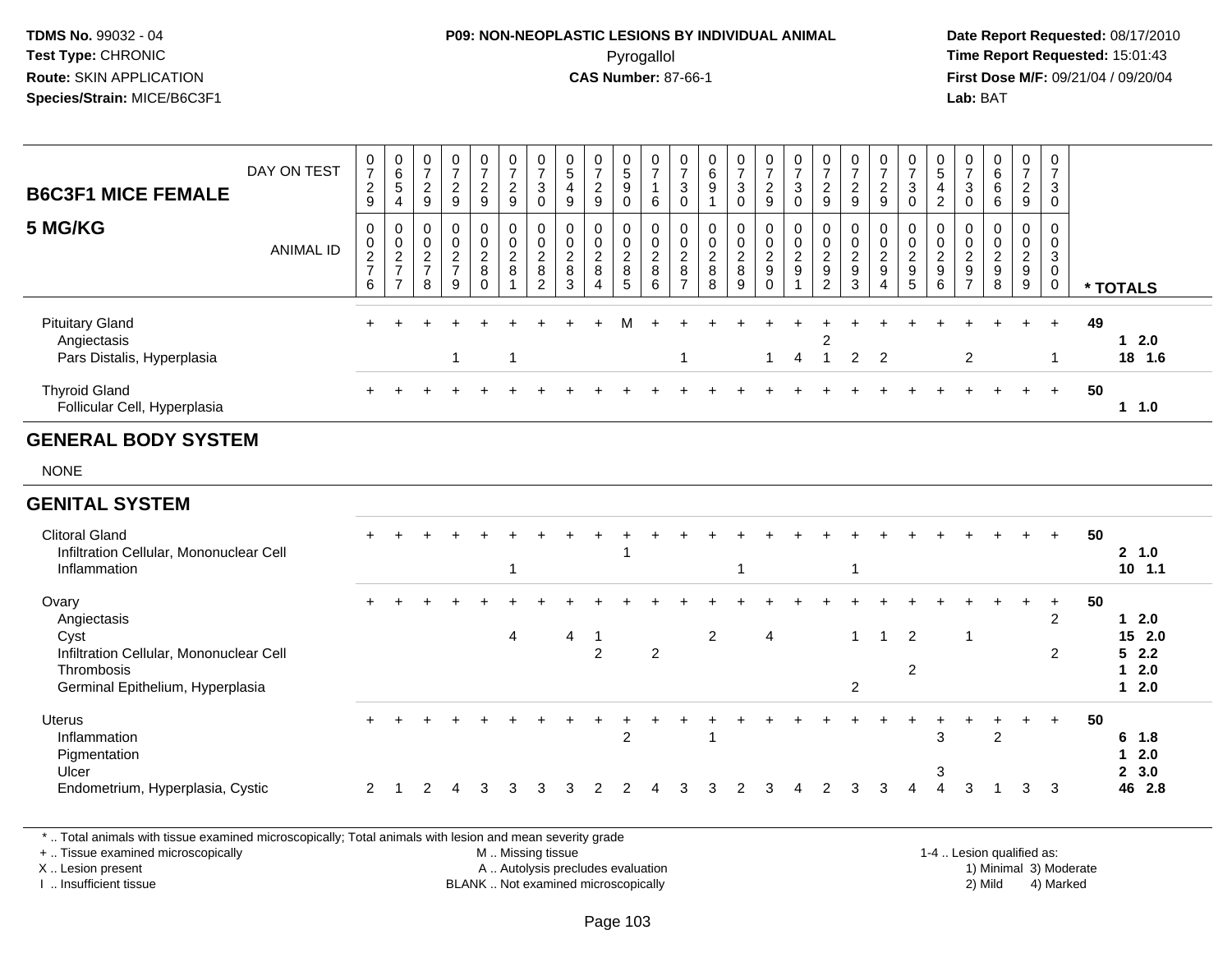## **P09: NON-NEOPLASTIC LESIONS BY INDIVIDUAL ANIMAL**Pyrogallol **Time Report Requested:** 15:01:43

| <b>B6C3F1 MICE FEMALE</b>                                                                                                                                                                    | DAY ON TEST      | $\frac{0}{7}$<br>$\frac{2}{9}$               | $_{6}^{\rm 0}$<br>$\sqrt{5}$<br>$\overline{4}$                              | $\frac{0}{7}$<br>$\frac{2}{9}$         | $\frac{0}{7}$<br>$\frac{2}{9}$                                | $\frac{0}{7}$<br>$\frac{2}{9}$                 | $\begin{smallmatrix}0\\7\end{smallmatrix}$<br>$\frac{2}{9}$ | $\frac{0}{7}$<br>$\ensuremath{\mathsf{3}}$<br>$\pmb{0}$ | $\begin{array}{c} 0 \\ 5 \end{array}$<br>$\overline{\mathbf{4}}$<br>$\boldsymbol{9}$ | $\frac{0}{7}$<br>$\frac{2}{9}$                                  | $\begin{smallmatrix}0\0\5\end{smallmatrix}$<br>$\boldsymbol{9}$<br>$\mathsf 0$ | $\frac{0}{7}$<br>$\mathbf{1}$<br>6        | $\begin{array}{c} 0 \\ 7 \end{array}$<br>$\sqrt{3}$<br>$\mathbf 0$ | $\pmb{0}$<br>$6\phantom{a}$<br>9<br>$\mathbf{1}$ | $\begin{smallmatrix}0\\7\end{smallmatrix}$<br>$\ensuremath{\mathsf{3}}$<br>$\overline{0}$ | $\frac{0}{7}$<br>$\frac{2}{9}$                        | $\frac{0}{7}$<br>$\sqrt{3}$<br>$\mathbf 0$                | $\frac{0}{7}$<br>$\frac{2}{9}$                              | $\frac{0}{7}$<br>$\frac{2}{9}$            | $\frac{0}{7}$<br>$\overline{c}$<br>9                | $\frac{0}{7}$<br>$\ensuremath{\mathsf{3}}$<br>$\mathsf{O}\xspace$ | $\begin{array}{c} 0 \\ 5 \end{array}$<br>$\overline{4}$<br>$\overline{2}$ | $\begin{array}{c} 0 \\ 7 \end{array}$<br>$\sqrt{3}$<br>$\pmb{0}$ | $\begin{array}{c} 0 \\ 6 \end{array}$<br>$\,6\,$<br>6                    | $\frac{0}{7}$<br>$\frac{2}{9}$    | $\begin{array}{c} 0 \\ 7 \end{array}$<br>3<br>$\mathbf 0$              |                        |                           |
|----------------------------------------------------------------------------------------------------------------------------------------------------------------------------------------------|------------------|----------------------------------------------|-----------------------------------------------------------------------------|----------------------------------------|---------------------------------------------------------------|------------------------------------------------|-------------------------------------------------------------|---------------------------------------------------------|--------------------------------------------------------------------------------------|-----------------------------------------------------------------|--------------------------------------------------------------------------------|-------------------------------------------|--------------------------------------------------------------------|--------------------------------------------------|-------------------------------------------------------------------------------------------|-------------------------------------------------------|-----------------------------------------------------------|-------------------------------------------------------------|-------------------------------------------|-----------------------------------------------------|-------------------------------------------------------------------|---------------------------------------------------------------------------|------------------------------------------------------------------|--------------------------------------------------------------------------|-----------------------------------|------------------------------------------------------------------------|------------------------|---------------------------|
| 5 MG/KG                                                                                                                                                                                      | <b>ANIMAL ID</b> | $\mathbf 0$<br>0<br>$\frac{2}{7}$<br>$\,6\,$ | $\mathbf 0$<br>$\begin{array}{c} 0 \\ 2 \\ 7 \end{array}$<br>$\overline{7}$ | $\mathbf 0$<br>0<br>$\frac{2}{7}$<br>8 | $\mathbf 0$<br>$\pmb{0}$<br>$\frac{2}{7}$<br>$\boldsymbol{9}$ | 0<br>$\pmb{0}$<br>$\frac{2}{8}$<br>$\mathbf 0$ | $\mathbf 0$<br>$\mathbf 0$<br>$\frac{2}{8}$<br>$\mathbf{1}$ | $\mathbf 0$<br>$\pmb{0}$<br>$\frac{2}{8}$               | $\mathbf 0$<br>0<br>$\sqrt{2}$<br>8<br>$\mathbf{3}$                                  | $\mathbf 0$<br>$\mathbf 0$<br>$\sqrt{2}$<br>8<br>$\overline{4}$ | 0<br>$\mathbf 0$<br>$\boldsymbol{2}$<br>$\bf 8$<br>5                           | $\mathbf 0$<br>$\pmb{0}$<br>$\frac{2}{6}$ | 0<br>$\pmb{0}$<br>$\frac{2}{8}$                                    | $\mathbf 0$<br>0<br>$\frac{2}{8}$                | $\mathbf 0$<br>$\pmb{0}$<br>$\begin{array}{c}\n 2 \\  8 \\  9\n \end{array}$              | 0<br>$\boldsymbol{0}$<br>$\frac{2}{9}$<br>$\mathbf 0$ | $\mathbf 0$<br>$\pmb{0}$<br>$\frac{2}{9}$<br>$\mathbf{1}$ | $\mathbf 0$<br>$\pmb{0}$<br>$\frac{2}{9}$<br>$\overline{c}$ | 0<br>$\mathsf{O}\xspace$<br>$\frac{2}{3}$ | $\mathbf 0$<br>0<br>$\frac{2}{9}$<br>$\overline{4}$ | 0<br>$\mathsf{O}$<br>$\frac{2}{9}$                                | $\mathbf 0$<br>$\mathbf 0$<br>$\begin{array}{c} 2 \\ 9 \\ 6 \end{array}$  | 0<br>0<br>$\frac{2}{9}$<br>$\overline{7}$                        | $\mathbf 0$<br>$\mathbf 0$<br>$\begin{array}{c} 2 \\ 9 \\ 8 \end{array}$ | $\mathbf 0$<br>0<br>$\frac{2}{9}$ | $\mathbf 0$<br>$\mathbf 0$<br>$\mathbf{3}$<br>$\mathbf 0$<br>$\pmb{0}$ |                        | * TOTALS                  |
| <b>HEMATOPOIETIC SYSTEM</b>                                                                                                                                                                  |                  |                                              |                                                                             |                                        |                                                               |                                                |                                                             |                                                         |                                                                                      |                                                                 |                                                                                |                                           |                                                                    |                                                  |                                                                                           |                                                       |                                                           |                                                             |                                           |                                                     |                                                                   |                                                                           |                                                                  |                                                                          |                                   |                                                                        |                        |                           |
| <b>Bone Marrow</b><br>Hyperplasia                                                                                                                                                            |                  |                                              | 3                                                                           |                                        |                                                               |                                                |                                                             |                                                         | 1                                                                                    | $\overline{2}$                                                  |                                                                                |                                           |                                                                    |                                                  |                                                                                           | $\overline{2}$                                        |                                                           |                                                             |                                           |                                                     |                                                                   | 2                                                                         |                                                                  | Δ                                                                        |                                   |                                                                        | 50                     | 14 2.0                    |
| Lymph Node<br>Bronchial, Hyperplasia, Lymphoid<br>Inguinal, Hyperplasia, Lymphoid<br>Mediastinal, Hyperplasia, Lymphoid                                                                      |                  |                                              |                                                                             | $\ddot{}$                              |                                                               |                                                |                                                             |                                                         | $\ddot{}$<br>$\ensuremath{\mathsf{3}}$                                               |                                                                 |                                                                                |                                           |                                                                    | $+$<br>$\mathbf{1}$                              |                                                                                           | $\ddot{}$                                             |                                                           |                                                             |                                           |                                                     |                                                                   |                                                                           | 3                                                                | 3<br>3                                                                   | $\overline{+}$                    |                                                                        | 13                     | 13.0<br>2.0<br>2, 3.0     |
| Lymph Node, Mandibular<br>Hyperplasia, Lymphoid                                                                                                                                              |                  | $\overline{c}$                               | 1                                                                           |                                        |                                                               |                                                |                                                             |                                                         |                                                                                      |                                                                 |                                                                                |                                           |                                                                    |                                                  | 2                                                                                         |                                                       | 3                                                         |                                                             |                                           | $\overline{2}$                                      |                                                                   |                                                                           | 3                                                                | $\overline{c}$                                                           | $\overline{c}$                    | $\ddot{}$<br>$\overline{c}$                                            | 50                     | 19 1.7                    |
| Lymph Node, Mesenteric<br>Hyperplasia, Lymphoid<br>Inflammation                                                                                                                              |                  |                                              |                                                                             |                                        |                                                               |                                                |                                                             | 3                                                       |                                                                                      |                                                                 | $\overline{2}$                                                                 | $\overline{2}$                            |                                                                    |                                                  |                                                                                           |                                                       |                                                           |                                                             |                                           |                                                     | $\overline{2}$                                                    |                                                                           |                                                                  | $\overline{\mathbf{c}}$<br>$\overline{2}$                                | $\div$                            | $+$                                                                    | 50                     | 12 2.1<br>$12.0$          |
| Spleen<br>Hematopoietic Cell Proliferation<br>Hyperplasia, Lymphoid<br>Pigmentation                                                                                                          |                  | $\overline{1}$<br>$\overline{2}$             | 3                                                                           |                                        | $\mathbf{1}$                                                  | $\overline{2}$<br>$\mathbf 1$                  | $\overline{1}$                                              | $\overline{2}$                                          | 3                                                                                    | -1                                                              | 3                                                                              |                                           | $\overline{1}$                                                     | 3                                                |                                                                                           | $\mathbf{1}$                                          | $\overline{2}$                                            | 1                                                           | $\overline{2}$                            | $\overline{c}$                                      | $\overline{2}$                                                    | 3<br>$\overline{c}$                                                       | 1                                                                | 3                                                                        |                                   | $\ddot{}$<br>$\overline{2}$                                            | 50                     | 35 2.2<br>52.2<br>$8$ 1.1 |
| Thymus<br>Angiectasis<br>Atrophy<br>Hyperplasia, Lymphoid                                                                                                                                    |                  |                                              | $4 \quad 1$                                                                 |                                        |                                                               | $2^{\circ}$                                    | $1 \quad 1$                                                 |                                                         |                                                                                      | $\overline{2}$                                                  |                                                                                | $\mathbf{1}$                              | $\overline{2}$                                                     | 3                                                |                                                                                           |                                                       |                                                           |                                                             | $2 \quad 2$                               |                                                     |                                                                   | $\mathbf{3}$                                                              |                                                                  |                                                                          | $\mathbf{3}$                      | $\ddot{+}$<br>$\overline{2}$                                           | 50                     | 13.0<br>13.0<br>21 1.8    |
| <b>INTEGUMENTARY SYSTEM</b>                                                                                                                                                                  |                  |                                              |                                                                             |                                        |                                                               |                                                |                                                             |                                                         |                                                                                      |                                                                 |                                                                                |                                           |                                                                    |                                                  |                                                                                           |                                                       |                                                           |                                                             |                                           |                                                     |                                                                   |                                                                           |                                                                  |                                                                          |                                   |                                                                        |                        |                           |
| <b>Mammary Gland</b><br>Hyperplasia                                                                                                                                                          |                  |                                              |                                                                             |                                        |                                                               |                                                |                                                             |                                                         |                                                                                      |                                                                 |                                                                                |                                           |                                                                    |                                                  |                                                                                           | 1                                                     | -1                                                        |                                                             |                                           |                                                     |                                                                   |                                                                           |                                                                  |                                                                          |                                   |                                                                        | 50                     | 9 1.4                     |
| *  Total animals with tissue examined microscopically; Total animals with lesion and mean severity grade<br>+  Tissue examined microscopically<br>X Lesion present<br>I. Insufficient tissue |                  |                                              |                                                                             |                                        |                                                               |                                                | M  Missing tissue                                           |                                                         |                                                                                      | BLANK  Not examined microscopically                             |                                                                                | A  Autolysis precludes evaluation         |                                                                    |                                                  |                                                                                           |                                                       |                                                           |                                                             |                                           |                                                     |                                                                   |                                                                           |                                                                  | 1-4  Lesion qualified as:<br>2) Mild                                     |                                   | 4) Marked                                                              | 1) Minimal 3) Moderate |                           |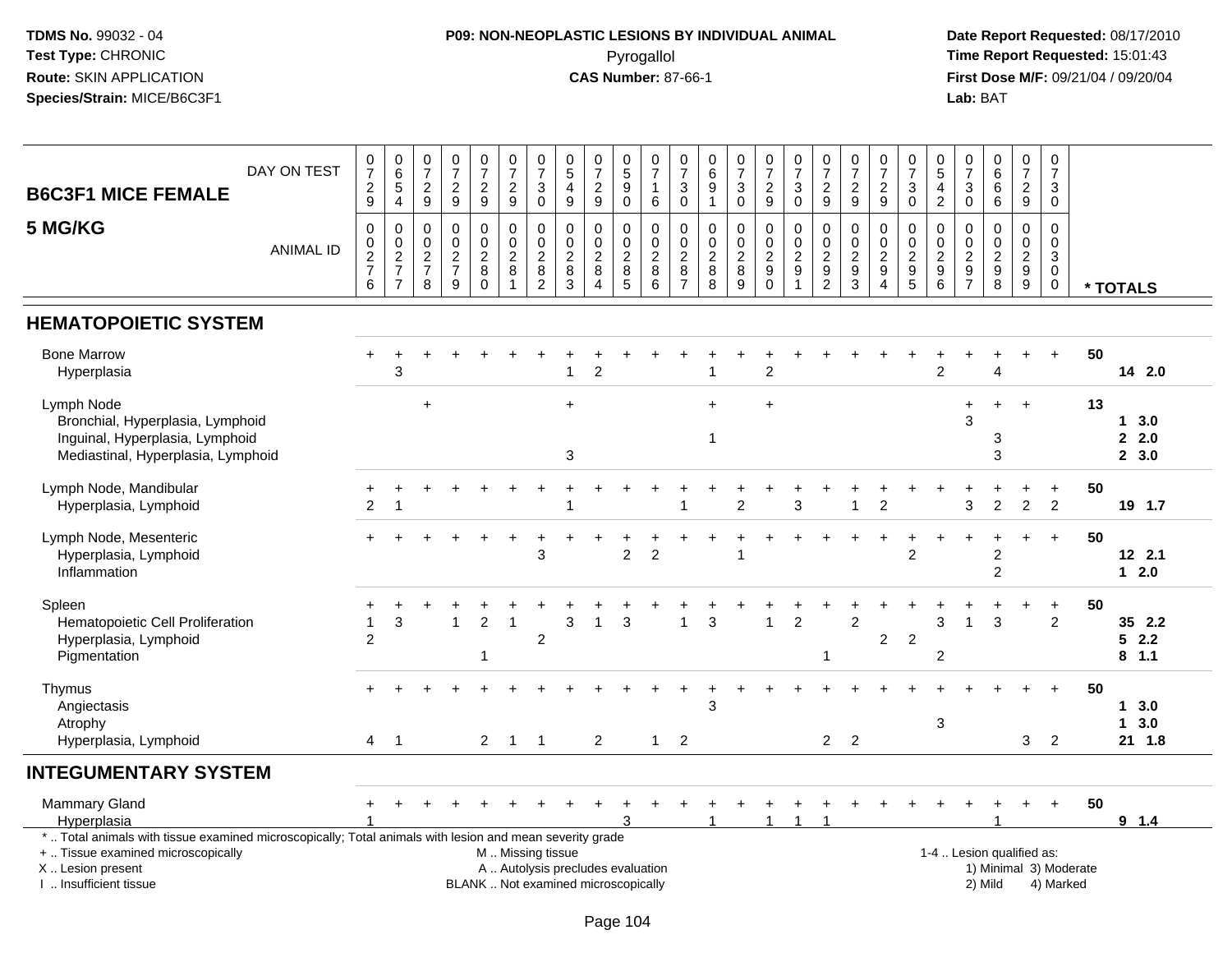#### **P09: NON-NEOPLASTIC LESIONS BY INDIVIDUAL ANIMAL**Pyrogallol **Time Report Requested:** 15:01:43

 **Date Report Requested:** 08/17/2010 **First Dose M/F:** 09/21/04 / 09/20/04<br>**Lab:** BAT **Lab:** BAT

| <b>B6C3F1 MICE FEMALE</b>                                                                                                                                    | DAY ON TEST      | $\frac{0}{7}$<br>$\frac{2}{9}$                               | $\begin{array}{c} 0 \\ 6 \end{array}$<br>$\sqrt{5}$<br>$\overline{4}$ | $\frac{0}{7}$<br>$\overline{2}$<br>$\boldsymbol{9}$               | $\frac{0}{7}$<br>$\boldsymbol{2}$<br>$\overline{9}$             | $\frac{0}{7}$<br>$\overline{c}$<br>9                | $\frac{0}{7}$<br>$\frac{2}{9}$                  | $\frac{0}{7}$<br>$\sqrt{3}$<br>$\pmb{0}$                | $\begin{matrix} 0 \\ 5 \end{matrix}$<br>$\overline{a}$<br>$\boldsymbol{9}$ | $\frac{0}{7}$<br>$\frac{2}{9}$                           | 0<br>$\overline{5}$<br>9<br>$\mathsf 0$  | $\frac{0}{7}$<br>$\overline{1}$<br>$\,6\,$             | $\frac{0}{7}$<br>$\mathbf{3}$<br>$\mathbf 0$      | $\begin{array}{c} 0 \\ 6 \end{array}$<br>$\boldsymbol{9}$<br>1 | $\frac{0}{7}$<br>$\mathbf{3}$<br>$\overline{0}$ | $\frac{0}{7}$<br>$\frac{2}{9}$                                  | $\frac{0}{7}$<br>$\sqrt{3}$<br>$\overline{0}$                       | 0<br>$\overline{7}$<br>$\sqrt{2}$<br>$\boldsymbol{9}$                  | $\frac{0}{7}$<br>$\overline{2}$<br>$9\,$       | $\frac{0}{7}$<br>$\overline{c}$<br>9 | $\frac{0}{7}$<br>$\mathbf{3}$<br>$\pmb{0}$   | $\begin{array}{c} 0 \\ 5 \end{array}$<br>$\overline{4}$<br>$\overline{c}$ | 0<br>$\overline{7}$<br>$\sqrt{3}$<br>0             | $\begin{array}{c} 0 \\ 6 \\ 6 \end{array}$<br>$\,6\,$ | 0<br>$\overline{7}$<br>$\boldsymbol{2}$<br>$\boldsymbol{9}$                | 0<br>$\overline{7}$<br>$\sqrt{3}$<br>0                                   |             |                                                                                          |
|--------------------------------------------------------------------------------------------------------------------------------------------------------------|------------------|--------------------------------------------------------------|-----------------------------------------------------------------------|-------------------------------------------------------------------|-----------------------------------------------------------------|-----------------------------------------------------|-------------------------------------------------|---------------------------------------------------------|----------------------------------------------------------------------------|----------------------------------------------------------|------------------------------------------|--------------------------------------------------------|---------------------------------------------------|----------------------------------------------------------------|-------------------------------------------------|-----------------------------------------------------------------|---------------------------------------------------------------------|------------------------------------------------------------------------|------------------------------------------------|--------------------------------------|----------------------------------------------|---------------------------------------------------------------------------|----------------------------------------------------|-------------------------------------------------------|----------------------------------------------------------------------------|--------------------------------------------------------------------------|-------------|------------------------------------------------------------------------------------------|
| 5 MG/KG                                                                                                                                                      | <b>ANIMAL ID</b> | $\pmb{0}$<br>$\begin{array}{c} 0 \\ 2 \\ 7 \end{array}$<br>6 | $\pmb{0}$<br>$\frac{0}{2}$<br>$\overline{7}$                          | $\mathbf 0$<br>$\pmb{0}$<br>$\overline{2}$<br>$\overline{7}$<br>8 | $\pmb{0}$<br>$\pmb{0}$<br>$\overline{2}$<br>$\overline{7}$<br>9 | 0<br>$\mathbf 0$<br>$\overline{2}$<br>8<br>$\Omega$ | $\pmb{0}$<br>$\mathsf 0$<br>$\overline{2}$<br>8 | $\pmb{0}$<br>$\frac{0}{2}$<br>$\bf 8$<br>$\overline{2}$ | 0<br>$\mathbf 0$<br>$\overline{2}$<br>$\bf 8$<br>3                         | 0<br>$\mathbf 0$<br>$\overline{2}$<br>$\, 8$<br>$\Delta$ | 0<br>0<br>$\overline{2}$<br>$\bf 8$<br>5 | $\mathbf 0$<br>$\mathbf 0$<br>$\overline{2}$<br>8<br>6 | 0<br>0<br>$\sqrt{2}$<br>$\bf 8$<br>$\overline{7}$ | 0<br>$\pmb{0}$<br>$\overline{2}$<br>$\bf 8$<br>8               | $\pmb{0}$<br>$\frac{0}{2}$<br>9                 | $\mathbf 0$<br>$\frac{0}{2}$<br>$\boldsymbol{9}$<br>$\mathbf 0$ | $\begin{smallmatrix} 0\\0\\2 \end{smallmatrix}$<br>$\boldsymbol{9}$ | 0<br>$\pmb{0}$<br>$\overline{2}$<br>$\boldsymbol{9}$<br>$\overline{2}$ | 0<br>$\pmb{0}$<br>$\overline{2}$<br>$9\,$<br>3 | 0<br>0<br>$\overline{c}$<br>9<br>4   | 0<br>$_{2}^{\rm 0}$<br>$\boldsymbol{9}$<br>5 | 0<br>$_{2}^{\rm 0}$<br>9<br>6                                             | $\Omega$<br>0<br>$\sqrt{2}$<br>9<br>$\overline{7}$ | $\mathbf 0$<br>$\frac{0}{2}$<br>8                     | 0<br>$\mathbf 0$<br>$\overline{2}$<br>$\boldsymbol{9}$<br>$\boldsymbol{9}$ | $\mathbf 0$<br>$\mathbf 0$<br>$\mathbf{3}$<br>$\mathbf 0$<br>$\mathbf 0$ |             | * TOTALS                                                                                 |
| Inflammation<br>Duct, Dilatation                                                                                                                             |                  |                                                              | $\overline{1}$                                                        |                                                                   |                                                                 |                                                     |                                                 |                                                         |                                                                            |                                                          |                                          |                                                        |                                                   |                                                                |                                                 | $\overline{c}$                                                  |                                                                     |                                                                        |                                                |                                      |                                              |                                                                           |                                                    |                                                       |                                                                            |                                                                          |             | 2, 1.5<br>1 1.0                                                                          |
| Skin<br>Abscess<br>Fibrosis<br>Hyperkeratosis<br>Hyperplasia<br>Inflammation, Granulomatous<br>Ulcer<br>Sebaceous Gland, Site Of Application,                |                  | $\mathbf{1}$                                                 |                                                                       |                                                                   |                                                                 |                                                     |                                                 |                                                         |                                                                            |                                                          |                                          |                                                        |                                                   |                                                                |                                                 |                                                                 |                                                                     |                                                                        |                                                |                                      |                                              |                                                                           |                                                    | X<br>$\Delta$<br>Λ<br>Δ<br>2                          |                                                                            |                                                                          | 50          | 1<br>$\mathbf{2}$<br>3.5<br>2, 3.0<br>$\mathbf{2}$<br>3.0<br>4.0<br>1.<br>12.0<br>2, 1.0 |
| Hyperplasia<br>Site Of Application, Fibrosis<br>Site Of Application, Hyperkeratosis<br>Site Of Application, Hyperplasia<br>Site Of Application, Inflammation |                  | $\overline{c}$<br>3<br>3                                     | $\overline{ }$                                                        | $\overline{1}$<br>$\mathbf{1}$                                    | 3<br>$\overline{c}$<br>1                                        | 1<br>$\mathbf{1}$                                   | $\mathbf{1}$                                    |                                                         | $\mathbf{1}$<br>$\mathbf{1}$                                               | $\overline{1}$<br>$\overline{1}$                         |                                          | $\overline{2}$                                         | $\overline{1}$                                    | $\overline{\mathbf{c}}$                                        | $\overline{1}$                                  |                                                                 |                                                                     | $\overline{1}$<br>$\overline{1}$                                       |                                                | $\mathbf{1}$                         |                                              | $\overline{2}$                                                            |                                                    | $\mathbf{1}$                                          | $\overline{1}$<br>$\overline{1}$                                           | $\overline{1}$<br>$\overline{1}$                                         |             | $6 \t1.3$<br>38 1.4<br>31 1.3<br>$14$ 1.1                                                |
| <b>MUSCULOSKELETAL SYSTEM</b>                                                                                                                                |                  |                                                              |                                                                       |                                                                   |                                                                 |                                                     |                                                 |                                                         |                                                                            |                                                          |                                          |                                                        |                                                   |                                                                |                                                 |                                                                 |                                                                     |                                                                        |                                                |                                      |                                              |                                                                           |                                                    |                                                       |                                                                            |                                                                          |             |                                                                                          |
| Bone<br>Fibro-Osseous Lesion                                                                                                                                 |                  |                                                              |                                                                       |                                                                   | $\overline{c}$                                                  |                                                     |                                                 | -1                                                      |                                                                            |                                                          |                                          |                                                        |                                                   |                                                                |                                                 |                                                                 |                                                                     |                                                                        |                                                |                                      | 3                                            | $\overline{1}$                                                            |                                                    |                                                       |                                                                            | $+$                                                                      | 50          | 9 1.9                                                                                    |
| <b>Skeletal Muscle</b>                                                                                                                                       |                  |                                                              |                                                                       |                                                                   |                                                                 |                                                     |                                                 |                                                         |                                                                            |                                                          | $\ddot{}$                                |                                                        |                                                   |                                                                |                                                 |                                                                 |                                                                     |                                                                        |                                                |                                      |                                              |                                                                           |                                                    |                                                       |                                                                            |                                                                          | $\mathbf 1$ |                                                                                          |
| <b>NERVOUS SYSTEM</b>                                                                                                                                        |                  |                                                              |                                                                       |                                                                   |                                                                 |                                                     |                                                 |                                                         |                                                                            |                                                          |                                          |                                                        |                                                   |                                                                |                                                 |                                                                 |                                                                     |                                                                        |                                                |                                      |                                              |                                                                           |                                                    |                                                       |                                                                            |                                                                          |             |                                                                                          |
| <b>Brain</b><br>Infiltration Cellular, Mononuclear Cell                                                                                                      |                  |                                                              |                                                                       |                                                                   |                                                                 |                                                     |                                                 |                                                         |                                                                            |                                                          |                                          |                                                        |                                                   |                                                                |                                                 |                                                                 |                                                                     |                                                                        |                                                |                                      |                                              |                                                                           |                                                    |                                                       |                                                                            |                                                                          | 50          | $1 1.0$                                                                                  |
| <b>DECDIDATODV CVCTEM</b>                                                                                                                                    |                  |                                                              |                                                                       |                                                                   |                                                                 |                                                     |                                                 |                                                         |                                                                            |                                                          |                                          |                                                        |                                                   |                                                                |                                                 |                                                                 |                                                                     |                                                                        |                                                |                                      |                                              |                                                                           |                                                    |                                                       |                                                                            |                                                                          |             |                                                                                          |

#### **RESPIRATORY SYSTEM**

\* .. Total animals with tissue examined microscopically; Total animals with lesion and mean severity grade

+ .. Tissue examined microscopically

X .. Lesion present

I .. Insufficient tissue

M .. Missing tissue

A .. Autolysis precludes evaluation

BLANK .. Not examined microscopically 2) Mild 4) Marked

1-4 .. Lesion qualified as:<br>1) Minimal 3) Moderate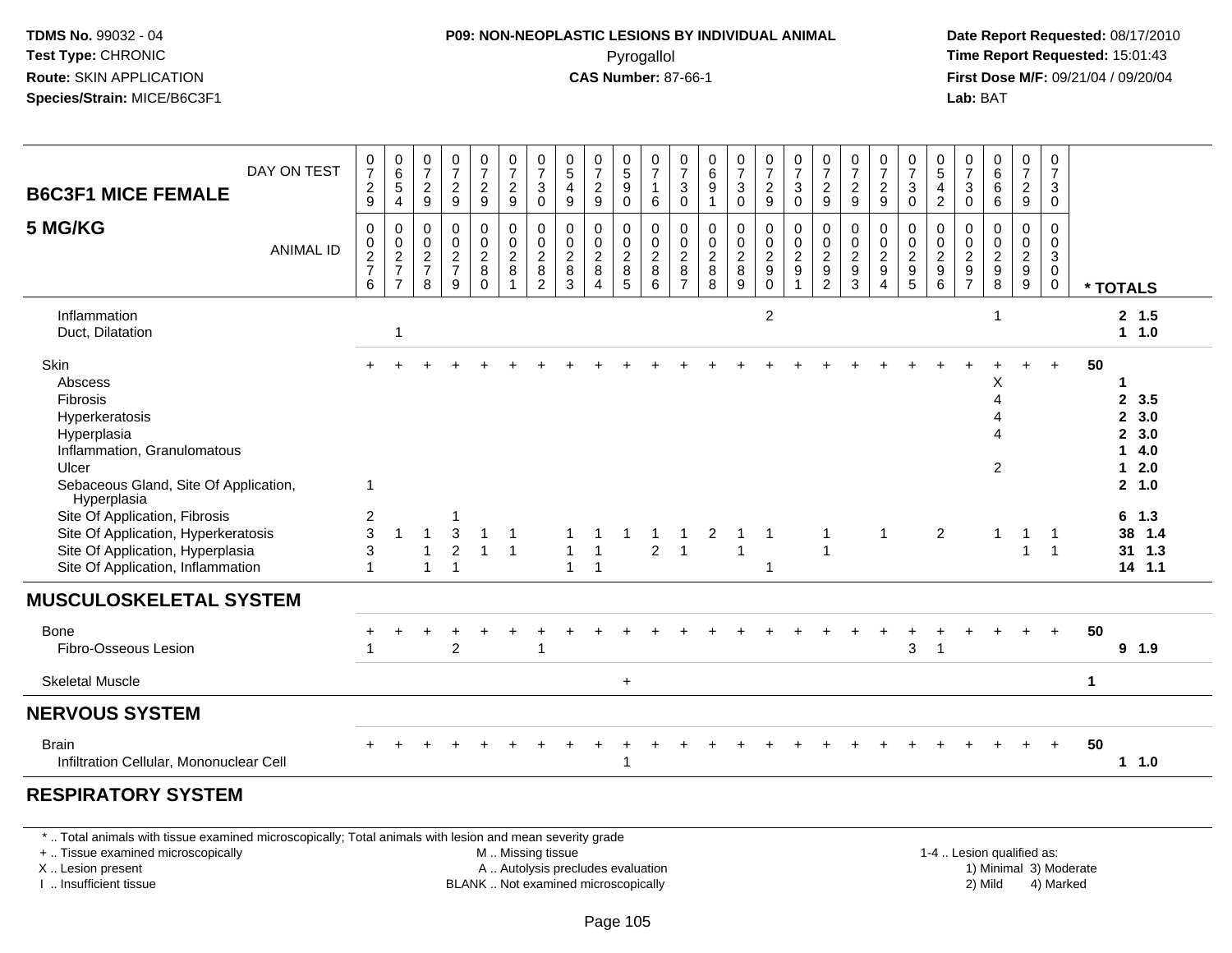## **P09: NON-NEOPLASTIC LESIONS BY INDIVIDUAL ANIMAL**Pyrogallol **Time Report Requested:** 15:01:43

| DAY ON TEST<br><b>B6C3F1 MICE FEMALE</b>                                                                                                                                                      | $\frac{0}{7}$<br>$\frac{2}{9}$         | $\begin{array}{c} 0 \\ 6 \\ 5 \end{array}$<br>$\overline{4}$ | 0<br>$\overline{7}$<br>$\overline{\mathbf{c}}$<br>$\boldsymbol{9}$ | $\frac{0}{7}$<br>$\frac{2}{9}$                           | $\frac{0}{7}$<br>$\overline{c}$<br>$\overline{9}$ | $\frac{0}{7}$<br>$\overline{c}$<br>9                                | $\frac{0}{7}$<br>$\ensuremath{\mathsf{3}}$<br>$\mathbf 0$ | 0<br>$\overline{5}$<br>$\overline{\mathbf{4}}$<br>9          | $\frac{0}{7}$<br>$\overline{c}$<br>9                                     | $\begin{array}{c} 0 \\ 5 \end{array}$<br>$\boldsymbol{9}$<br>$\mathbf 0$ | 0<br>$\overline{7}$<br>$\mathbf{1}$<br>6                                    | $\frac{0}{7}$<br>3<br>$\mathbf 0$                                 | $\begin{array}{c} 0 \\ 6 \end{array}$<br>$\frac{9}{1}$ | $\frac{0}{7}$<br>$\sqrt{3}$<br>$\overline{0}$ | 0<br>$\overline{7}$<br>$\overline{c}$<br>9               | $\frac{0}{7}$<br>$\sqrt{3}$<br>$\mathbf 0$                                | $\frac{0}{7}$<br>$\boldsymbol{2}$<br>9              | 0<br>$\overline{7}$<br>$\boldsymbol{2}$<br>9                   | $\frac{0}{7}$<br>$\overline{\mathbf{c}}$<br>9       | 0<br>$\overline{7}$<br>$\ensuremath{\mathsf{3}}$<br>$\mathbf 0$ | $\begin{array}{c} 0 \\ 5 \end{array}$<br>4<br>$\overline{c}$ | $\frac{0}{7}$<br>$_{0}^{3}$                 | $\begin{matrix}0\6\6\end{matrix}$<br>6           | $\frac{0}{7}$<br>$\overline{a}$<br>9   | $\pmb{0}$<br>$\overline{7}$<br>$\sqrt{3}$<br>$\mathbf 0$                |    |                                             |
|-----------------------------------------------------------------------------------------------------------------------------------------------------------------------------------------------|----------------------------------------|--------------------------------------------------------------|--------------------------------------------------------------------|----------------------------------------------------------|---------------------------------------------------|---------------------------------------------------------------------|-----------------------------------------------------------|--------------------------------------------------------------|--------------------------------------------------------------------------|--------------------------------------------------------------------------|-----------------------------------------------------------------------------|-------------------------------------------------------------------|--------------------------------------------------------|-----------------------------------------------|----------------------------------------------------------|---------------------------------------------------------------------------|-----------------------------------------------------|----------------------------------------------------------------|-----------------------------------------------------|-----------------------------------------------------------------|--------------------------------------------------------------|---------------------------------------------|--------------------------------------------------|----------------------------------------|-------------------------------------------------------------------------|----|---------------------------------------------|
| 5 MG/KG<br><b>ANIMAL ID</b>                                                                                                                                                                   | 0<br>$\mathbf 0$<br>$\frac{2}{7}$<br>6 | 0<br>$\boldsymbol{0}$<br>$\frac{2}{7}$<br>$\overline{7}$     | $\mathbf 0$<br>0<br>$\boldsymbol{2}$<br>$\overline{7}$<br>8        | $\mathbf 0$<br>$\ddot{\mathbf{0}}$<br>$\frac{2}{7}$<br>9 | 0<br>$\pmb{0}$<br>$_{8}^{\rm 2}$<br>0             | $\mathbf 0$<br>$\pmb{0}$<br>$\boldsymbol{2}$<br>8<br>$\overline{1}$ | 0<br>$\pmb{0}$<br>$\frac{2}{8}$<br>$\overline{2}$         | $\mathbf 0$<br>$\mathbf 0$<br>$\overline{c}$<br>$\bf 8$<br>3 | $\mathbf 0$<br>$\mathbf 0$<br>$\overline{c}$<br>$\bf 8$<br>$\Delta$      | $\mathbf 0$<br>$\mathsf{O}\xspace$<br>$_{8}^{\rm 2}$<br>5                | $\mathbf 0$<br>$\mathbf 0$<br>$\boldsymbol{2}$<br>$\,8\,$<br>$6\phantom{1}$ | 0<br>$\mathbf 0$<br>$\boldsymbol{2}$<br>$\bf 8$<br>$\overline{7}$ | $\mathbf 0$<br>$\frac{0}{2}$<br>8                      | 0<br>$\overline{0}$<br>$_{8}^{\rm 2}$<br>9    | 0<br>$\mathsf{O}\xspace$<br>$\frac{2}{9}$<br>$\mathbf 0$ | $\mathbf 0$<br>$\begin{array}{c} 0 \\ 2 \\ 9 \end{array}$<br>$\mathbf{1}$ | 0<br>$\mathbf 0$<br>$\frac{2}{9}$<br>$\overline{c}$ | $\Omega$<br>$\mathbf 0$<br>$\sqrt{2}$<br>$\boldsymbol{9}$<br>3 | 0<br>$\mathbf 0$<br>$\frac{2}{9}$<br>$\overline{4}$ | 0<br>$\mathbf 0$<br>$\frac{2}{9}$<br>$\overline{5}$             | $\mathbf 0$<br>$\mathbf 0$<br>$\frac{2}{9}$<br>$\,6\,$       | $\mathbf 0$<br>$\mathbf 0$<br>$\frac{2}{9}$ | $\mathbf 0$<br>$\mathbf 0$<br>$\frac{2}{9}$<br>8 | 0<br>$\mathbf 0$<br>$\frac{2}{9}$<br>9 | $\mathbf 0$<br>$\pmb{0}$<br>$\sqrt{3}$<br>$\boldsymbol{0}$<br>$\pmb{0}$ |    | * TOTALS                                    |
| Lung<br>Infiltration Cellular, Histiocyte<br>Inflammation<br>Bronchiole, Hyperplasia                                                                                                          |                                        | $\overline{2}$                                               |                                                                    |                                                          |                                                   |                                                                     |                                                           |                                                              |                                                                          |                                                                          |                                                                             |                                                                   |                                                        |                                               | $\overline{2}$                                           |                                                                           |                                                     |                                                                |                                                     | 3                                                               |                                                              |                                             | -1                                               |                                        | $\ddot{+}$                                                              | 50 | 62.5<br>$5$ 1.6<br>13.0                     |
| Nose<br>Inflammation<br>Glands, Metaplasia<br>Olfactory Epithelium, Metaplasia<br>Respiratory Epithelium, Hyperplasia                                                                         | 2                                      |                                                              |                                                                    | 2                                                        | $\overline{1}$                                    | 2                                                                   |                                                           |                                                              |                                                                          | 2                                                                        | -1<br>3                                                                     | 1<br>3                                                            | 2                                                      | $\overline{2}$<br>$\mathbf{1}$                | $\overline{2}$                                           | 2                                                                         | $\overline{1}$                                      | -1                                                             | $\overline{1}$                                      | $\overline{1}$                                                  | $\mathbf{1}$                                                 | 2                                           | 2                                                | 2                                      | $\overline{2}$                                                          | 50 | $9 \t1.2$<br>$7$ 1.0<br>$3 \t1.7$<br>48 1.5 |
| Trachea                                                                                                                                                                                       |                                        |                                                              |                                                                    |                                                          |                                                   |                                                                     |                                                           |                                                              |                                                                          |                                                                          |                                                                             |                                                                   |                                                        |                                               |                                                          |                                                                           |                                                     |                                                                |                                                     |                                                                 |                                                              |                                             |                                                  |                                        | $\ddot{}$                                                               | 50 |                                             |
| <b>SPECIAL SENSES SYSTEM</b>                                                                                                                                                                  |                                        |                                                              |                                                                    |                                                          |                                                   |                                                                     |                                                           |                                                              |                                                                          |                                                                          |                                                                             |                                                                   |                                                        |                                               |                                                          |                                                                           |                                                     |                                                                |                                                     |                                                                 |                                                              |                                             |                                                  |                                        |                                                                         |    |                                             |
|                                                                                                                                                                                               |                                        |                                                              |                                                                    |                                                          |                                                   |                                                                     |                                                           |                                                              |                                                                          |                                                                          |                                                                             |                                                                   |                                                        |                                               |                                                          |                                                                           |                                                     |                                                                |                                                     |                                                                 |                                                              |                                             |                                                  |                                        |                                                                         |    |                                             |
| Eye<br>Infiltration Cellular, Mononuclear Cell<br>Retina, Degeneration                                                                                                                        |                                        |                                                              |                                                                    |                                                          |                                                   |                                                                     |                                                           |                                                              |                                                                          |                                                                          |                                                                             | 1                                                                 |                                                        |                                               |                                                          |                                                                           |                                                     |                                                                |                                                     |                                                                 |                                                              |                                             |                                                  |                                        |                                                                         | 50 | 11.0<br>13.0                                |
| Harderian Gland<br>Hyperplasia<br>Infiltration Cellular, Mononuclear Cell                                                                                                                     | 1                                      | $\mathbf{1}$                                                 | -1                                                                 |                                                          | $\mathbf{1}$                                      | $\overline{1}$                                                      | $\overline{2}$                                            | $\overline{1}$                                               | 2<br>$\overline{1}$                                                      | $\mathbf{1}$                                                             | $\overline{1}$                                                              | $\mathbf{1}$                                                      | $\overline{1}$                                         |                                               | $\mathbf{1}$                                             |                                                                           | $\mathbf{1}$                                        | $\overline{1}$                                                 | $\overline{1}$                                      |                                                                 | 3                                                            | $\mathbf{1}$                                | $\overline{1}$                                   |                                        | $\overline{1}$                                                          | 50 | 9 1.3<br>33 1.0                             |
| <b>URINARY SYSTEM</b>                                                                                                                                                                         |                                        |                                                              |                                                                    |                                                          |                                                   |                                                                     |                                                           |                                                              |                                                                          |                                                                          |                                                                             |                                                                   |                                                        |                                               |                                                          |                                                                           |                                                     |                                                                |                                                     |                                                                 |                                                              |                                             |                                                  |                                        |                                                                         |    |                                             |
| Kidney<br>Accumulation, Hyaline Droplet<br>Dilatation<br>Infiltration Cellular, Mononuclear Cell<br>Metaplasia, Osseous                                                                       |                                        | -1                                                           |                                                                    |                                                          |                                                   |                                                                     |                                                           |                                                              |                                                                          |                                                                          |                                                                             |                                                                   |                                                        | $\mathbf 1$                                   |                                                          |                                                                           |                                                     |                                                                |                                                     |                                                                 |                                                              |                                             | $\mathbf 1$                                      |                                        | 2                                                                       | 50 | 3, 1.7<br>13.0<br>$5 \t1.4$<br>1.0          |
| *  Total animals with tissue examined microscopically; Total animals with lesion and mean severity grade<br>+  Tissue examined microscopically<br>X  Lesion present<br>I  Insufficient tissue |                                        |                                                              |                                                                    |                                                          |                                                   | M  Missing tissue                                                   |                                                           |                                                              | A  Autolysis precludes evaluation<br>BLANK  Not examined microscopically |                                                                          |                                                                             |                                                                   |                                                        |                                               |                                                          |                                                                           |                                                     |                                                                |                                                     |                                                                 |                                                              |                                             | 1-4  Lesion qualified as:<br>2) Mild             |                                        | 1) Minimal 3) Moderate<br>4) Marked                                     |    |                                             |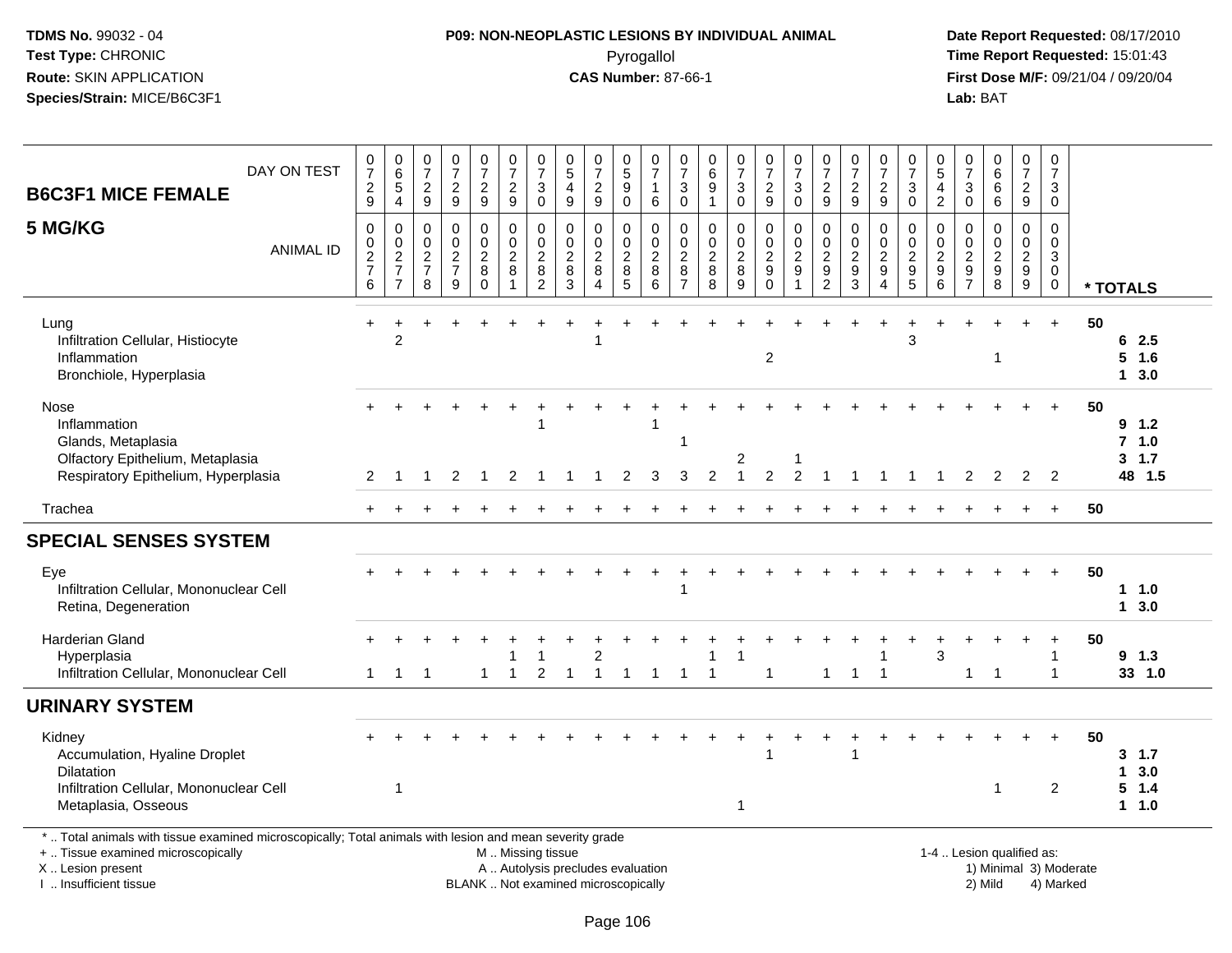#### **P09: NON-NEOPLASTIC LESIONS BY INDIVIDUAL ANIMAL**Pyrogallol **Time Report Requested:** 15:01:43

 **Date Report Requested:** 08/17/2010 **First Dose M/F:** 09/21/04 / 09/20/04<br>**Lab:** BAT **Lab:** BAT

| <b>B6C3F1 MICE FEMALE</b>                                                         | DAY ON TEST      | 0<br>$\overline{ }$<br>$\frac{2}{9}$ | $\mathbf 0$<br>6<br>5<br>$\overline{4}$ | $\frac{0}{7}$<br>$\frac{2}{9}$                                | 0<br>$\overline{7}$<br>$\frac{2}{9}$                             | $\overline{0}$<br>$\overline{ }$<br>$\frac{2}{9}$ | $\frac{0}{7}$<br>$\frac{2}{9}$ | 0<br>$\rightarrow$<br>$\ensuremath{\mathsf{3}}$<br>$\mathbf 0$ | $\boldsymbol{0}$<br>$\sqrt{5}$<br>$\overline{4}$<br>9 | 0<br>$\overline{ }$<br>$\frac{2}{9}$             | $\mathbf 0$<br>$\mathbf 5$<br>9<br>0 | $\mathbf 0$<br>$\overline{ }$<br>6 | 0<br>$\overline{ }$<br>3                 | 6<br>9                                                         | 0<br>$\rightarrow$<br>$\mathsf 3$<br>$\mathbf 0$ | $\frac{0}{7}$<br>$\frac{2}{9}$ | 0<br>$\overline{7}$<br>$\mathbf{3}$<br>$\Omega$ | $\mathbf 0$<br>$\rightarrow$<br>$\frac{2}{9}$ | $\overline{ }$<br>$\overline{2}$<br>9                    | 0<br>$\rightarrow$<br>$\overline{c}$<br>9 | 0<br>$\rightarrow$<br>$\sqrt{3}$<br>$\mathbf 0$                | 0<br>$\sqrt{5}$<br>$\overline{4}$<br>$\overline{2}$    | 0<br>$\overline{ }$<br>3<br>$\Omega$                                 | 0<br>6<br>$\,6$<br>6                      | $\frac{0}{7}$<br>$\frac{2}{9}$          | $\overline{ }$<br>3<br>0 |    |                                       |  |
|-----------------------------------------------------------------------------------|------------------|--------------------------------------|-----------------------------------------|---------------------------------------------------------------|------------------------------------------------------------------|---------------------------------------------------|--------------------------------|----------------------------------------------------------------|-------------------------------------------------------|--------------------------------------------------|--------------------------------------|------------------------------------|------------------------------------------|----------------------------------------------------------------|--------------------------------------------------|--------------------------------|-------------------------------------------------|-----------------------------------------------|----------------------------------------------------------|-------------------------------------------|----------------------------------------------------------------|--------------------------------------------------------|----------------------------------------------------------------------|-------------------------------------------|-----------------------------------------|--------------------------|----|---------------------------------------|--|
| 5 MG/KG                                                                           | <b>ANIMAL ID</b> | 0<br>0<br>$\frac{2}{7}$<br>6         | 0<br>$\mathbf 0$<br>$\frac{2}{7}$       | $\begin{smallmatrix} 0 \\ 0 \\ 2 \\ 7 \end{smallmatrix}$<br>8 | $\begin{matrix} 0 \\ 0 \\ 2 \end{matrix}$<br>$\overline{7}$<br>9 | 0<br>$\mathsf 0$<br>$\frac{2}{8}$<br>$\Omega$     | 0<br>0<br>$\frac{2}{8}$        | $\boldsymbol{0}$<br>$\pmb{0}$<br>$_{\rm 8}^2$<br>$\Omega$      | $\pmb{0}$<br>$\sqrt{2}$<br>$\,8\,$<br>3               | 0<br>$\pmb{0}$<br>$_{\rm 8}^2$<br>$\overline{4}$ | 0<br>0<br>$_{8}^2$<br>5              | $\pmb{0}$<br>$_{\rm 8}^2$<br>6     | 0<br>0<br>$\frac{2}{8}$<br>$\rightarrow$ | 0<br>$\mathbf 0$<br>$\begin{array}{c} 2 \\ 8 \end{array}$<br>8 | 0<br>$\mathbf 0$<br>$_{8}^{\rm 2}$<br>9          | 0<br>0<br>$\frac{2}{9}$        | 0<br>$\pmb{0}$<br>$\frac{2}{9}$                 | $\mathbf 0$<br>$\frac{2}{9}$<br>2             | $\mathbf 0$<br>$\boldsymbol{2}$<br>$\boldsymbol{9}$<br>3 | 0<br>$\frac{2}{9}$<br>4                   | 0<br>$\mathsf{O}\xspace$<br>$\overline{c}$<br>$\mathsf g$<br>5 | $\mathsf 0$<br>$\overline{c}$<br>$\boldsymbol{9}$<br>6 | 0<br>$\mathbf 0$<br>$\sqrt{2}$<br>$\boldsymbol{9}$<br>$\overline{ }$ | $\boldsymbol{2}$<br>$\boldsymbol{9}$<br>8 | 0<br>$\mathsf{O}$<br>$\frac{2}{9}$<br>9 | 0<br>0<br>3<br>0         |    | * TOTALS                              |  |
| Mineralization<br>Nephropathy<br>Pigmentation<br>Renal Tubule, Degeneration       |                  |                                      |                                         |                                                               |                                                                  | 1                                                 | $\mathcal{P}$                  | -1                                                             |                                                       |                                                  |                                      |                                    |                                          |                                                                |                                                  |                                |                                                 |                                               | $\mathcal{P}$                                            | $2 \quad 1$                               |                                                                |                                                        |                                                                      | 2                                         | 2                                       |                          |    | $7 \t1.3$<br>24 1.3<br>1, 3.0<br>13.0 |  |
| <b>Urinary Bladder</b><br>Infiltration Cellular, Mononuclear Cell<br>Inflammation |                  |                                      |                                         |                                                               |                                                                  |                                                   |                                |                                                                |                                                       | 2                                                |                                      |                                    | 2                                        |                                                                |                                                  |                                |                                                 |                                               |                                                          |                                           |                                                                |                                                        | 2                                                                    |                                           | $+$                                     | $+$<br>$\overline{2}$    | 50 | 37, 1.2<br>2.0                        |  |

\* .. Total animals with tissue examined microscopically; Total animals with lesion and mean severity grade

+ .. Tissue examined microscopically

X .. Lesion present

I .. Insufficient tissue

 M .. Missing tissueA .. Autolysis precludes evaluation

1-4 .. Lesion qualified as:<br>1) Minimal 3) Moderate BLANK .. Not examined microscopically 2) Mild 4) Marked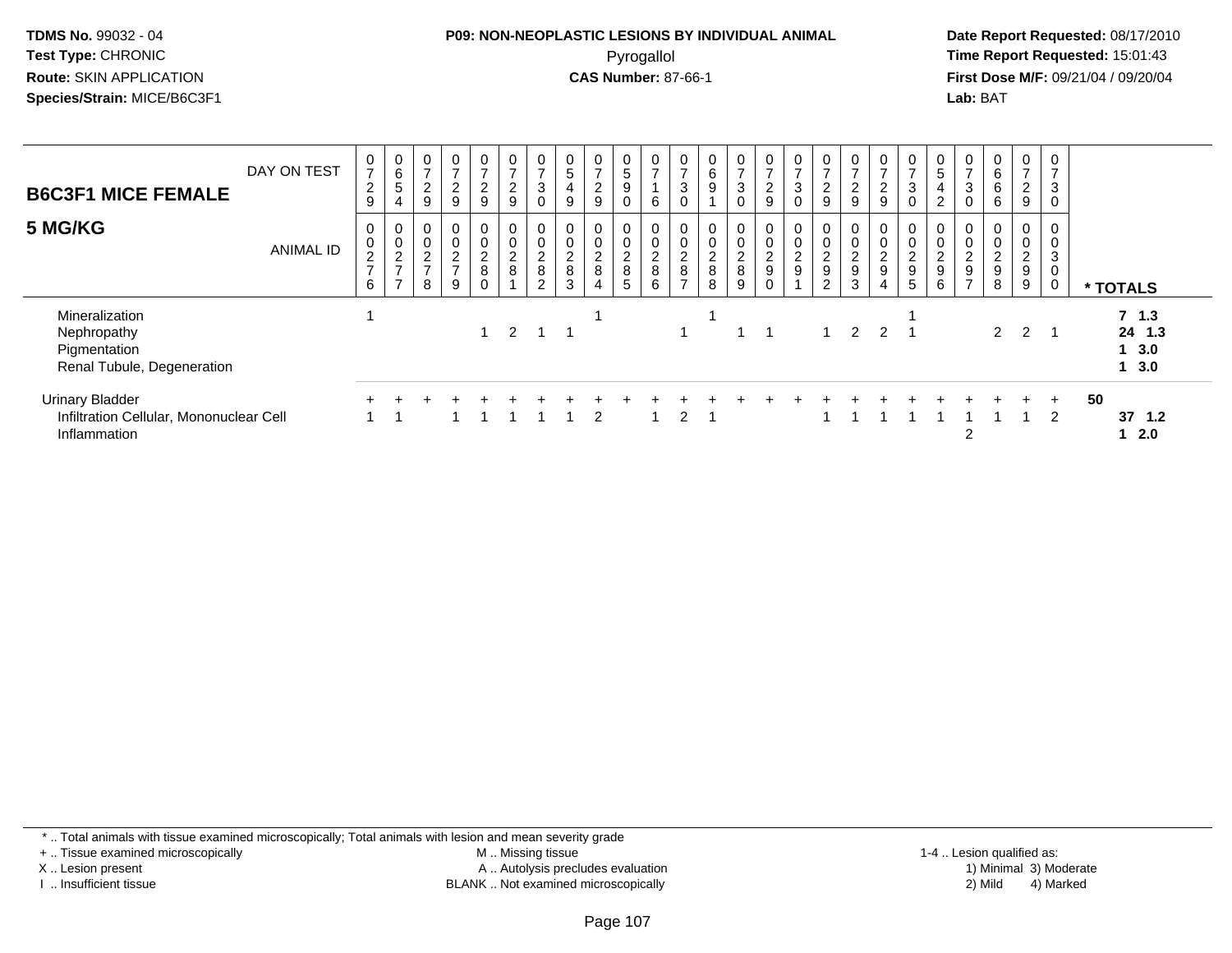# **P09: NON-NEOPLASTIC LESIONS BY INDIVIDUAL ANIMAL**Pyrogallol **Time Report Requested:** 15:01:43

| <b>B6C3F1 MICE FEMALE</b><br>20 MG/KG                                                                                                                                                         | DAY ON TEST<br><b>ANIMAL ID</b> | $\frac{0}{7}$<br>$\sqrt{3}$<br>$\mathbf 0$<br>$\mathbf 0$<br>$_{3}^{\rm 0}$<br>$\mathsf 0$ | $\frac{0}{7}$<br>$\sqrt{2}$<br>$\boldsymbol{9}$<br>$\pmb{0}$<br>$_{3}^{\rm 0}$<br>$\pmb{0}$ | 0<br>6<br>$\overline{5}$<br>$\overline{4}$<br>$\Omega$<br>$\mathbf 0$<br>3<br>0 | $\mathbf 0$<br>$\overline{7}$<br>$\sqrt{2}$<br>9<br>$\Omega$<br>$\Omega$<br>3<br>$\mathbf 0$ | 0<br>$\overline{5}$<br>8<br>$\pmb{0}$<br>0<br>$\mathbf 0$<br>3<br>$\mathbf 0$ | $\begin{array}{c} 0 \\ 7 \end{array}$<br>$\pmb{0}$<br>3<br>0<br>$\mathbf 0$<br>$\overline{3}$<br>$\mathbf 0$ | $\frac{0}{7}$<br>$\mathbf{3}$<br>$\mathbf 0$<br>0<br>$\mathbf 0$<br>3<br>$\mathbf 0$ | 0<br>$\overline{7}$<br>3<br>$\pmb{0}$<br>$\Omega$<br>$\mathbf 0$<br>$\mathbf{3}$<br>0 | $\frac{0}{7}$<br>$\boldsymbol{2}$<br>9<br>$\mathbf{0}$<br>$\mathbf 0$<br>$\sqrt{3}$<br>$\pmb{0}$ | 0<br>$\overline{7}$<br>$\boldsymbol{2}$<br>9<br>0<br>$\mathbf 0$<br>$\sqrt{3}$<br>$\overline{1}$ | $\begin{array}{c} 0 \\ 7 \end{array}$<br>$\boldsymbol{2}$<br>9<br>$\mathbf 0$<br>$\mathsf 0$<br>$\sqrt{3}$<br>$\mathbf{1}$ | 0<br>$\overline{7}$<br>$\boldsymbol{2}$<br>9<br>0<br>$\mathbf 0$<br>3<br>1 | 0<br>$\overline{5}$<br>$\overline{2}$<br>9<br>0<br>$\mathbf 0$<br>$\overline{3}$<br>$\mathbf{1}$ | $\frac{0}{7}$<br>$\overline{c}$<br>9<br>0<br>$\mathbf 0$<br>$\mathbf{3}$<br>$\mathbf{1}$ | $\frac{0}{7}$<br>3<br>$\mathbf 0$<br>0<br>$\mathbf 0$<br>$\overline{3}$<br>1 | $\begin{array}{c} 0 \\ 5 \\ 7 \end{array}$<br>3<br>$\mathbf 0$<br>$\mathbf 0$<br>$\sqrt{3}$<br>$\mathbf{1}$ | 0<br>$\overline{7}$<br>$\overline{2}$<br>9<br>$\Omega$<br>$\Omega$<br>3<br>$\overline{1}$ | $\frac{0}{7}$<br>$\boldsymbol{2}$<br>9<br>$\Omega$<br>$\mathbf 0$<br>3<br>$\mathbf{1}$ | $\mathbf 0$<br>$\overline{7}$<br>$\boldsymbol{2}$<br>$\overline{2}$<br>0<br>$\mathbf 0$<br>3<br>1 | $\frac{0}{7}$<br>$\overline{c}$<br>$\boldsymbol{9}$<br>0<br>$\mathsf{O}\xspace$<br>$\overline{3}$<br>$\sqrt{2}$ | $\frac{0}{7}$<br>3<br>$\mathbf 0$<br>$\Omega$<br>$\mathbf 0$<br>3<br>$\overline{c}$ | 0<br>$\overline{7}$<br>$\mathbf{3}$<br>$\mathsf 0$<br>$\mathbf{0}$<br>$\mathbf 0$<br>$\mathbf{3}$<br>$\frac{2}{2}$ | $\begin{smallmatrix}0\\7\end{smallmatrix}$<br>$\frac{2}{9}$<br>$\Omega$<br>$\mathbf 0$<br>$\sqrt{3}$<br>$\frac{2}{3}$ | $\mathbf 0$<br>$\overline{7}$<br>$\overline{a}$<br>9<br>0<br>$\mathbf 0$<br>3<br>$\overline{2}$ | $\mathbf 0$<br>$\overline{7}$<br>$\sqrt{2}$<br>9<br>$\Omega$<br>$\mathbf 0$<br>$\mathbf{3}$<br>$\frac{2}{5}$ | females      |
|-----------------------------------------------------------------------------------------------------------------------------------------------------------------------------------------------|---------------------------------|--------------------------------------------------------------------------------------------|---------------------------------------------------------------------------------------------|---------------------------------------------------------------------------------|----------------------------------------------------------------------------------------------|-------------------------------------------------------------------------------|--------------------------------------------------------------------------------------------------------------|--------------------------------------------------------------------------------------|---------------------------------------------------------------------------------------|--------------------------------------------------------------------------------------------------|--------------------------------------------------------------------------------------------------|----------------------------------------------------------------------------------------------------------------------------|----------------------------------------------------------------------------|--------------------------------------------------------------------------------------------------|------------------------------------------------------------------------------------------|------------------------------------------------------------------------------|-------------------------------------------------------------------------------------------------------------|-------------------------------------------------------------------------------------------|----------------------------------------------------------------------------------------|---------------------------------------------------------------------------------------------------|-----------------------------------------------------------------------------------------------------------------|-------------------------------------------------------------------------------------|--------------------------------------------------------------------------------------------------------------------|-----------------------------------------------------------------------------------------------------------------------|-------------------------------------------------------------------------------------------------|--------------------------------------------------------------------------------------------------------------|--------------|
|                                                                                                                                                                                               |                                 |                                                                                            | $\overline{2}$                                                                              | 3                                                                               | $\overline{4}$                                                                               | $\overline{5}$                                                                | $\,6\,$                                                                                                      | $\overline{7}$                                                                       | 8                                                                                     | 9                                                                                                | $\mathbf 0$                                                                                      | $\overline{1}$                                                                                                             | $\overline{2}$                                                             | 3                                                                                                | 4                                                                                        | $\overline{5}$                                                               | 6                                                                                                           | $\overline{7}$                                                                            | 8                                                                                      | 9                                                                                                 | $\mathbf 0$                                                                                                     | $\blacktriangleleft$                                                                |                                                                                                                    |                                                                                                                       | $\overline{4}$                                                                                  |                                                                                                              | $($ cont $)$ |
| <b>ALIMENTARY SYSTEM</b>                                                                                                                                                                      |                                 |                                                                                            |                                                                                             |                                                                                 |                                                                                              |                                                                               |                                                                                                              |                                                                                      |                                                                                       |                                                                                                  |                                                                                                  |                                                                                                                            |                                                                            |                                                                                                  |                                                                                          |                                                                              |                                                                                                             |                                                                                           |                                                                                        |                                                                                                   |                                                                                                                 |                                                                                     |                                                                                                                    |                                                                                                                       |                                                                                                 |                                                                                                              |              |
| Esophagus<br>Inflammation<br>Epithelium, Hyperplasia                                                                                                                                          |                                 |                                                                                            |                                                                                             |                                                                                 |                                                                                              |                                                                               |                                                                                                              |                                                                                      |                                                                                       |                                                                                                  |                                                                                                  |                                                                                                                            |                                                                            |                                                                                                  |                                                                                          |                                                                              |                                                                                                             |                                                                                           |                                                                                        |                                                                                                   |                                                                                                                 |                                                                                     |                                                                                                                    |                                                                                                                       |                                                                                                 |                                                                                                              |              |
| Gallbladder<br>Infiltration Cellular, Mononuclear Cell                                                                                                                                        |                                 |                                                                                            |                                                                                             |                                                                                 |                                                                                              |                                                                               |                                                                                                              |                                                                                      |                                                                                       |                                                                                                  |                                                                                                  |                                                                                                                            |                                                                            |                                                                                                  |                                                                                          |                                                                              |                                                                                                             |                                                                                           |                                                                                        |                                                                                                   |                                                                                                                 |                                                                                     |                                                                                                                    |                                                                                                                       |                                                                                                 | $\ddot{}$<br>-1                                                                                              |              |
| Intestine Large, Cecum                                                                                                                                                                        |                                 |                                                                                            |                                                                                             |                                                                                 |                                                                                              |                                                                               |                                                                                                              |                                                                                      |                                                                                       |                                                                                                  |                                                                                                  |                                                                                                                            |                                                                            |                                                                                                  |                                                                                          |                                                                              |                                                                                                             |                                                                                           |                                                                                        |                                                                                                   |                                                                                                                 |                                                                                     |                                                                                                                    |                                                                                                                       |                                                                                                 | $\overline{+}$                                                                                               |              |
| Intestine Large, Colon                                                                                                                                                                        |                                 |                                                                                            |                                                                                             |                                                                                 |                                                                                              |                                                                               |                                                                                                              |                                                                                      |                                                                                       |                                                                                                  |                                                                                                  |                                                                                                                            |                                                                            |                                                                                                  |                                                                                          |                                                                              |                                                                                                             |                                                                                           |                                                                                        |                                                                                                   |                                                                                                                 |                                                                                     |                                                                                                                    |                                                                                                                       |                                                                                                 | $\ddot{}$                                                                                                    |              |
| Intestine Large, Rectum<br>Epithelium, Hyperplasia                                                                                                                                            |                                 |                                                                                            |                                                                                             |                                                                                 |                                                                                              |                                                                               |                                                                                                              |                                                                                      |                                                                                       |                                                                                                  |                                                                                                  |                                                                                                                            |                                                                            |                                                                                                  |                                                                                          |                                                                              |                                                                                                             |                                                                                           |                                                                                        |                                                                                                   |                                                                                                                 |                                                                                     |                                                                                                                    |                                                                                                                       |                                                                                                 |                                                                                                              |              |
| Intestine Small, Duodenum<br>Epithelium, Hyperplasia                                                                                                                                          |                                 |                                                                                            |                                                                                             |                                                                                 |                                                                                              |                                                                               |                                                                                                              |                                                                                      |                                                                                       |                                                                                                  |                                                                                                  |                                                                                                                            |                                                                            |                                                                                                  |                                                                                          |                                                                              |                                                                                                             |                                                                                           |                                                                                        |                                                                                                   |                                                                                                                 |                                                                                     |                                                                                                                    |                                                                                                                       |                                                                                                 | $\overline{+}$                                                                                               |              |
| Intestine Small, Ileum<br>Epithelium, Hyperplasia                                                                                                                                             |                                 |                                                                                            |                                                                                             |                                                                                 |                                                                                              |                                                                               |                                                                                                              |                                                                                      |                                                                                       |                                                                                                  |                                                                                                  |                                                                                                                            |                                                                            |                                                                                                  |                                                                                          |                                                                              |                                                                                                             |                                                                                           |                                                                                        |                                                                                                   |                                                                                                                 |                                                                                     |                                                                                                                    |                                                                                                                       |                                                                                                 | $\overline{+}$                                                                                               |              |
| Intestine Small, Jejunum<br>Hyperplasia, Lymphoid                                                                                                                                             |                                 |                                                                                            |                                                                                             |                                                                                 |                                                                                              |                                                                               |                                                                                                              |                                                                                      |                                                                                       |                                                                                                  |                                                                                                  |                                                                                                                            |                                                                            |                                                                                                  |                                                                                          |                                                                              |                                                                                                             |                                                                                           |                                                                                        |                                                                                                   |                                                                                                                 |                                                                                     |                                                                                                                    |                                                                                                                       |                                                                                                 |                                                                                                              |              |
| Inflammation<br>Epithelium, Hyperplasia                                                                                                                                                       |                                 |                                                                                            |                                                                                             |                                                                                 |                                                                                              |                                                                               |                                                                                                              |                                                                                      |                                                                                       |                                                                                                  |                                                                                                  |                                                                                                                            |                                                                            |                                                                                                  | $\boldsymbol{2}$                                                                         |                                                                              |                                                                                                             |                                                                                           |                                                                                        |                                                                                                   |                                                                                                                 |                                                                                     |                                                                                                                    |                                                                                                                       |                                                                                                 |                                                                                                              |              |
| Liver<br>Angiectasis<br>Atrophy                                                                                                                                                               |                                 |                                                                                            |                                                                                             |                                                                                 |                                                                                              |                                                                               |                                                                                                              |                                                                                      |                                                                                       |                                                                                                  |                                                                                                  |                                                                                                                            |                                                                            |                                                                                                  |                                                                                          |                                                                              |                                                                                                             |                                                                                           |                                                                                        |                                                                                                   | 3                                                                                                               |                                                                                     |                                                                                                                    |                                                                                                                       | $\ddot{}$<br>3                                                                                  | $+$                                                                                                          |              |
| <b>Basophilic Focus</b>                                                                                                                                                                       |                                 |                                                                                            |                                                                                             |                                                                                 |                                                                                              |                                                                               |                                                                                                              |                                                                                      |                                                                                       |                                                                                                  |                                                                                                  |                                                                                                                            |                                                                            |                                                                                                  |                                                                                          |                                                                              |                                                                                                             |                                                                                           |                                                                                        |                                                                                                   |                                                                                                                 |                                                                                     |                                                                                                                    |                                                                                                                       |                                                                                                 |                                                                                                              |              |
| *  Total animals with tissue examined microscopically; Total animals with lesion and mean severity grade<br>+  Tissue examined microscopically<br>X  Lesion present<br>I  Insufficient tissue |                                 |                                                                                            |                                                                                             |                                                                                 |                                                                                              |                                                                               | M  Missing tissue<br>A  Autolysis precludes evaluation<br>BLANK  Not examined microscopically                |                                                                                      |                                                                                       |                                                                                                  |                                                                                                  |                                                                                                                            |                                                                            |                                                                                                  |                                                                                          |                                                                              |                                                                                                             |                                                                                           |                                                                                        |                                                                                                   |                                                                                                                 |                                                                                     |                                                                                                                    | 1-4  Lesion qualified as:<br>2) Mild                                                                                  |                                                                                                 | 1) Minimal 3) Moderate<br>4) Marked                                                                          |              |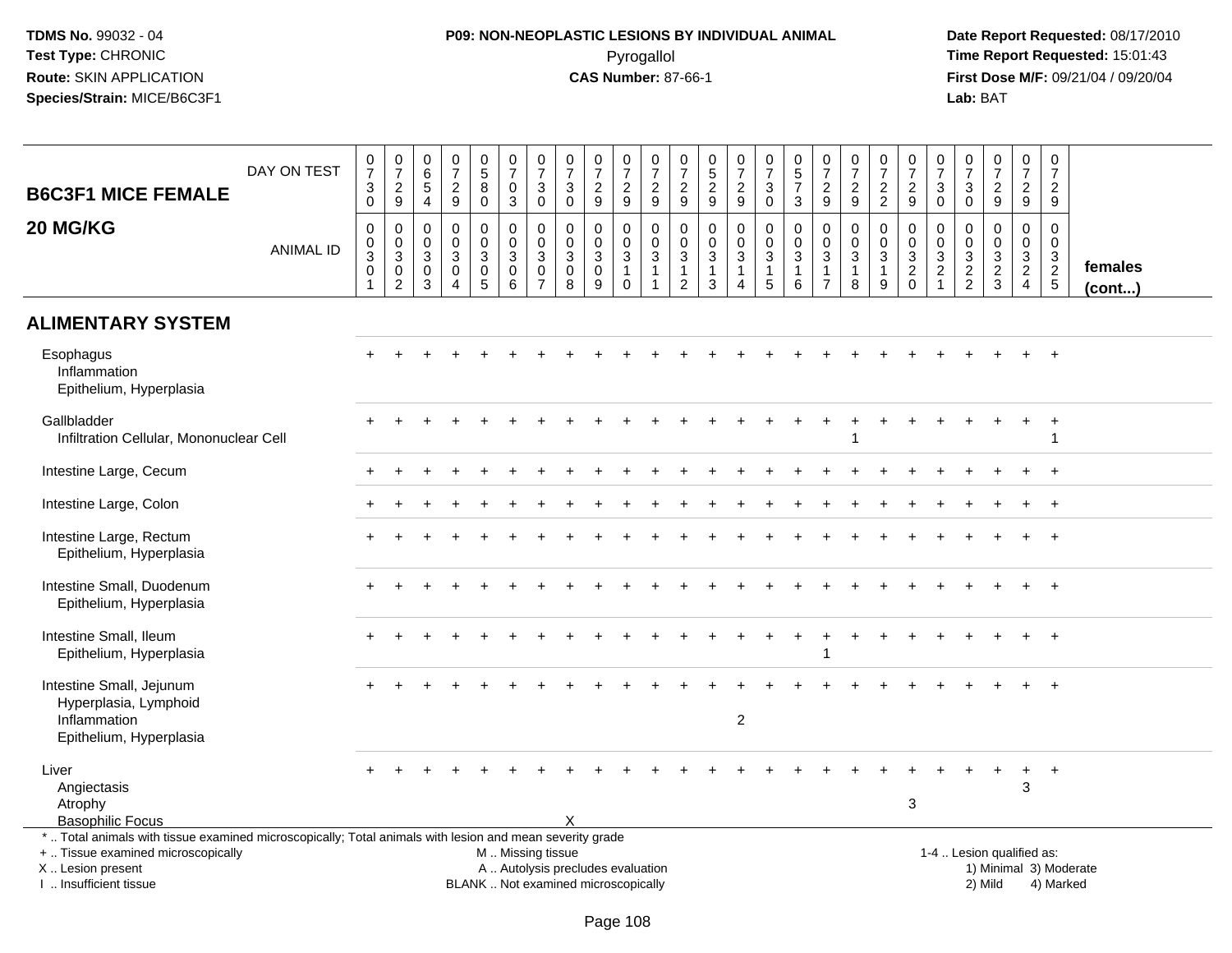## **P09: NON-NEOPLASTIC LESIONS BY INDIVIDUAL ANIMAL**Pyrogallol **Time Report Requested:** 15:01:43

 **Date Report Requested:** 08/17/2010 **First Dose M/F:** 09/21/04 / 09/20/04<br>Lab: BAT **Lab:** BAT

| DAY ON TEST<br><b>B6C3F1 MICE FEMALE</b>                                                                                                                                                      | $\frac{0}{7}$<br>$\mathbf{3}$<br>$\mathbf 0$ | $\frac{0}{7}$<br>$\frac{2}{9}$                          | 0<br>$\,6\,$<br>$\sqrt{5}$<br>$\overline{4}$ | $\frac{0}{7}$<br>$\boldsymbol{2}$<br>9                     | $\begin{array}{c} 0 \\ 5 \end{array}$<br>$\overline{8}$<br>$\mathbf 0$ | $\begin{array}{c} 0 \\ 7 \end{array}$<br>$\mathbf 0$<br>3    | $\frac{0}{7}$<br>$\sqrt{3}$<br>$\mathsf{O}\xspace$                        | $\begin{matrix} 0 \\ 7 \end{matrix}$<br>$\sqrt{3}$<br>$\mathbf 0$        | $\frac{0}{7}$<br>$\boldsymbol{2}$<br>9                   | $\begin{array}{c} 0 \\ 7 \end{array}$<br>$\overline{c}$<br>$\boldsymbol{9}$ | 0<br>$\overline{7}$<br>$\overline{c}$<br>$\mathsf g$  | 0<br>$\overline{7}$<br>$\overline{a}$<br>9           | $\pmb{0}$<br>$\frac{5}{2}$<br>9            | $\frac{0}{7}$<br>$\boldsymbol{2}$<br>$\boldsymbol{9}$             | $\frac{0}{7}$<br>$\mathbf{3}$<br>$\mathbf 0$                     | $\begin{array}{c} 0 \\ 5 \end{array}$<br>$\overline{7}$<br>3 | $\frac{0}{7}$<br>$\boldsymbol{2}$<br>9              | $\frac{0}{7}$<br>$\boldsymbol{2}$<br>$9\,$                | $\begin{array}{c} 0 \\ 7 \end{array}$<br>$\sqrt{2}$<br>$\overline{c}$ | $\begin{array}{c} 0 \\ 7 \end{array}$<br>$\overline{a}$<br>9 | $\frac{0}{7}$<br>$\mathsf 3$<br>$\mathbf{0}$  | $\pmb{0}$<br>$\overline{7}$<br>3<br>$\mathbf 0$ | $\frac{0}{7}$<br>$\overline{2}$<br>$9\,$                             | $\frac{0}{7}$<br>$\overline{a}$<br>9        | $\begin{smallmatrix} 0\\7 \end{smallmatrix}$<br>$\overline{c}$<br>9 |                         |
|-----------------------------------------------------------------------------------------------------------------------------------------------------------------------------------------------|----------------------------------------------|---------------------------------------------------------|----------------------------------------------|------------------------------------------------------------|------------------------------------------------------------------------|--------------------------------------------------------------|---------------------------------------------------------------------------|--------------------------------------------------------------------------|----------------------------------------------------------|-----------------------------------------------------------------------------|-------------------------------------------------------|------------------------------------------------------|--------------------------------------------|-------------------------------------------------------------------|------------------------------------------------------------------|--------------------------------------------------------------|-----------------------------------------------------|-----------------------------------------------------------|-----------------------------------------------------------------------|--------------------------------------------------------------|-----------------------------------------------|-------------------------------------------------|----------------------------------------------------------------------|---------------------------------------------|---------------------------------------------------------------------|-------------------------|
| 20 MG/KG<br><b>ANIMAL ID</b>                                                                                                                                                                  | 0<br>0<br>3<br>$\pmb{0}$<br>1                | 0<br>$\,0\,$<br>$\sqrt{3}$<br>$\,0\,$<br>$\overline{2}$ | $\Omega$<br>$\mathbf 0$<br>3<br>0<br>3       | $\Omega$<br>$\Omega$<br>3<br>$\mathbf 0$<br>$\overline{4}$ | 0<br>$\mathbf 0$<br>$\mathbf{3}$<br>$\pmb{0}$<br>5                     | $\mathbf 0$<br>$\mathbf 0$<br>$\mathbf{3}$<br>$\pmb{0}$<br>6 | $\mathbf 0$<br>$\mathbf 0$<br>$\mathbf{3}$<br>$\pmb{0}$<br>$\overline{7}$ | $\mathbf{0}$<br>$\mathbf 0$<br>$\mathbf{3}$<br>$\pmb{0}$<br>8            | $\Omega$<br>$\Omega$<br>$\mathbf{3}$<br>$\mathbf 0$<br>9 | 0<br>$\pmb{0}$<br>$\mathbf{3}$<br>$\mathbf{1}$<br>$\mathbf 0$               | 0<br>$\mathbf 0$<br>3<br>$\mathbf{1}$<br>$\mathbf{1}$ | 0<br>$\Omega$<br>3<br>$\mathbf{1}$<br>$\overline{2}$ | 0<br>$\mathbf 0$<br>3<br>$\mathbf{1}$<br>3 | $\mathbf 0$<br>$\mathbf 0$<br>3<br>$\mathbf{1}$<br>$\overline{4}$ | 0<br>$\pmb{0}$<br>$\mathbf{3}$<br>$\mathbf{1}$<br>$\overline{5}$ | $\Omega$<br>$\mathbf 0$<br>3<br>$\mathbf{1}$<br>6            | $\Omega$<br>$\mathbf 0$<br>3<br>1<br>$\overline{7}$ | $\Omega$<br>$\Omega$<br>$\mathbf{3}$<br>$\mathbf{1}$<br>8 | $\mathbf 0$<br>$\mathbf 0$<br>$\mathbf{3}$<br>$\mathbf{1}$<br>9       | 0<br>$\mathbf 0$<br>3<br>$^2_{\rm 0}$                        | $\Omega$<br>$\mathbf 0$<br>$\frac{3}{2}$<br>1 | $\Omega$<br>$\mathbf 0$<br>3<br>$\frac{2}{2}$   | $\Omega$<br>$\Omega$<br>3<br>$\overline{\mathbf{c}}$<br>$\mathbf{3}$ | $\mathbf 0$<br>$\mathbf 0$<br>$\frac{3}{2}$ | $\mathsf 0$<br>$\mathbf 0$<br>3<br>$rac{2}{5}$                      | females<br>$($ cont $)$ |
| <b>Clear Cell Focus</b><br><b>Eosinophilic Focus</b><br>Hematopoietic Cell Proliferation<br>Hypertrophy, Diffuse<br>Inflammation<br><b>Mixed Cell Focus</b>                                   | X<br>1                                       | X<br>$\overline{1}$<br>2<br>X                           | $\overline{c}$<br>3<br>-1                    | X<br>$\overline{1}$                                        | 3                                                                      | X<br>$\overline{2}$<br>2                                     | $\mathsf{X}$<br>-1                                                        | 2                                                                        | -1                                                       | $X$ $X$<br>3                                                                | 2                                                     | $\overline{2}$                                       |                                            | X<br>$\overline{2}$                                               | $\mathsf{X}$<br>$\overline{1}$                                   | $\mathsf{X}$<br>$\mathbf{1}$<br>$\overline{2}$               | Χ<br>$\boldsymbol{X}$<br>1                          | $\mathsf{X}$<br>2<br>$\overline{2}$<br>X                  |                                                                       | X<br>$\mathbf 1$                                             | $\mathsf{X}$<br>2                             | $\boldsymbol{\mathsf{X}}$<br>$\mathbf{1}$       | X<br>$\overline{2}$                                                  | $\times$<br>X                               | $\mathbf 1$                                                         |                         |
| <b>Necrosis</b><br><b>Tension Lipidosis</b><br>Vacuolization Cytoplasmic                                                                                                                      | -1                                           |                                                         | $\overline{c}$                               |                                                            |                                                                        |                                                              |                                                                           | $\mathbf{1}$                                                             |                                                          |                                                                             |                                                       |                                                      |                                            |                                                                   |                                                                  |                                                              | 1                                                   |                                                           |                                                                       | $\overline{2}$                                               | -1                                            | $\mathbf{1}$                                    |                                                                      |                                             |                                                                     |                         |
| Mesentery<br>Fat, Necrosis                                                                                                                                                                    |                                              |                                                         |                                              |                                                            | $\ddot{}$<br>$\overline{4}$                                            | $\ddot{}$<br>$\overline{4}$                                  |                                                                           |                                                                          |                                                          | 4                                                                           | $\overline{4}$                                        |                                                      | $\ddot{}$                                  |                                                                   |                                                                  |                                                              |                                                     |                                                           | $\ddot{}$                                                             |                                                              |                                               | $\ddot{}$<br>4                                  |                                                                      |                                             |                                                                     |                         |
| Pancreas<br>Infiltration Cellular, Mononuclear Cell<br>Acinus, Atrophy                                                                                                                        |                                              |                                                         | 1                                            |                                                            |                                                                        |                                                              |                                                                           |                                                                          |                                                          |                                                                             |                                                       | $\overline{2}$                                       |                                            |                                                                   |                                                                  |                                                              |                                                     | $\overline{2}$                                            |                                                                       |                                                              |                                               |                                                 |                                                                      | $\overline{2}$                              | $\ddot{}$<br>$\overline{1}$                                         |                         |
| Salivary Glands<br>Infiltration Cellular, Mononuclear Cell<br>Inflammation                                                                                                                    | $\overline{1}$                               | 2                                                       |                                              |                                                            | $\mathbf{1}$                                                           | $\mathbf{1}$                                                 | $\mathbf{1}$                                                              | $\overline{c}$<br>$\overline{c}$                                         | -1                                                       | 1                                                                           |                                                       | $\overline{2}$                                       |                                            |                                                                   |                                                                  |                                                              | $\overline{c}$                                      |                                                           |                                                                       | $\mathbf{1}$                                                 | $\overline{1}$                                | $\mathbf{1}$                                    | 2                                                                    | $\overline{1}$                              | $\overline{\phantom{0}}$                                            |                         |
| Stomach, Forestomach<br>Infiltration Cellular, Mononuclear Cell<br>Inflammation<br>Ulcer<br>Epithelium, Hyperkeratosis<br>Epithelium, Hyperplasia, Squamous                                   |                                              |                                                         |                                              | $\overline{c}$<br>3<br>3                                   |                                                                        |                                                              |                                                                           |                                                                          |                                                          |                                                                             |                                                       |                                                      |                                            |                                                                   |                                                                  |                                                              |                                                     |                                                           |                                                                       |                                                              |                                               |                                                 |                                                                      |                                             | $\ddot{}$                                                           |                         |
| Stomach, Glandular<br>Cyst<br>Hyperplasia                                                                                                                                                     |                                              |                                                         |                                              |                                                            |                                                                        |                                                              | $\mathbf{1}$                                                              | $\mathbf{1}$                                                             | $\overline{1}$                                           |                                                                             |                                                       |                                                      |                                            |                                                                   | 1                                                                |                                                              | $\mathbf{1}$                                        |                                                           |                                                                       | $\mathbf{1}$                                                 | $\overline{1}$                                |                                                 |                                                                      | $+$                                         | $+$                                                                 |                         |
| *  Total animals with tissue examined microscopically; Total animals with lesion and mean severity grade<br>+  Tissue examined microscopically<br>X  Lesion present<br>I  Insufficient tissue |                                              |                                                         |                                              |                                                            |                                                                        | M  Missing tissue                                            |                                                                           | A  Autolysis precludes evaluation<br>BLANK  Not examined microscopically |                                                          |                                                                             |                                                       |                                                      |                                            |                                                                   |                                                                  |                                                              |                                                     |                                                           |                                                                       |                                                              |                                               |                                                 | 1-4  Lesion qualified as:<br>1) Minimal 3) Moderate<br>2) Mild       |                                             | 4) Marked                                                           |                         |

I .. Insufficient tissue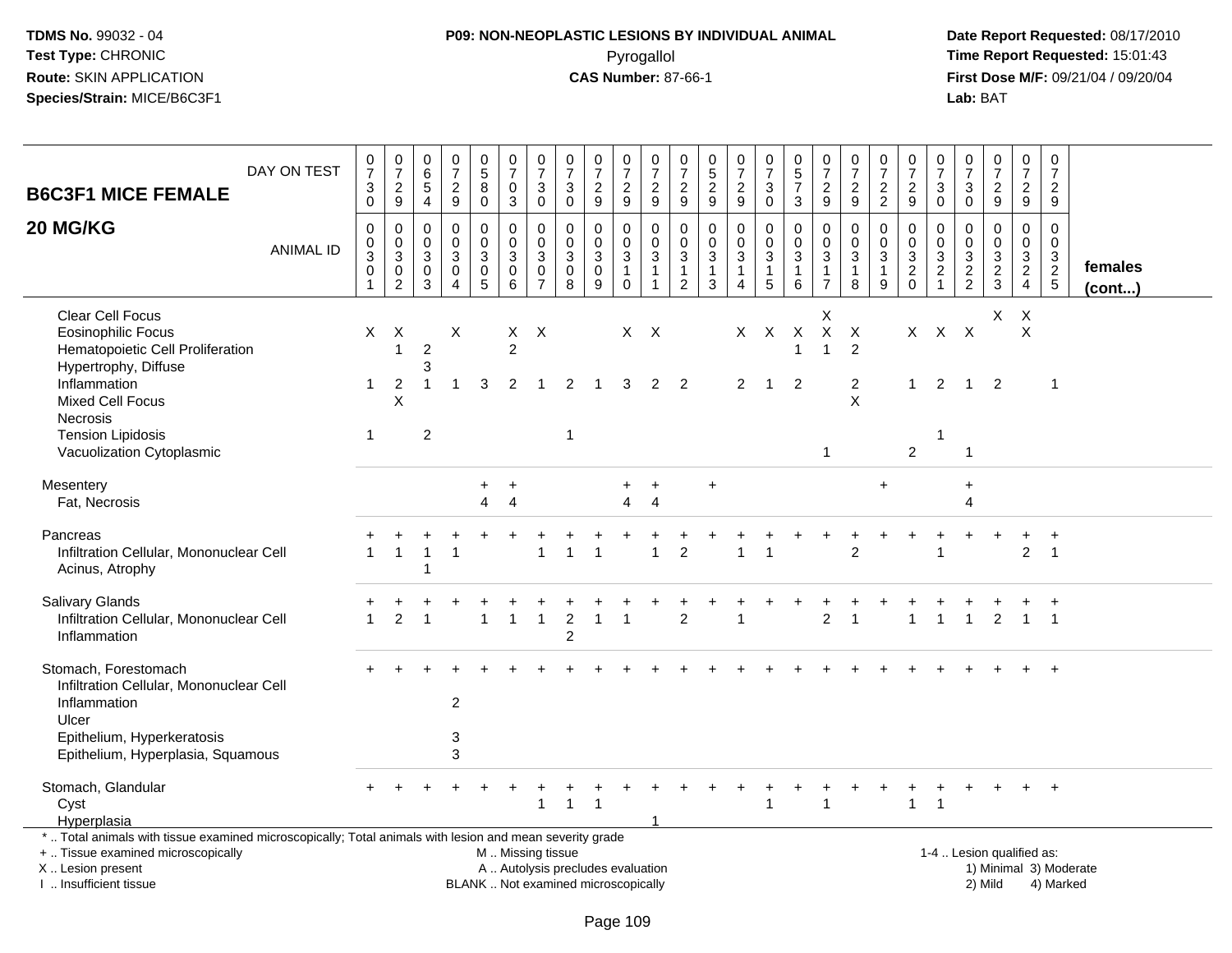## **P09: NON-NEOPLASTIC LESIONS BY INDIVIDUAL ANIMAL**Pyrogallol **Time Report Requested:** 15:01:43

| <b>B6C3F1 MICE FEMALE</b>                                                                                                                                                                     | DAY ON TEST      | 0<br>$\overline{7}$<br>$_{0}^{3}$             | $\frac{0}{7}$<br>$\overline{c}$<br>9                                                 | $\pmb{0}$<br>$\,6\,$<br>$\sqrt{5}$<br>$\overline{4}$          | $\frac{0}{7}$<br>$\frac{2}{9}$                                            | $\begin{array}{c} 0 \\ 5 \end{array}$<br>$\bf 8$<br>$\pmb{0}$ | 0<br>$\overline{7}$<br>$\mathbf 0$<br>$\mathsf 3$          | 0<br>$\overline{7}$<br>$\mathbf{3}$<br>$\mathbf 0$             | 0<br>$\overline{7}$<br>$\ensuremath{\mathsf{3}}$<br>$\pmb{0}$ | $\frac{0}{7}$<br>$\frac{2}{9}$                                              | 0<br>$\overline{7}$<br>$\frac{2}{9}$                          | $\pmb{0}$<br>$\overline{7}$<br>$\frac{2}{9}$                               | 0<br>$\overline{7}$<br>$\overline{c}$<br>9              | 0<br>$\sqrt{5}$<br>$\frac{2}{9}$                                         | $\frac{0}{7}$<br>$\frac{2}{9}$                                                                    | $\begin{smallmatrix}0\\7\end{smallmatrix}$<br>$\ensuremath{\mathsf{3}}$<br>$\mathsf{O}\xspace$ | $\begin{array}{c} 0 \\ 5 \\ 7 \end{array}$<br>$\mathbf{3}$                         | $\frac{0}{7}$<br>$\overline{c}$<br>$9\,$               | $\frac{0}{7}$<br>$\frac{2}{9}$                                | $\frac{0}{7}$<br>$\frac{2}{2}$             | 0<br>$\overline{7}$<br>$\frac{2}{9}$                                       | 0<br>$\overline{7}$<br>$\sqrt{3}$<br>$\mathbf 0$ | 0<br>$\overline{7}$<br>3<br>$\mathbf 0$ | 0<br>$\overline{7}$<br>$\boldsymbol{2}$<br>$9\,$       | $\frac{0}{7}$<br>$\overline{a}$<br>9      | $\mathbf 0$<br>$\overline{7}$<br>$\overline{c}$<br>9 |                         |
|-----------------------------------------------------------------------------------------------------------------------------------------------------------------------------------------------|------------------|-----------------------------------------------|--------------------------------------------------------------------------------------|---------------------------------------------------------------|---------------------------------------------------------------------------|---------------------------------------------------------------|------------------------------------------------------------|----------------------------------------------------------------|---------------------------------------------------------------|-----------------------------------------------------------------------------|---------------------------------------------------------------|----------------------------------------------------------------------------|---------------------------------------------------------|--------------------------------------------------------------------------|---------------------------------------------------------------------------------------------------|------------------------------------------------------------------------------------------------|------------------------------------------------------------------------------------|--------------------------------------------------------|---------------------------------------------------------------|--------------------------------------------|----------------------------------------------------------------------------|--------------------------------------------------|-----------------------------------------|--------------------------------------------------------|-------------------------------------------|------------------------------------------------------|-------------------------|
| 20 MG/KG                                                                                                                                                                                      | <b>ANIMAL ID</b> | 0<br>0<br>$\ensuremath{\mathsf{3}}$<br>0<br>1 | $\mathbf 0$<br>$\pmb{0}$<br>$\ensuremath{\mathsf{3}}$<br>$\pmb{0}$<br>$\overline{2}$ | $\mathbf 0$<br>$\mathbf 0$<br>$\sqrt{3}$<br>0<br>$\mathbf{3}$ | $\mathbf 0$<br>$\mathbf 0$<br>$\sqrt{3}$<br>$\mathbf 0$<br>$\overline{4}$ | 0<br>$\pmb{0}$<br>$\sqrt{3}$<br>$\pmb{0}$<br>$\overline{5}$   | $\mathbf 0$<br>$\pmb{0}$<br>$\sqrt{3}$<br>$\mathbf 0$<br>6 | $\mathbf 0$<br>$\mathbf 0$<br>3<br>$\pmb{0}$<br>$\overline{7}$ | $\mathbf 0$<br>$\mathbf 0$<br>$\sqrt{3}$<br>0<br>8            | $\mathbf 0$<br>$\pmb{0}$<br>$\ensuremath{\mathsf{3}}$<br>$\pmb{0}$<br>$9\,$ | 0<br>$\pmb{0}$<br>$\sqrt{3}$<br>$\overline{1}$<br>$\mathbf 0$ | $\mathbf 0$<br>$\mathbf 0$<br>$\sqrt{3}$<br>$\mathbf{1}$<br>$\overline{1}$ | 0<br>$\mathbf 0$<br>3<br>$\mathbf{1}$<br>$\overline{2}$ | $\mathbf 0$<br>$\mathbf 0$<br>$\sqrt{3}$<br>$\mathbf{1}$<br>$\mathbf{3}$ | $\mathbf 0$<br>$\ddot{\mathbf{0}}$<br>$\ensuremath{\mathsf{3}}$<br>$\mathbf{1}$<br>$\overline{4}$ | 0<br>$\mathsf{O}\xspace$<br>$\mathsf 3$<br>$\mathbf{1}$<br>$\sqrt{5}$                          | $\mathbf 0$<br>$\mathsf 0$<br>$\ensuremath{\mathsf{3}}$<br>$\mathbf{1}$<br>$\,6\,$ | $\mathbf 0$<br>$\mathbf 0$<br>3<br>1<br>$\overline{7}$ | $\mathbf 0$<br>$\mathbf 0$<br>$\sqrt{3}$<br>$\mathbf{1}$<br>8 | 0<br>$\mathbf 0$<br>3<br>$\mathbf{1}$<br>9 | 0<br>$\pmb{0}$<br>$\ensuremath{\mathsf{3}}$<br>$\overline{2}$<br>$\pmb{0}$ | $\mathbf 0$<br>$\mathbf 0$<br>$\frac{3}{2}$      | 0<br>$\mathbf 0$<br>3<br>$\frac{2}{2}$  | $\Omega$<br>$\mathbf 0$<br>$\sqrt{3}$<br>$\frac{2}{3}$ | 0<br>0<br>$\frac{3}{2}$<br>$\overline{4}$ | $\mathbf 0$<br>$\mathbf 0$<br>$\frac{3}{2}$          | females<br>$($ cont $)$ |
| Infiltration Cellular, Mononuclear Cell<br>Inflammation<br>Mineralization<br>Ulcer                                                                                                            |                  |                                               |                                                                                      |                                                               |                                                                           |                                                               |                                                            | $\mathbf{1}$                                                   |                                                               | $\overline{1}$                                                              |                                                               | $\overline{\phantom{a}}$                                                   | $\mathbf{1}$                                            |                                                                          |                                                                                                   | -1                                                                                             |                                                                                    |                                                        |                                                               |                                            |                                                                            |                                                  |                                         |                                                        |                                           |                                                      |                         |
| Tooth<br>Dysplasia                                                                                                                                                                            |                  |                                               |                                                                                      |                                                               |                                                                           |                                                               |                                                            |                                                                |                                                               |                                                                             | $\ddot{}$<br>X                                                |                                                                            |                                                         |                                                                          |                                                                                                   |                                                                                                |                                                                                    | $\ddot{}$<br>X                                         |                                                               |                                            |                                                                            |                                                  |                                         |                                                        |                                           |                                                      |                         |
| <b>CARDIOVASCULAR SYSTEM</b>                                                                                                                                                                  |                  |                                               |                                                                                      |                                                               |                                                                           |                                                               |                                                            |                                                                |                                                               |                                                                             |                                                               |                                                                            |                                                         |                                                                          |                                                                                                   |                                                                                                |                                                                                    |                                                        |                                                               |                                            |                                                                            |                                                  |                                         |                                                        |                                           |                                                      |                         |
| <b>Blood Vessel</b>                                                                                                                                                                           |                  |                                               |                                                                                      |                                                               |                                                                           |                                                               |                                                            |                                                                |                                                               |                                                                             |                                                               |                                                                            |                                                         |                                                                          |                                                                                                   |                                                                                                |                                                                                    |                                                        |                                                               |                                            |                                                                            |                                                  |                                         |                                                        |                                           | $\overline{+}$                                       |                         |
| Heart<br>Cardiomyopathy<br>Infiltration Cellular, Mononuclear Cell<br>Inflammation<br>Mineralization<br>Thrombosis<br>Myocardium, Vacuolization Cytoplasmic                                   |                  | $\mathfrak{p}$                                | $\mathcal{P}$                                                                        |                                                               |                                                                           | $\overline{c}$                                                | $\overline{2}$                                             | $\overline{1}$                                                 | $\overline{2}$                                                |                                                                             |                                                               |                                                                            | $\mathfrak{p}$                                          |                                                                          |                                                                                                   |                                                                                                |                                                                                    |                                                        |                                                               | $\mathbf{1}$                               |                                                                            |                                                  |                                         |                                                        |                                           | $\ddot{}$                                            |                         |
| <b>ENDOCRINE SYSTEM</b>                                                                                                                                                                       |                  |                                               |                                                                                      |                                                               |                                                                           |                                                               |                                                            |                                                                |                                                               |                                                                             |                                                               |                                                                            |                                                         |                                                                          |                                                                                                   |                                                                                                |                                                                                    |                                                        |                                                               |                                            |                                                                            |                                                  |                                         |                                                        |                                           |                                                      |                         |
| <b>Adrenal Cortex</b><br>Angiectasis<br>Hematopoietic Cell Proliferation<br>Hyperplasia<br>Hypertrophy                                                                                        |                  |                                               |                                                                                      |                                                               |                                                                           |                                                               |                                                            |                                                                |                                                               | 2                                                                           |                                                               |                                                                            |                                                         |                                                                          |                                                                                                   |                                                                                                |                                                                                    | $\mathbf{1}$                                           | $\overline{1}$                                                | $\overline{1}$                             |                                                                            |                                                  | 2                                       |                                                        |                                           |                                                      |                         |
| Subcapsular, Hyperplasia                                                                                                                                                                      |                  | $\mathbf{2}^{\circ}$                          | 2                                                                                    | 2                                                             | $\overline{2}$                                                            | $\overline{1}$                                                | 2                                                          | $\mathcal{P}$                                                  |                                                               |                                                                             | $\overline{2}$                                                |                                                                            | 2                                                       | 2                                                                        | $\mathcal{P}$                                                                                     |                                                                                                | $\mathcal{P}$                                                                      | $\mathfrak{p}$                                         | 2                                                             | 2                                          |                                                                            | 2                                                |                                         | 2                                                      | $\overline{1}$                            | 2                                                    |                         |
| Adrenal Medulla                                                                                                                                                                               |                  |                                               |                                                                                      |                                                               |                                                                           |                                                               |                                                            |                                                                |                                                               |                                                                             |                                                               |                                                                            |                                                         |                                                                          |                                                                                                   |                                                                                                |                                                                                    |                                                        |                                                               |                                            |                                                                            |                                                  |                                         |                                                        |                                           | $\ddot{}$                                            |                         |
| *  Total animals with tissue examined microscopically; Total animals with lesion and mean severity grade<br>+  Tissue examined microscopically<br>X  Lesion present<br>I  Insufficient tissue |                  |                                               |                                                                                      |                                                               |                                                                           | BLANK  Not examined microscopically                           | M  Missing tissue<br>A  Autolysis precludes evaluation     |                                                                |                                                               |                                                                             |                                                               |                                                                            |                                                         |                                                                          |                                                                                                   |                                                                                                |                                                                                    |                                                        |                                                               |                                            |                                                                            |                                                  |                                         | 1-4  Lesion qualified as:<br>2) Mild                   |                                           | 1) Minimal 3) Moderate<br>4) Marked                  |                         |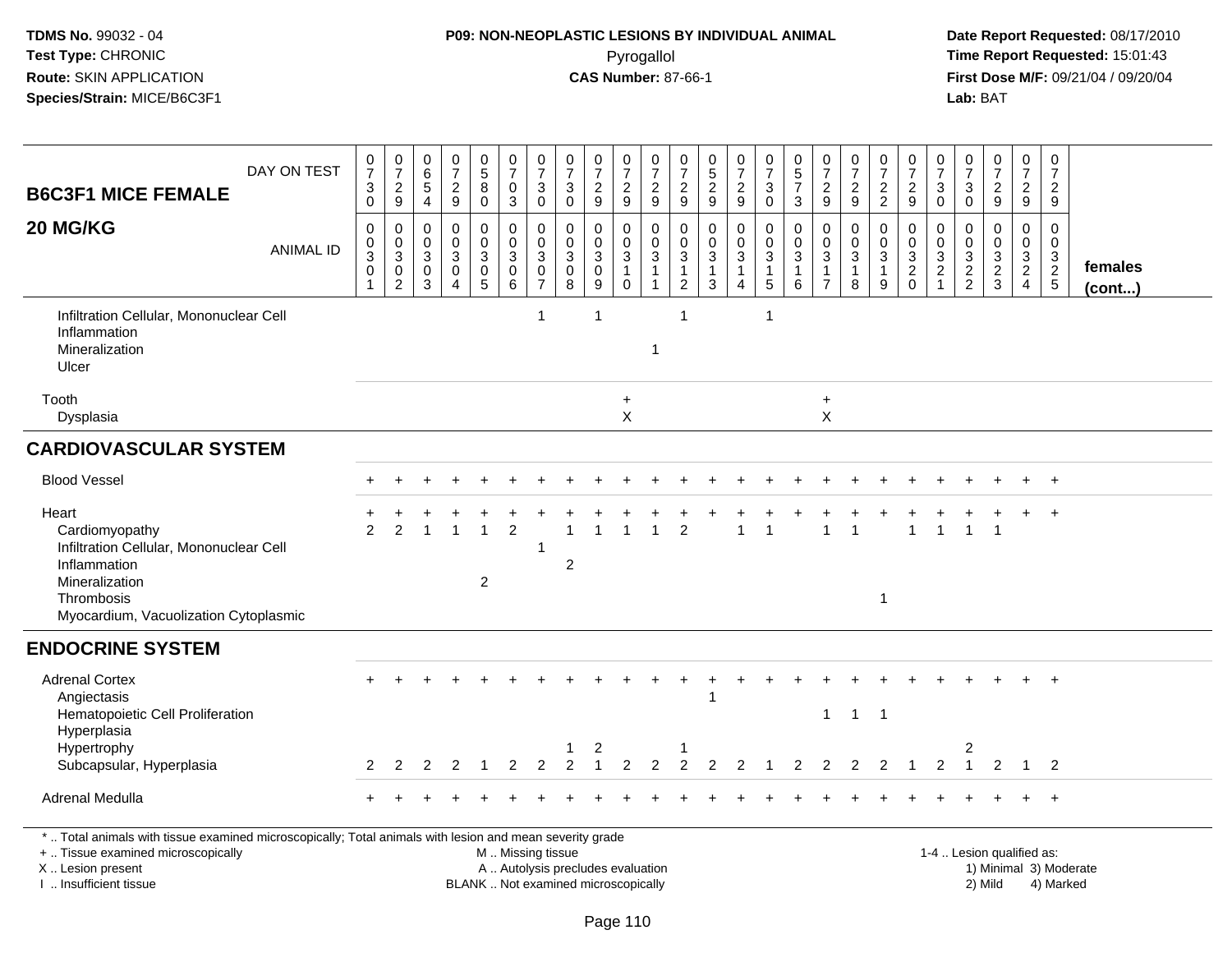# **P09: NON-NEOPLASTIC LESIONS BY INDIVIDUAL ANIMAL**Pyrogallol **Time Report Requested:** 15:01:43

| DAY ON TEST<br><b>B6C3F1 MICE FEMALE</b>                                                                                                                                                      | $\mathbf 0$<br>$\overline{7}$<br>$\mathbf{3}$<br>$\mathbf 0$ | $\frac{0}{7}$<br>$\frac{2}{9}$                                     | $\pmb{0}$<br>6<br>$\overline{5}$<br>$\overline{4}$ | 0<br>$\overline{7}$<br>$\overline{c}$<br>$9\,$                   | $\begin{array}{c} 0 \\ 5 \\ 8 \end{array}$<br>$\mathbf 0$ | $\pmb{0}$<br>$\overline{7}$<br>$\pmb{0}$<br>$\overline{3}$                      | $\frac{0}{7}$<br>$\ensuremath{\mathsf{3}}$<br>$\pmb{0}$       | $\begin{array}{c} 0 \\ 7 \end{array}$<br>$\mathbf{3}$<br>$\pmb{0}$       | $\frac{0}{7}$<br>$\overline{c}$<br>9                           | $\frac{0}{7}$<br>$\overline{c}$<br>$\boldsymbol{9}$  | $\frac{0}{7}$<br>$\frac{2}{9}$                     | 0<br>$\overline{7}$<br>$\overline{c}$<br>$\mathsf g$            | $\mathbf 0$<br>$\frac{5}{2}$<br>$\boldsymbol{9}$ | $\begin{smallmatrix}0\\7\end{smallmatrix}$<br>$\frac{2}{9}$                                | $\frac{0}{7}$<br>$\sqrt{3}$<br>$\mathsf{O}\xspace$ | $\begin{array}{c} 0 \\ 5 \end{array}$<br>$\overline{7}$<br>$\sqrt{3}$ | $\frac{0}{7}$<br>$\overline{c}$<br>9                    | 0<br>$\overline{7}$<br>$\overline{c}$<br>$9\,$                  | $\begin{array}{c} 0 \\ 7 \end{array}$<br>$\overline{c}$<br>$\overline{2}$  | $\pmb{0}$<br>$\overline{7}$<br>$\overline{c}$<br>$\mathsf g$   | $\pmb{0}$<br>$\overline{7}$<br>$_{0}^{3}$                    | $\pmb{0}$<br>$\overline{7}$<br>3<br>$\mathbf 0$           | $\pmb{0}$<br>$\overline{7}$<br>$\overline{c}$<br>9                       | $\frac{0}{7}$<br>$\overline{a}$<br>9                      | $\pmb{0}$<br>$\overline{7}$<br>$\overline{2}$<br>9       |                         |
|-----------------------------------------------------------------------------------------------------------------------------------------------------------------------------------------------|--------------------------------------------------------------|--------------------------------------------------------------------|----------------------------------------------------|------------------------------------------------------------------|-----------------------------------------------------------|---------------------------------------------------------------------------------|---------------------------------------------------------------|--------------------------------------------------------------------------|----------------------------------------------------------------|------------------------------------------------------|----------------------------------------------------|-----------------------------------------------------------------|--------------------------------------------------|--------------------------------------------------------------------------------------------|----------------------------------------------------|-----------------------------------------------------------------------|---------------------------------------------------------|-----------------------------------------------------------------|----------------------------------------------------------------------------|----------------------------------------------------------------|--------------------------------------------------------------|-----------------------------------------------------------|--------------------------------------------------------------------------|-----------------------------------------------------------|----------------------------------------------------------|-------------------------|
| 20 MG/KG<br><b>ANIMAL ID</b>                                                                                                                                                                  | $\mathbf 0$<br>$\mathbf 0$<br>3<br>$\mathbf 0$               | $\boldsymbol{0}$<br>$\frac{0}{3}$<br>$\mathbf 0$<br>$\overline{2}$ | 0<br>$\mathbf 0$<br>3<br>$\mathbf 0$<br>3          | $\mathbf 0$<br>$\mathbf 0$<br>3<br>$\mathbf 0$<br>$\overline{4}$ | 0<br>$\mathbf 0$<br>3<br>$\pmb{0}$<br>5                   | 0<br>$\mathbf 0$<br>$\ensuremath{\mathsf{3}}$<br>$\mathbf 0$<br>$6\phantom{1}6$ | 0<br>$\pmb{0}$<br>$\mathbf{3}$<br>$\pmb{0}$<br>$\overline{7}$ | 0<br>$\mathbf 0$<br>$\ensuremath{\mathsf{3}}$<br>$\pmb{0}$<br>8          | $\mathbf 0$<br>$\mathbf 0$<br>$\mathbf{3}$<br>$\mathbf 0$<br>9 | 0<br>$\mathbf 0$<br>3<br>$\mathbf{1}$<br>$\mathbf 0$ | 0<br>$\frac{0}{3}$<br>$\mathbf{1}$<br>$\mathbf{1}$ | $\pmb{0}$<br>$\mathbf 0$<br>3<br>$\mathbf{1}$<br>$\overline{2}$ | 0<br>$\mathbf 0$<br>3<br>$\mathbf{1}$<br>3       | $\mathbf 0$<br>$\mathsf{O}\xspace$<br>$\sqrt{3}$<br>$\mathbf{1}$<br>$\boldsymbol{\Lambda}$ | 0<br>$\mathbf 0$<br>3<br>$\mathbf{1}$<br>5         | $\pmb{0}$<br>$\mathbf 0$<br>$\sqrt{3}$<br>$\mathbf{1}$<br>6           | 0<br>$\mathbf 0$<br>3<br>$\mathbf{1}$<br>$\overline{7}$ | $\mathbf 0$<br>$\mathbf 0$<br>$\mathbf{3}$<br>$\mathbf{1}$<br>8 | $\mathbf 0$<br>$\pmb{0}$<br>$\ensuremath{\mathsf{3}}$<br>$\mathbf{1}$<br>9 | 0<br>$\mathbf 0$<br>$\ensuremath{\mathsf{3}}$<br>$\frac{2}{0}$ | 0<br>$\mathbf 0$<br>$\sqrt{3}$<br>$\sqrt{2}$<br>$\mathbf{1}$ | $\mathbf 0$<br>$\mathbf 0$<br>$\sqrt{3}$<br>$\frac{2}{2}$ | $\mathbf 0$<br>$\mathbf 0$<br>$\ensuremath{\mathsf{3}}$<br>$\frac{2}{3}$ | 0<br>$\mathbf 0$<br>3<br>$\overline{2}$<br>$\overline{4}$ | $\mathbf 0$<br>$\mathbf 0$<br>$\mathsf 3$<br>$rac{2}{5}$ | females<br>$($ cont $)$ |
| Hyperplasia                                                                                                                                                                                   |                                                              |                                                                    |                                                    |                                                                  |                                                           |                                                                                 |                                                               |                                                                          |                                                                | $\overline{c}$                                       |                                                    |                                                                 |                                                  |                                                                                            |                                                    |                                                                       |                                                         |                                                                 |                                                                            |                                                                |                                                              |                                                           | 1                                                                        |                                                           |                                                          |                         |
| Islets, Pancreatic<br>Hyperplasia                                                                                                                                                             |                                                              |                                                                    |                                                    |                                                                  |                                                           |                                                                                 |                                                               |                                                                          |                                                                |                                                      | $\overline{c}$                                     |                                                                 |                                                  |                                                                                            |                                                    |                                                                       |                                                         |                                                                 |                                                                            |                                                                |                                                              |                                                           |                                                                          | $\ddot{}$                                                 | $+$                                                      |                         |
| Parathyroid Gland<br>Cyst<br>Hyperplasia                                                                                                                                                      |                                                              |                                                                    |                                                    |                                                                  |                                                           | м                                                                               |                                                               | м                                                                        | M                                                              | $+$                                                  | 2                                                  |                                                                 | М                                                | M                                                                                          | $+$                                                |                                                                       |                                                         |                                                                 |                                                                            |                                                                | м                                                            | M                                                         |                                                                          |                                                           | $\ddot{}$                                                |                         |
| <b>Pituitary Gland</b><br>Hemorrhage<br>Pars Distalis, Hyperplasia                                                                                                                            | 2                                                            |                                                                    |                                                    | $\overline{c}$                                                   |                                                           |                                                                                 |                                                               |                                                                          |                                                                | $\overline{c}$                                       |                                                    |                                                                 |                                                  | 2                                                                                          |                                                    |                                                                       | $\overline{2}$                                          | $\overline{1}$                                                  |                                                                            |                                                                |                                                              |                                                           | $\overline{2}$                                                           | $\overline{\phantom{1}}$                                  |                                                          |                         |
| <b>Thyroid Gland</b><br>Infiltration Cellular, Mononuclear Cell                                                                                                                               |                                                              |                                                                    |                                                    |                                                                  |                                                           |                                                                                 | 2                                                             |                                                                          |                                                                | 1                                                    |                                                    |                                                                 |                                                  |                                                                                            |                                                    |                                                                       |                                                         |                                                                 |                                                                            |                                                                |                                                              |                                                           |                                                                          |                                                           | $+$                                                      |                         |
| <b>GENERAL BODY SYSTEM</b>                                                                                                                                                                    |                                                              |                                                                    |                                                    |                                                                  |                                                           |                                                                                 |                                                               |                                                                          |                                                                |                                                      |                                                    |                                                                 |                                                  |                                                                                            |                                                    |                                                                       |                                                         |                                                                 |                                                                            |                                                                |                                                              |                                                           |                                                                          |                                                           |                                                          |                         |
| <b>NONE</b>                                                                                                                                                                                   |                                                              |                                                                    |                                                    |                                                                  |                                                           |                                                                                 |                                                               |                                                                          |                                                                |                                                      |                                                    |                                                                 |                                                  |                                                                                            |                                                    |                                                                       |                                                         |                                                                 |                                                                            |                                                                |                                                              |                                                           |                                                                          |                                                           |                                                          |                         |
| <b>GENITAL SYSTEM</b>                                                                                                                                                                         |                                                              |                                                                    |                                                    |                                                                  |                                                           |                                                                                 |                                                               |                                                                          |                                                                |                                                      |                                                    |                                                                 |                                                  |                                                                                            |                                                    |                                                                       |                                                         |                                                                 |                                                                            |                                                                |                                                              |                                                           |                                                                          |                                                           |                                                          |                         |
| <b>Clitoral Gland</b><br>Infiltration Cellular, Mononuclear Cell<br>Inflammation                                                                                                              |                                                              | -1                                                                 |                                                    |                                                                  |                                                           |                                                                                 |                                                               |                                                                          | 1                                                              |                                                      |                                                    | $\mathbf 1$                                                     | -1                                               |                                                                                            |                                                    |                                                                       |                                                         |                                                                 |                                                                            |                                                                | $\overline{1}$                                               |                                                           |                                                                          |                                                           |                                                          |                         |
| Ovary<br>Angiectasis                                                                                                                                                                          |                                                              |                                                                    |                                                    | 1                                                                |                                                           |                                                                                 |                                                               |                                                                          |                                                                |                                                      | 1                                                  |                                                                 |                                                  |                                                                                            |                                                    |                                                                       |                                                         |                                                                 |                                                                            |                                                                |                                                              |                                                           |                                                                          |                                                           |                                                          |                         |
| Cyst<br>Infiltration Cellular, Mononuclear Cell<br>Inflammation                                                                                                                               | $\overline{2}$                                               |                                                                    |                                                    |                                                                  |                                                           | $\overline{2}$                                                                  |                                                               |                                                                          |                                                                |                                                      |                                                    |                                                                 |                                                  | $\mathbf{3}$                                                                               |                                                    |                                                                       |                                                         |                                                                 |                                                                            | 3                                                              | $\overline{2}$                                               |                                                           | $\overline{2}$                                                           | $\mathbf{1}$<br>$\overline{2}$                            | 4                                                        |                         |
| *  Total animals with tissue examined microscopically; Total animals with lesion and mean severity grade<br>+  Tissue examined microscopically<br>X  Lesion present<br>I. Insufficient tissue |                                                              |                                                                    |                                                    |                                                                  |                                                           | M  Missing tissue                                                               |                                                               | A  Autolysis precludes evaluation<br>BLANK  Not examined microscopically |                                                                |                                                      |                                                    |                                                                 |                                                  |                                                                                            |                                                    |                                                                       |                                                         |                                                                 |                                                                            |                                                                |                                                              |                                                           | 1-4  Lesion qualified as:<br>2) Mild                                     |                                                           | 1) Minimal 3) Moderate<br>4) Marked                      |                         |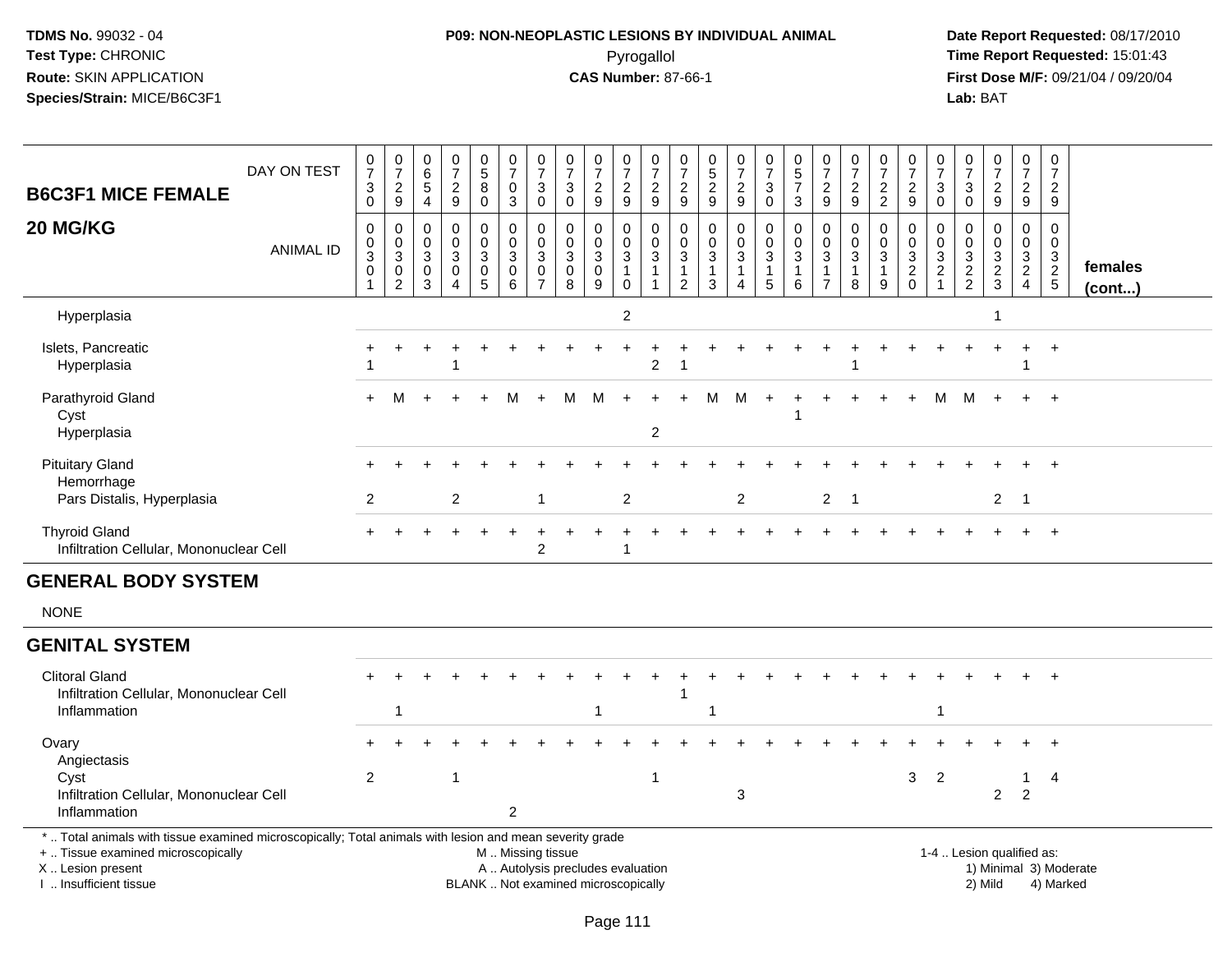# **P09: NON-NEOPLASTIC LESIONS BY INDIVIDUAL ANIMAL**Pyrogallol **Time Report Requested:** 15:01:43

| <b>B6C3F1 MICE FEMALE</b>                                                                                                                                                                     | DAY ON TEST      | $\frac{0}{7}$<br>$\mathbf{3}$<br>$\mathsf{O}\xspace$           | $\frac{0}{7}$<br>$\sqrt{2}$<br>$9\,$         | $\pmb{0}$<br>$\,6$<br>$\sqrt{5}$<br>4 | $\begin{smallmatrix} 0\\7 \end{smallmatrix}$<br>$\boldsymbol{2}$<br>$9\,$ | $\begin{array}{c} 0 \\ 5 \end{array}$<br>8<br>$\mathbf 0$ | $\pmb{0}$<br>$\overline{7}$<br>$\pmb{0}$<br>$\ensuremath{\mathsf{3}}$ | $\begin{array}{c} 0 \\ 7 \end{array}$<br>$\mathbf{3}$<br>$\mathbf 0$ | $\frac{0}{7}$<br>$\sqrt{3}$<br>0                             | $\frac{0}{7}$<br>$\boldsymbol{2}$<br>9                                   | $\frac{0}{7}$<br>$\sqrt{2}$<br>9                   | $\begin{array}{c} 0 \\ 7 \end{array}$<br>$\overline{c}$<br>9       | $\begin{array}{c} 0 \\ 7 \end{array}$<br>$\overline{c}$<br>$\boldsymbol{9}$ | 0<br>$\sqrt{5}$<br>$\overline{2}$<br>$9\,$            | $\frac{0}{7}$<br>$\overline{c}$<br>$\boldsymbol{9}$ | $\frac{0}{7}$<br>$\sqrt{3}$<br>0                                   | $\begin{array}{c} 0 \\ 5 \\ 7 \end{array}$<br>$\mathbf{3}$ | $\begin{array}{c} 0 \\ 7 \end{array}$<br>$\overline{c}$<br>9 | $\frac{0}{7}$<br>$\boldsymbol{2}$<br>9                       | $\begin{array}{c} 0 \\ 7 \end{array}$<br>$\boldsymbol{2}$<br>$\sqrt{2}$ | $\frac{0}{7}$<br>$\overline{c}$<br>$9\,$                                    | 0<br>$\overline{7}$<br>3<br>$\mathbf 0$ | $\begin{array}{c} 0 \\ 7 \end{array}$<br>$\ensuremath{\mathsf{3}}$<br>0 | $\frac{0}{7}$<br>$\overline{c}$<br>9                   | $\frac{0}{7}$<br>$\overline{2}$<br>9         | $\begin{smallmatrix} 0\\7 \end{smallmatrix}$<br>$\sqrt{2}$<br>9 |                   |
|-----------------------------------------------------------------------------------------------------------------------------------------------------------------------------------------------|------------------|----------------------------------------------------------------|----------------------------------------------|---------------------------------------|---------------------------------------------------------------------------|-----------------------------------------------------------|-----------------------------------------------------------------------|----------------------------------------------------------------------|--------------------------------------------------------------|--------------------------------------------------------------------------|----------------------------------------------------|--------------------------------------------------------------------|-----------------------------------------------------------------------------|-------------------------------------------------------|-----------------------------------------------------|--------------------------------------------------------------------|------------------------------------------------------------|--------------------------------------------------------------|--------------------------------------------------------------|-------------------------------------------------------------------------|-----------------------------------------------------------------------------|-----------------------------------------|-------------------------------------------------------------------------|--------------------------------------------------------|----------------------------------------------|-----------------------------------------------------------------|-------------------|
| 20 MG/KG                                                                                                                                                                                      | <b>ANIMAL ID</b> | 0<br>$\mathsf{O}\xspace$<br>3<br>$\mathbf 0$<br>$\overline{1}$ | 0<br>$\mathbf 0$<br>3<br>0<br>$\overline{2}$ | $\Omega$<br>0<br>3<br>0<br>3          | $\mathbf 0$<br>$\mathbf 0$<br>$\mathbf{3}$<br>0<br>$\Delta$               | 0<br>0<br>3<br>0<br>$\overline{5}$                        | 0<br>$\mathbf 0$<br>3<br>$\mathbf 0$<br>$\,6\,$                       | 0<br>$\mathbf 0$<br>3<br>0<br>$\overline{7}$                         | $\mathbf 0$<br>$\mathbf 0$<br>$\mathbf{3}$<br>$\pmb{0}$<br>8 | 0<br>$\mathbf 0$<br>3<br>$\mathbf 0$<br>9                                | 0<br>0<br>3<br>$\mathbf{1}$<br>$\mathsf{O}\xspace$ | 0<br>$\mathbf 0$<br>$\mathbf{3}$<br>$\mathbf{1}$<br>$\overline{1}$ | 0<br>$\mathbf 0$<br>3<br>$\mathbf{1}$<br>$\overline{2}$                     | 0<br>$\mathbf 0$<br>$\mathbf{3}$<br>1<br>$\mathbf{3}$ | 0<br>$\mathbf 0$<br>3<br>1<br>4                     | 0<br>$\mathbf 0$<br>$\mathbf{3}$<br>$\mathbf{1}$<br>$\overline{5}$ | 0<br>$\mathbf 0$<br>3<br>$\mathbf{1}$<br>6                 | 0<br>0<br>3<br>-1<br>$\overline{7}$                          | $\mathbf 0$<br>$\mathbf 0$<br>$\sqrt{3}$<br>$\mathbf 1$<br>8 | 0<br>$\mathbf 0$<br>3<br>$\mathbf{1}$<br>9                              | $\mathbf 0$<br>$\mathbf 0$<br>$\mathbf{3}$<br>$\overline{c}$<br>$\mathbf 0$ | 0<br>0<br>3<br>$\boldsymbol{2}$         | 0<br>$\Omega$<br>3<br>$\frac{2}{2}$                                     | $\mathbf 0$<br>$\mathbf 0$<br>3<br>$\overline{c}$<br>3 | 0<br>$\mathbf 0$<br>3<br>$\overline{2}$<br>4 | $\mathbf 0$<br>$\mathbf 0$<br>$\frac{3}{2}$<br>$\sqrt{5}$       | females<br>(cont) |
| Germinal Epithelium, Hyperplasia                                                                                                                                                              |                  |                                                                |                                              |                                       |                                                                           |                                                           |                                                                       |                                                                      |                                                              |                                                                          |                                                    |                                                                    |                                                                             |                                                       |                                                     |                                                                    |                                                            |                                                              |                                                              |                                                                         |                                                                             |                                         |                                                                         |                                                        |                                              |                                                                 |                   |
| <b>Uterus</b><br>Angiectasis<br>Inflammation<br>Thrombosis<br>Ulcer                                                                                                                           |                  |                                                                | 2                                            | 2                                     |                                                                           |                                                           | 3                                                                     |                                                                      |                                                              |                                                                          |                                                    |                                                                    | 2                                                                           |                                                       |                                                     | 3                                                                  |                                                            |                                                              | $\sqrt{3}$                                                   |                                                                         |                                                                             |                                         |                                                                         |                                                        |                                              | $+$                                                             |                   |
| Endometrium, Hyperplasia, Cystic                                                                                                                                                              |                  | 3                                                              | $\overline{4}$                               | 2<br>$\overline{4}$                   | 3                                                                         | $\overline{1}$                                            | $\overline{4}$                                                        |                                                                      | 3                                                            | 3                                                                        | 3                                                  | 3                                                                  | 4                                                                           | 4                                                     | 4                                                   | $\overline{4}$                                                     |                                                            | 2                                                            |                                                              |                                                                         | 4                                                                           | 4                                       | 3                                                                       | $\overline{1}$                                         |                                              | $4 \quad 4$                                                     |                   |
| <b>HEMATOPOIETIC SYSTEM</b>                                                                                                                                                                   |                  |                                                                |                                              |                                       |                                                                           |                                                           |                                                                       |                                                                      |                                                              |                                                                          |                                                    |                                                                    |                                                                             |                                                       |                                                     |                                                                    |                                                            |                                                              |                                                              |                                                                         |                                                                             |                                         |                                                                         |                                                        |                                              |                                                                 |                   |
| <b>Bone Marrow</b><br>Hyperplasia                                                                                                                                                             |                  |                                                                | $\ddot{}$                                    |                                       |                                                                           |                                                           | $\overline{2}$                                                        |                                                                      |                                                              |                                                                          |                                                    |                                                                    |                                                                             |                                                       |                                                     |                                                                    | $\overline{2}$                                             |                                                              |                                                              | 3                                                                       |                                                                             |                                         |                                                                         |                                                        |                                              | $\overline{+}$                                                  |                   |
| Lymph Node<br>Bronchial, Hyperplasia, Lymphoid<br>Inguinal, Hyperplasia, Lymphoid<br>Lumbar, Angiectasis<br>Lumbar, Hyperplasia, Lymphoid                                                     |                  | $\ddot{}$<br>$\overline{c}$                                    |                                              |                                       |                                                                           | $\ddot{}$<br>1                                            | $\ddot{}$<br>$\overline{c}$<br>4                                      |                                                                      |                                                              |                                                                          |                                                    |                                                                    |                                                                             |                                                       |                                                     |                                                                    | $\mathbf{1}$                                               | $\ddot{}$<br>$\overline{2}$                                  |                                                              | $+$                                                                     |                                                                             |                                         |                                                                         |                                                        |                                              |                                                                 |                   |
| Mediastinal, Hyperplasia, Lymphoid<br>Pancreatic, Hyperplasia, Lymphoid<br>Renal, Angiectasis                                                                                                 |                  |                                                                |                                              |                                       | 4                                                                         |                                                           |                                                                       |                                                                      |                                                              |                                                                          |                                                    | 2                                                                  |                                                                             |                                                       |                                                     | $\overline{2}$                                                     |                                                            | $\overline{2}$                                               |                                                              |                                                                         |                                                                             |                                         |                                                                         |                                                        |                                              |                                                                 |                   |
| Lymph Node, Mandibular<br>Hyperplasia, Lymphoid                                                                                                                                               |                  |                                                                |                                              |                                       |                                                                           |                                                           |                                                                       |                                                                      |                                                              | $\overline{2}$                                                           |                                                    | $\overline{c}$                                                     |                                                                             |                                                       |                                                     |                                                                    |                                                            | $\overline{2}$                                               | $\overline{2}$                                               |                                                                         | 2                                                                           |                                         |                                                                         |                                                        | $\ddot{}$                                    | $\overline{+}$                                                  |                   |
| Lymph Node, Mesenteric<br>Atrophy<br>Hyperplasia, Lymphoid                                                                                                                                    |                  |                                                                |                                              |                                       |                                                                           |                                                           |                                                                       | -1                                                                   |                                                              |                                                                          |                                                    | $\mathbf 1$                                                        |                                                                             |                                                       |                                                     |                                                                    |                                                            | $\mathbf{1}$                                                 |                                                              |                                                                         | $\mathbf{1}$                                                                |                                         |                                                                         | -1                                                     |                                              | $\overline{+}$<br>$\overline{2}$                                |                   |
| Spleen                                                                                                                                                                                        |                  | $+$                                                            | $+$                                          | $\pm$                                 |                                                                           |                                                           |                                                                       | $\pm$                                                                | $+$                                                          | $+$                                                                      | $\ddot{}$                                          | $\ddot{}$                                                          | $\ddot{}$                                                                   | $\pm$                                                 | $\ddot{}$                                           |                                                                    |                                                            |                                                              |                                                              |                                                                         |                                                                             |                                         |                                                                         |                                                        | $\ddot{}$                                    | $+$                                                             |                   |
| *  Total animals with tissue examined microscopically; Total animals with lesion and mean severity grade<br>+  Tissue examined microscopically<br>X  Lesion present<br>I  Insufficient tissue |                  |                                                                |                                              |                                       |                                                                           |                                                           | M  Missing tissue                                                     |                                                                      |                                                              | A  Autolysis precludes evaluation<br>BLANK  Not examined microscopically |                                                    |                                                                    |                                                                             |                                                       |                                                     |                                                                    |                                                            |                                                              |                                                              |                                                                         |                                                                             |                                         |                                                                         | 1-4  Lesion qualified as:<br>2) Mild                   |                                              | 1) Minimal 3) Moderate<br>4) Marked                             |                   |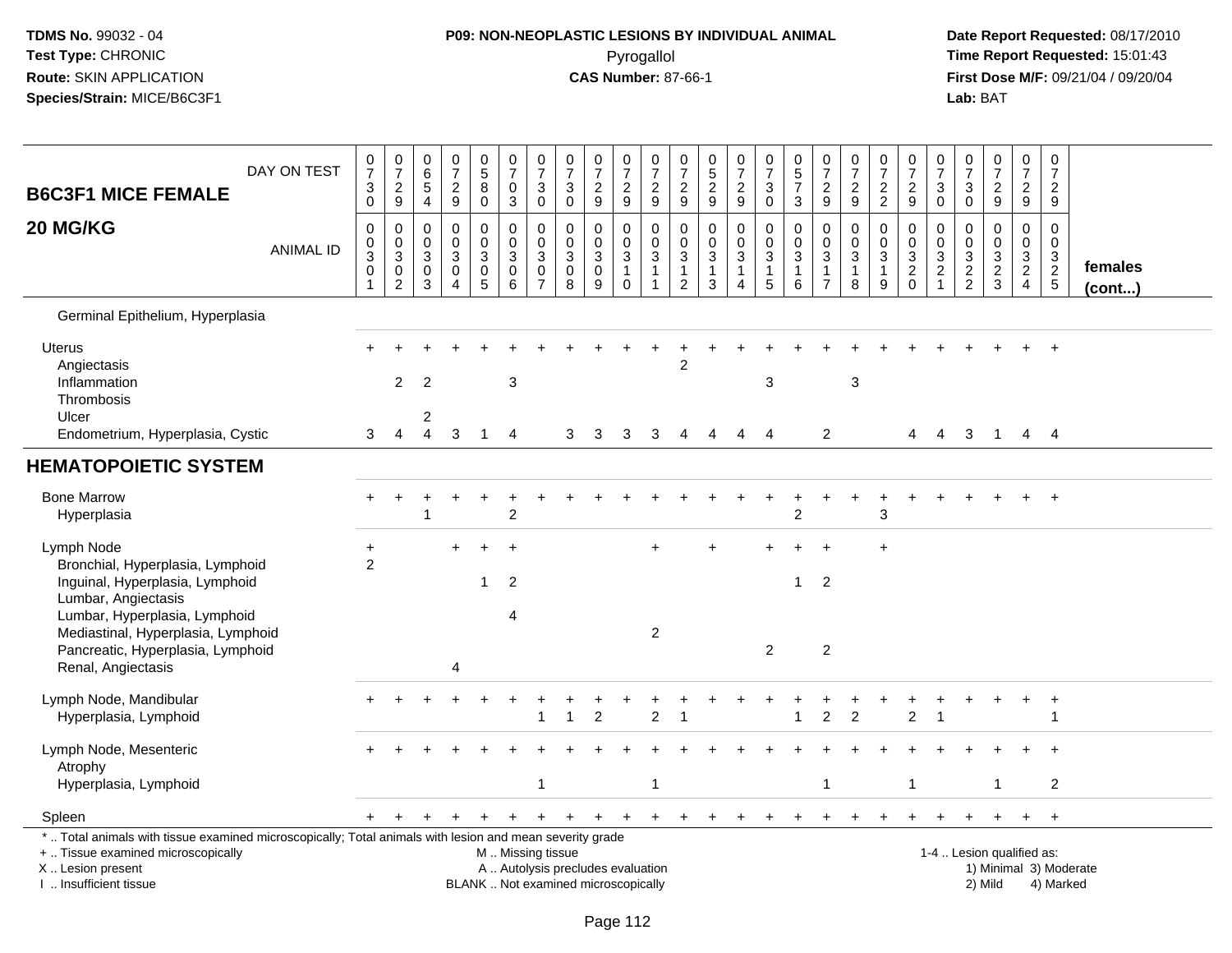# **P09: NON-NEOPLASTIC LESIONS BY INDIVIDUAL ANIMAL**Pyrogallol **Time Report Requested:** 15:01:43

| DAY ON TEST<br><b>B6C3F1 MICE FEMALE</b>                                                                                                                                                                                                                            | $\frac{0}{7}$<br>$\ensuremath{\mathsf{3}}$<br>$\overline{0}$  | $\frac{0}{7}$<br>$\frac{2}{9}$                                | $\boldsymbol{0}$<br>$6\phantom{a}$<br>$\sqrt{5}$<br>$\overline{4}$ | $\begin{array}{c} 0 \\ 7 \end{array}$<br>$\frac{2}{9}$        | $\begin{array}{c} 0 \\ 5 \end{array}$<br>8<br>$\pmb{0}$ | $\frac{0}{7}$<br>$\pmb{0}$<br>$\overline{3}$                                                  | $\frac{0}{7}$<br>$\mathbf{3}$<br>$\mathbf 0$                              | $\begin{array}{c} 0 \\ 7 \end{array}$<br>$\mathbf{3}$<br>0 | $\begin{array}{c} 0 \\ 7 \end{array}$<br>$\frac{2}{9}$            | 0<br>$\overline{7}$<br>$\frac{2}{9}$                | $\frac{0}{7}$<br>$\frac{2}{9}$                                  | 0<br>$\overline{7}$<br>$\frac{2}{9}$                     | $\begin{smallmatrix}0\\5\end{smallmatrix}$<br>$\frac{2}{9}$              | $\begin{array}{c} 0 \\ 7 \end{array}$<br>$\frac{2}{9}$                                 | $\frac{0}{7}$<br>$_{\rm 0}^3$                                                     | $\begin{array}{c} 0 \\ 5 \end{array}$<br>$\overline{7}$<br>$\mathsf 3$        | $\begin{array}{c} 0 \\ 7 \end{array}$<br>$\frac{2}{9}$ | $\frac{0}{7}$<br>$\frac{2}{9}$                          | $\frac{0}{7}$<br>$\frac{2}{2}$             | $\frac{0}{7}$<br>$\frac{2}{9}$          | $\frac{0}{7}$<br>$_{\rm 0}^3$                                 | 0<br>$\overline{7}$<br>3<br>$\mathsf 0$          | $\begin{array}{c} 0 \\ 7 \end{array}$<br>$\frac{2}{9}$     | $\frac{0}{7}$<br>$\frac{2}{9}$                    | $\begin{smallmatrix} 0\\7 \end{smallmatrix}$<br>$\frac{2}{9}$ |                         |
|---------------------------------------------------------------------------------------------------------------------------------------------------------------------------------------------------------------------------------------------------------------------|---------------------------------------------------------------|---------------------------------------------------------------|--------------------------------------------------------------------|---------------------------------------------------------------|---------------------------------------------------------|-----------------------------------------------------------------------------------------------|---------------------------------------------------------------------------|------------------------------------------------------------|-------------------------------------------------------------------|-----------------------------------------------------|-----------------------------------------------------------------|----------------------------------------------------------|--------------------------------------------------------------------------|----------------------------------------------------------------------------------------|-----------------------------------------------------------------------------------|-------------------------------------------------------------------------------|--------------------------------------------------------|---------------------------------------------------------|--------------------------------------------|-----------------------------------------|---------------------------------------------------------------|--------------------------------------------------|------------------------------------------------------------|---------------------------------------------------|---------------------------------------------------------------|-------------------------|
| 20 MG/KG<br><b>ANIMAL ID</b>                                                                                                                                                                                                                                        | $\pmb{0}$<br>$\pmb{0}$<br>$\overline{3}$<br>0<br>$\mathbf{1}$ | $\mathbf 0$<br>$\pmb{0}$<br>$\overline{3}$<br>0<br>$\sqrt{2}$ | $\mathbf 0$<br>0<br>$\overline{3}$<br>$\mathbf 0$<br>$\mathbf{3}$  | $\pmb{0}$<br>$\mathbf 0$<br>$\sqrt{3}$<br>0<br>$\overline{4}$ | 0<br>$\mathbf 0$<br>3<br>$\mathbf 0$<br>$\overline{5}$  | 0<br>$\mathbf 0$<br>$\overline{3}$<br>$_{6}^{\rm 0}$                                          | $\pmb{0}$<br>$\mathbf 0$<br>$\mathfrak{S}$<br>$\pmb{0}$<br>$\overline{7}$ | $\mathbf 0$<br>$\mathbf 0$<br>$\mathbf{3}$<br>0<br>8       | $\boldsymbol{0}$<br>$\mathbf 0$<br>$\sqrt{3}$<br>$\mathbf 0$<br>9 | 0<br>0<br>$\sqrt{3}$<br>$\mathbf{1}$<br>$\mathbf 0$ | $\mathbf 0$<br>$\mathbf 0$<br>3<br>$\mathbf{1}$<br>$\mathbf{1}$ | 0<br>0<br>$\mathbf{3}$<br>$\mathbf{1}$<br>$\overline{2}$ | $\pmb{0}$<br>$\mathbf 0$<br>$\mathbf{3}$<br>$\mathbf{1}$<br>$\mathbf{3}$ | $\mathbf 0$<br>$\mathbf 0$<br>$\overline{3}$<br>$\mathbf{1}$<br>$\boldsymbol{\Lambda}$ | $\pmb{0}$<br>$\pmb{0}$<br>$\overline{3}$<br>$\begin{array}{c} 1 \\ 5 \end{array}$ | $\pmb{0}$<br>$\mathbf 0$<br>$\overline{3}$<br>$\mathbf{1}$<br>$6\phantom{1}6$ | $\mathbf 0$<br>$\mathbf 0$<br>3<br>1<br>$\overline{7}$ | 0<br>$\mathbf 0$<br>$\overline{3}$<br>$\mathbf{1}$<br>8 | 0<br>$\mathbf 0$<br>3<br>$\mathbf{1}$<br>9 | 0<br>$\mathsf{O}$<br>3<br>$\frac{2}{0}$ | $\mathbf 0$<br>$\mathbf 0$<br>$\frac{3}{2}$<br>$\overline{1}$ | $\mathbf 0$<br>$\mathbf 0$<br>3<br>$\frac{2}{2}$ | $\mathbf 0$<br>$\Omega$<br>$\mathfrak{Z}$<br>$\frac{2}{3}$ | 0<br>$\mathbf 0$<br>$\mathbf{3}$<br>$\frac{2}{4}$ | $\mathsf 0$<br>$\mathbf 0$<br>$\sqrt{3}$<br>$rac{2}{5}$       | females<br>$($ cont $)$ |
| Atrophy<br>Hematopoietic Cell Proliferation<br>Hyperplasia, Lymphoid<br>Pigmentation                                                                                                                                                                                | $\mathbf{1}$                                                  | $\mathbf{1}$<br>$\overline{1}$                                | $\overline{2}$                                                     | $\overline{\mathbf{1}}$<br>2                                  | 3                                                       | 3                                                                                             | $\mathbf{1}$<br>$\mathbf{1}$                                              | -1<br>$\overline{1}$                                       |                                                                   | 3                                                   | 1<br>-1                                                         | 3                                                        | 3                                                                        | $\overline{2}$<br>1<br>$\mathbf{1}$                                                    | $\mathbf 1$                                                                       |                                                                               | $\overline{2}$                                         | $\overline{2}$                                          |                                            |                                         | $\mathbf{1}$                                                  | 2                                                | $\overline{2}$<br>$1 \quad 1$                              | $\overline{2}$                                    | 2                                                             |                         |
| Thymus<br>Atrophy<br>Hyperplasia, Lymphoid<br>Inflammation                                                                                                                                                                                                          |                                                               |                                                               |                                                                    |                                                               |                                                         |                                                                                               | $\overline{c}$                                                            |                                                            | $\overline{2}$                                                    | 3                                                   | $\overline{2}$                                                  |                                                          |                                                                          | -1                                                                                     |                                                                                   | $\mathbf{1}$<br>$\overline{c}$                                                |                                                        | $\mathbf{3}$                                            |                                            | $\overline{2}$                          | $\overline{1}$                                                | 2                                                |                                                            | $\overline{c}$                                    |                                                               |                         |
| <b>INTEGUMENTARY SYSTEM</b>                                                                                                                                                                                                                                         |                                                               |                                                               |                                                                    |                                                               |                                                         |                                                                                               |                                                                           |                                                            |                                                                   |                                                     |                                                                 |                                                          |                                                                          |                                                                                        |                                                                                   |                                                                               |                                                        |                                                         |                                            |                                         |                                                               |                                                  |                                                            |                                                   |                                                               |                         |
| <b>Mammary Gland</b><br>Hyperplasia                                                                                                                                                                                                                                 |                                                               |                                                               |                                                                    |                                                               |                                                         | $\overline{2}$                                                                                |                                                                           |                                                            |                                                                   |                                                     |                                                                 |                                                          |                                                                          |                                                                                        |                                                                                   |                                                                               |                                                        |                                                         |                                            |                                         |                                                               |                                                  |                                                            |                                                   |                                                               |                         |
| Skin<br>Fibrosis<br>Hyperkeratosis<br>Hyperplasia<br>Pigmentation<br>Ulcer<br>Control, Inflammation<br>Sebaceous Gland, Hyperplasia<br>Sebaceous Gland, Site Of Application,<br>Hyperplasia<br>Site Of Application, Fibrosis<br>Site Of Application, Hyperkeratosis | 3                                                             | 2                                                             |                                                                    |                                                               | 2                                                       |                                                                                               | 2                                                                         |                                                            | 2                                                                 |                                                     | 2                                                               | $\overline{c}$                                           | $\mathbf{3}$                                                             | $\sqrt{3}$                                                                             | -1<br>3                                                                           | $\overline{2}$                                                                | 1<br>2<br>$\ensuremath{\mathsf{3}}$                    | 3                                                       | 3                                          | 3                                       | $\overline{2}$                                                | 3                                                | 3                                                          | 2<br>3                                            |                                                               |                         |
| Site Of Application, Hyperplasia<br>Site Of Application, Infiltration Cellular, Mast<br>Cell                                                                                                                                                                        | $\overline{2}$                                                |                                                               |                                                                    |                                                               |                                                         | 3                                                                                             | $\overline{2}$                                                            | $\overline{2}$                                             | $\overline{1}$                                                    | $\overline{1}$                                      | $\overline{2}$                                                  | $\overline{2}$                                           |                                                                          | $\overline{2}$                                                                         | $\overline{2}$                                                                    | $\overline{2}$                                                                | 3                                                      | $\overline{2}$                                          | $\mathbf{1}$                               | $\overline{2}$                          | 2                                                             | 2                                                | 2                                                          | 3                                                 | $\overline{2}$<br>2                                           |                         |
| Site Of Application, Inflammation<br>*  Total animals with tissue examined microscopically; Total animals with lesion and mean severity grade<br>+  Tissue examined microscopically<br>X  Lesion present<br>I. Insufficient tissue                                  | $\overline{2}$                                                | -1                                                            |                                                                    | $\mathbf 1$                                                   |                                                         | M  Missing tissue<br>A  Autolysis precludes evaluation<br>BLANK  Not examined microscopically | 1                                                                         | $\mathbf{1}$                                               | $\overline{1}$                                                    |                                                     | $\mathbf{1}$                                                    |                                                          |                                                                          |                                                                                        |                                                                                   | 1 1 1 1 1                                                                     | $1 \quad 1$                                            |                                                         |                                            |                                         | $1 \quad 1$                                                   | $\mathbf{1}$                                     | 1-4  Lesion qualified as:<br>2) Mild                       | $2 \quad 2 \quad 1$                               | 1) Minimal 3) Moderate<br>4) Marked                           |                         |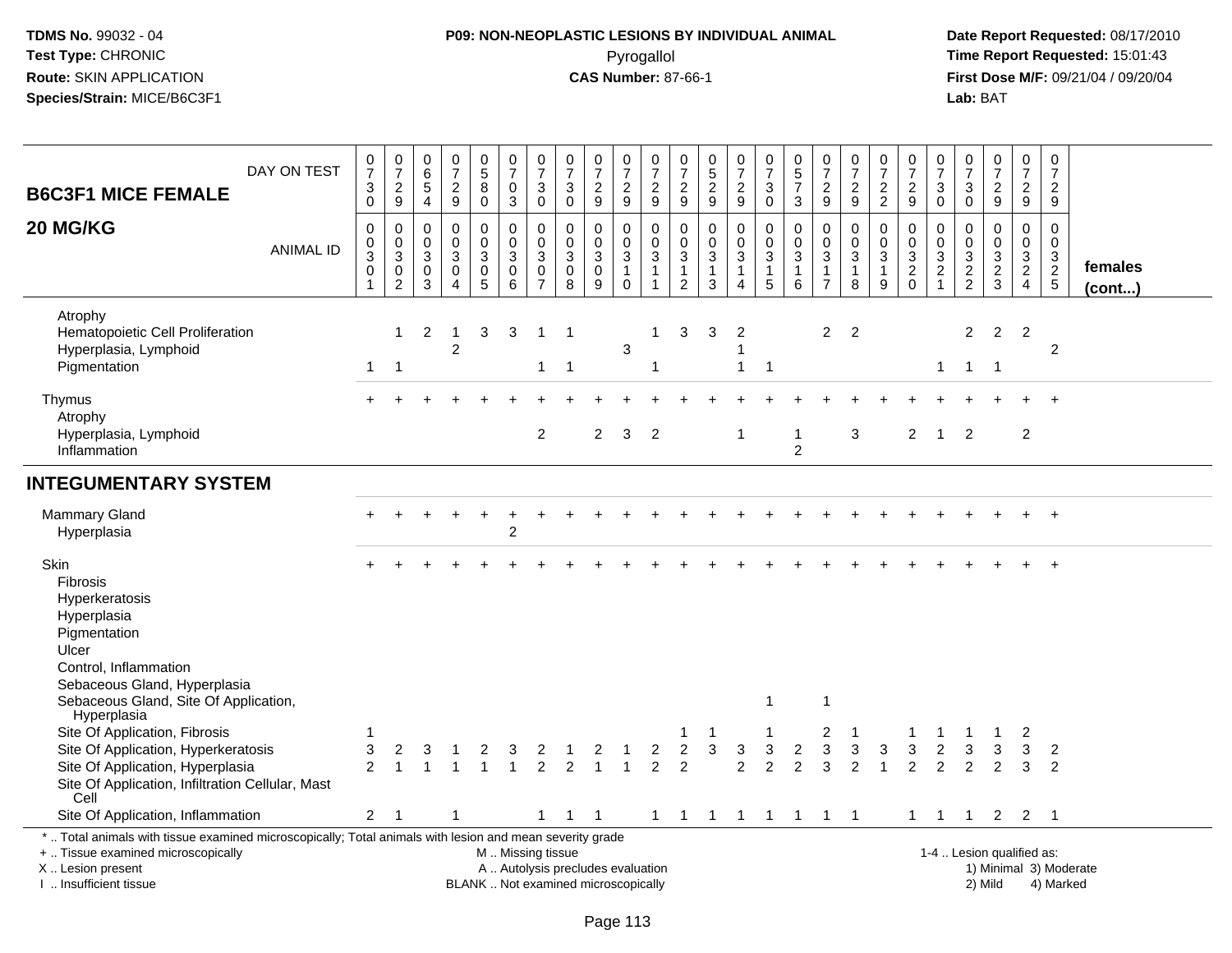# **P09: NON-NEOPLASTIC LESIONS BY INDIVIDUAL ANIMAL**Pyrogallol **Time Report Requested:** 15:01:43

| <b>B6C3F1 MICE FEMALE</b>                                                                                                                                                                     | DAY ON TEST      | $\frac{0}{7}$<br>$\sqrt{3}$<br>0                                     | $\frac{0}{7}$<br>$\boldsymbol{2}$<br>$\boldsymbol{9}$                                      | $\boldsymbol{0}$<br>$\overline{6}$<br>5<br>$\overline{4}$ | $\frac{0}{7}$<br>$\boldsymbol{2}$<br>$9\,$                              | $\begin{array}{c} 0 \\ 5 \\ 8 \end{array}$<br>$\mathbf 0$    | $\begin{smallmatrix}0\\7\end{smallmatrix}$<br>$\pmb{0}$<br>$\mathbf{3}$                       | $\frac{0}{7}$<br>$\ensuremath{\mathsf{3}}$<br>$\mathbf 0$ | $\frac{0}{7}$<br>$\sqrt{3}$<br>$\mathsf{O}\xspace$   | $\begin{array}{c} 0 \\ 7 \end{array}$<br>$\boldsymbol{2}$<br>$\boldsymbol{9}$ | $\frac{0}{7}$<br>$\boldsymbol{2}$<br>$\boldsymbol{9}$         | $\frac{0}{7}$<br>$\overline{c}$<br>9                                     | 0<br>$\overline{7}$<br>$\overline{c}$<br>9            | $\pmb{0}$<br>$\frac{5}{2}$<br>9                                 | $\frac{0}{7}$<br>$\overline{c}$<br>$\boldsymbol{9}$           | $\begin{array}{c} 0 \\ 7 \end{array}$<br>$\sqrt{3}$<br>$\mathbf 0$ | $\begin{array}{c} 0 \\ 5 \\ 7 \end{array}$<br>$\mathbf{3}$ | $\pmb{0}$<br>$\overline{7}$<br>$\boldsymbol{2}$<br>$\boldsymbol{9}$                     | $\begin{matrix} 0 \\ 7 \end{matrix}$<br>$\overline{c}$<br>9 | $\frac{0}{7}$<br>$\overline{c}$<br>$\overline{2}$    | $\frac{0}{7}$<br>$\sqrt{2}$<br>9  | $\frac{0}{7}$<br>$\ensuremath{\mathsf{3}}$<br>$\mathbf 0$ | $\frac{0}{7}$<br>$\mathbf{3}$<br>$\mathsf{O}\xspace$              | $\frac{0}{7}$<br>$\frac{2}{9}$                          | $\frac{0}{7}$<br>$\overline{c}$<br>9                                | $\frac{0}{7}$<br>$\overline{a}$<br>9        |                         |
|-----------------------------------------------------------------------------------------------------------------------------------------------------------------------------------------------|------------------|----------------------------------------------------------------------|--------------------------------------------------------------------------------------------|-----------------------------------------------------------|-------------------------------------------------------------------------|--------------------------------------------------------------|-----------------------------------------------------------------------------------------------|-----------------------------------------------------------|------------------------------------------------------|-------------------------------------------------------------------------------|---------------------------------------------------------------|--------------------------------------------------------------------------|-------------------------------------------------------|-----------------------------------------------------------------|---------------------------------------------------------------|--------------------------------------------------------------------|------------------------------------------------------------|-----------------------------------------------------------------------------------------|-------------------------------------------------------------|------------------------------------------------------|-----------------------------------|-----------------------------------------------------------|-------------------------------------------------------------------|---------------------------------------------------------|---------------------------------------------------------------------|---------------------------------------------|-------------------------|
| 20 MG/KG                                                                                                                                                                                      | <b>ANIMAL ID</b> | $\mathbf 0$<br>0<br>$\ensuremath{\mathsf{3}}$<br>0<br>$\overline{1}$ | $\mathbf 0$<br>$\begin{smallmatrix}0\\3\end{smallmatrix}$<br>$\mathbf 0$<br>$\overline{2}$ | $\mathbf 0$<br>0<br>$\mathsf 3$<br>0<br>$\mathbf{3}$      | $\mathbf 0$<br>$\mathbf 0$<br>$\sqrt{3}$<br>0<br>$\boldsymbol{\Lambda}$ | $\mathbf 0$<br>$\pmb{0}$<br>3<br>$\pmb{0}$<br>$\overline{5}$ | 0<br>$\pmb{0}$<br>$\sqrt{3}$<br>$\overline{0}$<br>$6\overline{6}$                             | $\mathbf 0$<br>$\mathbf 0$<br>3<br>0<br>$\overline{7}$    | $\mathbf 0$<br>$\mathbf 0$<br>$\mathbf{3}$<br>0<br>8 | $\mathbf 0$<br>$\pmb{0}$<br>$\sqrt{3}$<br>$\pmb{0}$<br>9                      | 0<br>$\pmb{0}$<br>$\sqrt{3}$<br>$\overline{1}$<br>$\mathbf 0$ | $\mathbf 0$<br>$\pmb{0}$<br>$\sqrt{3}$<br>$\mathbf{1}$<br>$\overline{1}$ | $\mathbf 0$<br>0<br>$\sqrt{3}$<br>1<br>$\overline{c}$ | $\mathbf 0$<br>$\mathbf 0$<br>$\sqrt{3}$<br>$\overline{1}$<br>3 | $\mathbf 0$<br>$\pmb{0}$<br>$\sqrt{3}$<br>1<br>$\overline{4}$ | 0<br>$\mathbf 0$<br>$\mathbf{3}$<br>$\overline{1}$<br>$\sqrt{5}$   | $\Omega$<br>$\pmb{0}$<br>$\sqrt{3}$<br>$\mathbf{1}$<br>6   | $\mathbf 0$<br>$\pmb{0}$<br>$\ensuremath{\mathsf{3}}$<br>$\mathbf{1}$<br>$\overline{7}$ | $\mathbf 0$<br>$\pmb{0}$<br>$\sqrt{3}$<br>$\mathbf{1}$<br>8 | $\mathbf 0$<br>$\mathbf 0$<br>3<br>$\mathbf{1}$<br>9 | 0<br>$\mathbf 0$<br>$\frac{3}{2}$ | $\mathbf 0$<br>$\mathbf 0$<br>$\sqrt{3}$<br>$\frac{2}{1}$ | $\mathbf 0$<br>$\mathsf{O}\xspace$<br>$\sqrt{3}$<br>$\frac{2}{2}$ | $\Omega$<br>$\mathbf 0$<br>$\mathsf 3$<br>$\frac{2}{3}$ | $\mathbf 0$<br>$\mathbf 0$<br>3<br>$\overline{2}$<br>$\overline{4}$ | $\mathbf 0$<br>$\mathbf 0$<br>$\frac{3}{2}$ | females<br>$($ cont $)$ |
| Site Of Application, Pigmentation<br>Site Of Application, Ulcer                                                                                                                               |                  | $\mathbf{1}$                                                         | $\mathbf 1$                                                                                | $\overline{1}$                                            |                                                                         |                                                              | $\mathbf{1}$                                                                                  | 1                                                         | -1                                                   |                                                                               |                                                               |                                                                          | $\mathbf{1}$                                          |                                                                 | $\mathbf 1$                                                   | -1                                                                 |                                                            | 1                                                                                       |                                                             | -1                                                   |                                   |                                                           |                                                                   | 1                                                       | $\mathbf{1}$                                                        | $\overline{1}$                              |                         |
| <b>MUSCULOSKELETAL SYSTEM</b>                                                                                                                                                                 |                  |                                                                      |                                                                                            |                                                           |                                                                         |                                                              |                                                                                               |                                                           |                                                      |                                                                               |                                                               |                                                                          |                                                       |                                                                 |                                                               |                                                                    |                                                            |                                                                                         |                                                             |                                                      |                                   |                                                           |                                                                   |                                                         |                                                                     |                                             |                         |
| Bone<br>Fibro-Osseous Lesion                                                                                                                                                                  |                  |                                                                      | 3                                                                                          | $\overline{1}$                                            | $\overline{\phantom{a}}$                                                |                                                              |                                                                                               |                                                           |                                                      | 1                                                                             | 1                                                             |                                                                          |                                                       |                                                                 |                                                               |                                                                    |                                                            |                                                                                         |                                                             |                                                      |                                   |                                                           |                                                                   | 1                                                       | $\ddot{}$                                                           | $\div$                                      |                         |
| <b>Skeletal Muscle</b><br>Inflammation                                                                                                                                                        |                  |                                                                      |                                                                                            |                                                           |                                                                         |                                                              | $\ddot{}$<br>$\mathbf{1}$                                                                     |                                                           |                                                      |                                                                               |                                                               |                                                                          |                                                       | $\ddot{}$                                                       |                                                               |                                                                    |                                                            |                                                                                         |                                                             |                                                      |                                   |                                                           |                                                                   |                                                         |                                                                     |                                             |                         |
| <b>NERVOUS SYSTEM</b>                                                                                                                                                                         |                  |                                                                      |                                                                                            |                                                           |                                                                         |                                                              |                                                                                               |                                                           |                                                      |                                                                               |                                                               |                                                                          |                                                       |                                                                 |                                                               |                                                                    |                                                            |                                                                                         |                                                             |                                                      |                                   |                                                           |                                                                   |                                                         |                                                                     |                                             |                         |
| <b>Brain</b><br>Developmental Malformation<br>Cerebrum, Vacuolization Cytoplasmic                                                                                                             |                  |                                                                      |                                                                                            |                                                           |                                                                         |                                                              |                                                                                               |                                                           |                                                      |                                                                               |                                                               |                                                                          |                                                       |                                                                 |                                                               |                                                                    |                                                            |                                                                                         |                                                             |                                                      |                                   |                                                           |                                                                   |                                                         |                                                                     |                                             |                         |
| <b>RESPIRATORY SYSTEM</b>                                                                                                                                                                     |                  |                                                                      |                                                                                            |                                                           |                                                                         |                                                              |                                                                                               |                                                           |                                                      |                                                                               |                                                               |                                                                          |                                                       |                                                                 |                                                               |                                                                    |                                                            |                                                                                         |                                                             |                                                      |                                   |                                                           |                                                                   |                                                         |                                                                     |                                             |                         |
| Lung<br>Infiltration Cellular, Histiocyte<br>Inflammation<br>Pigmentation                                                                                                                     |                  |                                                                      |                                                                                            |                                                           |                                                                         |                                                              |                                                                                               |                                                           |                                                      |                                                                               |                                                               |                                                                          |                                                       |                                                                 |                                                               |                                                                    |                                                            |                                                                                         |                                                             |                                                      |                                   |                                                           |                                                                   |                                                         |                                                                     |                                             |                         |
| Nose<br>Inflammation<br>Polyp, Inflammatory<br>Glands, Metaplasia                                                                                                                             |                  |                                                                      |                                                                                            |                                                           |                                                                         |                                                              |                                                                                               |                                                           |                                                      | 3                                                                             | $\overline{2}$                                                |                                                                          |                                                       |                                                                 |                                                               |                                                                    |                                                            |                                                                                         |                                                             |                                                      |                                   | $\overline{\mathbf{1}}$                                   |                                                                   |                                                         |                                                                     | $\ddot{}$                                   |                         |
| Olfactory Epithelium, Hyperplasia<br>Olfactory Epithelium, Metaplasia<br>Respiratory Epithelium, Foreign Body                                                                                 |                  |                                                                      |                                                                                            |                                                           |                                                                         |                                                              |                                                                                               |                                                           |                                                      |                                                                               |                                                               |                                                                          |                                                       |                                                                 |                                                               |                                                                    |                                                            | $\mathbf{1}$                                                                            |                                                             |                                                      |                                   |                                                           |                                                                   |                                                         | 1                                                                   | 2<br>-1                                     |                         |
| *  Total animals with tissue examined microscopically; Total animals with lesion and mean severity grade<br>+  Tissue examined microscopically<br>X  Lesion present<br>I. Insufficient tissue |                  |                                                                      |                                                                                            |                                                           |                                                                         |                                                              | M  Missing tissue<br>A  Autolysis precludes evaluation<br>BLANK  Not examined microscopically |                                                           |                                                      |                                                                               |                                                               |                                                                          |                                                       |                                                                 |                                                               |                                                                    |                                                            |                                                                                         |                                                             |                                                      |                                   |                                                           |                                                                   | 1-4  Lesion qualified as:<br>2) Mild                    |                                                                     | 1) Minimal 3) Moderate<br>4) Marked         |                         |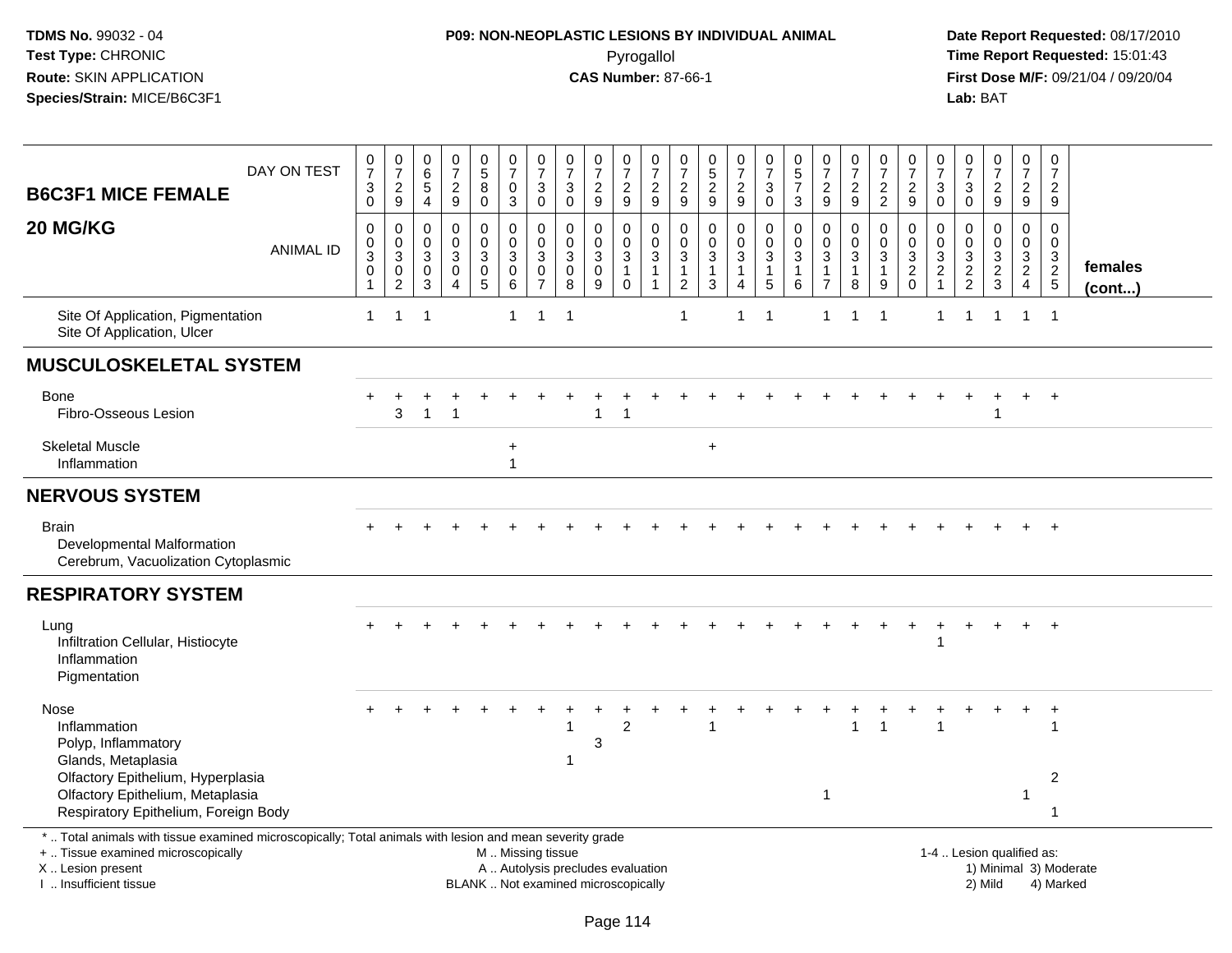# **P09: NON-NEOPLASTIC LESIONS BY INDIVIDUAL ANIMAL**Pyrogallol **Time Report Requested:** 15:01:43

| <b>B6C3F1 MICE FEMALE</b>                                                                                                                                                                    | DAY ON TEST      | $\frac{0}{7}$<br>$\ensuremath{\mathsf{3}}$<br>$\mathbf 0$   | $\begin{array}{c} 0 \\ 7 \end{array}$<br>$\frac{2}{9}$        | 0<br>$\,6\,$<br>$\,$ 5 $\,$<br>$\overline{4}$ | $\frac{0}{7}$<br>$\sqrt{2}$<br>9                             | $\begin{array}{c} 0 \\ 5 \end{array}$<br>$\bf 8$<br>$\pmb{0}$     | $\frac{0}{7}$<br>$\pmb{0}$<br>$\mathbf{3}$                                        | $\frac{0}{7}$<br>$\sqrt{3}$<br>$\mathbf 0$                     | $\pmb{0}$<br>$\overline{7}$<br>$\ensuremath{\mathsf{3}}$<br>$\pmb{0}$    | $\frac{0}{7}$<br>$\frac{2}{9}$                                   | $\frac{0}{7}$<br>$\frac{2}{9}$                                    | $\frac{0}{7}$<br>$\sqrt{2}$<br>9                                           | 0<br>$\overline{7}$<br>$\boldsymbol{2}$<br>$\boldsymbol{9}$       | $\begin{array}{c} 0 \\ 5 \end{array}$<br>$\frac{2}{9}$                   | $\frac{0}{7}$<br>$\frac{2}{9}$                                               | $\frac{0}{7}$<br>$\ensuremath{\mathsf{3}}$<br>$\mathbf 0$                           | $\begin{array}{c} 0 \\ 5 \\ 7 \end{array}$<br>3        | $\begin{array}{c} 0 \\ 7 \end{array}$<br>$\frac{2}{9}$    | $\begin{array}{c} 0 \\ 7 \end{array}$<br>$\sqrt{2}$<br>$9\,$    | $\frac{0}{7}$<br>$\frac{2}{2}$                                         | $\frac{0}{7}$<br>$\sqrt{2}$<br>9                         | $\frac{0}{7}$<br>3<br>$\mathbf 0$                                                     | $\frac{0}{7}$<br>$\ensuremath{\mathsf{3}}$<br>$\mathbf 0$ | $\frac{0}{7}$<br>$\frac{2}{9}$                             | $\frac{0}{7}$<br>$\frac{2}{9}$                          | $\begin{array}{c} 0 \\ 7 \end{array}$<br>$\overline{c}$<br>9 |                         |
|----------------------------------------------------------------------------------------------------------------------------------------------------------------------------------------------|------------------|-------------------------------------------------------------|---------------------------------------------------------------|-----------------------------------------------|--------------------------------------------------------------|-------------------------------------------------------------------|-----------------------------------------------------------------------------------|----------------------------------------------------------------|--------------------------------------------------------------------------|------------------------------------------------------------------|-------------------------------------------------------------------|----------------------------------------------------------------------------|-------------------------------------------------------------------|--------------------------------------------------------------------------|------------------------------------------------------------------------------|-------------------------------------------------------------------------------------|--------------------------------------------------------|-----------------------------------------------------------|-----------------------------------------------------------------|------------------------------------------------------------------------|----------------------------------------------------------|---------------------------------------------------------------------------------------|-----------------------------------------------------------|------------------------------------------------------------|---------------------------------------------------------|--------------------------------------------------------------|-------------------------|
| 20 MG/KG                                                                                                                                                                                     | <b>ANIMAL ID</b> | $\mathbf 0$<br>$\mathbf 0$<br>$\overline{3}$<br>$\mathsf 0$ | $\pmb{0}$<br>$_{3}^{\rm 0}$<br>$\boldsymbol{0}$<br>$\sqrt{2}$ | 0<br>$\mathbf 0$<br>3<br>0<br>$\mathbf{3}$    | $\pmb{0}$<br>$\mathbf 0$<br>3<br>$\pmb{0}$<br>$\overline{4}$ | 0<br>$\mathbf 0$<br>$\mathbf{3}$<br>$\mathsf 0$<br>$\overline{5}$ | $\pmb{0}$<br>$\pmb{0}$<br>$\overline{3}$<br>$\mathsf{O}\xspace$<br>$\overline{6}$ | $\pmb{0}$<br>$\mathbf 0$<br>3<br>$\mathbf 0$<br>$\overline{7}$ | 0<br>$\mathbf 0$<br>$\mathbf{3}$<br>$\pmb{0}$<br>8                       | $\mathbf 0$<br>$\mathbf 0$<br>$\sqrt{3}$<br>$\mathbf 0$<br>$9\,$ | 0<br>$\mathbf 0$<br>$\overline{3}$<br>$\mathbf{1}$<br>$\mathbf 0$ | $\mathbf 0$<br>$\mathbf 0$<br>$\sqrt{3}$<br>$\mathbf{1}$<br>$\overline{1}$ | $\mathbf 0$<br>$\mathbf 0$<br>3<br>$\mathbf{1}$<br>$\overline{c}$ | $\pmb{0}$<br>$\mathbf 0$<br>$\sqrt{3}$<br>$\mathbf{1}$<br>$\overline{3}$ | 0<br>$\mathsf{O}\xspace$<br>$\overline{3}$<br>$\mathbf{1}$<br>$\overline{4}$ | $\pmb{0}$<br>$\mathbf 0$<br>$\overline{3}$<br>$\begin{array}{c} 1 \\ 5 \end{array}$ | $\mathbf 0$<br>$\pmb{0}$<br>$\sqrt{3}$<br>1<br>$\,6\,$ | $\mathbf 0$<br>$\mathbf 0$<br>$\sqrt{3}$<br>$\frac{1}{7}$ | $\mathbf 0$<br>$\mathbf 0$<br>$\mathbf{3}$<br>$\mathbf{1}$<br>8 | 0<br>$\mathbf 0$<br>$\ensuremath{\mathsf{3}}$<br>$\mathbf{1}$<br>$9\,$ | $\mathbf 0$<br>$\mathbf 0$<br>$\sqrt{3}$<br>$^2_{\rm 0}$ | $\mathbf 0$<br>$\mathbf 0$<br>$\ensuremath{\mathsf{3}}$<br>$\sqrt{2}$<br>$\mathbf{1}$ | $\mathbf 0$<br>$\Omega$<br>$\sqrt{3}$<br>$\frac{2}{2}$    | $\mathsf 0$<br>$\mathbf 0$<br>$\mathbf 3$<br>$\frac{2}{3}$ | $\mathbf 0$<br>$\mathbf{0}$<br>3<br>$\overline{a}$<br>4 | $\mathbf 0$<br>$\mathbf 0$<br>$\frac{3}{2}$                  | females<br>$($ cont $)$ |
| Respiratory Epithelium, Hemorrhage<br>Respiratory Epithelium, Hyperplasia                                                                                                                    |                  | $\mathbf{1}$                                                | $\overline{2}$                                                |                                               | $\overline{1}$                                               |                                                                   | -1                                                                                |                                                                |                                                                          | $\overline{2}$                                                   | 2                                                                 | 2                                                                          | -1                                                                | 2                                                                        | -1                                                                           | $\overline{2}$                                                                      | 2                                                      |                                                           | 2                                                               | 2                                                                      |                                                          | 1                                                                                     | 2                                                         | $\overline{2}$                                             | $\mathbf{1}$                                            | $\overline{2}$                                               |                         |
| Trachea<br>Inflammation<br>Epithelium, Hyperplasia                                                                                                                                           |                  |                                                             |                                                               |                                               |                                                              |                                                                   |                                                                                   |                                                                |                                                                          |                                                                  |                                                                   |                                                                            |                                                                   |                                                                          |                                                                              |                                                                                     |                                                        |                                                           |                                                                 |                                                                        |                                                          | 2<br>$\mathbf{1}$                                                                     |                                                           |                                                            |                                                         |                                                              |                         |
| <b>SPECIAL SENSES SYSTEM</b>                                                                                                                                                                 |                  |                                                             |                                                               |                                               |                                                              |                                                                   |                                                                                   |                                                                |                                                                          |                                                                  |                                                                   |                                                                            |                                                                   |                                                                          |                                                                              |                                                                                     |                                                        |                                                           |                                                                 |                                                                        |                                                          |                                                                                       |                                                           |                                                            |                                                         |                                                              |                         |
| Eye<br>Atrophy<br>Inflammation<br>Retina, Angiectasis                                                                                                                                        |                  |                                                             |                                                               |                                               |                                                              |                                                                   |                                                                                   | $\overline{1}$                                                 |                                                                          |                                                                  |                                                                   |                                                                            |                                                                   |                                                                          |                                                                              |                                                                                     |                                                        |                                                           |                                                                 |                                                                        |                                                          |                                                                                       |                                                           |                                                            |                                                         |                                                              |                         |
| <b>Harderian Gland</b><br>Atrophy<br>Hyperplasia<br>Infiltration Cellular, Mononuclear Cell                                                                                                  |                  | 1                                                           | $\overline{1}$                                                |                                               | $\mathbf{1}$                                                 |                                                                   |                                                                                   | $1 \quad 1 \quad 1$                                            |                                                                          |                                                                  |                                                                   | $\overline{1}$                                                             |                                                                   |                                                                          |                                                                              |                                                                                     | 1 1 1 1 1                                              |                                                           |                                                                 |                                                                        | $\mathbf{1}$                                             |                                                                                       | -1                                                        | $\overline{1}$                                             |                                                         | $\overline{1}$                                               |                         |
| <b>Lacrimal Gland</b>                                                                                                                                                                        |                  |                                                             |                                                               |                                               |                                                              |                                                                   |                                                                                   |                                                                |                                                                          |                                                                  |                                                                   |                                                                            |                                                                   |                                                                          |                                                                              |                                                                                     |                                                        |                                                           |                                                                 |                                                                        |                                                          |                                                                                       |                                                           |                                                            |                                                         |                                                              |                         |
| <b>URINARY SYSTEM</b>                                                                                                                                                                        |                  |                                                             |                                                               |                                               |                                                              |                                                                   |                                                                                   |                                                                |                                                                          |                                                                  |                                                                   |                                                                            |                                                                   |                                                                          |                                                                              |                                                                                     |                                                        |                                                           |                                                                 |                                                                        |                                                          |                                                                                       |                                                           |                                                            |                                                         |                                                              |                         |
| Kidney<br>Accumulation, Hyaline Droplet<br>Cyst<br>Infarct, Chronic<br>Infiltration Cellular, Mononuclear Cell                                                                               |                  |                                                             |                                                               |                                               |                                                              | 3                                                                 |                                                                                   |                                                                |                                                                          |                                                                  |                                                                   | 1                                                                          | $\overline{c}$                                                    |                                                                          |                                                                              |                                                                                     |                                                        | $\mathsf X$                                               |                                                                 |                                                                        |                                                          |                                                                                       |                                                           |                                                            |                                                         |                                                              |                         |
| Metaplasia, Osseous<br>Mineralization                                                                                                                                                        |                  |                                                             |                                                               | 1                                             |                                                              |                                                                   |                                                                                   |                                                                |                                                                          |                                                                  |                                                                   | 1                                                                          | -1                                                                |                                                                          |                                                                              |                                                                                     |                                                        |                                                           | -1                                                              |                                                                        |                                                          |                                                                                       |                                                           |                                                            | $\overline{2}$                                          |                                                              |                         |
| Nephropathy                                                                                                                                                                                  |                  |                                                             | $\overline{1}$                                                | $\overline{1}$                                | $\overline{1}$                                               |                                                                   | $1 \quad 1$                                                                       |                                                                |                                                                          | $\mathbf{1}$                                                     | $\overline{1}$                                                    |                                                                            | $\mathbf{1}$                                                      |                                                                          |                                                                              | $1 \quad 1$                                                                         |                                                        | $2 \quad 1$                                               |                                                                 |                                                                        | $\mathbf{1}$                                             |                                                                                       |                                                           |                                                            | 2                                                       |                                                              |                         |
| *  Total animals with tissue examined microscopically; Total animals with lesion and mean severity grade<br>+  Tissue examined microscopically<br>X Lesion present<br>I  Insufficient tissue |                  |                                                             |                                                               |                                               |                                                              |                                                                   | M  Missing tissue                                                                 |                                                                | A  Autolysis precludes evaluation<br>BLANK  Not examined microscopically |                                                                  |                                                                   |                                                                            |                                                                   |                                                                          |                                                                              |                                                                                     |                                                        |                                                           |                                                                 |                                                                        |                                                          |                                                                                       |                                                           | 1-4  Lesion qualified as:<br>2) Mild                       |                                                         | 4) Marked                                                    | 1) Minimal 3) Moderate  |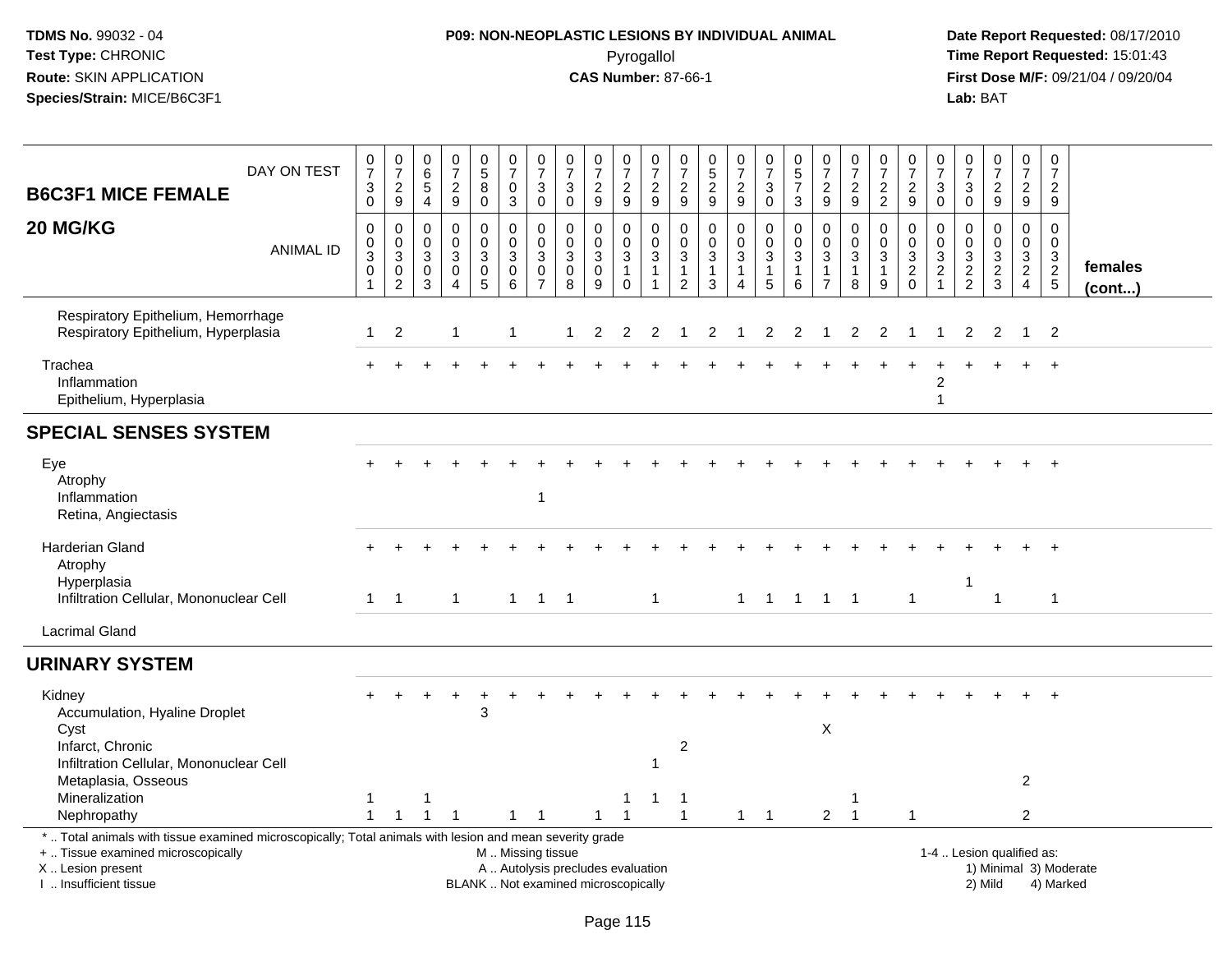## **P09: NON-NEOPLASTIC LESIONS BY INDIVIDUAL ANIMAL**Pyrogallol **Time Report Requested:** 15:01:43

 **Date Report Requested:** 08/17/2010 **First Dose M/F:** 09/21/04 / 09/20/04<br>**Lab:** BAT **Lab:** BAT

| <b>B6C3F1 MICE FEMALE</b>                                                             | DAY ON TEST      | $\frac{0}{7}$<br>$\mathbf{3}$<br>$\mathbf 0$  | $\frac{0}{7}$<br>$\frac{2}{9}$        | $\begin{matrix} 0 \\ 6 \end{matrix}$<br>5       | $\frac{0}{7}$<br>$\frac{2}{9}$                                          | 0<br>5<br>8<br>$\Omega$                                    | $\pmb{0}$<br>3                        | 0<br>$\overline{7}$<br>$\mathbf{3}$<br>$\mathbf{0}$ | $\overline{0}$<br>$\rightarrow$<br>$\mathbf{3}$<br>0 | $\frac{0}{7}$<br>$\frac{2}{9}$                      | $\mathbf{0}$<br>$\rightarrow$<br>$\frac{2}{9}$   | $\frac{0}{7}$<br>$\frac{2}{9}$ | $\overline{0}$<br>$\overline{z}$<br>$\frac{2}{9}$ | $\mathbf{0}$<br>$\sqrt{5}$<br>$\frac{2}{9}$ | $\mathbf 0$<br>$\overline{7}$<br>$\frac{2}{9}$ | 0<br>$\overline{ }$<br>3 | $5\phantom{.0}$<br>$\overline{ }$<br>3 | 0<br>$\rightarrow$<br>$\frac{2}{9}$             | $\frac{0}{7}$<br>$\frac{2}{9}$                       | $\frac{0}{7}$<br>$\frac{2}{2}$    | $\cup$<br>$\frac{2}{9}$                                      | $\frac{0}{7}$<br>$_{0}^{3}$            | $\frac{0}{7}$<br>$_{0}^{3}$                     | $\frac{0}{7}$<br>$\frac{2}{9}$                   | 0<br>$\overline{ }$<br>$\overline{c}$<br>$\boldsymbol{9}$ | 0<br>$\overline{ }$<br>$\overline{2}$<br>9         |                   |  |
|---------------------------------------------------------------------------------------|------------------|-----------------------------------------------|---------------------------------------|-------------------------------------------------|-------------------------------------------------------------------------|------------------------------------------------------------|---------------------------------------|-----------------------------------------------------|------------------------------------------------------|-----------------------------------------------------|--------------------------------------------------|--------------------------------|---------------------------------------------------|---------------------------------------------|------------------------------------------------|--------------------------|----------------------------------------|-------------------------------------------------|------------------------------------------------------|-----------------------------------|--------------------------------------------------------------|----------------------------------------|-------------------------------------------------|--------------------------------------------------|-----------------------------------------------------------|----------------------------------------------------|-------------------|--|
| 20 MG/KG                                                                              | <b>ANIMAL ID</b> | 0<br>$\mathsf{O}$<br>$\mathsf 3$<br>$\pmb{0}$ | 0<br>$_{3}^{\rm 0}$<br>$\pmb{0}$<br>2 | 0<br>$\pmb{0}$<br>$\mathsf 3$<br>$\pmb{0}$<br>3 | $\mathbf 0$<br>$\pmb{0}$<br>$\mathbf{3}$<br>$\pmb{0}$<br>$\overline{4}$ | $\pmb{0}$<br>$\ensuremath{\mathsf{3}}$<br>$\mathbf 0$<br>5 | $\mathbf 0$<br>$\mathbf{3}$<br>0<br>6 | $\boldsymbol{0}$<br>3<br>$\overline{ }$             | 0<br>0<br>$\mathbf{3}$<br>0<br>8                     | $\begin{matrix} 0 \\ 0 \\ 3 \end{matrix}$<br>0<br>9 | $\cup$<br>$\pmb{0}$<br>$\sqrt{3}$<br>$\mathbf 0$ | 0<br>$\pmb{0}$<br>$\mathbf 3$  | 0<br>$\pmb{0}$<br>$\sqrt{3}$<br>2                 | $\mathbf{0}$<br>0<br>$\mathbf{3}$<br>3      | 0<br>$\pmb{0}$<br>$\sqrt{3}$<br>$\overline{4}$ | $\pmb{0}$<br>3<br>5      | $\mathbf 0$<br>3<br>6                  | 0<br>$\mathsf{O}\xspace$<br>3<br>$\overline{ }$ | $\begin{smallmatrix} 0\\0\\3 \end{smallmatrix}$<br>8 | U<br>$\pmb{0}$<br>$\sqrt{3}$<br>9 | $\mathbf 0$<br>$\mathbf{3}$<br>$\overline{2}$<br>$\mathbf 0$ | $\begin{matrix}0\\0\\3\\2\end{matrix}$ | 0<br>$\pmb{0}$<br>$\mathbf{3}$<br>$\frac{2}{2}$ | 0<br>$\frac{0}{3}$<br>$\sqrt{2}$<br>$\mathbf{3}$ | 0<br>$\pmb{0}$<br>3<br>2<br>4                             | $\mathbf 0$<br>$\mathbf{3}$<br>$\overline{2}$<br>5 | females<br>(cont) |  |
| Pigmentation<br>Renal Tubule, Degeneration<br>Renal Tubule, Vacuolization Cytoplasmic |                  |                                               |                                       |                                                 |                                                                         |                                                            |                                       |                                                     |                                                      |                                                     |                                                  |                                |                                                   |                                             |                                                |                          |                                        |                                                 |                                                      |                                   |                                                              |                                        |                                                 |                                                  |                                                           |                                                    |                   |  |
| <b>Urinary Bladder</b><br>Infiltration Cellular, Mononuclear Cell<br>Inflammation     |                  |                                               | 2                                     |                                                 |                                                                         |                                                            |                                       |                                                     |                                                      |                                                     |                                                  |                                |                                                   |                                             |                                                |                          |                                        |                                                 |                                                      |                                   |                                                              |                                        |                                                 |                                                  |                                                           | $\pm$<br>2                                         |                   |  |

\* .. Total animals with tissue examined microscopically; Total animals with lesion and mean severity grade

+ .. Tissue examined microscopically

X .. Lesion present

I .. Insufficient tissue

 M .. Missing tissueA .. Autolysis precludes evaluation

BLANK .. Not examined microscopically 2) Mild 4) Marked

1-4 .. Lesion qualified as: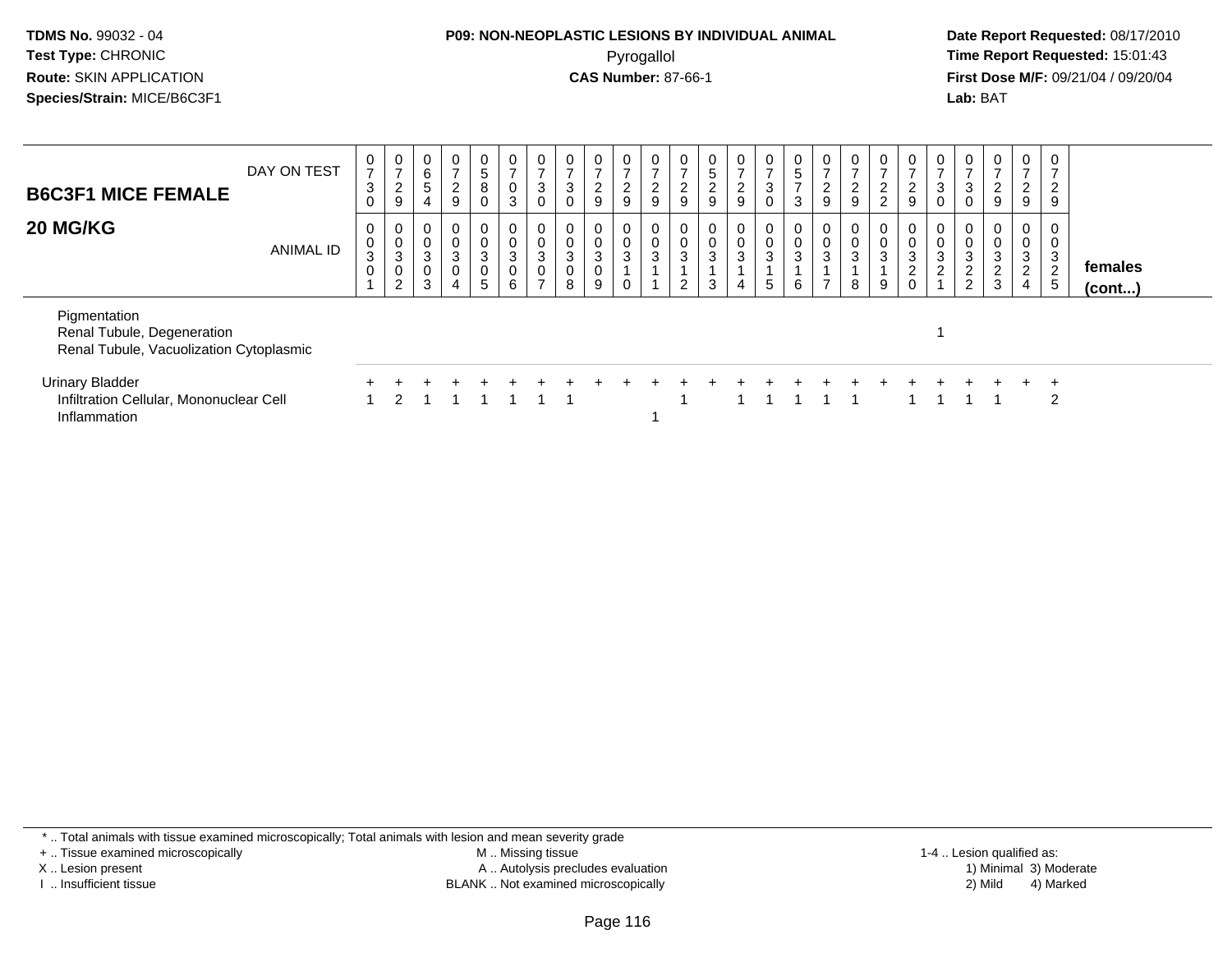# **P09: NON-NEOPLASTIC LESIONS BY INDIVIDUAL ANIMAL**Pyrogallol **Time Report Requested:** 15:01:43

 **Date Report Requested:** 08/17/2010 **First Dose M/F:** 09/21/04 / 09/20/04<br>Lab: BAT **Lab:** BAT

| <b>B6C3F1 MICE FEMALE</b>                                                                                                                                                                     | DAY ON TEST      | $\begin{smallmatrix}0\\7\end{smallmatrix}$<br>$\mathbf{3}$<br>$\mathbf 0$ | $\frac{0}{7}$<br>$\frac{2}{9}$                                 | $\begin{matrix} 0 \\ 7 \end{matrix}$<br>$\sqrt{2}$<br>9 | $\frac{0}{7}$<br>3<br>$\mathbf 0$                                                       | $\begin{array}{c} 0 \\ 5 \end{array}$<br>$\overline{\mathbf{4}}$<br>$\overline{2}$ | $\begin{array}{c} 0 \\ 7 \end{array}$<br>$\ensuremath{\mathsf{3}}$<br>$\mathsf{O}\xspace$ | $\frac{0}{7}$<br>$\ensuremath{\mathsf{3}}$<br>$\mathsf{O}\xspace$ | 0597                                                                     | $\begin{array}{c} 0 \\ 7 \end{array}$<br>$\ensuremath{\mathsf{3}}$<br>$\mathbf 0$                      | $\frac{0}{7}$<br>$\boldsymbol{2}$<br>$\boldsymbol{9}$ | $\begin{array}{c} 0 \\ 6 \end{array}$<br>$\,6$<br>$\mathbf{3}$ | $\frac{0}{7}$<br>$\overline{c}$<br>9                                           | 0<br>$\,6$<br>$\mathbf 1$<br>$\boldsymbol{9}$                                 | $\frac{0}{7}$<br>$\mathbf{1}$<br>$\mathbf 0$      | $\frac{0}{7}$<br>$\ensuremath{\mathsf{3}}$<br>$\mathbf 0$ | $\begin{array}{c} 0 \\ 6 \end{array}$<br>$\overline{7}$<br>$\, 8$                         | $\begin{array}{c} 0 \\ 6 \end{array}$<br>8<br>9         | $\frac{0}{7}$<br>$\sqrt{3}$<br>$\mathbf 0$                                              | $\frac{0}{7}$<br>$\sqrt{2}$<br>9                                                                  | $\begin{array}{c} 0 \\ 7 \end{array}$<br>$\ensuremath{\mathsf{3}}$<br>$\mathbf 0$       | $\frac{0}{7}$<br>$\sqrt{3}$<br>$\mathbf 0$                                | $\begin{matrix} 0 \\ 7 \end{matrix}$<br>$\mathbf{1}$<br>8 | $\frac{0}{7}$<br>$\sqrt{2}$<br>$\boldsymbol{9}$                | $\frac{0}{7}$<br>$\overline{a}$<br>9                   | $\pmb{0}$<br>$\boldsymbol{7}$<br>$\sqrt{2}$<br>9                                      |    |                             |
|-----------------------------------------------------------------------------------------------------------------------------------------------------------------------------------------------|------------------|---------------------------------------------------------------------------|----------------------------------------------------------------|---------------------------------------------------------|-----------------------------------------------------------------------------------------|------------------------------------------------------------------------------------|-------------------------------------------------------------------------------------------|-------------------------------------------------------------------|--------------------------------------------------------------------------|--------------------------------------------------------------------------------------------------------|-------------------------------------------------------|----------------------------------------------------------------|--------------------------------------------------------------------------------|-------------------------------------------------------------------------------|---------------------------------------------------|-----------------------------------------------------------|-------------------------------------------------------------------------------------------|---------------------------------------------------------|-----------------------------------------------------------------------------------------|---------------------------------------------------------------------------------------------------|-----------------------------------------------------------------------------------------|---------------------------------------------------------------------------|-----------------------------------------------------------|----------------------------------------------------------------|--------------------------------------------------------|---------------------------------------------------------------------------------------|----|-----------------------------|
| 20 MG/KG                                                                                                                                                                                      | <b>ANIMAL ID</b> | $\mathbf 0$<br>$\mathbf 0$<br>$\overline{3}$<br>$\frac{2}{6}$             | $\mathbf 0$<br>$\begin{array}{c} 0 \\ 3 \\ 2 \\ 7 \end{array}$ | $\mathbf 0$<br>$\mathbf 0$<br>3<br>$\overline{c}$<br>8  | $\mathbf 0$<br>$\mathbf 0$<br>$\ensuremath{\mathsf{3}}$<br>$\sqrt{2}$<br>$\overline{9}$ | 0<br>$\mathbf 0$<br>3<br>3<br>$\mathbf 0$                                          | $\mathbf 0$<br>$\mathbf 0$<br>$\overline{3}$<br>$\mathsf 3$<br>$\mathbf{1}$               | 0<br>$\pmb{0}$<br>$\overline{3}$<br>$\frac{3}{2}$                 | $\mathbf 0$<br>$\mathbf 0$<br>$\ensuremath{\mathsf{3}}$<br>$\frac{3}{3}$ | $\mathbf 0$<br>$\mathbf 0$<br>$\ensuremath{\mathsf{3}}$<br>$\ensuremath{\mathsf{3}}$<br>$\overline{4}$ | 0<br>$\mathbf 0$<br>3<br>$\frac{3}{5}$                | 0<br>$\frac{0}{3}$<br>$\ensuremath{\mathsf{3}}$<br>$\,6$       | $\mathbf 0$<br>$\mathbf 0$<br>3<br>$\ensuremath{\mathsf{3}}$<br>$\overline{7}$ | 0<br>$\pmb{0}$<br>$\ensuremath{\mathsf{3}}$<br>$\ensuremath{\mathsf{3}}$<br>8 | $\pmb{0}$<br>$\mathsf{O}\xspace$<br>$\frac{3}{9}$ | 0<br>$\mathbf 0$<br>$\mathbf{3}$<br>4<br>$\mathbf 0$      | $\mathbf 0$<br>$\mathbf 0$<br>$\overline{3}$<br>$\overline{\mathbf{4}}$<br>$\overline{1}$ | 0<br>$\pmb{0}$<br>3<br>$\overline{4}$<br>$\overline{2}$ | $\mathbf 0$<br>$\pmb{0}$<br>$\ensuremath{\mathsf{3}}$<br>$\overline{4}$<br>$\mathbf{3}$ | $\mathbf 0$<br>$\pmb{0}$<br>$\ensuremath{\mathsf{3}}$<br>$\overline{4}$<br>$\boldsymbol{\Lambda}$ | $\mathbf 0$<br>$\mathbf 0$<br>$\ensuremath{\mathsf{3}}$<br>$\overline{4}$<br>$\sqrt{5}$ | $\mathbf 0$<br>$\mathbf 0$<br>$\overline{3}$<br>$\overline{4}$<br>$\,6\,$ | $\mathbf 0$<br>$\mathbf 0$<br>3<br>4<br>$\overline{7}$    | $\mathbf 0$<br>$\mathbf 0$<br>$\mathbf{3}$<br>4<br>8           | $\mathbf 0$<br>$\mathbf 0$<br>3<br>$\overline{4}$<br>9 | $\mathbf 0$<br>$\mathsf{O}\xspace$<br>$\overline{3}$<br>$\overline{5}$<br>$\mathbf 0$ |    | * TOTALS                    |
| <b>ALIMENTARY SYSTEM</b>                                                                                                                                                                      |                  |                                                                           |                                                                |                                                         |                                                                                         |                                                                                    |                                                                                           |                                                                   |                                                                          |                                                                                                        |                                                       |                                                                |                                                                                |                                                                               |                                                   |                                                           |                                                                                           |                                                         |                                                                                         |                                                                                                   |                                                                                         |                                                                           |                                                           |                                                                |                                                        |                                                                                       |    |                             |
| Esophagus<br>Inflammation<br>Epithelium, Hyperplasia                                                                                                                                          |                  |                                                                           |                                                                |                                                         |                                                                                         |                                                                                    |                                                                                           |                                                                   |                                                                          |                                                                                                        |                                                       |                                                                |                                                                                |                                                                               |                                                   |                                                           | $\overline{c}$                                                                            |                                                         |                                                                                         |                                                                                                   |                                                                                         |                                                                           |                                                           |                                                                |                                                        |                                                                                       | 50 | $1 1.0$<br>$12.0$           |
| Gallbladder<br>Infiltration Cellular, Mononuclear Cell                                                                                                                                        |                  |                                                                           |                                                                |                                                         |                                                                                         |                                                                                    |                                                                                           |                                                                   |                                                                          |                                                                                                        |                                                       |                                                                |                                                                                |                                                                               |                                                   |                                                           |                                                                                           |                                                         |                                                                                         |                                                                                                   |                                                                                         |                                                                           |                                                           |                                                                |                                                        |                                                                                       | 49 | 6 1.0                       |
| Intestine Large, Cecum                                                                                                                                                                        |                  |                                                                           |                                                                |                                                         |                                                                                         |                                                                                    |                                                                                           |                                                                   |                                                                          |                                                                                                        |                                                       |                                                                |                                                                                |                                                                               |                                                   |                                                           |                                                                                           |                                                         |                                                                                         |                                                                                                   |                                                                                         |                                                                           |                                                           |                                                                |                                                        | $\div$                                                                                | 50 |                             |
| Intestine Large, Colon                                                                                                                                                                        |                  |                                                                           |                                                                |                                                         |                                                                                         |                                                                                    |                                                                                           |                                                                   |                                                                          |                                                                                                        |                                                       |                                                                |                                                                                |                                                                               |                                                   |                                                           |                                                                                           |                                                         |                                                                                         |                                                                                                   |                                                                                         |                                                                           |                                                           |                                                                |                                                        | $\ddot{}$                                                                             | 50 |                             |
| Intestine Large, Rectum<br>Epithelium, Hyperplasia                                                                                                                                            |                  |                                                                           |                                                                |                                                         |                                                                                         |                                                                                    |                                                                                           |                                                                   |                                                                          |                                                                                                        |                                                       |                                                                |                                                                                |                                                                               |                                                   |                                                           |                                                                                           |                                                         |                                                                                         |                                                                                                   |                                                                                         |                                                                           |                                                           |                                                                |                                                        | $+$                                                                                   | 50 | $1 \t1.0$                   |
| Intestine Small, Duodenum<br>Epithelium, Hyperplasia                                                                                                                                          |                  |                                                                           |                                                                |                                                         | $\overline{2}$                                                                          |                                                                                    |                                                                                           |                                                                   |                                                                          |                                                                                                        |                                                       |                                                                |                                                                                |                                                                               |                                                   |                                                           |                                                                                           |                                                         |                                                                                         |                                                                                                   |                                                                                         |                                                                           |                                                           |                                                                |                                                        | $\ddot{}$                                                                             | 50 | $12.0$                      |
| Intestine Small, Ileum<br>Epithelium, Hyperplasia                                                                                                                                             |                  |                                                                           |                                                                |                                                         |                                                                                         |                                                                                    |                                                                                           |                                                                   |                                                                          | 2                                                                                                      |                                                       |                                                                |                                                                                |                                                                               |                                                   |                                                           |                                                                                           |                                                         |                                                                                         |                                                                                                   | $\mathfrak{p}$                                                                          |                                                                           |                                                           |                                                                |                                                        | $+$                                                                                   | 50 | 3, 1.7                      |
| Intestine Small, Jejunum<br>Hyperplasia, Lymphoid<br>Inflammation<br>Epithelium, Hyperplasia                                                                                                  |                  |                                                                           |                                                                |                                                         |                                                                                         |                                                                                    |                                                                                           |                                                                   |                                                                          | 3                                                                                                      |                                                       |                                                                |                                                                                |                                                                               |                                                   |                                                           |                                                                                           |                                                         |                                                                                         |                                                                                                   |                                                                                         |                                                                           |                                                           |                                                                |                                                        |                                                                                       | 50 | 2.0<br>2, 1.5<br>11.0       |
| Liver<br>Angiectasis<br>Atrophy<br><b>Basophilic Focus</b>                                                                                                                                    |                  |                                                                           |                                                                |                                                         |                                                                                         |                                                                                    |                                                                                           |                                                                   |                                                                          |                                                                                                        |                                                       |                                                                | X                                                                              |                                                                               |                                                   | $\overline{2}$                                            |                                                                                           |                                                         | X                                                                                       |                                                                                                   |                                                                                         |                                                                           |                                                           |                                                                |                                                        | $\ddot{}$                                                                             | 50 | 2.5<br>13.0<br>$\mathbf{3}$ |
| *  Total animals with tissue examined microscopically; Total animals with lesion and mean severity grade<br>+  Tissue examined microscopically<br>X  Lesion present<br>I. Insufficient tissue |                  |                                                                           |                                                                |                                                         |                                                                                         |                                                                                    | M  Missing tissue                                                                         |                                                                   | A  Autolysis precludes evaluation<br>BLANK  Not examined microscopically |                                                                                                        |                                                       |                                                                |                                                                                |                                                                               |                                                   |                                                           |                                                                                           |                                                         |                                                                                         |                                                                                                   |                                                                                         |                                                                           |                                                           | 1-4  Lesion qualified as:<br>1) Minimal 3) Moderate<br>2) Mild |                                                        | 4) Marked                                                                             |    |                             |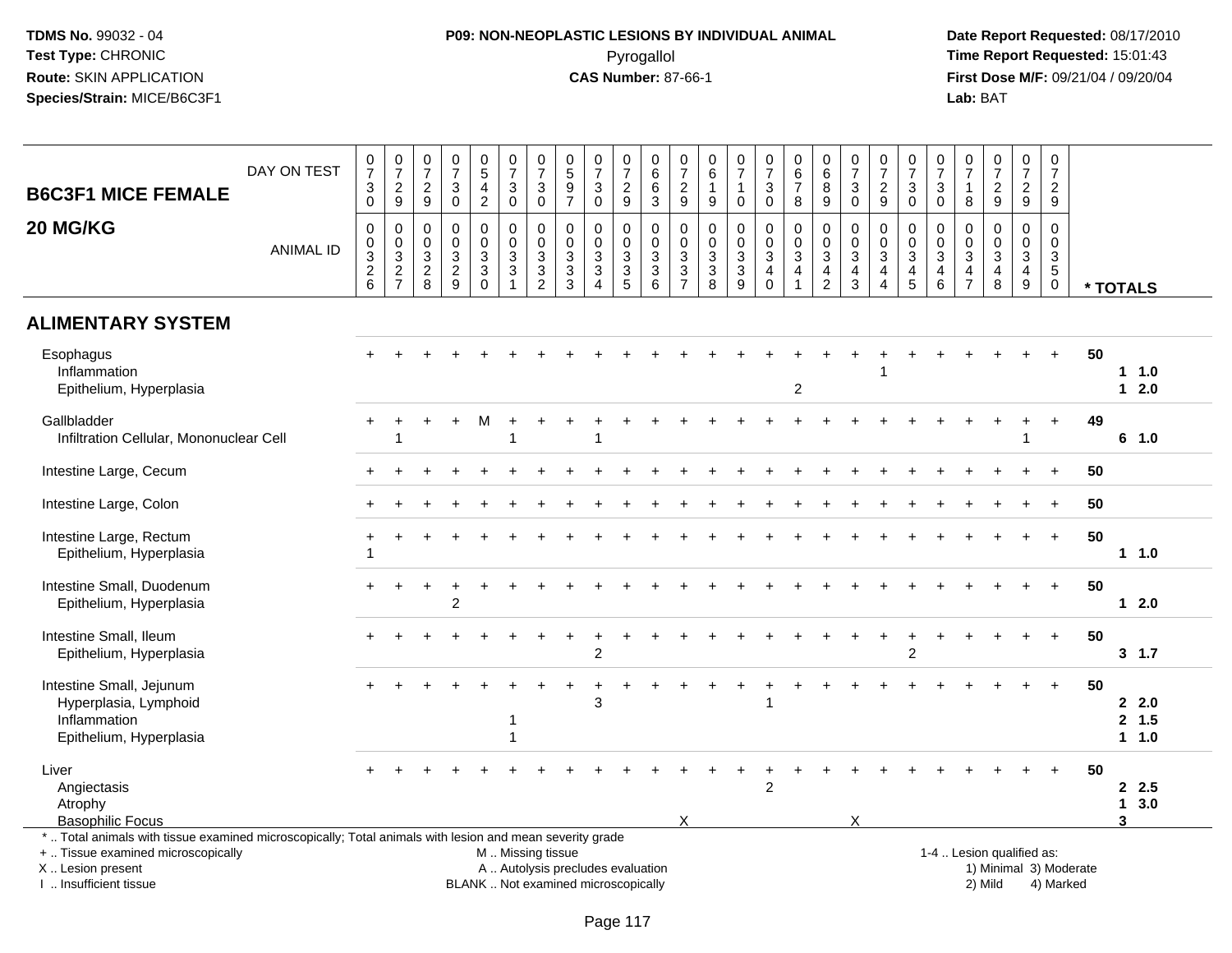## **P09: NON-NEOPLASTIC LESIONS BY INDIVIDUAL ANIMAL**Pyrogallol **Time Report Requested:** 15:01:43

 **Date Report Requested:** 08/17/2010 **First Dose M/F:** 09/21/04 / 09/20/04<br>Lab: BAT **Lab:** BAT

| DAY ON TEST<br><b>B6C3F1 MICE FEMALE</b>                                                                                                                                                                                         | $\frac{0}{7}$<br>$\frac{3}{0}$ | $\frac{0}{7}$<br>$\frac{2}{9}$                      | $\begin{array}{c} 0 \\ 7 \end{array}$<br>$\frac{2}{9}$      | $\begin{array}{c} 0 \\ 7 \end{array}$<br>$\sqrt{3}$<br>$\overline{0}$ | $^{\rm 0}_{\rm 5}$<br>$\frac{4}{2}$                                    | $\frac{0}{7}$<br>$_0^3$                                | $\frac{0}{7}$<br>$\ensuremath{\mathsf{3}}$<br>$\ddot{\mathbf{0}}$ | $\begin{array}{c} 0 \\ 5 \end{array}$<br>$\frac{9}{7}$ | $\frac{0}{7}$<br>$\sqrt{3}$<br>$\overline{0}$                                                       | $\frac{0}{7}$<br>$\frac{2}{9}$                                            | 0<br>$\,6\,$<br>$\,6$<br>$\overline{3}$                                         | 0<br>$\overline{7}$<br>$\frac{2}{9}$                                                                | 0<br>6<br>$\mathbf{1}$<br>$\boldsymbol{9}$                                     | $\frac{0}{7}$<br>$\mathbf{1}$<br>$\mathbf 0$     | $\frac{0}{7}$<br>$_{\rm 0}^3$                                       | $_{\rm 6}^{\rm 0}$<br>$\overline{7}$<br>$\boldsymbol{8}$                                | $\begin{array}{c} 0 \\ 6 \end{array}$<br>8<br>$9\,$                 | $\frac{0}{7}$<br>$_0^3$                     | $\frac{0}{7}$<br>$\frac{2}{9}$                                                              | $\frac{0}{7}$<br>$_0^3$                                        | $\frac{0}{7}$<br>$_{\rm 0}^3$                                             | 0<br>$\overline{7}$<br>$\mathbf{1}$<br>$\bf 8$                                 | $\frac{0}{7}$<br>$\frac{2}{9}$                                               | $\frac{0}{7}$<br>$\frac{2}{9}$                                                     | $\pmb{0}$<br>$\overline{7}$<br>$\frac{2}{9}$                       |                        |                                                                    |
|----------------------------------------------------------------------------------------------------------------------------------------------------------------------------------------------------------------------------------|--------------------------------|-----------------------------------------------------|-------------------------------------------------------------|-----------------------------------------------------------------------|------------------------------------------------------------------------|--------------------------------------------------------|-------------------------------------------------------------------|--------------------------------------------------------|-----------------------------------------------------------------------------------------------------|---------------------------------------------------------------------------|---------------------------------------------------------------------------------|-----------------------------------------------------------------------------------------------------|--------------------------------------------------------------------------------|--------------------------------------------------|---------------------------------------------------------------------|-----------------------------------------------------------------------------------------|---------------------------------------------------------------------|---------------------------------------------|---------------------------------------------------------------------------------------------|----------------------------------------------------------------|---------------------------------------------------------------------------|--------------------------------------------------------------------------------|------------------------------------------------------------------------------|------------------------------------------------------------------------------------|--------------------------------------------------------------------|------------------------|--------------------------------------------------------------------|
| 20 MG/KG<br><b>ANIMAL ID</b>                                                                                                                                                                                                     | $\mathbf 0$<br>$\frac{0}{2}$ 8 | $\mathsf 0$<br>$\mathsf{O}\xspace$<br>$\frac{3}{2}$ | 0<br>$\mathsf{O}\xspace$<br>$\overline{3}$<br>$\frac{2}{8}$ | $\mathbf 0$<br>$\mathbf 0$<br>$\overline{3}$<br>$\frac{2}{9}$         | $\mathsf 0$<br>$\mathbf 0$<br>$\overline{3}$<br>$\sqrt{3}$<br>$\Omega$ | 0<br>$\mathbf 0$<br>$\frac{3}{3}$                      | $\pmb{0}$<br>$\mathbf 0$<br>$\frac{3}{2}$                         | $\mathbf 0$<br>$\mathbf 0$<br>$\frac{3}{3}$<br>3       | $\mathbf 0$<br>$\mathbf 0$<br>$\overline{3}$<br>$\ensuremath{\mathsf{3}}$<br>$\boldsymbol{\Lambda}$ | 0<br>$\mathbf 0$<br>$\sqrt{3}$<br>$\ensuremath{\mathsf{3}}$<br>$\sqrt{5}$ | $\mathbf 0$<br>$\mathsf{O}$<br>$\overline{3}$<br>$\ensuremath{\mathsf{3}}$<br>6 | $\mathbf 0$<br>$\mathsf{O}\xspace$<br>$\overline{3}$<br>$\ensuremath{\mathsf{3}}$<br>$\overline{7}$ | $\mathbf 0$<br>$\mathbf 0$<br>$\overline{3}$<br>$\ensuremath{\mathsf{3}}$<br>8 | $\mathbf 0$<br>$\mathbf 0$<br>$\frac{3}{3}$<br>9 | 0<br>$\mathbf 0$<br>$\overline{3}$<br>$\overline{4}$<br>$\mathbf 0$ | $\mathbf 0$<br>$\mathbf 0$<br>$\overline{3}$<br>$\overline{\mathbf{4}}$<br>$\mathbf{1}$ | $\mathbf 0$<br>$\mathbf 0$<br>3<br>$\overline{a}$<br>$\overline{c}$ | $\mathbf 0$<br>$\mathbf 0$<br>$\frac{3}{4}$ | $\mathbf 0$<br>$\overline{0}$<br>$\overline{3}$<br>$\overline{4}$<br>$\boldsymbol{\Lambda}$ | 0<br>$\mathsf 0$<br>$\begin{array}{c} 3 \\ 4 \\ 5 \end{array}$ | $\mathbf 0$<br>$\mathbf 0$<br>$\overline{3}$<br>$\overline{4}$<br>$\,6\,$ | 0<br>$\Omega$<br>$\ensuremath{\mathsf{3}}$<br>$\overline{4}$<br>$\overline{7}$ | $\mathbf 0$<br>$\mathbf 0$<br>$\overline{3}$<br>$\overline{\mathbf{4}}$<br>8 | $\mathbf 0$<br>$\mathbf 0$<br>$\overline{3}$<br>$\overline{4}$<br>$\boldsymbol{9}$ | $\mathbf 0$<br>$\mathbf 0$<br>$\frac{3}{5}$<br>$\mathsf{O}\xspace$ |                        | * TOTALS                                                           |
| <b>Clear Cell Focus</b><br><b>Eosinophilic Focus</b><br>Hematopoietic Cell Proliferation<br>Hypertrophy, Diffuse<br>Inflammation<br><b>Mixed Cell Focus</b><br>Necrosis<br><b>Tension Lipidosis</b><br>Vacuolization Cytoplasmic | $\mathbf{1}$                   | 2<br>$\overline{1}$                                 | X X X X<br>-1                                               | 2                                                                     | -1<br>$\overline{c}$                                                   | $\overline{2}$                                         | $\overline{c}$                                                    | 1<br>3<br>3                                            | 2<br>X                                                                                              |                                                                           | X X X X<br>Χ                                                                    | $\overline{1}$                                                                                      |                                                                                |                                                  | X<br>$\mathbf 1$                                                    |                                                                                         | $\overline{2}$<br>1                                                 | X                                           | $\mathsf{X}$<br>$\overline{1}$<br>$\mathbf{1}$<br>$\mathbf{1}$                              | $\overline{2}$                                                 | X<br>2                                                                    | X<br>-1<br>-1<br>$\overline{1}$                                                | $\overline{1}$                                                               | $\mathbf{1}$                                                                       | $X$ $X$<br>$\overline{1}$                                          |                        | 3<br>31<br>9 1.4<br>13.0<br>43 1.5<br>4<br>2.5<br>7.1.1<br>$6$ 1.2 |
| Mesentery<br>Fat, Necrosis                                                                                                                                                                                                       |                                |                                                     |                                                             |                                                                       |                                                                        | $\ddot{}$<br>4                                         |                                                                   |                                                        | $\ddot{}$<br>$\overline{4}$                                                                         |                                                                           |                                                                                 |                                                                                                     | $\ddot{}$<br>3                                                                 | $\div$                                           |                                                                     | $\ddot{}$<br>4                                                                          |                                                                     |                                             |                                                                                             | $\ddot{}$<br>3                                                 |                                                                           |                                                                                | $\ddot{}$<br>$\overline{\mathbf{4}}$                                         |                                                                                    |                                                                    | 14                     | 11 3.8                                                             |
| Pancreas<br>Infiltration Cellular, Mononuclear Cell<br>Acinus, Atrophy                                                                                                                                                           |                                | 1                                                   |                                                             |                                                                       |                                                                        |                                                        |                                                                   |                                                        |                                                                                                     |                                                                           |                                                                                 |                                                                                                     |                                                                                |                                                  |                                                                     |                                                                                         |                                                                     |                                             |                                                                                             |                                                                |                                                                           |                                                                                |                                                                              |                                                                                    | $+$                                                                | 50                     | 24 1.1<br>1.1.0                                                    |
| <b>Salivary Glands</b><br>Infiltration Cellular, Mononuclear Cell<br>Inflammation                                                                                                                                                |                                | $\overline{1}$                                      |                                                             | $\overline{2}$                                                        | $\overline{2}$                                                         | $\overline{2}$                                         |                                                                   |                                                        |                                                                                                     |                                                                           |                                                                                 |                                                                                                     |                                                                                |                                                  |                                                                     |                                                                                         |                                                                     |                                             | -1                                                                                          | $\overline{1}$                                                 | $\mathfrak{p}$                                                            |                                                                                |                                                                              | $\mathbf{1}$                                                                       | $\overline{1}$                                                     | 50                     | 38 1.2<br>$12.0$                                                   |
| Stomach, Forestomach<br>Infiltration Cellular, Mononuclear Cell<br>Inflammation<br>Ulcer<br>Epithelium, Hyperkeratosis<br>Epithelium, Hyperplasia, Squamous                                                                      |                                |                                                     |                                                             |                                                                       |                                                                        |                                                        |                                                                   |                                                        |                                                                                                     |                                                                           |                                                                                 |                                                                                                     | 3<br>3<br>4                                                                    | $\overline{2}$                                   |                                                                     |                                                                                         |                                                                     |                                             |                                                                                             |                                                                |                                                                           |                                                                                |                                                                              |                                                                                    | $\ddot{}$                                                          | 50                     | $1 1.0$<br>2.5<br>13.0<br>2, 3.5<br>3, 3.0                         |
| Stomach, Glandular<br>Cyst<br>Hyperplasia                                                                                                                                                                                        |                                |                                                     | 1                                                           | -1                                                                    |                                                                        |                                                        | $\mathbf{1}$                                                      |                                                        |                                                                                                     | 1                                                                         |                                                                                 |                                                                                                     |                                                                                |                                                  |                                                                     | 1                                                                                       |                                                                     |                                             |                                                                                             |                                                                |                                                                           |                                                                                |                                                                              |                                                                                    |                                                                    | 50                     | 15 1.0<br>$1 \t1.0$                                                |
| *  Total animals with tissue examined microscopically; Total animals with lesion and mean severity grade<br>+  Tissue examined microscopically<br>X  Lesion present                                                              |                                |                                                     |                                                             |                                                                       |                                                                        | M  Missing tissue<br>A  Autolysis precludes evaluation |                                                                   |                                                        |                                                                                                     |                                                                           |                                                                                 |                                                                                                     |                                                                                |                                                  |                                                                     |                                                                                         |                                                                     |                                             |                                                                                             |                                                                |                                                                           |                                                                                | 1-4  Lesion qualified as:                                                    |                                                                                    |                                                                    | 1) Minimal 3) Moderate |                                                                    |

I .. Insufficient tissue

BLANK .. Not examined microscopically 2) Mild 4) Marked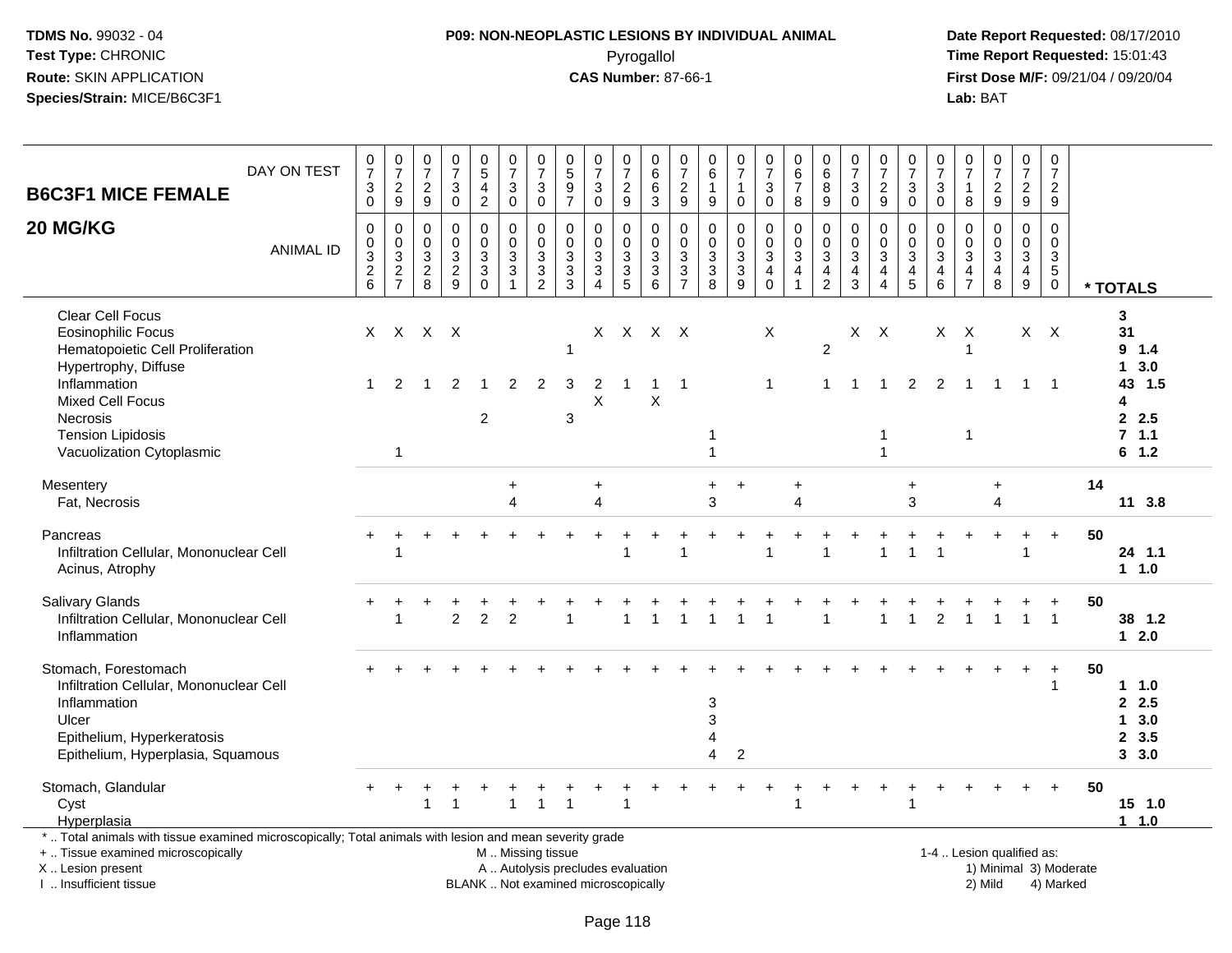### **P09: NON-NEOPLASTIC LESIONS BY INDIVIDUAL ANIMAL**Pyrogallol **Time Report Requested:** 15:01:43

 **Date Report Requested:** 08/17/2010 **First Dose M/F:** 09/21/04 / 09/20/04<br>Lab: BAT **Lab:** BAT

| <b>B6C3F1 MICE FEMALE</b>                                                                                                                                                                     | DAY ON TEST      | $\frac{0}{7}$<br>$\ensuremath{\mathsf{3}}$<br>$\mathbf 0$                              | $\frac{0}{7}$<br>$\frac{2}{9}$                | $\frac{0}{7}$<br>$\frac{2}{9}$                                          | 0<br>$\overline{7}$<br>$\ensuremath{\mathsf{3}}$<br>$\mathbf 0$ | $\begin{array}{c} 0 \\ 5 \end{array}$<br>$\frac{4}{2}$ | $\frac{0}{7}$<br>$\mathbf{3}$<br>$\mathsf 0$                                  | $\begin{array}{c} 0 \\ 7 \end{array}$<br>$\sqrt{3}$<br>$\mathbf 0$ | $\begin{array}{c} 0 \\ 5 \end{array}$<br>$\frac{9}{7}$                   | 0<br>$\overline{7}$<br>$\ensuremath{\mathsf{3}}$<br>$\Omega$                                        | 0<br>$\overline{7}$<br>$\frac{2}{9}$                 | 0<br>6<br>6<br>3                | $\frac{0}{7}$<br>$\frac{2}{9}$ | 0<br>$\,6\,$<br>$\mathbf{1}$<br>$\boldsymbol{9}$        | $\begin{array}{c} 0 \\ 7 \end{array}$<br>$\mathbf 1$<br>$\mathbf 0$       | $\frac{0}{7}$<br>$\ensuremath{\mathsf{3}}$<br>$\mathbf 0$                              | $\pmb{0}$<br>6<br>$\overline{7}$<br>8                                        | $\begin{array}{c} 0 \\ 6 \end{array}$<br>8<br>9        | $\frac{0}{7}$<br>$\ensuremath{\mathsf{3}}$<br>$\mathbf 0$                                   | $\frac{0}{7}$<br>$\frac{2}{9}$                                           | $\frac{0}{7}$<br>$\ensuremath{\mathsf{3}}$<br>$\mathbf 0$               | 0<br>$\overline{7}$<br>$\sqrt{3}$<br>$\mathbf 0$                   | 0<br>$\overline{7}$<br>$\mathbf{1}$<br>8  | 0<br>$\overline{7}$<br>$\frac{2}{9}$                                                       | 0<br>$\overline{7}$<br>$\frac{2}{9}$                   | 0<br>$\overline{7}$<br>$\overline{a}$<br>$\boldsymbol{9}$         |                        |                                                         |
|-----------------------------------------------------------------------------------------------------------------------------------------------------------------------------------------------|------------------|----------------------------------------------------------------------------------------|-----------------------------------------------|-------------------------------------------------------------------------|-----------------------------------------------------------------|--------------------------------------------------------|-------------------------------------------------------------------------------|--------------------------------------------------------------------|--------------------------------------------------------------------------|-----------------------------------------------------------------------------------------------------|------------------------------------------------------|---------------------------------|--------------------------------|---------------------------------------------------------|---------------------------------------------------------------------------|----------------------------------------------------------------------------------------|------------------------------------------------------------------------------|--------------------------------------------------------|---------------------------------------------------------------------------------------------|--------------------------------------------------------------------------|-------------------------------------------------------------------------|--------------------------------------------------------------------|-------------------------------------------|--------------------------------------------------------------------------------------------|--------------------------------------------------------|-------------------------------------------------------------------|------------------------|---------------------------------------------------------|
| 20 MG/KG                                                                                                                                                                                      | <b>ANIMAL ID</b> | $\mathbf 0$<br>0<br>$\ensuremath{\mathsf{3}}$<br>$\begin{array}{c} 2 \\ 6 \end{array}$ | $\mathbf 0$<br>$\frac{0}{2}$<br>$\frac{3}{7}$ | $\mathbf 0$<br>$\mathbf 0$<br>$\ensuremath{\mathsf{3}}$<br>$_{\rm 8}^2$ | $\mathbf 0$<br>$\mathbf 0$<br>3<br>$\frac{2}{9}$                | 0<br>0<br>$\mathbf 3$<br>$\mathbf{3}$<br>$\mathbf 0$   | $\mathbf 0$<br>0<br>$\ensuremath{\mathsf{3}}$<br>$\sqrt{3}$<br>$\overline{1}$ | $\mathbf 0$<br>0<br>$\ensuremath{\mathsf{3}}$<br>$\frac{3}{2}$     | $\mathbf 0$<br>0<br>$\ensuremath{\mathsf{3}}$<br>$\frac{3}{3}$           | $\Omega$<br>$\mathbf 0$<br>$\ensuremath{\mathsf{3}}$<br>$\ensuremath{\mathsf{3}}$<br>$\overline{A}$ | 0<br>0<br>$\ensuremath{\mathsf{3}}$<br>$\frac{3}{5}$ | 0<br>0<br>3<br>$\mathsf 3$<br>6 | 0<br>0<br>3<br>$\frac{3}{7}$   | $\mathbf 0$<br>0<br>$\ensuremath{\mathsf{3}}$<br>$_8^3$ | $\mathbf 0$<br>$\mathsf{O}\xspace$<br>$\ensuremath{\mathsf{3}}$<br>$_9^3$ | 0<br>$\mathbf 0$<br>$\ensuremath{\mathsf{3}}$<br>$\overline{4}$<br>$\ddot{\mathbf{0}}$ | $\mathbf 0$<br>$\mathbf 0$<br>$\sqrt{3}$<br>$\overline{4}$<br>$\overline{1}$ | $\mathbf 0$<br>$\mathbf 0$<br>3<br>4<br>$\overline{2}$ | $\mathbf 0$<br>$\mathbf 0$<br>$\ensuremath{\mathsf{3}}$<br>$\overline{4}$<br>$\overline{3}$ | $\mathbf 0$<br>$\mathbf 0$<br>$\mathbf{3}$<br>$\overline{4}$<br>$\Delta$ | 0<br>0<br>$\ensuremath{\mathsf{3}}$<br>$\overline{4}$<br>$\overline{5}$ | $\mathbf 0$<br>$\Omega$<br>$\sqrt{3}$<br>$\overline{a}$<br>$\,6\,$ | 0<br>$\Omega$<br>3<br>4<br>$\overline{7}$ | $\Omega$<br>$\mathbf 0$<br>$\ensuremath{\mathsf{3}}$<br>$\overline{\mathbf{4}}$<br>$\,8\,$ | 0<br>$\mathbf 0$<br>$\mathbf 3$<br>$\overline{4}$<br>9 | $\mathbf 0$<br>0<br>$\ensuremath{\mathsf{3}}$<br>5<br>$\mathbf 0$ |                        | * TOTALS                                                |
| Infiltration Cellular, Mononuclear Cell<br>Inflammation<br>Mineralization<br>Ulcer                                                                                                            |                  |                                                                                        |                                               |                                                                         |                                                                 |                                                        |                                                                               | $\overline{1}$                                                     |                                                                          |                                                                                                     |                                                      |                                 |                                | 3<br>3                                                  |                                                                           |                                                                                        |                                                                              |                                                        |                                                                                             |                                                                          |                                                                         |                                                                    |                                           |                                                                                            |                                                        |                                                                   |                        | 5 1.0<br>13.0<br>$1 1.0$<br>13.0                        |
| Tooth<br>Dysplasia                                                                                                                                                                            |                  |                                                                                        | $\ddot{}$<br>$\boldsymbol{\mathsf{X}}$        |                                                                         |                                                                 |                                                        |                                                                               |                                                                    |                                                                          |                                                                                                     |                                                      |                                 |                                |                                                         |                                                                           |                                                                                        |                                                                              |                                                        |                                                                                             | $\ddot{}$<br>X                                                           |                                                                         |                                                                    |                                           |                                                                                            |                                                        |                                                                   | 4                      | 4                                                       |
| <b>CARDIOVASCULAR SYSTEM</b>                                                                                                                                                                  |                  |                                                                                        |                                               |                                                                         |                                                                 |                                                        |                                                                               |                                                                    |                                                                          |                                                                                                     |                                                      |                                 |                                |                                                         |                                                                           |                                                                                        |                                                                              |                                                        |                                                                                             |                                                                          |                                                                         |                                                                    |                                           |                                                                                            |                                                        |                                                                   |                        |                                                         |
| <b>Blood Vessel</b>                                                                                                                                                                           |                  |                                                                                        |                                               |                                                                         |                                                                 |                                                        |                                                                               |                                                                    |                                                                          |                                                                                                     |                                                      |                                 |                                |                                                         |                                                                           |                                                                                        |                                                                              |                                                        |                                                                                             |                                                                          |                                                                         |                                                                    |                                           |                                                                                            |                                                        |                                                                   | 50                     |                                                         |
| Heart<br>Cardiomyopathy<br>Infiltration Cellular, Mononuclear Cell<br>Inflammation<br>Mineralization<br>Thrombosis<br>Myocardium, Vacuolization Cytoplasmic                                   |                  |                                                                                        | $\overline{1}$<br>$\overline{1}$              | 1                                                                       |                                                                 |                                                        | 1                                                                             | $\overline{1}$                                                     |                                                                          | 1                                                                                                   | $\overline{1}$                                       |                                 |                                | $\mathbf 1$<br>$\overline{c}$                           | 1<br>$\overline{2}$                                                       | 1                                                                                      |                                                                              | $\overline{1}$                                         |                                                                                             | 1                                                                        |                                                                         | $\overline{1}$                                                     | 1                                         |                                                                                            | 1<br>1                                                 | $+$                                                               | 50                     | $35$ 1.1<br>4 1.0<br>$12.0$<br>2.0<br>$1 1.0$<br>$12.0$ |
| <b>ENDOCRINE SYSTEM</b>                                                                                                                                                                       |                  |                                                                                        |                                               |                                                                         |                                                                 |                                                        |                                                                               |                                                                    |                                                                          |                                                                                                     |                                                      |                                 |                                |                                                         |                                                                           |                                                                                        |                                                                              |                                                        |                                                                                             |                                                                          |                                                                         |                                                                    |                                           |                                                                                            |                                                        |                                                                   |                        |                                                         |
| <b>Adrenal Cortex</b><br>Angiectasis<br>Hematopoietic Cell Proliferation<br>Hyperplasia<br>Hypertrophy<br>Subcapsular, Hyperplasia                                                            |                  |                                                                                        | 2                                             | 2                                                                       | 2                                                               | $\overline{1}$                                         | $\mathbf{1}$                                                                  | $\overline{2}$                                                     | $\overline{2}$                                                           | 3<br>-1                                                                                             | 2                                                    | $\overline{2}$                  | 2                              | $\mathbf 1$                                             | 2                                                                         | $\overline{2}$                                                                         | $\mathbf 1$                                                                  | $\mathbf{1}$<br>1                                      | 3<br>$\overline{2}$                                                                         | $\overline{2}$                                                           | -1                                                                      | -1                                                                 | 2                                         | $\overline{1}$                                                                             | $\overline{1}$                                         | $\overline{\phantom{1}}$                                          | 50                     | 2.0<br>4 1.0<br>$1 1.0$<br>$5 \t1.8$<br>49 1.7          |
| Adrenal Medulla                                                                                                                                                                               |                  |                                                                                        |                                               |                                                                         |                                                                 |                                                        |                                                                               |                                                                    |                                                                          |                                                                                                     |                                                      |                                 |                                |                                                         |                                                                           |                                                                                        |                                                                              |                                                        |                                                                                             |                                                                          |                                                                         |                                                                    |                                           |                                                                                            |                                                        |                                                                   | 50                     |                                                         |
| *  Total animals with tissue examined microscopically; Total animals with lesion and mean severity grade<br>+  Tissue examined microscopically<br>X  Lesion present<br>I  Insufficient tissue |                  |                                                                                        |                                               |                                                                         |                                                                 |                                                        | M  Missing tissue                                                             |                                                                    | A  Autolysis precludes evaluation<br>BLANK  Not examined microscopically |                                                                                                     |                                                      |                                 |                                |                                                         |                                                                           |                                                                                        |                                                                              |                                                        |                                                                                             |                                                                          |                                                                         |                                                                    |                                           | 1-4  Lesion qualified as:<br>2) Mild                                                       |                                                        | 4) Marked                                                         | 1) Minimal 3) Moderate |                                                         |

I .. Insufficient tissue

Page 119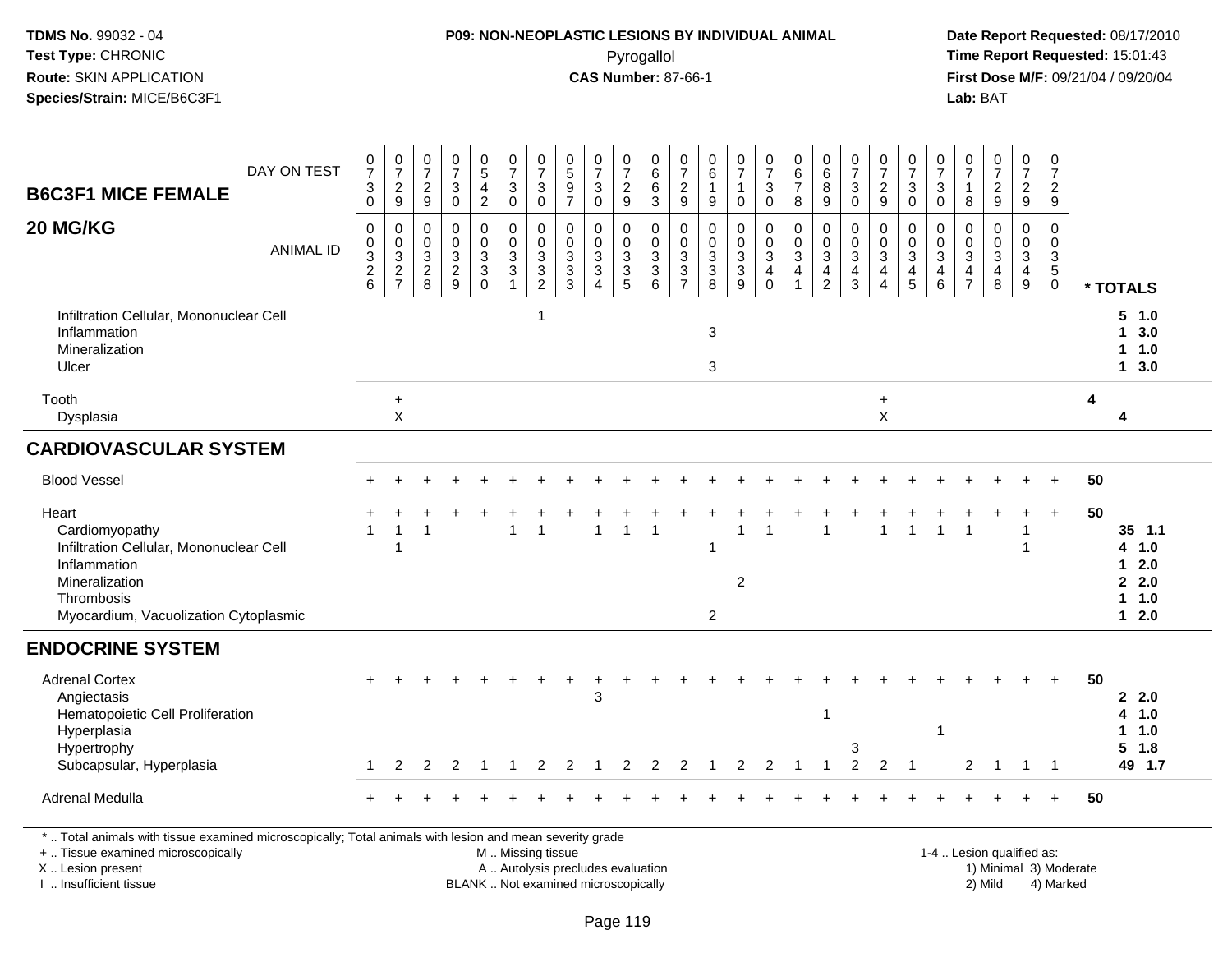## **P09: NON-NEOPLASTIC LESIONS BY INDIVIDUAL ANIMAL**Pyrogallol **Time Report Requested:** 15:01:43

 **Date Report Requested:** 08/17/2010 **First Dose M/F:** 09/21/04 / 09/20/04<br>Lab: BAT **Lab:** BAT

| <b>B6C3F1 MICE FEMALE</b>                                                                                                                                           | DAY ON TEST      | $\frac{0}{7}$<br>$\sqrt{3}$<br>$\mathbf 0$                                          | $\frac{0}{7}$<br>$\frac{2}{9}$                                 | $\frac{0}{7}$<br>$\overline{2}$<br>9                        | $\frac{0}{7}$<br>$\sqrt{3}$<br>$\mathbf 0$          | $\begin{array}{c} 0 \\ 5 \end{array}$<br>4<br>$\overline{2}$ | $\frac{0}{7}$<br>$\mathbf{3}$<br>$\mathbf 0$                                 | $\frac{0}{7}$<br>$\mathbf{3}$<br>$\mathbf 0$                      | $\begin{smallmatrix}0\0\5\end{smallmatrix}$<br>$\overline{9}$<br>$\overline{7}$ | $\frac{0}{7}$<br>$\ensuremath{\mathsf{3}}$<br>$\mathbf 0$             | $\frac{0}{7}$<br>$\frac{2}{9}$                                      | 0<br>$6\overline{6}$<br>$\,6\,$<br>$\mathbf{3}$               | $\frac{0}{7}$<br>$\overline{c}$<br>$\boldsymbol{9}$                                     | 0<br>$6\overline{6}$<br>$\mathbf{1}$<br>9                     | $\frac{0}{7}$<br>$\mathbf{1}$<br>0     | $\frac{0}{7}$<br>$\mathbf{3}$<br>$\mathbf 0$                   | $\begin{array}{c} 0 \\ 6 \end{array}$<br>$\overline{7}$<br>8 | $\begin{array}{c} 0 \\ 6 \end{array}$<br>$\bf 8$<br>9                          | $\frac{0}{7}$<br>$\mathbf{3}$<br>$\Omega$                          | $\frac{0}{7}$<br>$\boldsymbol{2}$<br>9                                      | $\frac{0}{7}$<br>$\ensuremath{\mathsf{3}}$<br>$\mathbf 0$                    | $\frac{0}{7}$<br>3<br>$\mathbf 0$   | $\frac{0}{7}$<br>$\mathbf{1}$<br>8                                                    | $\frac{0}{7}$<br>$\overline{a}$<br>9                              | $\frac{0}{7}$<br>$\overline{a}$<br>9                                                |                | 0<br>$\overline{7}$<br>$\overline{2}$<br>9                        |                                 |
|---------------------------------------------------------------------------------------------------------------------------------------------------------------------|------------------|-------------------------------------------------------------------------------------|----------------------------------------------------------------|-------------------------------------------------------------|-----------------------------------------------------|--------------------------------------------------------------|------------------------------------------------------------------------------|-------------------------------------------------------------------|---------------------------------------------------------------------------------|-----------------------------------------------------------------------|---------------------------------------------------------------------|---------------------------------------------------------------|-----------------------------------------------------------------------------------------|---------------------------------------------------------------|----------------------------------------|----------------------------------------------------------------|--------------------------------------------------------------|--------------------------------------------------------------------------------|--------------------------------------------------------------------|-----------------------------------------------------------------------------|------------------------------------------------------------------------------|-------------------------------------|---------------------------------------------------------------------------------------|-------------------------------------------------------------------|-------------------------------------------------------------------------------------|----------------|-------------------------------------------------------------------|---------------------------------|
| 20 MG/KG                                                                                                                                                            | <b>ANIMAL ID</b> | $\mathbf 0$<br>$\mathbf 0$<br>$\mathbf{3}$<br>$\begin{array}{c} 2 \\ 6 \end{array}$ | $\mathbf 0$<br>$\begin{array}{c} 0 \\ 3 \\ 2 \\ 7 \end{array}$ | $\Omega$<br>0<br>$\ensuremath{\mathsf{3}}$<br>$\frac{2}{8}$ | $\Omega$<br>$\Omega$<br>$\sqrt{3}$<br>$\frac{2}{9}$ | $\mathbf 0$<br>0<br>$\mathbf{3}$<br>$\mathbf{3}$<br>$\Omega$ | $\mathbf 0$<br>$\pmb{0}$<br>$\ensuremath{\mathsf{3}}$<br>3<br>$\overline{1}$ | $\mathbf 0$<br>$\mathbf 0$<br>$\mathbf{3}$<br>3<br>$\overline{2}$ | $\Omega$<br>0<br>$\ensuremath{\mathsf{3}}$<br>$\sqrt{3}$<br>3                   | $\mathbf 0$<br>$\mathbf 0$<br>$\frac{3}{3}$<br>$\boldsymbol{\Lambda}$ | 0<br>$\boldsymbol{0}$<br>$\ensuremath{\mathsf{3}}$<br>$\frac{3}{5}$ | $\mathbf 0$<br>$\mathbf 0$<br>$\sqrt{3}$<br>$\mathbf{3}$<br>6 | $\mathbf 0$<br>$\mathbf 0$<br>$\ensuremath{\mathsf{3}}$<br>$\sqrt{3}$<br>$\overline{7}$ | $\mathbf 0$<br>$\mathbf 0$<br>$\sqrt{3}$<br>$\mathbf{3}$<br>8 | $\mathbf 0$<br>0<br>3<br>$\frac{3}{9}$ | $\mathbf 0$<br>0<br>$\mathbf{3}$<br>$\overline{4}$<br>$\Omega$ | $\mathbf 0$<br>$\pmb{0}$<br>$\ensuremath{\mathsf{3}}$<br>4   | $\mathbf{0}$<br>$\mathbf 0$<br>$\mathsf 3$<br>$\overline{a}$<br>$\overline{2}$ | $\mathbf 0$<br>0<br>$\sqrt{3}$<br>$\overline{4}$<br>$\overline{3}$ | 0<br>0<br>$\mathsf 3$<br>$\overline{\mathbf{4}}$<br>$\overline{\mathbf{4}}$ | $\mathbf 0$<br>$\mathbf 0$<br>$\sqrt{3}$<br>$\overline{4}$<br>$\overline{5}$ | $\Omega$<br>$\Omega$<br>3<br>4<br>6 | $\Omega$<br>$\Omega$<br>$\ensuremath{\mathsf{3}}$<br>$\overline{4}$<br>$\overline{7}$ | $\mathbf 0$<br>$\mathbf 0$<br>$\mathbf{3}$<br>$\overline{4}$<br>8 | $\mathbf 0$<br>$\mathbf 0$<br>$\mathbf{3}$<br>$\begin{array}{c} 4 \\ 9 \end{array}$ |                | $\mathbf 0$<br>0<br>$\ensuremath{\mathsf{3}}$<br>5<br>$\mathbf 0$ | * TOTALS                        |
| Hyperplasia                                                                                                                                                         |                  |                                                                                     |                                                                |                                                             |                                                     |                                                              |                                                                              |                                                                   |                                                                                 |                                                                       |                                                                     |                                                               |                                                                                         |                                                               |                                        |                                                                |                                                              |                                                                                |                                                                    |                                                                             |                                                                              |                                     |                                                                                       |                                                                   |                                                                                     |                |                                                                   | 2, 1.5                          |
| Islets, Pancreatic<br>Hyperplasia                                                                                                                                   |                  | $\ddot{}$                                                                           | $\overline{2}$                                                 |                                                             |                                                     |                                                              |                                                                              |                                                                   |                                                                                 |                                                                       | Δ                                                                   |                                                               | $\overline{2}$                                                                          |                                                               |                                        |                                                                |                                                              |                                                                                |                                                                    |                                                                             |                                                                              |                                     |                                                                                       | $\overline{\mathbf{1}}$                                           |                                                                                     | $\ddot{}$      | 50                                                                | 12 1.5                          |
| Parathyroid Gland<br>Cyst<br>Hyperplasia                                                                                                                            |                  | $+$                                                                                 |                                                                |                                                             | м                                                   |                                                              |                                                                              |                                                                   |                                                                                 |                                                                       |                                                                     |                                                               |                                                                                         |                                                               | M                                      |                                                                |                                                              |                                                                                |                                                                    |                                                                             |                                                                              |                                     |                                                                                       |                                                                   |                                                                                     | $\ddot{}$      | 39<br>2                                                           | 2 1.0<br>22.0                   |
| <b>Pituitary Gland</b><br>Hemorrhage<br>Pars Distalis, Hyperplasia                                                                                                  |                  | $\overline{2}$                                                                      |                                                                |                                                             |                                                     |                                                              | $\overline{2}$                                                               |                                                                   | $\overline{2}$                                                                  | $\overline{\mathbf{1}}$                                               |                                                                     | $\overline{2}$                                                | $\mathbf{1}$                                                                            | 3                                                             |                                        |                                                                | 3                                                            | $\overline{1}$                                                                 |                                                                    |                                                                             |                                                                              |                                     |                                                                                       | $\overline{2}$                                                    |                                                                                     | $\ddot{}$      | 50<br>3                                                           | $1 \quad 3.0$<br>19 1.8         |
| <b>Thyroid Gland</b><br>Infiltration Cellular, Mononuclear Cell                                                                                                     |                  |                                                                                     |                                                                |                                                             |                                                     |                                                              |                                                                              |                                                                   |                                                                                 |                                                                       |                                                                     |                                                               |                                                                                         |                                                               |                                        |                                                                |                                                              |                                                                                |                                                                    |                                                                             |                                                                              |                                     |                                                                                       |                                                                   |                                                                                     | $\overline{+}$ | 50                                                                | 2, 1.5                          |
| <b>GENERAL BODY SYSTEM</b>                                                                                                                                          |                  |                                                                                     |                                                                |                                                             |                                                     |                                                              |                                                                              |                                                                   |                                                                                 |                                                                       |                                                                     |                                                               |                                                                                         |                                                               |                                        |                                                                |                                                              |                                                                                |                                                                    |                                                                             |                                                                              |                                     |                                                                                       |                                                                   |                                                                                     |                |                                                                   |                                 |
| <b>NONE</b>                                                                                                                                                         |                  |                                                                                     |                                                                |                                                             |                                                     |                                                              |                                                                              |                                                                   |                                                                                 |                                                                       |                                                                     |                                                               |                                                                                         |                                                               |                                        |                                                                |                                                              |                                                                                |                                                                    |                                                                             |                                                                              |                                     |                                                                                       |                                                                   |                                                                                     |                |                                                                   |                                 |
| <b>GENITAL SYSTEM</b>                                                                                                                                               |                  |                                                                                     |                                                                |                                                             |                                                     |                                                              |                                                                              |                                                                   |                                                                                 |                                                                       |                                                                     |                                                               |                                                                                         |                                                               |                                        |                                                                |                                                              |                                                                                |                                                                    |                                                                             |                                                                              |                                     |                                                                                       |                                                                   |                                                                                     |                |                                                                   |                                 |
| <b>Clitoral Gland</b><br>Infiltration Cellular, Mononuclear Cell<br>Inflammation                                                                                    |                  | $\mathbf 1$                                                                         | -1                                                             |                                                             |                                                     |                                                              |                                                                              | $\mathbf{1}$                                                      |                                                                                 | $\mathbf{1}$                                                          | -1                                                                  |                                                               |                                                                                         |                                                               |                                        |                                                                |                                                              |                                                                                |                                                                    |                                                                             |                                                                              |                                     |                                                                                       |                                                                   |                                                                                     | $\ddot{}$      | 50                                                                | 2, 1.0<br>8 1.0                 |
| Ovary<br>Angiectasis<br>Cyst<br>Infiltration Cellular, Mononuclear Cell<br>Inflammation                                                                             |                  | $\ddot{}$<br>$\overline{c}$<br>3                                                    |                                                                | $\overline{c}$                                              |                                                     |                                                              | $\overline{2}$                                                               | $\sqrt{2}$                                                        | 2                                                                               |                                                                       | 3                                                                   | $\overline{c}$                                                | 1                                                                                       |                                                               |                                        | $\mathbf 1$                                                    |                                                              |                                                                                |                                                                    | $\overline{c}$                                                              |                                                                              |                                     |                                                                                       |                                                                   |                                                                                     |                | 50                                                                | 2.5<br>13 1.9<br>62.2<br>2, 1.5 |
| *  Total animals with tissue examined microscopically; Total animals with lesion and mean severity grade<br>+  Tissue examined microscopically<br>X  Lesion present |                  |                                                                                     |                                                                |                                                             |                                                     |                                                              | M  Missing tissue<br>A  Autolysis precludes evaluation                       |                                                                   |                                                                                 |                                                                       |                                                                     |                                                               |                                                                                         |                                                               |                                        |                                                                |                                                              |                                                                                |                                                                    |                                                                             |                                                                              |                                     |                                                                                       | 1-4  Lesion qualified as:                                         |                                                                                     |                | 1) Minimal 3) Moderate                                            |                                 |

I .. Insufficient tissue

BLANK .. Not examined microscopically and the contract of the contract of the contract of the contract of the contract of the contract of the contract of the contract of the contract of the contract of the contract of the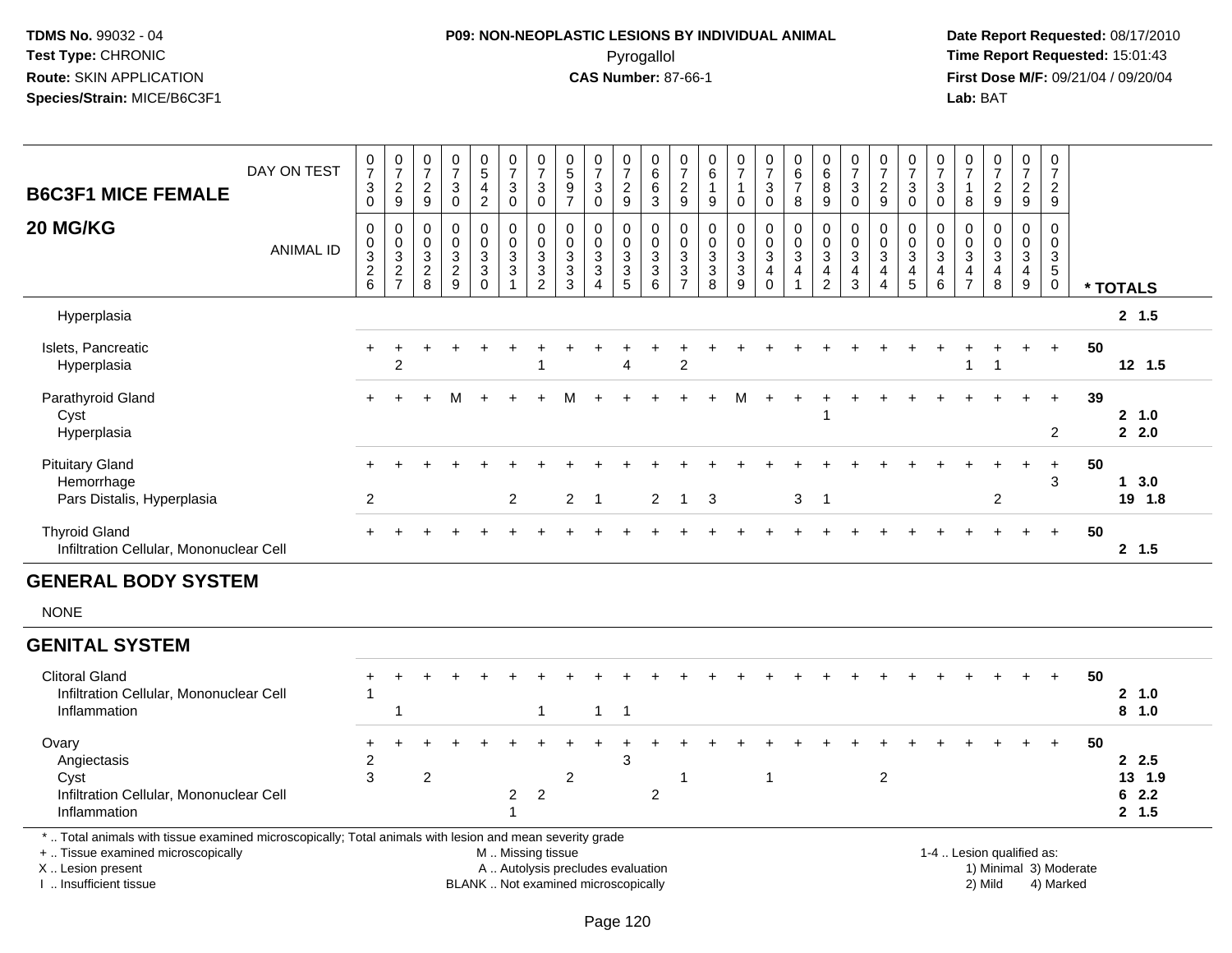## **P09: NON-NEOPLASTIC LESIONS BY INDIVIDUAL ANIMAL**Pyrogallol **Time Report Requested:** 15:01:43

 **Date Report Requested:** 08/17/2010 **First Dose M/F:** 09/21/04 / 09/20/04<br>Lab: BAT **Lab:** BAT

| DAY ON TEST<br><b>B6C3F1 MICE FEMALE</b>                                                                                                                                                                                                   | 0<br>$\overline{7}$<br>$_0^3$                         | $\frac{0}{7}$<br>$\frac{2}{9}$            | $\frac{0}{7}$<br>$\frac{2}{9}$                | $\pmb{0}$<br>$\overline{7}$<br>$\ensuremath{\mathsf{3}}$<br>$\overline{0}$     | $\begin{array}{c} 0 \\ 5 \end{array}$<br>$\overline{4}$<br>$\overline{2}$ | 0<br>$\overline{7}$<br>3<br>$\overline{0}$            | $\begin{array}{c} 0 \\ 7 \end{array}$<br>$\ensuremath{\mathsf{3}}$<br>$\bar{0}$                      | $\begin{array}{c} 0 \\ 5 \end{array}$<br>$\frac{9}{7}$           | $\frac{0}{7}$<br>3<br>$\mathbf 0$                                                | $\frac{0}{7}$<br>$\frac{2}{9}$                                        | 0<br>$\,6\,$<br>$\,6$<br>$\overline{3}$                                    | 0<br>$\overline{7}$<br>$\frac{2}{9}$                                                         | 0<br>6<br>1<br>$\boldsymbol{9}$                                                 | $\begin{array}{c} 0 \\ 7 \end{array}$<br>$\mathbf{1}$<br>$\mathbf 0$                    | $\mathbf 0$<br>$\overline{7}$<br>$\mathbf{3}$<br>$\mathsf{O}\xspace$       | 0<br>$\,6\,$<br>$\overline{7}$<br>8                                                   | $\pmb{0}$<br>$\,6\,$<br>8<br>$\boldsymbol{9}$                       | $\frac{0}{7}$<br>3<br>$\mathbf 0$                                              | $\frac{0}{7}$<br>$\frac{2}{9}$                                     | $\pmb{0}$<br>$\overline{7}$<br>$\ensuremath{\mathsf{3}}$<br>$\overline{0}$ | $\frac{0}{7}$<br>$\sqrt{3}$<br>$\mathbf 0$                       | $\frac{0}{7}$<br>$\overline{1}$<br>$\bf8$                  | $\begin{array}{c} 0 \\ 7 \end{array}$<br>$\frac{2}{9}$                                  | $\frac{0}{7}$<br>$\frac{2}{9}$                                       | 0<br>$\boldsymbol{7}$<br>$\frac{2}{9}$           |                        |                                                           |
|--------------------------------------------------------------------------------------------------------------------------------------------------------------------------------------------------------------------------------------------|-------------------------------------------------------|-------------------------------------------|-----------------------------------------------|--------------------------------------------------------------------------------|---------------------------------------------------------------------------|-------------------------------------------------------|------------------------------------------------------------------------------------------------------|------------------------------------------------------------------|----------------------------------------------------------------------------------|-----------------------------------------------------------------------|----------------------------------------------------------------------------|----------------------------------------------------------------------------------------------|---------------------------------------------------------------------------------|-----------------------------------------------------------------------------------------|----------------------------------------------------------------------------|---------------------------------------------------------------------------------------|---------------------------------------------------------------------|--------------------------------------------------------------------------------|--------------------------------------------------------------------|----------------------------------------------------------------------------|------------------------------------------------------------------|------------------------------------------------------------|-----------------------------------------------------------------------------------------|----------------------------------------------------------------------|--------------------------------------------------|------------------------|-----------------------------------------------------------|
| 20 MG/KG<br><b>ANIMAL ID</b>                                                                                                                                                                                                               | $\mathbf 0$<br>0<br>$\overline{3}$<br>$\sqrt{2}$<br>6 | $\mathbf 0$<br>$\pmb{0}$<br>$\frac{3}{2}$ | 0<br>0<br>$\mathbf{3}$<br>$\overline{c}$<br>8 | $\mathbf 0$<br>$\mathbf 0$<br>$\ensuremath{\mathsf{3}}$<br>$\overline{c}$<br>9 | $\mathbf 0$<br>0<br>$\ensuremath{\mathsf{3}}$<br>$\mathbf{3}$<br>$\Omega$ | $\mathbf 0$<br>0<br>3<br>$\sqrt{3}$<br>$\overline{1}$ | $\mathbf 0$<br>$\pmb{0}$<br>$\ensuremath{\mathsf{3}}$<br>$\ensuremath{\mathsf{3}}$<br>$\overline{2}$ | $\mathbf 0$<br>0<br>$\sqrt{3}$<br>$\ensuremath{\mathsf{3}}$<br>3 | $\mathbf 0$<br>$\mathbf 0$<br>$\sqrt{3}$<br>$\sqrt{3}$<br>$\boldsymbol{\Lambda}$ | 0<br>0<br>$\ensuremath{\mathsf{3}}$<br>$\ensuremath{\mathsf{3}}$<br>5 | $\mathbf 0$<br>$\mathbf 0$<br>$\ensuremath{\mathsf{3}}$<br>$\sqrt{3}$<br>6 | 0<br>$\mathbf 0$<br>$\ensuremath{\mathsf{3}}$<br>$\ensuremath{\mathsf{3}}$<br>$\overline{7}$ | 0<br>$\mathbf 0$<br>$\ensuremath{\mathsf{3}}$<br>$\ensuremath{\mathsf{3}}$<br>8 | $\mathbf 0$<br>$\pmb{0}$<br>$\ensuremath{\mathsf{3}}$<br>$\ensuremath{\mathsf{3}}$<br>9 | $\mathbf 0$<br>$\mathbf 0$<br>$\mathsf 3$<br>$\overline{4}$<br>$\mathbf 0$ | $\mathbf 0$<br>$\mathbf 0$<br>$\sqrt{3}$<br>$\overline{\mathbf{4}}$<br>$\overline{1}$ | $\mathbf 0$<br>$\mathbf 0$<br>3<br>$\overline{4}$<br>$\overline{2}$ | $\mathbf 0$<br>$\mathbf 0$<br>$\ensuremath{\mathsf{3}}$<br>$\overline{4}$<br>3 | $\mathbf 0$<br>0<br>3<br>$\overline{\mathbf{4}}$<br>$\overline{4}$ | 0<br>$\pmb{0}$<br>$\overline{3}$<br>$\overline{\mathbf{4}}$<br>5           | 0<br>0<br>$\ensuremath{\mathsf{3}}$<br>$\overline{4}$<br>$\,6\,$ | $\mathbf 0$<br>$\mathbf 0$<br>$\mathsf 3$<br>$\frac{4}{7}$ | $\mathbf 0$<br>$\mathbf 0$<br>$\ensuremath{\mathsf{3}}$<br>$\overline{\mathbf{4}}$<br>8 | $\mathbf 0$<br>0<br>3<br>$\overline{\mathbf{4}}$<br>$\boldsymbol{9}$ | $\mathbf 0$<br>0<br>$\frac{3}{5}$<br>$\mathbf 0$ |                        | * TOTALS                                                  |
| Germinal Epithelium, Hyperplasia                                                                                                                                                                                                           |                                                       |                                           |                                               |                                                                                |                                                                           |                                                       |                                                                                                      |                                                                  |                                                                                  |                                                                       |                                                                            |                                                                                              |                                                                                 |                                                                                         |                                                                            |                                                                                       |                                                                     |                                                                                |                                                                    |                                                                            |                                                                  |                                                            |                                                                                         |                                                                      | $\mathbf 1$                                      |                        | $1 1.0$                                                   |
| Uterus<br>Angiectasis<br>Inflammation<br>Thrombosis<br>Ulcer<br>Endometrium, Hyperplasia, Cystic                                                                                                                                           | $\mathbf{3}$<br>3                                     | 3                                         | 4                                             | 3                                                                              | 3                                                                         | 4                                                     | 2                                                                                                    | 2                                                                | 3                                                                                | 3                                                                     | 4                                                                          | 3                                                                                            |                                                                                 | 3                                                                                       | 3                                                                          | 2                                                                                     | 3<br>4                                                              | $\overline{2}$<br>3                                                            | $\overline{2}$<br>3                                                | 2                                                                          | 3                                                                | $\overline{1}$                                             | $\overline{1}$                                                                          | $\overline{2}$                                                       | $\div$<br>$\overline{2}$                         | 50                     | $12.0$<br>82.5<br>13.0<br>$12.0$<br>46 3.0                |
| <b>HEMATOPOIETIC SYSTEM</b>                                                                                                                                                                                                                |                                                       |                                           |                                               |                                                                                |                                                                           |                                                       |                                                                                                      |                                                                  |                                                                                  |                                                                       |                                                                            |                                                                                              |                                                                                 |                                                                                         |                                                                            |                                                                                       |                                                                     |                                                                                |                                                                    |                                                                            |                                                                  |                                                            |                                                                                         |                                                                      |                                                  |                        |                                                           |
| <b>Bone Marrow</b><br>Hyperplasia                                                                                                                                                                                                          |                                                       |                                           |                                               |                                                                                |                                                                           |                                                       | $\mathbf{1}$                                                                                         | 3                                                                |                                                                                  |                                                                       |                                                                            |                                                                                              |                                                                                 |                                                                                         |                                                                            | $\overline{c}$                                                                        | $\mathbf{1}$                                                        |                                                                                |                                                                    |                                                                            |                                                                  | 1                                                          |                                                                                         | $\ddot{}$                                                            | $\ddot{}$                                        | 50                     | $10$ 1.7                                                  |
| Lymph Node<br>Bronchial, Hyperplasia, Lymphoid<br>Inguinal, Hyperplasia, Lymphoid<br>Lumbar, Angiectasis<br>Lumbar, Hyperplasia, Lymphoid<br>Mediastinal, Hyperplasia, Lymphoid<br>Pancreatic, Hyperplasia, Lymphoid<br>Renal, Angiectasis |                                                       |                                           |                                               | +<br>$\overline{c}$                                                            |                                                                           | +<br>$\overline{c}$<br>$\overline{2}$                 | $\ddot{}$<br>$\overline{2}$                                                                          |                                                                  |                                                                                  | +<br>$\overline{2}$                                                   | $\ddot{}$<br>$\overline{c}$<br>3                                           |                                                                                              |                                                                                 | $\ddot{}$                                                                               |                                                                            |                                                                                       | $\ddot{}$<br>4                                                      |                                                                                |                                                                    |                                                                            |                                                                  |                                                            |                                                                                         |                                                                      |                                                  | 18                     | 52.0<br>7, 1.9<br>14.0<br>14.0<br>$12.0$<br>2.2.0<br>14.0 |
| Lymph Node, Mandibular<br>Hyperplasia, Lymphoid                                                                                                                                                                                            | $+$                                                   |                                           |                                               |                                                                                |                                                                           | $\overline{2}$                                        | $\overline{2}$                                                                                       | 3                                                                |                                                                                  | $\overline{2}$                                                        | $\overline{2}$                                                             |                                                                                              |                                                                                 |                                                                                         |                                                                            |                                                                                       | $\overline{2}$                                                      |                                                                                | $\overline{2}$                                                     | $\overline{c}$                                                             | $\overline{1}$                                                   | $\overline{1}$                                             |                                                                                         | $\div$                                                               | $+$                                              | 50                     | 23 1.6                                                    |
| Lymph Node, Mesenteric<br>Atrophy<br>Hyperplasia, Lymphoid                                                                                                                                                                                 |                                                       |                                           |                                               |                                                                                |                                                                           |                                                       | $\mathbf 1$                                                                                          |                                                                  | 4                                                                                |                                                                       | $\overline{c}$                                                             |                                                                                              | $\overline{2}$                                                                  |                                                                                         |                                                                            |                                                                                       | 3                                                                   |                                                                                | $\mathbf{1}$                                                       | $\overline{2}$                                                             | $\overline{2}$                                                   |                                                            | 3                                                                                       |                                                                      |                                                  | 50                     | 2.5<br>13 1.7                                             |
| Spleen                                                                                                                                                                                                                                     | $+$                                                   | $\pm$                                     | $\ddot{}$                                     |                                                                                | $\ddot{}$                                                                 |                                                       | $\ddot{}$                                                                                            |                                                                  |                                                                                  | +                                                                     |                                                                            | +                                                                                            | $+$                                                                             | $\ddot{}$                                                                               | $+$                                                                        |                                                                                       |                                                                     |                                                                                | $\pm$                                                              |                                                                            |                                                                  |                                                            | $\ddot{}$                                                                               | $\ddot{}$                                                            | $+$                                              | 50                     |                                                           |
| *  Total animals with tissue examined microscopically; Total animals with lesion and mean severity grade<br>+  Tissue examined microscopically<br>X  Lesion present                                                                        |                                                       |                                           |                                               |                                                                                |                                                                           | M. Missing tissue                                     |                                                                                                      | A  Autolysis precludes evaluation                                |                                                                                  |                                                                       |                                                                            |                                                                                              |                                                                                 |                                                                                         |                                                                            |                                                                                       |                                                                     |                                                                                |                                                                    |                                                                            | 1-4  Lesion qualified as:                                        |                                                            |                                                                                         |                                                                      |                                                  | 1) Minimal 3) Moderate |                                                           |

I .. Insufficient tissue

BLANK .. Not examined microscopically 2) Mild 4) Marked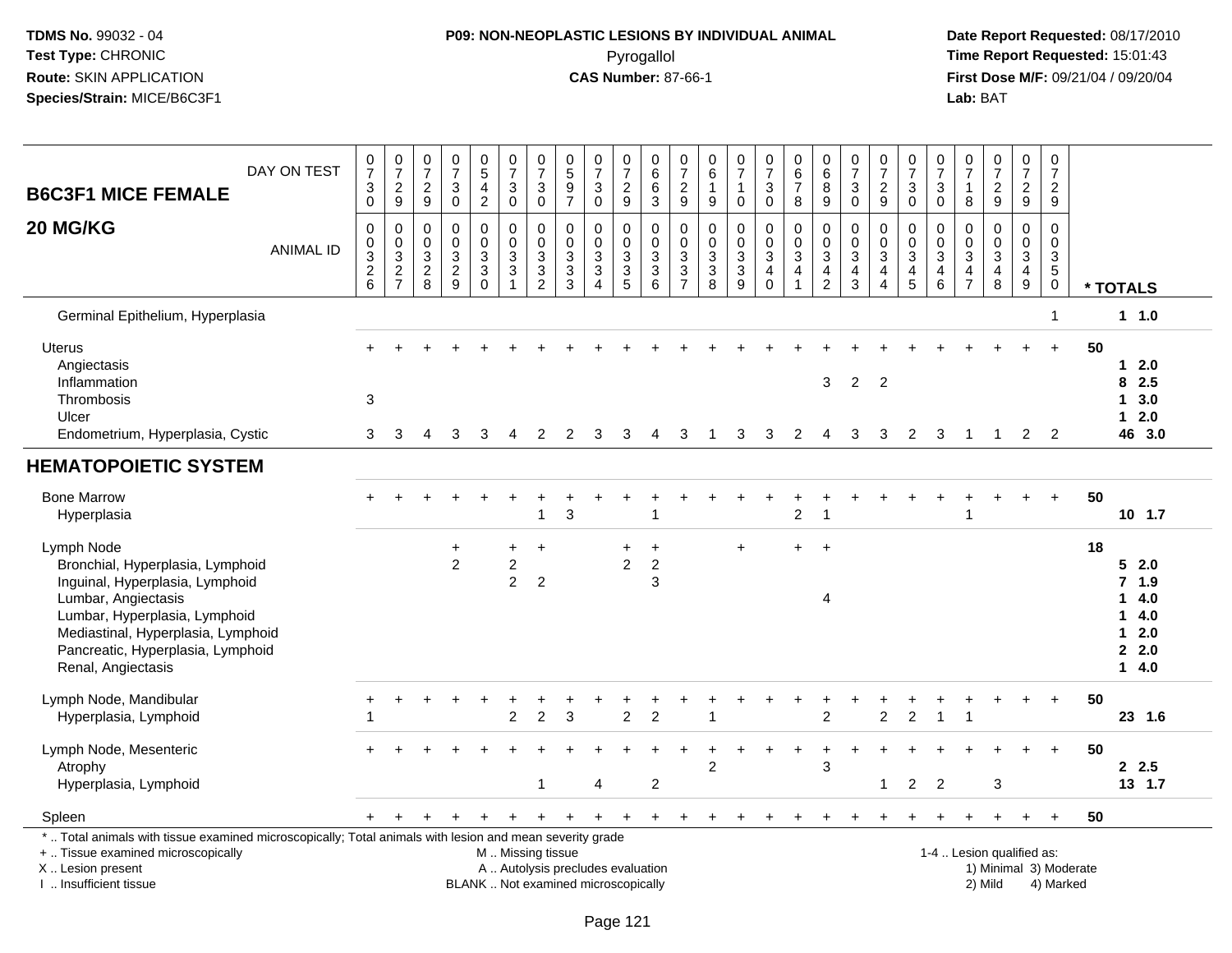# **P09: NON-NEOPLASTIC LESIONS BY INDIVIDUAL ANIMAL**Pyrogallol **Time Report Requested:** 15:01:43

| DAY ON TEST<br><b>B6C3F1 MICE FEMALE</b>                                                                                                                                                                                           | $\frac{0}{7}$<br>$\ensuremath{\mathsf{3}}$<br>$\mathbf 0$     | $\frac{0}{7}$<br>$\frac{2}{9}$                                           | $\frac{0}{7}$<br>$\frac{2}{9}$              | $\frac{0}{7}$<br>$\mathbf{3}$<br>$\mathbf 0$                  | $\begin{array}{c} 0 \\ 5 \end{array}$<br>$\overline{4}$<br>$\overline{2}$       | $\frac{0}{7}$<br>$\sqrt{3}$<br>$\mathbf 0$                  | $\frac{0}{7}$<br>3<br>$\mathbf 0$                              | $\frac{0}{5}$<br>$\boldsymbol{9}$<br>$\overline{7}$                   | $\frac{0}{7}$<br>$\mathbf{3}$<br>$\mathbf 0$                       | $\frac{0}{7}$<br>$\sqrt{2}$<br>$9\,$                 | $\boldsymbol{0}$<br>$\,6\,$<br>$\,6\,$<br>$\mathbf{3}$         | $\frac{0}{7}$<br>$\frac{2}{9}$                                           | $\begin{array}{c} 0 \\ 6 \end{array}$<br>$\mathbf{1}$<br>9 | $\frac{0}{7}$<br>$\mathbf{1}$<br>$\mathbf 0$ | $\frac{0}{7}$<br>$\mathbf{3}$<br>$\mathbf 0$                                   | 0<br>6<br>7<br>8                                                               | $\begin{matrix} 0 \\ 6 \end{matrix}$<br>$\overline{8}$<br>9 | $\frac{0}{7}$<br>$\ensuremath{\mathsf{3}}$<br>$\mathbf 0$                                   | $\frac{0}{7}$<br>$\frac{2}{9}$                                                                      | $\frac{0}{7}$<br>$\sqrt{3}$<br>$\mathbf 0$                                                       | $\frac{0}{7}$<br>3<br>$\mathbf 0$ | $\frac{0}{7}$<br>$\mathbf{1}$<br>8                          | $\frac{0}{7}$<br>$\frac{2}{9}$                                 | $\frac{0}{7}$<br>$\frac{2}{9}$              | 0<br>$\overline{7}$<br>$\overline{a}$<br>9                                |                                                                                               |
|------------------------------------------------------------------------------------------------------------------------------------------------------------------------------------------------------------------------------------|---------------------------------------------------------------|--------------------------------------------------------------------------|---------------------------------------------|---------------------------------------------------------------|---------------------------------------------------------------------------------|-------------------------------------------------------------|----------------------------------------------------------------|-----------------------------------------------------------------------|--------------------------------------------------------------------|------------------------------------------------------|----------------------------------------------------------------|--------------------------------------------------------------------------|------------------------------------------------------------|----------------------------------------------|--------------------------------------------------------------------------------|--------------------------------------------------------------------------------|-------------------------------------------------------------|---------------------------------------------------------------------------------------------|-----------------------------------------------------------------------------------------------------|--------------------------------------------------------------------------------------------------|-----------------------------------|-------------------------------------------------------------|----------------------------------------------------------------|---------------------------------------------|---------------------------------------------------------------------------|-----------------------------------------------------------------------------------------------|
| 20 MG/KG<br><b>ANIMAL ID</b>                                                                                                                                                                                                       | $\mathbf 0$<br>$\mathbf 0$<br>$\overline{3}$<br>$\frac{2}{6}$ | $\mathbf 0$<br>$\mathbf 0$<br>$\ensuremath{\mathsf{3}}$<br>$\frac{2}{7}$ | $\mathbf 0$<br>$\mathbf 0$<br>$\frac{3}{2}$ | $\mathbf 0$<br>$\mathsf 0$<br>$\overline{3}$<br>$\frac{2}{9}$ | 0<br>0<br>$\ensuremath{\mathsf{3}}$<br>$\ensuremath{\mathsf{3}}$<br>$\mathbf 0$ | $\mathbf 0$<br>$\mathbf 0$<br>$\frac{3}{3}$<br>$\mathbf{1}$ | 0<br>$\mathbf 0$<br>$\ensuremath{\mathsf{3}}$<br>$\frac{3}{2}$ | $\Omega$<br>$\mathbf 0$<br>$\ensuremath{\mathsf{3}}$<br>$\frac{3}{3}$ | 0<br>$\mathbf 0$<br>$\mathbf{3}$<br>$\mathbf{3}$<br>$\overline{4}$ | $\mathbf 0$<br>0<br>$\overline{3}$<br>$\overline{3}$ | 0<br>$\mathsf{O}\xspace$<br>$\overline{3}$<br>$\overline{3}$ 6 | $\mathbf 0$<br>$\mathbf 0$<br>$\ensuremath{\mathsf{3}}$<br>$\frac{3}{7}$ | $\mathbf 0$<br>$\mathsf{O}\xspace$<br>$\frac{3}{8}$        | 0<br>0<br>$\sqrt{3}$<br>$\frac{3}{9}$        | $\mathbf 0$<br>0<br>$\ensuremath{\mathsf{3}}$<br>$\overline{4}$<br>$\mathbf 0$ | 0<br>$\mathsf{O}$<br>$\overline{3}$<br>$\overline{\mathbf{4}}$<br>$\mathbf{1}$ | $\mathbf 0$<br>0<br>$\mathbf 3$<br>$\frac{4}{2}$            | $\mathbf 0$<br>$\mathbf 0$<br>$\ensuremath{\mathsf{3}}$<br>$\overline{4}$<br>$\overline{3}$ | $\mathbf 0$<br>$\mathsf{O}\xspace$<br>$\ensuremath{\mathsf{3}}$<br>$\overline{4}$<br>$\overline{4}$ | $\mathbf 0$<br>$\mathbf 0$<br>$\ensuremath{\mathsf{3}}$<br>$\begin{array}{c} 4 \\ 5 \end{array}$ | 0<br>$\mathbf 0$<br>3<br>4<br>6   | $\mathbf 0$<br>$\mathbf 0$<br>$\overline{3}$<br>$rac{4}{7}$ | $\mathbf 0$<br>$\mathsf{O}$<br>$\overline{3}$<br>$\frac{4}{8}$ | 0<br>0<br>$\frac{3}{4}$<br>$\boldsymbol{9}$ | $\mathbf 0$<br>$\mathbf 0$<br>$\overline{3}$<br>$\sqrt{5}$<br>$\mathbf 0$ | * TOTALS                                                                                      |
| Atrophy<br>Hematopoietic Cell Proliferation<br>Hyperplasia, Lymphoid<br>Pigmentation                                                                                                                                               | 1<br>$\mathbf{1}$                                             | -1<br>$\mathbf{1}$                                                       | 1<br>$\overline{2}$                         | $\mathbf 1$                                                   | $\overline{2}$<br>$\overline{1}$                                                | 2                                                           | 2<br>$\overline{c}$                                            | 3                                                                     | $\overline{c}$<br>3                                                |                                                      | $\mathbf{2}$<br>$\overline{2}$                                 | 1                                                                        | 3<br>3                                                     |                                              | $\mathbf{1}$<br>3                                                              | $\overline{2}$                                                                 | 3                                                           |                                                                                             | -1                                                                                                  | 1<br>1                                                                                           | 1<br>$\mathbf{1}$                 | 1                                                           |                                                                |                                             |                                                                           | 13.0<br>30 1.8<br>$11 \t2.0$<br>$18$ 1.1                                                      |
| Thymus<br>Atrophy<br>Hyperplasia, Lymphoid<br>Inflammation                                                                                                                                                                         | $\overline{2}$                                                |                                                                          | $\overline{2}$                              |                                                               | $\overline{2}$                                                                  |                                                             | 3                                                              | $\overline{2}$                                                        | $\overline{2}$                                                     |                                                      | 3                                                              | $\overline{2}$                                                           | 2                                                          |                                              | 3                                                                              |                                                                                |                                                             | -1                                                                                          |                                                                                                     | $\blacktriangleleft$                                                                             | 4                                 |                                                             | $\overline{2}$                                                 |                                             | 3                                                                         | 48<br>12.0<br>25 2.1<br>$12.0$                                                                |
| <b>INTEGUMENTARY SYSTEM</b>                                                                                                                                                                                                        |                                                               |                                                                          |                                             |                                                               |                                                                                 |                                                             |                                                                |                                                                       |                                                                    |                                                      |                                                                |                                                                          |                                                            |                                              |                                                                                |                                                                                |                                                             |                                                                                             |                                                                                                     |                                                                                                  |                                   |                                                             |                                                                |                                             |                                                                           |                                                                                               |
| <b>Mammary Gland</b><br>Hyperplasia                                                                                                                                                                                                |                                                               | $\overline{2}$                                                           |                                             |                                                               |                                                                                 |                                                             |                                                                |                                                                       |                                                                    |                                                      |                                                                |                                                                          |                                                            |                                              |                                                                                |                                                                                |                                                             |                                                                                             |                                                                                                     | $\overline{2}$                                                                                   |                                   |                                                             |                                                                |                                             |                                                                           | 50<br>32.0                                                                                    |
| Skin<br><b>Fibrosis</b><br>Hyperkeratosis<br>Hyperplasia<br>Pigmentation<br>Ulcer<br>Control, Inflammation<br>Sebaceous Gland, Hyperplasia<br>Sebaceous Gland, Site Of Application,<br>Hyperplasia                                 | $\overline{c}$                                                |                                                                          |                                             |                                                               |                                                                                 |                                                             |                                                                | 1                                                                     |                                                                    |                                                      | $\overline{2}$<br>$\overline{1}$                               | $\overline{1}$                                                           |                                                            |                                              |                                                                                |                                                                                |                                                             | 1                                                                                           |                                                                                                     |                                                                                                  |                                   |                                                             |                                                                |                                             |                                                                           | 50<br>4.0<br>1<br>4.0<br>1<br>4.0<br>2.0<br>1<br>4.0<br>1<br>2.0<br>1<br>1.0<br>1<br>1.2<br>6 |
| Site Of Application, Fibrosis<br>Site Of Application, Hyperkeratosis<br>Site Of Application, Hyperplasia<br>Site Of Application, Infiltration Cellular, Mast<br>Cell                                                               | 3<br>3<br>3                                                   | 3<br>2                                                                   | 3<br>$\mathfrak{p}$                         | 3<br>$\overline{2}$                                           | 3<br>$\overline{2}$                                                             | $\overline{2}$<br>2                                         | 3<br>$\overline{2}$                                            | 3<br>$\overline{2}$                                                   | 3<br>$\overline{2}$                                                | 2<br>3<br>3                                          | $\overline{2}$<br>$\overline{4}$<br>$\overline{4}$             | 3<br>3                                                                   | 3<br>$\overline{1}$                                        | 3<br>$\mathbf{1}$<br>$\overline{2}$          | 3<br>$\overline{2}$                                                            | $\overline{2}$<br>$\overline{1}$                                               | 3                                                           | 3<br>$\boldsymbol{\Lambda}$<br>3                                                            | 3<br>$\overline{2}$                                                                                 | $\overline{2}$<br>$\overline{2}$                                                                 | 3<br>$\overline{2}$               | 3                                                           | 3<br>$\overline{2}$                                            | 3<br>$\overline{2}$                         | 2<br>$\overline{1}$                                                       | 31 1.3<br>49 2.7<br>49 1.9<br>$12.0$                                                          |
| Site Of Application, Inflammation<br>*  Total animals with tissue examined microscopically; Total animals with lesion and mean severity grade<br>+  Tissue examined microscopically<br>X  Lesion present<br>I  Insufficient tissue | $\overline{2}$                                                |                                                                          |                                             |                                                               | BLANK  Not examined microscopically                                             | 2<br>M  Missing tissue<br>A  Autolysis precludes evaluation |                                                                | 2                                                                     | -1                                                                 | 2                                                    | $\overline{2}$                                                 | $\overline{1}$                                                           |                                                            |                                              | $\mathbf{1}$                                                                   | $\overline{1}$                                                                 |                                                             | $\overline{2}$                                                                              | - 1                                                                                                 | $\mathbf{1}$                                                                                     | 1                                 | -1                                                          | 2<br>1-4  Lesion qualified as:<br>2) Mild                      | -1                                          | -1<br>4) Marked                                                           | 42 1.2<br>1) Minimal 3) Moderate                                                              |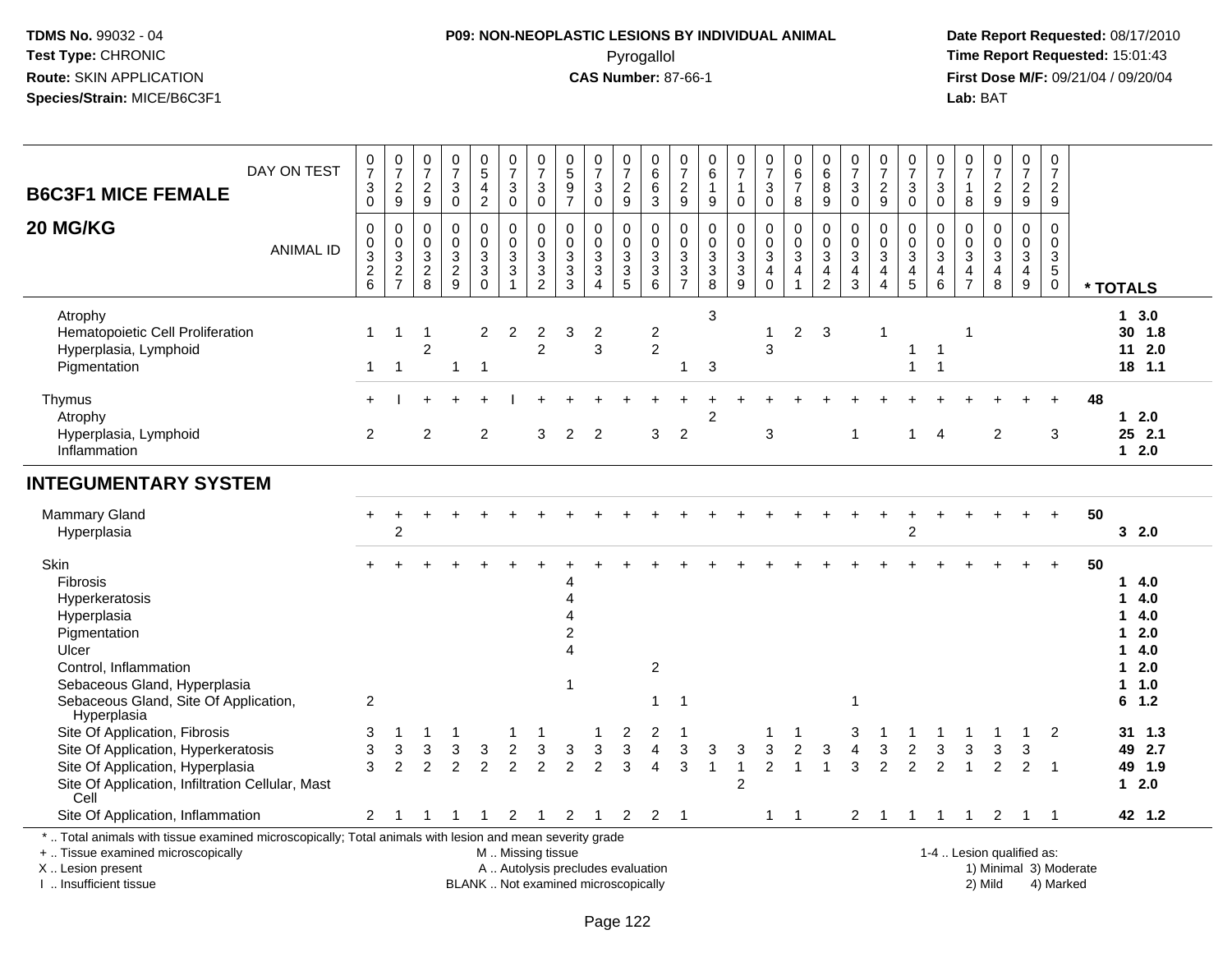## **P09: NON-NEOPLASTIC LESIONS BY INDIVIDUAL ANIMAL**Pyrogallol **Time Report Requested:** 15:01:43

 **Date Report Requested:** 08/17/2010 **First Dose M/F:** 09/21/04 / 09/20/04<br>Lab: BAT **Lab:** BAT

| <b>B6C3F1 MICE FEMALE</b>                                                                                                                                                          | DAY ON TEST      | $\frac{0}{7}$<br>$\ensuremath{\mathsf{3}}$<br>$\Omega$                  | $\frac{0}{7}$<br>$\frac{2}{9}$                                     | $\frac{0}{7}$<br>$\frac{2}{9}$  | $\frac{0}{7}$<br>3<br>$\mathbf 0$ | $\begin{smallmatrix} 0\\5 \end{smallmatrix}$<br>$\overline{4}$<br>$\overline{2}$ | $\frac{0}{7}$<br>$\sqrt{3}$<br>$\mathbf 0$                | $\frac{0}{7}$<br>3<br>$\mathbf 0$                            | $\begin{array}{c} 0 \\ 5 \end{array}$<br>$\boldsymbol{9}$<br>$\overline{7}$ | $\frac{0}{7}$<br>$\mathbf{3}$<br>$\Omega$     | $\frac{0}{7}$<br>$\frac{2}{9}$ | 0<br>$\overline{6}$<br>6<br>$\overline{3}$ | $\frac{0}{7}$<br>$\frac{2}{9}$                                  | $\begin{array}{c} 0 \\ 6 \end{array}$<br>$\mathbf{1}$<br>9 | $\frac{0}{7}$<br>$\overline{1}$<br>$\mathbf 0$               | $\frac{0}{7}$<br>$\sqrt{3}$<br>$\Omega$                                 | 0<br>$\,6\,$<br>$\overline{7}$<br>8 | $\begin{array}{c} 0 \\ 6 \end{array}$<br>8<br>9                                    | $\frac{0}{7}$<br>$\mathbf{3}$<br>$\Omega$                               | $\frac{0}{7}$<br>$\frac{2}{9}$                                   | $\frac{0}{7}$<br>$\sqrt{3}$<br>$\mathbf 0$                                       | 0<br>$\overline{7}$<br>3<br>$\Omega$                | $\frac{0}{7}$<br>$\overline{1}$<br>8                                      | $\frac{0}{7}$<br>$\frac{2}{9}$ | $\frac{0}{7}$<br>$\frac{2}{9}$          | $\pmb{0}$<br>$\overline{7}$<br>$\overline{c}$<br>9        |                        |                                                            |
|------------------------------------------------------------------------------------------------------------------------------------------------------------------------------------|------------------|-------------------------------------------------------------------------|--------------------------------------------------------------------|---------------------------------|-----------------------------------|----------------------------------------------------------------------------------|-----------------------------------------------------------|--------------------------------------------------------------|-----------------------------------------------------------------------------|-----------------------------------------------|--------------------------------|--------------------------------------------|-----------------------------------------------------------------|------------------------------------------------------------|--------------------------------------------------------------|-------------------------------------------------------------------------|-------------------------------------|------------------------------------------------------------------------------------|-------------------------------------------------------------------------|------------------------------------------------------------------|----------------------------------------------------------------------------------|-----------------------------------------------------|---------------------------------------------------------------------------|--------------------------------|-----------------------------------------|-----------------------------------------------------------|------------------------|------------------------------------------------------------|
| 20 MG/KG                                                                                                                                                                           | <b>ANIMAL ID</b> | 0<br>0<br>$\ensuremath{\mathsf{3}}$<br>$\overline{c}$<br>$6\phantom{1}$ | 0<br>$\mathbf 0$<br>$\sqrt{3}$<br>$\overline{2}$<br>$\overline{7}$ | 0<br>$\pmb{0}$<br>$\frac{3}{2}$ | 0<br>0<br>3<br>$\frac{2}{9}$      | 0<br>$_{3}^{\rm 0}$<br>$\overline{3}$<br>$\mathbf 0$                             | $\mathbf 0$<br>$\pmb{0}$<br>$\frac{3}{3}$<br>$\mathbf{1}$ | $\Omega$<br>$\mathbf 0$<br>3<br>$\sqrt{3}$<br>$\overline{c}$ | $\Omega$<br>$\mathbf 0$<br>$\mathbf 3$<br>$\sqrt{3}$<br>3                   | 0<br>0<br>3<br>$\mathbf{3}$<br>$\overline{4}$ | 0<br>$\frac{0}{3}$<br>5        | $\Omega$<br>0<br>3<br>$\overline{3}$<br>6  | $\Omega$<br>0<br>$\sqrt{3}$<br>$\overline{3}$<br>$\overline{7}$ | $\mathbf 0$<br>$\begin{array}{c} 0 \\ 3 \\ 8 \end{array}$  | 0<br>$\pmb{0}$<br>$\sqrt{3}$<br>$\sqrt{3}$<br>$\overline{9}$ | $\mathbf 0$<br>$\pmb{0}$<br>$\sqrt{3}$<br>$\overline{4}$<br>$\mathbf 0$ | $\Omega$<br>$\mathbf 0$<br>3<br>4   | $\Omega$<br>$\mathbf 0$<br>$\sqrt{3}$<br>$\overline{\mathbf{4}}$<br>$\overline{2}$ | $\Omega$<br>$\pmb{0}$<br>$\overline{3}$<br>$\overline{\mathbf{4}}$<br>3 | $\Omega$<br>$\mathbf 0$<br>$\overline{3}$<br>4<br>$\overline{4}$ | $\mathbf 0$<br>$\mathbf 0$<br>$\overline{3}$<br>$\overline{4}$<br>$\overline{5}$ | $\Omega$<br>$\mathbf 0$<br>3<br>4<br>$6\phantom{1}$ | $\Omega$<br>$\mathbf 0$<br>$\sqrt{3}$<br>$\overline{a}$<br>$\overline{7}$ | $\Omega$<br>0<br>3<br>4<br>8   | $\Omega$<br>0<br>$\mathbf{3}$<br>4<br>9 | $\Omega$<br>$\mathbf 0$<br>3<br>$\sqrt{5}$<br>$\mathbf 0$ |                        | * TOTALS                                                   |
| Site Of Application, Pigmentation<br>Site Of Application, Ulcer                                                                                                                    |                  | 1<br>$\overline{2}$                                                     |                                                                    |                                 | 1                                 |                                                                                  |                                                           | -1                                                           |                                                                             | $\mathbf{1}$                                  | $\overline{1}$                 | $\mathbf{1}$<br>$\overline{1}$             |                                                                 |                                                            | $\mathbf{1}$                                                 | $\mathbf{1}$                                                            | $\mathbf{1}$                        | 1                                                                                  | $\overline{ }$<br>1                                                     |                                                                  | $\overline{1}$                                                                   | $\overline{1}$                                      | 1                                                                         | $\mathbf 1$                    | 1                                       | $\overline{1}$                                            |                        | 35 1.0<br>$3 \t1.3$                                        |
| <b>MUSCULOSKELETAL SYSTEM</b>                                                                                                                                                      |                  |                                                                         |                                                                    |                                 |                                   |                                                                                  |                                                           |                                                              |                                                                             |                                               |                                |                                            |                                                                 |                                                            |                                                              |                                                                         |                                     |                                                                                    |                                                                         |                                                                  |                                                                                  |                                                     |                                                                           |                                |                                         |                                                           |                        |                                                            |
| Bone<br>Fibro-Osseous Lesion                                                                                                                                                       |                  | 2                                                                       |                                                                    | $\overline{2}$                  |                                   |                                                                                  |                                                           |                                                              |                                                                             |                                               |                                |                                            |                                                                 |                                                            |                                                              |                                                                         |                                     |                                                                                    |                                                                         |                                                                  |                                                                                  |                                                     |                                                                           | $\overline{2}$                 |                                         | $\ddot{}$                                                 | 50                     | 9 1.6                                                      |
| <b>Skeletal Muscle</b><br>Inflammation                                                                                                                                             |                  |                                                                         |                                                                    |                                 |                                   |                                                                                  |                                                           |                                                              |                                                                             |                                               |                                |                                            |                                                                 |                                                            |                                                              |                                                                         |                                     |                                                                                    |                                                                         |                                                                  |                                                                                  |                                                     |                                                                           |                                |                                         |                                                           | $\mathbf{2}$           | $1 1.0$                                                    |
| <b>NERVOUS SYSTEM</b>                                                                                                                                                              |                  |                                                                         |                                                                    |                                 |                                   |                                                                                  |                                                           |                                                              |                                                                             |                                               |                                |                                            |                                                                 |                                                            |                                                              |                                                                         |                                     |                                                                                    |                                                                         |                                                                  |                                                                                  |                                                     |                                                                           |                                |                                         |                                                           |                        |                                                            |
| <b>Brain</b><br>Developmental Malformation<br>Cerebrum, Vacuolization Cytoplasmic                                                                                                  |                  |                                                                         |                                                                    |                                 |                                   |                                                                                  |                                                           |                                                              |                                                                             |                                               |                                |                                            |                                                                 | $\overline{2}$                                             |                                                              |                                                                         |                                     |                                                                                    |                                                                         |                                                                  |                                                                                  |                                                     |                                                                           |                                |                                         |                                                           | 50                     | 11.0<br>$12.0$                                             |
| <b>RESPIRATORY SYSTEM</b>                                                                                                                                                          |                  |                                                                         |                                                                    |                                 |                                   |                                                                                  |                                                           |                                                              |                                                                             |                                               |                                |                                            |                                                                 |                                                            |                                                              |                                                                         |                                     |                                                                                    |                                                                         |                                                                  |                                                                                  |                                                     |                                                                           |                                |                                         |                                                           |                        |                                                            |
| Lung<br>Infiltration Cellular, Histiocyte<br>Inflammation<br>Pigmentation                                                                                                          |                  |                                                                         |                                                                    |                                 |                                   |                                                                                  |                                                           |                                                              | $\overline{2}$                                                              |                                               | 1                              |                                            |                                                                 |                                                            |                                                              |                                                                         |                                     |                                                                                    |                                                                         |                                                                  |                                                                                  |                                                     |                                                                           |                                |                                         |                                                           | 50                     | 2, 1.0<br>1 1.0<br>$12.0$                                  |
| Nose<br>Inflammation<br>Polyp, Inflammatory<br>Glands, Metaplasia<br>Olfactory Epithelium, Hyperplasia<br>Olfactory Epithelium, Metaplasia<br>Respiratory Epithelium, Foreign Body |                  |                                                                         | $\overline{1}$                                                     |                                 |                                   |                                                                                  |                                                           | $\overline{1}$                                               |                                                                             |                                               |                                |                                            |                                                                 | 1                                                          | $\overline{2}$                                               |                                                                         |                                     |                                                                                    |                                                                         |                                                                  |                                                                                  |                                                     |                                                                           |                                |                                         | $+$<br>$\mathbf 1$                                        | 50                     | $17$ 1.1<br>13.0<br>$3 - 1.0$<br>$12.0$<br>2, 1.0<br>1 1.0 |
| *  Total animals with tissue examined microscopically; Total animals with lesion and mean severity grade<br>+  Tissue examined microscopically<br>X  Lesion present                |                  |                                                                         |                                                                    |                                 |                                   |                                                                                  |                                                           | M  Missing tissue                                            | A  Autolysis precludes evaluation                                           |                                               |                                |                                            |                                                                 |                                                            |                                                              |                                                                         |                                     |                                                                                    |                                                                         |                                                                  |                                                                                  |                                                     |                                                                           | 1-4  Lesion qualified as:      |                                         |                                                           | 1) Minimal 3) Moderate |                                                            |

I .. Insufficient tissue

BLANK .. Not examined microscopically 2) Mild 4) Marked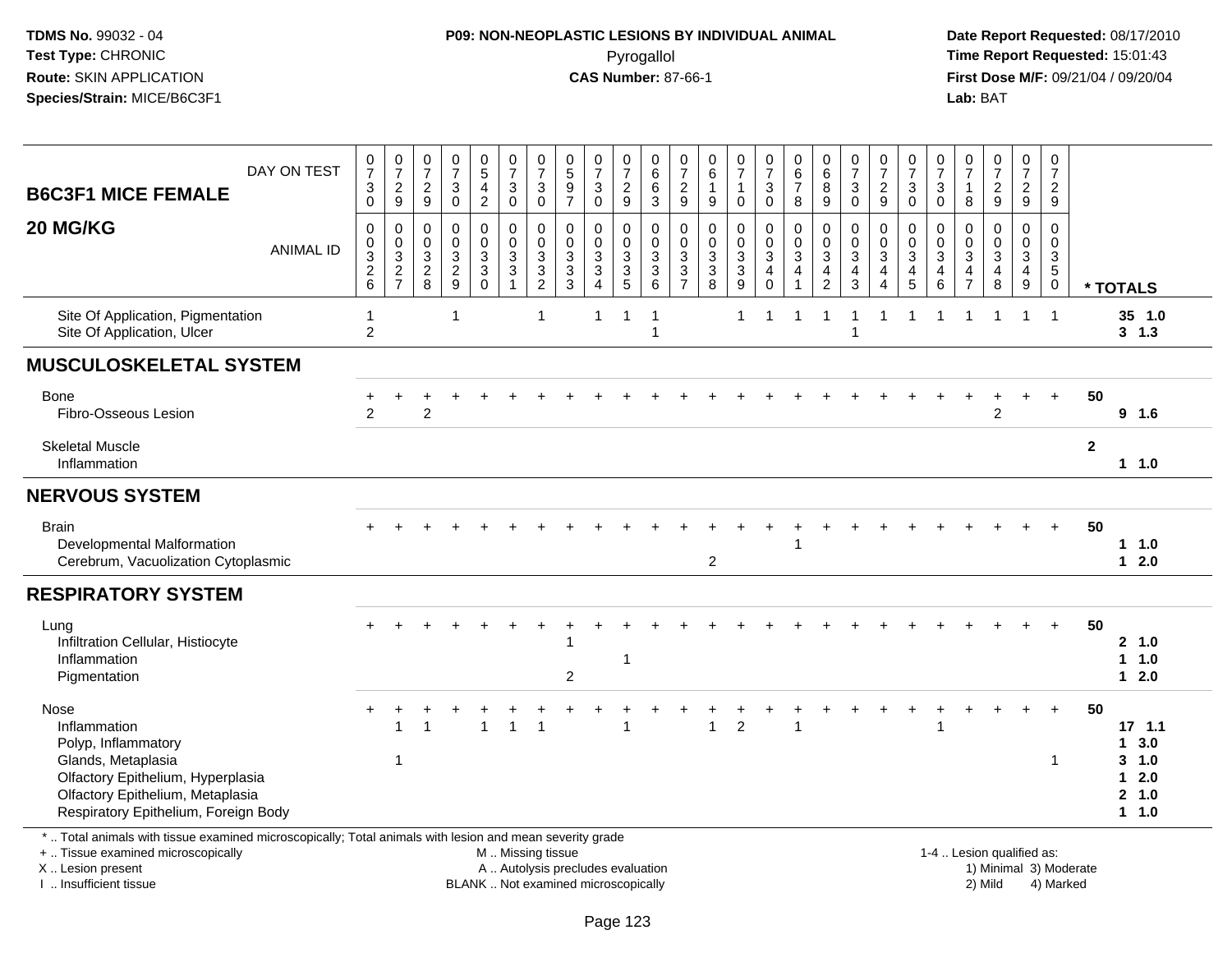# **P09: NON-NEOPLASTIC LESIONS BY INDIVIDUAL ANIMAL**Pyrogallol **Time Report Requested:** 15:01:43

| DAY ON TEST<br><b>B6C3F1 MICE FEMALE</b>                                                                                                                                                      | $\frac{0}{7}$<br>3<br>$\overline{0}$           | 0729                                        | $\frac{0}{7}$<br>$\overline{2}$<br>$9\,$                       | $\begin{array}{c} 0 \\ 7 \end{array}$<br>3<br>$\overline{0}$ | $^{\rm 0}_{\rm 5}$<br>$\overline{\mathbf{4}}$<br>$\overline{2}$ | $\begin{array}{c} 0 \\ 7 \end{array}$<br>$\mathbf{3}$<br>$\overline{0}$                  | $\begin{array}{c} 0 \\ 7 \end{array}$<br>$\sqrt{3}$<br>$\ddot{\mathbf{0}}$ | $\begin{smallmatrix}0\\5\end{smallmatrix}$<br>$\frac{9}{7}$              | $\begin{matrix} 0 \\ 7 \end{matrix}$<br>$\sqrt{3}$<br>$\overline{0}$       | $\frac{0}{7}$<br>$\overline{c}$<br>$\boldsymbol{9}$                                   | 0<br>6<br>6<br>$\overline{3}$                   | $\frac{0}{7}$<br>$\boldsymbol{2}$<br>$\boldsymbol{9}$              | 0<br>$\,6\,$<br>$\mathbf{1}$<br>$\boldsymbol{9}$                | $\begin{array}{c} 0 \\ 7 \end{array}$<br>$\mathbf{1}$<br>$\mathsf{O}\xspace$ | $\frac{0}{7}$<br>3<br>$\mathsf{O}\xspace$                                          | 0<br>$\,6$<br>$\overline{7}$<br>8           | $\begin{array}{c} 0 \\ 6 \end{array}$<br>8<br>$\boldsymbol{9}$             | $\frac{0}{7}$<br>3<br>$\ddot{\mathbf{0}}$                      | $\frac{0}{7}$<br>$\overline{2}$<br>$\boldsymbol{9}$                             | $\begin{array}{c} 0 \\ 7 \end{array}$<br>$\sqrt{3}$<br>$\overline{0}$ | 0<br>$\overline{7}$<br>$\sqrt{3}$<br>$\mathbf 0$                                     | $\begin{array}{c} 0 \\ 7 \end{array}$<br>1<br>$\,8\,$          | $\begin{smallmatrix} 0\\7 \end{smallmatrix}$<br>$\frac{2}{9}$  | $\frac{0}{7}$<br>$\overline{2}$<br>9                               | 0<br>$\overline{7}$<br>$\overline{2}$<br>9                       |                        |                                                      |
|-----------------------------------------------------------------------------------------------------------------------------------------------------------------------------------------------|------------------------------------------------|---------------------------------------------|----------------------------------------------------------------|--------------------------------------------------------------|-----------------------------------------------------------------|------------------------------------------------------------------------------------------|----------------------------------------------------------------------------|--------------------------------------------------------------------------|----------------------------------------------------------------------------|---------------------------------------------------------------------------------------|-------------------------------------------------|--------------------------------------------------------------------|-----------------------------------------------------------------|------------------------------------------------------------------------------|------------------------------------------------------------------------------------|---------------------------------------------|----------------------------------------------------------------------------|----------------------------------------------------------------|---------------------------------------------------------------------------------|-----------------------------------------------------------------------|--------------------------------------------------------------------------------------|----------------------------------------------------------------|----------------------------------------------------------------|--------------------------------------------------------------------|------------------------------------------------------------------|------------------------|------------------------------------------------------|
| 20 MG/KG<br><b>ANIMAL ID</b>                                                                                                                                                                  | $\mathbf 0$<br>$_{3}^{\rm 0}$<br>$\frac{2}{6}$ | $\pmb{0}$<br>$\frac{0}{2}$<br>$\frac{3}{7}$ | 0<br>$\mathbf 0$<br>$\ensuremath{\mathsf{3}}$<br>$\frac{2}{8}$ | $\mathbf 0$<br>$\mathbf 0$<br>$\sqrt{3}$<br>$\frac{2}{9}$    | 0<br>$\mathbf 0$<br>$\sqrt{3}$<br>$\overline{3}$<br>$\bar{0}$   | $\pmb{0}$<br>$\overline{0}$<br>$\ensuremath{\mathsf{3}}$<br>$\mathbf{3}$<br>$\mathbf{1}$ | 0<br>$\ddot{\mathbf{0}}$<br>$\sqrt{3}$<br>$\overline{3}$<br>$\overline{2}$ | $\mathbf 0$<br>$\pmb{0}$<br>$\frac{3}{3}$                                | $\pmb{0}$<br>$\mathbf 0$<br>$\sqrt{3}$<br>$\overline{3}$<br>$\overline{4}$ | 0<br>$\mathsf{O}\xspace$<br>$\sqrt{3}$<br>$\ensuremath{\mathsf{3}}$<br>$\overline{5}$ | 0<br>$\begin{array}{c} 0 \\ 3 \\ 6 \end{array}$ | 0<br>$\mathbf 0$<br>$\sqrt{3}$<br>$\overline{3}$<br>$\overline{7}$ | $\mathbf 0$<br>$\pmb{0}$<br>3<br>$\ensuremath{\mathsf{3}}$<br>8 | $\mathbf 0$<br>$\ddot{\mathbf{0}}$<br>$\frac{3}{9}$                          | 0<br>$\mathsf{O}\xspace$<br>$\mathbf{3}$<br>$\overline{\mathbf{4}}$<br>$\mathbf 0$ | 0<br>$\overline{0}$<br>$\sqrt{3}$<br>4<br>1 | $\mathbf 0$<br>$\pmb{0}$<br>$\sqrt{3}$<br>$\overline{4}$<br>$\overline{2}$ | 0<br>$\mathbf 0$<br>$\sqrt{3}$<br>$\overline{\mathbf{4}}$<br>3 | 0<br>$\pmb{0}$<br>$\ensuremath{\mathsf{3}}$<br>$\overline{4}$<br>$\overline{4}$ | 0<br>$\mathbf 0$<br>$\sqrt{3}$<br>$\overline{4}$<br>$\overline{5}$    | $\mathbf 0$<br>$\mathbf 0$<br>$\ensuremath{\mathsf{3}}$<br>$\overline{4}$<br>$\,6\,$ | $\mathbf 0$<br>$\mathsf{O}\xspace$<br>3<br>4<br>$\overline{7}$ | $\mathbf 0$<br>$\begin{array}{c} 0 \\ 3 \\ 4 \\ 8 \end{array}$ | $\pmb{0}$<br>$\overline{0}$<br>$\mathbf{3}$<br>$\overline{4}$<br>9 | $\mathbf 0$<br>$\mathbf 0$<br>3<br>$\overline{5}$<br>$\mathbf 0$ |                        | * TOTALS                                             |
| Respiratory Epithelium, Hemorrhage<br>Respiratory Epithelium, Hyperplasia                                                                                                                     | 1                                              | $\overline{2}$                              | $\mathbf{1}$                                                   | 2                                                            | $\overline{c}$                                                  | $\overline{c}$                                                                           | 2                                                                          | 2                                                                        |                                                                            | 2                                                                                     |                                                 |                                                                    | 2                                                               |                                                                              | 3                                                                                  | 2                                           | 2                                                                          | 2                                                              |                                                                                 | 2                                                                     |                                                                                      |                                                                |                                                                | $\mathbf{1}$                                                       | 2                                                                |                        | $12.0$<br>46 1.6                                     |
| Trachea<br>Inflammation<br>Epithelium, Hyperplasia                                                                                                                                            |                                                |                                             |                                                                |                                                              |                                                                 |                                                                                          |                                                                            |                                                                          |                                                                            |                                                                                       |                                                 |                                                                    |                                                                 |                                                                              |                                                                                    |                                             |                                                                            |                                                                |                                                                                 |                                                                       |                                                                                      |                                                                |                                                                |                                                                    | $+$                                                              | 50                     | $12.0$<br>11.0                                       |
| <b>SPECIAL SENSES SYSTEM</b>                                                                                                                                                                  |                                                |                                             |                                                                |                                                              |                                                                 |                                                                                          |                                                                            |                                                                          |                                                                            |                                                                                       |                                                 |                                                                    |                                                                 |                                                                              |                                                                                    |                                             |                                                                            |                                                                |                                                                                 |                                                                       |                                                                                      |                                                                |                                                                |                                                                    |                                                                  |                        |                                                      |
| Eye<br>Atrophy<br>Inflammation<br>Retina, Angiectasis                                                                                                                                         |                                                |                                             |                                                                |                                                              |                                                                 |                                                                                          | -1                                                                         | 3                                                                        |                                                                            |                                                                                       |                                                 |                                                                    |                                                                 |                                                                              |                                                                                    |                                             |                                                                            |                                                                |                                                                                 |                                                                       |                                                                                      |                                                                |                                                                |                                                                    |                                                                  | 50                     | $1 \quad 3.0$<br>1.0<br>$\mathbf{1}$<br>$1 1.0$      |
| <b>Harderian Gland</b><br>Atrophy<br>Hyperplasia<br>Infiltration Cellular, Mononuclear Cell                                                                                                   | $\pm$                                          | -1<br>$\overline{1}$                        | $\mathbf{1}$                                                   | -1                                                           |                                                                 | $1 \quad 1$                                                                              |                                                                            |                                                                          | -1<br>$\mathbf{1}$                                                         | -1                                                                                    | 1                                               | -1<br>$\overline{1}$                                               |                                                                 | $\mathbf{1}$                                                                 | $\overline{1}$                                                                     | 3<br>$\overline{1}$                         |                                                                            |                                                                | $\mathbf{1}$                                                                    | $\overline{2}$                                                        | -1<br>$\overline{1}$                                                                 |                                                                | $\mathbf 1$                                                    | $\overline{\phantom{0}}$                                           |                                                                  | 50                     | $1 \t1.0$<br>$6 \t1.3$<br>31 1.0                     |
| <b>Lacrimal Gland</b>                                                                                                                                                                         |                                                |                                             |                                                                |                                                              |                                                                 |                                                                                          |                                                                            |                                                                          |                                                                            |                                                                                       |                                                 |                                                                    |                                                                 |                                                                              |                                                                                    | $\ddot{}$                                   |                                                                            |                                                                |                                                                                 |                                                                       |                                                                                      |                                                                |                                                                |                                                                    |                                                                  | $\overline{1}$         |                                                      |
| <b>URINARY SYSTEM</b>                                                                                                                                                                         |                                                |                                             |                                                                |                                                              |                                                                 |                                                                                          |                                                                            |                                                                          |                                                                            |                                                                                       |                                                 |                                                                    |                                                                 |                                                                              |                                                                                    |                                             |                                                                            |                                                                |                                                                                 |                                                                       |                                                                                      |                                                                |                                                                |                                                                    |                                                                  |                        |                                                      |
| Kidney<br>Accumulation, Hyaline Droplet<br>Cyst<br>Infarct, Chronic<br>Infiltration Cellular, Mononuclear Cell<br>Metaplasia, Osseous                                                         |                                                |                                             |                                                                |                                                              |                                                                 | 1                                                                                        | $\overline{2}$                                                             |                                                                          |                                                                            |                                                                                       |                                                 |                                                                    |                                                                 | 3                                                                            |                                                                                    |                                             |                                                                            | $\overline{2}$                                                 |                                                                                 |                                                                       |                                                                                      |                                                                |                                                                |                                                                    |                                                                  | 50                     | 2, 3.0<br>1<br>2.0<br>$\mathbf 1$<br>4 1.5<br>$12.0$ |
| Mineralization<br>Nephropathy                                                                                                                                                                 | $\mathbf{2}$                                   | 2                                           | 2                                                              |                                                              |                                                                 | $\mathbf{1}$                                                                             | $\mathbf{1}$                                                               | -1                                                                       |                                                                            | $\mathbf{1}$                                                                          |                                                 | $\mathbf{1}$                                                       |                                                                 |                                                                              | 1<br>$\mathbf{1}$                                                                  |                                             | $\mathbf{1}$                                                               |                                                                |                                                                                 | $\overline{2}$                                                        | $\overline{1}$                                                                       | $\overline{1}$                                                 |                                                                | -1                                                                 |                                                                  |                        | 1.0<br>8<br>28 1.2                                   |
| *  Total animals with tissue examined microscopically; Total animals with lesion and mean severity grade<br>+  Tissue examined microscopically<br>X  Lesion present<br>I  Insufficient tissue |                                                |                                             |                                                                |                                                              |                                                                 | M  Missing tissue                                                                        |                                                                            | A  Autolysis precludes evaluation<br>BLANK  Not examined microscopically |                                                                            |                                                                                       |                                                 |                                                                    |                                                                 |                                                                              |                                                                                    |                                             |                                                                            |                                                                |                                                                                 |                                                                       |                                                                                      |                                                                | 1-4  Lesion qualified as:<br>2) Mild                           |                                                                    | 4) Marked                                                        | 1) Minimal 3) Moderate |                                                      |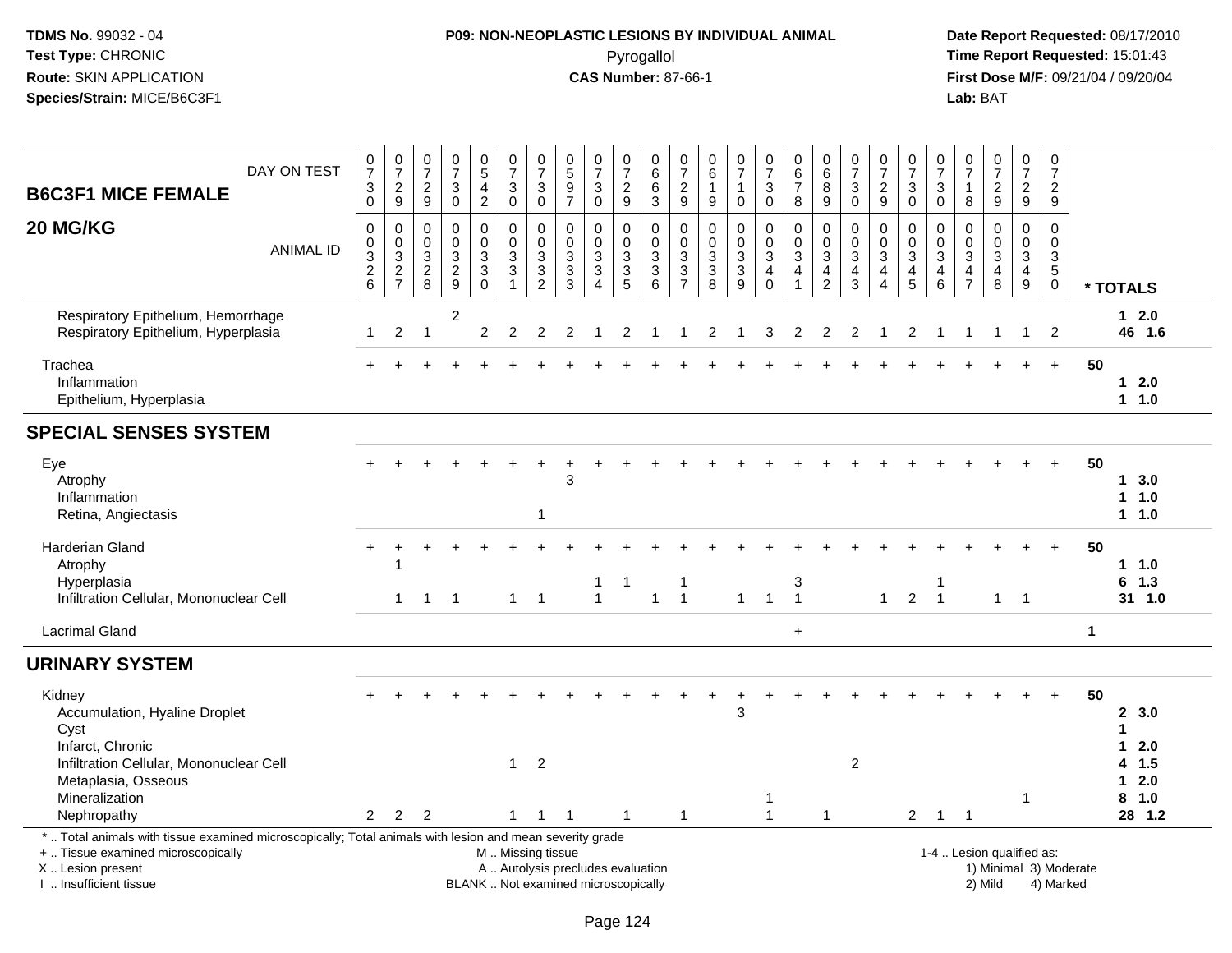## **P09: NON-NEOPLASTIC LESIONS BY INDIVIDUAL ANIMAL**Pyrogallol **Time Report Requested:** 15:01:43

 **Date Report Requested:** 08/17/2010 **First Dose M/F:** 09/21/04 / 09/20/04<br>**Lab:** BAT **Lab:** BAT

| <b>B6C3F1 MICE FEMALE</b><br>20 MG/KG                                                 | DAY ON TEST<br><b>ANIMAL ID</b> | 0<br>$\overline{ }$<br>$\mathbf{3}$<br>$\Omega$<br>0<br>0<br>$\sqrt{3}$<br>$\frac{2}{6}$ | 0<br>$\rightarrow$<br>2<br>9<br>0<br>$\pmb{0}$<br>$\ensuremath{\mathsf{3}}$<br>$\frac{2}{7}$ | $\frac{0}{7}$<br>2<br>$9\,$<br>0<br>$\boldsymbol{0}$<br>$\sqrt{3}$<br>$\sqrt{2}$<br>8 | $\frac{0}{7}$<br>$\sqrt{3}$<br>$\mathbf 0$<br>$\overline{0}$<br>$\frac{0}{2}$<br>9 | $\frac{0}{5}$<br>4<br>$\overline{2}$<br>$\overline{0}$<br>0<br>$\mathbf{3}$<br>3<br>0 | $\mathbf 0$<br>$\overline{7}$<br>$\mathbf{3}$<br>$\mathbf 0$<br>$\mathbf 0$<br>$\mathbf{3}$<br>$\mathbf{3}$ | $\frac{0}{7}$<br>$\ensuremath{\mathsf{3}}$<br>0<br>$\mathbf 0$<br>$\pmb{0}$<br>$\mathbf{3}$<br>$\ensuremath{\mathsf{3}}$<br>$\overline{2}$ | $\frac{0}{5}$<br>9<br>$\rightarrow$<br>0<br>$\mathsf 3$<br>$\mathbf{3}$<br>3 | $\frac{0}{7}$<br>$\mathbf{3}$<br>$\Omega$<br>0<br>$\pmb{0}$<br>$\sqrt{3}$<br>$\mathbf{3}$<br>$\overline{4}$ | $\frac{0}{7}$<br>$\overline{c}$<br>9<br>0<br>0<br>$\mathbf{3}$<br>$\mathbf{3}$<br>5 | 0<br>6<br>6<br>3<br>0<br>$\mathbf 0$<br>$\mathbf{3}$<br>3<br>6 | $\frac{0}{7}$<br>ົ<br>$\epsilon$<br>9<br>0<br>$\mathbf{3}$<br>3<br>⇁ | $\begin{matrix} 0 \\ 6 \end{matrix}$<br>9<br>$\frac{0}{3}$<br>8 | $\frac{0}{7}$<br>0<br>0<br>$\frac{0}{3}$<br>$\boldsymbol{9}$ | $\frac{0}{7}$<br>$\ensuremath{\mathsf{3}}$<br>$\pmb{0}$<br>$\mathbf 0$<br>$\frac{0}{3}$<br>$\mathbf 0$ | $\begin{array}{c} 0 \\ 6 \end{array}$<br>$\overline{7}$<br>$\bf8$<br>0<br>$\frac{0}{3}$<br>$\overline{4}$ | 0<br>6<br>8<br>9<br>0<br>0<br>$\ensuremath{\mathsf{3}}$<br>4<br>2 | $\frac{0}{7}$<br>3<br>$\mathbf 0$<br>$\mathbf 3$<br>$\overline{4}$<br>3 | 0<br>$\rightarrow$<br>$\overline{c}$<br>9<br>0<br>$\mathbf{3}$<br>4 | 0<br>$\rightarrow$<br>3<br>$\mathbf 0$<br>0<br>0<br>$\mathbf{3}$<br>4<br>5 | $\frac{0}{7}$<br>$\mathbf{3}$<br>0<br>$\pmb{0}$<br>$\mathbf{3}$<br>$\overline{4}$<br>6 | $\frac{0}{7}$<br>8<br>0<br>$\pmb{0}$<br>$\sqrt{3}$<br>4<br>$\overline{\phantom{a}}$ | $\overline{0}$<br>$\overline{ }$<br>$\boldsymbol{2}$<br>9<br>0<br>$\mathbf 0$<br>$\ensuremath{\mathsf{3}}$<br>4<br>8 | $\mathbf 0$<br>$\overline{ }$<br>$\overline{2}$<br>9<br>0<br>0<br>3<br>4<br>9 | 0<br>$\overline{ }$<br>$\overline{c}$<br>9<br>0<br>0<br>3<br>$5\phantom{.0}$<br>0 |    | * TOTALS                  |  |
|---------------------------------------------------------------------------------------|---------------------------------|------------------------------------------------------------------------------------------|----------------------------------------------------------------------------------------------|---------------------------------------------------------------------------------------|------------------------------------------------------------------------------------|---------------------------------------------------------------------------------------|-------------------------------------------------------------------------------------------------------------|--------------------------------------------------------------------------------------------------------------------------------------------|------------------------------------------------------------------------------|-------------------------------------------------------------------------------------------------------------|-------------------------------------------------------------------------------------|----------------------------------------------------------------|----------------------------------------------------------------------|-----------------------------------------------------------------|--------------------------------------------------------------|--------------------------------------------------------------------------------------------------------|-----------------------------------------------------------------------------------------------------------|-------------------------------------------------------------------|-------------------------------------------------------------------------|---------------------------------------------------------------------|----------------------------------------------------------------------------|----------------------------------------------------------------------------------------|-------------------------------------------------------------------------------------|----------------------------------------------------------------------------------------------------------------------|-------------------------------------------------------------------------------|-----------------------------------------------------------------------------------|----|---------------------------|--|
| Pigmentation<br>Renal Tubule, Degeneration<br>Renal Tubule, Vacuolization Cytoplasmic |                                 |                                                                                          |                                                                                              |                                                                                       |                                                                                    |                                                                                       |                                                                                                             |                                                                                                                                            |                                                                              |                                                                                                             |                                                                                     |                                                                |                                                                      | 3                                                               |                                                              |                                                                                                        |                                                                                                           |                                                                   |                                                                         |                                                                     |                                                                            |                                                                                        |                                                                                     |                                                                                                                      |                                                                               |                                                                                   |    | $1 \t1.0$<br>11.0<br>13.0 |  |
| <b>Urinary Bladder</b><br>Infiltration Cellular, Mononuclear Cell<br>Inflammation     |                                 | $\mathcal{P}$                                                                            |                                                                                              |                                                                                       |                                                                                    |                                                                                       |                                                                                                             |                                                                                                                                            | 2                                                                            |                                                                                                             |                                                                                     |                                                                |                                                                      |                                                                 |                                                              | $\mathcal{P}$                                                                                          |                                                                                                           |                                                                   |                                                                         |                                                                     |                                                                            |                                                                                        |                                                                                     | $+$                                                                                                                  | $+$                                                                           | $+$                                                                               | 50 | 37<br>1.1<br>1.0          |  |

\* .. Total animals with tissue examined microscopically; Total animals with lesion and mean severity grade

+ .. Tissue examined microscopically

X .. Lesion present

I .. Insufficient tissue

 M .. Missing tissueA .. Autolysis precludes evaluation

BLANK .. Not examined microscopically 2) Mild 4) Marked

1-4 .. Lesion qualified as: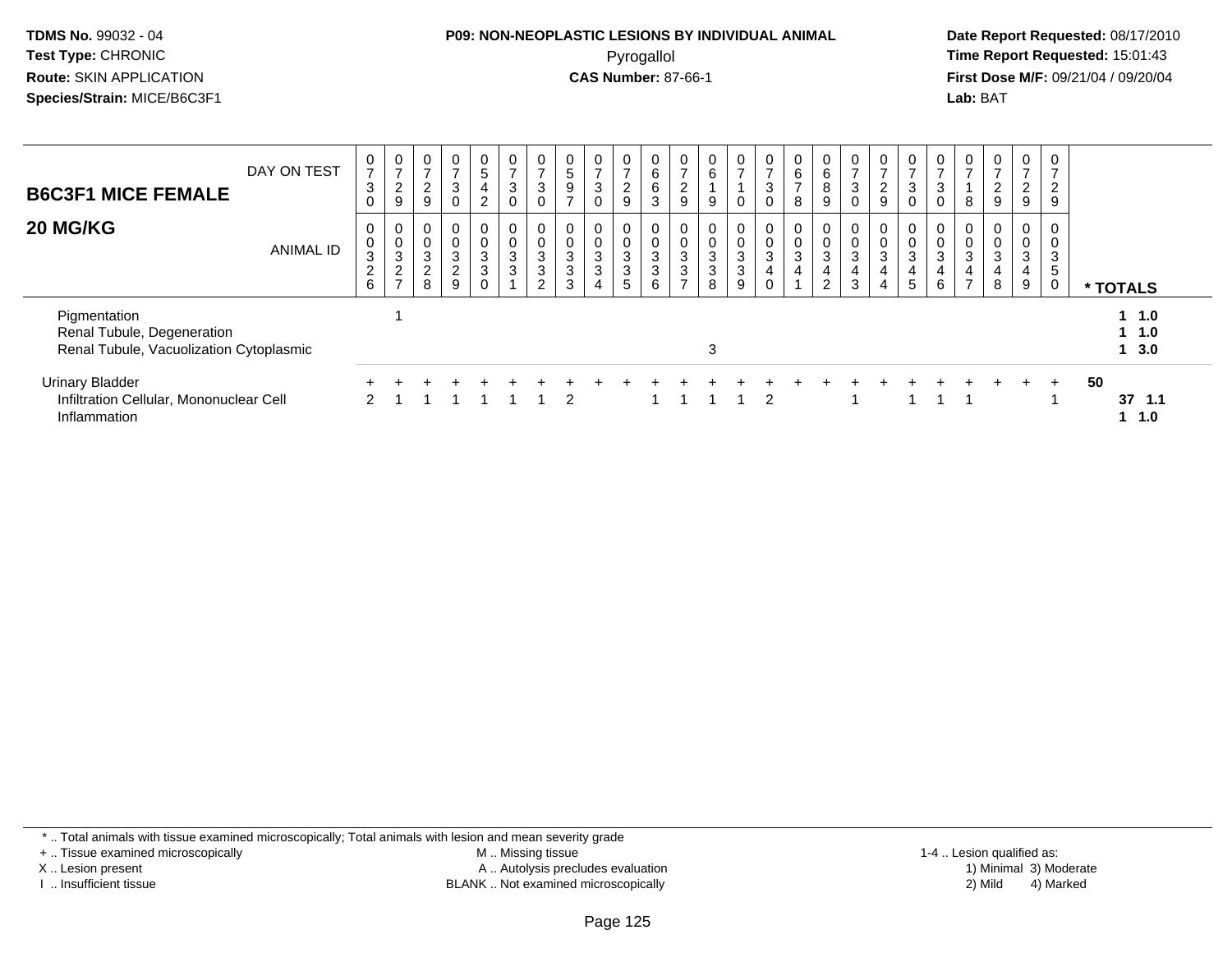# **P09: NON-NEOPLASTIC LESIONS BY INDIVIDUAL ANIMAL**Pyrogallol **Time Report Requested:** 15:01:43

| <b>B6C3F1 MICE FEMALE</b><br><b>75 MG/KG</b>                                                             | DAY ON TEST<br><b>ANIMAL ID</b> | $\frac{0}{7}$<br>$\frac{2}{9}$<br>$\pmb{0}$<br>$\pmb{0}$<br>$\ensuremath{\mathsf{3}}$<br>$\frac{5}{1}$ | $\frac{0}{7}$<br>$\mathbf{3}$<br>$\overline{0}$<br>$\mathsf 0$<br>$\begin{array}{c} 0 \\ 3 \\ 5 \\ 2 \end{array}$ | $\begin{array}{c} 0 \\ 6 \\ 6 \end{array}$<br>$\overline{9}$<br>$\mathbf 0$<br>$\boldsymbol{0}$<br>$\ensuremath{\mathsf{3}}$<br>$\frac{5}{3}$ | $\pmb{0}$<br>6<br>$\mathbf 0$<br>$\overline{a}$<br>$\pmb{0}$<br>$\mathbf 0$<br>$\sqrt{3}$<br>$\sqrt{5}$<br>$\boldsymbol{\Lambda}$ | $_2^0$<br>$\boldsymbol{9}$<br>1<br>0<br>$\mathbf 0$<br>3<br>$\frac{5}{5}$ | $_{6}^{\rm 0}$<br>$\overline{4}$<br>$6\phantom{a}$<br>$\pmb{0}$<br>$\mathbf 0$<br>$\sqrt{3}$<br>$\frac{5}{6}$ | $\pmb{0}$<br>$\overline{6}$<br>8<br>$\overline{2}$<br>$\pmb{0}$<br>$\mathsf 0$<br>$\mathbf{3}$<br>$\frac{5}{7}$ | 0<br>$\overline{4}$<br>$\,8\,$<br>$\overline{7}$<br>$\mathbf 0$<br>$\mathbf 0$<br>$\mathbf{3}$<br>$\begin{array}{c} 5 \\ 8 \end{array}$ | $\boldsymbol{0}$<br>$\overline{4}$<br>$9\,$<br>$\mathbf{3}$<br>$\boldsymbol{0}$<br>$\mathbf 0$<br>$\ensuremath{\mathsf{3}}$<br>$\frac{5}{9}$ | 0<br>$\overline{2}$<br>$\sqrt{5}$<br>$\overline{6}$<br>0<br>$\mathbf 0$<br>$\sqrt{3}$<br>6<br>$\mathbf 0$ | $\mathbf 0$<br>$6\overline{6}$<br>$\mathbf 0$<br>$\overline{4}$<br>$\mathbf 0$<br>$\mathbf 0$<br>$\sqrt{3}$<br>$\,6\,$<br>$\overline{1}$ | 0<br>$\overline{5}$<br>$\mathsf{O}\xspace$<br>6<br>$\mathsf{O}\xspace$<br>0<br>$\ensuremath{\mathsf{3}}$<br>$\frac{6}{2}$ | $\pmb{0}$<br>$\overline{\mathbf{4}}$<br>$\,8\,$<br>$\overline{7}$<br>$\pmb{0}$<br>$\mathbf 0$<br>$\mathfrak{S}$<br>$\,6\,$<br>$\overline{3}$ | $\begin{smallmatrix}0\0\4\end{smallmatrix}$<br>$\overline{7}$<br>$\overline{4}$<br>$\pmb{0}$<br>$\mathbf 0$<br>$\ensuremath{\mathsf{3}}$<br>$\,6$<br>$\boldsymbol{\Lambda}$ | $\begin{array}{c} 0 \\ 5 \\ 7 \end{array}$<br>$\sqrt{5}$<br>$\pmb{0}$<br>$\pmb{0}$<br>$\ensuremath{\mathsf{3}}$<br>$\begin{array}{c} 6 \\ 5 \end{array}$ | $\pmb{0}$<br>$6\phantom{a}$<br>$\mathbf 0$<br>$\mathbf 0$<br>$\pmb{0}$<br>$\mathbf 0$<br>$\sqrt{3}$<br>$\,6\,$<br>6 | 0<br>$\,6\,$<br>6<br>$\overline{3}$<br>0<br>$\mathbf 0$<br>3<br>$\,6\,$<br>$\overline{7}$ | $\begin{array}{c} 0 \\ 5 \\ 6 \end{array}$<br>$\mathbf{1}$<br>0<br>$\mathbf 0$<br>$\mathbf 3$<br>$^6_8$ | $\mathbf 0$<br>$\overline{4}$<br>$\pmb{0}$<br>$\pmb{0}$<br>0<br>$\mathbf 0$<br>$\mathbf 3$<br>$\frac{6}{9}$ | $_{3}^{\rm 0}$<br>$\overline{4}$<br>$\overline{7}$<br>0<br>$\mathsf{O}$<br>$\sqrt{3}$<br>$\overline{7}$<br>$\mathbf 0$ | $\frac{0}{7}$<br>$_{0}^{3}$<br>$\mathbf 0$<br>$\mathbf 0$<br>$\frac{3}{7}$<br>$\overline{1}$ | 0<br>$\,6\,$<br>$\overline{7}$<br>4<br>$\mathbf 0$<br>$\mathbf 0$<br>$\ensuremath{\mathsf{3}}$<br>$\boldsymbol{7}$<br>$\overline{c}$ | $\begin{array}{c} 0 \\ 7 \end{array}$<br>$\frac{2}{9}$<br>$\mathbf 0$<br>$\Omega$<br>$\sqrt{3}$<br>$\overline{7}$<br>3 | 0<br>$\overline{6}$<br>$\mathbf{1}$<br>$\overline{7}$<br>0<br>$\mathbf 0$<br>$\frac{3}{7}$<br>4 | $\begin{smallmatrix} 0\\7 \end{smallmatrix}$<br>$\frac{2}{9}$<br>$\pmb{0}$<br>$\mathbf 0$<br>$\mathsf 3$<br>$\overline{7}$<br>$\overline{5}$ | females      |
|----------------------------------------------------------------------------------------------------------|---------------------------------|--------------------------------------------------------------------------------------------------------|-------------------------------------------------------------------------------------------------------------------|-----------------------------------------------------------------------------------------------------------------------------------------------|-----------------------------------------------------------------------------------------------------------------------------------|---------------------------------------------------------------------------|---------------------------------------------------------------------------------------------------------------|-----------------------------------------------------------------------------------------------------------------|-----------------------------------------------------------------------------------------------------------------------------------------|----------------------------------------------------------------------------------------------------------------------------------------------|-----------------------------------------------------------------------------------------------------------|------------------------------------------------------------------------------------------------------------------------------------------|---------------------------------------------------------------------------------------------------------------------------|----------------------------------------------------------------------------------------------------------------------------------------------|-----------------------------------------------------------------------------------------------------------------------------------------------------------------------------|----------------------------------------------------------------------------------------------------------------------------------------------------------|---------------------------------------------------------------------------------------------------------------------|-------------------------------------------------------------------------------------------|---------------------------------------------------------------------------------------------------------|-------------------------------------------------------------------------------------------------------------|------------------------------------------------------------------------------------------------------------------------|----------------------------------------------------------------------------------------------|--------------------------------------------------------------------------------------------------------------------------------------|------------------------------------------------------------------------------------------------------------------------|-------------------------------------------------------------------------------------------------|----------------------------------------------------------------------------------------------------------------------------------------------|--------------|
|                                                                                                          |                                 |                                                                                                        |                                                                                                                   |                                                                                                                                               |                                                                                                                                   |                                                                           |                                                                                                               |                                                                                                                 |                                                                                                                                         |                                                                                                                                              |                                                                                                           |                                                                                                                                          |                                                                                                                           |                                                                                                                                              |                                                                                                                                                                             |                                                                                                                                                          |                                                                                                                     |                                                                                           |                                                                                                         |                                                                                                             |                                                                                                                        |                                                                                              |                                                                                                                                      |                                                                                                                        |                                                                                                 |                                                                                                                                              | $($ cont $)$ |
| <b>ALIMENTARY SYSTEM</b>                                                                                 |                                 |                                                                                                        |                                                                                                                   |                                                                                                                                               |                                                                                                                                   |                                                                           |                                                                                                               |                                                                                                                 |                                                                                                                                         |                                                                                                                                              |                                                                                                           |                                                                                                                                          |                                                                                                                           |                                                                                                                                              |                                                                                                                                                                             |                                                                                                                                                          |                                                                                                                     |                                                                                           |                                                                                                         |                                                                                                             |                                                                                                                        |                                                                                              |                                                                                                                                      |                                                                                                                        |                                                                                                 |                                                                                                                                              |              |
| Esophagus                                                                                                |                                 |                                                                                                        |                                                                                                                   |                                                                                                                                               |                                                                                                                                   |                                                                           |                                                                                                               |                                                                                                                 |                                                                                                                                         |                                                                                                                                              |                                                                                                           |                                                                                                                                          |                                                                                                                           |                                                                                                                                              |                                                                                                                                                                             |                                                                                                                                                          |                                                                                                                     |                                                                                           |                                                                                                         |                                                                                                             |                                                                                                                        |                                                                                              |                                                                                                                                      |                                                                                                                        |                                                                                                 |                                                                                                                                              |              |
| Gallbladder<br>Cyst                                                                                      |                                 |                                                                                                        |                                                                                                                   |                                                                                                                                               |                                                                                                                                   |                                                                           |                                                                                                               |                                                                                                                 |                                                                                                                                         |                                                                                                                                              |                                                                                                           |                                                                                                                                          |                                                                                                                           |                                                                                                                                              |                                                                                                                                                                             |                                                                                                                                                          |                                                                                                                     |                                                                                           |                                                                                                         |                                                                                                             |                                                                                                                        |                                                                                              |                                                                                                                                      |                                                                                                                        |                                                                                                 |                                                                                                                                              |              |
| Infiltration Cellular, Mononuclear Cell                                                                  |                                 |                                                                                                        |                                                                                                                   |                                                                                                                                               | 1                                                                                                                                 |                                                                           |                                                                                                               |                                                                                                                 |                                                                                                                                         |                                                                                                                                              |                                                                                                           |                                                                                                                                          |                                                                                                                           |                                                                                                                                              |                                                                                                                                                                             |                                                                                                                                                          | 1                                                                                                                   |                                                                                           |                                                                                                         |                                                                                                             |                                                                                                                        |                                                                                              |                                                                                                                                      |                                                                                                                        |                                                                                                 | -1                                                                                                                                           |              |
| Intestine Large, Cecum                                                                                   |                                 |                                                                                                        |                                                                                                                   |                                                                                                                                               |                                                                                                                                   |                                                                           |                                                                                                               |                                                                                                                 |                                                                                                                                         |                                                                                                                                              |                                                                                                           |                                                                                                                                          |                                                                                                                           |                                                                                                                                              |                                                                                                                                                                             |                                                                                                                                                          |                                                                                                                     |                                                                                           |                                                                                                         |                                                                                                             |                                                                                                                        |                                                                                              |                                                                                                                                      |                                                                                                                        |                                                                                                 |                                                                                                                                              |              |
| Intestine Large, Colon<br>Artery, Inflammation                                                           |                                 |                                                                                                        |                                                                                                                   |                                                                                                                                               |                                                                                                                                   |                                                                           |                                                                                                               |                                                                                                                 |                                                                                                                                         |                                                                                                                                              |                                                                                                           | $\overline{2}$                                                                                                                           |                                                                                                                           |                                                                                                                                              |                                                                                                                                                                             |                                                                                                                                                          |                                                                                                                     |                                                                                           |                                                                                                         |                                                                                                             |                                                                                                                        |                                                                                              |                                                                                                                                      |                                                                                                                        |                                                                                                 |                                                                                                                                              |              |
| Intestine Large, Rectum<br>Artery, Inflammation                                                          |                                 |                                                                                                        |                                                                                                                   |                                                                                                                                               |                                                                                                                                   |                                                                           |                                                                                                               |                                                                                                                 |                                                                                                                                         |                                                                                                                                              |                                                                                                           | 3                                                                                                                                        |                                                                                                                           |                                                                                                                                              |                                                                                                                                                                             |                                                                                                                                                          |                                                                                                                     |                                                                                           |                                                                                                         |                                                                                                             |                                                                                                                        |                                                                                              |                                                                                                                                      |                                                                                                                        |                                                                                                 |                                                                                                                                              |              |
| Intestine Small, Duodenum                                                                                |                                 |                                                                                                        |                                                                                                                   |                                                                                                                                               |                                                                                                                                   |                                                                           |                                                                                                               |                                                                                                                 |                                                                                                                                         |                                                                                                                                              |                                                                                                           |                                                                                                                                          |                                                                                                                           |                                                                                                                                              |                                                                                                                                                                             |                                                                                                                                                          |                                                                                                                     |                                                                                           |                                                                                                         |                                                                                                             |                                                                                                                        |                                                                                              |                                                                                                                                      |                                                                                                                        |                                                                                                 |                                                                                                                                              |              |
| Intestine Small, Ileum<br>Inflammation                                                                   |                                 |                                                                                                        |                                                                                                                   |                                                                                                                                               |                                                                                                                                   |                                                                           |                                                                                                               | 3                                                                                                               |                                                                                                                                         |                                                                                                                                              |                                                                                                           |                                                                                                                                          |                                                                                                                           |                                                                                                                                              |                                                                                                                                                                             |                                                                                                                                                          |                                                                                                                     |                                                                                           |                                                                                                         |                                                                                                             |                                                                                                                        |                                                                                              |                                                                                                                                      |                                                                                                                        |                                                                                                 |                                                                                                                                              |              |
| Intestine Small, Jejunum<br>Hyperplasia, Lymphoid                                                        |                                 |                                                                                                        |                                                                                                                   |                                                                                                                                               |                                                                                                                                   |                                                                           |                                                                                                               |                                                                                                                 |                                                                                                                                         |                                                                                                                                              |                                                                                                           |                                                                                                                                          |                                                                                                                           |                                                                                                                                              |                                                                                                                                                                             |                                                                                                                                                          |                                                                                                                     |                                                                                           |                                                                                                         |                                                                                                             |                                                                                                                        |                                                                                              |                                                                                                                                      |                                                                                                                        |                                                                                                 | $\ddot{}$                                                                                                                                    |              |
| Liver<br><b>Basophilic Focus</b><br>Clear Cell Focus                                                     |                                 |                                                                                                        |                                                                                                                   |                                                                                                                                               |                                                                                                                                   |                                                                           |                                                                                                               |                                                                                                                 |                                                                                                                                         |                                                                                                                                              |                                                                                                           |                                                                                                                                          |                                                                                                                           |                                                                                                                                              |                                                                                                                                                                             |                                                                                                                                                          |                                                                                                                     |                                                                                           |                                                                                                         |                                                                                                             |                                                                                                                        |                                                                                              |                                                                                                                                      |                                                                                                                        |                                                                                                 |                                                                                                                                              |              |
| <b>Eosinophilic Focus</b>                                                                                |                                 |                                                                                                        |                                                                                                                   |                                                                                                                                               | X                                                                                                                                 |                                                                           | X                                                                                                             | $\mathsf{X}$                                                                                                    |                                                                                                                                         |                                                                                                                                              |                                                                                                           |                                                                                                                                          |                                                                                                                           |                                                                                                                                              |                                                                                                                                                                             |                                                                                                                                                          |                                                                                                                     |                                                                                           |                                                                                                         |                                                                                                             |                                                                                                                        | X                                                                                            |                                                                                                                                      |                                                                                                                        |                                                                                                 | X                                                                                                                                            |              |
| Hematopoietic Cell Proliferation                                                                         |                                 |                                                                                                        |                                                                                                                   |                                                                                                                                               |                                                                                                                                   |                                                                           | $\overline{c}$                                                                                                | $\overline{1}$                                                                                                  |                                                                                                                                         |                                                                                                                                              |                                                                                                           |                                                                                                                                          |                                                                                                                           |                                                                                                                                              |                                                                                                                                                                             | $\overline{a}$                                                                                                                                           | 2                                                                                                                   | 2                                                                                         |                                                                                                         | $\mathbf 1$                                                                                                 | $\overline{1}$                                                                                                         |                                                                                              |                                                                                                                                      |                                                                                                                        |                                                                                                 |                                                                                                                                              |              |
| Inflammation<br><b>Mixed Cell Focus</b>                                                                  |                                 | $\mathbf{1}$                                                                                           |                                                                                                                   |                                                                                                                                               |                                                                                                                                   |                                                                           |                                                                                                               | $\overline{2}$                                                                                                  |                                                                                                                                         |                                                                                                                                              |                                                                                                           |                                                                                                                                          |                                                                                                                           |                                                                                                                                              |                                                                                                                                                                             | $\overline{2}$                                                                                                                                           | $\mathbf{1}$                                                                                                        | $\overline{2}$                                                                            | $\overline{2}$                                                                                          |                                                                                                             |                                                                                                                        | 2                                                                                            |                                                                                                                                      |                                                                                                                        | $\overline{2}$                                                                                  | 2                                                                                                                                            |              |
| *  Total animals with tissue examined microscopically; Total animals with lesion and mean severity grade |                                 |                                                                                                        |                                                                                                                   |                                                                                                                                               |                                                                                                                                   |                                                                           |                                                                                                               |                                                                                                                 |                                                                                                                                         |                                                                                                                                              |                                                                                                           |                                                                                                                                          |                                                                                                                           |                                                                                                                                              |                                                                                                                                                                             |                                                                                                                                                          |                                                                                                                     |                                                                                           |                                                                                                         |                                                                                                             |                                                                                                                        |                                                                                              |                                                                                                                                      |                                                                                                                        |                                                                                                 |                                                                                                                                              |              |
| +  Tissue examined microscopically                                                                       |                                 |                                                                                                        |                                                                                                                   |                                                                                                                                               |                                                                                                                                   |                                                                           | M  Missing tissue                                                                                             |                                                                                                                 |                                                                                                                                         |                                                                                                                                              |                                                                                                           |                                                                                                                                          |                                                                                                                           |                                                                                                                                              |                                                                                                                                                                             |                                                                                                                                                          |                                                                                                                     |                                                                                           |                                                                                                         |                                                                                                             |                                                                                                                        |                                                                                              |                                                                                                                                      | 1-4  Lesion qualified as:                                                                                              |                                                                                                 |                                                                                                                                              |              |
| X  Lesion present                                                                                        |                                 |                                                                                                        |                                                                                                                   |                                                                                                                                               |                                                                                                                                   |                                                                           | A  Autolysis precludes evaluation                                                                             |                                                                                                                 |                                                                                                                                         |                                                                                                                                              |                                                                                                           |                                                                                                                                          |                                                                                                                           |                                                                                                                                              |                                                                                                                                                                             |                                                                                                                                                          |                                                                                                                     |                                                                                           |                                                                                                         |                                                                                                             |                                                                                                                        |                                                                                              |                                                                                                                                      |                                                                                                                        |                                                                                                 | 1) Minimal 3) Moderate                                                                                                                       |              |
| I. Insufficient tissue                                                                                   |                                 |                                                                                                        |                                                                                                                   |                                                                                                                                               |                                                                                                                                   |                                                                           | BLANK  Not examined microscopically                                                                           |                                                                                                                 |                                                                                                                                         |                                                                                                                                              |                                                                                                           |                                                                                                                                          |                                                                                                                           |                                                                                                                                              |                                                                                                                                                                             |                                                                                                                                                          |                                                                                                                     |                                                                                           |                                                                                                         |                                                                                                             |                                                                                                                        |                                                                                              |                                                                                                                                      | 2) Mild                                                                                                                |                                                                                                 | 4) Marked                                                                                                                                    |              |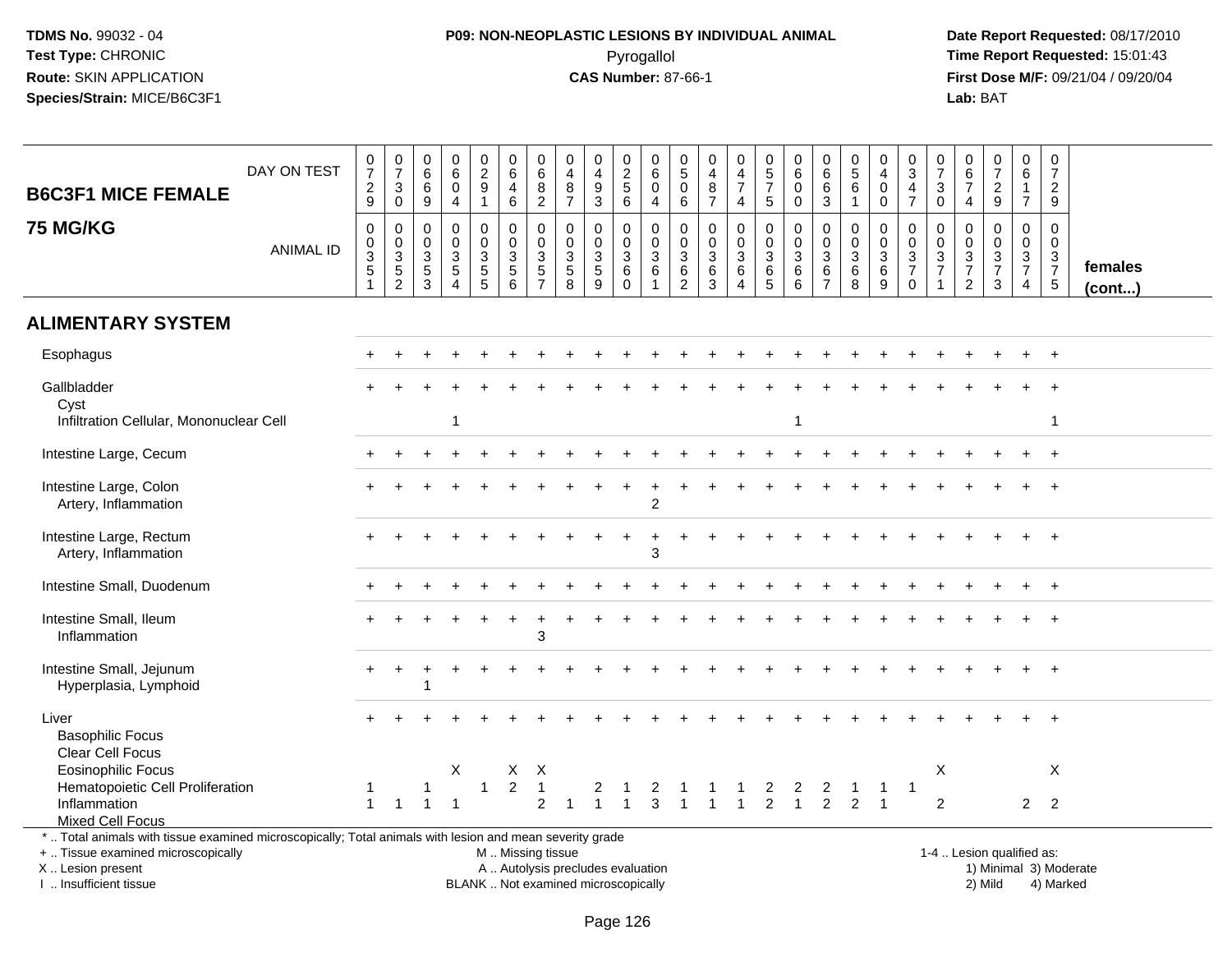## **P09: NON-NEOPLASTIC LESIONS BY INDIVIDUAL ANIMAL**Pyrogallol **Time Report Requested:** 15:01:43

| <b>B6C3F1 MICE FEMALE</b>                                                                                                                                                                     | DAY ON TEST      | $\frac{0}{7}$<br>$\overline{c}$<br>$\boldsymbol{9}$                          | $\frac{0}{7}$<br>$\sqrt{3}$<br>$\mathbf 0$     | $\boldsymbol{0}$<br>$^6_{\ 6}$<br>$\boldsymbol{9}$        | $\pmb{0}$<br>$\,6\,$<br>$\mathbf 0$<br>$\overline{4}$           | $\begin{array}{c} 0 \\ 2 \\ 9 \end{array}$<br>$\mathbf{1}$ | $_{6}^{\rm 0}$<br>$\overline{4}$<br>6       | $\begin{array}{c} 0 \\ 6 \end{array}$<br>$\overline{8}$<br>$\overline{2}$ | $\pmb{0}$<br>$\overline{4}$<br>8<br>$\overline{7}$       | $\pmb{0}$<br>$\overline{4}$<br>$\boldsymbol{9}$<br>$\sqrt{3}$            | $\begin{smallmatrix} 0\\2 \end{smallmatrix}$<br>5<br>$\,6\,$ | $\mathbf 0$<br>6<br>$\Omega$<br>$\overline{4}$                      | 0<br>$\sqrt{5}$<br>$\mathbf 0$<br>$\,6$              | 0<br>$\overline{4}$<br>$\, 8$<br>$\overline{7}$                             | $\pmb{0}$<br>$\overline{4}$<br>$\overline{7}$<br>$\overline{4}$         | $\begin{array}{c} 0 \\ 5 \end{array}$<br>$\overline{7}$<br>5 | $\pmb{0}$<br>$\,6\,$<br>$\mathbf 0$<br>$\Omega$                 | $\pmb{0}$<br>$\,6\,$<br>$\,6\,$<br>$\sqrt{3}$                          | $\pmb{0}$<br>$\sqrt{5}$<br>6<br>$\overline{1}$                 | 0<br>$\overline{4}$<br>$\mathbf 0$<br>$\mathsf{O}\xspace$ | $_3^0$<br>$\overline{4}$<br>$\overline{7}$                    | $\pmb{0}$<br>$\overline{7}$<br>$\sqrt{3}$<br>$\pmb{0}$  | $\pmb{0}$<br>$\,6\,$<br>$\overline{7}$<br>$\overline{4}$   | $\begin{smallmatrix}0\\7\end{smallmatrix}$<br>$\overline{c}$<br>$\boldsymbol{9}$ | $\begin{array}{c} 0 \\ 6 \end{array}$<br>$\mathbf{1}$<br>$\overline{7}$     | $\begin{array}{c} 0 \\ 7 \end{array}$<br>$\overline{c}$<br>9 |                   |
|-----------------------------------------------------------------------------------------------------------------------------------------------------------------------------------------------|------------------|------------------------------------------------------------------------------|------------------------------------------------|-----------------------------------------------------------|-----------------------------------------------------------------|------------------------------------------------------------|---------------------------------------------|---------------------------------------------------------------------------|----------------------------------------------------------|--------------------------------------------------------------------------|--------------------------------------------------------------|---------------------------------------------------------------------|------------------------------------------------------|-----------------------------------------------------------------------------|-------------------------------------------------------------------------|--------------------------------------------------------------|-----------------------------------------------------------------|------------------------------------------------------------------------|----------------------------------------------------------------|-----------------------------------------------------------|---------------------------------------------------------------|---------------------------------------------------------|------------------------------------------------------------|----------------------------------------------------------------------------------|-----------------------------------------------------------------------------|--------------------------------------------------------------|-------------------|
| <b>75 MG/KG</b>                                                                                                                                                                               | <b>ANIMAL ID</b> | $\mathbf 0$<br>$\pmb{0}$<br>$\ensuremath{\mathsf{3}}$<br>$\overline{5}$<br>1 | $\mathbf 0$<br>$_{3}^{\rm 0}$<br>$\frac{5}{2}$ | $\mathbf 0$<br>$\mathbf 0$<br>$\sqrt{3}$<br>$\frac{5}{3}$ | $\Omega$<br>$\mathbf 0$<br>$\sqrt{3}$<br>$\sqrt{5}$<br>$\Delta$ | $\Omega$<br>$\mathbf 0$<br>3<br>$\frac{5}{5}$              | $\mathbf 0$<br>$\mathbf 0$<br>$\frac{3}{5}$ | $\Omega$<br>$\mathbf 0$<br>$\ensuremath{\mathsf{3}}$<br>$\frac{5}{7}$     | $\Omega$<br>$\mathbf 0$<br>$\sqrt{3}$<br>$\sqrt{5}$<br>8 | $\mathbf 0$<br>$\pmb{0}$<br>$\frac{3}{5}$                                | 0<br>$\mathbf 0$<br>$\sqrt{3}$<br>6<br>$\mathbf 0$           | $\Omega$<br>$\mathbf 0$<br>$\mathsf 3$<br>$\,6\,$<br>$\overline{1}$ | $\Omega$<br>0<br>$\mathbf{3}$<br>6<br>$\overline{c}$ | $\Omega$<br>$\mathbf 0$<br>$\ensuremath{\mathsf{3}}$<br>$\overline{6}$<br>3 | $\mathbf 0$<br>$\mathsf 0$<br>$\mathbf{3}$<br>$\,6\,$<br>$\overline{4}$ | $\mathbf 0$<br>$\mathbf 0$<br>3<br>$6\over 5$                | $\Omega$<br>$\mathbf 0$<br>$\mathbf{3}$<br>$6\phantom{1}6$<br>6 | $\mathbf{0}$<br>$\mathbf 0$<br>$\sqrt{3}$<br>$\,6\,$<br>$\overline{7}$ | $\Omega$<br>$\mathbf 0$<br>$\ensuremath{\mathsf{3}}$<br>6<br>8 | $\Omega$<br>0<br>3<br>$6\,$<br>9                          | $\Omega$<br>$\mathbf 0$<br>3<br>$\overline{7}$<br>$\mathbf 0$ | $\Omega$<br>$\mathbf 0$<br>$\sqrt{3}$<br>$\overline{7}$ | $\Omega$<br>$\mathbf 0$<br>$\frac{3}{7}$<br>$\overline{2}$ | $\Omega$<br>$\mathbf 0$<br>$\frac{3}{7}$<br>$\mathbf{3}$                         | $\Omega$<br>$\mathbf 0$<br>$\mathbf{3}$<br>$\overline{7}$<br>$\overline{4}$ | $\mathbf 0$<br>$\mathbf 0$<br>$\mathbf{3}$<br>$\frac{7}{5}$  | females<br>(cont) |
| <b>Necrosis</b><br><b>Tension Lipidosis</b><br>Vacuolization Cytoplasmic                                                                                                                      |                  |                                                                              |                                                |                                                           |                                                                 |                                                            |                                             |                                                                           | 1                                                        |                                                                          | $\mathbf 1$                                                  | 3                                                                   |                                                      | 1                                                                           |                                                                         |                                                              |                                                                 |                                                                        | $\overline{c}$                                                 |                                                           | $\mathbf{1}$                                                  | $\overline{1}$                                          |                                                            |                                                                                  | $\mathbf{1}$                                                                |                                                              |                   |
| Mesentery<br>Inflammation<br>Fat, Necrosis                                                                                                                                                    |                  |                                                                              | ÷<br>Δ                                         |                                                           | 4                                                               |                                                            | 4                                           |                                                                           | $\pm$<br>3                                               |                                                                          |                                                              |                                                                     |                                                      | $+$<br>4                                                                    |                                                                         |                                                              |                                                                 |                                                                        |                                                                |                                                           |                                                               |                                                         | $+$                                                        | $+$                                                                              |                                                                             |                                                              |                   |
| Pancreas<br>Atrophy<br>Infiltration Cellular, Mononuclear Cell<br>Inflammation<br>Acinus, Atrophy                                                                                             |                  | 1                                                                            | $\overline{1}$                                 |                                                           | 1<br>$\overline{2}$                                             | 1                                                          | -1                                          | -1<br>$\overline{1}$                                                      |                                                          |                                                                          |                                                              | $\overline{1}$                                                      |                                                      |                                                                             |                                                                         | $\mathbf{1}$                                                 | $\mathbf{1}$                                                    | $\overline{1}$                                                         |                                                                |                                                           |                                                               | $\overline{1}$                                          |                                                            |                                                                                  | $\mathbf{1}$                                                                | $\overline{1}$                                               |                   |
| Salivary Glands<br>Atrophy<br>Infiltration Cellular, Mononuclear Cell<br>Inflammation<br>Mineralization                                                                                       |                  | 1<br>1                                                                       | $\overline{1}$<br>$\overline{\mathbf{1}}$      |                                                           | $\mathbf 1$                                                     |                                                            | $\overline{2}$                              | $\mathbf{1}$                                                              | $\overline{1}$                                           |                                                                          |                                                              | $\mathbf{1}$                                                        | $\mathbf{1}$                                         | $\mathbf{1}$                                                                | $\mathbf{1}$                                                            | 2                                                            |                                                                 | $\mathbf{1}$                                                           |                                                                |                                                           |                                                               | 2                                                       | -1                                                         |                                                                                  | $+$<br>$\mathbf{1}$                                                         | $+$<br>$\overline{1}$                                        |                   |
| Stomach, Forestomach<br>Infiltration Cellular, Mononuclear Cell<br>Infiltration Cellular, Diffuse<br>Epithelium, Hyperkeratosis<br>Epithelium, Hyperplasia, Squamous                          |                  |                                                                              |                                                |                                                           |                                                                 |                                                            |                                             |                                                                           |                                                          |                                                                          |                                                              |                                                                     |                                                      |                                                                             |                                                                         |                                                              |                                                                 |                                                                        | 4                                                              |                                                           |                                                               |                                                         |                                                            |                                                                                  |                                                                             |                                                              |                   |
| Stomach, Glandular<br>Cyst<br>Hyperplasia<br>Infiltration Cellular, Mononuclear Cell<br>Infiltration Cellular, Diffuse                                                                        |                  |                                                                              |                                                |                                                           |                                                                 |                                                            |                                             | 3                                                                         |                                                          |                                                                          |                                                              |                                                                     | $\mathbf{1}$                                         |                                                                             | $\mathbf{1}$                                                            |                                                              |                                                                 |                                                                        | 3                                                              |                                                           |                                                               | $\overline{1}$                                          |                                                            |                                                                                  |                                                                             |                                                              |                   |
| *  Total animals with tissue examined microscopically; Total animals with lesion and mean severity grade<br>+  Tissue examined microscopically<br>X  Lesion present<br>I  Insufficient tissue |                  |                                                                              |                                                |                                                           |                                                                 |                                                            | M  Missing tissue                           |                                                                           |                                                          | A  Autolysis precludes evaluation<br>BLANK  Not examined microscopically |                                                              |                                                                     |                                                      |                                                                             |                                                                         |                                                              |                                                                 |                                                                        |                                                                |                                                           |                                                               |                                                         |                                                            | 1-4  Lesion qualified as:<br>2) Mild                                             |                                                                             | 1) Minimal 3) Moderate<br>4) Marked                          |                   |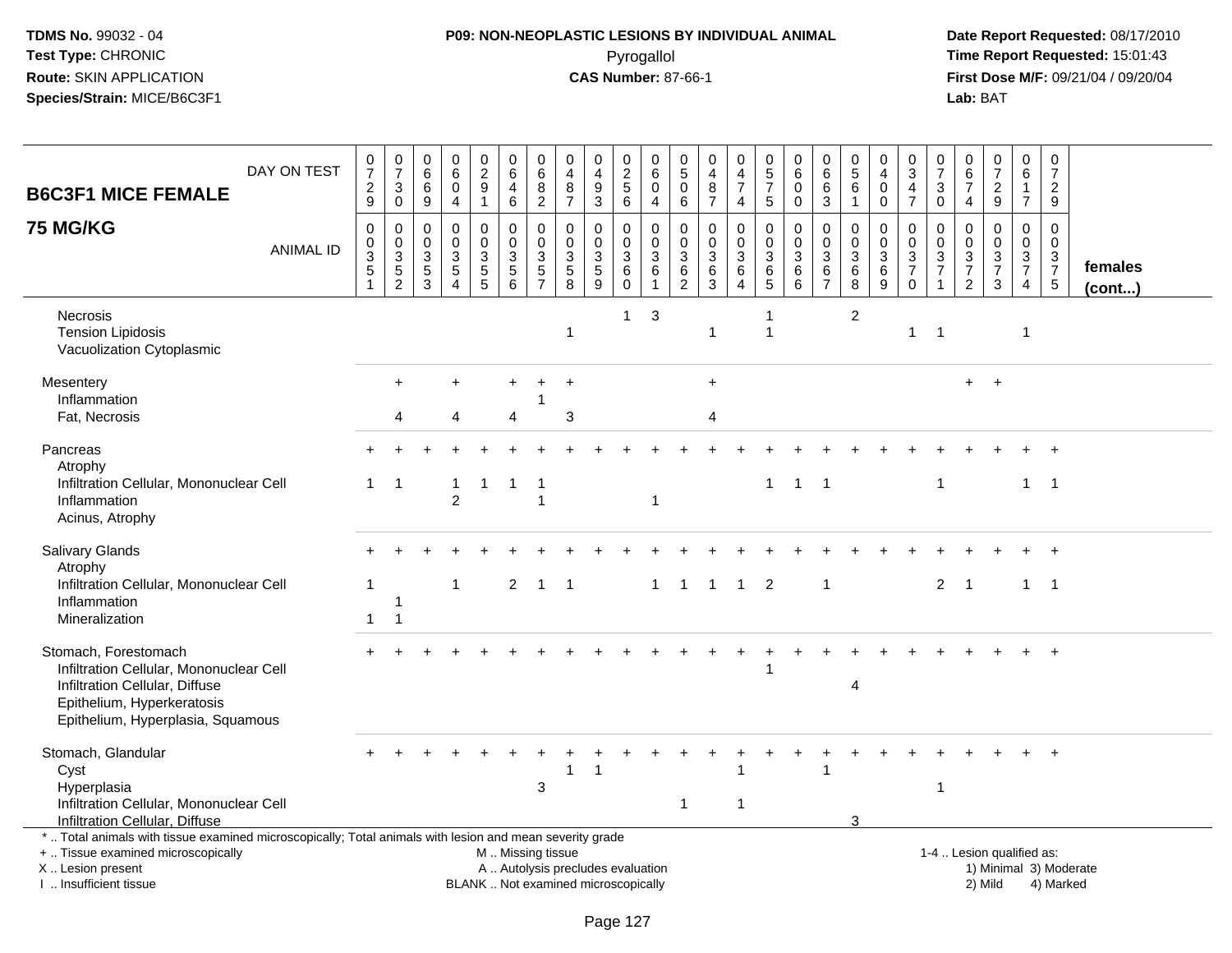# **P09: NON-NEOPLASTIC LESIONS BY INDIVIDUAL ANIMAL**Pyrogallol **Time Report Requested:** 15:01:43

| <b>B6C3F1 MICE FEMALE</b>                                                                                                                                                                     | DAY ON TEST      | $\frac{0}{7}$<br>$\frac{2}{9}$        | $\frac{0}{7}$<br>$\ensuremath{\mathsf{3}}$<br>$\mathsf 0$ | $\pmb{0}$<br>$\,6\,$<br>$\,6\,$<br>$\boldsymbol{9}$       | $\begin{array}{c} 0 \\ 6 \end{array}$<br>$\overline{0}$<br>$\overline{4}$ | $\begin{smallmatrix} 0\\2\\9 \end{smallmatrix}$<br>$\mathbf{1}$        | $\begin{array}{c} 0 \\ 6 \end{array}$<br>$\overline{4}$<br>$\,6\,$ | 0<br>$\overline{6}$<br>8<br>$\overline{2}$                               | 0<br>$\frac{4}{8}$<br>$\overline{7}$                    | $\pmb{0}$<br>$\overline{4}$<br>$\frac{9}{3}$                             | 0 2 5 6                                                            | $\mathbf 0$<br>$\overline{6}$<br>$\pmb{0}$<br>$\overline{4}$        | $\mathbf 0$<br>$\overline{5}$<br>$\mathbf 0$<br>$\,6\,$   | 0<br>$\overline{4}$<br>$\bf8$<br>$\overline{7}$      | $\begin{array}{c} 0 \\ 4 \\ 7 \end{array}$<br>$\overline{4}$ | $\begin{array}{c} 0 \\ 5 \\ 7 \end{array}$<br>$\overline{5}$ | $\begin{array}{c} 0 \\ 6 \end{array}$<br>$\mathbf 0$<br>0                          | $\begin{array}{c} 0 \\ 6 \end{array}$<br>$6\phantom{a}$<br>$\mathbf{3}$            | $\begin{array}{c} 0 \\ 5 \end{array}$<br>$6\phantom{a}$<br>$\overline{1}$ | $\begin{smallmatrix}0\\4\end{smallmatrix}$<br>$\pmb{0}$<br>$\mathbf 0$  | $\frac{0}{3}$<br>$\frac{4}{7}$                                               | $\frac{0}{7}$<br>$\mathsf 3$<br>$\mathbf 0$                                  | $\begin{array}{c} 0 \\ 6 \\ 7 \end{array}$<br>$\overline{4}$           | $\frac{0}{7}$<br>$\frac{2}{9}$                                                         | $\begin{array}{c} 0 \\ 6 \end{array}$<br>$\mathbf{1}$<br>$\overline{7}$ | $\frac{0}{7}$<br>$\boldsymbol{2}$<br>$9\,$                               |                         |
|-----------------------------------------------------------------------------------------------------------------------------------------------------------------------------------------------|------------------|---------------------------------------|-----------------------------------------------------------|-----------------------------------------------------------|---------------------------------------------------------------------------|------------------------------------------------------------------------|--------------------------------------------------------------------|--------------------------------------------------------------------------|---------------------------------------------------------|--------------------------------------------------------------------------|--------------------------------------------------------------------|---------------------------------------------------------------------|-----------------------------------------------------------|------------------------------------------------------|--------------------------------------------------------------|--------------------------------------------------------------|------------------------------------------------------------------------------------|------------------------------------------------------------------------------------|---------------------------------------------------------------------------|-------------------------------------------------------------------------|------------------------------------------------------------------------------|------------------------------------------------------------------------------|------------------------------------------------------------------------|----------------------------------------------------------------------------------------|-------------------------------------------------------------------------|--------------------------------------------------------------------------|-------------------------|
| <b>75 MG/KG</b>                                                                                                                                                                               | <b>ANIMAL ID</b> | $\pmb{0}$<br>$_{3}^{\rm 0}$<br>5<br>1 | $\mathsf{O}\xspace$<br>$_{3}^{\rm 0}$<br>$\frac{5}{2}$    | $\mathbf 0$<br>$\mathbf 0$<br>$\sqrt{3}$<br>$\frac{5}{3}$ | $\pmb{0}$<br>$\mathbf 0$<br>$\frac{3}{5}$<br>$\Delta$                     | 0<br>$\mathsf{O}\xspace$<br>$\ensuremath{\mathsf{3}}$<br>$\frac{5}{5}$ | $\pmb{0}$<br>$\mathbf 0$<br>$\sqrt{3}$<br>$\frac{5}{6}$            | $\mathbf 0$<br>$\mathbf 0$<br>$\ensuremath{\mathsf{3}}$<br>$\frac{5}{7}$ | $\pmb{0}$<br>$\mathbf 0$<br>$\sqrt{3}$<br>$\frac{5}{8}$ | 0<br>$\pmb{0}$<br>$rac{3}{9}$                                            | $\mathbf 0$<br>$\mathbf 0$<br>$\sqrt{3}$<br>$\,6\,$<br>$\mathbf 0$ | $\pmb{0}$<br>$\mathsf{O}\xspace$<br>$\frac{3}{6}$<br>$\overline{1}$ | $\mathbf 0$<br>$\mathbf 0$<br>$\sqrt{3}$<br>$\frac{6}{2}$ | $\pmb{0}$<br>$\mathbf 0$<br>$\mathfrak{Z}$<br>$^6_3$ | 0<br>$\mathbf 0$<br>$\overline{3}$<br>$\frac{6}{4}$          | $\pmb{0}$<br>$\mathbf 0$<br>$\sqrt{3}$<br>$\frac{6}{5}$      | $\mathbf 0$<br>$\pmb{0}$<br>$\overline{3}$<br>$\begin{matrix} 6 \\ 6 \end{matrix}$ | $\mathbf 0$<br>$\pmb{0}$<br>$\ensuremath{\mathsf{3}}$<br>$\,6\,$<br>$\overline{7}$ | $\mathbf 0$<br>$\mathbf 0$<br>$\sqrt{3}$<br>$\,6\,$<br>$\mathbf{8}$       | 0<br>$\mathbf 0$<br>$\sqrt{3}$<br>$\begin{array}{c} 6 \\ 9 \end{array}$ | 0<br>$\boldsymbol{0}$<br>$\sqrt{3}$<br>$\overline{7}$<br>$\ddot{\mathbf{0}}$ | $\mathbf 0$<br>$\pmb{0}$<br>$\overline{3}$<br>$\overline{7}$<br>$\mathbf{1}$ | $\pmb{0}$<br>$\mathbf 0$<br>$\ensuremath{\mathsf{3}}$<br>$\frac{7}{2}$ | $\pmb{0}$<br>$\mathsf{O}\xspace$<br>$\overline{3}$<br>$\overline{7}$<br>$\mathfrak{Z}$ | 0<br>$\mathbf 0$<br>$\frac{3}{7}$<br>$\overline{4}$                     | $\mathbf 0$<br>$\mathbf 0$<br>$\begin{array}{c} 3 \\ 7 \\ 5 \end{array}$ | females<br>$($ cont $)$ |
| Inflammation<br>Mineralization                                                                                                                                                                |                  | 1                                     |                                                           |                                                           |                                                                           |                                                                        |                                                                    |                                                                          |                                                         |                                                                          |                                                                    | -1                                                                  |                                                           |                                                      |                                                              |                                                              |                                                                                    |                                                                                    |                                                                           |                                                                         |                                                                              | $\overline{1}$                                                               |                                                                        |                                                                                        |                                                                         |                                                                          |                         |
| <b>CARDIOVASCULAR SYSTEM</b>                                                                                                                                                                  |                  |                                       |                                                           |                                                           |                                                                           |                                                                        |                                                                    |                                                                          |                                                         |                                                                          |                                                                    |                                                                     |                                                           |                                                      |                                                              |                                                              |                                                                                    |                                                                                    |                                                                           |                                                                         |                                                                              |                                                                              |                                                                        |                                                                                        |                                                                         |                                                                          |                         |
| <b>Blood Vessel</b>                                                                                                                                                                           |                  |                                       |                                                           |                                                           |                                                                           |                                                                        |                                                                    |                                                                          |                                                         |                                                                          |                                                                    |                                                                     |                                                           |                                                      |                                                              |                                                              |                                                                                    |                                                                                    |                                                                           |                                                                         |                                                                              |                                                                              |                                                                        |                                                                                        |                                                                         |                                                                          |                         |
| Heart<br>Cardiomyopathy<br>Infiltration Cellular, Mononuclear Cell<br>Inflammation                                                                                                            |                  | $\overline{2}$                        |                                                           |                                                           | $\mathbf 1$                                                               |                                                                        | $\overline{2}$                                                     | $\mathbf{1}$                                                             |                                                         | 1                                                                        |                                                                    | 2<br>$\overline{1}$                                                 |                                                           |                                                      |                                                              | $\overline{2}$                                               | $\overline{2}$                                                                     | 1                                                                                  |                                                                           |                                                                         |                                                                              | 2                                                                            |                                                                        |                                                                                        | $\overline{2}$                                                          | $\overline{1}$                                                           |                         |
| <b>ENDOCRINE SYSTEM</b>                                                                                                                                                                       |                  |                                       |                                                           |                                                           |                                                                           |                                                                        |                                                                    |                                                                          |                                                         |                                                                          |                                                                    |                                                                     |                                                           |                                                      |                                                              |                                                              |                                                                                    |                                                                                    |                                                                           |                                                                         |                                                                              |                                                                              |                                                                        |                                                                                        |                                                                         |                                                                          |                         |
| <b>Adrenal Cortex</b><br>Angiectasis<br>Degeneration, Cystic                                                                                                                                  |                  |                                       |                                                           |                                                           |                                                                           |                                                                        |                                                                    |                                                                          |                                                         |                                                                          |                                                                    |                                                                     |                                                           |                                                      |                                                              |                                                              |                                                                                    |                                                                                    |                                                                           |                                                                         |                                                                              |                                                                              |                                                                        |                                                                                        |                                                                         |                                                                          |                         |
| Hematopoietic Cell Proliferation<br>Hypertrophy<br>Subcapsular, Hyperplasia                                                                                                                   |                  | $\overline{2}$                        | $\mathbf{1}$<br>2                                         | $\overline{2}$                                            | $\overline{2}$                                                            | -1                                                                     | 2                                                                  |                                                                          |                                                         | $\overline{2}$                                                           |                                                                    | $\overline{2}$                                                      | 2<br>$\overline{c}$                                       | $\overline{2}$                                       | $\overline{2}$<br>$\overline{2}$                             | 2<br>$\overline{2}$                                          | -2<br>2                                                                            | 2                                                                                  | 2                                                                         | -1                                                                      | 2                                                                            | 2                                                                            | $\overline{2}$                                                         |                                                                                        | 2 <sup>1</sup>                                                          | $\overline{\phantom{a}}$                                                 |                         |
| Adrenal Medulla<br>Hyperplasia                                                                                                                                                                |                  |                                       |                                                           |                                                           |                                                                           |                                                                        |                                                                    |                                                                          |                                                         |                                                                          |                                                                    |                                                                     |                                                           |                                                      |                                                              |                                                              |                                                                                    |                                                                                    |                                                                           |                                                                         |                                                                              |                                                                              |                                                                        |                                                                                        |                                                                         | $\overline{+}$                                                           |                         |
| Islets, Pancreatic<br>Hyperplasia                                                                                                                                                             |                  |                                       |                                                           |                                                           |                                                                           | 1                                                                      |                                                                    |                                                                          |                                                         |                                                                          |                                                                    |                                                                     |                                                           |                                                      |                                                              |                                                              |                                                                                    |                                                                                    |                                                                           |                                                                         |                                                                              |                                                                              |                                                                        | 2                                                                                      |                                                                         | $\ddot{}$<br>$\mathbf 1$                                                 |                         |
| Parathyroid Gland<br>Cyst                                                                                                                                                                     |                  |                                       |                                                           |                                                           |                                                                           |                                                                        |                                                                    |                                                                          |                                                         |                                                                          |                                                                    |                                                                     |                                                           |                                                      | М                                                            | M                                                            |                                                                                    |                                                                                    | м                                                                         |                                                                         | М                                                                            | $\ddot{}$                                                                    | М                                                                      | $\ddot{}$                                                                              | M                                                                       | $+$                                                                      |                         |
| <b>Pituitary Gland</b>                                                                                                                                                                        |                  |                                       |                                                           |                                                           |                                                                           |                                                                        |                                                                    |                                                                          |                                                         |                                                                          |                                                                    |                                                                     |                                                           |                                                      |                                                              |                                                              |                                                                                    |                                                                                    |                                                                           |                                                                         |                                                                              |                                                                              |                                                                        |                                                                                        | $+$                                                                     | $+$                                                                      |                         |
| *  Total animals with tissue examined microscopically; Total animals with lesion and mean severity grade<br>+  Tissue examined microscopically<br>X  Lesion present<br>I. Insufficient tissue |                  |                                       |                                                           |                                                           |                                                                           |                                                                        | M  Missing tissue                                                  |                                                                          |                                                         | A  Autolysis precludes evaluation<br>BLANK  Not examined microscopically |                                                                    |                                                                     |                                                           |                                                      |                                                              |                                                              |                                                                                    |                                                                                    |                                                                           |                                                                         |                                                                              |                                                                              |                                                                        | 1-4  Lesion qualified as:<br>2) Mild                                                   |                                                                         | 4) Marked                                                                | 1) Minimal 3) Moderate  |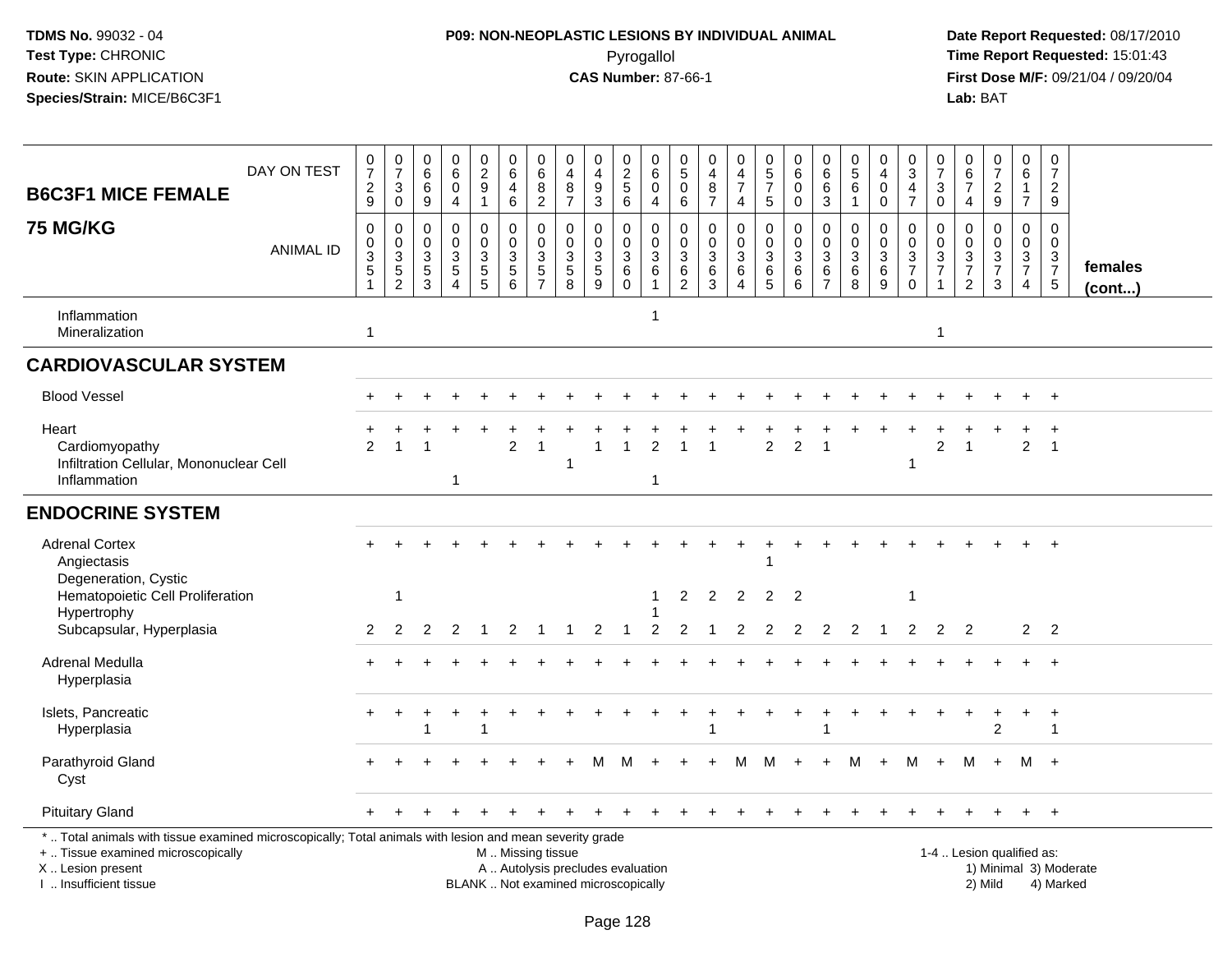## **P09: NON-NEOPLASTIC LESIONS BY INDIVIDUAL ANIMAL**Pyrogallol **Time Report Requested:** 15:01:43

 **Date Report Requested:** 08/17/2010 **First Dose M/F:** 09/21/04 / 09/20/04<br>**Lab:** BAT **Lab:** BAT

| <b>B6C3F1 MICE FEMALE</b>                                                           | DAY ON TEST      | $\frac{0}{7}$<br>$\sqrt{2}$<br>$\boldsymbol{9}$ | $\frac{0}{7}$<br>$\mathbf{3}$<br>$\mathsf{O}$       | $\begin{matrix} 0 \\ 6 \end{matrix}$<br>6<br>9 | $\begin{matrix} 0 \\ 6 \end{matrix}$<br>$\mathsf 0$<br>$\overline{4}$     | $\begin{array}{c} 0 \\ 2 \\ 9 \end{array}$<br>$\mathbf{1}$ | $\begin{array}{c} 0 \\ 6 \end{array}$<br>$\overline{4}$<br>$\ddot{6}$ | $\begin{array}{c} 0 \\ 6 \end{array}$<br>8<br>$\overline{2}$ | 0<br>$\overline{4}$<br>8<br>$\overline{7}$ | $\begin{smallmatrix}0\0\4\end{smallmatrix}$<br>$\boldsymbol{9}$<br>$\overline{3}$ | $\begin{array}{c} 0 \\ 2 \\ 5 \end{array}$<br>6      | $_6^0$<br>$\pmb{0}$<br>$\overline{4}$ | $\begin{array}{c} 0 \\ 5 \end{array}$<br>$\pmb{0}$<br>$6\phantom{a}$ | 0<br>$\overline{4}$<br>$\frac{8}{7}$            | $\begin{smallmatrix} 0\\4 \end{smallmatrix}$<br>$\overline{7}$<br>$\overline{4}$ | $\begin{array}{c} 0 \\ 5 \end{array}$<br>$\overline{7}$<br>5 | $\begin{array}{c} 0 \\ 6 \end{array}$<br>$\pmb{0}$<br>$\boldsymbol{0}$ | $\begin{array}{c} 0 \\ 6 \end{array}$<br>6<br>$\overline{3}$        | $\begin{smallmatrix}0\0\5\end{smallmatrix}$<br>$\,6\,$<br>$\mathbf{1}$ | $\begin{smallmatrix}0\0\4\end{smallmatrix}$<br>$\pmb{0}$<br>$\mathbf 0$ | $\frac{0}{3}$<br>$\overline{4}$<br>$\overline{7}$   | $\frac{0}{7}$<br>$\mathbf{3}$<br>$\overline{0}$                | 0<br>6<br>$\overline{7}$<br>4                                        | $\frac{0}{7}$<br>$\frac{2}{9}$                                      | $_6^0$<br>$\mathbf{1}$<br>$\overline{7}$ | $\frac{0}{7}$<br>$\frac{2}{9}$                                      |                         |
|-------------------------------------------------------------------------------------|------------------|-------------------------------------------------|-----------------------------------------------------|------------------------------------------------|---------------------------------------------------------------------------|------------------------------------------------------------|-----------------------------------------------------------------------|--------------------------------------------------------------|--------------------------------------------|-----------------------------------------------------------------------------------|------------------------------------------------------|---------------------------------------|----------------------------------------------------------------------|-------------------------------------------------|----------------------------------------------------------------------------------|--------------------------------------------------------------|------------------------------------------------------------------------|---------------------------------------------------------------------|------------------------------------------------------------------------|-------------------------------------------------------------------------|-----------------------------------------------------|----------------------------------------------------------------|----------------------------------------------------------------------|---------------------------------------------------------------------|------------------------------------------|---------------------------------------------------------------------|-------------------------|
| <b>75 MG/KG</b>                                                                     | <b>ANIMAL ID</b> | 0<br>$_{3}^{\rm 0}$<br>5                        | 0<br>$\frac{0}{3}$<br>$\,$ 5 $\,$<br>$\overline{2}$ | 0<br>0<br>3<br>$\,$ 5 $\,$<br>3                | 0<br>$\pmb{0}$<br>$\overline{3}$<br>$\mathbf 5$<br>$\boldsymbol{\Lambda}$ | $\mathbf 0$<br>$\frac{0}{3}$<br>$\frac{5}{5}$              | $\mathbf 0$<br>$\frac{0}{3}$<br>$\frac{5}{6}$                         | $\mathbf 0$<br>$\frac{0}{3}$<br>$\frac{5}{7}$                | 0<br>$\mathbf 0$<br>3<br>5<br>8            | $\mathbf 0$<br>$\frac{0}{3}$<br>$\frac{5}{9}$                                     | $\mathbf{0}$<br>0<br>$\overline{3}$<br>6<br>$\Omega$ | 0<br>$\frac{0}{3}$<br>$\,6\,$         | 0<br>$\frac{0}{3}$<br>$\,6\,$<br>$\overline{2}$                      | 0<br>$\frac{0}{3}$<br>$\,6\,$<br>$\overline{3}$ | $\mathbf 0$<br>$_{3}^{\rm 0}$<br>$\,6\,$<br>$\boldsymbol{\Lambda}$               | 0<br>$\mathbf 0$<br>$\overline{3}$<br>$\,6\,$<br>5           | 0<br>$\frac{0}{3}$<br>6<br>$6\phantom{a}$                              | $\mathbf 0$<br>$\mathbf 0$<br>$\overline{3}$<br>6<br>$\overline{ }$ | 0<br>$\pmb{0}$<br>$\sqrt{3}$<br>$\,6\,$<br>8                           | $\mathbf 0$<br>$\frac{0}{3}$<br>$\,6\,$<br>9                            | 0<br>$\frac{0}{3}$<br>$\overline{7}$<br>$\mathbf 0$ | $\mathbf 0$<br>$\frac{0}{3}$<br>$\overline{7}$<br>$\mathbf{1}$ | 0<br>$\mathbf 0$<br>$\mathbf{3}$<br>$\overline{7}$<br>$\overline{2}$ | $\mathbf 0$<br>$\mathbf 0$<br>$\overline{3}$<br>$\overline{7}$<br>3 | 0<br>$\frac{0}{3}$<br>$\overline{4}$     | $\mathbf 0$<br>$\mathbf 0$<br>3<br>$\overline{7}$<br>$\overline{5}$ | females<br>$($ cont $)$ |
| Hemorrhage<br>Pars Distalis, Degeneration<br>Pars Distalis, Hyperplasia             |                  | $\overline{2}$                                  |                                                     | $\mathbf{1}$                                   | $\mathbf{1}$                                                              |                                                            |                                                                       |                                                              |                                            |                                                                                   |                                                      |                                       |                                                                      | 3                                               |                                                                                  | $\mathbf{1}$                                                 |                                                                        |                                                                     |                                                                        |                                                                         |                                                     | 3                                                              |                                                                      |                                                                     | $\mathbf{1}$                             |                                                                     |                         |
| <b>Thyroid Gland</b><br>Infiltration Cellular, Mononuclear Cell                     |                  |                                                 |                                                     |                                                |                                                                           |                                                            |                                                                       |                                                              |                                            |                                                                                   |                                                      |                                       |                                                                      |                                                 |                                                                                  |                                                              |                                                                        |                                                                     |                                                                        |                                                                         |                                                     |                                                                |                                                                      |                                                                     |                                          | $+$                                                                 |                         |
| <b>GENERAL BODY SYSTEM</b>                                                          |                  |                                                 |                                                     |                                                |                                                                           |                                                            |                                                                       |                                                              |                                            |                                                                                   |                                                      |                                       |                                                                      |                                                 |                                                                                  |                                                              |                                                                        |                                                                     |                                                                        |                                                                         |                                                     |                                                                |                                                                      |                                                                     |                                          |                                                                     |                         |
| <b>NONE</b>                                                                         |                  |                                                 |                                                     |                                                |                                                                           |                                                            |                                                                       |                                                              |                                            |                                                                                   |                                                      |                                       |                                                                      |                                                 |                                                                                  |                                                              |                                                                        |                                                                     |                                                                        |                                                                         |                                                     |                                                                |                                                                      |                                                                     |                                          |                                                                     |                         |
| <b>GENITAL SYSTEM</b>                                                               |                  |                                                 |                                                     |                                                |                                                                           |                                                            |                                                                       |                                                              |                                            |                                                                                   |                                                      |                                       |                                                                      |                                                 |                                                                                  |                                                              |                                                                        |                                                                     |                                                                        |                                                                         |                                                     |                                                                |                                                                      |                                                                     |                                          |                                                                     |                         |
| <b>Clitoral Gland</b>                                                               |                  |                                                 |                                                     |                                                |                                                                           |                                                            |                                                                       |                                                              |                                            |                                                                                   |                                                      |                                       |                                                                      |                                                 |                                                                                  |                                                              |                                                                        |                                                                     |                                                                        |                                                                         |                                                     |                                                                |                                                                      |                                                                     | $+$                                      | $+$                                                                 |                         |
| Infiltration Cellular, Mononuclear Cell<br>Inflammation                             |                  |                                                 | 1                                                   |                                                |                                                                           |                                                            |                                                                       |                                                              |                                            |                                                                                   |                                                      | 3                                     |                                                                      | -1                                              |                                                                                  |                                                              |                                                                        |                                                                     |                                                                        |                                                                         |                                                     |                                                                |                                                                      |                                                                     |                                          |                                                                     |                         |
| Ovary<br>Cyst<br>Inflammation<br>Mineralization<br>Germinal Epithelium, Hyperplasia |                  |                                                 |                                                     |                                                |                                                                           | $\overline{2}$                                             |                                                                       | $\overline{1}$                                               |                                            |                                                                                   |                                                      |                                       |                                                                      |                                                 | 1                                                                                | 1                                                            |                                                                        |                                                                     |                                                                        |                                                                         |                                                     | 3                                                              |                                                                      |                                                                     |                                          | $\overline{+}$                                                      |                         |
| <b>Uterus</b><br>Inflammation<br>Thrombosis<br>Cervix, Hyperplasia, Cystic          |                  |                                                 |                                                     |                                                |                                                                           |                                                            |                                                                       |                                                              |                                            |                                                                                   |                                                      |                                       |                                                                      |                                                 |                                                                                  |                                                              |                                                                        |                                                                     |                                                                        | Δ                                                                       |                                                     |                                                                |                                                                      |                                                                     |                                          | $\ddot{}$                                                           |                         |
| Endometrium, Hyperplasia, Cystic                                                    |                  |                                                 | $\mathbf{2}^{\circ}$                                | 2                                              | 3                                                                         | 4                                                          | 2                                                                     | $\overline{1}$                                               | 3                                          | -1                                                                                |                                                      |                                       | 2                                                                    | 2                                               | 3                                                                                | 3                                                            | 2                                                                      | 3                                                                   |                                                                        | 3                                                                       |                                                     | 3                                                              | 3                                                                    | 1                                                                   | 4                                        | - 4                                                                 |                         |
|                                                                                     |                  |                                                 |                                                     |                                                |                                                                           |                                                            |                                                                       |                                                              |                                            |                                                                                   |                                                      |                                       |                                                                      |                                                 |                                                                                  |                                                              |                                                                        |                                                                     |                                                                        |                                                                         |                                                     |                                                                |                                                                      |                                                                     |                                          |                                                                     |                         |

#### **HEMATOPOIETIC SYSTEM**

\* .. Total animals with tissue examined microscopically; Total animals with lesion and mean severity grade

+ .. Tissue examined microscopically

X .. Lesion present

I .. Insufficient tissue

 M .. Missing tissueA .. Autolysis precludes evaluation

 1-4 .. Lesion qualified as: BLANK .. Not examined microscopically 2) Mild 4) Marked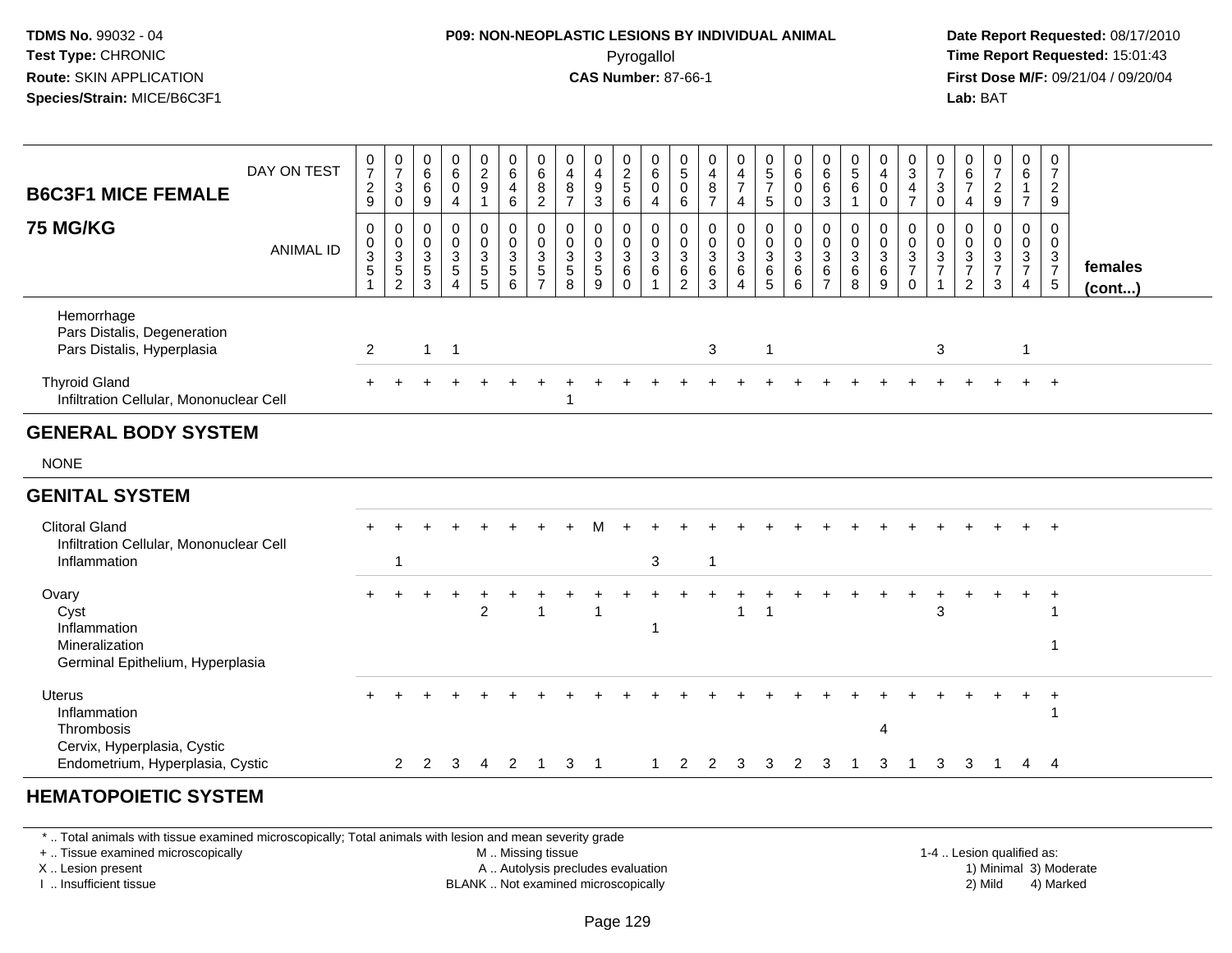# **P09: NON-NEOPLASTIC LESIONS BY INDIVIDUAL ANIMAL**Pyrogallol **Time Report Requested:** 15:01:43

 **Date Report Requested:** 08/17/2010 **First Dose M/F:** 09/21/04 / 09/20/04<br>**Lab:** BAT **Lab:** BAT

| <b>B6C3F1 MICE FEMALE</b>                                                                                                                                                                                | DAY ON TEST      | $\frac{0}{7}$<br>$\frac{2}{9}$           | $\frac{0}{7}$<br>$\mathbf{3}$<br>$\mathsf{O}\xspace$ | 0<br>$6\overline{6}$<br>6<br>9                              | 0<br>$6\phantom{a}$<br>0<br>$\overline{4}$            | $\begin{array}{c} 0 \\ 2 \\ 9 \end{array}$<br>$\mathbf{1}$ | 0<br>$\,6\,$<br>4<br>6                        | $068$<br>2                                                   | 0<br>$\overline{4}$<br>$\bf8$<br>$\overline{7}$ | 0<br>$\overline{4}$<br>$\boldsymbol{9}$<br>$\overline{3}$ | 0<br>$\frac{2}{5}$<br>$6\overline{6}$                         | 0<br>$\,6$<br>0<br>$\overline{4}$                     | 0<br>$\overline{5}$<br>$\mathbf 0$<br>6                           | 0<br>$\overline{\mathbf{4}}$<br>$\bf 8$<br>$\overline{7}$ | $\begin{array}{c} 0 \\ 4 \\ 7 \end{array}$<br>4 | $\begin{array}{c} 0 \\ 5 \\ 7 \end{array}$<br>5              | $\begin{array}{c} 0 \\ 6 \end{array}$<br>0<br>0                   | $\begin{matrix} 0 \\ 6 \\ 6 \end{matrix}$<br>$\mathbf{3}$ | $\begin{array}{c} 0 \\ 5 \end{array}$<br>$\,6\,$<br>$\mathbf{1}$ | 0<br>$\overline{4}$<br>$\pmb{0}$<br>$\mathsf{O}\xspace$ | $_{3}^{\rm 0}$<br>$\frac{4}{7}$                          | $\frac{0}{7}$<br>3<br>0                  | $_{6}^{\rm 0}$<br>$\overline{7}$<br>4                | $\begin{smallmatrix}0\\7\end{smallmatrix}$<br>$\frac{2}{9}$ | $\begin{array}{c} 0 \\ 6 \end{array}$<br>$\mathbf{1}$<br>$\overline{7}$ | $\frac{0}{7}$<br>$\overline{2}$<br>9                           |                   |
|----------------------------------------------------------------------------------------------------------------------------------------------------------------------------------------------------------|------------------|------------------------------------------|------------------------------------------------------|-------------------------------------------------------------|-------------------------------------------------------|------------------------------------------------------------|-----------------------------------------------|--------------------------------------------------------------|-------------------------------------------------|-----------------------------------------------------------|---------------------------------------------------------------|-------------------------------------------------------|-------------------------------------------------------------------|-----------------------------------------------------------|-------------------------------------------------|--------------------------------------------------------------|-------------------------------------------------------------------|-----------------------------------------------------------|------------------------------------------------------------------|---------------------------------------------------------|----------------------------------------------------------|------------------------------------------|------------------------------------------------------|-------------------------------------------------------------|-------------------------------------------------------------------------|----------------------------------------------------------------|-------------------|
| 75 MG/KG                                                                                                                                                                                                 | <b>ANIMAL ID</b> | 0<br>0<br>$\ensuremath{\mathsf{3}}$<br>5 | 0<br>$0$<br>$3$<br>$5$<br>$2$                        | $\mathbf 0$<br>$\mathbf 0$<br>$\mathbf{3}$<br>$\frac{5}{3}$ | 0<br>$\mathbf 0$<br>3<br>$\sqrt{5}$<br>$\overline{4}$ | 0<br>0<br>$\frac{3}{5}$                                    | 0<br>0<br>$\ensuremath{\mathsf{3}}$<br>5<br>6 | 0<br>$\pmb{0}$<br>$\ensuremath{\mathsf{3}}$<br>$\frac{5}{7}$ | 0<br>0<br>$\sqrt{3}$<br>5<br>8                  | 0<br>0<br>$\frac{3}{5}$<br>9                              | 0<br>0<br>$\ensuremath{\mathsf{3}}$<br>$\,6\,$<br>$\mathbf 0$ | 0<br>$\mathbf 0$<br>$\sqrt{3}$<br>6<br>$\overline{1}$ | $\mathbf 0$<br>$\mathbf 0$<br>$\mathbf{3}$<br>6<br>$\overline{c}$ | $\mathbf 0$<br>$\mathbf 0$<br>$\sqrt{3}$<br>6<br>3        | 0<br>0<br>$\mathbf{3}$<br>6<br>$\overline{4}$   | $\pmb{0}$<br>$\begin{array}{c} 0 \\ 3 \\ 6 \\ 5 \end{array}$ | 0<br>$\mathbf 0$<br>$\ensuremath{\mathsf{3}}$<br>$\,6$<br>$\,6\,$ | 0<br>0<br>$\ensuremath{\mathsf{3}}$<br>$\frac{6}{7}$      | $\mathbf 0$<br>0<br>$\ensuremath{\mathsf{3}}$<br>$\,6\,$<br>8    | 0<br>0<br>3<br>$^6_9$                                   | 0<br>$\mathbf 0$<br>$\frac{3}{7}$<br>$\mathsf{O}\xspace$ | 0<br>0<br>$\mathbf{3}$<br>$\overline{7}$ | 0<br>0<br>$\begin{array}{c} 3 \\ 7 \\ 2 \end{array}$ | $\mathbf 0$<br>$\pmb{0}$<br>$\frac{3}{7}$<br>$\mathbf{3}$   | 0<br>$\begin{array}{c} 0 \\ 3 \\ 7 \end{array}$<br>4                    | 0<br>$\mathbf 0$<br>$\begin{array}{c} 3 \\ 7 \\ 5 \end{array}$ | females<br>(cont) |
| <b>Bone Marrow</b><br>Hyperplasia                                                                                                                                                                        |                  | +<br>$\overline{2}$                      | $\ddot{}$<br>$\overline{2}$                          | 3                                                           |                                                       | 3                                                          | 3                                             |                                                              | 4                                               | 3                                                         | 3                                                             | 3                                                     | 3                                                                 | $\overline{2}$                                            | 3                                               | 3                                                            | 3                                                                 | 3                                                         | $\overline{1}$                                                   | 3                                                       | 3                                                        |                                          |                                                      | $\ddot{}$                                                   | $\ddot{}$                                                               | $+$                                                            |                   |
| Lymph Node<br>Axillary, Hyperplasia, Lymphoid<br>Axillary, Inflammation<br>Axillary, Pigmentation<br>Bronchial, Hyperplasia, Lymphoid<br>Inguinal, Hyperplasia, Lymphoid<br>Renal, Hyperplasia, Lymphoid |                  |                                          |                                                      | $\ddot{}$<br>3<br>$\overline{2}$<br>3                       |                                                       | $\ddot{}$<br>3                                             | $+$<br>$\mathbf{3}$                           |                                                              |                                                 | $\ddot{}$<br>$\overline{4}$<br>$\overline{2}$             | ٠<br>$\overline{2}$                                           | ÷<br>4<br>-1<br>$\mathbf{3}$                          | $\ddot{}$<br>$\overline{4}$                                       |                                                           |                                                 | $\overline{4}$                                               | $\overline{4}$<br>$\mathbf{1}$                                    | 2                                                         | 3                                                                | 2                                                       | $\ddot{}$<br>$\overline{2}$                              |                                          |                                                      | $\ddot{}$                                                   | $+$<br>$\overline{1}$                                                   |                                                                |                   |
| Lymph Node, Mandibular<br>Hyperplasia, Lymphoid<br>Inflammation<br>Pigmentation                                                                                                                          |                  |                                          |                                                      |                                                             |                                                       | 3                                                          | $\overline{2}$                                | 3                                                            | $\overline{c}$                                  | $\overline{c}$                                            | 3                                                             | $\overline{2}$                                        | 1<br>1                                                            | 2                                                         | $\overline{2}$                                  | 3                                                            | $\overline{2}$                                                    | 2                                                         | 1                                                                | 3                                                       | 2                                                        |                                          |                                                      |                                                             |                                                                         | +<br>$\overline{c}$                                            |                   |
| Lymph Node, Mesenteric<br>Hematopoietic Cell Proliferation<br>Hyperplasia, Lymphoid<br>Inflammation<br>Artery, Inflammation                                                                              |                  |                                          |                                                      |                                                             |                                                       |                                                            | $\overline{2}$                                | 3                                                            |                                                 |                                                           |                                                               | $\overline{2}$                                        |                                                                   |                                                           |                                                 |                                                              |                                                                   |                                                           |                                                                  |                                                         |                                                          |                                          |                                                      |                                                             |                                                                         | $\ddot{}$                                                      |                   |
| Spleen<br>Hematopoietic Cell Proliferation<br>Hyperplasia, Lymphoid<br>Pigmentation                                                                                                                      |                  | $\overline{2}$                           | 3                                                    | 3                                                           | $\overline{1}$                                        | 3                                                          | 2                                             | $\overline{2}$                                               | $\overline{2}$                                  | 3                                                         | 3                                                             | 3                                                     | $\overline{2}$                                                    | 4                                                         | $\overline{4}$                                  | $\mathbf{3}$                                                 | $\mathbf{3}$                                                      | 3                                                         | 3                                                                | $\overline{2}$                                          | 3                                                        | $\overline{1}$<br>$\overline{1}$         |                                                      |                                                             | +<br>$\mathbf{1}$                                                       | $\ddot{}$<br>1<br>$\overline{1}$                               |                   |
| Thymus<br>Hyperplasia, Lymphoid<br>*  Total animals with tissue examined microscopically; Total animals with lesion and mean severity grade                                                              |                  | $\overline{2}$                           |                                                      |                                                             | $\overline{c}$                                        | $\mathbf{3}$                                               |                                               | $\overline{c}$                                               | $\overline{2}$                                  | $\overline{c}$                                            | $\mathbf{3}$                                                  |                                                       |                                                                   |                                                           | $\ddot{}$                                       | $\ddot{}$<br>$\overline{c}$                                  | M                                                                 |                                                           |                                                                  | $\overline{c}$                                          |                                                          | $\overline{1}$<br>3                      |                                                      | $\overline{1}$                                              | $\ddot{}$                                                               | $\ddot{}$<br>$\overline{c}$                                    |                   |

+ .. Tissue examined microscopically

X .. Lesion present

I .. Insufficient tissue

 M .. Missing tissueA .. Autolysis precludes evaluation 1) Minimal 3 ... Autolysis precludes evaluation 1, and 30 ... (1) Minimal 3<br>1) Minimal 30 ... Autor microscopically 1990 ... (1) Minimal 30 ... (1) Minimal 30 ... (1) Minimal 30 ... (1)

BLANK .. Not examined microscopically 2) Mild 4) Marked

1-4 .. Lesion qualified as: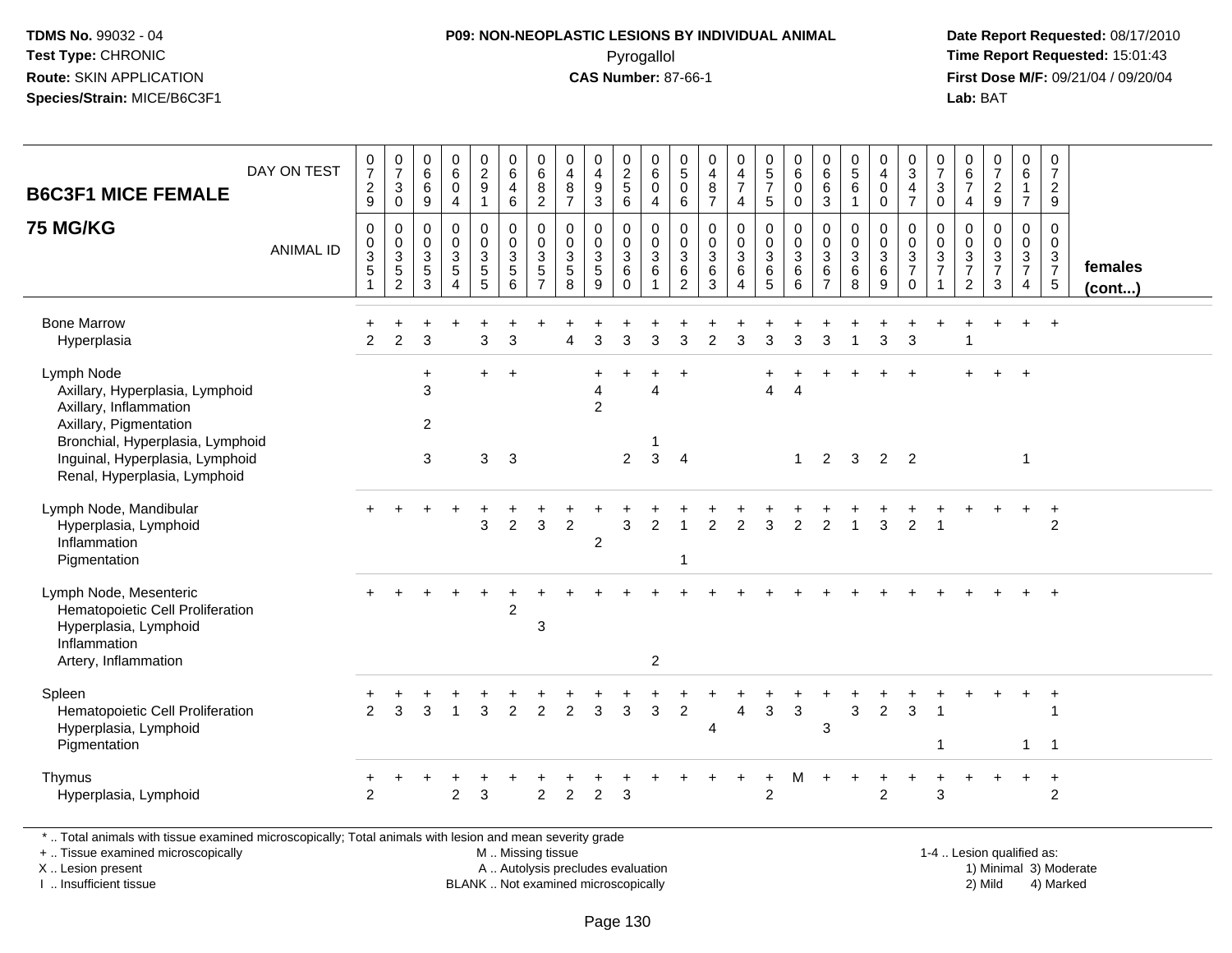### **P09: NON-NEOPLASTIC LESIONS BY INDIVIDUAL ANIMAL**Pyrogallol **Time Report Requested:** 15:01:43

 **Date Report Requested:** 08/17/2010 **First Dose M/F:** 09/21/04 / 09/20/04<br>**Lab:** BAT **Lab:** BAT

| <b>B6C3F1 MICE FEMALE</b>                                                                                                                                            | DAY ON TEST      | $\frac{0}{7}$<br>$\overline{c}$<br>9           | $\frac{0}{7}$<br>$\sqrt{3}$<br>$\pmb{0}$                          | $\begin{matrix} 0 \\ 6 \\ 6 \end{matrix}$<br>9 | $\begin{array}{c} 0 \\ 6 \end{array}$<br>$\mathbf 0$<br>$\overline{4}$ | $\pmb{0}$<br>$\frac{2}{9}$<br>$\mathbf{1}$      | 0<br>$\,6\,$<br>$\overline{4}$<br>6         | 0<br>$\frac{6}{8}$<br>$\overline{2}$                                        | 0<br>$\overline{4}$<br>$\bf 8$<br>$\overline{7}$    | $\mathbf 0$<br>$\overline{4}$<br>$\boldsymbol{9}$<br>$\mathbf{3}$ | 0<br>$\frac{2}{5}$<br>$\,6\,$                            | $\pmb{0}$<br>$\,6\,$<br>$\mathbf 0$<br>$\overline{4}$                     | $\begin{matrix} 0 \\ 5 \end{matrix}$<br>$\mathsf{O}\xspace$<br>6 | 0<br>$\overline{\mathbf{4}}$<br>$\bf 8$<br>$\overline{7}$  | $\pmb{0}$<br>$\frac{4}{7}$<br>$\overline{4}$            | $\begin{array}{c} 0 \\ 5 \\ 7 \end{array}$<br>$\sqrt{5}$ | 0<br>$\,6\,$<br>$\mathbf 0$<br>$\mathbf 0$       | $\pmb{0}$<br>$\,6\,$<br>$6\phantom{a}$<br>$\mathbf{3}$          | $\begin{array}{c} 0 \\ 5 \\ 6 \end{array}$<br>$\mathbf{1}$ | 0<br>$\overline{4}$<br>$\overline{0}$<br>$\mathbf 0$  | $\begin{array}{c} 0 \\ 3 \\ 4 \end{array}$<br>$\overline{7}$ | 0<br>$\boldsymbol{7}$<br>$\sqrt{3}$<br>$\mathbf 0$ | 0<br>$\frac{6}{7}$<br>4                                            | $\frac{0}{7}$<br>$\frac{2}{9}$                           | 0<br>6<br>$\mathbf{1}$<br>$\overline{7}$                           | $\mathbf 0$<br>$\overline{7}$<br>$\overline{2}$<br>9          |                   |
|----------------------------------------------------------------------------------------------------------------------------------------------------------------------|------------------|------------------------------------------------|-------------------------------------------------------------------|------------------------------------------------|------------------------------------------------------------------------|-------------------------------------------------|---------------------------------------------|-----------------------------------------------------------------------------|-----------------------------------------------------|-------------------------------------------------------------------|----------------------------------------------------------|---------------------------------------------------------------------------|------------------------------------------------------------------|------------------------------------------------------------|---------------------------------------------------------|----------------------------------------------------------|--------------------------------------------------|-----------------------------------------------------------------|------------------------------------------------------------|-------------------------------------------------------|--------------------------------------------------------------|----------------------------------------------------|--------------------------------------------------------------------|----------------------------------------------------------|--------------------------------------------------------------------|---------------------------------------------------------------|-------------------|
| <b>75 MG/KG</b>                                                                                                                                                      | <b>ANIMAL ID</b> | 0<br>$\frac{0}{3}$<br>5                        | 0<br>$\begin{array}{c} 0 \\ 3 \\ 5 \end{array}$<br>$\overline{c}$ | $\mathbf 0$<br>$_{3}^{\rm 0}$<br>$\frac{5}{3}$ | $\pmb{0}$<br>$\frac{0}{3}$<br>$\,$ 5 $\,$<br>$\overline{4}$            | 0<br>$\pmb{0}$<br>$\mathbf{3}$<br>$\frac{5}{5}$ | $\pmb{0}$<br>$\frac{0}{3}$<br>$\frac{5}{6}$ | $\mathbf 0$<br>$\mathbf 0$<br>$\mathbf{3}$<br>$\,$ 5 $\,$<br>$\overline{7}$ | $\mathbf 0$<br>0<br>$\mathbf{3}$<br>$\sqrt{5}$<br>8 | $\mathbf 0$<br>$\frac{0}{3}$<br>$\sqrt{5}$<br>9                   | 0<br>$\pmb{0}$<br>$\mathbf{3}$<br>$\,6\,$<br>$\mathbf 0$ | $\mathbf 0$<br>$\mathbf 0$<br>$\overline{3}$<br>$\,6\,$<br>$\overline{1}$ | 0<br>0<br>$\mathbf{3}$<br>6<br>2                                 | $\mathbf 0$<br>$\pmb{0}$<br>$\overline{3}$<br>$\,6\,$<br>3 | $\pmb{0}$<br>$\frac{0}{3}$<br>$\,6\,$<br>$\overline{4}$ | $\mathbf 0$<br>$\mathbf 0$<br>$\mathbf{3}$<br>6<br>5     | $\pmb{0}$<br>$\mathbf 0$<br>$\sqrt{3}$<br>6<br>6 | $\mathbf 0$<br>$\pmb{0}$<br>$\mathbf{3}$<br>6<br>$\overline{7}$ | $\mathbf 0$<br>$\pmb{0}$<br>$\overline{3}$<br>$\,6\,$<br>8 | $\mathbf{0}$<br>$\mathbf 0$<br>$\mathbf{3}$<br>6<br>9 | 0<br>$\frac{0}{3}$<br>$\mathbf 0$                            | 0<br>$\pmb{0}$<br>$\overline{3}$<br>$\overline{7}$ | 0<br>$\pmb{0}$<br>$\sqrt{3}$<br>$\boldsymbol{7}$<br>$\overline{2}$ | $\mathbf 0$<br>$\mathsf{O}\xspace$<br>$\frac{3}{7}$<br>3 | 0<br>$\pmb{0}$<br>$\mathbf{3}$<br>$\overline{7}$<br>$\overline{4}$ | $\mathbf 0$<br>$\mathbf 0$<br>$\overline{3}$<br>$\frac{7}{5}$ | females<br>(cont) |
| <b>INTEGUMENTARY SYSTEM</b>                                                                                                                                          |                  |                                                |                                                                   |                                                |                                                                        |                                                 |                                             |                                                                             |                                                     |                                                                   |                                                          |                                                                           |                                                                  |                                                            |                                                         |                                                          |                                                  |                                                                 |                                                            |                                                       |                                                              |                                                    |                                                                    |                                                          |                                                                    |                                                               |                   |
| Mammary Gland<br>Hyperplasia<br>Inflammation<br>Duct, Dilatation                                                                                                     |                  |                                                |                                                                   | $\overline{2}$                                 |                                                                        | $\overline{2}$                                  |                                             |                                                                             |                                                     | $\overline{c}$                                                    |                                                          |                                                                           |                                                                  | $\overline{c}$                                             | -1                                                      | $\overline{a}$                                           | 2                                                |                                                                 | $\overline{c}$                                             |                                                       |                                                              |                                                    |                                                                    |                                                          |                                                                    |                                                               |                   |
| Skin<br>Fibrosis<br>Hyperkeratosis<br>Hyperplasia<br>Inflammation<br>Pigmentation<br>Ulcer<br>Control, Hyperplasia<br>Control, Inflammation                          |                  |                                                | 3<br>3                                                            | 2                                              |                                                                        |                                                 | 4<br>3<br>3<br>$\boldsymbol{\Lambda}$       |                                                                             |                                                     |                                                                   |                                                          |                                                                           |                                                                  |                                                            |                                                         | 4<br>3<br>4<br>4<br>4                                    | 4<br>3<br>4<br>4<br>$\overline{4}$               |                                                                 |                                                            |                                                       | 4<br>$\mathsf 3$<br>$\overline{4}$<br>4<br>4                 |                                                    |                                                                    | 4<br>4<br>Δ<br>3<br>3                                    |                                                                    |                                                               |                   |
| Sebaceous Gland, Hyperplasia<br>Sebaceous Gland, Site Of Application,<br>Hyperplasia<br>Site Of Application, Cyst                                                    |                  | $\overline{2}$                                 | 2<br>$\overline{c}$                                               | $\overline{2}$                                 |                                                                        | 3                                               | -1                                          | 2                                                                           |                                                     |                                                                   | 2                                                        | 2                                                                         |                                                                  |                                                            | 2                                                       |                                                          | 2<br>$\overline{1}$                              |                                                                 |                                                            | 2                                                     | $\overline{2}$                                               |                                                    |                                                                    |                                                          |                                                                    |                                                               |                   |
| Site Of Application, Fibrosis<br>Site Of Application, Hyperkeratosis<br>Site Of Application, Hyperplasia<br>Site Of Application, Infiltration Cellular, Mast<br>Cell |                  | 4<br>$\overline{\mathbf{4}}$<br>$\overline{4}$ | 3<br>$\boldsymbol{2}$<br>3                                        | 4<br>3<br>$\overline{4}$                       | 2<br>$\overline{c}$<br>$\overline{2}$                                  | 4<br>$\overline{\mathbf{4}}$<br>$\mathbf{3}$    | 3<br>$\overline{c}$                         | 2<br>$\overline{4}$<br>3                                                    | 3<br>3                                              | $\overline{4}$<br>$\overline{4}$                                  | 3<br>4<br>3                                              | 4<br>3                                                                    | 4<br>3                                                           | 3                                                          | 4<br>$\overline{A}$                                     | 4<br>4                                                   | 4<br>4                                           | 3<br>$\ensuremath{\mathsf{3}}$<br>$\overline{4}$                | 4                                                          | $\overline{4}$<br>$\overline{4}$                      | 4<br>4                                                       | 2<br>$\sqrt{3}$<br>3                               | 2<br>3<br>$\mathbf{3}$<br>$\overline{c}$                           | 2<br>$\overline{4}$<br>$\mathbf{3}$                      | 2<br>$\overline{2}$<br>$\overline{2}$                              | $\overline{2}$<br>$\boldsymbol{2}$<br>$\overline{2}$          |                   |
| Site Of Application, Inflammation<br>Site Of Application, Pigmentation<br>Site Of Application, Ulcer                                                                 |                  | 3<br>$\overline{c}$<br>3                       | 3<br>$\mathbf 1$<br>2                                             | 4<br>3<br>3                                    | $\overline{2}$<br>$\overline{2}$                                       | 3<br>3                                          | 2<br>-1                                     | 3<br>$\overline{2}$                                                         | 3<br>4                                              | 4                                                                 | 3<br>3                                                   | 4                                                                         | 2<br>3                                                           | 4                                                          | $\overline{4}$                                          | 3<br>3                                                   | 3<br>$\overline{2}$<br>3                         | 3<br>1<br>3                                                     | 3                                                          | 3<br>$\boldsymbol{2}$<br>3                            | 4<br>3                                                       | 2<br>3                                             | 2<br>3                                                             | 2                                                        | $\overline{2}$<br>$\mathbf{1}$                                     | $\overline{2}$<br>-1                                          |                   |

#### **MUSCULOSKELETAL SYSTEM**

\* .. Total animals with tissue examined microscopically; Total animals with lesion and mean severity grade

+ .. Tissue examined microscopically

X .. Lesion present

I .. Insufficient tissue

M .. Missing tissue

A .. Autolysis precludes evaluation

BLANK .. Not examined microscopically 2) Mild 4) Marked

1-4 .. Lesion qualified as:<br>1) Minimal 3) Moderate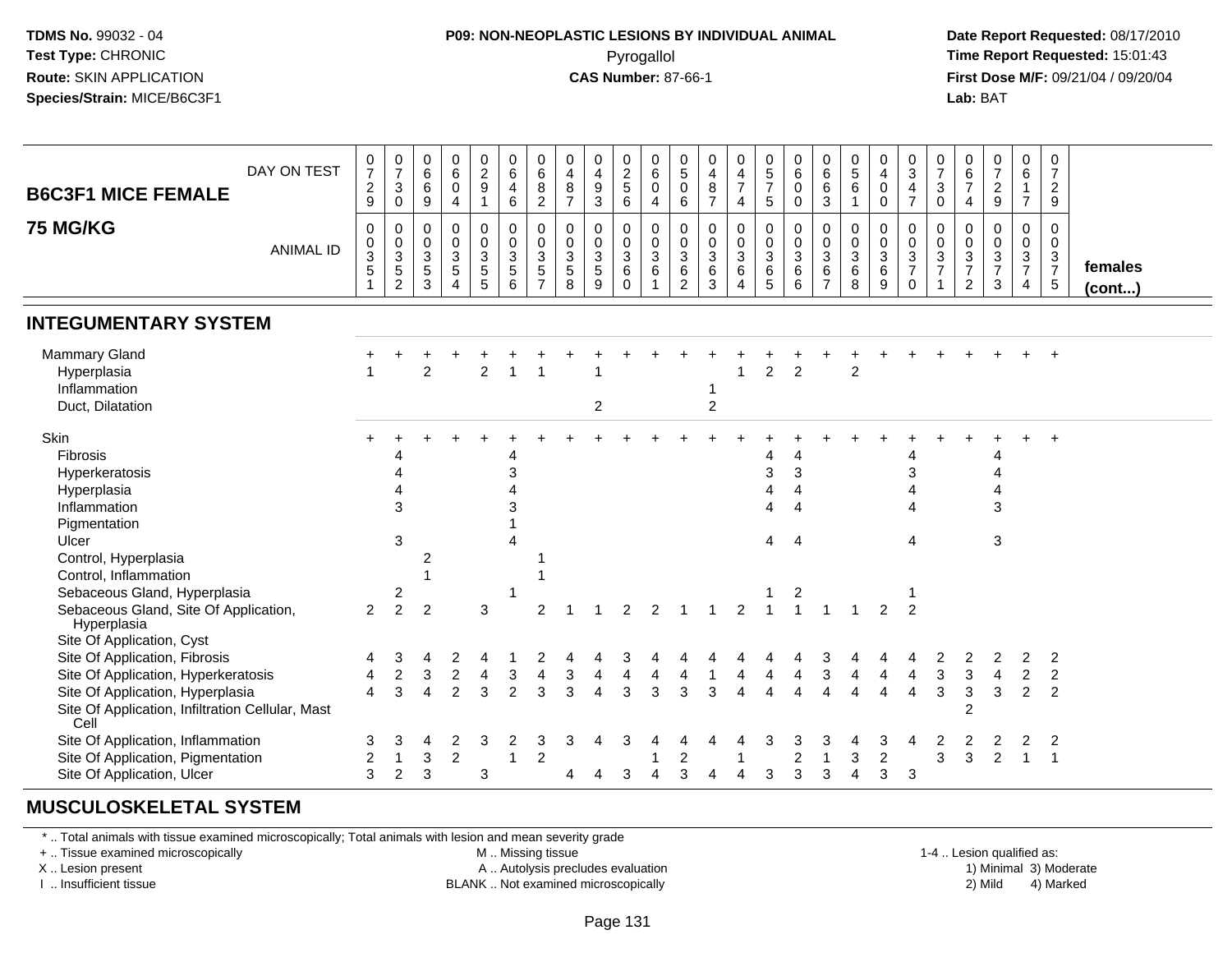# **P09: NON-NEOPLASTIC LESIONS BY INDIVIDUAL ANIMAL**Pyrogallol **Time Report Requested:** 15:01:43

| DAY ON TEST<br><b>B6C3F1 MICE FEMALE</b>                                                                                                                                                      | $\frac{0}{7}$<br>2<br>$\boldsymbol{9}$ | $\frac{0}{7}$<br>3<br>$\overline{0}$                          | $\boldsymbol{0}$<br>6<br>6<br>$\overline{9}$         | 0<br>$6\phantom{a}$<br>0<br>$\overline{4}$                  | $\begin{smallmatrix} 0\\2 \end{smallmatrix}$<br>$9\,$<br>$\overline{1}$ | 0<br>6<br>$\overline{4}$<br>$\,6\,$      | 0<br>6<br>8<br>$\overline{2}$                                                  | 0<br>$\overline{4}$<br>8<br>$\overline{7}$                               | 0<br>$\overline{4}$<br>9<br>$\mathbf{3}$                | $\boldsymbol{0}$<br>$\frac{2}{5}$<br>$6\overline{6}$         | 0<br>6<br>$\mathbf 0$<br>$\overline{4}$        | $\mathbf 0$<br>$\sqrt{5}$<br>$\mathbf 0$<br>$\,6\,$               | 0<br>$\overline{\mathbf{4}}$<br>8<br>$\overline{7}$      | 0<br>$\overline{\mathbf{4}}$<br>$\overline{7}$<br>$\overline{4}$ | $\begin{array}{c} 0 \\ 5 \\ 7 \end{array}$<br>5 | 0<br>$6\phantom{1}6$<br>0<br>$\mathbf 0$   | $\pmb{0}$<br>$6\overline{6}$<br>6<br>$\mathfrak{Z}$                   | $\begin{array}{c} 0 \\ 5 \end{array}$<br>$\,6\,$<br>$\mathbf{1}$   | 0<br>$\overline{4}$<br>$\mathbf 0$<br>$\mathbf 0$ | 0<br>$\sqrt{3}$<br>$\overline{4}$<br>$\overline{7}$              | 0<br>$\overline{7}$<br>3<br>$\mathbf 0$                                            | $_6^0$<br>$\overline{7}$<br>$\overline{4}$                              | $\frac{0}{7}$<br>$\frac{2}{9}$                                                     | $\pmb{0}$<br>$6\phantom{1}$<br>1<br>$\overline{7}$ | $\boldsymbol{0}$<br>$\overline{7}$<br>$\overline{2}$<br>9 |                         |
|-----------------------------------------------------------------------------------------------------------------------------------------------------------------------------------------------|----------------------------------------|---------------------------------------------------------------|------------------------------------------------------|-------------------------------------------------------------|-------------------------------------------------------------------------|------------------------------------------|--------------------------------------------------------------------------------|--------------------------------------------------------------------------|---------------------------------------------------------|--------------------------------------------------------------|------------------------------------------------|-------------------------------------------------------------------|----------------------------------------------------------|------------------------------------------------------------------|-------------------------------------------------|--------------------------------------------|-----------------------------------------------------------------------|--------------------------------------------------------------------|---------------------------------------------------|------------------------------------------------------------------|------------------------------------------------------------------------------------|-------------------------------------------------------------------------|------------------------------------------------------------------------------------|----------------------------------------------------|-----------------------------------------------------------|-------------------------|
| <b>75 MG/KG</b><br><b>ANIMAL ID</b>                                                                                                                                                           | 0<br>$\pmb{0}$<br>3<br>5<br>1          | 0<br>$\pmb{0}$<br>$\sqrt{3}$<br>$\,$ 5 $\,$<br>$\overline{2}$ | 0<br>$\mathsf{O}\xspace$<br>$\sqrt{3}$<br>$5\,$<br>3 | 0<br>$\mathbf 0$<br>$\mathbf{3}$<br>$5\,$<br>$\overline{4}$ | $\mathbf 0$<br>$\mathbf 0$<br>$\mathbf{3}$<br>$\sqrt{5}$<br>5           | 0<br>$\mathbf 0$<br>3<br>$\sqrt{5}$<br>6 | $\mathbf 0$<br>$\mathbf 0$<br>$\ensuremath{\mathsf{3}}$<br>5<br>$\overline{7}$ | 0<br>$\mathbf 0$<br>3<br>$\overline{5}$<br>8                             | 0<br>$\mathbf 0$<br>$\ensuremath{\mathsf{3}}$<br>5<br>9 | 0<br>$\pmb{0}$<br>$\ensuremath{\mathsf{3}}$<br>6<br>$\Omega$ | $\mathbf 0$<br>$\mathbf 0$<br>$\mathsf 3$<br>6 | $\mathbf 0$<br>$\mathbf 0$<br>$\mathbf{3}$<br>6<br>$\overline{2}$ | 0<br>$\mathsf{O}\xspace$<br>$\mathbf{3}$<br>$\,6\,$<br>3 | 0<br>$\mathbf 0$<br>$\sqrt{3}$<br>6<br>$\overline{4}$            | $\mathbf 0$<br>$\pmb{0}$<br>3<br>$\,6$<br>5     | 0<br>$\mathbf 0$<br>$\mathbf{3}$<br>6<br>6 | $\mathbf 0$<br>$\mathbf 0$<br>$\sqrt{3}$<br>$\,6\,$<br>$\overline{7}$ | 0<br>$\pmb{0}$<br>$\ensuremath{\mathsf{3}}$<br>$6\phantom{a}$<br>8 | 0<br>$\mathbf 0$<br>$\sqrt{3}$<br>6<br>9          | $\mathbf 0$<br>$\overline{0}$<br>3<br>$\overline{7}$<br>$\Omega$ | $\mathbf 0$<br>$\mathbf 0$<br>$\sqrt{3}$<br>$\overline{7}$<br>$\blacktriangleleft$ | 0<br>$\overline{0}$<br>$\mathbf{3}$<br>$\overline{7}$<br>$\overline{2}$ | 0<br>$\overline{0}$<br>$\ensuremath{\mathsf{3}}$<br>$\overline{7}$<br>$\mathbf{3}$ | $\mathbf 0$<br>$\mathbf 0$<br>$\frac{3}{7}$<br>4   | $\mathbf 0$<br>$\mathbf 0$<br>$\frac{3}{7}$<br>5          | females<br>$($ cont $)$ |
| Bone<br>Fibro-Osseous Lesion                                                                                                                                                                  |                                        |                                                               |                                                      |                                                             |                                                                         |                                          |                                                                                |                                                                          |                                                         |                                                              |                                                |                                                                   |                                                          |                                                                  |                                                 |                                            |                                                                       |                                                                    |                                                   |                                                                  |                                                                                    |                                                                         |                                                                                    |                                                    |                                                           |                         |
| <b>NERVOUS SYSTEM</b>                                                                                                                                                                         |                                        |                                                               |                                                      |                                                             |                                                                         |                                          |                                                                                |                                                                          |                                                         |                                                              |                                                |                                                                   |                                                          |                                                                  |                                                 |                                            |                                                                       |                                                                    |                                                   |                                                                  |                                                                                    |                                                                         |                                                                                    |                                                    |                                                           |                         |
| <b>Brain</b><br>Inflammation                                                                                                                                                                  |                                        |                                                               |                                                      |                                                             |                                                                         |                                          |                                                                                |                                                                          |                                                         |                                                              |                                                |                                                                   |                                                          |                                                                  |                                                 |                                            |                                                                       |                                                                    |                                                   |                                                                  |                                                                                    |                                                                         |                                                                                    |                                                    |                                                           |                         |
| <b>RESPIRATORY SYSTEM</b>                                                                                                                                                                     |                                        |                                                               |                                                      |                                                             |                                                                         |                                          |                                                                                |                                                                          |                                                         |                                                              |                                                |                                                                   |                                                          |                                                                  |                                                 |                                            |                                                                       |                                                                    |                                                   |                                                                  |                                                                                    |                                                                         |                                                                                    |                                                    |                                                           |                         |
| Lung<br><b>Fibrosis</b><br>Infiltration Cellular, Histiocyte<br>Inflammation<br>Bronchiole, Hyperplasia                                                                                       |                                        |                                                               |                                                      |                                                             | $\overline{1}$                                                          |                                          |                                                                                |                                                                          |                                                         |                                                              |                                                |                                                                   |                                                          |                                                                  |                                                 |                                            |                                                                       |                                                                    |                                                   |                                                                  |                                                                                    |                                                                         |                                                                                    |                                                    |                                                           |                         |
| Nose<br>Inflammation<br>Glands, Metaplasia<br>Olfactory Epithelium, Metaplasia<br>Respiratory Epithelium, Hyperplasia                                                                         | +<br>1                                 | 2                                                             |                                                      |                                                             |                                                                         |                                          | 2                                                                              | -1                                                                       |                                                         | -1                                                           | 2                                              | -1<br>-1                                                          | 2                                                        |                                                                  | -1                                              | 2                                          |                                                                       |                                                                    |                                                   | 1                                                                | 2                                                                                  | -1<br>-1                                                                | $\mathbf{1}$                                                                       | 2<br>$\overline{2}$                                | -1                                                        |                         |
| Trachea                                                                                                                                                                                       |                                        |                                                               |                                                      |                                                             |                                                                         |                                          |                                                                                |                                                                          |                                                         |                                                              |                                                |                                                                   |                                                          |                                                                  |                                                 |                                            |                                                                       |                                                                    |                                                   |                                                                  |                                                                                    |                                                                         |                                                                                    |                                                    | $+$                                                       |                         |
| <b>SPECIAL SENSES SYSTEM</b>                                                                                                                                                                  |                                        |                                                               |                                                      |                                                             |                                                                         |                                          |                                                                                |                                                                          |                                                         |                                                              |                                                |                                                                   |                                                          |                                                                  |                                                 |                                            |                                                                       |                                                                    |                                                   |                                                                  |                                                                                    |                                                                         |                                                                                    |                                                    |                                                           |                         |
| Eye<br>Infiltration Cellular, Mononuclear Cell<br>Inflammation                                                                                                                                |                                        |                                                               |                                                      | 4                                                           |                                                                         |                                          | -1                                                                             |                                                                          |                                                         |                                                              | $\overline{1}$                                 |                                                                   |                                                          |                                                                  |                                                 |                                            |                                                                       |                                                                    |                                                   |                                                                  |                                                                                    |                                                                         |                                                                                    |                                                    | $+$                                                       |                         |
| Harderian Gland                                                                                                                                                                               | $\pm$                                  |                                                               |                                                      | $\ddot{}$                                                   | $\ddot{}$                                                               | +                                        | $+$                                                                            | $+$                                                                      | $+$                                                     | $^{+}$                                                       | $+$                                            | $+$                                                               | $+$                                                      | $+$                                                              | $\pm$                                           |                                            | $\pm$                                                                 | $\pm$                                                              |                                                   |                                                                  |                                                                                    |                                                                         | $+$                                                                                | $+$                                                | $+$                                                       |                         |
| *  Total animals with tissue examined microscopically; Total animals with lesion and mean severity grade<br>+  Tissue examined microscopically<br>X  Lesion present<br>I  Insufficient tissue |                                        |                                                               |                                                      |                                                             |                                                                         | M  Missing tissue                        |                                                                                | A  Autolysis precludes evaluation<br>BLANK  Not examined microscopically |                                                         |                                                              |                                                |                                                                   |                                                          |                                                                  |                                                 |                                            |                                                                       |                                                                    |                                                   |                                                                  |                                                                                    | 1-4  Lesion qualified as:                                               | 2) Mild                                                                            |                                                    | 4) Marked                                                 | 1) Minimal 3) Moderate  |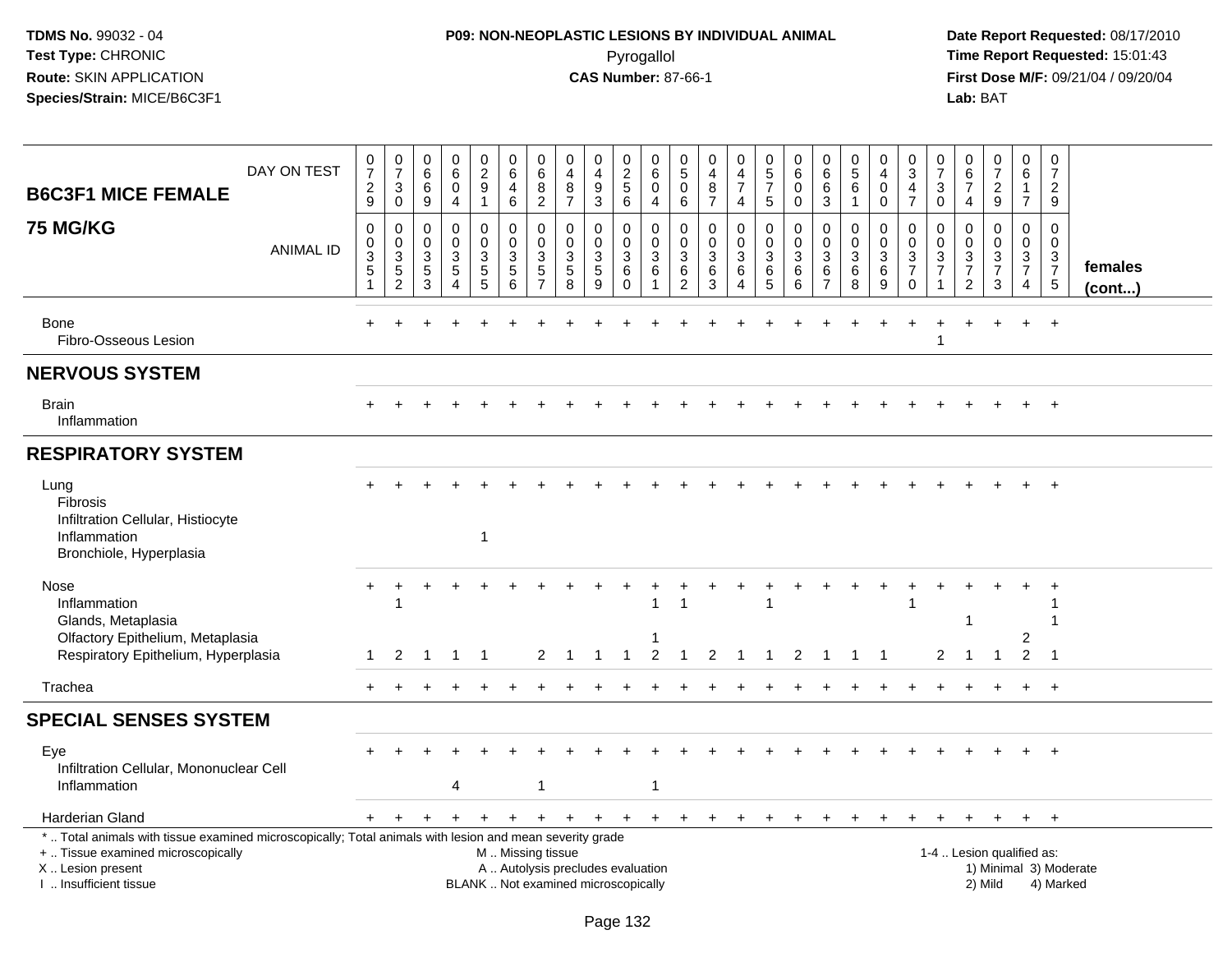## **P09: NON-NEOPLASTIC LESIONS BY INDIVIDUAL ANIMAL**Pyrogallol **Time Report Requested:** 15:01:43

 **Date Report Requested:** 08/17/2010 **First Dose M/F:** 09/21/04 / 09/20/04<br>**Lab:** BAT **Lab:** BAT

| <b>B6C3F1 MICE FEMALE</b>                                                                                                                      | DAY ON TEST      | $\frac{0}{7}$<br>$\overline{c}$<br>$\boldsymbol{9}$ | $\frac{0}{7}$<br>$\mathbf{3}$<br>0 | 0<br>6<br>$\,6\,$<br>9                     | $\begin{array}{c} 0 \\ 6 \end{array}$<br>$\pmb{0}$<br>$\overline{4}$      | $\begin{array}{c} 0 \\ 2 \\ 9 \end{array}$ | 0<br>$6\phantom{1}6$<br>$\overline{4}$<br>$\,6\,$                | 0<br>$\,6\,$<br>$\, 8$<br>$\overline{c}$                  | $\overline{4}$<br>$\bf8$<br>$\overline{7}$          | 0<br>$\overline{4}$<br>$\boldsymbol{9}$<br>3      | $\begin{array}{c} 0 \\ 2 \\ 5 \end{array}$<br>6 | $\begin{matrix} 0 \\ 6 \\ 0 \end{matrix}$<br>$\overline{4}$ | 0<br>$\overline{5}$<br>$\mathbf 0$<br>6    | $\mathbf 0$<br>$\overline{4}$<br>$\, 8$<br>$\overline{7}$ | 0<br>$\frac{4}{7}$<br>4                   | $\begin{array}{c} 0 \\ 5 \\ 7 \end{array}$<br>$5\phantom{.0}$ | $\begin{array}{c} 0 \\ 6 \end{array}$<br>$\pmb{0}$<br>0     | $\begin{matrix} 0 \\ 6 \\ 6 \end{matrix}$<br>$\sqrt{3}$ | 0<br>$\overline{5}$<br>$\,6$     | $\begin{array}{c} 0 \\ 4 \\ 0 \end{array}$<br>0 | 0<br>$\sqrt{3}$<br>$\overline{\mathbf{4}}$<br>$\overline{7}$        | 0<br>$\overline{7}$<br>3<br>$\mathbf 0$                       | $\begin{array}{c} 0 \\ 6 \\ 7 \end{array}$<br>$\overline{4}$ | $\frac{0}{7}$<br>$\boldsymbol{2}$<br>$\boldsymbol{9}$                  | $0\over 6$<br>$\overline{1}$<br>$\overline{7}$ | 0<br>$\overline{7}$<br>$\boldsymbol{2}$<br>9                |                         |
|------------------------------------------------------------------------------------------------------------------------------------------------|------------------|-----------------------------------------------------|------------------------------------|--------------------------------------------|---------------------------------------------------------------------------|--------------------------------------------|------------------------------------------------------------------|-----------------------------------------------------------|-----------------------------------------------------|---------------------------------------------------|-------------------------------------------------|-------------------------------------------------------------|--------------------------------------------|-----------------------------------------------------------|-------------------------------------------|---------------------------------------------------------------|-------------------------------------------------------------|---------------------------------------------------------|----------------------------------|-------------------------------------------------|---------------------------------------------------------------------|---------------------------------------------------------------|--------------------------------------------------------------|------------------------------------------------------------------------|------------------------------------------------|-------------------------------------------------------------|-------------------------|
| <b>75 MG/KG</b>                                                                                                                                | <b>ANIMAL ID</b> | 0<br>$_{3}^{\rm 0}$<br>$\sqrt{5}$                   | 0<br>$\frac{0}{3}$<br>2            | $\pmb{0}$<br>$\sqrt{3}$<br>$\sqrt{5}$<br>3 | $\begin{array}{c} 0 \\ 0 \\ 3 \\ 5 \end{array}$<br>$\boldsymbol{\Lambda}$ | 0<br>$\frac{0}{3}$<br>5                    | $\begin{smallmatrix}0\\0\\3\end{smallmatrix}$<br>$\sqrt{5}$<br>6 | 0<br>$\mathbf 0$<br>3<br>$\overline{5}$<br>$\overline{ }$ | 0<br>$\mathbf 0$<br>$\sqrt{3}$<br>5<br>$\mathsf{R}$ | 0<br>$\pmb{0}$<br>$\mathbf{3}$<br>$\sqrt{5}$<br>9 | 0<br>$\pmb{0}$<br>$\mathbf{3}$<br>6<br>$\Omega$ | $\mathbf 0$<br>$\frac{0}{3}$                                | $\pmb{0}$<br>$\frac{0}{3}$<br>$\,6\,$<br>2 | 0<br>$\frac{0}{3}$<br>$\,6\,$<br>3                        | 0<br>$\frac{0}{3}$<br>6<br>$\overline{4}$ | 0<br>$\frac{0}{3}$<br>6<br>5                                  | 0<br>$\mathbf 0$<br>$\ensuremath{\mathsf{3}}$<br>$\,6$<br>6 | 0<br>$\frac{0}{3}$<br>$6\phantom{1}$<br>$\overline{z}$  | 0<br>$\frac{0}{3}$<br>$\,6$<br>8 | 0<br>$\frac{0}{3}$<br>6<br>9                    | 0<br>$\boldsymbol{0}$<br>$\mathbf{3}$<br>$\overline{7}$<br>$\Omega$ | 0<br>$\pmb{0}$<br>$\ensuremath{\mathsf{3}}$<br>$\overline{7}$ | 0<br>$\frac{0}{3}$<br>$\overline{2}$                         | $\begin{smallmatrix} 0\\0\\3 \end{smallmatrix}$<br>$\overline{7}$<br>3 | $\mathbf 0$<br>$\frac{0}{3}$<br>$\overline{4}$ | 0<br>0<br>$\mathbf{3}$<br>$\overline{7}$<br>$5\phantom{.0}$ | females<br>$($ cont $)$ |
| Hyperplasia<br>Infiltration Cellular, Mononuclear Cell<br>Mineralization                                                                       |                  |                                                     |                                    |                                            |                                                                           |                                            | 2                                                                |                                                           |                                                     | -1                                                |                                                 | -1                                                          | 1                                          |                                                           |                                           | 1                                                             |                                                             | $\overline{\phantom{0}}$ 1                              |                                  |                                                 |                                                                     |                                                               |                                                              |                                                                        | $\mathbf 1$                                    | -1                                                          |                         |
| <b>URINARY SYSTEM</b>                                                                                                                          |                  |                                                     |                                    |                                            |                                                                           |                                            |                                                                  |                                                           |                                                     |                                                   |                                                 |                                                             |                                            |                                                           |                                           |                                                               |                                                             |                                                         |                                  |                                                 |                                                                     |                                                               |                                                              |                                                                        |                                                |                                                             |                         |
| Kidney<br><b>Dilatation</b><br>Infiltration Cellular, Mononuclear Cell<br>Inflammation<br>Metaplasia, Osseous<br>Mineralization<br>Nephropathy |                  | 2<br>3                                              | $\overline{1}$                     |                                            |                                                                           |                                            |                                                                  | 1                                                         |                                                     |                                                   |                                                 | -1                                                          | 1                                          |                                                           |                                           |                                                               |                                                             |                                                         |                                  |                                                 |                                                                     |                                                               |                                                              |                                                                        |                                                | $+$<br>$\overline{2}$                                       |                         |
| Papilla, Necrosis                                                                                                                              |                  |                                                     |                                    |                                            |                                                                           |                                            |                                                                  |                                                           |                                                     |                                                   |                                                 |                                                             |                                            |                                                           |                                           |                                                               |                                                             |                                                         |                                  |                                                 |                                                                     |                                                               |                                                              |                                                                        |                                                |                                                             |                         |
| <b>Urinary Bladder</b><br>Infiltration Cellular, Mononuclear Cell<br>Inflammation                                                              |                  |                                                     |                                    |                                            |                                                                           |                                            |                                                                  |                                                           |                                                     |                                                   |                                                 | 3                                                           |                                            |                                                           |                                           |                                                               |                                                             | 2                                                       |                                  |                                                 |                                                                     |                                                               |                                                              |                                                                        |                                                |                                                             |                         |

\* .. Total animals with tissue examined microscopically; Total animals with lesion and mean severity grade

+ .. Tissue examined microscopically

X .. Lesion present

I .. Insufficient tissue

M .. Missing tissue

A .. Autolysis precludes evaluation

BLANK .. Not examined microscopically 2) Mild 4) Marked

1-4 .. Lesion qualified as: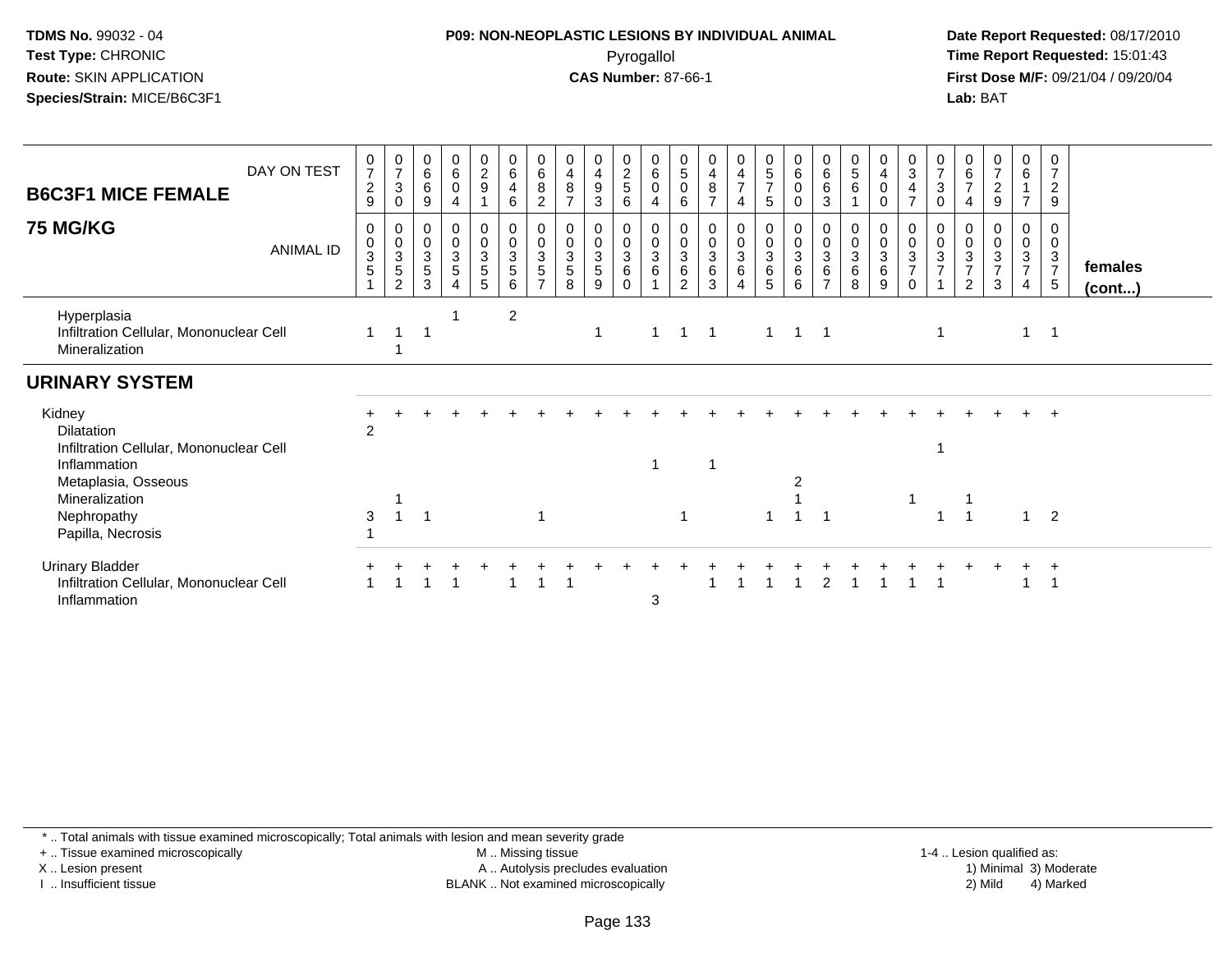# **P09: NON-NEOPLASTIC LESIONS BY INDIVIDUAL ANIMAL**Pyrogallol **Time Report Requested:** 15:01:43

| <b>B6C3F1 MICE FEMALE</b>                                                                                                                                                                     | DAY ON TEST      | $\begin{smallmatrix}0\\7\end{smallmatrix}$<br>$\mathbf{3}$<br>$\mathbf 0$ | $\begin{array}{c} 0 \\ 6 \end{array}$<br>$\frac{2}{4}$       | $\begin{array}{c} 0 \\ 5 \end{array}$<br>$\overline{4}$<br>$\overline{4}$ | 0<br>$\overline{6}$<br>4<br>$\mathfrak{Z}$                                                  | $0$<br>$2$<br>$9$<br>$1$                               | $\begin{smallmatrix}0\\7\end{smallmatrix}$<br>$\frac{2}{9}$                                   | $\frac{0}{7}$<br>$\frac{2}{9}$      | $\begin{array}{c} 0 \\ 7 \end{array}$<br>$\ensuremath{\mathsf{3}}$<br>$\pmb{0}$ | $\begin{array}{c} 0 \\ 6 \end{array}$<br>$\overline{3}$<br>$\overline{2}$            | $\frac{0}{7}$<br>$\frac{2}{9}$                          | $\begin{array}{c} 0 \\ 4 \\ 8 \\ 7 \end{array}$ | $_{6}^{\rm 0}$<br>$\overline{4}$<br>5                               | 0<br>$\boldsymbol{7}$<br>$\frac{2}{9}$                     | $\begin{array}{c} 0 \\ 5 \\ 9 \end{array}$          | $\begin{array}{c} 0 \\ 7 \end{array}$<br>$\sqrt{2}$<br>$\boldsymbol{9}$          | $\begin{array}{c} 0 \\ 7 \end{array}$<br>$\ensuremath{\mathsf{3}}$<br>$\mathbf 0$  | 0<br>$rac{4}{7}$<br>$\overline{2}$                                                 | $\frac{0}{7}$<br>$\ensuremath{\mathsf{3}}$<br>$\mathbf 0$   | $_{6}^{\rm 0}$<br>$\overline{\mathbf{4}}$<br>6                                                     | 0<br>$\overline{4}$<br>$\bf 8$<br>$\overline{7}$              | $\frac{0}{7}$<br>$\frac{2}{9}$                                              | $\begin{matrix} 0 \\ 7 \end{matrix}$<br>$\ensuremath{\mathsf{3}}$<br>$\mathbf 0$ | $\begin{array}{c} 0 \\ 7 \end{array}$<br>$\frac{2}{9}$                | $\begin{array}{c} 0 \\ 5 \\ 8 \end{array}$<br>$5\phantom{.0}$    | $\pmb{0}$<br>$\begin{array}{c} 2 \\ 9 \\ 1 \end{array}$                  |                        |                                                   |
|-----------------------------------------------------------------------------------------------------------------------------------------------------------------------------------------------|------------------|---------------------------------------------------------------------------|--------------------------------------------------------------|---------------------------------------------------------------------------|---------------------------------------------------------------------------------------------|--------------------------------------------------------|-----------------------------------------------------------------------------------------------|-------------------------------------|---------------------------------------------------------------------------------|--------------------------------------------------------------------------------------|---------------------------------------------------------|-------------------------------------------------|---------------------------------------------------------------------|------------------------------------------------------------|-----------------------------------------------------|----------------------------------------------------------------------------------|------------------------------------------------------------------------------------|------------------------------------------------------------------------------------|-------------------------------------------------------------|----------------------------------------------------------------------------------------------------|---------------------------------------------------------------|-----------------------------------------------------------------------------|----------------------------------------------------------------------------------|-----------------------------------------------------------------------|------------------------------------------------------------------|--------------------------------------------------------------------------|------------------------|---------------------------------------------------|
| <b>75 MG/KG</b>                                                                                                                                                                               | <b>ANIMAL ID</b> | 0<br>$\mathbf 0$<br>$\frac{3}{7}$<br>$6\phantom{1}$                       | $\pmb{0}$<br>$\begin{array}{c} 0 \\ 3 \\ 7 \\ 7 \end{array}$ | $\mathbf 0$<br>$\mathbf 0$<br>$\mathsf 3$<br>$\overline{7}$<br>8          | $\mathbf 0$<br>$\mathbf 0$<br>$\ensuremath{\mathsf{3}}$<br>$\overline{7}$<br>$\overline{9}$ | 0<br>$\mathbf 0$<br>$\overline{3}$<br>8<br>$\mathbf 0$ | $\pmb{0}$<br>$\mathbf 0$<br>$\overline{3}$<br>$\bf 8$<br>$\mathbf{1}$                         | 0<br>$\frac{0}{3}$<br>$\frac{8}{2}$ | $\mathbf 0$<br>$\pmb{0}$<br>$\overline{3}$<br>$\frac{8}{3}$                     | $\mathbf 0$<br>$\mathbf 0$<br>$\ensuremath{\mathsf{3}}$<br>$\,8\,$<br>$\overline{4}$ | 0<br>$\mathbf 0$<br>$\ensuremath{\mathsf{3}}$<br>$^8_5$ | $\,0\,$<br>$\frac{0}{3}$<br>$\bf 8$<br>6        | $\mathbf 0$<br>$\mathbf 0$<br>$\overline{3}$<br>8<br>$\overline{7}$ | $\mathbf 0$<br>$\pmb{0}$<br>$\overline{3}$<br>$\bf 8$<br>8 | $\mathbf 0$<br>$\mathsf{O}\xspace$<br>$\frac{3}{8}$ | 0<br>$\mathbf 0$<br>$\ensuremath{\mathsf{3}}$<br>$\boldsymbol{9}$<br>$\mathbf 0$ | $\mathbf 0$<br>$\mathbf 0$<br>$\overline{3}$<br>$\boldsymbol{9}$<br>$\overline{1}$ | $\mathbf 0$<br>$\mathbf 0$<br>$\overline{3}$<br>$\boldsymbol{9}$<br>$\overline{2}$ | $\mathbf 0$<br>$\pmb{0}$<br>$\overline{3}$<br>$\frac{9}{3}$ | $\mathbf 0$<br>$\mathsf{O}\xspace$<br>$\overline{3}$<br>$\boldsymbol{9}$<br>$\boldsymbol{\Lambda}$ | $\mathbf 0$<br>$\mathbf 0$<br>$\overline{3}$<br>$\frac{9}{5}$ | $\mathbf 0$<br>$\mathbf 0$<br>$\overline{3}$<br>$\boldsymbol{9}$<br>$\,6\,$ | $\mathbf 0$<br>$\mathbf 0$<br>$\sqrt{3}$<br>$\frac{9}{7}$                        | $\mathbf 0$<br>$\mathbf 0$<br>$\overline{3}$<br>$\boldsymbol{9}$<br>8 | $\mathbf 0$<br>$\overline{0}$<br>$\overline{3}$<br>$\frac{9}{9}$ | $\mathbf 0$<br>$\pmb{0}$<br>$\overline{4}$<br>$\mathbf 0$<br>$\mathbf 0$ |                        | * TOTALS                                          |
| <b>ALIMENTARY SYSTEM</b>                                                                                                                                                                      |                  |                                                                           |                                                              |                                                                           |                                                                                             |                                                        |                                                                                               |                                     |                                                                                 |                                                                                      |                                                         |                                                 |                                                                     |                                                            |                                                     |                                                                                  |                                                                                    |                                                                                    |                                                             |                                                                                                    |                                                               |                                                                             |                                                                                  |                                                                       |                                                                  |                                                                          |                        |                                                   |
| Esophagus                                                                                                                                                                                     |                  |                                                                           |                                                              |                                                                           |                                                                                             |                                                        |                                                                                               |                                     |                                                                                 |                                                                                      |                                                         |                                                 |                                                                     |                                                            |                                                     |                                                                                  |                                                                                    |                                                                                    |                                                             |                                                                                                    |                                                               |                                                                             |                                                                                  |                                                                       |                                                                  |                                                                          | 50                     |                                                   |
| Gallbladder<br>Cyst<br>Infiltration Cellular, Mononuclear Cell                                                                                                                                |                  |                                                                           |                                                              |                                                                           |                                                                                             |                                                        |                                                                                               |                                     |                                                                                 |                                                                                      |                                                         |                                                 |                                                                     |                                                            |                                                     |                                                                                  |                                                                                    | $\overline{c}$                                                                     |                                                             |                                                                                                    |                                                               |                                                                             |                                                                                  |                                                                       |                                                                  | $\ddot{}$                                                                | 50                     | $12.0$<br>6 1.0                                   |
| Intestine Large, Cecum                                                                                                                                                                        |                  |                                                                           |                                                              |                                                                           |                                                                                             |                                                        |                                                                                               |                                     |                                                                                 |                                                                                      |                                                         |                                                 |                                                                     |                                                            |                                                     |                                                                                  |                                                                                    |                                                                                    |                                                             |                                                                                                    |                                                               |                                                                             |                                                                                  |                                                                       |                                                                  |                                                                          | 50                     |                                                   |
| Intestine Large, Colon<br>Artery, Inflammation                                                                                                                                                |                  |                                                                           |                                                              |                                                                           |                                                                                             |                                                        |                                                                                               |                                     |                                                                                 |                                                                                      |                                                         |                                                 |                                                                     |                                                            |                                                     |                                                                                  |                                                                                    |                                                                                    |                                                             |                                                                                                    |                                                               |                                                                             |                                                                                  |                                                                       | $\overline{+}$                                                   | $\ddot{}$                                                                | 50                     | $12.0$                                            |
| Intestine Large, Rectum<br>Artery, Inflammation                                                                                                                                               |                  |                                                                           |                                                              |                                                                           |                                                                                             |                                                        |                                                                                               |                                     |                                                                                 |                                                                                      |                                                         |                                                 |                                                                     |                                                            |                                                     |                                                                                  |                                                                                    |                                                                                    |                                                             |                                                                                                    |                                                               |                                                                             |                                                                                  |                                                                       |                                                                  | $+$                                                                      | 50                     | $1 \quad 3.0$                                     |
| Intestine Small, Duodenum                                                                                                                                                                     |                  |                                                                           |                                                              |                                                                           |                                                                                             |                                                        |                                                                                               |                                     |                                                                                 |                                                                                      |                                                         |                                                 |                                                                     |                                                            |                                                     |                                                                                  |                                                                                    |                                                                                    |                                                             |                                                                                                    |                                                               |                                                                             |                                                                                  |                                                                       |                                                                  |                                                                          | 50                     |                                                   |
| Intestine Small, Ileum<br>Inflammation                                                                                                                                                        |                  |                                                                           |                                                              |                                                                           |                                                                                             |                                                        |                                                                                               |                                     |                                                                                 |                                                                                      |                                                         |                                                 |                                                                     |                                                            |                                                     |                                                                                  |                                                                                    |                                                                                    |                                                             |                                                                                                    |                                                               |                                                                             |                                                                                  |                                                                       |                                                                  |                                                                          | 50                     | 13.0                                              |
| Intestine Small, Jejunum<br>Hyperplasia, Lymphoid                                                                                                                                             |                  |                                                                           |                                                              |                                                                           |                                                                                             |                                                        |                                                                                               |                                     |                                                                                 |                                                                                      |                                                         |                                                 |                                                                     |                                                            |                                                     |                                                                                  |                                                                                    |                                                                                    |                                                             |                                                                                                    |                                                               |                                                                             |                                                                                  |                                                                       |                                                                  | $\ddot{}$                                                                | 50                     | 2, 1.0                                            |
| Liver<br><b>Basophilic Focus</b><br>Clear Cell Focus                                                                                                                                          |                  |                                                                           |                                                              |                                                                           |                                                                                             |                                                        |                                                                                               | X                                   |                                                                                 |                                                                                      | X                                                       |                                                 |                                                                     |                                                            |                                                     |                                                                                  |                                                                                    |                                                                                    |                                                             |                                                                                                    |                                                               | X                                                                           |                                                                                  |                                                                       |                                                                  |                                                                          | 50                     | $\mathbf{2}$<br>$\mathbf{1}$                      |
| <b>Eosinophilic Focus</b><br>Hematopoietic Cell Proliferation<br>Inflammation<br><b>Mixed Cell Focus</b>                                                                                      |                  | $\overline{c}$<br>$\mathsf{x}$                                            |                                                              | 1                                                                         |                                                                                             | $\mathbf{1}$                                           | $\overline{2}$                                                                                |                                     | X<br>2                                                                          | Χ<br>2                                                                               | 1<br>$\overline{2}$                                     | $\overline{\mathbf{c}}$                         |                                                                     | 2                                                          | -1                                                  | $\overline{2}$                                                                   | $X$ $X$<br>$\overline{\mathbf{1}}$                                                 | 1                                                                                  | $\overline{a}$<br>$\overline{2}$                            | $\overline{2}$                                                                                     | $\overline{1}$                                                | X<br>-1<br>$\overline{2}$                                                   | $\mathsf{X}$<br>1                                                                | $\times$                                                              | 1                                                                | $\overline{1}$                                                           |                        | 12<br>30<br>1.3<br>37 1.5<br>$\blacktriangleleft$ |
| *  Total animals with tissue examined microscopically; Total animals with lesion and mean severity grade<br>+  Tissue examined microscopically<br>X  Lesion present<br>I. Insufficient tissue |                  |                                                                           |                                                              |                                                                           |                                                                                             |                                                        | M  Missing tissue<br>A  Autolysis precludes evaluation<br>BLANK  Not examined microscopically |                                     |                                                                                 |                                                                                      |                                                         |                                                 |                                                                     |                                                            |                                                     |                                                                                  |                                                                                    |                                                                                    |                                                             |                                                                                                    |                                                               |                                                                             |                                                                                  | 1-4  Lesion qualified as:<br>2) Mild                                  |                                                                  | 4) Marked                                                                | 1) Minimal 3) Moderate |                                                   |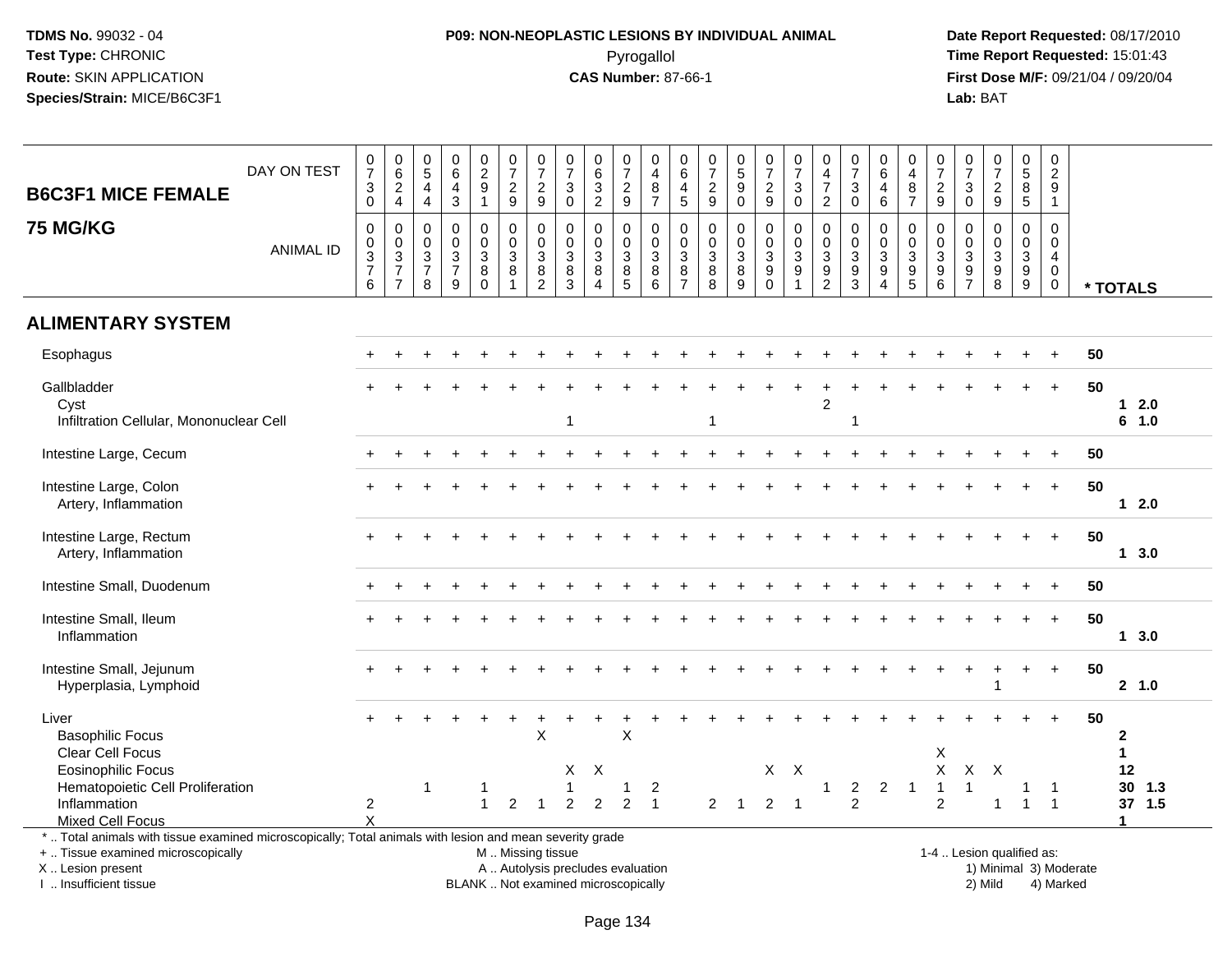### **P09: NON-NEOPLASTIC LESIONS BY INDIVIDUAL ANIMAL**Pyrogallol **Time Report Requested:** 15:01:43

 **Date Report Requested:** 08/17/2010 **First Dose M/F:** 09/21/04 / 09/20/04<br>Lab: BAT **Lab:** BAT

| DAY ON TEST<br><b>B6C3F1 MICE FEMALE</b>                                                                                                                                                      | $\frac{0}{7}$<br>$\ensuremath{\mathsf{3}}$<br>$\overline{0}$                        | $\begin{array}{c} 0 \\ 6 \end{array}$<br>$\frac{2}{4}$            | $\boldsymbol{0}$<br>$\overline{5}$<br>$\overline{4}$<br>$\overline{4}$ | $\pmb{0}$<br>$6\phantom{1}$<br>$\overline{4}$<br>$\overline{3}$                | $_2^0$<br>$\boldsymbol{9}$<br>$\mathbf{1}$ | $\frac{0}{7}$<br>$\frac{2}{9}$                                                                | $\frac{0}{7}$<br>$\frac{2}{9}$                                | 0<br>$\overline{7}$<br>$\mathbf{3}$<br>0               | $_{6}^{\rm 0}$<br>$\sqrt{3}$<br>$\overline{2}$                                       | 0<br>$\overline{7}$<br>$\frac{2}{9}$ | $\mathbf 0$<br>$\overline{4}$<br>8<br>$\overline{7}$              | 0<br>6<br>4<br>5                                    | $\begin{array}{c} 0 \\ 7 \end{array}$<br>$\frac{2}{9}$   | $\begin{array}{c} 0 \\ 5 \end{array}$<br>$\boldsymbol{9}$<br>$\bar{0}$ | $\begin{smallmatrix}0\\7\end{smallmatrix}$<br>$\frac{2}{9}$ | $\begin{array}{c} 0 \\ 7 \end{array}$<br>$\sqrt{3}$<br>$\mathbf 0$                 | 0<br>$\overline{4}$<br>$\overline{7}$<br>$\sqrt{2}$            | $\begin{array}{c} 0 \\ 7 \end{array}$<br>$\mathbf 3$<br>$\mathbf 0$ | 0<br>$\overline{6}$<br>$\overline{4}$<br>$\,6\,$                   | 0<br>$\overline{4}$<br>8<br>$\overline{7}$                  | $\begin{array}{c} 0 \\ 7 \end{array}$<br>$\frac{2}{9}$ | $\boldsymbol{0}$<br>$\overline{7}$<br>$_{\rm 0}^3$     | $\begin{smallmatrix} 0\\7 \end{smallmatrix}$<br>$\frac{2}{9}$                              | 0<br>$\overline{5}$<br>$^8_5$                                     | $\pmb{0}$<br>$\overline{2}$<br>9<br>$\mathbf{1}$                 |    |                                          |
|-----------------------------------------------------------------------------------------------------------------------------------------------------------------------------------------------|-------------------------------------------------------------------------------------|-------------------------------------------------------------------|------------------------------------------------------------------------|--------------------------------------------------------------------------------|--------------------------------------------|-----------------------------------------------------------------------------------------------|---------------------------------------------------------------|--------------------------------------------------------|--------------------------------------------------------------------------------------|--------------------------------------|-------------------------------------------------------------------|-----------------------------------------------------|----------------------------------------------------------|------------------------------------------------------------------------|-------------------------------------------------------------|------------------------------------------------------------------------------------|----------------------------------------------------------------|---------------------------------------------------------------------|--------------------------------------------------------------------|-------------------------------------------------------------|--------------------------------------------------------|--------------------------------------------------------|--------------------------------------------------------------------------------------------|-------------------------------------------------------------------|------------------------------------------------------------------|----|------------------------------------------|
| <b>75 MG/KG</b><br><b>ANIMAL ID</b>                                                                                                                                                           | $\mathbf 0$<br>$\pmb{0}$<br>$\overline{3}$<br>$\begin{array}{c} 7 \\ 6 \end{array}$ | $\mathbf 0$<br>$_{3}^{\rm 0}$<br>$\overline{7}$<br>$\overline{7}$ | $\mathbf 0$<br>0<br>$\overline{3}$<br>$\boldsymbol{7}$<br>8            | $\mathbf 0$<br>$\mathbf 0$<br>$\ensuremath{\mathsf{3}}$<br>$\overline{7}$<br>9 | $\mathbf 0$<br>0<br>3<br>8<br>$\Omega$     | $\mathbf 0$<br>$\pmb{0}$<br>$\overline{3}$<br>8<br>$\mathbf{1}$                               | $\mathbf 0$<br>$\mathbf 0$<br>$\mathfrak{S}$<br>$\frac{8}{2}$ | $\Omega$<br>0<br>$\mathfrak{Z}$<br>8<br>$\overline{3}$ | $\mathbf 0$<br>$\mathbf 0$<br>$\ensuremath{\mathsf{3}}$<br>$\bf 8$<br>$\overline{4}$ | 0<br>0<br>$\mathbf{3}$<br>$^8$ 5     | $\mathbf 0$<br>$\mathbf 0$<br>$\mathbf{3}$<br>8<br>$\overline{6}$ | $\Omega$<br>$\mathbf 0$<br>3<br>8<br>$\overline{7}$ | $\mathbf 0$<br>$\mathbf 0$<br>$\overline{3}$<br>$_{8}^8$ | $\mathbf 0$<br>0<br>$\overline{3}$<br>$\frac{8}{9}$                    | $\mathbf 0$<br>$\mathbf 0$<br>$\mathbf{3}$<br>$_{0}^{9}$    | $\mathbf 0$<br>$\mathbf 0$<br>$\overline{3}$<br>$\boldsymbol{9}$<br>$\overline{1}$ | $\mathbf 0$<br>0<br>$\ensuremath{\mathsf{3}}$<br>$\frac{9}{2}$ | $\Omega$<br>$\mathbf 0$<br>$\mathsf 3$<br>$\frac{9}{3}$             | $\Omega$<br>$\mathbf 0$<br>3<br>$\boldsymbol{9}$<br>$\overline{A}$ | $\Omega$<br>0<br>3<br>$\begin{array}{c} 9 \\ 5 \end{array}$ | $\Omega$<br>0<br>$\overline{3}$<br>$^9$ 6              | $\Omega$<br>$\mathbf 0$<br>$\sqrt{3}$<br>$\frac{9}{7}$ | $\Omega$<br>$\mathbf 0$<br>$\ensuremath{\mathsf{3}}$<br>$\boldsymbol{9}$<br>$\overline{8}$ | $\mathbf 0$<br>$\mathbf 0$<br>$\ensuremath{\mathsf{3}}$<br>$^9_9$ | $\mathbf 0$<br>0<br>$\overline{4}$<br>$\mathbf 0$<br>$\mathbf 0$ |    | * TOTALS                                 |
| Necrosis<br><b>Tension Lipidosis</b><br>Vacuolization Cytoplasmic                                                                                                                             |                                                                                     | 3                                                                 |                                                                        |                                                                                |                                            |                                                                                               |                                                               | $\mathbf{1}$                                           | $\overline{1}$                                                                       |                                      |                                                                   |                                                     |                                                          |                                                                        |                                                             | -1                                                                                 |                                                                |                                                                     |                                                                    |                                                             |                                                        | 1<br>$\overline{1}$                                    | $\overline{\mathbf{1}}$                                                                    |                                                                   |                                                                  |    | 6 1.8<br>$10$ 1.0<br>1 1.0               |
| Mesentery<br>Inflammation<br>Fat, Necrosis                                                                                                                                                    |                                                                                     | $\ddot{}$<br>3                                                    |                                                                        | 4                                                                              |                                            |                                                                                               | 4                                                             | 4                                                      |                                                                                      |                                      |                                                                   |                                                     | 4                                                        |                                                                        | 4                                                           | 3                                                                                  | -3                                                             |                                                                     |                                                                    |                                                             |                                                        | $+$<br>4                                               |                                                                                            |                                                                   | $+$<br>4                                                         | 19 | $1 1.0$<br>15 3.7                        |
| Pancreas<br>Atrophy<br>Infiltration Cellular, Mononuclear Cell<br>Inflammation<br>Acinus, Atrophy                                                                                             |                                                                                     |                                                                   | -1                                                                     |                                                                                |                                            |                                                                                               | $\mathbf{1}$<br>$\boldsymbol{2}$<br>$\overline{1}$            |                                                        | -1                                                                                   |                                      |                                                                   |                                                     |                                                          |                                                                        | $\overline{c}$<br>$\mathbf{1}$                              | $\overline{\phantom{a}}$                                                           | $\boldsymbol{2}$                                               | $\overline{c}$                                                      |                                                                    |                                                             | -1                                                     |                                                        | -1                                                                                         |                                                                   | $+$                                                              | 50 | $12.0$<br>21 1.0<br>4 1.5<br>2, 1.5      |
| Salivary Glands<br>Atrophy<br>Infiltration Cellular, Mononuclear Cell<br>Inflammation<br>Mineralization                                                                                       | 1                                                                                   |                                                                   | -1                                                                     | $\overline{1}$                                                                 | $\overline{1}$                             | $\overline{2}$                                                                                | $\overline{1}$                                                |                                                        | $\mathbf 1$                                                                          | -1                                   |                                                                   |                                                     | -1                                                       | $\overline{1}$                                                         | $\overline{2}$                                              |                                                                                    | $\overline{c}$                                                 | 1                                                                   |                                                                    |                                                             | $\mathbf 1$                                            | $\overline{1}$                                         | $\overline{1}$                                                                             |                                                                   |                                                                  | 50 | $12.0$<br>$30$ 1.2<br>1 1.0<br>2, 1.0    |
| Stomach, Forestomach<br>Infiltration Cellular, Mononuclear Cell<br>Infiltration Cellular, Diffuse<br>Epithelium, Hyperkeratosis<br>Epithelium, Hyperplasia, Squamous                          |                                                                                     |                                                                   |                                                                        |                                                                                |                                            |                                                                                               |                                                               |                                                        |                                                                                      |                                      |                                                                   |                                                     |                                                          |                                                                        |                                                             |                                                                                    |                                                                | $\overline{c}$<br>$\overline{c}$                                    |                                                                    |                                                             |                                                        |                                                        |                                                                                            |                                                                   |                                                                  | 50 | 2 1.0<br>14.0<br>$1 \quad 2.0$<br>$12.0$ |
| Stomach, Glandular<br>Cyst<br>Hyperplasia<br>Infiltration Cellular, Mononuclear Cell<br>Infiltration Cellular, Diffuse                                                                        |                                                                                     |                                                                   |                                                                        |                                                                                |                                            |                                                                                               | $\overline{1}$                                                |                                                        |                                                                                      |                                      |                                                                   |                                                     |                                                          |                                                                        |                                                             | 1<br>$\overline{1}$                                                                | $\mathbf{1}$                                                   |                                                                     |                                                                    |                                                             |                                                        | $\overline{2}$                                         | 1                                                                                          | $\mathbf{1}$                                                      |                                                                  | 50 | 14 1.0<br>4 1.8<br>2, 1.0<br>13.0        |
| *  Total animals with tissue examined microscopically; Total animals with lesion and mean severity grade<br>+  Tissue examined microscopically<br>X  Lesion present<br>I  Insufficient tissue |                                                                                     |                                                                   |                                                                        |                                                                                |                                            | M  Missing tissue<br>A  Autolysis precludes evaluation<br>BLANK  Not examined microscopically |                                                               |                                                        |                                                                                      |                                      |                                                                   |                                                     |                                                          |                                                                        |                                                             |                                                                                    |                                                                |                                                                     |                                                                    |                                                             |                                                        |                                                        | 1-4  Lesion qualified as:<br>1) Minimal 3) Moderate<br>2) Mild                             |                                                                   | 4) Marked                                                        |    |                                          |

I .. Insufficient tissue

Page 135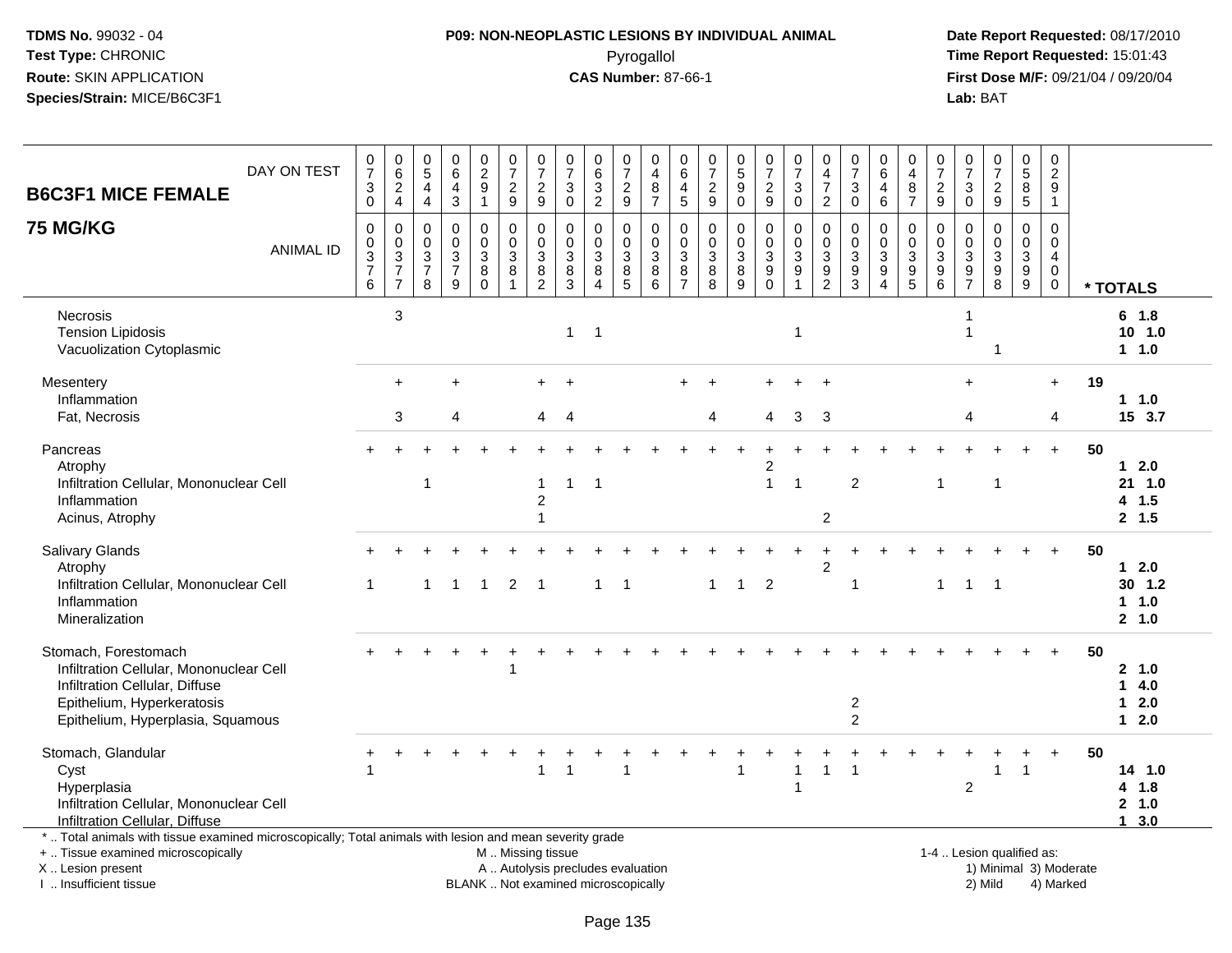# **P09: NON-NEOPLASTIC LESIONS BY INDIVIDUAL ANIMAL**Pyrogallol **Time Report Requested:** 15:01:43

| <b>B6C3F1 MICE FEMALE</b>                                                                                                                                                                     | DAY ON TEST      | $\frac{0}{7}$<br>$\sqrt{3}$<br>$\mathbf 0$     | $\begin{array}{c} 0 \\ 6 \end{array}$<br>$\frac{2}{4}$             | $\begin{array}{c} 0 \\ 5 \end{array}$<br>$\overline{4}$<br>$\overline{a}$      | $^{\rm 0}_{\rm 6}$<br>$\overline{4}$<br>$\mathbf{3}$                | $\begin{smallmatrix} 0\\2\\9 \end{smallmatrix}$<br>$\mathbf{1}$ | $\frac{0}{7}$<br>$\frac{2}{9}$                                                                | $\frac{0}{7}$<br>$\frac{2}{9}$                                                                            | $\frac{0}{7}$<br>$\ensuremath{\mathsf{3}}$<br>$\mathbf 0$ | $\begin{array}{c} 0 \\ 6 \end{array}$<br>$\mathsf 3$<br>$\overline{2}$ | $\frac{0}{7}$<br>$\frac{2}{9}$                                       | $\begin{smallmatrix}0\0\4\end{smallmatrix}$<br>$\bf 8$<br>$\overline{7}$ | $\begin{array}{c} 0 \\ 6 \end{array}$<br>$\overline{4}$<br>5           | $\begin{array}{c} 0 \\ 7 \end{array}$<br>$\frac{2}{9}$              | $\begin{array}{c} 0 \\ 5 \\ 9 \end{array}$<br>$\mathbf 0$ | $\frac{0}{7}$<br>$\frac{2}{9}$                                      | $\frac{0}{7}$<br>3<br>$\mathbf 0$                                            | $\begin{smallmatrix}0\0\4\end{smallmatrix}$<br>$\overline{7}$<br>$\overline{2}$ | $\frac{0}{7}$<br>$\ensuremath{\mathsf{3}}$<br>$\mathbf 0$                | $\begin{array}{c} 0 \\ 6 \end{array}$<br>$\overline{4}$<br>6                   | 0<br>$\overline{4}$<br>$\bf 8$<br>$\overline{7}$                                   | $\frac{0}{7}$<br>$\frac{2}{9}$                                          | $\frac{0}{7}$<br>$\sqrt{3}$<br>$\mathbf 0$                                         | $\frac{0}{7}$<br>$\frac{2}{9}$                                                                | $\begin{array}{c} 0 \\ 5 \end{array}$<br>$\overline{8}$<br>5 | $\begin{smallmatrix} 0\\2\\9 \end{smallmatrix}$<br>$\mathbf{1}$        |                        |                                                |
|-----------------------------------------------------------------------------------------------------------------------------------------------------------------------------------------------|------------------|------------------------------------------------|--------------------------------------------------------------------|--------------------------------------------------------------------------------|---------------------------------------------------------------------|-----------------------------------------------------------------|-----------------------------------------------------------------------------------------------|-----------------------------------------------------------------------------------------------------------|-----------------------------------------------------------|------------------------------------------------------------------------|----------------------------------------------------------------------|--------------------------------------------------------------------------|------------------------------------------------------------------------|---------------------------------------------------------------------|-----------------------------------------------------------|---------------------------------------------------------------------|------------------------------------------------------------------------------|---------------------------------------------------------------------------------|--------------------------------------------------------------------------|--------------------------------------------------------------------------------|------------------------------------------------------------------------------------|-------------------------------------------------------------------------|------------------------------------------------------------------------------------|-----------------------------------------------------------------------------------------------|--------------------------------------------------------------|------------------------------------------------------------------------|------------------------|------------------------------------------------|
| <b>75 MG/KG</b>                                                                                                                                                                               | <b>ANIMAL ID</b> | $\pmb{0}$<br>$\mathbf 0$<br>$\frac{3}{7}$<br>6 | 0<br>$\mathbf 0$<br>$\sqrt{3}$<br>$\overline{7}$<br>$\overline{7}$ | $\mathbf 0$<br>$\mathbf 0$<br>$\ensuremath{\mathsf{3}}$<br>$\overline{7}$<br>8 | $\mathbf 0$<br>$\mathbf 0$<br>$\overline{3}$<br>$\overline{7}$<br>9 | $\mathsf 0$<br>$\pmb{0}$<br>$\mathbf{3}$<br>8<br>$\Omega$       | 0<br>$\mathsf{O}\xspace$<br>$\sqrt{3}$<br>8                                                   | $\mathbf 0$<br>$\mathbf 0$<br>$\ensuremath{\mathsf{3}}$<br>$\begin{smallmatrix} 8 \\ 2 \end{smallmatrix}$ | 0<br>$\mathbf 0$<br>$\mathbf{3}$<br>8<br>$\overline{3}$   | $\mathbf 0$<br>$\mathbf 0$<br>$\sqrt{3}$<br>$\, 8$<br>$\overline{4}$   | 0<br>$\mathbf 0$<br>$\ensuremath{\mathsf{3}}$<br>8<br>$\overline{5}$ | 0<br>$\mathsf{O}\xspace$<br>$\overline{3}$<br>$^8_6$                     | $\mathbf 0$<br>$\pmb{0}$<br>$\ensuremath{\mathsf{3}}$<br>$\frac{8}{7}$ | $\mathbf 0$<br>$\mathbf 0$<br>$\ensuremath{\mathsf{3}}$<br>$_{8}^8$ | $\pmb{0}$<br>$\pmb{0}$<br>$\frac{3}{8}$                   | 0<br>$\mathbf 0$<br>$\mathbf{3}$<br>$\boldsymbol{9}$<br>$\mathbf 0$ | $\mathbf 0$<br>$\mathbf 0$<br>$\sqrt{3}$<br>$\boldsymbol{9}$<br>$\mathbf{1}$ | $\mathbf 0$<br>$\pmb{0}$<br>$\sqrt{3}$<br>$\frac{9}{2}$                         | $\mathbf 0$<br>$\mathbf 0$<br>$\ensuremath{\mathsf{3}}$<br>$\frac{9}{3}$ | $\mathbf 0$<br>$\mathbf 0$<br>$\sqrt{3}$<br>$\boldsymbol{9}$<br>$\overline{4}$ | $\mathbf 0$<br>$\mathbf 0$<br>$\mathsf 3$<br>$\begin{array}{c} 9 \\ 5 \end{array}$ | 0<br>$\mathbf 0$<br>$\sqrt{3}$<br>$\begin{array}{c} 9 \\ 6 \end{array}$ | $\mathbf 0$<br>$\mathbf 0$<br>$\ensuremath{\mathsf{3}}$<br>$9\,$<br>$\overline{7}$ | $\mathbf 0$<br>$\mathbf 0$<br>$\ensuremath{\mathsf{3}}$<br>$\boldsymbol{9}$<br>$\overline{8}$ | $\mathbf 0$<br>$\mathbf 0$<br>3<br>$^9_9$                    | $\mathbf 0$<br>$\pmb{0}$<br>$\overline{4}$<br>$\mathbf 0$<br>$\pmb{0}$ |                        | * TOTALS                                       |
| Inflammation<br>Mineralization                                                                                                                                                                |                  |                                                |                                                                    |                                                                                |                                                                     |                                                                 |                                                                                               |                                                                                                           |                                                           |                                                                        |                                                                      |                                                                          |                                                                        |                                                                     |                                                           |                                                                     |                                                                              |                                                                                 |                                                                          |                                                                                |                                                                                    |                                                                         |                                                                                    |                                                                                               |                                                              |                                                                        |                        | 1 1.0<br>2, 1.0                                |
| <b>CARDIOVASCULAR SYSTEM</b>                                                                                                                                                                  |                  |                                                |                                                                    |                                                                                |                                                                     |                                                                 |                                                                                               |                                                                                                           |                                                           |                                                                        |                                                                      |                                                                          |                                                                        |                                                                     |                                                           |                                                                     |                                                                              |                                                                                 |                                                                          |                                                                                |                                                                                    |                                                                         |                                                                                    |                                                                                               |                                                              |                                                                        |                        |                                                |
| <b>Blood Vessel</b>                                                                                                                                                                           |                  |                                                |                                                                    |                                                                                |                                                                     |                                                                 |                                                                                               |                                                                                                           |                                                           |                                                                        |                                                                      |                                                                          |                                                                        |                                                                     |                                                           |                                                                     |                                                                              |                                                                                 |                                                                          |                                                                                |                                                                                    |                                                                         |                                                                                    |                                                                                               |                                                              | $\ddot{}$                                                              | 50                     |                                                |
| Heart<br>Cardiomyopathy<br>Infiltration Cellular, Mononuclear Cell<br>Inflammation                                                                                                            |                  | $\mathcal{P}$                                  | 1                                                                  | 1                                                                              |                                                                     | -1                                                              |                                                                                               | -1                                                                                                        |                                                           | $\mathfrak{p}$                                                         |                                                                      |                                                                          | $\overline{1}$                                                         | $\overline{2}$                                                      | $\overline{2}$                                            | $\overline{1}$                                                      | 1                                                                            | $\overline{1}$                                                                  |                                                                          | $\overline{1}$                                                                 | $\overline{1}$                                                                     | $\overline{2}$                                                          | $\mathfrak{p}$                                                                     | $\mathfrak{p}$                                                                                | $\overline{1}$                                               | $+$                                                                    | 50                     | 38 1.4<br>3 1.0<br>2, 1.0                      |
| <b>ENDOCRINE SYSTEM</b>                                                                                                                                                                       |                  |                                                |                                                                    |                                                                                |                                                                     |                                                                 |                                                                                               |                                                                                                           |                                                           |                                                                        |                                                                      |                                                                          |                                                                        |                                                                     |                                                           |                                                                     |                                                                              |                                                                                 |                                                                          |                                                                                |                                                                                    |                                                                         |                                                                                    |                                                                                               |                                                              |                                                                        |                        |                                                |
| <b>Adrenal Cortex</b><br>Angiectasis<br>Degeneration, Cystic<br>Hematopoietic Cell Proliferation<br>Hypertrophy<br>Subcapsular, Hyperplasia                                                   |                  | $\overline{2}$                                 | $\overline{c}$<br>2                                                | $\overline{1}$<br>2                                                            | 2                                                                   | $\overline{2}$                                                  | -1<br>2                                                                                       | 2                                                                                                         |                                                           |                                                                        | 2                                                                    | 2                                                                        |                                                                        | 2                                                                   | $\overline{2}$                                            | 2                                                                   |                                                                              | $\mathbf{1}$<br>2                                                               | 2                                                                        | 2                                                                              | $\overline{2}$<br>$\overline{1}$<br>$\overline{2}$                                 | $\overline{2}$                                                          | $\overline{2}$                                                                     |                                                                                               | -1<br>$\overline{2}$                                         | 2                                                                      | 50                     | $1 1.0$<br>$12.0$<br>14 1.4<br>2 1.0<br>49 1.8 |
| Adrenal Medulla<br>Hyperplasia                                                                                                                                                                |                  | $\ddot{}$<br>$\overline{c}$                    |                                                                    |                                                                                |                                                                     |                                                                 |                                                                                               |                                                                                                           |                                                           |                                                                        |                                                                      |                                                                          |                                                                        |                                                                     |                                                           |                                                                     |                                                                              |                                                                                 | $\overline{c}$                                                           |                                                                                |                                                                                    |                                                                         |                                                                                    |                                                                                               |                                                              | $\ddot{}$                                                              | 50                     | 22.0                                           |
| Islets, Pancreatic<br>Hyperplasia                                                                                                                                                             |                  |                                                |                                                                    |                                                                                |                                                                     |                                                                 |                                                                                               |                                                                                                           |                                                           |                                                                        |                                                                      |                                                                          |                                                                        |                                                                     |                                                           |                                                                     |                                                                              |                                                                                 |                                                                          | $\overline{c}$                                                                 |                                                                                    |                                                                         |                                                                                    |                                                                                               |                                                              | $+$                                                                    | 50                     | 8 1.3                                          |
| Parathyroid Gland<br>Cyst                                                                                                                                                                     |                  | $+$                                            | M                                                                  | $\ddot{}$                                                                      |                                                                     | 3                                                               |                                                                                               |                                                                                                           |                                                           |                                                                        |                                                                      |                                                                          |                                                                        |                                                                     |                                                           |                                                                     |                                                                              |                                                                                 |                                                                          |                                                                                | м                                                                                  | м                                                                       |                                                                                    |                                                                                               |                                                              | $\ddot{}$                                                              | 38                     | 13.0                                           |
| <b>Pituitary Gland</b>                                                                                                                                                                        |                  |                                                |                                                                    |                                                                                |                                                                     |                                                                 |                                                                                               |                                                                                                           |                                                           |                                                                        |                                                                      |                                                                          |                                                                        |                                                                     |                                                           |                                                                     |                                                                              |                                                                                 |                                                                          |                                                                                |                                                                                    |                                                                         |                                                                                    |                                                                                               |                                                              | $\ddot{}$                                                              | 50                     |                                                |
| *  Total animals with tissue examined microscopically; Total animals with lesion and mean severity grade<br>+  Tissue examined microscopically<br>X  Lesion present<br>I  Insufficient tissue |                  |                                                |                                                                    |                                                                                |                                                                     |                                                                 | M  Missing tissue<br>A  Autolysis precludes evaluation<br>BLANK  Not examined microscopically |                                                                                                           |                                                           |                                                                        |                                                                      |                                                                          |                                                                        |                                                                     |                                                           |                                                                     |                                                                              |                                                                                 |                                                                          |                                                                                |                                                                                    |                                                                         |                                                                                    | 1-4  Lesion qualified as:<br>2) Mild                                                          |                                                              | 4) Marked                                                              | 1) Minimal 3) Moderate |                                                |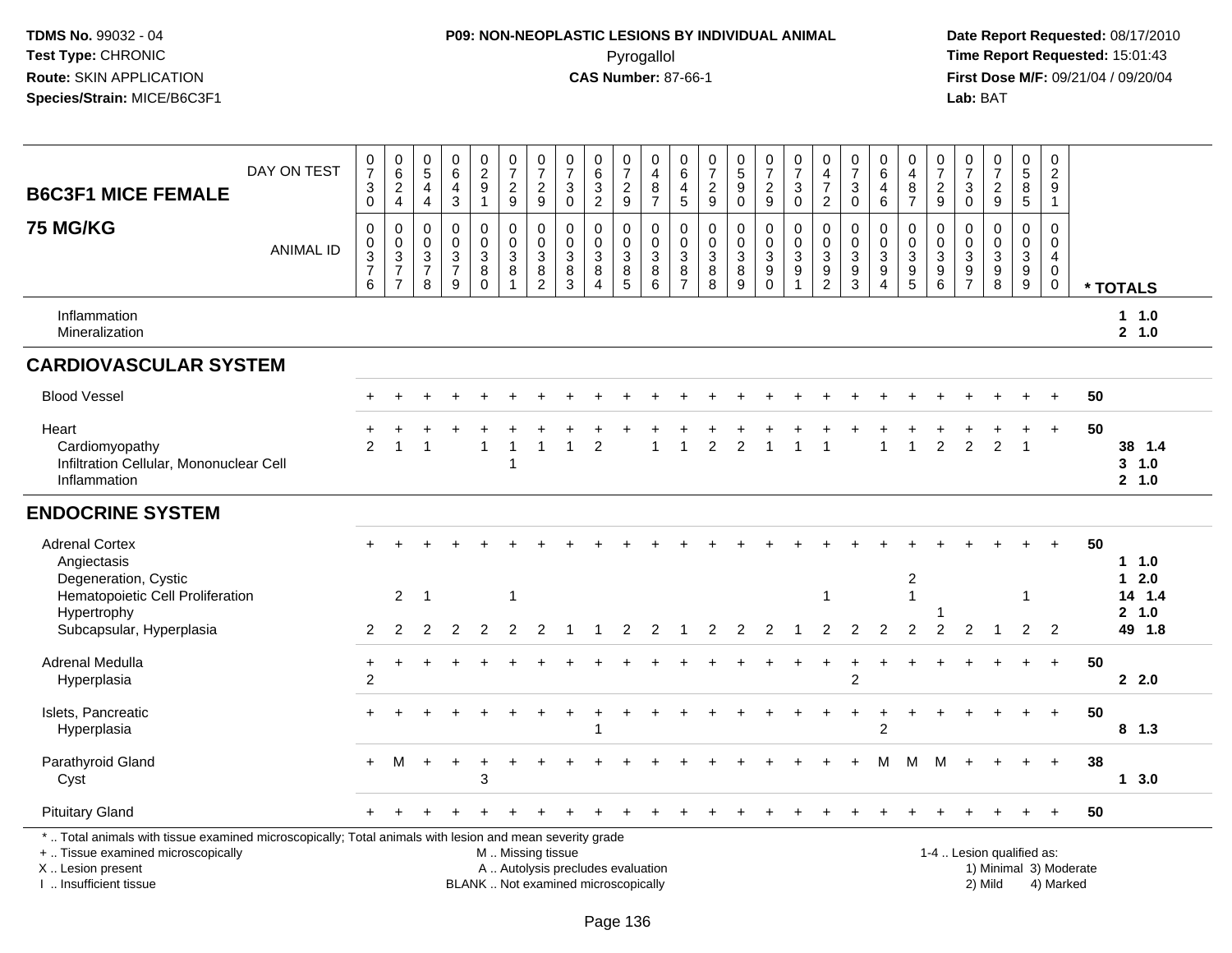## **P09: NON-NEOPLASTIC LESIONS BY INDIVIDUAL ANIMAL**Pyrogallol **Time Report Requested:** 15:01:43

 **Date Report Requested:** 08/17/2010 **First Dose M/F:** 09/21/04 / 09/20/04<br>**Lab:** BAT **Lab:** BAT

| <b>B6C3F1 MICE FEMALE</b>                                               | DAY ON TEST      | $\begin{array}{c} 0 \\ 7 \end{array}$<br>3                         | $\begin{array}{c} 0 \\ 6 \end{array}$<br>$\sqrt{2}$<br>4                         | $\frac{0}{5}$<br>4<br>$\overline{4}$        | $\begin{array}{c} 0 \\ 6 \end{array}$<br>$\overline{4}$<br>$\mathbf{3}$ | $\frac{0}{2}$         | 0<br>$\overline{7}$<br>$\boldsymbol{2}$<br>9       | $\frac{0}{7}$<br>$\frac{2}{9}$        | $\frac{0}{7}$<br>$\ensuremath{\mathsf{3}}$<br>$\mathbf 0$ | 0<br>$\,6\,$<br>3<br>$\overline{2}$ | $\frac{0}{7}$<br>$\frac{2}{9}$           | 0<br>$\overline{4}$<br>$\bf 8$<br>$\overline{z}$ | $\begin{array}{c} 0 \\ 6 \end{array}$<br>4<br>$\sqrt{5}$   | 0<br>$\overline{7}$<br>$\frac{2}{9}$                   | $\begin{array}{c} 0 \\ 5 \end{array}$<br>9<br>$\mathsf{O}$ | $\frac{0}{7}$<br>$\frac{2}{9}$                        | $\frac{0}{7}$<br>$\sqrt{3}$<br>$\mathbf 0$       | $\begin{smallmatrix}0\0\4\end{smallmatrix}$<br>$\overline{\phantom{0}}$<br>$\sqrt{2}$ | $\frac{0}{7}$<br>$\mathbf{3}$<br>$\mathbf 0$ | $\mathbf 0$<br>6<br>4<br>6           | $\frac{0}{4}$<br>$\bf 8$<br>$\overline{ }$           | $\frac{0}{7}$<br>$\overline{c}$<br>$9\,$                               | 3                            | $\frac{0}{7}$<br>$\frac{2}{9}$                             | 0<br>$\sqrt{5}$<br>8<br>5 | 0<br>$\overline{2}$<br>9 |          |                              |
|-------------------------------------------------------------------------|------------------|--------------------------------------------------------------------|----------------------------------------------------------------------------------|---------------------------------------------|-------------------------------------------------------------------------|-----------------------|----------------------------------------------------|---------------------------------------|-----------------------------------------------------------|-------------------------------------|------------------------------------------|--------------------------------------------------|------------------------------------------------------------|--------------------------------------------------------|------------------------------------------------------------|-------------------------------------------------------|--------------------------------------------------|---------------------------------------------------------------------------------------|----------------------------------------------|--------------------------------------|------------------------------------------------------|------------------------------------------------------------------------|------------------------------|------------------------------------------------------------|---------------------------|--------------------------|----------|------------------------------|
| <b>75 MG/KG</b>                                                         | <b>ANIMAL ID</b> | 0<br>$\pmb{0}$<br>$\ensuremath{\mathsf{3}}$<br>$\overline{7}$<br>6 | 0<br>$\mathbf 0$<br>$\ensuremath{\mathsf{3}}$<br>$\overline{ }$<br>$\rightarrow$ | 0<br>0<br>$\sqrt{3}$<br>$\overline{ }$<br>8 | 0<br>$\pmb{0}$<br>$\sqrt{3}$<br>$\overline{ }$<br>9                     | 0<br>0<br>3<br>8<br>0 | 0<br>$\mathbf 0$<br>$\ensuremath{\mathsf{3}}$<br>8 | $\pmb{0}$<br>3<br>8<br>$\overline{2}$ | $\pmb{0}$<br>3<br>8<br>3                                  | 0<br>$\mathbf 0$<br>3<br>8<br>4     | 0<br>$\pmb{0}$<br>$\mathbf{3}$<br>$^8$ 5 | $\pmb{0}$<br>$\mathbf{3}$<br>$\bf 8$<br>6        | 0<br>$\pmb{0}$<br>$\mathsf 3$<br>$\bf 8$<br>$\overline{ }$ | $\pmb{0}$<br>$\ensuremath{\mathsf{3}}$<br>$\bf 8$<br>8 | 0<br>$\boldsymbol{0}$<br>3<br>8<br>9                       | 0<br>$\pmb{0}$<br>$\mathbf{3}$<br>9<br>$\overline{O}$ | 0<br>$\pmb{0}$<br>$\sqrt{3}$<br>$\boldsymbol{9}$ | 0<br>$\pmb{0}$<br>$\sqrt{3}$<br>$\boldsymbol{9}$<br>$\overline{2}$                    | 0<br>$\pmb{0}$<br>3<br>$\boldsymbol{9}$<br>3 | 0<br>0<br>3<br>$\boldsymbol{9}$<br>4 | $\mathbf 0$<br>$\mathbf{3}$<br>$\boldsymbol{9}$<br>5 | 0<br>$\mathbf 0$<br>$\ensuremath{\mathsf{3}}$<br>$\boldsymbol{9}$<br>6 | 0<br>3<br>9<br>$\rightarrow$ | 0<br>$\pmb{0}$<br>$\sqrt{3}$<br>$\boldsymbol{9}$<br>$\bf8$ | 0<br>0<br>3<br>9<br>9     | 0<br>0<br>4<br>0<br>0    | * TOTALS |                              |
| Hemorrhage<br>Pars Distalis, Degeneration<br>Pars Distalis, Hyperplasia |                  | 2                                                                  |                                                                                  |                                             |                                                                         |                       | 3                                                  |                                       |                                                           | 3                                   |                                          |                                                  |                                                            | $\mathbf{1}$                                           |                                                            | $1 \quad$                                             | 3                                                |                                                                                       |                                              |                                      |                                                      | -1                                                                     |                              | 3                                                          |                           |                          |          | 13.0<br>$1 \t1.0$<br>17, 1.7 |
| <b>Thyroid Gland</b><br>Infiltration Cellular, Mononuclear Cell         |                  |                                                                    |                                                                                  |                                             |                                                                         |                       |                                                    |                                       |                                                           |                                     |                                          |                                                  |                                                            |                                                        |                                                            |                                                       |                                                  |                                                                                       |                                              |                                      |                                                      |                                                                        |                              |                                                            |                           | $+$                      | 50       | $2 \t1.0$                    |

#### **GENITAL SYSTEM**

| <b>Clitoral Gland</b><br>Infiltration Cellular, Mononuclear Cell<br>Inflammation                        | $\pm$    |   |   |   |   |               |                |                    |   |   |                                       |   |              |     |   |               |   |    |   | $+$ | 49 | $1 \t1.0$<br>$9 \t1.2$                   |
|---------------------------------------------------------------------------------------------------------|----------|---|---|---|---|---------------|----------------|--------------------|---|---|---------------------------------------|---|--------------|-----|---|---------------|---|----|---|-----|----|------------------------------------------|
| Ovary<br>Cyst<br>Inflammation<br>Mineralization<br>Germinal Epithelium, Hyperplasia                     | ٠        |   |   |   |   | $\mathcal{P}$ | $\overline{2}$ | 3<br>$\mathcal{P}$ |   |   |                                       |   |              |     | 3 |               |   |    | ÷ | $+$ | 50 | 14 1.6<br>$1 \t1.0$<br>$1 \t1.0$<br>12.0 |
| Uterus<br>Inflammation<br>Thrombosis<br>Cervix, Hyperplasia, Cystic<br>Endometrium, Hyperplasia, Cystic | $+$<br>3 | 4 | 4 | 3 | 4 | 3             | 2<br>3         | 2                  | 3 | 4 | $\overline{2}$<br>$\overline{4}$<br>3 | 3 | $\mathbf{3}$ | - 3 |   | $\mathcal{P}$ | 4 | -3 |   | $+$ | 50 | 4 1.5<br>14.0<br>14.0<br>43 2.6          |

#### **HEMATOPOIETIC SYSTEM**

\* .. Total animals with tissue examined microscopically; Total animals with lesion and mean severity grade

+ .. Tissue examined microscopically

X .. Lesion present

I .. Insufficient tissue

 M .. Missing tissueA .. Autolysis precludes evaluation

1-4 .. Lesion qualified as:<br>1) Minimal 3) Moderate BLANK .. Not examined microscopically 2) Mild 4) Marked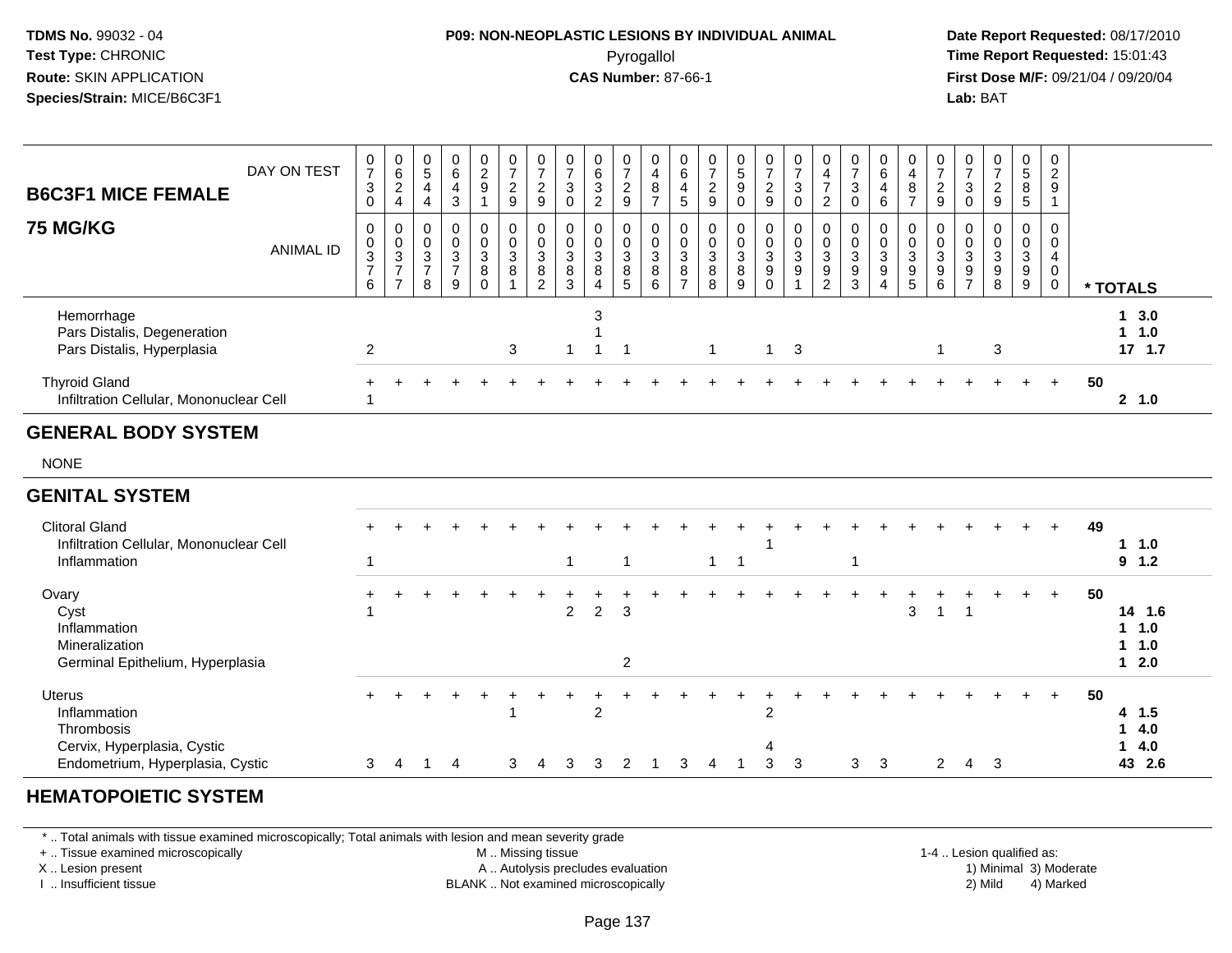### **P09: NON-NEOPLASTIC LESIONS BY INDIVIDUAL ANIMAL**Pyrogallol **Time Report Requested:** 15:01:43

 **Date Report Requested:** 08/17/2010 **First Dose M/F:** 09/21/04 / 09/20/04<br>**Lab:** BAT **Lab:** BAT

| DAY ON TEST<br><b>B6C3F1 MICE FEMALE</b>                                                                                                                                                                                                                                                                                      | $\frac{0}{7}$<br>$\ensuremath{\mathsf{3}}$<br>$\pmb{0}$           | $\begin{smallmatrix}0\0\0\end{smallmatrix}$<br>$\boldsymbol{2}$<br>$\overline{\mathbf{4}}$ | $\begin{array}{c} 0 \\ 5 \end{array}$<br>$\overline{4}$<br>$\overline{4}$ | $\begin{array}{c} 0 \\ 6 \end{array}$<br>$\overline{\mathbf{4}}$<br>$\sqrt{3}$ | $\begin{smallmatrix} 0\\2\\9 \end{smallmatrix}$<br>$\mathbf{1}$ | $\frac{0}{7}$<br>$\overline{2}$<br>9                 | $\frac{0}{7}$<br>$\overline{\mathbf{c}}$<br>$\boldsymbol{9}$  | $\frac{0}{7}$<br>$\ensuremath{\mathsf{3}}$<br>$\mathsf{O}\xspace$       | $\begin{matrix} 0 \\ 6 \\ 3 \end{matrix}$<br>$\sqrt{2}$         | $\frac{0}{7}$<br>$\sqrt{2}$<br>$\boldsymbol{9}$  | $\pmb{0}$<br>$\overline{\mathbf{4}}$<br>$\, 8$<br>$\overline{7}$ | $\begin{array}{c} 0 \\ 6 \end{array}$<br>$\overline{\mathbf{r}}$<br>$5\phantom{.0}$ | $\frac{0}{7}$<br>$\sqrt{2}$<br>9                          | $\begin{array}{c} 0 \\ 5 \\ 9 \end{array}$<br>$\mathbf 0$ | $\frac{0}{7}$<br>$\frac{2}{9}$                                                 | $\begin{array}{c} 0 \\ 7 \end{array}$<br>$\mathbf{3}$<br>$\mathbf 0$ | 0<br>$\overline{\mathbf{4}}$<br>$\overline{7}$<br>$\boldsymbol{2}$               | $\begin{array}{c} 0 \\ 7 \end{array}$<br>$\ensuremath{\mathsf{3}}$<br>$\mathbf 0$ | $_{6}^{\rm 0}$<br>$\overline{4}$<br>$\,6\,$                                            | $\pmb{0}$<br>$\overline{\mathbf{4}}$<br>$\bf 8$<br>$\overline{7}$ | $\frac{0}{7}$<br>$\sqrt{2}$<br>9                                   | $\begin{array}{c} 0 \\ 7 \end{array}$<br>$\sqrt{3}$<br>$\mathbf 0$     | 0729                                        | 0<br>5<br>8<br>5           | $\begin{smallmatrix} 0\\2\\9 \end{smallmatrix}$<br>$\mathbf{1}$          |    |                                                                                       |
|-------------------------------------------------------------------------------------------------------------------------------------------------------------------------------------------------------------------------------------------------------------------------------------------------------------------------------|-------------------------------------------------------------------|--------------------------------------------------------------------------------------------|---------------------------------------------------------------------------|--------------------------------------------------------------------------------|-----------------------------------------------------------------|------------------------------------------------------|---------------------------------------------------------------|-------------------------------------------------------------------------|-----------------------------------------------------------------|--------------------------------------------------|------------------------------------------------------------------|-------------------------------------------------------------------------------------|-----------------------------------------------------------|-----------------------------------------------------------|--------------------------------------------------------------------------------|----------------------------------------------------------------------|----------------------------------------------------------------------------------|-----------------------------------------------------------------------------------|----------------------------------------------------------------------------------------|-------------------------------------------------------------------|--------------------------------------------------------------------|------------------------------------------------------------------------|---------------------------------------------|----------------------------|--------------------------------------------------------------------------|----|---------------------------------------------------------------------------------------|
| <b>75 MG/KG</b><br><b>ANIMAL ID</b>                                                                                                                                                                                                                                                                                           | $\mathbf 0$<br>$\pmb{0}$<br>$\overline{3}$<br>$\overline{7}$<br>6 | 0<br>$\mathsf 0$<br>$\overline{3}$<br>$\overline{7}$<br>$\overline{7}$                     | $\mathbf 0$<br>$\pmb{0}$<br>$\overline{3}$<br>$\overline{7}$<br>8         | $\mathbf 0$<br>$\pmb{0}$<br>$\frac{3}{7}$<br>9                                 | 0<br>$\mathbf 0$<br>$\overline{3}$<br>$\, 8$<br>$\Omega$        | $\mathbf 0$<br>$\pmb{0}$<br>$\overline{3}$<br>8<br>1 | 0<br>$\pmb{0}$<br>$\overline{3}$<br>$\bf 8$<br>$\overline{2}$ | $\mathbf 0$<br>$\pmb{0}$<br>$\overline{3}$<br>$\bf 8$<br>$\overline{3}$ | $\pmb{0}$<br>$\pmb{0}$<br>$\overline{3}$<br>$\overline{8}$<br>4 | 0<br>$\mathsf 0$<br>$\mathbf{3}$<br>$\bf 8$<br>5 | $\mathbf 0$<br>$\,0\,$<br>$\overline{3}$<br>$\,8\,$<br>6         | $\mathbf 0$<br>$\pmb{0}$<br>$\overline{3}$<br>8<br>$\overline{7}$                   | $\pmb{0}$<br>$\mathsf 0$<br>$\overline{3}$<br>$\, 8$<br>8 | 0<br>$\overline{0}$<br>3<br>$\bf 8$<br>9                  | $\pmb{0}$<br>$\overline{0}$<br>$\overline{3}$<br>$\overline{9}$<br>$\mathbf 0$ | $\pmb{0}$<br>$\frac{0}{3}$<br>$\overline{9}$<br>$\overline{1}$       | $\mathbf 0$<br>$\pmb{0}$<br>$\overline{3}$<br>$\boldsymbol{9}$<br>$\overline{c}$ | $\mathbf 0$<br>$\pmb{0}$<br>$\overline{3}$<br>$\boldsymbol{9}$<br>3               | $\mathbf 0$<br>$\pmb{0}$<br>$\overline{3}$<br>$\overline{9}$<br>$\boldsymbol{\Lambda}$ | 0<br>$\mathsf{O}\xspace$<br>$\overline{3}$<br>$\frac{9}{5}$       | $\Omega$<br>$\mathsf 0$<br>$\overline{3}$<br>$\boldsymbol{9}$<br>6 | 0<br>$\pmb{0}$<br>$\overline{3}$<br>$\boldsymbol{9}$<br>$\overline{7}$ | $\pmb{0}$<br>$\frac{0}{3}$<br>$\frac{9}{8}$ | $\mathsf 0$<br>0<br>9<br>9 | $\mathbf 0$<br>$\pmb{0}$<br>$\overline{4}$<br>$\mathbf 0$<br>$\mathbf 0$ |    | * TOTALS                                                                              |
| <b>Bone Marrow</b><br>Hyperplasia                                                                                                                                                                                                                                                                                             | $+$                                                               | $\ddot{}$                                                                                  | 3                                                                         |                                                                                | $\div$<br>3                                                     |                                                      |                                                               |                                                                         |                                                                 |                                                  | 3                                                                | $\overline{c}$                                                                      |                                                           | 3                                                         |                                                                                |                                                                      | 3                                                                                | 2                                                                                 | 3                                                                                      | $\Delta$                                                          |                                                                    | ÷<br>$\overline{c}$                                                    |                                             | $\ddot{}$<br>$\mathbf{3}$  | $+$<br>$\mathfrak{Z}$                                                    | 50 | 31 2.7                                                                                |
| Lymph Node<br>Axillary, Hyperplasia, Lymphoid<br>Axillary, Inflammation<br>Axillary, Pigmentation<br>Bronchial, Hyperplasia, Lymphoid<br>Inguinal, Hyperplasia, Lymphoid<br>Renal, Hyperplasia, Lymphoid                                                                                                                      |                                                                   | $\ddot{}$                                                                                  | $\ddot{}$<br>$\overline{4}$<br>2                                          |                                                                                |                                                                 | 3                                                    |                                                               | $\overline{2}$<br>$\overline{2}$                                        | $\mathbf{3}$                                                    |                                                  | -1<br>1                                                          | $\ddot{}$                                                                           |                                                           |                                                           |                                                                                |                                                                      | $\ddot{}$<br>$\overline{2}$                                                      |                                                                                   | $\overline{\Delta}$                                                                    | 4                                                                 | $\ddot{}$                                                          |                                                                        |                                             | $\ddot{}$<br>3             | $+$<br>$\overline{2}$                                                    | 29 | 8<br>3.8<br>2.0<br>$\mathbf 1$<br>2.0<br>$\mathbf 1$<br>5<br>2.0<br>17, 2.4<br>$12.0$ |
| Lymph Node, Mandibular<br>Hyperplasia, Lymphoid<br>Inflammation<br>Pigmentation                                                                                                                                                                                                                                               |                                                                   |                                                                                            | $\overline{2}$                                                            |                                                                                | $\overline{2}$                                                  | 3                                                    |                                                               | $\overline{2}$                                                          | $\overline{2}$                                                  |                                                  | 3                                                                |                                                                                     |                                                           |                                                           |                                                                                |                                                                      | $\overline{2}$                                                                   |                                                                                   |                                                                                        |                                                                   |                                                                    |                                                                        |                                             | 3                          | $\ddot{}$<br>$\overline{2}$                                              | 50 | 27, 2.1<br>2.0<br>$\mathbf{1}$<br>$1 1.0$                                             |
| Lymph Node, Mesenteric<br>Hematopoietic Cell Proliferation<br>Hyperplasia, Lymphoid<br>Inflammation<br>Artery, Inflammation                                                                                                                                                                                                   |                                                                   |                                                                                            |                                                                           |                                                                                |                                                                 | $\overline{c}$                                       |                                                               |                                                                         |                                                                 |                                                  |                                                                  |                                                                                     |                                                           |                                                           | 1                                                                              |                                                                      |                                                                                  | $\overline{2}$                                                                    | -1                                                                                     |                                                                   |                                                                    |                                                                        |                                             |                            | $\ddot{}$                                                                | 50 | 2.0<br>$\mathbf 1$<br>1.8<br>4<br>2.0<br>$\mathbf 1$<br>2.0<br>$\mathbf{1}$           |
| Spleen<br>Hematopoietic Cell Proliferation<br>Hyperplasia, Lymphoid<br>Pigmentation                                                                                                                                                                                                                                           | -1                                                                |                                                                                            | 4                                                                         |                                                                                | 3                                                               | $\overline{2}$<br>$\overline{2}$                     |                                                               | $\overline{c}$<br>$\overline{2}$                                        | $\overline{c}$                                                  | $\overline{2}$                                   | 3                                                                |                                                                                     | $\overline{c}$<br>$\overline{1}$                          |                                                           |                                                                                | $\mathbf 1$                                                          | 3                                                                                | 3                                                                                 | $\overline{2}$                                                                         | 3                                                                 | $\ensuremath{\mathsf{3}}$<br>$\overline{2}$                        |                                                                        | -1<br>-1                                    | $\ddot{}$<br>3             | $\ddot{}$<br>$\mathbf{3}$                                                | 50 | 34 2.5<br>$72.7$<br>$7$ 1.0                                                           |
| Thymus<br>Hyperplasia, Lymphoid<br>$\Phi$ . The matrix of the set of the contribution of the set of the set of the set of the set of the set of the set of the set of the set of the set of the set of the set of the set of the set of the set of the set of the<br>والموالي المنافر والمستقرب والمستحدث والمستحدث والمستحدث |                                                                   |                                                                                            |                                                                           |                                                                                | 3                                                               | 3                                                    |                                                               | $\overline{2}$                                                          |                                                                 |                                                  |                                                                  |                                                                                     | $\overline{2}$                                            |                                                           | $\overline{2}$                                                                 | -1                                                                   |                                                                                  |                                                                                   |                                                                                        |                                                                   |                                                                    | $\overline{2}$                                                         | -1                                          | $\ddot{}$                  | $\ddot{}$<br>$\overline{1}$                                              | 49 | 22 2.0                                                                                |

\* .. Total animals with tissue examined microscopically; Total animals with lesion and mean severity grade

+ .. Tissue examined microscopically

X .. Lesion present

I .. Insufficient tissue

 M .. Missing tissueA .. Autolysis precludes evaluation

BLANK .. Not examined microscopically 2) Mild 4) Marked

1-4 .. Lesion qualified as:<br>1) Minimal 3) Moderate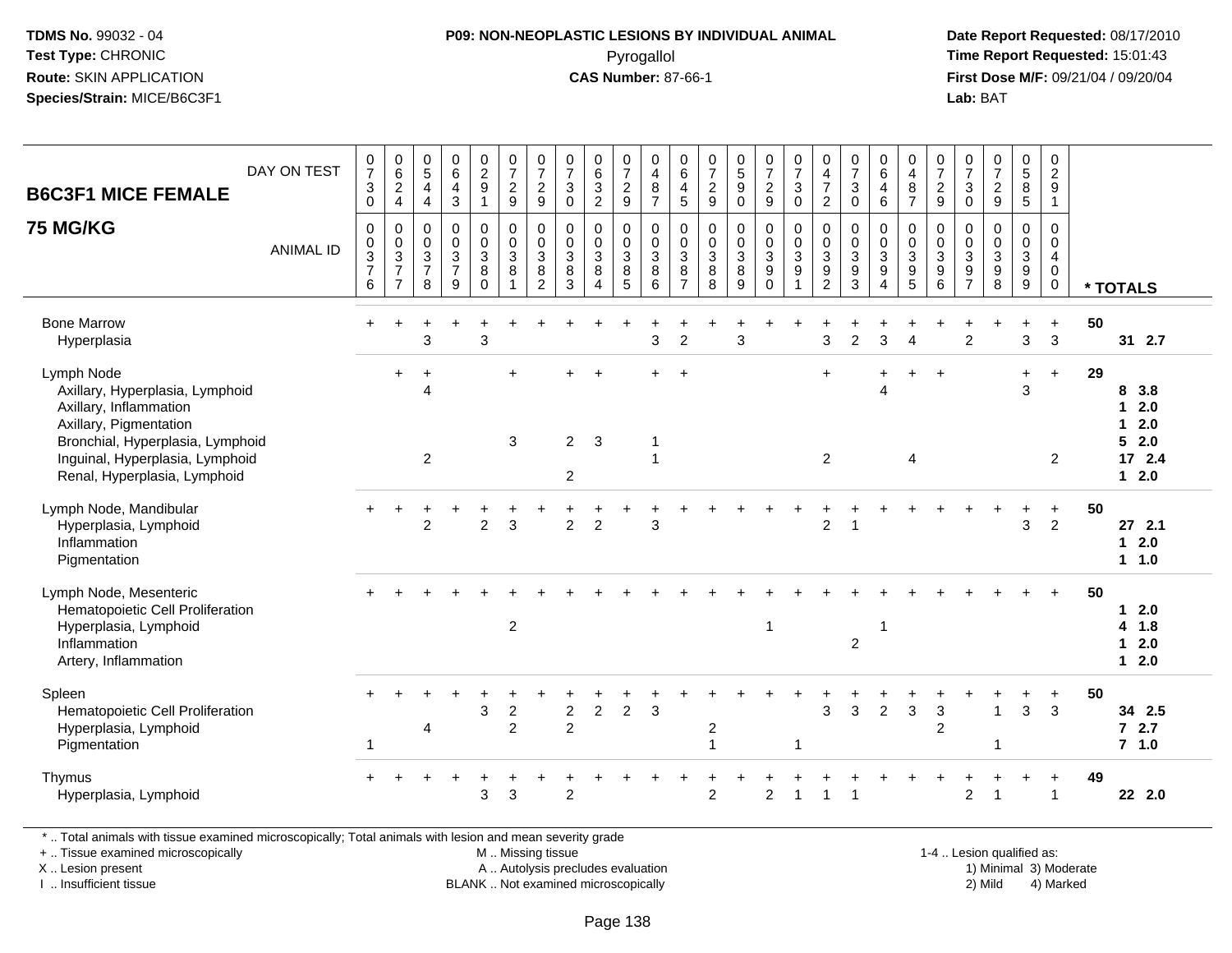### **P09: NON-NEOPLASTIC LESIONS BY INDIVIDUAL ANIMAL**Pyrogallol **Time Report Requested:** 15:01:43

 **Date Report Requested:** 08/17/2010 **First Dose M/F:** 09/21/04 / 09/20/04<br>**Lab:** BAT **Lab:** BAT

| DAY ON TEST<br><b>B6C3F1 MICE FEMALE</b>                                                                                                                                                          |                  | $\frac{0}{7}$<br>$\ensuremath{\mathsf{3}}$<br>$\mathbf 0$     | $_6^0$<br>$\frac{2}{4}$                                 | $\begin{matrix} 0 \\ 5 \end{matrix}$<br>$\overline{\mathbf{4}}$<br>$\overline{4}$ | $_{6}^{\rm 0}$<br>$\overline{\mathbf{4}}$<br>$\mathbf{3}$ | $\begin{array}{c} 0 \\ 2 \\ 9 \end{array}$<br>$\overline{1}$ | $\frac{0}{7}$<br>$\frac{2}{9}$                                      | $\frac{0}{7}$<br>$\overline{c}$<br>9       | $\frac{0}{7}$<br>$\ensuremath{\mathsf{3}}$<br>$\overline{0}$ | $\begin{array}{c} 0 \\ 6 \\ 3 \end{array}$<br>$\overline{c}$ | $\frac{0}{7}$<br>$\frac{2}{9}$                                           | 0<br>$\overline{\mathbf{4}}$<br>$\frac{8}{7}$        | $\begin{array}{c} 0 \\ 6 \end{array}$<br>$\begin{array}{c} 4 \\ 5 \end{array}$ | $\frac{0}{7}$<br>$\boldsymbol{2}$<br>$\boldsymbol{9}$    | $\begin{array}{c} 0 \\ 5 \\ 9 \end{array}$<br>$\mathsf 0$ | $\frac{0}{7}$<br>$\frac{2}{9}$                                 | $\frac{0}{7}$<br>3<br>0          | $\begin{array}{c} 0 \\ 4 \\ 7 \end{array}$<br>$\overline{c}$ | $\frac{0}{7}$<br>$\sqrt{3}$<br>$\pmb{0}$                  | $\begin{array}{c} 0 \\ 6 \end{array}$<br>$\overline{4}$<br>$\,6\,$     | 0<br>$\overline{4}$<br>$\, 8$<br>$\overline{7}$                     | $\frac{0}{7}$<br>$\frac{2}{9}$                   | $\frac{0}{7}$<br>3<br>$\mathbf 0$                           | $\frac{0}{7}$<br>$\frac{2}{9}$                  | 0<br>5<br>8<br>5                                       | 0<br>$\overline{2}$<br>9<br>1                 |                                                                                                       |
|---------------------------------------------------------------------------------------------------------------------------------------------------------------------------------------------------|------------------|---------------------------------------------------------------|---------------------------------------------------------|-----------------------------------------------------------------------------------|-----------------------------------------------------------|--------------------------------------------------------------|---------------------------------------------------------------------|--------------------------------------------|--------------------------------------------------------------|--------------------------------------------------------------|--------------------------------------------------------------------------|------------------------------------------------------|--------------------------------------------------------------------------------|----------------------------------------------------------|-----------------------------------------------------------|----------------------------------------------------------------|----------------------------------|--------------------------------------------------------------|-----------------------------------------------------------|------------------------------------------------------------------------|---------------------------------------------------------------------|--------------------------------------------------|-------------------------------------------------------------|-------------------------------------------------|--------------------------------------------------------|-----------------------------------------------|-------------------------------------------------------------------------------------------------------|
| <b>75 MG/KG</b>                                                                                                                                                                                   | <b>ANIMAL ID</b> | $\pmb{0}$<br>$\pmb{0}$<br>$\mathbf{3}$<br>$\overline{7}$<br>6 | 0<br>$\pmb{0}$<br>3<br>$\overline{7}$<br>$\overline{7}$ | 0<br>$\pmb{0}$<br>$\mathfrak{S}$<br>$\overline{\mathcal{I}}$<br>8                 | $\mathbf 0$<br>$\pmb{0}$<br>$\frac{3}{7}$<br>9            | 0<br>$\pmb{0}$<br>$\mathfrak{Z}$<br>$\bf 8$<br>$\mathbf 0$   | $\pmb{0}$<br>$\mathbf 0$<br>$\mathbf{3}$<br>$\bf 8$<br>$\mathbf{1}$ | 0<br>$\pmb{0}$<br>3<br>8<br>$\overline{2}$ | $\pmb{0}$<br>$\pmb{0}$<br>$\mathbf{3}$<br>8<br>3             | 0<br>$\mathsf{O}$<br>3<br>8<br>$\overline{4}$                | 0<br>$\mathsf{O}$<br>$\mathfrak{S}$<br>$\overline{8}$<br>$5\phantom{.0}$ | 0<br>$\pmb{0}$<br>$\mathbf{3}$<br>$\bf 8$<br>$\,6\,$ | 0<br>$\mathbf 0$<br>$\overline{3}$<br>$\, 8$<br>$\overline{7}$                 | $\pmb{0}$<br>$\pmb{0}$<br>$\mathfrak{Z}$<br>$\bf 8$<br>8 | 0<br>$\pmb{0}$<br>$\mathfrak{Z}$<br>$\,8\,$<br>9          | $\mathbf 0$<br>$\mathbf 0$<br>$\mathbf{3}$<br>9<br>$\mathbf 0$ | 0<br>$\mathsf{O}$<br>3<br>9<br>1 | $\mathbf 0$<br>$\mathbf 0$<br>3<br>9<br>$\overline{c}$       | 0<br>$\pmb{0}$<br>$\mathfrak{Z}$<br>$\boldsymbol{9}$<br>3 | 0<br>$\mathbf 0$<br>$\mathbf{3}$<br>$\boldsymbol{9}$<br>$\overline{4}$ | $\mathbf 0$<br>$\mathbf 0$<br>$\mathbf{3}$<br>$\boldsymbol{9}$<br>5 | $\mathbf 0$<br>$\pmb{0}$<br>$\sqrt{3}$<br>9<br>6 | 0<br>$\mathbf 0$<br>3<br>$\boldsymbol{9}$<br>$\overline{7}$ | 0<br>0<br>$\overline{3}$<br>$\overline{9}$<br>8 | 0<br>$\pmb{0}$<br>$\mathsf 3$<br>$\boldsymbol{9}$<br>9 | 0<br>$\mathbf 0$<br>4<br>0<br>0               | * TOTALS                                                                                              |
| <b>INTEGUMENTARY SYSTEM</b>                                                                                                                                                                       |                  |                                                               |                                                         |                                                                                   |                                                           |                                                              |                                                                     |                                            |                                                              |                                                              |                                                                          |                                                      |                                                                                |                                                          |                                                           |                                                                |                                  |                                                              |                                                           |                                                                        |                                                                     |                                                  |                                                             |                                                 |                                                        |                                               |                                                                                                       |
| <b>Mammary Gland</b><br>Hyperplasia<br>Inflammation<br>Duct, Dilatation                                                                                                                           |                  |                                                               |                                                         |                                                                                   |                                                           | 3                                                            |                                                                     |                                            |                                                              |                                                              |                                                                          | $\overline{2}$                                       |                                                                                |                                                          |                                                           |                                                                |                                  | 2                                                            |                                                           |                                                                        |                                                                     |                                                  |                                                             | $\overline{1}$                                  | $\overline{2}$                                         |                                               | 50<br>16 1.6<br>1 1.0<br>2.0                                                                          |
| Skin<br>Fibrosis<br>Hyperkeratosis<br>Hyperplasia<br>Inflammation<br>Pigmentation<br>Ulcer<br>Control, Hyperplasia<br>Control, Inflammation                                                       |                  |                                                               |                                                         |                                                                                   |                                                           |                                                              |                                                                     |                                            | 4<br>$\ensuremath{\mathsf{3}}$<br>3<br>$\mathbf{3}$          |                                                              |                                                                          |                                                      |                                                                                |                                                          |                                                           |                                                                |                                  |                                                              |                                                           | 4<br>3<br>4<br>4<br>3                                                  |                                                                     |                                                  | $\overline{A}$<br>3                                         |                                                 |                                                        | $\ddot{}$                                     | 50<br>9<br>4.0<br>3.3<br>9<br>3.9<br>9<br>3.7<br>9<br>1.0<br>3.4<br>9<br>$2^{\circ}$<br>1.5<br>2, 1.0 |
| Sebaceous Gland, Hyperplasia<br>Sebaceous Gland, Site Of Application,<br>Hyperplasia                                                                                                              |                  | $\mathbf{1}$                                                  |                                                         | $\overline{2}$                                                                    |                                                           | $\overline{2}$                                               | $\overline{1}$                                                      | $\mathbf{1}$                               | 1<br>$\overline{2}$                                          |                                                              | $\overline{2}$                                                           | $\overline{1}$                                       |                                                                                | $\mathbf{1}$                                             | 2                                                         | $\overline{2}$                                                 |                                  |                                                              |                                                           | $\overline{1}$                                                         | $\overline{\mathbf{1}}$                                             | $\overline{1}$                                   |                                                             | $\mathbf{1}$                                    | $\mathbf{1}$                                           | $\overline{1}$                                | 7, 1.3<br>34 1.5                                                                                      |
| Site Of Application, Cyst<br>Site Of Application, Fibrosis<br>Site Of Application, Hyperkeratosis<br>Site Of Application, Hyperplasia<br>Site Of Application, Infiltration Cellular, Mast<br>Cell |                  | 2<br>3<br>3                                                   | 3<br>$\overline{\mathbf{4}}$<br>3                       | 4<br>$\ensuremath{\mathsf{3}}$<br>3                                               | $\overline{2}$<br>$\sqrt{3}$<br>3                         | 4<br>$\overline{\mathbf{4}}$<br>4                            | 2<br>3<br>$\overline{2}$                                            | 3<br>$\overline{\mathbf{4}}$<br>3          | Х<br>4<br>4<br>$\boldsymbol{\Lambda}$                        | $\boldsymbol{2}$<br>$\mathbf 3$<br>3                         | 3<br>3<br>3                                                              | 4<br>$\mathbf 3$<br>$\boldsymbol{\Delta}$            | 3<br>$\overline{4}$<br>$\Delta$                                                | 3<br>$\overline{\mathbf{4}}$<br>$\boldsymbol{\Lambda}$   | 3<br>$\overline{\mathbf{4}}$<br>$\overline{4}$            | 3<br>$\overline{\mathbf{4}}$<br>3                              | 2<br>$\mathbf{3}$<br>3           | 4<br>$\ensuremath{\mathsf{3}}$<br>$\boldsymbol{\Lambda}$     |                                                           | 4<br>3<br>$\overline{\mathbf{4}}$                                      | 4<br>$\mathbf 3$<br>4                                               | 3<br>$\ensuremath{\mathsf{3}}$<br>3              | 3<br>$\overline{\mathbf{4}}$<br>$\Delta$                    | $\overline{c}$<br>$\ensuremath{\mathsf{3}}$     | 4<br>4<br>$\overline{4}$                               | 3<br>$\overline{4}$<br>$\boldsymbol{\Lambda}$ | 1<br>49 3.1<br>49 3.4<br>49 3.3<br>$12.0$                                                             |
| Site Of Application, Inflammation<br>Site Of Application, Pigmentation<br>Site Of Application, Ulcer                                                                                              |                  | $\overline{2}$<br>1                                           | $\overline{2}$                                          | 4<br>3                                                                            | 2<br>3                                                    | 4<br>$\overline{2}$<br>3                                     | 2<br>$\overline{c}$                                                 | 3<br>$\overline{c}$<br>2                   | 4<br>3<br>$\overline{2}$                                     | 2<br>$\overline{2}$                                          | 3<br>2<br>3                                                              | 4<br>$\overline{1}$<br>$\overline{A}$                | 2<br>$\overline{c}$<br>3                                                       | $\overline{2}$<br>$\overline{2}$                         | 3<br>$\overline{c}$<br>3                                  | 3<br>$\overline{c}$<br>1                                       | 2<br>3<br>$\mathbf{1}$           | $\overline{4}$<br>$\overline{4}$                             |                                                           | 4<br>4                                                                 | 4<br>1<br>$\overline{4}$                                            | 3<br>2                                           | 3<br>2                                                      | $\overline{2}$<br>$\overline{2}$                | 4<br>3                                                 | 3<br>$\overline{1}$<br>3                      | 48 3.0<br>40<br>1.8<br>33, 3.1                                                                        |

#### **MUSCULOSKELETAL SYSTEM**

\* .. Total animals with tissue examined microscopically; Total animals with lesion and mean severity grade

+ .. Tissue examined microscopically

X .. Lesion present

I .. Insufficient tissue

M .. Missing tissue

A .. Autolysis precludes evaluation

BLANK .. Not examined microscopically 2) Mild 4) Marked

1-4 .. Lesion qualified as:<br>1) Minimal 3) Moderate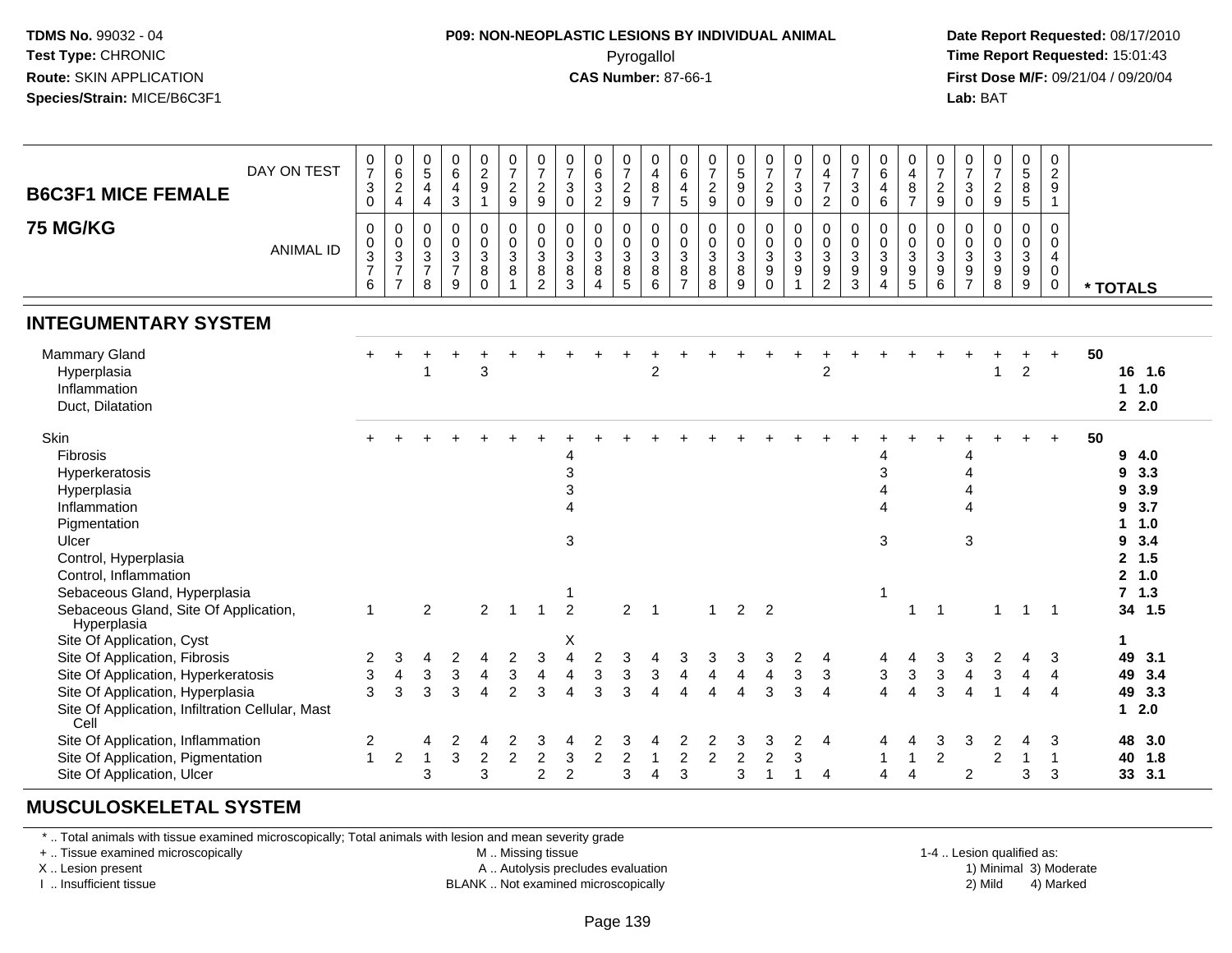# **P09: NON-NEOPLASTIC LESIONS BY INDIVIDUAL ANIMAL**Pyrogallol **Time Report Requested:** 15:01:43

| DAY ON TEST<br><b>B6C3F1 MICE FEMALE</b>                                                                                                                                                     | $\frac{0}{7}$<br>$\ensuremath{\mathsf{3}}$<br>$\pmb{0}$                      | $_{6}^{\rm 0}$<br>$\overline{2}$<br>$\overline{4}$                 | $\begin{array}{c} 0 \\ 5 \end{array}$<br>$\overline{4}$<br>$\overline{4}$    | $\begin{array}{c} 0 \\ 6 \end{array}$<br>$\overline{4}$<br>$\mathbf{3}$ | $\begin{smallmatrix} 0\\2\\9 \end{smallmatrix}$<br>$\mathbf{1}$                        | $\begin{array}{c} 0 \\ 7 \end{array}$<br>$\sqrt{2}$<br>$\overline{9}$ | $\begin{array}{c} 0 \\ 7 \end{array}$<br>$\overline{2}$<br>$9\,$ | $\frac{0}{7}$<br>3<br>$\overline{0}$                                     | $\begin{array}{c} 0 \\ 6 \\ 3 \end{array}$<br>$\overline{2}$ | 0<br>$\overline{7}$<br>$\frac{2}{9}$         | 0<br>$\overline{4}$<br>8<br>$\overline{7}$                           | 0<br>$6\phantom{1}$<br>4<br>$\overline{5}$   | $\frac{0}{7}$<br>$\overline{2}$<br>$\boldsymbol{9}$ | $\begin{array}{c} 0 \\ 5 \\ 9 \end{array}$<br>$\bar{0}$ | $\begin{array}{c} 0 \\ 7 \end{array}$<br>$\overline{2}$<br>9                    | $\begin{array}{c} 0 \\ 7 \end{array}$<br>3<br>$\mathbf 0$            | $\begin{smallmatrix}0\0\4\end{smallmatrix}$<br>$\overline{7}$<br>$\overline{2}$           | $\frac{0}{7}$<br>$\sqrt{3}$<br>$\mathbf 0$                        | 0<br>6<br>$\overline{4}$<br>6                                          | 0<br>$\overline{4}$<br>$\frac{8}{7}$                 | $\begin{array}{c} 0 \\ 7 \end{array}$<br>$\frac{2}{9}$      | 0<br>$\overline{7}$<br>3<br>$\mathbf 0$                                                       | $\begin{array}{c} 0 \\ 7 \end{array}$<br>$\frac{2}{9}$                       | 0<br>$\sqrt{5}$<br>8<br>$\overline{5}$                 | 0<br>$\overline{c}$<br>9<br>$\mathbf{1}$                       |                        |                                       |
|----------------------------------------------------------------------------------------------------------------------------------------------------------------------------------------------|------------------------------------------------------------------------------|--------------------------------------------------------------------|------------------------------------------------------------------------------|-------------------------------------------------------------------------|----------------------------------------------------------------------------------------|-----------------------------------------------------------------------|------------------------------------------------------------------|--------------------------------------------------------------------------|--------------------------------------------------------------|----------------------------------------------|----------------------------------------------------------------------|----------------------------------------------|-----------------------------------------------------|---------------------------------------------------------|---------------------------------------------------------------------------------|----------------------------------------------------------------------|-------------------------------------------------------------------------------------------|-------------------------------------------------------------------|------------------------------------------------------------------------|------------------------------------------------------|-------------------------------------------------------------|-----------------------------------------------------------------------------------------------|------------------------------------------------------------------------------|--------------------------------------------------------|----------------------------------------------------------------|------------------------|---------------------------------------|
| <b>75 MG/KG</b><br><b>ANIMAL ID</b>                                                                                                                                                          | $\mathbf 0$<br>$\pmb{0}$<br>$\ensuremath{\mathsf{3}}$<br>$\overline{7}$<br>6 | 0<br>$\mathbf 0$<br>$\sqrt{3}$<br>$\overline{7}$<br>$\overline{7}$ | $\pmb{0}$<br>$\mathbf 0$<br>$\ensuremath{\mathsf{3}}$<br>$\overline{7}$<br>8 | $\mathbf 0$<br>$\pmb{0}$<br>$\frac{3}{7}$<br>9                          | $\mathbf 0$<br>$\mathsf{O}\xspace$<br>$\ensuremath{\mathsf{3}}$<br>$\bf 8$<br>$\Omega$ | $\mathbf 0$<br>$\mathbf 0$<br>$\sqrt{3}$<br>$\bf 8$<br>$\mathbf{1}$   | 0<br>$\mathbf 0$<br>3<br>8<br>$\overline{2}$                     | $\mathbf 0$<br>$\pmb{0}$<br>$\sqrt{3}$<br>$\bf 8$<br>3                   | 0<br>$\mathbf{0}$<br>3<br>$\overline{8}$<br>$\Delta$         | 0<br>$\pmb{0}$<br>$\sqrt{3}$<br>$\bf 8$<br>5 | $\mathbf 0$<br>$\ddot{\mathbf{0}}$<br>$\overline{3}$<br>$\bf 8$<br>6 | 0<br>$\mathbf 0$<br>3<br>8<br>$\overline{7}$ | $\mathbf 0$<br>$\mathbf 0$<br>$\sqrt{3}$<br>8<br>8  | 0<br>$\mathbf 0$<br>$\mathbf{3}$<br>8<br>9              | $\mathbf 0$<br>$\overline{0}$<br>$\mathsf 3$<br>$\boldsymbol{9}$<br>$\mathbf 0$ | $\mathbf 0$<br>$\ddot{\mathbf{0}}$<br>$\sqrt{3}$<br>$\boldsymbol{9}$ | $\mathbf 0$<br>$\pmb{0}$<br>$\ensuremath{\mathsf{3}}$<br>$\overline{9}$<br>$\overline{2}$ | $\mathbf 0$<br>$\mathbf 0$<br>$\sqrt{3}$<br>$\boldsymbol{9}$<br>3 | 0<br>$\mathbf 0$<br>$\ensuremath{\mathsf{3}}$<br>$\boldsymbol{9}$<br>4 | 0<br>$\begin{array}{c} 0 \\ 3 \\ 9 \\ 5 \end{array}$ | 0<br>$\mathbf 0$<br>$\sqrt{3}$<br>$\boldsymbol{9}$<br>$\,6$ | $\mathbf 0$<br>$\mathbf 0$<br>$\ensuremath{\mathsf{3}}$<br>$\boldsymbol{9}$<br>$\overline{7}$ | $\mathbf 0$<br>$\pmb{0}$<br>$\ensuremath{\mathsf{3}}$<br>$\overline{9}$<br>8 | 0<br>$\mathsf{O}\xspace$<br>3<br>$\boldsymbol{9}$<br>9 | $\mathbf 0$<br>$\pmb{0}$<br>4<br>$\overline{0}$<br>$\mathbf 0$ |                        | * TOTALS                              |
| Bone<br>Fibro-Osseous Lesion                                                                                                                                                                 |                                                                              |                                                                    |                                                                              |                                                                         |                                                                                        | $\overline{c}$                                                        |                                                                  |                                                                          |                                                              |                                              |                                                                      |                                              |                                                     |                                                         |                                                                                 |                                                                      |                                                                                           |                                                                   |                                                                        |                                                      |                                                             |                                                                                               |                                                                              |                                                        | $\ddot{}$                                                      | 50                     | 2, 1.5                                |
| <b>NERVOUS SYSTEM</b>                                                                                                                                                                        |                                                                              |                                                                    |                                                                              |                                                                         |                                                                                        |                                                                       |                                                                  |                                                                          |                                                              |                                              |                                                                      |                                              |                                                     |                                                         |                                                                                 |                                                                      |                                                                                           |                                                                   |                                                                        |                                                      |                                                             |                                                                                               |                                                                              |                                                        |                                                                |                        |                                       |
| <b>Brain</b><br>Inflammation                                                                                                                                                                 | 1                                                                            |                                                                    |                                                                              |                                                                         |                                                                                        |                                                                       |                                                                  |                                                                          |                                                              |                                              |                                                                      |                                              |                                                     |                                                         |                                                                                 |                                                                      |                                                                                           |                                                                   |                                                                        |                                                      |                                                             |                                                                                               |                                                                              |                                                        |                                                                | 50                     | 1 1.0                                 |
| <b>RESPIRATORY SYSTEM</b>                                                                                                                                                                    |                                                                              |                                                                    |                                                                              |                                                                         |                                                                                        |                                                                       |                                                                  |                                                                          |                                                              |                                              |                                                                      |                                              |                                                     |                                                         |                                                                                 |                                                                      |                                                                                           |                                                                   |                                                                        |                                                      |                                                             |                                                                                               |                                                                              |                                                        |                                                                |                        |                                       |
| Lung<br>Fibrosis<br>Infiltration Cellular, Histiocyte<br>Inflammation<br>Bronchiole, Hyperplasia                                                                                             |                                                                              |                                                                    |                                                                              |                                                                         |                                                                                        |                                                                       |                                                                  |                                                                          | 3<br>3                                                       |                                              |                                                                      |                                              |                                                     |                                                         |                                                                                 |                                                                      |                                                                                           |                                                                   |                                                                        |                                                      | 3<br>2                                                      |                                                                                               |                                                                              |                                                        | $\ddot{}$                                                      | 50                     | $1 \t1.0$<br>2, 3.0<br>2, 1.5<br>13.0 |
| Nose<br>Inflammation<br>Glands, Metaplasia<br>Olfactory Epithelium, Metaplasia<br>Respiratory Epithelium, Hyperplasia                                                                        | 2                                                                            | $\mathbf 1$<br>2                                                   |                                                                              |                                                                         |                                                                                        |                                                                       |                                                                  |                                                                          |                                                              |                                              | 1<br>2                                                               | 1<br>2                                       |                                                     | 2                                                       | 2                                                                               |                                                                      | 1<br>2                                                                                    | 2                                                                 |                                                                        |                                                      | $\overline{1}$                                              |                                                                                               | $\overline{2}$                                                               | 3                                                      | $\overline{\phantom{0}}$                                       | 50                     | 9 1.0<br>7, 1.0<br>2, 1.5<br>46 1.4   |
| Trachea                                                                                                                                                                                      |                                                                              |                                                                    |                                                                              |                                                                         |                                                                                        |                                                                       |                                                                  |                                                                          |                                                              |                                              |                                                                      |                                              |                                                     |                                                         |                                                                                 |                                                                      |                                                                                           |                                                                   |                                                                        |                                                      |                                                             |                                                                                               |                                                                              |                                                        | $\ddot{}$                                                      | 50                     |                                       |
| <b>SPECIAL SENSES SYSTEM</b>                                                                                                                                                                 |                                                                              |                                                                    |                                                                              |                                                                         |                                                                                        |                                                                       |                                                                  |                                                                          |                                                              |                                              |                                                                      |                                              |                                                     |                                                         |                                                                                 |                                                                      |                                                                                           |                                                                   |                                                                        |                                                      |                                                             |                                                                                               |                                                                              |                                                        |                                                                |                        |                                       |
| Eye<br>Infiltration Cellular, Mononuclear Cell<br>Inflammation                                                                                                                               |                                                                              |                                                                    |                                                                              |                                                                         |                                                                                        |                                                                       |                                                                  |                                                                          |                                                              |                                              |                                                                      |                                              |                                                     | 1                                                       |                                                                                 |                                                                      |                                                                                           |                                                                   |                                                                        |                                                      |                                                             |                                                                                               |                                                                              |                                                        | $\ddot{}$                                                      | 50                     | $1 \t1.0$<br>32.0                     |
| Harderian Gland                                                                                                                                                                              |                                                                              |                                                                    |                                                                              |                                                                         |                                                                                        |                                                                       | +                                                                | $\ddot{}$                                                                | $\pm$                                                        | $\ddot{}$                                    | $+$                                                                  | $\pm$                                        |                                                     | $\pm$                                                   |                                                                                 |                                                                      |                                                                                           |                                                                   |                                                                        |                                                      |                                                             |                                                                                               |                                                                              |                                                        | $\ddot{}$                                                      | 50                     |                                       |
| *  Total animals with tissue examined microscopically; Total animals with lesion and mean severity grade<br>+  Tissue examined microscopically<br>X Lesion present<br>I. Insufficient tissue |                                                                              |                                                                    |                                                                              |                                                                         |                                                                                        | M  Missing tissue                                                     |                                                                  | A  Autolysis precludes evaluation<br>BLANK  Not examined microscopically |                                                              |                                              |                                                                      |                                              |                                                     |                                                         |                                                                                 |                                                                      |                                                                                           |                                                                   |                                                                        |                                                      |                                                             |                                                                                               | 1-4  Lesion qualified as:<br>2) Mild                                         |                                                        | 4) Marked                                                      | 1) Minimal 3) Moderate |                                       |